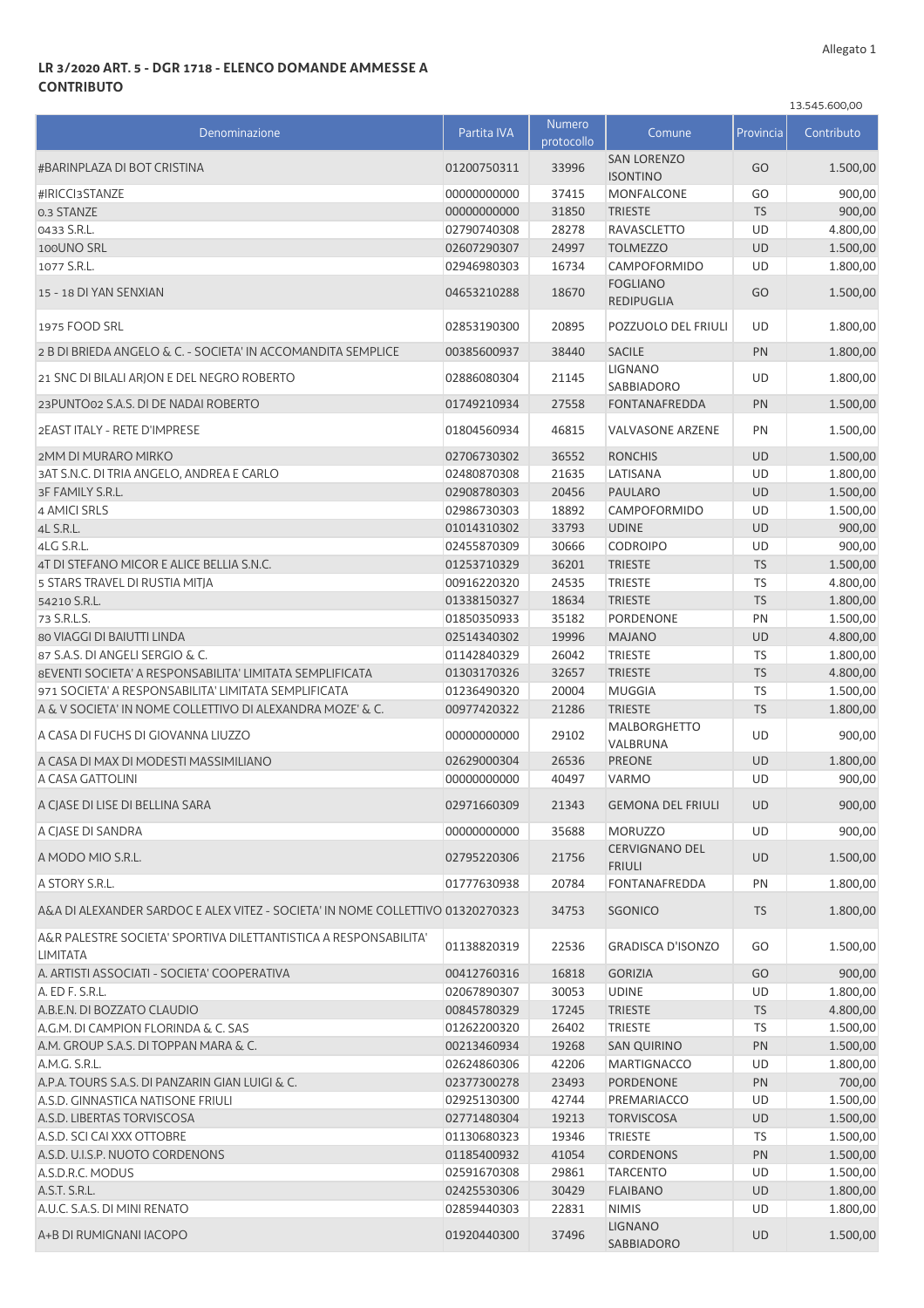| AB SNC DI BRAGATO ANDREA E BIASOTTO SILVIA                                           | 02860170303                | 21452          | <b>CODROIPO</b>                        | UD        | 1.500,00         |
|--------------------------------------------------------------------------------------|----------------------------|----------------|----------------------------------------|-----------|------------------|
| <b>ABACO VIAGGI SRL</b>                                                              | 02902530274                | 22073          | <b>CODROIPO</b>                        | <b>UD</b> | 4.800,00         |
| <b>ABAGNALE ALESSIA</b>                                                              | 01296950320                | 37850          | <b>TRIESTE</b>                         | TS        | 650,00           |
| ABBA' MARINA                                                                         | 01192310322                | 36354          | <b>TRIESTE</b>                         | <b>TS</b> | 650,00           |
| ABBAZIA S.R.L.                                                                       | 00309760312                | 19492          | <b>GRADO</b>                           | GO        | 4.800,00         |
| ABBONDANZA GIOVANNA                                                                  | 03414341200                | 20763          | <b>TRIESTE</b>                         | <b>TS</b> | 1.800,00         |
| ABIMAR SNC DI ABIS ANDREA & MARRAS GABRIELE                                          | 02940210301                | 35330          | <b>MANZANO</b>                         | UD        | 1.800,00         |
| ABRACADABRA DI KHALIFA MOHAMED MOSTAFA HASSAN                                        | 01247380320                | 19154          | <b>TRIESTE</b>                         | <b>TS</b> | 1.800,00         |
| ABUSHARAR KARAM MAHMOUD MOHAMMAD                                                     | 01835780931                | 40717          | AZZANO DECIMO                          | PN        | 1.800,00         |
| ACAMPORA GAETANO                                                                     | 00826450306                | 38178          | <b>CERVIGNANO DEL</b><br><b>FRIULI</b> | <b>UD</b> | 1.500,00         |
| ACAMPORA LUIGI & C. S.N.C.                                                           | 01409700307                | 25027          | LIGNANO<br>SABBIADORO                  | UD        | 1.800,00         |
| <b>ACAMPORA ROBERTA</b>                                                              | 01178460935                | 22068          | AZZANO DECIMO                          | PN        | 1.500,00         |
| <b>ACAPULCO SRL</b>                                                                  | 02688660303                | 17315          | LIGNANO<br>SABBIADORO                  | UD        | 4.800,00         |
| ACCADEMIA DEL BILIARDO S.N.C. DI ANDREA ZANZI E FLAVIO GIUGOVAZ                      | 01092810322                | 28048          | <b>TRIESTE</b>                         | <b>TS</b> | 1.500,00         |
| ACCADEMIA DEL GELATO DI SORRENTINO ROBERTO                                           | 04600540233                | 20108          | <b>UDINE</b>                           | UD        | 1.500,00         |
| <b>ACCETTURA ANTONY</b>                                                              | 01193170311                | 27070          | <b>FORNI DI SOPRA</b>                  | <b>UD</b> | 1.800,00         |
| ACCONCIATURE SOLOPERTE DI LORGIO PINUCCIA                                            | 01079690325                | 41305          | <b>TRIESTE</b>                         | TS        | 1.500,00         |
| ACE TEAM SOCIETA' SPORTIVA DILETTANTISTICA A RESPONSABILITA'<br><b>LIMITATA</b>      | 02917210300                | 32767          | <b>TOLMEZZO</b>                        | UD        | 1.500,00         |
| <b>ACHKAR SAMIR</b>                                                                  | 01041370329                | 39863          | <b>TRIESTE</b>                         | TS        | 1.500,00         |
| ACQUACORRENTE SOCIETA' COOPERATIVA                                                   | 01807230931                | 18887          | <b>POLCENIGO</b>                       | PN        | 1.500,00         |
| ADA S.R.L.                                                                           | 01066340314                | 19397          | <b>GRADISCA D'ISONZO</b>               | GO        | 1.500,00         |
| ADAGA SAS DI ADAMO MASSIMILIANO & C.                                                 | 02947620304                | 31054          | <b>UDINE</b>                           | UD        | 1.500,00         |
| ADAMAS S.R.L.                                                                        | 01833560939                | 23410          | <b>PORDENONE</b>                       | PN        | 4.800,00         |
| <b>ADAMI FABIO</b>                                                                   | 02150010300                | 34865          | PASIAN DI PRATO                        | <b>UD</b> | 1.500,00         |
| <b>ADAMI MICHELA</b>                                                                 | 02228490302                | 33683          | <b>POVOLETTO</b>                       | UD        | 900,00           |
| <b>ADAMS MICHAEL</b>                                                                 | 01747100939                | 17286          | ROVEREDO IN PIANO                      | PN        | 1.800,00         |
| <b>ADDICTED TO PARADISE B&amp;B</b>                                                  | 00000000000                | 33532          | <b>TRIESTE</b>                         | TS        | 900,00           |
| ADONIS S.R.L.S.                                                                      | 01288780321                | 39001          | <b>TRIESTE</b>                         | <b>TS</b> | 1.800,00         |
| <b>ADRIA S.R.L.</b>                                                                  | 01391870936                | 22224          | PRATA DI<br>PORDENONE                  | PN        | 4.800,00         |
| ADRIA SEE SOCIETA' A RESPONSABILITA' LIMITATA SEMPLIFICATA                           | 02907450304                | 26794          | <b>TARVISIO</b>                        | <b>UD</b> | 4.800,00         |
| <b>ADRIATIC S.R.L.</b>                                                               | 01035630324                | 25961          | <b>TRIESTE</b>                         | TS        | 4.800,00         |
| ADRIATICO S.R.L.                                                                     | 01699140933                | 35002          | <b>CHIONS</b>                          | PN        | 1.800,00         |
| AE S.R.L.                                                                            | 01268030325                | 42675          | <b>TRIESTE</b>                         | <b>TS</b> | 1.500,00         |
| AENIGMA DI TRAINI E LENZINI S.N.C.                                                   | 01042670313                | 29983          | <b>GORIZIA</b>                         | GO        | 1.500,00         |
| AESONTIUS - SOCIETA' COOPERATIVA SOCIALE - ONLUS                                     | 01022110314                | 22003          | <b>GORIZIA</b>                         | GO        | 900,00           |
| AF HOLDING GROUP SRL                                                                 | 02871660300                | 19183          | <b>LIGNANO</b><br>SABBIADORO           | <b>UD</b> | 4.800,00         |
| AFFITTACAMERE AL CERBIATTO                                                           | 00000000000                | 31439          | <b>CHIUSAFORTE</b>                     | UD        | 900,00           |
| AFFITTACAMERE AL GURIUT DELLE ALPI                                                   | 00000000000                | 41125          | <b>PAULARO</b>                         | <b>UD</b> | 900,00           |
| AFFITTACAMERE AL MANGART DI VERCELLONE GIUSEPPINA                                    | 00000000000                | 41778          | <b>TARVISIO</b>                        | UD        | 900,00           |
| AFFITTACAMERE ANITA DI ANTONINI LUCIO                                                | 01060840319                | 40730          | <b>TRIESTE</b>                         | <b>TS</b> | 900,00           |
| AFFITTACAMERE BORGO ANTICO DI PILLER RONER MARTINA                                   | 01208750255                | 27837          | SAPPADA                                | UD        | 900,00           |
| AFFITTACAMERE CASA NARAUNI                                                           | 00000000000                | 30329          | <b>TAIPANA</b>                         | <b>UD</b> | 900,00           |
| AFFITTACAMERE CLAF DI VIOLIN DI MATTIA IRIS                                          | 00000000000                | 25881          | <b>ARTA TERME</b>                      | UD        | 900,00           |
| AFFITTACAMERE CUARNAN DI BIANCHI BARBARA                                             | 00000000000                | 19742          | <b>MONTENARS</b>                       | <b>UD</b> | 900,00           |
| AFFITTACAMERE DA LISI                                                                | 00000000000                | 37447          | MALBORGHETTO                           | UD        | 900,00           |
| AFFITTACAMERE DI BABOLIN ANDREA                                                      | 00000000000                | 30632          | VALBRUNA<br><b>VENZONE</b>             | <b>UD</b> | 900,00           |
| <b>AFFITTACAMERE DI BAUT</b>                                                         | 00000000000                | 37098          | <b>OVARO</b>                           | UD        | 900,00           |
| AFFITTACAMERE DI FERIGO ERMES                                                        | 00000000000                | 36681          | <b>PAULARO</b>                         | <b>UD</b> | 900,00           |
| AFFITTACAMERE ERICA DI COTTRER ENRICO                                                | 00682980255                | 27002          | SAPPADA                                | UD        | 900,00           |
| AFFITTACAMERE GIARDINO DI CARNIA DI PITTON LOREDANA                                  | 00000000000                | 31983          | <b>ARTA TERME</b>                      | <b>UD</b> | 900,00           |
| AFFITTACAMERE GUERRERO JR DI AXEL IVAN GUERRERO                                      | 01298370329                | 19410          | <b>TRIESTE</b>                         | TS        | 900,00           |
| AFFITTACAMERE IL VELIERO DI FLORENIN MARIZA                                          | 01094470315                | 21501          | DUINO-AURISINA                         | <b>TS</b> | 900,00           |
| AFFITTACAMERE IRIS DI MATTIOLI CHIARA                                                | 01289800326                | 20370          | <b>TRIESTE</b>                         | TS        | 900,00           |
| AFFITTACAMERE KITZMULLER                                                             | 00519660310                | 25039          | <b>CORMONS</b>                         | GO        | 900,00           |
| AFFITTACAMERE MORENA DI TONIN DINA                                                   | 01059920320                | 23397          | <b>TRIESTE</b>                         | TS        | 900,00           |
|                                                                                      |                            |                | <b>MUZZANA DEL</b>                     |           |                  |
| AFFITTACAMERE MUZZANA DI TASSINI BRUNO<br>AFFITTACAMERE NONNA LENI DI BELTRAME CARLO | 02756320301<br>00000000000 | 39632<br>34189 | <b>TURGNANO</b><br><b>FRISANCO</b>     | UD<br>PN  | 900,00<br>900,00 |
|                                                                                      |                            |                |                                        |           |                  |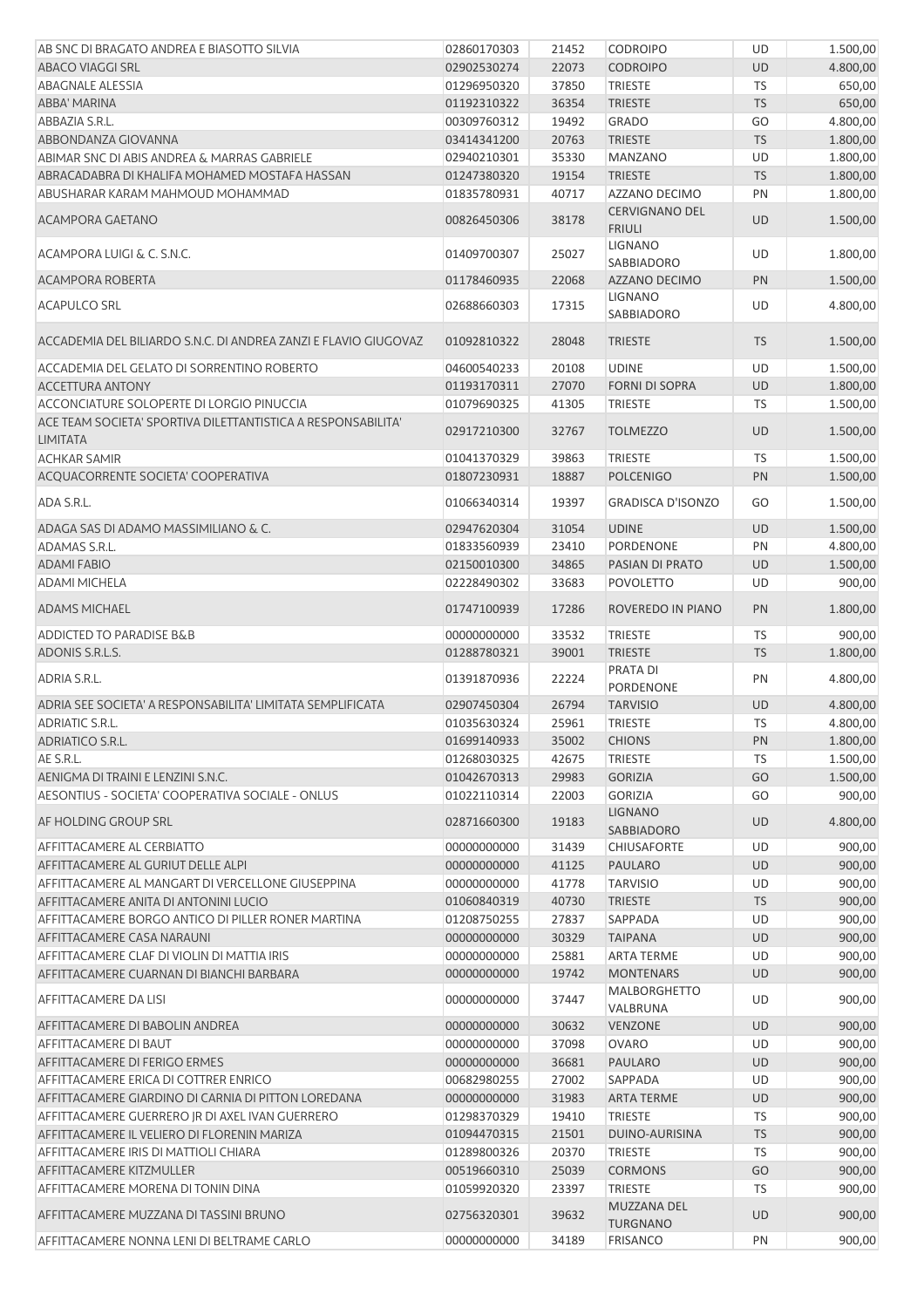| AFFITTACAMERE SOBE ANA DI DEVETAK NERINA                                                                  | 01151180310 | 33016 | SAVOGNA D'ISONZO                       | GO        | 900,00   |
|-----------------------------------------------------------------------------------------------------------|-------------|-------|----------------------------------------|-----------|----------|
| AFFITTACAMERE STALUT DAS PUESTINES                                                                        | 00000000000 | 20887 | <b>ARTA TERME</b>                      | UD        | 900,00   |
| AFFITTACAMERE TA CJASA DI LÀ                                                                              | 00000000000 | 41888 | <b>ENEMONZO</b>                        | UD        | 900,00   |
| AFFITTACAMERE TARTINI DI ANTONINI ANITA                                                                   | 00947650321 | 40742 | <b>TRIESTE</b>                         | <b>TS</b> | 900,00   |
| AFFITTACAMERE VIA MELEGNANO DI PECORARO ANNA                                                              | 02930710302 | 34707 | <b>UDINE</b>                           | <b>UD</b> | 900,00   |
| AFFITTACAMERE VILLA MARIA DI PANESSA MASSIMILIANO                                                         | 00000000000 | 33387 | <b>GEMONA DEL FRIULI</b>               | <b>UD</b> | 900,00   |
| AFORISMI VIAGGI DI TAINI MILENA                                                                           | 02441290307 | 30280 | PASIAN DI PRATO                        | UD        | 4.800,00 |
| AFRASINEI ANABELA MADALINA                                                                                | 01281570323 | 35877 | <b>TRIESTE</b>                         | <b>TS</b> | 1.500,00 |
| AG EUROCATERING SRL                                                                                       | 01796090932 | 30767 | <b>PORCIA</b>                          | PN        | 1.500,00 |
|                                                                                                           |             |       | <b>CASARSA DELLA</b>                   |           |          |
| <b>AGANIS DI PILOSIO ESTER MARIA</b>                                                                      | 00000000000 | 33147 | DELIZIA                                | PN        | 900,00   |
| AGENZIA DI VIAGGI DOLCEMARE DI TATIANA OLIVO                                                              | 02815650300 | 21920 | <b>CERVIGNANO DEL</b><br><b>FRIULI</b> | <b>UD</b> | 4.800,00 |
| AGENZIA LUCANGELI S.N.C. DI LUCANGELI RAFFAELE E LUCANGELI PAOLO                                          | 01179690936 | 24903 | PORDENONE                              | PN        | 4.800,00 |
| AGENZIA NADALINI DI NADALINI CARLO E LUCA S.A.S.                                                          | 00793500240 | 23477 | <b>LIGNANO</b><br>SABBIADORO           | <b>UD</b> | 900,00   |
| AGENZIA PETRUZ VIAGGI S.R.L.                                                                              | 01204160319 | 27084 | <b>GORIZIA</b>                         | GO        | 4.800,00 |
| AGENZIA PREMIERE S.A.S. DI PIRRI MAURIZIO                                                                 | 01695700938 | 29057 | PORDENONE                              | PN        | 1.500,00 |
| AGENZIA VIAGGI BLUE MOUNTAINS DI PISAPIA VALENTINA                                                        | 01029290317 | 25856 | <b>GRADISCA D'ISONZO</b>               | GO        | 4.800,00 |
| AGENZIA VIAGGI DEOTTO SAS DI DEOTTO WALTER E CHRISTIAN                                                    | 02590400301 | 16957 | <b>CODROIPO</b>                        | <b>UD</b> | 4.800,00 |
| AGENZIA VIAGGI HEMINGWAY S.N.C. DI FARS P. & ARMONIA V.                                                   | 01110220314 | 16735 | <b>GORIZIA</b>                         | GO        | 4.800,00 |
|                                                                                                           |             |       |                                        |           |          |
| AGENZIA VIAGGI PROSSIMA DESTINAZIONE DI SALVINO FRANCESCA                                                 | 02757000308 | 32251 | <b>GEMONA DEL FRIULI</b>               | <b>UD</b> | 4.800,00 |
| AGIEMME DI BREGGION GIANLUCA E IOZSA MARGAUX S.N.C.                                                       | 01191710324 | 41628 | <b>TRIESTE</b>                         | <b>TS</b> | 1.500,00 |
| AGLI AMICI 1887 S.R.L.                                                                                    | 01049700303 | 32768 | <b>UDINE</b>                           | <b>UD</b> | 1.800,00 |
| AGLI AMICI DI FAVARO SERGIO                                                                               | 02993110309 | 41585 | <b>CARLINO</b>                         | UD        | 1.500,00 |
| AGLI AMICI S.N.C. DEI F.LLI PIETRELLA                                                                     | 00627930936 | 33119 | <b>SPILIMBERGO</b>                     | PN        | 1.500,00 |
| AGNE ELVIA E BARBE COCCUL DI COCCOLO GIORGIO                                                              | 02294270307 | 24375 | <b>GEMONA DEL FRIULI</b>               | <b>UD</b> | 1.500,00 |
| AGOGE PERSONAL TRAINER STUDIO SOCIETA' A RESPONSABILITA'<br>LIMITATA SEMPLIFICATA                         | 02965520303 | 27135 | <b>TAVAGNACCO</b>                      | <b>UD</b> | 1.500,00 |
| AGORA' CAFFE' SAS DI RIVENOTTO GIANNI & C.                                                                | 01633460934 | 19254 | <b>PORDENONE</b>                       | PN        | 1.500,00 |
| AGORA' DI MONTANARI PIETRO                                                                                | 01192990313 | 25976 | <b>MONFALCONE</b>                      | GO        | 1.500,00 |
| AGORA' FITNESS CLUB S.R.L. - SOCIETA' SPORTIVA DILETTANTISTICA A<br>RESPONSABILITA' LIMITATA UNIPERSONALE | 02609290305 | 20275 | <b>CERVIGNANO DEL</b><br><b>FRIULI</b> | UD        | 1.500,00 |
| <b>AGOSTINIS VITTORIO</b>                                                                                 | 02400220303 | 23000 | <b>VILLA SANTINA</b>                   | <b>UD</b> | 1.500,00 |
| <b>AGOSTO CARLO</b>                                                                                       | 02382250302 | 31361 | PASIAN DI PRATO                        | UD        | 1.500,00 |
| AGRICLEULIS SOCIETA' COOPERATIVA AGRICOLA                                                                 | 01269440309 | 21075 | PALUZZA                                | <b>UD</b> | 1.800,00 |
| AGRICOLA WALTER ROMANELLO S.A.S.                                                                          | 02279730309 | 19517 | <b>UDINE</b>                           | UD        | 900,00   |
| AGRITURISMO LAGO ORZAIE DI PIZZINATO GIOVANNI                                                             | 01207030931 | 24419 | FONTANAFREDDA                          | PN        | 1.800,00 |
|                                                                                                           |             |       | <b>LIGNANO</b>                         |           |          |
| AGRITURISTICA LIGNANO S.R.L.                                                                              | 00575580303 | 28765 | SABBIADORO<br><b>CAMPOLONGO</b>        | UD        | 1.500,00 |
| AGRODOLCE DI CHIARA COSSAR & C. S.A.S.                                                                    | 02757220302 | 24672 | <b>TAPOGLIANO</b>                      | UD        | 1.800,00 |
| AHRENSPERG DI BIASATTI GIOVANNI                                                                           | 00664520301 | 28008 | <b>PULFERO</b>                         | UD        | 900,00   |
| AI BARBASSI DI BASSI RUDY                                                                                 | 02922560301 | 35632 | LESTIZZA                               | UD        | 1.500,00 |
| AI BINARI DI IOVIENO NICOLINA                                                                             | 02935910303 | 27246 | <b>MARTIGNACCO</b>                     | <b>UD</b> | 1.800,00 |
| AI BINTARS S.N.C. DI BORTOLUZZI PRIMO & C.                                                                | 01410870305 | 40188 | SAN DANIELE DEL<br><b>FRIULI</b>       | UD        | 1.500,00 |
| AI CAMPI DI FOSCHIANI SARA SAS                                                                            | 02015090307 | 25074 | <b>TAVAGNACCO</b>                      | UD        | 1.800,00 |
| AI CASTELLIERI S.R.L.                                                                                     | 02922910308 | 17927 | <b>GRADISCA D'ISONZO</b>               | GO        | 1.800,00 |
| AI COLLI DI SPESSA SRL                                                                                    | 02644390300 | 37389 | CIVIDALE DEL FRIULI                    | UD        | 1.800,00 |
| AI DUE AIRONI SOCIETA' AGRICOLA S.R.L.                                                                    | 01198150318 | 42701 | STARANZANO                             | GO        | 900,00   |
| AI DUE CLUB DI SUSIC & BRAJNIK S.N.C.                                                                     | 00353820319 | 24399 | <b>GORIZIA</b>                         | GO        | 1.500,00 |
| AI DUE LEONI RISTORAZIONE SRL                                                                             | 02988670309 | 38834 | <b>AQUILEIA</b>                        | <b>UD</b> | 1.800,00 |
| AI DUE LEONI SOCIETA' AGRICOLA S.R.L.                                                                     | 03819180286 | 37072 | <b>AQUILEIA</b>                        | UD        | 900,00   |
| AI GRANATIERI DI BUONOCORE NICOLA E CLARA & C.S.A.S.                                                      | 02339640308 | 20699 | <b>TALMASSONS</b>                      | UD        | 1.800,00 |
| AI MANCOLI DI PINES STEFANO                                                                               | 00920050325 | 37185 | <b>MUGGIA</b>                          | TS        | 1.800,00 |
| AI MULINARS DI MORUZZI RENE' S.A.S.                                                                       | 01855730931 | 22778 | <b>CLAUZETTO</b>                       | PN        | 1.800,00 |
| AI NOVE CASTELLI DI DEPETRIS MATTEO                                                                       | 02264160306 | 37729 | <b>FAEDIS</b>                          | UD        | 1.800,00 |
| AI PESTONS DI BENEVENI ANGELO FILIPPO GIACOMO                                                             | 01855250930 | 16933 | SPILIMBERGO                            | PN        | 1.800,00 |
| AI PORTICI DI CELLA VERONICA & C. S.N.C.                                                                  | 02370650307 | 25822 | <b>TOLMEZZO</b>                        | UD        | 1.500,00 |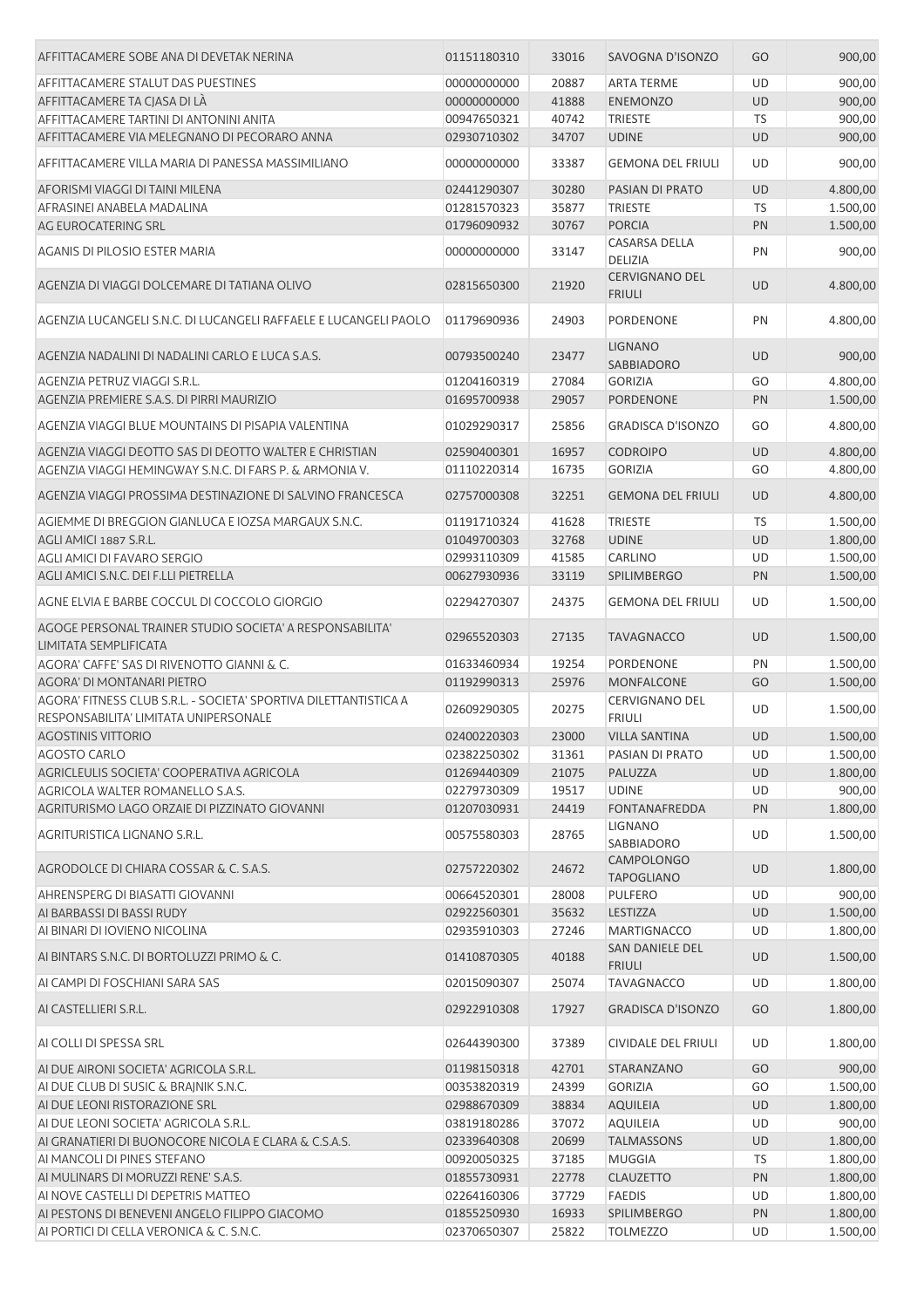| AI PORTICI DI MUSSO ISABELLA & C. S.N.C.                                                           | 01214740936                | 29771          | <b>VALVASONE ARZENE</b>           | PN        | 1.500,00             |
|----------------------------------------------------------------------------------------------------|----------------------------|----------------|-----------------------------------|-----------|----------------------|
| AI SETTE NANI - ALBERGO RISTORANTE DI ANTONIO REIA                                                 | 00129100327                | 25419          | DUINO-AURISINA                    | TS        | 4.800,00             |
| AI TRE CANAI DI DAL FORNO GIORGIO                                                                  | 01001010311                | 30478          | <b>MARANO LAGUNARE</b>            | <b>UD</b> | 1.800,00             |
| AIDA NEIMARLIJA                                                                                    | 01795700226                | 33722          | <b>TRIESTE</b>                    | TS        | 4.800,00             |
| AIRZOONE S.R.L.                                                                                    | 01437250937                | 17137          | <b>SESTO AL REGHENA</b>           | PN        | 4.800,00             |
| AISHA SNACK BAR SRLS                                                                               | 01308840329                | 22658          | <b>TRIESTE</b>                    | TS        | 1.800,00             |
| AJO' SNACK BAR DI LOCHE SONIA                                                                      | 02816870303                | 28873          | <b>CODROIPO</b>                   | <b>UD</b> | 1.500,00             |
| <b>AKTAY HUSEYIN</b>                                                                               | 01327850325                | 41945          | DUINO-AURISINA                    | TS        | 1.800,00             |
| AKV S.A.S. DI KLUGMANN ANTONIA                                                                     | 02450420308                | 18140          | <b>DOLEGNA DEL COLLIO</b>         | GO        | 1.800,00             |
| AL 1843 DI SARTOR ANTONELLA                                                                        | 01790200933                | 17685          | <b>PORDENONE</b>                  | PN        | 1.500,00             |
| AL BACCARO DI COLELLA CORRADO & C. SAS                                                             | 01670250305                | 20500          | SAN DANIELE DEL<br><b>FRIULI</b>  | <b>UD</b> | 1.500,00             |
| AL BAGATTO S.R.L.                                                                                  | 00300650322                | 24803          | <b>TRIESTE</b>                    | TS        | 1.800,00             |
| AL BAGNINO DI BUFFON MARIA ANGELA E C. S.N.C.                                                      | 02922830308                | 19367          | <b>LIGNANO</b><br>SABBIADORO      | <b>UD</b> | 1.800,00             |
| AL BARBACAN 2 DI COMPARIN MANUELA & C. S.A.S.                                                      | 02693090306                | 26080          | <b>SAN DANIELE DEL</b>            | UD        | 1.800,00             |
| AL BARETTO DI SARA CALCATERRA                                                                      | 02918120300                | 17261          | <b>FRIULI</b><br><b>ATTIMIS</b>   | UD        | 1.500,00             |
| AL BARETTO DI TAVANO SALIMA & TAVANO SAMANTA S.N.C.                                                | 02504200300                | 30304          | <b>CERVIGNANO DEL</b>             | UD        | 1.500,00             |
| AL BARETTO DI VICENZOTTI P. & C. SAS                                                               | 01231570936                | 27227          | <b>FRIULI</b><br><b>SACILE</b>    | PN        | 1.500,00             |
| AL BARUT DI SEFFINO VALENTINA                                                                      | 02944390307                | 25320          | PREMARIACCO                       | UD        | 1.500,00             |
| AL BARUT DI ZULIANI ALESSANDRO                                                                     | 02837900303                | 31796          | POZZUOLO DEL FRIULI               | <b>UD</b> | 1.500,00             |
|                                                                                                    |                            |                |                                   |           |                      |
| AL BENVENUTO DI TONDO RENZO E C. S.A.S.                                                            | 01623770300                | 17800          | <b>TOLMEZZO</b>                   | UD        | 4.800,00             |
| AL BENZACHI SOCIETA' COOPERATIVA SOCIALE ONLUS                                                     | 02779590302                | 39293          | PASIAN DI PRATO                   | UD        | 1.800,00             |
| AL BIATHLON DI PALLOBER ANNA                                                                       | 02924200302                | 22582          | <b>FORNI AVOLTRI</b>              | UD        | 1.800,00             |
| AL BIVIO DI DE SPIRITO SIMONA ERSILIA & C. SNC                                                     | 02827180304                | 23421          | <b>VENZONE</b>                    | <b>UD</b> | 1.500,00             |
| AL BLITZ DI ORTIS SILVIO SNC                                                                       | 02760680302                | 24857          | <b>OVARO</b><br>SAN DORLIGO DELLA | UD        | 900,00               |
| AL BOM BOM S.A.S DI NORBEDO STEFANO & C.                                                           | 00898970322                | 22264          | <b>VALLE</b>                      | <b>TS</b> | 1.500,00             |
| AL BON STA' BEVI E MANGJA' S.R.L.S.                                                                | 02931400309                | 26392          | <b>FAGAGNA</b>                    | UD        | 1.800,00             |
| AL BOSCHETTO DI BIANCHI ANDREA                                                                     | 02876110301                | 27372          | <b>CODROIPO</b>                   | <b>UD</b> | 1.800,00             |
| AL BOSCO SRL RESIDENCE APARTHOTEL                                                                  | 02757420308                | 18903          | PALMANOVA                         | UD        | 4.800,00             |
| AL BOTTEGON S.N.C. DI LORENZETTO ELENA E CRISTINA                                                  | 01411910308                | 21600          | <b>TRICESIMO</b>                  | <b>UD</b> | 1.800,00             |
| AL BRACIERE DI CORAZZA ERMES E C. S.A.S.                                                           | 01106950932                | 20622          | PORCIA                            | PN        | 1.500,00             |
| AL BRIGANTINO S.R.L.                                                                               | 01033260322                | 16892          | <b>TRIESTE</b>                    | <b>TS</b> | 1.800,00             |
| AL BRISTOL DI CRAGNAZ FERNANDO                                                                     | 02666950304                | 34072          | <b>FAEDIS</b>                     | UD        | 1.800,00             |
| AL BUON ARRIVO DI ROSEANO NIVES & FIGLI S.N.C.                                                     | 02122750306                | 25469          | <b>RESIUTTA</b>                   | UD        | 1.800,00             |
| AL BUON BICCHIERE DI QIU HUAXIAO                                                                   | 01153220312                | 20491          | <b>MORARO</b>                     | GO        | 1.500,00             |
| AL BURLUS DI FABIANA MANDER                                                                        | 01790350936                | 25033          | <b>SPILIMBERGO</b>                | PN        | 1.500,00             |
| AL BUS DE LE AS DI JANES ISABELLA                                                                  | 01483340939                | 25071          | <b>POLCENIGO</b>                  | PN        | 1.500,00             |
| AL CACCIATORE DI LUONGO MARIA ROSA                                                                 | 01753490307                | 18743          | <b>OSOPPO</b>                     | <b>UD</b> | 1.800,00             |
| AL CACCIATORE S.N.C. DI RENNA ROBERTO & C.                                                         | 01609430937                | 33524          | <b>MANIAGO</b>                    | PN        | 1.800,00             |
| AL CACCIATORE S.R.L.                                                                               | 02909280303                | 20671          | <b>GONARS</b>                     | <b>UD</b> | 1.500,00             |
| AL CALDERON DA FELICE DI ANZOLIN ELEONORA                                                          | 01815030935                | 19998          | <b>SESTO AL REGHENA</b>           | PN        | 1.800,00             |
| AL CAMINETTO DI BELTRAME MAURIZIA<br>AL CAMINETTO SOCIETA' A RESPONSABILITA' LIMITATA SEMPLIFICATA | 02623000300<br>01793100932 | 20282<br>35668 | <b>UDINE</b><br><b>MANIAGO</b>    | UD<br>PN  | 1.800,00<br>1.800,00 |
| AL CAMPANILE DI DE MICHIELIS MAURIZIO & C. S.A.S.                                                  | 02118930300                | 23970          | <b>CIVIDALE DEL FRIULI</b>        | <b>UD</b> | 1.800,00             |
| AL CAMPANILE DI TRONCAR CINZIA                                                                     | 01048590317                | 29828          | <b>CORMONS</b>                    | GO        | 1.500,00             |
| AL CAMPANILE S.N.C. DI MANFE' GIULIO RICCARDO E GALLO FRANCESCO                                    | 01745780930                | 21033          | PORDENONE                         | PN        | 1.800,00             |
| AL CANEDO SNC DI BUFFON ATTILIO & C.                                                               | 01770760302                | 41119          | <b>PRECENICCO</b>                 | UD        | 1.500,00             |
| AL CANTUCCIO DI SBRIZ MARCO                                                                        | 01111130314                | 33511          | <b>CORMONS</b>                    | GO        | 1.500,00             |
| AL CARDINALE S.N.C. DI MASCOLO GIOVANNI & C.                                                       | 02399820303                | 27617          | REMANZACCO                        | UD        | 1.800,00             |
| AL CARUL CIOC DI MATTEO GUATTO                                                                     | 02822190308                | 19532          | <b>UDINE</b>                      | UD        | 1.500,00             |
| AL CASALE DI PARUSSINI GRAZIA                                                                      | 02038640302                | 24973          | <b>CODROIPO</b>                   | <b>UD</b> | 1.800,00             |
| AL CASARECCIO DI PELLEGRINO INGRID                                                                 | 02863280307                | 33062          | SAN GIORGIO DI                    | UD        | 1.800,00             |
| AL CASELLO DELLE ACQUE DI GAVA MAURIZIO & C. SNC                                                   | 01277900930                | 17043          | <b>NOGARO</b><br>SACILE           | PN        | 1.500,00             |
| AL CASON S.A.S. DI PINES MARILENA E ZANELLO ALESSANDRO & C.                                        | 02636450302                | 39251          | <b>LIGNANO</b>                    | UD        | 1.800,00             |
| AL CASTELLO DI BRAVIN NADIA                                                                        | 00537480931                | 40156          | SABBIADORO<br>CANEVA              | PN        | 1.800,00             |
|                                                                                                    |                            |                | <b>MONTEREALE</b>                 |           |                      |
| AL CASTELU DI ALZETTA FRANCESCA                                                                    | 01748750930                | 26871          | VALCELLINA                        | PN        | 1.500,00             |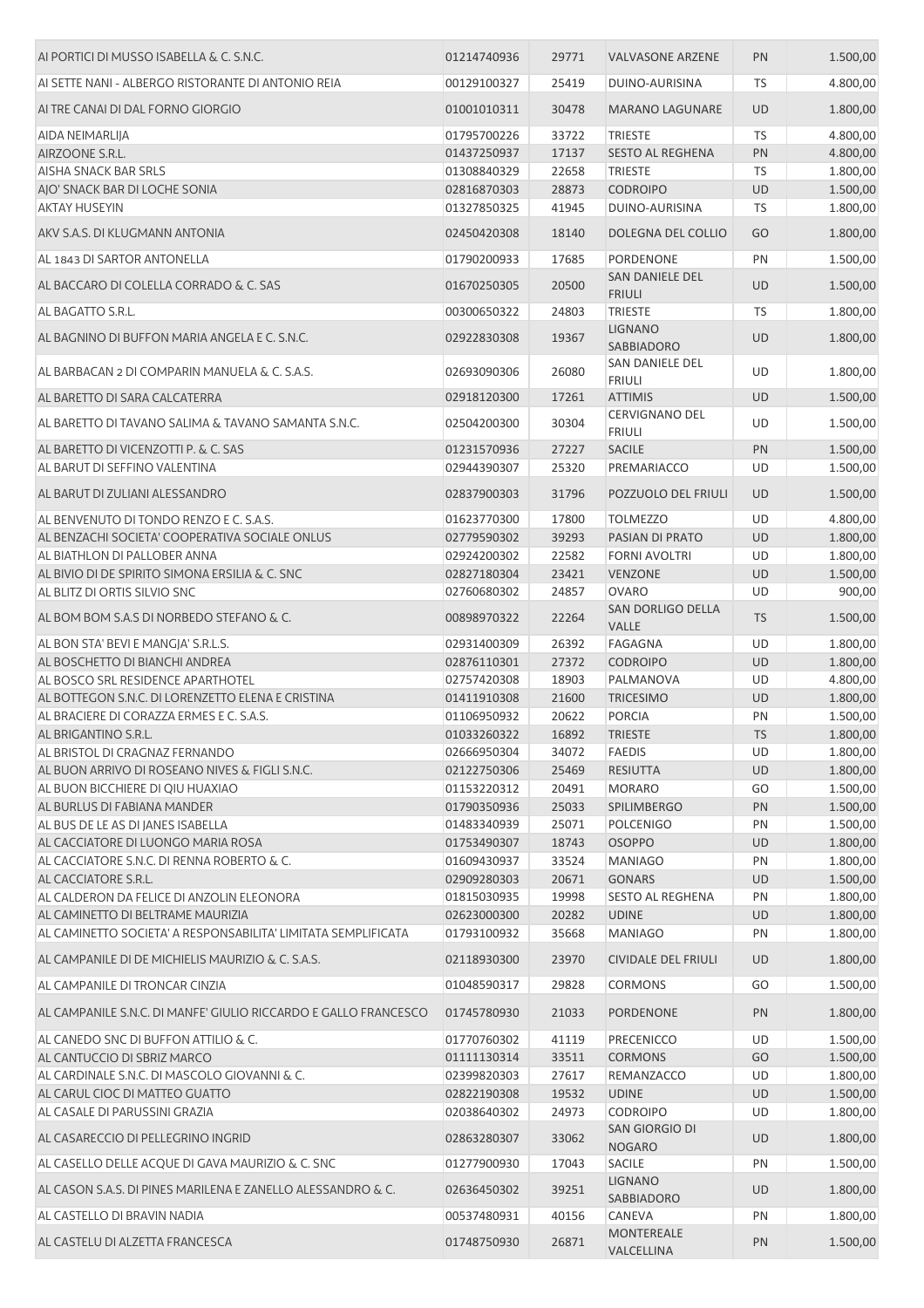| AL CAVALIERE PERSO DI ZORAT SONIA & C. S.N.C.                | 01393300932                | 23489          | <b>PORDENONE</b>                            | PN        | 1.500,00             |
|--------------------------------------------------------------|----------------------------|----------------|---------------------------------------------|-----------|----------------------|
| AL CAVALIERE S.S. AGRICOLA                                   | 01754690939                | 38067          | PORDENONE                                   | PN        | 900,00               |
| AL CAVALLINO BIANCO DI BENEDETTI OLINTO & FIGLIE S.N.C.      | 02986010300                | 18518          | <b>TRICESIMO</b>                            | UD        | 1.800,00             |
| AL CAVALLINO DI PLOZNER PAOLO                                | 02010310304                | 34420          | PAULARO                                     | <b>UD</b> | 1.500,00             |
| AL CAVALLINO S.N.C. DI LUCIBELLO FRANCESCO E DRIGO CHIARA    | 01965150301                | 36235          | <b>CIVIDALE DEL FRIULI</b>                  | UD        | 1.800,00             |
| AL CENTRO DI MELISSA ALBA                                    | 02822360307                | 38279          | <b>TAIPANA</b>                              | <b>UD</b> | 1.800,00             |
| AL CERCJEBEN DI DEL TORRE CRISTINA & C. S.N.C.               | 02228630303                | 20855          | PASIAN DI PRATO                             | UD        | 1.800,00             |
| AL CERV DI ALLOI EUGENIO E ANNA S.S.                         | 02234520308                | 18747          | <b>MAJANO</b>                               | <b>UD</b> | 1.800,00             |
| AL CERVO DI BORGHESE MARINO                                  | 01314840933                | 25313          | <b>MONTEREALE</b><br>VALCELLINA             | PN        | 1.800,00             |
| AL CHIOSTRO S.A.S. DI STUFANO PAOLO & C.                     | 01003420310                | 42574          | <b>GORIZIA</b>                              | GO        | 1.800,00             |
| AL CIVICO 2 DI PASCOLETTI SIMONE & C. S.N.C.                 | 02823740309                | 18576          | <b>UDINE</b>                                | UD        | 1.800,00             |
| AL CLA' S.N.C. DI SCODELLARO ALESSANDRA & CLAUDIA            | 02229510306                | 21966          | <b>CODROIPO</b>                             | <b>UD</b> | 1.500,00             |
| AL CLARINETTO DI SANT GABRIELLA & C. S.N.C.                  | 02265190302                | 20566          | <b>UDINE</b>                                | UD        | 1.500,00             |
| AL CONTRARIO DI MORO ALESSANDRO                              | 01626390932                | 33462          | <b>AVIANO</b>                               | PN        | 1.800,00             |
| AL CONVENTO SNC DI FERESIN EZIA E C.                         | 01691940306                | 25497          | PALMANOVA                                   | UD        | 1.800,00             |
| AL CRAMAR DI GRESSANI SIMONE                                 | 00000000000                | 27680          | <b>LAUCO</b>                                | <b>UD</b> | 900,00               |
| AL CRISTALLO DI CALDERON BUSTACARA ADRIANA ELVIRA            | 01107790311                | 38851          | <b>LIGNANO</b>                              | UD        | 1.800,00             |
|                                                              |                            |                | SABBIADORO                                  |           |                      |
| AL DEJA' VU DI CATTO MONICA                                  | 02470760303                | 26096          | <b>VILLA SANTINA</b>                        | <b>UD</b> | 1.500,00             |
| AL DOGE S.A.S. DI TROIAN TIZIANO & C.                        | 01115260315                | 19391          | <b>GRADO</b>                                | GO        | 1.800,00             |
| AL DOLCE ANGOLO SNC DI BRATTULICH SILVIA E DEL MEDICO CHIARA | 02889790305                | 27605          | <b>UDINE</b>                                | <b>UD</b> | 1.500,00             |
| AL DRAGONE DI LIU JIAHAO & C. S.N.C.                         | 01173520311                | 17220          | <b>CORMONS</b>                              | GO        | 1.500,00             |
| AL FALO' DI CAMEROTTO EDDI                                   | 01744880939                | 17381          | PRAVISDOMINI                                | PN        | 1.500,00             |
| AL FARO DI GIORDANO ANTONIO & C.S.A.S.                       | 02156670305                | 30867          | <b>UDINE</b>                                | UD        | 1.800,00             |
| AL FARO DI MORES RITA & C. S.N.C.                            | 02079300303                | 32042          | LATISANA                                    | <b>UD</b> | 1.800,00             |
| AL FOGOLAR DA CLEMENTE DI DE VICO CLEMENTE                   | 02882840305                | 39054          | <b>RIGOLATO</b>                             | UD        | 1.500,00             |
| AL FOGOLAR DA MANDER DI GUIDO E CINTHIA MANDER SNC           | 01611470939                | 28864          | <b>SEQUALS</b>                              | PN        | 1.800,00             |
| AL FOGOLAR SNC DI RET PIERGIORGIO & C.                       | 01873440935                | 25621          | <b>FANNA</b>                                | PN        | 1.500,00             |
| AL FOGOLAR VISOT DI FRUSCALZO ANNA                           | 02719840304                | 25275          | CASSACCO                                    | <b>UD</b> | 1.500,00             |
| AL FORESTIERO DI RISPOLI ARMANDO                             | 02885830303                | 20542          | POZZUOLO DEL FRIULI                         | UD        | 1.800,00             |
| AL FRIULI DI COMMESSATTI QUINTO E C. SNC                     | 01832340309                | 28245          | <b>DIGNANO</b>                              | <b>UD</b> | 1.500,00             |
| AL GALLO DI ZANELLO GIULIA & C. S.N.C.                       | 01617090301                | 16810          | MORTEGLIANO                                 | UD        | 1.500,00             |
| AL GALLO SNC DI DEL MESTRE LUCA & C.                         | 01696180304                | 39374          | PAVIA DI UDINE                              | <b>UD</b> | 1.500,00             |
| AL GAMBERO DI BUONOCORE RAFFAELE & C. S.A.S.                 | 00334540317                | 24114          | <b>MONFALCONE</b>                           | GO        | 1.800,00             |
| AL GAMBERO ROSSO DI LORUSSO RICCARDO                         | 02264140308                | 34526          | <b>UDINE</b>                                | <b>UD</b> | 1.800,00             |
| AL GAMBERO ROSSO S.N.C. DI RAZZA LAURO E RAZZA LILIANA       | 00840230320                | 19519          | <b>TRIESTE</b>                              | <b>TS</b> | 1.800,00             |
| AL GAMBERO S.R.L.                                            | 02853520308                | 21099          | PALMANOVA                                   | <b>UD</b> | 1.800,00             |
| AL GHIOTTONE DI QUAI PAOLA                                   | 01528200304                | 26641          | <b>MAJANO</b>                               | UD        | 1.500,00             |
| AL GIARDINO DI FERRARA VINCENZO & C. S.N.C.                  | 00404640310                | 24486          | <b>MONFALCONE</b>                           | GO        | 1.800,00             |
| AL GJAL BLANC DI TURRINI ANNA                                | 02853590301                | 33883          | <b>TARCENTO</b>                             | <b>UD</b> | 1.800,00             |
| AL GOLOSONE DI JIANG QUNWEI                                  | 02284830300                | 23198          | <b>TRIESTE</b>                              | <b>TS</b> | 1.500,00             |
| AL GRAPPOLO D'ORO DI RE ENNIO & C. S.N.C.                    | 02289490308                | 32609          | <b>UDINE</b>                                | UD        | 1.800,00             |
| AL LAMPIONE S.A.S. DI PELOSI LOREDANA & C.                   | 00179980313                | 37477          | <b>GORIZIA</b>                              | GO        | 1.800,00             |
| AL MANDRAKKIO DI TOGNON ALESSANDRO & C. S.N.C.               | 00531680312                | 33721          | <b>GRADO</b>                                | GO        | 1.500,00             |
| AL MANGIA E FUGGI DI ZEMINA RAPISARDA                        | 01245380322                | 34401          | <b>TRIESTE</b>                              | <b>TS</b> | 1.500,00             |
| AL MARINAIO DI CORBATTO PAOLO & C. S.A.S.                    | 01061080311                | 21735          | <b>GRADO</b>                                | GO        | 1.800,00             |
| AL MATTINIERO DI MICHELE CUCCI & C. S.A.S.                   | 01904890306                | 23029          | <b>BASILIANO</b>                            | UD        | 1.500,00             |
| AL MERCANTILE S.R.L.                                         | 01170030322                | 25510          | <b>TRIESTE</b>                              | <b>TS</b> | 1.800,00             |
| AL MOLINO DI CONSUELO DEGENHARDT                             | 01114240318                | 29143          | <b>FARRA D'ISONZO</b>                       | GO        | 1.800,00             |
| AL MULINO DI TONINI PAOLO SAS                                | 01375990304                | 28751          | REANA DEL ROIALE                            | UD        | 1.800,00             |
| AL MULINO S.N.C. DI DEL NEGRO GINO E C.                      | 01145440309                | 22633          | <b>CAMINO AL</b><br><b>TAGLIAMENTO</b>      | <b>UD</b> | 1.800,00             |
| AL MULINO SRLS                                               | 01876780931                | 29685          | <b>AVIANO</b>                               | PN        | 1.500,00             |
| AL MUNICIPIO CAFFE'-BISTROT DI DEL MESTRE EVA                | 02742480300                | 27178          | PAVIA DI UDINE                              | UD        | 1.500,00             |
| AL NUOVO BAFFONE S.R.L.                                      | 02699820300                | 30179          | CAMPOFORMIDO                                | UD        | 1.800,00             |
| AL NUOVO SOMBRERO - SOCIETA' IN NOME COLLETTIVO DI LIPOVEZ   | 01273180321                | 27344          | <b>MUGGIA</b>                               | <b>TS</b> | 1.500,00             |
| LORELLA E NIGRIS ALEXIA                                      |                            |                |                                             |           |                      |
| AL NURAGHE CAFFE' DI DI MOLFETTA ALESSANDRA                  | 01776190934                | 32228          | PORCIA                                      | PN        | 1.500,00             |
| AL PALAZAT DI PONTELLO SONIA<br>AL PARCO DI PIAN ANDREA      | 01790830937<br>01138810310 | 18589<br>30153 | CAVASSO NUOVO<br><b>GRADISCA D'ISONZO</b>   | PN<br>GO  | 1.500,00<br>1.800,00 |
|                                                              |                            |                |                                             |           |                      |
| AL PARCO DI VARIOLA VLADIDARIO E C. S.A.S.                   | 01413490937                | 17490          | <b>CHIONS</b><br><b>CIVIDALE DEL FRIULI</b> | PN        | 1.800,00             |
| AL PARINI DI ZORZENONE ALBERTO S.A.S.                        | 01830900302                | 19172          |                                             | UD        | 1.800,00             |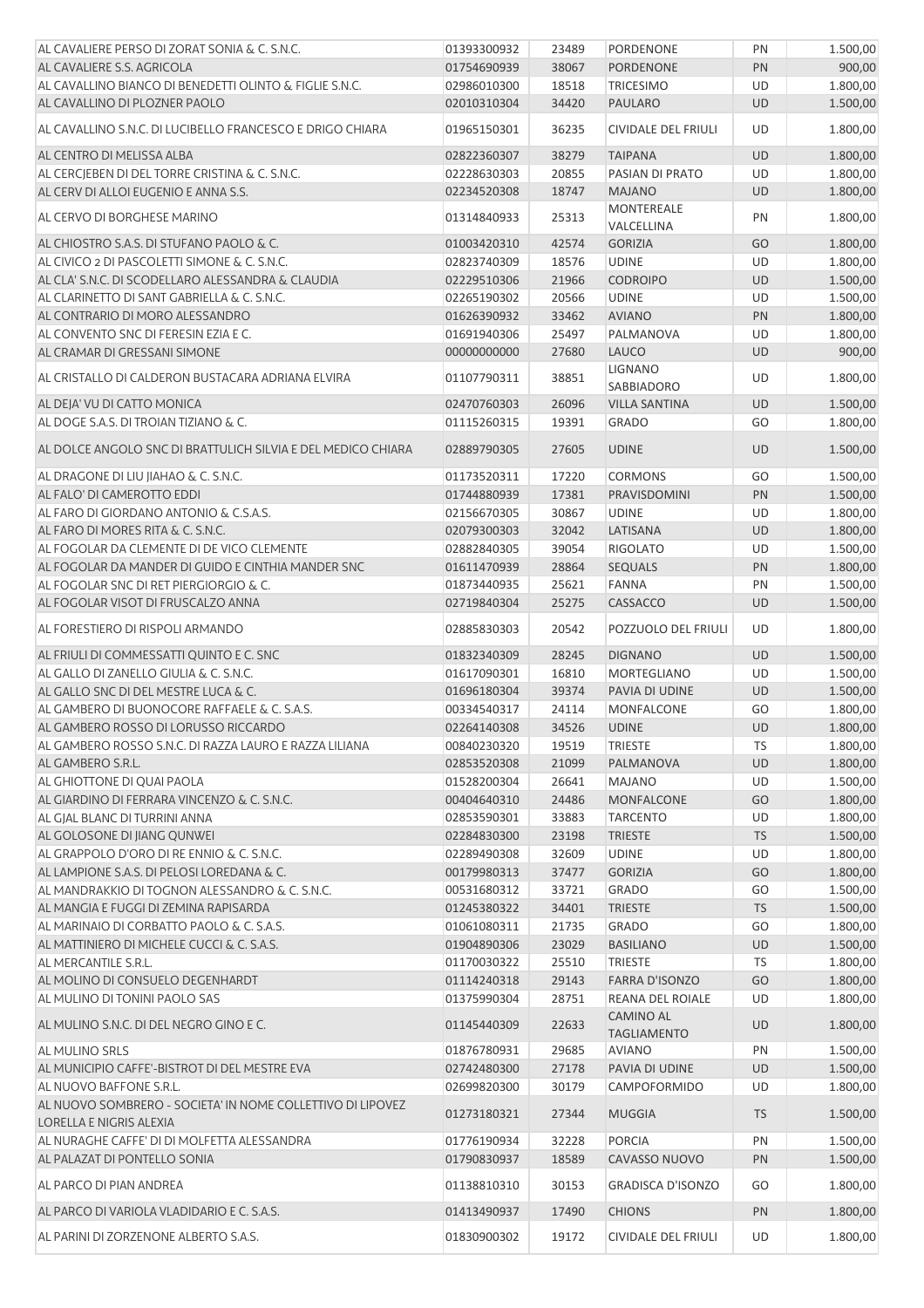| AL PELLEGRINO DI CELENTANO SERAFINA & C. S.N.C                                              | 00347630311                | 38570          | <b>GRADISCA D'ISONZO</b>                    | GO        | 4.800,00             |
|---------------------------------------------------------------------------------------------|----------------------------|----------------|---------------------------------------------|-----------|----------------------|
| AL PICCHIO DI NODALE DAVIDE E C. SAS                                                        | 01427510308                | 43609          | <b>SUTRIO</b>                               | UD        | 4.800,00             |
| AL PICCOLO CASON S.A.S. DI VATTA KAREN E PINES MARILENA & C.                                | 02926800307                | 38588          | <b>LIGNANO</b>                              | <b>UD</b> | 1.800,00             |
|                                                                                             |                            |                | SABBIADORO                                  |           |                      |
| AL PLAN DI PALUZ DI DELNERI FEDERICO<br>AL POETA DI PETEAN PATRIZIA                         | 02490470305<br>01148400318 | 29577<br>32972 | <b>TARCENTO</b><br>SAGRADO                  | UD<br>GO  | 1.800,00<br>1.800,00 |
|                                                                                             |                            |                | PRATA DI                                    |           |                      |
| AL PONT DE FERO SNC DI DEL BEN SANTE & ROSA BIAN SONIA                                      | 01517870935                | 18295          | PORDENONE                                   | PN        | 1.500,00             |
| AL PONTE DI APICELLA GAETANO                                                                | 01659480303                | 35351          | <b>COLLOREDO DI</b><br><b>MONTE ALBANO</b>  | <b>UD</b> | 1.500,00             |
| AL PORTICO DA ERNESTO DI TOMASELLI MAURO E TAMARA E C. SAS                                  | 02514060306                | 28513          | SAN GIORGIO DI<br><b>NOGARO</b>             | UD        | 1.800,00             |
| AL PORTICO DI D'ANGELICA ROBERTA E DANIELA S.N.C.                                           | 02072450303                | 33126          | <b>CERVIGNANO DEL</b><br><b>FRIULI</b>      | <b>UD</b> | 1.500,00             |
| AL PORTICO S.A.S. DI GUGLIELMO VINCENZO & C.                                                | 01058810316                | 24012          | ROMANS D'ISONZO                             | GO        | 1.800,00             |
| AL PORTONAT DI DE ROSA ALESSANDRA E C. S.N.C.                                               | 01960320305                | 19969          | SAN DANIELE DEL<br><b>FRIULI</b>            | <b>UD</b> | 1.800,00             |
| AL POSTA CAFFE' DI PROTTI DEBORA                                                            | 01740720931                | 23711          | <b>MANIAGO</b>                              | PN        | 1.500,00             |
| AL POZZO SRL                                                                                | 02882470301                | 32453          | <b>UDINE</b>                                | <b>UD</b> | 1.500,00             |
| AL RAGNO D'ORO DI MEDEOT PIERO                                                              | 02490570302                | 20792          | <b>FIUMICELLO VILLA</b><br><b>VICENTINA</b> | UD        | 4.800,00             |
| AL RIFUGIO DI BET FABIO & C SNC                                                             | 01702660935                | 38211          | <b>ZOPPOLA</b>                              | PN        | 1.800,00             |
| AL RIFUGIO DI KNEZ PAMELA                                                                   | 01168310314                | 32898          | <b>GORIZIA</b>                              | GO        | 1.500,00             |
| AL RISTORO S.R.L.                                                                           | 00942650326                | 38555          | <b>MUGGIA</b>                               | <b>TS</b> | 1.800,00             |
| AL RITROVO DIVINO DI VAZZOLER STEFANIA                                                      | 01727330936                | 18648          | PASIANO DI<br>PORDENONE                     | PN        | 1.500,00             |
| AL RIVUAT DI DE GILIO ANTONELLA                                                             | 02982190304                | 20245          | <b>MORUZZO</b>                              | <b>UD</b> | 1.500,00             |
| AL SA DI TE DI SARA COJUTTI                                                                 | 02689660302                | 22609          | <b>UDINE</b>                                | UD        | 900,00               |
| AL SAGITTARIO DI CORAL GIANNI & C. S.A.S.                                                   | 01113610933                | 22553          | <b>CASARSA DELLA</b><br><b>DELIZIA</b>      | PN        | 1.500,00             |
| AL SAN DANIELE DI LENISA ALAIN                                                              | 02158240305                | 24936          | <b>CIVIDALE DEL FRIULI</b>                  | UD        | 1.800,00             |
| AL SIMPRI BON DI DEROSSI ADRIANO                                                            | 00436220313                | 24444          | SAN GIOVANNI AL<br><b>NATISONE</b>          | <b>UD</b> | 1.500,00             |
| AL SKILIFT DI PETRIS MARIA CARLA S.N.C.                                                     | 02556180301                | 27571          | AMPEZZO                                     | UD        | 1.800,00             |
| AL SOLITO POSTO 2 DI BONAPARTE SALVIO                                                       | 01067180313                | 22072          | RONCHI DEI<br><b>LEGIONARI</b>              | GO        | 1.800,00             |
| AL SOLITO POSTO DI PIERO COMIN                                                              | 01877800308                | 22342          | MANZANO                                     | UD        | 1.500,00             |
| AL SORELI DI BARBIERO VILLI E C. S.N.C.                                                     | 02508180300                | 23777          | <b>LIGNANO</b><br>SABBIADORO                | <b>UD</b> | 1.800,00             |
| AL TAI D'ISONZO S.N.C. DI VIRGINIO ALESSANDRO & C.                                          | 00535340319                | 28473          | <b>VILLESSE</b>                             | GO        | 1.800,00             |
| AL TIGLIO DI FONTANINI JANNINE                                                              | 02947310302                | 26745          | <b>TORREANO</b>                             | <b>UD</b> | 1.500,00             |
| AL TINELLO SOCIETA' A RESPONSABILITA' LIMITATA SEMPLIFICATA IN BREVE<br>AL TINELLO S.R.L.S. | 01873800930                | 38060          | <b>BRUGNERA</b>                             | PN        | 1.800,00             |
| AL TORRENTE DI ORLANDO MARA                                                                 | 02366680300                | 31908          | <b>NIMIS</b>                                | <b>UD</b> | 1.800,00             |
| AL TRAM SAS DI CHENG QING WEN                                                               | 02855840308                | 19333          | <b>UDINE</b>                                | UD        | 1.500,00             |
| AL TRAMONTO S.A.S. DI NOVKA MILANOVIC & C.                                                  | 01259860326                | 19870          | <b>TRIESTE</b>                              | <b>TS</b> | 1.800,00             |
| AL TRIVIO DI CODROMAZ FABIO                                                                 | 02993810304                | 33002          | <b>SAN LEONARDO</b>                         | UD        | 1.800,00             |
| AL TUCANO DI NONINO SABRINA                                                                 | 02602560308                | 31045          | PASIAN DI PRATO                             | <b>UD</b> | 1.800,00             |
| AL TURISTA DI CORBATTO DONATELLA E CORBATTO TIZIANA & C. SNC                                | 02503760304                | 30218          | CERVIGNANO DEL<br><b>FRIULI</b>             | UD        | 1.500,00             |
| AL VALICO S.A.S. DI DEL STABILE OTTONE E C.                                                 | 02191000302                | 22196          | PALUZZA                                     | <b>UD</b> | 1.800,00             |
| AL VECCHIO COMUNE DI DI LUCA GIUDITTA                                                       | 02870800303                | 22359          | AIELLO DEL FRIULI                           | UD        | 1.500,00             |
| AL VECCHIO MULINO DI DI BERT ALESSANDRO & C. SAS                                            | 02774700302                | 40474          | <b>PORPETTO</b>                             | <b>UD</b> | 1.800,00             |
| AL VECCHIO STALLO S.A.S. DI MANCINI MAURIZIO & C.                                           | 01388670307                | 19857          | <b>UDINE</b>                                | UD        | 1.800,00             |
| AL VECCHIO TRAM DI L.D.                                                                     | 02702800307                | 27790          | <b>FAGAGNA</b>                              | <b>UD</b> | 1.500,00             |
| AL VECJO BATIRAM S.N.C. DI MASINI MASSIMO & C.                                              | 01491580302                | 19090          | SAN DANIELE DEL<br><b>FRIULI</b>            | UD        | 1.500,00             |
| AL VECIO TRAGHET DI PICCOLI MARIA ASSUNTA & C. SNC                                          | 02633250309                | 17199          | <b>RAGOGNA</b>                              | <b>UD</b> | 1.800,00             |
| AL VIA VAI DI FRISONE FRANCESCO                                                             | 02817110303                | 28344          | CIVIDALE DEL FRIULI                         | UD        | 1.500,00             |
| AL VIANDANTE DI SEREA CAMELIA                                                               | 02956090308                | 36897          | PASIAN DI PRATO                             | <b>UD</b> | 1.800,00             |
| <b>AL.MA.DUE SRLS</b>                                                                       | 02944620307                | 18340          | <b>UDINE</b>                                | UD        | 1.800,00             |
| AL59 SOCIETA' A RESPONSABILITA' LIMITATA SEMPLIFICATA                                       | 01336180326                | 41828          | <b>TRIESTE</b>                              | <b>TS</b> | 1.800,00             |
| ALA DI OBOYCHUK GALYNA                                                                      | 02737740304                | 33284          | <b>MAJANO</b>                               | UD        | 1.500,00             |
| ALBAGEA S.R.L.                                                                              | 02881610303                | 19207          | <b>UDINE</b>                                | <b>UD</b> | 1.500,00             |
| ALBANO SALVATORE PAOLO<br>ALBERGO - RISTORANTE - BAR CRISTOFOLI DI CRAIGHERO ANTONELLA &    | 02485500306                | 27142          | <b>TARVISIO</b>                             | UD        | 1.500,00             |
| C.S.N.C.                                                                                    | 00249900309                | 18782          | <b>TREPPO LIGOSULLO</b>                     | <b>UD</b> | 4.800,00             |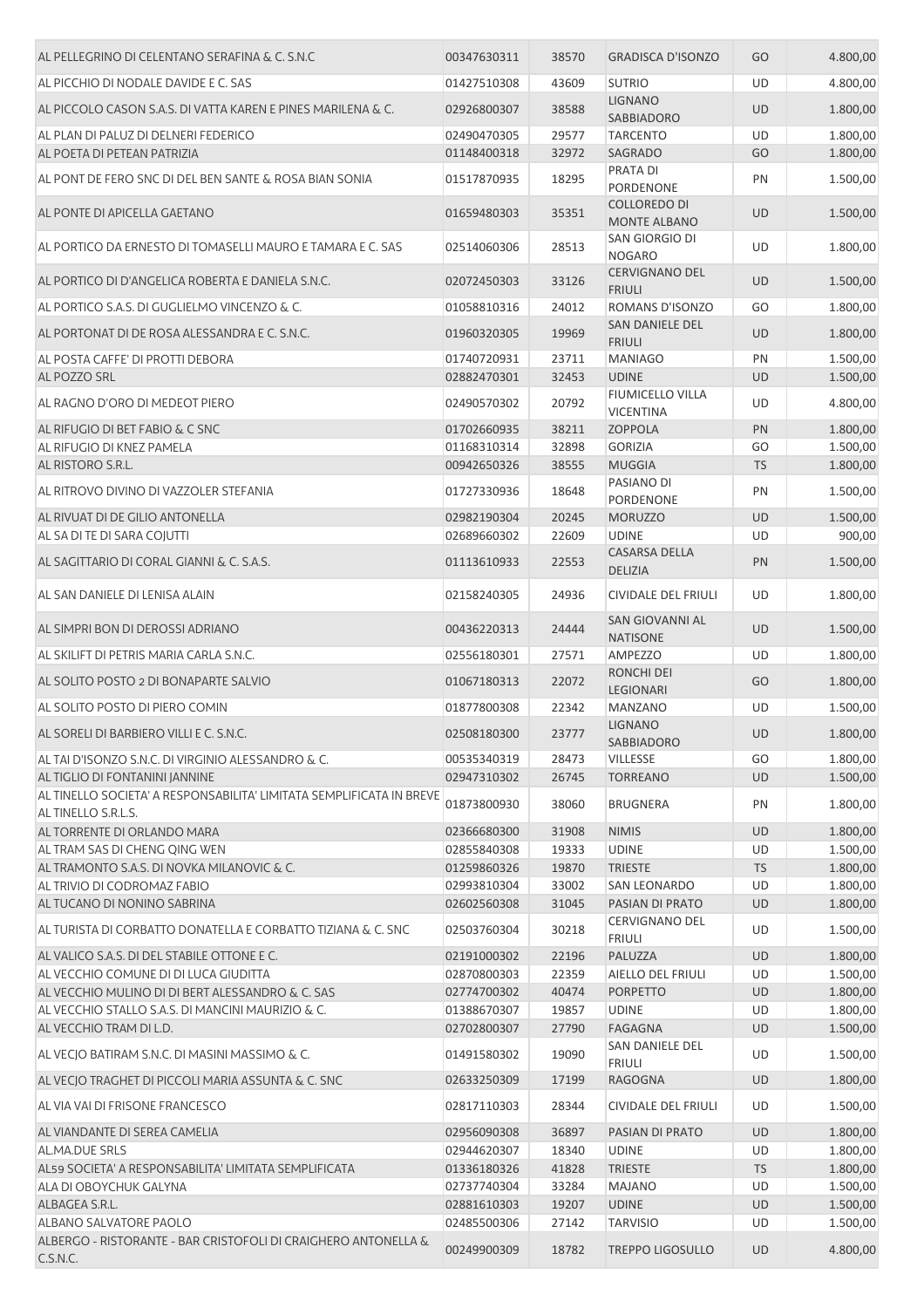| ALBERGO - TRATTORIA ALLA DA.MA. DI MACORIG DARIO E C. S.N.C.                                  | 01625690308                | 17972          | SAN GIOVANNI AL<br><b>NATISONE</b>       | UD        | 4.800,00             |
|-----------------------------------------------------------------------------------------------|----------------------------|----------------|------------------------------------------|-----------|----------------------|
| ALBERGO ABBAZIA DI MANERA MARIO & C. - S.N.C.                                                 | 02014450304                | 22630          | <b>LIGNANO</b><br><b>SABBIADORO</b>      | <b>UD</b> | 4.800,00             |
| ALBERGO AI 7 NANI DI CAPELLARI ALBA                                                           | 02003060304                | 30871          | PRATO CARNICO                            | UD        | 4.800,00             |
| ALBERGO AL PURA DI ROMAN ROS NILLA                                                            | 01506920931                | 19291          | <b>AMPEZZO</b>                           | <b>UD</b> | 1.800,00             |
| ALBERGO ALLA CITTA' DI TRIESTE DI SCHUFF MARGITTA THOMANN                                     | 01164230318                | 19126          | <b>GRADO</b>                             | GO        | 4.800,00             |
| ALBERGO ALLA NAVE DI CODROMAZ ALESSIO & BRUERA GIULIO S.N.C.                                  | 02187410309                | 27265          | <b>LIGNANO</b><br>SABBIADORO             | <b>UD</b> | 4.800,00             |
| ALBERGO ALLA ROSA DI BRESSA AURORA                                                            | 01318810932                | 36997          | <b>CIMOLAIS</b>                          | PN        | 4.800,00             |
| ALBERGO ALLA SPIAGGIA S.R.L.                                                                  | 00381840313                | 32827          | <b>GRADO</b>                             | GO        | 4.800,00             |
| ALBERGO ALLA TROTA DI SPECOGNA CARLO                                                          | 00220560304                | 19697          | <b>PULFERO</b>                           | UD        | 4.800,00             |
| ALBERGO ALL'ORSO SNC DI BUZZI MARIA CRISTINA & C.                                             | 02013560301                | 17366          | <b>MALBORGHETTO</b><br>VALBRUNA          | <b>UD</b> | 4.800,00             |
| ALBERGO AMBRIABELLA DI CANCIANI GENOVEFFA & C. S.N.C.                                         | 00160460317                | 25938          | <b>GRADO</b>                             | GO        | 900,00               |
| ALBERGO BAR TRATTORIA AI TIGLI DI PERISSINOTTO ANNA MARIA                                     | 01502950932                | 32810          | <b>SAN VITO AL</b><br><b>TAGLIAMENTO</b> | PN        | 4.800,00             |
| ALBERGO BASCHERA DI CHIARVESIO MATTIA                                                         | 02857980300                | 16756          | FAGAGNA                                  | UD        | 4.800,00             |
| ALBERGO BELLAVISTA DI CAODURO EDOARDO & C. S.A.S.                                             | 01870600309                | 18367          | <b>LIGNANO</b>                           | <b>UD</b> | 4.800,00             |
|                                                                                               |                            |                | SABBIADORO                               |           |                      |
| ALBERGO BELLAVISTA DI EMANUELE PACHNER & C. S.A.S.                                            | 00657840252                | 20900          | <b>SAPPADA</b>                           | UD        | 4.800,00             |
| ALBERGO BELLAVISTA DI P.G. DE INFANTI & C. - S.A.S.                                           | 01320060302                | 18548          | <b>RAVASCLETTO</b>                       | <b>UD</b> | 4.800,00             |
| ALBERGO BELVEDERE DI DELLE CASE SILVA & C. S.A.S.                                             | 00423610930                | 24426          | <b>SEQUALS</b>                           | PN        | 1.800,00             |
| ALBERGO BELVEDERE SNC DI BOCCINGHER CRISTINA & C.                                             | 00658250253                | 21262          | <b>SAPPADA</b>                           | <b>UD</b> | 900,00               |
| ALBERGO BORGHESE DI BORGHESE SILVANO & C. S.N.C.                                              | 01425950936                | 26442          | <b>MONTEREALE</b><br>VALCELLINA          | PN        | 1.800,00             |
| ALBERGO BORNASS S.R.L.                                                                        | 01224010932                | 36544          | <b>AVIANO</b>                            | PN        | 4.800,00             |
| ALBERGO CANIN DI MORETTI SANTINA & C. S.A.S.                                                  | 01875230300                | 20448          | <b>RESIUTTA</b>                          | UD        | 4.800,00             |
| ALBERGO CAPANNA D'ORO S.R.L.                                                                  | 01408650305                | 19707          | <b>LIGNANO</b><br><b>SABBIADORO</b>      | <b>UD</b> | 4.800,00             |
| ALBERGO CAVALLINO SAS DI BOCCINGHER MAURO & C.                                                | 00792890253                | 25790          | SAPPADA                                  | UD        | 4.800,00             |
| ALBERGO CENTRALE DI CORADAZZI VALLY & C. S.A.S.                                               | 02261800300                | 19073          | <b>FORNI DI SOPRA</b>                    | <b>UD</b> | 4.800,00             |
| ALBERGO CLOCCHIATTI S.R.L.                                                                    | 01848050306                | 23987          | <b>UDINE</b>                             | UD        | 4.800,00             |
| ALBERGO COLOMBIA - SOCIETA' IN ACCOMANDITA SEMPLICE DI CRISTINA<br>LIPANJE & C.               | 00691550321                | 18867          | <b>TRIESTE</b>                           | <b>TS</b> | 4.800,00             |
| ALBERGO CORONA FERREA DI LUISELLA PULIE' & C. S.N.C.                                          | 00014670251                | 30606          | SAPPADA                                  | UD        | 4.800,00             |
| ALBERGO CRISTINA DI GALLER FRANCESCO & C. S.N.C.                                              | 00526050257                | 33792          | <b>SAPPADA</b>                           | <b>UD</b> | 1.800,00             |
| ALBERGO DA FEDRIGO DI FEDRIGO LIVIO                                                           | 00609110309                | 41953          | <b>PONTEBBA</b>                          | UD        | 4.800,00             |
| ALBERGO DA GON DI GON ELENA                                                                   | 01164900316                | 23408          | <b>CORMONS</b>                           | GO        | 4.800,00             |
| ALBERGO DA LUCIANO S.N.C. DI CALDIERARO MIRKO & C.                                            | 01165100932                | 20398          | <b>ZOPPOLA</b>                           | PN        | 1.800,00             |
| ALBERGO DAL CORTESAN SAS DI DE LUCA MAURIZIO E C.                                             | 02048730309                | 18567          | <b>AMPEZZO</b>                           | <b>UD</b> | 4.800,00             |
| ALBERGO DALL'ONGARO S.R.L.                                                                    | 01427170939                | 36419          | PRATA DI<br>PORDENONE                    | PN        | 4.800,00             |
| ALBERGO DIFFUSO CLAUZETTO SOCIETA' COOPERATIVA                                                | 01780200935                | 19421          | <b>CLAUZETTO</b>                         | PN        | 900,00               |
| ALBERGO DIFFUSO COL GENTILE SOCIETA' COOPERATIVA                                              | 02790180307                | 23305          | <b>SOCCHIEVE</b>                         | UD        | 4.800,00             |
| ALBERGO DIFFUSO COMEGLIANS - SOC. COOP, A R.L.                                                | 02089220301                | 19967          | <b>COMEGLIANS</b>                        | <b>UD</b> | 900,00               |
| ALBERGO DIFFUSO LAGO DI BARCIS - DOLOMITI FRIULANE SOCIETA'<br><b>COOPERATIVA</b>             | 01749170930                | 18555          | <b>BARCIS</b>                            | PN        | 4.800,00             |
| ALBERGO DIFFUSO MAGREDI DI VIVARO - SOCIETA' COOPERATIVA                                      | 01755130935                | 19628          | <b>VIVARO</b>                            | PN        | 4.800,00             |
| ALBERGO DIFFUSO POLCENIGO S.R.L.                                                              | 01755910930                | 18564          | <b>POLCENIGO</b>                         | PN        | 4.800,00             |
| ALBERGO DIFFUSO SAURIS - SOCIETA' COOPERATIVA                                                 | 02466120306                | 18436          | <b>SAURIS</b>                            | <b>UD</b> | 4.800,00             |
| ALBERGO DIFFUSO TOLMEZZO SOC. COOP. A. R. L.                                                  | 02779670302                | 21447          | <b>TOLMEZZO</b>                          | UD        | 4.800,00             |
| ALBERGO DIFFUSO VAL D'INCAROJO SOCIETA' COOPERATIVA                                           | 02391550304                | 22466          | PAULARO                                  | <b>UD</b> | 4.800,00             |
| ALBERGO DIFFUSO VALCELLINA E VAL VAJONT SOCIETA' COOPERATIVA                                  | 01532000930                | 35183          | <b>CLAUT</b>                             | PN        | 4.800,00             |
| ALBERGO DIFFUSO VALLI DEL NATISONE - SOCIETA' COOPERATIVA                                     | 02363700309                | 18063          | <b>GRIMACCO</b>                          | <b>UD</b> | 4.800,00             |
|                                                                                               |                            |                |                                          |           |                      |
| ALBERGO DOGANA VECCHIA DI SERAFINI DIEGO                                                      | 01565210307                | 30339          | TRIVIGNANO UDINESE<br><b>LIGNANO</b>     | UD        | 4.800,00             |
| ALBERGO FLORIDA S.N.C. DI NASSIVERA G. E M.<br>ALBERGO GARDEL S.A.S. DI GARDEL G.B. & C       | 01218140307                | 22374          | <b>SABBIADORO</b>                        | <b>UD</b> | 4.800,00<br>4.800,00 |
| ALBERGO ITALIA DI BRUGNOLO TULLIO & C. S.A.S.                                                 | 00822080305<br>00344640313 | 17211<br>17323 | <b>ARTA TERME</b><br><b>MONFALCONE</b>   | UD<br>GO  | 4.800,00             |
|                                                                                               |                            |                | LIGNANO                                  |           |                      |
| ALBERGO ITALIA S.R.L.                                                                         | 01620990307                | 18235          | SABBIADORO                               | UD        | 4.800,00             |
| ALBERGO LEON BIANCO DI DE REGGI MARINO & C. S.A.S.                                            | 00153120308                | 28493          | <b>MOGGIO UDINESE</b>                    | <b>UD</b> | 4.800,00             |
| ALBERGO MAREA DI TOMASINI MARIA LUISA                                                         | 01094490313<br>00121750939 | 28900<br>18603 | <b>GRADO</b><br><b>SPILIMBERGO</b>       | GO        | 4.800,00<br>4.800,00 |
| ALBERGO MICHIELINI S.N.C. DI MICHIELINI PIETRO E F.LLI<br>ALBERGO MIRAMONTI DI MERLO FERNANDA | 01623730304                | 33031          | <b>ARTA TERME</b>                        | PN<br>UD  | 4.800,00             |
|                                                                                               |                            |                |                                          |           |                      |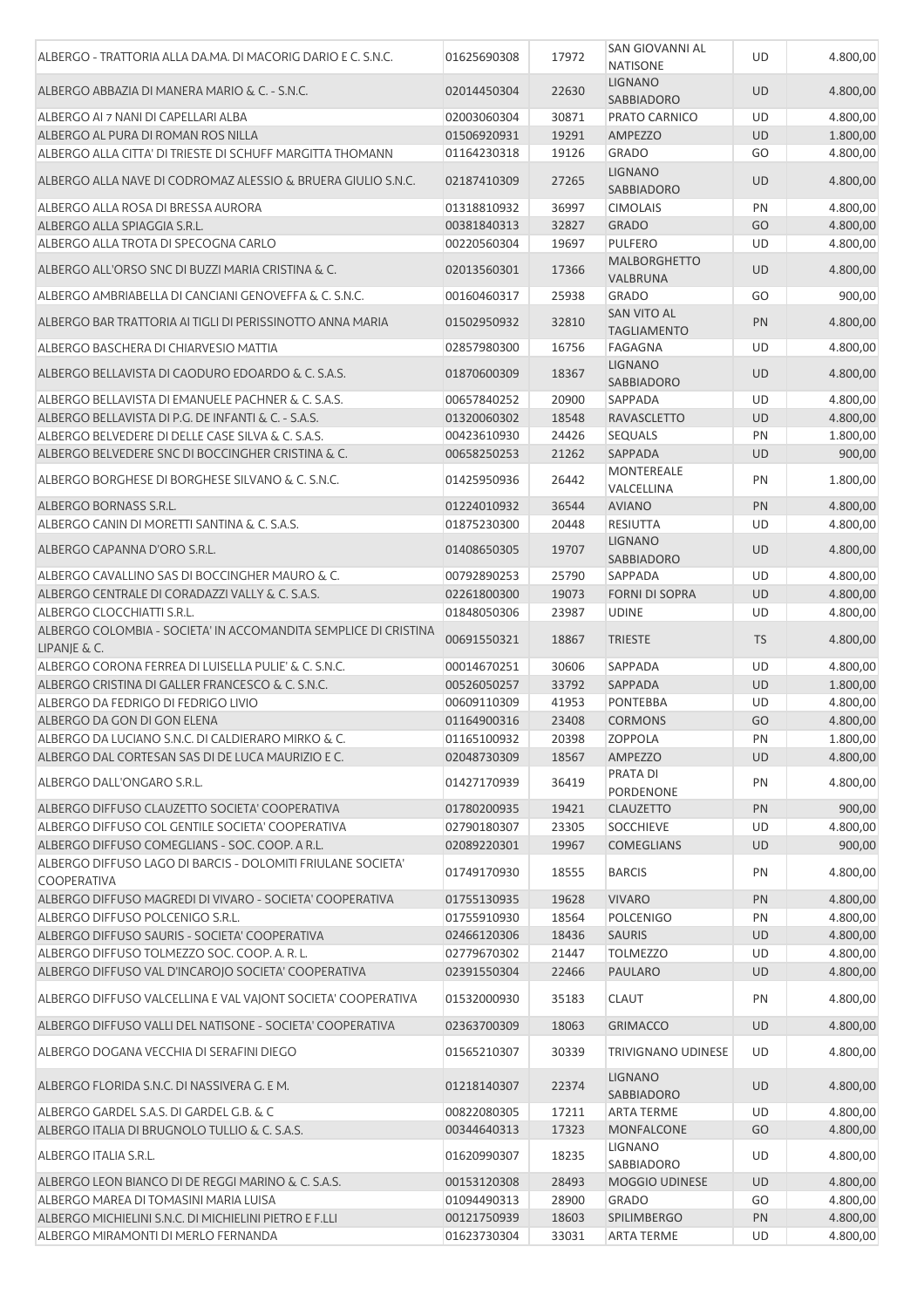| ALBERGO PENSIONE MILANO DI STRICCA & C. - SOCIETA' IN ACCOMAN-<br><b>DITA SEMPLICE</b>                       | 00041500315                | 29415          | <b>GRADO</b>                              | GO              | 4.800,00             |
|--------------------------------------------------------------------------------------------------------------|----------------------------|----------------|-------------------------------------------|-----------------|----------------------|
| ALBERGO PIANI DI LUZZA DI CLARA DEL FABBRO                                                                   | 01655050308                | 22170          | <b>FORNI AVOLTRI</b>                      | UD              | 4.800,00             |
| ALBERGO PITTIS DI PITTIS PAOLO & C. S.N.C.                                                                   | 00635480304                | 34515          | <b>OSOPPO</b>                             | <b>UD</b>       | 4.800,00             |
| ALBERGO PIZZERIA TRATTORIA EUROPA DEI FRATELLI CASO FELICE,<br>ANTONIO, SALVATORE, MAURIZIO & CARMINE S.N.C. | 00457460319                | 25841          | <b>FOGLIANO</b><br><b>REDIPUGLIA</b>      | GO              | 1.500,00             |
| ALBERGO RISTORANTE ALLE CROSERE S.R.L.                                                                       | 00174510305                | 18558          | <b>FAGAGNA</b>                            | <b>UD</b>       | 4.800,00             |
| ALBERGO RISTORANTE BAR AL PINO DI ZOLLIA EDO                                                                 | 02076420302                | 26980          | FORNI DI SOTTO                            | UD              | 1.500,00             |
| ALBERGO RISTORANTE BAR ITALIA S.A.S. DI MARCONI MASSIMO & C.                                                 | 02096010307                | 17680          | PALUZZA                                   | <b>UD</b>       | 1.800,00             |
| ALBERGO RISTORANTE BELVEDERE S.N.C. DI MEDAGLIA ALFONSO & C.                                                 | 00178670303                | 17195          | <b>CODROIPO</b>                           | UD              | 4.800,00             |
|                                                                                                              |                            |                |                                           |                 |                      |
| ALBERGO RISTORANTE CARSO DI BARBERIS LUCA & C. S.A.S.                                                        | 01115080325                | 22356          | <b>MONRUPINO</b>                          | <b>TS</b>       | 1.800,00             |
| ALBERGO RISTORANTE DA BRANDO S.N.C. DI MARAZZATO SISTO & C.                                                  | 01428310302                | 39984          | <b>UDINE</b>                              | UD              | 1.800,00             |
| ALBERGO RISTORANTE EDELWEISS DI VOLPI CLAUDIO & C. SNC                                                       | 01849180300                | 24889          | <b>ARTA TERME</b>                         | UD              | 1.500,00             |
| ALBERGO RISTORANTE GARDEN DI STEFANI RENZA                                                                   | 02685560308                | 33332          | <b>OVARO</b>                              | UD              | 1.800,00             |
| ALBERGO RISTORANTE KRIZMAN SNC DI GUSTIN TIZIANA ED ELVIS                                                    | 00709330328                | 22407          | <b>MONRUPINO</b>                          | <b>TS</b>       | 1.800,00             |
| ALBERGO RISTORANTE LA SIRENETTA S.R.L.                                                                       | 00371150319                | 30784          | MONFALCONE                                | GO              | 4.800,00             |
| ALBERGO RISTORANTE MARGHERITA DI PROTTI MAURIZIO & C. S.N.C.                                                 | 01035660933                | 18529          | <b>CIMOLAIS</b>                           | PN              | 4.800,00             |
| ALBERGO ROMA DI STROILI ELIO & C. S.A.S.                                                                     | 00472090307                | 22566          | <b>TOLMEZZO</b>                           | UD              | 4.800,00             |
| ALBERGO SCARPONE SNC DI ROMANIN GABRIELLA & C.                                                               | 01787360302                | 26253          | <b>FORNI AVOLTRI</b>                      | <b>UD</b>       | 4.800,00             |
| ALBERGO SORGENTI DEL PIAVE DI QUINZ GIUSEPPE                                                                 | 00622520252                | 23643          | SAPPADA                                   | UD              | 4.800,00             |
| ALBERGO SOTTOCORONA SNC DI SBRIZZAI MICHELA & ROBERTO                                                        | 02410020305                | 18350          | <b>FORNI AVOLTRI</b>                      | <b>UD</b>       | 4.800,00             |
| ALBERGO STELLA D'ORO S.N.C. DI SIMONUTTI OLIVA E FIGLI                                                       | 00370570939                | 16746          | <b>SPILIMBERGO</b>                        | PN              | 4.800,00             |
| ALBERGO TARANDAN DI CELLA ENZO                                                                               | 00576220305                | 20609          | <b>FORNI DI SOPRA</b>                     | <b>UD</b>       | 4.800,00             |
| ALBERGO TOGNON DI RUSIN LAURETTA & C. S.A.S.                                                                 | 00486420318                | 25045          | <b>GRADO</b>                              | GO              | 4.800,00             |
| ALBERGO VALCANALE SNC DELLE SORELLE CHIABAI EMANUELA, NERINA E<br><b>TIZIANA</b>                             | 01653300309                | 30933          | <b>MALBORGHETTO</b><br>VALBRUNA           | <b>UD</b>       | 4.800,00             |
| ALBERGO VENEZIA S.N.C. DI ALESSIA CAPPELLOTTO E C.                                                           | 01171110255                | 25846          | SAPPADA                                   | UD              | 4.800,00             |
| ALBERONE SPORTING CLUB S.R.L.                                                                                | 02347780302                | 31806          | SAN PIETRO AL<br><b>NATISONE</b>          | <b>UD</b>       | 1.500,00             |
| <b>ALBERTACCI MAURIZIO</b>                                                                                   | 01342080320                | 37775          | <b>TRIESTE</b>                            | TS              | 700,00               |
| ALBERTI S.R.L.                                                                                               | 01560280305                | 42670          | SAN DANIELE DEL<br><b>FRIULI</b>          | <b>UD</b>       | 1.500,00             |
| ALBERTO CARLO D'ATTIMIS-MANIAGO MARCHIO'                                                                     | 01329370934                | 41646          | <b>BUTTRIO</b>                            | UD              | 1.800,00             |
| <b>ALBERTO IERALLA</b>                                                                                       | 01210980320                | 42328          | <b>TRIESTE</b>                            | <b>TS</b>       | 650,00               |
| <b>ALBI MAURO</b>                                                                                            | 02501850305                | 20489          | PAGNACCO                                  | UD              | 1.500,00             |
| ALCATRAZ GYM DI PELIZZO LUCA                                                                                 | 02750440303                | 27766          | <b>LIGNANO</b><br>SABBIADORO              | <b>UD</b>       | 1.500,00             |
| ALCEO S.R.L.S.                                                                                               | 02854820301                | 26956          | <b>TARCENTO</b>                           | UD              | 1.800,00             |
| ALCES S.R.L.                                                                                                 | 02459240301                | 33396          | <b>LIGNANO</b><br><b>SABBIADORO</b>       | <b>UD</b>       | 4.800,00             |
| <b>ALDO ROMANUTTI</b>                                                                                        | 02663030308                | 28592          | <b>SAN GIOVANNI AL</b><br><b>NATISONE</b> | UD              | 1.800,00             |
| ALE CAFFE' DI ALESSIO ERICA                                                                                  | 01314510320                | 21412          | <b>TRIESTE</b>                            | <b>TS</b>       | 1.500,00             |
| ALE&ALE - SOCIETA' IN NOME COLLETTIVO DI RODELA ALESSIA E CIPRIANO<br><b>ALESSIO</b>                         | 01329770323                | 30456          | <b>TRIESTE</b>                            | TS              | 1.500,00             |
| ALEA DI FLAVIO DE LUCA & C. S.N.C.                                                                           | 02602900306                | 31723          | <b>UDINE</b>                              | <b>UD</b>       | 1.500,00             |
| ALEA SOCIETA' COOPERATIVA A RESPONSABILITA' LIMITATA                                                         | 01422750305                | 44914          | CIVIDALE DEL FRIULI                       | UD              | 1.500,00             |
|                                                                                                              |                            |                |                                           |                 |                      |
| ALEAGO S.R.L.                                                                                                | 01323230324                | 32417          | <b>TRIESTE</b>                            | <b>TS</b>       | 1.800,00             |
| <b>ALEKSIC MARIJANA</b>                                                                                      | 02882950302                | 36708          | <b>UDINE</b>                              | UD              | 1.500,00             |
| <b>ALEROSVAL SRL</b>                                                                                         | 01312240326                | 21384          | <b>TRIESTE</b>                            | <b>TS</b>       | 1.800,00             |
| ALESSANDRIA S.R.L.                                                                                           | 02456690300                | 19328          | <b>UDINE</b>                              | UD              | 4.800,00             |
| ALESSANDRO CATTARUZZA                                                                                        | 00671970325                | 28802          | <b>TRIESTE</b>                            | <b>TS</b>       | 1.800,00             |
| ALEX MAJCEN                                                                                                  | 01031780321                | 35820          | <b>TRIESTE</b>                            | TS              | 700,00               |
| ALEXTI S.N.C. DI GABBINO TIZIANA E LONGATO ALESSANDRO                                                        | 02514290309                | 23713          | <b>ATTIMIS</b>                            | UD              | 1.500,00             |
| ALFA VIAGGI DI CORDOVADO GUIDO                                                                               | 02183410303                | 35858          | <b>CODROIPO</b>                           | UD              | 700,00               |
| ALIBABA' DI HADHOUD HESHAM & C. SAS                                                                          | 02905930307                | 40175          | <b>CODROIPO</b>                           | UD              | 1.800,00             |
| ALICE SATTOLO GUIDA NATURALISTICA                                                                            | 00000000000                | 33705          | <b>TRIESTE</b>                            | TS              | 650,00               |
| ALIEXPRESS DI METAJ ALI                                                                                      | 01800540930                | 26257          | PORDENONE                                 | PN              | 700,00               |
| ALL FRIENDS DI VERRILLI FRANCESCA                                                                            | 01833070939                | 19610          | PORDENONE                                 | PN              | 1.800,00             |
| ALL IN S.R.L.                                                                                                | 01100520319                | 17158          | <b>GRADO</b>                              | GO              | 1.500,00             |
| ALLA BASILICA S.N.C. DI BATTIMELLI FIORINA & C.<br>ALLA BERLINA DI DANIELIS TANIA & C. SNC                   | 01917180307<br>01426080303 | 29638<br>21793 | <b>AQUILEIA</b><br><b>SANTA MARIA LA</b>  | UD<br><b>UD</b> | 4.800,00<br>1.800,00 |
|                                                                                                              |                            |                | <b>LONGA</b>                              |                 |                      |
| ALLA CAMPAGNA DI MARCENARO MONICA ALICIA                                                                     | 02482900301                | 33615          | TERZO D'AQUILEIA                          | UD              | 1.500,00             |
| ALLA CANTINA DI GIACOMETTI LAURA ROSA                                                                        | 02791700301                | 37806          | REANA DEL ROIALE                          | UD              | 1.500,00             |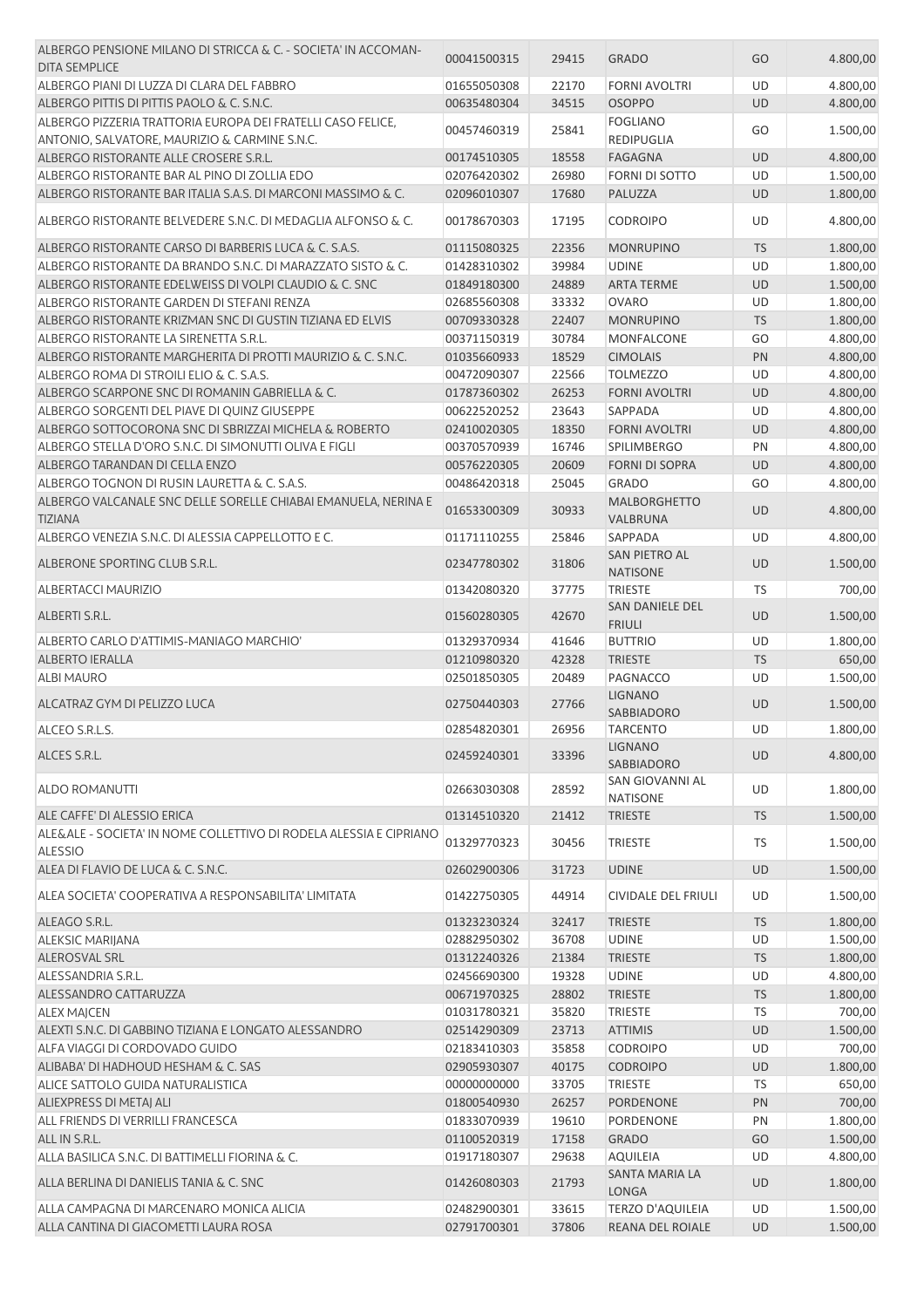| ALLA CAVALLERIA DI MARCUZZI PAOLO, NICHOLAS E SAMUEL S.N.C.                              | 02555050307                | 20850          | POZZUOLO DEL FRIULI                        | <b>UD</b>              | 1.800,00             |
|------------------------------------------------------------------------------------------|----------------------------|----------------|--------------------------------------------|------------------------|----------------------|
| ALLA CITTA' DI TRIESTE DI PETRELLO ISABELLA                                              | 02303910307                | 37858          | <b>SAN VITO AL TORRE</b>                   | UD                     | 1.800,00             |
| ALLA CORTE DI SILVESTRI MASSIMILIANO                                                     | 01199210319                | 25942          | <b>GRADISCA D'ISONZO</b>                   | GO                     | 1.800,00             |
| ALLA DOLINA DI ALESSANDRO FATTORELLO & C. - S.N.C.                                       | 00641370325                | 41849          | DUINO-AURISINA                             | <b>TS</b>              | 4.800,00             |
| ALLA FATTORIA DI RAMETA MARIS                                                            | 01777140938                | 19888          | PORDENONE                                  | PN                     | 1.800,00             |
| ALLA FRASCA DI TARLAO IGINO S.N.C. DI TARLAO SABINO, SALMERI<br><b>GIUSEPPA &amp; C.</b> | 00666950308                | 37898          | <b>AQUILEIA</b>                            | UD                     | 1.800,00             |
| ALLA GHIACCIAIA S.R.L.                                                                   | 02160080301                | 18493          | <b>UDINE</b>                               | UD                     | 1.800,00             |
| ALLA LEVADA DI ATTONI ROSA                                                               | 00402610315                | 23134          | SAN PIER D'ISONZO                          | GO                     | 1.500,00             |
| ALLA LUNA DI GORI NADIA                                                                  | 00000000000                | 31949          | POZZUOLO DEL FRIULI                        | UD                     | 900,00               |
| ALLA PACE S.R.L. SEMPLIFICATA                                                            | 01185450317                | 18464          | <b>GRADO</b>                               | GO                     | 1.800,00             |
| ALLA PAGODA DI DARIO GIACOMINO & C. S.N.C<br>ALLA PANCETTA DI FROSH LAURA & C. S.N.C.    | 02040000305<br>01841320300 | 22296<br>19650 | <b>ENEMONZO</b><br><b>ATTIMIS</b>          | <b>UD</b><br><b>UD</b> | 4.800,00<br>1.800,00 |
| ALLA PERGOLA DI ACAMPORA ROSA & C. S.A.S.                                                | 00364410316                | 32472          | <b>CORMONS</b>                             | GO                     | 1.800,00             |
| ALLA POSTA SNC DI DE CRIGNIS GIORGIO                                                     | 02547210308                | 20355          | <b>PAULARO</b>                             | <b>UD</b>              | 1.800,00             |
| ALLA RISATA S.R.L.                                                                       | 01687320307                | 26261          | <b>CARLINO</b>                             | UD                     | 1.800,00             |
| ALLA SCALETTA DI JOYCE DI SBROIAVACCA MARINO                                             | 01265190320                | 16931          | <b>TRIESTE</b>                             | <b>TS</b>              | 1.800,00             |
| ALLA SORGENTE DI MIRSADA SAMARDZIC & C. S.A.S.                                           | 01059190320                | 31156          | <b>TRIESTE</b>                             | <b>TS</b>              | 1.800,00             |
| ALLA SPERANZA DI TIMEUS FIDES E C. - S.N.C.                                              | 00567730304                | 26396          | SAN GIORGIO DI                             | UD                     | 4.800,00             |
|                                                                                          |                            |                | <b>NOGARO</b>                              |                        |                      |
| ALLA STAZIONE DI LENARDI C. & C. S.N.C.                                                  | 00385430319                | 23439          | <b>SAGRADO</b>                             | GO                     | 1.800,00             |
| ALLA TAVERNETTA DI RIGO LUISA                                                            | 02220920306                | 21969          | <b>UDINE</b>                               | <b>UD</b>              | 1.500,00             |
| ALLA TERRAZZA DI MARTINUZZI ROBERTO & C. SNC                                             | 01577750308                | 25326          | <b>CODROIPO</b>                            | UD                     | 1.500,00             |
| ALLA TESSITURA S.N.C. DI GIOVANNI SABATINO & FIGLI                                       | 01926270305                | 21137          | <b>UDINE</b>                               | <b>UD</b>              | 1.500,00             |
| ALLA TROTA BLU DI POLESE MANUELA                                                         | 01852930930                | 27031          | CANEVA                                     | PN                     | 1.800,00             |
| ALLA VECCHIA POSTA DI STEFANIA DI PIETRO                                                 | 02622590301                | 24468          | REANA DEL ROIALE                           | UD                     | 1.800,00             |
| ALLA VECCHIA QUESTURA DI GIAMPAOLO ROCCO                                                 | 01765760937                | 32351          | <b>PORDENONE</b>                           | PN                     | 1.500,00             |
| ALLA VECCHIA SCUOLA DI TOLAZZI SILVANA                                                   | 02804910301                | 24294          | <b>ARTA TERME</b>                          | UD                     | 1.800,00             |
| ALL'ALPINO DI VISINTIN FULVIA SAS                                                        | 02474430309                | 39097          | <b>CERVIGNANO DEL</b><br><b>FRIULI</b>     | UD                     | 1.500,00             |
| ALL'ANTICO LEON D'ORO DI BOCCOTTI MARIA ELENA                                            | 02056220300                | 32926          | <b>CIVIDALE DEL FRIULI</b>                 | <b>UD</b>              | 1.800,00             |
| ALL'ARSENALE S.R.L.                                                                      | 02453540300                | 25279          | <b>CIVIDALE DEL FRIULI</b>                 | UD                     | 1.500,00             |
| ALLE ANTICHE SCUDERIE S.N.C. DI ZULIANI SILVIA & C.                                      | 02872910308                | 19778          | <b>COLLOREDO DI</b><br><b>MONTE ALBANO</b> | <b>UD</b>              | 1.800,00             |
| ALLE BANDIERETTE S.R.L.                                                                  | 01330210327                | 31574          | TRIESTE                                    | <b>TS</b>              | 1.800,00             |
| ALLE GRIGLIE S.R.L.                                                                      | 02410970301                | 17033          | LATISANA                                   | <b>UD</b>              | 1.500,00             |
| ALLE ORZAIE DI DE NARDI MAURIZIO & C. S.N.C.                                             | 01117220937                | 19376          | <b>FONTANAFREDDA</b>                       | PN                     | 1.800,00             |
| ALLE ROSE S.S. SOCIETA' AGRICOLA DI ALBA BELLINA E SANTE DE MEZZO                        | 02519210302                | 22353          | RIVE D'ARCANO                              | <b>UD</b>              | 1.800,00             |
| ALLE TERME ROMANE DI LOREDANA LEGHISSA                                                   | 01304110321                | 39980          | MONFALCONE                                 | GO                     | 1.800,00             |
| ALLE TROTE S.A.S. DI FABRIS ANNA E C.                                                    | 02175650304                | 32334          | <b>SUTRIO</b>                              | <b>UD</b>              | 1.800,00             |
| ALLE VOLTE DI TONUSSI WALTER & C. S.N.C.                                                 | 01637020304                | 29866          | VENZONE                                    | UD                     | 1.500,00             |
| ALLEVAMENTI RODOLFI DEI FRATELLI RODOLFI                                                 | 02334150303                | 35146          | MOGGIO UDINESE                             | UD                     | 1.800,00             |
| ALLEVAMENTO SAN LORENZO DI MENEGHELLO E PARENTIN SOCIETA'<br>AGRICOLA SOCIETA' SEMPLICE  | 01061100317                | 18419          | GRADO                                      | GO                     | 1.800,00             |
| ALL'IGNOBILE MERENDIN DI PRIMITIVO BRUNO                                                 | 01235050323                | 33141          | <b>TRIESTE</b>                             | <b>TS</b>              | 1.800,00             |
| ALL'ISOLA CHE NON C'E' DI GIARRITIELLO MARA                                              | 01206500314                | 22238          | <b>GORIZIA</b>                             | GO                     | 1.800,00             |
| ALLO CHALET DI RANAULO GIOVANNI E CARLON CARLO S.N.C                                     | 01412280933                | 21133          | <b>BUDOIA</b>                              | PN                     | 1.800,00             |
| ALLO SCOGLIO DI GRIECO RUGGERO                                                           | 00000000000                | 34339          | <b>TRIESTE</b>                             | TS                     | 900,00               |
| ALL'OROLOGIO DI CECCHINI ANTONELLA & C. S.N.C.                                           | 02152830309                | 21066          | <b>CODROIPO</b>                            | <b>UD</b>              | 1.500,00             |
| ALMACOLLE STEFANIA & C. S.N.C.                                                           | 01472310935                | 32651          | CAVASSO NUOVO                              | PN                     | 900,00               |
| <b>ALMAST SRL</b>                                                                        | 02928180302                | 40885          | <b>LIGNANO</b><br>SABBIADORO               | <b>UD</b>              | 1.800,00             |
| ALMOST BLUE SOCIETA' A RESPONSABILITA' LIMITATA SEMPLIFICATA                             | 01327660328                | 36256          | <b>TRIESTE</b>                             | <b>TS</b>              | 1.500,00             |
| ALOHA DI MORSELLINO ALEX                                                                 | 01320890328                | 33912          | <b>MUGGIA</b>                              | <b>TS</b>              | 4.800,00             |
| ALPE SERVICE S.R.L.                                                                      | 02244090300                | 31331          | <b>TARVISIO</b>                            | UD                     | 4.800,00             |
| <b>ALPES SRL</b>                                                                         | 01813740931                | 36515          | PORDENONE                                  | PN                     | 1.800,00             |
| ALPHA 2018 S.R.L.                                                                        | 01192640314                | 20722          | <b>GRADO</b>                               | GO                     | 1.800,00             |
| ALTA ESTETICA BENESSERE ANNAMARIA DI SFREDDO ANNAMARIA                                   | 01127720314                | 25710          | <b>MONFALCONE</b>                          | GO                     | 1.500,00             |
| ALTEREGO DI HU CHUNLI                                                                    | 02626530303                | 35030          | MEDEA                                      | GO                     | 1.500,00             |
| ALTEREGO S.N.C. DI ALICE DI SALVO E ANGELO CUSENZA                                       | 01173100312                | 17653          | <b>GRADO</b>                               | GO                     | 1.500,00             |
| ALTRO RISCHIO DI DI BON VALENTINA E C. S.A.S.                                            | 01715790935                | 33122          | <b>FANNA</b>                               | PN                     | 1.500,00             |
| ALVAREZ GAVIRIA OLGA LUCIA                                                               | 01813340930                | 21008          | <b>SPILIMBERGO</b>                         | PN                     | 1.500,00             |
| ALY NAILS DI NALI ALICE                                                                  | 02896600307                | 40448          | <b>MARTIGNACCO</b>                         | UD                     | 1.500,00             |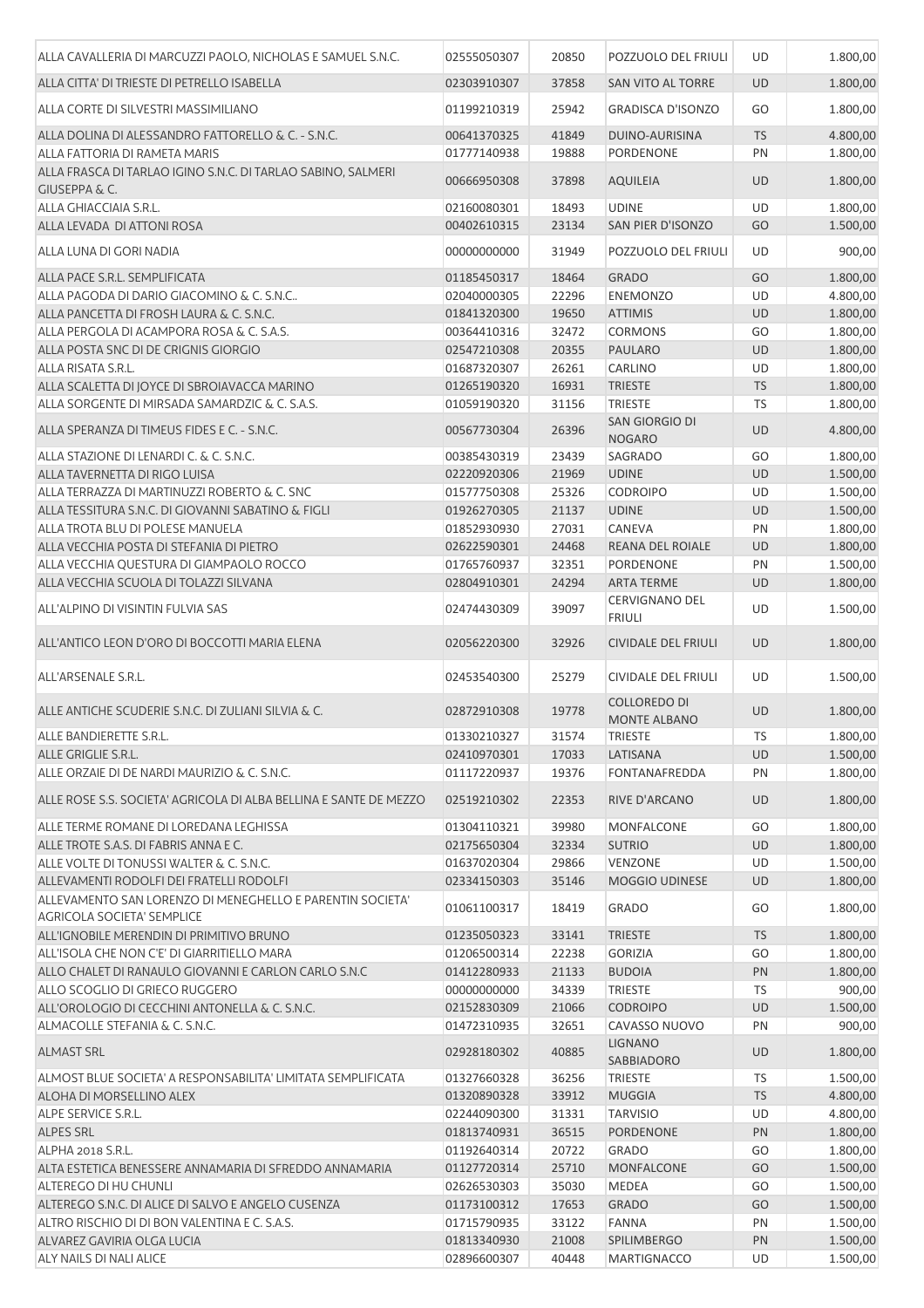| <b>ALZETTA MICHELE</b>                                                                      | 01298200930                | 28870          | PRATA DI<br><b>PORDENONE</b>   | PN        | 700,00   |
|---------------------------------------------------------------------------------------------|----------------------------|----------------|--------------------------------|-----------|----------|
| <b>ALZETTA PAOLA</b>                                                                        | 01125630325                | 41701          | <b>TRIESTE</b>                 | <b>TS</b> | 650,00   |
| AM FUNCONCEPT S.R.L.                                                                        | 01239820325                | 38868          | <b>TRIESTE</b>                 | <b>TS</b> | 4.800,00 |
|                                                                                             |                            |                |                                |           |          |
| AMALFI S.R.L.                                                                               | 02984960308                | 31161          | <b>MARANO LAGUNARE</b>         | UD        | 1.800,00 |
| AMATO MARIA GABRIELLA                                                                       | 00000000000                | 32179          | <b>TARVISIO</b>                | <b>UD</b> | 900,00   |
| <b>AMATO STEFANIA</b>                                                                       | 04094510270                | 36661          | <b>CODROIPO</b>                | UD        | 1.500,00 |
| <b>AMATO VINCENZO</b>                                                                       | 00812100303                | 39631          | <b>FLAIBANO</b>                | UD        | 1.800,00 |
| AMAURY NCC DI RICHTER MAURIZIO                                                              | 01310940323                | 26011          | <b>TRIESTE</b>                 | TS        | 700,00   |
| AMAZING NAILS DI PAOLA MARI                                                                 | 01223850320                | 28582          | <b>TRIESTE</b>                 | <b>TS</b> | 1.500,00 |
| AMBARADAN DI RIGHINI NICOLA                                                                 | 02636070308                | 22538          | SAN VITO DI<br><b>FAGAGNA</b>  | UD        | 1.800,00 |
| AMBASADOR S.N.C. DI SABATASSO FEDERICA E UGULIN LUKA                                        | 01201140314                | 42105          | <b>MONFALCONE</b>              | GO        | 1.500,00 |
| AMBASSADOR S.R.L.                                                                           | 02412650307                | 19591          | <b>UDINE</b>                   | UD        | 4.800,00 |
| AMBRA S.A.S. DI GOMIERO FABIO & C.                                                          | 01682130933                | 36831          | PORDENONE                      | PN        | 1.500,00 |
| AMBROSIA DI STOCH MAURO                                                                     | 00000000000                | 26200          | <b>MUGGIA</b>                  | TS        | 900,00   |
| <b>AMBROSIG ERICA</b>                                                                       | 02720620307                | 24769          | RONCHI DEI<br><b>LEGIONARI</b> | GO        | 1.800,00 |
| AMBROSIO MAURIZIO                                                                           | 02814520306                | 20537          | LATISANA                       | UD        | 700,00   |
|                                                                                             |                            |                |                                |           |          |
| AMENDOLA LUIGI                                                                              | 01155230319                | 38233          | <b>GRADISCA D'ISONZO</b>       | GO        | 1.500,00 |
| <b>AMENDOLA TANIA</b>                                                                       | 01129670319                | 20658          | <b>TRIESTE</b>                 | TS        | 1.500,00 |
| AMERICAN BAR DI DI LENARDO & C. SOCIETA' IN NOME COLLETTIVO                                 | 01219610936                | 37138          | <b>MANIAGO</b>                 | PN        | 1.500,00 |
| AMERICAN BAR GRAN DUCA DI MARITAN FLAVIA                                                    | 00596500306                | 34822          | <b>LIGNANO</b>                 | UD        | 1.500,00 |
|                                                                                             |                            |                | SABBIADORO                     |           |          |
| <b>AMICI CARLO</b>                                                                          | 02845520309                | 25009          | <b>UDINE</b>                   | UD        | 1.500,00 |
| AMICI S.R.L.                                                                                | 02847630304                | 23523          | <b>GEMONA DEL FRIULI</b>       | UD        | 1.800,00 |
| AMMINISTRAZIONE FRAZIONALE DI PESARIIS - PROPRIETA' COLLETTIVA<br><b>DIDIRITTO PUBBLICO</b> | 00508910304                | 25506          | PRATO CARNICO                  | <b>UD</b> | 4.800,00 |
| AMODIO ANDREA E BENINCASA STEFANIA S.N.C.                                                   | 01605230307                | 25391          | <b>LIGNANO</b><br>SABBIADORO   | <b>UD</b> | 1.800,00 |
| AMODIO AURELIO & C. S.N.C.                                                                  | 01807600307                | 24508          | <b>LIGNANO</b><br>SABBIADORO   | <b>UD</b> | 1.500,00 |
| <b>AMORE SRL</b>                                                                            | 01782780934                | 36113          | <b>SACILE</b>                  | PN        | 1.800,00 |
| AMOREBIO S.R.L.                                                                             | 01832190936                | 17132          | PORDENONE                      | PN        | 1.500,00 |
| <b>AMOROSO MAURIZIO SRL</b>                                                                 | 02387970300                | 20002          | <b>TARVISIO</b>                | UD        | 4.800,00 |
| AMUSE S.R.L.                                                                                | 01328260326                | 35360          | <b>TRIESTE</b>                 | <b>TS</b> | 1.500,00 |
| AN BEPO CAFE' DI DE PRATO PAOLO                                                             | 02770680300                | 28874          | RAVEO                          | UD        | 1.500,00 |
| ANA OBRADOVIC                                                                               | 01017600329                | 36094          | <b>MUGGIA</b>                  | <b>TS</b> | 1.500,00 |
| ANAMAR CAFE' DI PILOSIO ROBERTO & C. S.A.S.                                                 | 01779560935                | 42374          | <b>CORDOVADO</b>               | PN        | 1.500,00 |
| ANASTASIA ARNALDO                                                                           | 00594530305                | 18351          | <b>MARANO LAGUNARE</b>         | <b>UD</b> | 1.800,00 |
| <b>ANASTASIA GINO</b>                                                                       | 02131210300                | 40010          | RIVIGNANO TEOR                 | UD        | 1.800,00 |
| ANCONA UNO S.R.L.                                                                           | 02732880303                | 22861          | <b>TAVAGNACCO</b>              | UD        | 1.800,00 |
|                                                                                             |                            |                | SAN DORLIGO DELLA              |           |          |
| AND PRODUCTION - SOCIETA' A RESPONSABILITA' LIMITATA                                        | 01317800322                | 32854          | VALLE                          | TS        | 1.500,00 |
| ANDAMAN CENTRO OLISTICO THAILANDESE DI SAE SUE SORAWEE                                      | 01266080322                | 28923          | <b>TRIESTE</b>                 | <b>TS</b> | 1.500,00 |
| ANDER.COL. S.R.L.                                                                           | 02280850302                | 17123          | <b>UDINE</b>                   | UD        | 4.800,00 |
| ANDME S.R.L.                                                                                | 02883130300                | 23326          | <b>UDINE</b>                   | <b>UD</b> | 1.800,00 |
| <b>ANDREA BALBI</b>                                                                         | 02739330302                | 25473          | <b>UDINE</b>                   | UD        | 1.800,00 |
| ANDREA CAR DI BELLIGOI ANDREA                                                               | 02787990304                | 27157          | <b>POVOLETTO</b>               | UD        | 700,00   |
| ANDREA E FEDERICO GOBBO S.N.C.                                                              | 02602750305                | 24090          | LATISANA                       | UD        | 1.800,00 |
| <b>ANDREA GIRO</b>                                                                          | 00000000000                | 38106          | PALUZZA                        | UD        | 900,00   |
| <b>ANDREA KLUN</b>                                                                          | 01326710322                | 22744          | <b>TRIESTE</b>                 | TS        | 700,00   |
| ANDREA SAS DI FORLEO ANDREA & C.                                                            | 01289190322                | 37903          | <b>TRIESTE</b>                 | <b>TS</b> | 1.800,00 |
| ANDREA'S DI BELLOMO ANDREA                                                                  | 01507070934                | 39376          | PRAVISDOMINI                   | PN        | 700,00   |
| ANDREASSICH STEFANO E FEDERICO - SOCIETA' IN NOME COLLETTIVO                                | 00899000327                | 34359          | <b>TRIESTE</b>                 | <b>TS</b> | 1.800,00 |
|                                                                                             |                            |                |                                |           |          |
| ANDREATTA FRANCESCA                                                                         | 02234350300                | 26873          | <b>PORPETTO</b>                | UD        | 1.500,00 |
| ANDREUZZI ALESSANDRO                                                                        | 01173110329<br>00211540935 | 36724          | <b>MUGGIA</b>                  | <b>TS</b> | 1.500,00 |
| <b>ANDREUZZI MICHELE</b>                                                                    |                            | 36733          | <b>MEDUNO</b>                  | PN        | 1.500,00 |
|                                                                                             |                            |                |                                |           |          |
| <b>ANDRIAN ROBERTO</b>                                                                      | 01200180329                | 36238          | <b>TRIESTE</b>                 | <b>TS</b> | 1.800,00 |
| ANELIR S.R.L.                                                                               | 02738030309                | 17906          | LIGNANO<br>SABBIADORO          | UD        | 4.800,00 |
| ANEMA E CORE DI DE PIPPO GAETANO                                                            | 09213941215                | 21344<br>42285 | <b>LIGNANO</b><br>SABBIADORO   | UD        | 1.800,00 |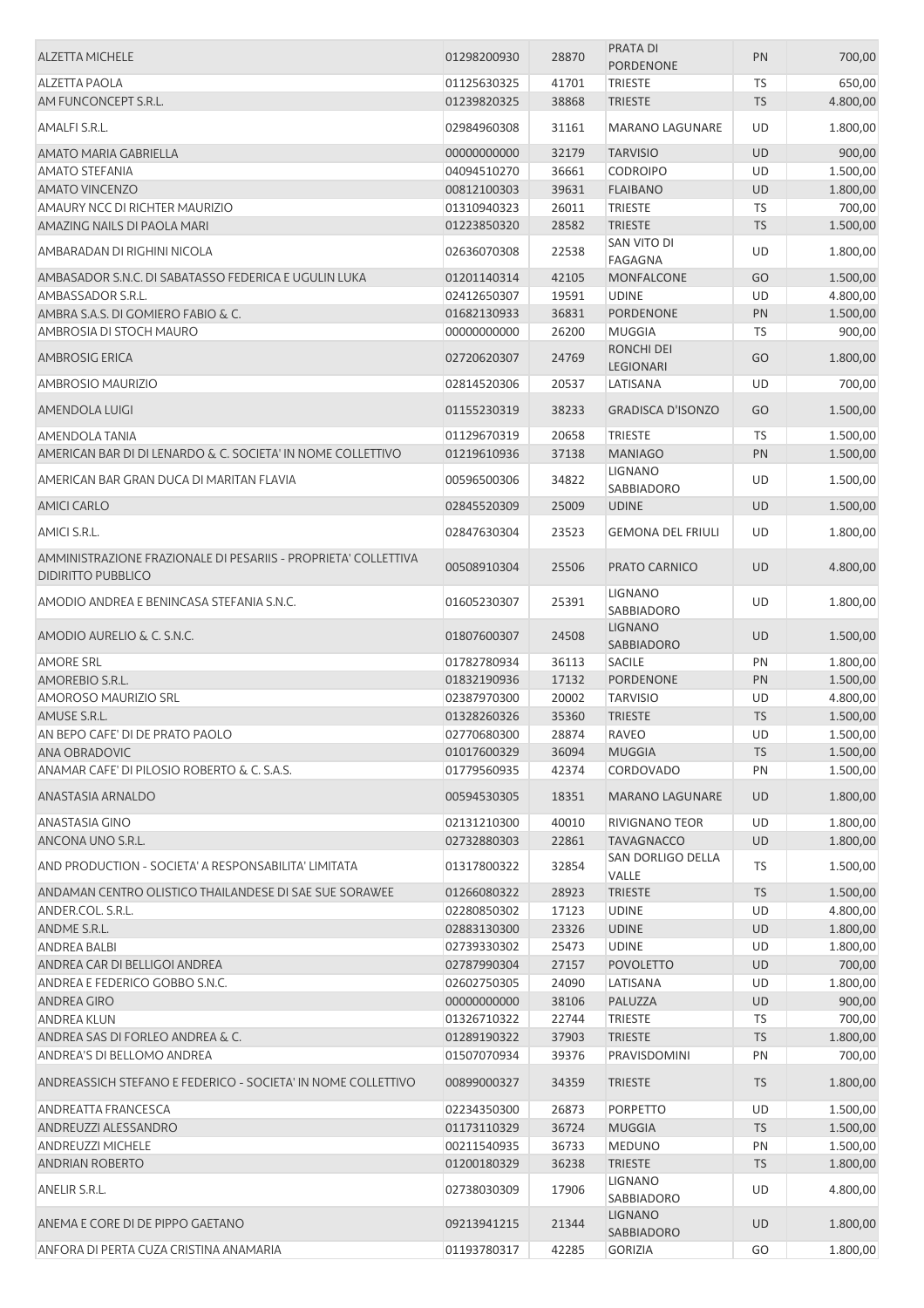| ANGELI ALESSANDRO                                                        | 02813570302 | 20460 | CAVAZZO CARNICO                         | <b>UD</b> | 1.800,00 |
|--------------------------------------------------------------------------|-------------|-------|-----------------------------------------|-----------|----------|
| ANGELI PAOLO & C. S.A.S.                                                 | 00610870305 | 32758 | <b>CIVIDALE DEL FRIULI</b>              | <b>UD</b> | 1.500,00 |
| ANGELICA NAILS DI ANGELICA MARIA BETANCOURT                              | 02842640308 | 22848 | <b>UDINE</b>                            | <b>UD</b> | 1.500,00 |
| <b>ANGELICA WALTER</b>                                                   | 00850930322 | 20627 | <b>TRIESTE</b>                          | <b>TS</b> | 700,00   |
| ANGELILLO GIULIA MATTIA                                                  | 01336890320 | 24738 | <b>TRIESTE</b>                          | <b>TS</b> | 1.800,00 |
| <b>ANGELO ROSSI</b>                                                      | 00000000000 | 32684 | <b>MONFALCONE</b>                       | GO        | 900,00   |
| ANGOLO GELATO S.N.C. DI ELISA LAZZARIN E CLAUDIO FURLAN                  | 01143350310 | 21160 | <b>GRADO</b>                            | GO        | 1.500,00 |
| ANIMA DEL GUSTO S.N.C. DI NICHOLAS ZAMPA & C.                            | 02862460306 | 23360 | <b>UDINE</b>                            | UD        | 1.800,00 |
| ANLY S.R.L.                                                              | 01093850319 | 18335 | <b>GRADO</b>                            | GO        | 4.800,00 |
| ANN NAILS DI ANNA PERIN                                                  | 04513750267 | 41878 | PRATA DI<br>PORDENONE                   | PN        | 1.500,00 |
| ANNA IMMOBILIARE - SOCIETA' A RESPONSABILITA' LIMITATA                   | 01001030327 | 19321 | <b>TRIESTE</b>                          | <b>TS</b> | 900,00   |
| ANNA NAIL STUDIO DI PICIN ANNA                                           | 02987540305 | 32431 | SAN DANIELE DEL<br><b>FRIULI</b>        | UD        | 1.500,00 |
| ANNALISA B NAILS DI ANNALISA BURI                                        | 01214400325 | 38043 | DUINO-AURISINA                          | <b>TS</b> | 1.500,00 |
| <b>ANNALISA CADEL</b>                                                    | 01285060321 | 38457 | <b>TRIESTE</b>                          | <b>TS</b> | 650,00   |
| ANNI VERDI S.R.L.                                                        | 01291710307 | 18257 | <b>UDINE</b>                            | UD        | 4.800,00 |
| ANTALYA KEBAB - FOCACCE S.A.S. DI ANACUR ABDURRAHMAN & C.                | 01140840321 | 37942 | <b>TRIESTE</b>                          | TS        | 1.800,00 |
| ANTARES DI LORENZO MAZZILLI E ZANETTI LUISA S.N.C.                       | 01950660306 | 40019 | SAN GIORGIO DI<br><b>NOGARO</b>         | <b>UD</b> | 1.500,00 |
| ANTEO - SOCIETA' A RESPONSABILITA' LIMITATA                              | 01122020322 | 35032 | <b>TRIESTE</b>                          | <b>TS</b> | 900,00   |
| ANTICA CASADA S.R.L.                                                     | 02720300306 | 24859 | <b>MARTIGNACCO</b>                      | <b>UD</b> | 1.800,00 |
|                                                                          |             |       |                                         |           |          |
| ANTICA CORTE S.A.S. DI BONDIO SILVIA SIBILLA & C.                        | 01301810931 | 29215 | <b>TRAMONTI DI SOTTO</b>                | PN        | 1.500,00 |
| ANTICA OSTERIA (OL SABOTINO DI MAURO GUBANA                              | 01121360315 | 19743 | <b>GORIZIA</b>                          | GO        | 1.800,00 |
| ANTICA OSTERIA AI MAESTRI DI GIORGIO ESPOSITO                            | 01202370324 | 28450 | <b>TRIESTE</b>                          | TS        | 1.800,00 |
| ANTICA OSTERIA AL COLLIO DI VISENTINI GIOVANNI                           | 02982960300 | 25810 | <b>UDINE</b>                            | UD        | 1.800,00 |
| ANTICA OSTERIA AL GALLO DI BERTOSSI LUCA                                 | 02805540305 | 17076 | <b>UDINE</b>                            | UD        | 1.500,00 |
| ANTICA OSTERIA DA RIDOLF DI TOMADA ANNA                                  | 02682160300 | 31985 | <b>NIMIS</b>                            | <b>UD</b> | 1.800,00 |
| ANTICA OSTERIA DOGANA DI PRESOT MAURIZIO                                 | 01113860934 | 27668 | PORDENONE                               | PN        | 1.500,00 |
| ANTICA OSTERIA IL FAVRI DI D'ANDREA MAURO                                | 01249270933 | 22082 | <b>SAN GIORGIO DELLA</b><br>RICHINVELDA | PN        | 4.800,00 |
| ANTICA OSTERIA LA SPERANZA SAS DI CELLA SARA & C.                        | 02782300301 | 21736 | <b>FORNI DI SOPRA</b>                   | UD        | 1.800,00 |
| ANTICA OSTERIA VALLE DI CARGNELUTTI FABIANA                              | 02428250308 | 33552 | <b>TOLMEZZO</b>                         | <b>UD</b> | 1.800,00 |
| ANTICA SACILE DI CROBU DANIELA                                           | 01614740932 | 41179 | <b>SACILE</b>                           | PN        | 1.500,00 |
| ANTICA TRATTORIA AI QUATTRO VENTI DI BOJE FLORICA                        | 02955310301 | 31837 | <b>CORNO DI ROSAZZO</b>                 | UD        | 1.800,00 |
| ANTICA TRATTORIA AL BERNADIA DI LORENZON PATRIZIA                        | 02046130304 | 21576 | <b>NIMIS</b>                            | UD        | 1.800,00 |
| ANTICA TRATTORIA DI SPESSA DI LORENZON NELLO                             | 02949560300 | 36803 | <b>CIVIDALE DEL FRIULI</b>              | <b>UD</b> | 1.800,00 |
| ANTICA TRATTORIA PIZZERIA SANTA CHIARA DI GIORDANO ILENIA & C.<br>S.N.C. | 02909490308 | 31418 | <b>UDINE</b>                            | UD        | 1.800,00 |
| ANTICA TRATTORIA SUBAN DI MARIO SUBAN & C. SAS                           | 01284420328 | 19308 | <b>TRIESTE</b>                          | <b>TS</b> | 1.800,00 |
| ANTICO BORGO DI FONTANINI MASSIMILIANO E AVIAN SAVERIO S.N.C.            | 02472150305 | 17770 | <b>GONARS</b>                           | UD        | 1.800,00 |
| ANTICO BORGO TERESIANO DI CONTE ALESSANDRO                               | 01293490320 | 31649 | <b>TRIESTE</b>                          | <b>TS</b> | 900,00   |
| ANTICO FOLEDOR DI SCIBILIA BIAGIO                                        | 02784090306 | 40924 | PAVIA DI UDINE                          | UD        | 1.800,00 |
| ANTINOVA DI FACCIO ANDREA                                                | 02769220274 | 20908 | <b>GORIZIA</b>                          | GO        | 1.800,00 |
| <b>ANTONIACOMI RAUL</b>                                                  | 01923310302 | 20512 | <b>FORNI DI SOPRA</b>                   | UD        | 1.800,00 |
| ANTONIAZZI DOLCE GELATO SNC DI DEL BEN MARISA & C.                       | 01134760311 | 18717 | <b>GRADO</b>                            | GO        | 1.500,00 |
| ANTONIAZZI FRANCO S.R.L.                                                 | 01834150938 | 23403 | ROVEREDO IN PIANO                       | PN        | 700,00   |
| <b>ANTONINI ALEX</b>                                                     | 01197870320 | 33651 | <b>TRIESTE</b>                          | <b>TS</b> | 1.500,00 |
| ANTONIO FERRARO LABORATORIO PIZZA                                        | 01191320314 | 26098 | <b>GORIZIA</b>                          | GO        | 1.800,00 |
| ANUBI S.R.L.                                                             | 01232710325 | 47553 | <b>TRIESTE</b>                          | <b>TS</b> | 4.800,00 |
| ANYANDONLY DI ANY ZANUTTO                                                | 02820100309 | 27453 | REMANZACCO                              | UD        | 1.500,00 |
| <b>ANZIL BIANCA</b>                                                      | 02594170306 | 19736 | <b>UDINE</b>                            | <b>UD</b> | 1.500,00 |
| <b>ANZOLIN TIZIANA</b>                                                   | 04140290273 | 24116 | LATISANA                                | UD        | 1.500,00 |
| APALMA S.R.L.                                                            | 00588060301 | 22594 | <b>LIGNANO</b><br>SABBIADORO            | UD        | 4.800,00 |
| APE S.N.C. DI FRESCHI ENIO & C.                                          | 01034000313 | 22998 | MONFALCONE                              | GO        | 1.500,00 |
| APICELLA CRISTINA                                                        | 01393200306 | 26368 | <b>UDINE</b>                            | UD        | 1.800,00 |
| <b>APOLLONIO RENZO</b>                                                   | 00859330326 | 26617 | MUGGIA                                  | TS        | 1.800,00 |
| APPARTAMENTI CORRIDONI DI RICCARDO STEFFE'                               | 01317290326 | 29583 | <b>TRIESTE</b>                          | <b>TS</b> | 900,00   |
|                                                                          |             |       | LIGNANO                                 |           |          |
| APPARTAMENTI LIGNANO DI COMUZZI CLAUDIA                                  | 02730630304 | 38811 | SABBIADORO                              | UD        | 900,00   |
| APPARTAMENTI VISTA MARE DI ALENKA SORC                                   | 00000000000 | 41896 | DUINO-AURISINA                          | <b>TS</b> | 900,00   |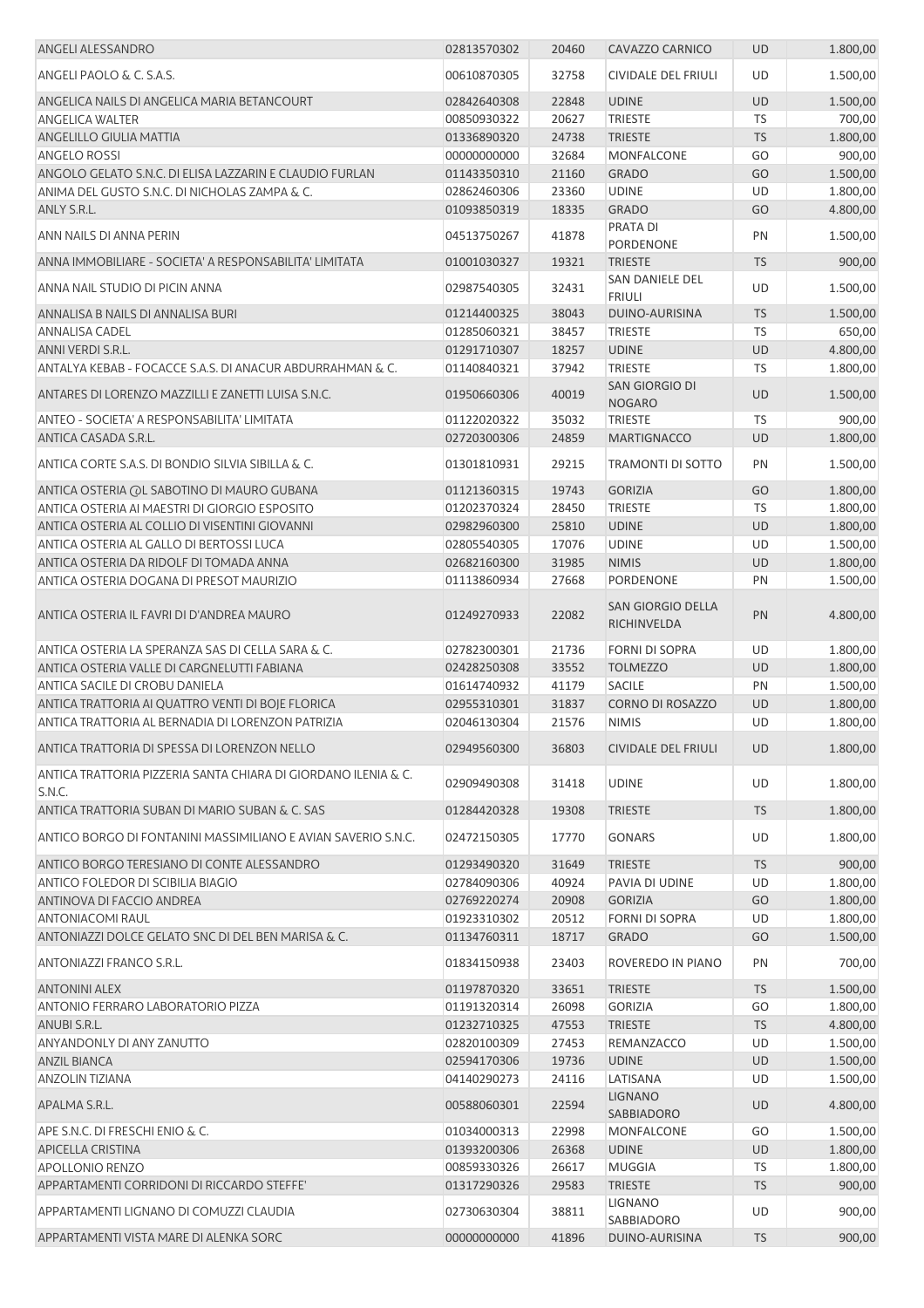| APPART-HOTEL LIGNANO S.R.L.                                           | 02010750301 | 25691 | <b>LIGNANO</b><br>SABBIADORO   | UD        | 4.800,00 |
|-----------------------------------------------------------------------|-------------|-------|--------------------------------|-----------|----------|
| <b>APPIO PAOLA</b>                                                    | 02017020302 | 38415 | <b>TERZO D'AQUILEIA</b>        | <b>UD</b> | 1.800,00 |
| <b>APRILE LUANA</b>                                                   | 01872140932 | 32233 | AZZANO DECIMO                  | PN        | 1.500,00 |
| APUSTRAVEL DI BRESSAN ROBERTA                                         | 00496920315 | 35717 | <b>GRADO</b>                   | GO        | 4.800,00 |
| <b>APUZZO ANGELA</b>                                                  | 02577140300 | 29700 | <b>UDINE</b>                   | UD        | 1.800,00 |
| APUZZO PASQUALE & C. S.N.C.                                           | 02119280309 | 21063 | <b>REANA DEL ROIALE</b>        | UD        | 1.800,00 |
| AQUA E SALE S.R.L.                                                    | 01262680323 | 20823 | <b>TRIESTE</b>                 | TS        | 1.500,00 |
| AQUARIUM CLUB S.R.L.                                                  |             | 27097 | <b>TRIESTE</b>                 | <b>TS</b> |          |
|                                                                       | 00846340321 |       |                                |           | 1.500,00 |
| AOUARIUS BAR DI DI GIUSTO IVAN                                        | 02912140304 | 33273 | <b>MAGNANO IN RIVIERA</b>      | UD        | 1.800,00 |
| AQUAS DI KODARIN NEVIA                                                | 01304170325 | 23776 | <b>TRIESTE</b>                 | <b>TS</b> | 1.500,00 |
| AQUILA DEL TORRE S.R.L. - SOCIETA' AGRICOLA                           | 01693970301 | 32844 | <b>POVOLETTO</b>               | UD        | 1.800,00 |
| AQUILA NERA DI LONGO GIUSEPPE                                         | 01153090319 | 26414 | <b>GORIZIA</b>                 | GO        | 1.500,00 |
| AQUILA NERA DI MASAROTTI LUCA                                         | 02654410303 | 21541 | <b>UDINE</b>                   | UD        | 1.800,00 |
| <b>AQUILA ROBERTO</b>                                                 | 02863130304 | 26808 | <b>PAGNACCO</b>                | <b>UD</b> | 1.800,00 |
| AQUILEIA TEC SOCIETA' A RESPONSABILITA' LIMITATA SEMPLIFICATA         | 01321990325 | 41289 | DUINO-AURISINA                 | TS        | 900,00   |
| <b>ARANCIO MASSIMO</b>                                                | 00827040320 | 39750 | <b>TRIESTE</b>                 | <b>TS</b> | 700,00   |
| ARBULLA OMAR                                                          | 00971380324 | 42716 | <b>TRIESTE</b>                 | <b>TS</b> | 700,00   |
| ARCADIA S.N.C. DI MASTROMANO ANNA & C.                                | 02260310301 | 22659 | <b>POVOLETTO</b>               | <b>UD</b> | 1.800,00 |
| ARCADIA S.R.L.                                                        | 01699990931 | 23821 | <b>PORDENONE</b>               | PN        | 1.800,00 |
| ARCIDIACONO ANTONIO                                                   | 01561870930 | 21700 | PORDENONE                      | PN        | 1.800,00 |
| ARCIMBOLDO DI FUMIS ENZO                                              | 00436290316 | 26165 | <b>SAN CANZIAN</b><br>D'ISONZO | GO        | 1.500,00 |
|                                                                       |             |       |                                |           | 1.500,00 |
| ARCONTEA S.R.L.                                                       | 02546710308 | 39921 | <b>UDINE</b>                   | <b>UD</b> |          |
| ARCORICCARDO RISTORANTE DI LUCA GIOIELLO                              | 01037390323 | 28970 | <b>TRIESTE</b>                 | <b>TS</b> | 1.800,00 |
| ARDOINO CRISTIANA BED & BREAKFAST TRECUORI                            | 00000000000 | 35927 | <b>UDINE</b>                   | <b>UD</b> | 900,00   |
| AREA - SOCIETA' IN ACCOMANDITA SEMPLICE DI ANDREA PELLASCHIAR &<br>C. | 01247130329 | 24253 | <b>TRIESTE</b>                 | TS        | 1.800,00 |
| AREA 18 DI GAVA MARISA                                                | 01731120935 | 30607 | <b>PORDENONE</b>               | PN        | 1.500,00 |
| ARENA DI DE PIERI MIRCO & C. S.N.C.                                   | 02168000301 | 36705 | <b>UDINE</b>                   | UD        | 1.500,00 |
| ARENA MULTISERVIZI DI AMBRA ARENA                                     | 01329980328 | 26069 | <b>TRIESTE</b>                 | <b>TS</b> | 1.500,00 |
| ARENAS DORADAS S.R.L.                                                 | 02280570306 | 19271 | <b>LIGNANO</b><br>SABBIADORO   | UD        | 4.800,00 |
| ARENGO SOCIETA' A RESPONSABILITA' LIMITATA SEMPLIFICATA               | 02903480305 | 46102 | <b>GEMONA DEL FRIULI</b>       | <b>UD</b> | 4.800,00 |
| ARES-REALIZZAZIONI BIOEDILI S.R.L.                                    | 01295390932 | 41508 | <b>SPILIMBERGO</b>             | PN        | 1.800,00 |
| ARIES S.N.C. DI VIGNAGA MARCO & D'ANDREA VINCENZO                     | 01195030315 | 29096 | <b>GORIZIA</b>                 | GO        | 1.800,00 |
| ARIGO S.R.L.                                                          | 01042010312 | 28757 | <b>GORIZIA</b>                 | GO        | 4.800,00 |
| <b>ARIIS ALDO</b>                                                     | 01123970301 | 41745 | <b>TRIVIGNANO UDINESE</b>      | <b>UD</b> | 900,00   |
|                                                                       |             |       |                                |           |          |
| <b>ARISTONE ELENA</b>                                                 | 01144650312 | 32890 | SAGRADO                        | GO        | 700,00   |
| <b>ARIVE SRL</b>                                                      | 02569990308 | 28916 | <b>UDINE</b>                   | <b>UD</b> | 1.500,00 |
| ARMANELLI SASHA - PIZZERIA LA BELLA CARNIA                            | 02638890307 | 19896 | <b>TOLMEZZO</b>                | UD        | 1.800,00 |
| ARMONIA DEL BENESSERE DI COSSARO ANNALISA                             | 02670980305 | 26762 | <b>CODROIPO</b>                | UD        | 1.500,00 |
| ARNICA S.N.C. DI CARLET ROBERTO & C.                                  | 01427120934 | 16874 | <b>CANEVA</b>                  | PN        | 1.500,00 |
| ARNOLDO GIANCARLO                                                     | 00640810321 | 18322 | <b>TRIESTE</b>                 | <b>TS</b> | 1.500,00 |
| <b>ARNOLDO MARTA</b>                                                  | 04395310271 | 43907 | LATISANA                       | UD        | 1.500,00 |
| ARNOLDO TIZIANA                                                       | 01192890323 | 23124 | <b>TRIESTE</b>                 | <b>TS</b> | 1.500,00 |
| AROMA BAR CAFFETTERIA DI MODOLO GIULIA & C. S.N.C.                    | 01859600932 | 19311 | PORDENONE                      | PN        | 1.800,00 |
| ARS BIBENDI S.A.S. DI GIULIO BERGNACH                                 | 02479310308 | 32218 | <b>UDINE</b>                   | <b>UD</b> | 1.500,00 |
| ARSA DI MERJA ARMANDO & C. SNC                                        | 02965680305 | 34489 | <b>MANZANO</b>                 | UD        | 1.800,00 |
| ART B&B AL TEATRO DI MARISTELLA CARAMASCHI                            | 00000000000 | 40407 | <b>PORDENONE</b>               | PN        | 900,00   |
| ART CAFE' S.A.S. DI NAPOLITANO PATRIZIA & C.                          | 01139170318 | 30033 | MONFALCONE                     | GO        | 1.500,00 |
| ARTE BELLAMINUTTI DI BELLAMINUTTI PAOLA                               | 02813060304 | 34877 | CAMPOFORMIDO                   | UD        | 900,00   |
| ARTE DOLCE S.N.C. DI PICCIN SABRINA & C.                              | 01856900939 | 33831 | AZZANO DECIMO                  | PN        | 1.500,00 |
| ARTGELE' DI BRUNZIN PAOLO                                             | 02003190309 | 30617 | LATISANA                       | <b>UD</b> | 1.500,00 |
| <b>ARTICO MAURO</b>                                                   | 02925920304 | 25505 | <b>UDINE</b>                   | UD        | 1.800,00 |
| ARTIGEL DI PIELI ENZO E BASSO PAOLA S.N.C.                            | 01808240301 | 40201 | <b>CODROIPO</b>                | <b>UD</b> | 1.500,00 |
| <b>ARZON MARZIA</b>                                                   | 01006650327 | 21058 | <b>TRIESTE</b>                 | TS        | 650,00   |
| ASD BORA MULTISPORTRIESTE - GRAN FONDO D'EUROPA                       | 01275690327 | 19727 | <b>TRIESTE</b>                 | <b>TS</b> | 1.500,00 |
| ASD FEDERCLUB TRIESTE SCAT CAPPONI TECNOEDILE                         | 00866420326 | 20870 | <b>TRIESTE</b>                 | TS        | 1.500,00 |
| <b>ASD GORIZIA NUOTO</b>                                              | 00144620317 | 22899 | <b>GORIZIA</b>                 | GO        | 1.500,00 |
| ASD SCI CLUB SAPPADA                                                  | 00855730255 | 17846 | <b>FORNI AVOLTRI</b>           | <b>UD</b> | 1.500,00 |
| <b>ASD SERVOLANA</b>                                                  | 00585530322 | 22325 | <b>TRIESTE</b>                 | <b>TS</b> | 1.500,00 |
| ASD UNIONE CICLISTICA PORDENONE                                       | 01827250935 | 33660 | <b>SAN QUIRINO</b>             | PN        | 1.500,00 |
| ASIA DI DE STEFANO SONIA                                              | 01843320936 | 37737 | <b>TRAVESIO</b>                | PN        | 1.500,00 |
| ASID S.N.C. DI AZAM SHOAIB & C.                                       | 02665680308 | 36389 | <b>UDINE</b>                   | <b>UD</b> | 1.500,00 |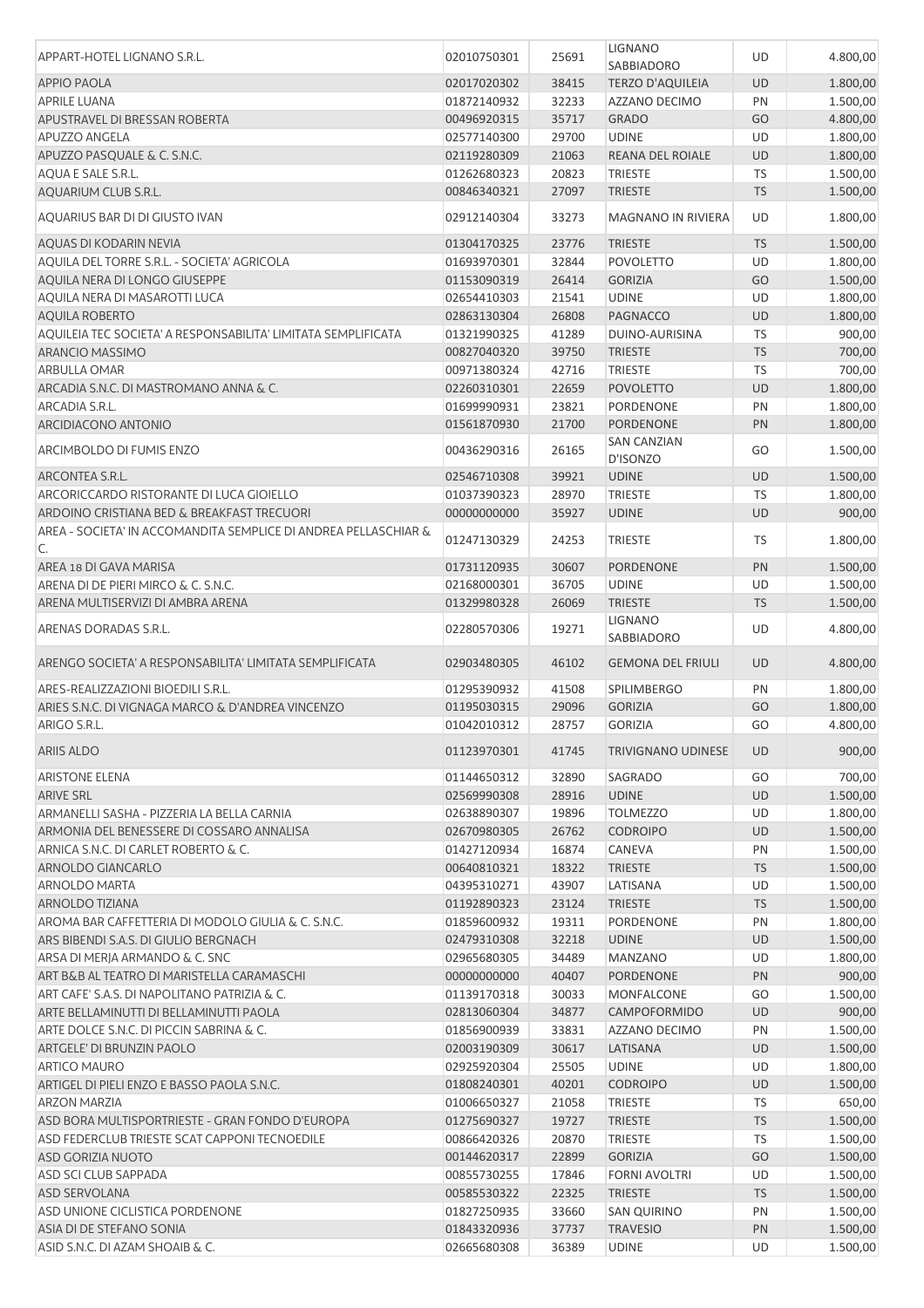| ASKESIS S.R.L.                                                                                     | 01722750930                | 30102          | <b>FONTANAFREDDA</b>                   | PN              | 1.500,00             |
|----------------------------------------------------------------------------------------------------|----------------------------|----------------|----------------------------------------|-----------------|----------------------|
| ASKESIS SOCIETA' SPORTIVA DILETTANTISTICA A RESPONSABILITA'<br><b>LIMITATA</b>                     | 01870190939                | 30119          | FONTANAFREDDA                          | PN              | 1.500,00             |
| ASS. SPORT. DILETTANTISTICA TRIESTINA-MULI TRIESTE                                                 | 00822600326                | 20181          | <b>TRIESTE</b>                         | <b>TS</b>       | 1.500,00             |
| ASSI.SANI. SOCIETA' COOPERATIVA SOCIALE ONLUS                                                      | 02766880302                | 19685          | <b>TRICESIMO</b>                       | UD              | 1.500,00             |
| ASSOCIAZIONE ALLEVATORI DEL FRIULI VENEZIA GIULIA                                                  | 00167190305                | 19057          | <b>CODROIPO</b>                        | <b>UD</b>       | 1.800,00             |
| <b>ASSOCIAZIONE CRETZ</b>                                                                          | 02697560304                | 24229          | PALUZZA                                | UD              | 1.500,00             |
| ASSOCIAZIONE CULTURALE TEATRO PASOLINI                                                             | 02309060305                | 32498          | <b>CERVIGNANO DEL</b><br><b>FRIULI</b> | UD              | 1.500,00             |
| <b>ASSOCIAZIONE CULTURALE TINAOS</b>                                                               | 01210300321                | 19371          | <b>TRIESTE</b>                         | TS              | 1.500,00             |
| ASSOCIAZIONE PRO CASARSA                                                                           | 01237500937                | 47963          | <b>CASARSA DELLA</b><br><b>DELIZIA</b> | PN              | 1.500,00             |
| ASSOCIAZIONE RICREATIVA FINCANTIERI - ASSOCIAZIONE SPORTIVA<br>DILETTANTISTICA                     | 00173860313                | 31427          | <b>MONFALCONE</b>                      | GO              | 1.500,00             |
| ASSOCIAZIONE SPORTIVA DILETTANTISTICA CEOLINI                                                      | 00451920938                | 34088          | <b>FONTANAFREDDA</b>                   | PN              | 1.500,00             |
| ASSOCIAZIONE SPORTIVA DILETTANTISTICA DIPORTO NAUTICO SISTIANA                                     | 90037880326                | 42594          | DUINO-AURISINA                         | TS              | 1.500,00             |
| ASSOCIAZIONE SPORTIVA DILETTANTISTICA GOLF CLUB GRADO                                              | 00520200312                | 20983          | <b>GRADO</b>                           | GO              | 1.500,00             |
| ASSOCIAZIONE SPORTIVA DILETTANTISTICA ILYDANCE STUDIO                                              | 01175130317                | 33729          | <b>MONFALCONE</b>                      | GO              | 1.500,00             |
| ASSOCIAZIONE SPORTIVA DILETTANTISTICA LA POLVERIERA DEL CORMOR                                     | 02890540301                | 23947          | MORTEGLIANO                            | UD              | 1.500,00             |
| ASSOCIAZIONE SPORTIVA DILETTANTISTICA TEAM SKY FRIUL                                               | 02842290302                | 41356          | <b>GEMONA DEL FRIULI</b>               | UD              | 1.500,00             |
| ASSOCIAZIONE SPORTIVA DILETTANTISTICA WEISONG                                                      | 01608230932                | 36246          | <b>PORDENONE</b>                       | PN              | 1.500,00             |
| ASTORIA VIAGGI DI PICCININ ANDREA                                                                  | 01847360938                | 25597          | PRATA DI<br>PORDENONE                  | PN              | 4.800,00             |
| ASTUR DI ALONSO JOSE' ERNESTO E C. S.A.S.                                                          | 01417710306                | 21373          | <b>LIGNANO</b><br><b>SABBIADORO</b>    | UD              | 4.800,00             |
| ASUKA DI LIU XIAO                                                                                  | 01827310937                | 36030          | <b>PORDENONE</b>                       | PN              | 1.800,00             |
| ATEAGRI S.S. SOCIETA' AGRICOLA                                                                     | 02467930307                | 39422          | <b>POCENIA</b>                         | <b>UD</b>       | 900,00               |
| ATHLETIS SOCIETA' SPORTIVA DILETTANTISTICA A RESPONSABILITA'<br><b>LIMITATA</b>                    | 02958370302                | 21484          | PALMANOVA                              | UD              | 1.500,00             |
| ATMOSFERE DI BARESI SILVIA                                                                         | 01066070317                | 29279          | <b>GORIZIA</b>                         | GO              | 1.800,00             |
| ATMOSFERE S.A.S. DI PAPINUTTO ROMINA & C.                                                          | 02966800308                | 36359          | REMANZACCO                             | UD              | 900,00               |
| <b>ATTANASIO SIMONE</b>                                                                            | 00000000000                | 40464          | <b>CERVIGNANO DEL</b><br><b>FRIULI</b> | UD              | 900,00               |
| ATTICO DA BETTA DI PONTONI ELISABETTA                                                              | 00000000000                | 26782          | <b>GORIZIA</b>                         | GO              | 900,00               |
| ATTIVAMENTE S.A.S. DI ZANETTI STEFANO E C.                                                         | 01441060934                | 17188          | <b>PORCIA</b>                          | PN              | 1.500,00             |
| AUGUSTINER STUBERL MARINE - SOCIETA' IN ACCOMANDITA SEMPLICE DI<br><b>FRANCESCA BLAHA &amp; C.</b> | 01004340327                | 34304          | <b>TRIESTE</b>                         | TS              | 1.500,00             |
| AURA AFFITTACAMERE DI PRIBAC LUCIANA                                                               | 01312290321                | 37578          | <b>TRIESTE</b>                         | <b>TS</b>       | 900,00               |
| AURORA DI RIZZO SILVANA RITA & C. S.A.S.                                                           | 01132420314                | 19460          | <b>GRADO</b>                           | GO              | 1.800,00             |
| AURORA HOTEL S.R.L.                                                                                | 01221890328                | 45151          | <b>TRIESTE</b>                         | <b>TS</b>       | 4.800,00             |
| <b>AURORA MUIESAN</b>                                                                              | 01338620329                | 22372          | TRIESTE                                | TS              | 1.500,00             |
| AURORA S.A.S. DI LA ROCCA UMBERTO E C.                                                             | 02394500306                | 20436          | <b>CERVIGNANO DEL</b><br><b>FRIULI</b> | <b>UD</b>       | 1.800,00             |
| <b>AURORA SRL</b>                                                                                  | 01294660327                | 30994          | <b>TRIESTE</b>                         | TS              | 1.500,00             |
| AURORA VIAGGI S.R.L.                                                                               | 00954360327                | 19108          | <b>TRIESTE</b>                         | <b>TS</b>       | 4.800,00             |
| <b>AUTISCHER CARLO</b>                                                                             | 02500950304                | 16907          | <b>TARVISIO</b>                        | <b>UD</b>       | 1.500,00             |
| <b>AUTOGRILLO DI COSETTI LAURA</b>                                                                 | 02227980303                | 24570          | <b>GEMONA DEL FRIULI</b>               | <b>UD</b>       | 1.500,00             |
| AUTONOLEGGI CIANI S.N.C. DI CIANI ALESSANDRO & C.                                                  | 01344780307                | 24565          | <b>BUIA</b>                            | UD              | 700,00               |
| AUTONOLEGGI DE CRIGNIS IOLE & C. S.N.C.                                                            | 01977880309                | 36196          | <b>ARTA TERME</b>                      | UD              | 700,00               |
| AUTONOLEGGI PORDENONE DI CASAGRANDE ALESSANDRO                                                     | 01729730935                | 21544          | PORDENONE                              | PN              | 700,00               |
| AUTORISTOBAR DI PAOLUZZI MARINA                                                                    | 01113650319                | 27028          | <b>GORIZIA</b>                         | GO              | 1.500,00             |
| AUTOSERVIZI BEVILACQUA DI BEVILACQUA MARIO S.R.L.                                                  | 02719410306                | 31996          | REMANZACCO                             | UD<br>GO        | 700,00               |
| AUTOSERVIZI DI DECOLLE GIANNI                                                                      | 01017770312                | 18117          | <b>GORIZIA</b>                         |                 | 700,00               |
| AUTOSERVIZI TELLINI DI D'AMBROSIO ANDREA & C. S.A.S.                                               | 00189740301                | 23883          | <b>CASTIONS DI STRADA</b>              | UD              | 700,00               |
| AVALON - SOCIETA' A RESPONSABILITA' LIMITATA                                                       | 00941890329                | 28774          | <b>SGONICO</b><br>MORSANO AL           | <b>TS</b>       | 1.500,00             |
| AVANTI AGLI EVENTI DI PAPAIS DANIELA                                                               | 01678150937                | 44230          | <b>TAGLIAMENTO</b>                     | PN              | 1.500,00             |
| AVENOSO MARIO                                                                                      | 02915030304                | 28292          | <b>TARVISIO</b>                        | UD              | 1.500,00             |
| <b>AVIAN ALESSIA</b>                                                                               | 01270970328                | 40915          | <b>TRIESTE</b>                         | <b>TS</b>       | 1.500,00             |
| <b>AVON MASSIMO</b>                                                                                | 01689170932                | 25748<br>28954 | <b>CORDENONS</b>                       | PN              | 1.500,00             |
| AVRAMOVIC BOJAN<br>AXIS DANZA SOCIETA' SPORTIVA DILETTANTISTICA A R.L.                             | 02937510309<br>02705570303 | 27286          | <b>UDINE</b><br><b>UDINE</b>           | UD<br><b>UD</b> | 1.800,00<br>1.500,00 |
| <b>AYDEMIR MAHSUN</b>                                                                              | 01295950321                | 35715          | <b>TRIESTE</b>                         | TS              | 1.800,00             |
| AZ COMUNICAZIONE S.R.L.                                                                            | 02168540306                | 44450          | <b>UDINE</b>                           | UD              | 1.500,00             |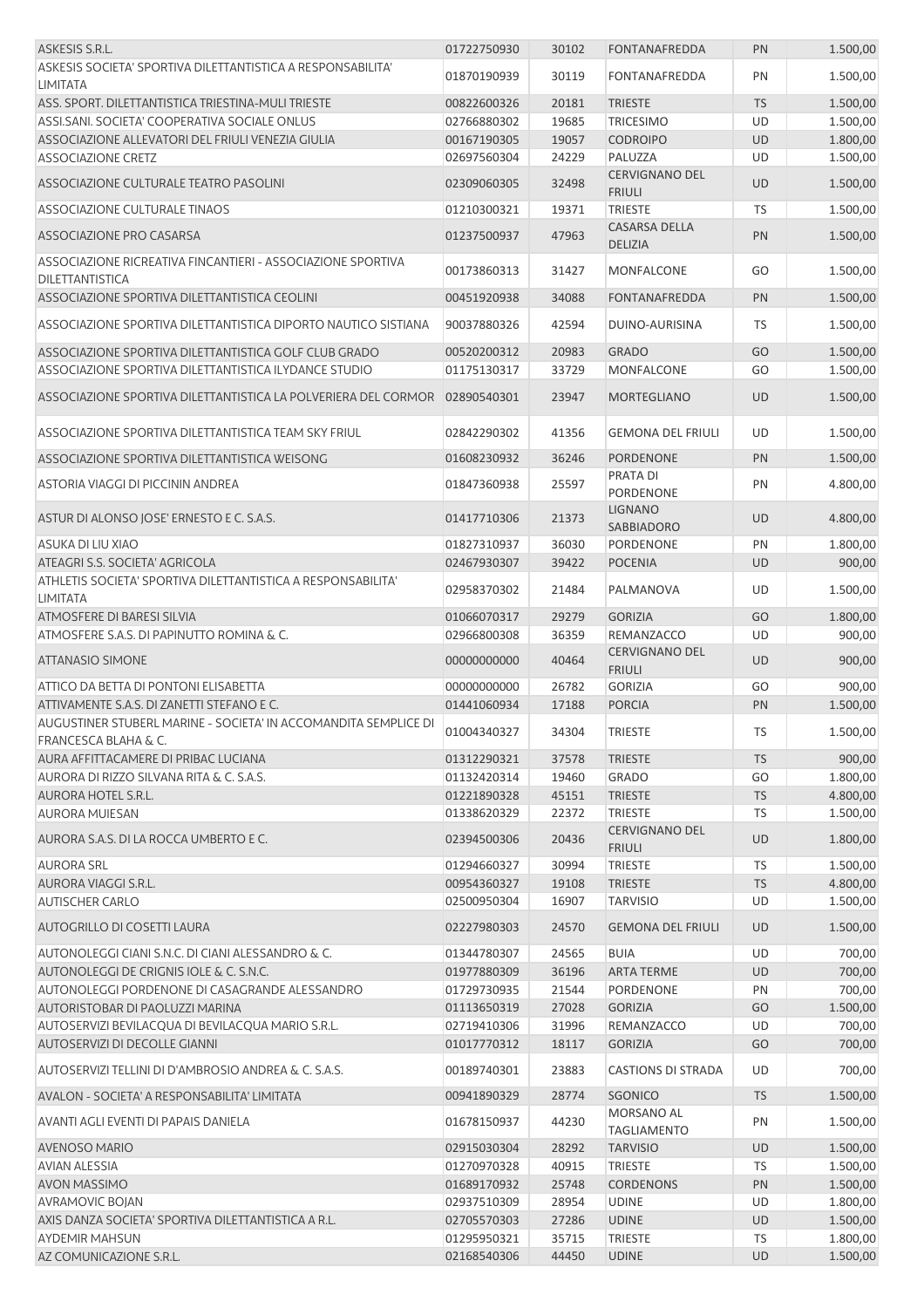| AZ. AGR. - KMETIJA DEVETAK SARA                                                                   | 01032970319 | 33625 | SAVOGNA D'ISONZO                            | GO        | 1.800,00 |
|---------------------------------------------------------------------------------------------------|-------------|-------|---------------------------------------------|-----------|----------|
| AZ. AGR. ACCORDINI DI GIAN PAOLO ACCORDINI                                                        | 02221140300 | 38806 | <b>FAEDIS</b>                               | UD        | 1.800,00 |
| AZ. AGR. AI PORTICI DI GIOVITTO CHRISTIAN                                                         |             |       |                                             |           |          |
|                                                                                                   | 02167250303 | 33894 | <b>PREPOTTO</b>                             | UD        | 1.800,00 |
| AZ. AGR. AL GELSO DI PETRIS ALESSANDRO                                                            | 02319700304 | 34518 | PAVIA DI UDINE                              | <b>UD</b> | 1.800,00 |
| AZ. AGR. BIOLOGICA PRADIS SOCIETA' SEMPLICE AGRICOLA DELLA FAM.<br><b>TREVISANUT</b>              | 01806660930 | 28013 | <b>CLAUZETTO</b>                            | PN        | 1.800,00 |
| AZ. AGR. BRUMAT GABRIELE                                                                          | 01085530317 | 38899 | <b>MEDEA</b>                                | GO        | 1.800,00 |
| AZ. AGR. CASSINA DARIO, ANDREA E ALESSIO                                                          | 00632720306 | 35443 | <b>FIUMICELLO VILLA</b><br><b>VICENTINA</b> | UD        | 1.800,00 |
| AZ. AGR. CENCIG DI NICOLA E MAURO                                                                 | 00651500308 | 34148 | <b>MANZANO</b>                              | UD        | 1.800,00 |
| AZ. AGR. CHIANDETTI TIZIANA                                                                       | 02228450306 | 33061 | <b>NIMIS</b>                                | UD        | 1.800,00 |
| AZ. AGR. CHIARVESIO ONORINO E CHIARVESIO LUCA                                                     | 00682700307 | 33586 | SAN VITO DI                                 | UD        | 1.800,00 |
| AZ. AGR. COLOMBA DI COLOMBA DANIEL & C. S.S. AGRICOLA                                             | 02962710303 | 19320 | <b>FAGAGNA</b><br><b>MONTENARS</b>          | UD        | 1.800,00 |
| AZ. AGR. DUGARO DI DUGARO ALESSANDRO E DUGARO CATERINA S.S.                                       | 02276180300 | 24093 | <b>SAN LEONARDO</b>                         | <b>UD</b> | 1.800,00 |
| AZ. AGR. FERFOGLIA MARCO                                                                          | 01021690324 | 33302 | DUINO-AURISINA                              | <b>TS</b> | 1.800,00 |
|                                                                                                   |             |       | <b>CERVIGNANO DEL</b>                       |           |          |
| AZ. AGR. FORNASIR GIUSEPPE E ROBERTO E C. SOCIETA' AGRICOLA                                       | 01845750304 | 31491 | <b>FRIULI</b>                               | UD        | 1.800,00 |
| AZ. AGR. GIULIANI DI GIULIANI FRANCESCO E GIULIANO S.S.                                           | 00627010309 | 28855 | PAVIA DI UDINE                              | UD        | 1.800,00 |
| AZ. AGR. GOMIZELJ DAMIJANA                                                                        | 01053110324 | 36053 | <b>MONRUPINO</b>                            | <b>TS</b> | 1.800,00 |
| AZ. AGR. IL RONCAL - ZORZETTIG ROBERTO EREDI DI MOREALE MARTINA                                   | 02430250304 | 21300 | <b>CIVIDALE DEL FRIULI</b>                  | UD        | 1.800,00 |
| AZ. AGR. LA CORTA DI CALLIGARIS DENIS                                                             | 02416530307 | 35997 | <b>RUDA</b>                                 | <b>UD</b> | 1.800,00 |
| AZ. AGR. LORENZUTTI MAURO                                                                         | 01085520318 | 30935 | <b>FARRA D'ISONZO</b>                       | GO        | 1.800,00 |
| AZ. AGR. MAURO MARINIG                                                                            | 01729940302 | 36815 | PREPOTTO                                    | <b>UD</b> | 1.800,00 |
| AZ. AGR. MINI ROBERTO - MINI CLAUDIO - MINI MANUELA                                               | 00638150300 | 36616 | <b>NIMIS</b>                                | UD        | 1.800,00 |
| AZ. AGR. MURADORE SILVANO - DANELUTTI MIRIAM - MURADORE                                           |             |       |                                             |           |          |
| <b>CRISTIAN</b>                                                                                   | 00580630309 | 36657 | <b>UDINE</b>                                | <b>UD</b> | 1.800,00 |
| AZ. AGR. NADALI ILVO & C. SOCIETA' AGRICOLA SEMPLICE                                              | 01118200318 | 35935 | <b>MARIANO DEL FRIULI</b>                   | GO        | 1.800,00 |
| AZ. AGR. OLIO DUCALE DI ROSERO LANNY                                                              | 02570470308 | 17854 | <b>CIVIDALE DEL FRIULI</b>                  | UD        | 1.800,00 |
| AZ. AGR. QUINTA DELLA LUNA DI VETTOR MARCO                                                        | 01419070931 | 31870 | <b>SAN QUIRINO</b>                          | PN        | 900,00   |
| AZ. AGR. SAN MARTINO DI MEREGHETTI FABIOLA E CASTIGLIONI<br>ALESSANDRO SOCIETA' SEMPLICE AGRICOLA | 01536980939 | 35469 | <b>ERTO E CASSO</b>                         | PN        | 900,00   |
| AZ. AGR. SERAFINI SOCIETA' SEMPLICE AGRICOLA                                                      | 02700530302 | 36554 | <b>BICINICCO</b>                            | UD        | 1.800,00 |
|                                                                                                   |             |       |                                             |           |          |
| AZ. AGR. STANIG FRATELLI DI STANIG FRANCESCO E FEDERICO S.S.                                      | 01797720305 | 31916 | <b>PREPOTTO</b>                             | UD        | 1.800,00 |
| AZ. AGR. STOLFA DI SANTINI ROBERTO                                                                | 01142720323 | 35071 | SGONICO                                     | TS        | 1.800,00 |
| AZ. AGR. TAMI ROBERTO                                                                             | 01620960300 | 23031 | PRADAMANO                                   | <b>UD</b> | 1.800,00 |
| AZ. AGR. TIERE VIERE DI NICKLES KASPAR DAVID                                                      | 02527580308 | 37899 | MOGGIO UDINESE                              | UD        | 900,00   |
| AZ. AGR. TONDELLO PAOLINO ALESSANDRO DI GALETTI NORIS                                             | 02023200302 | 28555 | PALAZZOLO DELLO<br><b>STELLA</b>            | <b>UD</b> | 900,00   |
| AZ. AGR. TOSORATTI CLAUDIO E CANDUSSIO PIA                                                        | 00642210306 | 38456 | <b>BAGNARIA ARSA</b>                        | UD        | 1.800,00 |
| AZ. AGR. ZANELLO NICOLA                                                                           | 02301360307 | 27964 | <b>POCENIA</b>                              | <b>UD</b> | 1.800,00 |
| AZ. AGR. ZORZON DI GIORGIO DEGANIS & C. SOCIETA' AGRICOLA SEMPLICE 01142270311                    |             | 31206 | <b>CORMONS</b>                              | GO        | 900,00   |
| AZ. AGR. ZUANIGH STEFANIA                                                                         | 02079510307 | 39243 | <b>FAEDIS</b>                               | UD        | 900,00   |
| AZ. AGRICOLA CASASOLA MATTEO                                                                      | 02486950302 | 39614 | <b>CARLINO</b>                              | UD        | 1.800,00 |
| AZ. AGRICOLA CREUSO VINCENZO E C. S.S.                                                            | 02293650301 | 41982 | <b>COLLOREDO DI</b>                         | UD        | 1.800,00 |
|                                                                                                   |             |       | MONTE ALBANO                                |           |          |
| AZ. AGRICOLA KANTE DI KANTE EDDY                                                                  | 00685460321 | 34755 | DUINO-AURISINA                              | TS        | 1.800,00 |
| AZ. AGRICOLA LA COLLINA DELLE MIGNOLE DI ANTONIALI PAOLA E<br>BALLADINO ALESSANDRO                | 02619780303 | 24698 | <b>MORUZZO</b>                              | <b>UD</b> | 900,00   |
| AZ. AGRICOLA MOLARO LAURO, ROSANNA, MIRELLA E GIUSEPPINA S.S.                                     | 01321770305 | 26216 | SEDEGLIANO                                  | UD        | 1.800,00 |
| AZ. AGRICOLA PERUSINI DI PERUSINI TERESA                                                          | 01840350308 | 30613 | PAVIA DI UDINE                              | <b>UD</b> | 1.800,00 |
| AZ. AGRICOLA RONC DI GUGLIELMO DI DOMENIS GUGLIELMO                                               | 01211640303 | 39469 | <b>CIVIDALE DEL FRIULI</b>                  | UD        | 1.800,00 |
| AZ. AGRICOLA SAN JURI DI VALLE LUCIA                                                              | 01456470309 | 38495 | <b>ENEMONZO</b>                             | UD        | 1.800,00 |
| AZ. AGRICOLA VIGNIS DI DRIUT DI DRIUTTI FABIO                                                     | 01933000307 | 30857 | <b>CODROIPO</b>                             | UD        | 1.800,00 |
| AZ. AGRICOLA VIT ANTONELLO                                                                        | 00538830316 | 30066 | CASSACCO                                    | UD        | 1.800,00 |
|                                                                                                   |             |       |                                             |           |          |
| AZ.AGR. BORGO SORAVILLA DI FABBRO SIMONETTA                                                       | 02086240302 | 31980 | CIVIDALE DEL FRIULI                         | UD        | 900,00   |
| AZ.AGR. BOSCO ISONZO DI POZZAR GIULIANO                                                           | 01951430303 | 36713 | <b>FIUMICELLO VILLA</b><br><b>VICENTINA</b> | <b>UD</b> | 1.800,00 |
| AZ.AGR. CECUTTI ALAN                                                                              | 02634870303 | 41902 | <b>TAIPANA</b>                              | <b>UD</b> | 1.800,00 |
| AZ.AGR. COMELLI ANDREA DI COMELLI RENATO                                                          | 02687310306 | 32287 | <b>NIMIS</b>                                | UD        | 1.800,00 |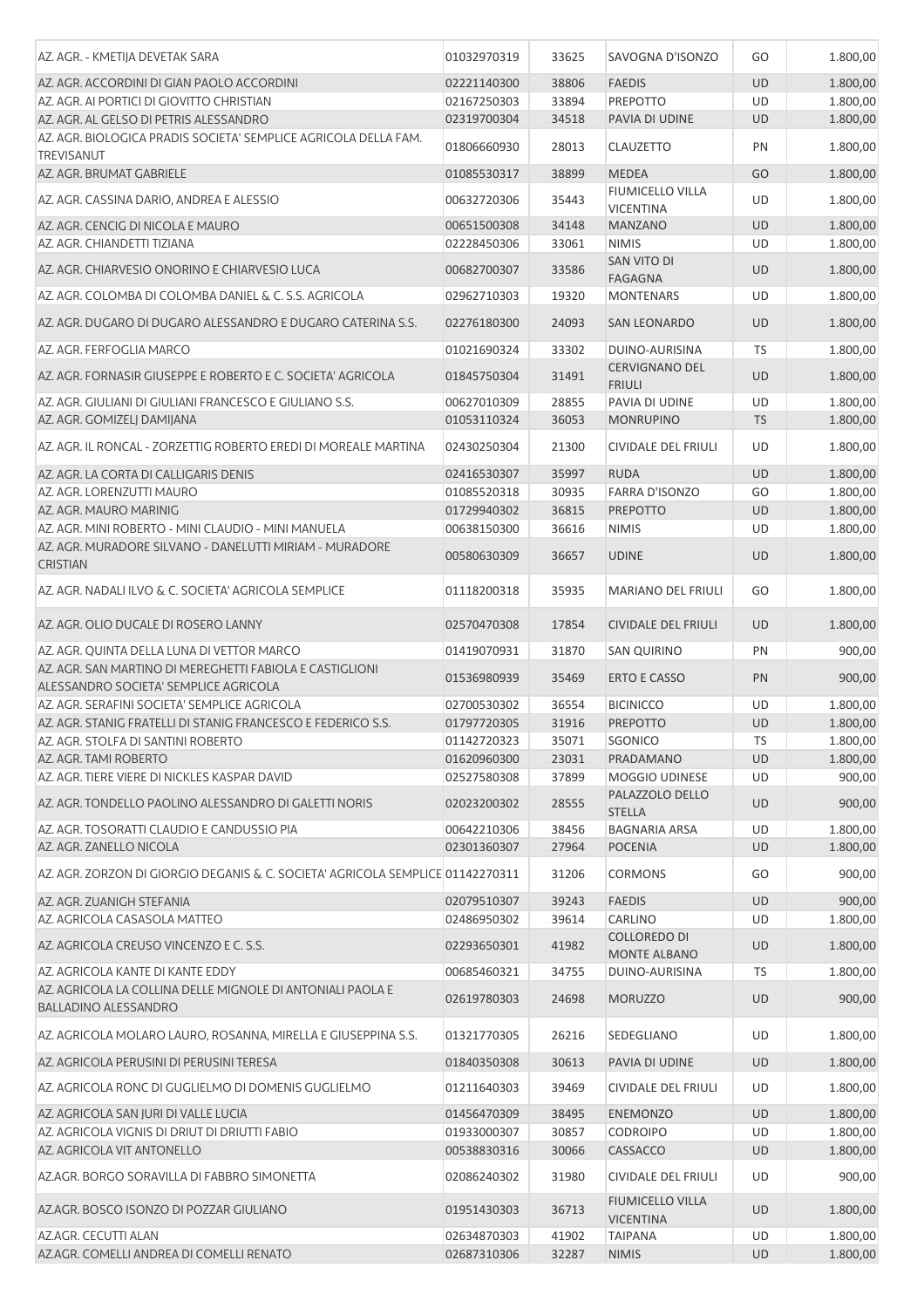| AZ.AGR. OLIVO BUIATTI DI BUIATTI FRANCO                                                                         | 01738020302                | 33450          | <b>BUTTRIO</b>                               | UD              | 1.800,00 |
|-----------------------------------------------------------------------------------------------------------------|----------------------------|----------------|----------------------------------------------|-----------------|----------|
| AZ.AGR. TONUTTI DINO E MARCO S.S.                                                                               | 02238620302                | 35586          | <b>TAVAGNACCO</b>                            | <b>UD</b>       | 1.800,00 |
| AZ.AGR. TOSORATTI SERGIO E IVAN S.S. AGRICOLA                                                                   | 02023230309                | 17070          | SANTA MARIA LA<br>LONGA                      | UD              | 1.800,00 |
| AZ.AGRICOLA LILIANA DI VISINTINI LILIANA E DISSEGNA CINZIA SOCIETA'<br><b>AGRICOLA SEMPLICE</b>                 | 02325080303                | 39236          | SAN GIOVANNI AL<br><b>NATISONE</b>           | <b>UD</b>       | 1.800,00 |
| <b>AZARIAN LUCA</b>                                                                                             | 01956570301                | 38625          | REMANZACCO                                   | UD              | 700,00   |
| AZIENA AGRICOLA F.LLI COMELLO GIOVANNI DANILLO DOMENICO                                                         | 00530430305                | 18832          | REANA DEL ROIALE                             | <b>UD</b>       | 1.800,00 |
| AZIENDA AGRICOLA 4 VENTI DI PUPPO ANDREA                                                                        | 02919600300                | 35318          | <b>MORUZZO</b>                               | UD              | 1.800,00 |
| AZIENDA AGRICOLA AI DODICI DI DODICI MICHELE E FELLUGA ELENA S.S.                                               | 01051080313                | 38075          | <b>RONCHI DEI</b><br>LEGIONARI               | GO              | 1.800,00 |
| AZIENDA AGRICOLA AL LUOGO DEL GIULIO - DI CALDERAN GRAZIANO E<br>MURUGAN & C. S.A.S.                            | 00575740931                | 41399          | <b>MANIAGO</b>                               | PN              | 1.800,00 |
| AZIENDA AGRICOLA AL MORAR SOCIETA' AGRICOLA SEMPLICE                                                            | 02834320307                | 36469          | <b>CIVIDALE DEL FRIULI</b>                   | <b>UD</b>       | 1.800,00 |
| AZIENDA AGRICOLA ALL'ANTICA SCUDERIA DEL CASTELLO DI GIACOMUZZI<br><b>BARBARA</b>                               | 02499730303                | 33536          | <b>MAJANO</b>                                | UD              | 900,00   |
| AZIENDA AGRICOLA ALTRAN S.R.L.                                                                                  | 01938200308                | 37703          | <b>RUDA</b>                                  | <b>UD</b>       | 1.800,00 |
| AZIENDA AGRICOLA ALTURIS SOCIETA' SEMPLICE AGRICOLA IN FORMA                                                    | 02547640306                | 22106          | <b>CIVIDALE DEL FRIULI</b>                   | UD              | 1.800,00 |
| ABBREVIATA AZIENDA AGRICOLA ALTURIS                                                                             |                            |                |                                              |                 | 1.800,00 |
| AZIENDA AGRICOLA ANTONIC DI STOKA ANDREA<br>AZIENDA AGRICOLA BAITA SUSI DI VECCHIUTTI STEFANO                   | 01262590324<br>02907380303 | 24327<br>36878 | DUINO-AURISINA<br><b>CIVIDALE DEL FRIULI</b> | <b>TS</b><br>UD | 1.800,00 |
|                                                                                                                 |                            |                |                                              |                 |          |
| AZIENDA AGRICOLA BARONESSE TACCO DI THUN HOHENSTEIN TERESA                                                      | 01011570312                | 35704          | SAN FLORIANO DEL<br><b>COLLIO</b>            | GO              | 1.800,00 |
| AZIENDA AGRICOLA BATTISTUTTA GABRIELE                                                                           | 01021350317                | 38022          | <b>CORMONS</b>                               | GO              | 1.800,00 |
| AZIENDA AGRICOLA BELTRAME EDDA                                                                                  | 02511690303                | 30999          | <b>CODROIPO</b>                              | <b>UD</b>       | 1.800,00 |
| AZIENDA AGRICOLA BERGAMASCO MARINA MARIA                                                                        | 01044500310                | 33299          | STARANZANO                                   | GO              | 1.800,00 |
| AZIENDA AGRICOLA BERGOMAS MASSIMO                                                                               | 01006820318                | 26653          | <b>MARIANO DEL FRIULI</b>                    | GO              | 1.800,00 |
| AZIENDA AGRICOLA BISARO BRUNO DI SCODELLER SIMONE                                                               | 01730540935                | 22462          | <b>SPILIMBERGO</b>                           | PN              | 1.800,00 |
| AZIENDA AGRICOLA BUDIGNAC DI TONUT DANIELE                                                                      | 00535260319                | 38546          | <b>CAPRIVA DEL FRIULI</b>                    | GO              | 1.800,00 |
| AZIENDA AGRICOLA CANTARUTTI DI CANTARUTTI MAGDA, CANTARUTTI<br>MAGGIE E NIEMIZ NIVES SOCIETA' SEMPLICE AGRICOLA | 02931180307                | 28736          | <b>CIVIDALE DEL FRIULI</b>                   | UD              | 1.800,00 |
| AZIENDA AGRICOLA CARSO DI AILA QUADRACCI                                                                        | 01338190323                | 37614          | DUINO-AURISINA                               | <b>TS</b>       | 900,00   |
| AZIENDA AGRICOLA CAUSERO GIULIANO                                                                               | 02750490308                | 17779          | <b>MOIMACCO</b>                              | UD              | 1.800,00 |
| AZIENDA AGRICOLA CAV. LUCIANO GRUDINA DI MICHELE GRUDINA                                                        | 00534810312                | 41069          | DOLEGNA DEL COLLIO                           | GO              | 1.800,00 |
| AZIENDA AGRICOLA CODELLI S.N.C. DI CODELLI LUISA & C.                                                           | 01754220307                | 23438          | <b>UDINE</b>                                 | UD              | 1.800,00 |
| AZIENDA AGRICOLA COLJA JOZKO DI VESNAVER NORIS                                                                  | 01236050322                | 36193          | SGONICO                                      | <b>TS</b>       | 1.800,00 |
| AZIENDA AGRICOLA CONTI DI MANIAGO DI MARTINENGO FILIPPO S.S. -<br>SOCIETA' AGRICOLA                             | 00224790931                | 42233          | <b>MANIAGO</b>                               | PN              | 1.800,00 |
| AZIENDA AGRICOLA CORSO DI GIULIANO, GOTTARDO, SANDRO                                                            | 00634020309                | 30338          | <b>MARANO LAGUNARE</b>                       | <b>UD</b>       | 1.800,00 |
| AZIENDA AGRICOLA CRUDER GIANLUCA                                                                                | 02219780307                | 36635          | <b>TARCENTO</b>                              | UD              | 1.800,00 |
| AZIENDA AGRICOLA DEL POGGIO SOCIETA' SEMPLICE                                                                   | 00437170301                | 41317          | <b>FAGAGNA</b>                               | <b>UD</b>       | 900,00   |
| AZIENDA AGRICOLA DI KOSMAC ANDREJ                                                                               | 01196340325                | 35839          | SAN DORLIGO DELLA<br>VALLE                   | TS              | 1.800,00 |
| AZIENDA AGRICOLA E AGRITURISTICA ANTICA DIMORA DI POGNICI<br><b>LUCIANO</b>                                     | 00274190933                | 30661          | PINZANO AL<br><b>TAGLIAMENTO</b>             | PN              | 900,00   |
| AZIENDA AGRICOLA E AGRITURISTICA KOVAC DI LAKOVIC IVAN                                                          | 00547880310                | 35817          | DOBERDO' DEL LAGO                            | GO              | 1.800,00 |
| AZIENDA AGRICOLA F.LLI MARZONA DI MARZONA CLAUDIO E ADRIANO                                                     | 02050740303                | 20292          | <b>VERZEGNIS</b>                             | UD              | 1.800,00 |
| AZIENDA AGRICOLA FELICE PIERINO E COLLINI MICHELA SOCIETA'<br>SEMPLICE AGRICOLA                                 | 02546830304                | 40951          | <b>BUIA</b>                                  | UD              | 1.800,00 |
| AZIENDA AGRICOLA GANDIN SOCIETA' AGRICOLA A R.L.                                                                | 01192270310                | 30843          | SAN PIER D'ISONZO                            | GO              | 1.800,00 |
| AZIENDA AGRICOLA GRAPPOLO D'ORO DI MARTINCIGH ENNIO ELVIS<br>DONATELLA E JERONCIC VILMA S.S.                    | 00637520305                | 33042          | <b>CIVIDALE DEL FRIULI</b>                   | UD              | 1.800,00 |
| AZIENDA AGRICOLA IL CASONE SOCIETA' SEMPLICE AGRICOLA                                                           | 01824290934                | 16840          | <b>ZOPPOLA</b>                               | PN              | 1.800,00 |
| AZIENDA AGRICOLA ISOLA AUGUSTA DI MASSIMO BASSANI                                                               | 00520570300                | 26188          | PALAZZOLO DELLO                              | UD              | 1.800,00 |
| AZIENDA AGRICOLA KOSUTA MARTIN                                                                                  | 00992340323                | 39861          | <b>STELLA</b><br><b>TRIESTE</b>              | <b>TS</b>       | 1.800,00 |
| AZIENDA AGRICOLA LA FATTORIA SOCIETA' SEMPLICE DI LISTUZZI                                                      | 00276210309                | 30298          |                                              |                 | 1.800,00 |
| AGOSTINO, FABIO, GIACOMO E NOE'<br>AZIENDA AGRICOLA LA MANTOVA DI BOZ MATTIA                                    | 01716370935                | 39039          | PAVIA DI UDINE<br><b>BARCIS</b>              | UD<br>PN        | 1.800,00 |
| AZIENDA AGRICOLA LA POCE - SOCIETA' AGRICOLA                                                                    | 02293360307                | 38817          | <b>POCENIA</b>                               | UD              | 1.800,00 |
|                                                                                                                 |                            |                |                                              |                 |          |
| AZIENDA AGRICOLA LA SCLUSA DI ZORZETTIG GINO & FIGLI S.S.                                                       | 02255250306                | 34572          | <b>CIVIDALE DEL FRIULI</b>                   | UD              | 900,00   |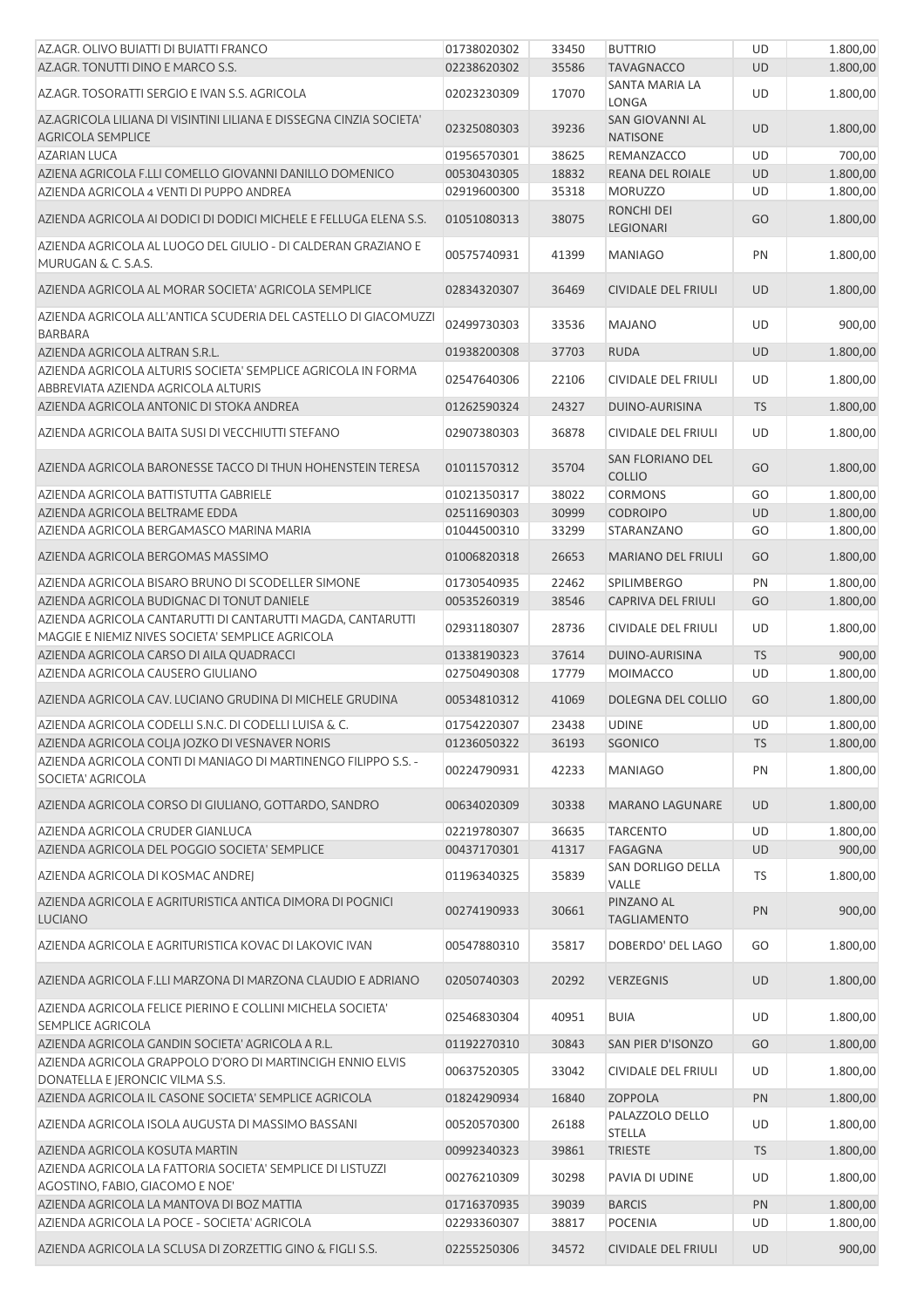| AZIENDA AGRICOLA LE TORRI DI SLIVIA S.S. DI CORRADO E ROBERTA                                |             |       |                                           |           |          |
|----------------------------------------------------------------------------------------------|-------------|-------|-------------------------------------------|-----------|----------|
| <b>GRECO</b>                                                                                 | 01031470329 | 38157 | DUINO-AURISINA                            | <b>TS</b> | 900,00   |
| AZIENDA AGRICOLA LEONILLO GIULIANA                                                           | 02638420303 | 22768 | <b>COSEANO</b>                            | <b>UD</b> | 1.800,00 |
| AZIENDA AGRICOLA LO GIUDICE ANNA                                                             | 00535230312 | 34560 | <b>GRADO</b>                              | GO        | 1.800,00 |
| AZIENDA AGRICOLA LORENZON DI ITALO E DARIO SOCIETA' SEMPLICE                                 | 00431960319 | 22833 | <b>SAN CANZIAN</b><br>D'ISONZO            | GO        | 1.800,00 |
| AZIENDA AGRICOLA LORENZON FABIO                                                              | 01001660313 | 38445 | <b>GRADISCA D'ISONZO</b>                  | GO        | 1.800,00 |
| AZIENDA AGRICOLA LORENZON PRIMO DI LORENZON LUCIANO & C.<br>SOCIETA'SEMPLICE AGRICOLA        | 01145840318 | 35101 | <b>SAN CANZIAN</b><br>D'ISONZO            | GO        | 1.800,00 |
| AZIENDA AGRICOLA MAGNAS DI VISINTIN ANDREA E LUCIANO                                         | 00480470319 | 23667 | <b>CORMONS</b>                            | GO        | 1.800,00 |
| AZIENDA AGRICOLA MARINA DANIELI DI DANIELI MARINA                                            | 01557600309 | 20213 | <b>BUTTRIO</b>                            | <b>UD</b> | 900,00   |
| AZIENDA AGRICOLA MATEJ DI FERFOGLIA MATEJ                                                    | 01173500313 | 34862 | DOBERDO' DEL LAGO                         | GO        | 1.800,00 |
| AZIENDA AGRICOLA MIHALIC BERNARDA                                                            | 01062020324 | 34141 | SAN DORLIGO DELLA<br><b>VALLE</b>         | <b>TS</b> | 1.800,00 |
| AZIENDA AGRICOLA ODONI DANIELE                                                               | 01100530326 | 39068 | <b>TRIESTE</b>                            | <b>TS</b> | 1.800,00 |
| AZIENDA AGRICOLA OSTROUSKA SHARON                                                            | 01260910326 | 22958 | SGONICO                                   | <b>TS</b> | 1.800,00 |
| AZIENDA AGRICOLA PAOLO VIDOZ                                                                 | 01118070315 | 33487 | <b>GORIZIA</b>                            | GO        | 1.800,00 |
| AZIENDA AGRICOLA PERUZZI DR. ARMANDO                                                         | 00998200307 | 39916 | <b>BUTTRIO</b>                            | <b>UD</b> | 900,00   |
| AZIENDA AGRICOLA PETRIGH DENIS, DAVID & VITIUC SVETLANA SOCIETA'<br><b>AGRICOLA SEMPLICE</b> | 02160840308 | 27441 | <b>FAEDIS</b>                             | <b>UD</b> | 1.800,00 |
| AZIENDA AGRICOLA PIPAN KLARIC SOCIETA' SEMPLICE AGRICOLA                                     | 01303330326 | 35949 | DUINO-AURISINA                            | <b>TS</b> | 1.800,00 |
| AZIENDA AGRICOLA RIGO DI RIGO EZIO E GIOVANNI S.S.                                           | 01649780309 | 30047 | REMANZACCO                                | UD        | 1.800,00 |
| AZIENDA AGRICOLA SECULIN SANDRO                                                              | 01002160313 | 37629 | <b>CORMONS</b>                            | GO        | 1.800,00 |
| AZIENDA AGRICOLA SGUBIN NADIA                                                                | 01096880313 | 37693 | SAGRADO                                   | GO        | 900,00   |
| AZIENDA AGRICOLA SKERLJ DI SKERLI KRISTINA E SKERLI MATEJ                                    | 00957010325 | 41073 | SGONICO                                   | <b>TS</b> | 900,00   |
| AZIENDA AGRICOLA SREDNIK MARTINA                                                             | 01114400318 | 20190 | <b>CORMONS</b>                            | GO        | 1.800,00 |
| AZIENDA AGRICOLA STANISSA WALTER                                                             | 00759410327 | 30473 | DUINO-AURISINA                            | <b>TS</b> | 900,00   |
| AZIENDA AGRICOLA STECCHINA FABIO                                                             | 01001670312 | 32549 | <b>CORMONS</b>                            | GO        | 1.800,00 |
| AZIENDA AGRICOLA STEFANI SS SOCIETA' AGRICOLA DI STEFANI FLAVIA E                            |             |       | PALAZZOLO DELLO                           |           |          |
| <b>GIGANTE ALIDO</b>                                                                         | 02399040308 | 22255 | <b>STELLA</b>                             | <b>UD</b> | 900,00   |
| AZIENDA AGRICOLA TENUTA ALLA STESA DI BERNARDINI TIZIANA                                     | 01131070318 | 30789 | <b>GORIZIA</b>                            | GO        | 1.800,00 |
| AZIENDA AGRICOLA TINA DI LENARDUZZI FAUSTO DINO E BARBARA S.S.                               | 01442040935 | 35607 | <b>SAN GIORGIO DELLA</b><br>RICHINVELDA   | PN        | 1.800,00 |
| AZIENDA AGRICOLA USAI MARTINO                                                                | 00779390327 | 33785 | DUINO-AURISINA                            | <b>TS</b> | 1.800,00 |
| AZIENDA AGRICOLA VALERIANA DI BATTIGELLI GIANFRANCO                                          | 00467070306 | 29332 | <b>CIVIDALE DEL FRIULI</b>                | <b>UD</b> | 900,00   |
| AZIENDA AGRICOLA VIGNETI NEGRO S.S.                                                          | 02291200307 | 41442 | CIVIDALE DEL FRIULI                       | UD        | 1.800,00 |
| AZIENDA AGRICOLA ZAGAR NADA DI PRIMOSI PETER                                                 | 01212770323 | 40467 | <b>TRIESTE</b>                            | <b>TS</b> | 1.800,00 |
| AZIENDA AGRICOLA ZUCCO MARINA                                                                | 02224190302 | 29645 | <b>VARMO</b>                              | UD        | 1.800,00 |
| AZIENDA AGRITURISTICA PRATI OITZINGER DI PIUSSI MARISA E FRANCESCA<br>S.S.                   | 02267520308 | 42483 | <b>TARVISIO</b>                           | UD        | 1.800,00 |
| AZIENDA AGRITURISTICA VI^ PIETRA MILIARE DI ANDREON SARA                                     | 01525530935 | 29812 | <b>SESTO AL REGHENA</b>                   | PN        | 900,00   |
| AZIENDA CANTARUTTI ALFIERI - SOCIETA' AGRICOLA SEMPLICE                                      | 01414120301 | 42198 | <b>SAN GIOVANNI AL</b><br><b>NATISONE</b> | <b>UD</b> | 1.800,00 |
| AZIENDA VITICOLA SAMUELE PANIGUTTI                                                           | 02508560303 | 21153 | CAMINO AL<br><b>TAGLIAMENTO</b>           | UD        | 1.800,00 |
| <b>AZZAN DANIELA</b>                                                                         | 01507300307 | 34619 | <b>RUDA</b>                               | <b>UD</b> | 1.500,00 |
| <b>AZZANO CLAUDIA</b>                                                                        | 02475950305 | 24766 | PAVIA DI UDINE                            | UD        | 1.800,00 |
| AZZANO LUCINA                                                                                | 00678350307 | 20843 | PAVIA DI UDINE                            | <b>UD</b> | 1.800,00 |
| <b>B &amp; B DA GIO &amp; JO DI ORTLI GIOVANNI</b>                                           | 00000000000 | 25990 | <b>FORGARIA NEL FRIULI</b>                | UD        | 900,00   |
| B & B AI PROFUMI DI CAMPAGNA DI PELOSO PLINIO                                                | 00000000000 | 38828 | COSEANO                                   | UD        | 900,00   |
| <b>B &amp; B AL CASTELLO DI FRANCESCO DEVETAG</b>                                            | 01188390312 | 27590 | <b>GORIZIA</b>                            | GO        | 900,00   |
| B & B BETTER DI DORATTI ALESSANDRA                                                           | 00000000000 | 42188 | <b>TRIESTE</b>                            | <b>TS</b> | 900,00   |
| <b>B &amp; B BILAL DI COTIC VERA</b>                                                         | 00000000000 | 17345 | LIGNANO<br>SABBIADORO                     | UD        | 900,00   |
| B & B FAMIGLIA BENEDETTI DI FRANCESCHINO IRMA                                                | 00000000000 | 25437 | <b>BUIA</b>                               | <b>UD</b> | 900,00   |
| <b>B &amp; B IVANA</b>                                                                       | 00000000000 | 25684 | <b>TRIESTE</b>                            | TS        | 900,00   |
| B & B LOUC GUBIT - MARY ELIZABETH TOTH                                                       | 00000000000 | 22573 | <b>FRISANCO</b>                           | PN        | 900,00   |
| <b>B &amp; B LUCCIOLE PER LANTERNE DI STANIC VALENTINA</b>                                   | 00000000000 | 41008 | <b>GORIZIA</b>                            | GO        | 900,00   |
| B & B MOLINO DI PAOLO E DANICA PIVK                                                          | 00000000000 | 39546 | <b>TARVISIO</b>                           | UD        | 900,00   |
| B & B PORTO DEL BIVIO DI MARCHESICH FEDERICA                                                 | 00000000000 | 23244 | DUINO-AURISINA                            | TS        | 900,00   |
| <b>B &amp; B SRL</b>                                                                         | 01766910937 | 37296 | PORDENONE                                 | PN        | 1.500,00 |
| B AL QUADRATO DI BOMBEN RENATA & C. S.A.S.                                                   | 01581750930 | 38489 | PORDENONE                                 | PN        | 1.500,00 |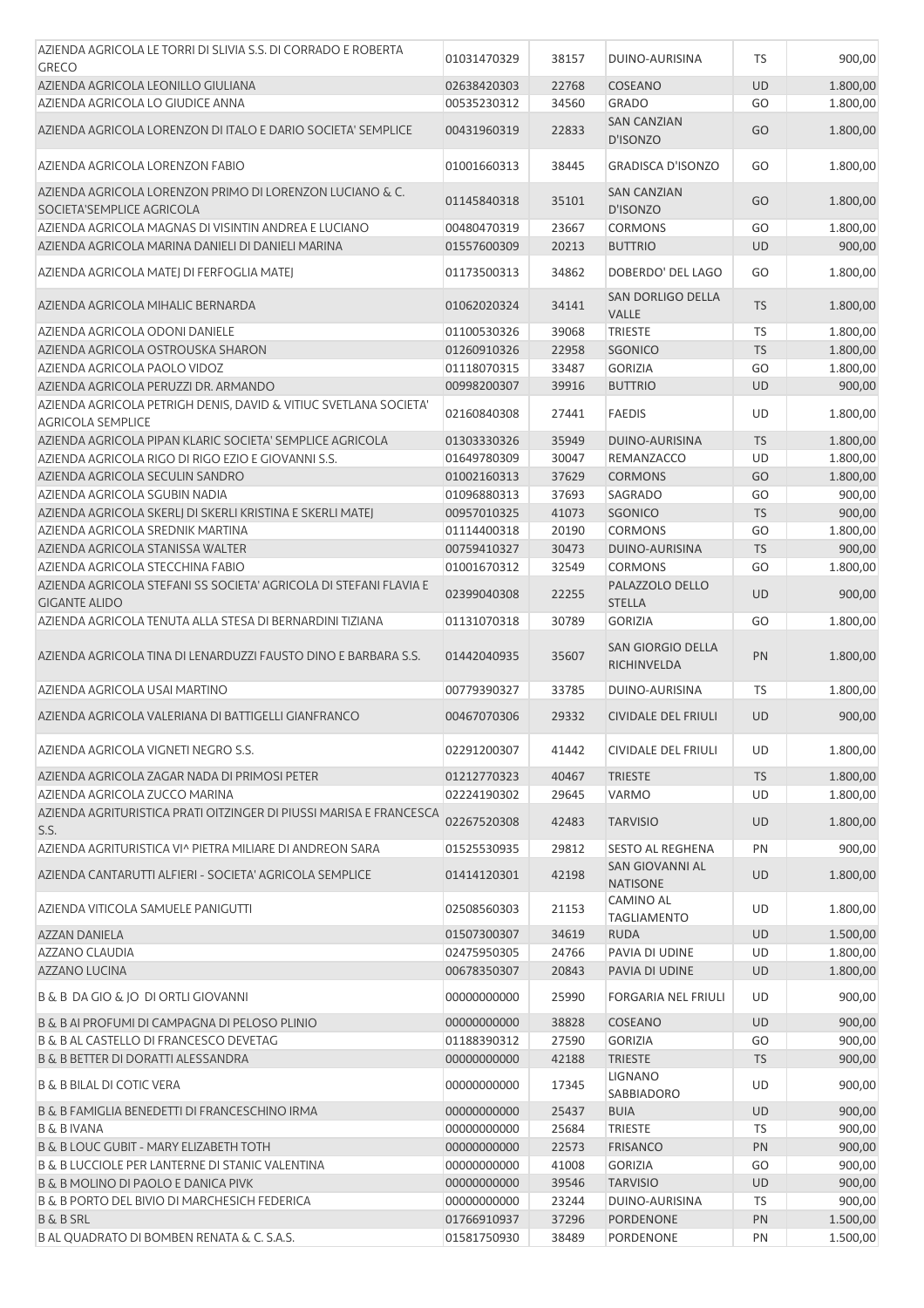| <b>B TO B SRL</b>                                                                    | 02863330300                | 35976          | <b>TRIVIGNANO UDINESE</b>               | <b>UD</b>              | 1.800,00         |
|--------------------------------------------------------------------------------------|----------------------------|----------------|-----------------------------------------|------------------------|------------------|
| <b>B&amp;B - RESIDENCE S.R.L.</b>                                                    | 01579470939                | 19665          | <b>FONTANAFREDDA</b>                    | PN                     | 4.800,00         |
| B&B A CASA DI FRÀ DI FRANCESCA GANDOLFO                                              | 00000000000                | 38342          | <b>TRIESTE</b>                          | <b>TS</b>              | 900,00           |
| B&B ACCANTO AL FOCOLARE 2                                                            | 00000000000                | 21334          | <b>UDINE</b>                            | UD                     | 900,00           |
| B&B AI CONFINI DELL'IMPERO DI PREMIER ROBERTO                                        | 00000000000                | 21693          | <b>GORIZIA</b>                          | GO                     | 900,00           |
| B&B AI TRE CONFINI DI GIORGIO PIPPAN                                                 | 00000000000                | 42223          | <b>TARVISIO</b>                         | UD                     | 900,00           |
| <b>B&amp;B AIRIS DI FALOMO ENRICO</b>                                                | 00000000000                | 38915          | <b>PORDENONE</b>                        | PN                     | 900,00           |
| <b>B&amp;B AL BOSCO INCANTATO</b>                                                    | 00000000000                | 16891          | <b>TRIESTE</b>                          | TS                     | 900,00           |
| B&B AL CICLISTA DI GUERRA ANTONIO                                                    | 00000000000                | 20426          | <b>GEMONA DEL FRIULI</b>                | <b>UD</b>              | 900,00           |
| B&B AL MERIGGIO DI GIOVANNI PITIS                                                    | 00000000000                | 40419          | <b>UDINE</b>                            | UD                     | 900,00           |
| B&B AL PESCATORE CONTENTO DI ERAMO LIVIO                                             | 00000000000                | 35763          | DUINO-AURISINA                          | <b>TS</b>              | 900,00           |
| <b>B&amp;B AL PONTEROSSO</b>                                                         | 00000000000                | 18334          | <b>TRIESTE</b>                          | <b>TS</b>              | 900,00           |
| B&B AL VECCHIO GLICINE DI SAMBO EDOARDO                                              | 00000000000                | 19067          | SAVOGNA D'ISONZO                        | GO                     | 900,00           |
| <b>B&amp;B AL VIANDANTE DI PATRIZIA IOB</b>                                          | 00000000000                | 22080          | <b>GEMONA DEL FRIULI</b>                | UD                     | 900,00           |
| <b>B&amp;B ALI DAL CUAC</b>                                                          | 00000000000                | 41049          | CAVAZZO CARNICO                         | <b>UD</b>              | 900,00           |
| B&B ALLA CIANISELA DI FUCILE LAURA                                                   | 00000000000                | 37315          | <b>BUDOIA</b>                           | PN                     | 900,00           |
| <b>B&amp;B ALLE ROBINIE</b>                                                          | $\frac{1}{1}$              | 32380          | PRADAMANO                               | UD                     | 900,00           |
| B&B ALLE ROSE BARCOLANE DI CIMENTI LORETTA                                           | 00000000000                | 19293          | <b>TRIESTE</b>                          | <b>TS</b>              | 900,00           |
| <b>B&amp;B ALLEMARGHERITE</b>                                                        | 00000000000                | 42211          | REMANZACCO                              | <b>UD</b>              | 900,00           |
| <b>B&amp;B ALLOGGIO LUCIANA</b>                                                      | 00000000000                | 36092          | <b>LUSEVERA</b>                         | UD                     | 900,00           |
| <b>B&amp;B ALTE SCHULE</b>                                                           | 00000000000                | 39197          | <b>PONTEBBA</b>                         | <b>UD</b>              | 900,00           |
| B&B ALTERNATIVA DI MATILDE ALESSIO VERNI'                                            | 00000000000                | 40890          | <b>TRIESTE</b>                          | TS                     | 900,00           |
| <b>B&amp;B AMETISTA</b>                                                              |                            | 23609          | <b>TRIESTE</b>                          | <b>TS</b>              |                  |
|                                                                                      | 00000000000                |                |                                         |                        | 900,00           |
| <b>B&amp;B ARMONIE</b>                                                               | 00000000000                | 33691          | RAGOGNA                                 | UD                     | 900,00           |
| B&B ATELIER LIDIA POLLA DI LAURA BILUCAGLIA                                          | 00000000000                | 32966          | <b>TRIESTE</b>                          | <b>TS</b>              | 900,00           |
| <b>B&amp;B BARBARA</b>                                                               | 00000000000                | 20521          | SGONICO                                 | <b>TS</b>              | 900,00           |
| B&B BARCOLA MARE DI TROYNIAK MARTA PAULINA                                           | 00000000000                | 16763          | <b>TRIESTE</b>                          | <b>TS</b>              | 900,00           |
| B&B BELVEDERE SULLE GIULIE DI FRANCHETTO ANGELINA                                    | 00000000000                | 39351          | <b>TARVISIO</b>                         | UD                     | 900,00           |
| <b>B&amp;B BORG DI SORE DI BALDASSI MICHELA</b>                                      | 00000000000                | 25231          | COSEANO                                 | <b>UD</b>              | 900,00           |
| <b>B&amp;B BORGO SAN VITO</b>                                                        | 00000000000                | 22412          | RONCHI DEI<br>LEGIONARI                 | GO                     | 900,00           |
| <b>B&amp;B CA' BIANCA</b>                                                            | 00000000000                | 37498          | LATISANA                                | <b>UD</b>              | 900,00           |
| B&B CA' JOLE DI GOZ SILVIA                                                           | 00000000000                | 37208          | <b>FIUME VENETO</b>                     | PN                     | 900,00           |
| <b>B&amp;B CACCIA</b>                                                                | 00000000000                | 34261          | <b>TRIESTE</b>                          | <b>TS</b>              | 900,00           |
| B&B CA'NEVA DI ARMELLINI GIANNA                                                      | 00000000000                | 40393          | CIVIDALE DEL FRIULI                     | UD                     | 900,00           |
| <b>B&amp;B CANZUTTI MARISA</b>                                                       | 00000000000                | 37308          | CIVIDALE DEL FRIULI                     | UD                     | 900,00           |
| <b>B&amp;B CARLONGA</b>                                                              | 00000000000                | 35914          | CANEVA                                  | PN                     | 900,00           |
| <b>B&amp;B CASA ALBERTA</b>                                                          | 00000000000                | 37358          | <b>BERTIOLO</b>                         | <b>UD</b>              | 900,00           |
| B&B CASA DEL GINKO DI MARIA NERONE                                                   | 00000000000                | 25917          | REMANZACCO                              | UD                     | 900,00           |
| B&B CASA DI MIREA DI CARMINE GIANNI                                                  | 00000000000                | 28549          | <b>GRADO</b>                            | GO                     | 900,00           |
| <b>B&amp;B CASA LIBERTY</b>                                                          | 00000000000                | 40591          | <b>TRIESTE</b>                          | TS                     | 900,00           |
| B&B CASA MEDIEVALE DEL MUGNAIO (1300)                                                | 00000000000                | 21283          | AIELLO DEL FRIULI                       | <b>UD</b>              | 900,00           |
| B&B CASA PIRONA DI BORTOLAN MARIA                                                    | 00000000000                | 35708          | <b>DIGNANO</b>                          | UD                     | 900,00           |
| <b>B&amp;B CASA SOFIA</b>                                                            | 00000000000                | 22807          | SAN PIER D'ISONZO                       | GO                     | 900,00           |
| B&B CASTELLANI DI MION MATTEO                                                        |                            | 25448          |                                         |                        |                  |
|                                                                                      | 00000000000                |                | FANNA                                   | PN                     | 900,00           |
| <b>B&amp;B CHIC</b>                                                                  | 00000000000                | 26623          | PREMARIACCO                             | <b>UD</b>              | 900,00           |
| B&B CJAMPÀ DI BREZZI FRANCESCO                                                       | 00000000000                | 31059          | <b>POVOLETTO</b>                        | <b>UD</b>              | 900,00           |
| B&B CUEI DI BARET DI VIRGILIO ARTICO<br><b>B&amp;B DA GILBERTO DI PAVAN GILBERTO</b> | 00000000000<br>00000000000 | 17431<br>17394 | <b>TRICESIMO</b><br>CIVIDALE DEL FRIULI | <b>UD</b><br><b>UD</b> | 900,00<br>900,00 |
|                                                                                      |                            |                |                                         |                        |                  |
| B&B DA MAMMA LO DI BERTUZZI LORETTA                                                  | 00000000000                | 21320          | <b>TOLMEZZO</b>                         | <b>UD</b><br><b>UD</b> | 900,00           |
| B&B DA MANU DI ZANUTTA EMANUELA ANGELA                                               | 00000000000                | 41374          | CARLINO                                 |                        | 900,00           |
| B&B DA MICHI DI ZANUTTA MICHELINA                                                    | 00000000000                | 41434          | CARLINO                                 | <b>UD</b>              | 900,00           |
| B&B DA MIRANDA                                                                       | 00000000000                | 20952          | LATISANA                                | UD                     | 900,00           |
| <b>B&amp;B DA NINA DI CHIACIG DANIELA</b>                                            | 00000000000                | 38391          | <b>SAN LEONARDO</b>                     | <b>UD</b>              | 900,00           |
| <b>B&amp;B DA SANDRUTA</b>                                                           | 00000000000                | 41678          | <b>CORMONS</b>                          | GO                     | 900,00           |
| <b>B&amp;B DA THAIS UN PIACEVOLE RELAX</b>                                           | 00000000000                | 42433          | <b>TRIESTE</b>                          | <b>TS</b>              | 900,00           |
| <b>B&amp;B DA VANILLA</b>                                                            | 00000000000                | 34172          | <b>DIGNANO</b>                          | UD                     | 900,00           |
| B&B DAI MULI DI ALESSANDRA CHIURCO                                                   | 00000000000                | 22436          | <b>TRIESTE</b>                          | <b>TS</b>              | 900,00           |
| B&B DAI TOSCANS DI ROIATTI MAURO                                                     | 02947340309                | 27747          | CIVIDALE DEL FRIULI                     | UD                     | 900,00           |
| <b>B&amp;B DAL NUF</b>                                                               | 00000000000                | 37339          | PRATO CARNICO                           | <b>UD</b>              | 900,00           |
| <b>B&amp;B DEI MUSICANTI</b>                                                         | 00000000000                | 37702          | <b>UDINE</b>                            | UD                     | 900,00           |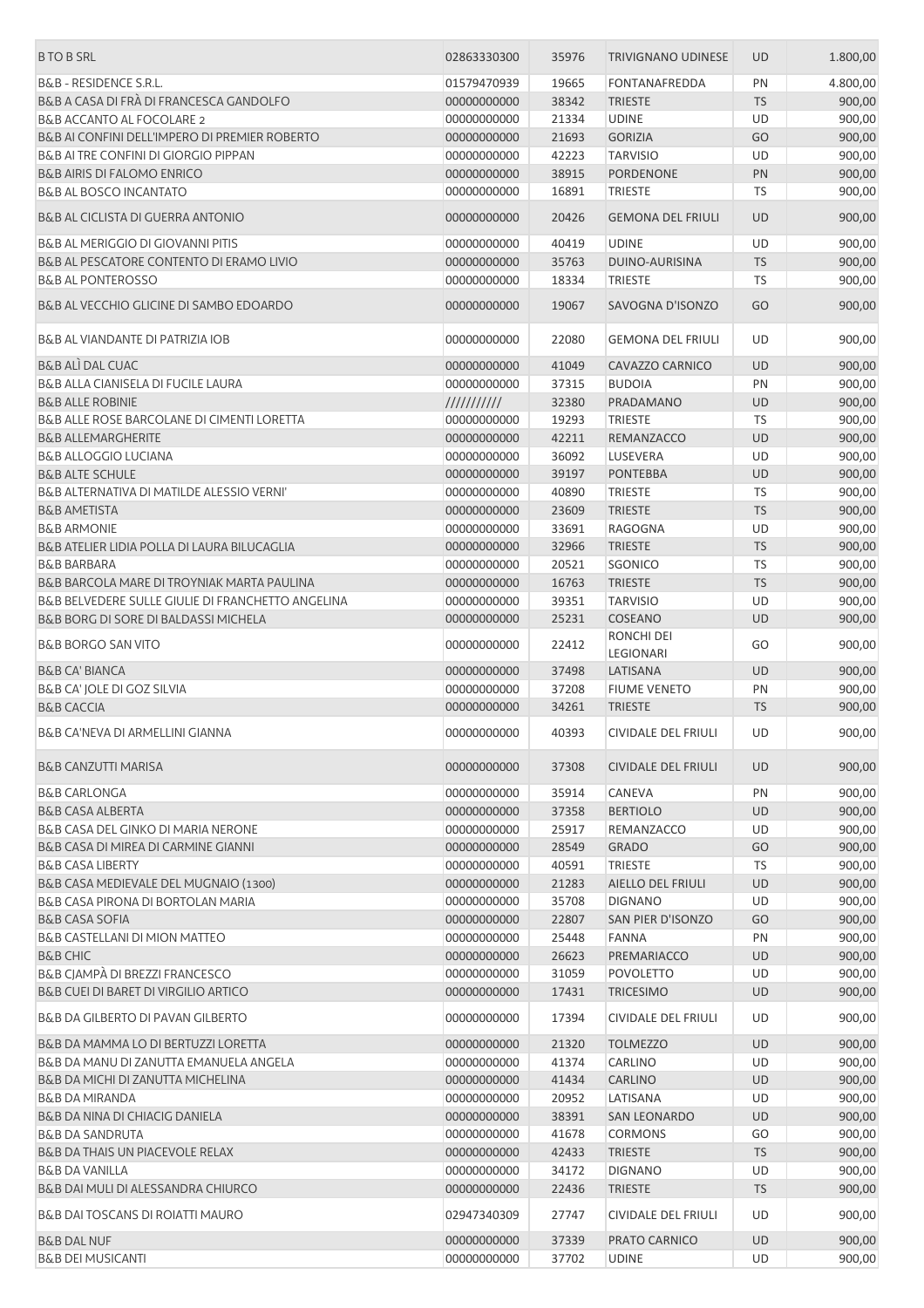| B&B DOMUS IULII DI PAIANI FRANCESCA                                                                | 02990410306                | 36095          | <b>UDINE</b>                       | <b>UD</b>  | 900,00               |
|----------------------------------------------------------------------------------------------------|----------------------------|----------------|------------------------------------|------------|----------------------|
| <b>B&amp;B DURMI E INSUMIASCI</b>                                                                  | 00000000000                | 37659          | <b>FORNI AVOLTRI</b>               | UD         | 900,00               |
| B&B EAST-WIND DI PATRIZIA ARMONE                                                                   | 00000000000                | 31226          | <b>MEDEA</b>                       | GO         | 900,00               |
| <b>B&amp;B ERGIRA DI MANUELA RUCLI</b>                                                             | 00000000000                | 22262          | <b>CIVIDALE DEL FRIULI</b>         | UD         | 900,00               |
| B&B FAMIGLIA COLLOREDO DI SELENE DEL ROSS                                                          | 00000000000                | 38102          | <b>TARVISIO</b>                    | <b>UD</b>  | 900,00               |
| <b>B&amp;B GIL D'O</b>                                                                             | 02725850305                | 33457          | <b>BERTIOLO</b>                    | UD         | 900,00               |
| B&B GRAZ TOJAR HAUS DI GRAZ LOREDANA                                                               | 00000000000                | 30602          | SAPPADA                            | UD         | 900,00               |
| <b>B&amp;B GUERRERO</b>                                                                            | 00000000000                | 20858          | <b>TRIESTE</b>                     | <b>TS</b>  | 900,00               |
| <b>B&amp;BIL CARDO</b>                                                                             | 00000000000                | 37369          | <b>TOLMEZZO</b>                    | UD         | 900,00               |
| <b>B&amp;B IL MELOGRANO</b>                                                                        | 00000000000                | 21220          | <b>TRIESTE</b>                     | <b>TS</b>  | 900,00               |
| <b>B&amp;B IL RANUNCOLO</b>                                                                        | 00000000000                | 37337          | <b>RAVASCLETTO</b>                 | <b>UD</b>  | 900,00               |
| <b>B&amp;BILTUBIÀ</b>                                                                              | 00000000000                | 37912          | <b>PORCIA</b>                      | PN         | 900,00               |
| B&B IMMERSI NELLA STORIA E NELLA NATURA DI STABILE DENISA                                          | 00000000000                | 22606          | <b>AQUILEIA</b>                    | <b>UD</b>  | 900,00               |
| <b>B&amp;B IN FATTORIA DI SIMONETTO GIULIA</b>                                                     | 00000000000                | 32764          | <b>FRISANCO</b>                    | PN         | 900,00               |
| <b>B&amp;B IN VIDAL</b>                                                                            | 00000000000                | 41901          | <b>CERCIVENTO</b>                  | <b>UD</b>  | 900,00               |
| <b>B&amp;B KARIN E ARNALDO</b>                                                                     | 00000000000                | 26485          | <b>UDINE</b>                       | UD         | 900,00               |
| <b>B&amp;B KIP DI REBECCA MANZATO</b>                                                              | XXXXXXXXXXX                | 21064          | <b>CORDENONS</b>                   | PN         | 900,00               |
| B&B LA CASA DI ALICE DI BRANDOLIN ANNA                                                             | 00523570315                | 18719          | <b>CORMONS</b>                     | GO         | 900,00               |
| <b>B&amp;B LA CASA DI CIRCE</b>                                                                    | 00000000000                | 41863          | <b>TRIESTE</b>                     | <b>TS</b>  | 900,00               |
| B&B LA DI CESAR DI COMAR CLAUDIA                                                                   | 02927150306                | 31820          | AIELLO DEL FRIULI                  | UD         | 900,00               |
| B&B LA FONTE DI TANDURA ALESSANDRA                                                                 | 00000000000                | 24514          | <b>FONTANAFREDDA</b>               | PN         | 900,00               |
| <b>B&amp;B LA GERLA BLU</b>                                                                        | 00000000000                | 34484          | VERZEGNIS                          | UD         | 900,00               |
| <b>B&amp;B LE CUPOLE DI SARAH ROSANI</b>                                                           | 00000000000                | 18820          | <b>TRIESTE</b>                     | <b>TS</b>  | 900,00               |
| <b>B&amp;B LE QUERCE DI CASELLI FEDERICA</b>                                                       | 00000000000                | 35972          | <b>TRICESIMO</b>                   | UD         | 900,00               |
| <b>B&amp;B LE STANZE DI MIRAMARE</b>                                                               | 00000000000                | 21673          | <b>TRIESTE</b>                     | <b>TS</b>  | 900,00               |
| B&B L'IDEALE DI TOMMASINI MATTEO                                                                   | 00000000000                | 42721          | SAN DORLIGO DELLA                  | TS         | 900,00               |
| <b>B&amp;B MAIAROFF DI TRUANT ADRIANO</b>                                                          | 00000000000                | 24908          | VALLE<br><b>VALVASONE ARZENE</b>   | PN         | 900,00               |
| B&B MEZZAMELA DI MOLINARO MARIA                                                                    | 00000000000                | 41117          | SAN DANIELE DEL                    | UD         | 900,00               |
|                                                                                                    |                            |                | <b>FRIULI</b>                      |            |                      |
| <b>B&amp;B MIMOSA DI FRANZINELLI GABRIELA</b>                                                      | 00000000000                | 38957          | <b>TRIESTE</b>                     | <b>TS</b>  | 900,00               |
| <b>B&amp;B MONTECENGIO DI PAOLO PINELLI</b>                                                        | 00000000000                | 17358          | <b>TRIESTE</b>                     | TS         | 900,00               |
| <b>B&amp;B NEL VERDE DI DANIELA MARCOLINI</b>                                                      | 00000000000                | 33604          | <b>TOLMEZZO</b>                    | <b>UD</b>  | 900,00               |
| <b>B&amp;B NONO TILIO DI FANIN ATTILIO</b>                                                         | 00000000000                | 29501          | <b>TALMASSONS</b>                  | UD         | 900,00               |
| B&B PALAZZO LANTIERI DI DE LEVETZOW LANTIERI CAROLINA                                              | 00000000000                | 37576          | <b>GORIZIA</b>                     | GO         | 900,00               |
| B&B PALAZZO PANFILLI DI SILVANA LINCETTO                                                           | 00000000000                | 26620          | <b>TRIESTE</b>                     | TS         | 900,00               |
| <b>B&amp;B PETRA DI GIORGIO MINCA</b>                                                              | 00000000000                | 20310          | <b>TRIESTE</b>                     | <b>TS</b>  | 900,00               |
| <b>B&amp;B PICCOLA CORTE DI CIVIDALE</b>                                                           | 00000000000                | 26973          | CIVIDALE DEL FRIULI                | UD         | 900,00               |
| <b>B&amp;B PLUME DI FATTORI DANIELA</b>                                                            | 00000000000                | 42652          | <b>UDINE</b>                       | UD         | 900,00               |
| B&B PRINCIPE DI MONTFORT DI FEDERICA FRANZIL                                                       | 00000000000                | 39957          | TRIESTE                            | TS         | 900,00               |
| <b>B&amp;B PRISCILLA</b>                                                                           | 00000000000                | 35780          | <b>TRIESTE</b>                     | <b>TS</b>  | 900,00               |
| B&B Q3 HOME                                                                                        | 00000000000                | 22904          | <b>TAVAGNACCO</b>                  | UD         | 900,00               |
| B&B S.N.C. DI BOZZATTO MASSIMILIANO & C.                                                           | 01167640323                | 24682          | <b>TRIESTE</b>                     | <b>TS</b>  | 1.800,00             |
| <b>B&amp;B SAN MARTINO</b>                                                                         | 00000000000                | 19123          | SAGRADO                            | GO         | 900,00               |
| <b>B&amp;B SOT I VOLZ</b>                                                                          | 00000000000                | 37335          | <b>ARTA TERME</b>                  | UD         | 900,00               |
| B&B ST.JACK DI ANTONINI ERMINIA                                                                    | 00000000000                | 29856          | <b>TRIESTE</b>                     | <b>TS</b>  | 900,00               |
| <b>B&amp;B SU DA NOI</b>                                                                           | 00000000000                | 24150          | SAN DORLIGO DELLA<br>VALLE         | <b>TS</b>  | 900,00               |
| <b>B&amp;B TA FAMEE</b>                                                                            | 00000000000                | 37347          | <b>PONTEBBA</b>                    | UD         | 900,00               |
| <b>B&amp;B TABINE DI PICCOLI MARIA ASSUNTA</b>                                                     | 00000000000                | 17524          | <b>RAGOGNA</b>                     | UD         | 900,00               |
| <b>B&amp;B VILLA INN</b>                                                                           | 00000000000                | 20173          | <b>TRIESTE</b>                     | TS         | 900,00               |
| <b>B&amp;B VILLA WANDA</b>                                                                         | 00000000000                | 22146          | RONCHI DEI<br>LEGIONARI            | GO         | 900,00               |
| <b>B&amp;P DI BALDASSI VANESSA</b>                                                                 | 02673690307                | 29564          | CERVIGNANO DEL<br><b>FRIULI</b>    | UD         | 1.500,00             |
| B&Z BOXING PROMOTION S.R.L. - SOCIETA' SPORTIVA DILETTANTISTICA A<br>RESPONSABILITA' LIMITATA      | 01256930320                | 30201          | <b>TRIESTE</b>                     | <b>TS</b>  | 1.500,00             |
| B. E B. GESTIONI DI BONATO NADIA                                                                   | 02730100308                | 25159          | CAVAZZO CARNICO                    | UD         | 1.500,00             |
| B.A.T. DI DEL LINZ ONELIO & C. S.A.S.                                                              | 02612200309                | 20457          | <b>TAVAGNACCO</b>                  | UD         | 1.500,00             |
| B.B.B.M. S.A.S. DI BHUIYAN SOJIB & C.                                                              | 01111490312                | 36426          | MONFALCONE                         | GO         | 1.500,00             |
| <b>B.BAR DI ISMAILI USNIJA</b>                                                                     | 02604490306                | 22515          | <b>GEMONA DEL FRIULI</b>           | <b>UD</b>  | 1.500,00             |
|                                                                                                    |                            |                |                                    |            |                      |
| B.C.O. SOCIETA' A RESPONSABILITA' LIMITATA SEMPLIFICATA<br><b>B.C.T. SERVICE DI MAURIZIO PALLA</b> | 02892580305<br>01154500316 | 34763<br>47403 | <b>POVOLETTO</b><br><b>GORIZIA</b> | UD<br>GO   | 4.800,00<br>1.500,00 |
| <b>BABBINO FRANCESCO</b>                                                                           | 02039370305                | 21543          | COSEANO                            | UD         | 1.800,00             |
| <b>BABIC STJEPAN</b>                                                                               | 00000000000                | 30660          | TRIESTE                            | ${\sf TS}$ | 900,00               |
|                                                                                                    |                            |                |                                    |            |                      |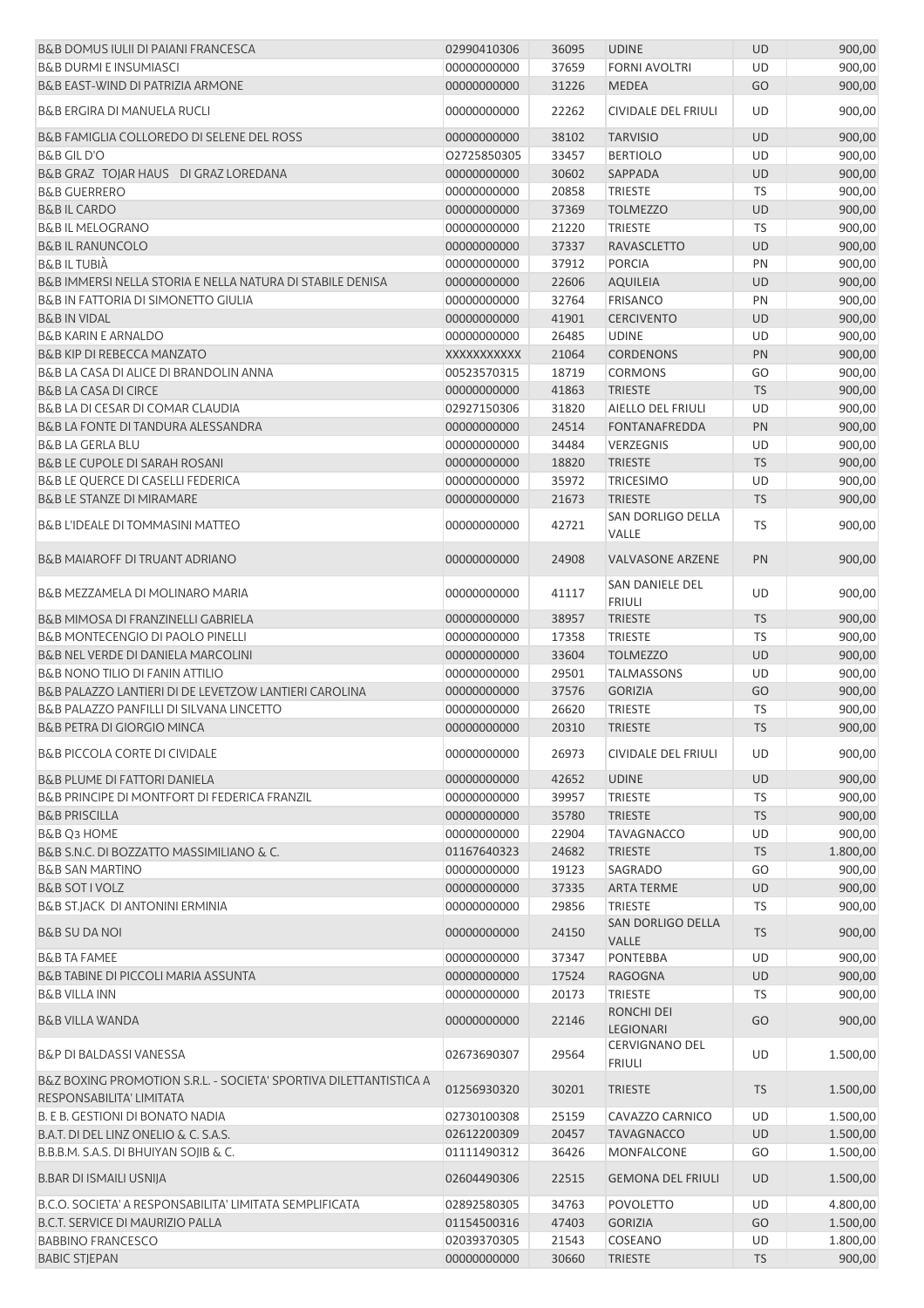| <b>BABUIN ONORIO</b>                                                                               | 01244570931 | 30018 | PORDENONE                              | PN        | 700,00   |
|----------------------------------------------------------------------------------------------------|-------------|-------|----------------------------------------|-----------|----------|
| <b>BABY FALCONS A.S.D.</b>                                                                         | 01203840317 | 30159 | <b>MONFALCONE</b>                      | GO        | 1.500,00 |
| BABY S.R.L.                                                                                        | 02086840309 | 21829 | <b>LIGNANO</b><br>SABBIADORO           | UD        | 1.800,00 |
| <b>BACCICHETTO SETTIMO</b>                                                                         | 00485290308 | 41144 | <b>PRECENICCO</b>                      | UD        | 1.800,00 |
| BACCICHETTO UMBERTO E C. SOCIETA' SEMPLICE AGRICOLA                                                | 02291210306 | 34673 | <b>PRECENICCO</b>                      | UD        | 1.800,00 |
| <b>BACCOVICH ALESSANDRO</b>                                                                        | 01162770323 | 31516 | <b>TRIESTE</b>                         | <b>TS</b> | 700,00   |
| BACER DELICATESSEN DI TOMADUZ MANUEL                                                               | 00512270315 | 17934 | RONCHI DEI                             | GO        | 1.800,00 |
| BACHMANN SPORT COLLEGE SOCIETA' SPORTIVA DILETTANTISTICA A                                         |             |       | LEGIONARI                              |           |          |
| RESPONSABILITA' LIMITATA                                                                           | 02299180303 | 19289 | <b>TARVISIO</b>                        | UD        | 1.500,00 |
| <b>BAGGIO ROBERTA</b>                                                                              | 01595240308 | 26250 | MERETO DI TOMBA                        | UD        | 1.800,00 |
| <b>BAIDOG FLOREA</b>                                                                               | 01501050932 | 25174 | <b>SPILIMBERGO</b>                     | PN        | 1.500,00 |
| BAITA PISTA NERA SNC DI PACHNER IVANA E ALBA                                                       | 00950600254 | 26590 | SAPPADA                                | UD        | 1.800,00 |
| BAIT'A S.R.L.                                                                                      | 01128430327 | 29247 | <b>TRIESTE</b>                         | <b>TS</b> | 1.500,00 |
| BAJA DI FABIO VOLK & C. - SOCIETA' IN ACCOMANDITA SEMPLICE                                         | 00990710329 | 42234 | STARANZANO                             | GO        | 1.500,00 |
| <b>BAJENARU IONELA</b>                                                                             | 02942910304 | 30403 | <b>CERVIGNANO DEL</b><br><b>FRIULI</b> | UD        | 1.500,00 |
| BAJTA FATTORIA CARSICA - KRASKA DOMACIJA DI SKERLJ ANDREJ, NEVO &<br>C. SOCIETA' SEMPLICE AGRICOLA | 00958800328 | 38515 | <b>SGONICO</b>                         | <b>TS</b> | 1.800,00 |
| <b>BAKER STREET DI PERESSINI CARLO</b>                                                             | 02121910307 | 19244 | <b>DIGNANO</b>                         | UD        | 1.500,00 |
| <b>BAKERY R&amp;M SRL</b>                                                                          | 01812240933 | 22302 | PORDENONE                              | PN        | 1.500,00 |
| <b>BALACEANU ANA-MARIA</b>                                                                         | 01333440327 | 22293 | <b>TRIESTE</b>                         | <b>TS</b> | 1.800,00 |
| <b>BALALLO S.R.L.</b>                                                                              | 01077200325 | 19348 | <b>TRIESTE</b>                         | TS        | 4.800,00 |
| <b>BALANZIN BARBARA</b>                                                                            | 01041740323 | 20306 | <b>TRIESTE</b>                         | <b>TS</b> | 1.500,00 |
| <b>BALDAN ANDREA</b>                                                                               | 01931980302 | 37606 | <b>POVOLETTO</b>                       | UD        | 700,00   |
| <b>BALDASSI BARBARA</b>                                                                            | 01848300305 | 27831 | <b>BUIA</b>                            | UD        | 1.800,00 |
| <b>BALDASSI JESSICA</b>                                                                            | 02682460304 | 37574 | <b>BUIA</b>                            | UD        | 1.500,00 |
| <b>BALDASSI PAOLO</b>                                                                              | 00528210313 | 31611 | <b>FARRA D'ISONZO</b>                  | GO        | 4.800,00 |
| <b>BALDE' LUCA</b>                                                                                 | 01194220321 | 20442 | <b>TRIESTE</b>                         | TS        | 700,00   |
| <b>BALDIN ANNA</b>                                                                                 | 02710720307 | 36823 | <b>UDINE</b>                           | UD        | 650,00   |
| <b>BALDIN GUENDALINA</b>                                                                           | 02984410304 | 41729 | <b>UDINE</b>                           | UD        | 1.500,00 |
| <b>BALDINI JULIETA MARIEL</b>                                                                      | 02908650308 | 20808 | <b>UDINE</b>                           | <b>UD</b> | 1.500,00 |
| BALKAN EXPRESS DI STOJANOVIC MILANA E C. S.N.C.                                                    | 01188320319 | 30253 | DOBERDO' DEL LAGO                      | GO        | 1.800,00 |
| <b>BALLARIN FRANCESCA</b>                                                                          | 01831040934 | 31554 | <b>ZOPPOLA</b>                         | PN        | 1.500,00 |
| <b>BALLESTRIERO NEREO</b>                                                                          | 01881060303 | 32922 | PALMANOVA                              | UD        | 1.800,00 |
| <b>BALLET SCHOOL ASSOCIAZIONE SPORTIVA DILETTANTISTICA</b>                                         | 01701380931 | 26974 | PORDENONE                              | PN        | 1.500,00 |
| BALOON DI COLLODEL GIANCARLO                                                                       | 02371900305 | 27875 | <b>BERTIOLO</b>                        | UD        | 1.500,00 |
| BALOTA BEACH S.N.C. DI MUDU ERIKA & TIZIANA                                                        | 01328590326 | 42576 | <b>MUGGIA</b>                          | <b>TS</b> | 1.500,00 |
| <b>BALSAMO LUIGIA</b>                                                                              | 04488220270 | 40385 | LATISANA                               | UD        | 1.500,00 |
| <b>BALZANO CHIARA</b>                                                                              | 02392140303 | 41143 | <b>TAVAGNACCO</b>                      | UD        | 1.500,00 |
| BAMBU' CAFE DI BOCCALON DANIELA                                                                    | 01456560935 | 31215 | <b>CHIONS</b>                          | PN        | 1.500,00 |
| <b>BANDERA PAOLO</b>                                                                               | 01712150307 | 24181 | <b>MAJANO</b>                          | UD        | 1.500,00 |
| <b>BANDERA PATRIZIA</b>                                                                            | 01247420324 | 42639 | <b>TRIESTE</b>                         | <b>TS</b> | 1.500,00 |
| BANDIERA GIALLA DI ELENA BOSICH                                                                    | 01295270324 | 16926 | <b>TRIESTE</b>                         | <b>TS</b> | 1.800,00 |
| <b>BANELLI VALENTINA</b>                                                                           | 02979310303 | 19342 | <b>UDINE</b>                           | UD        | 1.800,00 |
| <b>BAR DA NILO DI BRAGLIA DANILO</b>                                                               | 02325640304 | 24521 | <b>PONTEBBA</b>                        | <b>UD</b> | 1.500,00 |
| BAR - PIZZERIA FRIULI DI TAVAGNACCO DIANA                                                          | 01266460300 | 26105 | <b>TRICESIMO</b>                       | UD        | 1.500,00 |
| BAR - SALA GIOCHI DA LAURA DI TODESCO LAURA & C. S.N.C.                                            | 01715450936 | 30550 | <b>MANIAGO</b>                         | PN        | 1.500,00 |
| BAR - TAVOLA CALDA DA SILVANO - SOCIETA' A RESPONSABILITA' LIMITATA 00523910321                    |             | 21108 | <b>TRIESTE</b>                         | TS        | 1.500,00 |
| BAR - TRATTORIA ALLA PASSEGGIATA DI BURLON LUCIANO                                                 | 01851420305 | 42735 | <b>POCENIA</b>                         | UD        | 1.500,00 |
| BAR - TRATTORIA CENTRALE DA VOLPE DI BERTOLO ROSA ANNA                                             | 01600540932 | 17491 | <b>SESTO AL REGHENA</b>                | PN        | 1.800,00 |
| BAR - TRATTORIA MEXICO S.N.C. DI FAVRET LUIGI                                                      | 01772810931 | 41851 | <b>FONTANAFREDDA</b>                   | PN        | 1.800,00 |
| BAR 168 DI XUE CONGMAO                                                                             | 01860620937 | 20252 | SACILE                                 | PN        | 1.500,00 |
| BAR 21 DI FONTANINI MASSIMO                                                                        | 02944980305 | 24896 | <b>UDINE</b>                           | UD        | 1.500,00 |
| BAR 4YOU DI HWANG MI RAN                                                                           | 01264330323 | 38431 | TRIESTE                                | TS        | 1.800,00 |
| <b>BAR 8 DI QIU ZHUFEN</b>                                                                         | 04887800268 | 38267 | <b>MONFALCONE</b>                      | GO        | 1.500,00 |
| BAR A ONDA DI BREDA DENNIS                                                                         | 02271880300 | 29778 | <b>BAGNARIA ARSA</b>                   | UD        | 1.500,00 |
| <b>BAR ACLI DI COZZARINI STEFANO</b>                                                               | 01829380938 | 19015 | <b>CASARSA DELLA</b>                   | PN        | 1.500,00 |
| BAR ADRIA DI TONCHELLA SUSANNA & C. S.A.S.                                                         | 02053640302 | 39059 | <b>DELIZIA</b><br>PREPOTTO             | UD        | 1.500,00 |
| <b>BAR AGANES DI MARTA GREATTI</b>                                                                 |             | 28153 |                                        |           |          |
|                                                                                                    | 02497440301 |       | LESTIZZA                               | UD        | 1.500,00 |
| BAR AGLI ALPINI DI PIACQUADIO LUCA                                                                 | 02274060306 | 21014 | PALUZZA<br>CASARSA DELLA               | UD        | 1.500,00 |
| BAR AGLI AMICI DI COLUSSI CORRADO                                                                  | 01515140935 | 21487 | <b>DELIZIA</b>                         | PN        | 1.500,00 |
| BAR AGLI AMICI DI FERUGLIO ALESSANDRO                                                              | 01886010303 | 24512 | <b>TAVAGNACCO</b>                      | UD        | 1.500,00 |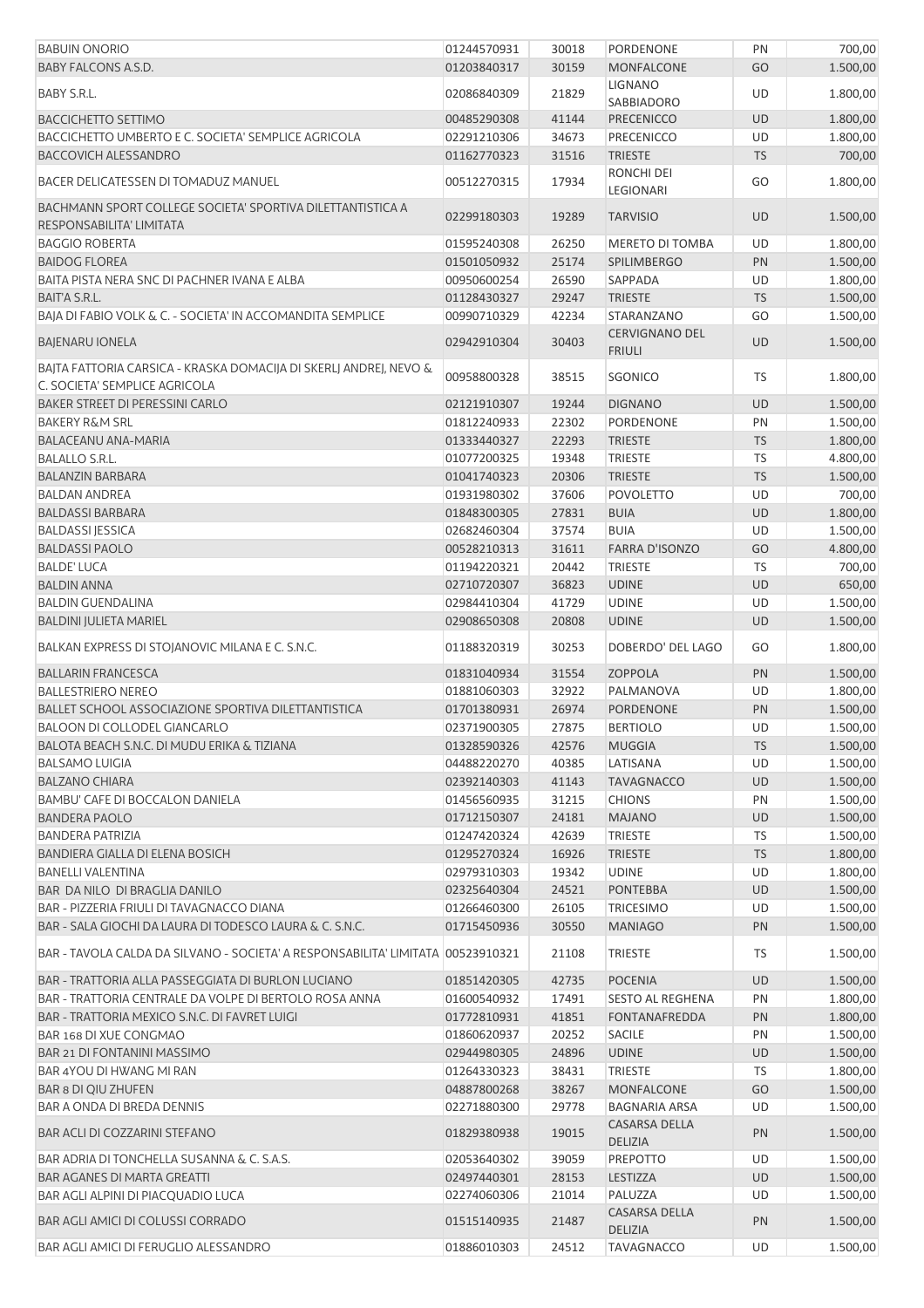| BAR AGLI AMICI DI GRILLO CLAUDIO & C. S.N.C.                                 | 00818000309                | 36939          | <b>BASILIANO</b>                 | <b>UD</b> | 1.500,00 |
|------------------------------------------------------------------------------|----------------------------|----------------|----------------------------------|-----------|----------|
| BAR AGLI SPECCHI DI MORO MARCO & C. S.N.C.                                   | 01187710312                | 32215          | <b>GRADO</b>                     | GO        | 1.500,00 |
| BAR AGLI SPORTIVI DI BURELLO GIULIANA & C. S.A.S.                            | 01393330301                | 27464          | CIVIDALE DEL FRIULI              | <b>UD</b> | 1.500,00 |
| BAR AI CINQUECENTO DI ANZILE MARINELLA                                       | 02638140307                | 38112          | PRECENICCO                       | UD        | 1.500,00 |
| BAR AI COLLI DI GRUIA ANCA ELENA                                             | 02956310300                | 18955          | <b>BUTTRIO</b>                   | <b>UD</b> | 1.500,00 |
| BAR AI GIARDINI S.N.C. DI PATTI MIRCO & MAREGA LORENA                        | 00437640311                | 38558          | <b>GORIZIA</b>                   | GO        | 1.500,00 |
| BAR AI LONGOBARDI DI BRESSAN PIERLUIGI                                       | 01110020318                | 34220          | ROMANS D'ISONZO                  | GO        | 1.800,00 |
| BAR AI PINI DI BELTRAME MARCO GUIDO                                          | 02713880306                | 32203          | VARMO                            | UD        | 1.500,00 |
| BAR AI REDUCI DI DI BERT SILVIA                                              | 02982230308                | 16897          | <b>POVOLETTO</b>                 | UD        | 1.500,00 |
| <b>BAR AI RIVOLI DI BERTONI SABRINA</b>                                      | 02614080303                | 28896          | <b>OSOPPO</b>                    | UD        | 1.500,00 |
| BAR AI TRE SCALINI DI DI MARCO VINCENZO                                      | 01687350304                | 21738          | <b>CIVIDALE DEL FRIULI</b>       | <b>UD</b> | 1.500,00 |
| BAR AI VIVAI DI FRISAN VALENTI PIERA & ZAMPESE PAOLA S.N.C.                  | 01557770938                | 17131          | SAN GIORGIO DELLA<br>RICHINVELDA | PN        | 1.800,00 |
| <b>BAR AL BACIO DI LONDERO MANUELA</b>                                       | 02895890305                | 20776          | <b>GEMONA DEL FRIULI</b>         | <b>UD</b> | 1.500,00 |
| <b>BAR AL BARUT DI XIAO BOCHEN</b>                                           | 02975430303                | 30143          | POZZUOLO DEL FRIULI              | UD        | 1.500,00 |
| <b>BAR AL BON TAJ DI FILIPPIN ALICE</b>                                      | 01849280936                | 30900          | <b>VAJONT</b>                    | PN        | 1.500,00 |
| BAR AL BORGO DI ELISA HU                                                     | 01455240299                | 27251          | <b>CIVIDALE DEL FRIULI</b>       | UD        | 1.500,00 |
|                                                                              |                            |                | MUZZANA DEL                      |           |          |
| <b>BAR AL CACCIATORE DI BAGNAROL RAFFAELE</b>                                | 02343280307                | 32439          | <b>TURGNANO</b>                  | <b>UD</b> | 1.500,00 |
| BAR AL CACCIATORE DI TOFFOLETTI MAURIZIO & MANUEL S.N.C.                     | 01637680305                | 19024          | <b>TRICESIMO</b>                 | UD        | 1.500,00 |
| BAR AL CAMPO SPORTIVO DI FRISANO LIVIO                                       | 02104920307                | 37740          | PRADAMANO                        | <b>UD</b> | 1.500,00 |
| <b>BAR AL CAPRICCIO DI FORNASIER RENZO</b>                                   | 01586350934                | 26479          | SEQUALS                          | PN        | 1.500,00 |
| BAR AL CARSO DI QIU WEI & C. SNC                                             | 01170990319                | 17597          | <b>FOGLIANO</b><br>REDIPUGLIA    | GO        | 1.500,00 |
| BAR AL CAVALLINO DI FACHIN ALGA                                              | 01964310302                | 22140          | <b>TOLMEZZO</b>                  | UD        | 1.500,00 |
| BAR AL CENTRO DI GRIMAZ ILARIA                                               | 02875410306                | 17096          | <b>TAVAGNACCO</b>                | <b>UD</b> | 1.500,00 |
| BAR AL COGOLO DI POZZETTO ROBERTO                                            | 00522660315                | 32906          | <b>GRADO</b>                     | GO        | 1.500,00 |
| BAR AL COMMERCIO DI PESSOTTO MASSIMO                                         | 00546770314                | 24267          | <b>GORIZIA</b>                   | GO        | 1.500,00 |
| BAR AL CORSO - LA PLERE DI GIAQUINTO MARTA                                   | 02941150308                | 17975          | <b>UDINE</b>                     | UD        | 1.500,00 |
| BAR AL CORSO DI CAI QUN                                                      | 05049190266                | 23463          | <b>SACILE</b>                    | PN        | 1.500,00 |
| BAR AL DIANA DI MOROLDO ROBERTA                                              | 02119540306                | 25864          | <b>TOLMEZZO</b>                  | UD        | 1.500,00 |
| <b>BAR AL DUOMO DI IPPOLITI SILVIA</b>                                       | 02943230306                | 24335          | <b>BUIA</b>                      | <b>UD</b> | 1.500,00 |
| <b>BAR AL FOGOLAR DI TONIUTTI NICOLA</b>                                     | 02983430303                | 19009          | PRATO CARNICO                    | UD        | 1.500,00 |
| <b>BAR AL FORNARETTO DI FLORIDA VERA</b>                                     | 02392860306                | 18704          | AMPEZZO                          | <b>UD</b> | 1.500,00 |
| BAR AL GIARDINO DI CUZZOLIN STEFANIA                                         | 01955300304                | 36907          | <b>TARCENTO</b>                  | UD        | 1.500,00 |
| BAR AL LAMPION DI PAOLO ZUCCOLO                                              | 02420010304                | 22083          | <b>CIVIDALE DEL FRIULI</b>       | <b>UD</b> | 1.500,00 |
| BAR AL LEVANTE FGF 1919 DI FINATI SONIA                                      |                            |                |                                  |           | 1.500,00 |
| BAR AL MARINAIO DI PINES CATIA E PULLIERO MARIALUISA S.N.C.                  | 01568930935<br>02483180309 | 26564<br>32975 | PORDENONE<br>SAN GIORGIO DI      | PN<br>UD  | 1.500,00 |
| BAR AL MERCATO - COSTARAS - SOCIETA' IN NOME COLLETTIVO DI TIREL             |                            |                | <b>NOGARO</b>                    |           |          |
| PAOLO & C.                                                                   | 00511990327                | 26455          | TRIESTE                          | TS        | 1.500,00 |
| <b>BAR AL MOLO DI ZUTTION MARTINA</b>                                        | 01990250308                | 31172          | <b>MARANO LAGUNARE</b>           | UD        | 1.500,00 |
| BAR AL MORO DI SABRINA ANTUONO                                               | 02824590307                | 24189          | <b>TRICESIMO</b>                 | UD        | 1.500,00 |
| <b>BAR AL MOZ DI BIERTI RENATO</b>                                           | 01984850303                | 26941          | <b>GEMONA DEL FRIULI</b>         | <b>UD</b> | 1.500,00 |
| BAR AL MUNICIPIO DI CHEN WIN JYING                                           | 02433460306                | 38614          | <b>CORMONS</b>                   | GO        | 1.500,00 |
| BAR AL PONTE MEDUNA DI YE HAIWEI & C. S.A.S.                                 | 01763120936                | 39822          | <b>CORDENONS</b>                 | PN        | 1.500,00 |
| BAR AL POZZO DI TRICHES ARMANDO                                              | 02139320309                | 33803          | <b>UDINE</b>                     | UD        | 1.500,00 |
| BAR AL SETTE DI LA COGNATA ELEONORA                                          | 02884650306                | 26056          | <b>UDINE</b>                     | <b>UD</b> | 1.800,00 |
| BAR AL SOLE DI FANIN CLARA                                                   | 02619790302                | 17587          | CERVIGNANO DEL<br><b>FRIULI</b>  | UD        | 1.500,00 |
| <b>BAR AL SOLE DI LINASSI BRUNA</b>                                          | 02777990306                | 17250          | CHIUSAFORTE                      | <b>UD</b> | 1.500,00 |
| BAR AL SOLE DI TROPIANO MARIA ALESSANDRA E LA MARCA COSTANTINO<br><b>SNC</b> | 02777750304                | 30019          | <b>UDINE</b>                     | UD        | 1.500,00 |
| BAR AL SORRISO S.A.S. DI CLAUDIA MENEGON & C.                                | 01504580935                | 34889          | <b>SEQUALS</b>                   | PN        | 1.500,00 |
| BAR AL TELEFONO DI BRIDA ALESSANDRO                                          | 02629760303                | 18822          | MORTEGLIANO                      | UD        | 1.500,00 |
| BAR AL TORRE DI COLONELLO MARTA                                              | 02011220304                | 26531          | REANA DEL ROIALE                 | UD        | 1.500,00 |
| BAR AL TRAM DI CLOCHIATTI STEFANIA                                           | 01534690308                | 19601          | <b>TRICESIMO</b>                 | UD        | 1.500,00 |
| BAR ALEMI DI BOSCHIAN-DEL SIOR MIRIAM                                        | 01851900934                | 22895          | <b>AVIANO</b>                    | PN        | 1.500,00 |
| BAR ALI S.A.S. DI MASSIMO DONADIO & C.                                       | 00436410310                | 40004          | <b>GORIZIA</b>                   | GO        | 1.500,00 |
| BAR ALLA CORTE DI SANTI PAOLA                                                | 02856030305                | 20568          | <b>BUIA</b>                      | UD        | 1.500,00 |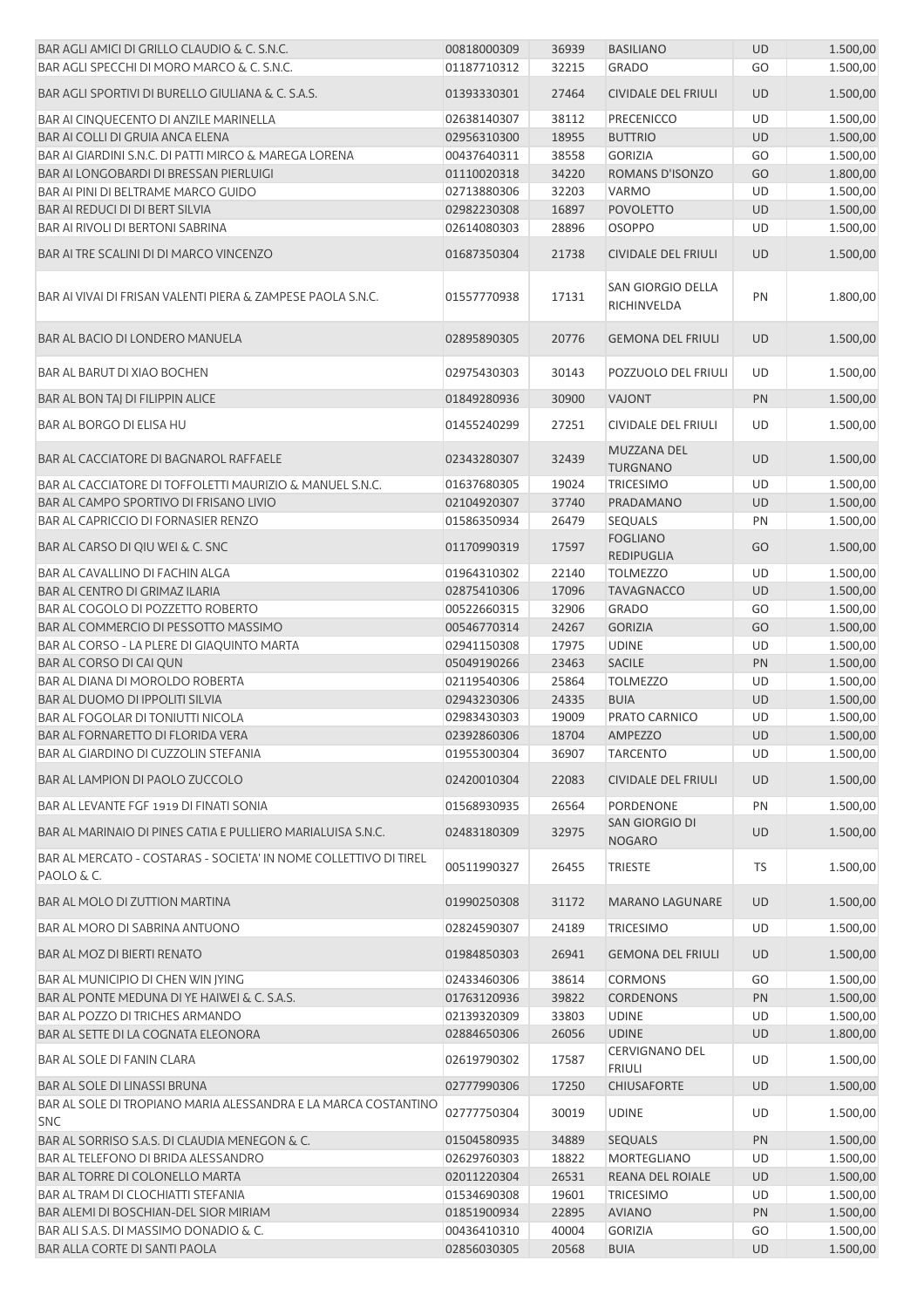| BAR ALLA FERMATA DI CASSUTTI FABIO                                                                    | 01980740300 | 17907 | SANTA MARIA LA<br>LONGA                  | <b>UD</b> | 1.500,00 |
|-------------------------------------------------------------------------------------------------------|-------------|-------|------------------------------------------|-----------|----------|
| <b>BAR ALLA FONTANA DI MORO ELISA</b>                                                                 | 02815290305 | 18430 | <b>CODROIPO</b>                          | UD        | 1.500,00 |
|                                                                                                       | 02446980308 | 22386 | PAULARO                                  | UD        | 1.500,00 |
| BAR ALLA FRASCA S.N.C. DI PELLIZOTTI CATERINA & C.                                                    |             |       |                                          |           |          |
| BAR ALLA PESA DI DI FANT MANUELA                                                                      | 01834700302 | 22639 | RIVE D'ARCANO                            | <b>UD</b> | 1.500,00 |
| BAR ALLA PIAZZETTA DI GARLINO IDELMA                                                                  | 02144940307 | 21615 | <b>GEMONA DEL FRIULI</b>                 | UD        | 1.500,00 |
| BAR ALLA PIEDA MOLINO DAVIDE                                                                          | 02674170309 | 30081 | <b>TRICESIMO</b>                         | <b>UD</b> | 1.500,00 |
| <b>BAR ALLA POSTA DI CLEMENZI FEDERICA</b>                                                            | 02960370308 | 33057 | SAN GIORGIO DI<br><b>NOGARO</b>          | <b>UD</b> | 1.500,00 |
| BAR ALLA POSTA DI PACELLI GIOVANNI                                                                    | 02838450308 | 29530 | <b>SOCCHIEVE</b>                         | <b>UD</b> | 1.500,00 |
| BAR ALLA STAZIONE DI CRAPIZ MAURIZIO                                                                  | 02043300306 | 30568 | <b>TRICESIMO</b>                         | UD        | 1.500,00 |
| BAR ALLA TRAMVIA - S.A.S. DI ELEONORA MATTERA E C.                                                    | 01145370324 | 41005 | <b>TRIESTE</b>                           | <b>TS</b> | 1.500,00 |
| BAR ALL'ALPINO DI KOPAC SAMANTHA                                                                      | 02980770305 | 32188 | <b>RESIA</b>                             | UD        | 1.500,00 |
| BAR ALL'ANCORA DI OVAN MIRIAM                                                                         | 01244820302 | 38283 | <b>FAGAGNA</b>                           | <b>UD</b> | 1.500,00 |
| <b>BAR ALL'ARGINE DI MONTAGNER FABIO</b>                                                              | 01595860303 | 21177 | <b>FIUMICELLO VILLA</b>                  | UD        | 1.500,00 |
|                                                                                                       |             |       | <b>VICENTINA</b>                         |           |          |
| <b>BAR ALLE FRATTE DI COSTELLA LAURA</b>                                                              | 01362530931 | 42398 | AZZANO DECIMO                            | PN        | 1.500,00 |
| BAR ALLE PISCINE DI DE PIANTE VICIN GUIDO                                                             | 01824680936 | 24621 | <b>SPILIMBERGO</b>                       | PN        | 1.500,00 |
| <b>BAR ALL'INCONTRO DI FERRIN MANUELA</b>                                                             | 01347550939 | 19613 | <b>PORDENONE</b>                         | PN        | 1.500,00 |
| BAR ALLO SPORT DI DE SABBATA MAURO & C. SNC                                                           | 02434480303 | 21305 | PAVIA DI UDINE                           | UD        | 1.500,00 |
| <b>BAR ALLO STADIO DI FERAGOTTO FRANCESCA</b>                                                         | 02408780308 | 23575 | <b>TOLMEZZO</b>                          | UD        | 1.500,00 |
| BAR ALLO STADIO DI PICCOLO GIULIANO                                                                   | 01283610325 | 19599 | <b>MUGGIA</b>                            | TS        | 1.500,00 |
| BAR ALPINO DI RICCARDO CASTRIGNO                                                                      | 01058130327 | 36123 | <b>TRIESTE</b>                           | <b>TS</b> | 1.500,00 |
| <b>BAR ALTIN DI PREDICATORI DEBORA</b>                                                                | 01313390328 | 22650 | <b>TRIESTE</b>                           | <b>TS</b> | 1.500,00 |
| BAR ANDY DI VEGNADUZZO DANIELA                                                                        | 01813170931 | 33229 | <b>SAN VITO AL</b><br><b>TAGLIAMENTO</b> | PN        | 1.500,00 |
| BAR ANGELA S.R.L.S.                                                                                   | 01315950327 | 39988 | <b>TRIESTE</b>                           | <b>TS</b> | 1.500,00 |
| BAR ANNA DI ALTRAN ANNAMARIA                                                                          | 01013380314 | 39518 | SAN PIER D'ISONZO                        | GO        | 1.500,00 |
| <b>BAR AOSTA DI XU HUIQIN</b>                                                                         | 01844680932 | 21900 | PORDENONE                                | PN        | 1.500,00 |
| BAR AQUILEIA DI BURTONE GIANFRANCO & C. - S.N.C.                                                      | 00381720317 | 22494 | <b>GORIZIA</b>                           | GO        | 1.500,00 |
| <b>BAR AVANA DI TARLAO PIETRO</b>                                                                     | 01060220322 | 34569 | <b>TRIESTE</b>                           | <b>TS</b> | 1.500,00 |
|                                                                                                       |             |       | <b>SAN VITO AL</b>                       |           |          |
| <b>BAR BACCHERO DI DI VENOSA MAURO</b>                                                                | 01250150933 | 17593 | <b>TAGLIAMENTO</b>                       | PN        | 1.500,00 |
| BAR BASTA POCO DI ZAMPROGNO DORINA                                                                    | 02502520303 | 34712 | <b>CIVIDALE DEL FRIULI</b>               | UD        | 1.500,00 |
| BAR BELVEDERE DI SOMMA ANNA                                                                           | 01730580931 | 26146 | <b>PORCIA</b>                            | PN        | 1.500,00 |
| <b>BAR BIANCONERO DI PAVIOTTI MARINA</b>                                                              | 02518250309 | 24146 | <b>TALMASSONS</b>                        | UD        | 1.500,00 |
| <b>BAR BIRI DI SALGHER SIMONA</b>                                                                     | 02362150308 | 19103 | <b>UDINE</b>                             | <b>UD</b> | 1.500,00 |
| BAR BIRRERIA CRISALIDE DI PITTICCO MASSIMO                                                            | 02107090306 | 35572 | SEDEGLIANO                               | UD        | 1.500,00 |
| BAR BLUE DREAM DI HAJMELI MONIKA                                                                      | 02665090300 | 31973 | <b>UDINE</b>                             | <b>UD</b> | 1.500,00 |
| BAR BREAKFAST DI IACOB CRISTINA & C. S.A.S.                                                           | 01332860939 | 26356 | PORDENONE                                | PN        | 1.500,00 |
| BAR BRUSCHETTERIA DA MONIA DI CALGARO MONIA GIULIANA                                                  | 02560450245 | 28601 | <b>MARTIGNACCO</b>                       | <b>UD</b> | 1.500,00 |
| <b>BAR BRUSINI DI COVAZZI CLAUDIA</b>                                                                 | 02446910305 | 18211 | <b>TRICESIMO</b>                         | UD        | 1.500,00 |
| BAR BUFFET AL GATTO NERO S.A.S. DI SARTORI ELENA & C.                                                 | 00807130323 | 40144 | <b>TRIESTE</b>                           | <b>TS</b> | 1.500,00 |
| <b>BAR BUFFET DI KARIN MANAZZONE</b>                                                                  | 01504780931 | 20695 | <b>SPILIMBERGO</b>                       | PN        | 1.500,00 |
|                                                                                                       |             |       | <b>SAN CANZIAN</b>                       |           |          |
| BAR BUFFET ISONZO DI CAVICCHIOLI ALESSIO                                                              | 01148320318 | 36234 | D'ISONZO                                 | GO        | 1.800,00 |
| BAR BUFFET LA ROSA S.N.C. DI FILLI CARLA E FURIOS ARIELA                                              | 00380410316 | 32116 | MONFALCONE                               | GO        | 1.500,00 |
| <b>BAR BUFFET TONI DI MILOCH MARIANO</b><br>BAR CABOTO - SOCIETA' IN NOME COLLETTIVO DI UMER DAVIDE E | 00513590323 | 42684 | <b>TRIESTE</b>                           | <b>TS</b> | 1.500,00 |
| <b>MASSIMILIANO</b>                                                                                   | 01288480328 | 31953 | <b>TRIESTE</b>                           | <b>TS</b> | 1.500,00 |
| BAR CADORE DI ZANELLA FABIO                                                                           | 02787170303 | 35171 | <b>FAGAGNA</b>                           | <b>UD</b> | 1.500,00 |
| BAR CAFFE' ALLA STAZIONE DI GRANERI GIANNI E PAOLO S.N.C.                                             | 01523900304 | 22765 | CIVIDALE DEL FRIULI                      | UD        | 1.500,00 |
| BAR CAFFE' DI MILIC KATJA                                                                             | 01267330320 | 28199 | <b>TRIESTE</b>                           | <b>TS</b> | 1.500,00 |
| BAR CAFFE' TINA DI ELEZI KUJTIME                                                                      | 02899780304 | 36755 | <b>UDINE</b>                             | UD        | 1.500,00 |
| BAR CAFFETTERIA S.N.C. DI DE PACE DINO E AMARANDEI ADRIANA MARIA                                      | 01192150314 | 27751 | RONCHI DEI<br><b>LEGIONARI</b>           | GO        | 1.500,00 |
| BAR CAFFETTERIA TRILOGY DI MICHELUTTI SAMUELE & C. SNC                                                | 01796450300 | 30051 | <b>UDINE</b>                             | UD        | 1.500,00 |
| BAR CAMPO SPORTIVO DI BOUTEKIOT SAADIA                                                                | 02351590308 | 39166 | SAN GIORGIO DI<br><b>NOGARO</b>          | <b>UD</b> | 1.500,00 |
| BAR CAMPOSCUOLA DI CROPPO EREDO                                                                       | 01976630309 | 38226 | <b>UDINE</b>                             | UD        | 1.800,00 |
| BAR CAPRICCIO S.N.C. DI CELANT GIULIANA & C.                                                          | 01655980934 | 20368 | <b>SACILE</b>                            | PN        | 1.500,00 |
| <b>BAR CAPRICORNO DI PELLEGRINI MARCELLO</b>                                                          | 03329100287 | 25352 | <b>GRADO</b>                             | GO        | 1.500,00 |
| BAR CARTIERA S.A.S. DI ROSEANO GIANNA & C.                                                            | 01742910308 | 28270 | <b>TOLMEZZO</b>                          | <b>UD</b> | 1.500,00 |
| BAR CASA ROSSA DI MILLONI PAOLO                                                                       | 01179520315 | 26909 | <b>GORIZIA</b>                           | GO        | 1.500,00 |
| BAR CENTRAL DI DONATELLA CASTELLANI                                                                   | 02963120304 | 38846 | <b>MERETO DI TOMBA</b>                   | UD        | 1.500,00 |
| <b>BAR CENTRALE DI BARBEI MATTIA</b>                                                                  | 01774460933 | 23506 | <b>ZOPPOLA</b>                           | PN        | 1.500,00 |
|                                                                                                       |             |       |                                          |           |          |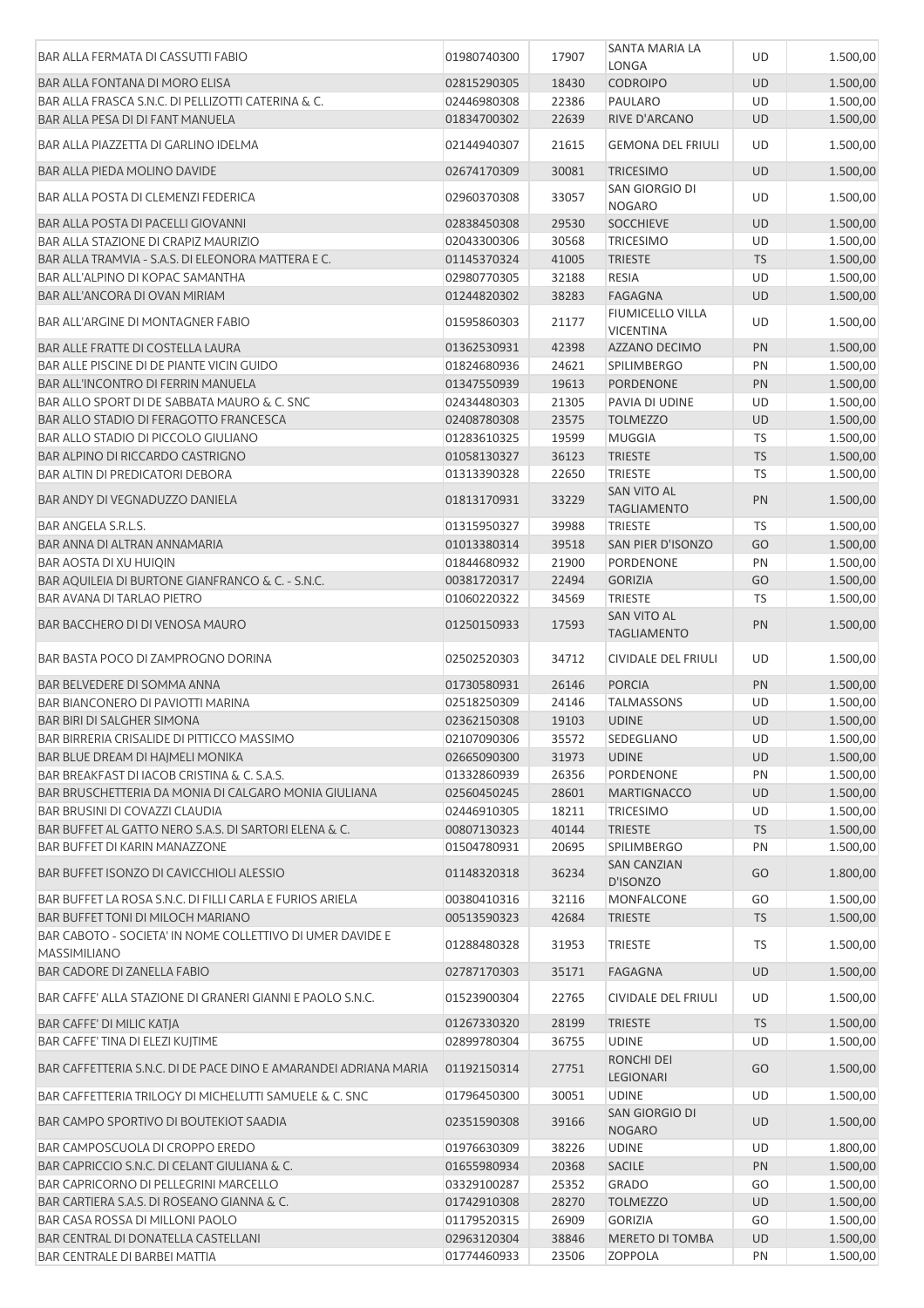| <b>BAR CENTRALE DI DI BELLA MICHELE</b>                  | 01289160937 | 40913 | <b>SAN VITO AL</b><br><b>TAGLIAMENTO</b> | PN        | 1.500,00 |
|----------------------------------------------------------|-------------|-------|------------------------------------------|-----------|----------|
| <b>BAR CENTRALE DI FLOREANI FRANCESCO</b>                | 02387120302 | 32859 | <b>MAJANO</b>                            | UD        | 1.500,00 |
| BAR CENTRALE DI JIANG HANYING                            | 02845220306 | 26576 | SAN GIOVANNI AL                          | <b>UD</b> | 1.500,00 |
|                                                          |             |       | <b>NATISONE</b>                          |           |          |
| <b>BAR CENTRALE DI NORIO MICHELA</b>                     | 01399070935 | 17874 | <b>SAN GIORGIO DELLA</b><br>RICHINVELDA  | PN        | 1.500,00 |
| <b>BAR CENTRALE DI ORETTI CORRADO</b>                    | 00410750319 | 40566 | STARANZANO                               | GO        | 1.500,00 |
| <b>BAR CENTRALE DI RUPIL AGNESE</b>                      | 02191110309 | 29641 | PRATO CARNICO                            | UD        | 1.500,00 |
| <b>BAR CENTRALE DI TURCO ROSSANA</b>                     | 02759490309 | 24330 | <b>UDINE</b>                             | <b>UD</b> | 1.500,00 |
| BAR CENTRALE DI ZHANG XIAOWU                             | 01144200258 | 32274 | PASIANO DI<br><b>PORDENONE</b>           | PN        | 1.500,00 |
| BAR CENTRALE S.N.C. DI ERMACORA SABRINA E MICOLI MARTINA | 02953520307 | 17752 | MERETO DI TOMBA                          | <b>UD</b> | 1.500,00 |
| BAR CENTRALE S.N.C. DI SHAN LILI & C.                    | 01740970932 | 34971 | <b>BRUGNERA</b>                          | PN        | 1.500,00 |
| BAR CENTRALE SNC DI TONIZZO GILIOLA & C.                 | 01223960939 | 30516 | <b>SPILIMBERGO</b>                       | PN        | 1.500,00 |
| BAR CENTRO STUDI DI ARAPI GJERGJ                         | 02966850303 | 23087 | <b>UDINE</b>                             | UD        | 1.500,00 |
| BAR CHIAVRIS DI VIDONI DONATA & C. S.N.C.                | 01379210303 | 17946 | <b>UDINE</b>                             | <b>UD</b> | 1.500,00 |
| <b>BAR CICLAMINO DI MARCUCCI CAROLA</b>                  | 02222050300 | 21199 | <b>TOLMEZZO</b>                          | UD        | 1.500,00 |
| BAR CINECITTA' S.A.S. DI JIMENEZ FIORDALIZA & C.         |             |       |                                          |           |          |
|                                                          | 02635000306 | 22086 | <b>UDINE</b>                             | <b>UD</b> | 1.500,00 |
| BAR CINZIA DI PIVETTA CINZIA                             | 01822400931 | 18951 | <b>SAN VITO AL</b><br><b>TAGLIAMENTO</b> | PN        | 1.500,00 |
| BAR CITY DI KALUDEROVIC KORNELIJA                        | 01209900321 | 22991 | <b>TRIESTE</b>                           | <b>TS</b> | 1.500,00 |
| BAR CLASSICO DI BARRIOS ESQUIVEL YUDEIMY                 | 01878830932 | 34781 | AZZANO DECIMO                            | PN        | 1.500,00 |
| BAR CODE DI LORELLA DALOISO                              | 01330300326 | 38348 | <b>TRIESTE</b>                           | <b>TS</b> | 1.500,00 |
| BAR COLOGNA DI CIAN GIADA                                | 01308260320 | 35857 | <b>TRIESTE</b>                           | TS        | 1.500,00 |
| BAR COMMERCIO DI BERGONZI GIADA                          | 02329600304 | 33544 | <b>LESTIZZA</b>                          | UD        | 1.500,00 |
| <b>BAR COMMERCIO DI CIMENTI IGOR</b>                     | 02867840304 | 38950 | <b>VILLA SANTINA</b>                     | UD        | 1.500,00 |
| BAR COMMERCIO DI STENTARDO ROSARIO E C. S.A.S.           | 01232410306 | 31618 | <b>TARVISIO</b>                          | UD        | 1.500,00 |
| <b>BAR COMMERCIO DI XIA XIANGHUA</b>                     | 04701600266 | 23763 | <b>SPILIMBERGO</b>                       | PN        | 1.500,00 |
|                                                          |             |       |                                          |           |          |
| BAR COMPANY DI MASONI GIANCARLO                          | 02857760306 | 30305 | <b>BUIA</b>                              | <b>UD</b> | 1.500,00 |
| <b>BAR CORALLO DI SPESSOT TIZIANA</b>                    | 00488720319 | 37384 | <b>GORIZIA</b>                           | GO        | 1.500,00 |
| BAR CORALLO DI TAVANO MAIRA & C. SNC                     | 02720980305 | 25847 | <b>LESTIZZA</b>                          | <b>UD</b> | 1.500,00 |
| BAR CRISTALLO DI MESCE MARTINO E C. S.A.S.               | 01063090318 | 20049 | <b>GRADO</b>                             | GO        | 1.500,00 |
| BAR CRISTALLO S.A.S. DI PICCOLO FRANCO & C.              | 01000280931 | 32413 | SACILE                                   | PN        | 1.500,00 |
| <b>BAR CUSSIGH DI TURELLO UGO</b>                        | 01951190303 | 25833 | <b>NIMIS</b>                             | UD        | 1.500,00 |
| <b>BAR DA ALICE DI BRAVIN ALICE</b>                      | 01788090932 | 17663 | <b>SACILE</b>                            | PN        | 1.500,00 |
| BAR DA ANITA DI MANSUTTI DANILO & C. S.N.C.              | 02343660300 | 34235 | REANA DEL ROIALE                         | UD        | 1.500,00 |
| BAR DA ARRIGO DI MUKERLI LUISA E GABRIELLA - S.N.C.      | 00432120319 | 37402 | <b>CORMONS</b>                           | GO        | 1.800,00 |
| BAR DA ATTILIO DI DESABBATA PAOLA                        | 01536420308 | 40190 | <b>CHIOPRIS-VISCONE</b>                  | UD.       | 1.800,00 |
| BAR DA BEPI DI VRIZ LUISINA                              | 02504310307 | 34057 | <b>RAVEO</b>                             | <b>UD</b> | 1.800,00 |
| BAR DA BIANCA DI NARDUZZI DANIELA                        | 01614970307 | 36556 | FAGAGNA                                  | UD        | 1.800,00 |
| BAR DA BOSCAROL DI GERMANI LUCIO & C. S.N.C.             | 00392000311 | 28156 | <b>RONCHI DEI</b><br>LEGIONARI           | GO        | 1.800,00 |
| BAR DA ELIO DI STOLFO ELIO & C. S.N.C.                   | 00399840933 | 26523 | SAN VITO AL                              | PN        | 1.800,00 |
|                                                          |             |       | <b>TAGLIAMENTO</b>                       |           |          |
| BAR DA GIGLIO DI DE LUCA GIGLIOLA & C. S.N.C.            | 01482270939 | 17931 | SAN MARTINO AL<br><b>TAGLIAMENTO</b>     | PN        | 1.500,00 |
| BAR DA GINA DI CASABELLATA ANTONIETTA                    | 02551450303 | 24619 | <b>FORNI AVOLTRI</b>                     | UD        | 1.500,00 |
| BAR DA MERLINO DI MERLINO ERIKA                          | 01927270304 | 35967 | <b>MOGGIO UDINESE</b>                    | <b>UD</b> | 1.500,00 |
| BAR DA MIMA DI MOLINARO LOREDANA                         | 02459740300 | 28201 | COLLOREDO DI<br>MONTE ALBANO             | UD        | 1.500,00 |
| BAR DA PASCOT DI LIRUSSI ALESSANDRO                      | 02220760306 | 42264 | REMANZACCO                               | UD        | 1.800,00 |
| BAR DA POIANELLA DI CARLA E FRANCO POIANELLA & C. S.N.C. | 01825120304 | 30442 | LATISANA                                 | UD        | 1.500,00 |
| BAR DA QUINTO DI DEL PINO GIACOMINO & C. S.N.C.          | 01045430301 | 35480 | <b>MAGNANO IN RIVIERA</b>                | UD        | 1.800,00 |
|                                                          |             |       |                                          |           |          |
| BAR DA RENE' DI GUAN ZIPING                              | 04488690266 | 21205 | <b>BUDOIA</b>                            | PN        | 1.500,00 |
| BAR DA RICO DI BASSO ANNA                                | 02412040301 | 26331 | <b>ATTIMIS</b>                           | <b>UD</b> | 1.800,00 |
| BAR DA RICO DI BELLINA ENRICO & C. S.N.C.                | 02137490302 | 27233 | <b>GEMONA DEL FRIULI</b>                 | UD        | 1.500,00 |
| BAR DA RICO DI BORTOLUSSI MICHELE & C. S.N.C.            | 01906300304 | 18818 | <b>DIGNANO</b>                           | <b>UD</b> | 1.500,00 |
| BAR DA ROBY DI ZORZUT INGRID                             | 01170210312 | 33634 | <b>GORIZIA</b>                           | GO        | 1.500,00 |
| BAR DA SPERANDO DI STEFANUTTI SUSANNA                    | 02892840303 | 34795 | <b>GEMONA DEL FRIULI</b>                 | UD        | 1.500,00 |
|                                                          |             |       |                                          |           |          |
| BAR DA STE DI ZILLI STEPHANIE                            | 02556260301 | 41122 | <b>TRASAGHIS</b>                         | UD        | 1.500,00 |
| <b>BAR DA TERESINA SRLS</b>                              | 02871440307 | 31085 | <b>UDINE</b>                             | UD        | 1.800,00 |
| <b>BAR DA TETO DI NADALINI GABRIELE</b>                  | 02870670300 | 32485 | <b>CODROIPO</b>                          | UD        | 1.500,00 |
| BAR DA TIFFANY DI ZILLI VALENTINA                        | 01849890932 | 32728 | <b>MANIAGO</b>                           | PN        | 1.500,00 |
| BAR DA TITA DI AITA PIERO                                | 01150630315 | 21156 | <b>GORIZIA</b>                           | GO        | 1.500,00 |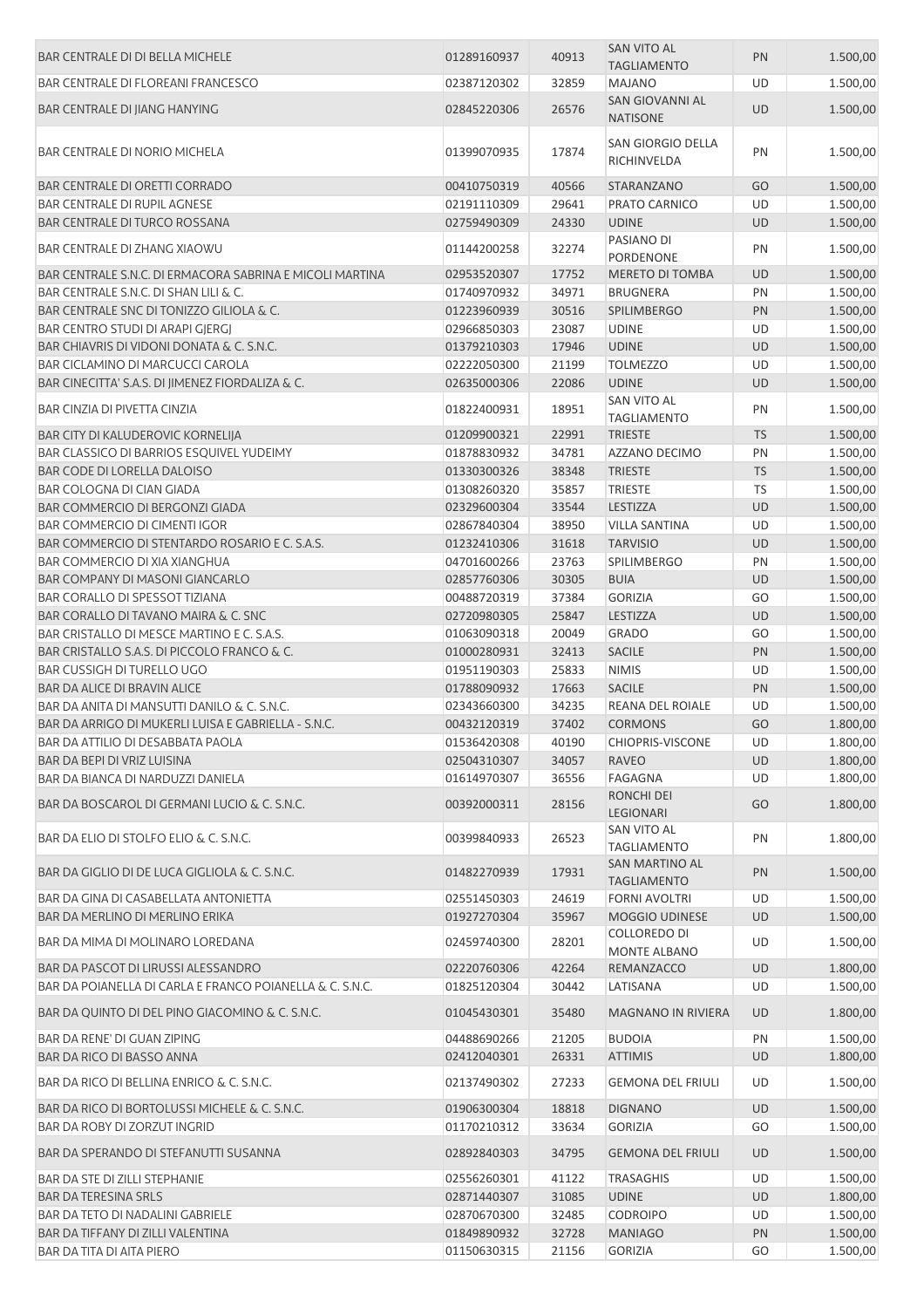| BAR DA VALE DI VALENTINA LEVORATO                     | 02907780304 | 29831 | <b>MOIMACCO</b>                        | <b>UD</b> | 1.500,00 |
|-------------------------------------------------------|-------------|-------|----------------------------------------|-----------|----------|
| BAR DA VALERIO DI DE CECCO MAURIZIO                   | 02479280303 | 17721 | <b>RAGOGNA</b>                         | UD        | 1.500,00 |
| BAR DA VALTER DI ALMACOLLE DANIELA                    | 02298250305 | 18520 | <b>RAGOGNA</b>                         | <b>UD</b> | 1.800,00 |
| BAR DA VERA S.N.C. DI LEITA VERA & C.                 | 01652700301 | 17248 | PREMARIACCO                            | UD        | 1.500,00 |
| BAR DA VICTORIA DI VICTORIA MINCHEVICI                | 02792540300 | 22132 | <b>CERCIVENTO</b>                      | <b>UD</b> | 1.500,00 |
| <b>BAR DA VITTORIA DI ZUCCO ROBERTA</b>               | 02882880301 | 36517 | <b>RUDA</b>                            | UD        | 1.800,00 |
| BAR DI PUNTA FARO DI FRATTER MARINA S.R.L.            | 01343930309 | 18572 | <b>LIGNANO</b><br><b>SABBIADORO</b>    | UD        | 1.500,00 |
| BAR DOLCE VITA DI CHEN LANYAN                         | 01172160317 | 23181 | MONFALCONE                             | GO        | 1.500,00 |
| BAR DORJE LING S.N.C. DI ROVINA ESTER & C.            | 00648360329 | 22686 | DUINO-AURISINA                         | <b>TS</b> | 1.500,00 |
| BAR DUE LUNE DI PERROTTA MARIANO                      | 01695830933 | 38583 | <b>AVIANO</b>                          | PN        | 1.800,00 |
| <b>BAR DUEMILA72 DI BATTEL FOSCHIATTI EMILIANO</b>    | 01855160931 | 21725 | ROVEREDO IN PIANO                      | PN        | 1.500,00 |
| <b>BAR DURAZZO DI HOXHA OFELI</b>                     | 01028030326 | 29595 | <b>TRIESTE</b>                         | <b>TS</b> | 1.500,00 |
| BAR ELENA DI LIN YING                                 | 01769320936 | 22818 | <b>FIUME VENETO</b>                    | PN        | 1.500,00 |
| BAR EMBASSY DI JI XIAOFENG                            | 01853960936 | 37581 | <b>SACILE</b>                          | PN        | 1.500,00 |
| BAR EMILIO DI HU ELIO WEN RUI                         | 03755570367 | 30372 | <b>MONFALCONE</b>                      | GO        | 1.500,00 |
| <b>BAR ENAL DI PERITO ALESSIA</b>                     | 02837180302 | 22443 | REMANZACCO                             | UD        | 1.500,00 |
| BAR ERA ORA DI ZAMBANO JOSETTE                        | 01850220938 | 29498 | PORDENONE                              | PN        | 1.500,00 |
| <b>BAR EUREKA DI CALLIGARO DARIO</b>                  | 01753800307 | 18988 | <b>BUIA</b>                            | UD        | 1.500,00 |
| <b>BAR FANTASMA DI BIGOT PAOLO</b>                    | 02029450307 | 20289 | <b>MANZANO</b>                         | <b>UD</b> | 1.500,00 |
| <b>BAR FANTIN GIORGIA</b>                             | 01844290930 | 18135 | <b>VALVASONE ARZENE</b>                | PN        | 1.500,00 |
|                                                       |             |       |                                        |           |          |
| BAR FERRARI S.N.C. DI MARIA CRISTINA & MONICA SANNA   | 00923420327 | 19420 | <b>TRIESTE</b>                         | <b>TS</b> | 1.500,00 |
| BAR FLORIDA DI SCARBOLO VALENTINA                     | 02768010304 | 17550 | <b>UDINE</b>                           | UD        | 1.500,00 |
| BAR FRANZA DI DERSCHITZ TATIANA                       | 01264290329 | 16767 | <b>TRIESTE</b>                         | <b>TS</b> | 1.500,00 |
| <b>BAR FRIULI DI THRUN MALGORZATA</b>                 | 02859330306 | 37978 | MUZZANA DEL<br><b>TURGNANO</b>         | UD        | 1.800,00 |
| <b>BAR FRIULI DI VICENZINO LIVIANA</b>                | 02529510303 | 29825 | SAN GIORGIO DI<br><b>NOGARO</b>        | UD        | 1.500,00 |
| <b>BAR GALLERIA DI VOLLI VANESSA</b>                  | 01289380329 | 24370 | TRIESTE                                | <b>TS</b> | 1.500,00 |
| BAR GARDEL DI GARDEL ALESSIA                          | 02815000308 | 29736 | <b>ARTEGNA</b>                         | <b>UD</b> | 1.500,00 |
| <b>BAR GARIBALDI DI COLLE TIZIANA</b>                 | 02978210306 | 36333 | LATISANA                               | UD        | 1.500,00 |
| <b>BAR GATTERI DI DI MOLA DANIELE</b>                 | 00908770324 | 17013 | <b>TRIESTE</b>                         | <b>TS</b> | 1.500,00 |
| BAR GELATERIA CITY DI ZANELLO FRANCO                  | 02174340303 | 34018 | <b>LIGNANO</b><br>SABBIADORO           | UD        | 1.500,00 |
| BAR GELATERIA DELL'ORSO DI LIN YANYAN & C.SNC         | 02723640302 | 30241 | <b>UDINE</b>                           | UD        | 1.500,00 |
| BAR GELATERIA DESIREE DI BOSCHIAN LUCIANA             | 01064800939 | 22751 | <b>AVIANO</b>                          | PN        | 1.500,00 |
| BAR GELATERIA PANTERA DI MUIN ALESSANDRO              | 01143120937 | 22970 | <b>MANIAGO</b>                         | PN        | 1.500,00 |
| BAR GIOVANNI E MARIA DI SERGIO GHERSINICH & C. S.A.S. | 01135410320 |       | TRIESTE                                |           | 1.500,00 |
| <b>BAR GIRASOLE DI MARIUTTI ELENA</b>                 | 02775580307 | 26178 | <b>CODROIPO</b>                        | TS        |          |
|                                                       |             | 36780 |                                        | UD        | 1.500,00 |
| BAR GRATTACIELO DI CRISTOFOLI MARCO                   | 03765290238 | 28795 | <b>TRIESTE</b>                         | TS        | 1.500,00 |
| BAR GRATTACIELO DI DINICA MARICICA                    | 01567150931 | 23450 | PORDENONE                              | PN        | 1.500,00 |
| BAR GRAZIELLA DI DEGANO GRAZIELLA                     | 02876770302 | 31441 | <b>UDINE</b>                           | <b>UD</b> | 1.500,00 |
| BAR H DI COLUSSI ELISA                                | 02960470306 | 31437 | <b>CERVIGNANO DEL</b><br><b>FRIULI</b> | UD        | 1.500,00 |
| <b>BAR H DI LUCA FABRIZIO</b>                         | 02532280308 | 19284 | CERVIGNANO DEL<br><b>FRIULI</b>        | UD        | 1.800,00 |
| <b>BAR H DI PAGNUTTI SAMANTA</b>                      | 02864230301 | 18068 | REMANZACCO                             | <b>UD</b> | 1.500,00 |
| BAR HAPPY DAYS DI DE ROSE GUGLIELMO SNC               | 01550210304 | 18230 | LESTIZZA                               | UD        | 1.800,00 |
| BAR IDEAL DI QUENDOLO MARCO                           | 02026210308 | 32634 | REMANZACCO                             | UD        | 1.500,00 |
| BAR IGOR DI LIVIANA ZACCARIA & C. S.A.S.              | 00736030321 | 26000 | DUINO-AURISINA                         | TS        | 1.500,00 |
| BAR IL GATTO MATTO DI SIMONE CHIARA                   | 01283220323 | 39006 | <b>TRIESTE</b>                         | <b>TS</b> | 1.500,00 |
| <b>BAR INO DI WALTER BUBNIC</b>                       | 00642210322 | 42126 | <b>TRIESTE</b>                         | <b>TS</b> | 1.500,00 |
| <b>BAR ITALIA DI LORETTA CLEMANCE ACIOCOITEI</b>      | 01250460324 | 24060 | <b>TRIESTE</b>                         | <b>TS</b> | 1.500,00 |
| <b>BAR ITALIA DI MACOR GIORGIA</b>                    | 01868300938 | 28976 | <b>PORCIA</b>                          | PN        | 1.500,00 |
| <b>BAR ITALIA S.R.L.</b>                              | 01145920326 | 16949 | <b>TRIESTE</b>                         | <b>TS</b> | 1.500,00 |
| BAR JULIA CENTER DI SIMEONI ELISA                     | 02656930308 | 29457 | CASSACCO                               | UD        | 1.500,00 |
| BAR JULIA DI VARANO MANUELA & C. S.N.C.               | 02569800309 | 28408 | PAVIA DI UDINE                         | UD        | 1.500,00 |
|                                                       |             |       |                                        |           |          |
| <b>BAR K2 DI FABBRO FRANCA</b>                        | 01560650937 | 21432 | <b>CLAUT</b>                           | PN        | 1.500,00 |
| BAR K2 S.N.C. DI CHEN AILI & C.                       | 02657800302 | 32902 | <b>UDINE</b>                           | <b>UD</b> | 1.500,00 |
| BAR KARINZIA - WALDER HERTA ROSA DI BALLERINO CLAUDIA | 01946130307 | 32354 | <b>UDINE</b>                           | <b>UD</b> | 1.500,00 |
| BAR LA DI PAPE DI MAURO LAURA                         | 02702840303 | 22957 | RIVIGNANO TEOR                         | <b>UD</b> | 1.500,00 |
| <b>BAR LA MERIDIANA DI MENEGON INES</b>               | 02754390306 | 41040 | <b>FORGARIA NEL FRIULI</b>             | UD        | 1.500,00 |
| BAR LA POMA DI BOSCAROL FRANCESCO                     | 01152850317 | 36909 | <b>MONFALCONE</b>                      | GO        | 1.500,00 |
| BAR LA STELLA DI PETRIS LOREDANA                      | 02948550302 | 19686 | <b>SOCCHIEVE</b>                       | UD        | 1.500,00 |
| <b>BAR LAGUNA BLU DI VISENTINI IVO</b>                | 01975470301 | 17072 | <b>MARANO LAGUNARE</b>                 | UD        | 1.500,00 |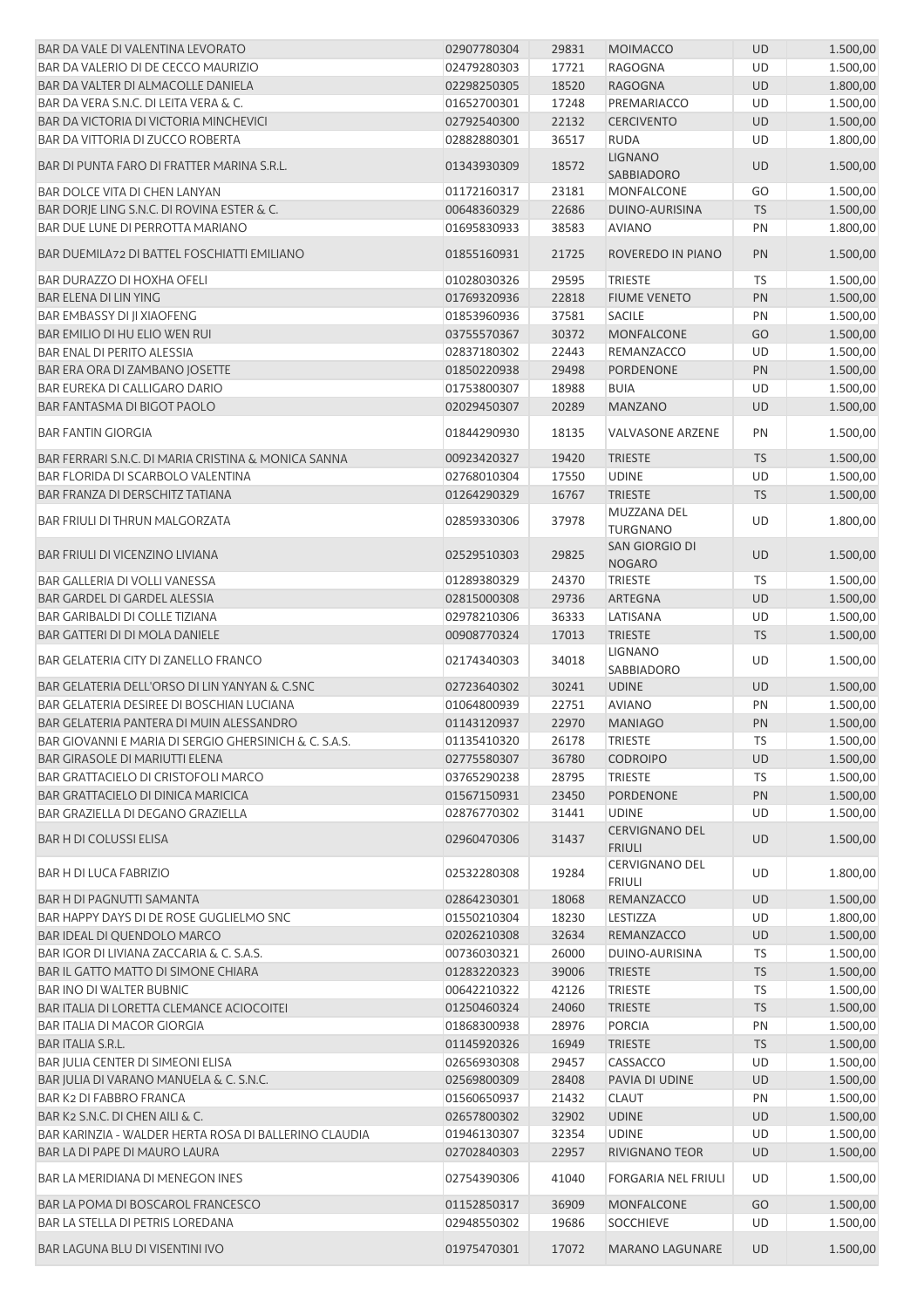| 1.500,00<br>39272<br><b>TRIESTE</b><br><b>TS</b><br>00849860325<br>1.500,00<br>41390<br><b>UDINE</b><br>UD<br>02369170309<br>1.500,00<br>29613<br><b>DIGNANO</b><br><b>UD</b><br>02807720301<br>02621180302<br>25785<br><b>POVOLETTO</b><br>UD<br>1.500,00<br>25854<br><b>TRIESTE</b><br><b>TS</b><br>1.500,00<br>01292260328<br>SAN DANIELE DEL<br>1.500,00<br>02893150306<br>30363<br>UD<br><b>FRIULI</b><br>BAR LUNA S.N.C. DI CERONI ERIKA & COLLIN SONIA<br>18837<br>AZZANO DECIMO<br>PN<br>1.500,00<br>01683260937<br><b>BAR LUSSINO DI SANTICH ANTONELLA</b><br>01228270326<br>32628<br><b>TRIESTE</b><br>TS<br>1.500,00<br>1.800,00<br>02979050305<br>29460<br><b>CASTIONS DI STRADA</b><br>UD<br>BAR MADOTTO S.N.C. DI FABIANI TOM, UROS & C.<br>22524<br>TS<br>1.500,00<br>01303870321<br><b>TRIESTE</b><br>BAR MAMA'S DI STEPANCICH MARIO<br>41598<br><b>TRIESTE</b><br><b>TS</b><br>1.500,00<br>00157120320<br><b>BAR MANZONI DI CRISTIANO VISINTIN</b><br>02963140302<br>20740<br><b>GRADO</b><br>GO<br>1.500,00<br>BAR MARCO POLO DI TURATTI DANIELE<br>26286<br>1.500,00<br>01749430938<br><b>MANIAGO</b><br>PN<br>01186130322<br>35900<br>1.500,00<br>BAR MARGHERITA DI CARLO PANCRAZI & C. S.A.S.<br><b>TRIESTE</b><br>TS<br>1.800,00<br>27968<br><b>MEDUNO</b><br>PN<br>BAR MARIN DI PAVEGLIO CYNDI<br>01838090932<br>30542<br>1.500,00<br>02866420306<br><b>MARANO LAGUNARE</b><br>UD<br>BAR MARIO DI MORETTI SANDRA & C. S.A.S.<br>20896<br>1.500,00<br>02299470308<br><b>UDINE</b><br>UD<br>32818<br><b>MORTEGLIANO</b><br>UD<br>1.500,00<br>02973450303<br>34618<br><b>TS</b><br>1.500,00<br>01171920323<br><b>TRIESTE</b><br>36483<br>1.500,00<br>01565760293<br><b>UDINE</b><br>UD<br>BAR METROQUADRO DI COSTANTINI MANUELA<br>32216<br>GO<br>1.500,00<br>01185970314<br><b>GORIZIA</b><br>BAR MI.TO DI TONIUTTI MICHELA<br>02627330307<br>32594<br>RIVE D'ARCANO<br>UD<br>1.500,00<br>BAR MIDENA DI MIDENA MILVIA, MARA & C. S.N.C.<br>26486<br>1.500,00<br>00827400300<br><b>MAJANO</b><br><b>UD</b><br>BAR MIRA DI SISTI BARBARA<br><b>TRIESTE</b><br>01117410322<br>24789<br>TS<br>1.500,00<br><b>CASARSA DELLA</b><br>01764430938<br>27671<br>PN<br>1.500,00<br>DELIZIA<br>1.500,00<br>00983580325<br>24291<br><b>TRIESTE</b><br><b>TS</b><br>BAR MODERNO DI COSMINI SABRINA<br>29160<br><b>OVARO</b><br>UD<br>1.500,00<br><b>BAR MODERNO DI VALLE ANTONELLA</b><br>02484830308<br>UD<br>1.500,00<br>BAR MORETTI DI AMBROSINI ANDREA<br>02821510308<br>22287<br><b>UDINE</b><br><b>LIGNANO</b><br>1.500,00<br>01429740309<br>24376<br>UD<br><b>SABBIADORO</b><br>SAN DANIELE DEL<br>1.500,00<br>02393230301<br>21052<br>UD<br><b>FRIULI</b><br>PORDENONE<br>PN<br>1.500,00<br>01242730933<br>20319<br>01280910322<br>31854<br><b>TRIESTE</b><br>TS<br>1.800,00<br>23934<br>1.500,00<br>02933890309<br><b>UDINE</b><br><b>UD</b><br>1.500,00<br>01316780327<br>24342<br><b>TRIESTE</b><br>TS<br>32988<br>GO<br>1.500,00<br>01080550310<br><b>GORIZIA</b><br>35157<br><b>CORDENONS</b><br>PN<br>1.500,00<br>BAR NOGAREDO DI WANG FENG<br>04617690260<br>23904<br>1.500,00<br>BAR NOVO DI WANG QINGQING<br>05256790287<br><b>MONFALCONE</b><br>GO<br>42495<br>1.500,00<br><b>BAR NUOVO DI PERINI ROSALBA</b><br>02759830306<br><b>TAVAGNACCO</b><br>UD<br>01375110309<br>34638<br><b>TRIVIGNANO UDINESE</b><br><b>UD</b><br>1.500,00<br>BAR OSTERIA NATISONE DA ELIA DI ALTSTATTER PAOLA<br>UD<br>1.800,00<br>02913750309<br>18224<br>PREMARIACCO<br>BAR OSTERIA VITTORIA DI GERXHI MANJOLA<br>38999<br>VITO D'ASIO<br>PN<br>1.800,00<br>01873890931<br>BAR OSTERIA ZOFFI DI ZOFFI FRANCESCO GIUSEPPE<br>18519<br><b>SUTRIO</b><br>1.500,00<br>02503340305<br>UD<br>BAR PAMPALUGO DI SCARSINI CRISTINA<br>29601<br><b>UD</b><br>1.500,00<br>02688680301<br><b>AMPEZZO</b><br>BAR PANETTERIA AL VILLAGGIO DI MORATTO ENRICO<br>01138790314<br>24425<br>DUINO-AURISINA<br><b>TS</b><br>1.500,00<br>BAR PANINERIA L'ISOLA DEL PANINO DI GANGE MARIKA<br>02863970303<br>38447<br>1.500,00<br><b>UDINE</b><br>UD<br>1.500,00<br>BAR PANINOTECA PARADISE DI HASSEK GIANLUCA<br>00453880312<br>38807<br><b>CORMONS</b><br>GO<br><b>BAR PAPAYA DI NEREO VALLI</b><br>34705<br>1.500,00<br>01284400320<br><b>TRIESTE</b><br><b>TS</b><br>34732<br>UD<br>1.500,00<br>02294320300<br><b>UDINE</b><br>17516<br>1.500,00<br>02171410307<br>PALMANOVA<br><b>UD</b><br>1.500,00<br>02445590306<br>31028<br><b>TAVAGNACCO</b><br>UD<br>19585<br>1.500,00<br>02487010304<br><b>TARCENTO</b><br>UD<br>19218<br><b>UDINE</b><br>1.500,00<br>02867740306<br>UD<br>28607<br><b>TS</b><br>1.500,00<br>01161020324<br><b>MUGGIA</b><br>PORDENONE<br>900,00<br>01648390936<br>25552<br>PN<br>1.500,00<br>01249400936<br>33098<br><b>MANIAGO</b><br>PN<br>1.800,00<br>29705<br>PALUZZA<br>UD<br>BAR PIZZERIA AL BUNKER DI MENTIL INNOCENTE<br>02580540306<br>34193<br>1.500,00<br>BAR PIZZERIA AL MEXICO DI PLOZNER WALTER E C. S.N.C.<br>01051600300<br>PALUZZA<br>UD<br>1.500,00<br>BAR PIZZERIA COPACABANA DI BRESCIA FRANCESCO<br>00838530327<br>39827<br><b>TRIESTE</b><br><b>TS</b><br>1.500,00<br><b>FONTANAFREDDA</b> | BAR LALA DI DIVO CRISTINA                                       | 01285920326 | 38561 | <b>TRIESTE</b> | <b>TS</b> | 1.500,00 |
|--------------------------------------------------------------------------------------------------------------------------------------------------------------------------------------------------------------------------------------------------------------------------------------------------------------------------------------------------------------------------------------------------------------------------------------------------------------------------------------------------------------------------------------------------------------------------------------------------------------------------------------------------------------------------------------------------------------------------------------------------------------------------------------------------------------------------------------------------------------------------------------------------------------------------------------------------------------------------------------------------------------------------------------------------------------------------------------------------------------------------------------------------------------------------------------------------------------------------------------------------------------------------------------------------------------------------------------------------------------------------------------------------------------------------------------------------------------------------------------------------------------------------------------------------------------------------------------------------------------------------------------------------------------------------------------------------------------------------------------------------------------------------------------------------------------------------------------------------------------------------------------------------------------------------------------------------------------------------------------------------------------------------------------------------------------------------------------------------------------------------------------------------------------------------------------------------------------------------------------------------------------------------------------------------------------------------------------------------------------------------------------------------------------------------------------------------------------------------------------------------------------------------------------------------------------------------------------------------------------------------------------------------------------------------------------------------------------------------------------------------------------------------------------------------------------------------------------------------------------------------------------------------------------------------------------------------------------------------------------------------------------------------------------------------------------------------------------------------------------------------------------------------------------------------------------------------------------------------------------------------------------------------------------------------------------------------------------------------------------------------------------------------------------------------------------------------------------------------------------------------------------------------------------------------------------------------------------------------------------------------------------------------------------------------------------------------------------------------------------------------------------------------------------------------------------------------------------------------------------------------------------------------------------------------------------------------------------------------------------------------------------------------------------------------------------------------------------------------------------------------------------------------------------------------------------------------------------------------------------------------------------------------------------------------------------------------------------------------------------------------------------------------------------------------------------------------------------------------------------------------------------------------------------------------------------------------------------------------------------------------------------------------------------------------------------------------------------------------------------------------------------------------------------------------------------------------------------------------------------------------------------------------------------------------------------------------------------------------------------------------------------------------------------------------------------------------------------------------------------------------------|-----------------------------------------------------------------|-------------|-------|----------------|-----------|----------|
|                                                                                                                                                                                                                                                                                                                                                                                                                                                                                                                                                                                                                                                                                                                                                                                                                                                                                                                                                                                                                                                                                                                                                                                                                                                                                                                                                                                                                                                                                                                                                                                                                                                                                                                                                                                                                                                                                                                                                                                                                                                                                                                                                                                                                                                                                                                                                                                                                                                                                                                                                                                                                                                                                                                                                                                                                                                                                                                                                                                                                                                                                                                                                                                                                                                                                                                                                                                                                                                                                                                                                                                                                                                                                                                                                                                                                                                                                                                                                                                                                                                                                                                                                                                                                                                                                                                                                                                                                                                                                                                                                                                                                                                                                                                                                                                                                                                                                                                                                                                                                                                                                                                                | <b>BAR LATTERIA DI CERGOL CLAUDIA</b>                           |             |       |                |           |          |
|                                                                                                                                                                                                                                                                                                                                                                                                                                                                                                                                                                                                                                                                                                                                                                                                                                                                                                                                                                                                                                                                                                                                                                                                                                                                                                                                                                                                                                                                                                                                                                                                                                                                                                                                                                                                                                                                                                                                                                                                                                                                                                                                                                                                                                                                                                                                                                                                                                                                                                                                                                                                                                                                                                                                                                                                                                                                                                                                                                                                                                                                                                                                                                                                                                                                                                                                                                                                                                                                                                                                                                                                                                                                                                                                                                                                                                                                                                                                                                                                                                                                                                                                                                                                                                                                                                                                                                                                                                                                                                                                                                                                                                                                                                                                                                                                                                                                                                                                                                                                                                                                                                                                | <b>BAR LE STRIE DI VIOLI MARIA</b>                              |             |       |                |           |          |
|                                                                                                                                                                                                                                                                                                                                                                                                                                                                                                                                                                                                                                                                                                                                                                                                                                                                                                                                                                                                                                                                                                                                                                                                                                                                                                                                                                                                                                                                                                                                                                                                                                                                                                                                                                                                                                                                                                                                                                                                                                                                                                                                                                                                                                                                                                                                                                                                                                                                                                                                                                                                                                                                                                                                                                                                                                                                                                                                                                                                                                                                                                                                                                                                                                                                                                                                                                                                                                                                                                                                                                                                                                                                                                                                                                                                                                                                                                                                                                                                                                                                                                                                                                                                                                                                                                                                                                                                                                                                                                                                                                                                                                                                                                                                                                                                                                                                                                                                                                                                                                                                                                                                | <b>BAR LE TORRI DI SIMEONI FILIPPO</b>                          |             |       |                |           |          |
|                                                                                                                                                                                                                                                                                                                                                                                                                                                                                                                                                                                                                                                                                                                                                                                                                                                                                                                                                                                                                                                                                                                                                                                                                                                                                                                                                                                                                                                                                                                                                                                                                                                                                                                                                                                                                                                                                                                                                                                                                                                                                                                                                                                                                                                                                                                                                                                                                                                                                                                                                                                                                                                                                                                                                                                                                                                                                                                                                                                                                                                                                                                                                                                                                                                                                                                                                                                                                                                                                                                                                                                                                                                                                                                                                                                                                                                                                                                                                                                                                                                                                                                                                                                                                                                                                                                                                                                                                                                                                                                                                                                                                                                                                                                                                                                                                                                                                                                                                                                                                                                                                                                                | BAR LENKA DI CIMBALNIKOVA LENKA                                 |             |       |                |           |          |
|                                                                                                                                                                                                                                                                                                                                                                                                                                                                                                                                                                                                                                                                                                                                                                                                                                                                                                                                                                                                                                                                                                                                                                                                                                                                                                                                                                                                                                                                                                                                                                                                                                                                                                                                                                                                                                                                                                                                                                                                                                                                                                                                                                                                                                                                                                                                                                                                                                                                                                                                                                                                                                                                                                                                                                                                                                                                                                                                                                                                                                                                                                                                                                                                                                                                                                                                                                                                                                                                                                                                                                                                                                                                                                                                                                                                                                                                                                                                                                                                                                                                                                                                                                                                                                                                                                                                                                                                                                                                                                                                                                                                                                                                                                                                                                                                                                                                                                                                                                                                                                                                                                                                | BAR LEON DI VLADIMIROVA STOYANKA IVANOVA                        |             |       |                |           |          |
|                                                                                                                                                                                                                                                                                                                                                                                                                                                                                                                                                                                                                                                                                                                                                                                                                                                                                                                                                                                                                                                                                                                                                                                                                                                                                                                                                                                                                                                                                                                                                                                                                                                                                                                                                                                                                                                                                                                                                                                                                                                                                                                                                                                                                                                                                                                                                                                                                                                                                                                                                                                                                                                                                                                                                                                                                                                                                                                                                                                                                                                                                                                                                                                                                                                                                                                                                                                                                                                                                                                                                                                                                                                                                                                                                                                                                                                                                                                                                                                                                                                                                                                                                                                                                                                                                                                                                                                                                                                                                                                                                                                                                                                                                                                                                                                                                                                                                                                                                                                                                                                                                                                                | BAR LIS FRUTIS DE COOPERATIVE DI DELLA PIETRA MICHELA           |             |       |                |           |          |
|                                                                                                                                                                                                                                                                                                                                                                                                                                                                                                                                                                                                                                                                                                                                                                                                                                                                                                                                                                                                                                                                                                                                                                                                                                                                                                                                                                                                                                                                                                                                                                                                                                                                                                                                                                                                                                                                                                                                                                                                                                                                                                                                                                                                                                                                                                                                                                                                                                                                                                                                                                                                                                                                                                                                                                                                                                                                                                                                                                                                                                                                                                                                                                                                                                                                                                                                                                                                                                                                                                                                                                                                                                                                                                                                                                                                                                                                                                                                                                                                                                                                                                                                                                                                                                                                                                                                                                                                                                                                                                                                                                                                                                                                                                                                                                                                                                                                                                                                                                                                                                                                                                                                |                                                                 |             |       |                |           |          |
|                                                                                                                                                                                                                                                                                                                                                                                                                                                                                                                                                                                                                                                                                                                                                                                                                                                                                                                                                                                                                                                                                                                                                                                                                                                                                                                                                                                                                                                                                                                                                                                                                                                                                                                                                                                                                                                                                                                                                                                                                                                                                                                                                                                                                                                                                                                                                                                                                                                                                                                                                                                                                                                                                                                                                                                                                                                                                                                                                                                                                                                                                                                                                                                                                                                                                                                                                                                                                                                                                                                                                                                                                                                                                                                                                                                                                                                                                                                                                                                                                                                                                                                                                                                                                                                                                                                                                                                                                                                                                                                                                                                                                                                                                                                                                                                                                                                                                                                                                                                                                                                                                                                                |                                                                 |             |       |                |           |          |
|                                                                                                                                                                                                                                                                                                                                                                                                                                                                                                                                                                                                                                                                                                                                                                                                                                                                                                                                                                                                                                                                                                                                                                                                                                                                                                                                                                                                                                                                                                                                                                                                                                                                                                                                                                                                                                                                                                                                                                                                                                                                                                                                                                                                                                                                                                                                                                                                                                                                                                                                                                                                                                                                                                                                                                                                                                                                                                                                                                                                                                                                                                                                                                                                                                                                                                                                                                                                                                                                                                                                                                                                                                                                                                                                                                                                                                                                                                                                                                                                                                                                                                                                                                                                                                                                                                                                                                                                                                                                                                                                                                                                                                                                                                                                                                                                                                                                                                                                                                                                                                                                                                                                | <b>BAR MACAIA DI SEMO LEOND</b>                                 |             |       |                |           |          |
|                                                                                                                                                                                                                                                                                                                                                                                                                                                                                                                                                                                                                                                                                                                                                                                                                                                                                                                                                                                                                                                                                                                                                                                                                                                                                                                                                                                                                                                                                                                                                                                                                                                                                                                                                                                                                                                                                                                                                                                                                                                                                                                                                                                                                                                                                                                                                                                                                                                                                                                                                                                                                                                                                                                                                                                                                                                                                                                                                                                                                                                                                                                                                                                                                                                                                                                                                                                                                                                                                                                                                                                                                                                                                                                                                                                                                                                                                                                                                                                                                                                                                                                                                                                                                                                                                                                                                                                                                                                                                                                                                                                                                                                                                                                                                                                                                                                                                                                                                                                                                                                                                                                                |                                                                 |             |       |                |           |          |
|                                                                                                                                                                                                                                                                                                                                                                                                                                                                                                                                                                                                                                                                                                                                                                                                                                                                                                                                                                                                                                                                                                                                                                                                                                                                                                                                                                                                                                                                                                                                                                                                                                                                                                                                                                                                                                                                                                                                                                                                                                                                                                                                                                                                                                                                                                                                                                                                                                                                                                                                                                                                                                                                                                                                                                                                                                                                                                                                                                                                                                                                                                                                                                                                                                                                                                                                                                                                                                                                                                                                                                                                                                                                                                                                                                                                                                                                                                                                                                                                                                                                                                                                                                                                                                                                                                                                                                                                                                                                                                                                                                                                                                                                                                                                                                                                                                                                                                                                                                                                                                                                                                                                |                                                                 |             |       |                |           |          |
|                                                                                                                                                                                                                                                                                                                                                                                                                                                                                                                                                                                                                                                                                                                                                                                                                                                                                                                                                                                                                                                                                                                                                                                                                                                                                                                                                                                                                                                                                                                                                                                                                                                                                                                                                                                                                                                                                                                                                                                                                                                                                                                                                                                                                                                                                                                                                                                                                                                                                                                                                                                                                                                                                                                                                                                                                                                                                                                                                                                                                                                                                                                                                                                                                                                                                                                                                                                                                                                                                                                                                                                                                                                                                                                                                                                                                                                                                                                                                                                                                                                                                                                                                                                                                                                                                                                                                                                                                                                                                                                                                                                                                                                                                                                                                                                                                                                                                                                                                                                                                                                                                                                                |                                                                 |             |       |                |           |          |
|                                                                                                                                                                                                                                                                                                                                                                                                                                                                                                                                                                                                                                                                                                                                                                                                                                                                                                                                                                                                                                                                                                                                                                                                                                                                                                                                                                                                                                                                                                                                                                                                                                                                                                                                                                                                                                                                                                                                                                                                                                                                                                                                                                                                                                                                                                                                                                                                                                                                                                                                                                                                                                                                                                                                                                                                                                                                                                                                                                                                                                                                                                                                                                                                                                                                                                                                                                                                                                                                                                                                                                                                                                                                                                                                                                                                                                                                                                                                                                                                                                                                                                                                                                                                                                                                                                                                                                                                                                                                                                                                                                                                                                                                                                                                                                                                                                                                                                                                                                                                                                                                                                                                |                                                                 |             |       |                |           |          |
|                                                                                                                                                                                                                                                                                                                                                                                                                                                                                                                                                                                                                                                                                                                                                                                                                                                                                                                                                                                                                                                                                                                                                                                                                                                                                                                                                                                                                                                                                                                                                                                                                                                                                                                                                                                                                                                                                                                                                                                                                                                                                                                                                                                                                                                                                                                                                                                                                                                                                                                                                                                                                                                                                                                                                                                                                                                                                                                                                                                                                                                                                                                                                                                                                                                                                                                                                                                                                                                                                                                                                                                                                                                                                                                                                                                                                                                                                                                                                                                                                                                                                                                                                                                                                                                                                                                                                                                                                                                                                                                                                                                                                                                                                                                                                                                                                                                                                                                                                                                                                                                                                                                                |                                                                 |             |       |                |           |          |
|                                                                                                                                                                                                                                                                                                                                                                                                                                                                                                                                                                                                                                                                                                                                                                                                                                                                                                                                                                                                                                                                                                                                                                                                                                                                                                                                                                                                                                                                                                                                                                                                                                                                                                                                                                                                                                                                                                                                                                                                                                                                                                                                                                                                                                                                                                                                                                                                                                                                                                                                                                                                                                                                                                                                                                                                                                                                                                                                                                                                                                                                                                                                                                                                                                                                                                                                                                                                                                                                                                                                                                                                                                                                                                                                                                                                                                                                                                                                                                                                                                                                                                                                                                                                                                                                                                                                                                                                                                                                                                                                                                                                                                                                                                                                                                                                                                                                                                                                                                                                                                                                                                                                |                                                                 |             |       |                |           |          |
|                                                                                                                                                                                                                                                                                                                                                                                                                                                                                                                                                                                                                                                                                                                                                                                                                                                                                                                                                                                                                                                                                                                                                                                                                                                                                                                                                                                                                                                                                                                                                                                                                                                                                                                                                                                                                                                                                                                                                                                                                                                                                                                                                                                                                                                                                                                                                                                                                                                                                                                                                                                                                                                                                                                                                                                                                                                                                                                                                                                                                                                                                                                                                                                                                                                                                                                                                                                                                                                                                                                                                                                                                                                                                                                                                                                                                                                                                                                                                                                                                                                                                                                                                                                                                                                                                                                                                                                                                                                                                                                                                                                                                                                                                                                                                                                                                                                                                                                                                                                                                                                                                                                                |                                                                 |             |       |                |           |          |
|                                                                                                                                                                                                                                                                                                                                                                                                                                                                                                                                                                                                                                                                                                                                                                                                                                                                                                                                                                                                                                                                                                                                                                                                                                                                                                                                                                                                                                                                                                                                                                                                                                                                                                                                                                                                                                                                                                                                                                                                                                                                                                                                                                                                                                                                                                                                                                                                                                                                                                                                                                                                                                                                                                                                                                                                                                                                                                                                                                                                                                                                                                                                                                                                                                                                                                                                                                                                                                                                                                                                                                                                                                                                                                                                                                                                                                                                                                                                                                                                                                                                                                                                                                                                                                                                                                                                                                                                                                                                                                                                                                                                                                                                                                                                                                                                                                                                                                                                                                                                                                                                                                                                | BAR MARINETTA DI PENNATI BARBARA E ZANOTEL MARICA S.N.C.        |             |       |                |           |          |
|                                                                                                                                                                                                                                                                                                                                                                                                                                                                                                                                                                                                                                                                                                                                                                                                                                                                                                                                                                                                                                                                                                                                                                                                                                                                                                                                                                                                                                                                                                                                                                                                                                                                                                                                                                                                                                                                                                                                                                                                                                                                                                                                                                                                                                                                                                                                                                                                                                                                                                                                                                                                                                                                                                                                                                                                                                                                                                                                                                                                                                                                                                                                                                                                                                                                                                                                                                                                                                                                                                                                                                                                                                                                                                                                                                                                                                                                                                                                                                                                                                                                                                                                                                                                                                                                                                                                                                                                                                                                                                                                                                                                                                                                                                                                                                                                                                                                                                                                                                                                                                                                                                                                |                                                                 |             |       |                |           |          |
|                                                                                                                                                                                                                                                                                                                                                                                                                                                                                                                                                                                                                                                                                                                                                                                                                                                                                                                                                                                                                                                                                                                                                                                                                                                                                                                                                                                                                                                                                                                                                                                                                                                                                                                                                                                                                                                                                                                                                                                                                                                                                                                                                                                                                                                                                                                                                                                                                                                                                                                                                                                                                                                                                                                                                                                                                                                                                                                                                                                                                                                                                                                                                                                                                                                                                                                                                                                                                                                                                                                                                                                                                                                                                                                                                                                                                                                                                                                                                                                                                                                                                                                                                                                                                                                                                                                                                                                                                                                                                                                                                                                                                                                                                                                                                                                                                                                                                                                                                                                                                                                                                                                                | <b>BAR MARTI DI MARTINA BENFATTO</b>                            |             |       |                |           |          |
|                                                                                                                                                                                                                                                                                                                                                                                                                                                                                                                                                                                                                                                                                                                                                                                                                                                                                                                                                                                                                                                                                                                                                                                                                                                                                                                                                                                                                                                                                                                                                                                                                                                                                                                                                                                                                                                                                                                                                                                                                                                                                                                                                                                                                                                                                                                                                                                                                                                                                                                                                                                                                                                                                                                                                                                                                                                                                                                                                                                                                                                                                                                                                                                                                                                                                                                                                                                                                                                                                                                                                                                                                                                                                                                                                                                                                                                                                                                                                                                                                                                                                                                                                                                                                                                                                                                                                                                                                                                                                                                                                                                                                                                                                                                                                                                                                                                                                                                                                                                                                                                                                                                                | BAR MARTINI DI ROBERTA SALVI & C. - SOCIETA' IN NOME COLLETTIVO |             |       |                |           |          |
|                                                                                                                                                                                                                                                                                                                                                                                                                                                                                                                                                                                                                                                                                                                                                                                                                                                                                                                                                                                                                                                                                                                                                                                                                                                                                                                                                                                                                                                                                                                                                                                                                                                                                                                                                                                                                                                                                                                                                                                                                                                                                                                                                                                                                                                                                                                                                                                                                                                                                                                                                                                                                                                                                                                                                                                                                                                                                                                                                                                                                                                                                                                                                                                                                                                                                                                                                                                                                                                                                                                                                                                                                                                                                                                                                                                                                                                                                                                                                                                                                                                                                                                                                                                                                                                                                                                                                                                                                                                                                                                                                                                                                                                                                                                                                                                                                                                                                                                                                                                                                                                                                                                                | <b>BAR METROPOLI DI LIU HUAFEN</b>                              |             |       |                |           |          |
|                                                                                                                                                                                                                                                                                                                                                                                                                                                                                                                                                                                                                                                                                                                                                                                                                                                                                                                                                                                                                                                                                                                                                                                                                                                                                                                                                                                                                                                                                                                                                                                                                                                                                                                                                                                                                                                                                                                                                                                                                                                                                                                                                                                                                                                                                                                                                                                                                                                                                                                                                                                                                                                                                                                                                                                                                                                                                                                                                                                                                                                                                                                                                                                                                                                                                                                                                                                                                                                                                                                                                                                                                                                                                                                                                                                                                                                                                                                                                                                                                                                                                                                                                                                                                                                                                                                                                                                                                                                                                                                                                                                                                                                                                                                                                                                                                                                                                                                                                                                                                                                                                                                                |                                                                 |             |       |                |           |          |
|                                                                                                                                                                                                                                                                                                                                                                                                                                                                                                                                                                                                                                                                                                                                                                                                                                                                                                                                                                                                                                                                                                                                                                                                                                                                                                                                                                                                                                                                                                                                                                                                                                                                                                                                                                                                                                                                                                                                                                                                                                                                                                                                                                                                                                                                                                                                                                                                                                                                                                                                                                                                                                                                                                                                                                                                                                                                                                                                                                                                                                                                                                                                                                                                                                                                                                                                                                                                                                                                                                                                                                                                                                                                                                                                                                                                                                                                                                                                                                                                                                                                                                                                                                                                                                                                                                                                                                                                                                                                                                                                                                                                                                                                                                                                                                                                                                                                                                                                                                                                                                                                                                                                |                                                                 |             |       |                |           |          |
|                                                                                                                                                                                                                                                                                                                                                                                                                                                                                                                                                                                                                                                                                                                                                                                                                                                                                                                                                                                                                                                                                                                                                                                                                                                                                                                                                                                                                                                                                                                                                                                                                                                                                                                                                                                                                                                                                                                                                                                                                                                                                                                                                                                                                                                                                                                                                                                                                                                                                                                                                                                                                                                                                                                                                                                                                                                                                                                                                                                                                                                                                                                                                                                                                                                                                                                                                                                                                                                                                                                                                                                                                                                                                                                                                                                                                                                                                                                                                                                                                                                                                                                                                                                                                                                                                                                                                                                                                                                                                                                                                                                                                                                                                                                                                                                                                                                                                                                                                                                                                                                                                                                                |                                                                 |             |       |                |           |          |
|                                                                                                                                                                                                                                                                                                                                                                                                                                                                                                                                                                                                                                                                                                                                                                                                                                                                                                                                                                                                                                                                                                                                                                                                                                                                                                                                                                                                                                                                                                                                                                                                                                                                                                                                                                                                                                                                                                                                                                                                                                                                                                                                                                                                                                                                                                                                                                                                                                                                                                                                                                                                                                                                                                                                                                                                                                                                                                                                                                                                                                                                                                                                                                                                                                                                                                                                                                                                                                                                                                                                                                                                                                                                                                                                                                                                                                                                                                                                                                                                                                                                                                                                                                                                                                                                                                                                                                                                                                                                                                                                                                                                                                                                                                                                                                                                                                                                                                                                                                                                                                                                                                                                |                                                                 |             |       |                |           |          |
|                                                                                                                                                                                                                                                                                                                                                                                                                                                                                                                                                                                                                                                                                                                                                                                                                                                                                                                                                                                                                                                                                                                                                                                                                                                                                                                                                                                                                                                                                                                                                                                                                                                                                                                                                                                                                                                                                                                                                                                                                                                                                                                                                                                                                                                                                                                                                                                                                                                                                                                                                                                                                                                                                                                                                                                                                                                                                                                                                                                                                                                                                                                                                                                                                                                                                                                                                                                                                                                                                                                                                                                                                                                                                                                                                                                                                                                                                                                                                                                                                                                                                                                                                                                                                                                                                                                                                                                                                                                                                                                                                                                                                                                                                                                                                                                                                                                                                                                                                                                                                                                                                                                                | BAR MODA' DI HU XUANXUAN                                        |             |       |                |           |          |
|                                                                                                                                                                                                                                                                                                                                                                                                                                                                                                                                                                                                                                                                                                                                                                                                                                                                                                                                                                                                                                                                                                                                                                                                                                                                                                                                                                                                                                                                                                                                                                                                                                                                                                                                                                                                                                                                                                                                                                                                                                                                                                                                                                                                                                                                                                                                                                                                                                                                                                                                                                                                                                                                                                                                                                                                                                                                                                                                                                                                                                                                                                                                                                                                                                                                                                                                                                                                                                                                                                                                                                                                                                                                                                                                                                                                                                                                                                                                                                                                                                                                                                                                                                                                                                                                                                                                                                                                                                                                                                                                                                                                                                                                                                                                                                                                                                                                                                                                                                                                                                                                                                                                |                                                                 |             |       |                |           |          |
|                                                                                                                                                                                                                                                                                                                                                                                                                                                                                                                                                                                                                                                                                                                                                                                                                                                                                                                                                                                                                                                                                                                                                                                                                                                                                                                                                                                                                                                                                                                                                                                                                                                                                                                                                                                                                                                                                                                                                                                                                                                                                                                                                                                                                                                                                                                                                                                                                                                                                                                                                                                                                                                                                                                                                                                                                                                                                                                                                                                                                                                                                                                                                                                                                                                                                                                                                                                                                                                                                                                                                                                                                                                                                                                                                                                                                                                                                                                                                                                                                                                                                                                                                                                                                                                                                                                                                                                                                                                                                                                                                                                                                                                                                                                                                                                                                                                                                                                                                                                                                                                                                                                                |                                                                 |             |       |                |           |          |
|                                                                                                                                                                                                                                                                                                                                                                                                                                                                                                                                                                                                                                                                                                                                                                                                                                                                                                                                                                                                                                                                                                                                                                                                                                                                                                                                                                                                                                                                                                                                                                                                                                                                                                                                                                                                                                                                                                                                                                                                                                                                                                                                                                                                                                                                                                                                                                                                                                                                                                                                                                                                                                                                                                                                                                                                                                                                                                                                                                                                                                                                                                                                                                                                                                                                                                                                                                                                                                                                                                                                                                                                                                                                                                                                                                                                                                                                                                                                                                                                                                                                                                                                                                                                                                                                                                                                                                                                                                                                                                                                                                                                                                                                                                                                                                                                                                                                                                                                                                                                                                                                                                                                |                                                                 |             |       |                |           |          |
|                                                                                                                                                                                                                                                                                                                                                                                                                                                                                                                                                                                                                                                                                                                                                                                                                                                                                                                                                                                                                                                                                                                                                                                                                                                                                                                                                                                                                                                                                                                                                                                                                                                                                                                                                                                                                                                                                                                                                                                                                                                                                                                                                                                                                                                                                                                                                                                                                                                                                                                                                                                                                                                                                                                                                                                                                                                                                                                                                                                                                                                                                                                                                                                                                                                                                                                                                                                                                                                                                                                                                                                                                                                                                                                                                                                                                                                                                                                                                                                                                                                                                                                                                                                                                                                                                                                                                                                                                                                                                                                                                                                                                                                                                                                                                                                                                                                                                                                                                                                                                                                                                                                                |                                                                 |             |       |                |           |          |
|                                                                                                                                                                                                                                                                                                                                                                                                                                                                                                                                                                                                                                                                                                                                                                                                                                                                                                                                                                                                                                                                                                                                                                                                                                                                                                                                                                                                                                                                                                                                                                                                                                                                                                                                                                                                                                                                                                                                                                                                                                                                                                                                                                                                                                                                                                                                                                                                                                                                                                                                                                                                                                                                                                                                                                                                                                                                                                                                                                                                                                                                                                                                                                                                                                                                                                                                                                                                                                                                                                                                                                                                                                                                                                                                                                                                                                                                                                                                                                                                                                                                                                                                                                                                                                                                                                                                                                                                                                                                                                                                                                                                                                                                                                                                                                                                                                                                                                                                                                                                                                                                                                                                | BAR MORO DI MORO FABRIZIO E C. SNC                              |             |       |                |           |          |
|                                                                                                                                                                                                                                                                                                                                                                                                                                                                                                                                                                                                                                                                                                                                                                                                                                                                                                                                                                                                                                                                                                                                                                                                                                                                                                                                                                                                                                                                                                                                                                                                                                                                                                                                                                                                                                                                                                                                                                                                                                                                                                                                                                                                                                                                                                                                                                                                                                                                                                                                                                                                                                                                                                                                                                                                                                                                                                                                                                                                                                                                                                                                                                                                                                                                                                                                                                                                                                                                                                                                                                                                                                                                                                                                                                                                                                                                                                                                                                                                                                                                                                                                                                                                                                                                                                                                                                                                                                                                                                                                                                                                                                                                                                                                                                                                                                                                                                                                                                                                                                                                                                                                | <b>BAR MUNICIPIO DI BOTTER MARZIO</b>                           |             |       |                |           |          |
|                                                                                                                                                                                                                                                                                                                                                                                                                                                                                                                                                                                                                                                                                                                                                                                                                                                                                                                                                                                                                                                                                                                                                                                                                                                                                                                                                                                                                                                                                                                                                                                                                                                                                                                                                                                                                                                                                                                                                                                                                                                                                                                                                                                                                                                                                                                                                                                                                                                                                                                                                                                                                                                                                                                                                                                                                                                                                                                                                                                                                                                                                                                                                                                                                                                                                                                                                                                                                                                                                                                                                                                                                                                                                                                                                                                                                                                                                                                                                                                                                                                                                                                                                                                                                                                                                                                                                                                                                                                                                                                                                                                                                                                                                                                                                                                                                                                                                                                                                                                                                                                                                                                                | <b>BAR NAONIS DI DARIOL LUCIANA</b>                             |             |       |                |           |          |
|                                                                                                                                                                                                                                                                                                                                                                                                                                                                                                                                                                                                                                                                                                                                                                                                                                                                                                                                                                                                                                                                                                                                                                                                                                                                                                                                                                                                                                                                                                                                                                                                                                                                                                                                                                                                                                                                                                                                                                                                                                                                                                                                                                                                                                                                                                                                                                                                                                                                                                                                                                                                                                                                                                                                                                                                                                                                                                                                                                                                                                                                                                                                                                                                                                                                                                                                                                                                                                                                                                                                                                                                                                                                                                                                                                                                                                                                                                                                                                                                                                                                                                                                                                                                                                                                                                                                                                                                                                                                                                                                                                                                                                                                                                                                                                                                                                                                                                                                                                                                                                                                                                                                | BAR NAUT SOCIETA' A RESPONSABILITA' LIMITATA SEMPLIFICATA       |             |       |                |           |          |
|                                                                                                                                                                                                                                                                                                                                                                                                                                                                                                                                                                                                                                                                                                                                                                                                                                                                                                                                                                                                                                                                                                                                                                                                                                                                                                                                                                                                                                                                                                                                                                                                                                                                                                                                                                                                                                                                                                                                                                                                                                                                                                                                                                                                                                                                                                                                                                                                                                                                                                                                                                                                                                                                                                                                                                                                                                                                                                                                                                                                                                                                                                                                                                                                                                                                                                                                                                                                                                                                                                                                                                                                                                                                                                                                                                                                                                                                                                                                                                                                                                                                                                                                                                                                                                                                                                                                                                                                                                                                                                                                                                                                                                                                                                                                                                                                                                                                                                                                                                                                                                                                                                                                | <b>BAR NICE DI BENCI MARISA</b>                                 |             |       |                |           |          |
|                                                                                                                                                                                                                                                                                                                                                                                                                                                                                                                                                                                                                                                                                                                                                                                                                                                                                                                                                                                                                                                                                                                                                                                                                                                                                                                                                                                                                                                                                                                                                                                                                                                                                                                                                                                                                                                                                                                                                                                                                                                                                                                                                                                                                                                                                                                                                                                                                                                                                                                                                                                                                                                                                                                                                                                                                                                                                                                                                                                                                                                                                                                                                                                                                                                                                                                                                                                                                                                                                                                                                                                                                                                                                                                                                                                                                                                                                                                                                                                                                                                                                                                                                                                                                                                                                                                                                                                                                                                                                                                                                                                                                                                                                                                                                                                                                                                                                                                                                                                                                                                                                                                                | BAR NICO DI ZANNI ALAN                                          |             |       |                |           |          |
|                                                                                                                                                                                                                                                                                                                                                                                                                                                                                                                                                                                                                                                                                                                                                                                                                                                                                                                                                                                                                                                                                                                                                                                                                                                                                                                                                                                                                                                                                                                                                                                                                                                                                                                                                                                                                                                                                                                                                                                                                                                                                                                                                                                                                                                                                                                                                                                                                                                                                                                                                                                                                                                                                                                                                                                                                                                                                                                                                                                                                                                                                                                                                                                                                                                                                                                                                                                                                                                                                                                                                                                                                                                                                                                                                                                                                                                                                                                                                                                                                                                                                                                                                                                                                                                                                                                                                                                                                                                                                                                                                                                                                                                                                                                                                                                                                                                                                                                                                                                                                                                                                                                                | BAR NINO DI DE GIORGI MARIAGRAZIA & C. S.N.C.                   |             |       |                |           |          |
|                                                                                                                                                                                                                                                                                                                                                                                                                                                                                                                                                                                                                                                                                                                                                                                                                                                                                                                                                                                                                                                                                                                                                                                                                                                                                                                                                                                                                                                                                                                                                                                                                                                                                                                                                                                                                                                                                                                                                                                                                                                                                                                                                                                                                                                                                                                                                                                                                                                                                                                                                                                                                                                                                                                                                                                                                                                                                                                                                                                                                                                                                                                                                                                                                                                                                                                                                                                                                                                                                                                                                                                                                                                                                                                                                                                                                                                                                                                                                                                                                                                                                                                                                                                                                                                                                                                                                                                                                                                                                                                                                                                                                                                                                                                                                                                                                                                                                                                                                                                                                                                                                                                                |                                                                 |             |       |                |           |          |
|                                                                                                                                                                                                                                                                                                                                                                                                                                                                                                                                                                                                                                                                                                                                                                                                                                                                                                                                                                                                                                                                                                                                                                                                                                                                                                                                                                                                                                                                                                                                                                                                                                                                                                                                                                                                                                                                                                                                                                                                                                                                                                                                                                                                                                                                                                                                                                                                                                                                                                                                                                                                                                                                                                                                                                                                                                                                                                                                                                                                                                                                                                                                                                                                                                                                                                                                                                                                                                                                                                                                                                                                                                                                                                                                                                                                                                                                                                                                                                                                                                                                                                                                                                                                                                                                                                                                                                                                                                                                                                                                                                                                                                                                                                                                                                                                                                                                                                                                                                                                                                                                                                                                |                                                                 |             |       |                |           |          |
|                                                                                                                                                                                                                                                                                                                                                                                                                                                                                                                                                                                                                                                                                                                                                                                                                                                                                                                                                                                                                                                                                                                                                                                                                                                                                                                                                                                                                                                                                                                                                                                                                                                                                                                                                                                                                                                                                                                                                                                                                                                                                                                                                                                                                                                                                                                                                                                                                                                                                                                                                                                                                                                                                                                                                                                                                                                                                                                                                                                                                                                                                                                                                                                                                                                                                                                                                                                                                                                                                                                                                                                                                                                                                                                                                                                                                                                                                                                                                                                                                                                                                                                                                                                                                                                                                                                                                                                                                                                                                                                                                                                                                                                                                                                                                                                                                                                                                                                                                                                                                                                                                                                                |                                                                 |             |       |                |           |          |
|                                                                                                                                                                                                                                                                                                                                                                                                                                                                                                                                                                                                                                                                                                                                                                                                                                                                                                                                                                                                                                                                                                                                                                                                                                                                                                                                                                                                                                                                                                                                                                                                                                                                                                                                                                                                                                                                                                                                                                                                                                                                                                                                                                                                                                                                                                                                                                                                                                                                                                                                                                                                                                                                                                                                                                                                                                                                                                                                                                                                                                                                                                                                                                                                                                                                                                                                                                                                                                                                                                                                                                                                                                                                                                                                                                                                                                                                                                                                                                                                                                                                                                                                                                                                                                                                                                                                                                                                                                                                                                                                                                                                                                                                                                                                                                                                                                                                                                                                                                                                                                                                                                                                | BAR OLIVO SAS DI BELTRAMINI SERENELLA & C.                      |             |       |                |           |          |
|                                                                                                                                                                                                                                                                                                                                                                                                                                                                                                                                                                                                                                                                                                                                                                                                                                                                                                                                                                                                                                                                                                                                                                                                                                                                                                                                                                                                                                                                                                                                                                                                                                                                                                                                                                                                                                                                                                                                                                                                                                                                                                                                                                                                                                                                                                                                                                                                                                                                                                                                                                                                                                                                                                                                                                                                                                                                                                                                                                                                                                                                                                                                                                                                                                                                                                                                                                                                                                                                                                                                                                                                                                                                                                                                                                                                                                                                                                                                                                                                                                                                                                                                                                                                                                                                                                                                                                                                                                                                                                                                                                                                                                                                                                                                                                                                                                                                                                                                                                                                                                                                                                                                |                                                                 |             |       |                |           |          |
|                                                                                                                                                                                                                                                                                                                                                                                                                                                                                                                                                                                                                                                                                                                                                                                                                                                                                                                                                                                                                                                                                                                                                                                                                                                                                                                                                                                                                                                                                                                                                                                                                                                                                                                                                                                                                                                                                                                                                                                                                                                                                                                                                                                                                                                                                                                                                                                                                                                                                                                                                                                                                                                                                                                                                                                                                                                                                                                                                                                                                                                                                                                                                                                                                                                                                                                                                                                                                                                                                                                                                                                                                                                                                                                                                                                                                                                                                                                                                                                                                                                                                                                                                                                                                                                                                                                                                                                                                                                                                                                                                                                                                                                                                                                                                                                                                                                                                                                                                                                                                                                                                                                                |                                                                 |             |       |                |           |          |
|                                                                                                                                                                                                                                                                                                                                                                                                                                                                                                                                                                                                                                                                                                                                                                                                                                                                                                                                                                                                                                                                                                                                                                                                                                                                                                                                                                                                                                                                                                                                                                                                                                                                                                                                                                                                                                                                                                                                                                                                                                                                                                                                                                                                                                                                                                                                                                                                                                                                                                                                                                                                                                                                                                                                                                                                                                                                                                                                                                                                                                                                                                                                                                                                                                                                                                                                                                                                                                                                                                                                                                                                                                                                                                                                                                                                                                                                                                                                                                                                                                                                                                                                                                                                                                                                                                                                                                                                                                                                                                                                                                                                                                                                                                                                                                                                                                                                                                                                                                                                                                                                                                                                |                                                                 |             |       |                |           |          |
|                                                                                                                                                                                                                                                                                                                                                                                                                                                                                                                                                                                                                                                                                                                                                                                                                                                                                                                                                                                                                                                                                                                                                                                                                                                                                                                                                                                                                                                                                                                                                                                                                                                                                                                                                                                                                                                                                                                                                                                                                                                                                                                                                                                                                                                                                                                                                                                                                                                                                                                                                                                                                                                                                                                                                                                                                                                                                                                                                                                                                                                                                                                                                                                                                                                                                                                                                                                                                                                                                                                                                                                                                                                                                                                                                                                                                                                                                                                                                                                                                                                                                                                                                                                                                                                                                                                                                                                                                                                                                                                                                                                                                                                                                                                                                                                                                                                                                                                                                                                                                                                                                                                                |                                                                 |             |       |                |           |          |
|                                                                                                                                                                                                                                                                                                                                                                                                                                                                                                                                                                                                                                                                                                                                                                                                                                                                                                                                                                                                                                                                                                                                                                                                                                                                                                                                                                                                                                                                                                                                                                                                                                                                                                                                                                                                                                                                                                                                                                                                                                                                                                                                                                                                                                                                                                                                                                                                                                                                                                                                                                                                                                                                                                                                                                                                                                                                                                                                                                                                                                                                                                                                                                                                                                                                                                                                                                                                                                                                                                                                                                                                                                                                                                                                                                                                                                                                                                                                                                                                                                                                                                                                                                                                                                                                                                                                                                                                                                                                                                                                                                                                                                                                                                                                                                                                                                                                                                                                                                                                                                                                                                                                |                                                                 |             |       |                |           |          |
|                                                                                                                                                                                                                                                                                                                                                                                                                                                                                                                                                                                                                                                                                                                                                                                                                                                                                                                                                                                                                                                                                                                                                                                                                                                                                                                                                                                                                                                                                                                                                                                                                                                                                                                                                                                                                                                                                                                                                                                                                                                                                                                                                                                                                                                                                                                                                                                                                                                                                                                                                                                                                                                                                                                                                                                                                                                                                                                                                                                                                                                                                                                                                                                                                                                                                                                                                                                                                                                                                                                                                                                                                                                                                                                                                                                                                                                                                                                                                                                                                                                                                                                                                                                                                                                                                                                                                                                                                                                                                                                                                                                                                                                                                                                                                                                                                                                                                                                                                                                                                                                                                                                                |                                                                 |             |       |                |           |          |
|                                                                                                                                                                                                                                                                                                                                                                                                                                                                                                                                                                                                                                                                                                                                                                                                                                                                                                                                                                                                                                                                                                                                                                                                                                                                                                                                                                                                                                                                                                                                                                                                                                                                                                                                                                                                                                                                                                                                                                                                                                                                                                                                                                                                                                                                                                                                                                                                                                                                                                                                                                                                                                                                                                                                                                                                                                                                                                                                                                                                                                                                                                                                                                                                                                                                                                                                                                                                                                                                                                                                                                                                                                                                                                                                                                                                                                                                                                                                                                                                                                                                                                                                                                                                                                                                                                                                                                                                                                                                                                                                                                                                                                                                                                                                                                                                                                                                                                                                                                                                                                                                                                                                |                                                                 |             |       |                |           |          |
|                                                                                                                                                                                                                                                                                                                                                                                                                                                                                                                                                                                                                                                                                                                                                                                                                                                                                                                                                                                                                                                                                                                                                                                                                                                                                                                                                                                                                                                                                                                                                                                                                                                                                                                                                                                                                                                                                                                                                                                                                                                                                                                                                                                                                                                                                                                                                                                                                                                                                                                                                                                                                                                                                                                                                                                                                                                                                                                                                                                                                                                                                                                                                                                                                                                                                                                                                                                                                                                                                                                                                                                                                                                                                                                                                                                                                                                                                                                                                                                                                                                                                                                                                                                                                                                                                                                                                                                                                                                                                                                                                                                                                                                                                                                                                                                                                                                                                                                                                                                                                                                                                                                                |                                                                 |             |       |                |           |          |
|                                                                                                                                                                                                                                                                                                                                                                                                                                                                                                                                                                                                                                                                                                                                                                                                                                                                                                                                                                                                                                                                                                                                                                                                                                                                                                                                                                                                                                                                                                                                                                                                                                                                                                                                                                                                                                                                                                                                                                                                                                                                                                                                                                                                                                                                                                                                                                                                                                                                                                                                                                                                                                                                                                                                                                                                                                                                                                                                                                                                                                                                                                                                                                                                                                                                                                                                                                                                                                                                                                                                                                                                                                                                                                                                                                                                                                                                                                                                                                                                                                                                                                                                                                                                                                                                                                                                                                                                                                                                                                                                                                                                                                                                                                                                                                                                                                                                                                                                                                                                                                                                                                                                |                                                                 |             |       |                |           |          |
|                                                                                                                                                                                                                                                                                                                                                                                                                                                                                                                                                                                                                                                                                                                                                                                                                                                                                                                                                                                                                                                                                                                                                                                                                                                                                                                                                                                                                                                                                                                                                                                                                                                                                                                                                                                                                                                                                                                                                                                                                                                                                                                                                                                                                                                                                                                                                                                                                                                                                                                                                                                                                                                                                                                                                                                                                                                                                                                                                                                                                                                                                                                                                                                                                                                                                                                                                                                                                                                                                                                                                                                                                                                                                                                                                                                                                                                                                                                                                                                                                                                                                                                                                                                                                                                                                                                                                                                                                                                                                                                                                                                                                                                                                                                                                                                                                                                                                                                                                                                                                                                                                                                                | BAR PASTICCERIA GELATERIA DOLOMITI DI DALLA TORRE LAURA         |             |       |                |           |          |
|                                                                                                                                                                                                                                                                                                                                                                                                                                                                                                                                                                                                                                                                                                                                                                                                                                                                                                                                                                                                                                                                                                                                                                                                                                                                                                                                                                                                                                                                                                                                                                                                                                                                                                                                                                                                                                                                                                                                                                                                                                                                                                                                                                                                                                                                                                                                                                                                                                                                                                                                                                                                                                                                                                                                                                                                                                                                                                                                                                                                                                                                                                                                                                                                                                                                                                                                                                                                                                                                                                                                                                                                                                                                                                                                                                                                                                                                                                                                                                                                                                                                                                                                                                                                                                                                                                                                                                                                                                                                                                                                                                                                                                                                                                                                                                                                                                                                                                                                                                                                                                                                                                                                | BAR PASTICCERIA SORARU' DI SEPULCRI MICHELA                     |             |       |                |           |          |
|                                                                                                                                                                                                                                                                                                                                                                                                                                                                                                                                                                                                                                                                                                                                                                                                                                                                                                                                                                                                                                                                                                                                                                                                                                                                                                                                                                                                                                                                                                                                                                                                                                                                                                                                                                                                                                                                                                                                                                                                                                                                                                                                                                                                                                                                                                                                                                                                                                                                                                                                                                                                                                                                                                                                                                                                                                                                                                                                                                                                                                                                                                                                                                                                                                                                                                                                                                                                                                                                                                                                                                                                                                                                                                                                                                                                                                                                                                                                                                                                                                                                                                                                                                                                                                                                                                                                                                                                                                                                                                                                                                                                                                                                                                                                                                                                                                                                                                                                                                                                                                                                                                                                | BAR PENNA BIANCA DI FEDELE CHIARA E MICHELINI SUSANNA S.N.C.    |             |       |                |           |          |
|                                                                                                                                                                                                                                                                                                                                                                                                                                                                                                                                                                                                                                                                                                                                                                                                                                                                                                                                                                                                                                                                                                                                                                                                                                                                                                                                                                                                                                                                                                                                                                                                                                                                                                                                                                                                                                                                                                                                                                                                                                                                                                                                                                                                                                                                                                                                                                                                                                                                                                                                                                                                                                                                                                                                                                                                                                                                                                                                                                                                                                                                                                                                                                                                                                                                                                                                                                                                                                                                                                                                                                                                                                                                                                                                                                                                                                                                                                                                                                                                                                                                                                                                                                                                                                                                                                                                                                                                                                                                                                                                                                                                                                                                                                                                                                                                                                                                                                                                                                                                                                                                                                                                | BAR PERLA DI REVELANT LOREDANA                                  |             |       |                |           |          |
|                                                                                                                                                                                                                                                                                                                                                                                                                                                                                                                                                                                                                                                                                                                                                                                                                                                                                                                                                                                                                                                                                                                                                                                                                                                                                                                                                                                                                                                                                                                                                                                                                                                                                                                                                                                                                                                                                                                                                                                                                                                                                                                                                                                                                                                                                                                                                                                                                                                                                                                                                                                                                                                                                                                                                                                                                                                                                                                                                                                                                                                                                                                                                                                                                                                                                                                                                                                                                                                                                                                                                                                                                                                                                                                                                                                                                                                                                                                                                                                                                                                                                                                                                                                                                                                                                                                                                                                                                                                                                                                                                                                                                                                                                                                                                                                                                                                                                                                                                                                                                                                                                                                                | BAR PETRARCA DI CAMPEIS ALEX                                    |             |       |                |           |          |
|                                                                                                                                                                                                                                                                                                                                                                                                                                                                                                                                                                                                                                                                                                                                                                                                                                                                                                                                                                                                                                                                                                                                                                                                                                                                                                                                                                                                                                                                                                                                                                                                                                                                                                                                                                                                                                                                                                                                                                                                                                                                                                                                                                                                                                                                                                                                                                                                                                                                                                                                                                                                                                                                                                                                                                                                                                                                                                                                                                                                                                                                                                                                                                                                                                                                                                                                                                                                                                                                                                                                                                                                                                                                                                                                                                                                                                                                                                                                                                                                                                                                                                                                                                                                                                                                                                                                                                                                                                                                                                                                                                                                                                                                                                                                                                                                                                                                                                                                                                                                                                                                                                                                | <b>BAR PIAZZETTA DI COLAN LUCIANA</b>                           |             |       |                |           |          |
|                                                                                                                                                                                                                                                                                                                                                                                                                                                                                                                                                                                                                                                                                                                                                                                                                                                                                                                                                                                                                                                                                                                                                                                                                                                                                                                                                                                                                                                                                                                                                                                                                                                                                                                                                                                                                                                                                                                                                                                                                                                                                                                                                                                                                                                                                                                                                                                                                                                                                                                                                                                                                                                                                                                                                                                                                                                                                                                                                                                                                                                                                                                                                                                                                                                                                                                                                                                                                                                                                                                                                                                                                                                                                                                                                                                                                                                                                                                                                                                                                                                                                                                                                                                                                                                                                                                                                                                                                                                                                                                                                                                                                                                                                                                                                                                                                                                                                                                                                                                                                                                                                                                                | BAR PICCADILLY DI STRETE VALENTINA CARMEN                       |             |       |                |           |          |
|                                                                                                                                                                                                                                                                                                                                                                                                                                                                                                                                                                                                                                                                                                                                                                                                                                                                                                                                                                                                                                                                                                                                                                                                                                                                                                                                                                                                                                                                                                                                                                                                                                                                                                                                                                                                                                                                                                                                                                                                                                                                                                                                                                                                                                                                                                                                                                                                                                                                                                                                                                                                                                                                                                                                                                                                                                                                                                                                                                                                                                                                                                                                                                                                                                                                                                                                                                                                                                                                                                                                                                                                                                                                                                                                                                                                                                                                                                                                                                                                                                                                                                                                                                                                                                                                                                                                                                                                                                                                                                                                                                                                                                                                                                                                                                                                                                                                                                                                                                                                                                                                                                                                | BAR PIZZERIA - DA MARIO - DI DE ROSA ARMANDO & C. S.N.C.        |             |       |                |           |          |
|                                                                                                                                                                                                                                                                                                                                                                                                                                                                                                                                                                                                                                                                                                                                                                                                                                                                                                                                                                                                                                                                                                                                                                                                                                                                                                                                                                                                                                                                                                                                                                                                                                                                                                                                                                                                                                                                                                                                                                                                                                                                                                                                                                                                                                                                                                                                                                                                                                                                                                                                                                                                                                                                                                                                                                                                                                                                                                                                                                                                                                                                                                                                                                                                                                                                                                                                                                                                                                                                                                                                                                                                                                                                                                                                                                                                                                                                                                                                                                                                                                                                                                                                                                                                                                                                                                                                                                                                                                                                                                                                                                                                                                                                                                                                                                                                                                                                                                                                                                                                                                                                                                                                |                                                                 |             |       |                |           |          |
|                                                                                                                                                                                                                                                                                                                                                                                                                                                                                                                                                                                                                                                                                                                                                                                                                                                                                                                                                                                                                                                                                                                                                                                                                                                                                                                                                                                                                                                                                                                                                                                                                                                                                                                                                                                                                                                                                                                                                                                                                                                                                                                                                                                                                                                                                                                                                                                                                                                                                                                                                                                                                                                                                                                                                                                                                                                                                                                                                                                                                                                                                                                                                                                                                                                                                                                                                                                                                                                                                                                                                                                                                                                                                                                                                                                                                                                                                                                                                                                                                                                                                                                                                                                                                                                                                                                                                                                                                                                                                                                                                                                                                                                                                                                                                                                                                                                                                                                                                                                                                                                                                                                                |                                                                 |             |       |                |           |          |
|                                                                                                                                                                                                                                                                                                                                                                                                                                                                                                                                                                                                                                                                                                                                                                                                                                                                                                                                                                                                                                                                                                                                                                                                                                                                                                                                                                                                                                                                                                                                                                                                                                                                                                                                                                                                                                                                                                                                                                                                                                                                                                                                                                                                                                                                                                                                                                                                                                                                                                                                                                                                                                                                                                                                                                                                                                                                                                                                                                                                                                                                                                                                                                                                                                                                                                                                                                                                                                                                                                                                                                                                                                                                                                                                                                                                                                                                                                                                                                                                                                                                                                                                                                                                                                                                                                                                                                                                                                                                                                                                                                                                                                                                                                                                                                                                                                                                                                                                                                                                                                                                                                                                |                                                                 |             |       |                |           |          |
|                                                                                                                                                                                                                                                                                                                                                                                                                                                                                                                                                                                                                                                                                                                                                                                                                                                                                                                                                                                                                                                                                                                                                                                                                                                                                                                                                                                                                                                                                                                                                                                                                                                                                                                                                                                                                                                                                                                                                                                                                                                                                                                                                                                                                                                                                                                                                                                                                                                                                                                                                                                                                                                                                                                                                                                                                                                                                                                                                                                                                                                                                                                                                                                                                                                                                                                                                                                                                                                                                                                                                                                                                                                                                                                                                                                                                                                                                                                                                                                                                                                                                                                                                                                                                                                                                                                                                                                                                                                                                                                                                                                                                                                                                                                                                                                                                                                                                                                                                                                                                                                                                                                                | BAR PIZZERIA DA GIGI DI BRAVIN SUSI & C. S.N.C.                 | 01223710938 | 37741 |                | PN        |          |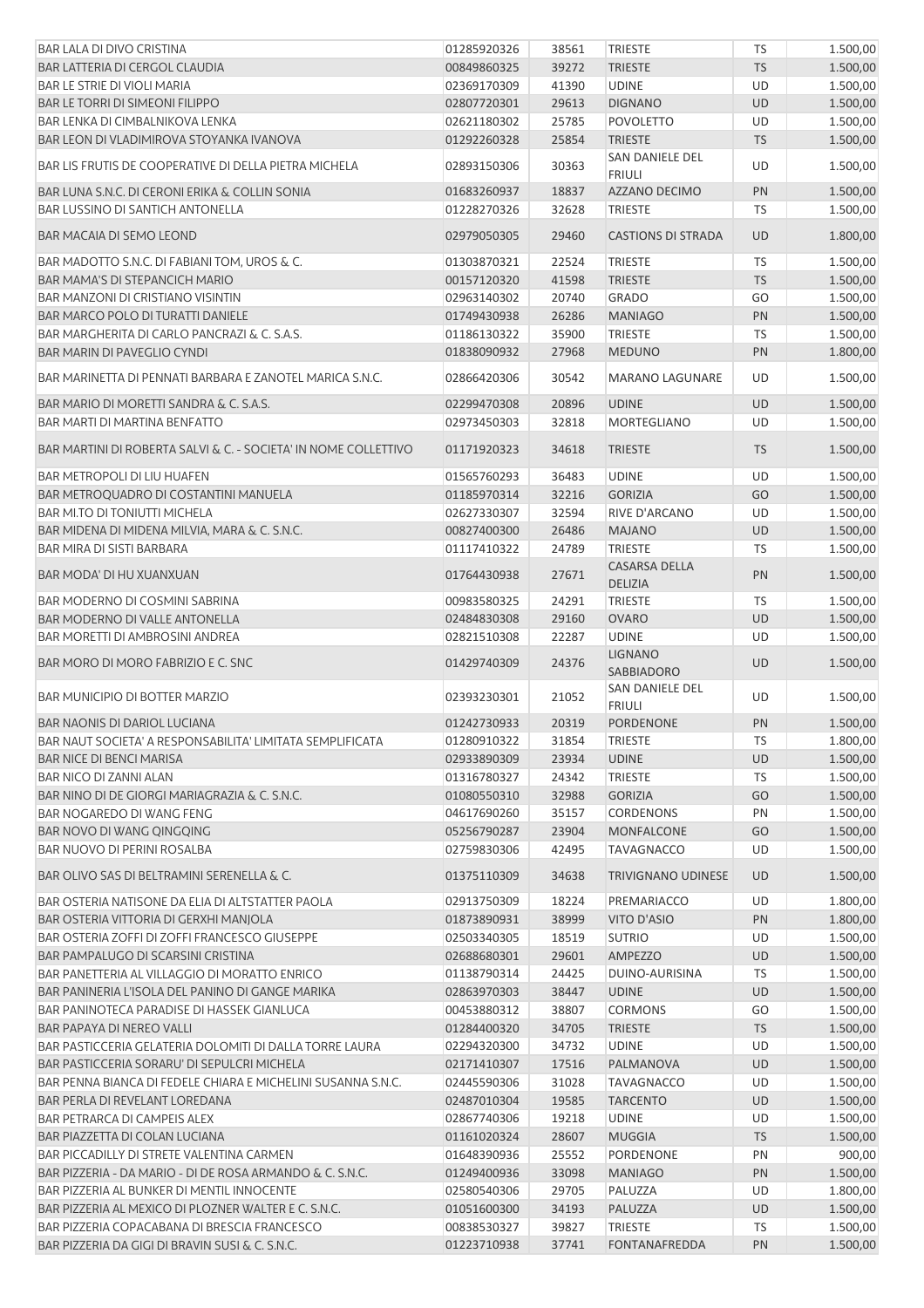| BAR PIZZERIA DA NELLO DI CONCINA LAURA                                               | 02281250304                | 25752          | <b>VILLA SANTINA</b>                  | <b>UD</b>              | 1.800,00             |
|--------------------------------------------------------------------------------------|----------------------------|----------------|---------------------------------------|------------------------|----------------------|
| BAR PIZZERIA DA OTELLO S.A.S. DI MILENA FEJESOVA E VIDYA TONDO                       | 02911280309                | 32227          | <b>TOLMEZZO</b>                       | <b>UD</b>              | 1.800,00             |
| BAR PIZZERIA LA CIANALOTE DI CORADAZZI GLADIS                                        | 02842820306                | 39615          | <b>FORNI DI SOTTO</b>                 | UD                     | 1.800,00             |
| BAR PIZZERIA LA TORATE DI MAIER STEFANO                                              | 02593910306                | 19565          | PALUZZA                               | <b>UD</b>              | 1.800,00             |
| BAR PIZZERIA SPORT DI BIANCO GIANCARLA & C. S.N.C.                                   | 01175380938                | 27337          | <b>CORDENONS</b>                      | PN                     | 1.500,00             |
| BAR POLISPORTIVA DI LAURA DELGIUSTO                                                  | 01326080320                | 38572          | <b>TRIESTE</b>                        | <b>TS</b>              | 1.500,00             |
| <b>BAR PRIMAVERA DI GOSPARINI IRENE</b>                                              | 02904230303                | 19267          | <b>POVOLETTO</b>                      | <b>UD</b>              | 1.500,00             |
| BAR PRINCIPE 2.0 DI FABBRO LISA S.N.C.                                               | 01817170937                | 17313          | <b>PORDENONE</b>                      | PN                     | 1.500,00             |
| BAR PROSCIUTTERIA AL CORESUT DI CELLA PATRIZIA                                       | 02764680308                | 30941          | SAN DANIELE DEL<br><b>FRIULI</b>      | UD                     | 1.800,00             |
| BAR PUCCINI - LA CASA DELLA PIADINA DI WAHBEH LOAY                                   | 02891000305                | 31345          | <b>UDINE</b>                          | <b>UD</b>              | 1.500,00             |
| <b>BAR PUNTA FARO SRL</b>                                                            | 02922270307                | 18048          | <b>UDINE</b>                          | UD                     | 1.500,00             |
| BAR RELAX DI PRINZIVALLI ILARIA                                                      | 01847470935                | 37451          | <b>MANIAGO</b>                        | PN                     | 1.500,00             |
| <b>BAR REWIND DI SANCIN LUCA</b>                                                     | 01320850322                | 29095          | SAN DORLIGO DELLA<br>VALLE            | TS                     | 1.800,00             |
| <b>BAR RICCARDO DI REFIDE HODO</b>                                                   | 01285570329                | 28241          | <b>TRIESTE</b>                        | <b>TS</b>              | 1.500,00             |
| BAR RISTORANTE AI TRE SOLDI GORIZIANI DI ROASIO ADRIANA                              | 01144290317                | 27832          | <b>GORIZIA</b>                        | GO                     | 1.800,00             |
| BAR RISTORANTE AL MORAR DI GOAT MARISA                                               | 01442570303                | 34159          | <b>AQUILEIA</b>                       | <b>UD</b>              | 1.500,00             |
| BAR RISTORANTE PIZZERIA AL GABBIANO DI COPPOLA ORNELLA                               | 00359460318                | 32670          | <b>MONFALCONE</b>                     | GO                     | 1.500,00             |
| BAR RISTORANTE PIZZERIA ESPERIA DI APICELLA GUIDO                                    | 01946870308                | 35510          | LATISANA                              | <b>UD</b>              | 1.500,00             |
| <b>BAR ROMA DI PAVANI LUCIANO</b>                                                    | 01636900936                | 26097          | <b>MANIAGO</b>                        | PN                     | 1.500,00             |
| BAR ROSA DI RASSATTI ROBERTO & C. S.N.C.                                             | 01587650308                | 28212          | <b>TOLMEZZO</b>                       | <b>UD</b>              | 4.800,00             |
| BAR RULLO DI BRAJNIK DARIA                                                           | 01123380311                | 41845          | <b>CORMONS</b>                        | GO                     | 1.500,00             |
| <b>BAR S. CROCE DI BENTIVOGLIO CRISTINA</b>                                          | 01085620316                | 22020          | RONCHI DEI<br>LEGIONARI               | GO                     | 1.800,00             |
| BAR SAN DANIELE 78 DI HOXHA DAFINA                                                   | 02872730300                | 36267          | <b>UDINE</b>                          | UD                     | 1.500,00             |
| BAR SAN MARCO DI SALVADOR CRISTHIAN                                                  | 02370610301                | 42589          | RIVIGNANO TEOR                        | <b>UD</b>              | 1.500,00             |
| <b>BAR SARA DI LIN LIN</b>                                                           | 01951810389                | 33193          | <b>TRIESTE</b>                        | <b>TS</b>              | 1.500,00             |
| <b>BAR SARTOR DI TAURIAN MARIO</b>                                                   | 01634540932                | 24246          | <b>ZOPPOLA</b>                        | PN                     | 1.800,00             |
| <b>BAR SCAGNOL DI FERLETTA GIORGIO</b>                                               | 01120500325                | 24585          | <b>TRIESTE</b>                        | <b>TS</b>              | 1.500,00             |
|                                                                                      | 02609150301                | 32026          | <b>RAVASCLETTO</b>                    | <b>UD</b>              | 1.500,00             |
| BAR SEGGIOVIA DI DE CRIGNIS LUCA                                                     | 02897010308                |                |                                       |                        |                      |
| <b>BAR SELENE DI LIN LEPEI</b>                                                       |                            | 27401          | <b>GRADO</b>                          | GO                     | 1.500,00             |
| BAR SERENISSIMA SAS DI FLAVIO POLESE                                                 | 01858100934                | 37252          | SACILE                                | PN                     | 1.500,00             |
| <b>BAR SI DI GIACOMINI SERGIO</b>                                                    | 00131820326                | 23946          | <b>TRIESTE</b>                        | <b>TS</b>              | 1.500,00             |
| <b>BAR SI DI IANNELLO ALESSANDRO</b>                                                 | 01286410327                | 21125          | <b>TRIESTE</b>                        | $\mathsf{T}\mathsf{S}$ | 1.500,00             |
| BAR SNOOPY DI CASSANO GIOVANNI                                                       | 01313860320                | 18233          | <b>TRIESTE</b>                        | <b>TS</b>              | 1.500,00             |
| BAR SOT DAL CJAMPANILI DI MAIORANO MASSIMO                                           | 02647220306                | 29655          | PASIAN DI PRATO                       | <b>UD</b>              | 1.500,00             |
| BAR SOTTOSOPRA DI MORO LUIGI                                                         | 00383180932                | 29176          | SAN GIORGIO DELLA<br>RICHINVELDA      | PN                     | 1.500,00             |
| <b>BAR SPORT DI BALOGOVA ZANETA</b>                                                  | 02904870306                | 38386          | AIELLO DEL FRIULI                     | <b>UD</b>              | 1.500,00             |
| BAR SPORT DI BASSO MORO MANUELA                                                      | 01160400931                | 36840          | <b>AVIANO</b>                         | PN                     | 1.500,00             |
| <b>BAR SPORT DI BOTTOGLIA PAOLO</b>                                                  | 01654550936                | 24455          | SAN GIORGIO DELLA<br>RICHINVELDA      | PN                     | 1.500,00             |
| BAR SPORT DI HU YUHAO                                                                | 02623810039                | 33277          | <b>BAGNARIA ARSA</b>                  | UD                     | 1.500,00             |
| BAR SPORT DI MORO GIANFRANCO & C. S.N.C.                                             | 01412390302                | 28451          | <b>AQUILEIA</b>                       | UD                     | 1.500,00             |
| BAR SPORT DI NODUSSO LUANA                                                           | 02813650302                | 38991          | <b>TRASAGHIS</b>                      | UD                     | 1.500,00             |
|                                                                                      | 02176310304                |                | <b>ARTA TERME</b>                     |                        |                      |
| <b>BAR SPORT DI PIAZZA DENIS</b>                                                     |                            | 19490          |                                       | UD                     | 1.500,00             |
| BAR SPORT DI PUPPIN LUIGI & C. S.A.S.                                                | 01634740938                | 40485          | <b>SAN QUIRINO</b>                    | PN                     | 1.500,00             |
| BAR SPORT DI YE SUIMING                                                              | 01463410298                | 32782          | STARANZANO                            | GO                     | 1.500,00             |
| BAR SPORT DI ZHENG YUANMIN & C. S.A.S.<br>BAR SPORT S.A.S. DI VENUTI ALESSIA E CARLO | 02326360399<br>01140190313 | 19750<br>26934 | GORIZIA<br><b>GRADISCA D'ISONZO</b>   | GO<br>GO               | 1.500,00<br>1.500,00 |
| BAR SPORT S.N.C. DI FORMENTIN FLAVIO & C.                                            | 00827410309                | 24640          | MARANO LAGUNARE                       | <b>UD</b>              | 1.500,00             |
|                                                                                      |                            |                |                                       |                        |                      |
| BAR SPORT SNC DI WANG WEIQIN E C.<br><b>BAR SPORTIVO DI LAURA PETTOROSSO</b>         | 01697680930<br>00952110328 | 29519<br>23963 | <b>FIUME VENETO</b><br><b>TRIESTE</b> | PN<br>TS               | 1.500,00<br>1.500,00 |
| <b>BAR STELLA DI HMELIUC ANDREEA</b>                                                 | 02916250307                | 20518          | <b>CASTIONS DI STRADA</b>             | UD                     | 1.500,00             |
| <b>BAR STOP DI BROVEDANI CLARA</b>                                                   | 02440880306                | 27944          | <b>ARTA TERME</b>                     | UD                     | 1.500,00             |
| BAR TABOR DI FERFOGLIA KRISTIJAN                                                     | 01225150323                | 27071          | <b>TRIESTE</b>                        | <b>TS</b>              | 1.500,00             |
| BAR TADDEUS DI LAVIA SABRINA & C. S.A.S.                                             | 02260550302                | 39067          | <b>MARTIGNACCO</b>                    | <b>UD</b>              | 1.500,00             |
| BAR TAVOLA CALDA ONDA BLU DI VARUTTI FABIO & C. S.A.S.                               | 01473410304                | 21267          | SAN VITO DI<br><b>FAGAGNA</b>         | UD                     | 1.800,00             |
| BAR TAZZA D'ORO DI BERNES ZELIKO                                                     | 00949570329                | 24541          | <b>TRIESTE</b>                        | TS                     | 1.500,00             |
| BAR TENNIS CAMPAGNUZZA DI POLENCIC NATASA                                            | 01159620317                | 31666          | <b>GORIZIA</b>                        | GO                     | 1.500,00             |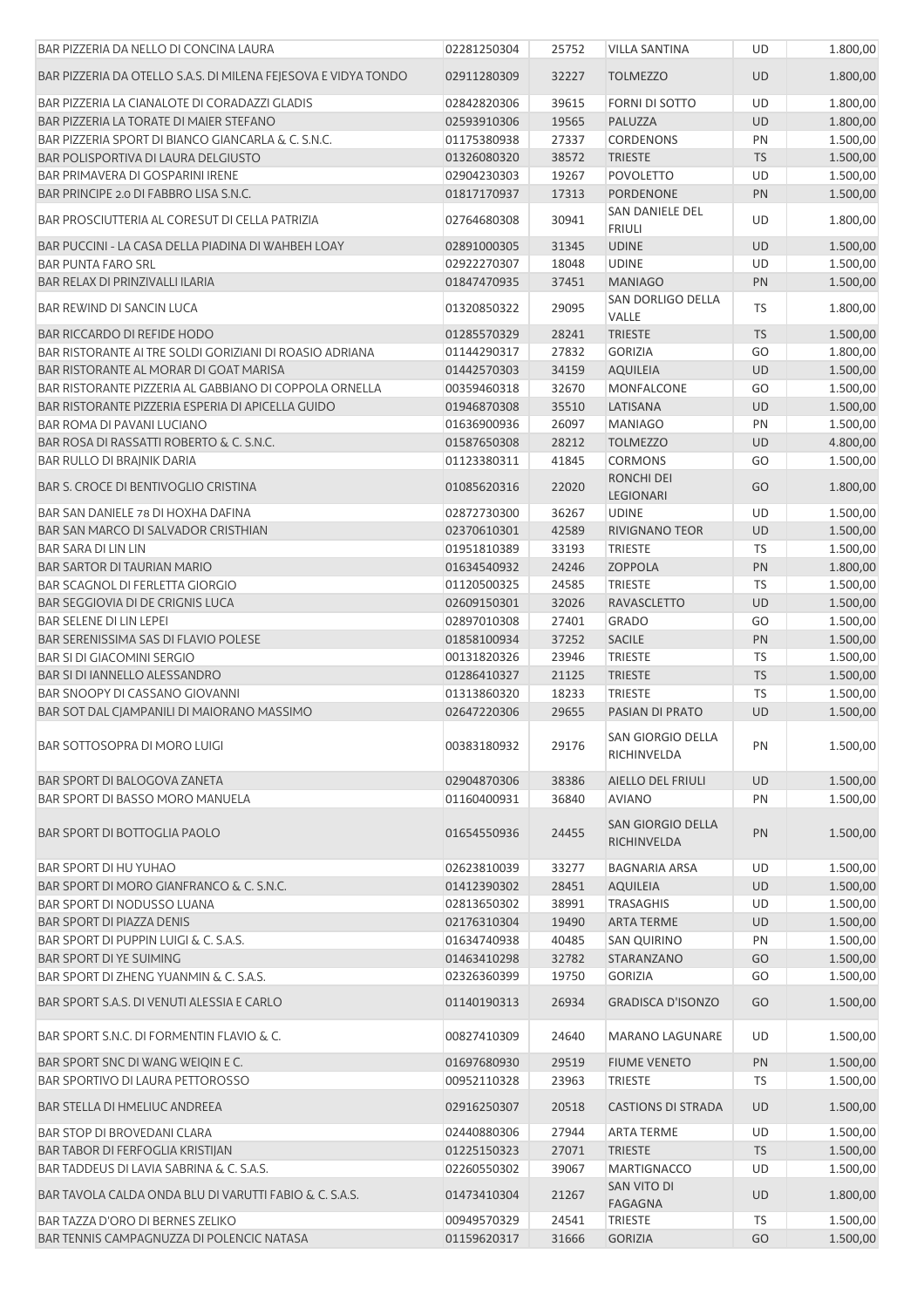| <b>BAR TIEPOLO DI GLOAZZO MARIO</b>                                                                         | 02056650308 | 30514          | <b>CASTIONS DI STRADA</b>              | UD        | 1.500,00 |
|-------------------------------------------------------------------------------------------------------------|-------------|----------------|----------------------------------------|-----------|----------|
| <b>BAR TIRELLI DI BELTRAME FRANCESCA</b>                                                                    | 02838620306 | 31979          | CAMPOFORMIDO                           | UD        | 1.800,00 |
| <b>BAR TOFFOLON DI TOFFOLON PIERLUIGI</b>                                                                   | 01560460931 | 28052          | <b>FIUME VENETO</b>                    | PN        | 1.500,00 |
| BAR TOKIO S.A.S. DI GAZZILLO CONCETTA & C.                                                                  | 00487940314 | 22529          | <b>GORIZIA</b>                         | GO        | 1.800,00 |
| BAR TOMMASO DI PUGLISI CLAUDIO & MARIO S.A.S.                                                               | 01133170314 | 27737          | <b>MONFALCONE</b>                      | GO        | 1.500,00 |
| BAR TORRIANI DI SKOWRON JOWITA MAGDALENA & C. SNC                                                           | 02621640305 | 25381          | <b>UDINE</b>                           | UD        | 1.500,00 |
| BAR TRAGO S.N.C. DI D'ORLANDO DEVIS & POLO ANTONELLA                                                        | 02948130303 | 30176          | <b>TOLMEZZO</b>                        | UD        | 1.800,00 |
| BAR TRATTORIA AGLI AMICI DI SEBASTIANUTTO DENIS                                                             | 01296180308 | 36413          | <b>POVOLETTO</b>                       | UD        | 1.500,00 |
| BAR TRATTORIA AL BASSANELLO S.N.C. DI BIONDINI FULVIO E CIGNOLA<br><b>MARINELLA</b>                         | 02051190300 | 24208          | <b>GONARS</b>                          | UD        | 1.800,00 |
| BAR TRATTORIA AL CACCIATORE DI MOROLDO RICCARDO                                                             | 02740920307 | 32326          | <b>TOLMEZZO</b>                        | UD        | 1.500,00 |
| BAR TRATTORIA AL DADO DI MINIUSSI PAOLO                                                                     | 01156390310 | 26525          | <b>MONFALCONE</b>                      | GO        | 1.800,00 |
| BAR TRATTORIA AL TERMINAL DI PHAENTHONG PRASERT                                                             | 02807180308 | 24587          | LUSEVERA                               | UD        | 1.800,00 |
| BAR TRATTORIA ALLA CASCATA DI FELETIG MANUELA                                                               | 02799870304 | 23088          | <b>GRIMACCO</b>                        | UD        | 1.800,00 |
| BAR TRATTORIA ALLA PASSEGGIATA DI POLO ERMES E GABRIELE S.N.C.                                              | 01794430932 | 40390          | <b>CORDENONS</b>                       | PN        | 1.800,00 |
|                                                                                                             |             |                |                                        |           |          |
| BAR TRATTORIA CAVOUR DI BRAVIN MARA & C. S.N.C.                                                             | 01376920938 | 36398          | <b>SACILE</b>                          | PN        | 1.800,00 |
| <b>BAR TRATTORIA COMMERCIO DI ALTRAN ARIELLA</b>                                                            | 01612580306 | 25509          | <b>RUDA</b>                            | <b>UD</b> | 1.500,00 |
| BAR TRATTORIA DA GARDO DI NATOLINI LORENZO & C. SNC                                                         | 01400150304 | 16985          | <b>MAJANO</b>                          | UD        | 1.800,00 |
| BAR TRATTORIA DA MARIA DI CANTARUTTI GIANCARLO                                                              | 02944310305 | 16986          | <b>BUTTRIO</b>                         | UD        | 1.800,00 |
| BAR TRATTORIA DA MARIA DI MUSER VALENTINA & C. S.A.S.                                                       | 01800780304 | 38269          | <b>TOLMEZZO</b>                        | UD        | 1.500,00 |
| BAR TRATTORIA DA NATI DI NATASCJA PRIMOSIG                                                                  | 02707210304 | 30256          | <b>SAN LEONARDO</b>                    | UD        | 1.800,00 |
| BAR TRATTORIA GENZIANA DI ANGELINI LINA                                                                     | 02835840303 | 17428          | <b>TARVISIO</b>                        | UD        | 1.800,00 |
| BAR TRATTORIA JULIA DI CORONA ROSSANA                                                                       | 01440310934 | 35620          | <b>ERTO E CASSO</b>                    | PN        | 1.800,00 |
| BAR TRATTORIA LA DA GIGIOTE DI CANDOTTO GIANCARLO                                                           | 02313770303 | 35197          | <b>GONARS</b>                          | UD        | 1.800,00 |
| BAR TRATTORIA MONTE DAUDA DI ZANIER MARINA                                                                  | 02774990309 | 34013          | <b>ZUGLIO</b>                          | <b>UD</b> | 1.500,00 |
| <b>BAR TRATTORIA SPLENDOR DI PECCOLO EMANUELE</b>                                                           | 01051390316 | 36289          | <b>MONFALCONE</b>                      | GO        | 1.500,00 |
| BAR TRE GIOIE DI DE OLEO VASQUEZ YOHANATA ABRAHANA                                                          | 02991270303 | 33261          | <b>UDINE</b>                           | UD        | 1.500,00 |
| <b>BAR TRIESTE DI CESARATTO ROBERTO</b>                                                                     | 01611090935 | 25208          | <b>SPILIMBERGO</b>                     | PN        | 1.500,00 |
| BAR TRIPOLI SAS DI TAMBOSCO SILVIA & C.                                                                     | 02945650303 | 29298          | <b>TOLMEZZO</b>                        | UD        | 1.500,00 |
| BAR UNIONE - SOCIETA' A RESPONSABILITA' LIMITATA                                                            | 01198180323 | 37334          | <b>TRIESTE</b>                         | TS        | 1.500,00 |
| BAR UNIVERSO DI PERGER GIOVANNA & C. S.A.S.                                                                 | 01023070327 | 32607          | <b>TRIESTE</b>                         | <b>TS</b> | 1.500,00 |
| <b>BAR UNIVERSO DI SONCIN LUCA</b>                                                                          | 01024930313 | 36378          | <b>MONFALCONE</b>                      | GO        | 1.500,00 |
| <b>BAR VALBRUNA DI PIVESSO CORRADO</b>                                                                      | 02055880302 | 22714          | <b>SPILIMBERGO</b>                     | PN        | 1.500,00 |
| BAR VALENTINA DI GRILLO LETIZIA & C. S.N.C.                                                                 | 01376390934 | 25434          | <b>FIUME VENETO</b>                    | PN        | 1.500,00 |
| BAR VANITA' DI NICOLETA ANDRA LAZAROV                                                                       | 02739160303 | 40631          | <b>CERVIGNANO DEL</b><br><b>FRIULI</b> | UD        | 1.500,00 |
| BAR VENEZIA S.A.S. DI ZOTTER GIANLUCA & C.                                                                  | 00449890318 | 38951          | <b>GORIZIA</b>                         | GO        | 1.800,00 |
| <b>BAR VENIER DI PISON MICHELA</b>                                                                          | 01301480321 | 23227          | <b>TRIESTE</b>                         | <b>TS</b> | 1.500,00 |
| BAR VERDI S.A.S. DI VENUTI GIUSEPPE & C.                                                                    | 01359840301 | 30467          | <b>CODROIPO</b>                        | UD        | 1.500,00 |
| <b>BAR VIGO DI ZANIN LARA</b>                                                                               | 01200230314 | 29408          | <b>MANZANO</b>                         | <b>UD</b> | 1.500,00 |
| <b>BAR VIOLA S.R.L.</b>                                                                                     | 02898680307 | 22822          | <b>TOLMEZZO</b>                        | UD        | 1.800,00 |
| BAR VISO DI LI VOLSI ANTONELLA                                                                              | 02977020300 | 29559          | <b>BUIA</b>                            | <b>UD</b> | 1.500,00 |
| BAR X DI MORANDINI DANIELE & C. S.A.S.                                                                      | 01626940306 | 27697          | SAN GIORGIO DI<br><b>NOGARO</b>        | UD        | 1.500,00 |
| <b>BAR YE DI YE LIANWEI</b>                                                                                 | 01334160320 | 24454          | <b>TRIESTE</b>                         | <b>TS</b> | 1.500,00 |
| BAR, CAFFETTERIA DI SARTORI FLAVIO MAURO                                                                    | 02793980307 | 29485          | <b>UDINE</b>                           | UD        | 1.500,00 |
| BARABBA DI MINIUSSI GIULIANO & C. S.A.S.                                                                    | 01092300316 | 27100          | MONFALCONE                             | GO        | 1.500,00 |
| BARACCHINO ISA                                                                                              | 00399140300 | 19528          | <b>FORGARIA NEL FRIULI</b>             | UD        | 1.800,00 |
| BAR-ALBERGO TRE ABETI DI ZANETTE RENZO                                                                      | 02073870301 | 37789          | <b>TARVISIO</b>                        | UD        | 4.800,00 |
| <b>BARALDO LUCIANO</b>                                                                                      | 02842980308 | 33577          | <b>TARVISIO</b>                        | UD        | 900,00   |
| BARALTA S.N.C. DI DI DOI ADRIANO E C.                                                                       | 00085960938 | 40900          | <b>CHIONS</b>                          | PN        | 1.800,00 |
| <b>BARAONDA DI NODALE MATTEO</b>                                                                            | 02636630309 | 20475          | <b>ARTA TERME</b>                      | UD        | 1.500,00 |
| BARATTOLO DI ALFREDO PROCENTESE & C. S.N.C. - IN FORMA ABBREVIATA<br>BARATTOLO DI A. PROCENTESE & C. S.N.C. | 00898260328 | 17504          | <b>TRIESTE</b>                         | <b>TS</b> | 1.800,00 |
| BARBABLU ITALIAN PUB DI MILLO FULVIO & C. S.N.C.                                                            | 00486570310 | 40251          | RONCHI DEI                             | GO        | 1.800,00 |
| BARBACAN DI CLAUDIA BASELLI                                                                                 | 01105030322 |                | LEGIONARI<br><b>TRIESTE</b>            | <b>TS</b> | 1.500,00 |
| BARBAGIANNI DI VIDAL CAROLINA                                                                               | 02977870308 | 18533<br>37087 | CERVIGNANO DEL                         | UD        | 1.500,00 |
|                                                                                                             |             |                | <b>FRIULI</b>                          |           |          |
| BARBAGIGI DI DANELLA MARIA ANGELA                                                                           | 01679330934 | 26104          | <b>MEDUNO</b>                          | PN        | 1.500,00 |
| BARBARA GARBACZ                                                                                             | 00000000000 | 41462          | <b>TRIESTE</b>                         | <b>TS</b> | 650,00   |
| BARBARA NAILS DI BARBARA ROSSETTI                                                                           | 02552600302 | 35789          | <b>VARMO</b>                           | <b>UD</b> | 1.500,00 |
| BARBARA PUNTO NAILS DI SPANGARO BARBARA                                                                     | 02855040305 | 36952          | <b>FAGAGNA</b>                         | UD        | 1.500,00 |
| <b>BARBARICCIA ALESSIO</b>                                                                                  | 01009540319 | 25705          | <b>MONFALCONE</b>                      | GO        | 1.500,00 |
| BARBE BLAS DI CRAST GIANCARLO                                                                               | 02484030305 | 32654          | <b>ATTIMIS</b>                         | UD        | 1.800,00 |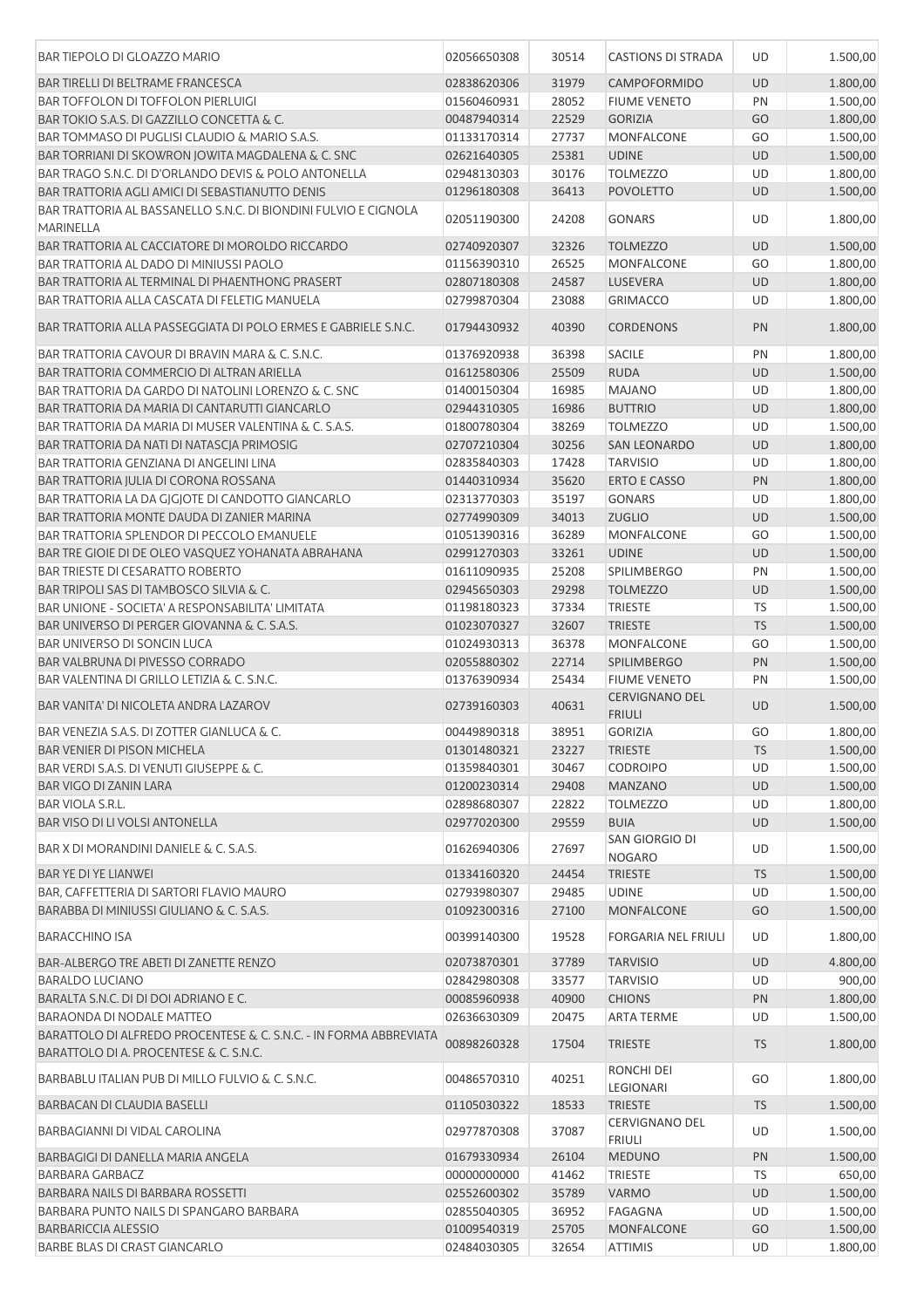| <b>BARBIANI MERI</b>                                                                     | 01798360309                | 25049          | <b>MOIMACCO</b>                  | UD        | 1.800,00 |
|------------------------------------------------------------------------------------------|----------------------------|----------------|----------------------------------|-----------|----------|
| <b>BARBO PAOLO</b>                                                                       | 01099340323                | 26433          | <b>TRIESTE</b>                   | <b>TS</b> | 700,00   |
| BAR-BON DI MILIAVAZ SANDRO                                                               | 01156470310                | 34350          | <b>MONFALCONE</b>                | GO        | 1.500,00 |
| BARBORINI FRANCO E ALESSANDRO - S.N.C.                                                   | 02087360307                | 29260          | <b>POCENIA</b>                   | UD        | 1.800,00 |
| BAR-BUFFET ROSY DI LORIANO MERCANILE S.N.C.                                              | 00333320315                | 35921          | <b>MONFALCONE</b>                | GO        | 1.800,00 |
| BARBURINI S.R.L.                                                                         | 02327380305                | 25255          | <b>GEMONA DEL FRIULI</b>         | UD        | 700,00   |
| BAR-CAFFE' PASTICCERIA DI PAGLIARINI GIORGIO & PITASSI ANDREA & C.<br><b>SNC</b>         | 02759760305                | 28097          | <b>UDINE</b>                     | <b>UD</b> | 1.500,00 |
| <b>BARCAFFE' S.R.L.</b>                                                                  | 02952850309                | 23855          | <b>UDINE</b>                     | UD        | 1.500,00 |
| BARCIS - TUR S.N.C. DI COLUSSI PAOLO & GIANCARLO                                         | 00397850934                | 26207          | <b>BARCIS</b>                    | PN        | 1.800,00 |
| BARCOBALENO S.N.C. DI FESTINI BATTIFERRO GIUSEPPINA & FAGUNDES<br><b>SANTOS KEYLIANE</b> | 01176650313                | 33286          | <b>GORIZIA</b>                   | GO        | 1.500,00 |
| <b>BARCOLANA S.R.L.</b>                                                                  | 01265550325                | 22692          | <b>TRIESTE</b>                   | <b>TS</b> | 1.500,00 |
| BARCOLLO MA NON MOLLO DI SPANO' ALESSANDRA                                               | 01868030931                | 28184          | <b>MANIAGO</b>                   | PN        | 1.500,00 |
| BARDUS IVANO & C. S.N.C.                                                                 | 01498260304                | 20894          | <b>CIVIDALE DEL FRIULI</b>       | <b>UD</b> | 1.500,00 |
| BAREDIL - SOC. A R.L.                                                                    | 00782640320                | 36668          | DUINO-AURISINA                   | <b>TS</b> | 1.500,00 |
| <b>BARET DAVIDE</b>                                                                      | 02805520307                | 25801          | <b>CAMPOFORMIDO</b>              | <b>UD</b> | 1.500,00 |
| BARETTO 19 DI MAO JIANQIN                                                                | 01169960315                | 33237          | <b>TURRIACO</b>                  | GO        | 1.500,00 |
| BARICENTRO S.N.C. DI MASOLINI FABIANO E BASTONE RAFFAELLA                                | 02321770303                | 36420          | SAN GIORGIO DI<br><b>NOGARO</b>  | UD        | 1.500,00 |
| <b>BARILE DI PILIA ANDREA</b>                                                            | 01750710939                | 22351          | <b>MANIAGO</b>                   | PN        | 1.500,00 |
| <b>BARKO S.R.L.</b>                                                                      | 01340990306                | 20903          | <b>TARVISIO</b>                  | UD        | 4.800,00 |
| <b>BARKOLA DI GOBBO PATRIZIA</b>                                                         | 02717810309                | 23436          | <b>UDINE</b>                     | UD        | 1.500,00 |
| <b>BARLOVENTO DI SALAMONE SERGIO</b>                                                     | 01039970312                | 36696          | <b>GRADISCA D'ISONZO</b>         | GO        | 1.500,00 |
| <b>BARON TANIA</b>                                                                       | 02621040308                | 24955          | <b>PONTEBBA</b>                  | UD        | 1.500,00 |
| <b>BARONE ROSSO DI FERIGO SILVIA</b>                                                     | 02771500309                | 21448          | PAULARO                          | <b>UD</b> | 1.500,00 |
| BARONE ROSSO DI FLAIBAN FRANCESCA                                                        | 01507800934                | 23430          | <b>SPILIMBERGO</b>               | PN        | 1.500,00 |
| BARRIQUE SNC DI BATTISTELLA MAICOL                                                       | 01722890934                | 29921          | <b>SPILIMBERGO</b>               | PN        | 1.500,00 |
| BARSANZ CALISTHENICS ACADEMY DI PIDUTTI ELENA                                            | 02978870307                | 41498          | <b>PORPETTO</b>                  | <b>UD</b> | 1.500,00 |
| BARTIA S.N.C. DI SCAGNETTO MONICA & CHIAVUTTA ANDREA                                     | 01767120304                | 29432          | <b>MAJANO</b>                    | <b>UD</b> | 1.800,00 |
| BARTOLINI PAOLO & C. S.A.S.                                                              | 01768210302                | 18113          | <b>UDINE</b>                     | UD        | 1.500,00 |
| BAR-TRATTORIA AL CACCIATORE DI MICHELIN NICOLA                                           | 03422950273                | 26087          | PALAZZOLO DELLO<br><b>STELLA</b> | UD        | 1.800,00 |
| BAR-TRATTORIA PRISSINOTTI DI PRISSINOTTI ENNIO & CO. S.A.S.                              | 01557690938                | 28734          | PRATA DI<br>PORDENONE            | PN        | 1.800,00 |
| BARUDINE SOCIETA' A RESPONSABILITA' LIMITATA SEMPLIFICATA                                | 02987430309                | 27486          | <b>UDINE</b>                     | UD        | 1.500,00 |
| <b>BARUZZO VIRNA</b>                                                                     | 02766560300                | 25066          | SAN DANIELE DEL<br><b>FRIULI</b> | UD        | 1.500,00 |
| BASELLI FRANCESCO & C. S.N.C.                                                            | 01222030932                | 26789          | <b>TRAVESIO</b>                  | PN        | 1.800,00 |
| <b>BASELLO SILVIANO</b>                                                                  | 02024720308                | 39703          | <b>CASTIONS DI STRADA</b>        | UD        | 900,00   |
| <b>BASELLO TARCISIO</b>                                                                  | 02024730307                | 25868          | <b>CASTIONS DI STRADA</b>        | <b>UD</b> | 1.800,00 |
| BASILICO' DI FERDINANDO CRISCUOLO                                                        | 01854730932                | 20934          | <b>SACILE</b>                    | PN        | 1.800,00 |
| <b>BASSETTO SABRINA</b>                                                                  | 00630030930                | 37558          | <b>CORDENONS</b>                 | PN        | 1.500,00 |
| <b>BASSI BARBARA</b>                                                                     | 00000000000                | 42118          | <b>TRIESTE</b>                   | TS        | 650,00   |
| <b>BASSO ELISA</b>                                                                       | 01724810930                | 22868          | PORDENONE                        | PN        | 1.500,00 |
| <b>BATTAGLIA VERONICA</b>                                                                | 01250190327                | 17483          | <b>TRIESTE</b>                   | TS        | 1.800,00 |
| <b>BATTAIN SANDRO</b>                                                                    | 01225090321                | 39706          | <b>TRIESTE</b>                   | <b>TS</b> | 700,00   |
| BATTELINI CAROLINA ANAHI                                                                 | 00000000000                | 27510          | <b>TRIESTE</b>                   | TS        | 900,00   |
| <b>BATTELLINO MARIA ESMERALDA</b>                                                        | 01690680309                | 27573          | <b>LIGNANO</b><br>SABBIADORO     | UD        | 1.500,00 |
| <b>BATTIGELLI ALESSANDRO</b>                                                             | 01687180305                | 27385          | <b>AQUILEIA</b>                  | UD        | 1.500,00 |
| BATTISTELLA MAURIZIO - CENTRO STUDI E RICERCHE OLISTICHE                                 | 00879060325                | 39707          | <b>TRIESTE</b>                   | <b>TS</b> | 1.500,00 |
| <b>BATTISTON MD SRL</b>                                                                  | 02699970303                | 23125          | <b>LIGNANO</b><br>SABBIADORO     | UD        | 1.500,00 |
| <b>BATTISTON NAGY KRISZTIAN FERENC</b>                                                   | 01761430931                | 30307          | PORDENONE                        | PN        | 1.500,00 |
| BATTISTUZZI GIANFRANCO                                                                   | 01766860934                | 41781          | <b>LIGNANO</b><br>SABBIADORO     | UD        | 1.500,00 |
| <b>BATTOIA DINA</b>                                                                      | 00963040308                | 17275          | LUSEVERA                         | UD        | 1.500,00 |
| BAU BAR S.A.S. DI CATTARUZZA PAOLO & C.                                                  | 01551670936                | 40165          | <b>SAN QUIRINO</b>               | PN        | 1.500,00 |
| <b>BAVARIA SRL</b>                                                                       | 02351680307                | 21841          | <b>RONCHIS</b>                   | <b>UD</b> | 1.800,00 |
| <b>BAZZARINI ALEX</b>                                                                    | 01136410329                | 23344          | <b>TRIESTE</b>                   | TS        | 1.500,00 |
| <b>BAZZARO FEDORA</b>                                                                    | 00604720300                | 23835          | <b>TORREANO</b>                  | UD        | 1.800,00 |
| BB BAR DI BERNABE' SABRINA                                                               | 01869260933<br>00000000000 | 19917<br>41418 | <b>BUDOIA</b><br>PORDENONE       | PN        | 1.500,00 |
| BB CIVICO 22                                                                             |                            |                |                                  | PN        | 900,00   |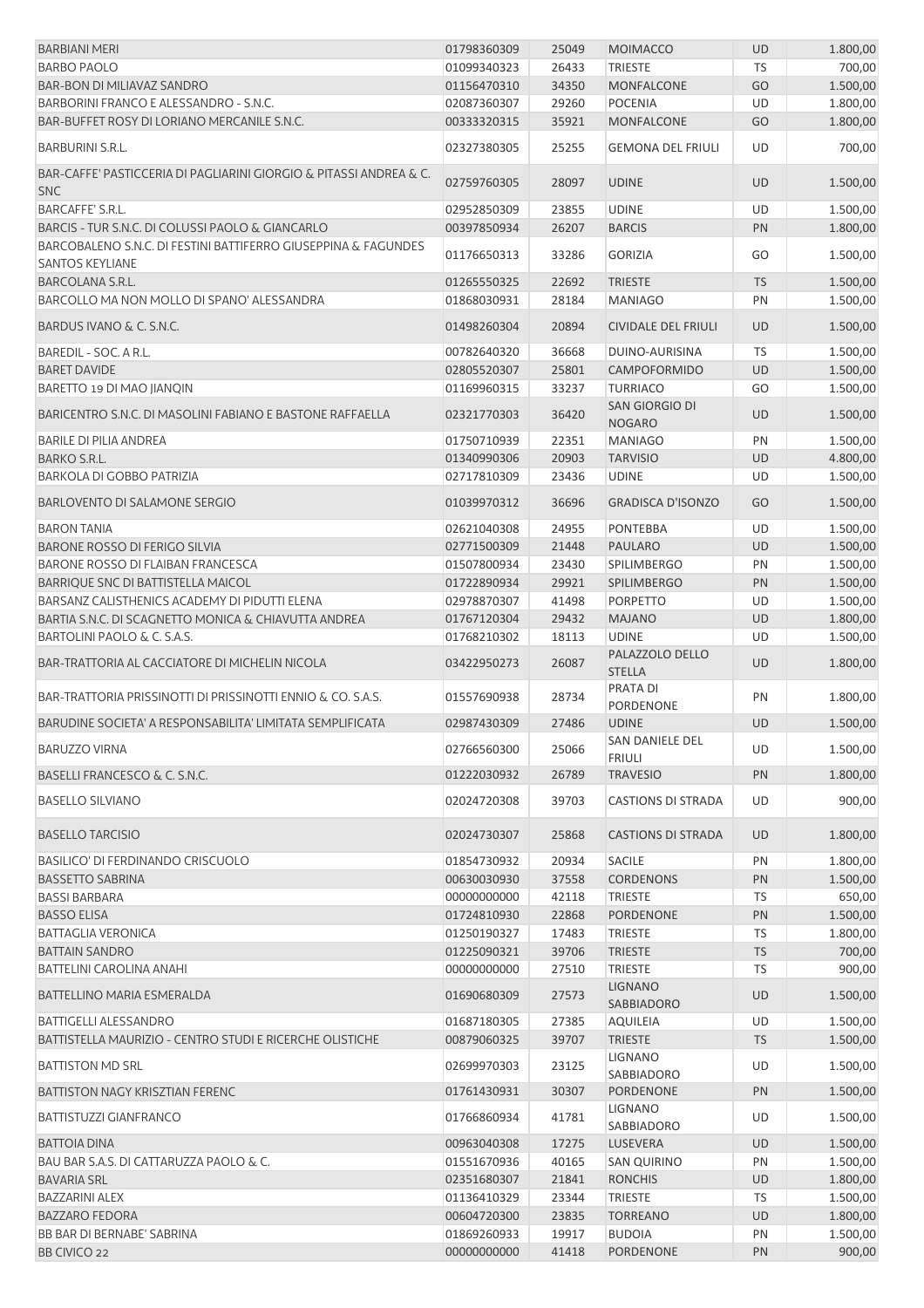| BB LA MERIDIANA DI CRISTIN CLAUDIA                       | altre forme | 32583 | AIELLO DEL FRIULI                           | UD        | 900,00   |
|----------------------------------------------------------|-------------|-------|---------------------------------------------|-----------|----------|
| BDL DI ENRICHETTA DI LENARDO & C. SNC                    | 02294070301 | 27851 | <b>TARVISIO</b>                             | <b>UD</b> | 1.500,00 |
| BEACH BAR F.T. S.A.S. DI SPARTA' G. E FIGLI              | 02635410307 | 41131 | <b>LIGNANO</b><br>SABBIADORO                | UD        | 1.500,00 |
| BEACH CLUB S.A.S. DI CALLIGHER CESARINO E C.             | 01554520302 | 34530 | LATISANA                                    | <b>UD</b> | 4.800,00 |
| BEACHACTIVE S.A.S. DI GIULIA ZECCHIN & C.                | 02855650301 | 34118 | <b>LIGNANO</b><br>SABBIADORO                | UD        | 1.500,00 |
| <b>BEACOVICH CRISTINA</b>                                | 01148840315 | 33735 | MONFALCONE                                  | GO        | 650,00   |
| <b>BEACOVICH EZIO</b>                                    | 00522000314 | 35764 | <b>GRADO</b>                                | GO        | 900,00   |
| BEAUTY AND SENSATION SAS DI SAVINO STEFANIA              | 02899230300 | 20361 | <b>UDINE</b>                                | <b>UD</b> | 1.500,00 |
| BEAUTY CHARME DI SALICE CRISTINA                         | 02967450301 | 17053 | PASIAN DI PRATO                             | UD        | 1.500,00 |
| BEAUTY ROOM DI IVAN ALEXANDRA                            | 01860180932 | 41319 | <b>CORDENONS</b>                            | PN        | 1.500,00 |
| BEAUTY SECRET DI GALLO BUITRAGO TATIANA                  | 02925660306 | 34740 | <b>UDINE</b>                                | UD        | 1.500,00 |
| BEB CASA ONGJARUT DI BIASIZZO DIEGO                      | 00000000000 | 42123 | <b>TARCENTO</b>                             | <b>UD</b> | 900,00   |
| BECAUSE OF YOU DI MIRIAM OZMENOGLU                       | 01342240320 | 28705 | <b>MUGGIA</b>                               | <b>TS</b> | 1.500,00 |
| <b>BECHER ANDREA</b>                                     | 01051610325 | 23231 | <b>TRIESTE</b>                              | <b>TS</b> | 700,00   |
| <b>BED &amp; BREAKFAST ALLA STAZIONE</b>                 | 00000000000 | 26702 | PORDENONE                                   | PN        | 900,00   |
| BED & BREAKFAST CAMERA CON VISTA DI PASCUTTO MARIANGELA  | 00000000000 | 26625 | LATISANA                                    | <b>UD</b> | 900,00   |
| BED & BREAKFAST CAZZAGON DI CAZZAGON GIUSEPPINA          | 00000000000 | 38482 | VENZONE                                     | UD        | 900,00   |
|                                                          |             |       | SAN DANIELE DEL                             |           |          |
| <b>BED &amp; BREAKFAST CLARINI</b>                       | 00000000000 | 27686 | <b>FRIULI</b>                               | <b>UD</b> | 900,00   |
| <b>BED &amp; BREAKFAST DORA DI LODOLO CLARA</b>          | 00000000000 | 37222 | <b>COLLOREDO DI</b><br>MONTE ALBANO         | UD        | 900,00   |
| <b>BED &amp; BREAKFAST LA MOLA</b>                       | 00000000000 | 41881 | CANEVA                                      | PN        | 900,00   |
| <b>BED &amp; BREAKFAST LE MARGHERITE</b>                 | 00000000000 | 37188 | <b>CIVIDALE DEL FRIULI</b>                  | UD        | 900,00   |
| BED & BREAKFAST VILLA ESTER - SIMONITTI DEA              | 00000000000 | 41192 | <b>CIVIDALE DEL FRIULI</b>                  | <b>UD</b> | 900,00   |
| <b>BED &amp; BREAKFAST VILLA SIDONIA</b>                 | 00000000000 | 38111 | TRIESTE                                     | <b>TS</b> | 900,00   |
| <b>BED &amp; CHIC DI DANIELA ROSSONE</b>                 | 00000000000 | 26313 | <b>TRIESTE</b>                              | <b>TS</b> | 900,00   |
| <b>BED &amp;BREAKFAST MY WAY</b>                         | 00000000000 | 26532 | <b>TRIESTE</b>                              | <b>TS</b> | 900,00   |
| BED AND BREAKFAST RUSTICO KETTY                          | 00000000000 | 40587 | <b>VISCO</b>                                | UD        | 900,00   |
| <b>BED AND BREAKFAST</b>                                 | 00000000000 | 33632 | <b>COLLOREDO DI</b><br>MONTE ALBANO         | UD        | 900,00   |
| BED AND BREAKFAST AI PRATI DI GUATELLI DANTE             | 00000000000 | 20773 | <b>VARMO</b>                                | <b>UD</b> | 900,00   |
| BED AND BREAKFAST CA DI BETTY                            | 00000000000 | 20326 | <b>FIUMICELLO VILLA</b><br><b>VICENTINA</b> | UD        | 900,00   |
| <b>BED AND BREAKFAST DIAMANTE</b>                        | 00000000000 | 31280 | <b>CAMINO AL</b><br><b>TAGLIAMENTO</b>      | <b>UD</b> | 900,00   |
| BED AND BREAKFAST A LI' DI BAI DI D'ORLANDO MILVA        | 00000000000 | 38377 | <b>TOLMEZZO</b>                             | UD        | 900.00   |
| BED AND BREAKFAST AI 7 OLIVI DI CIMENTI ANNALISA         | 00000000000 | 20734 | <b>TRIESTE</b>                              | <b>TS</b> | 900,00   |
| BED AND BREAKFAST AL CUCHERLE DI BONELLI DANIELA         | 00000000000 | 18619 | <b>TRIESTE</b>                              | <b>TS</b> | 900,00   |
| BED AND BREAKFAST AL LAGHETTO DI CARLI VASILIJ           | 00000000000 | 25762 | <b>TRIESTE</b>                              | <b>TS</b> | 900,00   |
| BED AND BREAKFAST ALLE TRE COLOMBE DI D'ORLANDO CATERINA | 00000000000 | 24414 | <b>TOLMEZZO</b>                             | UD        | 900,00   |
| BED AND BREAKFAST AURORA DI SCUBLA ELISA                 | 00000000000 | 23381 | <b>CIVIDALE DEL FRIULI</b>                  | <b>UD</b> | 900,00   |
|                                                          |             |       |                                             |           |          |
| BED AND BREAKFAST CASA CARBONARA                         | 00000000000 | 16903 | <b>CIVIDALE DEL FRIULI</b>                  | UD        | 900,00   |
| BED AND BREAKFAST CUORE DI LAVANDA DI MICHELI STEFANIA   | 00000000000 | 29761 | <b>SPILIMBERGO</b>                          | PN        | 900,00   |
| BED AND BREAKFAST DI ALESSIA GERUNDA OLIVO               | 00000000000 | 33993 | <b>TRIESTE</b>                              | TS        | 900,00   |
| BED AND BREAKFAST DUINO STELLA MARIS DI VALENTI ALBA     | 00000000000 | 37894 | DUINO-AURISINA                              | <b>TS</b> | 900,00   |
| BED AND BREAKFAST FALCO BIANCO DI BATTIGELLI ORIETTA     | 00000000000 | 23594 | SAN DANIELE DEL<br><b>FRIULI</b>            | UD        | 900,00   |
| <b>BED AND BREAKFAST FRIUL</b>                           | 00000000000 | 38325 | <b>UDINE</b>                                | <b>UD</b> | 900,00   |
| BED AND BREAKFAST GORGAZZO DI CELANT VANDA               | 00000000000 | 37302 | <b>POLCENIGO</b>                            | PN        | 900,00   |
| <b>BED AND BREAKFAST GRIM</b>                            | 00000000000 | 31348 | <b>TRIESTE</b>                              | <b>TS</b> | 900,00   |
| <b>BED AND BREAKFAST INFIORE</b>                         | 00000000000 | 35425 | RAVASCLETTO                                 | UD        | 900,00   |
| BED AND BREAKFAST LA COGOMA                              | 00000000000 | 28685 | <b>TRIESTE</b>                              | <b>TS</b> | 900,00   |
| BED AND BREAKFAST LE RONDINI DI SALVADOR EDI             | 00000000000 | 24350 | <b>POVOLETTO</b>                            | UD        | 900,00   |
| BED AND BREAKFAST LUI-DE PAULIS DANIELA                  | 00000000000 | 22434 | <b>MAJANO</b>                               | <b>UD</b> | 900,00   |
| BED AND BREAKFAST NEW EMPIRE 1970 DI MATILDE CALLIPO     | 00000000000 | 24063 | <b>TRIESTE</b>                              | TS        | 900,00   |
| BED AND BREAKFAST PONTAFEL DI DEGANO MARIA ELISABETTA    | 00000000000 | 41815 | <b>PONTEBBA</b>                             | UD        | 900,00   |
| BED AND BREAKFAST ROSANDRA DI CODAGLIO MICHELE           | 00000000000 | 17336 | SAN DORLIGO DELLA<br>VALLE                  | TS        | 900,00   |
| BED AND BREAKFAST RUJ                                    | 00000000000 | 41786 | <b>TRIESTE</b>                              | <b>TS</b> | 900,00   |
| <b>BED AND BREAKFAST STIRENCA</b>                        | 00000000000 | 24185 | <b>TRIESTE</b>                              | <b>TS</b> | 900,00   |
| BED AND BREAKFAST STRUPETOU DI BERNASCONI PAOLA          | 00000000000 | 17424 | DUINO-AURISINA                              | <b>TS</b> | 900,00   |
| BED AND BREAKFAST TORREBIANCA                            | 00000000000 | 16984 | <b>TRIESTE</b>                              | <b>TS</b> | 900,00   |
| BED AND BREAKFAST VILLA OTTELIO DI MIANI MERCEDE         | 00000000000 | 24875 | PRADAMANO                                   | UD        | 900,00   |
|                                                          |             |       |                                             |           |          |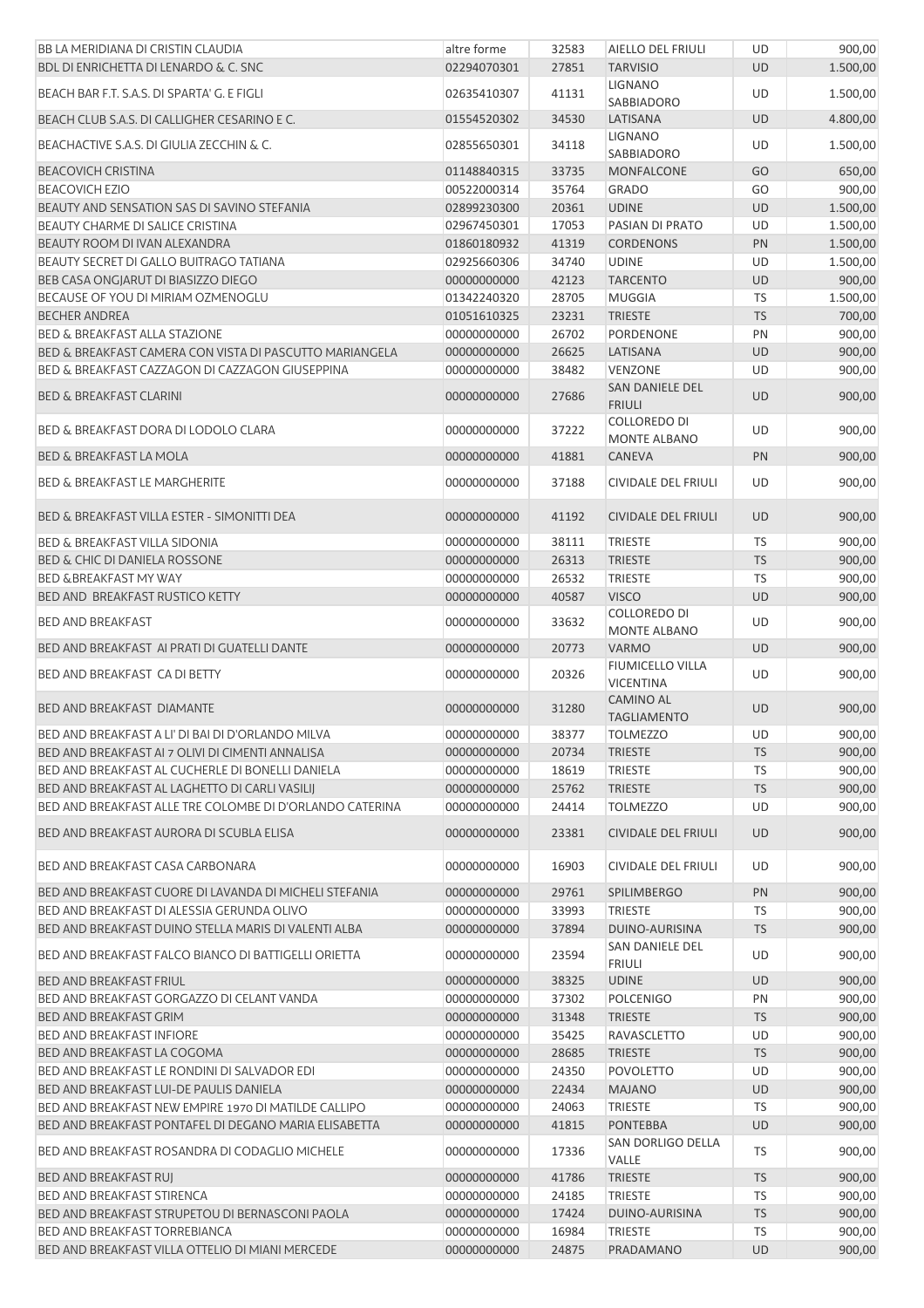| BED E BREAKFAST CASA DE MARCO DI DE MARCO FRANCA                                       | 00000000000 | 28535 | SAN GIOVANNI AL<br><b>NATISONE</b>     | <b>UD</b> | 900,00   |
|----------------------------------------------------------------------------------------|-------------|-------|----------------------------------------|-----------|----------|
| BED&BREAKFAST APRICOT DI MIGLIORE ANNUNZIATA                                           | 00000000000 | 33317 | POZZUOLO DEL FRIULI                    | <b>UD</b> | 900,00   |
| BED&BREAKFAST CASA DUE TIGLI                                                           | 00000000000 | 25487 | CORNO DI ROSAZZO                       | <b>UD</b> | 900,00   |
| <b>BED&amp;BREAKFAST FLO</b>                                                           | 00000000000 | 17240 | <b>DUINO-AURISINA</b>                  | <b>TS</b> | 900,00   |
| <b>BED&amp;JAZZ</b>                                                                    | 00000000000 | 39758 | MONFALCONE                             | GO        | 900,00   |
| BED&KITCHEN AL DOLCE EREMO AFFITTACAMERE DI FABIANA PAROVEL                            | 01292900329 | 33463 | <b>TRIESTE</b>                         | <b>TS</b> | 900,00   |
| BEDANDBREAKFAST A CASA DI MERCEDES DI MARIA MERCEDES DE MEZZO 00000000000              |             | 41954 | <b>UDINE</b>                           | UD        | 900,00   |
| BEDIRHAN KEBAB S.R.L.                                                                  | 01263060327 | 38529 | <b>TRIESTE</b>                         | <b>TS</b> | 1.800,00 |
| <b>BEE SRL</b>                                                                         | 01302700321 | 26249 | <b>TRIESTE</b>                         | TS        | 1.500,00 |
| BEERBANTE DI TOLDO GIANLUCA                                                            | 01717360935 | 18565 | PASIANO DI<br><b>PORDENONE</b>         | PN        | 1.500,00 |
| <b>BEG DI POSAR DIEGO</b>                                                              | 01284280326 | 21381 | <b>TRIESTE</b>                         | <b>TS</b> | 1.800,00 |
| <b>BEGIC NAIMA</b>                                                                     | 01117940328 | 18785 | <b>TRIESTE</b>                         | <b>TS</b> | 1.500,00 |
| <b>BEGICI ORGES</b>                                                                    | 01764330930 | 38705 | CASARSA DELLA<br><b>DELIZIA</b>        | PN        | 1.500,00 |
| <b>BEI MARGIT DI GRASL MARGIT</b>                                                      | 01457060307 | 25811 | LATISANA                               | <b>UD</b> | 1.500,00 |
| BEJAN MIHAELA FABIOLA                                                                  | 01820900932 | 37743 | <b>FRISANCO</b>                        | PN        | 1.500,00 |
| <b>BELALIPTSAVA VIKTORYIA</b>                                                          | 01782420937 | 22242 | <b>VALVASONE ARZENE</b>                | PN        | 1.800,00 |
| <b>BELASICH ROBERTO</b>                                                                | 01175790318 | 25572 | <b>TRIESTE</b>                         | TS        | 1.500,00 |
| BELCINQUE DI RACHELE LOMBARDI                                                          | 00000000000 | 25164 | <b>TRIESTE</b>                         | <b>TS</b> | 900,00   |
| BELLA GIOIA DI SOPROMADZE SOPIO                                                        | 02959210309 | 36210 | CIVIDALE DEL FRIULI                    | UD        | 1.500,00 |
| <b>BELLA GRADO SRL</b>                                                                 | 01109830313 | 22041 | <b>GRADO</b>                           | GO        | 1.800,00 |
| <b>BELLA ITALIA &amp; EFA VILLAGE S.R.L.</b>                                           | 02889250300 | 25728 | <b>UDINE</b>                           | UD        | 900,00   |
| BELLA NAPOLI DI DE ROSA BARTOLOMEO                                                     | 01006630311 | 22759 | <b>UDINE</b>                           | <b>UD</b> | 1.800,00 |
| BELLA NAPOLI S.N.C. DI SALVATORE GIGLIO & C.                                           | 00071130322 | 27402 | <b>TRIESTE</b>                         | TS        | 1.800,00 |
| BELLA VISTA DI OLESIA POTEREIKO                                                        | 01302950322 | 24107 | <b>TRIESTE</b>                         | <b>TS</b> | 1.500,00 |
| BELLAVISTA SAN DORLIGO DELLA VALLE - DOLINA                                            | 00000000000 | 38977 | SAN DORLIGO DELLA<br>VALLE             | TS        | 900,00   |
| <b>BELLEMO ROBERTO</b>                                                                 | 02126450309 | 42426 | <b>CERVIGNANO DEL</b><br><b>FRIULI</b> | <b>UD</b> | 1.500,00 |
| <b>BELLETTI PATRIZIA</b>                                                               | 01299920320 | 22113 | <b>TRIESTE</b>                         | TS        | 1.800,00 |
| <b>BELLINA DIEGO</b>                                                                   | 00918290321 | 20348 | <b>TRIESTE</b>                         | <b>TS</b> | 700,00   |
| <b>BELLINETTI ELENA</b>                                                                | 00000000000 | 24900 | <b>SUTRIO</b>                          | UD        | 900,00   |
| <b>BELLINI GIADA</b>                                                                   | 02934570306 | 35170 | <b>CODROIPO</b>                        | <b>UD</b> | 1.500,00 |
| BELLI'S THE CHOICE DI CROZZOLI NICOLA                                                  | 01203020316 | 31451 | <b>TURRIACO</b>                        | GO        | 1.500,00 |
| <b>BELLITTO ALESSANDRO</b>                                                             | 01561530930 | 39628 | <b>VAJONT</b>                          | PN        | 1.500,00 |
| <b>BELLON LORENA</b>                                                                   | 01061390314 | 20464 | <b>MONFALCONE</b>                      | GO        | 1.500,00 |
| <b>BELLOTTO MAURO</b>                                                                  | 00603950320 | 30924 | <b>TRIESTE</b>                         | <b>TS</b> | 700,00   |
| <b>BELLOTTO RAFFAELO</b>                                                               | 01369510936 | 28764 | MORSANO AL<br><b>TAGLIAMENTO</b>       | PN        | 1.500,00 |
| <b>BELLUZ PATRIZIA</b>                                                                 | 02123420305 | 20529 | <b>GEMONA DEL FRIULI</b>               | <b>UD</b> | 1.500,00 |
| BELLUZZO LUCIANA E C. S.N.C.                                                           | 01033760933 | 24476 | <b>PORCIA</b>                          | PN        | 1.500,00 |
| <b>BELTRAME CRISTINA</b>                                                               | 00000000000 | 18442 | <b>FONTANAFREDDA</b>                   | PN        | 900,00   |
| <b>BELTRAME GIANLUCA</b>                                                               | 00000000000 | 17519 | REMANZACCO                             | UD        | 900,00   |
| <b>BELTRAME GIANLUCA</b>                                                               | 02647510300 | 42481 | <b>UDINE</b>                           | UD        | 1.500,00 |
| BELTRAME MARCO & C. S.A.S.                                                             | 01387150301 | 35759 | <b>UDINE</b>                           | UD        | 1.800,00 |
| <b>BELTRAME MONICA</b>                                                                 | 02281900304 | 37299 | <b>MANZANO</b>                         | UD        | 650,00   |
| <b>BELTRAMINI MICHELE</b>                                                              | 02965420306 | 24542 | <b>TAVAGNACCO</b>                      | UD        | 700,00   |
| <b>BELTRAMINI RENATA</b>                                                               | 02405920303 | 32860 | <b>UDINE</b>                           | UD        | 1.800,00 |
| BELVEDERE DEI F.LLI MORANDINI S.N.C.                                                   | 00378780308 | 31096 | <b>TRICESIMO</b>                       | UD        | 1.800,00 |
| BELVEDERE PINETA S.R.L.                                                                | 00272020306 | 18236 | <b>AQUILEIA</b>                        | UD        | 1.500,00 |
| BELVEDERE S.R.L.                                                                       | 01449280302 | 29620 | <b>UDINE</b>                           | UD        | 1.800,00 |
| BELVEDERE SISTIANA SOCIETA' A RESPONSABILITA' LIMITATA SEMPLIFICATA<br>CON UNICO SOCIO | 01253890329 | 25386 | DUINO-AURISINA                         | <b>TS</b> | 1.500,00 |
| <b>BEN RENATO</b>                                                                      | 01200200309 | 27272 | MALBORGHETTO<br>VALBRUNA               | UD        | 1.500,00 |
| <b>BENCICH PAOLO</b>                                                                   | 00973370323 | 19720 | <b>TRIESTE</b>                         | <b>TS</b> | 700,00   |
| <b>BENEDETTI GIACOMO</b>                                                               | 02567340308 | 37467 | <b>CODROIPO</b>                        | UD        | 1.500,00 |
| <b>BENEDETTI MANUEL</b>                                                                | 02950610309 | 24852 | <b>TOLMEZZO</b>                        | UD        | 1.800,00 |
| <b>BENEDETTI RISS LUCA</b>                                                             | 02951620307 | 20721 | SAPPADA                                | UD        | 900,00   |
| <b>BENES MARCO</b>                                                                     | 01806200307 | 30828 | <b>CERVIGNANO DEL</b><br><b>FRIULI</b> | UD        | 1.500,00 |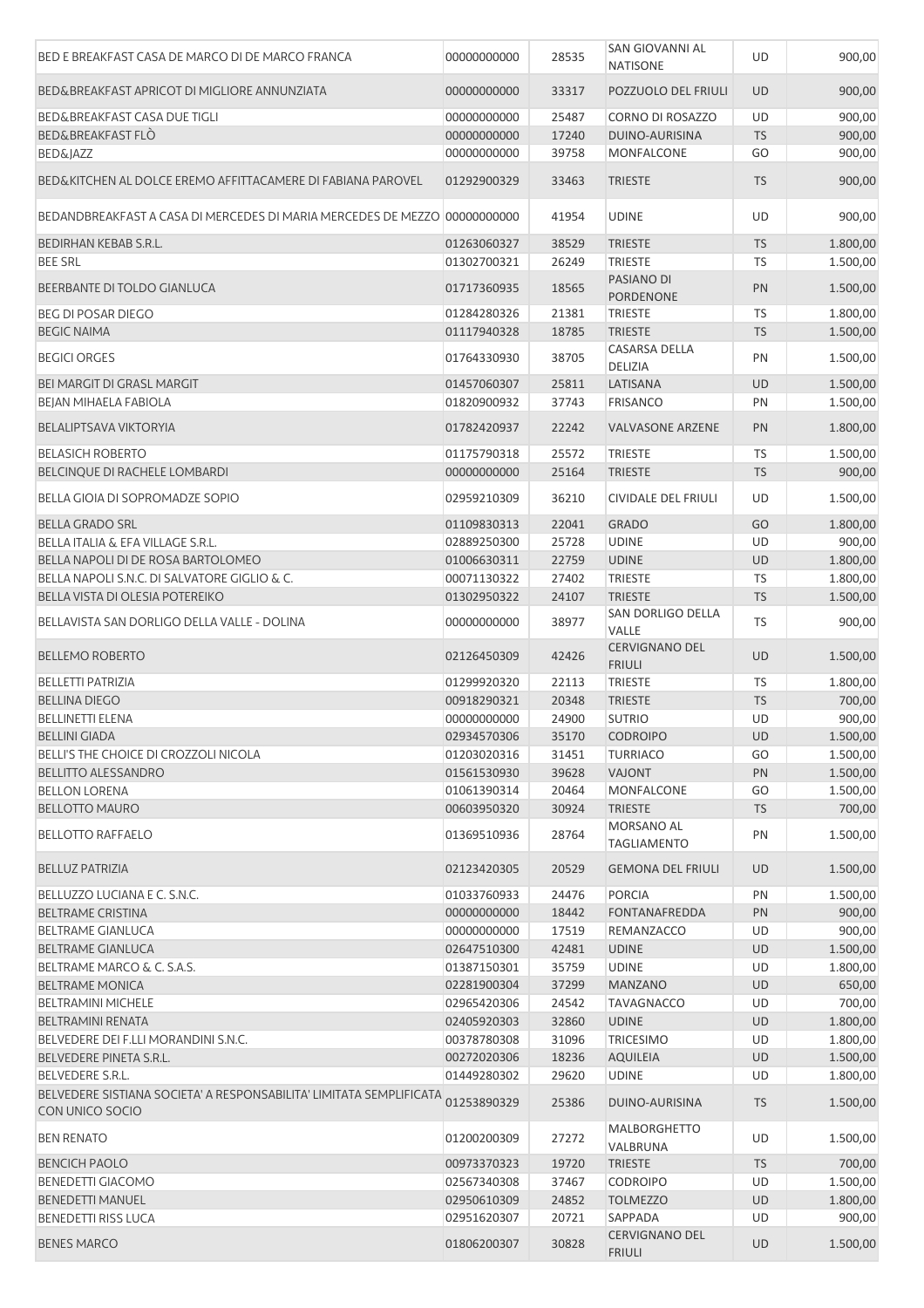| <b>BEN-ESSERE DI FURLAN STELLA</b>                              | 02927710307 | 21578 | <b>CORMONS</b>                         | GO        | 1.500,00 |
|-----------------------------------------------------------------|-------------|-------|----------------------------------------|-----------|----------|
| BENESSERE DONNA DI NICOLETTA BLASICH                            | 02294690306 | 20625 | <b>UDINE</b>                           | <b>UD</b> | 1.500,00 |
| <b>BENET ANNA MARIA</b>                                         | 01848640932 | 37413 | <b>PORDENONE</b>                       | PN        | 1.500,00 |
| <b>BENFATTO GABRIELE</b>                                        | 01172830315 | 32499 | <b>FOGLIANO</b><br><b>REDIPUGLIA</b>   | GO        | 1.800,00 |
| <b>BENO SEBASTIAN</b>                                           | 01027500329 | 33569 | <b>TRIESTE</b>                         | <b>TS</b> | 700,00   |
| <b>BENVENISTI FEDERICA</b>                                      | 02459930307 | 19401 | <b>TARVISIO</b>                        | <b>UD</b> | 1.800,00 |
| BENVENUTA LUMACA SOCIETA' SEMPLICE AGRICOLA                     | 01801910934 | 35723 | <b>AVIANO</b>                          | PN        | 1.800,00 |
| BENVENUTI ALESSANDRO                                            | 00973360324 | 17342 | <b>TRIESTE</b>                         | <b>TS</b> | 700,00   |
| <b>BENVENUTI DANIELE</b>                                        | 01267510327 | 18568 | <b>TRIESTE</b>                         | <b>TS</b> | 700,00   |
| <b>BENVENUTO &amp; GNAN S.N.C.</b>                              | 01495360305 | 23120 | PAVIA DI UDINE                         | <b>UD</b> | 1.800,00 |
| <b>BERDON ELIANA</b>                                            | 01289020321 | 30610 | <b>TRIESTE</b>                         | <b>TS</b> | 1.800,00 |
| <b>BERGOMAS STEFANO</b>                                         | 01185370317 | 35555 | <b>MARIANO DEL FRIULI</b>              | GO        | 1.800,00 |
| BERIA DI SALE D'ARGENTINA DE CARVALHO DE MORAES DE PUPPI CARLO  | 01156170308 | 26614 | SAN GIOVANNI AL<br><b>NATISONE</b>     | UD        | 1.800,00 |
| BERLINA COFFEE&BAR DI ROSSINO ARIANNA                           | 02910130307 | 23827 | <b>MOGGIO UDINESE</b>                  | <b>UD</b> | 1.500,00 |
| <b>BERNARDI TIZIANA</b>                                         | 01054990328 | 40999 | <b>TRIESTE</b>                         | <b>TS</b> | 1.500,00 |
| <b>BERNARDINI MONICA</b>                                        | 01075350312 | 34680 | <b>GORIZIA</b>                         | GO        | 900,00   |
| BERNARDINO BARBARA                                              | 02265130308 | 26481 | <b>UDINE</b>                           | <b>UD</b> | 900,00   |
| <b>BERNARDIS ANDREA</b>                                         | 00000000000 | 19895 | <b>MORTEGLIANO</b>                     | <b>UD</b> | 900,00   |
| <b>BERNARDIS FRANCESCO</b>                                      | 00000000000 | 19281 | MORTEGLIANO                            | UD        | 900,00   |
|                                                                 |             |       | SAN VITO DI                            |           |          |
| <b>BERNARDIS LUCA</b>                                           | 02358880306 | 27105 | <b>FAGAGNA</b>                         | <b>UD</b> | 1.500,00 |
| <b>BERRA BIANCA</b>                                             | 02655860308 | 26206 | REANA DEL ROIALE                       | UD        | 1.500,00 |
| <b>BERSAN GABRIELLA</b>                                         | 00844820324 | 32030 | <b>TRIESTE</b>                         | <b>TS</b> | 1.500,00 |
| <b>BERTAGNO GIOVANNI</b>                                        | 01291870937 | 39731 | <b>CLAUT</b>                           | PN        | 1.500,00 |
| BERTAZZO S.A.S. DI ZORZENON ALESSIO & C.                        | 00382310316 | 18671 | <b>GORIZIA</b>                         | GO        | 1.500,00 |
| <b>BERTIN DORIANA</b>                                           | 00278000930 | 32086 | <b>TRAVESIO</b>                        | PN        | 1.800,00 |
| BERTO & PINO S.N.C. DI LACALAMITA ELIANA & C.                   | 00998550321 | 47888 | <b>TRIESTE</b>                         | <b>TS</b> | 1.500,00 |
| <b>BERTOCCHI MANUELA</b>                                        | 01270940321 | 22040 | <b>MUGGIA</b>                          | <b>TS</b> | 1.500,00 |
| BERTOJA TIZIANA                                                 | 01122160326 | 17868 | <b>TRIESTE</b>                         | <b>TS</b> | 1.800,00 |
| <b>BERTOLI E ZULIANI S.R.L.</b>                                 | 02245600305 | 21924 | <b>POCENIA</b>                         | UD        | 1.500,00 |
| <b>BERTOLI GLORIA</b>                                           | 01795670932 | 37292 | <b>CASTELNOVO DEL</b><br><b>FRIULI</b> | PN        | 1.500,00 |
| <b>BERTOLI MARA</b>                                             | 01334490933 | 22901 | <b>SPILIMBERGO</b>                     | PN        | 1.500,00 |
| <b>BERTOLINI SARA</b>                                           | 02875900306 | 35726 | <b>TREPPO GRANDE</b>                   | UD        | 1.500,00 |
| <b>BERTOLUTTI ROBERTO</b>                                       | 01683550303 | 18473 | <b>FAEDIS</b>                          | UD        | 700,00   |
| <b>BERTOLUTTI SHEILA</b>                                        | 02994410302 | 36438 | PREMARIACCO                            | <b>UD</b> | 1.800,00 |
| <b>BERTONCELLI VALERIA</b>                                      | 03019721202 | 23179 | <b>AVIANO</b>                          | PN        | 4.800,00 |
| <b>BERTONI S.R.L.</b>                                           | 02104660309 | 35604 | <b>NIMIS</b>                           | <b>UD</b> | 1.800,00 |
| <b>BERTOSSI ROSANNA</b>                                         | 02862350309 | 40546 | <b>UDINE</b>                           | <b>UD</b> | 1.500,00 |
| BERTUZZI LUCIA EMILIA                                           | 01281330934 | 26084 | <b>VITO D'ASIO</b>                     | PN        | 1.500,00 |
| <b>BESEDNJAK FABIA</b>                                          | 01320110321 | 22845 | <b>MUGGIA</b>                          | <b>TS</b> | 1.800,00 |
| <b>BET CRISTINA</b>                                             | 01121680936 | 31053 | <b>BARCIS</b>                          | PN        | 1.500,00 |
| <b>BETELLI EMILIO</b>                                           | 01875210302 | 24827 | LATISANA                               | <b>UD</b> | 1.500,00 |
| <b>BETTIOL GIAN LUIGI</b>                                       | 01272170935 | 41355 | <b>SAN QUIRINO</b>                     | PN        | 700,00   |
| BEVILACQUA MASSIMO                                              | 00990410326 | 42703 | DUINO-AURISINA                         | TS        | 1.800,00 |
| <b>BEVILACQUA SISTO</b>                                         | 01679820306 | 33022 | <b>CIVIDALE DEL FRIULI</b>             | <b>UD</b> | 1.800,00 |
| BEVILACQUA VALENTINA                                            | 02625640301 | 32950 | <b>FLAIBANO</b>                        | <b>UD</b> | 1.500,00 |
| BEZIN LILIANA E GUSTINCIC IGOR S.N.C.                           | 00885160325 | 24890 | <b>TRIESTE</b>                         | <b>TS</b> | 1.800,00 |
| <b>BEZZI STEFANO</b>                                            | 01013920317 | 20414 | <b>GORIZIA</b>                         | GO        | 1.500,00 |
| BI.BE. DI PATRUNO TIBERIO E C. S.A.S.                           | 01108220318 | 17258 | <b>GRADO</b>                           | GO        | 1.500,00 |
| <b>BIACCA STEFANO</b>                                           | 01229680325 | 34629 | TRIESTE                                | <b>TS</b> | 700,00   |
| <b>BIAGINI GABRIEL</b>                                          | 02844880308 | 34312 | <b>CORMONS</b>                         | GO        | 700,00   |
| <b>BIANCHI RAFFAELLA</b>                                        | 02700120302 | 27330 | PAGNACCO                               | <b>UD</b> | 1.500,00 |
| BIANCHIN DAVIDE & BIANCHIN ANDREA - SOCIETA' IN NOME COLLETTIVO | 00792110322 | 31866 | <b>TRIESTE</b>                         | <b>TS</b> | 1.500,00 |
| BIANCONIGLIO PLAYLAND & CAFE DI BUDICA OLIMPIA SICA             | 02767930304 | 18866 | <b>UDINE</b>                           | UD        | 4.800,00 |
| <b>BIASINUTTO LUIGI</b>                                         | 01825830308 | 39495 | <b>PRECENICCO</b>                      | UD        | 1.800,00 |
| <b>BIASONI BEATRICE</b>                                         | 00492430939 | 19400 | ARBA                                   | PN        | 1.500,00 |
| <b>BIASONI SILVIO</b>                                           | 02552690303 | 26652 | <b>MARANO LAGUNARE</b>                 | UD        | 1.500,00 |
|                                                                 |             |       |                                        |           |          |
| <b>BIBALO MANUEL</b>                                            | 02854090301 | 21278 | <b>GRADO</b>                           | GO        | 1.500,00 |
| <b>BIBIQ CAFE' SRLS</b>                                         | 01874810938 | 40441 | <b>ZOPPOLA</b>                         | PN        | 1.500,00 |
| <b>BIDINOST HERMAN</b>                                          | 01214680934 | 33020 | <b>CORDENONS</b>                       | PN        | 1.500,00 |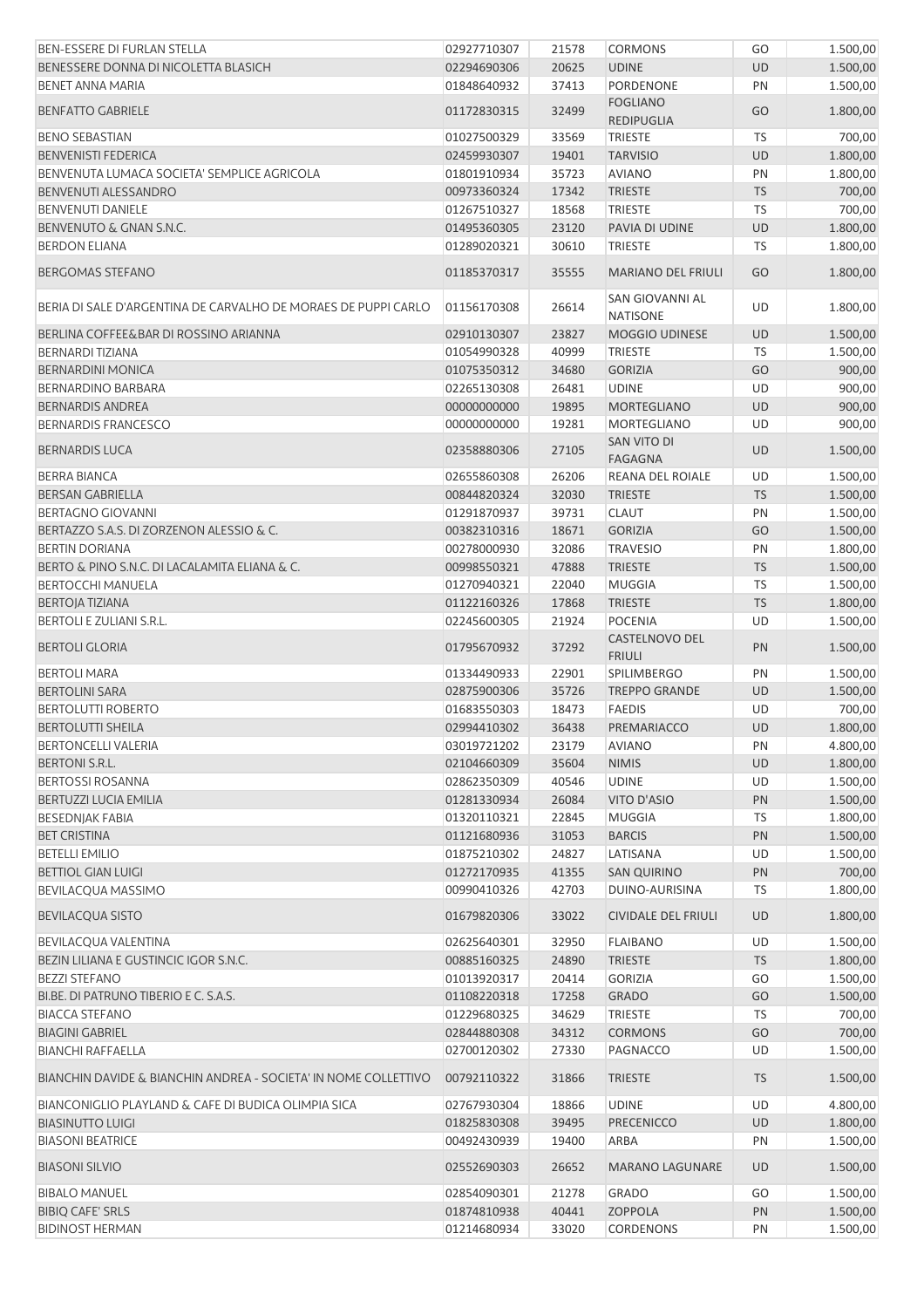| <b>BIDOLI CATTERINA</b>                                            | 00043150937 | 24876 | <b>TRAMONTI DI SOTTO</b>                    | PN        | 1.500,00 |
|--------------------------------------------------------------------|-------------|-------|---------------------------------------------|-----------|----------|
| <b>BIDOLI GIOVANNA</b>                                             | 02930130303 | 17942 | PALUZZA                                     | UD        | 1.500,00 |
| <b>BIDUT ANDREA</b>                                                | 01151660311 | 20923 | RONCHI DEI<br>LEGIONARI                     | GO        | 1.800,00 |
| <b>BIDUT CATERINA</b>                                              | 01023340316 | 38729 | MONFALCONE                                  | GO        | 1.800,00 |
| BIEFFE S.A.S. DI ANDREA E URBANO FABBRO & C.                       | 02331010302 | 29142 | CASSACCO                                    | <b>UD</b> | 1.800,00 |
| <b>BIERENGEL SRL</b>                                               | 01396230938 | 34683 | CORDENONS                                   | PN        | 1.800,00 |
|                                                                    |             |       |                                             |           |          |
| <b>BIERKELLER DI GRATTON DANIELE</b>                               | 01126540317 | 21499 | <b>GORIZIA</b>                              | GO        | 1.500,00 |
| <b>BIERTI LICIA</b>                                                | 00200540300 | 38110 | <b>GEMONA DEL FRIULI</b>                    | UD        | 1.500,00 |
| BIG BRUTUS S.A.S. DI GALATEO NICOLE E C.                           | 02937790307 | 20882 | <b>FIUMICELLO VILLA</b><br><b>VICENTINA</b> | <b>UD</b> | 1.800,00 |
| <b>BIGONTINA STEFANO</b>                                           | 01337980328 | 29721 | <b>TRIESTE</b>                              | TS        | 700,00   |
| <b>BIGOT MAURO</b>                                                 | 02061480303 | 20758 | <b>CORMONS</b>                              | GO        | 1.500,00 |
| <b>BIGOTTO GIGLIOLA</b>                                            | 01573370309 | 41744 | LIGNANO<br>SABBIADORO                       | UD        | 1.500,00 |
| BIKERS CAFE WOLLY & MAMY DI BRATOS WALTER                          | 01222360321 | 34430 | <b>MUGGIA</b>                               | <b>TS</b> | 1.500,00 |
| BILIARDO74 DI CESAREO DAVIDE                                       |             | 27238 | CASSACCO                                    | UD        |          |
|                                                                    | 02748450307 |       |                                             |           | 1.500,00 |
| <b>BILLY S.R.L.</b>                                                | 02337530303 | 41250 | <b>UDINE</b>                                | <b>UD</b> | 1.500,00 |
| <b>BIMA CAFFE' DI COMASTRI CESARE</b>                              | 01189390311 | 36903 | MONFALCONE                                  | GO        | 1.500,00 |
| <b>BINCOLETTO MASCIA</b>                                           | 02388360303 | 20083 | PASIAN DI PRATO                             | <b>UD</b> | 650,00   |
| <b>BINOT ALIDA</b>                                                 | 01809430935 | 31063 | PASIANO DI<br>PORDENONE                     | PN        | 1.500,00 |
| <b>BIO HAUS DI JERAM ERICA</b>                                     | 02806580300 | 34583 | <b>TARVISIO</b>                             | <b>UD</b> | 1.500,00 |
| <b>BIONDI ELEONORA</b>                                             | 00000000000 | 38392 | <b>TRIESTE</b>                              | TS        | 900,00   |
| <b>BIONDI STEFANO</b>                                              | 01128820329 | 18812 | <b>TRIESTE</b>                              | <b>TS</b> | 700,00   |
|                                                                    |             |       |                                             |           |          |
| BIQUADRO DI BENEDETTO STEFANO & BENEDETTO ANDREA S.N.C.            | 02522480306 | 41237 | <b>UDINE</b>                                | UD        | 1.500,00 |
| <b>BIRBANTI S.R.L.</b>                                             | 01275560322 | 29134 | <b>TRIESTE</b>                              | <b>TS</b> | 1.800,00 |
| BIRILLI S.N.C. DI PALERMO DANIELE & RUGGIERO PAOLA                 | 02385890302 | 30273 | <b>UDINE</b>                                | UD        | 900,00   |
| BIRRA E BASTA DI FREMONDIERE PATRICIA                              | 01129200315 | 28332 | PALMANOVA                                   | UD        | 1.500,00 |
| <b>BIRRASTORE S.R.L.S.</b>                                         | 02940850304 | 22782 | <b>UDINE</b>                                | UD        | 1.500,00 |
| BIRRERIA BUNKER S.R.L.                                             | 01256970326 | 31648 | DUINO-AURISINA                              | <b>TS</b> | 1.800,00 |
| BIRRERIA DA MARCO DI BELLON MARCO & C. S.N.C.                      | 01426270300 | 25120 | SAN GIOVANNI AL<br><b>NATISONE</b>          | UD        | 1.800,00 |
| BIRRERIA IL PANINO DI CLABASSI FABIO                               | 02420570307 | 34884 | SEDEGLIANO                                  | <b>UD</b> | 1.500,00 |
| BIRRERIA LION SNACK BAR DI TOMADA LIONELLA                         |             | 39676 |                                             |           |          |
|                                                                    | 02093370308 |       | <b>MAJANO</b>                               | UD        | 1.800,00 |
| BIRRERIA MONDELLI DI ENZO E DALIDA NUZZO & C. S.N.C.               | 01831970304 | 21607 | <b>TALMASSONS</b>                           | <b>UD</b> | 1.800,00 |
| BIRRERIA PIZZERIA DA VINCENZO                                      | 02708470303 | 22469 | CIVIDALE DEL FRIULI                         | UD        | 1.800,00 |
| BIRRERIA THE OLD STABLE DI BATTAGELLO SARA & C. S.N.C.             | 02279210302 | 41776 | <b>LIGNANO</b><br>SABBIADORO                | <b>UD</b> | 1.800,00 |
| BIRRHARIA SAS DI GIORGIANI PAMELA & C.                             | 02216140307 | 40590 | PALMANOVA                                   | UD        | 1.500,00 |
| BIRRIFICIO FORUM IULII SOCIETA' AGRICOLA SRL                       | 02876450301 | 26542 | <b>CIVIDALE DEL FRIULI</b>                  | <b>UD</b> | 1.800,00 |
| BIRRIFICIO FRIULANO S.R.L.S. - SOCIETA' A RESPONSABILITA' LIMITATA |             |       | SAN GIOVANNI AL                             |           |          |
| <b>SEMPLIFICATA</b>                                                | 01160470314 | 27916 | <b>NATISONE</b>                             | UD        | 1.800,00 |
| BIRRIFICIO UDINESE S.R.L.                                          | 02221110303 | 30723 | <b>UDINE</b>                                | UD        | 1.800,00 |
| <b>BISCONTIN CLAUDIA</b>                                           | 01812260931 | 30845 | <b>AVIANO</b>                               | PN        | 1.500,00 |
| <b>BISCONTIN TIZIANA</b>                                           | 01855780936 | 32281 | <b>POLCENIGO</b>                            | PN        | 1.800,00 |
| <b>BISTRO' 51 DI PASTORE ERIK</b>                                  | 01335350326 | 32113 | <b>TRIESTE</b>                              | <b>TS</b> | 1.800,00 |
| BISTRO' CHIERIGO BAR GELATERIA DI DORIGO MANUEL                    | 02956540302 | 36343 | <b>FORNI DI SOPRA</b>                       | UD        | 1.800,00 |
| BISTROT DI BOSCHETTI ANTONELLO                                     | 01332440328 | 42655 | <b>TRIESTE</b>                              | TS        | 1.800,00 |
| BITTOLO BON S.R.L.                                                 | 00960680304 | 27899 | <b>LIGNANO</b><br>SABBIADORO                | UD        | 4.800,00 |
| <b>BITTOLO UMBERTO</b>                                             | 00800990301 | 32296 | MALBORGHETTO                                | UD        | 1.800,00 |
| BIZJAK S.N.C. AGRICOLA DI IVANA BIZJAK E MAJA BIZJAK & C.          | 01242000329 | 27907 | VALBRUNA<br><b>MONRUPINO</b>                | <b>TS</b> | 1.800,00 |
| <b>BIZJAK SUZANA</b>                                               | 01208590313 | 33438 | VILLESSE                                    | GO        | 1.500,00 |
| <b>BIZZARO ROMINA</b>                                              | 01812760930 | 39368 | AZZANO DECIMO                               | PN        | 1.500,00 |
| BLANZAN TIZIANA                                                    | 02857310300 | 28271 | PAULARO                                     | UD        | 1.500,00 |
|                                                                    |             |       |                                             |           |          |
| <b>BLARASIN GIORGIO</b>                                            | 02771870306 | 34219 | <b>RAVASCLETTO</b>                          | UD        | 1.500,00 |
| <b>BLASIG NADIA</b>                                                | 01096770316 | 25082 | FARRA D'ISONZO                              | GO        | 1.500,00 |
| <b>BLASKOVIC MIRKO</b>                                             | 01324550324 | 26834 | <b>TRIESTE</b>                              | <b>TS</b> | 700,00   |
| <b>BLASON SILVIA</b>                                               | 00000000000 | 30361 | <b>AQUILEIA</b>                             | UD        | 650,00   |
| <b>BLASUTIG BARBARA</b>                                            | 02349920302 | 23863 | <b>UDINE</b>                                | UD        | 1.500,00 |
| <b>BLASUTIG RAFFAELLA</b>                                          | 02024820306 | 20142 | SAN PIETRO AL                               | UD        | 1.500,00 |
| <b>BLOOM'S ROOM DI MARIANGELA VELLA</b>                            | 00000000000 | 41007 | <b>NATISONE</b><br><b>TRIESTE</b>           | <b>TS</b> | 900,00   |
|                                                                    |             |       |                                             |           |          |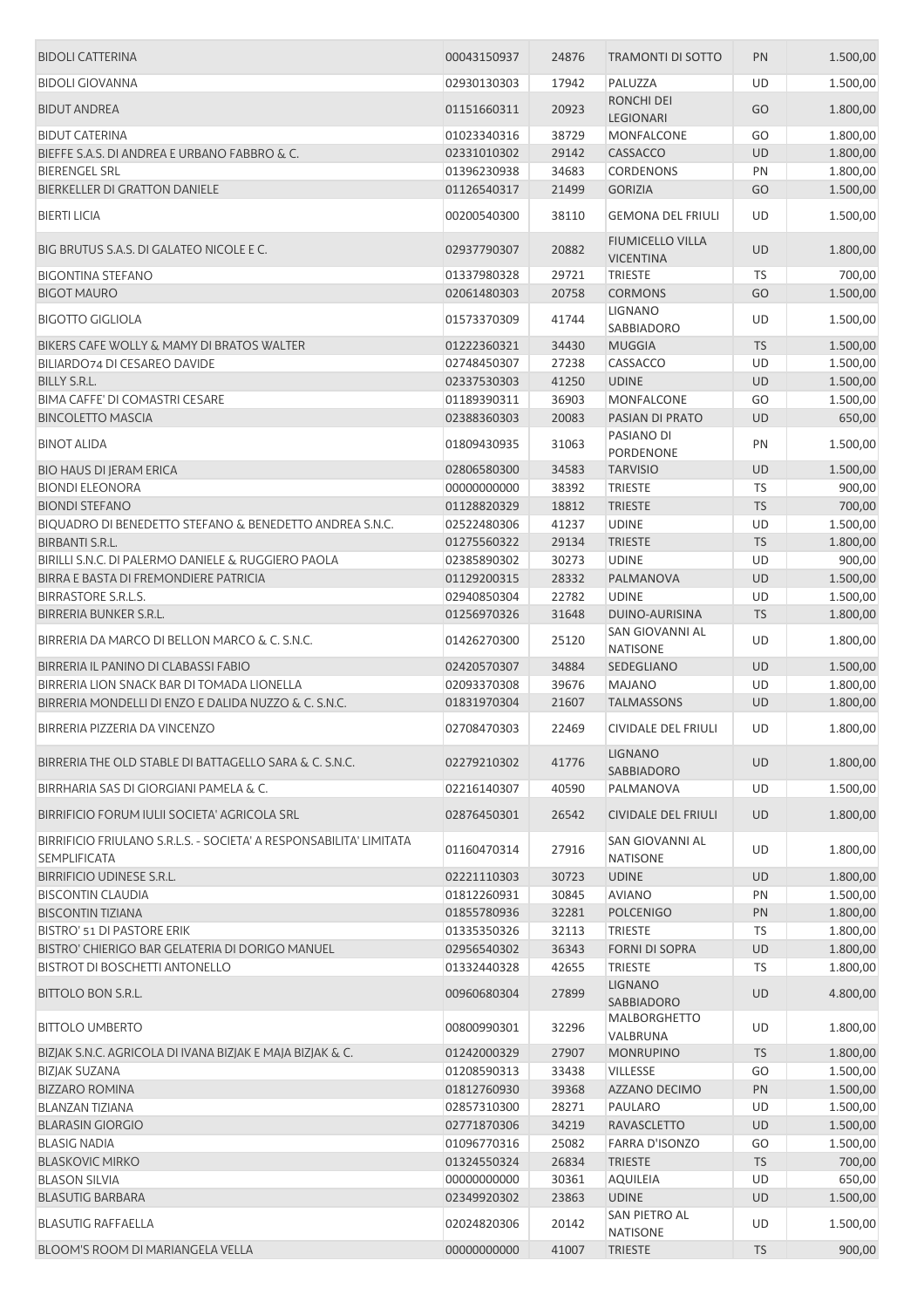| BLUE FITNESS S.N.C. DI MACORIG ALDO                                          | 02359160302 | 32107 | <b>CIVIDALE DEL FRIULI</b>          | <b>UD</b> | 1.500,00 |
|------------------------------------------------------------------------------|-------------|-------|-------------------------------------|-----------|----------|
| BLUE GASTROMANIA S.A.S. DI ANSELMO CLAUDIO & C.                              | 01617800931 | 17311 | <b>SACILE</b>                       | PN        | 1.800,00 |
| BLUE MARLIN DI DRIGO VALLI                                                   | 03452140274 | 30868 | <b>LIGNANO</b>                      | UD        | 1.500,00 |
| BLUE MOON DI PASCOLO YOLANDA DEL CARMEN & C. S.A.S.                          | 02443560301 | 21579 | SABBIADORO<br><b>RIVIGNANO TEOR</b> | UD        | 1.500,00 |
| <b>BOARO ROMANO SNC</b>                                                      |             | 36547 |                                     | UD        |          |
|                                                                              | 01408510301 |       | <b>TAVAGNACCO</b>                   |           | 1.500,00 |
| <b>BOBBERA ADRIANA</b>                                                       | 01296540303 | 32407 | LUSEVERA                            | <b>UD</b> | 1.800,00 |
| <b>BOBUL MAURO</b>                                                           | 00939930327 | 27695 | <b>TRIESTE</b>                      | <b>TS</b> | 700,00   |
| <b>BOCCA DELLA VERITA' SRL</b>                                               | 02859950301 | 36004 | <b>UDINE</b>                        | <b>UD</b> | 1.800,00 |
| <b>BOCCIOFILA TORRE A.S.D.</b>                                               | 01834830935 | 36669 | <b>PORDENONE</b>                    | PN        | 1.500,00 |
| BOCCON DIVINO S.A.S. DI DAZZAN MARCO                                         | 01324910932 | 29409 | <b>PORDENONE</b>                    | PN        | 1.800,00 |
| <b>BODY &amp; FITNESS DI BENEDETTI ROBERTO</b>                               | 02113480301 | 23916 | <b>TRICESIMO</b>                    | UD        | 1.500,00 |
| <b>BODY LINE S.R.L.</b>                                                      | 02835350303 | 25770 | SAN DANIELE DEL<br><b>FRIULI</b>    | <b>UD</b> | 1.500,00 |
| BODY MIND AND SOUL THERAPY DI ELISA PONTARINI                                | 02964390302 | 26588 | <b>LIGNANO</b><br>SABBIADORO        | UD        | 1.500,00 |
| <b>BODY VILLAGE S.R.L.</b>                                                   | 02935500302 | 36240 | <b>CODROIPO</b>                     | <b>UD</b> | 1.500,00 |
| BODYFORM STUDIO DI CRISTINA SPARAINO                                         | 01975710300 | 24708 | <b>UDINE</b>                        | UD        | 1.500,00 |
|                                                                              |             |       |                                     |           |          |
| BODYGUARD DI GANDOLFI MAURIZIO & C. S.A.S.                                   | 01007670316 | 22995 | <b>VILLESSE</b>                     | GO        | 1.500,00 |
| <b>BODYLAB - FITNESS &amp; WELLNESS S.R.L.S.</b>                             | 01194330310 | 18091 | <b>MONFALCONE</b>                   | GO        | 1.500,00 |
| <b>BODYSTILE CODROIPO SRL</b>                                                | 02946050305 | 39930 | <b>CODROIPO</b>                     | <b>UD</b> | 1.500,00 |
| <b>BOEL ANDREA</b>                                                           | 01360490302 | 17746 | <b>UDINE</b>                        | UD        | 1.800,00 |
| <b>BOEL ENRICO</b>                                                           | 01855680300 | 42499 | <b>UDINE</b>                        | <b>UD</b> | 1.500,00 |
| <b>BOEMO ALBERTO</b>                                                         | 01058340314 | 22138 | <b>GRADO</b>                        | GO        | 1.800,00 |
|                                                                              |             |       |                                     |           |          |
| <b>BOLZICCO FAUSTA</b>                                                       | 00322900317 | 34409 | <b>CORMONS</b>                      | GO        | 1.800,00 |
| <b>BOLZICCO VALENTINA</b>                                                    | 01443230303 | 17142 | <b>BUTTRIO</b>                      | UD        | 1.500,00 |
| <b>BOLZON GIANNA</b>                                                         | 01361390303 | 31859 | <b>BICINICCO</b>                    | <b>UD</b> | 1.800,00 |
| <b>BON BAR DI CONTARDO AZZURRA</b>                                           | 02893020301 | 33853 | <b>FAGAGNA</b>                      | UD        | 1.500,00 |
| <b>BON CARLO</b>                                                             | 02008700300 | 18447 | <b>UDINE</b>                        | <b>UD</b> | 700,00   |
| <b>BONADIO ANDREA</b>                                                        | 01832230930 | 24543 | <b>SACILE</b>                       | PN        | 1.500,00 |
| <b>BONAFE' ALESSIO</b>                                                       | 01523750931 | 33594 | CANEVA                              | PN        | 700,00   |
|                                                                              |             |       |                                     |           |          |
| <b>BONATO SARA</b>                                                           | 02663620306 | 26220 | <b>TRASAGHIS</b>                    | UD        | 1.500,00 |
| <b>BONAVIA DI ELENA MAVER</b>                                                | 00000000000 | 38188 | DUINO-AURISINA                      | <b>TS</b> | 900,00   |
| BONAVIA DI SERENA KUHAR E DAGRI DAVIDE SOCIETA' IN NOME<br><b>COLLETTIVO</b> | 01326540323 | 31902 | <b>TRIESTE</b>                      | TS        | 1.800,00 |
| <b>BONDAR IRYNA &amp; MOLCHANOVA IRYNA S.N.C.</b>                            | 01335000327 | 22100 | <b>TRIESTE</b>                      | <b>TS</b> | 1.500,00 |
| <b>BONIN MANUELA</b>                                                         | 01197380320 | 33702 | <b>MUGGIA</b>                       | <b>TS</b> | 1.500,00 |
| <b>BONO DOMENICO</b>                                                         | 00768380321 | 35779 | <b>TRIESTE</b>                      | <b>TS</b> | 1.800,00 |
|                                                                              |             |       | PRATA DI                            |           |          |
| BONOLLO MARISA & C. S.N.C.                                                   | 01157320936 | 32217 | PORDENONE                           | PN        | 1.500,00 |
| <b>BONORA LUIGIA</b>                                                         | 02116520301 | 29496 | <b>TOLMEZZO</b>                     | <b>UD</b> | 1.500,00 |
| <b>BONOTTO ANDREA</b>                                                        | 02538930302 | 30522 | <b>UDINE</b>                        | UD        | 700,00   |
| BOOBE'S S.A.S. DI TERZARIOL A. & C.                                          | 01344190937 | 38757 | <b>AVIANO</b>                       | PN        | 1.800,00 |
| <b>BOOKS &amp; BIKES DI FABBRO GABRIELLA</b>                                 | 00000000000 | 19482 | <b>BUIA</b>                         | UD        | 900,00   |
| BORA - SOCIETA' IN ACCOMANDITA SEMPLICE DI GRATTON LUCA & C.                 | 01228930325 | 32543 | <b>TRIESTE</b>                      | <b>TS</b> | 1.500,00 |
| BORABAR DI ZENG WANGDI                                                       | 04656540269 | 42283 | <b>GORIZIA</b>                      | GO        | 1.500,00 |
|                                                                              | 01177450937 | 28079 | <b>CORDENONS</b>                    | PN        | 700,00   |
| <b>BORDELOT MAURIZIO</b><br><b>BORDIN GIULIANA</b>                           | 01563950938 | 36839 | <b>LIGNANO</b>                      | UD        | 1.500,00 |
|                                                                              |             |       | SABBIADORO                          |           |          |
| <b>BOREAN GIACOMINO</b>                                                      | 00070080932 | 23768 | <b>ZOPPOLA</b>                      | PN        | 1.500,00 |
| <b>BORELLI ALESSANDRO</b>                                                    | 00982840324 | 22567 | <b>TRIESTE</b>                      | TS        | 1.500,00 |
| <b>BORGAT S.R.L.</b>                                                         | 02955860305 | 22598 | <b>TOLMEZZO</b>                     | <b>UD</b> | 1.800,00 |
| <b>BORGHESE MORENO</b>                                                       | 01955270309 | 22315 | <b>MANZANO</b>                      | UD        | 1.500,00 |
| BORGO ANTICO DI BALDINI MASSIMO                                              | 02879050306 | 22576 | <b>CIVIDALE DEL FRIULI</b>          | UD        | 1.500,00 |
| BORGO ANTICO DI PESCAROLLO PAOLA                                             | 01589170933 | 27264 | <b>CORDENONS</b>                    | PN        | 1.800,00 |
| <b>BORGO CLAUDIA</b>                                                         | 02849480302 | 34890 | SEDEGLIANO                          | <b>UD</b> | 1.500,00 |
| BORGO CLAUDIUS SOCIETA' AGRICOLA SEMPLICE                                    | 02851040309 | 33404 | TRIVIGNANO UDINESE                  | UD        | 1.800,00 |
| <b>BORGO FORNI</b>                                                           | 00000000000 | 41026 | <b>FORNI DI SOPRA</b>               | UD        | 900,00   |
| BORGO NUVOLA DI CALLIGARIS PAMELA                                            |             | 42299 | <b>UDINE</b>                        | UD        | 900,00   |
|                                                                              | 00000000000 |       |                                     |           |          |
| BORGO POSCOLLE DI PILLININI LUCIO & C. S.A.S.                                | 02236840308 | 31236 | <b>CAVAZZO CARNICO</b>              | UD        | 1.800,00 |
| BORGO SAN DANIELE DI MAURI MAURO                                             | 00447900317 | 33288 | <b>CORMONS</b>                      | GO        | 900,00   |
| BORGO SAN QUIRINO DI DEL BEN PIERO & CO. S.A.S.                              | 01092620325 | 29158 | <b>TRIESTE</b>                      | <b>TS</b> | 1.800,00 |
| BORGO SOANDRI SOC. COOP. A R.L.                                              | 02151620305 | 23820 | <b>SUTRIO</b>                       | UD        | 4.800,00 |
| BORGO TITOL SOCIETA' AGRICOLA S.S.                                           | 01627740937 | 39154 | <b>TRAMONTI DI SOPRA</b>            | PN        | 1.800,00 |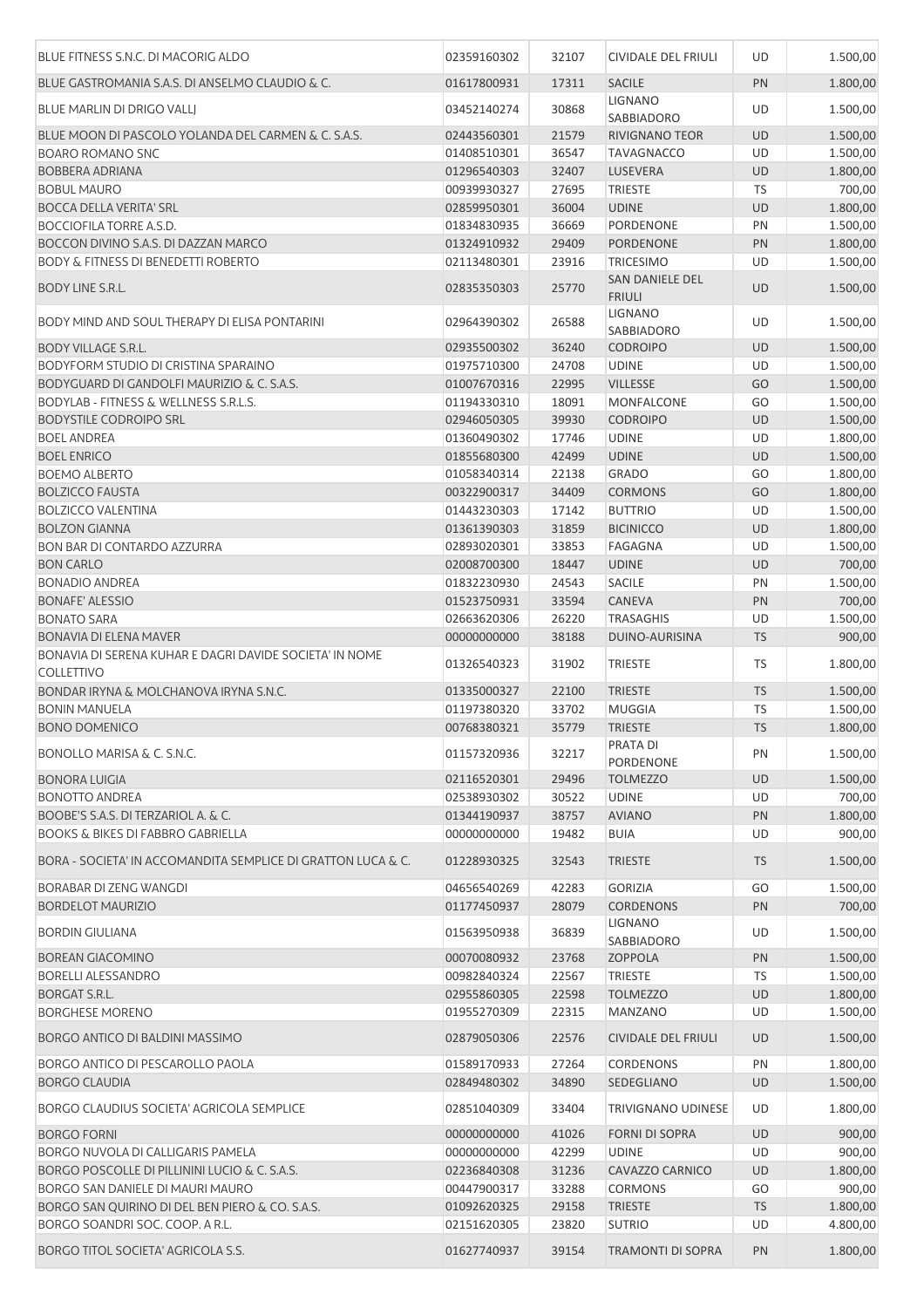| <b>BORGOBELLO GIANFRANCO</b>                          | 01923290306 | 29939          | RIVIGNANO TEOR                              | UD        | 1.500,00 |
|-------------------------------------------------------|-------------|----------------|---------------------------------------------|-----------|----------|
| <b>BORGU' BRUNA</b>                                   | 01541750301 | 19971          | CIVIDALE DEL FRIULI                         | <b>UD</b> | 1.500,00 |
| <b>BORIN ADRIANO</b>                                  | 02414240305 | 24387          | <b>FAEDIS</b>                               | UD        | 1.500,00 |
| <b>BORIN ALEX</b>                                     | 01696870938 | 37549          | AZZANO DECIMO                               | PN        | 1.500,00 |
| <b>BORLINA GIANNI</b>                                 | 01538370303 | 20645          | <b>UDINE</b>                                | UD        | 1.500,00 |
| <b>BORRIELLO ROSA</b>                                 | 00532850310 | 26214          | <b>MONFALCONE</b>                           | GO        | 1.800,00 |
| <b>BORTOLASO LUISA</b>                                | 02519900308 | 41991          | CAMINO AL<br><b>TAGLIAMENTO</b>             | UD        | 1.800,00 |
| <b>BORTOLIN ROBERTO</b>                               | 01718600933 | 33941          | AZZANO DECIMO                               | PN        | 700,00   |
| <b>BORTOLUSSI ANGELA</b>                              | 01081550939 | 27821          | <b>MEDUNO</b>                               | PN        | 1.500,00 |
| <b>BORTOLUSSI MARIAGRAZIA</b>                         | 00630680932 | 24931          | MORSANO AL<br><b>TAGLIAMENTO</b>            | <b>PN</b> | 1.800,00 |
| <b>BORTOLUZZI ROMANO</b>                              | 00442570305 | 22447          | <b>RAGOGNA</b>                              | UD        | 1.500,00 |
| <b>BORTUNA LORIS</b>                                  | 01288180324 | 41236          | <b>TRIESTE</b>                              | <b>TS</b> | 700,00   |
| <b>BOSCHIAN CUCH ROBERTA</b>                          | 01822310932 | 39765          | <b>AVIANO</b>                               | PN        | 1.500,00 |
| <b>BOSCO AMATA RENZA</b>                              | 01075540300 | 25108          | <b>UDINE</b>                                | UD        | 1.500,00 |
| BOSCO S.N.C. DI BOSCO MASSIMILIANO E C.               | 01597530300 | 37797          | <b>CODROIPO</b>                             | UD        | 4.800,00 |
| <b>BOT GIOAS</b>                                      | 01666680937 | 38930          | <b>CORDENONS</b>                            | PN        | 1.500,00 |
| <b>BOTTA ANTONIO</b>                                  | 02373140306 | 21953          | <b>CODROIPO</b>                             | UD        | 1.500,00 |
| BOTTEGA 18 S.N.C. DI NICOLO' LISI E VINCENZO ALBANO   | 01318870324 | 29708          | <b>TRIESTE</b>                              | <b>TS</b> | 1.500,00 |
| BOTTEGA DEL CAFFE' DERSUT DI BRUSTOLON LUCA           | 02769170305 | 20755          | <b>UDINE</b>                                | UD        | 1.500,00 |
| <b>BOTTOS EZIO</b>                                    | 01381530938 | 28434          | <b>PORDENONE</b>                            | <b>PN</b> | 700,00   |
| BOUGAINVILLEE S.N.C. DI MODOLO GIOVANNI E C.          | 01249480938 | 38946          | <b>POLCENIGO</b>                            | PN        | 1.500,00 |
| BOULEVARD DI FABRIS VALERIA                           | 02908680305 | 42761          | <b>UDINE</b>                                | UD        | 1.500,00 |
| <b>BOUNTY EVENTI RISTOCATERING - SRL</b>              | 01336270325 | 21486          | <b>TRIESTE</b>                              | <b>TS</b> | 1.800,00 |
| BOWLING 71 DI PELOI & C. S.A.S.                       | 01433550306 | 22254          | <b>UDINE</b>                                | UD        | 1.500,00 |
| <b>BOZ ALESSANDRO</b>                                 | 01084140308 | 24549          | MORTEGLIANO                                 | UD        | 1.800,00 |
| <b>BOZICA SOCIETA' AGRICOLA SEMPLICE</b>              | 02905870305 | 39461          | SAVOGNA                                     | UD        | 900,00   |
| <b>BOZZI GIUSEPPE</b>                                 | 01991540301 | 41984          | PRADAMANO                                   | UD        | 900,00   |
| <b>BOZZO STEFANIA</b>                                 | 02638100301 | 34794          | PASIAN DI PRATO                             | UD        | 1.500,00 |
| <b>BRADAMANTE TERESA</b>                              | 00000000000 | 39964          | <b>TRIESTE</b>                              | TS        | 650,00   |
| <b>BRADASCHIA ALESSANDRO</b>                          | 02003600307 | 36087          | <b>CERVIGNANO DEL</b><br><b>FRIULI</b>      | <b>UD</b> | 1.500,00 |
| <b>BRADASCHIA DIEGO</b>                               | 01125980316 | 18190          | <b>CERVIGNANO DEL</b><br><b>FRIULI</b>      | UD        | 1.800,00 |
| BRADIPO S.N.C. DI MAURO MICALI & C.                   | 01012850325 | 25804          | <b>SAN DORLIGO DELLA</b><br><b>VALLE</b>    | <b>TS</b> | 1.800,00 |
| <b>BRAGAGNOLO ELENA</b>                               | 02832960302 | 25994          | <b>CODROIPO</b>                             | UD        | 1.500,00 |
| BRAGOC DI PAULINA MATEJA                              | 01126670320 |                | 22950 TRIESTE                               | <b>TS</b> | 900,00   |
| <b>BRAICO MILENA</b>                                  | 00000000000 | 25228          | <b>TRIESTE</b>                              | TS        | 650,00   |
| <b>BRAIDA MARTINA</b>                                 | 01133660314 | 24800          | <b>MANZANO</b>                              | UD        | 1.500,00 |
| BRAIDA S.N.C. DI BRAIDA ALAN & C.                     | 01186580310 | 37769          | <b>TURRIACO</b>                             | GO        | 1.800,00 |
| <b>BRAIDOT LAURA</b>                                  | 02602270304 | 42096          | <b>FIUMICELLO VILLA</b><br><b>VICENTINA</b> | UD        | 1.800,00 |
| BRAIDOTTI & FELETTIG S.N.C. DI BRAIDOTTI CLAUDIA & C. | 01434550305 | 20065          | <b>CIVIDALE DEL FRIULI</b>                  | <b>UD</b> | 1.500,00 |
| BRAIDOTTI MARIANNA & ALESSANDRA S.N.C.                | 02312530302 | 42699          | <b>TRICESIMO</b>                            | UD        | 1.500,00 |
| <b>BRAIT ANGELO ANTONIO</b>                           | 00390870939 | 28690          | CASARSA DELLA                               | PN        | 1.500,00 |
| <b>BRANCOLINI COSTANZA</b>                            | 00084048883 |                | DELIZIA<br><b>CODROIPO</b>                  |           | 650,00   |
| <b>BRANDOLINI NELLA</b>                               |             | 38901<br>31961 |                                             | UD<br>UD  | 1.500,00 |
| <b>BRANKO MARZI</b>                                   | 01365540309 | 18952          | VENZONE                                     |           |          |
|                                                       | 00662060326 |                | <b>TRIESTE</b>                              | <b>TS</b> | 1.500,00 |
| <b>BRASS DI ROMICH GIOVANNI</b>                       | 00000000000 | 36975          | <b>TRIESTE</b>                              | TS        | 900,00   |
| BRASSERIE DI OLIVIERI NORBERTO & C. S.A.S.            | 01976310308 | 22819          | <b>TRICESIMO</b>                            | UD        | 1.500,00 |
| <b>BRATOS PAOLO</b>                                   | 00858500325 | 22876          | <b>TRIESTE</b>                              | <b>TS</b> | 1.500,00 |
| <b>BRATOVICH CRISTIAN</b>                             | 01125500312 | 18238          | RONCHI DEI<br>LEGIONARI                     | GO        | 1.500,00 |
| BRATTI ADRIANO                                        | 01775860933 | 26639          | SAN GIORGIO DELLA<br>RICHINVELDA            | PN        | 1.800,00 |
| <b>BRAULINESE TATIANA</b>                             | 02882110303 | 34277          | <b>TRASAGHIS</b>                            | UD        | 1.500,00 |
| <b>BRAVI RAGAZZI SRL</b>                              | 01853130936 | 41861          | PORDENONE                                   | PN        | 1.800,00 |
| <b>BRAVIN MARIA TERESA</b>                            | 01213130931 | 41226          | <b>POLCENIGO</b>                            | <b>PN</b> | 1.800,00 |
| BREAK S.R.L.                                          | 01749250930 | 33165          | SAN VITO AL<br><b>TAGLIAMENTO</b>           | PN        | 900,00   |
| <b>BREGANT ANDREA</b>                                 | 01077350328 | 29935          | <b>MUGGIA</b>                               | <b>TS</b> | 700,00   |
| <b>BREGANT ROBERTA</b>                                | 00543600316 | 22214          | <b>MARIANO DEL FRIULI</b>                   | GO        | 1.500,00 |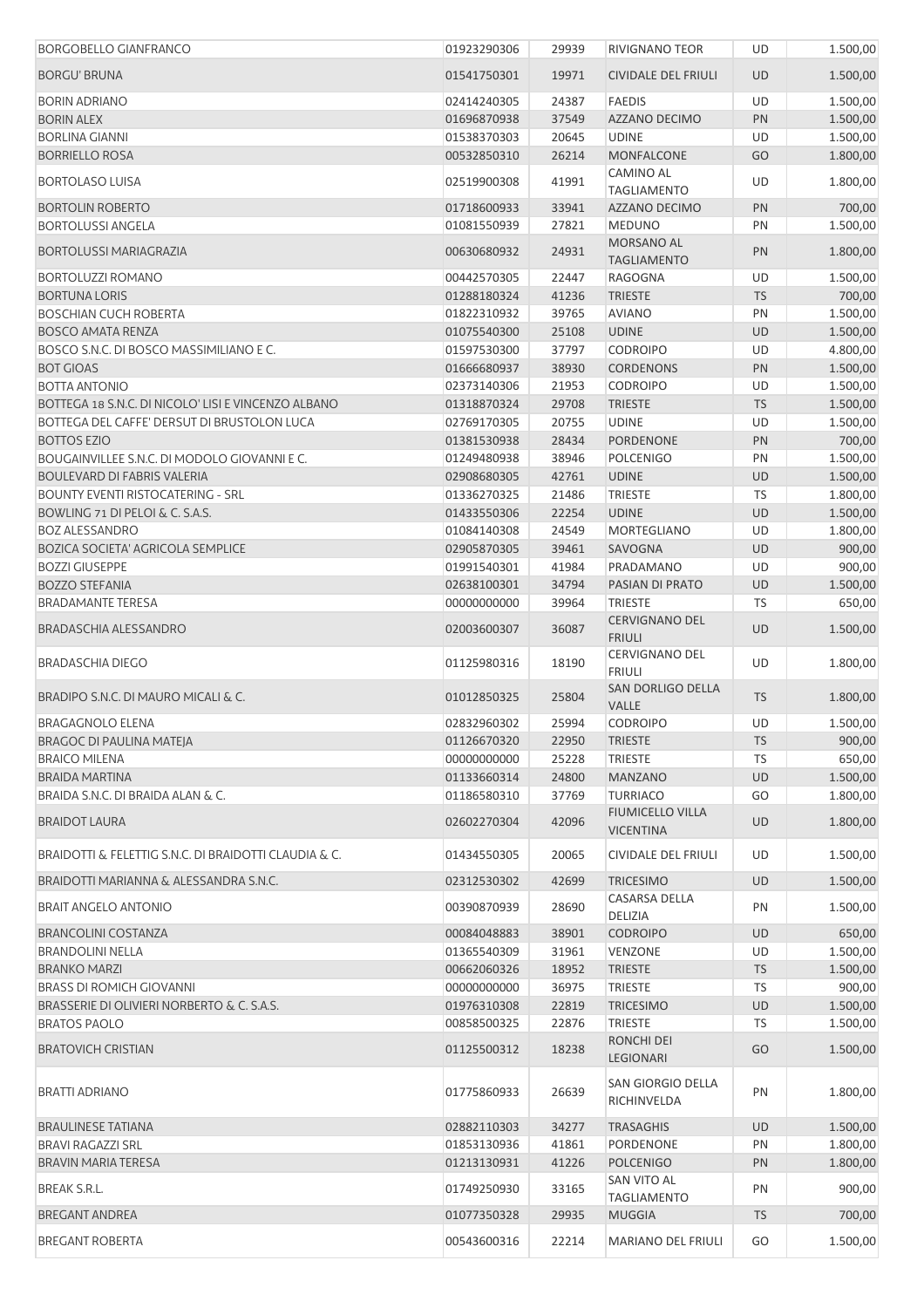| <b>B-RELAXED MASSAGE BY VIOLETTA</b>                            | 02972940304 | 29614 | <b>UDINE</b>                                | <b>UD</b> | 1.500,00 |
|-----------------------------------------------------------------|-------------|-------|---------------------------------------------|-----------|----------|
| BRESCIA S.A.S. DI FRANCESCO BRESCIA & C.                        | 01287130320 | 41034 | <b>TRIESTE</b>                              | <b>TS</b> | 1.800,00 |
| BRESSANI GIUSEPPE SOCIETA' AGRICOLA SEMPLICE                    | 02909590305 | 31021 | <b>NIMIS</b>                                | UD        | 900,00   |
| <b>BREZZA LOREDANA</b>                                          | 00000000000 | 21539 | <b>GORIZIA</b>                              | GO        | 650,00   |
| <b>BRICCHI MATTEO</b>                                           | 02926020302 | 21726 | <b>PONTEBBA</b>                             | <b>UD</b> | 1.500,00 |
| <b>BRICIOLE DI BONTA' S.R.L.</b>                                | 02854740301 | 36281 | <b>GONARS</b>                               | UD        | 1.500,00 |
| BRIEDA & C. DI BRIEDA LUCA S.N.C.                               | 01651680306 | 33196 | <b>UDINE</b>                                | <b>UD</b> | 1.500,00 |
| <b>BRIEDA ELVIO</b>                                             | 00105760938 | 26241 | <b>SACILE</b>                               | PN        | 1.500,00 |
| <b>BRIGANTINO S.R.L.</b>                                        | 02639080304 | 20932 | LATISANA                                    | <b>UD</b> | 1.800,00 |
| BRILLIANT CAMERE DI DANIELA GEGA                                | 01250880323 | 17991 | <b>TRIESTE</b>                              | TS        | 900,00   |
| <b>BRISCAK IRENA</b>                                            | 01017850320 | 36364 | <b>SGONICO</b>                              | <b>TS</b> | 1.800,00 |
| <b>BRISOTTO ANDREA</b>                                          | 00474440930 | 22149 | PASIANO DI<br>PORDENONE                     | PN        | 900,00   |
| <b>BROILI MADDALENA</b>                                         | 02425850308 | 44006 | <b>TRICESIMO</b>                            | <b>UD</b> | 1.500,00 |
| <b>BROSOLO FULVIO</b>                                           | 00442620316 | 37981 | <b>MONFALCONE</b>                           | GO        | 700,00   |
| <b>BRUMAT CARLO</b>                                             | 00417240314 | 30309 | <b>GORIZIA</b>                              | GO        | 1.800,00 |
| <b>BRUN EMILIO PIETRO</b>                                       | 00889660320 | 20194 | <b>TRIESTE</b>                              | TS        | 1.500,00 |
| <b>BRUNA FABIANO</b>                                            | 01161520935 | 25430 | <b>MANIAGO</b>                              | PN        | 650,00   |
| <b>BRUNELLO DUILIO</b>                                          | 01230380329 | 39658 | <b>MUGGIA</b>                               | TS        | 700,00   |
| <b>BRUNETTA EZIO</b>                                            | 00376580312 | 26969 | <b>CERVIGNANO DEL</b><br><b>FRIULI</b>      | UD        | 1.800,00 |
| <b>BRUNI ALBERTO</b>                                            | 02856530304 | 41028 | <b>FORNI AVOLTRI</b>                        | UD        | 1.500,00 |
| BRUNO FERRAUTI & C. S.A.S.                                      | 01411340308 | 26889 | <b>TARVISIO</b>                             | UD        | 1.800,00 |
| <b>BRUNO MICHELE</b>                                            | 02311200303 | 32520 | <b>GONARS</b>                               | UD        | 1.500,00 |
| <b>BRUNZIN LUCA</b>                                             | 02925700300 | 30662 | <b>LIGNANO</b><br>SABBIADORO                | UD        | 1.500,00 |
| <b>BRUSIN ALESSANDRO</b>                                        | 01400010938 | 27852 | SAN VITO AL<br><b>TAGLIAMENTO</b>           | PN        | 1.800,00 |
| <b>BRUSSA VITTORIANO</b>                                        | 01160760938 | 31475 | <b>MANIAGO</b>                              | PN        | 1.500,00 |
| <b>BRUSTOLON PAOLO</b>                                          | 02829120308 | 20678 | <b>MORTEGLIANO</b>                          | UD        | 1.500,00 |
| <b>BUCHINI ALESSANDRA</b>                                       | 02983110301 | 31549 | LESTIZZA                                    | UD        | 1.500,00 |
| <b>BUFFET 58 DI FAVENTO GIULIANA</b>                            | 01228680326 | 40263 | <b>TRIESTE</b>                              | <b>TS</b> | 1.800,00 |
| <b>BUFFET RUDY SRLS</b>                                         | 01302690324 | 19319 | <b>TRIESTE</b>                              | <b>TS</b> | 1.800,00 |
| <b>BUFFET TRE PORTE DI TASIC MARIJA</b>                         | 01320070327 | 40613 | <b>TRIESTE</b>                              | TS        | 1.800,00 |
| <b>BUFFET VITA S.R.L.</b>                                       | 01332400322 | 33344 | <b>TRIESTE</b>                              | <b>TS</b> | 1.800,00 |
| BUFFI S.N.C. DI ARDESSI NICOLA & C.                             | 01269170328 | 17285 | <b>TRIESTE</b>                              | TS        | 1.500,00 |
| <b>BUFFON GIULIANO</b>                                          | 02980620302 | 37539 | <b>CERVIGNANO DEL</b><br><b>FRIULI</b>      | UD        | 1.800,00 |
| <b>BUFO LEONARDO</b>                                            | 01308720323 | 41887 | <b>TRIESTE</b>                              | TS        | 900,00   |
| <b>BUIANI MARIA ROSA</b>                                        | 01604570307 | 42346 | SAN GIOVANNI AL<br><b>NATISONE</b>          | <b>UD</b> | 650,00   |
| <b>BUIATTI GIACOMO LUIGI</b>                                    | 01616140305 | 29242 | COSEANO                                     | UD        | 1.500,00 |
| <b>BUIATTI GIOIA</b>                                            | 01837510302 | 18653 | <b>PREPOTTO</b>                             | <b>UD</b> | 1.800,00 |
| BUINE TIERE AZIENDA AGRICOLA SARA DI VORA                       | 02717610303 | 26874 | <b>CERCIVENTO</b>                           | UD        | 900,00   |
| <b>BUNKER WINE SRLS</b>                                         | 01288660325 | 31662 | DUINO-AURISINA                              | <b>TS</b> | 1.500,00 |
|                                                                 |             |       |                                             |           |          |
| BUONA LA PRIMA SOCIETA' A RESPONSABILITA' LIMITATA SEMPLIFICATA | 02974530301 | 24980 | <b>UDINE</b>                                | UD        | 1.500,00 |
| BUONA STELLA S.N.C. DI STEL GERMANA & FUMAGALLI CHIARA          | 02873530303 | 17938 | PALAZZOLO DELLO<br><b>STELLA</b>            | <b>UD</b> | 4.800,00 |
| BUONDI' S.N.C. DI BOZZI COLONNA BARBARA E CUCCURIN BARBARA      | 02943640306 | 38381 | <b>UDINE</b>                                | UD        | 1.500,00 |
| <b>BUONOCORE BONAVENTURA</b>                                    | 01000720308 | 16745 | LATISANA                                    | <b>UD</b> | 4.800,00 |
| BUONOCORE VINCENZO E AVITABILE GERARDA SNC                      | 02962530305 | 23284 | LIGNANO<br>SABBIADORO                       | UD        | 1.800,00 |
| <b>BUONTEMPO LAURA</b>                                          | 01496940303 | 23850 | <b>TARVISIO</b>                             | <b>UD</b> | 1.500,00 |
| <b>BURELLO GIORGIO</b>                                          | 01477100307 | 27148 | PREMARIACCO                                 | UD        | 1.500,00 |
| BURG GIULIANA - AFFITTACAMERE CASA PERINI                       | 00000000000 | 41503 | <b>FIUMICELLO VILLA</b><br><b>VICENTINA</b> | <b>UD</b> | 900,00   |
| <b>BURINI LEDA</b>                                              | 01799650302 | 37463 | AQUILEIA                                    | UD        | 1.500,00 |
| <b>BURLINA MORENO</b>                                           | 01634220931 | 28927 | <b>FRISANCO</b>                             | PN        | 1.800,00 |
| BURO' S.N.C. DI MILO ROSPANT & C.                               | 01474100938 | 35410 | <b>PORCIA</b>                               | PN        | 1.500,00 |
| <b>BURRA GIOVANNI</b>                                           | 00907710321 | 22097 | <b>TRIESTE</b>                              | <b>TS</b> | 700,00   |
| <b>BUSETTI ANTONIO</b>                                          | 01350430938 | 32555 | <b>BUDOIA</b>                               | PN        | 1.800,00 |
| <b>BUSETTO MARINA</b>                                           | 01745110302 | 23962 | <b>PRECENICCO</b>                           | <b>UD</b> | 700,00   |
| <b>BUSINARO ALESSANDRO</b>                                      | 02671330302 | 24694 | LATISANA                                    | UD        | 1.800,00 |
| <b>BUSINESS FORMULA DI COMISSO LORIS</b>                        | 02609110305 | 46066 | RIVIGNANO TEOR                              | UD        | 1.500,00 |
| <b>BUSIOL MORENA</b>                                            | 02559170309 | 32033 | MORTEGLIANO                                 | UD        | 1.800,00 |
| <b>BUSOLINI BARBARA</b>                                         | 01555920303 | 23902 | <b>OVARO</b>                                | UD        | 1.500,00 |
| <b>BUSSANI MORENO</b>                                           | 00967290321 | 42697 | TRIESTE                                     | TS        | 1.500,00 |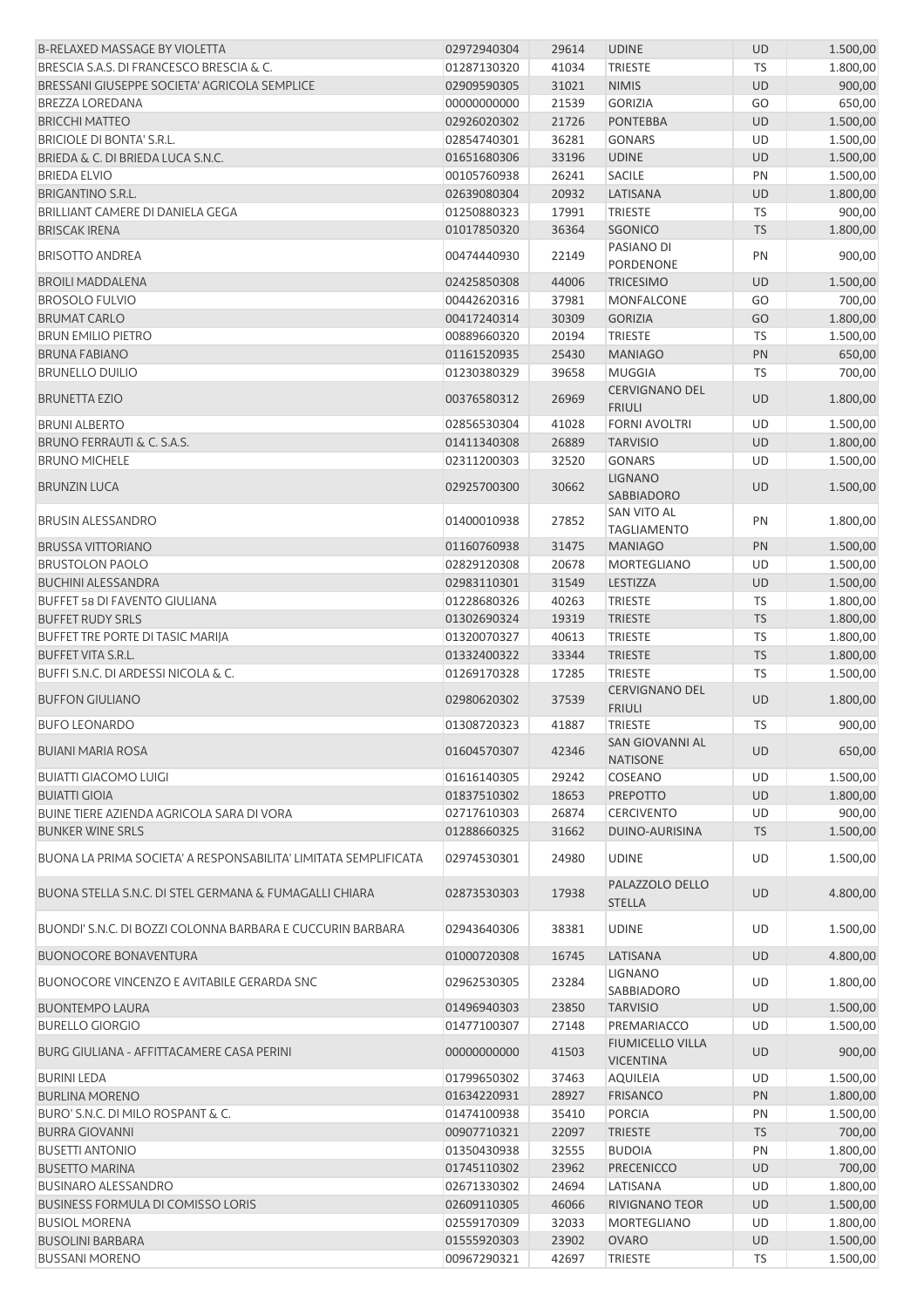| <b>BUTTAZZONI S.R.L.</b>                                                                             | 00867990327                | 46942 | <b>TRIESTE</b>                                   | <b>TS</b> | 1.500,00 |
|------------------------------------------------------------------------------------------------------|----------------------------|-------|--------------------------------------------------|-----------|----------|
| <b>BUZZI CECILIA</b>                                                                                 | 01570720308                | 17763 | <b>MALBORGHETTO</b><br>VALBRUNA                  | <b>UD</b> | 4.800,00 |
| <b>BUZZI GIACOMO</b>                                                                                 | 01845910932                | 35666 | PRATA DI<br>PORDENONE                            | PN        | 1.800,00 |
| <b>BUZZI MARIA GRAZIA</b>                                                                            | 01630170304                | 30824 | <b>PONTEBBA</b>                                  | UD        | 4.800,00 |
| <b>BUZZINELLI MAURIZIO</b>                                                                           | 00469780316                | 22245 | <b>CORMONS</b>                                   | GO        | 1.800,00 |
| BY BUS DI FONTANOT FABIO & C. S.N.C.                                                                 | 00866810328                | 17822 | <b>TRIESTE</b>                                   | <b>TS</b> | 700,00   |
| C & M DI CONTINO ANDREA E MARCHITELLI CHIARA S.N.C.                                                  | 00557460318                | 18272 | <b>GORIZIA</b>                                   | GO        | 4.800,00 |
| C + C DI CEGLIA CHRISTIAN                                                                            | 01202620314                | 30656 | <b>MONFALCONE</b>                                | GO        | 1.500,00 |
| C DI CEDOLINI SILVANA                                                                                | 02860280300                | 25285 | <b>UDINE</b>                                     | <b>UD</b> | 1.500,00 |
| <b>C&amp;C GROUP OSPITALITA' ITALIANA SRL</b>                                                        | 01688470937                | 26363 | <b>CODROIPO</b>                                  | UD        | 4.800,00 |
| C&G HOUSE SNC DI CVIJANOVIC MIODRAG & GADDI SARA                                                     | 02976360301                | 21410 | <b>TERZO D'AQUILEIA</b>                          | <b>UD</b> | 1.500,00 |
|                                                                                                      |                            |       |                                                  |           |          |
| C&G SAS DI CRISTIANO BELGIORNO & C.                                                                  | 01204180317                | 19541 | MONFALCONE                                       | GO        | 4.800,00 |
| C. & C. DI CENEDESE LIVIANA E CALLIGARIS PAOLO S.N.C.                                                | 00486540313                | 17598 | SAGRADO                                          | GO        | 1.800,00 |
| C. & C. DI CIBIN MARIO E CARRER GIANPIERA S.N.C.<br>C. & P. S.N.C. DI CORONA DIEGO E POPOVA EVGUENIA | 01758600934<br>01594840934 | 20704 | <b>FIUME VENETO</b><br>SAN MARTINO AL            | PN<br>PN  | 1.500,00 |
|                                                                                                      |                            | 36298 | <b>TAGLIAMENTO</b>                               |           | 1.500,00 |
| C. BROS SRL                                                                                          | 02738380308                | 17061 | <b>UDINE</b>                                     | UD        | 1.500,00 |
| C.A.S.T. CAFE' DI MAGNETTO SARA                                                                      | 01829120938                | 40401 | <b>CANEVA</b>                                    | PN        | 1.500,00 |
| C.D.V. MUGGIA S.A.S. DI ROBERTO VASCOTTO & C.                                                        | 01144710322                | 16951 | <b>MUGGIA</b>                                    | <b>TS</b> | 1.800,00 |
| C.F. IMMOBILIARE S.R.L.                                                                              | 01249560325                | 24463 | <b>SAN DORLIGO DELLA</b><br>VALLE                | <b>TS</b> | 4.800,00 |
| C.G.G. GROUP SOCIETA' A RESPONSABILITA' LIMITATA SEMPLIFICATA                                        | 02844460309                | 17878 | <b>UDINE</b>                                     | UD        | 1.800,00 |
| C.G.S. SOCIETA' COOPERATIVA GENERALE SERVIZI                                                         | 00610890329                | 32295 | <b>TRIESTE</b>                                   | <b>TS</b> | 700,00   |
| C.M.C. S.A.S. DI MARIUZ ANTONELLA & C.                                                               | 01794670933                | 35018 | <b>FIUME VENETO</b>                              | PN        | 1.500,00 |
| C.R.C. - SOCIETA' A RESPONSABILITA' LIMITATA SEMPLIFICATA                                            | 01305580324                | 31864 | <b>TRIESTE</b>                                   | <b>TS</b> | 1.500,00 |
| CA' AL MAR S.R.L.                                                                                    | 02808550301                | 31950 | <b>LIGNANO</b>                                   | UD        | 1.800,00 |
| CA' BELON DI PIANI STEFANO S.A.S.                                                                    | 01197500307                | 31415 | SABBIADORO<br>SAN GIOVANNI AL<br><b>NATISONE</b> | <b>UD</b> | 1.800,00 |
| CA DA BIONDIS S.N.C. DI MOCCHIUTTI MANUELA & STEFANEL ROMINA                                         | 02987750300                | 28147 | SAN GIOVANNI AL<br><b>NATISONE</b>               | UD        | 1.500,00 |
| CA' DEL BOSCO BUDOIA SRL                                                                             | 01753650934                | 25312 | <b>BUDOIA</b>                                    | PN        | 4.800,00 |
| CA' DEL LAGO DI ZIROLDO MATTEO E FAMIGLIA S.N.C.                                                     | 02919020301                | 28856 | <b>CASTIONS DI STRADA</b>                        | UD        | 1.800,00 |
| CA' DI ME DI PITTIA FIORELLA                                                                         | 00000000000                | 24420 | PREMARIACCO                                      | UD        | 900,00   |
| CA' FERAZZI S.A.S. DI SOUAD OURIARHNI & C.                                                           | 02739500300                | 26764 | PALMANOVA                                        | UD        | 1.500,00 |
| CA' LUPO S.R.L.                                                                                      | 01177470935                | 37118 | PASIANO DI                                       | PN        | 4.800,00 |
|                                                                                                      |                            |       | PORDENONE                                        |           |          |
| CA' MALVANI S.R.L.                                                                                   | 01854090931                | 33289 | CORDOVADO                                        | PN        | 4.800,00 |
| CA' MARSURE B&B DI PIERGIOVANNI PISTONI                                                              | 00000000000                | 17803 | AZZANO DECIMO                                    | PN        | 900,00   |
| CA' MULINER S.A.S. DI MASCARIN PAOLO & C                                                             | 01486150939                | 16936 | AZZANO DECIMO                                    | PN        | 1.800,00 |
| CA' NAONIS DI LOT LUCA                                                                               | 01824000937                | 24099 | PORDENONE                                        | PN        | 1.800,00 |
| CA.LI.MA. BAR SRL                                                                                    | 02677960300                | 34493 | <b>UDINE</b>                                     | UD        | 1.800,00 |
| CAB S.R.L.                                                                                           | 01707840938                | 36697 | <b>BRUGNERA</b>                                  | PN        | 4.800,00 |
|                                                                                                      |                            |       | SAN DANIELE DEL                                  |           |          |
| CABAI ALESSANDRO                                                                                     | 02994950307                | 29598 | <b>FRIULI</b>                                    | UD        | 650,00   |
| <b>CABRINI DAVIDE</b>                                                                                | 01009620319                | 30337 | <b>GORIZIA</b>                                   | GO        | 700,00   |
| CACAO CAFFE' S.A.S. DI D'AGNOLO ALBERTO & C.                                                         | 01519440935                | 27211 | CASARSA DELLA<br>DELIZIA                         | PN        | 1.500,00 |
| CACAO S.A.S. DI COCEANI ERIKA & C.                                                                   | 01018200319                | 40568 | <b>GORIZIA</b>                                   | GO        | 1.500,00 |
| <b>CACKOVIC ROBERT</b>                                                                               | 01085120317                | 25490 | ROMANS D'ISONZO                                  | GO        | 700,00   |
| CADAMURO LUCIANA                                                                                     | 01733820938                | 18470 | <b>PORDENONE</b>                                 | PN        | 1.800,00 |
| CADENARO GIANCARLO                                                                                   | 00396580318                | 24540 | <b>GRADO</b>                                     | GO        | 1.500,00 |
|                                                                                                      |                            |       |                                                  |           |          |
| CADENARO JUNIOR - SOCIETA' A RESPONSABILITA' LIMITATA SEMPLIFICATA 01307230324                       |                            | 21217 | <b>TRIESTE</b>                                   | <b>TS</b> | 1.500,00 |
| CAFAGNA MAURO                                                                                        | 01212820326                | 20116 | <b>TRIESTE</b>                                   | TS        | 1.500,00 |
| CAFE' CORAL SAS DI ZHOU YANKANG E C.                                                                 | 02242110308                | 34666 | <b>UDINE</b>                                     | UD        | 1.500,00 |
| CAFE' GRANT DI BURDIN ROBERTO                                                                        | 01182510311                | 41154 | <b>CORMONS</b>                                   | GO        | 1.500,00 |
| CAFE' JACOPO LINUSSIO 1691 DI VENIER ARIELLA                                                         | 02503780302                | 34978 | <b>TOLMEZZO</b>                                  | <b>UD</b> | 1.500,00 |
| CAFE' LEOPARDI DI BIANCOLINI VILMA E NADIA S.A.S.                                                    | 01440340303                | 28232 | <b>TOLMEZZO</b>                                  | UD        | 1.500,00 |
| CAFE' L'OTTOCENTO DI PASSERINI MILENA                                                                | 01978580304                | 25112 | <b>MARTIGNACCO</b>                               | <b>UD</b> | 1.500,00 |
| CAFE' PLAZA DI BIASON SARAH                                                                          | 01846110938                | 22298 | SAN VITO AL<br><b>TAGLIAMENTO</b>                | PN        | 1.500,00 |
| CAFE' WILLY DI NEDOK GUGLIELMO                                                                       | 00817420326                | 30169 | <b>TRIESTE</b>                                   | <b>TS</b> | 1.500,00 |
| CAFFE' 86 DI BARBISAN EVA & C. S.N.C.                                                                | 01697050936                | 22708 | FONTANAFREDDA                                    | PN        | 1.500,00 |
| CAFFE' AI PATRIARCHI S.A.S. DI MASSERA WALTER                                                        | 01042340305                | 29849 | <b>CIVIDALE DEL FRIULI</b>                       | UD        | 1.500,00 |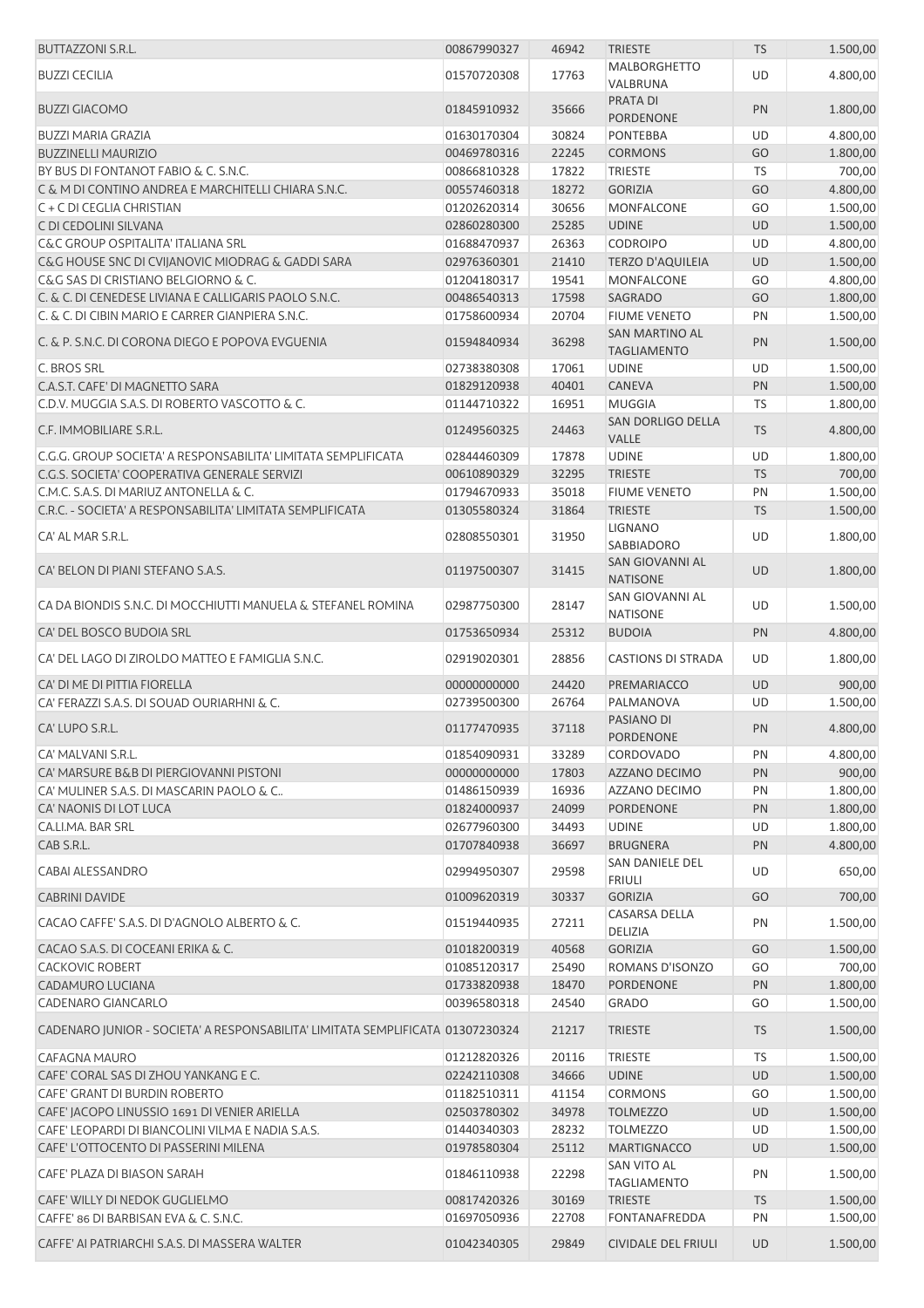| CAFFE' AL CORSO DI DANIEL MASIA                                   | 01204590317 | 30587 | <b>GORIZIA</b>                          | GO        | 1.500,00 |
|-------------------------------------------------------------------|-------------|-------|-----------------------------------------|-----------|----------|
| CAFFE' AL MUNICIPIO DI CAVALIERE LUCANDREA & C. S.A.S.            | 02233870308 | 30794 | PALMANOVA                               | <b>UD</b> | 1.500,00 |
| CAFFE AL PORTEGO S.N.C. DI PASTRE D. & C.                         | 01121440935 | 24652 | <b>SACILE</b>                           | PN        | 1.500,00 |
| CAFFE ALLA FERMATA DI BEATRICE METTA                              | 01224600328 | 19235 | <b>TRIESTE</b>                          | <b>TS</b> | 1.500,00 |
| CAFFE' ANTICA AQUILEIA DI BOBIZ LOREDANA & C. S.A.S.              | 01871990303 | 19560 | <b>AQUILEIA</b>                         | <b>UD</b> | 1.500,00 |
| CAFFE' ASTORIA DI WANG SUFENG                                     | 02910880307 | 25485 | <b>UDINE</b>                            | <b>UD</b> | 1.500,00 |
| CAFFE' BAR TORINO DI BRESSAN EMANUELE                             | 01043220316 | 29270 | <b>MONFALCONE</b>                       | GO        | 1.500,00 |
| CAFFE' BELLINI DI GREGORIC SILVA                                  | 00494100316 | 28230 | <b>GORIZIA</b>                          | GO        | 1.500,00 |
| CAFFE' BELTRAME S.R.L.                                            | 01708360308 | 27542 | <b>UDINE</b>                            | <b>UD</b> | 1.500,00 |
| CAFFE' BOCCACCIO DI BAJC SIMONA                                   | 01201640313 | 29089 | <b>GORIZIA</b>                          | GO        | 1.500,00 |
| CAFFE' BON BON DI HORVAT BOVCON JASMINA                           | 01182170314 | 31010 | <b>GORIZIA</b>                          | GO        | 1.500,00 |
| CAFFE' BONDI' DI BUJUJAN OXANA                                    | 01179120314 | 31275 | <b>GORIZIA</b>                          | GO        | 1.500,00 |
| CAFFE' BONSAI DI ZIZZA FRANCA                                     | 02473360309 | 30041 | PALMANOVA                               | UD        | 1.500,00 |
| CAFFE' CARIOCA DI PICCOLO PAOLA E C. S.N.C.                       | 01447770932 | 23361 | PASIANO DI<br>PORDENONE                 | PN        | 1.500,00 |
| CAFFE' CENTRALE DI COTTONE PIETRO E VALENTINA S.N.C.              | 02639410303 | 32962 | <b>CERVIGNANO DEL</b><br><b>FRIULI</b>  | UD        | 1.500,00 |
| CAFFE' CENTRALE DI PAOLO LONDERO                                  | 02808890301 | 20854 | <b>ARTEGNA</b>                          | <b>UD</b> | 1.500,00 |
| CAFFE' CENTRALE DI REDO MONACO S.A.S.                             | 02307720306 | 20227 | <b>FAGAGNA</b>                          | UD        | 1.500,00 |
| CAFFE' CENTRALE DI SCORTEGAGNA LAURA                              | 01183410313 | 41911 | <b>GRADISCA D'ISONZO</b>                | GO        | 1.500,00 |
| CAFFE' COMMERCIO DI GALASSI VALIA                                 | 01865150302 | 26380 | PALUZZA                                 | UD        | 1.500,00 |
| CAFFE' COMMERCIO S.A.S. DI DE BIASI GIUSEPPE & C.                 | 01621090933 | 18056 | <b>SACILE</b>                           | PN        | 1.500,00 |
| CAFFE' CONCERTO DI DANCI MARIA ILEANA                             | 01205810318 | 41123 | <b>GRADO</b>                            | GO        | 1.500,00 |
| CAFFE' CORIN DI ARMANO LUIGI                                      | 02939550303 | 31131 | <b>UDINE</b>                            | <b>UD</b> | 1.500,00 |
| CAFFE' CORIN DI TABOGA AMEDEO                                     | 01051350328 | 29855 | RONCHI DEI<br><b>LEGIONARI</b>          | GO        | 1.500,00 |
| CAFFE' CORTINA DI GRAMOLA SABRINA                                 | 02820480305 | 18081 | <b>UDINE</b>                            | <b>UD</b> | 1.500,00 |
| CAFFE' DECO' DI MORETTI PAOLA                                     | 02949480301 | 22475 | <b>UDINE</b>                            | UD        | 1.500,00 |
| CAFFE' DEL DIAVOLO DI GAIART GUIDO                                | 02934210309 | 23677 | SAN DANIELE DEL<br><b>FRIULI</b>        | UD        | 1.500,00 |
| CAFFE' DEL MERCANTE DI SCAMPOLO ANDREA                            | 01762280939 | 20459 | <b>CORDENONS</b>                        | PN        | 1.500,00 |
| CAFFE' DELLA PIAZZA S.A.S. DI DALLA LIBERA ELISA EMMA             | 01398650935 | 22419 | <b>VIVARO</b>                           | PN        | 1.500,00 |
| CAFFE' DI CUORI SNC DI VIDA ANNAMARIA E C.                        | 02297970309 | 40221 | <b>CODROIPO</b>                         | UD        | 1.500,00 |
| CAFFE' EMOPOLI DI BURIMI PJERIN                                   | 01154530313 | 24485 | <b>GRADISCA D'ISONZO</b>                | GO        | 1.500,00 |
| CAFFE' ENOTECA AI TREVI DI MICHELE CAGNONE                        | 02300340300 | 21317 | <b>SAN PIETRO AL</b><br><b>NATISONE</b> | UD        | 1.500,00 |
| CAFFE' ENOTECA RIALTO DI SEBASTIANUTTO ALBA                       | 02920400302 | 38563 | <b>UDINE</b>                            | <b>UD</b> | 1.500,00 |
| CAFFE' GELATERIA ANGOLO DEL GELATO S.A.S. DI BISIO GIANPAOLO & C. | 00487950313 | 37482 | <b>GORIZIA</b>                          | GO        | 1.500,00 |
| CAFFE' GELATERIA DOLOMITI DI CASAGRANDE LUCA E C. S.N.C.          | 01587230937 | 42371 | SACILE                                  | PN        | 1.500,00 |
| CAFFE' GIANCARLO DI CIOFFI GIUSEPPINA & C. S.A.S.                 | 01787490307 | 32829 | PALMANOVA                               | UD        | 1.500,00 |
| CAFFE' GRIZ DI ROSSET PAOLO & C. S.N.C.                           | 01061010938 | 26677 | <b>SPILIMBERGO</b>                      | PN        | 1.500,00 |
| CAFFE' LA PIAZZETTA DANELON ELDA                                  | 02400510307 | 34158 | <b>TOLMEZZO</b>                         | UD        | 1.500,00 |
| CAFFE' MARTELLI DI DE BERNARDIN NICOLA                            | 01372570935 | 31262 | <b>PORDENONE</b>                        | PN        | 1.500,00 |
| CAFFE' MIANI S.A.S. DI FRAPPA ALESSIO & C.                        | 01710570308 | 21097 | <b>CODROIPO</b>                         | UD        | 1.500,00 |
| CAFFE' MILANO DI LIU SHUMEI                                       | 04471430266 | 29121 | ROMANS D'ISONZO                         | GO        | 1.500,00 |
| CAFFE' MOAMY DI MIRCO DI GIACINTO                                 | 02963340308 | 33290 | CERVIGNANO DEL<br><b>FRIULI</b>         | UD        | 1.500,00 |
| CAFFE' MUNICIPIO DI TRAMONTIN RUDI                                | 01387780933 | 17692 | ROVEREDO IN PIANO                       | PN        | 1.500,00 |
| CAFFE' NUOVO DI PITTONI MARIKA                                    | 02200930309 | 23894 | <b>VILLA SANTINA</b>                    | UD        | 1.500,00 |
| CAFFE' OLIMPICO S.N.C. DI HILOHI SIMONA & C.                      | 02695850301 | 31352 | LATISANA                                | <b>UD</b> | 1.500,00 |
| CAFFE' PASTICCERIA DEL CUORE DI SOTTANA BARBARA                   | 01690060932 | 26983 | ROVEREDO IN PIANO                       | PN        | 1.500,00 |
| CAFFE' PITTINI DI ELLERO ANGELA                                   | 02834900306 | 26324 | <b>GEMONA DEL FRIULI</b>                | <b>UD</b> | 1.500,00 |
| CAFFE' PORTELLO DI LOMBARDO LUCA                                  | 02692590306 | 30538 | <b>UDINE</b>                            | UD        | 1.500,00 |
| CAFFE' POSITANO DI GIANNULLO ANIELLO & C. SNC                     | 02517770307 | 19245 | <b>UDINE</b>                            | <b>UD</b> | 1.500,00 |
| CAFFE' POSTA DI BOZZATO DIANA                                     | 01833410937 | 37704 | SAN VITO AL<br><b>TAGLIAMENTO</b>       | PN        | 1.500,00 |
| CAFFE' RISTORANTE STELLA DI GUARRACINO SALVATORE                  | 01577270935 | 22613 | ERTO E CASSO                            | PN        | 1.800,00 |
| CAFFE' ROSE DI MORAS PAOLA & C. S.N.C.                            | 01267410932 | 36557 | PORDENONE                               | PN        | 1.500,00 |
| CAFFE' SARPI DI SERAVALLE RINEO E MARGIOTTA MERI S.N.C.           | 02162220301 | 17806 | <b>UDINE</b>                            | <b>UD</b> | 1.500,00 |
| CAFFE' TEATRO DI FERESIN MARINA                                   | 01170820318 | 19511 | <b>CORMONS</b>                          | GO        | 1.500,00 |
| CAFFE' TIME S.N.C. DI TOMAS COSMO E MARIA CANDIA                  | 01731440937 | 24165 | FONTANAFREDDA                           | PN        | 1.500,00 |
| CAFFE' TOMMASEO - SOCIETA' A RESPONSABILITA' LIMITATA             | 01136460324 | 17094 | TRIESTE                                 | TS        | 1.500,00 |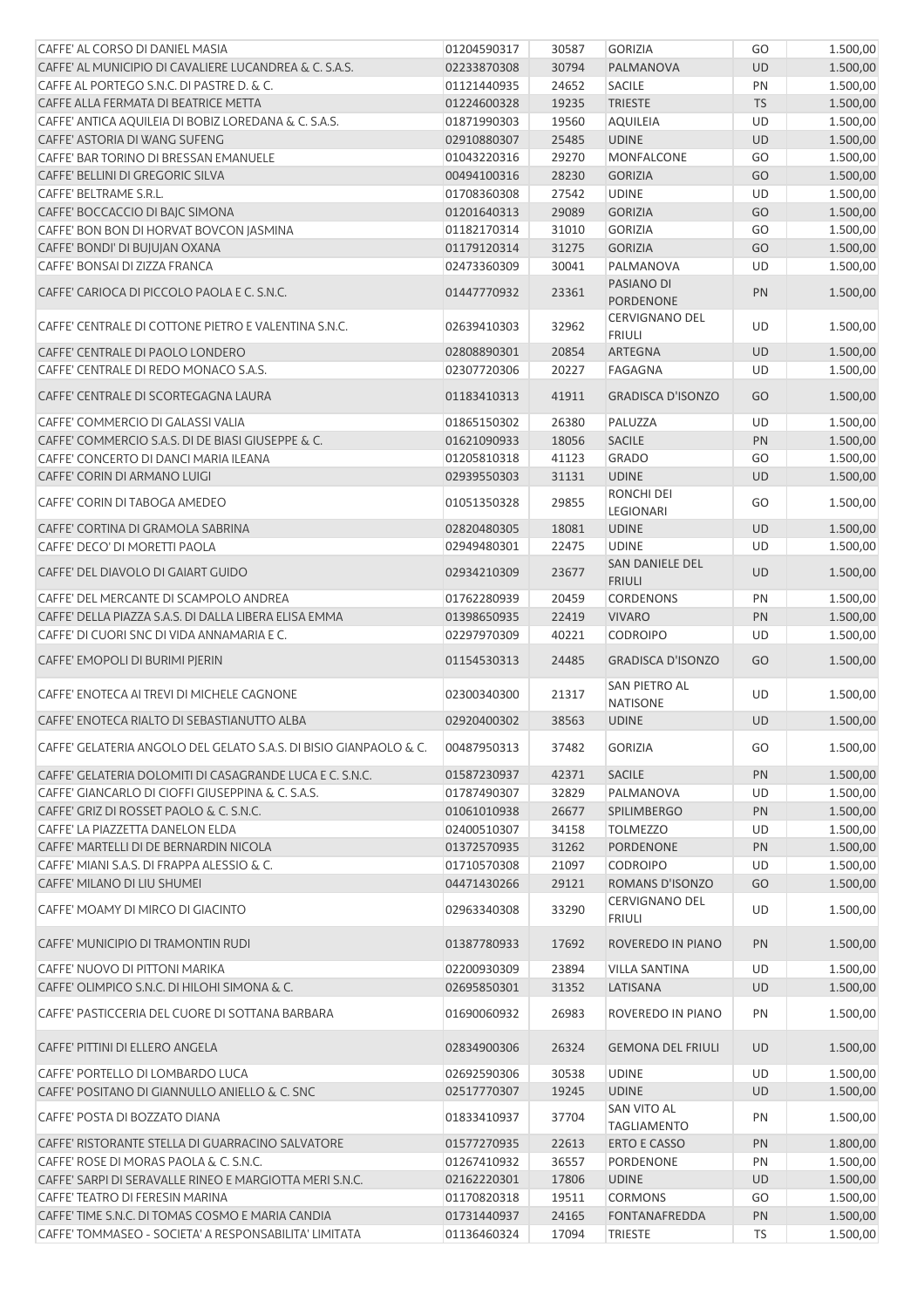| CAFFE' TRIESTE DI DANIOTTI ENRICO                                                         | 01088170319                | 29553          | <b>RONCHI DEI</b><br>LEGIONARI             | GO                     | 1.500,00           |
|-------------------------------------------------------------------------------------------|----------------------------|----------------|--------------------------------------------|------------------------|--------------------|
| CAFFE' VATTA DI B. VITEZ E C. S.N.C.                                                      | 01255740324                | 24290          | <b>TRIESTE</b>                             | TS                     | 1.500,00           |
| CAFFE' VECCHIO DI MADRASSI MAURO & C. S.N.C.                                              | 01995770300                | 26361          | <b>VENZONE</b>                             | <b>UD</b>              | 1.800,00           |
|                                                                                           |                            |                |                                            |                        |                    |
| CAFFE' VITTORIA SOCIETA' A RESPONSABILITA' LIMITATA SEMPLIFICATA                          | 02951330303                | 18345          | AMPEZZO                                    | UD                     | 1.500,00           |
| CAFFETAJ DI D'ALVISE MARINA & C. S.N.C.                                                   | 02665050304                | 19792          | <b>VARMO</b>                               | <b>UD</b>              | 1.500,00           |
| CAFFETTERIA & CO DI LA SPINA C.                                                           | 01163900317                | 25907          | RONCHI DEI<br>LEGIONARI                    | GO                     | 1.500,00           |
| CAFFETTERIA BAR ROMEA DI DE FRANCESCHI GRETA                                              | 02409960305                | 29136          | <b>MANZANO</b>                             | <b>UD</b>              | 1.500,00           |
| CAFFETTERIA E PASTICCERIA S.G. SOCIETA' A RESPONSABILITA' LIMITATA<br><b>SEMPLIFICATA</b> | 01817490939                | 33187          | <b>MANIAGO</b>                             | PN                     | 1.500,00           |
| CAFFETTERIA ROSSINI DI LO PRESTI MANUELA E DE MATTEO MANUELA<br>S.N.C.                    | 01006060311                | 29867          | <b>GORIZIA</b>                             | GO                     | 1.500,00           |
| CAFFETTERIA SUNSETS DI LI JIANMEI                                                         | 03621780364                | 25672          | PORDENONE                                  | PN                     | 1.500,00           |
| CAFFETTERIA TRIESTINA S.R.L.                                                              | 01319960322                | 36392          | <b>TRIESTE</b>                             | <b>TS</b>              | 1.800,00           |
| CAFFETTIAMO DI SIMEONI GILDA                                                              | 02940280304                | 21617          | <b>BUIA</b>                                | UD                     | 1.500,00           |
| <b>CAI FANGFANG</b>                                                                       | 01254940321                | 17367          | <b>UDINE</b>                               | <b>UD</b>              | 1.500,00           |
| <b>CAI MANMAN</b>                                                                         | 01335040323                | 38365          | <b>TRIESTE</b>                             | <b>TS</b>              | 1.500,00           |
| <b>CAI XIANXUE</b>                                                                        | 02495870228                | 26377          | CASSACCO                                   | <b>UD</b>              | 1.500,00           |
| CAJETA DI SALONE LUCA E EMILIANO & C. S.N.C.                                              | 02321080307                | 22945          | <b>BUIA</b>                                | UD                     | 4.800,00           |
| <b>CALABRESE MARCO</b>                                                                    | 01287680324                | 28516          | <b>TRIESTE</b>                             | <b>TS</b>              | 1.500,00           |
| CALICE D'ORO S.R.L.                                                                       | 01852310935                | 32737          | PORDENONE                                  | PN                     | 1.500,00           |
| CALIFORNIA GJM S.N.C. DI SILVIO BRAICO & ENRICO RAMAZZINA                                 | 00796380327                | 33503          | <b>TRIESTE</b>                             | <b>TS</b>              | 1.500,00           |
| <b>CALIFORNIA SRL</b>                                                                     | 01855030936                | 23754          | <b>AVIANO</b>                              | PN                     | 1.800,00           |
| <b>CALLEGARI DANILO</b>                                                                   | 01691540932                | 31551          | <b>FIUME VENETO</b>                        | PN                     | 1.500,00           |
| CALLIGARIS VALENTINA                                                                      | 02697320303                | 21397          | <b>RESIA</b>                               | UD                     | 4.800,00           |
| <b>CALZI GIORGIA</b>                                                                      | 01285890321                | 32255          | <b>TRIESTE</b>                             | <b>TS</b>              | 1.500,00           |
| CAMBARERI MARIA                                                                           | 00000000000                | 42029          | FAGAGNA                                    | UD                     | 900,00             |
| <b>CAMBI CARLO MARIA</b>                                                                  | 00000000000                | 21848          | <b>AQUILEIA</b>                            | <b>UD</b>              | 900,00             |
| CAMERA CAFE' DI XU YIKAI                                                                  | 04637770266                | 28501          | PORDENONE                                  | PN                     | 1.500,00           |
| CAMERE B81 DI STRAIN NEVA                                                                 | 01297260323                | 26560          | SAN DORLIGO DELLA<br><b>VALLE</b>          | <b>TS</b>              | 900,00             |
| CAMERE DROMÌ A L'ALPIN DI FILIPPIN CATERINA LUCIA                                         | 00000000000                | 17180          | <b>ERTO E CASSO</b>                        | PN                     | 900,00             |
| <b>CAMERIN ANDREA</b>                                                                     | 01873120933                | 25276          | PALMANOVA                                  | <b>UD</b>              | 1.500,00           |
| CAMOL VALTER - L'ACERO ROSSO                                                              | 01286640931                | 30340          | <b>SACILE</b>                              | PN                     | 900,00             |
| CAMPANA D'ORO DI PALUMBO PANTALEONE                                                       | 02760780300                | 29823          | <b>UDINE</b>                               | <b>UD</b>              | 1.800,00           |
| CAMPEGGIO CLUB TRIESTE - CAMPEGGIO OBELISCO                                               | 00124350323                | 29211          | TRIESTE                                    | TS                     | 1.500,00           |
| CAMPEGGIO SAN BARTOLOMEO - S.R.L.                                                         | 00106270325                | 23494          | <b>MUGGIA</b>                              | <b>TS</b>              | 1.500,00           |
| CAMPIELLO SAS DI MARTINA MANSI & C.                                                       | 01659620932                | 35720          | <b>SACILE</b>                              | PN                     | 1.800,00           |
| CAMPING EXCELSIOR DI FIORE LUCIANO GALLO                                                  | 01074860329                | 18241          | <b>MONRUPINO</b>                           | <b>TS</b>              | 1.500,00           |
| <b>CAMPONI GIULIETTA</b>                                                                  | 01679320307                | 22300          | <b>GONARS</b>                              | UD                     | 1.800,00           |
| <b>CAMUFFO MICHELE</b>                                                                    | 00456920313                | 19642          | <b>GRADO</b>                               | GO                     | 4.800,00           |
| <b>CANACCI PAOLO</b>                                                                      | 02667370304                | 27844          | <b>UDINE</b>                               | UD                     | 1.500,00           |
| <b>CANAL SUSI</b>                                                                         | 01038040935                | 29586          | SACILE                                     | PN                     | 1.500,00           |
| <b>CANALAZ ADELE</b>                                                                      | 01690220304                | 35675          | SAVOGNA                                    |                        | 1.500,00           |
| CANARUTTO LUCA                                                                            | 01289170324                | 29053          |                                            | UD                     |                    |
| <b>CANCELLIER MARINA</b>                                                                  | 01943220309                | 33154          | <b>TRIESTE</b><br><b>FAEDIS</b>            | <b>TS</b><br>UD        | 700,00<br>1.800,00 |
| <b>CANCIANI GIANLUCA</b>                                                                  | 02914000308                | 32290          | LESTIZZA                                   |                        |                    |
|                                                                                           |                            |                |                                            | UD                     | 1.500,00           |
| CANDERAN LUCA                                                                             | 01851610939                | 23362          | <b>MEDUNO</b>                              | PN                     | 900,00             |
| <b>CANDIDO ANGELA</b>                                                                     | 01761070935<br>00000000000 | 39928          | <b>MANIAGO</b>                             | PN                     | 1.800,00           |
| CANDOLINI ENRICOMARIA<br>CANDOLINI MASSIMO                                                | 00000000000                | 38203<br>38321 | <b>TRIESTE</b><br><b>GEMONA DEL FRIULI</b> | <b>TS</b><br><b>UD</b> | 650,00<br>650,00   |
|                                                                                           | 02759980309                | 26595          |                                            | UD                     |                    |
| CANDONI JESSICA                                                                           |                            |                | PALUZZA                                    |                        | 1.500,00           |
| CANDOTTI GIANCARLO                                                                        | 00951540327                | 26645          | <b>TRIESTE</b>                             | <b>TS</b>              | 700,00             |
| CANDOTTI VASCO                                                                            | 02672360308                | 24481          | FORNI DI SOPRA                             | UD                     | 1.500,00           |
| CANDOTTO GIUSTINIANO                                                                      | 01868590306                | 32429          | <b>DIGNANO</b>                             | <b>UD</b>              | 1.500,00           |
| <b>CANEVA GINO</b>                                                                        | 02742470301                | 22675          | <b>FORNI AVOLTRI</b>                       | UD                     | 1.800,00           |
| CANEVON S.R.L.                                                                            | 00433260312                | 21760          | <b>GRADO</b>                               | GO                     | 1.800,00           |
| CANTINIERE SOCIETA' CONSORTILE A R.L.                                                     | 01193490313                | 21951          | <b>CORMONS</b>                             | GO                     | 1.800,00           |
| <b>CANZIANI ANDREJ</b>                                                                    | 01278520323                | 32562          | <b>TRIESTE</b>                             | <b>TS</b>              | 1.800,00           |
| <b>CANZIANI ROBERT</b>                                                                    | 01241970324                | 32073          | TRIESTE                                    | <b>TS</b>              | 700,00             |
| <b>CANZONERI CHIARA</b>                                                                   | 01182220317                | 34767          | <b>GORIZIA</b>                             | GO                     | 900,00             |
| <b>CAOBA SRL</b>                                                                          | 02898980301                | 26854          | <b>MANZANO</b>                             | UD                     | 1.800,00           |
| CAODURO MAURIZIO                                                                          | 01418280309                | 34108          | PALAZZOLO DELLO<br><b>STELLA</b>           | UD                     | 1.500,00           |
| CAPANNA EDELWEISS DI PIO LAURA & C. S.A.S.                                                | 02901460309                | 22191          | <b>TARVISIO</b>                            | UD                     | 1.800,00           |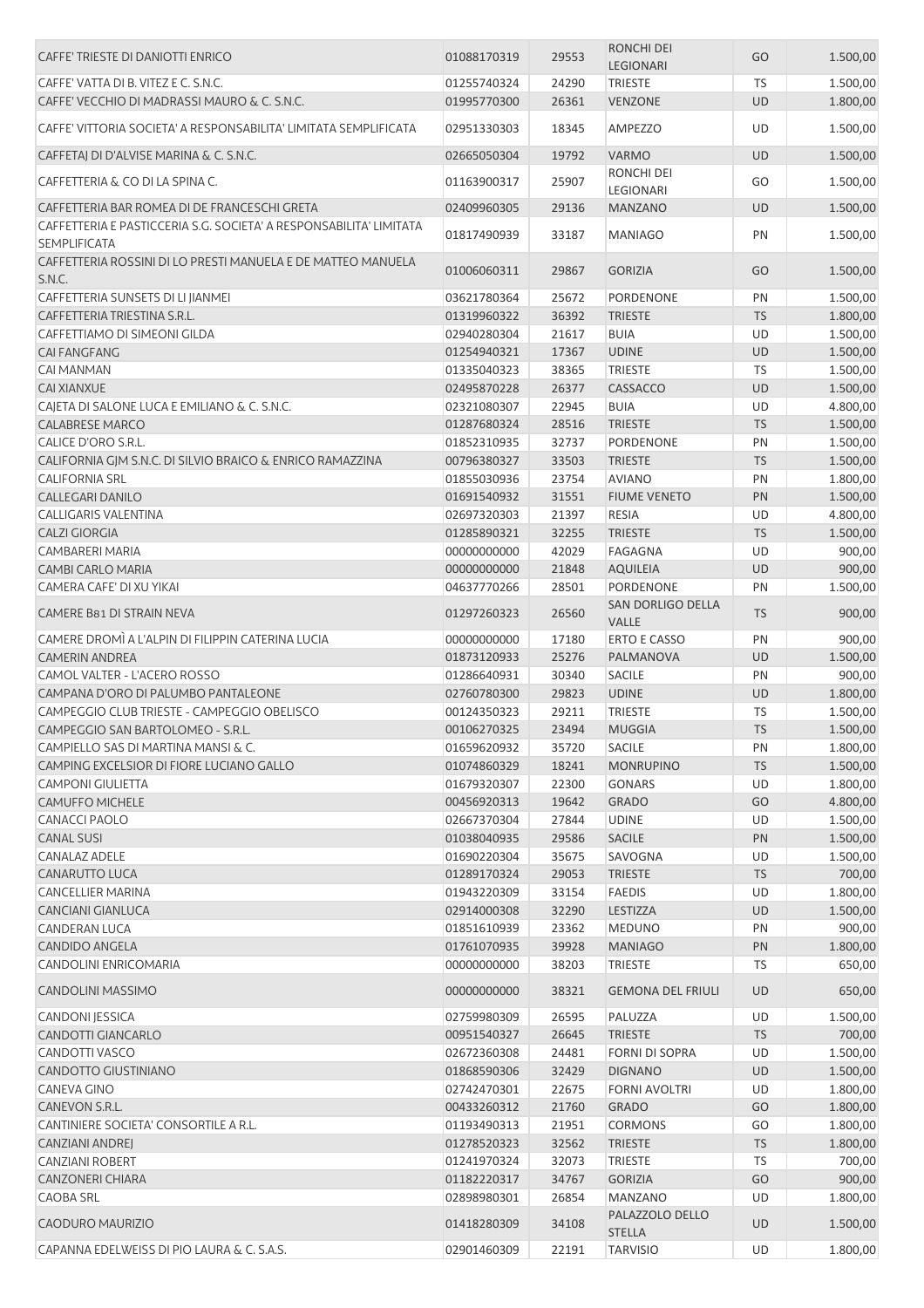| <b>CAPITANI MAURIZIO</b>                                               | 02715380305                | 37902          | <b>VARMO</b>                           | <b>UD</b>       | 700,00               |
|------------------------------------------------------------------------|----------------------------|----------------|----------------------------------------|-----------------|----------------------|
| CAPOCASALE GIANCARLO                                                   | 01568880304                | 25157          | <b>CERVIGNANO DEL</b><br><b>FRIULI</b> | <b>UD</b>       | 700,00               |
| <b>CAPOVILLA FABIANA</b>                                               | 02832720300                | 21547          | <b>TARCENTO</b>                        | <b>UD</b>       | 1.500,00             |
| CAPOZZA GIANDOMENICO                                                   | 01079670327                | 34372          | <b>TRIESTE</b>                         | TS              | 700,00               |
| CAPPELLETTI ANTONELLA                                                  | 01071870321                | 40964          | <b>TRIESTE</b>                         | <b>TS</b>       | 650,00               |
| CAPPELLETTI FIAMMETTA BED & BREAKFAST AGLI SCHNAUZER                   | 00000000000                | 36055          | <b>UDINE</b>                           | <b>UD</b>       | 900,00               |
| CAPPELLETTI LUCA                                                       | 01553870302                | 28168          | <b>BUIA</b>                            | UD              | 1.500,00             |
| <b>CAPPELLETTI NICOLA</b>                                              | 00000000000                | 41340          | <b>AVIANO</b>                          | PN              | 900,00               |
| CAPPELLETTO ROBERTO                                                    | 02639880307                | 38662          | <b>TERZO D'AQUILEIA</b>                | <b>UD</b>       | 1.500,00             |
| <b>CAPPELLO FERNANDA</b>                                               | 01176780938                | 33371          | <b>SEQUALS</b>                         | PN              | 1.800,00             |
| CAPRICA S.N.C. DI PRESTIA ANNAPAOLA E CONT STEFANO                     | 01163650318                | 20606          | <b>GRADISCA D'ISONZO</b>               | GO              | 1.500,00             |
| CAPRICCIO BAR DI CONTIN BARBARA                                        | 02939090300                | 26327          | CAMPOFORMIDO                           | UD              | 1.500,00             |
| CAPRICCIO' DI APUZZO PASQUALE                                          | 02792360303                | 27068          | <b>MOSSA</b>                           | GO              | 1.800,00             |
| CAPRICCIO DI SCAINI SONIA                                              | 02597390307                | 33197          | <b>CODROIPO</b>                        | UD              | 1.500,00             |
| <b>CAPRIOLI SRL</b>                                                    | 01853680930                | 22736          | <b>AVIANO</b>                          | PN              | 1.500,00             |
| <b>CAPUTO GIOVANNA</b>                                                 | 00000000000                | 41017          | <b>TRIESTE</b>                         | TS              | 650,00               |
| <b>CAPUTO TIZIANA</b>                                                  | 01188820318                | 29078          | <b>CERVIGNANO DEL</b><br><b>FRIULI</b> | <b>UD</b>       | 1.500,00             |
| <b>CAPUZZO GIANNI</b>                                                  | 05064130262                | 41133          | <b>LIGNANO</b><br>SABBIADORO           | UD              | 1.500,00             |
| CAR TAXI DI RICCARDO GIACOMINI                                         | 01339690321                | 23559          | <b>MUGGIA</b>                          | <b>TS</b>       | 700,00               |
| CAR.FIL S.R.L.                                                         | 02282750302                | 29774          | <b>FORNI DI SOPRA</b>                  | UD              | 900,00               |
| CARACAS - S.A.S. DI ZAMBON PAOLA & C.                                  | 01634600306                | 18205          | <b>LIGNANO</b><br>SABBIADORO           | <b>UD</b>       | 4.800,00             |
| CARAIBI S.R.L.                                                         | 02860420302                | 17948          | <b>LIGNANO</b><br>SABBIADORO           | UD              | 4.800,00             |
| CARDAMOMO S.R.L.                                                       | 01308270329                | 28257          | DUINO-AURISINA                         | <b>TS</b>       | 1.800,00             |
| CARDAZZO FRANCESCO                                                     | 01561800937                | 35262          | <b>SACILE</b>                          | PN              | 1.500,00             |
| <b>CARIA NAZZARENO</b>                                                 | 02934230307                | 35329          | SEDEGLIANO                             | UD              | 1.500,00             |
| <b>CARINCI MARIA</b>                                                   | 01698790936                | 41848          | <b>CASARSA DELLA</b><br>DELIZIA        | PN              | 1.500,00             |
| <b>CARLA CIMENTI</b>                                                   | 02645330305                | 38798          | <b>TOLMEZZO</b>                        | UD              | 650,00               |
| <b>CARLETTI LUISA</b>                                                  | 02711250304                | 28329          | <b>TORVISCOSA</b>                      | UD              | 650,00               |
| <b>CARLI ALEN</b>                                                      | 01287770323                | 33630          | DUINO-AURISINA                         | <b>TS</b>       | 900,00               |
| <b>CARLO TESSARI</b>                                                   | 00970680252                | 41926          | SAPPADA                                | UD              | 650,00               |
| CARLOTTA S.A.S. DI GIMONA ONDINA E C.                                  | 00512550310                | 28722          | <b>GRADO</b>                           | GO              | 4.800,00             |
| <b>CARMINE BIANCAMANO</b>                                              | 01336730328                | 23705          | <b>TRIESTE</b>                         | <b>TS</b>       | 1.800,00             |
| CARNEGIE SOCIETA' A RESPONSABILITA' LIMITATA SEMPLIFICATA              | 01276620323                | 26835          | TRIESTE                                | <b>TS</b>       | 1.500,00             |
| CARNIA EXPRESS DI GAIER GINO                                           | 00273370304                | 35390          | <b>TOLMEZZO</b>                        | UD              | 4.800,00             |
| CARNIAGRICOLA SOCIETA' AGRICOLA A RESPONSABILITA' LIMITATA             | 00536230303                | 17214          | <b>ENEMONZO</b>                        | <b>UD</b>       | 1.800,00             |
| <b>CARONE ROBERTO</b>                                                  | 00517800314                | 17425          | <b>GORIZIA</b>                         | GO              | 1.800,00             |
| CARPE DIEM DI RAGAZZO RAFFELLA                                         | 02433520307                | 34777          | SAN GIORGIO DI<br><b>NOGARO</b>        | <b>UD</b>       | 1.500,00             |
| <b>CARRARO MARINA</b>                                                  | 02767860303                | 40709          | <b>UDINE</b>                           | UD              | 1.500,00             |
| CARTA STRACCIA DI FRANCESCA TONSI                                      | 01281270320                | 39078          | <b>TRIESTE</b>                         | <b>TS</b>       | 900,00               |
| <b>CARTINI ROBERTO</b>                                                 | 01895880308                | 25323          | LIGNANO                                | UD              | 1.800,00             |
|                                                                        |                            |                | SABBIADORO                             |                 |                      |
| CARTOLIBRERIA TERCION DI TERCION ELENA<br>CARTOTECNICA DI ERIKA FERLAT | 00949100325<br>01050200318 | 19681<br>21237 | DUINO-AURISINA<br><b>CORMONS</b>       | <b>TS</b>       | 1.500,00             |
| CARUSO SARA - DITTA INDIVIDUALE                                        | 02491220303                | 17568          | <b>FAGAGNA</b>                         | GO<br><b>UD</b> | 1.500,00<br>1.500,00 |
| CARVALHO DAL MAS FRANCISCA JANCLEIDE                                   | 01654610938                | 26608          | SAN GIORGIO DELLA<br>RICHINVELDA       | PN              | 1.500,00             |
| CAS.TOM. S.N.C. DI CASAGRANDE ARIANNA E TOMASELLA GIAN PIERO           | 01753090933                | 39960          | <b>BUDOIA</b>                          | PN              | 1.500,00             |
| CASA & DINTORNI DI GIACOMUZZI LORENZO BRUNO                            | 02405450301                | 41634          | <b>MAJANO</b>                          | UD              | 1.500,00             |
| <b>CASA CARRER B&amp;B</b>                                             | 00000000000                | 42380          | <b>SACILE</b>                          | PN              | 900,00               |
| CASA CORONA DI CORONA MARCO & C. S.A.S.                                | 01802800936                | 40101          | PORDENONE                              | PN              | 1.800,00             |
| CASA DEL CAFFE' DI GIUSTINA MONICA ENRICO E LUCA S.A.S.                | 01123920314                | 24315          | MONFALCONE                             | GO              | 1.500,00             |
| CASA DEL GELATO DI DUSU CAMELIA NICOLETA                               | 02817970300                | 17035          | <b>BUTTRIO</b>                         | UD              | 1.500,00             |
| CASA DEL GELATO DI MORONA MAURIZIO E C. - S.N.C.                       | 00603250937                | 26715          | <b>PORDENONE</b>                       | PN              | 1.500,00             |
| CASA DEL SALE B&B DI ANNA DRIOLI                                       | 00000000000                | 42425          | DUINO-AURISINA                         | TS              | 900,00               |
| CASA DELLA PARRUCCA DI PASQUALETTI BRUNO                               | 00235280302                | 27285          | <b>UDINE</b>                           | <b>UD</b>       | 1.500,00             |
| CASA DELLE ROSE DI BERNOT LUCIO & C. SOCIETA' AGRICOLA SEMPLICE        | 01095740310                | 21596          | DOLEGNA DEL COLLIO                     | GO              | 1.800,00             |
| CASA DELNERI DI DELNERI GAIA                                           | 01252330327                | 21417          | AQUILEIA                               | <b>UD</b>       | 900,00               |
| CASA DI BICE DI BEATRICE BELLUCCI                                      | 02902550306                | 31364          | VENZONE                                | UD              | 900,00               |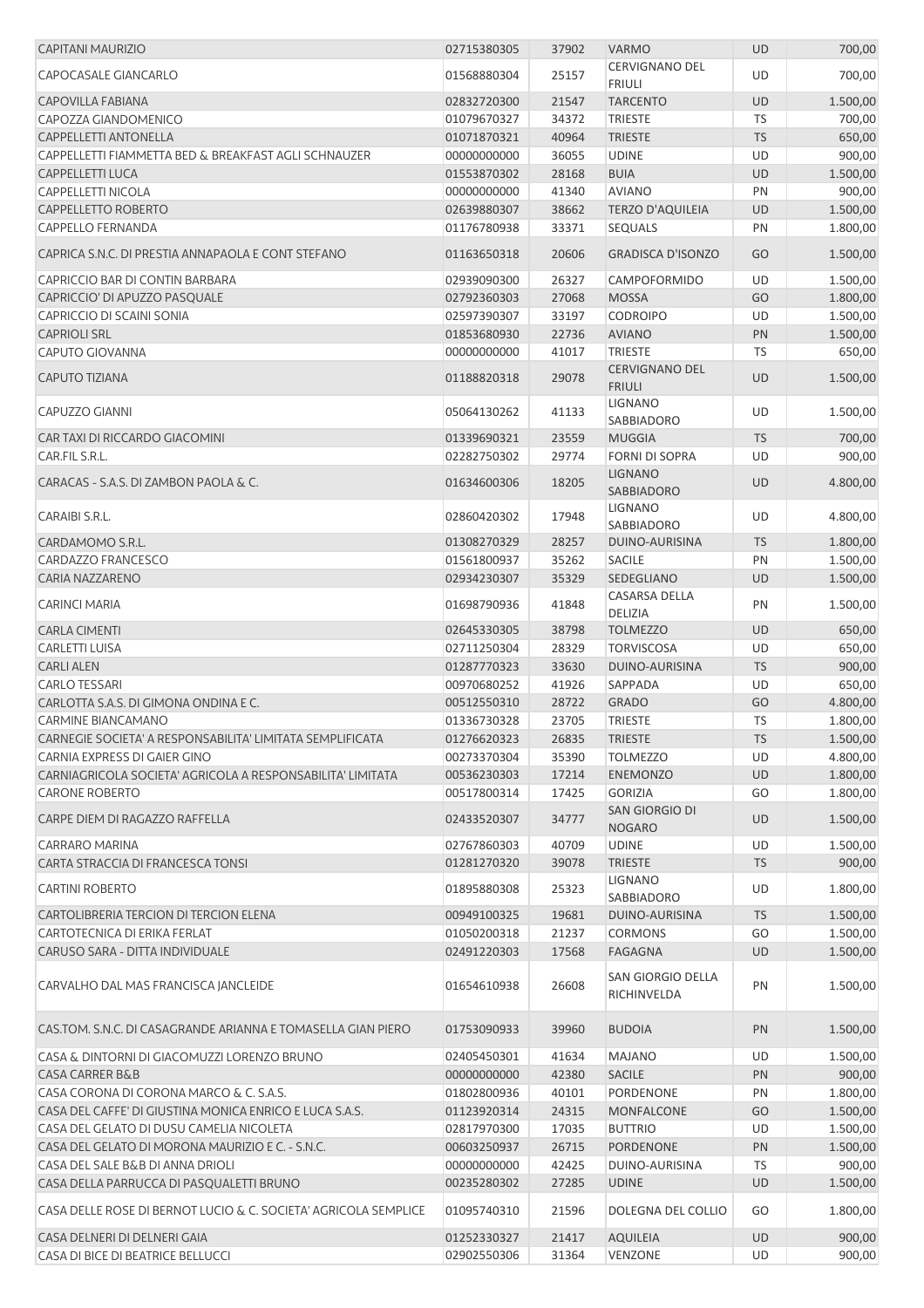| CASA DI LEGNO DI LESIZZA MARCO                                                         | 00629060302 | 33925 | <b>PREPOTTO</b>                  | <b>UD</b> | 1.800,00 |
|----------------------------------------------------------------------------------------|-------------|-------|----------------------------------|-----------|----------|
| CASA DISMA DI MIAN GIOVANNI                                                            | 00000000000 | 41219 | <b>AQUILEIA</b>                  | <b>UD</b> | 900,00   |
| CASA ELISA DI FORNASARO STEFANO                                                        | 00000000000 | 31875 | <b>CIVIDALE DEL FRIULI</b>       | <b>UD</b> | 900,00   |
| CASA FERIGO DI FERIGO EVA AZ. AGRICOLA                                                 | 02520410305 | 38527 | <b>TARCENTO</b>                  | UD        | 1.800,00 |
| CASA FORTE NUSSI DECIANI DI FAZION LOREDANA                                            | 02872090309 | 39579 | <b>MANZANO</b>                   | <b>UD</b> | 900,00   |
| CASA GALANTE DI GALANTE MARCO & GALANTE LUISA S.N.C.                                   | 02617660309 | 28803 | <b>CIVIDALE DEL FRIULI</b>       | UD        | 900,00   |
| CASA GAMBERINI DI GAMBERINI GILBERTO                                                   | 00000000000 | 37794 | CASSACCO                         | <b>UD</b> | 900,00   |
| CASA MARIA DI BERTOGNA MARIA                                                           | 00000000000 | 41218 | <b>AQUILEIA</b>                  | <b>UD</b> | 900,00   |
| CASA MENINI B&B DI MENINI UMBERTO                                                      | 00000000000 | 30183 | <b>VALVASONE ARZENE</b>          | PN        | 900,00   |
| CASA NOLE DI MILANOVIC BORIS                                                           | 01336630320 | 38413 | <b>TRIESTE</b>                   | <b>TS</b> | 900,00   |
| CASA NORMA DI LORENZUT NORMA                                                           | 00000000000 | 41207 | <b>AQUILEIA</b>                  | UD        | 900,00   |
| CASA ORTER DI VERZEGNASSI TREVISAN ROBERTO                                             | 01188110314 | 22439 | PAVIA DI UDINE                   | UD        | 4.800,00 |
| CASA REALE DI BEVILACQUA CONSUELO & C. S.N.C.                                          | 02595050309 | 29974 | <b>RIVIGNANO TEOR</b>            | <b>UD</b> | 1.500,00 |
| CASA REGINA DI ORLANDO LUDOVICO                                                        | 00000000000 | 41925 | <b>DIGNANO</b>                   | UD        | 900,00   |
|                                                                                        |             |       | SAN DORLIGO DELLA                |           |          |
| CASA ROSANDRA DI VIVIANA VECCHIET                                                      | 01038340327 | 17469 | VALLE                            | <b>TS</b> | 1.800,00 |
| CASA SOT LA CLEVA                                                                      | 00000000000 | 40950 | <b>SOCCHIEVE</b>                 | UD        | 900,00   |
| CASA VACANZA AMARE TRIESTE DI BARBANO MARIANNA                                         | 01303160327 | 37661 | <b>TRIESTE</b>                   | <b>TS</b> | 900,00   |
| CASA VACANZE ALLE VERGINI                                                              | 00000000000 | 34797 | <b>CIVIDALE DEL FRIULI</b>       | <b>UD</b> | 900,00   |
| CASA VACANZE ESPERIA DI TREVISAN ROBERTO                                               | 00000000000 | 30682 | <b>TRIESTE</b>                   | <b>TS</b> | 900,00   |
| CASA VACANZE LA CARTOLINA DI DEL PRETE CARMINE                                         | 01332170321 | 19438 | <b>TRIESTE</b>                   | TS        | 900,00   |
| CASA VACANZE PIETRO CORONA                                                             | 00000000000 | 30590 | <b>ERTO E CASSO</b>              | PN        | 900,00   |
| CASA VIA CASTELMONTE DI GIORGIUTTI ARMANDO                                             | 00000000000 | 32576 | CIVIDALE DEL FRIULI              | UD        | 900,00   |
| CASA VOLTON DI D'ANGELO MONICA                                                         | 00000000000 | 17862 | LATISANA                         | <b>UD</b> | 900,00   |
| CASABIANCA S.A.S. DI STEFANO MENEGUZZI & C.                                            | 01455380939 | 26036 | <b>AVIANO</b>                    | PN        | 1.800,00 |
| CASAGRANDE BRUNO                                                                       | 01317610937 | 40353 | <b>FONTANAFREDDA</b>             | PN        | 1.500,00 |
| CASAGRANDE GIAN ANTONIO                                                                |             |       | PASIANO DI                       |           | 1.500,00 |
|                                                                                        | 01729340933 | 31379 | PORDENONE                        | PN        |          |
| CASALE CJANOR SOCIETA' A RESPONSABILITA' LIMITATA SEMPLIFICATA                         | 02879820302 | 27321 | <b>FAGAGNA</b>                   | <b>UD</b> | 1.800,00 |
| <b>CASALI FRANCESCA</b>                                                                | 01113970253 | 47640 | ROVEREDO IN PIANO                | PN        | 1.500,00 |
| CASAMARGHERITA                                                                         | 00000000000 | 35301 | <b>MUGGIA</b>                    | <b>TS</b> | 900,00   |
| CASANOVA PANZON GRAZIANA                                                               | 00623080256 | 37025 | SAPPADA                          | UD        | 4.800,00 |
| <b>CASARI SONIA</b>                                                                    | 02839860307 |       | 24801 POVOLETTO                  | <b>UD</b> | 900,00   |
| <b>CASASOLA ANDREA</b>                                                                 | 02986650303 | 46249 | <b>MARTIGNACCO</b>               | UD        | 1.500,00 |
| <b>CASASOLA DEBORA</b>                                                                 | 02957730308 | 17334 | PRATO CARNICO                    | UD        | 1.500,00 |
| CASASOLA DI ENACHE MARIAN                                                              | 01786700938 | 32138 | <b>MANIAGO</b>                   | PN        | 1.800,00 |
| CASASOLA IRENE                                                                         | 02983330305 | 39638 | LATISANA                         | <b>UD</b> | 900,00   |
| <b>CASCELLA GLORIA</b>                                                                 | 02734240308 | 28392 | <b>OSOPPO</b>                    | UD        | 1.500,00 |
| CASETTA IN CANADA' DI PRIMUS JORGHE                                                    | 02364470308 | 36785 | PALUZZA                          | UD        | 1.800,00 |
| <b>CASIAN ANA</b>                                                                      | 01779970936 | 21531 | <b>MANIAGO</b>                   | PN        | 1.500,00 |
| <b>CASSAN FERDINANDO</b>                                                               | 03179340272 | 25439 | LATISANA                         | <b>UD</b> | 1.800,00 |
| <b>CASSAN REMO</b>                                                                     | 00378540934 | 36249 | SAN GIORGIO DELLA<br>RICHINVELDA | PN        | 1.500,00 |
| <b>CASSARINO LUCIA</b>                                                                 | 01492910938 | 41875 | <b>PORDENONE</b>                 | PN        | 1.500,00 |
| <b>CASSINELLI SAMUELE</b>                                                              | 02939370306 | 30976 | <b>MALBORGHETTO</b><br>VALBRUNA  | UD        | 1.800,00 |
| <b>CASTALDO RAFFAELE</b>                                                               | 01446510933 | 35040 | LESTIZZA                         | <b>UD</b> | 1.800,00 |
| CASTELLAN SARA                                                                         | 01518950934 | 39526 | <b>VALVASONE ARZENE</b>          | PN        | 1.500,00 |
| CASTELLANI ADRIANO                                                                     | 00594730301 | 24723 | PAGNACCO                         | <b>UD</b> | 700,00   |
| <b>CASTELLANI BOGDAN</b>                                                               | 00839560323 | 26508 | SGONICO                          | TS        | 1.800,00 |
| CASTELLANI SANDRO & C. SNC                                                             | 01231550938 | 33627 | <b>SPILIMBERGO</b>               | PN        | 1.500,00 |
| CASTELLO DI AIELLO CASA VACANZE DI PANTANALI AURELIO & C SAS                           | 02987010309 | 39123 | AIELLO DEL FRIULI                | UD        | 900,00   |
| CASTELLO DI BUTTRIO - SOCIETA' AGRICOLA - S.R.L.                                       | 00623020302 | 30301 | <b>BUTTRIO</b>                   | UD        | 900,00   |
| CASTELLO DI SPESSA SOCIETA' AGRICOLA A R.L. IN SIGLA C.D.S.SOCIETA'<br>AGRICOLA A R.L. | 00444600316 | 20955 | CAPRIVA DEL FRIULI               | GO        | 1.800,00 |
| CASTELLO DI STRASSOLDO SAS DI WILLIAMS DI STRASSOLDO GABRIELLA                         |             |       | <b>CERVIGNANO DEL</b>            |           |          |
| &C.                                                                                    | 02688500301 | 47109 | <b>FRIULI</b>                    | <b>UD</b> | 1.500,00 |
| CASTELLO DI VILLALTA DI GELMI DI CAPORIACCO SERGIO                                     | 00000000000 | 36181 | <b>FAGAGNA</b>                   | UD        | 900,00   |
| CASTELLO SOCIETA' A RESPONSABILITA' LIMITATA SEMPLIFICATA                              | 01808420937 | 18972 | <b>PORCIA</b>                    | PN        | 1.800,00 |
| CASTELVECCHIO - SOCIETA' AGRICOLA - A R.L.                                             | 00395790314 | 38422 | <b>SAGRADO</b>                   | GO        | 1.800,00 |
|                                                                                        |             |       |                                  |           |          |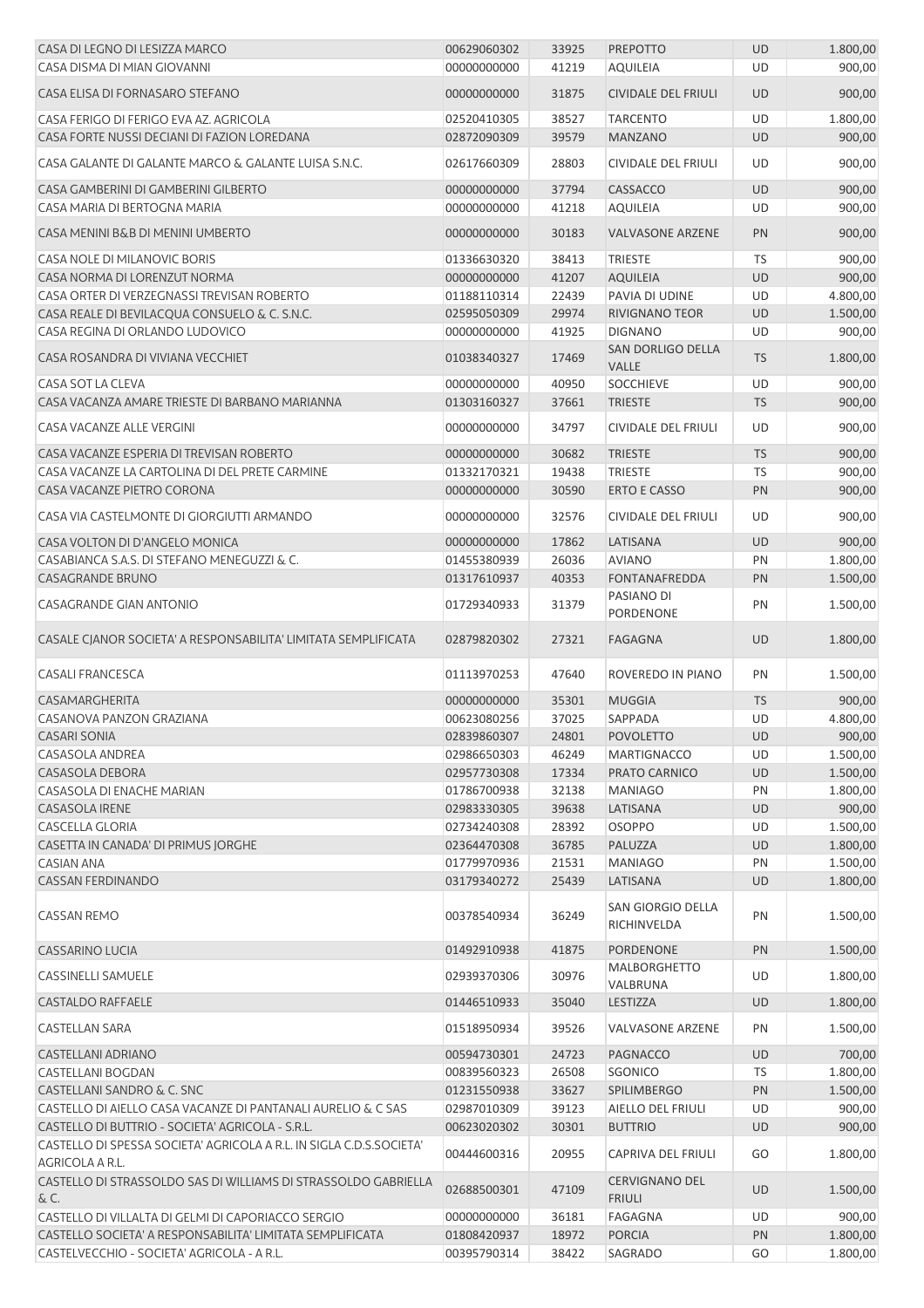| <b>CASTENETTO DARIO</b>                                                                  | 01857160301 | 32034 | <b>MAJANO</b>                | <b>UD</b> | 1.800,00 |
|------------------------------------------------------------------------------------------|-------------|-------|------------------------------|-----------|----------|
| <b>CASTENETTO GRETA</b>                                                                  | 02808070300 | 20798 | <b>UDINE</b>                 | UD        | 1.500,00 |
| CATALEYA DI ROS LUCIANA                                                                  | 01732470933 | 18709 | <b>FONTANAFREDDA</b>         | PN        | 1.500,00 |
| CATBAB DI CATERINA DREASSI E BARBARA BAUCER S.N.C.                                       | 01175890316 | 23837 | <b>TURRIACO</b>              | GO        | 1.800,00 |
| CATS DI ROSSELLA BAGNARDI                                                                | 00000000000 | 24913 | <b>TRIESTE</b>               | <b>TS</b> | 900,00   |
| <b>CATTANEO GIULIA</b>                                                                   | 01285710321 | 19718 | <b>TRIESTE</b>               | TS        | 900,00   |
| <b>CATTARINI PATRIZIA</b>                                                                | 01060720321 | 27248 | <b>TRIESTE</b>               | <b>TS</b> | 1.800,00 |
| <b>CATTARINI STEFANO</b>                                                                 | 01090100320 | 24351 | <b>TRIESTE</b>               | <b>TS</b> | 700,00   |
| CATTARINUSSI JESSICA                                                                     | 02586250306 | 18380 | <b>OVARO</b>                 | <b>UD</b> | 1.500,00 |
|                                                                                          |             |       | <b>RONCHI DEI</b>            |           |          |
| CATTARUZZA ALESSANDRO                                                                    | 01051260311 | 17059 | LEGIONARI                    | GO        | 700,00   |
| CATTARUZZA GIULIO                                                                        | 01033250323 | 24724 | <b>TRIESTE</b>               | <b>TS</b> | 700,00   |
| CATTARUZZA PATRIZIA                                                                      | 01155590324 | 28009 | TRIESTE                      | <b>TS</b> | 1.800,00 |
| CATTARUZZA ROBERTO                                                                       | 01609140932 | 41320 | <b>AVIANO</b>                | PN        | 1.800,00 |
| <b>CATTIVELLO LINA</b>                                                                   | 01390330304 | 34062 | CAMPOFORMIDO                 | UD        | 1.800,00 |
| CAVA 18 S.N.C. DI RISPOLI CAMILLO & C.                                                   | 02907770305 | 23726 | <b>LIGNANO</b><br>SABBIADORO | <b>UD</b> | 1.800,00 |
| CAVA BUSCADA RIFUGIO ESCURSIONISTICO DI CORONA ROBERTA                                   | 01672970934 | 31642 | <b>ERTO E CASSO</b>          | PN        | 1.500,00 |
| <b>CAVALLO GIORGIO</b>                                                                   | 01496930304 | 18202 | CAMPOFORMIDO                 | <b>UD</b> | 1.500,00 |
| <b>CAVALLO GIOVANNI</b>                                                                  | 02580450308 | 29869 | <b>UDINE</b>                 | UD        | 1.500,00 |
| <b>CAVAN CLAUDIO</b>                                                                     | 02168150304 | 26092 | <b>PONTEBBA</b>              | <b>UD</b> | 1.500,00 |
| <b>CAVAN ERNESTO</b>                                                                     | 00000000000 | 33242 | <b>TRASAGHIS</b>             | UD        | 900,00   |
| CAVERNA DEL GUFO DI VENIER LORETTA                                                       | 02815790304 | 32063 | <b>PORDENONE</b>             | PN        | 1.500,00 |
|                                                                                          |             |       | RONCHI DEI                   |           |          |
| CBEVENTI DI CHRISTIAN BURAZZINI                                                          | 01199400316 | 47981 | LEGIONARI                    | GO        | 1.500,00 |
| CBNAILS DI BONO CLAUDIA CATERINA                                                         | 02700380302 | 31657 | <b>TRICESIMO</b>             | UD        | 1.500,00 |
| CDM S.N.C. DI PURCHIARONI MICHELE E SIMONIN GIULIA                                       | 02951580303 | 20070 | LATISANA                     | UD        | 1.800,00 |
| CE BEN CHE STOI S.R.L.                                                                   | 01762430930 | 34825 | PORDENONE                    | PN        | 1.800,00 |
| C'E' CHI C'HA DI TESSER ALESSANDRO                                                       | 01704340932 | 37500 | <b>PORCIA</b>                | PN        | 1.800,00 |
| <b>CEBOTAREAN ALINA</b>                                                                  | 01284080320 | 35724 | <b>TRIESTE</b>               | <b>TS</b> | 1.500,00 |
| <b>CECCHINI DANIELE</b>                                                                  | 02854270309 | 24022 | MERETO DI TOMBA              | UD        | 1.500,00 |
| <b>CECCHINI MICHELE</b>                                                                  | 01014140311 | 36871 | <b>TURRIACO</b>              | GO        | 1.800,00 |
| <b>CECCHINI PAOLO</b>                                                                    | 01672950308 | 21891 | <b>TRASAGHIS</b>             | UD        | 1.500,00 |
| <b>CECCO ANTONIO</b>                                                                     | 01283560322 | 40154 | <b>TRIESTE</b>               | <b>TS</b> | 1.500,00 |
| <b>CECCO CHRISTIAN</b>                                                                   | 02241320304 | 21092 | <b>RIVIGNANO TEOR</b>        | UD        | 1.500,00 |
| <b>CECCO ENRICO</b>                                                                      | 03345080273 | 17630 | LATISANA                     | UD        | 1.800,00 |
| <b>CECIONI DANIELE</b>                                                                   | 00528200306 | 39752 | <b>POVOLETTO</b>             | UD        | 900,00   |
| <b>CECON VALENTINA</b>                                                                   | 02821840309 | 24618 | <b>CHIUSAFORTE</b>           | UD        | 1.500,00 |
| CED MULTISERVIZI SOCIETA' COOPERATIVA                                                    | 01319760326 | 20736 | <b>TRIESTE</b>               | <b>TS</b> | 700,00   |
| CEDA BEACH DI MIROSLAV ZECEVIC                                                           | 01339070326 | 28949 | <b>TRIESTE</b>               | <b>TS</b> | 1.800,00 |
| <b>CEDOLIN DANIELE</b>                                                                   | 02778160305 | 29354 | <b>FORNI DI SOPRA</b>        | UD        | 1.800,00 |
| <b>CEDOLIN MARIO</b>                                                                     | 00000000000 | 42634 | <b>FORNI DI SOPRA</b>        | <b>UD</b> | 650,00   |
| <b>CEDOLIN MONICA</b>                                                                    | 02499890305 |       |                              |           |          |
|                                                                                          |             | 38166 | <b>FORNI DI SOPRA</b>        | UD        | 1.500,00 |
| CELAIA SAS DI CELAIA ALEX & C.                                                           | 02806270308 | 28502 | <b>VERZEGNIS</b>             | UD        | 1.500,00 |
| CELIS S.R.L.                                                                             | 01126550936 | 22808 | <b>BARCIS</b>                | PN        | 4.800,00 |
| CELLEDONI DI BERTOLUTTI GIANCARLO E CELLEDONI BRUNA SOCIETA'<br><b>AGRICOLA SEMPLICE</b> | 02534740309 | 41768 | <b>FAEDIS</b>                | <b>UD</b> | 1.800,00 |
| <b>CELLESE TANIA</b>                                                                     | 02953000300 | 23877 | <b>GRADO</b>                 | GO        | 1.500,00 |
| <b>CELOTTI ROBERTO</b>                                                                   | 01712100302 | 24658 | <b>MAJANO</b>                | UD        | 1.500,00 |
| CELTIC TOURS DI MARIA GRAZIA FIUMARA                                                     | 02793190303 | 22064 | <b>UDINE</b>                 | UD        | 4.800,00 |
| <b>CENCIG IRENE</b>                                                                      | 02152090300 | 19159 | <b>CIVIDALE DEL FRIULI</b>   | UD        | 1.800,00 |
| <b>CENTIS ALESSANDRO</b>                                                                 | 01138030323 | 38485 | TRIESTE                      | TS        | 1.800,00 |
| CENTO%CRUDO SAS DI CANTON NICOLA                                                         | 01779190931 | 36857 | PORDENONE                    | PN        | 1.500,00 |
| <b>CENTRAL GREENLIFE</b>                                                                 | 00000000000 | 34502 | <b>TARVISIO</b>              | UD        | 900,00   |
| CENTRO ATTIVITA' MOTORIE CERON S.R.L.                                                    | 02335870305 | 23001 | <b>UDINE</b>                 | <b>UD</b> | 1.500,00 |
| CENTRO ATTIVITA' MOTORIE TAVELLA DEL RIZZO DI PIETRO MARTINI & C.                        |             |       |                              |           |          |
| S.N.C.                                                                                   | 00583150933 | 17956 | PORDENONE                    | PN        | 1.500,00 |
| <b>C'ENTRO BAR &amp; CO DI VALLE FLAVIO</b>                                              | 02823080300 | 21569 | SAURIS                       | <b>UD</b> | 1.800,00 |
| CENTRO BAR DI ZUCCHINI PATRIZIA                                                          | 00908600323 | 26657 | <b>TRIESTE</b>               | <b>TS</b> | 1.500,00 |
| CENTRO BENESSERE AYURVEDA DI DREAS LUANA                                                 | 01110490321 | 34697 | <b>TRIESTE</b>               | <b>TS</b> | 1.500,00 |
| CENTRO BENESSERE AYURVEDA DI T. ROSELLI                                                  | 01132510320 | 23472 | <b>TRIESTE</b>               | TS        | 1.500,00 |
| CENTRO BENESSERE CRISTINA CUTTINI                                                        | 02903310304 | 20215 | PASIAN DI PRATO              | <b>UD</b> | 1.500,00 |
| CENTRO BENESSERE PAL GNO PLASE DI DELLA PIETRA MARIKA                                    | 02797920309 | 42273 | <b>COMEGLIANS</b>            | UD        | 1.500,00 |
| CENTRO EQUESTRE FLUMEN P.L. S.S.D. A R.L.                                                | 01874230939 | 21364 | <b>FIUME VENETO</b>          | PN        | 1.500,00 |
| CENTRO MASSAGGI DI CHEN LINJUAN                                                          | 02982640308 | 37996 | FAGAGNA                      | UD        | 1.500,00 |
| CENTRO MASSAGGI GUAN LIXIA                                                               | 02413400975 | 34369 | PORDENONE                    | PN        | 1.500,00 |
| CENTRO MASSAGGI NAMASTE' DI PETRIS ELISA                                                 | 02792630309 | 27308 | FORNI DI SOPRA               | UD        | 1.500,00 |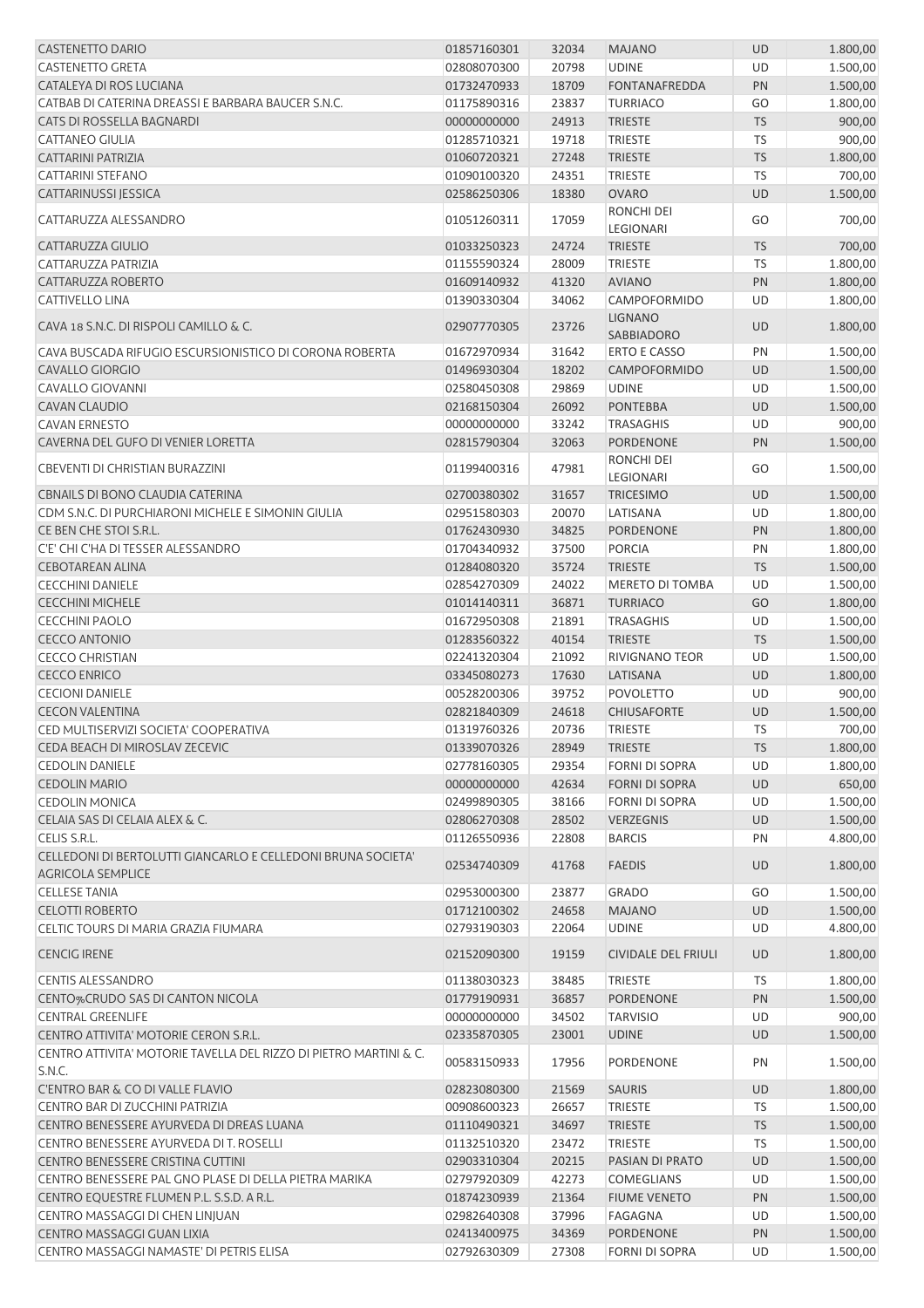| CENTRO MASSAGGIO ENERGETICO DI CASCO ODILLA                                              | 02605940309 | 22762 | <b>BASILIANO</b>                    | UD        | 1.500,00 |
|------------------------------------------------------------------------------------------|-------------|-------|-------------------------------------|-----------|----------|
| CENTRO MASSAGGIO HAO ZAI LAI DI YE JANLING                                               | 01187310311 | 20239 | <b>MONFALCONE</b>                   | GO        | 1.500,00 |
| <b>CENTRO PILATES DI REGIS VIRGINIA</b>                                                  | 02382120307 | 19190 | <b>UDINE</b>                        | <b>UD</b> | 1.500,00 |
| CENTRO PIZZA DI COSTA GIOVANNA                                                           | 02068990304 | 24768 | SAN DANIELE DEL<br><b>FRIULI</b>    | UD        | 1.800,00 |
| CENTRO POLIFUNZIONALE DI FURLANI FEDERICA                                                | 02903550305 | 18796 | <b>MAJANO</b>                       | <b>UD</b> | 1.500,00 |
| CENTRO REGIONALE SPORTIVO LIBERTAS FRIULI VENEZIA GIULIA<br><b>ASSOCIAZIONE SPORTIVA</b> | 02732120304 | 20711 | <b>MARTIGNACCO</b>                  | UD        | 1.500,00 |
| CENTRO RELAX DI WU QIAOYING                                                              | 03587751201 | 38118 | <b>CHIONS</b>                       | PN        | 1.500,00 |
| CENTRO SHANTI DI PERO' MONICA                                                            | 01178120323 | 34564 | <b>TRIESTE</b>                      | TS        | 1.500,00 |
|                                                                                          |             |       | <b>MALBORGHETTO</b>                 |           |          |
| CENTRO SPORTIVO DA MIKY DI GREGORUTTI MICHELE                                            | 02523680300 | 17635 | VALBRUNA                            | UD        | 1.500,00 |
| CENTRO SPORTIVO IL QUADRIFOGLIO DI DEL NEGRO ISABELLA                                    | 02744660305 | 29103 | VARMO                               | UD        | 1.500,00 |
| CENTRO SPORTIVO PRATA DI PORDENONE SOCIETA' SPORTIVA<br>DILETTANTISTICA A R.L.           | 01066970938 | 22050 | <b>PRATA DI</b><br><b>PORDENONE</b> | PN        | 1.500,00 |
| CENTRO TURISMO PREONE DI COLLE VALENTINA                                                 | 02887520308 | 24976 | <b>PREONE</b>                       | UD        | 1.500,00 |
| <b>CEOLIN INGRID</b>                                                                     | 00000000000 | 17998 | <b>AVIANO</b>                       | PN        | 900,00   |
| <b>CEOLIN SUSJ</b>                                                                       | 01759110933 | 27021 | <b>PORCIA</b>                       | PN        | 1.500,00 |
| <b>CEPAR MASSIMO</b>                                                                     | 01143320321 | 18323 | <b>TRIESTE</b>                      | <b>TS</b> | 1.800,00 |
| <b>CEPILE FEDERICO</b>                                                                   | 02513840302 | 25963 | <b>UDINE</b>                        | UD        | 1.500,00 |
| <b>CEPPARO SANTA FOSCA</b>                                                               | 01296000308 | 29719 | <b>FLAIBANO</b>                     | <b>UD</b> | 1.500,00 |
| <b>CEPPI DANIELA</b>                                                                     | 01004040323 | 32271 | TRIESTE                             | <b>TS</b> | 1.500,00 |
| <b>CEREALORTO DI BERTOLDI GIUSEPPE</b>                                                   | 02298850302 | 38455 | <b>TAVAGNACCO</b>                   | <b>UD</b> | 1.800,00 |
|                                                                                          |             |       | SAN GIOVANNI AL                     |           |          |
| <b>CERKA EDUART</b>                                                                      | 02947510307 | 21094 | <b>NATISONE</b>                     | UD        | 1.800,00 |
| <b>CERNECCA MASSIMO</b>                                                                  | 01003000328 | 41421 | <b>TRIESTE</b>                      | <b>TS</b> | 700,00   |
| <b>CERNOTTA RENATO</b>                                                                   | 01682320302 | 22313 | <b>TORREANO</b>                     | UD        | 1.500,00 |
| <b>CEROVAC AURO</b>                                                                      | 00986560324 | 30980 | <b>TRIESTE</b>                      | <b>TS</b> | 700,00   |
| <b>CERVO LEOPOLDO</b>                                                                    | 00000000000 | 40572 | <b>TRIESTE</b>                      | TS        | 900,00   |
| <b>CESCHIA FRANCESCO</b>                                                                 | 01524820303 | 17729 | <b>TARCENTO</b>                     | <b>UD</b> | 1.800,00 |
| <b>CESCHIA FRANCO</b>                                                                    | 00976920322 | 41504 | <b>TRIESTE</b>                      | <b>TS</b> | 1.800,00 |
| <b>CESCHIA LUCINA</b>                                                                    | 01572450300 | 29952 | <b>OSOPPO</b>                       | <b>UD</b> | 1.500,00 |
| <b>CESCHIA NICOLA</b>                                                                    | 02994610307 | 18088 | <b>GEMONA DEL FRIULI</b>            | UD        | 650,00   |
| <b>CESCO ADRIANO</b>                                                                     | 00544120934 | 18673 | AZZANO DECIMO                       | PN        | 4.800,00 |
| <b>CESCO FRARE MARCO</b>                                                                 | 02757520305 | 19713 | <b>TARVISIO</b>                     | UD        | 1.500,00 |
| <b>CESCON ANDREA</b>                                                                     | 01222980326 | 28188 | <b>TRIESTE</b>                      | <b>TS</b> | 700,00   |
| <b>CESCUTTI FERNANDA</b>                                                                 | 01274490307 | 35719 | SANTA MARIA LA<br><b>LONGA</b>      | UD        | 1.500,00 |
| <b>CESCUTTI GIUSEPPE</b>                                                                 | 00000000000 | 36043 | <b>UDINE</b>                        | <b>UD</b> | 650,00   |
|                                                                                          |             |       |                                     |           |          |
| C'EST LA VIE DI PUNTIN LORIS ANDRE'                                                      | 01203370315 | 41900 | <b>GRADISCA D'ISONZO</b>            | GO        | 1.800,00 |
| CETTUL LEDA & OTTOCENTO FABIO S.N.C.                                                     | 02234670301 | 25943 | <b>GEMONA DEL FRIULI</b>            | <b>UD</b> | 900,00   |
| CHALET RIKHELAN S.A.S. DI AUGUSTO SARTORI                                                | 02833290303 | 24448 | <b>SAURIS</b>                       | UD        | 4.800,00 |
| <b>CHANTAL LAFONT</b>                                                                    | 00000000000 | 38657 | <b>TRIESTE</b>                      | <b>TS</b> | 650,00   |
| CHANTILLY S.A.S. DI PARMESAN ALDO & C.                                                   | 00521740316 | 41893 | MONFALCONE                          | GO        | 1.500,00 |
| CHAO HONG DI XU TEJUAN                                                                   | 03941210407 | 22705 | <b>MONFALCONE</b>                   | GO        | 1.500,00 |
| CHARLOTTE DI BATTISTUTTA MARCO                                                           | 01124160316 | 29585 | SAN GIOVANNI AL<br><b>NATISONE</b>  | UD        | 1.500,00 |
| CHARLOTTE DI MENNUNI CARLOTTA                                                            | 01310070329 | 20403 | <b>TRIESTE</b>                      | <b>TS</b> | 1.500,00 |
| <b>CHARTER DI SELATTI DANIELE</b>                                                        | 01049480310 | 42480 | <b>SAN CANZIAN</b><br>D'ISONZO      | GO        | 700,00   |
| <b>CHEN BOKE</b>                                                                         | 01284370325 | 24064 | <b>TRIESTE</b>                      | <b>TS</b> | 1.500,00 |
| <b>CHEN JIANGHONG</b>                                                                    | 02660600301 | 31384 | PORDENONE                           | PN        | 1.500,00 |
|                                                                                          |             |       |                                     |           | 1.500,00 |
| <b>CHEN QIAOQIAO</b>                                                                     | 12219010019 | 31868 | PORDENONE                           | PN        |          |
| <b>CHEN RONG</b>                                                                         | 01230920322 | 33535 | <b>TRIESTE</b>                      | TS        | 1.800,00 |
| CHEN RONG & YE LIQIN S.N.C. DI CHEN RONG & C.                                            | 01186870323 | 33588 | <b>TRIESTE</b>                      | <b>TS</b> | 1.500,00 |
| <b>CHEN SHENGJI</b>                                                                      | 01957260357 | 23635 | <b>PORDENONE</b>                    | PN        | 1.500,00 |
| <b>CHEN WENJIN</b>                                                                       | 04838520262 | 22962 | SACILE                              | PN        | 1.800,00 |
| CHEN XIUNU                                                                               | 01336650328 | 24400 | <b>TRIESTE</b>                      | <b>TS</b> | 1.500,00 |
| <b>CHEN YANZUO</b>                                                                       | 03575931203 | 38984 | <b>CODROIPO</b>                     | UD        | 1.500,00 |
| <b>CHEN YI</b>                                                                           | 01264930320 | 33497 | <b>TRIESTE</b>                      | <b>TS</b> | 1.500,00 |
| <b>CHEN YIXIAO</b>                                                                       | 02811710306 | 38690 | <b>UDINE</b>                        | UD        | 1.800,00 |
| <b>CHERRI NICOLA</b>                                                                     | 00913400321 | 30911 | <b>TRIESTE</b>                      | TS        | 1.800,00 |
| <b>CHERSI ANTONIO</b>                                                                    | 00969200328 | 37352 | <b>TRIESTE</b>                      | <b>TS</b> | 700,00   |
| <b>CHERT MASSIMO</b>                                                                     | 01086630322 | 35268 | TRIESTE                             | TS        | 700,00   |
| <b>CHERT RAFFAELLA</b>                                                                   | 00494950314 | 23781 | <b>FOGLIANO</b><br>REDIPUGLIA       | GO        | 1.800,00 |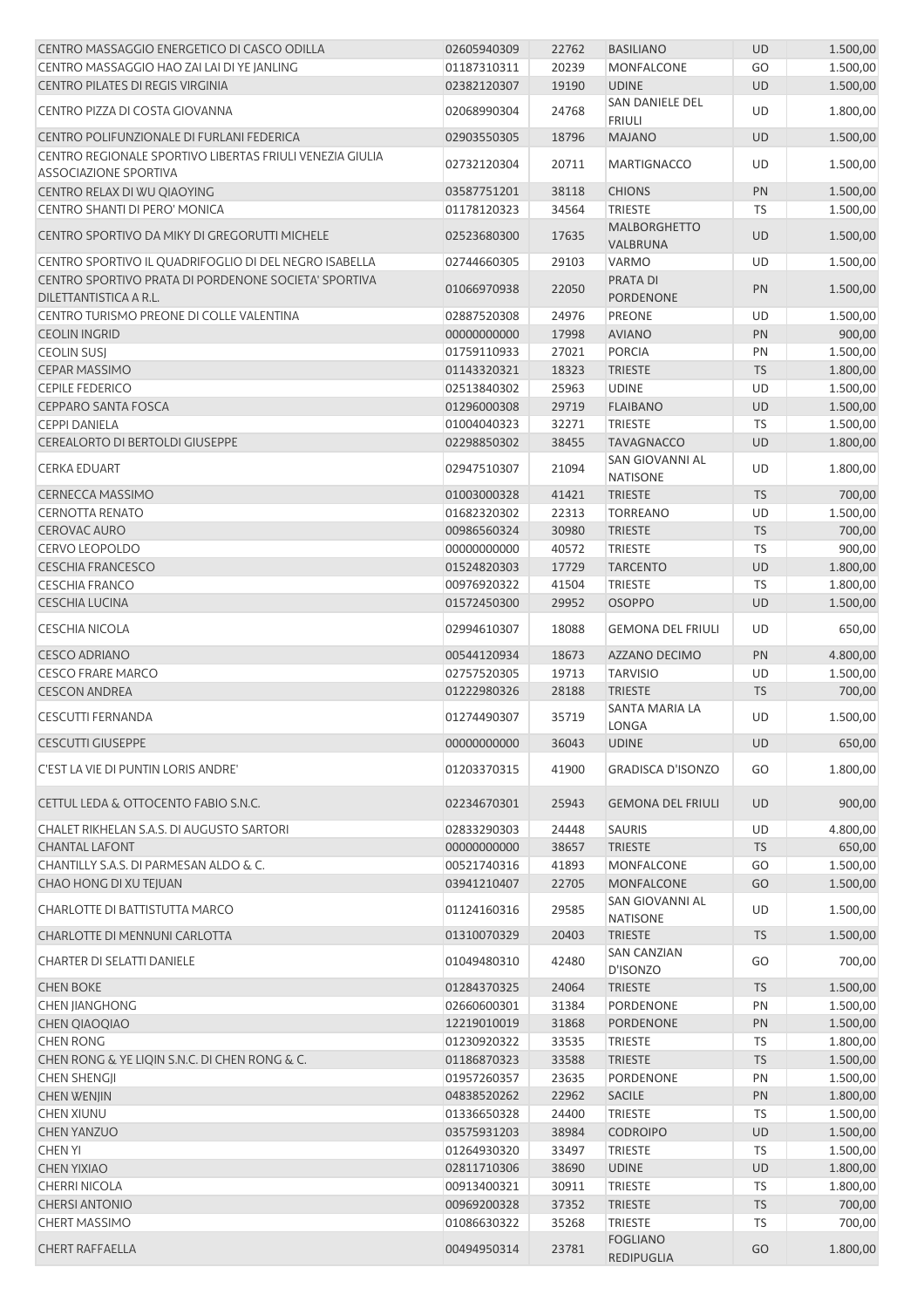| CHETRARI GHIULNARA                                               | 01258560323                | 23745 | <b>TRIESTE</b>                       | <b>TS</b> | 1.500,00             |
|------------------------------------------------------------------|----------------------------|-------|--------------------------------------|-----------|----------------------|
| CHEWING GUM S.N.C. DI ALBANO PAOLO & C.                          | 01436460305                | 36756 | <b>TARVISIO</b>                      | <b>UD</b> | 1.500,00             |
| <b>CHIAB YOUNESS</b>                                             | 01279710329                | 37522 | TRIESTE                              | TS        | 1.500,00             |
| CHIARA BED AND BREAKFAST                                         | 00000000000                | 39535 | <b>TRIESTE</b>                       | <b>TS</b> | 900,00               |
| <b>CHIARA GIGLIO</b>                                             | 00000000000                | 18527 | <b>TRIESTE</b>                       | TS        | 900,00               |
| <b>CHIARA MASELLA</b>                                            | 01319320329                | 42201 | <b>TRIESTE</b>                       | <b>TS</b> | 1.800,00             |
| CHIARA ROSSI SOCIETA' AGRICOLA PRIMO CAMPO - SOCIETA' SEMPLICE   | 01018660306                | 36859 | AIELLO DEL FRIULI                    | UD        | 1.800,00             |
| <b>CHIARANDON MAURO</b>                                          | 01530320306                | 25470 | <b>BASILIANO</b>                     | UD        | 1.500,00             |
| CHIARO DI LUNA DI TREVISAN ALESSANDRO                            | 00000000000                | 36587 | <b>SAN VITO AL</b>                   | PN        | 900,00               |
|                                                                  |                            |       | <b>TAGLIAMENTO</b>                   |           |                      |
| <b>CHIAROTTO DENIS</b>                                           | 02412860302                | 19853 | <b>CODROIPO</b>                      | UD        | 1.500,00             |
| <b>CHIARUTTINI EZIO</b>                                          | 02381810304                | 26640 | <b>LIGNANO</b><br><b>SABBIADORO</b>  | UD        | 1.500,00             |
| <b>CHIARVESIO RANIERI</b>                                        | 02309980304                | 41384 | RIVE D'ARCANO                        | UD        | 1.800,00             |
| CHICCODIPANE S.A.S. DI PUPPO SARA                                | 02668720309                | 18387 | COLLOREDO DI<br><b>MONTE ALBANO</b>  | UD        | 1.500,00             |
| CHIENGI DI ZANELLA ENRICO E C. S.A.S.                            | 02176800304                | 22299 | <b>LIGNANO</b><br>SABBIADORO         | <b>UD</b> | 4.800,00             |
| CHIESA DEL SANTUARIO DELLA BEATA VERGINE DI CASTELMONTE          | 00225790302                | 29936 | <b>PREPOTTO</b>                      | UD        | 1.500,00             |
| CHIOCCIA DI BINCOLETTO PAOLA & C. S.N.C.                         | 01567700933                | 28571 | PORDENONE                            | PN        | 1.800,00             |
| <b>CHIOPRIS MARCO</b>                                            | 01839630306                | 37104 | <b>UDINE</b>                         | UD        | 700,00               |
| CHIOSCO AL PICAL DI CECCHETTO ANTONELLA                          | 01675220931                | 37203 | <b>ANDREIS</b>                       | PN        | 1.500,00             |
| CHIOSCO AL PONTE DI VENTURINI GIULIETTA                          | 01625940307                | 31326 | <b>TORREANO</b>                      | UD        | 1.800,00             |
| CHIOSCO KENNEDY DI SANDRO GIUNTA & C. S.N.C.                     | 01187070329                | 32955 | <b>MUGGIA</b>                        | <b>TS</b> | 1.800,00             |
| CHIOSCO PARADISO S.R.L.                                          | 01665120307                | 36286 | <b>CASTIONS DI STRADA</b>            | UD        | 1.500,00             |
| CHIOSCO PARCO BRAIDA DI DRESSI ALESSANDRO                        | 02695720306                | 21423 | <b>CIVIDALE DEL FRIULI</b>           | UD        | 1.500,00             |
| CHIOSCO S.VITO S.A.S. DI CEPILE IOLANDA & C.                     | 02338750306                | 42016 | <b>MARANO LAGUNARE</b>               | UD        | 1.500,00             |
| <b>CHITI ALESSANDRO</b>                                          | 01946780309                | 31544 | <b>LIGNANO</b><br><b>SABBIADORO</b>  | <b>UD</b> | 1.500,00             |
| CHOCOLAT DI GRECO COPETTI & SQUECCO SIMONE S.N.C.                | 02775570308                | 20664 | <b>TAVAGNACCO</b>                    | UD        | 1.500,00             |
| CHOCOLAT DI STEGIC ANINA                                         | 01253620320                | 25316 | <b>TRIESTE</b>                       | <b>TS</b> | 1.500,00             |
| CHOCOLATE BAR DI TORRES ARBOLEDA CESAR AUGUSTO                   | 01319160329                | 36578 | <b>TRIESTE</b>                       | <b>TS</b> | 1.500,00             |
| CI.BI. GELATI DI BORIN STEFANO S.N.C.                            | 01199490317                | 21322 | <b>GORIZIA</b>                       | GO        | 1.500,00             |
| CI.GI.EMME S.R.L.                                                | 02804980304                | 37563 | POZZUOLO DEL FRIULI                  | <b>UD</b> | 1.800,00             |
| CI.TR. RESIDENCE S.R.L                                           | 02491940306                | 35843 | <b>UDINE</b>                         | <b>UD</b> | 900,00               |
| CIAC LUCIA                                                       | 00000000000                | 38335 | <b>TRIESTE</b>                       | TS        | 650,00               |
| <b>CIAC MARIO</b>                                                | 01309370326                | 39283 | <b>TRIESTE</b>                       | <b>TS</b> | 1.500,00             |
| <b>CIACCHI GIULIANO</b>                                          | 01041160324                | 21575 | <b>TRIESTE</b>                       | TS        | 1.500,00             |
| <b>CIAK MICHELE</b>                                              | 01020410328                | 26787 | <b>TRIESTE</b>                       | <b>TS</b> | 650,00               |
| <b>CIANI CLAUDIO</b>                                             | 00000000000                | 23195 | <b>BUIA</b>                          | UD        | 900,00               |
| CIASA MATA SAS DI DEL FIOL MAURO E C.                            | 01802550937                | 37127 | <b>BUDOIA</b>                        | PN        | 1.800,00             |
| CIBUS - SOCIETA' IN ACCOMANDITA SEMPLICE DI CRESTANELLO GIOVANNI | 01299390326                | 34238 | <b>TRIESTE</b>                       | TS        | 1.800,00             |
| & C.<br><b>CICALA ROSSA SRL</b>                                  | 01832710931                | 31336 | <b>PORDENONE</b>                     | PN        | 1.800,00             |
| <b>CICALA STEFANO</b>                                            | 01275620324                | 19702 | <b>GRADO</b>                         | GO        | 1.500,00             |
| <b>CICHIN GIULIA</b>                                             | 02926430303                | 39339 | PAGNACCO                             | UD        | 1.500,00             |
| CICO S.R.L.                                                      | 01294740327                | 26109 | <b>TRIESTE</b>                       | TS        | 4.800,00             |
| <b>CICUTA ELISA</b>                                              | 01806260939                | 42646 | PASIANO DI                           | PN        | 1.500,00             |
| <b>CICUTO MARCO</b>                                              | 01814170930                | 27303 | PORDENONE<br><b>VALVASONE ARZENE</b> | PN        | 700,00               |
| <b>CICUTTINI ANDREA</b>                                          | 01960950309                | 22186 | REMANZACCO                           | UD        | 1.800,00             |
| <b>CICUTTINI ROBERTO</b>                                         | 02553180304                | 22799 | REMANZACCO                           | UD        | 1.800,00             |
| CIESSE S.R.L.                                                    | 01319980320                | 17864 | <b>TRIESTE</b>                       | <b>TS</b> | 4.800,00             |
| CIGIERRE - COMPAGNIA GENERALE RISTORAZIONE S.P.A.                | 01896000302                | 42673 | <b>TAVAGNACCO</b>                    | UD        | 1.800,00             |
| CIGNO S.N.C. DI CINIERI GIULIA & C.                              | 01182600310                | 16736 | <b>CORMONS</b>                       | GO        | 1.500,00             |
| CIKKE CAFFE' E DI TIZIANA E RAFFAELA MANZAN S.N.C.               | 01032030312                | 25483 | <b>FOGLIANO</b>                      | GO        | 1.500,00             |
| <b>CIMBRO ALESSANDRO</b>                                         | 01776580308                | 38094 | REDIPUGLIA<br>SAN DANIELE DEL        | <b>UD</b> | 1.500,00             |
| <b>CIMENTI FEDERICO</b>                                          | 01785250307                | 22601 | <b>FRIULI</b><br><b>UDINE</b>        | UD        | 1.800,00             |
| <b>CIMENTI MARISA</b>                                            |                            | 18622 |                                      |           |                      |
| CIMON BAR DI LORENZO RIGO & C. - S.N.C.                          | 00586370306<br>01180660936 | 33319 | <b>ENEMONZO</b><br><b>AVIANO</b>     | UD<br>PN  | 1.800,00<br>1.500,00 |
| <b>CINELLI ALBERTA</b>                                           | 02385700303                | 38858 | <b>CODROIPO</b>                      | UD        | 1.500,00             |
|                                                                  |                            |       |                                      |           |                      |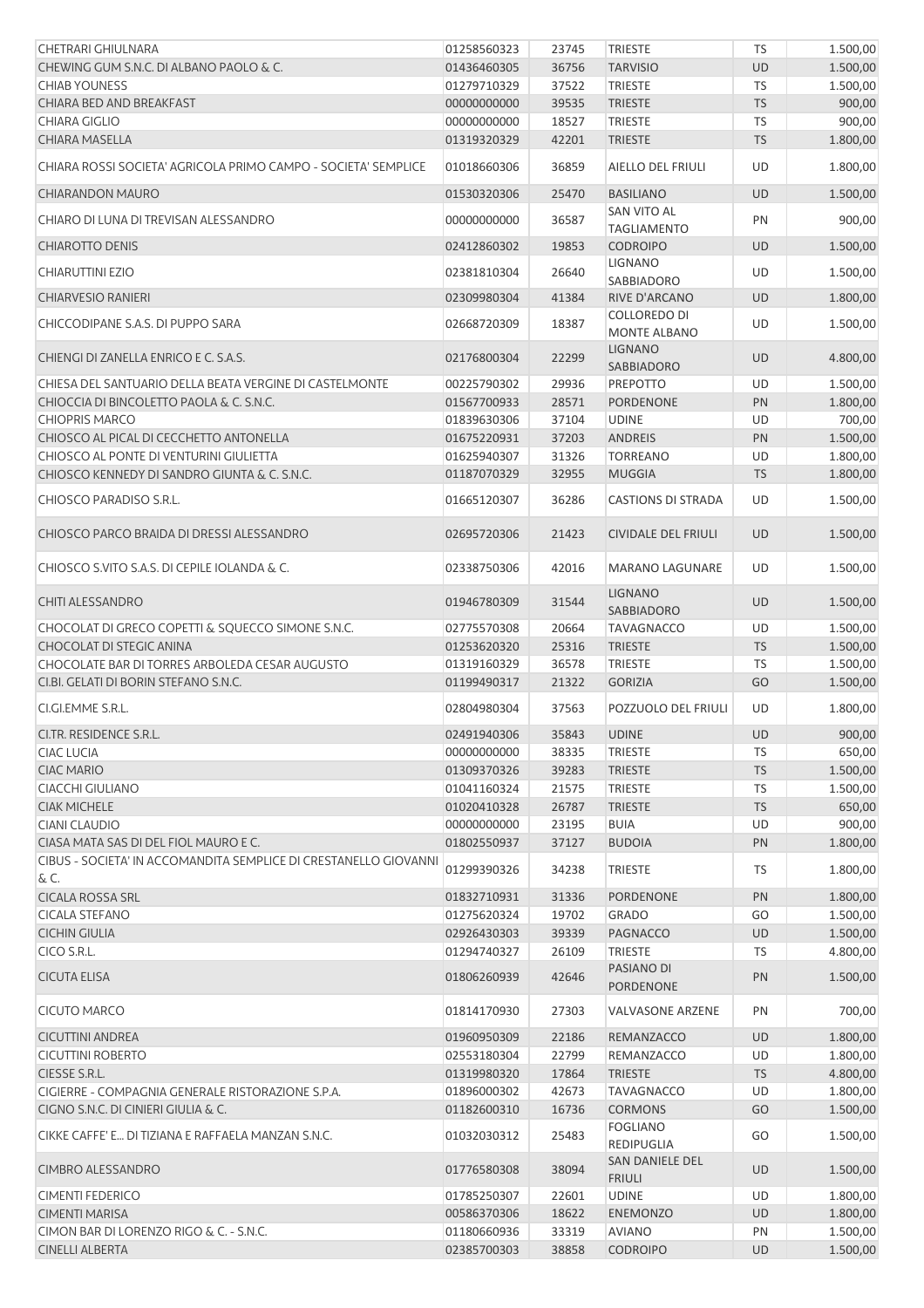| CINELLO ELDA & C. S.N.C.                                                                                                   | 01413190305 | 38733 | <b>TALMASSONS</b>                        | UD        | 1.500,00 |
|----------------------------------------------------------------------------------------------------------------------------|-------------|-------|------------------------------------------|-----------|----------|
| <b>CINGERLA ANDREA</b>                                                                                                     | 01241230323 | 37285 | <b>TRIESTE</b>                           | <b>TS</b> | 700,00   |
| CIO' CHE PIACE ART & FOOD DI ROBERTO CANAZZA                                                                               | 01304610320 | 20890 | <b>TRIESTE</b>                           | TS        | 1.800,00 |
| CIOANCA ROXANA NICOLETA                                                                                                    | 02861370308 | 38246 | <b>TAVAGNACCO</b>                        | <b>UD</b> | 1.500,00 |
| CIOCCOLATO PERATONER S.R.L.                                                                                                | 01600560930 | 27898 | <b>TRIESTE</b>                           | TS        | 1.500,00 |
|                                                                                                                            |             |       | <b>MALBORGHETTO</b>                      |           |          |
| CIOTOLA GENNARO - DA GENNARO                                                                                               | 02864580309 | 29263 | VALBRUNA                                 | <b>UD</b> | 1.800,00 |
| <b>CIOTTI DANIELA</b>                                                                                                      | 02844110300 | 27570 | <b>UDINE</b>                             | UD        | 650,00   |
| <b>CIPOLLA MANUEL</b>                                                                                                      | 01188280315 | 24751 | <b>GORIZIA</b>                           | GO        | 1.800,00 |
| <b>CIPOLLETTI LORENZO</b>                                                                                                  | 02755100308 | 29517 | <b>CERVIGNANO DEL</b><br><b>FRIULI</b>   | UD        | 1.500,00 |
| CIRCOLO CINOFILO SPORTIVO UDINESE                                                                                          | 02919390308 | 39232 | <b>UDINE</b>                             | <b>UD</b> | 1.500,00 |
| CIRCOLO IPPICO FRIULANO SOCIETA' SPORTIVA DILETTANTISTICA S.R.L.                                                           | 02805790306 | 27288 | PASIAN DI PRATO                          | UD        | 1.500,00 |
| CIRCOLO OPERAIO DI BRESSAN INES                                                                                            | 01754780938 | 36893 | <b>FRISANCO</b>                          | PN        | 1.500,00 |
| <b>CISSPER DI PERESAN DENIS</b>                                                                                            | 02299700308 | 34027 | SEDEGLIANO                               | UD        | 1.500,00 |
| <b>CITAR COLONNA CARLO</b>                                                                                                 | 01195740327 | 34584 | <b>TRIESTE</b>                           | <b>TS</b> | 700,00   |
| CITRON GIUSEPPE E VICENZI ANTONIETTA S.N.C.                                                                                | 00422900936 | 35876 | <b>BRUGNERA</b>                          | PN        | 1.500,00 |
| CITTA' DI LONDRA S.N.C. DI ANGELO ED EZIO ROSSA & C.                                                                       | 00728520321 | 38294 | <b>TRIESTE</b>                           | <b>TS</b> | 1.800,00 |
| <b>CIVELLO CORRADINA</b>                                                                                                   | 02929840300 | 28083 | LESTIZZA                                 | UD        | 1.500,00 |
|                                                                                                                            |             |       |                                          |           |          |
| <b>CIVIDATUM S.R.L.</b>                                                                                                    | 02496550308 | 25712 | <b>CIVIDALE DEL FRIULI</b>               | <b>UD</b> | 1.500,00 |
| CIVIDIN VIAGGI S.R.L.                                                                                                      | 01068310323 | 22697 | <b>TRIESTE</b>                           | <b>TS</b> | 4.800,00 |
| <b>CIVIDINI PATRIZIA</b>                                                                                                   | 02890480300 | 27578 | <b>COMEGLIANS</b>                        | <b>UD</b> | 1.500,00 |
| CJASE CUMINE MOUNTAIN B&B                                                                                                  | 00000000000 | 27500 | LAUCO                                    | UD        | 900,00   |
| CJASE DURIGHIN DI DE CAMPO GELINDO                                                                                         | 00000000000 | 41658 | <b>LAUCO</b>                             | <b>UD</b> | 900,00   |
| CJASE DURIGHIN JR DI DE CAMPO NICOLA                                                                                       | 00000000000 | 41641 | LAUCO                                    | UD        | 900,00   |
| CIASE MARIE DI ROSSITTI MARIA                                                                                              | 00000000000 | 41650 | <b>LAUCO</b>                             | <b>UD</b> | 900,00   |
| CLAC S.N.C. DI MORAS CLAUDIO & C.                                                                                          | 01695400935 | 17272 | <b>CORDENONS</b>                         | PN        | 1.800,00 |
| <b>CLAI MASSIMILIANO</b>                                                                                                   | 01118550324 | 32772 | <b>TRIESTE</b>                           | <b>TS</b> | 1.800,00 |
|                                                                                                                            |             |       |                                          |           |          |
| <b>CLAMA GLORIA</b>                                                                                                        | 02964670307 | 30417 | <b>RAVEO</b>                             | UD        | 1.800,00 |
| <b>CLAMA VIRGILIO</b>                                                                                                      | 01962690309 | 32437 | <b>MALBORGHETTO</b><br>VALBRUNA          | <b>UD</b> | 1.800,00 |
| <b>CLARINO NILLA</b>                                                                                                       | 02088470303 | 20420 | <b>FORGARIA NEL FRIULI</b>               | UD        | 1.500,00 |
| CLARK S.N.C. DI ERSETTI ELENA E C.                                                                                         | 01500080930 | 25372 | <b>SAN VITO AL</b><br><b>TAGLIAMENTO</b> | PN        | 1.800,00 |
| CLEOPE S.R.L.                                                                                                              | 02366100275 | 28067 | <b>TRIESTE</b>                           | TS        | 4.800,00 |
| <b>CLEVA ANNALISA</b>                                                                                                      | 02856140302 | 44459 | PRATO CARNICO                            | UD        | 1.500,00 |
| CLICO' S.N.C. DI PIZZINAT FRANCA & C.                                                                                      | 01694430933 | 31680 | <b>SACILE</b>                            | PN        | 1.500,00 |
| CLOCHIATTI ELIANO & C. S.A.S.                                                                                              | 02179180308 | 28566 | <b>POVOLETTO</b>                         | <b>UD</b> | 1.500,00 |
|                                                                                                                            |             |       |                                          |           |          |
| CLOCHIATTI ROSANNA                                                                                                         | 02575950304 | 37846 | <b>UDINE</b>                             | UD        | 1.800,00 |
| <b>CLOCHIATTI SILVIA</b>                                                                                                   | 02238350306 | 34621 | SAN DANIELE DEL<br><b>FRIULI</b>         | <b>UD</b> | 1.800,00 |
| CLUB CENTER FITNESS S.N.C. DI GIANFRANCO MESGHETZ E ROBIN CIUK                                                             | 00979240322 | 26865 | <b>TRIESTE</b>                           | <b>TS</b> | 1.500,00 |
| CLUB HOUSE MARINA LEPANTO S.R.L.                                                                                           | 01037440318 | 21706 | MONFALCONE                               | GO        | 1.800,00 |
| CM INIZIATIVE IMMOBILIARI DI ROSSO SABRINA                                                                                 | 02669310308 | 24484 | SAN GIORGIO DI<br><b>NOGARO</b>          | UD        | 900,00   |
| CM SERVICE DI MICOLO CARLO                                                                                                 | 02609990300 | 39646 | <b>TARCENTO</b>                          | <b>UD</b> | 1.500,00 |
| CO.L.M.I. COOPERATIVA LAVORAZIONE MARICOLTURA ED ITTICOLTURA -<br>SOCIETA' COOPERATIVA A RESPONSABILITA' LIMITATA IN FORMA | 00695660324 | 22481 | DUINO-AURISINA                           | TS        | 1.800,00 |
| ABBREVIATA COLMI S.C.R.L.                                                                                                  |             |       |                                          |           |          |
| <b>COASSIN RICCARDO</b>                                                                                                    | 01787460938 | 38030 | <b>PORCIA</b>                            | PN        | 1.500,00 |
| COBE S.R.L.                                                                                                                | 02756410300 | 18708 | <b>UDINE</b>                             | UD        | 1.800,00 |
| COCCO SOCIETA' A RESPONSABILITA' LIMITATA SEMPLIFICATA                                                                     | 01189160318 | 27256 | <b>GORIZIA</b>                           | GO        | 1.500,00 |
| COCCOLO LUCA                                                                                                               | 01489230308 | 33337 | <b>SAN LEONARDO</b>                      | UD        | 1.800,00 |
| <b>COCETTA MARA</b>                                                                                                        | 00000000000 | 22760 | CAMPOFORMIDO                             | <b>UD</b> | 900,00   |
| <b>COCETTA SERGIO</b>                                                                                                      | 02429090307 | 30651 | SANTA MARIA LA<br>LONGA                  | UD        | 1.500,00 |
| <b>COCIANCICH PAOLO</b>                                                                                                    | 00987750320 | 33777 | <b>TRIESTE</b>                           | <b>TS</b> | 1.500,00 |
|                                                                                                                            |             |       |                                          |           |          |
| <b>COCIANCIG ELSA</b>                                                                                                      | 00028920312 | 31623 | <b>GORIZIA</b>                           | GO        | 4.800,00 |
| <b>COCIANI MICHELE</b>                                                                                                     | 01205390311 | 26958 | <b>TRIESTE</b>                           | <b>TS</b> | 1.500,00 |
| COCKTAIL BAR 'GATTI E RE' DI GIULIO VIRGOLIN                                                                               | 02929250302 | 37306 | <b>TRICESIMO</b>                         | UD        | 1.500,00 |
| COCO BAR DI LEPORE ADRIANA                                                                                                 | 02744780301 | 18726 | <b>TAVAGNACCO</b>                        | UD        | 1.500,00 |
| COCO CAFE' DI TAVAN SARA                                                                                                   | 01567310931 | 30257 | <b>FIUME VENETO</b>                      | PN        | 1.500,00 |
| COCO DI LIU JIAN                                                                                                           | 01691640930 | 25088 | PRATA DI<br>PORDENONE                    | PN        | 1.800,00 |
| <b>CODIA MAURO</b>                                                                                                         | 01283660932 | 19860 | <b>MAJANO</b>                            | UD        | 1.500,00 |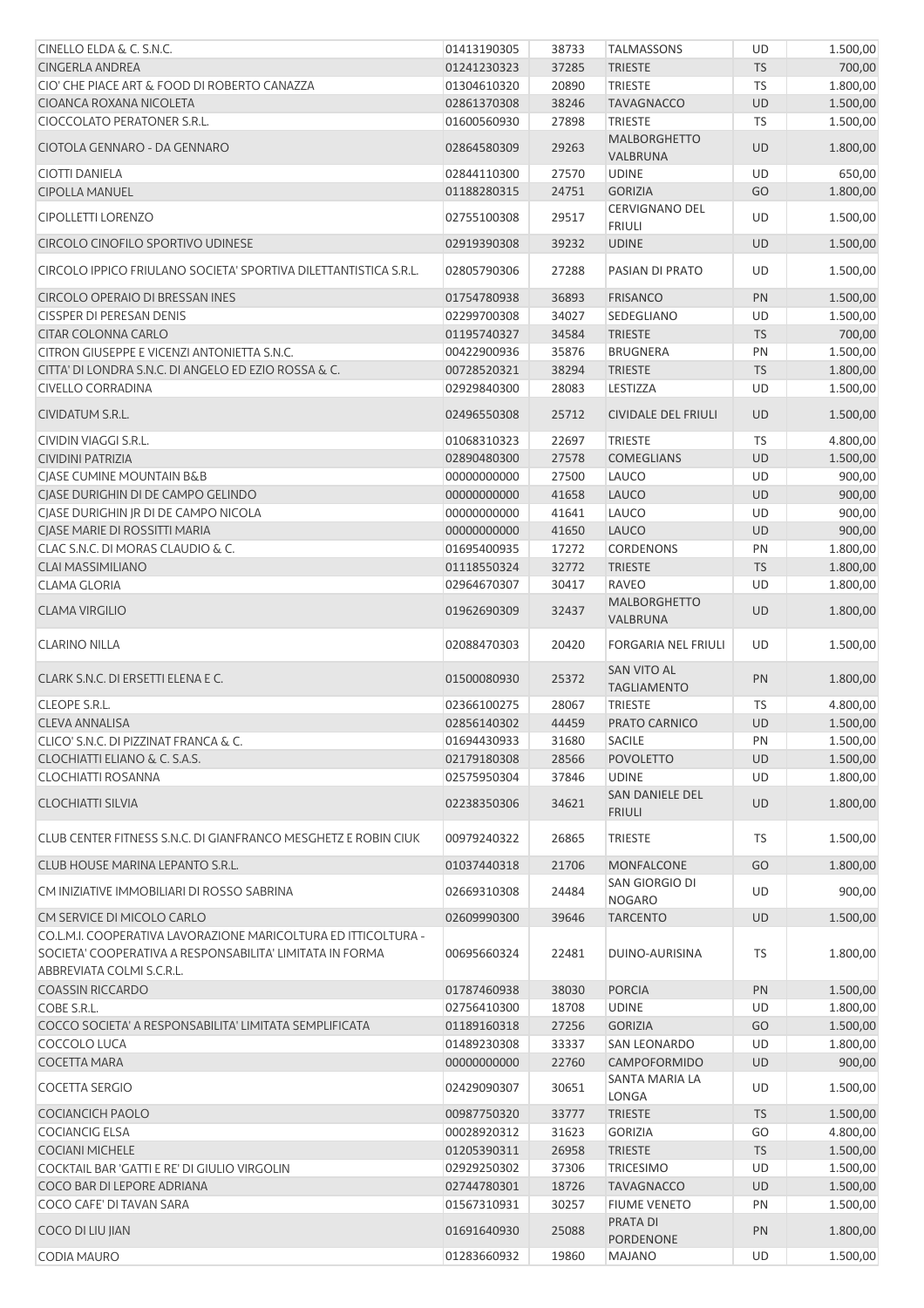| CODUTTI EDDA                                                                                                        | 02516940307 | 34566 | <b>TAVAGNACCO</b>               | UD        | 650,00   |
|---------------------------------------------------------------------------------------------------------------------|-------------|-------|---------------------------------|-----------|----------|
| CODUTTI LUIGINO                                                                                                     | 02078960305 | 26626 | <b>FAGAGNA</b>                  | UD        | 1.500,00 |
| COFFEE & WINE DI BO' LORENZO                                                                                        | 02886110309 | 23404 | <b>UDINE</b>                    | <b>UD</b> | 1.500,00 |
| COFFEE BAR IN PLACE DI ANNA CIAVARELLA                                                                              | 02812380307 | 37809 | SEDEGLIANO                      | UD        | 1.500,00 |
| COFFEE BREAK DI BELLOMONTE MAURIZIO                                                                                 | 02903420301 | 22094 | <b>UDINE</b>                    | <b>UD</b> | 1.500,00 |
| COGO GALLIANO                                                                                                       | 01451810939 | 30314 | <b>SAN QUIRINO</b>              | PN        | 700,00   |
| COGOI BUS SERVICE S.N.C. DI COGOI NICOLA & C.                                                                       | 01471280303 | 36695 | MUZZANA DEL<br><b>TURGNANO</b>  | UD        | 700,00   |
| COIMBRA S.A.S. DI LUCAM DI ANGELA CATIA MARTIN S.A.S. & C.                                                          | 02890380302 | 32037 | <b>LIGNANO</b><br>SABBIADORO    | UD        | 1.500,00 |
| COKKI BAR DI SIMONUTTI CRISTINA                                                                                     | 01626250938 | 28359 | <b>TRAVESIO</b>                 | PN        | 1.500,00 |
| <b>COLAK TOMISLAV</b>                                                                                               | 02601340306 | 23698 | <b>UDINE</b>                    | UD        | 1.500,00 |
| <b>COLAPS FRANCESCO</b>                                                                                             | 00868800327 | 20498 | <b>TRIESTE</b>                  | <b>TS</b> | 1.800,00 |
| <b>COLAUTTI PIERLUIGI</b>                                                                                           | 00328270301 | 37180 | <b>UDINE</b>                    | UD        | 700,00   |
| <b>COLAVINO CLAUDIO</b>                                                                                             | 02907020305 | 34465 | <b>BICINICCO</b>                | UD        | 1.500,00 |
| <b>COLETTA ANTONIETTA</b>                                                                                           | 00443780317 | 39278 | <b>CORMONS</b>                  | GO        | 1.500,00 |
| COLITTI CLARA & TOSORATTI ILENIA S.N.C.                                                                             | 02413610300 | 18129 | <b>MANZANO</b>                  | <b>UD</b> | 4.800,00 |
| <b>COLITTI CLAUDIO</b>                                                                                              | 01715380307 | 25207 | POZZUOLO DEL FRIULI             | UD        | 700,00   |
| <b>COLLARIG SERGIO</b>                                                                                              | 00382730315 | 23343 | DOLEGNA DEL COLLIO              | GO        | 1.800,00 |
|                                                                                                                     |             |       |                                 |           |          |
| <b>COLLE FEDERICA</b>                                                                                               | 02105310300 | 26211 | <b>ENEMONZO</b>                 | UD        | 1.500,00 |
| COLLE VILLANO SOCIETA' AGRICOLA SEMPLICE                                                                            | 02992660304 | 21496 | <b>FAEDIS</b>                   | <b>UD</b> | 1.800,00 |
| <b>COLLEDANI MIRELLA</b>                                                                                            | 01252870934 | 23563 | CASTELNOVO DEL<br><b>FRIULI</b> | PN        | 1.500,00 |
| COLLI DI POIANIS SOCIETA' AGRICOLA SEMPLICE                                                                         | 01971130305 | 26191 | <b>PREPOTTO</b>                 | UD        | 900,00   |
| <b>COLLINASSI LILIANA</b>                                                                                           | 02562140307 | 26570 | COMEGLIANS                      | UD        | 1.500,00 |
| <b>COLLINASSI ROBERTO</b>                                                                                           | 02357160304 | 37722 | <b>RAVASCLETTO</b>              | UD        | 1.800,00 |
| COLLODO NAPOLEONE & FIGLI S.N.C. DI COLLODO ENZO E RENATO                                                           | 00373740315 | 26507 | <b>GRADO</b>                    | GO        | 1.500,00 |
| <b>COLLOVATI DIALA FLAVIA</b>                                                                                       | 01446010306 | 21568 | RIVIGNANO TEOR                  | UD        | 1.500,00 |
| <b>COLMAN PIERINO</b>                                                                                               | 01845440302 | 39616 | FORNI DI SOPRA                  | UD        | 1.500,00 |
| COLOMBA ORNELLA                                                                                                     | 02163420306 | 26859 | <b>CODROIPO</b>                 | UD        | 1.800,00 |
| COLONNA DI BADEA ALEXANDRA                                                                                          | 02647850300 | 17737 | <b>UDINE</b>                    | UD        | 1.500,00 |
| COLORADO CAFE' DI SCARBOLO GIANNA                                                                                   | 02321980308 | 25588 | <b>UDINE</b>                    | <b>UD</b> | 1.500,00 |
| <b>COLORADO SRL</b>                                                                                                 | 02221210301 | 19435 | <b>LIGNANO</b><br>SABBIADORO    | UD        | 4.800,00 |
| <b>COLOSETTI SILVANA</b>                                                                                            | 02290390307 | 22180 | PAULARO                         | UD        | 1.500,00 |
| COLSAJ DI ABDALLAH NISRINE                                                                                          | 01309220323 | 39333 | <b>TRIESTE</b>                  | TS        | 1.800,00 |
| <b>COLUCCI MASSIMILIANO</b>                                                                                         | 01048690315 | 35790 | <b>CORMONS</b>                  | GO        | 900,00   |
| COLUMBIA S.N.C. DI DOMINI WALTER & C.                                                                               | 01544610304 | 21390 | <b>DIGNANO</b>                  | UD        | 1.800,00 |
| <b>COLUSSI MASSIMILIANO</b>                                                                                         | 12299320155 | 26930 | <b>RAGOGNA</b>                  | <b>UD</b> | 1.500,00 |
| COLUTTA SOCIETA' AGRICOLA S.S.                                                                                      | 02847890304 | 18745 | <b>MANZANO</b>                  | UD        | 900,00   |
| <b>COMAND FEDORA</b>                                                                                                | 02757300302 | 41168 | <b>MUGGIA</b>                   | <b>TS</b> | 1.800,00 |
| <b>COMAR CORRADO</b>                                                                                                | 00458310315 | 20056 | <b>GRADO</b>                    | GO        | 4.800,00 |
| COMBICAFE' DI IOVINO ROSY LOVE                                                                                      | 01142270329 | 20841 | <b>TRIESTE</b>                  | <b>TS</b> | 1.500,00 |
| COME A CASA DI TRENTIN CINZIA                                                                                       | 01195880313 | 22026 | <b>TURRIACO</b>                 | GO        | 1.800,00 |
| COME NA' VOLTA DI VISENTIN FRANCESCO & C. S.A.S.                                                                    | 01649760939 | 40359 | <b>BUDOIA</b>                   | PN        | 1.800,00 |
| <b>COMELLI ANNALISA</b>                                                                                             | 01186530315 | 24251 | <b>GRADISCA D'ISONZO</b>        | GO        | 1.500,00 |
| <b>COMELLI ANTONELLA</b>                                                                                            | 02599230303 | 17391 | <b>UDINE</b>                    | UD        | 650,00   |
| COMELLI PAOLINO SOCIETA' SEMPLICE AGRICOLA                                                                          | 02448250304 | 40727 | <b>FAEDIS</b>                   | UD        | 1.800,00 |
| <b>COMELLO MAURO</b>                                                                                                | 01285530323 | 40460 | <b>TRIESTE</b>                  | <b>TS</b> | 1.500,00 |
| COMI DI CORSI HADRIJANA E MIKLUS DAMJAN S.N.C.                                                                      | 01106650318 | 22385 | SAN FLORIANO DEL                | GO        | 1.800,00 |
| COMINA FEDERICA & C. S.A.S.                                                                                         | 01027400934 | 37647 | <b>COLLIO</b><br><b>AVIANO</b>  | PN        | 1.800,00 |
| <b>COMIS ELENA</b>                                                                                                  | 02954670309 | 20576 | CIVIDALE DEL FRIULI             | UD        | 650,00   |
| COMPLESSO TURISTICO RELAIS ROMANS S.R.L.                                                                            | 01128480314 | 35742 | ROMANS D'ISONZO                 | GO        | 1.800,00 |
| COMUNICARTE S.A.S. DI MASSIMILIANO SCHIOZZI & C.                                                                    | 00921990321 | 45199 | <b>TRIESTE</b>                  | TS        | 1.500,00 |
|                                                                                                                     |             |       |                                 |           |          |
| COMUZZI ORIETTA & C. SNC                                                                                            | 01892470301 | 31181 | PALMANOVA                       | <b>UD</b> | 1.500,00 |
| <b>CONCETTA LO NIGRO</b>                                                                                            | 00235590320 | 39832 | <b>TRIESTE</b>                  | TS        | 1.500,00 |
| CONCORDIA S.R.L.                                                                                                    | 02549090302 | 30677 | <b>UDINE</b>                    | <b>UD</b> | 1.800,00 |
| CONDOR DI DI LORENZO MARIA & C. - S.A.S.                                                                            | 01026730323 | 29911 | TRIESTE                         | TS        | 1.500,00 |
| CONSORZIO DELLE VALLI E DELLE DOLOMITI FRIULANE                                                                     | 01819730936 | 34785 | <b>TRAMONTI DI SOTTO</b>        | PN        | 1.800,00 |
| CONSORZIO DI PROMOZIONE TURISTICA DEL TARVISIANO,DI SELLA NEVEA<br>EDEL PASSO PRAMOLLO - SOCIETA' CONSORTILE A.R.L. | 01666840309 | 25817 | <b>TARVISIO</b>                 | UD        | 4.800,00 |
| CONSORZIO GRADO TURISMO                                                                                             | 01112810310 | 43799 | <b>GRADO</b>                    | GO        | 1.500,00 |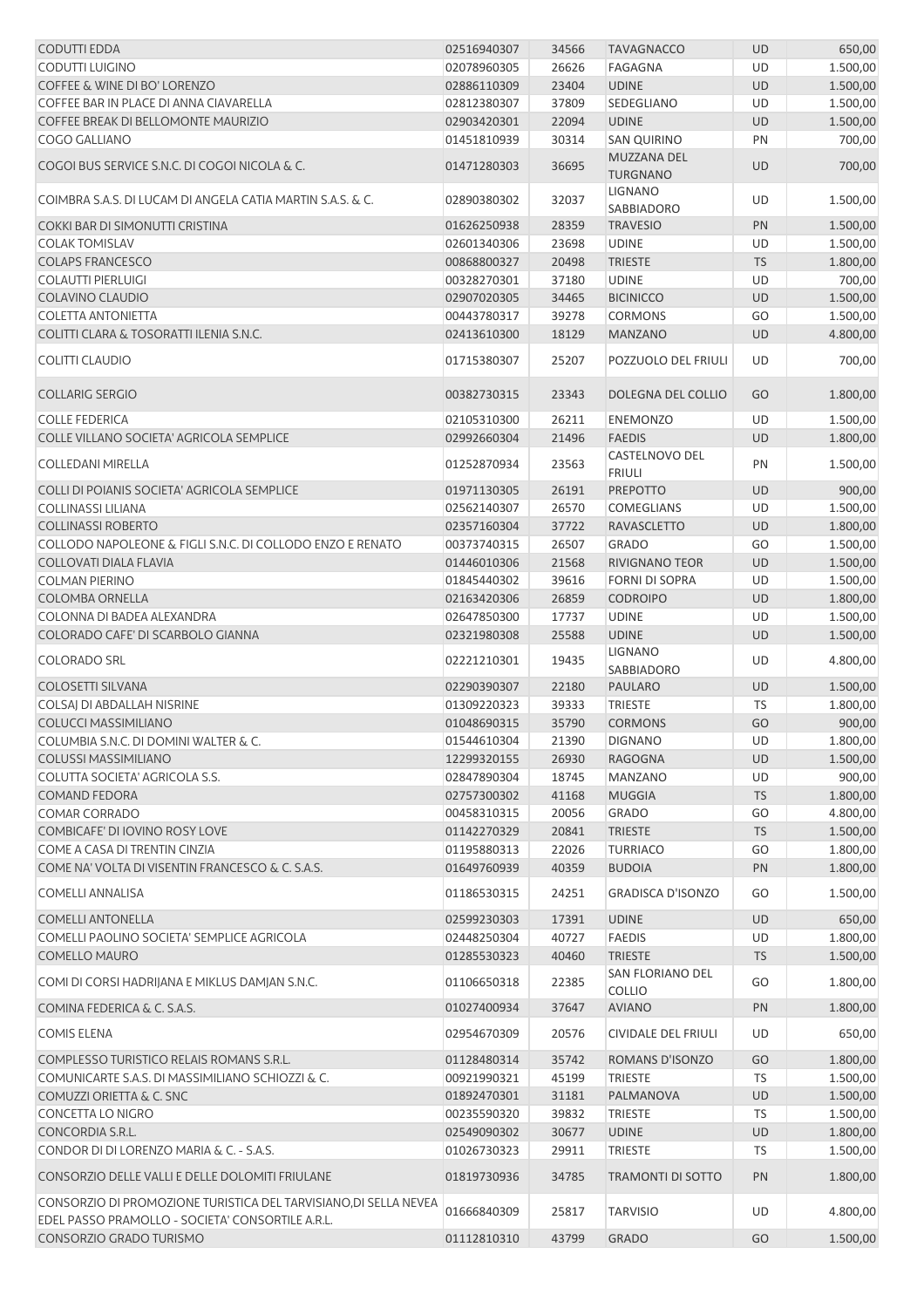| CONSORZIO LIGNANO HOLIDAY IN FORMA ABBREVIATA L.H.                           | 02281590303 | 33212 | <b>LIGNANO</b>                    | UD        | 4.800,00 |
|------------------------------------------------------------------------------|-------------|-------|-----------------------------------|-----------|----------|
| CONSORZIO PALAGHIACCIO                                                       | 01793610302 | 28259 | SABBIADORO<br><b>PONTEBBA</b>     | <b>UD</b> | 1.500,00 |
| CONSORZIO TAXI AEROPORTO F.V.G. S.R.L.                                       | 01025560317 | 40293 | RONCHI DEI<br>LEGIONARI           | GO        | 700,00   |
| <b>CONSORZIO TOURBUS</b>                                                     | 01713490934 | 42442 | <b>ZOPPOLA</b>                    | PN        | 700,00   |
| <b>CONTARDO &amp; REDON DI TANIA CONTARDO</b>                                | 02955480302 | 18553 | <b>UDINE</b>                      | UD        | 1.800,00 |
| <b>CONTE DARIO</b>                                                           | 00467300315 | 38225 | MONFALCONE                        | GO        | 1.800,00 |
| <b>CONTE GIUSEPPE</b>                                                        | 00000000000 | 38765 | MONFALCONE                        | GO        | 900,00   |
| <b>CONTELLI RAFFAELLA</b>                                                    | 00981610322 | 33142 | <b>MUGGIA</b>                     | <b>TS</b> | 1.500,00 |
|                                                                              |             |       | <b>SAN DANIELE DEL</b>            |           |          |
| <b>CONTESSI MANUEL</b>                                                       | 02338080308 | 32606 | <b>FRIULI</b>                     | UD        | 1.800,00 |
| <b>CONTIEZIO</b>                                                             | 01135980256 | 33939 | <b>CLAUT</b>                      | PN        | 1.500,00 |
| COOKING PASSION DI PICCINATO MARINA                                          | 01822520936 | 23809 | <b>BUDOIA</b>                     | PN        | 1.500,00 |
| COOLKING SAS DI WU ZHUOYUE                                                   | 02979640303 | 37050 | <b>UDINE</b>                      | UD        | 1.800,00 |
| COOP DEL PESCE S.R.L.S.                                                      | 01252190325 | 39002 | DUINO-AURISINA                    | TS        | 1.800,00 |
| COOPERATIVA CULTURA LAVORO PROMOZIONE SERVIZI SOCIETA'<br><b>COOPERATIVA</b> | 01043780939 | 28763 | <b>PORDENONE</b>                  | PN        | 1.500,00 |
| COOPERATIVA SOCIALE HANNA HOUSE                                              | 02874500305 | 35744 | FIUMICELLO VILLA                  | UD        | 1.800,00 |
|                                                                              |             |       | <b>VICENTINA</b>                  |           |          |
| <b>COPETTI ANNAROSA</b>                                                      | 01223130301 | 22863 | <b>VENZONE</b>                    | UD        | 1.500,00 |
| <b>COPETTI GABRIELLA</b>                                                     | 02362990307 | 17293 | <b>COMEGLIANS</b>                 | UD        | 4.800,00 |
| <b>COPIZ MICHEL</b>                                                          | 02716990300 | 16700 | <b>TOLMEZZO</b>                   | UD        | 1.500,00 |
| COPPOLA MANFREDO & MATTIASSICH CINZIA SNC                                    | 00299250324 | 37227 | <b>TRIESTE</b>                    | TS        | 1.800,00 |
| COQUINA FLOREANI ALTRO CHE CATERING                                          | 00187120936 | 36102 | <b>PORCIA</b>                     | PN        | 1.500,00 |
| <b>CORADAZZI GIANFRANCA</b>                                                  | 01547130300 | 30333 | <b>VENZONE</b>                    | UD        | 1.500,00 |
| <b>CORALLINO GESTIONI S.R.L.</b>                                             | 02922170309 | 34601 | <b>MARANO LAGUNARE</b>            | <b>UD</b> | 1.800,00 |
| CORALLO S.A.S. DI PADOVAN FRANCESCO E C.                                     | 01384140305 | 20341 | <b>AQUILEIA</b>                   | UD        | 1.800,00 |
| CORAZZA ALESSANDRO                                                           | 01198370312 | 19313 | <b>GRADO</b>                      | GO        | 1.800,00 |
| <b>CORAZZA ELISA</b>                                                         | 02447550308 | 28905 | <b>UDINE</b>                      | UD        | 1.500,00 |
| <b>CORBATTO GIANFRANCO</b>                                                   | 00124010315 | 27814 | <b>GRADO</b>                      | GO        | 900,00   |
| <b>CORDENONS DAIANA</b>                                                      | 00000000000 | 42754 | <b>PORDENONE</b>                  | PN        | 900,00   |
|                                                                              |             |       | SAN PIETRO AL                     |           |          |
| <b>COREN EDILIANA</b>                                                        | 00972590301 | 26417 | <b>NATISONE</b>                   | <b>UD</b> | 1.500,00 |
| <b>CORETTI CRISTINA</b>                                                      | 01208230324 | 24968 | <b>TRIESTE</b>                    | TS        | 1.500,00 |
| <b>CORETTI ROOMS</b>                                                         | 00000000000 | 24837 | SAN DORLIGO DELLA<br>VALLE        | <b>TS</b> | 900,00   |
| <b>CORNACCHIOLI MICHELE</b>                                                  | 00965080328 | 38458 | <b>TRIESTE</b>                    | TS        | 700,00   |
| <b>CORNER 1896 SRL</b>                                                       | 02931810309 | 31354 | <b>LIGNANO</b><br>SABBIADORO      | <b>UD</b> | 1.800,00 |
| CORNER CAFE DI MANCIN SIMONE                                                 | 01337330326 | 26287 | <b>TRIESTE</b>                    | TS        | 1.500,00 |
| <b>CORNER S.R.L.</b>                                                         | 01854770938 | 35771 | <b>PORDENONE</b>                  | PN        | 1.500,00 |
| CORONA 2.0 SRL                                                               | 01799740939 | 18159 | <b>CLAUZETTO</b>                  | PN        | 4.800,00 |
| <b>CORONA DAVIDE</b>                                                         | 01654230935 | 23127 | <b>ERTO E CASSO</b>               | PN        | 1.500,00 |
| <b>CORONA PIERA</b>                                                          | 01795710936 | 29862 | <b>ERTO E CASSO</b>               | PN        | 1.500,00 |
| <b>CORONA RUGGERO</b>                                                        | 01519110934 | 38787 | ERTO E CASSO                      | PN        | 1.800,00 |
| CORPO DI BATTELLO MASSIMILIANO                                               | 02786690301 | 19043 | PRADAMANO                         | UD        | 1.500,00 |
| <b>CORRADIN GLORIA</b>                                                       | 02880650300 | 21968 | LATISANA                          | UD        | 1.500,00 |
| CORRADINI MARCO E FASCI CLARA - S.N.C.                                       | 02225230305 | 40450 | <b>RIVIGNANO TEOR</b>             | UD        | 1.800,00 |
| <b>CORRADO PEZZICARI</b>                                                     | 00621620327 | 22416 | DUINO-AURISINA                    | <b>TS</b> | 4.800,00 |
| <b>CORREA ANA VERONICA</b>                                                   | 02859900306 | 19607 | <b>VARMO</b>                      |           |          |
|                                                                              |             |       |                                   | UD        | 1.500,00 |
| <b>CORRO' ALEX</b>                                                           | 00000000000 | 42622 | SAPPADA                           | <b>UD</b> | 650,00   |
| <b>CORSI FABIO</b>                                                           | 01169280326 | 40909 | TRIESTE                           | <b>TS</b> | 700,00   |
| <b>CORSI GUIDO</b>                                                           | 01270850322 | 21577 | <b>TRIESTE</b>                    | <b>TS</b> | 700,00   |
| <b>CORSO MAURO</b>                                                           | 02570910303 | 38903 | <b>MARANO LAGUNARE</b>            | UD        | 1.500,00 |
| <b>CORTE DANIELE</b>                                                         | 01221290933 | 21536 | CAVASSO NUOVO                     | PN        | 1.800,00 |
| CORTE KALISTER - SOCIETA' A RESPONSABILITA' LIMITATA                         | 01099020321 | 33127 | <b>TRIESTE</b>                    | TS        | 900,00   |
| CORTE RAIMONDO DELLA TORRE S.R.L.                                            | 01041640937 | 35827 | SAN VITO AL<br><b>TAGLIAMENTO</b> | PN        | 4.800,00 |
| CORTE VIAGGI SOCIETA' COOPERATIVA                                            | 02597220306 | 21015 | <b>TOLMEZZO</b>                   | UD        | 4.800,00 |
| <b>CORTELLO TIZIANA</b>                                                      | 02066620309 | 32221 | <b>UDINE</b>                      | <b>UD</b> | 1.500,00 |
| CORTEX DI ALAN MAGAGNATO                                                     | 02888630304 | 39982 | <b>TRICESIMO</b>                  | UD        | 1.800,00 |
| CORTI RICCARDO DI CELANT BARBARA                                             | 01742350935 | 21230 | <b>POLCENIGO</b>                  | PN        | 1.500,00 |
| <b>CORVATANIA</b>                                                            |             |       |                                   | UD        |          |
|                                                                              | 02854280308 | 23131 | AIELLO DEL FRIULI                 |           | 1.500,00 |
| <b>CORVIETTO ALESSANDRA</b>                                                  | 02239760305 | 25622 | <b>UDINE</b>                      | <b>UD</b> | 1.500,00 |
| <b>CORVINO GENNARO</b>                                                       | 02674660275 | 41178 | <b>LIGNANO</b><br>SABBIADORO      | UD        | 700,00   |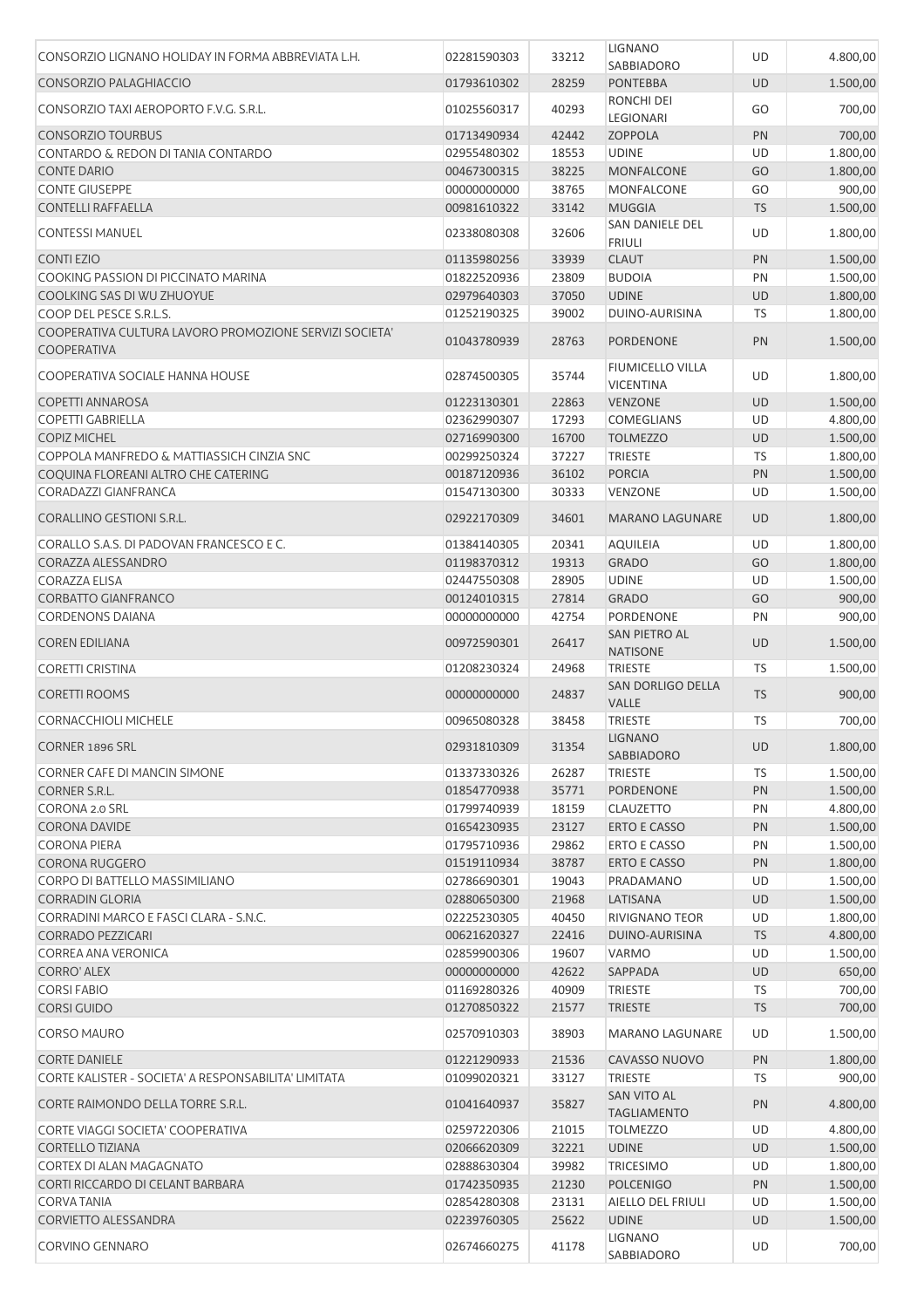| <b>COS SONIA</b>                                                                          | 02799640301                | 16845          | REMANZACCO                                  | <b>UD</b>       | 650,00               |
|-------------------------------------------------------------------------------------------|----------------------------|----------------|---------------------------------------------|-----------------|----------------------|
| COS.FI.N S.R.L.                                                                           | 01313590935                | 21347          | SACILE                                      | PN              | 4.800,00             |
| COSANI MARGHERITA RIFLESSOLOGA - NATUROPATA                                               | 02770270300                | 36480          | <b>MORUZZO</b>                              | <b>UD</b>       | 1.500,00             |
| <b>COSLAN MAURO</b>                                                                       | 00972720320                | 27745          | <b>TRIESTE</b>                              | <b>TS</b>       | 700,00               |
| COSMAR DI BERTIN MARINA & C. S.N.C.                                                       | 01469600934                | 24378          | <b>SPILIMBERGO</b>                          | PN              | 1.800,00             |
| COSSA S.R.L.                                                                              | 02981950302                | 37416          | <b>UDINE</b>                                | UD              | 1.500,00             |
| <b>COSSAR ANDREA</b>                                                                      | 02568310300                | 34405          | <b>CODROIPO</b>                             | <b>UD</b>       | 700,00               |
| <b>COSSAR DANIELA</b>                                                                     | 01198940312                | 22430          | <b>SAN PIER D'ISONZO</b>                    | GO              | 1.800,00             |
| <b>COSSETTI FRANCESCA</b>                                                                 | 00345020309                | 20317          | <b>PAULARO</b>                              | UD              | 1.500,00             |
| <b>COSSETTO MAURO</b>                                                                     | 01024450320                | 27019          | <b>TRIESTE</b>                              | <b>TS</b>       | 700,00               |
| <b>COSSUTTA ANTONIO</b>                                                                   | 01796190930                | 25692          | <b>MONTEREALE</b><br>VALCELLINA             | PN              | 650,00               |
| <b>COSSUTTA ETTORE</b>                                                                    | 01295140329                | 33646          | <b>TRIESTE</b>                              | <b>TS</b>       | 700,00               |
| <b>COSSUTTA MICHELE</b>                                                                   | 01229790934                | 38607          | <b>FRISANCO</b>                             | PN              | 1.800,00             |
| <b>COSSUTTI CARLO</b>                                                                     | 01534560303                | 18651          | <b>UDINE</b>                                | UD              | 700,00               |
| COSTA DEI BARBARI DI SANSON GIANPAOLO                                                     | 01260360324                | 34509          | DUINO-AURISINA                              | <b>TS</b>       | 1.500,00             |
| <b>COSTA UBERTO</b>                                                                       | 02627610211                | 42737          | <b>GRADO</b>                                | GO              | 1.800,00             |
| <b>COSTANTINI FABIO</b>                                                                   | 02785910304                | 36056          | <b>TRICESIMO</b>                            | <b>UD</b>       | 1.800,00             |
| COSTANTINI RISTORANTI S.N.C. DI COSTANTINI ELIGIO E PIO<br>COSTRUZIONI IMMOBILIARI S.R.L. | 00454890302<br>01189750316 | 17572<br>34596 | <b>TARCENTO</b>                             | UD<br>GO        | 4.800,00             |
| <b>COTIC BOJANA</b>                                                                       | 01023590324                | 25087          | <b>GORIZIA</b><br><b>TRIESTE</b>            | <b>TS</b>       | 4.800,00<br>1.500,00 |
| <b>COTTAGE DEL FIUME</b>                                                                  | 00000000000                | 38317          | <b>RAGOGNA</b>                              | <b>UD</b>       | 900,00               |
|                                                                                           |                            |                | SAN DORLIGO DELLA                           |                 |                      |
| COTTERLE MASSIMILIANO                                                                     | 00959300328                | 25531          | VALLE                                       | TS              | 700,00               |
| <b>COTTERLE ROSANNA</b>                                                                   | 01292810320                | 42139          | <b>TRIESTE</b>                              | <b>TS</b>       | 1.500,00             |
| <b>COTTERLI &amp; CARCHIO S.R.L.S.</b>                                                    | 02927310306                | 18304          | <b>TAVAGNACCO</b>                           | UD              | 1.500,00             |
| COTTO E MANGIATO DI GUIDA GIOVANNA                                                        | 01422080935                | 38209          | <b>CASARSA DELLA</b><br><b>DELIZIA</b>      | PN              | 1.800,00             |
| COUNTRY PUB DI COSLOVICH MAURIZIO                                                         | 01241620325                | 21354          | <b>MUGGIA</b>                               | <b>TS</b>       | 1.800,00             |
| <b>COUTOUT NICOLAS</b>                                                                    | 01837880937                | 21824          | <b>TRAMONTI DI SOTTO</b>                    | PN              | 1.800,00             |
| COVER S.R.L.                                                                              | 01277960934                | 30389          | <b>PORCIA</b>                               | PN              | 1.800,00             |
| <b>COZZUTTI ANDREA</b>                                                                    | 01189840323                | 19273          | <b>TRIESTE</b>                              | <b>TS</b>       | 700,00               |
| <b>CRAL MASSIMO</b>                                                                       | 00899320329                | 37897          | <b>TRIESTE</b>                              | <b>TS</b>       | 700,00               |
| CRANIO-SACRALE UPLEDGER ITALIA E.T.S.                                                     | 90097270327                | 42516          | <b>TRIESTE</b>                              | <b>TS</b>       | 1.500,00             |
| <b>CRAPIZ BRUNA</b>                                                                       | 02849410309                | 29431          | OSOPPO                                      | UD              | 1.500,00             |
| CRAVERA ATTILIO & C. S.N.C.                                                               | 00663600328                | 32686          | <b>TRIESTE</b>                              | <b>TS</b>       | 1.500,00             |
| <b>CRAZY ICE DI GATTI CHRISTIAN</b>                                                       | 02873340307                | 39674          | <b>CODROIPO</b>                             | UD              | 1.500,00             |
| CREAKTIVA S.R.L.                                                                          | 02257400305                | 22559          | <b>CERVIGNANO DEL</b><br><b>FRIULI</b>      | <b>UD</b>       | 1.500,00             |
| CREATIVESPORT S.S.D. A R.L.                                                               | 02990610301                | 24994          | <b>GONARS</b>                               | <b>UD</b>       | 1.500,00             |
| CREATIVSPORT SSD A R.L.                                                                   | 02903930309                | 25281          | <b>GONARS</b>                               | <b>UD</b>       | 1.500,00             |
| CRECOLA S.N.C. DI MARSONI MARCO E C.                                                      | 01016470310                | 22397          | <b>FIUMICELLO VILLA</b><br><b>VICENTINA</b> | UD              | 1.800,00             |
| CREMA & QUALITO S.R.L.                                                                    | 02569150309                | 23007          | <b>GONARS</b>                               | <b>UD</b>       | 1.500,00             |
| CREMA&FRUTTA S.N.C. DI SANDRIN ROBERTO E DA FRE' LUCA                                     | 01760070936                | 36507          | SACILE                                      | PN              | 1.500,00             |
| <b>CREMESE SIMONETTA</b>                                                                  | 00825480304                | 18831          | POZZUOLO DEL FRIULI                         | <b>UD</b>       | 1.500,00             |
| CRESCI - CENTRO DI RIFERIMENTO EDUCATIVO PER LO SVILUPPO<br>COGNITIVO INTEGRATO S.R.L.    | 01205580325                | 23621          | <b>TRIESTE</b>                              | TS              | 1.500,00             |
| <b>CRESEVICH MAURIZIO</b>                                                                 | 00909440323                | 36260          | DUINO-AURISINA                              | <b>TS</b>       | 700,00               |
| <b>CRESPI PATRIZIA</b>                                                                    | 02891170306                | 37888          | <b>BUIA</b>                                 | UD              | 650,00               |
| <b>CRESSA FEDERICO</b>                                                                    | 01328840325                | 34099          | <b>TRIESTE</b>                              | <b>TS</b>       | 1.800,00             |
| <b>CRESTAN MICHELA</b>                                                                    | 01872250939                | 37147          | SACILE                                      | PN              | 1.500,00             |
| CRI E CHI SNC DI DI LILLO FRANCESCA E PERAINO CRISTINA                                    | 02994940308                | 39057          | <b>UDINE</b>                                | UD              | 1.500,00             |
| CRI.CAR S.R.L.                                                                            | 02393880303                | 21264          | <b>UDINE</b>                                | UD              | 1.800,00             |
| CRIS S.R.L.                                                                               | 01845420932                | 20402          | FONTANAFREDDA                               | PN              | 1.800,00             |
| <b>CRISNARO DONATELLA</b>                                                                 | 02310820309                | 27335          | SAVOGNA                                     | UD              | 1.500,00             |
| <b>CRISTANCIG DEVID</b><br><b>CRISTANTE MARCO</b>                                         | 01135520318<br>02701800308 | 19631<br>27640 | <b>GORIZIA</b><br><b>VALVASONE ARZENE</b>   | GO<br>PN        | 1.500,00<br>1.800,00 |
|                                                                                           |                            |                |                                             |                 |                      |
| <b>CRISTIAN BACCI</b>                                                                     | 00000000000                | 19152          | <b>MUGGIA</b>                               | <b>TS</b>       | 900,00               |
| CRISTINA DI LIN LIPING<br>CRISTOFOLI MARIA & C. S.N.C.                                    | 03939790162<br>01411680307 | 27242<br>25903 | PORDENONE<br><b>CODROIPO</b>                | PN<br><b>UD</b> | 1.500,00<br>1.500,00 |
| <b>CRIVELLI PAOLO</b>                                                                     | 00894060326                | 17890          | <b>TRIESTE</b>                              | TS              | 1.800,00             |
| <b>CROATTO NUALA</b>                                                                      | 00000000000                | 35676          | <b>TARCENTO</b>                             | UD              | 900,00               |
| <b>CROCIANI GIACOMO</b>                                                                   | 00000000000                | 38656          | <b>MUGGIA</b>                               | <b>TS</b>       | 900,00               |
| <b>CROITORU TATIANA</b>                                                                   | 01282740321                | 32433          | <b>TRIESTE</b>                              | <b>TS</b>       | 1.500,00             |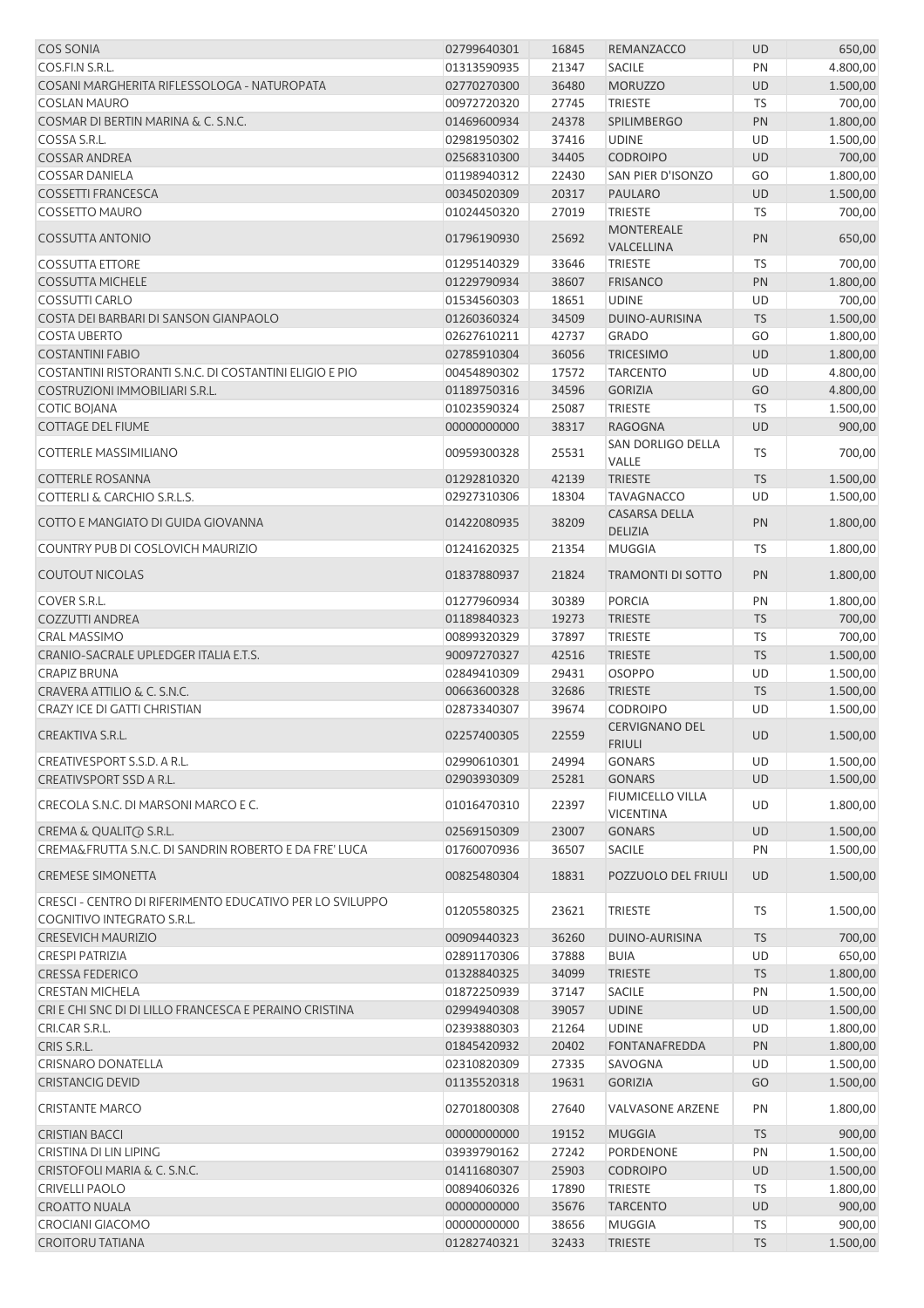| CROSSFIT TOLMEZZO DI ROMANIN MICHELA                                                                                             | 02819060308                | 22454 | <b>TOLMEZZO</b>                        | UD        | 1.500,00             |
|----------------------------------------------------------------------------------------------------------------------------------|----------------------------|-------|----------------------------------------|-----------|----------------------|
| CROVIZ IMMOBILIARE S.A.S. DI CROVATO FABIO E C.                                                                                  | 01277150932                | 30821 | <b>PORCIA</b>                          | PN        | 4.800,00             |
| <b>CROZZOLI ANNA</b>                                                                                                             | 02696210307                | 35986 | <b>UDINE</b>                           | UD        | 1.500,00             |
| <b>CROZZOLI MICHELE</b>                                                                                                          | 01278050933                | 29706 | <b>TRAMONTI DI SOPRA</b>               | PN        | 1.800,00             |
| <b>CRUCIL LAURA</b>                                                                                                              | 00000000000                | 38307 | CORNO DI ROSAZZO                       | UD        | 900,00               |
| <b>CRUCIL LUCA</b>                                                                                                               | 02991360302                | 20391 | <b>CIVIDALE DEL FRIULI</b>             | UD        | 650,00               |
| CRUZ GARCIA ROSA JUDITH                                                                                                          | 02733970301                | 37867 | PALUZZA                                | UD        | 1.500,00             |
| CRYSS ROYAL BAR DI HUANG WEI                                                                                                     | 02789020308                | 20595 | LATISANA                               | <b>UD</b> | 1.500,00             |
| CSS TEATRO STABILE DI INNOVAZIONE DEL FRIULI VENEZIA GIULIA SOC.<br>COOP. BREVEMENTE ANCHE CSS TEATRO STABILE DI INNOVAZIONE DEL | 00805820305                | 24207 | <b>UDINE</b>                           | UD        | 1.500,00             |
| <b>FVG</b>                                                                                                                       |                            |       |                                        |           |                      |
| <b>CUCCHIARO ADRIANO</b>                                                                                                         | 01395220302                | 28398 | <b>NIMIS</b>                           | <b>UD</b> | 1.800,00             |
| CUCIART DI SALDANA GOMEZ AMELIA ESTHER                                                                                           | 01272350321                | 21411 | <b>TRIESTE</b>                         | TS        | 900,00               |
| CU-CU BAR DI CUSAN GIULIANO                                                                                                      | 01689600938                | 29410 | <b>BRUGNERA</b>                        | PN        | 1.500,00             |
| <b>CUDIZ MASSIMILIANO</b>                                                                                                        | 01772120307                | 30469 | <b>MOIMACCO</b>                        | UD        | 1.800,00             |
| <b>CUERO ANA MILENA</b>                                                                                                          | 02696330303                | 34344 | <b>TAVAGNACCO</b>                      | UD        | 1.500,00             |
| <b>CULOT GIANLUCA</b>                                                                                                            | 02244970303                | 35846 | MUZZANA DEL<br><b>TURGNANO</b>         | UD        | 1.500,00             |
| <b>CULOT GUALTIERO</b>                                                                                                           | 00003290319                | 29353 | <b>GORIZIA</b>                         | GO        | 700,00               |
| <b>CULOT IGOR</b>                                                                                                                | 01109140317                | 29539 | <b>GORIZIA</b>                         | GO        | 700,00               |
| <b>CUMIN MARCO</b>                                                                                                               | 01135730313                | 26713 | ROMANS D'ISONZO                        | GO        | 1.500,00             |
| CUOMO MARIA MICHELA & C. S.A.S.                                                                                                  | 02073460301                | 23897 | <b>TARCENTO</b>                        | UD        | 1.800,00             |
| <b>CUOMO RITA &amp; C. SAS</b>                                                                                                   | 00655020303                | 26400 | <b>TALMASSONS</b>                      | UD        | 1.800,00             |
| CUOR DI GELATO S.N.C. DI ZOLDAN LARA & ZOLDAN SABRINA                                                                            | 01612760932                | 27931 | <b>FONTANAFREDDA</b>                   | PN        | 1.500,00             |
| CUORE DI PANNA DI BOLZICCO GIANCARLO                                                                                             | 02702100302                | 30283 | <b>UDINE</b>                           | <b>UD</b> | 1.500,00             |
| CUPIDO S.N.C. DI CATALANO DEBORA E SCALABRINO MICHELE                                                                            | 01144270319                | 37330 | <b>MONFALCONE</b>                      | GO        | 1.500,00             |
| CURIOSI DI NATURA - SOCIETA' COOPERATIVA                                                                                         | 01134870326                | 41827 | <b>TRIESTE</b>                         | <b>TS</b> | 4.800,00             |
| <b>CUSMA GIORGIO</b>                                                                                                             | 01012070320                | 28633 | <b>TRIESTE</b>                         | <b>TS</b> | 700,00               |
| <b>CUSSIGH BARBARA</b>                                                                                                           | 02689130306                | 34830 | <b>UDINE</b>                           | UD        | 1.500,00             |
| <b>CUSTODIO DECIO</b>                                                                                                            | 01294770324                | 39497 | <b>TRIESTE</b>                         | TS        | 1.800,00             |
| <b>CVITKO CLARA</b>                                                                                                              | 01206860320                | 33760 | <b>TRIESTE</b>                         | <b>TS</b> | 1.800,00             |
| D - ISTINTO S.N.C. DI TOMATOVA GABRIELA & C.                                                                                     | 01802820934                | 39228 | SPILIMBERGO                            | PN        | 1.500,00             |
| D & P S.R.L.                                                                                                                     | 02398830303                | 29563 | <b>UDINE</b>                           | UD        | 4.800,00             |
| D CHARME S.R.L.                                                                                                                  | 01297340323                | 22130 | TRIESTE                                | <b>TS</b> | 900,00               |
| D&D DI DIEGO SCARPIN & C. S.A.S.                                                                                                 | 02939910309                | 26740 | PASIAN DI PRATO                        | UD        | 4.800,00             |
| D. & G. DI DONATELLA LOVRECICH & C. - SOCIETA' IN NOME COLLETTIVO                                                                | 00982470320                | 34234 | <b>TRIESTE</b>                         | TS        | 1.500,00             |
| D. & G. DOLCI TENTAZIONI DI BIAGINI OANA DANIELA                                                                                 | 02896120306                | 21357 | <b>UDINE</b>                           | <b>UD</b> | 1.500,00             |
| D.G.A. S.N.C. DI MALFATTI GUIDO & COLLINI MATTEO                                                                                 | 01016990317                | 18427 | <b>GORIZIA</b>                         | GO        |                      |
| D.S.D. SNC DI DRIOL ROBERTA E SANDRI ROBERTO                                                                                     |                            | 19871 | SPILIMBERGO                            | PN        | 1.500,00             |
| DA ALFONSO DI ACAMPORA NICOLA E C. S.A.S.                                                                                        | 01389270933<br>02193810302 | 19030 | SAN GIORGIO DI                         | UD        | 1.800,00<br>1.800,00 |
|                                                                                                                                  |                            |       | <b>NOGARO</b>                          |           |                      |
| DA ANGELA DI FABRIS GIACOMINO & C. - S.A.S.                                                                                      | 00297510307                | 17287 | SEDEGLIANO                             | UD        | 4.800,00             |
| DA BAFFO DI STEFANO BARNABA' & C. - S.A.S.                                                                                       | 00663640324                | 37179 | <b>TRIESTE</b>                         | <b>TS</b> | 1.800,00             |
| DA BALAN SNC DI MORETTI TIZIANA & C.                                                                                             | 01490120308                | 21795 | SAN GIORGIO DI<br><b>NOGARO</b>        | UD        | 1.500,00             |
| DA BEPO S.R.L.                                                                                                                   | 01354480939                | 39192 | <b>FIUME VENETO</b>                    | PN        | 1.800,00             |
| DA CLELIA S.N.C. DI MONEGO MANUELA, CRISTINA E NADIA                                                                             | 02269650301                | 27910 | <b>TARVISIO</b>                        | UD        | 1.500,00             |
| DA DALIA 3.0 DI DEL DO' DEBORA                                                                                                   | 02860730304                | 29020 | <b>UDINE</b>                           | UD        | 1.500,00             |
| DA DESI DI CONDOLF DESIREE                                                                                                       | 01085260311                | 18301 | <b>RONCHI DEI</b><br>LEGIONARI         | GO        | 1.500,00             |
| DA DORIS DI ZUMINO MONICA                                                                                                        | 02821020308                | 26903 | <b>MAJANO</b>                          | UD        | 1.500,00             |
| DA ELIGIO DEI F.LLI GARBIN & C. S.A.S.                                                                                           | 01181750934                | 34297 | PASIANO DI<br>PORDENONE                | PN        | 1.500,00             |
| DA FAUSTO & C. S.N.C. DI FACHIN FAUSTO                                                                                           | 02435320300                | 21202 | <b>SAURIS</b>                          | UD        | 1.800,00             |
| DA FIORENZO - OSTERIA CON CUCINA - DI FILAFERRO FIORENZO                                                                         | 00211920301                | 41385 | <b>MOGGIO UDINESE</b>                  | UD        | 1.800,00             |
| DA FRANCO DI CORBATTO KARIN & C. S.N.C.                                                                                          | 00430330316                | 39746 | <b>GRADO</b>                           | GO        | 4.800,00             |
| DA GIOCONDA DI NAGOSTINIS CINZIA E C. S.N.C.                                                                                     | 01426350300                | 23586 | <b>VILLA SANTINA</b>                   | UD        | 1.500,00             |
| DA JULIA DI ZELLOTH RICCARDO                                                                                                     | 00000000000                | 42088 | MALBORGHETTO                           | UD        | 900,00               |
| DA LAURA DI MARSEU LAURA                                                                                                         | 00818820300                | 17992 | VALBRUNA<br><b>CIVIDALE DEL FRIULI</b> | UD        | 1.500,00             |
|                                                                                                                                  |                            |       |                                        |           |                      |
| DA LELLA DI YODIT ZORZENON                                                                                                       | 00000000000                | 38538 | <b>TRIESTE</b>                         | TS        | 900,00               |
| DA LILIA DI IVANOVA LILIA                                                                                                        | 01175270311                | 32196 | MONFALCONE                             | GO        | 1.500,00             |
| DA MARCELLO DI MUNARIN MARCELLO                                                                                                  | 01101800314                | 19186 | <b>CORMONS</b>                         | GO        | 1.800,00             |
| DA MARINELLI DI MARINELLI MARCELLO                                                                                               | 01196430316                | 24262 | MONFALCONE                             | GO        | 1.800,00             |
| DA MARIO DI RACCHELLI MARIO                                                                                                      | 02769830304                | 17722 | <b>TARCENTO</b>                        | UD        | 1.800,00             |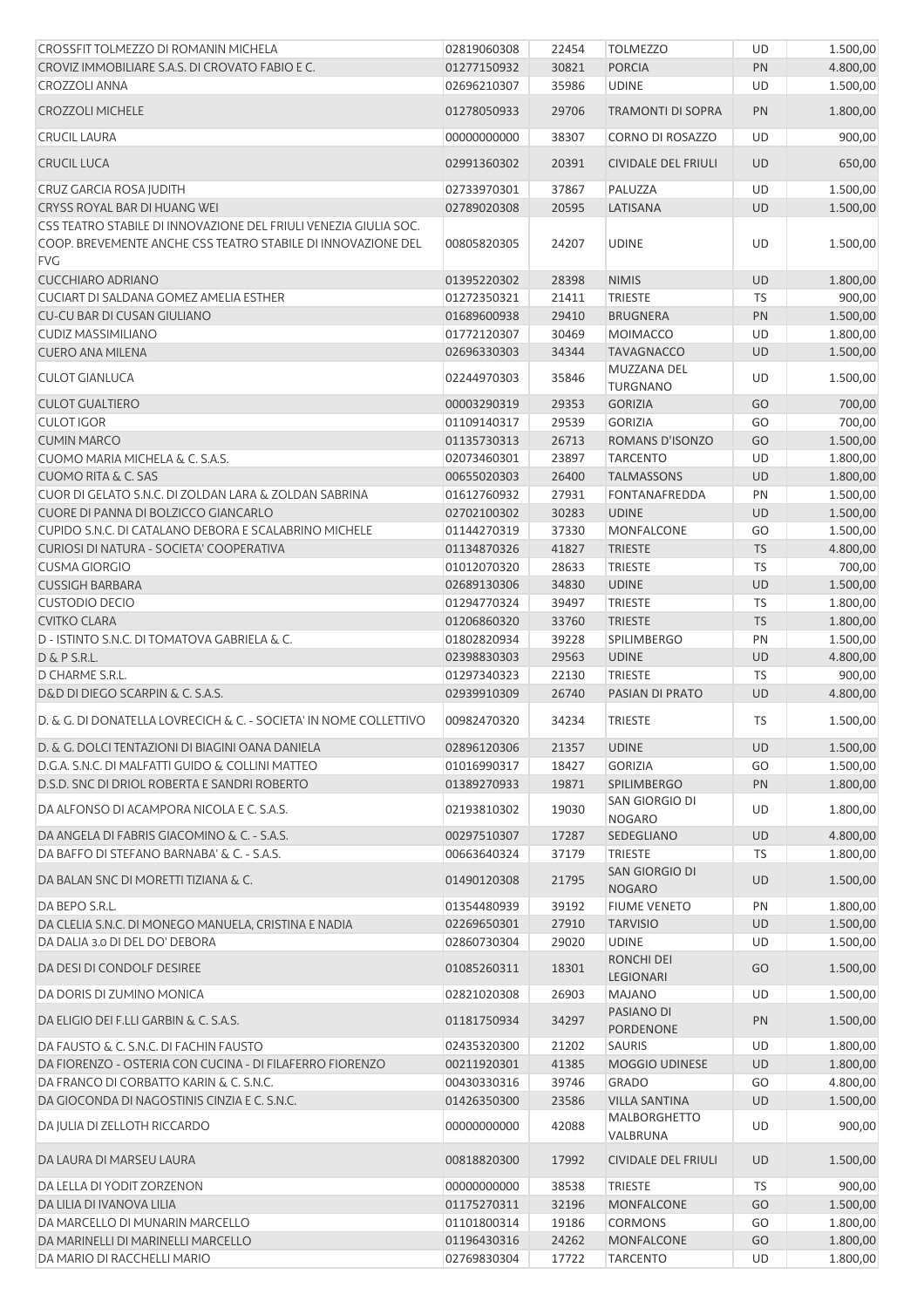| DA MARIO DI SPECOGNA MARINA                                                          | 02027240304                | 36864          | <b>CIVIDALE DEL FRIULI</b>                 | <b>UD</b>       | 1.500,00           |
|--------------------------------------------------------------------------------------|----------------------------|----------------|--------------------------------------------|-----------------|--------------------|
| DA MASINO DI PICILI EGIDIO                                                           | 02715610305                | 35615          | <b>COLLOREDO DI</b><br><b>MONTE ALBANO</b> | UD              | 1.500,00           |
| DA MATTIA SOCIETA' A RESPONSABILITA' LIMITATA SEMPLIFICATA                           | 02871070302                | 22045          | <b>TARVISIO</b>                            | <b>UD</b>       | 1.500,00           |
| DA MICHELE DI MICHELE GIORDANI                                                       | 02734150309                | 22787          | <b>UDINE</b>                               | UD              | 1.800,00           |
| DA MICHELE S.R.L.S. - SOCIETA' A RESPONSABILITA' LIMITATA SEMPLIFICATA 02888310303   |                            | 29788          | <b>VENZONE</b>                             | <b>UD</b>       | 1.800,00           |
|                                                                                      |                            |                |                                            |                 |                    |
| DA MODESTO DI GEROMETTA GIANLUCA & C. S.A.S.                                         | 00541900304                | 20135          | <b>TOLMEZZO</b>                            | UD              | 1.800,00           |
| DA NILO DI DELLA BRUNA DANILO                                                        | 01823950934                | 16794          | <b>SPILIMBERGO</b>                         | PN              | 1.500,00           |
| DA PAOLO BAR DI MARTIN PAOLO                                                         | 01867430934                | 37505          | PORDENONE                                  | PN              | 1.500,00           |
| DA PIERA DI ADAMO VINCENZO & C. S.N.C.                                               | 02046910309                | 28853          | <b>TAVAGNACCO</b>                          | <b>UD</b>       | 1.500,00           |
| DA PIEVE ALESSANDRO                                                                  | 01702210939                | 21798          | <b>PORCIA</b>                              | PN              | 700,00             |
| DA POLDO S.R.L.                                                                      | 02807670308                | 31651          | <b>MAJANO</b>                              | <b>UD</b>       | 1.800,00           |
| DA POZZO TERZINA                                                                     | 00433840931                | 24086          | PASIANO DI<br>PORDENONE                    | PN              | 1.800,00           |
| DA RE MARCO                                                                          | 01863570931                | 25787          | CANEVA                                     | PN              | 650,00             |
| DA RENATA DI MENEGALDO PAOLO E GIORGIO S.N.C.                                        | 01023920315                | 41389          | <b>GRADO</b>                               | GO              | 1.800,00           |
| DA RENZA E SERGIO S.N.C. DI CERNUSCHI SERGIO & C.                                    | 02432740302                | 38540          | <b>CARLINO</b>                             | <b>UD</b>       | 1.500,00           |
| DA RIN PUPPEL GADETTA GIORGIO                                                        | 01187990252                | 30070          | <b>TARVISIO</b>                            | UD              | 1.800,00           |
| DA ROBERTA S.R.L.                                                                    | 01787280302                | 38674          | LATISANA                                   | <b>UD</b>       | 1.800,00           |
| DA VENTURA DI RUOCCO RAFFAELE                                                        | 02922840307                | 30818          | LATISANA                                   | UD              | 1.800,00           |
| DA VERA S.A.S. DI CERCENA' SANDRO & C.                                               | 00807170303                | 17960          | <b>REANA DEL ROIALE</b>                    | <b>UD</b>       | 1.500,00           |
| DA VICO S.N.C DI COLAUTTI GIOVANNI & C.                                              |                            | 35235          | <b>AZZANO DECIMO</b>                       | PN              | 1.800,00           |
|                                                                                      | 00239660939                |                |                                            |                 |                    |
| DA VIVI DI VENUTI GIANNA E VERONA SARA SNC                                           | 02326380306                | 19447          | <b>TRICESIMO</b>                           | UD              | 1.500,00           |
| DA WASS DI BAROUDI WASSIM                                                            | 02288370303                | 38026          | <b>MAJANO</b>                              | UD              | 1.800,00           |
| DA.BAR.A RISTORAZIONE SNC DI DEL NEGRO DANIELE E MONTICOLO<br><b>BARBARA</b>         | 02886740303                | 32599          | <b>MARTIGNACCO</b>                         | <b>UD</b>       | 1.800,00           |
| DA.MA. S.N.C. DI DAVIA' ALESSANDRO E C.                                              | 01429340936                | 34126          | FONTANAFREDDA                              | PN              | 1.800,00           |
| DA.MAX SERVICE SRL                                                                   | 02888620305                | 17138          | SAN GIOVANNI AL<br><b>NATISONE</b>         | <b>UD</b>       | 1.800,00           |
| DACHRIS DI CHRISTIAN COLASUONNO & C. SNC                                             | 01280770320                | 39168          | <b>TRIESTE</b>                             | TS              | 1.500,00           |
| DAGRI ALESSANDRO                                                                     | 00959720327                | 19084          | <b>TRIESTE</b>                             | <b>TS</b>       | 700,00             |
| <b>DAGRI MARINO</b>                                                                  | 00959710328                | 27476          | TRIESTE                                    | TS              | 700,00             |
| DAI FRADEI GOBBO S.N.C. DI GOBBO LORIS E CRISTIAN                                    | 01675570939                | 29308          | PRATA DI                                   | PN              | 1.800,00           |
|                                                                                      |                            |                | PORDENONE                                  |                 |                    |
| D'AIMES S.N.C. DI IRENE ANTONIONE, ALESSIA POLI, SIMONETTA RAVANELLI<br>E MIRKO MEMO | 01317210324                | 43855          | <b>TRIESTE</b>                             | TS              | 1.500,00           |
| <b>DAINESE MONICA</b>                                                                | 01289560326                | 23236          | <b>TRIESTE</b>                             | <b>TS</b>       | 1.800,00           |
| DAL BARBASUCON DI BOB GEORGE MANUEL                                                  | 01792030932                | 19270          | PORDENONE                                  | PN              | 1.500,00           |
| DAL BIAGIO DI BIASIOLI ANDREA                                                        | 02690370305                | 30746          | LATISANA                                   | UD              | 1.500,00           |
| DAL CICO S.A.S. DI GHELLER GINO FRANCESCO & C.                                       | 01654840931                | 20467          | PORDENONE                                  | PN              | 1.800,00           |
| DAL CIN CRISTINA                                                                     | 05001630267                | 34184          | <b>SACILE</b>                              | PN              | 4.800,00           |
| DAL GRANDE LORIS & C. S.N.C.                                                         | 01467980932                | 26555          | PORDENONE                                  | PN              | 900,00             |
| DAL NONO PRIMO DI STELLA DANIELE                                                     | 02268350309                | 24918          | <b>MARTIGNACCO</b>                         | <b>UD</b>       | 1.800,00           |
| DAL PICIUL SNC DI DE MONTE F.M.T.                                                    | 01028370300                | 24186          | SAN DANIELE DEL<br><b>FRIULI</b>           | UD              | 1.800,00           |
| <b>D'ALESSIO DEBORAH</b>                                                             | 01319600324                | 22878          | <b>TRIESTE</b>                             | <b>TS</b>       | 1.800,00           |
| DALIS BAR DI SETTANGELO RITA                                                         | 01174630317                | 36575          | MONFALCONE                                 | GO              | 1.500,00           |
| DALLA BONA CORRADO                                                                   | 01538160936                | 39060          | PASIANO DI                                 | PN              | 1.500,00           |
|                                                                                      |                            |                | PORDENONE                                  |                 |                    |
| DALLA STE' DI BOZ ESTEFANIA YASMIN                                                   | 01741010936                | 30949          | PORDENONE                                  | PN              | 1.800,00           |
| DALLE CUGINE DI LOREDANA CRASSA'<br>DALLOLIO CLAUDIO                                 | 01213600321<br>02691920306 | 41813<br>34051 | <b>TRIESTE</b><br><b>GEMONA DEL FRIULI</b> | <b>TS</b><br>UD | 1.500,00<br>650,00 |
|                                                                                      |                            |                |                                            |                 |                    |
| DALMATA DI MONTERISI ANTE                                                            | 01258620325                | 37360          | <b>TRIESTE</b>                             | <b>TS</b>       | 1.800,00           |
| DAMA BIANCA DI BOSSOKA AHISSA SONIA                                                  | 02811590302                | 17664          | <b>UDINE</b>                               | UD              | 1.500,00           |
| DAMA SNC DI ARIENTI DAVIDE & C.                                                      | 02990680304                | 25866          | CAMPOFORMIDO                               | UD              | 1.800,00           |
| DAMADOLCE DI SALERNO MICHELA                                                         | 02722850308                | 29809          | <b>UDINE</b>                               | UD              | 1.500,00           |
| DAMARY DI GAUDINO MARIA                                                              | 01204420317                | 23813          | <b>MONFALCONE</b>                          | GO              | 1.500,00           |
| D'AMBROSIO FILOMENA                                                                  | 01219230321                | 21314          | <b>TRIESTE</b>                             | TS              | 1.800,00           |
| D'AMBROSIO GIONA E D'AMBROSIO LUCA                                                   | 00651200305                | 35505          | <b>CASTIONS DI STRADA</b>                  | UD              | 1.800,00           |
| D'AMBROSIO NAZARIO                                                                   | 00222250326                | 33476          | TRIESTE                                    | TS              | 1.500,00           |
| <b>D'AMBROSIO PIERLUIGI</b>                                                          | 01701410936                | 31703          | MORTEGLIANO                                | UD              | 1.500,00           |
| DAMERO' DI RORATO DANIELA & C. SNC                                                   | 01660030931                | 17671          | PRAVISDOMINI                               | PN              | 1.500,00           |
| DAMIANI BARBARA                                                                      | 02504470309                | 26899          | <b>BASILIANO</b>                           | UD              | 1.500,00           |
| <b>D'AMORE PAOLA</b>                                                                 | 00000000000                | 41094          | <b>GORIZIA</b>                             | GO              | 650,00             |
| <b>DAMP SRL</b>                                                                      | 01856230931                | 18526          | SPILIMBERGO                                | PN              | 1.500,00           |
|                                                                                      |                            |                |                                            |                 |                    |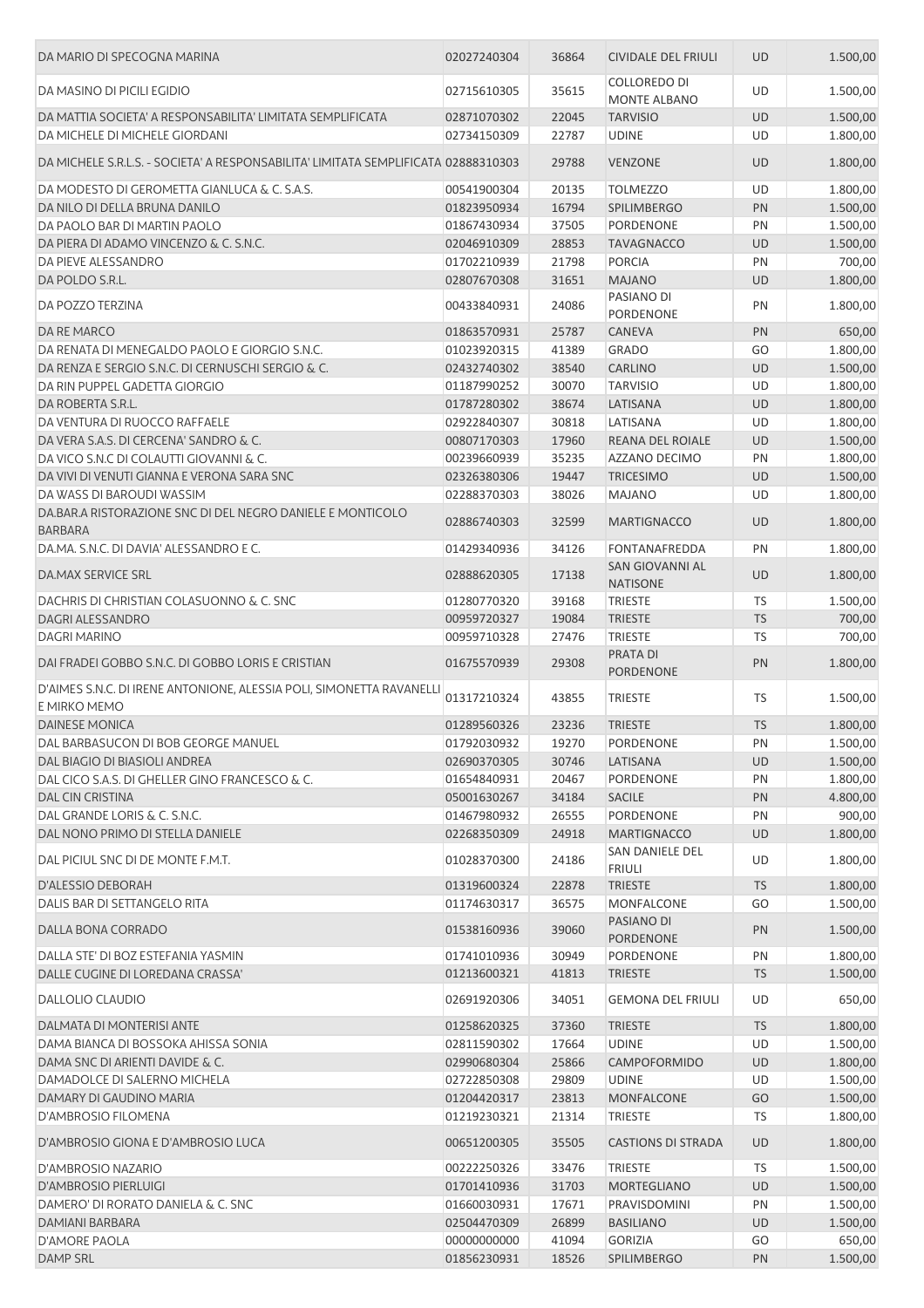| DANCE TEAM FRIULI SOCIETA' SPORTIVA DILETTANTISTICA A       | 02526700303                | 25789          | PAGNACCO                   | UD        | 1.500,00             |
|-------------------------------------------------------------|----------------------------|----------------|----------------------------|-----------|----------------------|
| RESPONSABILITA' LIMITATA                                    |                            |                |                            |           |                      |
| D'ANDREA ALBERTO                                            | 01256200930                | 28620          | <b>VIVARO</b>              | PN        | 1.800,00             |
| DANELUTTO GRAZIELLA                                         | 02223120300                | 29977          | <b>UDINE</b>               | UD        | 900,00               |
|                                                             |                            |                | <b>SAN VITO AL</b>         |           |                      |
| DANELUZZI ANNABELLA                                         | 01749920938                | 16879          | <b>TAGLIAMENTO</b>         | PN        | 650,00               |
| D'ANGELA UGO & C. S.N.C.                                    | 01411250309                | 33124          | <b>CODROIPO</b>            | UD        | 1.500,00             |
|                                                             |                            |                | <b>LIGNANO</b>             |           |                      |
| D'ANGELO ALESSANDRO                                         | 02384910309                | 29698          | SABBIADORO                 | UD        | 1.500,00             |
| <b>D'ANGELO MAURIZIO</b>                                    | 02089180307                | 25012          | RIVE D'ARCANO              | UD        | 1.800,00             |
|                                                             |                            |                |                            |           |                      |
| DANI DI LOVISA NOEMI MARIA                                  | 01129670939                | 29377          | PORDENONE                  | PN        | 1.500,00             |
| DANI NAILS DI SCORRANO DANIELA                              | 01209520327                | 20668          | <b>TRIESTE</b>             | TS        | 1.500,00             |
| <b>DANICA COLAK</b>                                         | 00000000000                | 41717          | <b>UDINE</b>               | <b>UD</b> | 900,00               |
| DANIELA'STUDIO DI DANIELA FORNAZARIC                        | 01261730327                | 29646          | <b>TRIESTE</b>             | <b>TS</b> | 1.500,00             |
| <b>DANIELI TAMARA</b>                                       | 00897960324                | 23235          | <b>TRIESTE</b>             | <b>TS</b> | 1.500,00             |
| DANIELSAN DI CORTIULA DANIELE & C. SAS                      | 02828520300                | 21843          | <b>TOLMEZZO</b>            | UD        | 1.500,00             |
| DANO RENT DI R. BUSAN                                       | 01183920329                | 18422          | <b>TRIESTE</b>             | <b>TS</b> | 700,00               |
|                                                             |                            |                |                            |           |                      |
| DANVAL S.N.C. DI MINI DANIELE                               | 02225740303                | 32584          | POZZUOLO DEL FRIULI        | UD        | 1.500,00             |
| DAPAR S.N.C. DI TOSO PARIDE E FEDELE DANILO                 | 01201010319                | 22333          | <b>GRADO</b>               | GO        | 1.800,00             |
| DARA S.A.S. DI RAILZ AMANDA E C.                            | 02527310300                | 26452          | <b>UDINE</b>               | UD        | 1.500,00             |
| DARIOTTI FLAVIO & C. S.A.S.                                 | 01499240933                | 18314          | <b>CHIONS</b>              | PN        | 1.800,00             |
|                                                             |                            |                |                            |           |                      |
| DARSENA SAN MARCO S.R.L.                                    | 00126450311                | 18936          | <b>GRADO</b>               | GO        | 1.500,00             |
| <b>DAVID BONETTI</b>                                        | 01185650320                | 39170          | <b>TRIESTE</b>             | <b>TS</b> | 700,00               |
| DAVID DEBORAH                                               | 01142330313                | 23644          | <b>GRADO</b>               | GO        | 1.500,00             |
| <b>DAVID LUCA</b>                                           | 01125810315                | 30196          | <b>GRADO</b>               | GO        | 1.800,00             |
| <b>DAVID SILVIA</b>                                         | 01664870936                | 38380          | <b>MANIAGO</b>             | PN        | 1.800,00             |
| DAVID TENNIS CENTER DI DAVID FABRIZIO                       | 00517410312                | 40111          | <b>GRADO</b>               | GO        | 1.500,00             |
| DAVIDE VALENZA                                              | 00957760325                | 28427          | <b>TRIESTE</b>             | <b>TS</b> | 700,00               |
|                                                             |                            |                | <b>SAN CANZIAN</b>         |           |                      |
| DAVIN TAXI DI DAVIN ANDREA                                  | 01116730316                | 23507          | D'ISONZO                   | GO        | 700,00               |
| DAVOST S.R.L.                                               | 02458810302                | 32475          | FORNI DI SOPRA             | UD        | 4.800,00             |
| DAYTONA ATHLETICS - SOCIETA' SPORTIVA DILETTANTISTICA A     |                            |                |                            |           |                      |
| RESPONSABILITA' LIMITATA                                    | 01269880322                | 39748          | <b>TRIESTE</b>             | <b>TS</b> | 1.500,00             |
| DE ANDREIS FRANCO                                           | 02838210306                | 34060          | <b>TRASAGHIS</b>           | UD        | 1.500,00             |
|                                                             |                            |                |                            |           |                      |
| DE ANGELIS LAWRENCE                                         | 01800800300                | 17081          | <b>CIVIDALE DEL FRIULI</b> | <b>UD</b> | 1.500,00             |
| DE BACCO DAVIDE                                             | 01186030324                | 35822          | <b>TRIESTE</b>             | TS        | 1.500,00             |
| DE BIANCO ANTONIO                                           | 01421330935                | 37295          | <b>MEDUNO</b>              | PN        | 900,00               |
| DE BORTOLI LAURA E GIRELLI NICOLE SNC                       | 01872860935                | 30024          | <b>SPILIMBERGO</b>         | PN        | 1.800,00             |
| DE BORTOLI SARA                                             | 01684640939                | 29742          | <b>SESTO AL REGHENA</b>    | <b>PN</b> | 1.500,00             |
|                                                             |                            |                |                            |           |                      |
| DE CECCO ANNA                                               | 01938390307                | 39238          | POZZUOLO DEL FRIULI        | UD        | 1.800,00             |
| DE CECCO GIANNINA                                           | 02256720307                | 22554          | <b>MARTIGNACCO</b>         | <b>UD</b> | 900,00               |
| DE CECCO NEVIO                                              | 01197140302                | 31247          | <b>BUTTRIO</b>             | UD        | 700,00               |
| DE CECCO ROSSELLA & C. - S.A.S.                             |                            |                |                            | <b>UD</b> |                      |
|                                                             | 01411790304                | 35697          | <b>BUTTRIO</b>             |           | 1.500,00             |
| DE CESCO FAUSTO                                             | 02910900303                | 37159          | <b>UDINE</b>               | UD        | 700,00               |
| DE CESCO SABRINA                                            | 01970610307                | 28712          | POZZUOLO DEL FRIULI        | <b>UD</b> | 700,00               |
| DE CILLIA MAURIZIO E ANTONINI ROSANNA S.N.C.                | 02082400306                | 24671          | PASIAN DI PRATO            | UD        | 1.800,00             |
| DE CILLIA SIMONE                                            | 02758780304                | 32983          | <b>TARVISIO</b>            | UD        | 700,00               |
|                                                             |                            |                |                            |           |                      |
| DE COLLE LUIGINO                                            | 01447780303                | 40628          | <b>VILLA SANTINA</b>       | UD        | 1.500,00             |
| DE COLOMBANI CATERINA                                       | 00000000000                | 41782          | <b>TRIESTE</b>             | <b>TS</b> | 650,00               |
| DE CRIGNIS LUCIANO                                          | 01992250306                | 22142          | RAVASCLETTO                | UD        | 650,00               |
| DE FANTI ANTONIO                                            | 01053610935                | 32387          | <b>SPILIMBERGO</b>         | PN        | 700,00               |
| DE FILIPPIS DANIELE                                         | 02188950303                | 22516          | LIGNANO                    | UD        | 1.500,00             |
|                                                             |                            |                | SABBIADORO                 |           |                      |
| <b>DE GIORGI PATRIZIA</b>                                   | 01226840328                | 31698          | <b>TRIESTE</b>             | <b>TS</b> | 1.500,00             |
| DE GIRONCOLI RICCARDO                                       |                            | 33643          | <b>TRIESTE</b>             | <b>TS</b> | 700,00               |
|                                                             | 01114610320                |                |                            |           | 1.500,00             |
| DE INFANTI CARLO DI GRACCO PAOLA & C. S.A.S.                | 01412310300                | 34496          | <b>RAVASCLETTO</b>         | UD        |                      |
| DE LA CRUZ MARIA RUZDELANIA                                 | 01221930322                | 17614          | <b>TRIESTE</b>             | <b>TS</b> | 1.500,00             |
| DE LA ROSA SOCIETA' A RESPONSABILITA' LIMITATA SEMPLIFICATA | 02987900301                | 17633          | <b>TRICESIMO</b>           | UD        | 1.500,00             |
| DE LUCA CATERINA                                            | 01909310300                |                | REANA DEL ROIALE           | UD        |                      |
|                                                             |                            | 18105          |                            |           | 1.500,00             |
| DE LUCCHI CLARA                                             | 00000000000                | 38826          | <b>FONTANAFREDDA</b>       | PN        | 900,00               |
| DE MARCHI ENRICO                                            | 02499380307                | 27764          | LATISANA                   | UD        | 1.800,00             |
| DE MARCHI MARIA LUISA                                       | 00989320304                | 33479          | <b>COMEGLIANS</b>          | UD        | 1.500,00             |
| DE MARCO FRANCESCA<br>DE MARCO ZOMPIT GIULIETTA             | 02803310305<br>01854010939 | 32194<br>20588 | <b>UDINE</b><br>PORDENONE  | UD<br>PN  | 1.500,00<br>1.500,00 |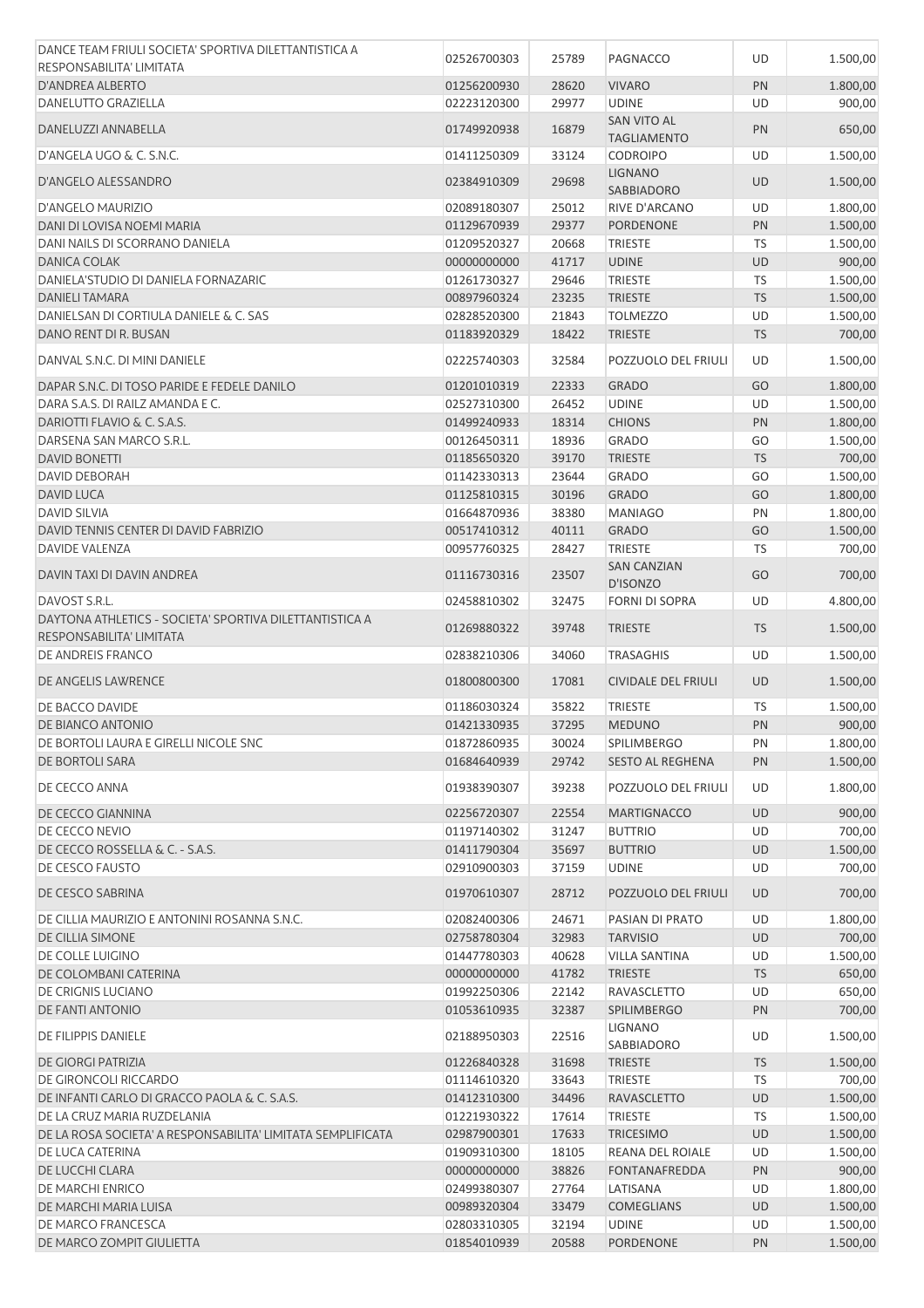| DE MARTIN MARINELLA                                         | 04480860263 | 23102 | <b>BRUGNERA</b>                 | PN        | 1.500,00 |
|-------------------------------------------------------------|-------------|-------|---------------------------------|-----------|----------|
| <b>DE MICHIELI DENIS</b>                                    | 01854830302 | 37126 | SAVOGNA                         | <b>UD</b> | 700,00   |
| DE MICHIELI IDA                                             | 01798560304 | 27955 | <b>UDINE</b>                    | UD        | 1.500,00 |
| DE MINICIS GIOVANNI                                         | 00000000000 | 26936 | <b>PRECENICCO</b>               | <b>UD</b> | 900,00   |
| DE MONTE GIORDANO                                           | 01395980301 | 35896 | <b>AMPEZZO</b>                  | UD        | 1.800,00 |
|                                                             |             |       |                                 |           |          |
| DE MONTE PAOLO                                              | 02170880302 | 17443 | <b>TARCENTO</b>                 | UD        | 4.800,00 |
| DE MONTE PAOLO                                              | 02332470307 | 30882 | <b>FAGAGNA</b>                  | UD        | 700,00   |
| DE NIPOTI MARIA FLAVIA                                      | 00000000000 | 18846 | PREMARIACCO                     | UD        | 900,00   |
| DE PALMA ENRICO                                             | 01193770318 | 25219 | <b>MONFALCONE</b>               | GO        | 1.800,00 |
| DE PAOLI SIMONETTA                                          | 01568530933 | 41318 | <b>AVIANO</b>                   | PN        | 650,00   |
| DE PIANTE VICIN LINA MARIA                                  | 00090690934 | 38210 | <b>AVIANO</b>                   | PN        | 1.800,00 |
| DE POL SAMANTA                                              | 02208380309 | 33636 | <b>BERTIOLO</b>                 | UD        | 1.500,00 |
| DE PRIVITELLIO CRISTINA                                     | 01535900300 | 25636 | <b>UDINE</b>                    | UD        | 1.500,00 |
| DE RE GIANFRANCO                                            | 01239570938 | 38792 | <b>CANEVA</b>                   | PN        | 1.500,00 |
| DE REGGI DENISE                                             | 02465830301 | 18128 | <b>SUTRIO</b>                   | UD        | 1.800,00 |
| DE ROBBIO ANNA                                              | 01299970325 | 36205 | <b>TRIESTE</b>                  | <b>TS</b> | 1.500,00 |
|                                                             |             |       | <b>LIGNANO</b>                  |           |          |
| DE ROSA GESTIONI S.A.S. DI BLASIZZO INES & C.               | 02763420300 | 20954 | SABBIADORO                      | UD        | 1.800,00 |
| DE ROSA LIBERATO & C. S.N.C.                                | 00374730935 | 33256 | ROVEREDO IN PIANO               | PN        | 1.800,00 |
| DE ROSA ROSALBA                                             | 01136210935 | 26793 | <b>SACILE</b>                   | PN        | 1.800,00 |
| DE ROVERE ATTILIO                                           | 01511500306 | 40212 | <b>UDINE</b>                    | UD        | 650,00   |
| DE RUBEIS FRANCESCO                                         | 14945671007 | 19578 | TRIESTE                         | TS        | 1.800,00 |
| DE SANNA ANNA MARIA                                         | 00142460252 | 25920 | SAPPADA                         | <b>UD</b> | 4.800,00 |
|                                                             |             |       |                                 |           |          |
| DE VIT MASSIMILIANO                                         | 02892920303 | 38547 | <b>UDINE</b>                    | UD        | 700,00   |
| DE VITT GIOVANNA                                            | 01046560932 | 34508 | <b>AZZANO DECIMO</b>            | PN        | 1.500,00 |
| DE ZORDO CLAUDIA AMAZING WAYS DI MARA E CLAUDIA             | 01849690936 | 19874 | FONTANAFREDDA                   | PN        | 4.800,00 |
| DE ZORZI LAURA                                              | 02362570307 | 32858 | SAN GIORGIO DI<br><b>NOGARO</b> | <b>UD</b> | 1.800,00 |
| <b>DE ZOTTI VIRGILIO</b>                                    | 01258320934 | 34106 | SACILE                          | PN        | 700,00   |
| DE.CA. SRL                                                  | 02656530306 | 25001 | <b>UDINE</b>                    | UD        | 1.500,00 |
| DE.LU. DI RICCARDO CHIAROTTINI & C. S.N.C.                  | 02894560305 | 36274 | <b>TAVAGNACCO</b>               | UD        | 1.800,00 |
| DEA S.A.S. DI PAVANELLI DANIELE & C.                        | 02900790300 | 31148 | <b>LIGNANO</b>                  | <b>UD</b> | 1.500,00 |
|                                                             |             |       | SABBIADORO                      |           |          |
| <b>DEAN RENATO</b>                                          | 01754930301 | 36040 | <b>PORPETTO</b>                 | UD        | 1.800,00 |
| <b>DEANA GESSICA</b>                                        | 02933670305 | 19690 | <b>MORTEGLIANO</b>              | <b>UD</b> | 1.500,00 |
| <b>DEANA RINA</b>                                           | 00238160931 | 34299 | <b>TRAVESIO</b>                 | PN        | 1.800,00 |
| <b>DEANCOVICH ANTONELLA</b>                                 | 00957930324 | 21456 | <b>TRIESTE</b>                  | <b>TS</b> | 1.500,00 |
| DECANTER SNC DI VIOLA LEONIDA & C.                          | 02917360303 | 40404 | <b>CODROIPO</b>                 | UD        | 1.800,00 |
| DECLEVA ALESSANDRA                                          | 01319350326 | 17962 | <b>TRIESTE</b>                  | <b>TS</b> | 1.800,00 |
| DECÒ B&B                                                    | 00000000000 | 18168 | <b>TRIESTE</b>                  | TS        | 900,00   |
| DECORAZIONI DI MARINO FEDERICA                              | 01826700930 | 39120 | <b>SACILE</b>                   | PN        | 900,00   |
| <b>DECORTE LORENA</b>                                       | 02670310305 | 33619 | <b>CERVIGNANO DEL</b>           | UD        | 1.800,00 |
|                                                             |             |       | <b>FRIULI</b>                   |           |          |
| DEGANO MARZIA                                               | 02967840303 | 26528 | <b>UDINE</b>                    | <b>UD</b> | 1.500,00 |
| DEGANO NICOLETTA                                            | 02138000308 | 32178 | <b>UDINE</b>                    | UD        | 1.500,00 |
| <b>DEGRASSI LIONELLO</b>                                    | 00427090311 | 20892 | MONFALCONE                      | GO        | 1.500,00 |
| <b>DEGRASSILUCA</b>                                         | 01297440321 | 38021 | <b>TRIESTE</b>                  | TS        | 1.500,00 |
| <b>DEICA LIGA</b>                                           | 02974300309 | 42145 | <b>RIVIGNANO TEOR</b>           | UD        | 1.500,00 |
| DEJA VU DI MIKLUS ELISABETH E FRANCH VALENTINA S.N.C.       | 01121500316 | 23606 | <b>GORIZIA</b>                  | GO        | 1.500,00 |
| <b>DEL BEN ERICA</b>                                        | 01846890935 | 34979 | FONTANAFREDDA                   | PN        | 1.500,00 |
| DEL BO FRANCO                                               | 01037560305 | 37141 | <b>UDINE</b>                    | UD        | 700,00   |
| DEL COL MASSIMO                                             | 02708740309 | 39131 | <b>TAVAGNACCO</b>               | <b>UD</b> | 700,00   |
| <b>DEL DEGAN PIERA</b>                                      | 01480910932 | 40399 | SAN VITO AL                     | PN        | 1.800,00 |
|                                                             |             |       | <b>TAGLIAMENTO</b>              |           |          |
| <b>DEL FABBRO RICCARDO</b>                                  | 00000000000 | 42447 | <b>TOLMEZZO</b>                 | UD        | 650,00   |
| DEL FORNO MICHELLE & C. SNC                                 | 02777290301 | 27876 | <b>UDINE</b>                    | UD        | 1.800,00 |
| DEL GOBBO FRANCA                                            | 00000000000 | 36250 | <b>UDINE</b>                    | <b>UD</b> | 900,00   |
| DEL LINZ NATALINA                                           | 01297380303 | 28858 | PAULARO                         | UD        | 1.500,00 |
| <b>DEL MEDICO CARLA</b>                                     | 00000000000 | 24502 | <b>TARCENTO</b>                 | <b>UD</b> | 900,00   |
| DEL MESTRE SOCIETA' A RESPONSABILITA' LIMITATA SEMPLIFICATA | 02894460308 | 26294 | RIVIGNANO TEOR                  | UD        | 900,00   |
| <b>DEL MISTRO SERENA</b>                                    | 01699730931 | 35226 | <b>MANIAGO</b>                  | PN        | 4.800,00 |
| <b>DEL MONTE GIULIO</b>                                     | 01804460309 | 25521 | <b>TOLMEZZO</b>                 | UD        | 1.500,00 |
| <b>DEL NEGRO EZIO</b>                                       | 02731170300 | 28890 | <b>CORNO DI ROSAZZO</b>         | <b>UD</b> | 700,00   |
| DEL NEGRO FRANCA                                            | 02383100308 | 39909 | <b>RONCHIS</b>                  | UD        | 1.800,00 |
| DEL NEGRO ROBERTO                                           | 00661460303 | 29000 | <b>TARVISIO</b>                 | <b>UD</b> | 1.800,00 |
|                                                             |             |       |                                 |           |          |
| DEL REGNO ARMANDO                                           | 00000000000 | 41033 | <b>UDINE</b>                    | UD        | 900,00   |
| DEL REGNO MASSIMILIANO                                      | 02815580309 | 41004 | <b>FORNI AVOLTRI</b>            | <b>UD</b> | 1.500,00 |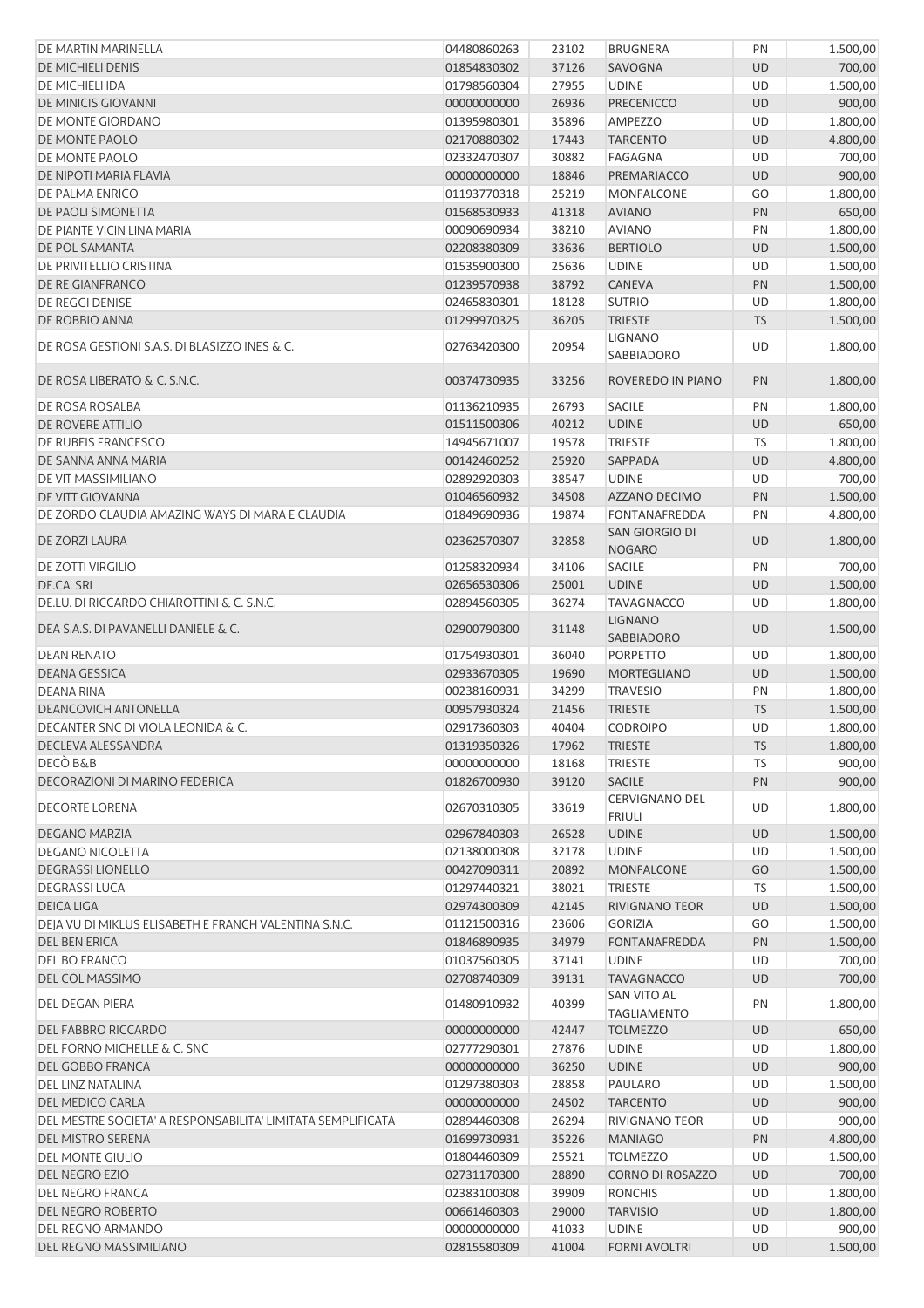| DEL TEDESCO CESERINA & C. S.N.C.                                                       | 01257160935                | 18162          | FONTANAFREDDA                          | PN              | 1.500,00             |
|----------------------------------------------------------------------------------------|----------------------------|----------------|----------------------------------------|-----------------|----------------------|
| <b>DEL TEDESCO FABIO</b>                                                               | 01820420931                | 28154          | <b>MANIAGO</b>                         | PN              | 1.500,00             |
| DEL ZIO ELISABETTA                                                                     | 01204870321                | 27927          | <b>TRIESTE</b>                         | TS              | 1.500,00             |
| <b>DEL ZOTTO GIOIA</b>                                                                 | 02539720306                | 37269          | <b>UDINE</b>                           | <b>UD</b>       | 1.500,00             |
| DEL ZOTTO LUCA                                                                         | 01350710933                | 38374          | <b>CORDENONS</b>                       | PN              | 1.800,00             |
| DEL.BOR. S.N.C. DI BORTOLUSSO LUCIANA E DEL ZOTTO ALESSANDRO                           | 02763670300                | 26334          | <b>LIGNANO</b><br>SABBIADORO           | <b>UD</b>       | 4.800,00             |
| <b>DELBELLO DARIO</b>                                                                  | 00961450327                | 21853          | <b>TRIESTE</b>                         | TS              | 700,00               |
| DELFINO BLU DI LOMONACO STEFANIA S.N.C.                                                | 02202670309                | 25355          | <b>PAGNACCO</b>                        | <b>UD</b>       | 1.800,00             |
| DELICE S.N.C. DI CAGNAZZO MARIA ANTONIETTA E DALLA BONA KATIA                          | 01708910938                | 31691          | CASARSA DELLA<br>DELIZIA               | PN              | 1.500,00             |
| DELIZIA CLUB DI LIANI CORRADO & C. S.A.S.                                              | 01004470934                | 20727          | <b>CASARSA DELLA</b><br><b>DELIZIA</b> | PN              | 4.800,00             |
| DELIZIE E CURIOSITA' DI TOCCO BRUNA                                                    | 01911870309                | 37734          | PREPOTTO                               | UD              | 1.500,00             |
| DELIZIE IN CORTE SRL SEMPLIFICATA                                                      | 02970270308                | 21026          | <b>UDINE</b>                           | <b>UD</b>       | 1.500,00             |
| DELLA MARIA STEFANO                                                                    | 01510140302                | 16801          | <b>LIGNANO</b><br>SABBIADORO           | UD              | 4.800,00             |
| <b>DELLA MEA DANIELE</b>                                                               | 01804380309                | 30303          | <b>CHIUSAFORTE</b>                     | UD              | 1.800,00             |
| DELLA MEA MARIATERESA                                                                  | 02049150309                | 34713          | <b>TARVISIO</b>                        | UD              | 900,00               |
| <b>DELLA ROSSA FABRIZIO</b>                                                            | 02835890308                | 17100          | <b>UDINE</b>                           | <b>UD</b>       | 650,00               |
| DELLA SCHIAVA GUIDO                                                                    | 01475950307                | 35094          | <b>ARTA TERME</b>                      | UD              | 900,00               |
| DELLA VALENTINA ALESSANDRO                                                             | 01829920931                | 39565          | <b>ERTO E CASSO</b>                    | PN              | 1.500,00             |
| DELL'AQUILA MARIO                                                                      | 02814370306                | 24710          | <b>LIGNANO</b><br>SABBIADORO           | UD              | 1.800,00             |
| <b>DELLE DONNE DIEGO</b>                                                               | 00317640324                | 20433          | <b>TRIESTE</b>                         | <b>TS</b>       | 1.500,00             |
| DELL'OVA MASSIMILIANO                                                                  | 02796940308                | 33331          | CAVAZZO CARNICO                        | UD              | 1.800,00             |
| <b>DELO.GB SRLS</b>                                                                    | 02929900302                | 35978          | <b>CODROIPO</b>                        | <b>UD</b>       | 1.800,00             |
| DELTA SYSTEM DI DE SIMON MAURO & C. S.A.S.                                             | 02027630306                | 19746          | <b>OSOPPO</b>                          | UD              | 1.500,00             |
| DEMA - SOCIETA' IN NOME COLLETTIVO DI DE MARTIN MARCO & C.                             | 00525830329                | 26770          | <b>TRIESTE</b>                         | <b>TS</b>       | 1.500,00             |
| DEMARCHI RICCARDO                                                                      | 02396750305                | 39089          | <b>FLAIBANO</b>                        | UD              | 900,00               |
| <b>DEMIAN AURICA</b>                                                                   | 02819440302                | 22028          | <b>RIVIGNANO TEOR</b>                  | <b>UD</b>       | 1.500,00             |
| <b>DEMP SRL</b>                                                                        | 01720540937                | 30735          | AZZANO DECIMO                          | PN              | 1.800,00             |
| DENEB S.A.S. DI CIPOLAT SANDRO & C.                                                    | 01375890934                | 40532          | <b>AVIANO</b>                          | PN              | 1.500,00             |
| <b>DEPERINI DENIS</b>                                                                  | 02755230303                | 28562          | <b>LIGNANO</b><br>SABBIADORO           | UD              | 1.500,00             |
| <b>DERIN PAOLA</b>                                                                     | 01260030323                | 24518          | <b>TRIESTE</b>                         | <b>TS</b>       | 1.500,00             |
| DERUVO & ANDREASSI - SOCIETA' IN NOME COLLETTIVO DI DERUVO<br><b>GIUSEPPE &amp; C.</b> | 00656920329                | 35834          | <b>TRIESTE</b>                         | TS              | 1.500,00             |
| <b>DESIDERIO DI TONINATO ERNESTO</b>                                                   | 01022030314                | 16960          | <b>TERZO D'AQUILEIA</b>                | <b>UD</b>       | 1.500,00             |
| <b>DESIDERIO NAILS DI REBECH RAFFAELLA</b>                                             | 01292870324                | 28208          | <b>TRIESTE</b>                         | TS              | 1.500,00             |
| <b>DESINANO VINICIO</b>                                                                | 02066110301                | 41162          | <b>MORTEGLIANO</b>                     | <b>UD</b>       | 1.800,00             |
| DESIR BAR DI SIMIZ DESIRE'                                                             | 02994300305                | 37554          | <b>UDINE</b>                           | <b>UD</b>       | 1.500,00             |
| DESTINAZIONE LINGUE DI BARBARA SANTUZ & C. S.A.S.                                      | 02852720305                | 28294          | <b>UDINE</b>                           | <b>UD</b>       | 4.800,00             |
| DESTINAZIONE PARADISO DI LANZONE FABIO & C. S.A.S.<br><b>DETONI PIERO</b>              | 01919610301<br>00928510320 | 18059<br>34499 | <b>TRICESIMO</b><br>SAN DORLIGO DELLA  | UD<br><b>TS</b> | 1.500,00<br>700,00   |
|                                                                                        |                            |                | VALLE                                  |                 |                      |
| DF GESTIONE S.N.C. DI PUZZOLO FEDERICO E BOLT DEBORA                                   | 02445820307                | 31922          | <b>COMEGLIANS</b>                      | UD              | 1.500,00             |
| DHOME S.R.L.                                                                           | 01301100325                | 44986          | <b>TRIESTE</b>                         | <b>TS</b>       | 4.800,00             |
| <b>DHRIF MOHTADI</b>                                                                   | 02852640305                | 41223          | LIGNANO<br>SABBIADORO                  | UD              | 1.800,00             |
| DI & VI TOUR S.A.S. DI VENUTI DANIELA                                                  | 02474160302                | 21051          | <b>UDINE</b>                           | UD              | 4.800,00             |
| DI BELLA SILVIA                                                                        | 02967770302                | 39502          | <b>UDINE</b>                           | UD              | 1.500,00             |
| DI BENEDETTO S.A.S. DI FRANCO DI BENEDETTO & C.                                        | 02156020303                | 34824          | <b>UDINE</b>                           | <b>UD</b>       | 1.500,00             |
| DI BERT MANUELA                                                                        | 01179540313                | 26503          | <b>GRADO</b>                           | GO              | 1.500,00             |
| DI CENTA MANUELA                                                                       | 00000000000                | 28636          | PALUZZA                                | UD              | 900,00               |
| DI DANIEL FLAVIA & C. SNC                                                              | 02329630301                | 27249          | <b>TRASAGHIS</b>                       | UD              | 1.500,00             |
| DI GALLO CLAUDIO                                                                       | 02027330303                | 25744          | <b>ZUGLIO</b>                          | UD              | 1.500,00             |
| DI GALLO GLORIA                                                                        | 02880830308                | 19116          | <b>ARTA TERME</b>                      | UD              | 1.500,00             |
| DI GASPERO LUCIA<br>DI GASPERO MARIANO                                                 | 01740730302<br>02283470306 | 39041<br>34035 | <b>FAEDIS</b><br>CIVIDALE DEL FRIULI   | <b>UD</b><br>UD | 1.800,00<br>1.800,00 |
|                                                                                        |                            |                |                                        |                 |                      |
| DI GIORNO SRL                                                                          | 02919300307                | 29450          | <b>UDINE</b>                           | UD              | 1.500,00             |
| DI GIOVANNI VINCENZO                                                                   | 02913190308                | 22732          | <b>TAVAGNACCO</b>                      | UD              | 1.500,00             |
| DI MAIO MANUELA                                                                        | 00788070324<br>00309560324 | 33810<br>33361 | <b>TRIESTE</b><br>TRIESTE              | <b>TS</b><br>TS | 1.500,00             |
| DI MAIO MAURO<br>DI MATTEO ANTONELLA                                                   | 00000000000                | 18667          | <b>TRIESTE</b>                         | <b>TS</b>       | 1.500,00<br>650,00   |
|                                                                                        |                            |                | SAN DANIELE DEL                        |                 |                      |
| DI PAULI CRISTINA                                                                      | 02601740307                | 23510          | <b>FRIULI</b>                          | UD              | 1.800,00             |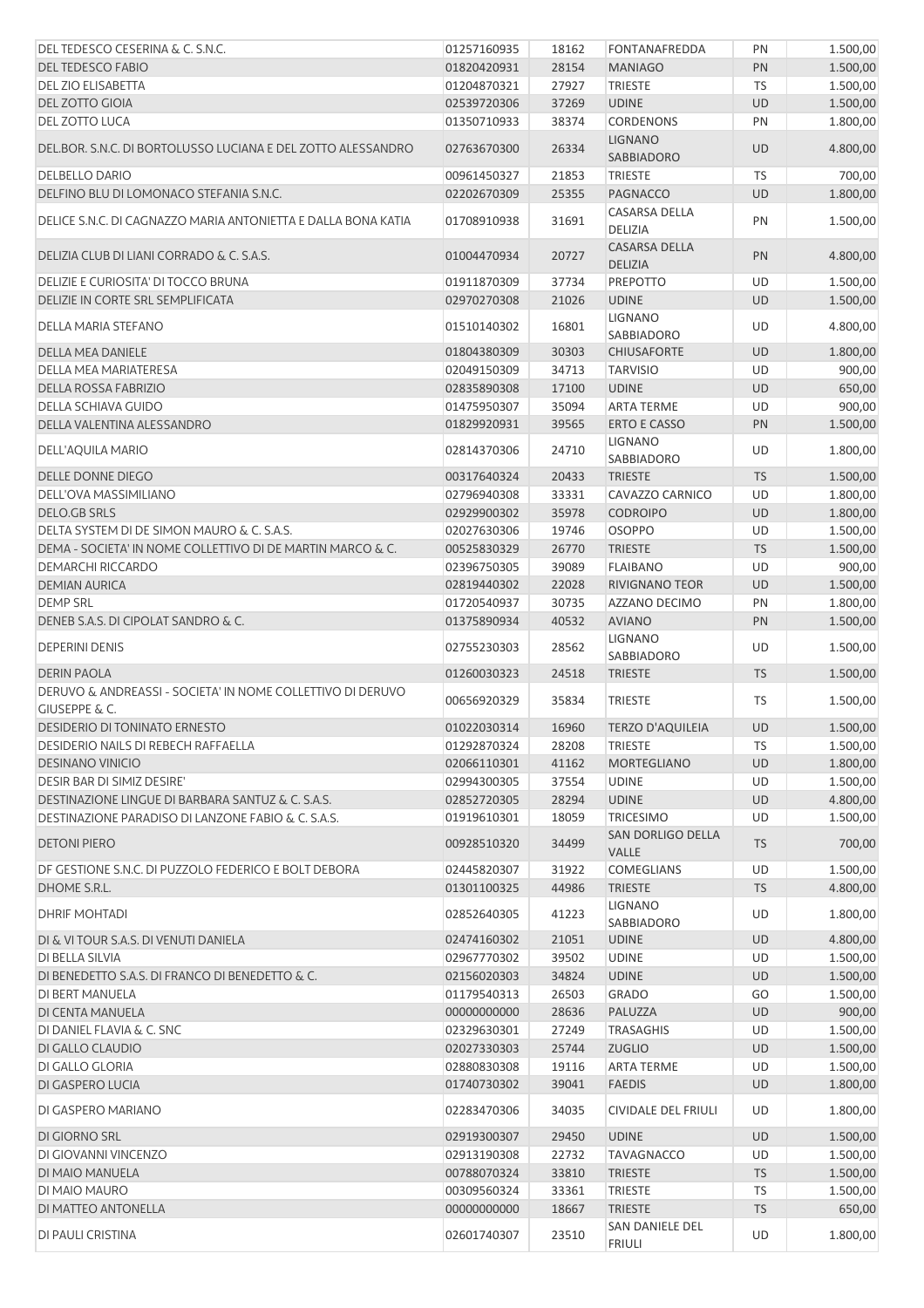| DI ZANUTTO VALNEA                                                              | 00000000000 | 25034 | <b>CIVIDALE DEL FRIULI</b>             | <b>UD</b> | 900,00   |
|--------------------------------------------------------------------------------|-------------|-------|----------------------------------------|-----------|----------|
| DI. & BI. S.N.C. DI DI MONTE MICHELE & C.                                      | 01997380306 | 24916 | <b>CODROIPO</b>                        | UD        | 1.500,00 |
| DI.BI.EFFE SAS DI DE BORTOLI PAOLA & C. - SOCIETA' IN<br>ACCOMANDITASEMPLICE   | 01048410938 | 18415 | <b>SPILIMBERGO</b>                     | PN        | 1.800,00 |
| DI.EL. - SOCIETA' A RESPONSABILITA' LIMITATA SEMPLIFICATA                      | 02908550300 | 34813 | <b>VISCO</b>                           | UD        | 1.500,00 |
| DIAMANTE ROSSO DI DIAMANTE GIULIA                                              | 02909000305 | 22577 | <b>CODROIPO</b>                        | UD        | 1.500,00 |
| DIAMOND NAILS DI ANASTASIJA LINEVA                                             | 01207560317 | 31478 | <b>CORMONS</b>                         | GO        | 1.500,00 |
| DIAMOND S.R.L.                                                                 | 02835180304 | 27887 | <b>TRICESIMO</b>                       | <b>UD</b> | 1.500,00 |
| DIANIUM DI FIDORA NICCOLO'                                                     | 13315891005 | 17485 | <b>TRIESTE</b>                         | TS        | 1.800,00 |
| DIAZ CEBELIER ARLENE AMARAY                                                    | 01836090934 | 35497 | <b>BRUGNERA</b>                        | PN        | 1.500,00 |
| DIAZ TAVAREZ YOJAINA BEATRIZ                                                   | 02928840301 | 27166 | LATISANA                               | UD        | 1.500,00 |
| DIEFFE S.N.C. DI DANZI ERIKA E FORLANI CRISTIANA                               | 02077830301 | 19032 | <b>CERVIGNANO DEL</b><br><b>FRIULI</b> | <b>UD</b> | 4.800,00 |
| DIEFFEGI S.N.C. DI DIEGO GRILLO & FRANCESCA MAGARELLI                          | 01745720936 | 17442 | <b>SACILE</b>                          | PN        | 1.500,00 |
| DIESSE DI DANIELE STEPANCICH                                                   | 01185120324 | 23287 | <b>TRIESTE</b>                         | <b>TS</b> | 1.800,00 |
| DIESSE SOCIETA' A RESPONSABILITA' LIMITATA SEMPLIFICATA                        | 01795630936 | 22673 | SAN VITO AL<br><b>TAGLIAMENTO</b>      | PN        | 1.500,00 |
| DIMADI MARIA                                                                   | 01271930321 | 33137 | <b>TRIESTE</b>                         | <b>TS</b> | 1.800,00 |
| DINAMIC GYM S.S.D. A R.L.                                                      | 01141210318 | 19185 | <b>GORIZIA</b>                         | GO        | 1.500,00 |
| DINAMO S.A.S. DI STEFANO LONZA & C.                                            | 01203750326 | 29150 | <b>TRIESTE</b>                         | <b>TS</b> | 1.800,00 |
| DINEL SNC DI BATTELLO LINO & C.                                                | 01972130304 | 21928 | <b>MORTEGLIANO</b>                     | UD        | 1.500,00 |
| DINERS S.R.L. UNIPERSONALE                                                     | 01289250324 | 32883 | <b>TRIESTE</b>                         | <b>TS</b> | 1.800,00 |
| DINKOVA DANIELA GEORGIEVA                                                      | 02792790301 | 20144 | <b>TAVAGNACCO</b>                      | UD        | 1.500,00 |
| DINSI UNE MAN SOC. COOP. SOCIALE A R. L. O.N.L.U.S.                            | 01514520301 | 25411 | PAGNACCO                               | UD        | 700,00   |
| <b>DIONISIO LILIANE</b>                                                        | 02537740306 | 34217 | <b>TOLMEZZO</b>                        | UD        | 1.500,00 |
| DIPIEMME S.A.S. DI DI MARTINO MAURIZIO                                         | 02926330305 | 36645 | <b>UDINE</b>                           | UD        | 1.800,00 |
| DISCO BAR DI BARRETO PAEZ JACQUELINE                                           | 02812630305 | 16766 | <b>UDINE</b>                           | UD        | 1.500,00 |
| DISCOTECA NORD EST DI TOSOLINI LILIA E BORGNOLO LUIGI S.N.C.                   | 01402310302 | 44201 | <b>MOIMACCO</b>                        | <b>UD</b> | 4.800,00 |
| DISERA S.R.L.                                                                  | 02372250304 | 43537 | <b>LIGNANO</b>                         | UD        | 4.800,00 |
| DIVA BEAUTY & NAILS DI SERIANI MANUELA                                         | 01250360326 | 31155 | SABBIADORO<br><b>TRIESTE</b>           | <b>TS</b> | 1.500,00 |
|                                                                                |             |       | PASIANO DI                             |           |          |
| DIVAS BAR DI BORTOLIN SABRINA                                                  | 01845400934 | 29084 | PORDENONE                              | PN        | 1.500,00 |
| DIVINO IN VINO DI DIEGO BABUDRI                                                | 01243140322 | 18376 | <b>TRIESTE</b>                         | <b>TS</b> | 1.500,00 |
| DIVINO S.N.C. DI VERZOLA GABRIELE E C.                                         | 01502010935 | 36456 | SAN VITO AL<br><b>TAGLIAMENTO</b>      | PN        | 1.800,00 |
| DIZORZ ANNALISA                                                                | 01156940312 | 38879 | <b>MARIANO DEL FRIULI</b>              | GO        | 1.500,00 |
| DML FUNCTIONAL SOCIETA' SPORTIVA DILETTANTISTICA A<br>RESPONSABILITA' LIMITATA | 02975250305 | 34738 | <b>PORPETTO</b>                        | UD        | 1.500,00 |
| DNA DANZA S.R.L. SOCIETA' SPORTIVA DILETTANTISTICA                             | 02902350301 | 19054 | <b>UDINE</b>                           | UD        | 1.500,00 |
| DO.GI SNC DI DORIGO ALESSANDRO & GIACOMELLO ANDREA                             | 01877940930 | 40276 | <b>MANIAGO</b>                         | PN        | 1.500,00 |
| DODO VERACE PIZZA NAPOLETANA DI TROTTA ANTONIO                                 | 01856630932 | 22031 | <b>SACILE</b>                          | PN        | 1.800,00 |
| DOGAN MAJA                                                                     | 01286170327 | 18737 | <b>TRIESTE</b>                         | TS        | 1.500,00 |
| DOGANA VECCHIA DI SERAFINI DIEGO, MASSIMO & C. S.A.S.                          | 01830850309 | 32700 | <b>TRIVIGNANO UDINESE</b>              | <b>UD</b> | 1.800,00 |
| DOLCE CASA DI MIRIANA SESA                                                     | 02955190307 | 20109 | <b>CAMPOFORMIDO</b>                    | UD        | 1.500,00 |
| DOLCE E SALATO S.A.S. DI CASASOLA BARBARA & C.                                 | 02522220306 | 31813 | <b>LIGNANO</b><br>SABBIADORO           | <b>UD</b> | 1.500,00 |
| DOLCE GELATO DI BREDA ROMMY                                                    | 04603310261 | 33906 | PORDENONE                              | PN        | 1.500,00 |
| DOLCE GELATO DI PITTON ELISA                                                   | 02984160305 | 39742 | PALAZZOLO DELLO<br><b>STELLA</b>       | UD        | 1.500,00 |
| DOLCE ISOLA DI DA CANAL MERI                                                   | 02954410300 | 28028 | <b>GRADO</b>                           | GO        | 1.500,00 |
| DOLCE VITA SNC DI CHEN YONGHUA & C.                                            | 01832680936 | 28846 | <b>FIUME VENETO</b>                    | PN        | 1.500,00 |
| DOLCEMENTE SARA DI DEL FABBRO SARA                                             | 02879860308 | 18355 | PAGNACCO                               | UD        | 1.500,00 |
| DOLCENERO S.R.L.                                                               | 02489900304 | 41489 | SAN DANIELE DEL<br><b>FRIULI</b>       | UD        | 1.800,00 |
| DOLCENINA DI CAZZITTI SARA                                                     | 01795960937 | 21732 | ARBA                                   | PN        | 1.500,00 |
| DOLCI E CAPRICCI DI PIVIDORI NICOLA E C. S.N.C.                                | 02194700304 | 24071 | REANA DEL ROIALE                       | UD        | 1.500,00 |
| DOLCI EMOZIONI DI MACOR PAOLO                                                  | 03445610276 | 18736 | CORDOVADO                              | PN        | 1.500,00 |
| <b>DOLCI FILIPPO</b>                                                           | 04896360288 | 23162 | <b>LIGNANO</b><br>SABBIADORO           | <b>UD</b> | 1.800,00 |
| DOLCI IDEE DI REVELANT MASSIMO                                                 | 02761740303 | 29024 | <b>TARCENTO</b>                        | UD        | 1.500,00 |
| DOLCI NOTE DI COMISSO FRANCESCA                                                | 02877220307 | 37115 | CAMPOFORMIDO                           | <b>UD</b> | 1.500,00 |
| DOLCI PENSIERI S.N.C. DI BUZZI IVAN E LUCIA                                    | 02440460307 | 35285 | <b>PONTEBBA</b>                        | UD        | 1.500,00 |
| DOLCI SORRISI DI ANCA MARIA SIMIC                                              | 01325600326 | 35414 | <b>TRIESTE</b>                         | <b>TS</b> | 1.800,00 |
| DOLCI VOGLIE S.N.C. DI GAVA SAVERIO & C.                                       | 01826110932 | 24836 | <b>SACILE</b>                          | PN        | 1.500,00 |
| D'OLIVO DANILO                                                                 | 00507760304 | 38720 | <b>UDINE</b>                           | <b>UD</b> | 1.500,00 |
|                                                                                |             |       |                                        |           |          |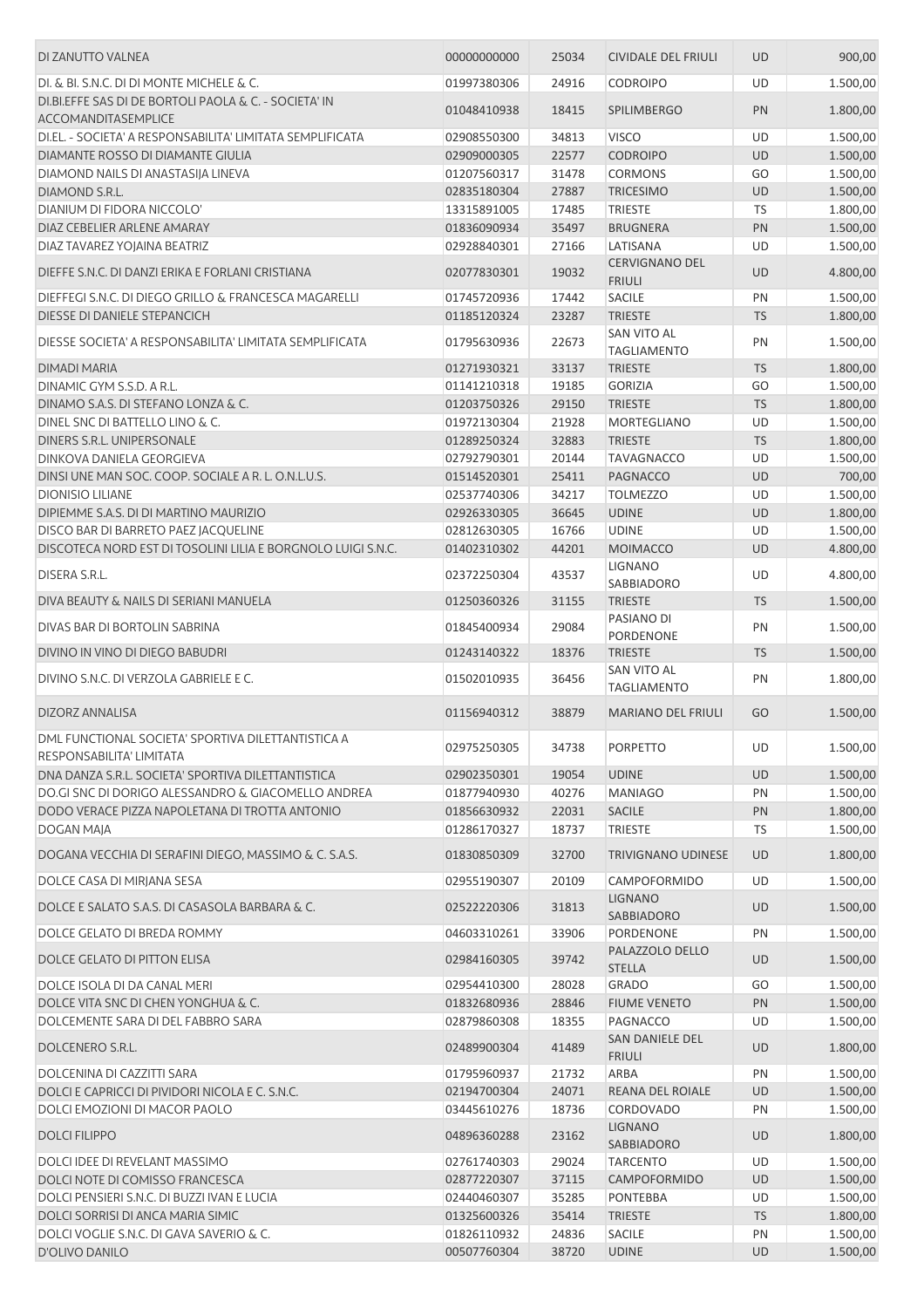| DOLL TRAVEL BY GIGI MORELLO DI MORELLO FRANCESCA                               | 02067230306 | 41314 | LATISANA                               | UD        | 4.800,00 |
|--------------------------------------------------------------------------------|-------------|-------|----------------------------------------|-----------|----------|
| <b>DOLLANI MASSIMO</b>                                                         | 00555310317 | 25163 | <b>GORIZIA</b>                         | GO        | 1.500,00 |
| DOLLARO SNC DI IUS LUCA & C.                                                   | 02424060305 | 29990 | <b>LIGNANO</b>                         | UD        | 1.800,00 |
|                                                                                |             |       | SABBIADORO                             |           |          |
| <b>DOLVI ALESSANDRO</b>                                                        | 02837380308 | 34007 | CASSACCO                               | <b>UD</b> | 700,00   |
| DOMANI CAFFE' S.N.C. DI TONDATO ARIANNA & C.                                   | 01748820931 | 25549 | <b>BRUGNERA</b>                        | PN        | 1.500,00 |
| DOMENICO KOZULIC - SOCIETA' IN NOME COLLETTIVO DI ALESSANDRA<br><b>KOZULIC</b> | 00066310327 | 29883 | <b>TRIESTE</b>                         | <b>TS</b> | 900,00   |
| <b>DOMENIS FRANCESCA</b>                                                       | 02771420300 | 22002 | <b>PULFERO</b>                         | <b>UD</b> | 1.500,00 |
| DOMIA DI DOMINI LUCA & MIANI FEDERICA S.N.C.                                   | 02902490305 | 21223 | <b>PAGNACCO</b>                        | <b>UD</b> | 1.800,00 |
| DOMINI GILBERTO E COSTANZO PAOLO S.N.C.                                        | 00563750306 | 18451 | <b>UDINE</b>                           | UD        | 1.500,00 |
| DOMUS MAGNA DI PELIZZO CHIARA                                                  | 02004880304 | 30582 | <b>POVOLETTO</b>                       | <b>UD</b> | 900,00   |
| DON CARLO DI TURCHETTO TIZIANA & C. S.A.S.                                     | 02143880306 | 29755 | <b>CODROIPO</b>                        | UD        | 1.500,00 |
| DON CHISCIOTTE DI DE SIMON MONICA                                              | 00823910302 | 30341 | PINZANO AL<br><b>TAGLIAMENTO</b>       | PN        | 1.800,00 |
| <b>DON VALTER</b>                                                              | 01354820308 | 35591 | <b>MANZANO</b>                         | UD        | 1.500,00 |
|                                                                                |             |       | <b>LIGNANO</b>                         |           |          |
| DONÀ ANNALISA                                                                  | 01890550302 | 20944 | SABBIADORO                             | <b>UD</b> | 4.800,00 |
| DONA' PAOLO                                                                    | 00895280329 | 17814 | <b>TRIESTE</b>                         | <b>TS</b> | 1.500,00 |
| <b>DONADELLI SERGIO</b>                                                        | 00000000000 | 39172 | <b>CHIUSAFORTE</b>                     | <b>UD</b> | 900,00   |
| DONADONIBUS ADRIANO                                                            | 04373140278 | 24197 | <b>TRIESTE</b>                         | TS        | 1.500,00 |
| DONALD S.N.C. DI GASPARINI DONALD & CO.                                        | 00918310327 | 37427 | <b>TRIESTE</b>                         | <b>TS</b> | 1.500,00 |
| <b>DONATELLA GORUPPI</b>                                                       | 01056860321 | 32469 | <b>TRIESTE</b>                         | TS        | 650,00   |
| <b>DONATELLA MIHALICH</b>                                                      | 01004470322 | 25999 | <b>TRIESTE</b>                         | <b>TS</b> | 4.800,00 |
| DONATO ELENA                                                                   | 02749790305 | 17494 | <b>CIVIDALE DEL FRIULI</b>             | UD        | 1.500,00 |
| <b>DONATO SINDJ</b>                                                            | 02537980308 | 29547 | <b>BASILIANO</b>                       | <b>UD</b> | 1.800,00 |
| <b>DONG JING</b>                                                               | 03792030136 | 34396 | PORDENONE                              | PN        | 1.500,00 |
|                                                                                | 01731650931 | 28031 |                                        | PN        |          |
| DONNA S.R.L.                                                                   |             |       | PORDENONE                              |           | 1.500,00 |
| DONNAPAM SNC DI BASSO BONDINI DONATELLA & C.                                   | 02852710306 | 20943 | <b>POCENIA</b>                         | UD        | 1.500,00 |
| DOPOLAVORO FERROVIARIO DI UDINE IN SIGLA DLF DI UDINE                          | 00459180303 | 18642 | <b>UDINE</b>                           | <b>UD</b> | 4.800,00 |
| DORBOLO' EMILIANO                                                              | 02681320301 | 36992 | <b>MARTIGNACCO</b>                     | UD        | 1.500,00 |
| DORIANA DI TEDESCHI DORIANA                                                    | 02879890305 | 28386 | <b>CIVIDALE DEL FRIULI</b>             | <b>UD</b> | 1.500,00 |
| <b>DORIGO EROS</b>                                                             | 02735810307 | 35512 | <b>BUTTRIO</b>                         | UD        | 700,00   |
| D'ORLANDO S.R.L.                                                               | 02074930302 | 27225 | <b>TOLMEZZO</b>                        | UD        | 700,00   |
| <b>DOSE CONSUELO</b>                                                           | 02619190305 | 20278 | <b>CASTIONS DI STRADA</b>              | UD        | 1.500,00 |
| D'OSUALDO PATRIZIA                                                             | 02542650300 | 27960 | CORNO DI ROSAZZO                       | <b>UD</b> | 1.800,00 |
| <b>DOTT. ANDREA GILLI</b>                                                      | 01292650320 | 31555 | <b>TRIESTE</b>                         | TS        | 650,00   |
| <b>DOVIER MARIO</b>                                                            | 00537620312 | 22599 | <b>GRADO</b>                           | GO        | 1.800,00 |
| DOZ CLAUDIO                                                                    | 01242580320 | 37400 | <b>TRIESTE</b>                         | <b>TS</b> | 700,00   |
|                                                                                |             |       | <b>FIUMICELLO VILLA</b>                |           |          |
| DPW SOCIETA' A RESPONSABILITA' LIMITATA SEMPLIFICATA UNIPERSONALE 02729420303  |             | 35948 | <b>VICENTINA</b>                       | <b>UD</b> | 1.500,00 |
| DRAG E MAX S.A.S. DI DEKIC' DRAGAN & C.                                        | 01578600932 | 31201 | PORDENONE                              | PN        | 1.800,00 |
| DRAGO CLUB S.N.C. DI SFILIGOJ DENIS & C.                                       | 00368260311 | 43544 | SAVOGNA D'ISONZO                       | GO        | 4.800,00 |
| DRAGO SARA                                                                     | 01327970321 | 39741 | <b>TRIESTE</b>                         | TS        | 900,00   |
| DRAW S.R.L.                                                                    | 01298380328 | 26427 | <b>TRIESTE</b>                         | <b>TS</b> | 1.800,00 |
| DREAM 22 B&B DI ELVIO TONSI                                                    | 00000000000 | 32987 | <b>TRIESTE</b>                         | <b>TS</b> | 900,00   |
| DREAM BAR DI MAYEMBE TSHILEMBA GISELE                                          | 01853580932 | 25243 | <b>PORDENONE</b>                       | PN        | 1.500,00 |
| DREAM DI FABBRO FRANCESCA                                                      | 01678540939 | 37419 | <b>MANIAGO</b>                         | PN        | 1.500,00 |
| DREAM HOPS S.R.L.S. AD UNICO SOCIO                                             | 02975610300 | 25116 | <b>UDINE</b>                           | <b>UD</b> | 1.500,00 |
| DREAM THE SOUND DI FUMATO GIORGIO FILIPPO                                      | 02866570308 | 28529 | <b>UDINE</b>                           | UD        | 1.500,00 |
| DREILAENDERECK DI MICHELE TURCHET                                              | 02993820303 | 29419 | <b>TARVISIO</b>                        | UD        | 1.500,00 |
| <b>DRI MICHELE</b>                                                             | 01699910301 | 42121 | PORPETTO                               | UD        | 1.800,00 |
|                                                                                |             |       |                                        |           |          |
| <b>DRI VANILLA</b>                                                             | 02071420307 | 19616 | <b>PORPETTO</b>                        | <b>UD</b> | 1.500,00 |
| DRI VIAGGI DI DRI FERRUCCIO                                                    | 01651910307 | 19719 | <b>UDINE</b>                           | UD        | 4.800,00 |
| <b>DRIGO ALESSIA</b>                                                           | 02806450306 | 31672 | <b>UDINE</b>                           | <b>UD</b> | 650,00   |
| DRINCAR S.R.L.                                                                 | 02884120300 | 21419 | <b>TRICESIMO</b>                       | UD        | 700,00   |
| <b>DRINDRO &amp; C. SRLS</b>                                                   | 02972850305 | 19730 | CASSACCO                               | <b>UD</b> | 1.800,00 |
| DRIUSSI EMANUELA B BAR                                                         | 01221070327 | 18485 | <b>TRIESTE</b>                         | <b>TS</b> | 1.500,00 |
| DRIUTTI ALESSANDRO                                                             | 02220560300 | 32703 | <b>MANZANO</b>                         | <b>UD</b> | 1.800,00 |
| DRS DI DI BIASIO DORINA E C. S.A.S.                                            | 02194620304 | 26509 | <b>RESIA</b>                           | UD        | 1.800,00 |
| DUCA ELISABETTA                                                                | 01947280309 | 39036 | <b>CERVIGNANO DEL</b><br><b>FRIULI</b> | <b>UD</b> | 1.500,00 |
| <b>DUCE PERLA</b>                                                              | 01224610327 | 42227 | <b>TRIESTE</b>                         | <b>TS</b> | 1.500,00 |
| <b>DUDINE GIANFRANCO</b>                                                       | 01075940328 | 21548 | <b>TRIESTE</b>                         | <b>TS</b> | 1.500,00 |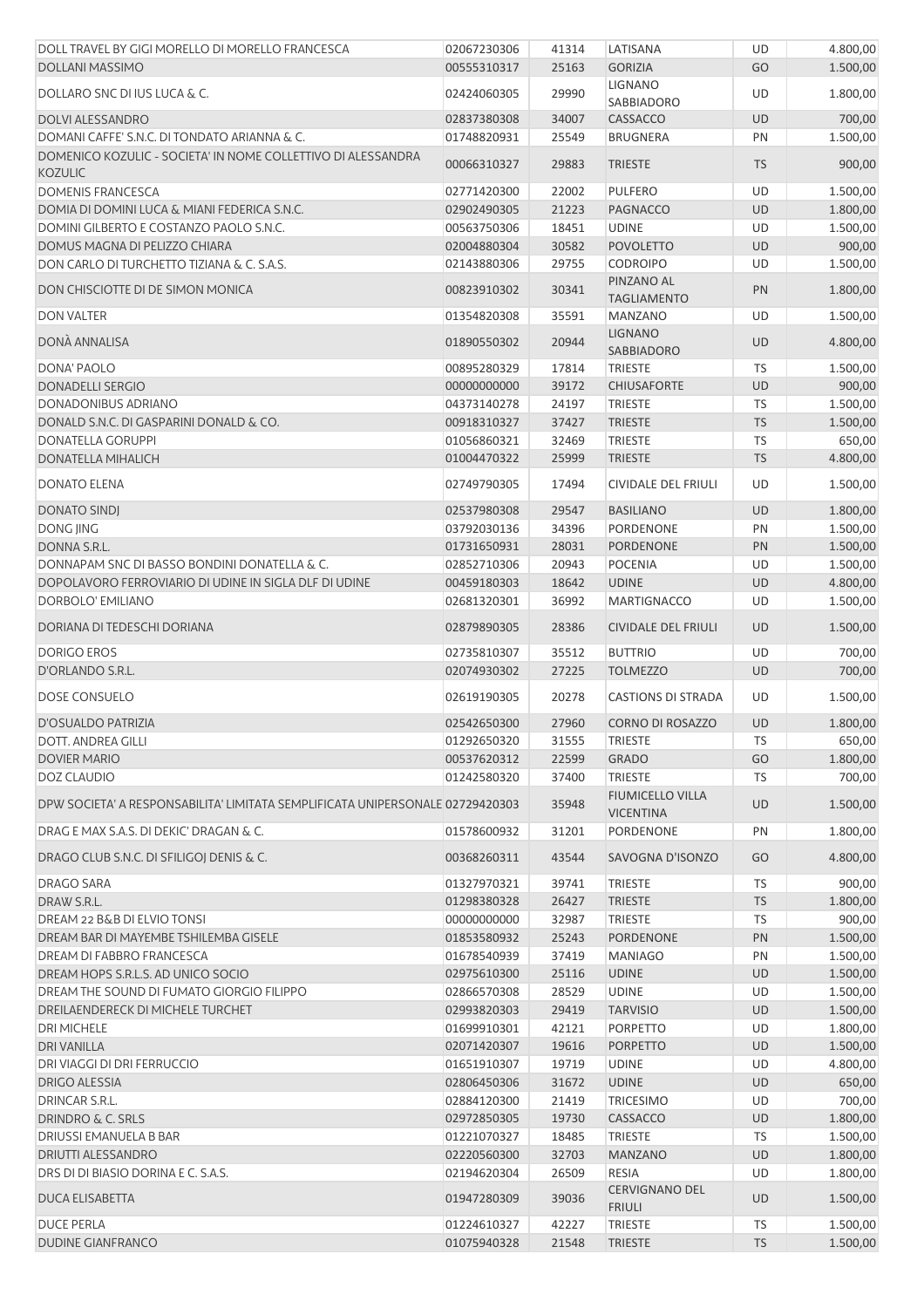| DUE ERRE IMMOBILIARE S.R.L.                              | 02258280300 | 32009 | <b>CERVIGNANO DEL</b><br><b>FRIULI</b> | UD        | 4.800,00 |
|----------------------------------------------------------|-------------|-------|----------------------------------------|-----------|----------|
| DUE GI S.R.L.                                            | 00502740319 | 18541 | <b>MONFALCONE</b>                      | GO        | 4.800,00 |
| DUE PALME GESTIONI SRL                                   | 02510220300 | 19109 | <b>UDINE</b>                           | UD        | 4.800,00 |
| DUE PIU' S.R.L.                                          | 02044380307 | 21112 | COSEANO                                | <b>UD</b> | 1.800,00 |
| DUE SAMANTHA & LORENA SRL                                | 02895410302 | 19754 | PREMARIACCO                            | UD        | 1.500,00 |
| DUE TM S.R.L.                                            | 01611690932 | 23996 | PORDENONE                              | PN        | 1.800,00 |
| DUELLE S.R.L.S.                                          | 01246180325 | 24649 | <b>TRIESTE</b>                         | TS        | 4.800,00 |
|                                                          |             |       | <b>LIGNANO</b>                         |           |          |
| DUEMILA8 S.R.L.                                          | 02511100303 | 39715 | <b>SABBIADORO</b>                      | <b>UD</b> | 1.800,00 |
| DUGARO ALESSANDRO                                        | 02972730309 | 33967 | CIVIDALE DEL FRIULI                    | UD        | 1.800,00 |
| DUGON MARCO                                              | 01175710316 | 38716 | <b>SAN CANZIAN</b><br>D'ISONZO         | GO        | 700,00   |
| DUINO SUNSHINE DI KLING MICHELLE                         | 01342030325 | 40429 | DUINO-AURISINA                         | TS        | 900,00   |
| DUKE S.R.L.                                              | 00803540251 | 28483 | SAPPADA                                | <b>UD</b> | 900,00   |
| DURANTE DAMIANO                                          | 02874030303 | 23553 | SAN GIORGIO DI<br><b>NOGARO</b>        | UD        | 1.800,00 |
| <b>DURLI FEDERICO</b>                                    | 02966750305 | 28453 | <b>LAUCO</b>                           | UD        | 1.800,00 |
| DUSCI S.R.L.                                             | 02744700309 | 23233 | <b>UDINE</b>                           | UD        | 1.500,00 |
| <b>DUSCOVICH BARBARA</b>                                 | 01075110328 | 38084 | <b>TRIESTE</b>                         | <b>TS</b> | 700,00   |
| <b>DUSSO GABRIELE</b>                                    | 02993320304 | 22735 | <b>UDINE</b>                           | UD        | 1.500,00 |
| <b>DUZ ALESSANDRA</b>                                    | 02952570303 | 17690 | <b>TERZO D'AQUILEIA</b>                | <b>UD</b> | 1.500,00 |
|                                                          |             |       |                                        |           |          |
| DYDAM DI DANELUTTI DESIRE' & C. S.N.C.                   | 02947450306 | 27315 | <b>GEMONA DEL FRIULI</b>               | UD        | 1.500,00 |
| E + E PROGETTI SRL                                       | 02767070309 | 39050 | <b>TAVAGNACCO</b>                      | <b>UD</b> | 1.500,00 |
| E POI  GIRO DI BITTOLO ROMI                              | 02856360306 | 31353 | <b>UDINE</b>                           | UD        | 1.500,00 |
| E&S DI ESTEL ZOMERO & C. S.N.C.                          | 02809710300 | 18468 | PASIAN DI PRATO                        | <b>UD</b> | 1.500,00 |
| E.M. CORPORATION S.A.S. DI TOFFOLI PIRO ELENA            | 01040740316 | 20669 | MONFALCONE                             | GO        | 1.500,00 |
| E.M. SNC DI ELENA OLENIK & MARINA MARZI                  | 01318390323 | 29345 | <b>TRIESTE</b>                         | <b>TS</b> | 1.800,00 |
| E.T. S.N.C. DI SILVESTRI ERICA E FERLETIC TANJA          | 01200370318 | 36402 | STARANZANO                             | GO        | 1.500,00 |
| E20 DI SERAFINI IVAN                                     | 02793530300 | 40028 | <b>GEMONA DEL FRIULI</b>               | <b>UD</b> | 1.500,00 |
| E5 S.R.L.                                                | 02799620303 | 30444 | <b>UDINE</b>                           | UD        | 1.800,00 |
| EAGLE'S PUB S.A.S. DI DE GIORGIO GIACOMO                 | 02229980301 | 18528 | <b>TOLMEZZO</b>                        | <b>UD</b> | 1.500,00 |
| <b>EASY CAR SRL</b>                                      | 01321430322 | 38516 | <b>MUGGIA</b>                          | TS        | 700,00   |
| EASY FITNESS STUDIO DI ORZAN SIMONA                      | 01100850310 | 30088 | <b>MARIANO DEL FRIULI</b>              | GO        | 1.500,00 |
| EATINERANTE DI SEBASTIANO MARCO PUGLIARA                 | 01896160890 | 17823 | <b>UDINE</b>                           | UD        | 1.500,00 |
| EATS S.R.L.                                              | 01256020320 | 23013 | <b>TRIESTE</b>                         | <b>TS</b> | 1.800,00 |
| ECOPOOLS S.R.L.                                          | 02616950305 | 41821 | <b>TORVISCOSA</b>                      | UD        | 1.500,00 |
| ECOTHEMA - SOCIETA' COOPERATIVA SOCIALE                  | 00748010329 | 41180 | <b>TRIESTE</b>                         | <b>TS</b> | 4.800,00 |
| ECOTURISMOFVG DI SABRINA PELLIZON                        | 01202100317 | 25568 | <b>MOSSA</b>                           | GO        | 650,00   |
| ED.MA. DI MARA MANSUTTI & C. S.N.C.                      | 01741890303 | 24014 | <b>TARCENTO</b>                        | <b>UD</b> | 1.500,00 |
| EDELWEISS - S.N.C. DI F. SPADA & C.                      | 01234570933 | 35487 | <b>FANNA</b>                           | PN        | 1.800,00 |
| EDELWEISS DI FERIGO MAURIZIO & C. S.N.C.                 | 01831040306 | 19553 | <b>FORNI DI SOPRA</b>                  | UD        | 4.800,00 |
| EDEN BAR SNC DI VACCHER FRANCESCA E VIDALE MICHELA       | 01830740930 | 38193 | <b>FIUME VENETO</b>                    | PN        | 1.500,00 |
| EDEN PARK DI PITTINI RENATO E C. SNC                     | 01763700307 | 23107 | <b>GEMONA DEL FRIULI</b>               | <b>UD</b> | 1.500,00 |
| <b>EDERA DEI GUATTO</b>                                  | 00000000000 | 36761 | <b>BERTIOLO</b>                        | UD        | 900,00   |
| <b>EDERA FULVIO</b>                                      | 01146940323 | 17636 | <b>TRIESTE</b>                         | <b>TS</b> | 700,00   |
| EDICOLA VILMA DI FORTUNATO VILMA                         | 02495370302 | 17509 | <b>POVOLETTO</b>                       | UD        | 1.500,00 |
| EDILIA & C. - SOCIETA' A RESPONSABILITA' LIMITATA        | 00078300324 | 19344 | <b>TRIESTE</b>                         | <b>TS</b> | 900,00   |
| EDITA S.N.C. DI TAMARA LONOCE                            | 01255450320 | 29626 | TRIESTE                                | TS        | 900,00   |
| EFFE & EFFE S.A.S. DI LUIS FUMOLO E C.                   | 01003860317 | 16838 | <b>GRADO</b>                           | GO        | 1.500,00 |
| EFFE DRIVER SERVICE DI SCHIERATTI FRANCO                 | 02622760300 | 36725 | CORNO DI ROSAZZO                       | UD        | 700,00   |
| EFFEBI SERVIZI S.R.L.                                    | 02726520303 | 35695 | <b>CODROIPO</b>                        | UD        | 700,00   |
| EFFEEMME S.N.C. DI BIASIOL FRANCO E GORDINI MAURO        | 01142660313 | 19127 | <b>GRADO</b>                           | GO        | 1.800,00 |
| EFFEMME SOCIETA' A RESPONSABILITA' LIMITATA SEMPLIFICATA | 01311630329 | 35337 | <b>TRIESTE</b>                         | <b>TS</b> | 1.500,00 |
| <b>EFFEMME SRL</b>                                       | 02929980304 | 21753 | <b>UDINE</b>                           | UD        | 1.500,00 |
| EFFEPITI DI PERSOGLIA FLAVIO                             | 02566560302 | 25412 | CORNO DI ROSAZZO                       | <b>UD</b> | 700,00   |
| EFIGEM SNC DI CAPPELLARO E FERRO ERICA                   | 02856830308 | 25495 | MORTEGLIANO                            | UD        | 1.800,00 |
| EGGENBERG DI GAUDIANO FURIO                              | 00000000000 | 23718 | <b>GRADISCA D'ISONZO</b>               | GO        | 900,00   |
|                                                          |             |       |                                        |           |          |
| EGO SUM DI ALBERTO MISANO                                | 02861300305 | 16705 | <b>MANZANO</b>                         | UD        | 1.500,00 |
| EIGHT S.R.L.                                             | 02871380305 | 42665 | <b>TAVAGNACCO</b>                      | <b>UD</b> | 1.800,00 |
| EIS CAFFE' SNC DI DOMINI CATERINA & C.                   | 02083980306 | 27184 | FAGAGNA                                | UD        | 1.500,00 |
| EISCAFFE' MITTELEUROPA S.A.S. DI TOSCANI GUIDO MARIANO   | 01666950306 | 21534 | <b>CIVIDALE DEL FRIULI</b>             | <b>UD</b> | 1.500,00 |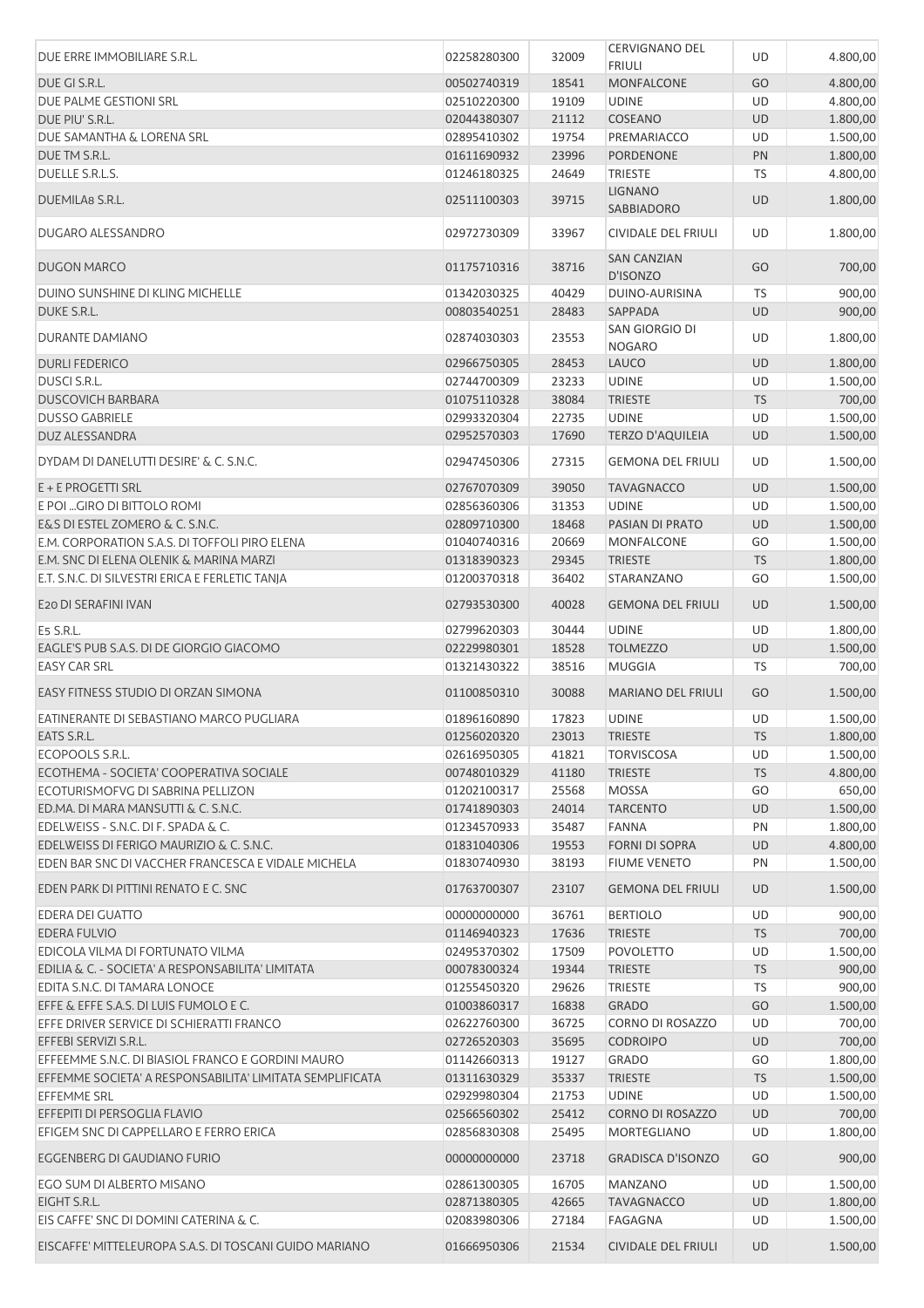| EKIPEVENTI DI LUCA PAGAN                                                                   | 01130560327 | 44026 | TRIESTE                                | <b>TS</b> | 1.500,00 |
|--------------------------------------------------------------------------------------------|-------------|-------|----------------------------------------|-----------|----------|
| EKWEBALAM CHINONSO EVANS                                                                   | 02986470306 | 24133 | <b>TRIESTE</b>                         | <b>TS</b> | 1.500,00 |
| EL CAFETAL 2.0 DI ARIAS ROJAS LUZ MARINA                                                   | 02936650304 | 17506 | PASIAN DI PRATO                        | UD        | 1.500,00 |
| EL CONDOR S.R.L.                                                                           | 00935050328 | 26904 | <b>TRIESTE</b>                         | <b>TS</b> | 4.800,00 |
| EL GATO NEGRO DI ADONES ALBA ANALIA                                                        | 01811660933 | 36252 | <b>MANIAGO</b>                         | PN        | 1.500,00 |
| EL GAUCHO ARGENTINO S.R.L.                                                                 | 02673750309 | 42196 | <b>RIVIGNANO TEOR</b>                  | <b>UD</b> | 1.500,00 |
| <b>EL GORDO SRLS</b>                                                                       | 01769660935 | 23949 | PORDENONE                              | PN        | 1.500,00 |
| EL JALAPENO DI ROJAS YRBEN JOHAN                                                           | 02691400309 | 33949 | CAMPOFORMIDO                           | <b>UD</b> | 1.500,00 |
| EL MORISCO DI SCALA ANDREA                                                                 | 01264710326 | 29458 | TRIESTE                                | TS        | 1.800,00 |
| EL PEQUENO PUB DI CABIANCA ANTONELLA                                                       | 02244290306 | 30170 | VENZONE                                | <b>UD</b> | 1.500,00 |
| EL.MA. DI MASSIMO BUCCIOL E JELKICA KISIC S.N.C.                                           | 02313470300 | 42477 | LATISANA                               | UD        | 1.800,00 |
| <b>ELBRICH OKTJEN BOS</b>                                                                  | 02921560302 | 19695 | <b>MARTIGNACCO</b>                     | UD        | 650,00   |
| ELDORADO DI LOVISI ANNA                                                                    | 01016170316 | 27029 | STARANZANO                             | GO        | 1.500,00 |
| ELENA ILYUKHINA                                                                            | 01293270326 | 21918 | <b>TRIESTE</b>                         | <b>TS</b> | 650,00   |
| ELIOS S.R.L.                                                                               | 00675850309 | 20192 | CIVIDALE DEL FRIULI                    | UD        | 1.500,00 |
| ELISIR SOCIETA' A RESPONSABILITA' LIMITATA SEMPLIFICATA                                    | 01800310938 | 37662 | <b>AVIANO</b>                          | PN        | 1.500,00 |
| ELISON ON THE LAKE B & B DI AZOTO ELIANA                                                   | 00000000000 | 24528 | SAURIS                                 | UD        | 900,00   |
| ELITE SRLS - SOCIETA' A RESPONSABILITA' LIMITATA SEMPLIFICATA                              | 02951630306 | 26053 | <b>PORPETTO</b>                        | <b>UD</b> | 1.800,00 |
| ELIXIR BEAUTY AND NAILS DI MARTINA PACOR                                                   | 01167840311 | 22193 | <b>SAN CANZIAN</b>                     | GO        | 1.500,00 |
| ELIXIR S.R.L.                                                                              | 01560300939 | 35517 | D'ISONZO<br>PORDENONE                  | PN        | 1.800,00 |
|                                                                                            |             |       |                                        |           |          |
| ELLAS DI PIAZZA CHIARA                                                                     | 02760350302 | 19337 | <b>CIVIDALE DEL FRIULI</b>             | UD        | 1.500,00 |
| ELLE ELLE DI FORNASIN LUIGINO & C. S.N.C.                                                  | 01635580309 | 39577 | <b>CERVIGNANO DEL</b><br><b>FRIULI</b> | <b>UD</b> | 1.800,00 |
| ELLEPI DI PALAZZI LUCIANO                                                                  | 01296990326 | 30993 | <b>TRIESTE</b>                         | TS        | 700,00   |
| <b>ELLERI DARIO</b>                                                                        | 01025260322 | 34354 | <b>TRIESTE</b>                         | <b>TS</b> | 700,00   |
| <b>ELLERO SILVIA</b>                                                                       | 02845860309 | 20040 | POZZUOLO DEL FRIULI                    | UD        | 1.800,00 |
| ELLI S.A.S. DI LISA CIMOLINO & C.                                                          | 02791840305 | 19670 | RIVE D'ARCANO                          | <b>UD</b> | 1.500,00 |
| ELLIOT ALBERGO RISTORANTE S.R.L.                                                           | 02803870308 | 28898 | POZZUOLO DEL FRIULI                    | UD        | 4.800,00 |
| ELLIOT BAR DI RIAVIZ GIORDANO                                                              | 00559010319 | 35924 | <b>GORIZIA</b>                         | GO        | 1.500,00 |
| <b>ELLISON LORENZO</b>                                                                     | 01274310323 | 23191 | TRIESTE                                | TS        | 700,00   |
| EMAKS S.N.C. DI KRATTER MASSIMO & C.                                                       | 01159720257 | 20366 | SAPPADA                                | <b>UD</b> | 1.500,00 |
| EMANUELA E MASSIMO SNC DI MARCON MASSIMO E C.                                              | 01421920933 | 17267 | AZZANO DECIMO                          | PN        | 1.500,00 |
| EMME - SOCIETA' IN ACCOMANDITA SEMPLICE DI VASSALLO                                        |             | 31641 |                                        |           | 1.800,00 |
| MASSIMILIANO & C.                                                                          | 01244790323 |       | <b>TRIESTE</b>                         | <b>TS</b> |          |
| EMME 4 S.N.C. DI MALAGNINI FABRIZIO & C.                                                   | 02977140306 | 33444 | MOGGIO UDINESE                         | UD        | 1.800,00 |
| EMMEENNEBI S.R.L.                                                                          | 01130870320 | 16803 | <b>TRIESTE</b>                         | <b>TS</b> | 1.800,00 |
| EMMEGIO' S.R.L.                                                                            | 02198430304 | 20837 | <b>BUTTRIO</b>                         | UD        | 1.800,00 |
| <b>EMOZIONI DI GUSTO SRL</b>                                                               | 02871550303 | 32495 | <b>UDINE</b>                           | UD        | 1.800,00 |
| EMPORIO VINI DI CLAUDIO PETRONIO                                                           | 01162500316 | 36716 | TRIESTE                                | TS        | 1.800,00 |
| ENERGY FITNESS CLUB SOCIETA' A RESPONSABILITA' LIMITATA SPORTIVA<br><b>DILETTANTISTICA</b> | 01756410930 | 36118 | AZZANO DECIMO                          | PN        | 1.500,00 |
| ENERGY LIFE S.R.L. SPORTIVA DILETTANTISTICA                                                | 01708570930 | 33614 | <b>SACILE</b>                          | PN        | 1.500,00 |
| <b>ENGLARO ANDREINA</b>                                                                    | 01228420301 | 27447 | PALUZZA                                | <b>UD</b> | 1.500,00 |
| ENGLARO FABRIZIO & C. S.N.C.                                                               | 02175590302 | 34476 | PALUZZA                                | UD        | 1.500,00 |
| ENIGMA S.A.S. DI BELLON LORENA                                                             | 01327470322 | 22210 | <b>TRIESTE</b>                         | <b>TS</b> | 1.500,00 |
| ENJOY CAFE' S.N.C. DI ZANINOTTO VALENTINA & C.                                             | 01837780939 | 27072 | PRATA DI                               | PN        | 1.500,00 |
|                                                                                            |             |       | PORDENONE                              |           |          |
| <b>ENJOY TRIESTE</b>                                                                       | 00000000000 | 41150 | <b>TRIESTE</b>                         | <b>TS</b> | 900,00   |
| ENOBAR DI IANNAMICO RUGGERO                                                                | 02549980304 | 25272 | <b>RUDA</b>                            | UD        | 1.500,00 |
| <b>ENOPOLIO SRLS</b>                                                                       | 01783740937 | 33908 | PORDENONE                              | PN        | 1.500,00 |
| <b>ENOTECA 87 DI GAIFA BENITO</b>                                                          | 00172290314 | 40965 | <b>GRADO</b>                           | GO        | 1.500,00 |
| ENOTECA AI PROVVEDITORI DI DI BERT STEFANIA & C. S.A.S.                                    | 01653850303 | 26951 | PALMANOVA                              | UD        | 1.500,00 |
| ENOTECA ALLA VITE DI ZACCOMER SANDRA                                                       | 02057510303 | 30916 | <b>NIMIS</b>                           | UD        | 1.500,00 |
| ENOTECA AZZANESE DI LAZZARO DINO                                                           | 01489330934 | 31357 | AZZANO DECIMO                          | PN        | 1.500,00 |
| ENOTECA DA CORONA DI CORONA MARCO                                                          | 01581130935 | 35703 | ERTO E CASSO                           | PN        | 1.500,00 |
| ENOTECA DAWIT DI PLAZZOTTA BENVENUTA                                                       | 02074070307 | 35805 | <b>TARVISIO</b>                        | <b>UD</b> | 1.500,00 |
| ENOTECA DELL'IMPERO S.A.S. DI MASSIMO DE BELLI & C.                                        | 01188140311 | 30884 | <b>CORMONS</b>                         | GO        | 1.500,00 |
| ENOTECA DI BUTTRIO DI BERENGO MATTEO                                                       | 02727780302 | 27136 | <b>BUTTRIO</b>                         | <b>UD</b> | 1.800,00 |
| ENOTECA DI CORMONS SOCIETA' COOPERATIVA AGRICOLA                                           | 00361420318 | 37682 | <b>CORMONS</b>                         | GO        | 1.500,00 |
| ENOTECA DI PIAZZA DANILO                                                                   | 00293810933 | 32242 | <b>MANIAGO</b>                         | PN        | 1.500,00 |
| ENOTECA FAST-FOOD AQUILA NERA DI GIOVANNANGELO EMIDIO                                      | 01317940938 | 20473 | <b>BARCIS</b>                          | PN        | 1.800,00 |
| ENOTECA IL MARANGON DI MARSILIO SILVIA                                                     | 02404610301 | 26473 | <b>SUTRIO</b>                          | UD        | 1.500,00 |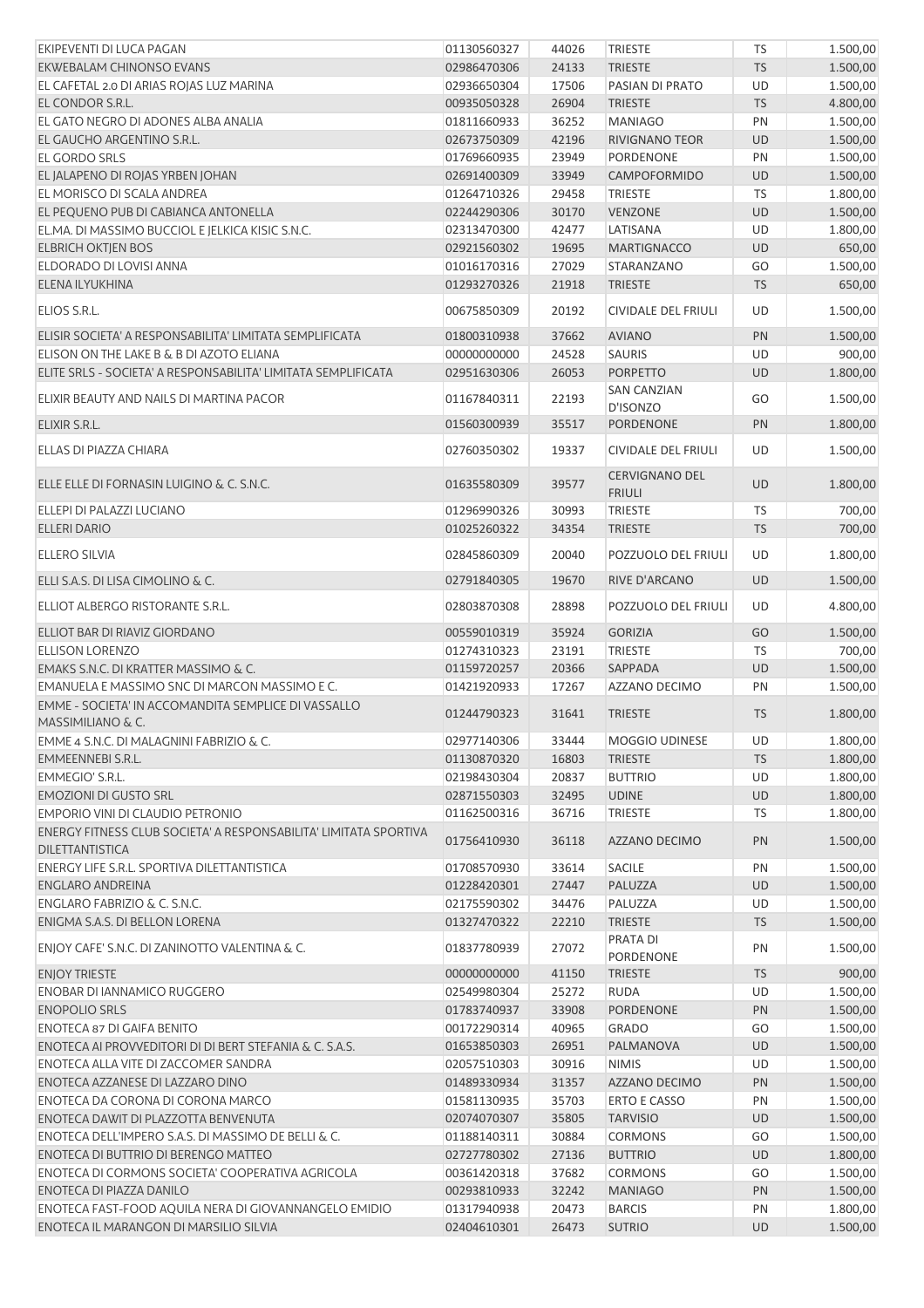| ENOTECA LA TRAPPOLA DI D'AFFARA GIOVANNI & C. S.A.S.                                       | 02101150304                | 18702          | SAN DANIELE DEL<br><b>FRIULI</b>           | UD              | 1.500,00             |
|--------------------------------------------------------------------------------------------|----------------------------|----------------|--------------------------------------------|-----------------|----------------------|
| ENOTECA L'ELEFANTE DI RITURANTE ADOLFO                                                     | 02979790306                | 27417          | <b>CIVIDALE DEL FRIULI</b>                 | <b>UD</b>       | 1.500,00             |
| ENOTECA SGONICO DI RIOLINO MITJA                                                           | 00945200327                | 39588          | SGONICO                                    | <b>TS</b>       | 1.800,00             |
| ENOTECA WINE BAR ETRUSCO DI SABATINI ALBERTO                                               | 01242850327                | 21974          | <b>TRIESTE</b>                             | <b>TS</b>       | 1.500,00             |
| <b>ENRICA TURUS</b>                                                                        | 00000000000                | 41294          | <b>CORMONS</b>                             | GO              | 650,00               |
| <b>ENTOURAGE S.R.L.</b>                                                                    | 01199620319                | 18249          | <b>GORIZIA</b>                             | GO              | 4.800,00             |
| EOLOT S.R.L.                                                                               | 02591850306                | 37592          | <b>UDINE</b>                               | UD              | 1.500,00             |
| EPPINGER CAFFE' S.A.S DI SCAGGIANTE SEBASTIANO                                             |                            |                |                                            |                 |                      |
|                                                                                            | 01172180323                | 37733          | <b>TRIESTE</b>                             | <b>TS</b>       | 1.500,00             |
| ER.DI. - SOCIETA' IN NOME COLLETTIVO DI DILICH ALESSIO & C.                                | 01173200328                | 30026          | <b>TRIESTE</b>                             | <b>TS</b>       | 1.500,00             |
| <b>ERARIO ROBERTA</b>                                                                      | 01181210327                | 18816          | <b>TRIESTE</b>                             | <b>TS</b>       | 1.500,00             |
| ERBAVOGLIO DI MARTINA BARBARA                                                              | 02719650307                | 22252          | CORNO DI ROSAZZO                           | UD              | 1.800,00             |
| ERBOSTERIA DI SCHILLACI FRANCESCA                                                          | 02871450306                | 16938          | <b>TRIESTE</b>                             | <b>TS</b>       | 1.800,00             |
| EREDI BROTTO DI BROTTO ROBERTO E C. S.N.C.                                                 | 01382130308                | 26134          | <b>LIGNANO</b><br>SABBIADORO               | UD              | 1.500,00             |
| EREDI COZZI DI SALATO IRIS S.A.S.                                                          | 01019250305                | 21663          | <b>ARTA TERME</b>                          | <b>UD</b>       | 900,00               |
| EREDI DI BASSANESE GIULIANA - SOCIETA' IN NOME COLLETTIVO DI                               |                            |                |                                            |                 |                      |
| LUCIANO CRISMAN & C.                                                                       | 01238150328                | 29414          | <b>TRIESTE</b>                             | TS              | 1.800,00             |
| EREDI DI KRAVANIA LUDMILLA S.N.C.                                                          | 01918380302                | 29266          | <b>TARVISIO</b>                            | <b>UD</b>       | 1.500,00             |
|                                                                                            |                            |                |                                            |                 |                      |
| EREDI MENEGHINI ALESSANDRO DI MENEGHINI MARIA                                              | 01176290318                | 24032          | <b>GORIZIA</b>                             | GO              | 1.500,00             |
| EREDI TOFFOLO VENILIO S.N.C. DI VIDALE MARIA E FIGLI                                       | 01270120932                | 19007          | <b>ARBA</b>                                | PN              | 1.500,00             |
| EREDI VIRGILI EZIO DI VIRGILI CRISTIAN & C. SAS                                            | 02917980308                | 36534          | <b>BERTIOLO</b>                            | UD              | 1.800,00             |
| EREDI ZORZENONE GIOVANNI DI ZORZENONE ROBERTO E PAOLO S.N.C.                               | 02729610309                | 26534          | <b>CIVIDALE DEL FRIULI</b>                 | <b>UD</b>       | 1.500,00             |
| ERICA BAR DI SERRA GIUSEPPE                                                                | 04469960407                | 18226          | PALUZZA                                    | UD              | 1.500,00             |
| ERIKA LD SAS DI DIANA COMOV & C.                                                           | 01843720937                | 41437          | <b>PORDENONE</b>                           | <b>PN</b>       | 1.500,00             |
| <b>ERIKASA</b>                                                                             | 00000000000                | 32181          | <b>CORMONS</b>                             | GO              | 900,00               |
| <b>ERMACORA DONATELLA</b>                                                                  |                            |                |                                            |                 |                      |
|                                                                                            | 00000000000                | 41830          | <b>TRIESTE</b>                             | <b>TS</b>       | 650,00               |
| ERMACORA GABRIELLA                                                                         | 00994060325                | 38184          | <b>TRIESTE</b>                             | <b>TS</b>       | 650,00               |
| ERNI S.N.C. DI CROTTA ROBERTA & C.                                                         | 01149590315                | 40262          | <b>STARANZANO</b>                          | GO              | 4.800,00             |
| <b>ERRATH KARIN</b>                                                                        | 02171290303                | 38518          | MALBORGHETTO<br>VALBRUNA                   | UD              | 1.800,00             |
| ERREMME DI RUSSO AMEDEO                                                                    | 02825160308                | 20760          | <b>CERVIGNANO DEL</b><br><b>FRIULI</b>     | <b>UD</b>       | 1.500,00             |
| ERR-FORNER S.R.L.                                                                          | 01678830934                | 23888          | <b>FIUME VENETO</b>                        | PN              | 1.500,00             |
| <b>ESFUTURE S.R.L.</b>                                                                     | 02747570303                | 29544          | <b>UDINE</b>                               | <b>UD</b>       | 700,00               |
| ESOTERYA CAFE' DI LUCHERINI STEFANIA                                                       | 02357600309                | 30947          | <b>CODROIPO</b>                            | UD              | 1.500,00             |
| <b>ESPERIA SRL</b>                                                                         | 02407270301                | 37220          | CIVIDALE DEL FRIULI                        | <b>UD</b>       | 900,00               |
|                                                                                            |                            |                |                                            |                 |                      |
| <b>ESPOSITO LUIGI</b>                                                                      | 01206570317                | 28977          | <b>GORIZIA</b>                             | GO              | 1.800,00             |
| <b>ESPOSITO MICHELE</b>                                                                    | 01850890300                | 17651          | <b>MARTIGNACCO</b>                         | <b>UD</b>       | 1.800,00             |
| <b>ESPOSITO MICHELE</b>                                                                    | 01152020317                | 35140          | <b>GORIZIA</b>                             | GO              | 1.800,00             |
| ESQUIMAU DI CESCHIN LEONARDO                                                               | 00395430937                | 35745          | PORDENONE                                  | PN              | 1.500,00             |
| <b>ESSASSA JULIENNE</b>                                                                    | 01126530318                | 24685          | <b>GORIZIA</b>                             | GO              | 1.800,00             |
| <b>ESSECI SRL</b>                                                                          | 02797040306                | 42303          | <b>NIMIS</b>                               | <b>UD</b>       | 4.800,00             |
| ESSENZA E BENESSERE S.N.C. DI ORNELLA MILAN E MICHELA RIZZETTO                             | 01874170937                | 22394          | PORDENONE                                  | PN              | 1.500,00             |
| ESSENZIALMENTE ECLISIA DI HROVATIN LUCIA                                                   |                            | 18011          | <b>GORIZIA</b>                             | GO              |                      |
|                                                                                            | 00179210315                |                |                                            |                 | 1.500,00             |
| EST IMMOBILIARE S.R.L.<br>EST VIAGGI EUROPE SYSTEM TRAVEL DI BIANCHET CRISTINA & C. S.N.C. | 01272870328<br>00487840316 | 23602<br>26464 | <b>TRIESTE</b><br><b>GRADISCA D'ISONZO</b> | <b>TS</b><br>GO | 1.800,00<br>4.800,00 |
|                                                                                            |                            |                |                                            |                 |                      |
| ESTRO S.A.S. DI PORCILE EMILIANO & C.                                                      | 01232970325                | 36529          | DUINO-AURISINA                             | <b>TS</b>       | 1.800,00             |
| ESTROVERSOGUSTO S.R.L.                                                                     | 00553180316                | 30247          | STARANZANO                                 | GO              | 1.500,00             |
| ETAGE 5 S.R.L.                                                                             | 01264150325                | 17032          | <b>TRIESTE</b>                             | <b>TS</b>       | 4.800,00             |
| ETHAN S.A.S. DI XINXIN HUANG & C.                                                          | 01262620329                | 23101          | <b>TRIESTE</b>                             | <b>TS</b>       | 1.500,00             |
| ETNA DI SOSTERO ALESSANDRO, CINZIA E C. S.N.C.                                             | 01958920306                | 23055          | LIGNANO<br>SABBIADORO                      | UD              | 4.800,00             |
| ETNORAMA ASSOCIAZIONE CULTURALE                                                            | 01205060310                | 24168          | RONCHI DEI                                 | GO              | 900,00               |
|                                                                                            |                            |                | LEGIONARI                                  |                 |                      |
| EUREKA 2000 S.R.L.<br>EUREKA GROUP S.R.L.                                                  | 01881140303<br>02507210306 | 17657<br>22379 | <b>UDINE</b><br><b>LIGNANO</b>             | UD<br><b>UD</b> | 1.800,00<br>900,00   |
|                                                                                            |                            |                | SABBIADORO                                 |                 |                      |
| EUROBAR S.A.S. DI LISOTTI FRANCESCA & C.                                                   | 01452700931                | 28489          | PORDENONE                                  | PN              | 1.500,00             |
| EUROCONNECTIONS S.R.L.                                                                     | 02130350305                | 17588          | <b>CIVIDALE DEL FRIULI</b>                 | UD              | 4.800,00             |
| EURODRIVER DI OLIVIERI PAOLO                                                               | 01693530931                | 39116          | <b>VALVASONE ARZENE</b>                    | PN              | 700,00               |
| EUROFOOD S.A.S. DI OZTURK ERTAN E C.                                                       | 01015740317                | 42323          | <b>GRADO</b>                               | GO              | 1.800,00             |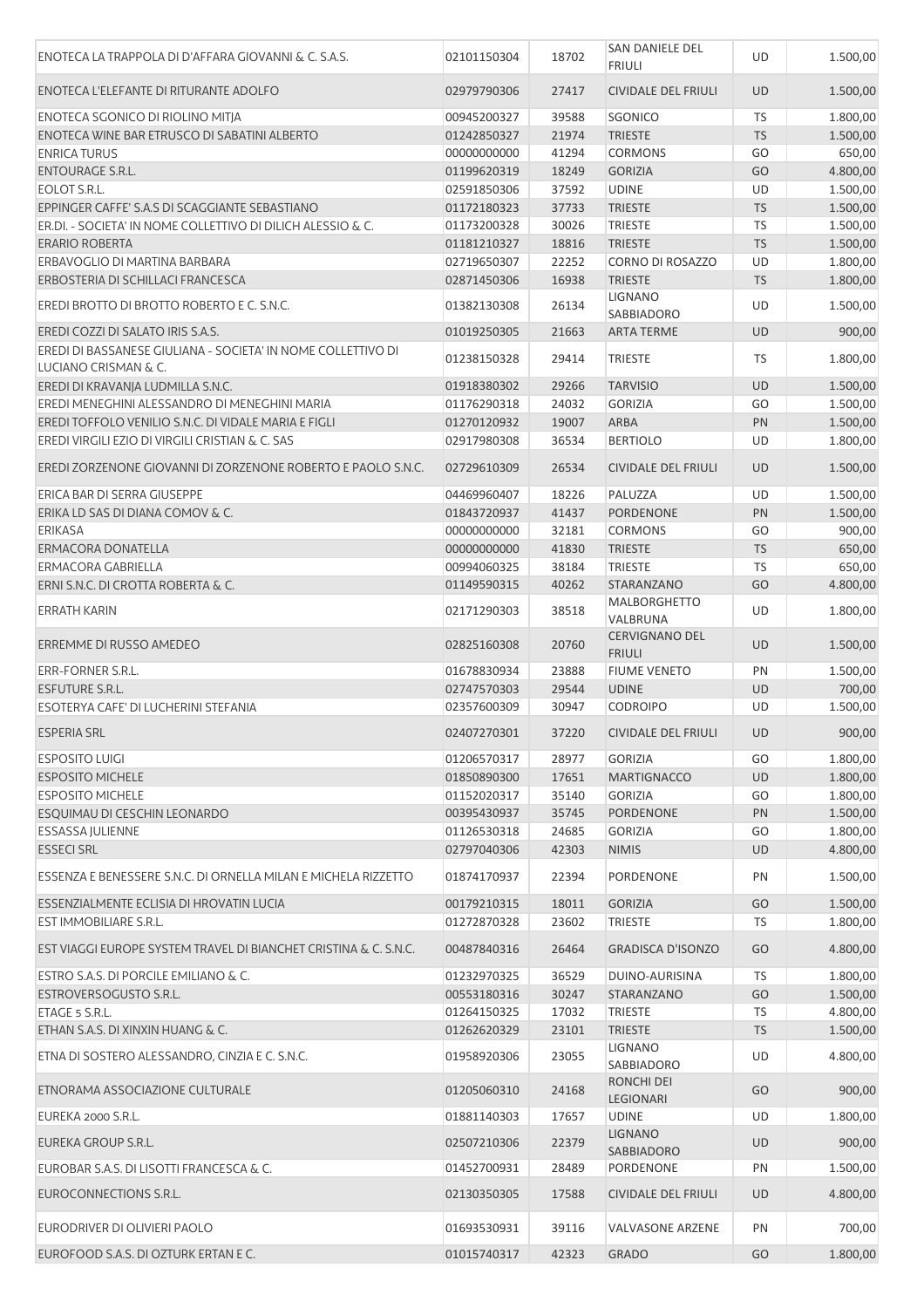| EUROPEAN PROJECTS - SOCIETA' A RESPONSABILITA' LIMITATA             | 02681730301 | 25158 | CERVIGNANO DEL<br><b>FRIULI</b>      | UD        | 4.800,00             |
|---------------------------------------------------------------------|-------------|-------|--------------------------------------|-----------|----------------------|
| EURO-SPORTING S.R.L.                                                | 01304960931 | 28839 | <b>CORDENONS</b>                     | PN        | 4.800,00             |
| EUROTAXI DI KLANSKA MARINA                                          | 01151430327 | 30945 | RONCHI DEI<br>LEGIONARI              | GO        | 700,00               |
| EUROTAXI DI TAFA ARBEN                                              | 02571210307 | 32735 | <b>LIGNANO</b><br><b>SABBIADORO</b>  | <b>UD</b> | 700,00               |
| EUROTEL S.P.A.                                                      | 02128160302 | 35732 | <b>UDINE</b>                         | UD        | 4.800,00             |
| EUTICHIANO ALDO                                                     | 00959430323 | 37502 | <b>TRIESTE</b>                       | <b>TS</b> | 700,00               |
| EV NAILS DI VETACH ELEONORA                                         | 02965720309 | 20071 | LATISANA                             | UD        | 1.500,00             |
| EVA & ROBY S.A.S. DI FALESCHINI EVA & C.                            | 02580800304 | 24087 | <b>MORUZZO</b>                       | <b>UD</b> | 1.500,00             |
| EVA PADOVAN                                                         | 01865140931 | 27660 | <b>CORDENONS</b>                     | PN        | 1.500,00             |
| EVENTIVA DI ELEONORA LULLI                                          | 01171530312 | 44211 | <b>GORIZIA</b>                       | GO        | 1.500,00             |
| EX PLAYA DI PASIAN MONICA                                           | 01173980317 | 28034 | <b>MONFALCONE</b>                    | GO        | 1.500,00             |
| EX POSTA DI CICUTO ALCIDE                                           | 02541670309 | 28082 | <b>TARVISIO</b>                      | <b>UD</b> | 1.800,00             |
| EXCALIBUR 2 S.R.L.                                                  | 01329350324 | 41549 | <b>TRIESTE</b>                       | TS        | 1.800,00             |
| EXCELSIOR S.R.L.                                                    | 00360910319 | 38306 | MONFALCONE                           | GO        | 4.800,00             |
| EXCLUSIVE DRIVE DI MARCOLINI ANDREA                                 | 01173820315 | 17339 | <b>MARIANO DEL FRIULI</b>            | GO        | 700,00               |
| EXPERIENCE LOCAL DI MARCHESAN NORMAN                                | 02943570305 | 37640 | <b>AQUILEIA</b>                      | <b>UD</b> | 4.800,00             |
| EXPROVINCIALI DI BALESTRERI FIORENZO                                | 02843800307 | 40580 | <b>UDINE</b>                         | UD        | 1.800,00             |
| F & N DI CADAMURO FRANCO & C. SAS                                   | 01670160934 | 39694 | <b>PORDENONE</b>                     | PN        | 1.500,00             |
| F & R BROTHERS DI PILO FRANCESCO & C. S.A.S.                        | 01120820319 | 33428 | <b>GORIZIA</b>                       | GO        | 1.500,00             |
| F&C S.R.L.S.                                                        | 02977470307 | 20605 | PREMARIACCO                          | <b>UD</b> | 1.800,00             |
| F. & P. AMARO S.R.L.                                                | 02439570306 | 30022 | <b>AMARO</b>                         | UD        | 1.800,00             |
| F.G. S.A.S. DI RICHTER FRANCESCA & C.                               | 00391610318 | 31421 | <b>FOGLIANO</b><br><b>REDIPUGLIA</b> | GO        | 1.500,00             |
| F.LLI CERVESATO DENIS E DANIELE S.N.C.                              | 01898020308 | 31603 | VARMO                                | UD        | 1.500,00             |
| F.LLI COGOI S.A.S. DI NEVIO COGOI & C.                              | 02533960304 | 32848 | SAN VITO AL TORRE                    | <b>UD</b> | 700,00               |
| F.LLI DENNY & ANDREA CONTATO SNC                                    | 02006520304 | 39477 | RESIUTTA                             | UD        | 1.800,00             |
| F.LLI FABRIS DI ROBERTO E MASSIMO FABRIS S.N.C.                     | 00096870936 | 36524 | <b>PORDENONE</b>                     | PN        | 1.500,00             |
| <b>F.LLI GREATTI S.R.L.</b>                                         | 02371390309 | 21216 | <b>MARTIGNACCO</b>                   | UD        | 1.800,00             |
| F.LLI LOCATELLI DI LOCATELLI PAOLO E C. SNC                         | 00523230308 | 20169 | <b>LIGNANO</b>                       | <b>UD</b> | 1.800,00             |
| F.LLI NATALINI S.R.L.                                               | 00679470302 | 20121 | SABBIADORO<br><b>LIGNANO</b>         | UD        | 4.800,00             |
|                                                                     |             |       | SABBIADORO                           |           |                      |
| F.LLI SANTELIA S.A.S. DI SANTELIA SALVATORE & C.                    | 00538680307 | 24451 | <b>TRICESIMO</b>                     | <b>UD</b> | 1.800,00             |
| F.M. DI FERIGO MARINELLA & C. S.A.S.                                | 02221020304 | 32161 | <b>GEMONA DEL FRIULI</b>             | <b>UD</b> | 1.800,00             |
| F.M.T. DI GOLINELLI TOMASO                                          | 01171610312 | 23930 | <b>GRADO</b>                         | GO        | 1.800,00             |
| F.R.A. IMMOBILIARE SOCIETA' A RESPONSABILITA' LIMITATA SEMPLIFICATA | 02779690300 | 40409 | LATISANA                             | UD        | 4.800,00             |
| F.T.C. S.A.S. DI TOMASIN ERSILIA & C.                               | 00540630316 | 32531 | STARANZANO                           | GO        | 1.500,00             |
| F.V. GEL SOCIETA' A RESPONSABILITA' LIMITATA SEMPLIFICATA           | 02878490305 | 30204 | <b>LIGNANO</b><br>SABBIADORO         | UD        | 1.500,00             |
| FA.GU. S.R.L.                                                       | 02130560309 | 23666 | <b>LIGNANO</b><br>SABBIADORO         | <b>UD</b> | 4.800,00             |
| FA, MA - SOCIETA' A RESPONSABILITA' LIMITATA                        | 01271200329 | 18307 | <b>TRIESTE</b>                       | <b>TS</b> | 900,00               |
| FA.TA. S.A.S. DI STABILE TAMARA & C.                                | 02235380306 | 32889 | <b>AQUILEIA</b>                      | <b>UD</b> | 1.500,00             |
| <b>FABBO FABIO</b>                                                  | 01101220323 | 24289 | <b>TRIESTE</b>                       | <b>TS</b> | 700,00               |
| <b>FABBRO ITALO</b>                                                 | 00235010303 | 28505 | <b>TREPPO GRANDE</b>                 | <b>UD</b> | 1.800,00             |
| <b>FABBRO MARCO</b>                                                 | 01792200931 | 21857 | <b>LIGNANO</b>                       | UD        | 1.500,00             |
| <b>FABBRO RUDI</b>                                                  | 02415930300 | 22460 | <b>SABBIADORO</b><br><b>GRADO</b>    | GO        | 4.800,00             |
| <b>FABBRO RUGGERO</b>                                               | 01813490933 | 31501 | <b>SAN QUIRINO</b>                   | PN        |                      |
| <b>FABBRONI FRANCESCO</b>                                           | 00384750311 | 33008 | <b>SAN FLORIANO DEL</b>              | GO        | 1.500,00<br>1.800,00 |
| <b>FABEC FRANC</b>                                                  | 00994140325 | 28656 | <b>COLLIO</b><br>DUINO-AURISINA      | <b>TS</b> | 1.800,00             |
| <b>FABI VALENTINA</b>                                               | 01042500320 | 42755 | <b>TRIESTE</b>                       | <b>TS</b> | 1.500,00             |
| <b>FABIA VATTOVANI</b>                                              | 01237940323 | 28423 | <b>TRIESTE</b>                       | TS        | 1.500,00             |
| FABIAN BERROA DE NAVARRO AIDA CHERIL                                | 01738770930 | 31608 | <b>POLCENIGO</b>                     | PN        | 1.500,00             |
| <b>FABIANI LIVIA</b>                                                | 00790450308 | 42219 | PAULARO                              | UD        | 1.800,00             |
| <b>FABIANO ZAINA</b>                                                | 00000000000 | 38281 | <b>PORPETTO</b>                      | UD        | 900,00               |
| FABIO AUTONOLEGGIO CON CONDUCENTE DI STULIN FABIO                   | 02832730309 | 20679 | <b>STREGNA</b>                       | UD        | 700,00               |
| <b>FABIO BENUSSI</b>                                                | 00134120328 | 18171 | <b>TRIESTE</b>                       | <b>TS</b> | 1.800,00             |
| <b>FABRIS COSETTA</b>                                               | 01106030313 | 20259 | <b>GRADO</b>                         | GO        | 1.800,00             |
| <b>FABRIS FLAVIO</b>                                                | 01866990300 | 31630 | <b>UDINE</b>                         | <b>UD</b> | 1.500,00             |
| FABRIS SOLUTIONS S.A.S. DI FABRIS ELIGIO & C.                       | 02277290306 | 36293 | SEDEGLIANO                           | UD        | 900,00               |
| FABULA VITAE DI EMANUELA RICCIONI                                   | 02595070307 | 24043 | <b>VENZONE</b>                       | <b>UD</b> | 900,00               |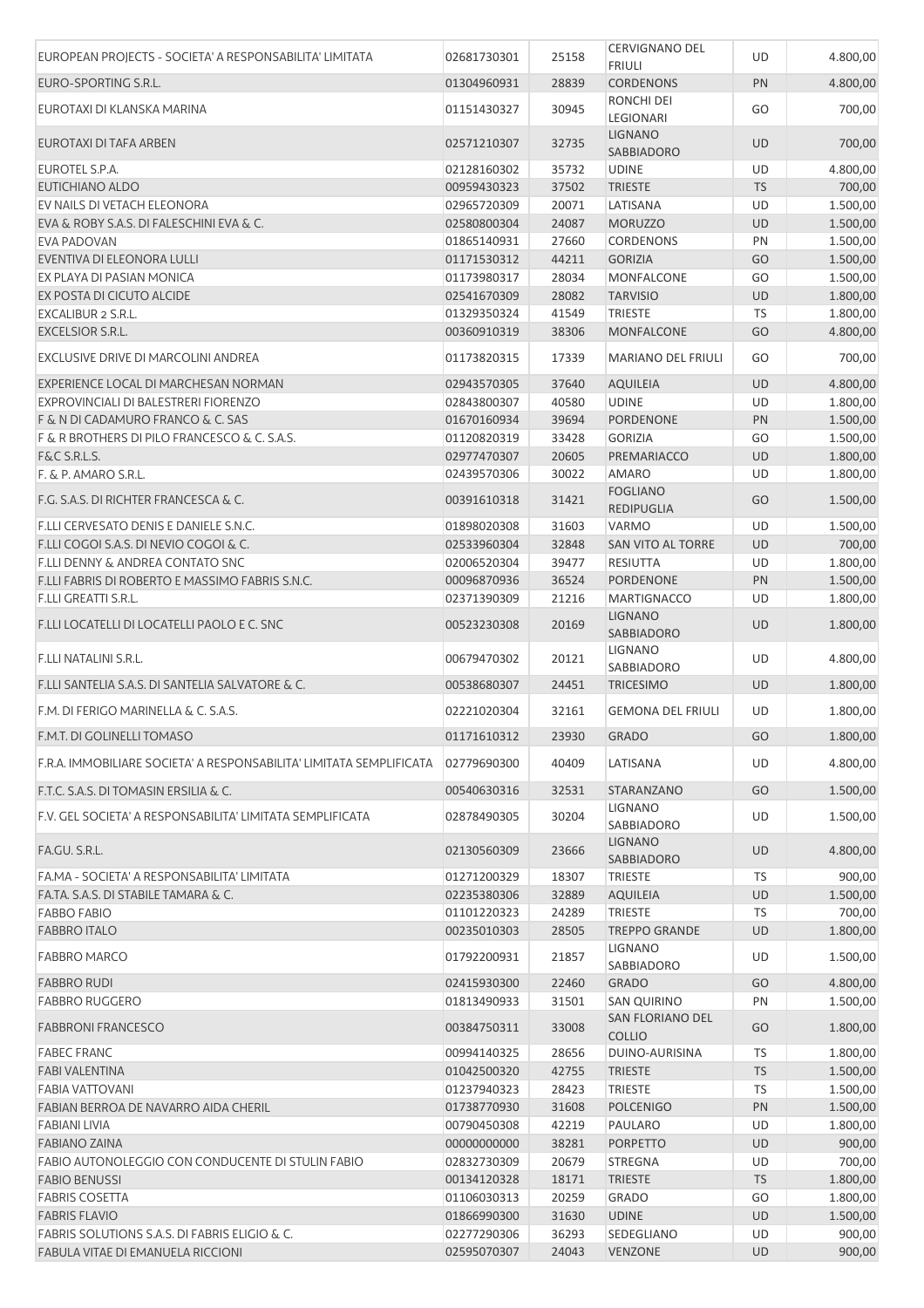| <b>FACCA ADRIANO</b>                                                                                                         | 01551520933 | 39815 | <b>SAN QUIRINO</b>                        | PN        | 1.500,00 |
|------------------------------------------------------------------------------------------------------------------------------|-------------|-------|-------------------------------------------|-----------|----------|
| <b>FACCA DAVIDE</b>                                                                                                          | 01879780938 | 36740 | CORDOVADO                                 | PN        | 700,00   |
| <b>FACCA FABRIZIO</b>                                                                                                        | 01551260936 | 34562 | <b>SAN QUIRINO</b>                        | PN        | 1.500,00 |
| <b>FACCHIN NADIA</b>                                                                                                         | 01826530931 | 38019 | <b>VIVARO</b>                             | PN        | 1.800,00 |
| <b>FACCHINI FRANCESCA</b>                                                                                                    | 01832130932 | 35134 | PORDENONE                                 | PN        | 1.800,00 |
| FACINI MARCO S.A.S.                                                                                                          | 02203000308 | 28881 | <b>BUIA</b>                               | <b>UD</b> | 1.800,00 |
| <b>FADELLI FRANCO</b>                                                                                                        | 01317600326 | 33818 | <b>TRIESTE</b>                            | TS        | 1.800,00 |
| <b>FAENZA LEONE</b>                                                                                                          | 00674850805 | 31732 | <b>TRIESTE</b>                            | <b>TS</b> | 1.800,00 |
| <b>FAGGIANI IVANO</b>                                                                                                        | 01052800305 | 20927 | LATISANA                                  | UD        | 1.500,00 |
| <b>FAGGION DOMENICO</b>                                                                                                      | 00000000000 | 37405 | <b>TRIESTE</b><br><b>FIUMICELLO VILLA</b> | <b>TS</b> | 900,00   |
| <b>FAGGIONATO GIOVANNI</b>                                                                                                   | 01510050303 | 29272 | <b>VICENTINA</b>                          | UD        | 1.500,00 |
| FAIRY MOON DI SCORCIA MARIA ELENA                                                                                            | 01292010327 | 35228 | <b>TRIESTE</b>                            | <b>TS</b> | 1.500,00 |
| <b>FAIT LUCIANO</b>                                                                                                          | 00421890310 | 29021 | <b>GORIZIA</b>                            | GO        | 700,00   |
| <b>FAIT ROBERTO</b>                                                                                                          | 00461030314 | 20531 | <b>GORIZIA</b><br>SAN DORLIGO DELLA       | GO        | 700,00   |
| <b>FALCIANO VINCENZO</b>                                                                                                     | 00000000000 | 19149 | VALLE                                     | TS        | 900,00   |
| <b>FALCOMER FRANCESCO</b>                                                                                                    | 01155140310 | 38620 | <b>MONFALCONE</b><br><b>LIGNANO</b>       | GO        | 1.500,00 |
| <b>FALCOMER MICHELE</b>                                                                                                      | 02421820305 | 28589 | SABBIADORO                                | UD        | 1.500,00 |
| FALCONE ROBERTA & DAPRETTO STEFANO S.N.C.<br>FALCONSTAR BASKET SOCIETA' SPORTIVA DILETTANTISTICA A                           | 00765500327 | 22795 | <b>TRIESTE</b>                            | <b>TS</b> | 1.800,00 |
| RESPONSABILITA' LIMITATA                                                                                                     | 00174870311 | 30645 | MONFALCONE                                | GO        | 1.500,00 |
| <b>FALESCHINI NELLINA</b>                                                                                                    | 02779080304 | 24504 | <b>PONTEBBA</b>                           | <b>UD</b> | 1.500,00 |
| FAM S.R.L.                                                                                                                   | 01097260317 | 28733 | <b>MONFALCONE</b>                         | GO        | 1.500,00 |
| <b>FAMA' STEFANIA</b>                                                                                                        | 02021170309 | 34111 | <b>GEMONA DEL FRIULI</b>                  | <b>UD</b> | 1.800,00 |
| FAMI WORK DI IMPERATORE MICHELA                                                                                              | 01202300313 | 29422 | MONFALCONE                                | GO        | 1.500,00 |
| <b>FAMIANI SARA</b>                                                                                                          | 01333400321 | 16895 | <b>TRIESTE</b>                            | <b>TS</b> | 650,00   |
| FAMIGLIA FILAFERRO SOCIETA' A RESPONSABILITA' LIMITATA SEMPLIFICATA 02778200309                                              |             | 20904 | <b>OVARO</b>                              | UD        | 4.800,00 |
| FAMIGLIA PARAVANO SOCIETA' SEMPLICE AGRICOLA                                                                                 | 02888260300 | 35567 | <b>POVOLETTO</b>                          | UD        | 1.800,00 |
| <b>FAMILIA S.R.L.</b>                                                                                                        | 02251000309 | 20179 | <b>MANZANO</b>                            | UD        | 1.500,00 |
| <b>FANELLI FABRIZIO NICOLA</b>                                                                                               | 01240090322 | 17045 | <b>TRIESTE</b>                            | <b>TS</b> | 1.500,00 |
| <b>FANFARILLO ANGELO</b>                                                                                                     | 00454220310 | 34687 | <b>SAN CANZIAN</b><br>D'ISONZO            | GO        | 700,00   |
| <b>FANIN ADRIANO</b>                                                                                                         | 02856920307 | 38918 | <b>BAGNARIA ARSA</b>                      | UD        | 1.800,00 |
| <b>FANO GABRIELE</b>                                                                                                         | 00915470322 | 31889 | TRIESTE                                   | TS        | 700,00   |
| <b>FANT ANNA</b>                                                                                                             | 02692710300 | 37814 | REANA DEL ROIALE                          | <b>UD</b> | 1.500,00 |
| FANTASY CAKES DI MATTIUZ ELENA                                                                                               | 01749930937 | 26682 | <b>MEDUNO</b>                             | PN        | 1.500,00 |
| <b>FANTIN RITA</b>                                                                                                           | 00648830305 | 30279 | <b>VILLA SANTINA</b>                      | <b>UD</b> | 1.500,00 |
| <b>FANTIN SUSI</b>                                                                                                           | 01842380931 | 27362 | SAN VITO AL<br><b>TAGLIAMENTO</b>         | PN        | 1.500,00 |
| <b>FANTINI FIORELLA</b>                                                                                                      | 01910690302 | 24645 | SAN GIORGIO DI<br><b>NOGARO</b>           | <b>UD</b> | 1.500,00 |
| <b>FANTINI IGOR</b>                                                                                                          | 02826470300 | 17390 | <b>VILLA SANTINA</b>                      | UD        | 1.500,00 |
| <b>FANTINI LUIGINO</b>                                                                                                       | 00673670303 | 30913 | <b>RIVIGNANO TEOR</b>                     | UD        | 1.500,00 |
| FARFALLE NELLA TESTA SOCIETA' COOPERATIVA                                                                                    | 02759170307 | 20764 | <b>BORDANO</b>                            | UD        | 4.800,00 |
| FARIELLO GIOVANNI & MARCUCCI LUCIANA - SOCIETA' IN NOME<br><b>COLLETTIVO</b>                                                 | 00950900324 | 31528 | <b>TRIESTE</b>                            | <b>TS</b> | 1.500,00 |
| <b>FASAN ROBERTO</b>                                                                                                         | 01787370939 | 27156 | <b>SACILE</b>                             | PN        | 700,00   |
| <b>FASANO FEDERICA</b>                                                                                                       | 02811780309 | 47323 | <b>BASILIANO</b>                          | UD        | 1.500,00 |
| <b>FASCI ROCCO ANSELMO ALDO</b>                                                                                              | 02516900301 | 21608 | <b>TALMASSONS</b>                         | UD        | 1.800,00 |
| <b>FASSI SARAH ADELE</b>                                                                                                     | 02859170306 | 21731 | <b>SAURIS</b>                             | <b>UD</b> | 1.500,00 |
| FAST & FURIO SAILING SOCIETA' A RESPONSABILITA' LIMITATA<br><b>SEMPLIFICATA</b>                                              | 01310050321 | 29536 | <b>TRIESTE</b>                            | TS        | 1.500,00 |
| <b>FATTORI CRISTIAN</b>                                                                                                      | 02801550308 | 36546 | CAMPOFORMIDO                              | <b>UD</b> | 700,00   |
| <b>FATTORI DANIELA</b>                                                                                                       | 01887150306 | 38600 | <b>FAEDIS</b>                             | UD        | 1.800,00 |
| FATTORI DI BONTA' DI FATTORI MARIA CRISTINA                                                                                  | 02794930301 | 38615 | <b>UDINE</b>                              | <b>UD</b> | 1.500,00 |
| <b>FATTORI LUCA</b>                                                                                                          | 02735370302 | 41006 | <b>UDINE</b>                              | UD        | 1.500,00 |
| FATTORIA GELINDO DEI MAGREDI DI TREVISANUTTO PIETRO ENRICO,<br>DONATELLO, GELINDO, TIZIANO, ELENA E CHIARA SOCIETA' SEMPLICE | 01465500930 | 22066 | <b>VIVARO</b>                             | PN        | 1.800,00 |
| FATTORIA RUBINI DI DILETTA RUBINI                                                                                            | 02753960307 | 42345 | CIVIDALE DEL FRIULI                       | UD        | 900,00   |
| FATTORIA ZOFF SOCIETA' AGRICOLA SOCIETA' SEMPLICE                                                                            | 01176780318 | 22581 | <b>CORMONS</b>                            | GO        | 900,00   |
| <b>FAUNER FILIPPO</b>                                                                                                        | 02928380308 | 22655 | SAPPADA                                   | UD        | 900,00   |
| <b>FAUNER GUENDALINA</b>                                                                                                     | 02896490303 | 38123 | SAN DANIELE DEL<br><b>FRIULI</b>          | UD        | 1.800,00 |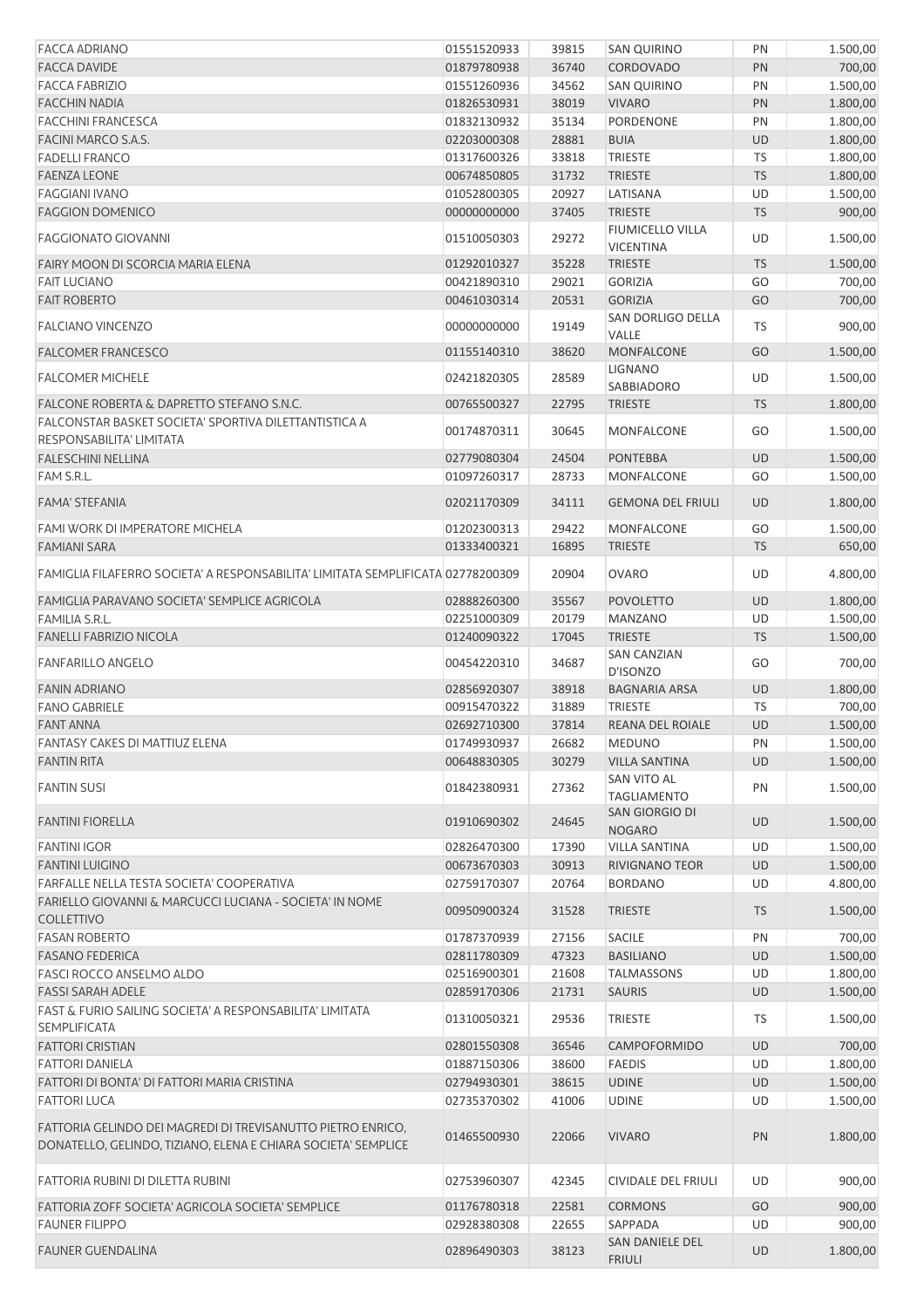| <b>FAVATO SUSJ REGINA</b>                    | 02437490309 | 44050 | LATISANA                             | UD        | 1.500,00 |
|----------------------------------------------|-------------|-------|--------------------------------------|-----------|----------|
| <b>FAVERO RAFFAELE</b>                       | 02044390306 | 17947 | <b>LIGNANO</b><br>SABBIADORO         | UD        | 4.800,00 |
| FAVOLE INDIANE DI DALWER ALI NEWAZ           | 01274340320 | 36403 | <b>TRIESTE</b>                       | <b>TS</b> | 1.800,00 |
| <b>FAVRET GIANANTONIO</b>                    | 01549250932 | 40149 | <b>POLCENIGO</b>                     | PN        | 1.800,00 |
| <b>FAVRETTO DANIELA</b>                      | 01060160320 | 34130 | <b>TRIESTE</b>                       | TS        | 1.800,00 |
| <b>FAVRETTO LAURA</b>                        | 01205940313 | 39624 | <b>MONFALCONE</b>                    | GO        | 900,00   |
| <b>FDA SRLS</b>                              | 01878430931 | 40193 | <b>SACILE</b>                        | PN        | 1.800,00 |
| FDM TOURS S.R.L.                             | 01657370936 | 20554 | <b>FIUME VENETO</b>                  | PN        | 700,00   |
| <b>FDPINETA SRLS</b>                         | 02986910301 | 18291 | <b>LIGNANO</b><br>SABBIADORO         | UD        | 1.500,00 |
| FE' DI HOSSAIN DELOWER                       | 01161580319 | 26050 | <b>UDINE</b>                         | <b>UD</b> | 1.800,00 |
| FEDE S.R.L.                                  | 01050420312 | 28972 | <b>MARIANO DEL FRIULI</b>            | GO        | 1.800,00 |
| FEDEALE S.R.L.                               | 01206090316 | 25996 | <b>GRADO</b>                         | GO        | 1.800,00 |
| <b>FEDELE ANTONIO</b>                        | 01207690320 | 42265 | <b>TRIESTE</b>                       | <b>TS</b> | 700,00   |
| FEDERICA TORRESIN, KRYS & C. S.N.C.          | 01123790329 | 23474 | <b>TRIESTE</b>                       | <b>TS</b> | 1.800,00 |
| <b>FEDERICO FABIANA</b>                      | 00316960327 | 22941 | <b>TRIESTE</b>                       | TS        | 1.500,00 |
| FEDOROVYCH MARYNA                            | 01699580930 | 26516 | ROVEREDO IN PIANO                    | PN        | 1.800,00 |
| <b>FEDRIGO ANTONELLO</b>                     | 01607950936 | 39604 | <b>POLCENIGO</b>                     | PN        | 1.800,00 |
| FEDRIGO LIVIO & C. S.N.C.                    | 02540190309 | 29373 | <b>PONTEBBA</b>                      | <b>UD</b> | 1.800,00 |
| <b>FEDRIGO ROSA</b>                          | 00610220931 | 37878 | AZZANO DECIMO                        | PN        | 1.800,00 |
| FELICIA DI FELICIA SIMEOLI                   | 00000000000 | 37770 | <b>TRIESTE</b>                       | <b>TS</b> | 900,00   |
| FEM S.A.S. DI DE LUISA EMANUELE E C.         | 02600700302 | 18189 | <b>UDINE</b>                         | UD        | 1.800,00 |
| <b>FENG LIN HUA</b>                          | 01141840312 | 25058 | <b>TRIESTE</b>                       | <b>TS</b> | 1.500,00 |
| FENICE SOCIETA' COOPERATIVA SOCIALE ONLUS    | 01609440936 | 37783 | <b>CLAUT</b>                         | PN        | 4.800,00 |
| <b>FERAGOTTO SARA</b>                        | 02855910309 | 37834 | <b>GEMONA DEL FRIULI</b>             | <b>UD</b> | 1.800,00 |
| FERATAJ CYME                                 | 02487300309 | 32692 | RESIUTTA                             | UD        | 1.500,00 |
| <b>FERFILA RICCARDO</b>                      | 01028840328 | 27210 | DUINO-AURISINA                       | <b>TS</b> | 1.500,00 |
|                                              |             |       |                                      |           |          |
| <b>FERFOGLIA ERICA</b>                       | 00997780325 | 23297 | TRIESTE                              | <b>TS</b> | 1.800,00 |
| FERFOGLIA MARINA E BRUZZECHESSE PAOLO S.N.C. | 00395700313 | 34243 | DOBERDO' DEL LAGO                    | GO        | 1.800,00 |
| FERFOLJA ANDREJ                              | 01071760316 | 42342 | DOBERDO' DEL LAGO                    | GO        | 1.800,00 |
| FERFOLJA SAIMON                              | 01189470311 | 17276 | DOBERDO' DEL LAGO                    | GO        | 650,00   |
| <b>FERIGO DELFINA</b>                        | 00756050308 | 41137 | PAULARO                              | UD        | 1.800,00 |
| FERINO MARIA MELINA                          | 01949550675 | 30534 | <b>LIGNANO</b><br>SABBIADORO         | <b>UD</b> | 1.800,00 |
| <b>FERLUGA BARBARA</b>                       | 00000000000 | 32003 | <b>TRIESTE</b>                       | <b>TS</b> | 900,00   |
| <b>FERLUGA GIULIANO</b>                      | 01236440325 | 40415 | <b>TRIESTE</b>                       | <b>TS</b> | 700,00   |
| <b>FERRANTE ANDREA</b>                       | 02610310308 | 40026 | <b>MANZANO</b>                       | UD        | 700,00   |
| <b>FERRANTE LORENZO</b>                      | 00878220326 | 42745 | <b>TRIESTE</b>                       | <b>TS</b> | 1.800,00 |
| FERRARA IMMACOLATA                           | 02753720305 | 34142 | <b>UDINE</b>                         | UD        | 1.500,00 |
| FERRARI VANNA                                | 01347730937 | 28444 | <b>FIUME VENETO</b>                  | PN        | 1.500,00 |
| <b>FERRAUTI BRUNO</b>                        | 02827840303 | 27096 | <b>TARVISIO</b>                      | UD        | 1.800,00 |
| <b>FERRAZZOLI GIAMPAOLO</b>                  | 01030320327 | 26039 | <b>TRIESTE</b>                       | <b>TS</b> | 700,00   |
| <b>FERRIGNO MASSIMO</b>                      | 01094460324 | 39692 | <b>TRIESTE</b>                       | <b>TS</b> | 700,00   |
| <b>FERRO ANDREA</b>                          | 02903970305 | 33328 | <b>UDINE</b>                         | <b>UD</b> | 1.500,00 |
| <b>FERROLI MARTINA</b>                       | 01800930933 | 32727 | TRAMONTI DI SOTTO                    | PN        | 900,00   |
| <b>FERUGLIO ANNA</b>                         | 00000000000 | 35961 | <b>RIVIGNANO TEOR</b>                | UD        | 900,00   |
| <b>FERUGLIO IVAN</b>                         | 01795200300 | 38535 | <b>UDINE</b>                         | UD        | 700,00   |
| <b>FERUGLIO MARIA</b>                        | 01706180302 | 32741 | <b>POVOLETTO</b>                     | <b>UD</b> | 1.500,00 |
| FESTA DEL PESCE S.A.S. DI GUIDO DOZ & C.     | 00838180321 | 19574 | <b>TRIESTE</b>                       | TS        | 1.800,00 |
| FEUDO S.R.L.                                 | 01572390936 | 33902 | SPILIMBERGO                          |           | 1.500,00 |
|                                              |             |       |                                      | PN        |          |
| FFEVENTS & MANAGEMENTS S.R.L.S.              | 01196260317 | 26153 | <b>GORIZIA</b>                       | GO        | 1.500,00 |
| <b>FIEGHEL GIORGIO</b>                       | 01241250321 | 21788 | <b>TRIESTE</b>                       | <b>TS</b> | 700,00   |
| <b>FIERRO ERSILIA</b>                        | 02028150304 | 26017 | <b>UDINE</b>                         | UD        | 1.500,00 |
| FIERRO MARIANTONIA                           | 02241230305 | 17682 | <b>UDINE</b>                         | UD        | 1.500,00 |
| <b>FIERRO SRL</b>                            | 02721100309 | 30044 | <b>UDINE</b>                         | UD        | 1.800,00 |
| <b>FIGINI ALESSANDRO</b>                     | 02820020309 | 19879 | <b>MORUZZO</b>                       | <b>UD</b> | 1.500,00 |
| FILA' FIABE DI PUNTIN ELENA                  | 02628760304 | 31416 | FIUMICELLO VILLA<br><b>VICENTINA</b> | <b>UD</b> | 900,00   |
| <b>FILAFERRO VALENTINA</b>                   | 02947010308 | 24557 | CASSACCO                             | UD        | 1.500,00 |
| FILIPESCU LUMINITA                           | 00000000000 | 31658 | TRIESTE                              | TS        | 650,00   |
| FILIPPI ALESSANDRA                           | 01683820938 | 27587 | <b>MANIAGO</b>                       | PN        | 1.500,00 |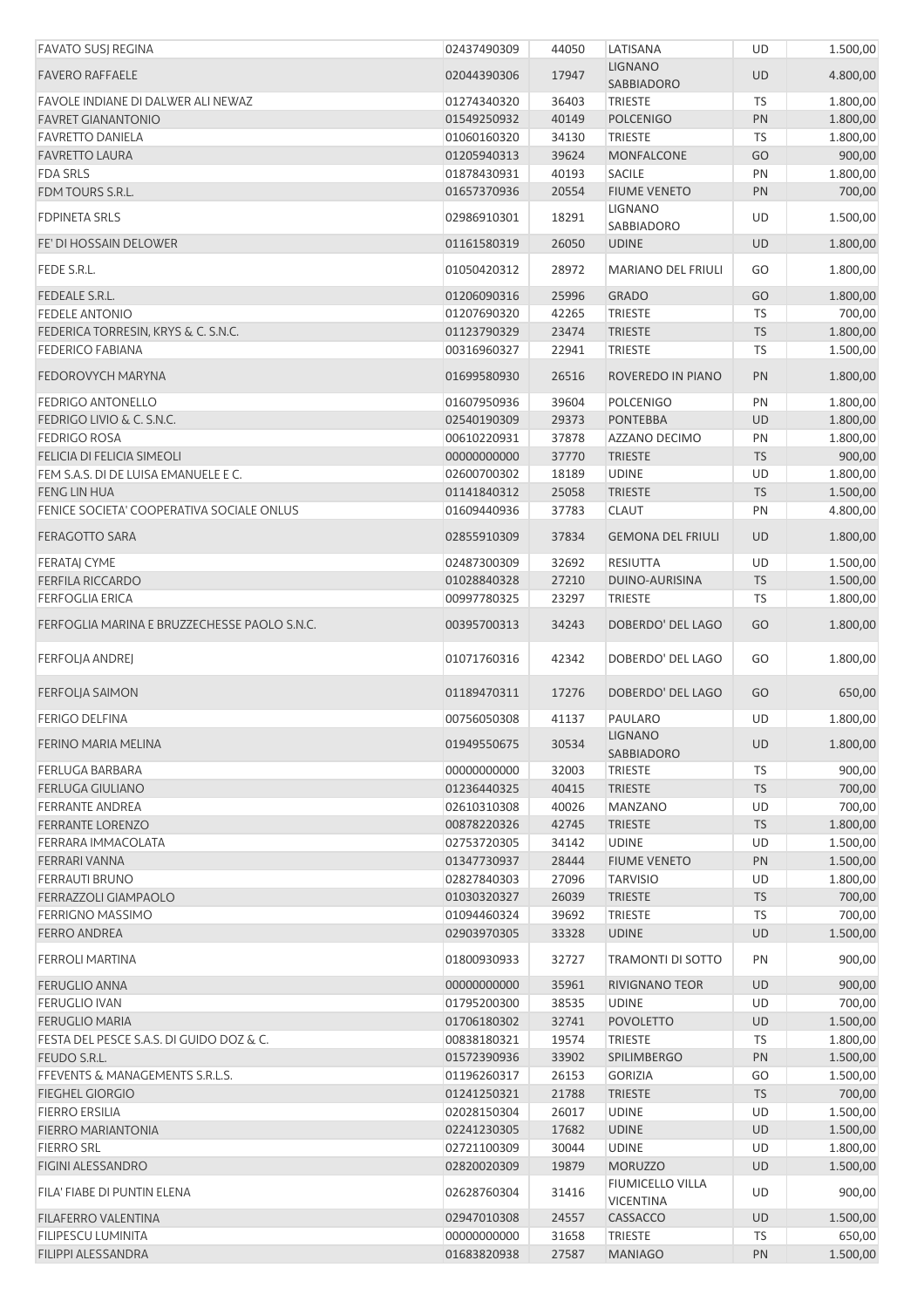| <b>FILIPPI LINO E FEDERICO</b>                           | 00643060304                | 36600          | <b>CASTIONS DI STRADA</b>              | UD              | 1.800,00           |
|----------------------------------------------------------|----------------------------|----------------|----------------------------------------|-----------------|--------------------|
| <b>FILIPPI LUIGI E MASSIMO</b>                           | 01420910307                | 34699          | <b>CASTIONS DI STRADA</b>              | <b>UD</b>       | 1.800,00           |
| <b>FILIPPI MAURO</b>                                     | 01073320317                | 18579          | MONFALCONE                             | GO              | 1.800,00           |
| <b>FILIPPI PIETRO</b>                                    | 01255190322                | 26604          | <b>TRIESTE</b>                         | <b>TS</b>       | 1.500,00           |
| <b>FILIPPI RENATO</b>                                    | 01945590303                | 23729          | <b>LIGNANO</b><br>SABBIADORO           | UD              | 4.800,00           |
| FILIPPIN ALESSANDRO                                      | 01160360937                | 24964          | CAVASSO NUOVO                          | PN              | 1.500,00           |
| <b>FILIPUTTI OSCAR</b>                                   | 00566520300                | 24080          | PAVIA DI UDINE                         | UD              | 1.800,00           |
|                                                          |                            |                |                                        |                 |                    |
| FILNICO S.N.C. DI ANDREA MOREA E DANIELA CONCINA         | 01209840329                | 34079          | <b>TRIESTE</b>                         | <b>TS</b>       | 1.500,00           |
| FILOXENIA - SOCIETA' A RESPONSABILITA' LIMITATA          | 01051990321                | 27584          | <b>TRIESTE</b>                         | TS              | 900,00             |
| FIN.NAM S.R.L.                                           | 02260980301                | 22589          | <b>MANZANO</b>                         | UD              | 1.500,00           |
| FINORANGE S.R.L.                                         | 01208030328                | 42485          | <b>MONFALCONE</b>                      | GO              | 1.500,00           |
| <b>FINZI MARTA</b>                                       | 00000000000                | 34995          | <b>TRIESTE</b>                         | <b>TS</b>       | 900,00             |
| FIOCCOGELATO DI CORAZZA MARIA TERESA                     | 01140930932                | 24600          | <b>FIUME VENETO</b>                    | PN              | 1.500,00           |
| FIOR DI LOTO DI CHEN XIAOHUA                             | 01001750320                | 23806          | <b>TRIESTE</b>                         | <b>TS</b>       | 1.800,00           |
| FIOR DI VENERE DI TAGLIALEGNA MIRIAM                     | 01129400311                | 33790          | <b>CORMONS</b>                         | GO              | 1.500,00           |
| <b>FIOR FLAVIO</b>                                       | 01899220303                | 22182          | <b>OVARO</b>                           | <b>UD</b>       | 1.500,00           |
| FIORE D'ORIENTE DI JIANG DONGHUA                         | 02866740307                | 24357          | <b>UDINE</b>                           | UD              | 1.500,00           |
| <b>FIORETTI CRISTIANA</b>                                | 01099420323                | 29443          | <b>TRIESTE</b>                         | <b>TS</b>       | 1.500,00           |
| <b>FIORETTI FILIPPO</b>                                  | 01145610323                | 28246          | <b>TRIESTE</b>                         | <b>TS</b>       | 700,00             |
| <b>FIORETTI VALERIO</b>                                  | 02499040307                | 38055          | <b>RUDA</b>                            | <b>UD</b>       | 700,00             |
| FIORINI SNC DI BASSANESE TULLIO & FIGLI                  | 00855060323                | 25529          | <b>TRIESTE</b>                         | <b>TS</b>       | 900,00             |
| FISCHIETTO S.N.C. DI PENSA GERMANO & GILDA               | 02623460306                | 27374          | <b>UDINE</b>                           | UD              | 1.500,00           |
| FISH & CHIPS S.A.S. DI GRYMUZA KATARZYNA & C.            | 01171920315                | 17610          | MONFALCONE                             | GO              | 1.800,00           |
| FITAPP SRL SOCIETA' SPORTIVA DILETTANTISTICA             | 02761240304                | 31494          | <b>CIVIDALE DEL FRIULI</b>             | <b>UD</b>       | 1.500,00           |
| FIUME S.R.L.                                             | 01416330932                | 20503          | <b>FIUME VENETO</b>                    | PN              | 4.800,00           |
| FIVE FLOWERS DI ELISA BABOS                              | 01302460322                | 19295          | <b>TRIESTE</b>                         | <b>TS</b>       | 900,00             |
| <b>FLABOREA TOMMASO</b>                                  | 00000000001                | 26283          | SAN PIETRO AL<br><b>NATISONE</b>       | UD              | 900,00             |
| FLAIR PASTICCERIA CAFFETTERIA DI CRAVOS MICHELA          | 01123110312                | 27581          | <b>GORIZIA</b>                         | GO              | 1.500,00           |
| <b>FLAMIA VALTER</b>                                     | 00558990305                | 34284          | <b>TOLMEZZO</b>                        | UD              | 1.500,00           |
| <b>FLAPP ELISABETTA</b>                                  | 02728810306                | 30537          | <b>UDINE</b>                           | <b>UD</b>       | 1.500,00           |
| <b>FLEGO CLAUDIO</b>                                     | 01303520322                | 33097          | <b>TRIESTE</b>                         | TS              | 1.800,00           |
| <b>FLOCCO KEVIN</b>                                      | 01124810316                | 41947          | CAPRIVA DEL FRIULI                     | GO              | 1.500,00           |
| FLÔR - TAXI DI FORGIARINI DANIELE                        | 02467710303                | 26720          | <b>GEMONA DEL FRIULI</b>               | UD              |                    |
|                                                          |                            |                |                                        |                 | 700,00             |
| <b>FLOREANI PAOLA</b>                                    | 00000000000                | 40961          | CASSACCO                               | <b>UD</b>       | 900,00             |
| <b>FLORENTINO MANZUETA CANDELARIA</b>                    | 02981630300                | 36376          | <b>TARVISIO</b>                        | UD              | 1.800,00           |
| FLORICA S.A.S. DI ROSEANO GIOVANNI SANTO & C.            | 01508550934                | 35908          | <b>VALVASONE ARZENE</b>                | PN              | 1.500,00           |
| <b>FLORIDDIA FRANCO</b>                                  | 00000000000                | 22368          | <b>TRIESTE</b>                         | <b>TS</b>       | 900,00             |
| <b>FLORIDI CINZIA</b>                                    | 01077680302                | 29365          | <b>TAIPANA</b>                         | UD              | 1.800,00           |
| <b>FLORIO CARLO</b>                                      | 01872690936                | 27030          | AZZANO DECIMO                          | PN              | 1.500,00           |
| <b>FLORIT RENZO</b>                                      | 01604630309                | 25392          | <b>CERVIGNANO DEL</b><br><b>FRIULI</b> | UD              | 1.500,00           |
| <b>FLOWER'S DI BENATI MARLENE</b>                        | 02392570301                | 21072          | MOIMACCO                               | UD              | 1.800,00           |
| FLY S.R.L. SEMPLIFICATA UNIPERSONALE                     | 01161620313                | 19020          | <b>GRADO</b>                           | GO              | 1.800,00           |
| <b>FOLADORE FRANCESCA</b>                                | 02501530303                | 30164          | <b>RESIA</b>                           | UD              | 1.500,00           |
| FOLEGOTTO LUIGI S.R.L.                                   | 01886770302                | 22165          | <b>UDINE</b>                           | <b>UD</b>       | 1.500,00           |
| FOLKS S.A.S. DI GUEYE NDETE SIMONE                       | 02966920304                | 29912          | <b>UDINE</b>                           | UD              | 1.500,00           |
| <b>FOLLA DENIS</b>                                       | 01718990300                | 29670          | <b>CERVIGNANO DEL</b><br><b>FRIULI</b> | <b>UD</b>       | 1.800,00           |
| FONDA MARGHERITA B&B DA NOI                              | 00000000000                | 17071          | <b>TRIESTE</b>                         | <b>TS</b>       | 900,00             |
| <b>FONDAZIONE LUIGI BON</b>                              | 01614080305                | 36889          | <b>TAVAGNACCO</b>                      | UD              | 900,00             |
|                                                          |                            | 35894          |                                        |                 | 1.500,00           |
| FONDAZIONE TEATRO NUOVO GIOVANNI DA UDINE                | 02162990309                |                | <b>UDINE</b>                           | UD              |                    |
| <b>FONTANA IMELDA</b><br>FONTANA VALENTINO               | 01042990257<br>01101930319 | 21781<br>36968 | SAPPADA<br><b>SAN CANZIAN</b>          | <b>UD</b><br>GO | 4.800,00<br>700,00 |
|                                                          |                            |                | D'ISONZO                               |                 |                    |
| FONTANALBA S.S.                                          | 02388420305                | 37397          | <b>MORUZZO</b>                         | <b>UD</b>       | 900,00             |
| <b>FONTANOT GIOVANNI</b>                                 | 01333120325                | 18499          | <b>TRIESTE</b>                         | TS              | 1.500,00           |
| FOOD ART S.R.L.                                          | 02731630303                | 32618          | <b>UDINE</b>                           | UD              | 1.800,00           |
| FOOD GO SOCIETA' A RESPONSABILITA' LIMITATA SEMPLIFICATA | 02778600300                | 42713          | <b>LIGNANO</b><br>SABBIADORO           | UD              | 1.500,00           |
| FOOD STUDIO & RESTAURANT SRL                             | 02944050307                | 31741          | <b>UDINE</b>                           | UD              | 1.800,00           |
| <b>FOOTLIGHTS S.R.L.</b>                                 | 01273460327                | 41779          | <b>TRIESTE</b>                         | TS              | 1.800,00           |
| <b>FOPPA DANIELE</b>                                     | 01286900327                | 32074          | <b>MUGGIA</b>                          | <b>TS</b>       | 1.500,00           |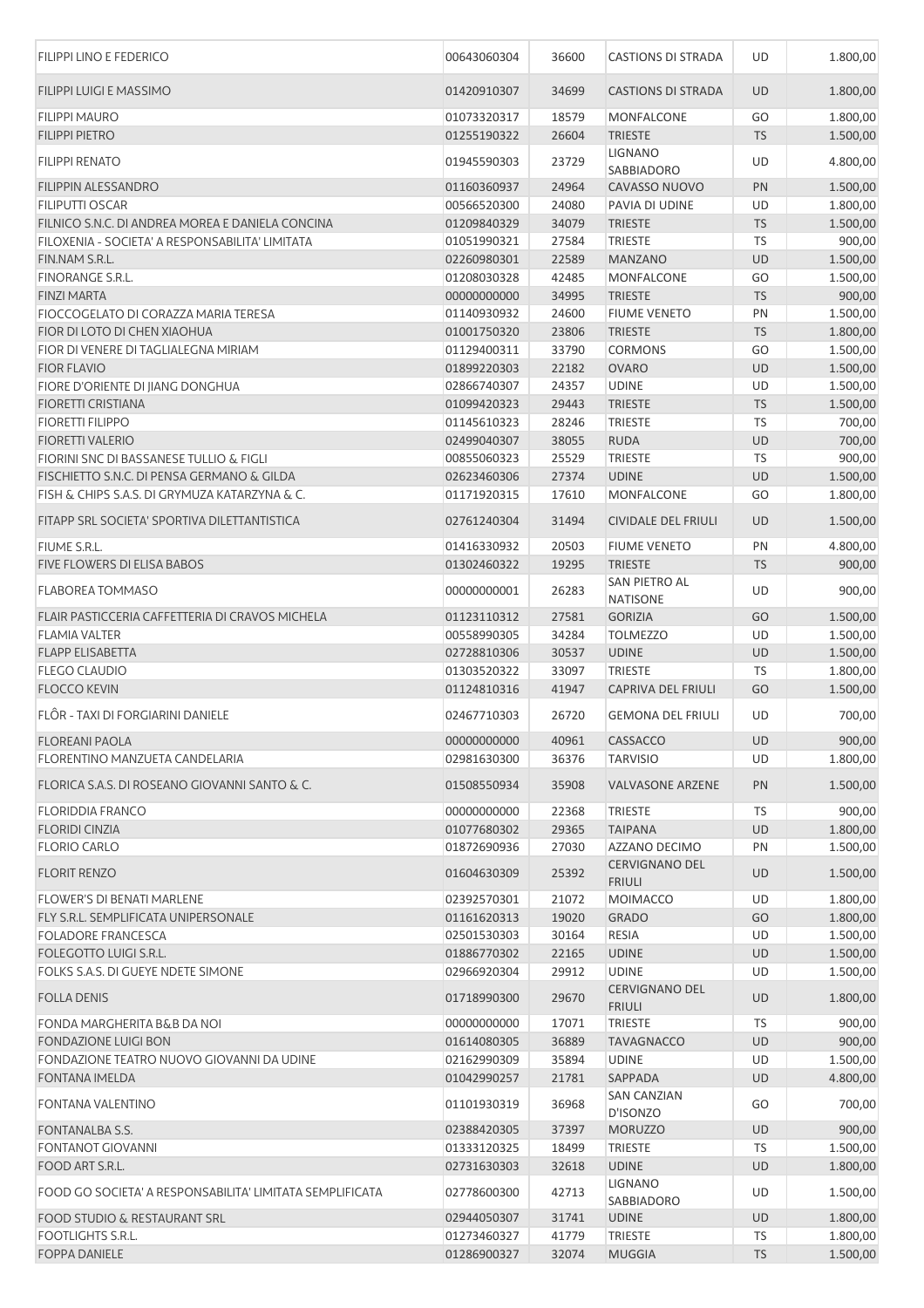| FORA PAR FORA DI FILIPPO MARCO                                                 | 02944370309 | 26877 | <b>MARANO LAGUNARE</b>                  | UD        | 1.500,00 |
|--------------------------------------------------------------------------------|-------------|-------|-----------------------------------------|-----------|----------|
| FORCATE 1970 S.R.L.                                                            | 01758840936 | 22246 | <b>FONTANAFREDDA</b>                    | PN        | 1.800,00 |
| <b>FORCIGNANO' ERNESTO</b>                                                     | 01786910933 | 21901 | <b>ZOPPOLA</b>                          | PN        | 1.500,00 |
| <b>FORESTA ROBERTO</b>                                                         | 01725240939 | 27654 | <b>MANIAGO</b>                          | PN        | 1.500,00 |
| <b>FORFUN SRL</b>                                                              | 02792740306 |       | LIGNANO                                 | UD        | 4.800,00 |
|                                                                                |             | 16775 | SABBIADORO                              |           |          |
| FORGARIA VIVA SOCIETA' COOPERATIVA                                             | 02198380301 | 41882 | <b>FORGARIA NEL FRIULI</b>              | <b>UD</b> | 4.800,00 |
| <b>FORGIARINI LUCIO</b>                                                        | 00200400307 | 26370 | <b>GEMONA DEL FRIULI</b>                | UD        | 700,00   |
| FORMENTIN SUSANNA                                                              | 01215030329 | 39747 | <b>TRIESTE</b>                          | <b>TS</b> | 1.500,00 |
| FORMULA DI MACOLA FRANCESCA E DRI LORENZO S.N.C.                               | 01339480301 | 27151 | <b>UDINE</b>                            | UD        | 1.500,00 |
| <b>FORNASIER MARINA</b>                                                        | 01753840931 | 29943 | <b>SAN GIORGIO DELLA</b><br>RICHINVELDA | PN        | 1.500,00 |
| <b>FORNASIER RENATA</b>                                                        | 01332260932 | 35109 | ARBA                                    | PN        | 1.800,00 |
| FORNI DI SOPRA, DOLOMITI IN TUTTI I SENSI-RETE D'IMPRESE                       | 02994240303 | 44797 | <b>FORNI DI SOPRA</b>                   | <b>UD</b> | 1.500,00 |
| FORUM IULII DI MARCHESAN GURANI                                                | 02895040307 | 27414 | <b>CIVIDALE DEL FRIULI</b>              | UD        | 1.500,00 |
| FORVM BOUTIQUE HOTEL DI RADAN SVJETLANA                                        | 01228360325 | 32914 | <b>TRIESTE</b>                          | <b>TS</b> | 4.800,00 |
| FORVM LE CORDERIE SOCIETA' A RESPONSABILITA' LIMITATA SEMPLIFICATA 01324200326 |             | 32665 | <b>TRIESTE</b>                          | TS        | 4.800,00 |
| <b>FOSCATO TEODORA</b>                                                         | 01375770938 | 34718 | <b>SEQUALS</b>                          | PN        | 1.800,00 |
| FOUR FOR FIFTY DI RAFFAELLA MONACO & C. S.A.S.                                 | 02801590304 | 17162 | <b>UDINE</b>                            | UD        | 1.500,00 |
| <b>FOUR ROSES DI PEPE KATYA</b>                                                | 02941330306 | 22271 | MUZZANA DEL<br><b>TURGNANO</b>          | <b>UD</b> | 1.500,00 |
| FOXES SNC DI BARZAN ALESSANDRA & C.                                            | 01589250933 | 29525 | PORDENONE                               | PN        | 1.800,00 |
| <b>FRACCARO CRISTINA</b>                                                       | 01159580321 | 30193 | <b>TRIESTE</b>                          | <b>TS</b> | 1.500,00 |
| FRAGOLE E MENTA DI PICCO DIANA                                                 | 02968360301 | 20105 | <b>ATTIMIS</b>                          | UD        | 900,00   |
| <b>FRAMALICO BRUNO</b>                                                         | 00922480322 | 18479 | <b>TRIESTE</b>                          | <b>TS</b> | 700,00   |
| FRAMAR S.N.C. DI SVENDA MARTINA E GAGGIOLA KETI                                | 02770930309 | 17477 | <b>UDINE</b>                            | UD        | 1.500,00 |
| FRAMP DI FRANCESCA CASTAGNA                                                    | 01294450323 | 19959 | <b>MUGGIA</b>                           | <b>TS</b> | 1.800,00 |
| FRANCAVILLA MARIO ANDREA                                                       | 01330810324 | 37322 | TRIESTE                                 | <b>TS</b> | 650,00   |
| <b>FRANCESCHINI ROMINA</b>                                                     | 01225810322 | 21521 | <b>TRIESTE</b>                          | <b>TS</b> | 700,00   |
| <b>FRANCESCONI MICHELANGELO</b>                                                | 02700210301 | 39648 | <b>CODROIPO</b>                         | UD        | 1.500,00 |
| <b>FRANCESCUTTO PAOLO</b>                                                      | 02952340301 | 31320 | <b>UDINE</b>                            | UD        | 900,00   |
| <b>FRANCHIN PAOLO</b>                                                          | 01700350307 | 35925 | <b>UDINE</b>                            | UD        | 1.500,00 |
| FRANCINE CAFE DI NARDO CONCETTA                                                | 01135910311 | 18659 | <b>GORIZIA</b>                          | GO        | 1.500,00 |
| <b>FRANCIOSA GAIA</b>                                                          | 01155320318 | 38760 | <b>GORIZIA</b>                          | GO        | 900,00   |
| <b>FRANCIOSI CATERINA</b>                                                      | 00000000000 | 17667 | DUINO-AURISINA                          | <b>TS</b> | 900,00   |
| <b>FRANCIS B&amp;B DI FANTINI ILARIA</b>                                       | 02858760305 | 17530 | <b>TRIESTE</b>                          | <b>TS</b> | 900,00   |
| <b>FRANCO ETTORE</b>                                                           | 01141870319 | 22053 | <b>GRADO</b>                            | GO        | 900,00   |
| <b>FRANCO JOSE'</b>                                                            | 02851300307 | 33940 | PREPOTTO                                | UD        | 1.800,00 |
| <b>FRANZA FAUSTO</b>                                                           | 00947540324 | 29643 | <b>TRIESTE</b>                          | <b>TS</b> | 700,00   |
| FRASCA DA GIANNI DI CICUTTINI NICOLA                                           | 02502440304 | 30687 | CIVIDALE DEL FRIULI                     | UD        | 1.800,00 |
| FRASCA DI CUDICIO BRUNA                                                        | 01553270305 | 33522 | <b>TORREANO</b>                         | <b>UD</b> | 1.800,00 |
| FRATELLI BANDIERA DI CINZIA PIELI & C. S.N.C.                                  | 02314780301 | 22261 | FORNI DI SOPRA                          | UD        | 4.800,00 |
| FRATELLI CAPORALE SOCIETA' AGRICOLA SEMPLICE DI CAPORALE<br>ROBERTO E C.       | 02976340303 | 22565 | REMANZACCO                              | <b>UD</b> | 900,00   |
| FRATELLI D.D.C. DI CUDICIO DANIEL E CRISTIAN SNC                               | 02896740301 | 37108 | CIVIDALE DEL FRIULI                     | UD        | 1.500,00 |
| FRATELLI LODOLO DI RICCARDO E TIZIANA & C. S.N.C.                              | 02365160304 | 26303 | REMANZACCO                              | <b>UD</b> | 1.500,00 |
| FRATELLI NEGRINI S.N.C. DI NEGRINI ANGELO E STEFANO                            | 01356170306 | 25563 | <b>FAGAGNA</b>                          | UD        | 1.500,00 |
| FRAZZETTA MARIA GIUSY                                                          | 01332220324 | 37550 | <b>TRIESTE</b>                          | <b>TS</b> | 1.500,00 |
| FRED S.N.C. DI PAGLIA RENATO E DAMO ROBERT                                     | 02659980300 | 18478 | <b>UDINE</b>                            | UD        | 1.500,00 |
| FREE TIME SNC DI FERRO MARCO E VALAN DIMITRI                                   | 02110110307 | 29961 | <b>GONARS</b>                           | <b>UD</b> | 1.500,00 |
| FREEDOM SOCIETA' A RESPONSABILITA' LIMITATA SEMPLIFICATA                       | 01300210323 | 24141 | TRIESTE                                 | TS        | 1.800,00 |
| FREEDOMLAND S.A.S. DI PAOLO PIRRONE & C.                                       | 01004340319 | 33921 | MONFALCONE                              | GO        | 1.500,00 |
| <b>FREGONESE GIUSEPPINA</b>                                                    | 01856980931 | 30692 | PASIANO DI<br>PORDENONE                 | PN        | 1.500,00 |
| FRESCAIDEA DI MATTELLONI MARTA                                                 | 01976800308 | 29296 | <b>TAVAGNACCO</b>                       | <b>UD</b> | 1.500,00 |
| FRESIA S.A.S. DI RACCANELLI CARLA & C.                                         | 01028610317 | 30460 | CORNO DI ROSAZZO                        | UD        | 1.500,00 |
| FRIENDS CAFE' DI CHEN CHENHAN                                                  | 01791700931 | 24861 | <b>PORCIA</b>                           | PN        | 1.500,00 |
| FRIGIDARIUM DI ELENA KISELEVA                                                  | 02834240307 | 18908 | <b>BUIA</b>                             | UD        | 1.500,00 |
| <b>FRIGO ELENA</b>                                                             | 02814490302 | 20019 | <b>LIGNANO</b><br>SABBIADORO            | <b>UD</b> | 1.500,00 |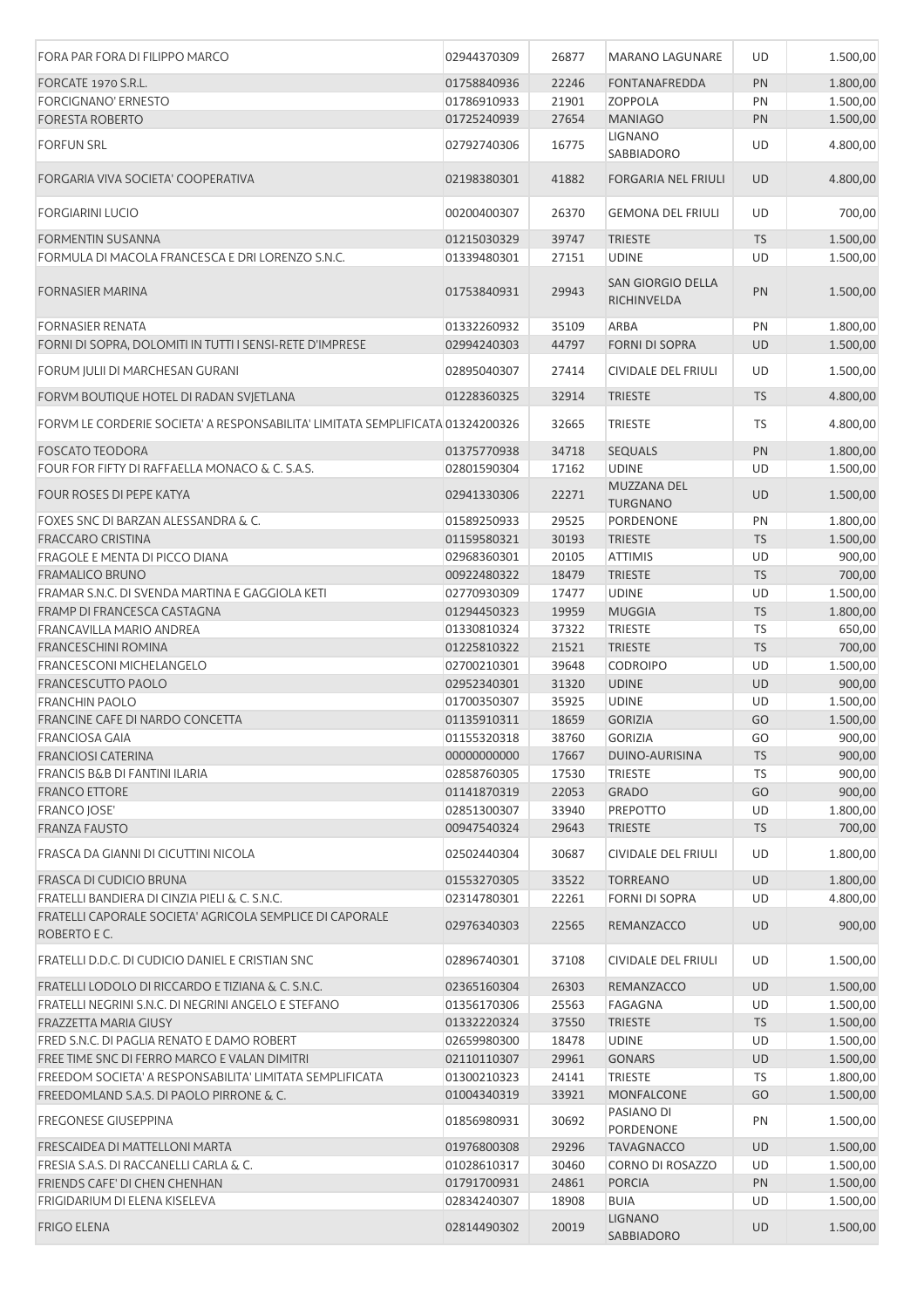| FRIO FRIO S.A.S. DI CAMS RITA                                                                                               | 01193050315                | 34607          | RONCHI DEI<br>LEGIONARI                    | GO              | 1.500,00             |
|-----------------------------------------------------------------------------------------------------------------------------|----------------------------|----------------|--------------------------------------------|-----------------|----------------------|
| <b>FRISAN DENIS</b>                                                                                                         | 02589610308                | 30425          | <b>UDINE</b>                               | UD              | 700,00               |
| <b>FRISAN ELISA</b>                                                                                                         | 01853020939                | 36228          | <b>AVIANO</b>                              | PN              | 1.500,00             |
| <b>FRITTOLI MAURIZIO</b>                                                                                                    | 00859640328                | 18179          | <b>TRIESTE</b>                             | <b>TS</b>       | 700,00               |
| FRITTOMISTO SAS DI ITRI LUCA & C.                                                                                           | 02556350300                | 32887          | PASIAN DI PRATO                            | UD              | 1.500,00             |
| FRIULBAR DI NASCIVERA PATRIZIA & C. S.A.S.                                                                                  | 01353990300                | 17163          | <b>UDINE</b>                               | UD              | 1.500,00             |
| FRIULBUS DI TONELLOTTO MARIO & C. S.N.C.                                                                                    | 01226530937                | 30172          | CASARSA DELLA<br>DELIZIA                   | PN              | 700,00               |
| FRIULCHEF DI PERNA MASSIMILIANO S.N.C.                                                                                      | 01932740309                | 30367          | <b>UDINE</b>                               | <b>UD</b>       | 1.500,00             |
| <b>FRIULGARDEN SRL</b>                                                                                                      | 02929790307                | 30749          | <b>UDINE</b>                               | UD              | 1.800,00             |
| FRIULI BAR-TRATTORIA DI DE SABBATA ALDO & C. S.N.C.                                                                         | 00264490301                | 21483          | PAVIA DI UDINE                             | <b>UD</b>       | 1.800,00             |
| FRIULI EVENTI DI OTTOMENI GIANLUIGI                                                                                         | 02714560303                | 45830          | PRADAMANO                                  | UD              | 1.500,00             |
| FRIULIA HOTELS SOCIETA' A RESPONSABILITA' LIMITATA SEMPLIFICATA                                                             | 02779640305                | 30090          | <b>LIGNANO</b><br>SABBIADORO               | <b>UD</b>       | 4.800,00             |
| <b>FRIULINCC DI BRAIDOTTI GIAN LUCA</b>                                                                                     | 02802120309                | 18654          | <b>COLLOREDO DI</b><br><b>MONTE ALBANO</b> | UD              | 700,00               |
| <b>FRIULMARANGON SRLS</b>                                                                                                   | 02816980300                | 17799          | <b>BASILIANO</b>                           | <b>UD</b>       | 1.800,00             |
| FRIULVIAGGI DI ALFIO ZAMMATARO S.R.L.                                                                                       | 01792370932                | 16859          | <b>SPILIMBERGO</b>                         | PN              | 700,00               |
|                                                                                                                             |                            |                | <b>LIGNANO</b>                             |                 |                      |
| FRONTEMARE DI CASARIN LORENZO & C. SAS                                                                                      | 02407730304                | 26651          | <b>SABBIADORO</b>                          | UD              | 900,00               |
| <b>FU KANGJUN</b>                                                                                                           | 01305260323                | 28933          | <b>TRIESTE</b>                             | TS              | 1.500,00             |
| <b>FUCHS LORENZO</b>                                                                                                        | 01173480318                | 36428          | <b>MONFALCONE</b>                          | GO              | 1.800,00             |
| FUCINA 4.0 S.R.L.                                                                                                           | 01185120316                | 36328          | <b>MONFALCONE</b>                          | GO              | 1.500,00             |
| <b>FUEL SRL</b>                                                                                                             | 02886650304                | 17711          | <b>UDINE</b>                               | <b>UD</b>       | 1.500,00             |
| FULIN RISTORAZIONE S.A.S. DI VENUDO LUCIA TIZIANA & C.                                                                      | 02923540302                | 23201          | <b>RONCHIS</b>                             | UD              | 1.800,00             |
| FULL GASS DI SIMONE ANTHONY                                                                                                 | 01179630320                | 34605          | <b>TRIESTE</b>                             | <b>TS</b>       | 1.500,00             |
| FULL TIME DI SCLIPPA FLAVIA                                                                                                 | 01764310932                | 22545          | CASARSA DELLA<br>DELIZIA                   | PN              | 1.800,00             |
| FULVIA S.N.C. DI BIDUT EDI & C.                                                                                             | 02065970309                | 18805          | <b>LIGNANO</b><br><b>SABBIADORO</b>        | UD              | 4.800,00             |
| <b>FUMOLO LUCIA</b>                                                                                                         | 00000000000                | 37833          | <b>GRADO</b>                               | GO              | 900,00               |
| FUNNYCENTER ACADEMY SOCIETA' SPORTIVA DILETTANTISTICA A R.L.                                                                | 02785180304                | 42038          | <b>TAVAGNACCO</b>                          | UD              | 1.500,00             |
| FUNSOLUTION DI ALESSANDRO GRIMAZ                                                                                            | 02987730302                | 27651          | <b>TAVAGNACCO</b>                          | UD              | 1.500,00             |
| FURIOS SOCIETA' A RESPONSABILITA' LIMITATA SEMPLIFICATA                                                                     | 01869530939                | 34611          | PORDENONE                                  | PN              | 1.800,00             |
| FURLAN E TOMASELLI GIANFRANCO S.N.C.                                                                                        | 01077920302                | 33460          | <b>BAGNARIA ARSA</b>                       | UD              | 4.800,00             |
| <b>FURLAN LAURA</b>                                                                                                         | 00953630324                | 33755          | <b>TRIESTE</b>                             | <b>TS</b>       | 700,00               |
| <b>FURLAN PAOLO</b>                                                                                                         | 00461150310                | 37845          | MONFALCONE                                 | GO              | 1.500,00             |
| <b>FURLAN SABRINA</b>                                                                                                       | 02968040309                | 31041          | CIVIDALE DEL FRIULI                        | <b>UD</b>       | 1.500,00             |
| <b>FURORE S.R.L.</b>                                                                                                        | 02783240308                | 38633          | <b>TRICESIMO</b>                           | UD              | 1.800,00             |
| FUTURA DI SCHNEIDER ANDREA E SCHNEIDER ELENA & C.SAS                                                                        | 01703470300                | 33044          | <b>SAURIS</b>                              | <b>UD</b>       | 1.800,00             |
| FUTURA SNC DI CASALE MAURO & C.                                                                                             | 01553300938                | 28358          | <b>SAN VITO AL</b><br><b>TAGLIAMENTO</b>   | PN              | 1.500,00             |
| FUTURA SPORTING CLUB SNC DI SAN PAOLO ELVIO E C.                                                                            | 01490680301                | 16942          | <b>UDINE</b>                               | <b>UD</b>       | 1.500,00             |
| FVG BUSINESS CLASS DI PAGNUCCO FRANCESCA & C S.N.C.                                                                         | 01647490935                | 28878          | <b>FIUME VENETO</b>                        | PN              | 700,00               |
| <b>FVG LIVE SRL</b>                                                                                                         | 02852520309                | 35588          | <b>TAVAGNACCO</b>                          | <b>UD</b>       | 1.500,00             |
| G & P DI FLOREANI GIANNA & C. S.A.S.                                                                                        | 02188230300                | 28466          | <b>GEMONA DEL FRIULI</b>                   | UD              | 1.500,00             |
| G E S - S.N.C. DI GIUGOVAZ BRUNO E SANCIN SAVINA                                                                            | 00757780325                | 31784          | SAN DORLIGO DELLA<br><b>VALLE</b>          | <b>TS</b>       | 1.800,00             |
| <b>G&amp;G INTERNATIONAL S.R.L.</b>                                                                                         | 01817970930                | 41431          | PORDENONE                                  | PN              | 1.500,00             |
| G. & G. DI BUTTARELLO GERARDO                                                                                               | 00996790309                | 32427          | <b>GEMONA DEL FRIULI</b>                   | <b>UD</b>       | 1.500,00             |
| G. & V. S.N.C. DI PILLOSIO GABRIELE & C.                                                                                    | 01395840935                | 38148          | MORSANO AL<br><b>TAGLIAMENTO</b>           | PN              | 1.500,00             |
| G. E G. DI GIANNI LAPAINE & C. - S.A.S.                                                                                     | 00965420326                | 33270          | <b>TRIESTE</b>                             | <b>TS</b>       | 1.800,00             |
| G. E G. DI GOVER ETTORE & C. S.N.C.                                                                                         | 01423970308                | 30494          | <b>LIGNANO</b><br>SABBIADORO               | UD              | 1.500,00             |
| G. MARKET DI DAVIDE ANTONI & C. S.A.S.                                                                                      | 00301290326                | 21993          | <b>MUGGIA</b>                              | <b>TS</b>       | 4.800,00             |
| G.D.M. S.A.S. DI SIMONE ROSSI E C.                                                                                          | 01179740327                | 22507          | <b>TRIESTE</b>                             | TS              | 1.800,00             |
| G.F. SNC DI SORCI ELISABETTA & C.                                                                                           | 01255940320                | 32319          | <b>MUGGIA</b>                              | <b>TS</b>       | 1.500,00             |
| G.G.A. SRL                                                                                                                  | 01823510936                | 20751          | <b>POLCENIGO</b>                           | PN              | 1.800,00             |
| G.GROUP SRL - SOCIETA' AGRICOLA                                                                                             | 02608940306                | 41230          | SAN VITO AL TORRE                          | UD              | 1.800,00             |
| G.I.M. S.R.L.                                                                                                               | 01032600320                | 18165          | <b>TRIESTE</b>                             | TS              | 1.800,00             |
|                                                                                                                             |                            |                |                                            |                 |                      |
| G.IM.M. - SAN GIACOMO - S.A R.L. - GESTIONI IMMOBILIARI E MOBILIARI<br>G.L.R. DI PERRETTA RAFFAELE E MINISINI MARINA S.N.C. | 00274200328<br>01542430309 | 16888<br>17650 | <b>TRIESTE</b><br><b>TAVAGNACCO</b>        | <b>TS</b><br>UD | 4.800,00<br>1.800,00 |
|                                                                                                                             |                            |                |                                            |                 |                      |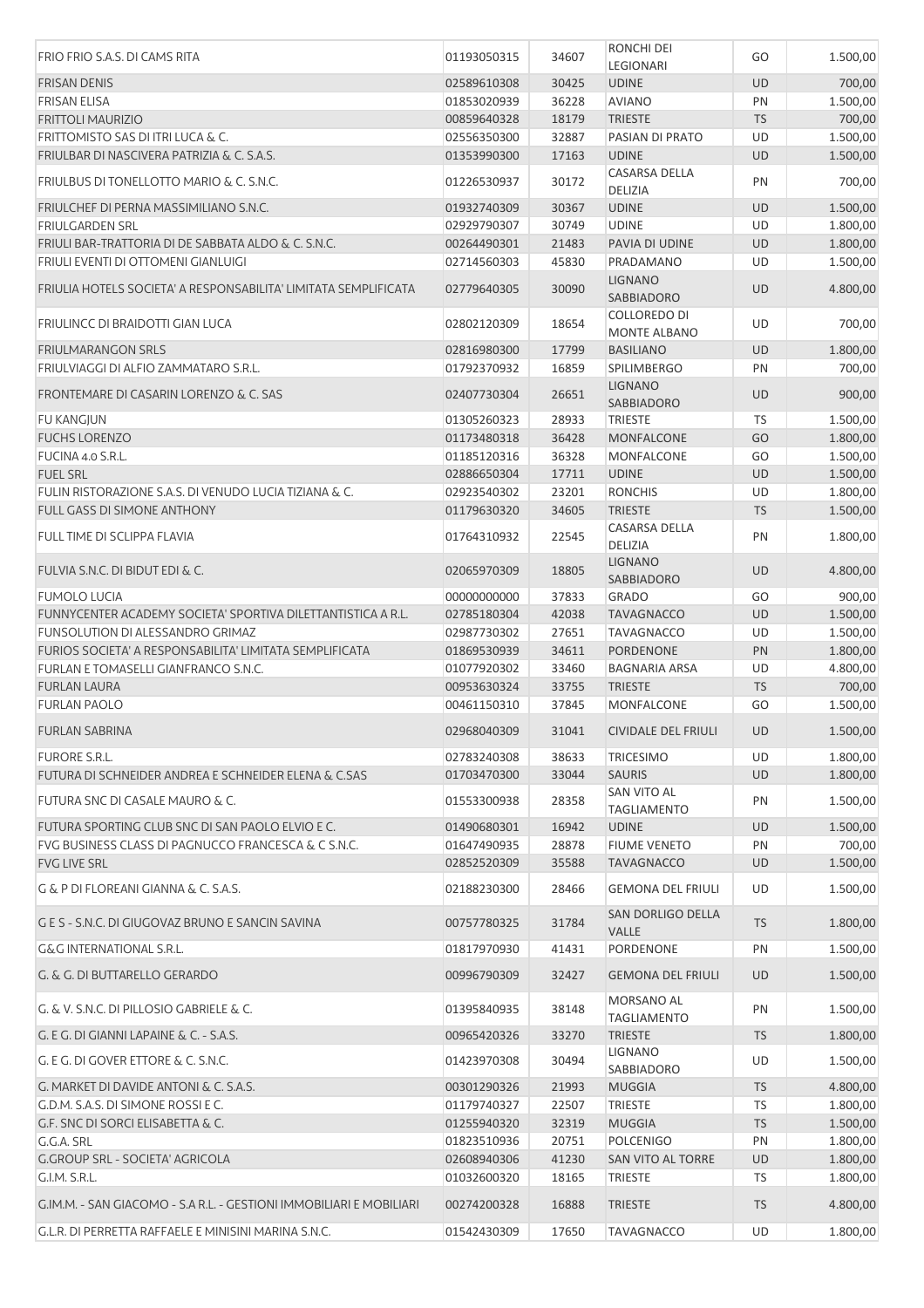| G.M. PUB S.A.S. DI BERTOSSI GIOVANNI E C.                  | 01006870313                | 42322 | RONCHI DEI<br>LEGIONARI                 | GO        | 1.500,00 |
|------------------------------------------------------------|----------------------------|-------|-----------------------------------------|-----------|----------|
| G.M. S.R.L.                                                | 02501880302                | 32224 | <b>TRICESIMO</b>                        | UD        | 1.800,00 |
| G.M.A. S.A.S. DI GARDIMAN MICHELE & C.                     | 01482570932                | 30953 | <b>MORSANO AL</b><br><b>TAGLIAMENTO</b> | PN        | 1.500,00 |
| G.S.A. DI BEVILACQUA DENIS & C. SAS                        | 05091660877                | 36046 | <b>UDINE</b>                            | UD        | 4.800,00 |
| G.S.A. SRL                                                 | 02934080306                | 25373 | REMANZACCO                              | <b>UD</b> | 1.500,00 |
| G.VERGA 22                                                 | 00000000000                | 22882 | <b>TRIESTE</b>                          | <b>TS</b> | 900,00   |
| G3 S.N.C. DI GIARDINI VALTER & C.                          | 01512690304                | 22750 | <b>UDINE</b>                            | <b>UD</b> | 1.500,00 |
| GA.SA.SI. SOCIETA' A RESPONSABILITA' LIMITATA SEMPLIFICATA | 01280060326                | 42656 | <b>TRIESTE</b>                          | TS        | 1.800,00 |
| <b>GABANA DI GREMESE LISA</b>                              |                            | 17949 | <b>UDINE</b>                            | <b>UD</b> |          |
| <b>GABBANA ROBERTO</b>                                     | 02953750300<br>01865820938 | 39157 | <b>FONTANAFREDDA</b>                    | PN        | 1.500,00 |
|                                                            |                            |       |                                         |           | 1.500,00 |
| GABY RISTOBAR DI SOCACIU GABRIELA                          | 01154440315                | 22810 | DUINO-AURISINA                          | <b>TS</b> | 1.800,00 |
| GAD S.R.L.                                                 | 02936490305                | 44332 | PRADAMANO                               | UD        | 4.800,00 |
| <b>GADDI MARIA</b>                                         | 00000000000                | 37790 | <b>GRADO</b>                            | GO        | 900,00   |
| <b>GAGGIA DANIELE</b>                                      | 00317660322                | 23138 | <b>TRIESTE</b>                          | <b>TS</b> | 1.500,00 |
| <b>GAIA EVENTI DI FRANCESE CHRISTIAN</b>                   | 01217050325                | 45449 | <b>TRIESTE</b>                          | <b>TS</b> | 1.500,00 |
| <b>GAIOT MASSIMO</b>                                       | 01727440933                | 18961 | <b>SESTO AL REGHENA</b>                 | PN        | 1.500,00 |
| <b>GALASSO SALVATORE</b>                                   | 01743030932                | 19222 | PORDENONE                               | PN        | 1.500,00 |
| <b>GALASSO THOMAS</b>                                      | 02799740309                | 29255 | <b>GEMONA DEL FRIULI</b>                | UD        | 1.500,00 |
| <b>GALATEA S.A.S. DI PINARBASI SADIYE</b>                  | 01197290313                | 40974 | <b>GRADO</b>                            | GO        | 1.800,00 |
| <b>GALBUSSERA MILENA</b>                                   | 02433390305                | 19878 | <b>RESIA</b>                            | UD        | 1.500,00 |
| <b>GALENO RICCARDO</b>                                     | 02695360301                | 31938 | <b>CIVIDALE DEL FRIULI</b>              | <b>UD</b> | 1.800,00 |
| <b>GALIUSSI ROBERTA</b>                                    | 01230470328                | 19278 | <b>TRIESTE</b>                          | <b>TS</b> | 900,00   |
| GALLERIA ARTEMISIA DI GORI ANNA LUISA                      | 02092050307                | 46491 | POZZUOLO DEL FRIULI                     | <b>UD</b> | 1.500,00 |
| GALLERY 5 - S.R.L.S.                                       | 01315000321                | 24975 | <b>TRIESTE</b>                          | <b>TS</b> | 1.800,00 |
| <b>GALLET GERMANA</b>                                      | 02312310309                | 30228 | <b>RUDA</b>                             | <b>UD</b> | 1.800,00 |
| GALLI S.N.C. DI ALESSIO & SOFIA GALLI E C.                 | 02385950304                | 22331 | PRADAMANO                               | UD        | 1.500,00 |
| GALLINARO & C. S.N.C.                                      | 01249690304                | 29087 | <b>VENZONE</b>                          | <b>UD</b> | 1.800,00 |
| GALLO FORCELLO 2 S.R.L.                                    | 02159250303                | 20735 | <b>PONTEBBA</b>                         | UD        | 4.800,00 |
| <b>GALLO GIULIO</b>                                        | 02211340308                | 35372 | LESTIZZA                                | UD        | 1.500,00 |
| <b>GALLO PAOLA</b>                                         | 01215290329                | 26378 | <b>TRIESTE</b>                          | <b>TS</b> | 700,00   |
| <b>GALLUZZO RAFFAELE</b>                                   | 02597340302                | 25601 | CAMPOFORMIDO                            | UD        | 700,00   |
|                                                            |                            |       | <b>LIGNANO</b>                          |           |          |
| <b>GAMBARDELLA LUIGIA</b>                                  | 02425960305                | 31289 | SABBIADORO                              | UD        | 1.500,00 |
| <b>GAMBELLIN DONATELLA</b>                                 | 01201190939                | 24762 | <b>SPILIMBERGO</b>                      | PN        | 1.500,00 |
| <b>GAMI HOTEL SERVICE S.R.L.</b>                           | 02966280303                | 36841 | CERVIGNANO DEL<br><b>FRIULI</b>         | UD        | 1.500,00 |
| GANDINO S.N.C. DI BOER DANIELE & C.                        | 01835080936                | 16781 | <b>PORCIA</b>                           | PN        | 1.500,00 |
| <b>GANDOLFI ANNA LUISA</b>                                 | 00000000000                | 37688 | PRAVISDOMINI                            | PN        | 650,00   |
| <b>GANGI S.R.L.</b>                                        | 02982330306                | 19010 | <b>UDINE</b>                            | UD        | 1.500,00 |
| <b>GANT AGOSTINO</b>                                       | 00234560936                | 38770 | <b>AVIANO</b>                           | PN        | 700,00   |
| <b>GAO MINFEI</b>                                          | 02468620808                | 30275 | <b>TRIESTE</b>                          | <b>TS</b> | 1.500,00 |
| <b>GAP EVENTI DI DELLA TOFFOLA LUANA</b>                   | 01138680937                | 44305 | <b>SACILE</b>                           | PN        | 1.500,00 |
| GAP.TOUR DI ANA ESNERIDA ROSAL FERNANDEZ                   | 02585170745                | 39163 | <b>MONFALCONE</b>                       | GO        | 4.800,00 |
| GARAVAGLIA S.N.C. DI STEFANO E MATTEO MARZARI              | 00883740326                | 35807 | <b>TRIESTE</b>                          | TS        | 1.500,00 |
| <b>GARBINO FRANCESCO</b>                                   | 01752840304                | 35629 | POZZUOLO DEL FRIULI                     | <b>UD</b> | 1.800,00 |
| <b>GARDISAN BRUNO</b>                                      | 01701850305                | 34103 | <b>CODROIPO</b>                         | UD        | 1.500,00 |
| <b>GARIBALDI 45 DI ILARIA ERMACORA</b>                     | 02685410306                | 21759 | <b>TRICESIMO</b>                        | UD        | 1.500,00 |
| <b>GARIBALDI KEBAB DI OZGUN BILAL</b>                      | 01218760328                | 39744 | <b>TRIESTE</b>                          | TS        | 1.800,00 |
| <b>GARLATTI LUIGI</b>                                      | 01721100939                | 28857 | PORDENONE                               | PN        | 1.500,00 |
| <b>GAROFALO FABRIZIO</b>                                   | 01718040932                | 16774 | PORDENONE                               | PN        | 1.500,00 |
| GASOLINE BAR DI CACO MIRIAM                                | 02966430304                | 38169 | PAGNACCO                                | UD        | 1.500,00 |
| <b>GASPARDIS MARINELLA</b>                                 | 00318550308                | 23286 | <b>TORVISCOSA</b>                       | UD        | 1.500,00 |
| <b>GASPARDO MARTINA</b>                                    | 01609250939                | 28181 | <b>FONTANAFREDDA</b>                    | PN        | 1.500,00 |
| <b>GASPARO ASSUNTA</b>                                     | 00405810300                | 36585 | REMANZACCO                              | UD        | 1.800,00 |
| <b>GASPARUTTI LUCIANO</b>                                  | 02593510304                | 17791 | <b>CIVIDALE DEL FRIULI</b>              | <b>UD</b> | 1.500,00 |
| GASPERINA FICCHIO MARIA                                    | 00504670308                | 18096 | <b>CODROIPO</b>                         | UD        | 4.800,00 |
| <b>GASPERINI GABRIELLA</b>                                 | 01246920324                | 37022 | <b>TRIESTE</b>                          | <b>TS</b> | 650,00   |
| <b>GASPERINI NICOL</b>                                     | 01323790327                | 23176 | <b>TRIESTE</b>                          | TS        | 1.500,00 |
| GASTALDIA D'ANTRO DI PITASSI MAURIZIO                      | 02034600300                | 39184 | <b>PULFERO</b>                          | <b>UD</b> | 900,00   |
| GASTHAUS ALPINO DI RODARO MARIA LUISA                      | 02820640304                | 41295 | AIELLO DEL FRIULI                       | UD        | 1.500,00 |
| GASTHAUS HEINZ DI MASUTTI MARIA GLORIA & C. S.A.S.         | 01792850305                | 20086 | TRICESIMO                               | UD        | 1.800,00 |
|                                                            |                            |       |                                         |           |          |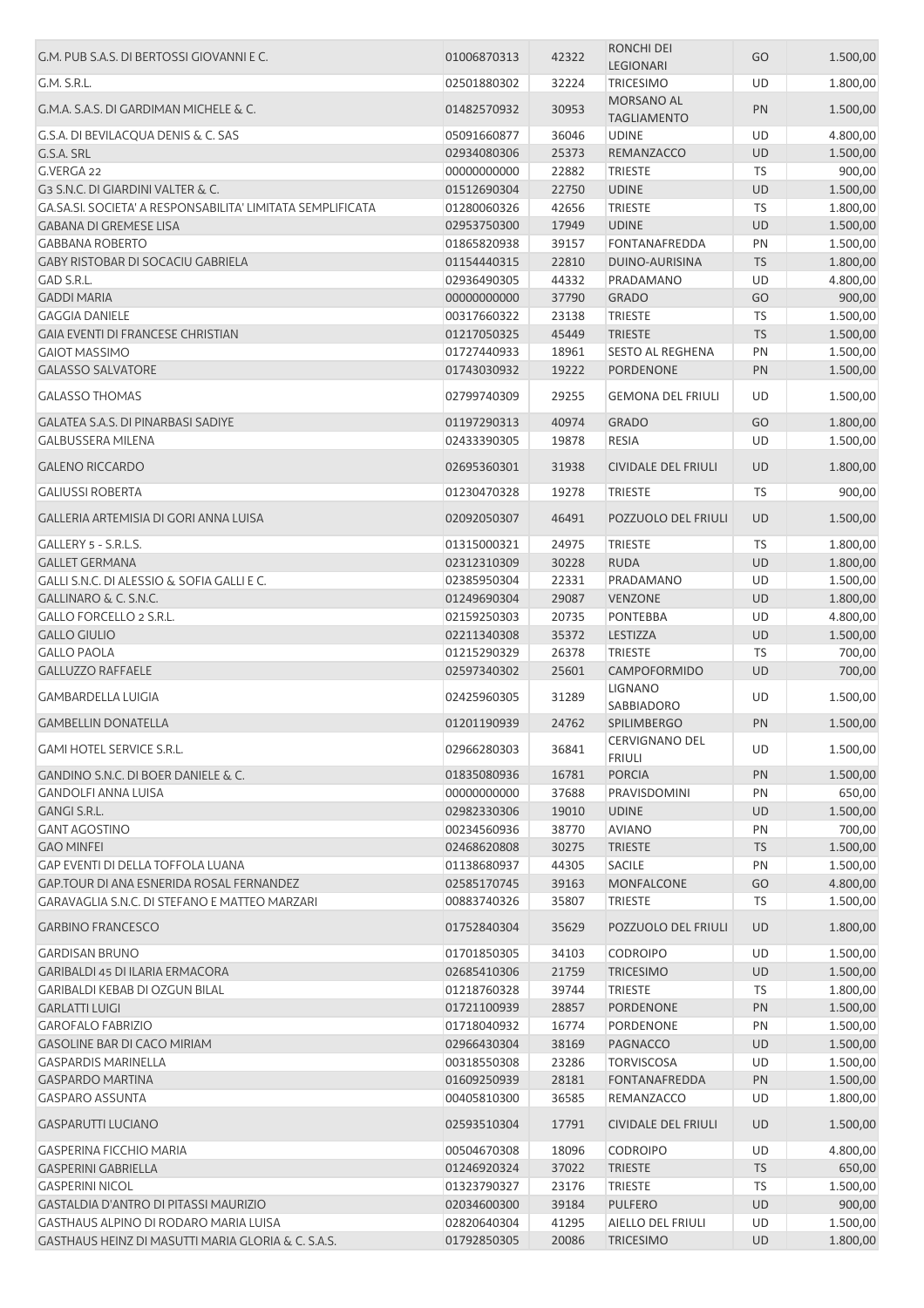| GASTRONOMIA DA MARIO DEI FRATELLI VIT S.N.C. DI VIT GIUSEPPE & C. | 00535630313 | 32866 | <b>GRADISCA D'ISONZO</b>                     | GO        | 1.800,00 |
|-------------------------------------------------------------------|-------------|-------|----------------------------------------------|-----------|----------|
| GASTRONOMIA SELF SERVICE ZARDINI DI ZARDINI EZIO & C. SNC         | 01606730933 | 34140 | <b>SPILIMBERGO</b>                           | PN        | 1.800,00 |
| GASTRONOMICA FRIULANA DI ANDREA & MARCO CECCHINI S.N.C.           | 02381800305 | 23611 | CIVIDALE DEL FRIULI                          | UD        | 1.500,00 |
| <b>GAVASSO SIMONETTA</b>                                          | 10286110969 | 48187 | <b>PORDENONE</b>                             | PN        | 1.500,00 |
| <b>GAVAZ ISABELLA</b>                                             | 02560390300 | 26404 | <b>TARCENTO</b>                              | UD        | 1.500,00 |
| <b>GAZEBO DI DEL DIN ELISA</b>                                    | 01181410315 | 23842 | <b>GRADISCA D'ISONZO</b>                     | GO        | 1.500,00 |
| GE.RE. S.R.L.                                                     | 01469580938 | 18089 | PORDENONE                                    | PN        | 900,00   |
| GE.VA.CHI. DI NORI GERRI & C. S.N.C.                              | 02306730306 | 20359 | <b>FORGARIA NEL FRIULI</b>                   | <b>UD</b> | 1.800,00 |
|                                                                   |             |       |                                              |           |          |
| GE.VI.TUR - S.N.C. - DI NADALINI LUCA E CARLO                     | 01594900308 | 18802 | <b>LIGNANO</b><br>SABBIADORO                 | UD        | 1.500,00 |
| GEA TOUR SOCIETA' A RESPONSABILITA' LIMITATA SEMPLIFICATA         | 01804170932 | 44046 | <b>VALVASONE ARZENE</b>                      | PN        | 1.500,00 |
| <b>GEACO DI DEGANO ENZO</b>                                       | 02249410305 | 33292 | <b>ATTIMIS</b>                               | UD        | 1.500,00 |
| <b>GEAT SRL</b>                                                   | 01675880304 | 31798 | <b>UDINE</b>                                 | UD        | 4.800,00 |
| GEBAR S.R.L.S.                                                    | 01302890320 | 38569 | <b>TRIESTE</b>                               | <b>TS</b> | 1.500,00 |
| <b>GECO EUROPE S.R.L.</b>                                         | 01297320325 | 30876 | <b>TRIESTE</b>                               | <b>TS</b> | 1.800,00 |
| GECO PUB S.N.C. DI STEFANO MARINO E CRISTIANO MERIGGI             | 01330490325 | 28039 | <b>TRIESTE</b>                               | TS        | 1.800,00 |
| GEE S.R.L.                                                        | 01206660324 | 19923 | <b>TRIESTE</b>                               | <b>TS</b> | 1.800,00 |
| GEISAR S.N.C. DI BASSETTO BARBARA & C.                            | 00384890935 | 23379 | <b>AVIANO</b>                                | PN        | 4.800,00 |
|                                                                   |             |       |                                              |           |          |
| GELAR. SNC DI DE LUCIA DARINKA E RAFFAELE                         | 01135600318 | 16863 | DOLEGNA DEL COLLIO                           | GO        | 1.500,00 |
| GELASTERIA DI MARINELLI STEFANIA                                  | 02846360309 | 17531 | <b>UDINE</b>                                 | UD        | 1.500,00 |
| GELATERIA AL PANCIOTTO S.R.L.                                     | 01991660307 | 25524 | CAMPOFORMIDO                                 | <b>UD</b> | 1.500,00 |
| GELATERIA AL PONTE DI BARBARA ZENTILIN                            | 02989400300 | 41969 | MARANO LAGUNARE                              | UD        | 1.500,00 |
| <b>GELATERIA ALBA DI FIOR EDOARDO</b>                             | 02468000308 | 33172 | <b>TOLMEZZO</b>                              | UD        | 1.500,00 |
| <b>GELATERIA ALLA ROTONDA DI VETTESE ROBERTO</b>                  | 01197150319 | 24692 | <b>MANZANO</b>                               | UD        | 1.500,00 |
| GELATERIA ALL'IPPODROMO DI BOLDARIN SARA                          | 01113310310 | 24493 | <b>TRIESTE</b>                               | <b>TS</b> | 1.500,00 |
| GELATERIA ARNOLDO DI ARNOLDO OMAR                                 | 01082480326 | 20483 | <b>TRIESTE</b>                               | <b>TS</b> | 1.500,00 |
| <b>GELATERIA ARTE DOLCE DI VENIER STEFANO</b>                     | 01340290939 | 19676 | <b>SPILIMBERGO</b>                           | PN        | 1.500,00 |
| GELATERIA ARTIGIANA ARTEFREDDA DI BONANNO GASPARE                 | 01818690305 | 20094 | CAMPOFORMIDO                                 | UD        | 1.500,00 |
| GELATERIA ARTIGIANALE AL DUOMO DI MANGIAVILLANO GIUSEPPE SAS      | 02478990308 | 17460 | <b>CIVIDALE DEL FRIULI</b>                   | <b>UD</b> | 1.500,00 |
| <b>GELATERIA ARTIGIANALE CAVOUR DI MICHIELIN MICHELE</b>          | 04421960263 | 19240 | <b>PORDENONE</b>                             | PN        | 1.500,00 |
| GELATERIA ARTIGIANALE DA TATO A TATA S.N.C. DI MARCO RAMPINO & C. | 02424280309 | 20849 | <b>UDINE</b>                                 | <b>UD</b> | 1.500,00 |
| GELATERIA ARTIGIANALE MAUCHIGNA RENATO                            | 00434870317 | 33573 | MONFALCONE                                   | GO        | 1.500,00 |
| GELATERIA ARTIGIANALE MONT-BLANC DI TERENZANI CLAUDIO & C. SNC    | 01635470303 | 32241 | <b>CAMPOFORMIDO</b>                          | <b>UD</b> | 1.500,00 |
| GELATERIA ARTIGIANALE PARADISE DI DI VITA GIUSEPPINA              | 01075470318 | 36647 | <b>TURRIACO</b>                              | GO        | 1.500,00 |
| GELATERIA BABY EIS S.A.S. DI BELTRAME ROSANNA & C.                | 01885000305 | 33035 | <b>LIGNANO</b><br>SABBIADORO                 | UD        | 1.500,00 |
| GELATERIA CARAPINA S.R.L.                                         | 02964060301 | 34015 | PALAZZOLO DELLO<br><b>STELLA</b>             | UD        | 1.500,00 |
| GELATERIA CAVOUR DI BUDA CIPRIAN TEODOR                           | 02681850307 | 28364 | <b>TOLMEZZO</b>                              | UD        | 1.500,00 |
| <b>GELATERIA CELLINO DI ROCCON OTTAVIA</b>                        | 01434510937 | 23968 | <b>SPILIMBERGO</b>                           | PN        | 1.500,00 |
| GELATERIA CLOCHIATTI DI PIVIDORI NORMA & C. S.N.C.                | 01501920308 | 40373 | <b>TARCENTO</b>                              | <b>UD</b> | 1.500,00 |
| GELATERIA DA LAURA SNC DI MAURO LAURA & C.                        | 02720930300 | 26240 | RIVIGNANO TEOR                               | UD        | 1.500,00 |
| GELATERIA DA RINA DI CORNACCHINI CLAUDIO & C.                     | 01427350309 | 21329 | <b>TAVAGNACCO</b>                            | UD        | 1.500,00 |
| <b>GELATERIA DI CHIARA SOBAN</b>                                  | 01182010312 | 23901 | <b>TRIESTE</b>                               | <b>TS</b> | 1.500,00 |
| GELATERIA FAI DA TE FONTANA DELLA BONTA' DI VICARIO CRISTIAN      | 02813180300 | 22521 | <b>LIGNANO</b><br>SABBIADORO                 | UD        | 1.500,00 |
| <b>GELATERIA FIORE DI LATTE DI COMELLI ROBERTO</b>                | 01189410317 | 21399 | <b>GRADISCA D'ISONZO</b>                     | GO        | 1.500,00 |
| GELATERIA GAVA DI GAVA ALESSANDRA & C. S.A.S.                     | 01691680936 | 23562 | <b>CANEVA</b>                                | PN        | 1.500,00 |
| <b>GELATERIA GIACOMINO DI PAOLO STEFFE'</b>                       | 00899860324 | 32320 | <b>TRIESTE</b>                               | TS        | 1.500,00 |
|                                                                   |             |       | <b>LIGNANO</b>                               |           |          |
| GELATERIA GINESTRA DI IUS CLAUDIO & C. S.N.C.                     | 01304060302 | 18984 | SABBIADORO                                   | <b>UD</b> | 1.500,00 |
| <b>GELATERIA IL PINGUINO DI PANMANEE RATTANA</b>                  | 02640070302 | 18146 | <b>MARANO LAGUNARE</b><br><b>SAN CANZIAN</b> | UD        | 1.500,00 |
| GELATERIA ITATIBA DI CORREDDU VALENTINA                           | 01162930315 | 27200 | D'ISONZO                                     | GO        | 1.500,00 |
| <b>GELATERIA JIMMY DI SIMONE VIOLA</b>                            | 01099330324 | 22431 | <b>MUGGIA</b>                                | <b>TS</b> | 1.500,00 |
| <b>GELATERIA KRATTER DI KRATTER GIANNI</b>                        | 00796320257 | 35525 | SAPPADA                                      | UD        | 1.500,00 |
| GELATERIA LA GIOIOSA DI BLASON CINZIA                             | 01180900316 | 18905 | <b>GRADO</b>                                 | GO        | 1.500,00 |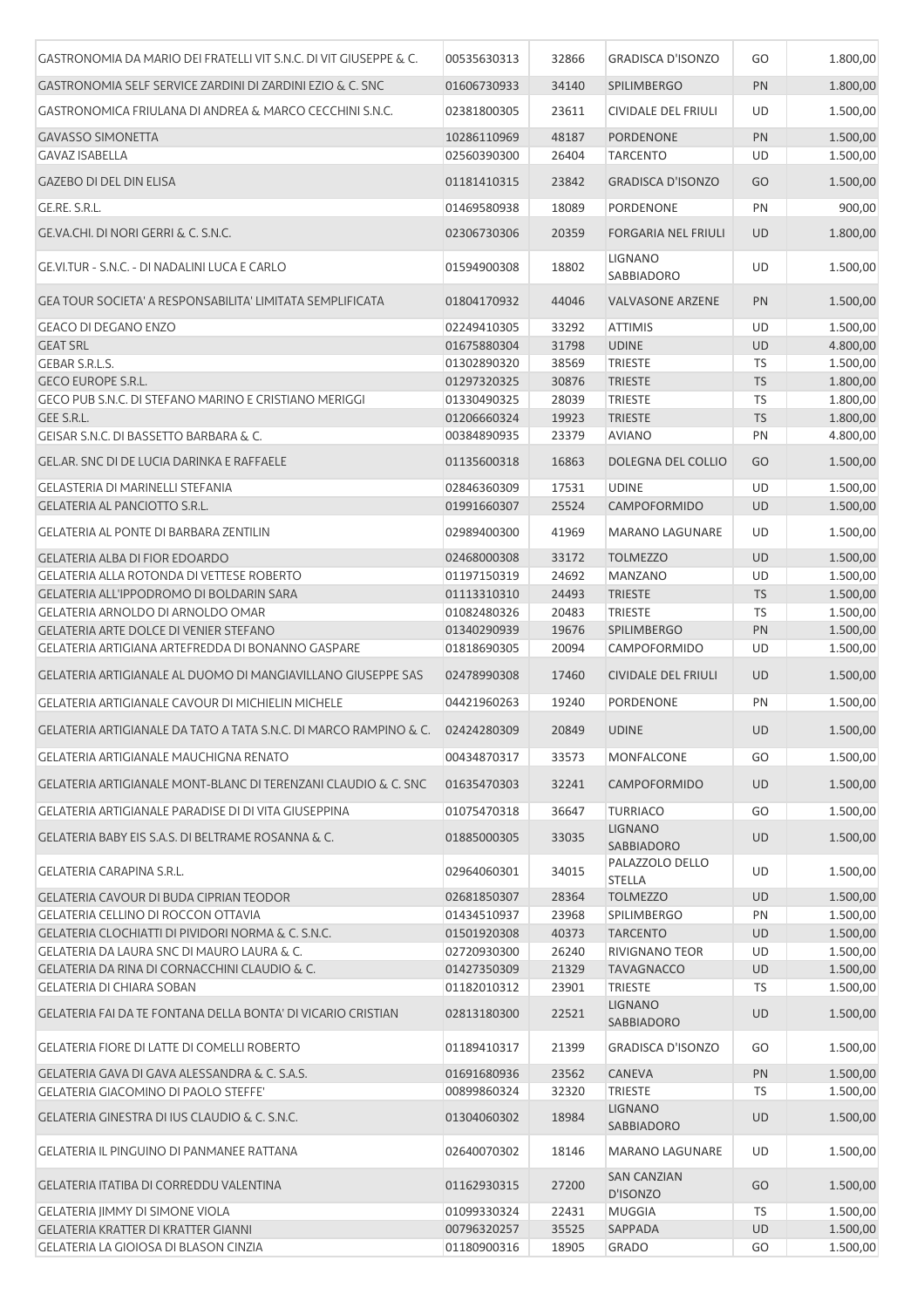| <b>GELATERIA LATTEPIU' DI SGUBIN LEONARDO</b>                                                       | 01112880313 | 41397 | <b>GRADO</b>                        | GO        | 1.500,00 |
|-----------------------------------------------------------------------------------------------------|-------------|-------|-------------------------------------|-----------|----------|
| GELATERIA MARINA DI PIAN MARINA & C. S.N.C.                                                         | 01529140301 | 18639 | <b>GEMONA DEL FRIULI</b>            | <b>UD</b> | 1.500,00 |
| <b>GELATERIA MIANI DI MIANI LUCA</b>                                                                | 02754030308 | 31016 | <b>CIVIDALE DEL FRIULI</b>          | <b>UD</b> | 1.500,00 |
| <b>GELATERIA MITZIE DI SCARAMUZZA MANUEL</b>                                                        | 02420770303 | 17768 | <b>CORNO DI ROSAZZO</b>             | UD        | 1.500,00 |
| GELATERIA MONTEREALE S.N.C. DI ZAGO EDI & C.                                                        | 01750120931 | 34123 | <b>PORDENONE</b>                    | PN        | 1.500,00 |
| <b>GELATERIA NUOVO FIORE DI SALA FELICE</b>                                                         | 01121130932 | 17605 | <b>CORDENONS</b>                    | PN        | 1.500,00 |
| GELATERIA PASTICCERIA ANTARTIK DI SELVAZZO STEFANO, EDY E C. S.N.C.                                 | 01579740307 | 22527 | <b>CODROIPO</b>                     | UD        | 1.500,00 |
| GELATERIA PASTICCERIA FABRIS DI FABRIS ANGELO                                                       | 01389900935 | 28865 | ROVEREDO IN PIANO                   | PN        | 1.500,00 |
| GELATERIA PECCATI DI GOLA DI DE LORENZI VITTORIO                                                    | 02473930309 | 17030 | <b>TRIESTE</b>                      | <b>TS</b> | 1.500,00 |
| <b>GELATERIA STELLA POLARE DI ZAMPA MARTA</b>                                                       | 02382310304 | 28356 | PAGNACCO                            | UD        | 1.500,00 |
| <b>GELATERIA UDINESE DI CARUZZI VILMA</b>                                                           | 01941150300 | 28838 | <b>UDINE</b>                        | <b>UD</b> | 1.500,00 |
| GELATERIA VIA CRISPI 13 DI MEHMETI ANXHELA                                                          | 02846150304 | 23301 | <b>UDINE</b>                        | UD        | 1.500,00 |
| GELATERIA ZAMO' DI ZAMO' ALESSANDRO                                                                 | 02714290307 | 35273 | <b>CORMONS</b>                      | GO        | 1.500,00 |
| GELATERIA ZAMPOLLI S.N.C. DI CALZOLARI LUCA E MARCO                                                 | 01223610930 | 25121 | <b>PORDENONE</b>                    | PN        | 1.500,00 |
| <b>GELATIERE S.R.L.</b>                                                                             | 01459280937 | 22148 | SAN VITO AL<br><b>TAGLIAMENTO</b>   | PN        | 1.500,00 |
| <b>GELATO E GELATO DI CARLON RITA</b>                                                               | 01762040937 | 33228 | <b>AZZANO DECIMO</b>                | PN        | 1.500,00 |
| <b>GELATO GIORDANI DI GIORDANI STEFANO</b>                                                          | 01618690935 | 27056 | <b>MANIAGO</b>                      | PN        | 1.500,00 |
| <b>GELATO SI DI CORRADO GIUSEPPE &amp; C. S.N.C.</b>                                                | 02137670309 | 29059 | <b>TAVAGNACCO</b>                   | UD        | 1.500,00 |
| <b>GELATOK DI BORGNOLO MANUELA</b>                                                                  | 02637870300 | 34681 | <b>POVOLETTO</b>                    | <b>UD</b> | 1.500,00 |
| <b>GELATOLANDIA 2 DI PERSELLO MADDALENA</b>                                                         | 01144430319 | 33976 | <b>RUDA</b>                         | UD        | 1.500,00 |
| GELATOLANDIA DI CAUCIG PAOLO & C. S.N.C.                                                            | 00517080313 | 24639 | <b>SAN CANZIAN</b><br>D'ISONZO      | GO        | 1.500,00 |
| <b>GELATOMANIA DI BASELLO MONICA E C. SAS</b>                                                       | 01879320305 | 16861 | <b>CASTIONS DI STRADA</b>           | UD        | 1.500,00 |
| GELCO DI OLIVO PATRIZIA & C. S.N.C.                                                                 | 02197620301 | 16961 | REMANZACCO                          | <b>UD</b> | 1.500,00 |
| <b>GELINDO S.R.L.</b>                                                                               | 01035600939 | 20922 | <b>VIVARO</b>                       | PN        | 1.800,00 |
| <b>GELLENI MARINA</b>                                                                               | 02583800301 | 28854 | LUSEVERA                            | UD        | 1.800,00 |
| GELTEC DI TECCO FABIO E MAURO VALENTINA S.N.C.                                                      | 02504880309 | 20700 | <b>TRICESIMO</b>                    | UD        | 1.500,00 |
| GEMONATLETICA SOCIETA' SPORTIVA DILETTANTISTICA A<br>RESPONSABILITA'LIMITATA                        | 01832970303 | 26062 | <b>GEMONA DEL FRIULI</b>            | <b>UD</b> | 1.500,00 |
| <b>GENESI DI TAIAROL MORENA</b>                                                                     | 02797460306 | 33768 | <b>BASILIANO</b>                    | UD        | 1.500,00 |
| GENESI GYM S.R.L.- SOCIETA' SPORTIVA DILETTANTISTICA A<br>RESPONSABILITA' LIMITATA UNIPERSONALE     | 02614820302 | 37424 | PALMANOVA                           | <b>UD</b> | 1.500,00 |
| <b>GENESIS S.R.L.</b>                                                                               | 02751720307 | 34981 | PRADAMANO                           | UD        | 1.800,00 |
| <b>GENIVRE SRL</b>                                                                                  | 02681170300 | 30552 | <b>UDINE</b>                        | <b>UD</b> | 1.800,00 |
| GENS JULIA DI DAVIDE DELL'AGATA                                                                     | 00000000000 | 35825 | <b>TRIESTE</b>                      | TS        | 900,00   |
| <b>GENS MUNDI SRL</b>                                                                               | 01239770322 | 42706 | <b>TRIESTE</b>                      | <b>TS</b> | 4.800,00 |
| <b>GENTILINI GIANNI</b>                                                                             | 02777040300 | 20469 | <b>TAIPANA</b>                      | UD        | 900,00   |
| <b>GEREMIA ENRICO</b>                                                                               | 02896980303 | 38684 | LATISANA                            | UD        | 4.800,00 |
| <b>GERETTO ALEX</b>                                                                                 | 01290880325 | 17518 | <b>TRIESTE</b>                      | TS        | 1.500,00 |
| <b>GERLOR S.R.L.</b>                                                                                | 01825500935 | 41375 | <b>PORDENONE</b>                    | PN        | 1.800,00 |
| <b>GERMAN PUB DI DA POS LUCA</b>                                                                    | 04013990272 | 32598 | <b>SACILE</b>                       | PN        | 1.800,00 |
| <b>GERMANO MICHELE</b>                                                                              | 02993550306 | 21060 | <b>UDINE</b>                        | UD        | 650,00   |
| <b>GERMANO PELLASCHIAR E ASTRID LUDVIK - SOCIETA' IN NOME</b><br>COLLETTIVO                         | 00271490328 | 37268 | <b>SGONICO</b>                      | TS        | 1.500,00 |
| <b>GEROMELLA LUCIA</b>                                                                              | 00858890320 | 22309 | <b>TRIESTE</b>                      | <b>TS</b> | 1.500,00 |
| <b>GEROMIN MILENA</b>                                                                               | 02844410304 | 29505 | LATISANA                            | UD        | 1.800,00 |
| <b>GEROMIN TIZIANO</b>                                                                              | 03527680270 | 32722 | <b>LIGNANO</b><br><b>SABBIADORO</b> | UD        | 1.800,00 |
| <b>GERON CRISTINA</b>                                                                               | 00506400316 | 26817 | STARANZANO                          | GO        | 1.500,00 |
| <b>GERONAZZO GABRIELE</b>                                                                           | 01190270932 | 16793 | LATISANA                            | UD        | 1.500,00 |
| <b>GERONAZZO PATRIZIA</b>                                                                           | 00000000000 | 30832 | <b>POLCENIGO</b>                    | PN        | 900,00   |
| <b>GERUSSI RAFFAELLA &amp; C. SNC</b>                                                               | 02391630304 | 23910 | <b>ARTEGNA</b>                      | <b>UD</b> | 4.800,00 |
| GERVASUTTI CRISTIAN & MERLINO S.A.S.                                                                | 01475730303 | 25287 | <b>TRICESIMO</b>                    | UD        | 1.800,00 |
| <b>GERVASUTTI MARIO</b>                                                                             | 01681180301 | 31356 | <b>UDINE</b>                        | <b>UD</b> | 1.500,00 |
| <b>GERZELI SAURO</b>                                                                                | 00972690325 | 32919 | <b>TRIESTE</b>                      | <b>TS</b> | 700,00   |
| GEST.AB SOCIETA' A RESPONSABILITA' LIMITATA SEMPLIFICATA                                            | 01875250936 | 38573 | <b>PORCIA</b>                       | PN        | 1.500,00 |
| GESTAL DI BONORA PATRIZIA & C. S.A.S.                                                               | 01620610301 | 23990 | <b>TOLMEZZO</b>                     | UD        | 1.800,00 |
| GESTIONE ANTICHI CAFFE' DI FERNANDO GIOVANNI & C. S.N.C.                                            | 01678260306 | 24822 | SAN DANIELE DEL<br><b>FRIULI</b>    | <b>UD</b> | 1.800,00 |
| <b>GESTIONI TURISTICHE SOCIETA' IN ACCOMANDITA SEMPLICE DI</b><br><b>BORTOLUTTI WALTER &amp; C.</b> | 01309310322 | 37844 | DUINO-AURISINA                      | TS        | 1.800,00 |
| <b>GESTIONI VICKY S.R.L.</b>                                                                        | 01571080934 | 20693 | <b>CHIONS</b>                       | PN        | 4.800,00 |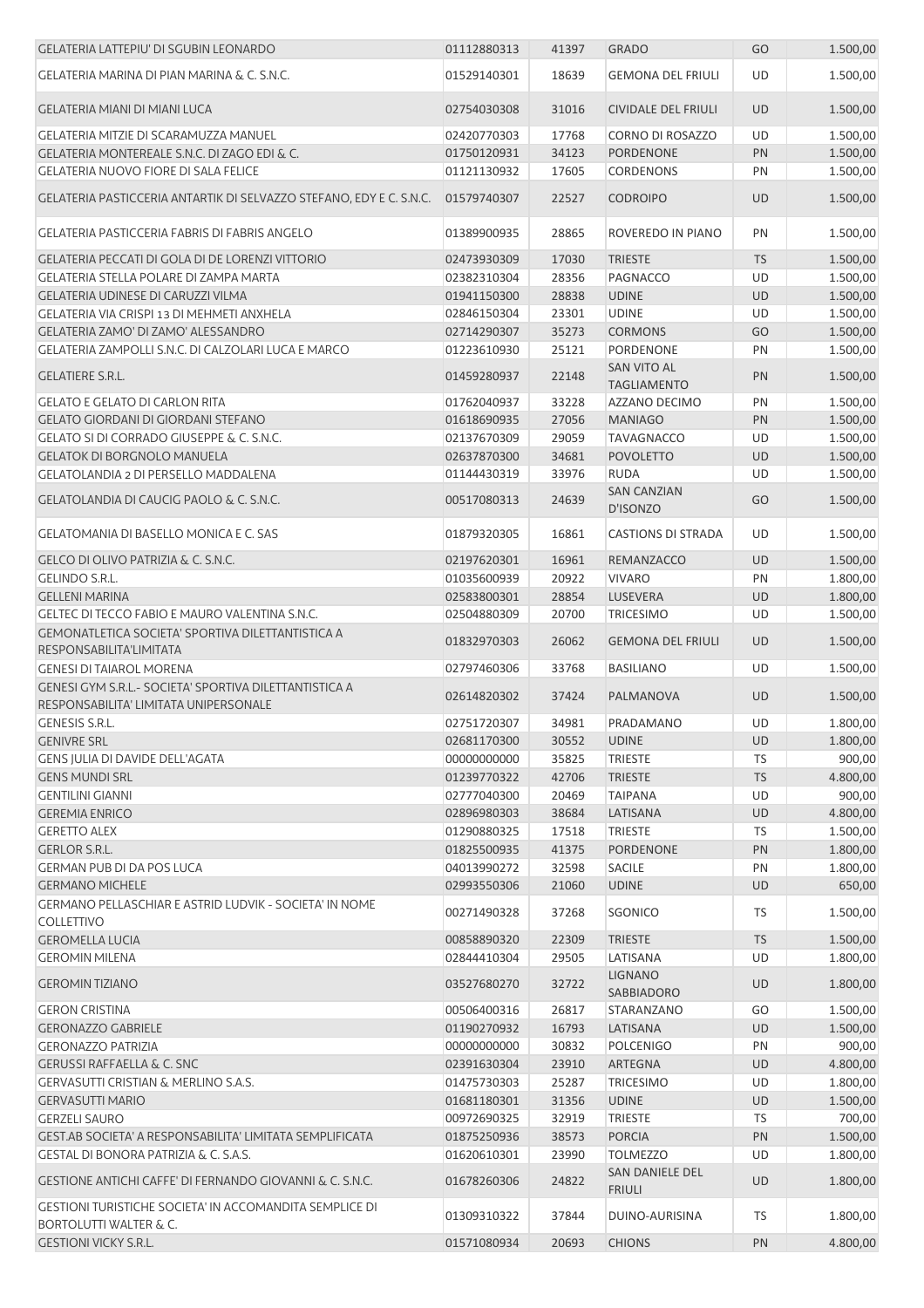| <b>GESUATO SANDRO</b>                                              | 01637500305                | 26407          | <b>GONARS</b>                            | UD        | 1.800,00           |
|--------------------------------------------------------------------|----------------------------|----------------|------------------------------------------|-----------|--------------------|
| GF S.N.C. DI MARTA PAOLO & MACERA RICCARDO                         | 01640990931                | 36383          | PORDENONE                                | PN        | 1.800,00           |
| GFPP - SOCIETA' A RESPONSABILITA' LIMITATA                         | 01313780320                | 32199          | <b>TRIESTE</b>                           | TS        | 1.500,00           |
| <b>GHELLER LAURA</b>                                               | 02490360308                | 34134          | <b>TORVISCOSA</b>                        | <b>UD</b> | 1.500,00           |
| <b>GHERBASSI FLAVIA</b>                                            | 00856230321                | 26708          | <b>TRIESTE</b>                           | <b>TS</b> | 1.500,00           |
| <b>GHG SRL</b>                                                     | 02983940301                | 28710          | <b>ARTA TERME</b>                        | UD        | 4.800,00           |
| <b>GHIRIGORI DI BETTO SARA SAS</b>                                 | 02549680300                | 21869          | <b>POCENIA</b>                           | UD        | 1.500,00           |
| <b>GHITTER ELIA</b>                                                | 01149550319                | 31038          | <b>GORIZIA</b>                           | GO        | 700,00             |
| <b>G-HOTELS S.A.S. DI GALLERINI LUCIANO</b>                        | 02635920305                | 35709          | <b>UDINE</b>                             | UD        | 4.800,00           |
| GI.RO. DI PASQUIN GIULIA E GRANDO ROBERTO SNC                      | 01761770930                | 18193          | PORDENONE                                | PN        | 1.500,00           |
| <b>GIACINTO IVANA</b>                                              | 01617550304                | 31487          | LATISANA                                 | UD        | 1.500,00           |
| <b>GIACOMI GIANLUCA</b>                                            | 01230360321                | 21372          | <b>TRIESTE</b>                           | <b>TS</b> | 700,00             |
| GIACOMIN JAMES ALESSANDRO                                          | 01875560938                | 35462          | TRAMONTI DI SOTTO                        | PN        | 900,00             |
| <b>GIACOMIN STEFANO</b>                                            | 01193180328                | 36435          | <b>MUGGIA</b>                            | <b>TS</b> | 1.800,00           |
| <b>GIACOMINI FRANCO</b>                                            | 00000000000                | 27237          | RIVE D'ARCANO                            | UD        | 900,00             |
| <b>GIACOMINI ROBERTO</b>                                           | 01253100323                | 35722          | <b>TRIESTE</b>                           | <b>TS</b> | 700,00             |
| GIACOMINI SOCIETA' A RESPONSABILITA' LIMITATA                      | 01553440932                | 20164          | PRAVISDOMINI                             | PN        | 700,00             |
| GIACOMINI TERESA UDINE CAMERE                                      | 00000000000                | 36887          | <b>TAVAGNACCO</b>                        | UD        | 900,00             |
| GIADA S.N.C. DI MARCUZZI ALESSIA E C.                              | 02489790309                | 17609          | SAN DANIELE DEL<br><b>FRIULI</b>         | UD        | 1.500,00           |
| <b>GIAIOTTO VITTORIO E GIANMARCO SNC</b>                           | 02948630302                | 33983          | <b>CIVIDALE DEL FRIULI</b>               | <b>UD</b> | 1.800,00           |
| <b>GIAMPAOLO FOMULARO</b>                                          | 00673860326                | 32078          | <b>TRIESTE</b>                           | <b>TS</b> | 700,00             |
| <b>GIANGIO S.R.L.</b>                                              | 02417060304                | 25399          | <b>UDINE</b>                             | <b>UD</b> | 1.500,00           |
| <b>GIANLUCA SIMSIG</b>                                             | 01024080325                | 17117          | <b>TRIESTE</b>                           | TS        | 700,00             |
| <b>GIANLUIGI MICHELIN</b>                                          | 02975150307                | 23690          | <b>LIGNANO</b><br>SABBIADORO             | <b>UD</b> | 1.500,00           |
| <b>GIANNI BORDON</b>                                               | 00617460324                | 27789          | <b>TRIESTE</b>                           | TS        | 700,00             |
| <b>GIANNI DORIGO</b>                                               | 00000000000                | 38706          | <b>TOLMEZZO</b>                          | <b>UD</b> | 650,00             |
| <b>GIANOLLA DAVIDE</b>                                             | 01202980320                | 24689          | <b>TRIESTE</b>                           | TS        | 700,00             |
| GIAPPONE SUSHI DI QIU JIANFENG                                     | 02773070301                | 22178          | <b>UDINE</b>                             | <b>UD</b> | 1.800,00           |
|                                                                    |                            |                |                                          |           |                    |
| <b>GIARDA IVAN</b><br>GIARDINO S.N.C. DI STIVANELLO VITTORIO E C.  | 01976760304<br>01046160311 | 37223<br>26321 | <b>GEMONA DEL FRIULI</b><br><b>GRADO</b> | UD<br>GO  | 700,00<br>1.500,00 |
| <b>GIARDINO SRL</b>                                                | 01619930306                | 26540          | <b>LIGNANO</b>                           | UD        | 4.800,00           |
|                                                                    |                            |                | SABBIADORO                               |           |                    |
| <b>GIARRATANO MONYA</b>                                            | 02802370300                | 23473          | <b>GRADO</b>                             | GO        | 1.500,00           |
| GIAST SAS DI EMANUELA CORENICA                                     | 01164070326                | 27621          | <b>MUGGIA</b>                            | TS        | 1.500,00           |
| <b>GIAVON ANTONINO DI GIAVON MARA</b>                              | 02758890301                | 27822          | <b>CODROIPO</b>                          | <b>UD</b> | 1.500,00           |
| GIEMME DI BISIO GIULIA E NATOLI MASSIMO S.N.C.                     | 01160180319                | 31538          | <b>GORIZIA</b>                           | GO        | 1.500,00           |
| GIERRE S.A.S. DI GRAVA RENZO & C.                                  | 01327240931                | 39274          | <b>CLAUT</b>                             | PN        | 4.800,00           |
| <b>GIERRE VIAGGI S.R.L.</b>                                        | 01132390327                | 19165          | <b>TRIESTE</b>                           | TS        | 4.800,00           |
| GIFLOS DI STOCCA SILVANO & C. S.N.C.                               | 01461290932                | 28953          | PORDENONE                                | PN        | 1.500,00           |
| <b>GIGANTE ADRIANO SOCIETA' SEMPLICE AGRICOLA</b>                  | 02548830302                | 34725          | CORNO DI ROSAZZO                         | UD        | 900,00             |
| <b>GIGANTE GIANCARLO</b>                                           | 01713810305                | 29843          | <b>LIGNANO</b><br><b>SABBIADORO</b>      | <b>UD</b> | 1.500,00           |
| GIGI DI MICHELUZ FRANCO & C. S.A.S.                                | 01224410934                | 41522          | FONTANAFREDDA                            | PN        | 4.800,00           |
| <b>GIGLIETTA GIOVANNI</b>                                          | 01252320328                | 24074          | <b>TRIESTE</b>                           | <b>TS</b> | 1.500,00           |
| <b>GILBERTO OLIVO</b>                                              | 01807940307                | 35930          | <b>CAMPOLONGO</b><br><b>TAPOGLIANO</b>   | UD        | 1.500,00           |
| <b>GIMONA MAURA</b>                                                | 01206160317                | 39110          | <b>GRADO</b>                             | GO        | 1.500,00           |
| <b>GIMONA RENZO</b>                                                | 01225430329                | 32448          | <b>TRIESTE</b>                           | TS        | 700,00             |
| <b>GINA DELLASANTA</b>                                             | 00310060322                | 32443          | <b>MUGGIA</b>                            | <b>TS</b> | 1.500,00           |
| GINGER S.A.S. DI CHIARA BECCARI & C.                               | 01227910328                | 25336          | TRIESTE                                  | TS        | 1.500,00           |
| GIO.CA.GIO. S.A.S. DI ANDREA GIOVANNINI & C.                       | 01295130320                | 30574          | <b>TRIESTE</b>                           | <b>TS</b> | 1.800,00           |
| GIOANNA DI ANDRIOLA GIOVANNI & C. SNC                              | 02738000302                | 36663          | SAN GIOVANNI AL<br><b>NATISONE</b>       | UD        | 1.800,00           |
| GIOIA S.N.C. DI AIELLO MARIA E GOXHOBELLI ROLAND                   | 02454540309                | 32754          | <b>MARTIGNACCO</b>                       | <b>UD</b> | 1.800,00           |
| GIOKA S.N.C. DI LORENZI GIORGIO & C. - SOCIETA' IN NOME COLLETTIVO | 01174280329                | 32879          | TRIESTE                                  | TS        | 1.800,00           |
| <b>GIOLA PAOLO</b>                                                 | 01222490326                | 39015          | SAN DORLIGO DELLA<br>VALLE               | <b>TS</b> | 700,00             |
| GIOMIFA DI CADAMURO MIRKO E FABIO & C. S.A.S.                      | 01525240931                | 26633          | PORDENONE                                | PN        | 1.500,00           |
| <b>GIORDANO DIEGO</b>                                              | 02701570307                | 34972          | <b>UDINE</b>                             | <b>UD</b> | 1.800,00           |
| <b>GIORDANO FABRIZIO</b>                                           | 01493540304                | 35175          | <b>CASSACCO</b>                          | UD        | 1.800,00           |
| <b>GIORGIA TEDESCHI</b>                                            | 00000000000                | 41013          | <b>TRIESTE</b>                           | <b>TS</b> | 900,00             |
| <b>GIORGIONE GIACOMO</b>                                           | 01810600302                | 37862          | <b>CAMPOFORMIDO</b>                      | UD        | 700,00             |
| GIORGIUTTI & COLABELLI S.A.S. DI VERONICA TERESA COLABELLI         | 02340730304                | 32806          | <b>UDINE</b>                             | <b>UD</b> | 900,00             |
|                                                                    |                            |                |                                          |           |                    |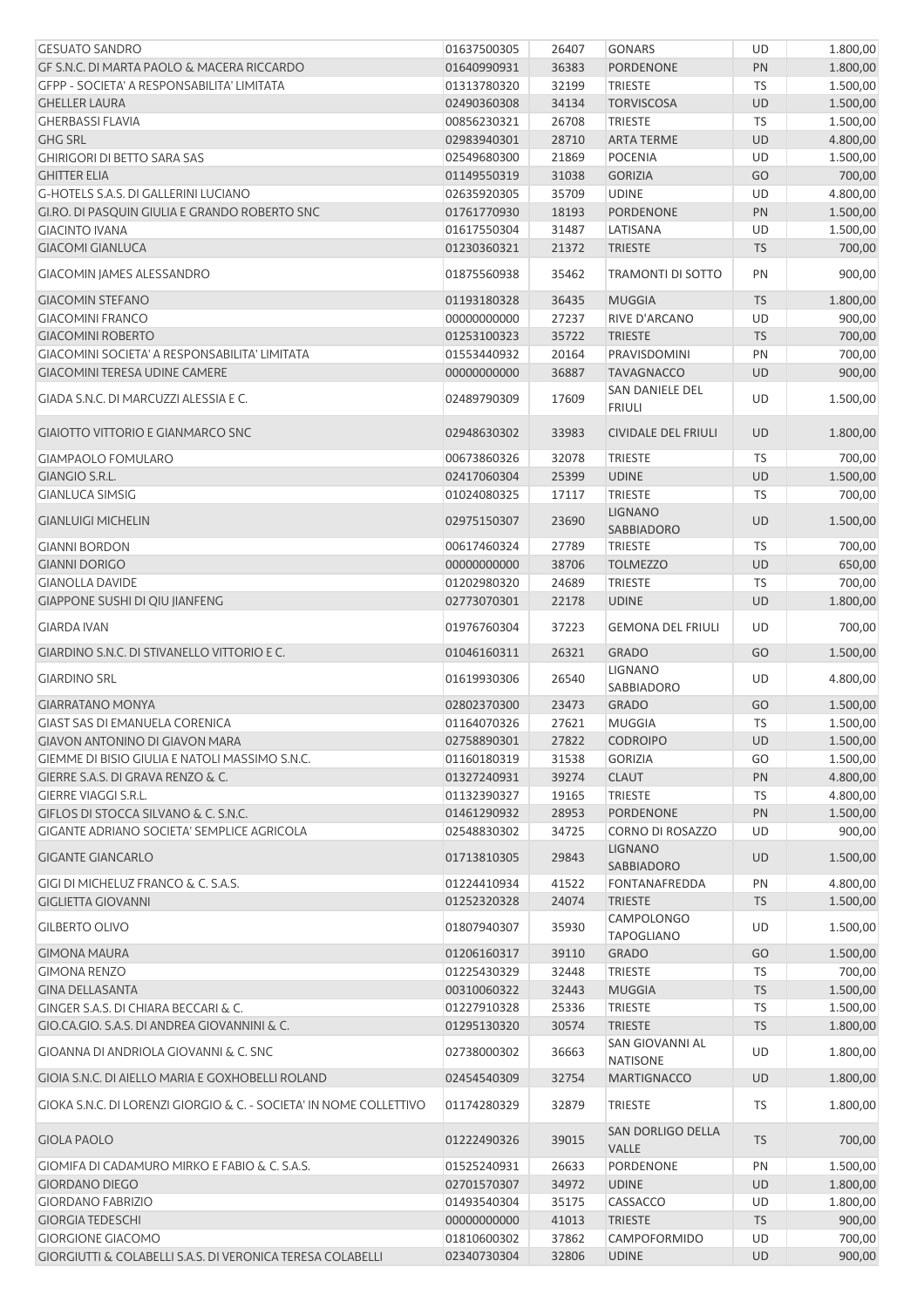| GIOROLDO'S PIZZA DI GIOCONDO                                       | 02750270304                | 40925          | <b>TALMASSONS</b>                         | UD              | 1.800,00             |
|--------------------------------------------------------------------|----------------------------|----------------|-------------------------------------------|-----------------|----------------------|
| <b>GIOSAN DI GIOVANNI CALVANI</b>                                  | 01276520325                | 28320          | <b>TRIESTE</b>                            | <b>TS</b>       | 1.500,00             |
| <b>GIOSEFFINI NADIA - CIP E CIOP BED AND BREAKFAST</b>             | 00000000000                | 30615          | <b>BUIA</b>                               | UD              | 900,00               |
| <b>GIOVANATTO ANNA ROSA</b>                                        | 02572340301                | 39636          | <b>PONTEBBA</b>                           | <b>UD</b>       | 1.800,00             |
| <b>GIOVANNI CANCIANI</b>                                           | 00650340326                | 33052          | <b>TRIESTE</b>                            | TS              | 700,00               |
| <b>GIOVANNI CRUPI</b>                                              | 00000000000                | 19557          | DUINO-AURISINA                            | <b>TS</b>       | 650,00               |
| <b>GIOVANNI DE BEDIN</b>                                           | 00000000000                | 41790          | SAN GIORGIO DELLA<br>RICHINVELDA          | PN              | 900,00               |
| <b>GIOVANNI FOFFANI</b>                                            | 06676090159                | 37901          | <b>TRIVIGNANO UDINESE</b>                 | <b>UD</b>       | 1.800,00             |
| <b>GIOVANNI MIOTTI</b>                                             | 00000000000                | 42199          | <b>TRICESIMO</b>                          | UD              | 900,00               |
| <b>GIOVINOTO SRL</b>                                               | 01309460325                | 32694          | <b>TRIESTE</b>                            | <b>TS</b>       | 1.500,00             |
| GIP S.R.L.                                                         | 01892830306                | 24153          | SAN GIORGIO DI<br><b>NOGARO</b>           | UD              | 4.800,00             |
| GIPA S.A.S. DI BRUSADIN PAOLO                                      | 01749620934                | 40383          | <b>FIUME VENETO</b>                       | PN              | 1.800,00             |
| GIPSY BAR DI ZHU ZHUFEN                                            | 04775740261                | 28322          | <b>PORCIA</b>                             | PN              | 1.500,00             |
| <b>GIRALDI GUIDO</b>                                               | 01081350322                | 40168          | <b>TRIESTE</b>                            | <b>TS</b>       | 700,00               |
| <b>GIRALDI WALTER</b>                                              | 00957380322                | 41419          | <b>TRIESTE</b>                            | <b>TS</b>       | 700,00               |
| <b>GIRARDIS ANNA</b>                                               | 01650010307                | 27589          | <b>SOCCHIEVE</b>                          | <b>UD</b>       | 1.500,00             |
| <b>GIRASOLE DI CANCIAN NIKLA</b>                                   | 01836060937                | 41904          | FONTANAFREDDA                             | PN              | 1.800,00             |
| GIRBA S.R.L.                                                       | 02195230301                | 46960          | <b>PAGNACCO</b>                           | <b>UD</b>       | 1.500,00             |
| <b>GIRO SRL</b>                                                    | 02877990305                | 16878          | <b>TARVISIO</b>                           | UD              | 1.500,00             |
| GITANO S.R.L.S.                                                    | 01335230320                | 33064          | DUINO-AURISINA                            | <b>TS</b>       | 1.800,00             |
| GIUDITTA TERESA DI CHIABAI SILVANA                                 | 02707840308                | 35423          | SAN PIETRO AL<br><b>NATISONE</b>          | UD              | 1.500,00             |
| <b>GIUFFRIDA ANTONINO</b>                                          | 01328040322                | 39381          | DUINO-AURISINA                            | <b>TS</b>       | 1.800,00             |
| <b>GIUFFRIDA GIOVANNI</b>                                          | 05110870879                | 41136          | <b>PORDENONE</b>                          | PN              | 1.500,00             |
| <b>GIUGOVAZ ALBERTO</b>                                            | 01280410323                | 33842          | <b>TRIESTE</b>                            | <b>TS</b>       | 700,00               |
| GIULI S.N.C. DI VISENTIN CHRISTIAN & C.                            | 01137160329                | 21716          | <b>MUGGIA</b>                             | TS              | 1.800,00             |
| <b>GIULIA COMELLI</b>                                              | 00000000000                | 26864          | <b>TARVISIO</b>                           | <b>UD</b>       | 900,00               |
| GIULY SNC DI GARDIN FLAVIO & GIGANTE MARIA LUISA                   | 02327500308                | 34839          | <b>GONARS</b>                             | UD              | 1.500,00             |
| GIUMA CAFE' DI PELLEGRINUZZI RAOUL                                 | 01565780937                | 24170          | <b>MANIAGO</b>                            | PN              | 1.500,00             |
| <b>GIUNI DAVIDE</b>                                                | 00938650322                | 36391          | <b>TRIESTE</b>                            | TS              | 700,00               |
| <b>GIUNI MAURIZIO</b>                                              | 00919800326                | 34786          | <b>TRIESTE</b>                            | <b>TS</b>       | 700,00               |
| <b>GIUSEPPA PAVIA IN MAINO</b>                                     | 00604930321                | 30344          | TRIESTE                                   | TS              | 1.800,00             |
| GIUSEPPE CRISMANI SUCCESSORI DI SILVESTRA SOSIC IN CRISMANI & C. - | 00916850324                | 35645          | <b>TRIESTE</b>                            | <b>TS</b>       | 4.800,00             |
| SOCIETA' IN ACCOMANDITA SEMPLICE<br><b>GIUSEPPE MASARIN</b>        |                            |                |                                           |                 |                      |
|                                                                    | 00000000000                | 38277          | <b>TRIESTE</b>                            | TS              | 650,00               |
| <b>GIUSEPPE SCOPAS</b>                                             | 00992760322                | 31847          | <b>TRIESTE</b><br><b>LIGNANO</b>          | <b>TS</b>       | 700,00               |
| <b>GIUSSANI-SARCONE DONATO</b>                                     | 02609830308                | 31967          | SABBIADORO                                | UD              | 1.500,00             |
| <b>GIUST MARA</b>                                                  | 01807620933                | 33863          | <b>DRENCHIA</b>                           | <b>UD</b>       | 1.800,00             |
| <b>GIUSTINA GIANFRANCO</b>                                         | 01193260328                | 24286          | <b>TRIESTE</b>                            | TS              | 1.800,00             |
| <b>GIUSTO MARIA ISABELLA</b>                                       | 02388550309                | 25558          | <b>TRICESIMO</b>                          | <b>UD</b>       | 1.800,00             |
| <b>GL DRIVER DI GONANO LUCA</b>                                    | 02903530307                | 27001          | <b>VILLA SANTINA</b>                      | UD              | 700,00               |
| <b>GLADULICH FEDERICO</b>                                          | 01186680326                | 37011          | <b>TRIESTE</b>                            | <b>TS</b>       | 1.500,00             |
| <b>GLAMOUR DI VECCHIO GIUSEPPE</b>                                 | 01476230931                | 36475          | PORCIA                                    | PN              | 1.800,00             |
| <b>GLAMOUR LASH DI SANELA ANTONIJEVIC</b>                          | 02942300308                | 42435          | <b>UDINE</b>                              | <b>UD</b>       | 1.500,00             |
| <b>GLAVIC DARIJA</b>                                               | 02543850305                | 20476          | <b>UDINE</b>                              | UD              | 1.500,00             |
| <b>GLAVINA GIULIANO</b>                                            | 00939920328                | 18608          | <b>TRIESTE</b>                            | <b>TS</b>       | 700,00               |
| <b>GLEN S.R.L.</b><br><b>GLESSI MONICA</b>                         | 01201650320<br>02879060305 | 37885<br>31429 | <b>TRIESTE</b><br><b>FIUMICELLO VILLA</b> | TS<br><b>UD</b> | 1.800,00<br>1.500,00 |
| <b>GLG SOCIETA' SEMPLICE AGRICOLA</b>                              | 02889860306                | 21466          | <b>VICENTINA</b><br>FAGAGNA               | UD              | 900,00               |
| GLI AMICI S.N.C. DI PANICO LUIGI E RISPOLI CESARE                  | 02457250302                | 36588          | <b>LIGNANO</b>                            | <b>UD</b>       | 1.800,00             |
| <b>GLITTER DI DE LAZZARO AGNESE</b>                                | 01197210311                | 32836          | SABBIADORO<br>ROMANS D'ISONZO             | GO              | 1.500,00             |
| GLM S.R.L.                                                         | 02780810301                | 31946          | <b>GEMONA DEL FRIULI</b>                  | <b>UD</b>       | 1.800,00             |
| <b>GLOXY ELENA DI ELENA PIAN</b>                                   | 01269560320                | 40035          | <b>TRIESTE</b>                            | <b>TS</b>       | 1.500,00             |
| GN DI BLASUTIG GIANALBERTO S.N.C.                                  | 02686540309                | 32704          | PASIAN DI PRATO                           | <b>UD</b>       | 1.500,00             |
| <b>GO BIKE TOUR SOCIETA' COOPERATIVA</b>                           | 01175380318                | 47962          | MONFALCONE                                | GO              | 1.500,00             |
| <b>GO&amp;GO S.R.L.</b>                                            | 02768940302                | 35773          | PALMANOVA                                 | UD              | 1.800,00             |
| <b>GOAT IN QUARANTA CLARA</b>                                      | 00564800324                | 26887          | <b>TRIESTE</b>                            | TS              | 1.500,00             |
| <b>GOBBO EMANUELA</b>                                              | 01781350937                | 38841          | <b>MONTEREALE</b><br>VALCELLINA           | PN              | 1.500,00             |
| GOBBO PIERINA - BAR TABACCHI - PIZZERIA DORIAN GRAY                | 01227460936                | 37839          | AZZANO DECIMO                             | PN              | 1.500,00             |
| <b>GOBENA SELAMAWIT ALEMAYEHU</b>                                  | 04866320262                | 25767          | <b>UDINE</b>                              | <b>UD</b>       | 1.800,00             |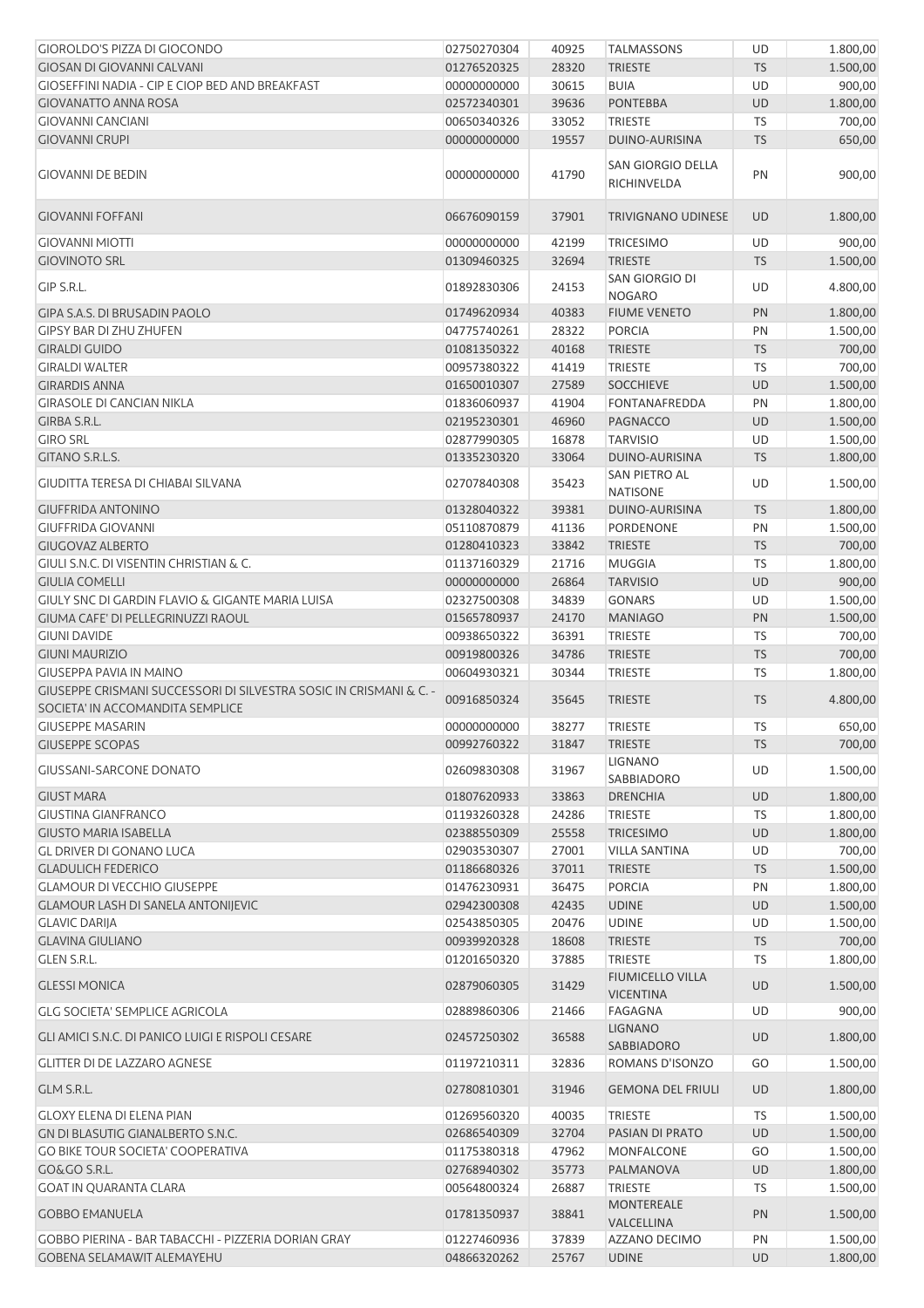| <b>GOBLIN DI AMBROSINO ANDREA</b>                                                          | 01225280328 | 37778 | <b>TRIESTE</b>                         | <b>TS</b> | 1.800,00 |
|--------------------------------------------------------------------------------------------|-------------|-------|----------------------------------------|-----------|----------|
| <b>GOCCIA E NERO CAFE' DI RATTA VITTORIO</b>                                               | 01321830323 | 24296 | <b>TRIESTE</b>                         | <b>TS</b> | 1.500,00 |
| <b>GOGOTRANSFER DI ANDREA BUTTIGNON</b>                                                    | 01157820315 | 26291 | <b>STARANZANO</b>                      | GO        | 700,00   |
| <b>GOINA MAURO</b>                                                                         | 01289580324 | 31449 | <b>TRIESTE</b>                         | <b>TS</b> | 700,00   |
| <b>GOLDEN HOTEL &amp; RESORT S.R.L.</b>                                                    | 01022760324 | 26226 | <b>TRIESTE</b>                         | TS        | 4.800,00 |
| <b>GOLDEN ROOMS DI RADICA JANKOVIC</b>                                                     | 00000000000 | 41433 | <b>TRIESTE</b>                         | <b>TS</b> | 900,00   |
| <b>GOLDEN SHOW S.R.L. - IMPRESA SOCIALE</b>                                                | 01220880320 | 20283 | <b>TRIESTE</b>                         | TS        | 1.500,00 |
| <b>GOLEM DI WALTER PITTIONI</b>                                                            | 02505530309 | 24117 | <b>CIVIDALE DEL FRIULI</b>             | <b>UD</b> | 1.500,00 |
| <b>GOLF &amp; WINE HOTEL S.R.L.</b>                                                        | 01549150934 | 36245 | <b>AVIANO</b>                          | PN        | 4.800,00 |
| <b>GOLF CLUB LIGNANO - S.P.A.</b>                                                          | 02660500279 | 17467 | <b>LIGNANO</b><br><b>SABBIADORO</b>    | UD        | 4.800,00 |
| GOLF CLUB LIGNANO A.S.D. - ASSOCIAZIONE SPORTIVA DILETTANTISTICA                           | 01740030307 | 39723 | <b>LIGNANO</b><br>SABBIADORO           | UD        | 1.500,00 |
| <b>GOLLES FABIANA</b>                                                                      | 02839220304 | 22414 | <b>TORREANO</b>                        | UD        | 1.500,00 |
| GOMBANI CAMILLA - TRIESTÈ59 B&B                                                            | 00000000000 | 17917 | <b>TRIESTE</b>                         | TS        | 900,00   |
| <b>GOMIZEL ALESSANDRO</b>                                                                  | 00838910321 | 23662 | <b>TRIESTE</b>                         | TS        | 1.800,00 |
| <b>GON DI ENZO GON</b>                                                                     | 00524870318 | 19933 | <b>CORMONS</b>                         | GO        | 700,00   |
| <b>GON PATRIZIA</b>                                                                        | 00396980310 | 32529 | <b>MONFALCONE</b>                      | GO        | 1.500,00 |
| <b>GONANO SIMONE</b>                                                                       | 02986600308 | 33828 | <b>SUTRIO</b>                          | <b>UD</b> | 1.500,00 |
| <b>GOOD FOOD FAST S.R.L. UNIPERSONALE</b>                                                  | 13240911001 | 36880 | <b>TAVAGNACCO</b>                      | <b>UD</b> | 1.800,00 |
| GOOD FOOD S.R.L.                                                                           | 01041530328 | 20825 | <b>TRIESTE</b>                         | TS        | 1.800,00 |
| <b>GOOD VIBRATIONS ENTERTAINMENT SRL</b>                                                   | 01263860320 | 28162 | <b>TRIESTE</b>                         | <b>TS</b> | 1.500,00 |
| <b>GORENSZACH CLAUDIA</b>                                                                  | 00000000001 | 25073 | SAPPADA                                | UD        | 900,00   |
| GORETTI DI PIVA GIOVANNI & C. S.N.C.                                                       | 01444730939 | 18626 | <b>PORCIA</b>                          | PN        | 1.500,00 |
| <b>GORI MARINELLA</b>                                                                      | 01797920301 | 29287 | <b>UDINE</b>                           | UD        | 1.500,00 |
| GORIZIA INN S.N.C. DI PENNACCHINI GIADA E DEFFENDI FEDERICO                                | 01181400316 | 28217 | <b>GORIZIA</b>                         | GO        | 900,00   |
| <b>GOS BARBARA</b>                                                                         | 01022740318 | 33549 | <b>VILLESSE</b>                        | GO        | 1.800,00 |
| <b>GOSGNACH LUCA</b>                                                                       | 02744090305 | 23856 | PREMARIACCO                            | <b>UD</b> | 700,00   |
| <b>GOSSIP GIRL DI GIULIA RUTA</b>                                                          | 01180130328 | 21453 | <b>TRIESTE</b>                         | <b>TS</b> | 1.500,00 |
| <b>GOTOUR S.R.L.</b>                                                                       | 00157960311 | 16743 | <b>GORIZIA</b>                         | GO        | 4.800,00 |
| GP EVENTI DI PAREDES GERARDO OMAR                                                          | 02600360305 | 27553 | <b>BUIA</b>                            | UD        | 1.500,00 |
| GP MOTOR ACCESSORIES DI PATANISI GIOVANNI                                                  | 01008160317 | 31440 | <b>GORIZIA</b>                         | GO        | 700,00   |
| <b>GR GROUP S.R.L.</b>                                                                     | 01317360327 | 24281 | <b>TRIESTE</b>                         | TS        | 4.800,00 |
| <b>GRABAR FABIO</b>                                                                        | 01034920320 | 39889 | <b>TRIESTE</b>                         | <b>TS</b> | 1.800,00 |
| GRADO FLAP SOCIETA' A RESPONSABILITA' LIMITATA SEMPLIFICATA                                | 01188710311 | 18457 | <b>GRADO</b>                           | GO        | 1.800,00 |
| <b>GRADO HOTEL S.R.L.</b>                                                                  | 01183510310 | 24501 | <b>GRADO</b>                           | GO        | 4.800,00 |
| <b>GRAHELI GIULIANA PAOLA</b>                                                              | 01260010309 | 33756 | <b>UDINE</b>                           | UD        | 1.500,00 |
| GRAN BAR DI PILLON E VERONA S.N.C.                                                         | 01158300937 | 22118 | SAN VITO AL<br><b>TAGLIAMENTO</b>      | <b>PN</b> | 1.500,00 |
| GRAN BAR EXCELSIOR S.N.C. DI ARMANDO SKARLOVAJ & ROBERTO<br><b>SCHILLANI</b>               | 00638960328 | 29113 | <b>TRIESTE</b>                         | <b>TS</b> | 1.500,00 |
| GRAN BAR UNITA' - SOCIETA' A RESPONSABILITA' LIMITATA                                      | 01255110320 | 25020 | <b>TRIESTE</b>                         | <b>TS</b> | 1.800,00 |
| GRAN GELATO S.N.C. DI FURLAN VITTORIO, DIEGO E ALESSANDRO                                  | 01794320935 | 31952 | <b>PORDENONE</b>                       | PN        | 1.500,00 |
| GRAN GELATO SNC DI MARCHESAN GIOVANNI & C.                                                 | 02684050301 | 36964 | <b>CERVIGNANO DEL</b><br><b>FRIULI</b> | <b>UD</b> | 1.500,00 |
| <b>GRANDE CINA S.R.L.</b>                                                                  | 01834480939 | 28783 | <b>PORDENONE</b>                       | PN        | 1.800,00 |
| GRANDE MURAGLIA S.N.C. DI ZHANG MEIJIN & C.                                                | 01865010936 | 22175 | <b>SACILE</b>                          | PN        | 1.800,00 |
| GRANDI ALBERGHI GRADO S.P.A.                                                               | 00517820312 | 17392 | <b>GRADO</b>                           | GO        | 4.800,00 |
| <b>GRANZOTTI MORENA</b>                                                                    | 02428460303 | 35953 | <b>OVARO</b>                           | UD        | 1.800,00 |
| <b>GRASSELLI RAFFAELLA</b>                                                                 | 02041440302 | 26609 | <b>UDINE</b>                           | UD        | 650,00   |
| <b>GRAVA ANGELO</b>                                                                        | 01794290930 | 32077 | <b>CLAUT</b>                           | PN        | 1.500,00 |
| <b>GRAVA MASSIMO</b>                                                                       | 02904490303 | 37009 | <b>RESIUTTA</b>                        | UD        | 1.800,00 |
| <b>GRAVAZZI MARA</b>                                                                       | 02663480305 | 19691 | <b>UDINE</b>                           | <b>UD</b> | 1.500,00 |
| GRAVITA' ZERO SOCIETA' SPORTIVA DILETTANTISTICA A RESPONSABILITA'<br><b>LIMITATA</b>       | 01142080322 | 39400 | <b>TRIESTE</b>                         | TS        | 4.800,00 |
| <b>GRAVO S.R.L. SEMPLIFICATA UNIPERSONALE</b>                                              | 01189780313 | 20778 | <b>GRADO</b>                           | GO        | 1.800,00 |
| <b>GRAZ PETRA</b>                                                                          | 02921300303 | 23456 | SAPPADA                                | UD        | 900,00   |
| <b>GRAZIANO STEFANO</b>                                                                    | 01176440327 | 40145 | <b>TRIESTE</b>                         | <b>TS</b> | 900,00   |
| <b>GRAZIELLA LONDERO</b>                                                                   | 00000000000 | 42092 | <b>SPILIMBERGO</b>                     | PN        | 900,00   |
| <b>GRBEC EMILIA</b>                                                                        | 00839280328 | 20015 | <b>TRIESTE</b>                         | <b>TS</b> | 1.800,00 |
| <b>GREAT BAR DI GREATTI LUCA</b>                                                           | 02586640308 | 37462 | <b>MARTIGNACCO</b>                     | UD        | 1.500,00 |
| <b>GREATTI GIOVANNI</b>                                                                    | 00000000000 | 41819 | <b>LESTIZZA</b>                        | UD        | 900,00   |
| <b>GRECO DEGUSTAZIONE SRL</b>                                                              | 02158160305 | 20845 | <b>UDINE</b>                           | UD        | 1.500,00 |
| <b>GRECO GIAN LUCA</b>                                                                     | 01153550320 | 30780 | <b>TRIESTE</b>                         | <b>TS</b> | 700,00   |
| <b>GRECO PINO VINCENZO</b>                                                                 | 01587140938 | 26852 | <b>POLCENIGO</b>                       | PN        | 1.800,00 |
| GREEN INNOVATION 4.0 SOCIETA' SEMPLICE AGRICOLA, IN BREVE<br>ANCHEGREEN INNOVATION 4.0 SSA | 02964500306 | 29850 | RIVIGNANO TEOR                         | UD        | 900,00   |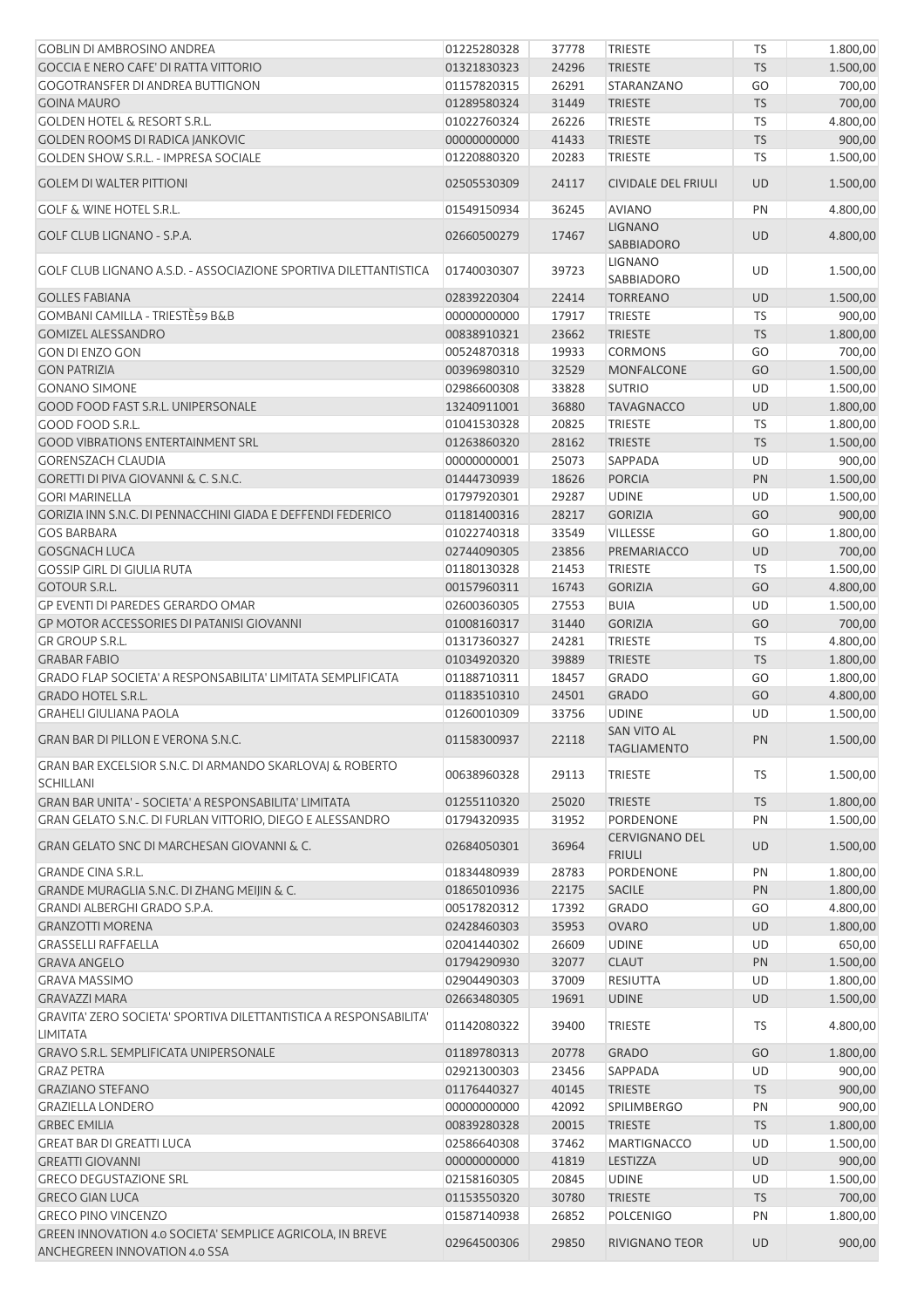| <b>GREEN TENNIS PERESSINE S.R.L.</b>                                                         | 01140840933 | 27112 | <b>PRATA DI</b><br><b>PORDENONE</b>    | PN        | 1.500,00 |
|----------------------------------------------------------------------------------------------|-------------|-------|----------------------------------------|-----------|----------|
|                                                                                              |             |       |                                        |           |          |
| <b>GREEN WOOD DI BENEVENTO DEBORA</b>                                                        | 02904890304 | 19981 | <b>TARVISIO</b>                        | UD        | 1.500,00 |
| <b>GREENBAY FRANKY DI BENVEGNU' FRANCO</b>                                                   | 01332880325 | 19343 | <b>TRIESTE</b>                         | TS        | 1.500,00 |
| <b>GREFIL SAS DI MIDENA LUCA &amp; C.</b>                                                    | 02957650308 | 27461 | <b>LIGNANO</b><br>SABBIADORO           | UD        | 1.500,00 |
| <b>GREGORI MAURIZIO</b>                                                                      | 00967960329 | 32176 | <b>TRIESTE</b>                         | TS        | 700,00   |
| <b>GREGORI PATRICK</b>                                                                       | 01337450322 | 38274 | <b>TRIESTE</b>                         | <b>TS</b> | 1.500,00 |
| <b>GREGORIN SIMONE</b>                                                                       | 01305300327 | 33074 | <b>TRIESTE</b>                         | TS        | 700,00   |
|                                                                                              |             |       |                                        |           |          |
| <b>GREGORIS EMANUELA</b>                                                                     | 01579400936 | 25468 | <b>CASARSA DELLA</b><br><b>DELIZIA</b> | PN        | 1.500,00 |
| <b>GREGOROVA MONIKA</b>                                                                      | 02964740308 | 35622 | <b>UDINE</b>                           | UD        | 1.500,00 |
| <b>GRESSANI CATIA</b>                                                                        | 04442310274 | 29192 | LATISANA                               | UD        | 1.500,00 |
| <b>GRESSANI EZIO</b>                                                                         | 00481010304 | 22836 | LAUCO                                  | UD        | 1.500,00 |
| <b>GRESSANI GIACOMO</b>                                                                      | 01609830300 | 39019 | <b>TARCENTO</b>                        | <b>UD</b> | 1.800,00 |
| <b>GRESSANI LIDA</b>                                                                         | 00000000000 | 38331 | <b>VILLA SANTINA</b>                   | UD        | 900,00   |
|                                                                                              |             |       |                                        |           |          |
| <b>GRGIC IGOR</b>                                                                            | 00626550321 | 17073 | <b>TRIESTE</b>                         | <b>TS</b> | 1.800,00 |
| GRI.DI. S.A.S. DI GRISOSTOLO EVELINA & C.                                                    | 02444100305 | 17148 | <b>TAVAGNACCO</b>                      | UD        | 1.800,00 |
| <b>GRIFONE DI LANZILOTTI SALVATORE &amp; C. - SOCIETA' IN ACCOMANDITA</b><br><b>SEMPLICE</b> | 01265020329 | 21290 | <b>TRIESTE</b>                         | <b>TS</b> | 1.800,00 |
| GRIGLIA D'ORO AL CORMOR S.A.S. DI SUTTO MARIA LUIGIA E C.                                    | 01366930301 | 27793 | <b>CASTIONS DI STRADA</b>              | UD        | 1.500,00 |
| <b>GRIGNETTI BED</b>                                                                         | 00000000000 | 17472 | <b>TRIESTE</b>                         | <b>TS</b> | 900,00   |
| <b>GRIGOLINI CLAUDIA</b>                                                                     | 02893140307 | 34138 | <b>TORVISCOSA</b>                      | UD        | 1.500,00 |
| GRILL DA GILDO S.N.C. DI BORDON STANISLAO ERMENEGILDO & C.                                   | 00699330320 | 42731 | <b>MUGGIA</b>                          | <b>TS</b> | 1.500,00 |
|                                                                                              |             |       |                                        |           |          |
| <b>GRILLO CINZIA</b>                                                                         | 01217480324 | 20859 | <b>TRIESTE</b>                         | TS        | 1.500,00 |
| <b>GRILLO'S FOOD DI GRILLO CRISTIAN</b>                                                      | 02822840308 | 32214 | <b>CODROIPO</b>                        | <b>UD</b> | 1.500,00 |
| <b>GRIMALDI ANTONIO</b>                                                                      | 01808750309 | 37172 | <b>UDINE</b>                           | UD        | 700,00   |
| <b>GRINOVERO ELENA</b>                                                                       | 00000000000 | 35887 | PAVIA DI UDINE                         | UD        | 900,00   |
| <b>GRION SOCIETA' AGRICOLA SEMPLICE</b>                                                      | 01189840315 | 40042 | <b>GORIZIA</b>                         | GO        | 1.800,00 |
| <b>GRIS CARLO</b>                                                                            | 02835850302 | 36394 | <b>CODROIPO</b>                        | <b>UD</b> | 1.500,00 |
| <b>GRISAFI GIUSEPPINA</b>                                                                    | 00871980322 | 39590 | <b>TRIESTE</b>                         | TS        | 1.500,00 |
| GRIUNIT SOCIETA' AGRICOLA SEMPLICE IN FORMA ABBREVIATA GRIUNIT                               |             |       |                                        |           |          |
| S.AGR.S                                                                                      | 01200470316 | 34466 | <b>CAPRIVA DEL FRIULI</b>              | GO        | 900,00   |
| <b>GRIZZLY S.A.S. DI FACHIN SANDRA &amp; C.</b>                                              | 02410620302 | 18601 | <b>VILLA SANTINA</b>                   | UD        | 1.800,00 |
| GRIZZO S.A.S. DI VALENTINA GRIZZO & C.                                                       | 01842430934 | 35952 | <b>CORDENONS</b>                       | PN        | 1.500,00 |
| <b>GRMEK ERIKA</b>                                                                           | 00898910328 | 40431 | <b>TRIESTE</b>                         | TS        | 1.800,00 |
| GRMM S.N.C. DI MILOTTI MAURO E RUSSELLO GIANMARCO                                            | 01181810316 | 29997 | <b>GRADO</b>                           | GO        | 1.800,00 |
| <b>GROSSI NICOLA</b>                                                                         | 01095340327 | 22200 | DUINO-AURISINA                         | <b>TS</b> | 1.500,00 |
| GRUDEN DI GRUDEN V. E C. - SOCIETA' IN NOME COLLETTIVO                                       | 00663940328 | 33723 | DUINO-AURISINA                         | <b>TS</b> | 900,00   |
|                                                                                              |             |       | <b>LIGNANO</b>                         |           |          |
| <b>GRUPPO AGOSTINO &amp; C. S.N.C.</b>                                                       | 00195620307 | 23767 | SABBIADORO                             | UD        | 4.800,00 |
| GRUPPO ANGELINI S.N.C. DI ENZO ANGELINI E C.                                                 | 00929200327 | 38098 | <b>TRIESTE</b>                         | <b>TS</b> | 1.500,00 |
| GRUPPO AUTOTASSAMETRI ISONZO - SOCIETA' COOPERATIVA DI LAVORO<br>A RESPONSABILITA' LIMITATA  | 00217230325 | 41599 | <b>TRIESTE</b>                         | TS        | 700,00   |
| GRUPPO C.I. S.R.L.                                                                           | 00826160301 | 30983 | <b>UDINE</b>                           | <b>UD</b> | 900,00   |
| <b>GRUSOVIN GIANLUCA</b>                                                                     | 01177590310 | 36742 | <b>GORIZIA</b>                         | GO        | 700,00   |
|                                                                                              |             |       |                                        |           |          |
| GT <sub>3</sub> S.R.L.                                                                       | 01141990315 | 42514 | <b>GRADO</b>                           | GO        | 1.800,00 |
| <b>GTA SRL</b>                                                                               | 01177140314 | 23600 | <b>GRADO</b>                           | GO        | 4.800,00 |
| <b>GUAGLIARDO DANIELE</b>                                                                    | 01813910930 | 34436 | <b>SPILIMBERGO</b>                     | PN        | 650,00   |
| <b>GUALACCINI TOMMASO</b>                                                                    | 01152240329 | 36155 | DUINO-AURISINA                         | <b>TS</b> | 900,00   |
| <b>GUALDERONI ELENA</b>                                                                      | 02577960301 | 24972 | <b>ZUGLIO</b>                          | <b>UD</b> | 1.500,00 |
| <b>GUARNERIO SOCIETA' COOPERATIVA</b>                                                        | 01117230308 | 44260 | <b>UDINE</b>                           | UD        | 1.500,00 |
| <b>GUARRACINO ANTONIETTA</b>                                                                 | 01180060327 | 25960 | <b>TRIESTE</b>                         | <b>TS</b> | 1.800,00 |
| <b>GUATTI ALESSIO</b>                                                                        | 02359880305 | 41124 | <b>ATTIMIS</b>                         | UD        | 900,00   |
| <b>GUATTO SANDRA</b>                                                                         | 01985290301 | 24138 | <b>PAGNACCO</b>                        | <b>UD</b> | 650,00   |
| <b>GUCCIARDI FRANCESCA</b>                                                                   | 01909930305 | 26616 | LIGNANO                                | UD        | 700,00   |
|                                                                                              |             |       | SABBIADORO                             |           |          |
| <b>GUDE SNC DI EMANUELE TERMINI</b>                                                          | 02629440302 | 17925 | LESTIZZA                               | <b>UD</b> | 1.500,00 |
| <b>GUENDALINA BAR DI DE BIASIO GUENDALINA</b>                                                | 02531640304 | 17988 | <b>BUTTRIO</b>                         | UD        | 1.500,00 |
| <b>GUENDALINA S.R.L.</b>                                                                     | 02481680300 | 32819 | <b>UDINE</b>                           | UD        | 1.500,00 |
| <b>GUERRA RODOLFO</b>                                                                        | 00000000000 | 36802 | <b>TORREANO</b>                        | UD        | 900,00   |
| <b>GUERRATO SUSANNA</b>                                                                      | 01182480325 | 24926 | <b>TRIESTE</b>                         | <b>TS</b> | 650,00   |
| GUERRERO ROOMS DI GUERRERO BERNABE ROLANDO                                                   | 01297060327 | 20405 | <b>TRIESTE</b>                         | <b>TS</b> | 900,00   |
| <b>GUERRINI ELENA</b>                                                                        | 01823580939 | 24089 | <b>SPILIMBERGO</b>                     | PN        | 1.500,00 |
| <b>GUGLIELMO STIPCOVICH</b>                                                                  | 00653200329 | 32058 | <b>TRIESTE</b>                         | TS        | 700,00   |
| <b>GUIDA TURISTICA</b>                                                                       | 01296800327 | 42704 | <b>TRIESTE</b>                         | <b>TS</b> | 650,00   |
| <b>GUIDO CANDOLINI</b>                                                                       | 00000000000 | 39630 | <b>TAVAGNACCO</b>                      | UD        | 650,00   |
|                                                                                              |             |       |                                        |           |          |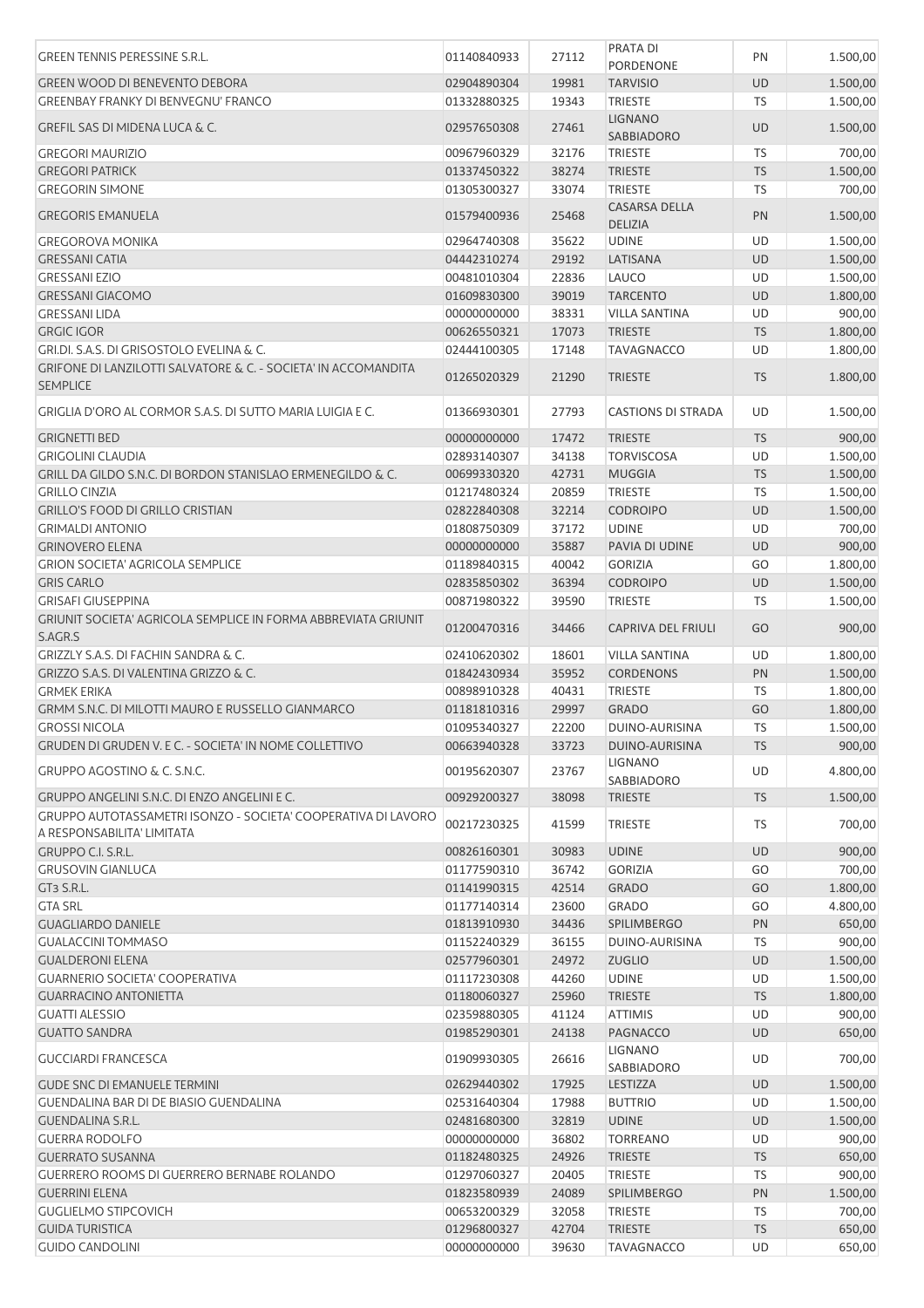| <b>GUIDONE MATTEO</b>                                               | 01275080321                | 24411          | <b>TRIESTE</b>                   | <b>TS</b> | 700,00               |
|---------------------------------------------------------------------|----------------------------|----------------|----------------------------------|-----------|----------------------|
| <b>GULLIVER PUB DI POLIZY PAOLO</b>                                 | 01180860320                | 38237          | <b>TRIESTE</b>                   | TS        | 1.800,00             |
| <b>GUMIRATO LIVIANA</b>                                             | 01714700935                | 42343          | <b>POLCENIGO</b>                 | PN        | 1.800,00             |
| GUO WANG S.N.C.                                                     | 01269470322                | 33804          | <b>TRIESTE</b>                   | <b>TS</b> | 1.800,00             |
| <b>GURTNER MARZIA</b>                                               | 00000000000                | 29937          | <b>GORIZIA</b>                   | GO        | 900,00               |
| <b>GUSSETTI ENZO</b>                                                | 02624320301                | 23844          | <b>GEMONA DEL FRIULI</b>         | UD        | 900,00               |
| GUSTA' DI ZAGO MARIA VANIA                                          | 02999100304                | 28867          | SAN DANIELE DEL<br><b>FRIULI</b> | <b>UD</b> | 1.500,00             |
| <b>GUSTIN MASSIMILIANA IN TERPIN</b>                                | 00265710327                | 38202          | <b>TRIESTE</b>                   | TS        | 1.500,00             |
| <b>GUSTIN SOCIETA' IN NOME COLLETTIVO DI GUSTIN ALENKA &amp; C.</b> | 01070650328                | 37542          | <b>MONRUPINO</b>                 | <b>TS</b> | 900,00               |
| <b>GUSTO &amp; VINO S.A.S. DI CRISTIN LICIO E C.</b>                | 03836690275                | 33238          | <b>LIGNANO</b><br>SABBIADORO     | UD        | 1.800,00             |
| <b>GUSTO BASE DI COZZAROLO ENRICO</b>                               | 02463080305                | 18492          | <b>CIVIDALE DEL FRIULI</b>       | <b>UD</b> | 1.800,00             |
|                                                                     |                            |                |                                  |           |                      |
| <b>GUSTO PRODUCTION SRL</b>                                         | 02946270309                | 27075          | <b>TRICESIMO</b>                 | UD        | 1.800,00             |
| <b>GUZZARDI ANDREA</b>                                              | 01023450321                | 39671          | <b>TRIESTE</b>                   | <b>TS</b> | 700,00               |
| <b>GUZZON CARLO</b>                                                 | 01750140301                | 27479          | <b>MARANO LAGUNARE</b>           | <b>UD</b> | 650,00               |
| GYMNASIUM S.R.L.                                                    | 00132840935                | 19442          | PORDENONE                        | PN        | 1.500,00             |
| GYROTONICTRIESTE DI CIVIELLO NICOLE - QI LA VIA DEL BENESSERE       | 01175310323                | 21752          | <b>TRIESTE</b>                   | TS        | 1.500,00             |
| H.K.T. S.R.L.                                                       | 02014500306                | 23476          | <b>FORNI DI SOPRA</b>            | <b>UD</b> | 4.800,00             |
| H.Z. S.R.L.                                                         | 02566690307                | 25493          | <b>LIGNANO</b><br>SABBIADORO     | UD        | 4.800,00             |
| H2O BISTROT DI FRANCIA STELLA OLARTE                                | 01180740316                | 40203          | <b>MONFALCONE</b>                | GO        | 1.500,00             |
| HAD DI ANDREA FURLANI S.A.S.                                        | 01061080329                | 21308          | DUINO-AURISINA                   | TS        | 4.800,00             |
| HAGER MARINA GESTIONE IMMOBILIARE TURISTICA                         | 01309420329                | 37754          | <b>TRIESTE</b>                   | <b>TS</b> | 900,00               |
| HAKO S.R.L.S.                                                       | 01194170310                | 20171          | DOLEGNA DEL COLLIO               | GO        | 1.800,00             |
| HALLERTAU S.R.L.                                                    | 02944030309                | 17559          | <b>MARTIGNACCO</b>               | <b>UD</b> | 1.500,00             |
| HANAMI SUSHI GOURMET SRL                                            | 02859080307                | 26398          | <b>UDINE</b>                     | UD        | 1.800,00             |
| HANGAR 34 SRL                                                       | 02498950308                | 20228          | PALMANOVA                        | <b>UD</b> | 4.800,00             |
| HAPPY DAY DI TAFFARA FEDERICA                                       | 01170550329                | 46238          | <b>TRIESTE</b>                   | TS        | 1.500,00             |
| HAPPY HOUR DI FERRO ANNALISA                                        | 02454830304                | 29870          | <b>GONARS</b>                    | UD        | 1.500,00             |
| HARD FIT S.S.D. A R.L.                                              | 01253140329                | 19110          | <b>TRIESTE</b>                   | TS        | 1.500,00             |
| HARLEI DI RACANELLI FRANCESCA                                       | 01296970328                | 23991          | <b>TRIESTE</b>                   | <b>TS</b> | 1.800,00             |
| HARLEY PUB DI RAMIREZ HERNANDEZ JOSE' JUAN                          | 02065100303                | 30547          | <b>TRIVIGNANO UDINESE</b>        | UD        | 1.500,00             |
| HARRY'S BAR - SOCIETA' A RESPONSABILITA' LIMITATA                   | 01164170324                | 19111          | <b>TRIESTE</b>                   | <b>TS</b> | 1.500,00             |
| HARRY'S BAR DI LIN JIANDI                                           | 04735890263                | 34418          | <b>TRAVESIO</b>                  | PN        | 1.500,00             |
| HARRY'S BAR DI SCHLEIFENBAUM SUSANNA                                | 01867070938                | 18689          | <b>CHIONS</b>                    | PN        | 1.500,00             |
| HARRY'S HOTEL DI DELLA PIETRA STELLA                                | 01525450308                | 19491          | <b>RAVASCLETTO</b>               | UD        | 4.800,00             |
| HAUS MICHAELA S.A.S. DI PILLER RONER FABRIZIO & C.                  | 01135930251                | 23413          | SAPPADA                          | <b>UD</b> | 4.800,00             |
| <b>HCS SRL</b>                                                      | 01276400320                | 40493          | <b>TRIESTE</b>                   | TS        | 1.800,00             |
| <b>HEBEIN JOHANNA</b>                                               | 01982790303                | 23478          | <b>MALBORGHETTO</b><br>VALBRUNA  | <b>UD</b> | 900,00               |
| <b>HELENE CARQUAIN</b>                                              | 02596410304                | 25156          | CIVIDALE DEL FRIULI              | UD        | 650,00               |
|                                                                     |                            |                |                                  |           |                      |
| <b>HELIOS DI BARBESIN ELENA</b>                                     | 01586080937                | 24430          | <b>FIUME VENETO</b>              | PN        | 1.500,00             |
| HELIOS S.R.L.<br>HELVETIA S.R.L.                                    | 00450060314<br>02328590308 | 18841<br>20826 | <b>GRADO</b><br><b>LIGNANO</b>   | GO<br>UD  | 4.800,00<br>4.800,00 |
|                                                                     |                            |                | SABBIADORO                       |           |                      |
| HENRY BAR DI FIALA JANA                                             | 02572330302                | 35348          | LATISANA                         | UD        | 1.500,00             |
| HERMES SOCIETA' A RESPONSABILITA' LIMITATA SEMPLIFICATA             | 01170260317                | 29324          | <b>GORIZIA</b>                   | GO        | 1.500,00             |
| <b>HEXE S.R.L.</b>                                                  | 02163470301                | 20797          | <b>TOLMEZZO</b>                  | UD        | 1.500,00             |
| HIMALAYA SOCIETA' A RESPONSABILITA' LIMITATA SEMPLIFICATA           | 02925770303                | 40697          | <b>UDINE</b>                     | UD        | 1.800,00             |
| HIRSCHSTEIN LUCA & C. S.N.C.                                        | 02777020302                | 34265          | FORNI DI SOTTO                   | UD        | 1.500,00             |
| HI-SUSHI DI LIN JIANG                                               | 04847960269                | 30452          | <b>TRIESTE</b>                   | <b>TS</b> | 1.800,00             |
| <b>HOCEVAR ERIK</b>                                                 | 01286610322                | 29576          | TRIESTE                          | TS        | 1.500,00             |
| <b>HODNIK DANIELA</b>                                               | 01295510323                | 23040          | <b>TRIESTE</b>                   | <b>TS</b> | 650,00               |
| <b>HOFFER MAURIZIO</b>                                              | 00910240258                | 32675          | SAPPADA                          | UD        | 1.500,00             |
| HOLIDAY S.R.L.                                                      | 00882010325                | 31880          | <b>TRIESTE</b>                   | <b>TS</b> | 900,00               |
| HOLISTIKA DI DEGANO MICHELA                                         | 02435400300                | 25550          | <b>UDINE</b>                     | UD        | 1.500,00             |
| <b>HONG AIYING</b>                                                  | 01368490932                | 24844          | PORDENONE                        | PN        | 1.500,00             |
| HOSTARIA AI PINI S.N.C. DI PALMA ISABELLA E C.                      | 01324170321                | 19864          | SGONICO                          | TS        | 1.800,00             |
| HOSTARIA AL CORRIDOIO DI PETEANI SABRINA                            | 01136670328                | 19339          | <b>MUGGIA</b>                    | <b>TS</b> | 1.800,00             |
| HOSTARIA AL GIARDINO DI BANINI VANDA                                | 01658600935<br>01291350930 | 38008<br>30693 | <b>SESTO AL REGHENA</b>          | PN        | 1.800,00             |
| HOSTARIA ALLA CURVA DI BERTOLDO DENNIO ILARIO                       |                            |                | AZZANO DECIMO                    | PN        | 1.800,00             |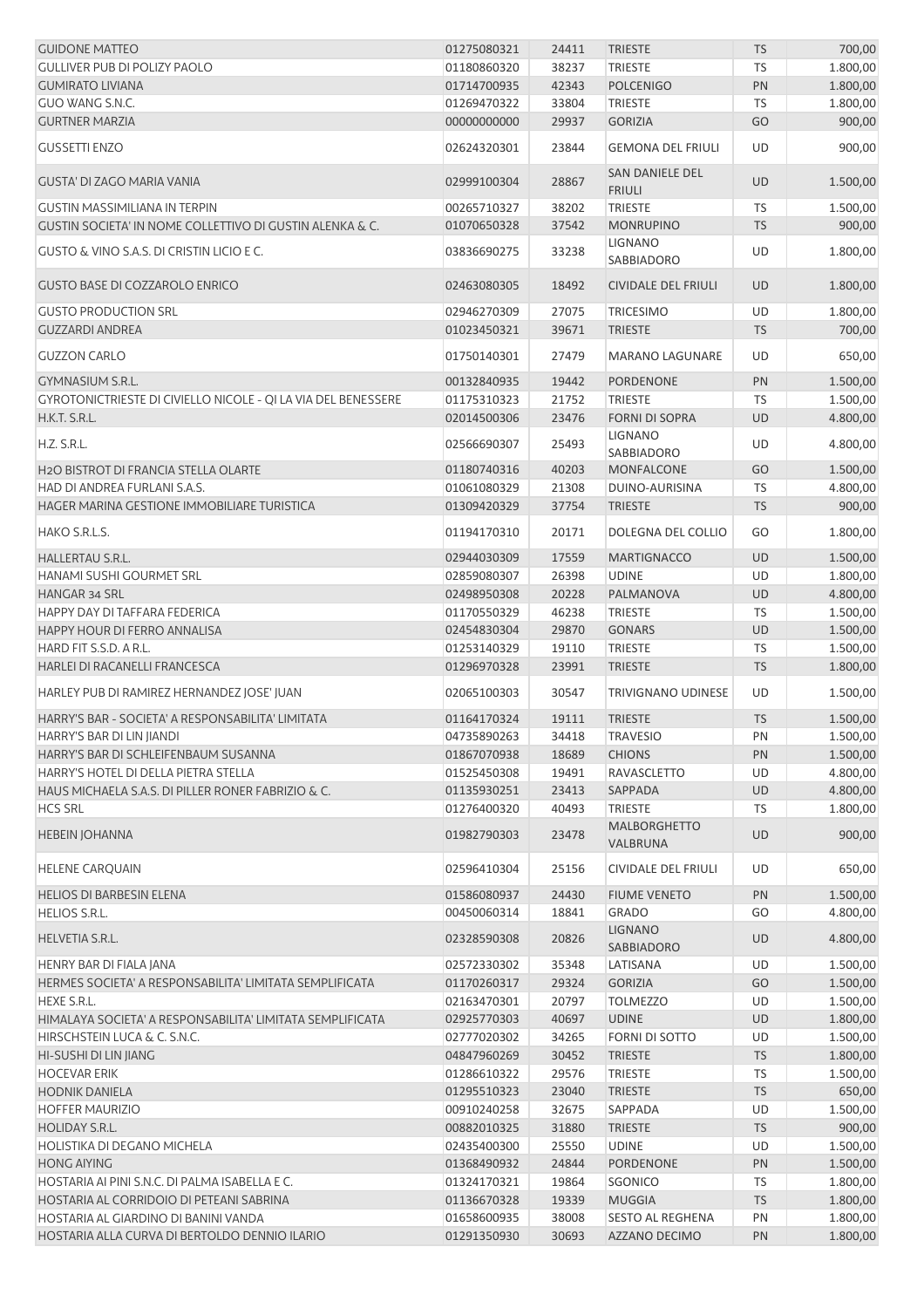| HOSTARIA AMICO DI FANTONI PIER LUIGI E CIMIGOTTO IVONNE - SOCIETA'<br>IN NOME COLLETTIVO | 02471130308 | 42212 | MARANO LAGUNARE                        | UD        | 1.800,00 |
|------------------------------------------------------------------------------------------|-------------|-------|----------------------------------------|-----------|----------|
| HOSTARIA S.N.C. DI DONATO ZOCCOLAN & MAURIZIO VENTURI                                    | 01804480935 | 38029 | <b>SESTO AL REGHENA</b>                | PN        | 1.500,00 |
| HOSTARIA STREHLER DI SERAFINI RINO                                                       | 01570640936 | 24333 | <b>TRIESTE</b>                         | TS        | 1.800,00 |
| HOSTERIA BORGO SILE DI GOLIN FIORENZA                                                    | 01689420931 | 36722 | <b>CASARSA DELLA</b><br><b>DELIZIA</b> | PN        | 1.800,00 |
| HOSTERIA DEL CASTELLO DI MONIA BERTOLUTTI SNC                                            | 01198840314 | 26193 | CAPRIVA DEL FRIULI                     | GO        | 1.800,00 |
| HOSTERIGU DI MASSIMO CARGNELUTTI                                                         | 02677070308 | 34468 | RIVIGNANO TEOR                         | <b>UD</b> | 1.500,00 |
| HOT YOGA TRIESTE S.R.L. SOCIETA' SPORTIVA DILETTANTISTICA A<br>RESPONSABILITA' LIMITATA  | 01286100324 | 20438 | <b>TRIESTE</b>                         | TS        | 1.500,00 |
| HOTEL AI PINI DI MORO BARBARA & C. S.N.C.                                                | 00425430311 | 17062 | <b>GRADO</b>                           | GO        | 4.800,00 |
|                                                                                          |             |       | <b>LIGNANO</b>                         |           |          |
| HOTEL AL CAVALLINO BIANCO S.A.S. DI SANDRI VANDA & C.                                    | 00991140302 | 26585 | SABBIADORO<br><b>LIGNANO</b>           | UD        | 4.800,00 |
| <b>HOTEL AL CIGNO SRL</b>                                                                | 02146780305 | 22738 | SABBIADORO                             | <b>UD</b> | 4.800,00 |
| HOTEL AL PRATER FAMIGLIA MERET S.N.C.                                                    | 02176810303 | 22823 | <b>LIGNANO</b><br><b>SABBIADORO</b>    | UD        | 4.800,00 |
| HOTEL AL SOLE DI IURI CINZIA                                                             | 02836150306 | 23981 | <b>REMANZACCO</b>                      | <b>UD</b> | 4.800,00 |
| HOTEL AL TARCENTINO DI MEMOLLA ARTI                                                      | 02462140308 | 26853 | <b>TARCENTO</b>                        | UD        | 4.800,00 |
| HOTEL ALEX DI GIRALDI ALEX E C. S.N.C.                                                   | 02278290305 | 22535 | <b>LIGNANO</b><br>SABBIADORO           | <b>UD</b> | 4.800,00 |
| HOTEL ALLA CROCIERA DI PACORIG LAURA & C. S.N.C.                                         | 00373920313 | 26931 | <b>SAN CANZIAN</b><br>D'ISONZO         | GO        | 4.800,00 |
| HOTEL AMBASSADOR S.N.C. DEI F.LLI MORETTI & C.                                           | 01970980304 | 21525 | <b>LIGNANO</b><br>SABBIADORO           | <b>UD</b> | 4.800,00 |
| HOTEL ASTORIA S.A.S. DI PARPINEL DUNIA & C.                                              | 02045250301 | 25119 | LIGNANO<br>SABBIADORO                  | UD        | 4.800,00 |
| HOTEL BELLAVISTA S.R.L.                                                                  | 00515280311 | 19148 | <b>GRADO</b>                           | GO        | 4.800,00 |
| HOTEL BELLEVUE S.A.S. DI STEFANUTO MASSIMO E C.                                          | 02218500300 | 17224 | <b>LIGNANO</b><br>SABBIADORO           | UD        | 4.800,00 |
| HOTEL CAPRI DI TREPPO EDI & C. S.A.S.                                                    | 01786350304 | 27099 | PASIAN DI PRATO                        | <b>UD</b> | 4.800,00 |
| HOTEL CARLTON S.N.C. DI STEFANUTO PAOLO & C.                                             | 02411770304 | 22741 | LIGNANO<br>SABBIADORO                  | <b>UD</b> | 4.800,00 |
| HOTEL CELLA S.N.C. DI PITTINI GIUSEPPE E FABRIZIO & C.                                   | 02222640308 | 18218 | <b>ARTA TERME</b>                      | <b>UD</b> | 4.800,00 |
| <b>HOTEL COLUMBUS S.R.L.</b>                                                             | 00995140308 | 29605 | <b>LIGNANO</b><br>SABBIADORO           | UD        | 4.800,00 |
| HOTEL CONCORDE DI CASANOVA SILVIO                                                        | 01918620301 | 23733 | <b>UDINE</b>                           | <b>UD</b> | 4.800,00 |
|                                                                                          |             |       | LIGNANO                                |           |          |
| HOTEL CONSUELO S.N.C. DI DOIMO LUIGI E C.                                                | 02758630301 | 29429 | SABBIADORO<br><b>LIGNANO</b>           | UD        | 4.800,00 |
| HOTEL DELLE NAZIONI DI BATTISTON FRANCESCO & C. S.N.C.                                   | 02964360305 | 23075 | SABBIADORO                             | <b>UD</b> | 4.800,00 |
| IHOTEL DULCINEA SOCIETA' A RESPONSABILITA' LIMITATA SEMPLIFICATA                         | 01245460322 | 18432 | <b>MUGGIA</b>                          | <b>TS</b> | 4.800,00 |
| HOTEL EDEN DI OLIVOTTO GIOVANNI & DARIO S.N.C.                                           | 00550670319 | 19494 | <b>GRADO</b>                           | GO        | 4.800,00 |
| HOTEL EDEN DI SODOMACO LUCIANA                                                           | 01291040325 | 25410 | DUINO-AURISINA                         | TS        | 4.800,00 |
| HOTEL EMO S.R.L.                                                                         | 00424320315 | 18656 | <b>GRADISCA D'ISONZO</b>               | GO        | 4.800,00 |
| HOTEL ERICA DI VALENTINIS ALBERTO & C. S.A.S.                                            | 01831440308 | 17202 | LIGNANO<br>SABBIADORO                  | UD        | 4.800,00 |
| HOTEL EUROPA S.N.C. DI MERLINI GIOVANNI FRANCO & C.                                      | 00156520306 | 36561 | <b>LIGNANO</b><br>SABBIADORO           | <b>UD</b> | 4.800,00 |
| HOTEL FRA I PINI DI VACCARI PIERANTONIO                                                  | 00603130303 | 24295 | <b>LIGNANO</b><br>SABBIADORO           | UD        | 4.800,00 |
| HOTEL FRANZ - S.R.L.                                                                     | 00364280313 | 20343 | <b>GRADISCA D'ISONZO</b>               | GO        | 4.800,00 |
| <b>HOTEL GRAZIOSA DI BOCUS INES &amp; C. S.N.C.</b>                                      | 02630930309 | 19505 | <b>LIGNANO</b><br><b>SABBIADORO</b>    | UD        | 4.800,00 |
| <b>HOTEL HABERL SRL</b>                                                                  | 02382750301 | 31220 | <b>TARVISIO</b>                        | <b>UD</b> | 4.800,00 |
| HOTEL INTERNATIONAL SAS DI MIGLIORE RAFFAELE & C.                                        | 01611240308 | 22647 | <b>TARVISIO</b>                        | UD        | 4.800,00 |
| HOTEL ITALIA S.R.L.                                                                      | 00113280325 | 22137 | <b>TRIESTE</b>                         | <b>TS</b> | 4.800,00 |
| HOTEL LA BUSSOLA DI PULCINI LIVIA                                                        | 01208350320 | 20128 | <b>MUGGIA</b>                          | <b>TS</b> | 4.800,00 |
| HOTEL LA' DI MORET S.R.L.                                                                | 01199460302 | 31852 | <b>UDINE</b>                           | <b>UD</b> | 4.800,00 |
| HOTEL LA PERLA S.A.S. DI ZANIER SARA & C.                                                | 02312200302 | 20158 | RAVASCLETTO                            | UD        | 4.800,00 |
| HOTEL LUNA LIGNANO DI CAUZZO ROBERTO E CAODURO SILVIA SAS                                | 02796400303 | 19655 | <b>LIGNANO</b>                         | <b>UD</b> | 4.800,00 |
|                                                                                          |             |       | <b>SABBIADORO</b>                      |           |          |
| HOTEL MILANO DI STEFANO STERN & C. - SOCIETA' IN ACCOMANDITA<br><b>SEMPLICE</b>          | 00889050324 | 22786 | <b>TRIESTE</b>                         | TS        | 4.800,00 |
| HOTEL MIMOSA S.R.L.                                                                      | 02666740309 | 20973 | <b>LIGNANO</b><br>SABBIADORO           | UD        | 4.800,00 |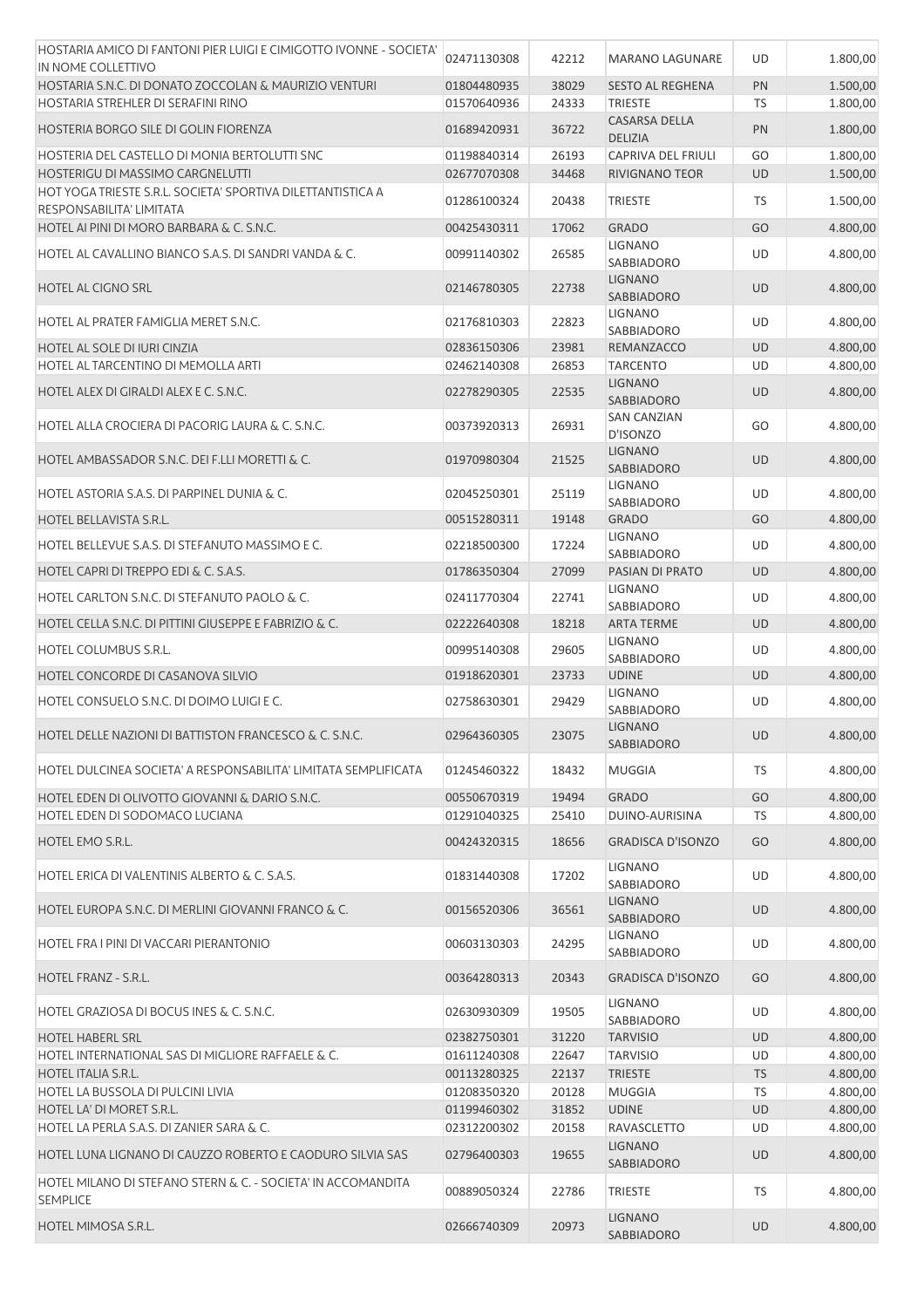| HOTEL MINERVA DI FRATTOLIN CARLO                                                  | 02988080301 | 17277 | <b>LIGNANO</b>                         | UD        | 4.800,00 |
|-----------------------------------------------------------------------------------|-------------|-------|----------------------------------------|-----------|----------|
| HOTEL MINERVA S.R.L.                                                              | 01321290932 | 22009 | SABBIADORO<br>PORDENONE                | PN        | 4.800,00 |
| HOTEL MONACO S.A.S. DI ENRICO SALVADORI & C.                                      | 01874780305 | 21765 | <b>LIGNANO</b><br>SABBIADORO           | UD        | 4.800,00 |
| HOTEL NATISONE DI FULICI P. & MARGINAI M.T. S.N.C.                                | 01410680308 | 23480 | SAN PIETRO AL<br><b>NATISONE</b>       | <b>UD</b> | 4.800,00 |
| HOTEL NEW YORK DI CASSAN PATRIK E CRISTIAN S.N.C.                                 | 02015500305 | 21337 | <b>LIGNANO</b><br>SABBIADORO           | UD        | 4.800,00 |
| HOTEL OLIVA S.A.S. DI TOMASELLI MASSIMO & C.                                      | 01228360937 | 35951 | <b>AVIANO</b>                          | PN        | 4.800,00 |
| <b>HOTEL PARK OASI SRL</b>                                                        | 00990740300 | 25267 | <b>ARTA TERME</b>                      | UD        | 4.800,00 |
| HOTEL PELIKAN DI MESAGLIO FEDERICO & C. S.A.S.                                    | 02089980300 | 17252 | <b>LIGNANO</b><br>SABBIADORO           | UD        | 4.800,00 |
| <b>HOTEL POSTA DI TACH GUIDO</b>                                                  | 01150780250 | 24469 | SAPPADA                                | <b>UD</b> | 4.800,00 |
| <b>HOTEL POSTA S.R.L.</b>                                                         | 02073810307 | 20989 | <b>FORNI DI SOPRA</b>                  | <b>UD</b> | 4.800,00 |
| HOTEL PRINCIPE S.R.L.                                                             | 01827070309 | 33592 | <b>UDINE</b>                           | UD        | 4.800,00 |
| HOTEL REGINA DI BENVEGNU' MICHELE & C. S.A.S.                                     | 00465480317 | 19897 | <b>GRADO</b>                           | GO        | 4.800,00 |
| HOTEL RISTORANTE CRISTALLO S.R.L.                                                 | 00269580304 | 26736 | <b>UDINE</b>                           | UD        | 4.800,00 |
| HOTEL RISTORANTE DEL NEGRO DI GRAZIOLI GIOVANNA & MARSILIO<br>TERESAS.N.C.        | 00809080302 | 16982 | <b>SUTRIO</b>                          | UD        | 4.800,00 |
| HOTEL RISTORANTE LOCANDA AI CAMPI DI MARCELLO DI PEDRANZINI<br>DENIS& C. S.N.C.   | 00352860316 | 27020 | <b>MONFALCONE</b>                      | GO        | 4.800,00 |
| HOTEL RISTORANTE RENZO VALBRUNA S.R.L.                                            | 02619470301 | 31739 | <b>MALBORGHETTO</b><br>VALBRUNA        | <b>UD</b> | 1.500,00 |
| HOTEL ROMA S.R.L.                                                                 | 00268350303 | 22512 | <b>CIVIDALE DEL FRIULI</b>             | UD        | 4.800,00 |
| HOTEL SALUS DI MASO RENZO E CHRISTIAN & C.                                        | 01409520309 | 21574 | <b>LIGNANO</b><br><b>SABBIADORO</b>    | <b>UD</b> | 4.800,00 |
| HOTEL SAN GIORGIO S.R.L.                                                          | 02138050303 | 20373 | <b>UDINE</b>                           | UD        | 4.800,00 |
| HOTEL SANTIN GIOVANNI S.R.L.                                                      | 01234240933 | 21614 | <b>PORDENONE</b>                       | PN        | 4.800,00 |
| HOTEL SAVOY S.R.L.                                                                | 00067780312 | 18154 | <b>GRADO</b>                           | GO        | 4.800,00 |
| HOTEL SIERA HOF S.A.S. DI COLLE TIZ TIZIANO & C.                                  | 01201530258 | 24082 | SAPPADA                                | <b>UD</b> | 4.800,00 |
| HOTEL SORAYA DI DELLA MARIA JANNINE E C. S.A.S.                                   | 00448060301 | 28394 | <b>LIGNANO</b><br>SABBIADORO           | UD        | 4.800,00 |
| HOTEL SPLENDOR DI DAMIANI CLAUDIO E C. S.A.S.                                     | 00396140311 | 29145 | <b>GRADO</b>                           | GO        | 4.800,00 |
| <b>HOTEL URBAN S.R.L.</b>                                                         | 03566260273 | 21149 | <b>TRIESTE</b>                         | <b>TS</b> | 4.800,00 |
| HOTEL VAL GIOCONDA DI PONTIL SCALA LEA                                            | 00711810259 | 33287 | SAPPADA                                | <b>UD</b> | 4.800,00 |
| HOTEL VILLA MIRELLA DI POZZI CHRISTIAN                                            | 04299320400 | 21162 | <b>GRADO</b>                           | GO        | 4.800,00 |
| HOTEL VILLA ROMANA S.A.S. DI MARCHIOL ENRICO & C.                                 | 01876610302 | 22251 | <b>LIGNANO</b><br>SABBIADORO           | UD        | 4.800,00 |
| HOTEL ZEN DI ZEN FEDERICO                                                         | 02962590309 | 19029 | <b>LIGNANO</b><br>SABBIADORO           | UD        | 4.800,00 |
| HOUSE 5 - ROOM DESIGN DI RUSPIO VALENTINA                                         | 01304530320 | 33258 | <b>TRIESTE</b>                         | <b>TS</b> | 900,00   |
| HU HAIHUANG                                                                       | 02403440353 | 29257 | <b>CERVIGNANO DEL</b><br><b>FRIULI</b> | UD        | 1.500,00 |
| <b>HU LIJIE</b>                                                                   | 02286640970 | 35814 | <b>TRIESTE</b>                         | <b>TS</b> | 1.500,00 |
| HU MEIJU                                                                          | 01303740326 | 40438 | <b>TRIESTE</b>                         | TS        | 1.500,00 |
| <b>HU YANGXIAO</b>                                                                | 01319770325 | 24462 | <b>TRIESTE</b>                         | <b>TS</b> | 1.800,00 |
| <b>HUANG CHANG</b>                                                                | 01335950323 | 17297 | <b>TRIESTE</b>                         | TS        | 1.500,00 |
| HUANG DI HUANG FENGQIN & C. S.A.S.                                                | 01072790312 | 21606 | <b>GORIZIA</b>                         | GO        | 1.500,00 |
| HUB VIAGGI DI MARCO GODEAS                                                        | 01162510315 | 18095 | <b>STARANZANO</b>                      | GO        | 4.800,00 |
| HZ DI VANDULLI BASILIO                                                            | 01879220935 | 17757 | PORDENONE                              | PN        | 900,00   |
| I COMELLI CATERING DI PAOLO COMELLI                                               | 02902660303 | 21917 | <b>NIMIS</b>                           | UD        | 1.500,00 |
| I COMELLI SOCIETA' AGRICOLA S.S.                                                  | 02524270309 | 25701 | <b>NIMIS</b>                           | <b>UD</b> | 1.800,00 |
| I FOLPI S.A.S DI GIULIA TURRIN                                                    | 01722500939 | 32968 | <b>PORCIA</b>                          | PN        | 1.800,00 |
| I GIRASOLI DI BALLARIN TAMARA                                                     | 00000000000 | 20520 | <b>TRAVESIO</b>                        | PN        | 900,00   |
| I GUARDIANI                                                                       | 00000000000 | 41976 | CARLINO                                | <b>UD</b> | 900,00   |
| <u>I LUPETTI DI CESARE FAVETTA &amp; C. SOCIETA' IN ACCOMANDITA SEMPLICE</u>      | 00957090327 | 21038 | <b>TRIESTE</b>                         | <b>TS</b> | 1.500,00 |
| I MULI DI GRANDIS TOMMASO E MRVCIC NICHOLAS SOCIETA' IN NOME<br><b>COLLETTIVO</b> | 01294060320 | 36482 | DUINO-AURISINA                         | TS        | 900,00   |
| I PERCHE' DELLE COCCOLE DI MOSCONI GIOVANNA SAS                                   | 02508220304 | 22860 | <b>CIVIDALE DEL FRIULI</b>             | <b>UD</b> | 1.800,00 |
| I PIOMBI UDINE SOCIETA' A RESPONSABILITA' LIMITATA SEMPLIFICATA                   | 02964040303 | 16771 | <b>UDINE</b>                           | UD        | 1.500,00 |
| <b>I PRINCIPI SRL</b>                                                             | 01792710939 | 30671 | <b>VALVASONE ARZENE</b>                | PN        | 1.800,00 |
| I SAPORI DEL GRANO DI ZANCHETTA EDVIGE & C. S.N.C.                                | 01576310930 | 27484 | <b>PORDENONE</b>                       | PN        | 1.500,00 |
| I SAPORI DELLA COSTIERA DI PALMIERI ANGELA                                        | 02611210309 | 25982 | PALMANOVA                              | <b>UD</b> | 1.500,00 |
|                                                                                   |             |       |                                        |           |          |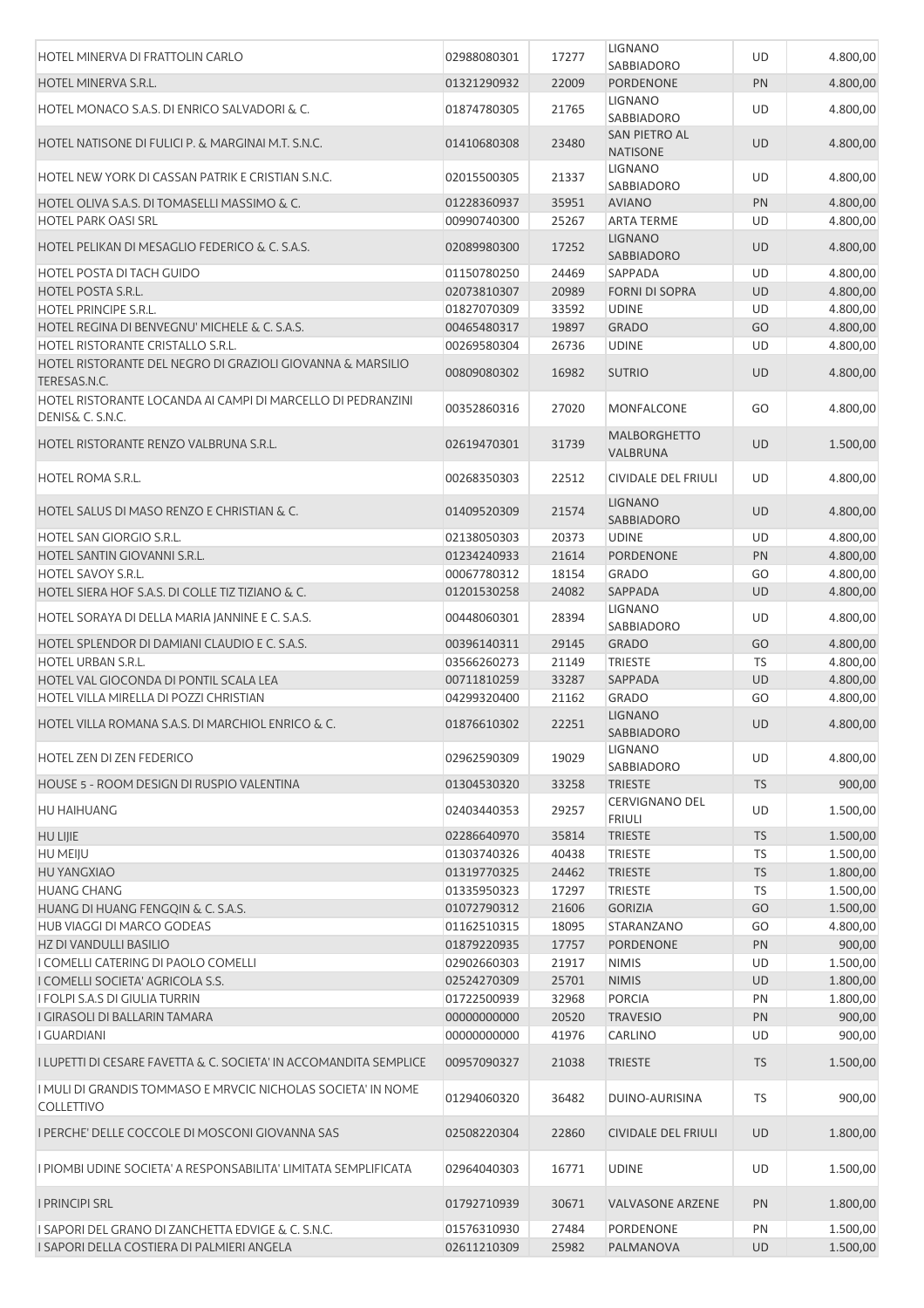| I SAPORI DI TONI S.A.S. DI COSIMO ALVAREZ                                                 | 01207740323 | 26987 | <b>TRIESTE</b>                   | TS        | 1.800,00 |
|-------------------------------------------------------------------------------------------|-------------|-------|----------------------------------|-----------|----------|
| I SUSHI TRIESTE - SOCIETA' IN NOME COLLETTIVO DI QIU JIAN & GUO                           |             |       |                                  |           |          |
| <b>MINGXING</b>                                                                           | 01254900325 | 33200 | <b>TRIESTE</b>                   | <b>TS</b> | 1.800,00 |
| I VINI DI EMILIO BULFON SOCIETA' SEMPLICE AGRICOLA IN BREVE I VINI DI                     |             |       | PINZANO AL                       |           |          |
| <b>EMILIO BULFON SSA</b>                                                                  | 01476540933 | 32328 | <b>TAGLIAMENTO</b>               | PN        | 900,00   |
| I.S.E.T. S.A.S. DI BARCELLA CLAUDIO                                                       | 00822280301 | 25357 | <b>TARCENTO</b>                  | <b>UD</b> | 1.800,00 |
| <b>IACCHEO MARINA</b>                                                                     | 00000000000 | 42367 | <b>TRIESTE</b>                   | TS        | 900,00   |
| <b>IACUZZI FRANCESCO</b>                                                                  | 01818860304 | 28616 | <b>UDINE</b>                     | <b>UD</b> | 1.500,00 |
| <b>IANCICH MASSIMILIANO</b>                                                               |             | 41016 | <b>TRIESTE</b>                   | TS        |          |
|                                                                                           | 01174420321 |       |                                  |           | 700,00   |
| <b>IARIA IRENE</b>                                                                        | 01201420310 | 27128 | DUINO-AURISINA                   | <b>TS</b> | 1.800,00 |
| <b>IAVAZZO ANTIMO</b>                                                                     | 02635160308 | 39910 | <b>TARCENTO</b>                  | UD        | 700,00   |
| <b>IAVAZZO UMBERTO</b>                                                                    | 01155450313 | 27448 | <b>RONCHI DEI</b><br>LEGIONARI   | GO        | 1.500,00 |
| ICE - SOCIETA' A RESPONSABILITA' LIMITATA                                                 | 01122710328 | 18904 | SAN DORLIGO DELLA<br>VALLE       | TS        | 1.500,00 |
| <b>ICH - SPORT&amp;EVENTS</b>                                                             | 01329830325 | 22761 | <b>TRIESTE</b>                   | <b>TS</b> | 1.500,00 |
| IDEA 2000 DI VELLISCIG GIANCARLO                                                          | 02566820300 | 36779 | <b>UDINE</b>                     | UD        | 1.500,00 |
|                                                                                           |             |       | MORSANO AL                       |           |          |
| IDEA S.N.C. DI VADORI ELLISON & C.                                                        | 01816470932 | 37982 | <b>TAGLIAMENTO</b>               | PN        | 1.500,00 |
| IDEALVIAGGI DI GUERRA PIERLUIGI, FEDERICO, STEFANO E ANDREA S.N.C.                        | 00266170935 | 18434 | AZZANO DECIMO                    | PN        | 700,00   |
| <b>IDEE E SOLUZIONI DI BETTY DI SCUTERATTI ELISABETTA</b>                                 | 01445950304 | 39992 | PASIAN DI PRATO                  | <b>UD</b> | 1.500,00 |
| <b>IETRI MARCO</b>                                                                        | 02768050300 | 23173 | <b>CORMONS</b>                   | GO        | 1.500,00 |
| <b>IFB SRLS</b>                                                                           | 01194560312 | 22526 | <b>GORIZIA</b>                   | GO        | 1.500,00 |
| IL BAR DI ANNA SRL                                                                        | 01328970320 | 25750 | <b>TRIESTE</b>                   | <b>TS</b> | 1.500,00 |
| IL BARETTO DI QUENDOLO NICOLA                                                             | 02911000301 | 42432 | <b>CIVIDALE DEL FRIULI</b>       | <b>UD</b> | 1.500,00 |
| IL BARETTO DI ROIZ ELENA                                                                  | 01175410313 | 28852 | MONFALCONE                       | GO        | 1.500,00 |
| IL CASTELLIERE DI DELLA VEDOVA GERMANO                                                    | 00000000000 | 23258 | RIVE D'ARCANO                    | <b>UD</b> | 900,00   |
| IL CAVALLUCCIO DI MILADINOVIC BRANKA & C. SAS                                             |             | 25185 | DUINO-AURISINA                   | <b>TS</b> | 1.800,00 |
|                                                                                           | 01305120329 |       |                                  |           |          |
| IL CEPPO SOCIETA' COOPERATIVA SOCIALE - ONLUS                                             | 01089040313 | 33179 | <b>GORIZIA</b>                   | GO        | 1.500,00 |
| IL CHIOSCHETTO VALINIS DI MARESCUTTI PATRIZIA                                             | 01697760930 | 24129 | <b>TRAVESIO</b>                  | PN        | 1.500,00 |
| IL CONTE TACCHIA S.N.C. DI LIZZIO IGNAZIO & C.                                            | 02869460309 | 21210 | <b>UDINE</b>                     | <b>UD</b> | 1.800,00 |
| IL CREMINO DI DIANA EVA                                                                   | 01508390935 | 24389 | <b>PORDENONE</b>                 | PN        | 1.500,00 |
| IL DE-JAVU' DI DIO MARIA LINDA                                                            | 02721910301 | 39830 | <b>TARCENTO</b>                  | UD        | 1.500,00 |
| IL DESSERT DI CONDREI GHEORGHE                                                            | 01199740315 | 21276 | <b>FARRA D'ISONZO</b>            | GO        | 1.500,00 |
| IL DOLCE FREDDO DI MARTINI MARZIA E RIGUTTO DAMIANO S.N.C.                                | 01802530939 | 37458 | <b>MANIAGO</b>                   | PN        | 1.500,00 |
| IL DOLCEFREDDO DI MOLINARO VALENTINA                                                      | 02880210303 | 30493 | SAN DANIELE DEL<br><b>FRIULI</b> | UD        | 1.500,00 |
| IL DOLCEFREDDO S.N.C. DI CAMPANER RINO E GASPARINI SILVIA                                 | 01459320931 | 40990 | <b>PORDENONE</b>                 | PN        | 1.500,00 |
| IL FALCONIERE DI CHIBIRASHVILI GEORGE                                                     | 01321740324 | 37321 | <b>TRIESTE</b>                   | TS        | 1.800,00 |
| IL FIORE D'ORO DI MARISA BRIGA                                                            | 01110450317 | 34990 | <b>CERVIGNANO DEL</b>            | <b>UD</b> | 1.500,00 |
|                                                                                           |             |       | <b>FRIULI</b>                    |           |          |
| IL GATTO ROSSO SNC DI ADRIANA FRANCHI E C.                                                | 01431440930 | 25233 | <b>SESTO AL REGHENA</b>          | PN        | 1.800,00 |
| IL GEI DI LENNA CARLO & C. S.A.S.                                                         | 02394690305 | 28841 | AMPEZZO                          | <b>UD</b> | 1.500,00 |
| IL GELATIERE DI KOSIC ALESSANDRO & C. S.A.S.                                              | 00495510315 | 40006 | <b>GORIZIA</b>                   | GO        | 1.500,00 |
| IL GELATO DI DALTIN FILIPPO & C. S.A.S.                                                   | 01280230937 | 39737 | SACILE                           | PN        | 1.500,00 |
| IL GELATO DI TONELLO MAURO & PATRIZIA S.N.C.                                              | 01045920939 | 31173 | <b>AVIANO</b>                    | PN        | 1.500,00 |
| IL GELATONE DI BRESSAN MARIA                                                              | 01046630933 | 21468 | SACILE                           | PN        | 1.500,00 |
| IL GIARDINETTO DI BRUNO BRAGA                                                             | 00000000000 | 24944 | PREMARIACCO                      | UD        | 900,00   |
| IL GIARDINO DEI VIZI DI LOVISCEK LORENZO                                                  | 01067950319 | 20902 | <b>GORIZIA</b>                   | GO        | 1.500,00 |
| IL GIARDINO DEL CHIOSTRO DI FAVIA LORENZO & COCEANI GERMANA<br>S.N.C. - SOCIETA' AGRICOLA | 02166860300 | 42304 | CIVIDALE DEL FRIULI              | UD        | 1.800,00 |
| IL GIORNALAIO DI NASSIMBENI ANDREA, NASSIMBENI ALBERTO E                                  | 01003510326 | 20681 | <b>TRIESTE</b>                   | <b>TS</b> | 1.500,00 |
| GIUSTINAGIULIANA - SOCIETA' IN NOME COLLETTIVO                                            |             |       |                                  |           |          |
| IL GLADIATORE DI DERVISEVIC MIHAELA & C. S.A.S.                                           | 02615440308 | 37546 | AQUILEIA                         | UD        | 1.800,00 |
| IL GLICINE DI GARDEL LIETTA & C. S.N.C.                                                   | 01336540305 | 17415 | <b>TRICESIMO</b>                 | UD        | 1.500,00 |
| IL GLICINE DI RIOSA OLIMPIA                                                               | 02867500304 | 39689 | <b>MANZANO</b>                   | UD        | 1.800,00 |
| IL GLICINE DI STURMAN BARBARA                                                             | 00000000000 | 26832 | SAN DORLIGO DELLA<br>VALLE       | <b>TS</b> | 900,00   |
| IL GOLOSONE DI BORDON MARCO & C. S.N.C.                                                   | 01602040303 | 26801 | <b>TARCENTO</b>                  | UD        | 1.500,00 |
| IL GOLOSONE SNC DI SIEGA FLAVIO & C.                                                      | 01673330930 | 35082 | <b>MANIAGO</b>                   | PN        | 1.500,00 |
| IL GRAPPOLO D'ORO DI BUTTAZZONI STEFANO                                                   | 02917280303 | 37951 | <b>ARBA</b>                      | PN        | 1.800,00 |
| IL GRAPPOLO D'ORO DI DI POL GUGLIELMO & C. SNC                                            | 01041600931 | 22347 | ARBA                             | PN        | 900,00   |
| IL GUSCIO S.R.L.                                                                          | 01196750317 | 23130 | <b>GRADO</b>                     | GO        | 4.800,00 |
| IL MACININO DI CASTRIGNANO LUANA                                                          | 01070330327 | 30817 | <b>TRIESTE</b>                   | <b>TS</b> | 1.500,00 |
| IL MAPPAMONDO S.A.S. DI ELIANA SANT & C.                                                  | 00407470319 | 22228 | <b>CORMONS</b>                   | GO        | 4.800,00 |
|                                                                                           |             |       |                                  |           |          |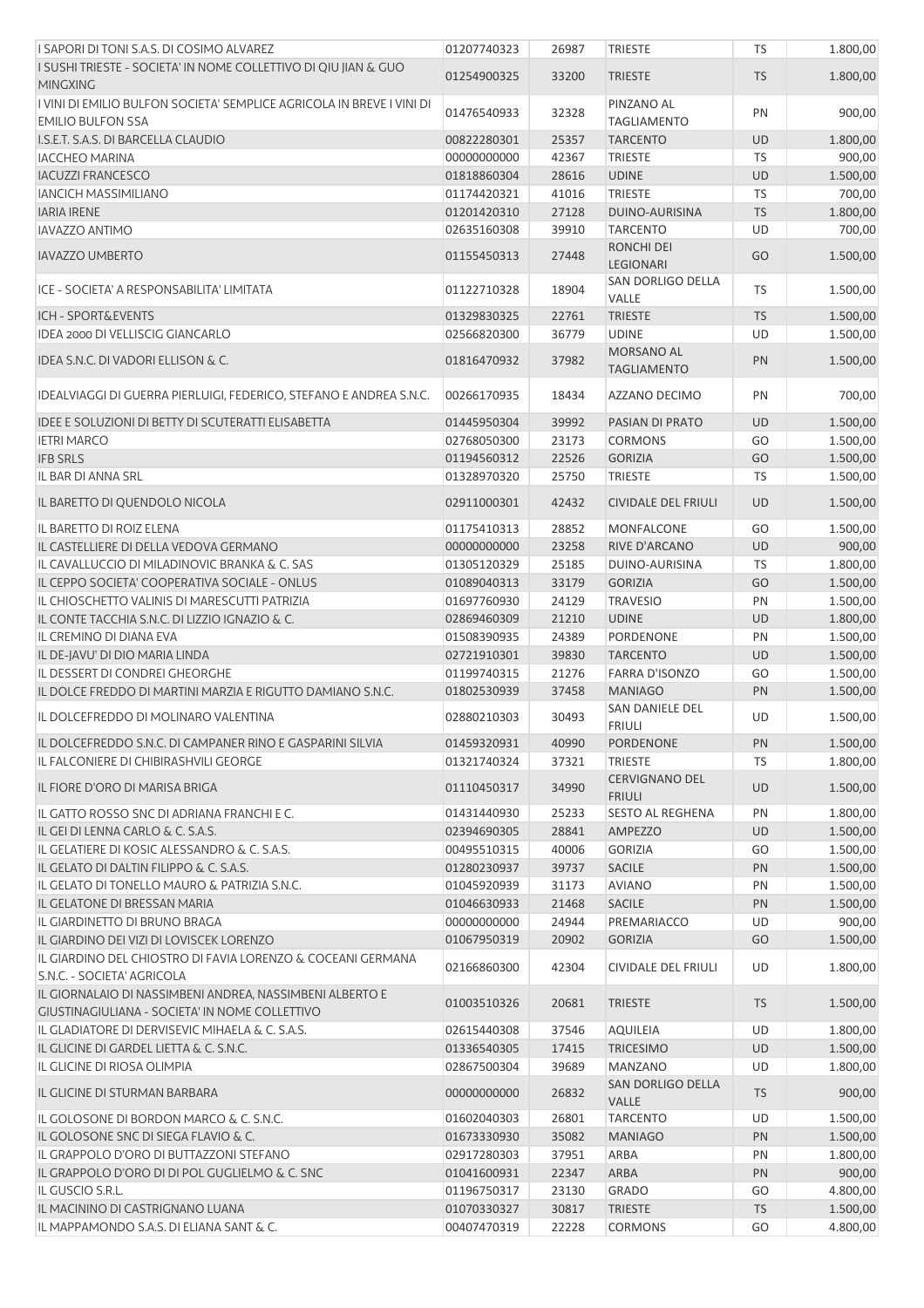| IL MILIONE COUNTRY HOUSE DI TARANTINI ELIANA                    | 02324290309 | 24058 | PALAZZOLO DELLO<br><b>STELLA</b>  | <b>UD</b> | 4.800,00 |
|-----------------------------------------------------------------|-------------|-------|-----------------------------------|-----------|----------|
| IL MINGARDI S. CAFFE' DI ANNA DENTICE                           | 01317030326 | 39189 | <b>TRIESTE</b>                    | TS        | 1.500,00 |
| IL MIO GELATO DI TOPPAN VALENTINO                               | 01735770933 | 39828 | <b>PORDENONE</b>                  | PN        | 1.500,00 |
| IL MIO TEMPO DI FORMICA MONICA                                  | 02956290304 | 22840 | <b>CHIOPRIS-VISCONE</b>           | UD        | 1.500,00 |
| IL MOR DI ZULIANI STEFANO                                       | 01184680310 | 33559 | <b>TRIESTE</b>                    | <b>TS</b> | 1.500,00 |
| IL MULINO SRL                                                   | 01854370937 | 20106 | <b>ZOPPOLA</b>                    | PN        | 1.800,00 |
| IL NIDO DI DU XUEQIN                                            | 02974010304 | 26440 | SAPPADA                           | <b>UD</b> | 900,00   |
| IL PARADISO DI BARBARIOL FLAVIO & C. S.A.S.                     | 01341090932 | 37504 | PORDENONE                         | PN        | 1.800,00 |
| IL PEDROCCHINO S.R.L.                                           | 01402770935 | 42236 | <b>SACILE</b>                     | PN        | 1.800,00 |
| IL PINGUINO DI ANGELINI ENZO                                    | 00587050329 | 34616 | <b>TRIESTE</b>                    | TS        | 1.500,00 |
| IL PLATINA DI DE STEFANO CLAUDIO E TONINO RAFFAELE & C. S.N.C   | 02400070302 | 27603 | <b>SAN DANIELE DEL</b>            | <b>UD</b> | 1.800,00 |
| IL POSOCCHINO SNC DI RICCARDO POSOCCO & C.                      | 01832420937 | 18300 | <b>FRIULI</b><br><b>PORDENONE</b> | PN        | 1.800,00 |
| IL POSTO GIUSTO SAS DI COSMO JESSICA & C                        | 01850440932 | 31481 | <b>BUDOIA</b>                     | PN        | 1.800,00 |
| IL QUADRIFOGLIO DI CHLIHI EP CHERNI HANENE                      | 01337540320 | 41927 | <b>TRIESTE</b>                    | TS        | 1.800,00 |
| IL QUADRIFOGLIO DI DELLA PIETRA ANTONELLA                       | 01129430250 | 27946 | SAPPADA                           | <b>UD</b> | 1.500,00 |
|                                                                 |             |       | PASIANO DI                        |           |          |
| IL QUADRIFOGLIO DI MARCHETTI IVANNA                             | 01334260930 | 33645 | PORDENONE                         | PN        | 1.500,00 |
| IL RE DELLA PIZZA DI KURTI FATMIR                               | 02924510304 | 27861 | <b>UDINE</b>                      | <b>UD</b> | 1.800,00 |
| IL RUSTICO DI RUTTARS - DI ZUPPEL MARISA IN PERSOGLIA           | 00300830312 | 33677 | DOLEGNA DEL COLLIO                | GO        | 1.800,00 |
| IL SARDO S.N.C. DI LAMPRECHT JASMIN E ATZENI ANDREA             | 01256270321 | 24815 | <b>TRIESTE</b>                    | <b>TS</b> | 1.500,00 |
| IL SAULIN DI SBRIZZAI GESSICA E C. S.A.S.                       | 02935880308 | 36988 | PAULARO                           | UD        | 1.500,00 |
| IL SOLE DI NAPOLI S.A.S. DI BREIDLER MARIANNE & C.              | 01196070310 | 39795 | <b>GRADISCA D'ISONZO</b>          | GO        | 1.800,00 |
| IL SORBETTO DI CRIVELLARI MONICA                                | 01281720324 | 34129 | DUINO-AURISINA                    | TS        | 1.500,00 |
| IL SORELI - SOCIETA' SEMPLICE AGRICOLA                          | 02527870303 | 36027 | <b>TALMASSONS</b>                 | <b>UD</b> | 1.800,00 |
| IL STUSIGHIN DI BOLDARIN ORIETTA                                | 01918810308 | 27008 | LATISANA                          | UD        | 1.500,00 |
| IL VECCHIO STALLO DI SERAFINI DIEGO E MASSIMO                   | 00000000000 | 30644 | <b>SAN VITO AL TORRE</b>          | <b>UD</b> | 900,00   |
| IL VERO KEBAB DI MAHMUT KARACA S.A.S.                           | 01100890324 | 26388 | <b>TRIESTE</b>                    | TS        | 1.800,00 |
| IL VICOLO DI DEL SORDO LUCA & C. S.A.S.                         | 01018590933 | 27516 | PORDENONE                         | PN        | 1.500,00 |
| IL VITIGNO DI LIDIA MAZZA                                       | 01204890311 | 17340 | <b>MONFALCONE</b>                 | GO        | 1.800,00 |
| <b>ILARDO VINCENZO</b>                                          | 02914370305 | 34244 | PALMANOVA                         | <b>UD</b> | 1.500,00 |
| ILDOLCEFREDDO DI SANDRIN ROBERTO                                | 04220660262 | 48135 | <b>FONTANAFREDDA</b>              | PN        | 1.500,00 |
| <b>ILE HORIA MIRCEA</b>                                         | 02867350304 | 37094 | PALMANOVA                         | UD        | 1.500,00 |
| <b>ILENIA PUPPO PERSONAL CHEF</b>                               | 02932320308 | 32236 | <b>MARTIGNACCO</b>                | UD        | 1.500,00 |
| ILIJA SNC DI PEJIC ILIJA E C.                                   | 02946040306 | 28263 | <b>TARVISIO</b>                   | <b>UD</b> | 1.800,00 |
| ILLENI MASSIMO BOTTEGA DEL CAFFE DERSUT                         | 02706690308 | 19965 | SAN GIORGIO DI<br><b>NOGARO</b>   | <b>UD</b> | 1.500,00 |
| <b>ILPILLI DI LUCA PILLININI</b>                                | 02975570306 | 27601 | <b>SUTRIO</b>                     | <b>UD</b> | 1.800,00 |
| IM. AL. TUR. - IMMOBILIARE ALBERGHIERA TURISTICA SRL O IN FORMA |             |       |                                   |           |          |
| ABBREVIATA IM.AL.TUR. SRL                                       | 00621660307 | 20286 | <b>UDINE</b>                      | <b>UD</b> | 4.800,00 |
| IMMOBILIARE E. R. - S.R.L.                                      | 01148290933 | 23944 | <b>PORDENONE</b>                  | PN        | 900,00   |
| IMMOBILIARE ELDER S.A.S. DI BERTOLO IVANO FRANCESCO & C.        | 01479310938 | 19957 | <b>FIUME VENETO</b>               | PN        | 4.800,00 |
| IMMOBILIARE FERRARO S.A.S. DI KLOK LESYA & C.                   | 01623740931 | 21467 | PRAVISDOMINI                      | PN        | 900,00   |
| IMMOBILIARE FRIULANA DI SERPILLO TULLIO S.A.S.                  | 00617490305 | 39288 | PALAZZOLO DELLO<br><b>STELLA</b>  | UD        | 1.800,00 |
| IMMOBILIARE L.M. S.R.L.                                         | 01176160933 | 22719 | <b>AVIANO</b>                     | PN        | 900,00   |
| IMMOBILIARE LIGNANO DI PASSILONGO GIAN PAOLO & C. S.N.C.        | 01867920306 | 17964 | <b>LIGNANO</b><br>SABBIADORO      | UD        | 4.800,00 |
| IMMOBILIARE MICOLINI S.N.C. DI MICOLINI PAOLA E BURATTO DENI    | 01925190306 | 33086 | REMANZACCO                        | <b>UD</b> | 1.800,00 |
| IMMOBILIARE SALGA DI SANDRI GIORGIO E CI. S.A.S.                | 00984300301 | 22801 | LIGNANO<br>SABBIADORO             | UD        | 900,00   |
| IMMOBILIARE SESSANTA SAS DI FORNASARIG ROBERTO & C.             | 02402700302 | 47249 | PRADAMANO                         | <b>UD</b> | 4.800,00 |
| <b>IMPERATORE LOREDANA</b>                                      | 01173570324 | 37196 | <b>TRIESTE</b>                    | TS        | 1.800,00 |
| IMPIANTISTICA TRIESTINA DI SVETINA IGOR                         | 00746550326 | 36511 | <b>TRIESTE</b>                    | <b>TS</b> | 1.500,00 |
| IMPORT-EXPORT DI COCO SERGIO                                    | 01007550310 | 23306 | <b>GORIZIA</b>                    | GO        | 1.500,00 |
| IMPRESA COSTRUZIONI MARI & MAZZAROLI - S.P.A.                   | 00516910320 | 18957 | <b>TRIESTE</b>                    | <b>TS</b> | 4.800,00 |
| IMPRESA DI PULIZIE AZZURRO DI RATKA BOGDANOVIC                  | 01277030324 | 21711 | TRIESTE                           | <b>TS</b> | 900,00   |
| IN - BOSCO SNC DI MUSSINANO ALEX & RIZZO LUIGI                  | 01852650934 | 29747 | <b>POLCENIGO</b>                  | PN        | 1.800,00 |
| IN CAMPAGNA DAI NONNI                                           | 00000000000 | 38695 | RAGOGNA                           | UD        | 900,00   |
| IN PHORMA SOCIETA' SPORTIVA DILETTANTISTICA A R.L.              | 01144020318 | 42095 | <b>CORMONS</b>                    | GO        | 1.500,00 |
| <b>IN PLAIT</b>                                                 | 00000000000 | 42331 | <b>CERCIVENTO</b>                 | UD        | 900,00   |
| <b>INDE S.R.L.</b>                                              | 01808320939 | 36688 | AZZANO DECIMO                     | PN        | 1.800,00 |
| INDIAMATHA DI MALLAVARAPU NIRMALA HRUDAYAM                      | 02314100302 | 35115 | <b>MARTIGNACCO</b>                | UD        | 1.800,00 |
| INDIANA DI GRATTON MANLIO & C. S.A.S IN SIGLA INDIANA S.A.S.    | 01004820310 | 40627 | <b>GRADO</b>                      | GO        | 1.500,00 |
| <b>INFANTI NADIA</b>                                            | 02553490307 | 28367 | PASIAN DI PRATO                   | UD        | 1.500,00 |
| <b>INFINITY NAILS DI FURLANETTO KATIA</b>                       | 02732940305 | 26189 | <b>PONTEBBA</b>                   | <b>UD</b> | 1.500,00 |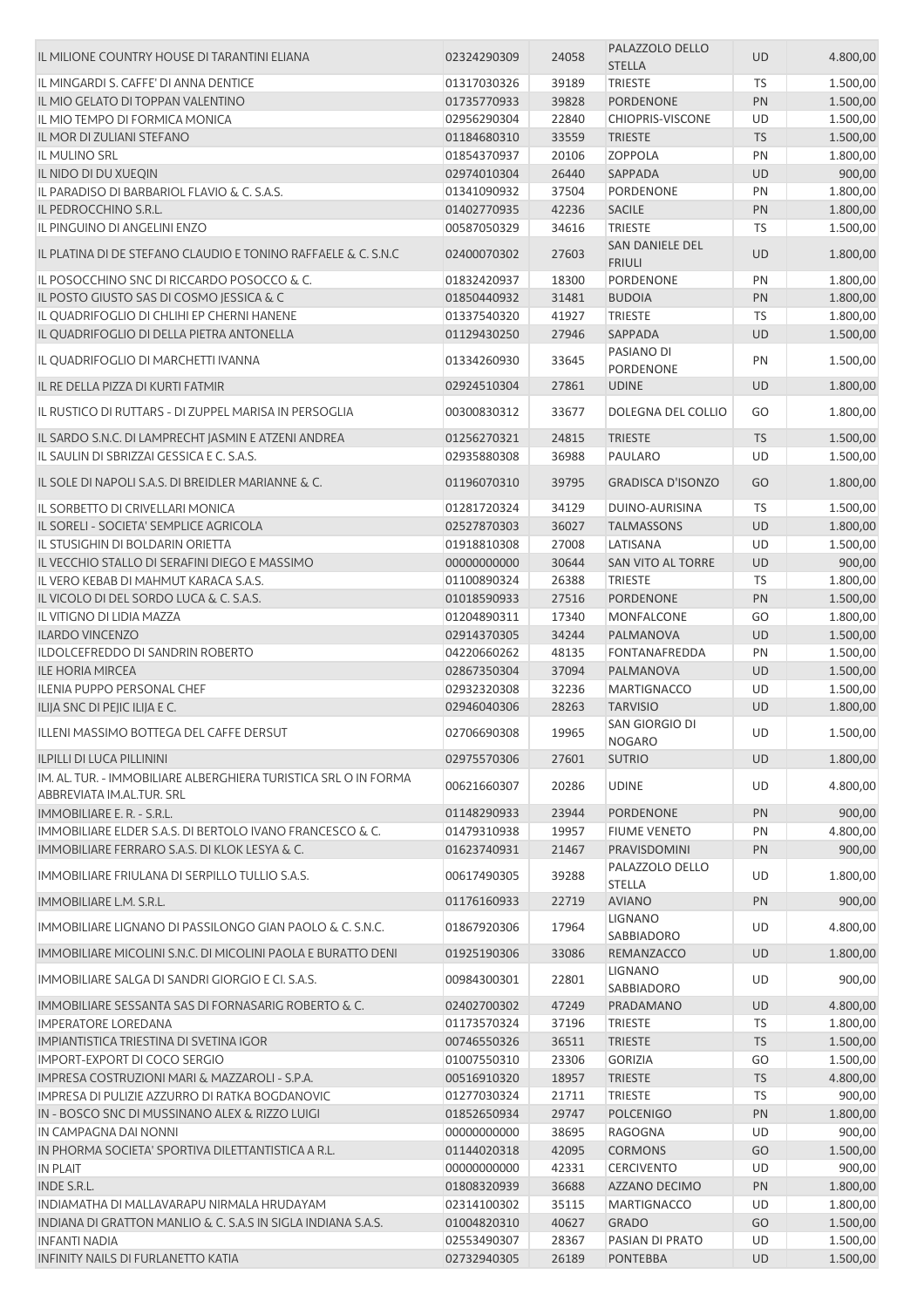| <b>INFORMA DI VACCARI FRANCESCO</b>                                                  | 01838620936 | 29019 | <b>FIUME VENETO</b>                    | PN        | 1.500,00 |
|--------------------------------------------------------------------------------------|-------------|-------|----------------------------------------|-----------|----------|
| <b>INICORBAF RENATO MARCO</b>                                                        | 01871890933 | 24796 | <b>PRATA DI</b><br><b>PORDENONE</b>    | PN        | 1.800,00 |
| INIZIATIVE ALBERGHIERE DEI F.LLI DIAMANTE ANTONIO E DORIANO & C.<br>S.A.S.           | 00580520302 | 39446 | <b>UDINE</b>                           | <b>UD</b> | 1.500,00 |
| INIZIATIVE EDILI COMMERCIALI - SOCIETA' A RESPONSABILITA' LIMITATA                   | 00757840327 | 32636 | <b>TRIESTE</b>                         | <b>TS</b> | 1.500,00 |
| INMONT DI CANDOLINI MASSIMO & C. S.N.C.                                              | 02879070304 | 20412 | <b>GEMONA DEL FRIULI</b>               | UD        | 1.500,00 |
| <b>INSALATA MARCO</b>                                                                | 01202940324 | 33696 | <b>TRIESTE</b>                         | <b>TS</b> | 700,00   |
| <b>INSAM RINALDO</b>                                                                 | 01467080303 | 26425 | PALUZZA                                | UD        | 1.800,00 |
| INTANT BONDI' DI RAGALZI GIULIO                                                      | 02010010300 | 37385 | <b>GEMONA DEL FRIULI</b>               | <b>UD</b> | 1.800,00 |
| <b>INTEGRAL S.R.L.</b>                                                               | 02834650307 | 39896 | <b>MAJANO</b>                          | UD        | 1.800,00 |
| INTERNATIONAL BRASILIAN TOURISM S.R.L. CON SIGLA I.B.T S.R.L.                        | 01140990936 | 35070 | <b>PORDENONE</b>                       | PN        | 4.800,00 |
| INTERNO 11 DI PETOZZI FABRIZIO                                                       | 01727480939 | 23434 | <b>MEDUNO</b>                          | PN        | 1.500,00 |
| INTERNO 59 DI GENZO BARBARA                                                          | 01603390939 | 32612 | <b>PORDENONE</b>                       | PN        | 1.500,00 |
| INTI S.N.C. DI ZANICHELLI EMILIA & C.                                                | 02327260309 | 24453 | LATISANA                               | UD        | 1.500,00 |
| <b>INTOUR TRAVEL SRL</b>                                                             | 02581080302 | 16848 | <b>UDINE</b>                           | UD        | 4.800,00 |
| IOB ANTONIO SAS DI IOB OLINTO & C.                                                   | 02660800307 | 32096 | <b>AMARO</b>                           | UD        | 1.800,00 |
| <b>IOMMELLI GIUSEPPINA</b>                                                           | 02618730309 | 41257 | LATISANA                               | UD        | 700,00   |
| <b>IOSIO ELDA IN BARBACETTO</b>                                                      | 00140710302 | 36174 | <b>RAVASCLETTO</b>                     | UD        | 1.500,00 |
| <b>IOSIO SAURO</b>                                                                   | 00219460300 | 36665 | <b>ZUGLIO</b>                          | <b>UD</b> | 1.500,00 |
| IOT - INTERNATIONAL ORGANIZATION OF TOURISM SRL                                      | 01228770937 | 18662 | PORDENONE                              | PN        | 4.800,00 |
| <b>IOT VIAGGI S.R.L.</b>                                                             | 01103230312 | 19131 | <b>GORIZIA</b>                         | GO        | 4.800,00 |
| <b>IOVIENO GIOVANNA</b>                                                              | 02513510301 | 24100 | <b>LIGNANO</b><br>SABBIADORO           | UD        | 1.800,00 |
| IPRIMIDUE SNC DI BARNABA ERMES & C.                                                  | 02747980304 | 28791 | <b>BUIA</b>                            | UD        | 1.800,00 |
| IRANSTILE S.A.S. DI FRANCO FIORINDO & C.                                             | 01237450307 | 29390 | <b>UDINE</b>                           | UD        | 1.500,00 |
| <b>IREGBENOSE MATILDA</b>                                                            | 01824920936 | 39939 | SACILE                                 | PN        | 1.500,00 |
| <b>IRIS GIORGETTI</b>                                                                | 01105580326 | 23845 | <b>MUGGIA</b>                          | TS        | 1.500,00 |
| ISAIA S.R.L.                                                                         | 01160630313 | 28277 | <b>GRADISCA D'ISONZO</b>               | GO        | 4.800,00 |
| <b>ISEPPON LISA</b>                                                                  | 01270350323 | 23522 | <b>TRIESTE</b>                         | <b>TS</b> | 650,00   |
| <b>ISERNIA FABIO</b>                                                                 | 02811160304 | 32660 | <b>LIGNANO</b><br>SABBIADORO           | UD        | 1.800,00 |
| <b>ISHVARA DI BARBARA LIVOTTI</b>                                                    | 02349510301 | 32546 | <b>GRADISCA D'ISONZO</b>               | GO        | 1.500,00 |
| ISKINEYEVA ZHANNA & C. S.N.C.                                                        | 01539130938 | 19530 | <b>MONTEREALE</b><br>VALCELLINA        | <b>PN</b> | 1.500,00 |
| ISOLA S.N.C. DI GIANNANTONIO FRAUSIN & C.                                            | 01075110310 | 22289 | <b>GRADO</b>                           | GO        | 1.800,00 |
| ISOLA SMERALDO DI BOTTI GIULIA & C. S.N.C.                                           | 02956550301 | 17295 | <b>LIGNANO</b><br>SABBIADORO           | <b>UD</b> | 1.800,00 |
| <b>ISONTINA RISTOBAR S.R.L.</b>                                                      | 02864190307 | 18200 | <b>TOLMEZZO</b>                        | UD        | 1.500,00 |
| ISONZO S.A.S. DI ALFONSO CHIERCHIA & C.                                              | 01046060313 | 28014 | <b>GORIZIA</b>                         | GO        | 4.800,00 |
| <b>ISPAS CAMELIA VALENTINA</b>                                                       | 02927960308 | 36664 | <b>SUTRIO</b>                          | UD        | 1.500,00 |
| ISTANBUL KEBAB 3 S.N.C. DI ALCU NEVZAT & C.                                          | 02670860309 | 37745 | CERVIGNANO DEL<br><b>FRIULI</b>        | UD        | 1.800,00 |
| ISTANBUL RISTORANTE TURCO KEBAB E PIZZA DI BERK ZEKI & C. SAS                        | 01678140938 | 26913 | PORDENONE                              | PN        | 1.800,00 |
| ISTITUZIONE MUSICALE E SINFONICA DEL FRIULI VENEZIA GIULIA                           | 02978950307 | 20831 | PALMANOVA                              | <b>UD</b> | 900,00   |
| I-SUSHI PORDENONE S.R.L.                                                             | 01785070937 | 30113 | PORDENONE                              | PN        | 1.800,00 |
| ITALCINA DI CHENG HAO MAURIZIO & CHENG XIAO DANIELE - SOCIETA' IN<br>NOME COLLETTIVO | 00765180328 | 17177 | <b>TRIESTE</b>                         | <b>TS</b> | 1.800,00 |
| ITALIA NEWPORT S.A.S. DI ROBERTO PALUZZANO & C.                                      | 00475590311 | 19340 | <b>GORIZIA</b>                         | GO        | 1.800,00 |
| ITALIAN FOOD & WINE SOCIETA' A RESPONSABILITA' LIMITATA<br><b>SEMPLIFICATA</b>       | 02926810306 | 17280 | <b>UDINE</b>                           | <b>UD</b> | 1.500,00 |
| ITALICA - SOCIETA' IN NOME COLLETTIVO DI CORRENTE ROBERTO &<br>PIPITONE VINCENZO     | 01265780328 | 17003 | <b>TRIESTE</b>                         | <b>TS</b> | 1.500,00 |
| ITALY FOOD CORPORATION S.R.L.S.                                                      | 02980900308 | 20936 | <b>CAMINO AL</b><br><b>TAGLIAMENTO</b> | UD        | 1.500,00 |
| ITALY VACATION RENTAL DI SERGEY VOLKOV & C. S.A.S.                                   | 01314590322 | 23917 | <b>TRIESTE</b>                         | <b>TS</b> | 900,00   |
| ITASER DI SAPONJIC VALERIJE                                                          | 01208870327 | 21818 | <b>TRIESTE</b>                         | <b>TS</b> | 1.800,00 |
| ITO & MARTI SNC DI CHIAPPO FEDERICO & IURI MARTINA                                   | 02633190307 | 34820 | SAN GIOVANNI AL                        | UD        | 1.500,00 |
| <b>IURETIG GIANFRANCO</b>                                                            | 01373020302 | 41264 | <b>NATISONE</b><br>LATISANA            | <b>UD</b> | 1.500,00 |
| <b>IURI SERENA</b>                                                                   | 02259430300 | 39453 | <b>CIVIDALE DEL FRIULI</b>             | UD        | 1.800,00 |
| IUSE S.A.S. DI CECCOBELLI JURI E C.                                                  | 01411150939 | 34236 | <b>ZOPPOLA</b>                         | PN        | 1.500,00 |
| <b>IVALDI ANDREA</b>                                                                 | 00991070327 | 34352 | <b>TRIESTE</b>                         | TS        | 1.500,00 |
|                                                                                      |             |       |                                        |           |          |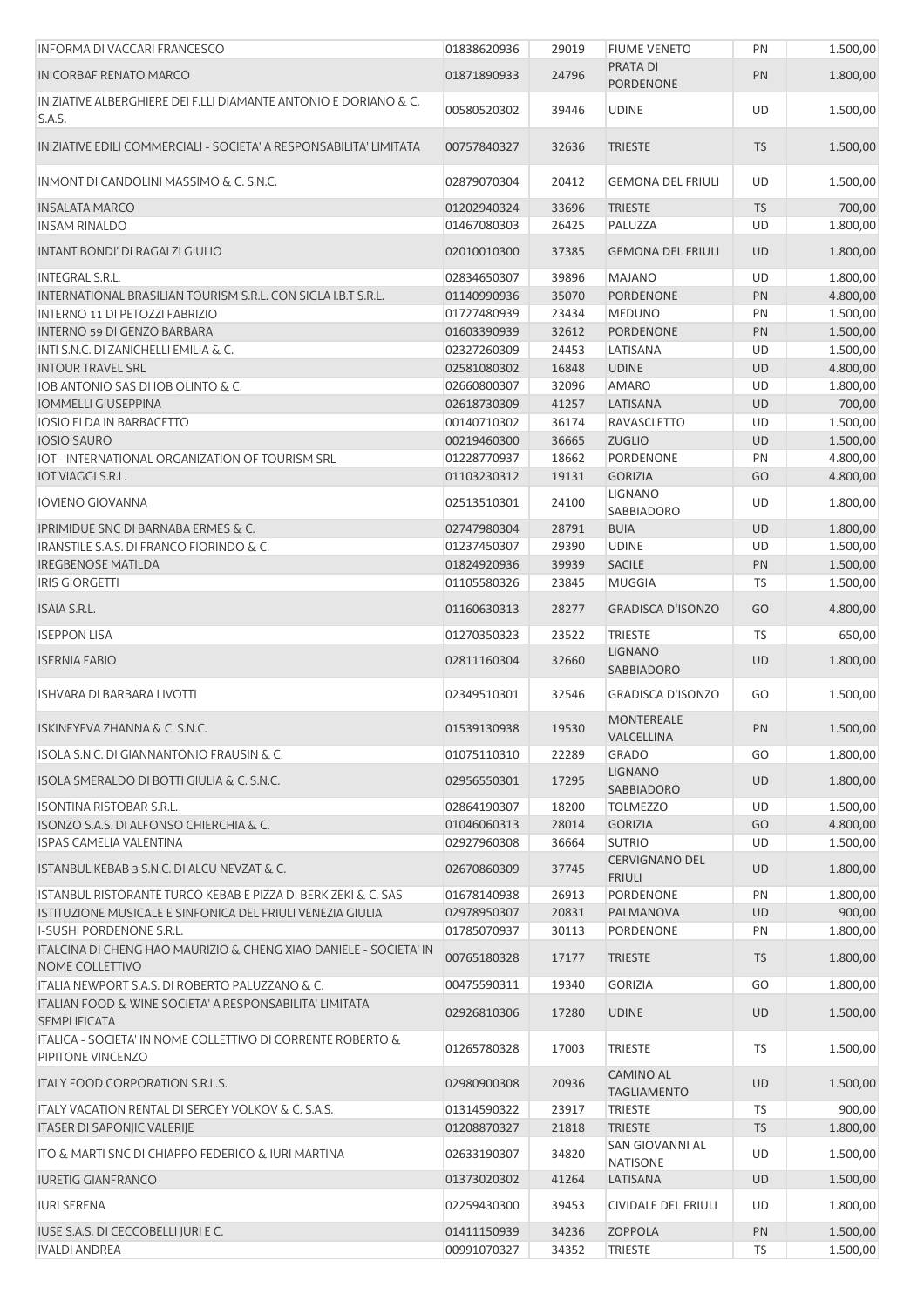| <b>IVANCICH BERNARDO</b>                                                                 | 01309100327 | 24784 | <b>TRIESTE</b>                    | <b>TS</b> | 650,00   |
|------------------------------------------------------------------------------------------|-------------|-------|-----------------------------------|-----------|----------|
| IVI INIZIATIVE VENETE IMMOBILIARI S.R.L.                                                 | 03125050272 | 29738 | <b>UDINE</b>                      | UD        | 4.800,00 |
| <b>IVONNE SORANNO</b>                                                                    | 01326220322 | 34414 | <b>TRIESTE</b>                    | <b>TS</b> | 1.500,00 |
| IVY TRAVEL ONE DI AL-ACHKAR JVONNE                                                       | 01332420320 | 36932 | <b>TRIESTE</b>                    | <b>TS</b> | 4.800,00 |
| IZUMI UDINE SAS DI JIN GUI & C.                                                          | 02871830309 | 35754 | <b>UDINE</b>                      | <b>UD</b> | 1.800,00 |
| J & J SERVICE S.A.S. DI ZOL ROBERTO & C.                                                 | 01116270321 | 29400 | <b>TRIESTE</b>                    | <b>TS</b> | 1.500,00 |
| J BAR DI ZAMAR JESSICA                                                                   | 01201190319 | 32706 | STARANZANO                        | GO        | 1.500,00 |
| J&E S.R.L.S.                                                                             | 01305140327 | 27109 | <b>TRIESTE</b>                    | <b>TS</b> | 1.800,00 |
| <b>J&amp;M HOTELS SNC DI BAICI MATTIA E C.</b>                                           |             |       |                                   |           |          |
|                                                                                          | 02833750306 | 18775 | <b>UDINE</b>                      | <b>UD</b> | 4.800,00 |
| I. & B. SNC DI MORASSUT BERNARD STEVE E FINI GIANLUCA                                    | 01605480936 | 26325 | CASARSA DELLA<br><b>DELIZIA</b>   | PN        | 1.500,00 |
| I. & K. DI PANATO CHRISTIAN S.N.C.                                                       | 02566780306 | 31221 | <b>RESIA</b>                      | <b>UD</b> | 1.500,00 |
| I.P. DI JESSICA PUNTINI & C. S.A.S.                                                      | 01176810321 | 31151 | <b>MUGGIA</b>                     | <b>TS</b> | 1.800,00 |
|                                                                                          |             |       |                                   |           |          |
| <b>JABER NAZHA</b>                                                                       | 02558190225 | 27079 | <b>MONFALCONE</b>                 | GO        | 1.500,00 |
| JAFARI NOORULLAH                                                                         | 02916260306 | 22448 | PAVIA DI UDINE                    | UD        | 1.800,00 |
| JAJA CAFFE' DI MATTESCO ALESSANDRA                                                       | 01848920938 | 18973 | <b>BRUGNERA</b>                   | PN        | 1.500,00 |
| JAMBO DI ASIA FRANCESCON                                                                 | 02942900305 | 33390 | <b>BAGNARIA ARSA</b>              | UD        | 1.800,00 |
| JAMES J. PUB S.A.S. DI COSSI SERGIO & C.                                                 | 00546570318 | 35127 | <b>GORIZIA</b>                    | GO        | 1.500,00 |
| JAMES JOYCE CAFE' - SOCIETA' IN ACCOMANDITA SEMPLICE DI RUSSI<br><b>TIZIANO &amp; C.</b> | 01076530326 | 36884 | <b>TRIESTE</b>                    | TS        | 1.800,00 |
| JDP S.A.S. DI DE POLI JEAN ALBERT & C.                                                   | 01877900934 | 21982 | <b>FONTANAFREDDA</b>              | PN        | 1.500,00 |
| JEMAX DI BINCOLETTO MASSIMILIANO E VIDALE JESSICA S.N.C.                                 | 01710600931 | 39018 | PASIANO DI                        | PN        | 1.500,00 |
|                                                                                          |             |       | PORDENONE                         |           |          |
| IENYALE S.A.S. DI PATRIZIA CHERMAZ                                                       | 01180270322 | 31707 | <b>MUGGIA</b>                     | <b>TS</b> | 1.500,00 |
| <b>JIN CONGZHU</b>                                                                       | 01156820316 | 32157 | POZZUOLO DEL FRIULI               | UD        | 1.800,00 |
| <b>JIN YONGSHENG</b>                                                                     | 04198990279 | 18770 | <b>TRIESTE</b>                    | <b>TS</b> | 1.500,00 |
| JOIA DI SORRENTINO PASQUALE                                                              | 01318190327 | 30310 | <b>TRIESTE</b>                    | <b>TS</b> | 1.800,00 |
| <b>JOLLY 1 SRLS</b>                                                                      | 02884070307 | 41228 | <b>AQUILEIA</b>                   | <b>UD</b> | 1.500,00 |
| JOLLY BAR DI PANTAROTTO CHIARA & C. S.N.C.                                               | 02265030300 | 23967 | <b>UDINE</b>                      | UD        | 1.500,00 |
| JOLLY COSTA AZZURRA DI PUNTIN GRAZIELLA & C. S.A.S.                                      | 00536450315 | 16934 | <b>GRADO</b>                      | GO        | 1.500,00 |
| JOLLY PIZZA RISTO-BAR DI MARSELA HOXHAJ                                                  | 01572740932 | 35538 | <b>BRUGNERA</b>                   | PN        | 1.800,00 |
| JOLLY ROGER DI FERIGO BARBARA & SCLIP MASSIMO SNC                                        | 02898320300 | 21335 | PAULARO                           | <b>UD</b> | 1.800,00 |
|                                                                                          |             |       | RONCHI DEI                        |           |          |
| JOSECO DI MAGNANI PIER PAOLO & C. S.A.S.                                                 | 00162430318 | 29033 | LEGIONARI                         | GO        | 4.800,00 |
| J'S HOUSE DI JANKOVIC BRANKA                                                             | 01199840313 | 38122 | SAGRADO                           | GO        | 1.800,00 |
| <b>JUAN ALBERTO ORLINI</b>                                                               | 01304160326 | 31246 | <b>TRIESTE</b>                    | TS        | 700,00   |
| JUFI DI NISIC JELENA                                                                     | 01107320325 | 21442 | <b>TRIESTE</b>                    | <b>TS</b> | 1.800,00 |
| <b>JUGOVAC ALESSANDRO</b>                                                                | 00899690325 | 21775 | <b>MUGGIA</b>                     | <b>TS</b> | 700,00   |
| <b>JUGOVAZ SERGIO</b>                                                                    | 00810430322 | 23853 | <b>TRIESTE</b>                    | <b>TS</b> | 1.800,00 |
|                                                                                          |             |       |                                   |           |          |
| <b>IULIA VIAGGI - S.R.L.</b>                                                             | 00543780324 | 18223 | <b>TRIESTE</b>                    | TS        | 4.800,00 |
| JULIENNE DI MIOTTO SILVANA - S.A.S.                                                      | 01549410932 | 22871 | ARBA                              | PN        | 4.800,00 |
| IUMA DI GIULIO ZULIANI & C. SNC                                                          | 02712710306 | 36636 | <b>CODROIPO</b>                   | UD        | 1.500,00 |
| <b>JUPITER S.R.L.</b>                                                                    | 02365510367 | 34661 | <b>TRIESTE</b>                    | <b>TS</b> | 1.500,00 |
| <b>JURETIC LUCIA</b>                                                                     | 00000000000 | 35126 | SAN FLORIANO DEL<br><b>COLLIO</b> | GO        | 900,00   |
| <b>JURINCICH NEVERINO</b>                                                                | 01278050321 | 36187 | <b>TRIESTE</b>                    | <b>TS</b> | 700,00   |
| <b>JURISSEVICH EDDA</b>                                                                  | 00511320319 | 17473 | DUINO-AURISINA                    | TS        | 1.500,00 |
| <b>JUSTFITNESS S.R.L.</b>                                                                | 02679610309 | 20770 | <b>UDINE</b>                      | <b>UD</b> | 1.500,00 |
| K&N DI ALMERIGOTTI NICHOLAS E C. SNC                                                     | 01314610328 | 38777 | <b>MUGGIA</b>                     |           | 1.800,00 |
|                                                                                          |             |       |                                   | TS        |          |
| K.P.H. DI KRATTER PAOLO & C. SOCIETA' IN NOME COLLETTIVO                                 | 00739640258 | 25503 | SAPPADA                           | <b>UD</b> | 1.800,00 |
| K.R.G. S.A.S. DI CINCOTTA ROBERTO & C.                                                   | 01147690315 | 16958 | MONFALCONE                        | GO        | 1.800,00 |
| <b>KABASHI VESEL</b>                                                                     | 02969170303 | 27609 | <b>LIGNANO</b><br>SABBIADORO      | <b>UD</b> | 1.800,00 |
| KAFANA DI VELOJIC ZORAN & C. S.A.S.                                                      | 02968840302 | 32406 | MARTIGNACCO                       | UD        | 1.800,00 |
| KAIROS S.N.C. DI MORAS ERICA & C.                                                        | 01793650936 | 38108 | <b>BRUGNERA</b>                   | PN        | 1.500,00 |
| KAJMENI MUSTAFA                                                                          | 02570600300 | 40461 | LATISANA                          | UD        | 700,00   |
| KALAMITA CAFFE' DI DI BELLA ANTONIO                                                      | 02653620308 | 36728 | <b>UDINE</b>                      | <b>UD</b> | 1.500,00 |
| <b>KALLUDRA TAFIL</b>                                                                    | 01843260934 | 27586 | PORDENONE                         | PN        | 1.800,00 |
| KAMA SOCIETA' A RESPONSABILITA' LIMITATA SEMPLIFICATA                                    | 02979670300 | 18989 | <b>BASILIANO</b>                  | <b>UD</b> | 1.500,00 |
| KAMP NADIZA S.R.L.                                                                       | 02963130303 | 27006 | PULFERO                           | UD        | 1.500,00 |
|                                                                                          |             |       |                                   |           |          |
| <b>KAORI DI HU LIXIN</b>                                                                 | 09209430967 | 37047 | <b>TRIESTE</b>                    | <b>TS</b> | 1.800,00 |
| <b>KAPPA SRL</b>                                                                         | 01187510316 | 18014 | <b>GRADO</b>                      | GO        | 1.800,00 |
| KAPUZINER KELLER S.R.L.C.R.                                                              | 01223740323 | 28170 | <b>TRIESTE</b>                    | <b>TS</b> | 1.800,00 |
| KARIS SOCIETA' IN NOME COLLETTIVO DI GIULIANO E MARY KARIS                               | 00516680329 | 16930 | SAN DORLIGO DELLA<br>VALLE        | <b>TS</b> | 4.800,00 |
| KARL KELLER S.N.C., DI BENEDETTI & NERI                                                  | 00644130254 | 26815 | SAPPADA                           | <b>UD</b> | 1.800,00 |
| KARMA DI NICHOLAS ZOMPICCHIATTI                                                          | 02921840308 | 22513 | REMANZACCO                        | UD        | 1.800,00 |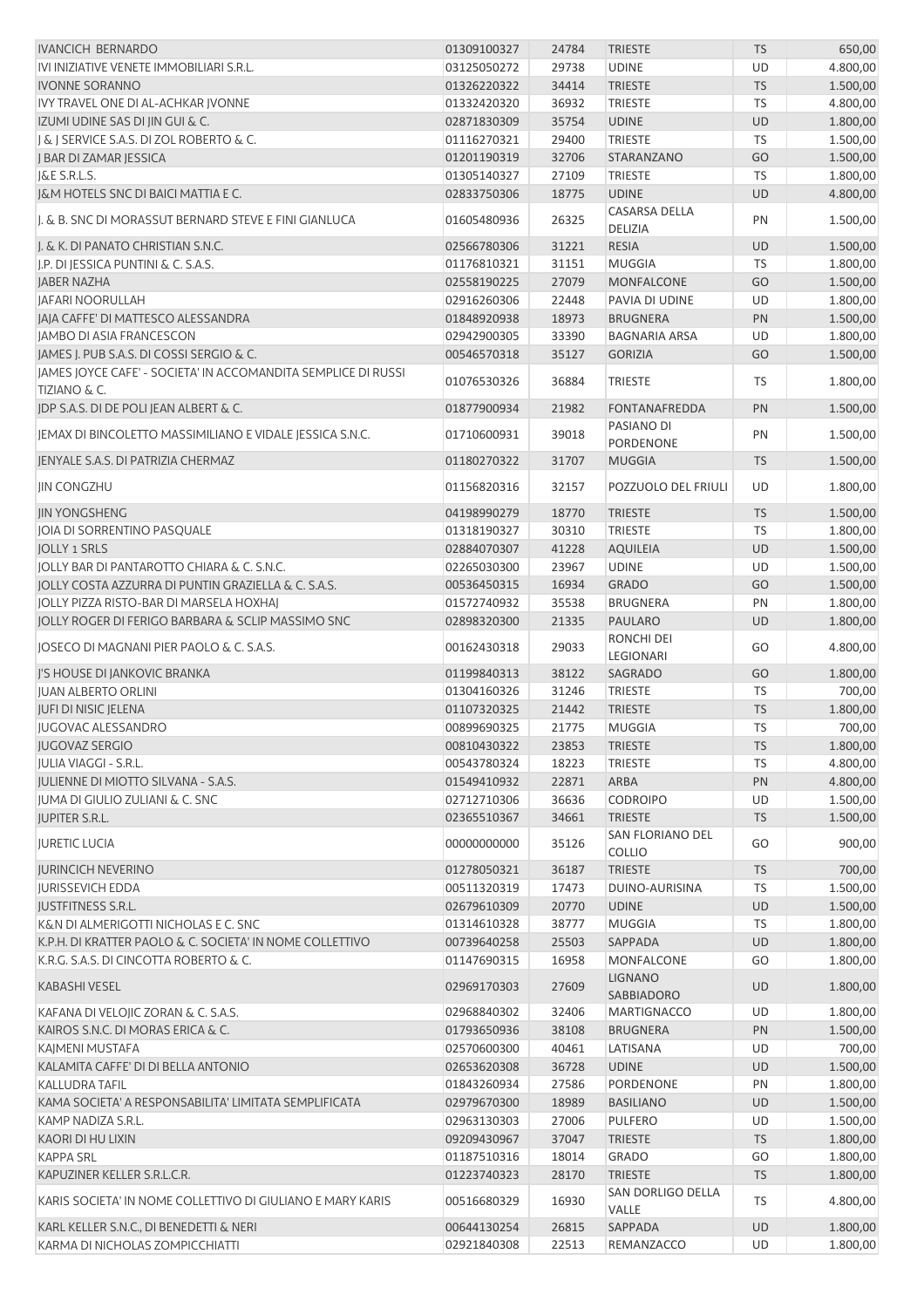| KARPINSKA JUSTYNA STANISLAWA                                      | 02193970304 | 36564 | <b>CAMINO AL</b><br><b>TAGLIAMENTO</b>    | <b>UD</b> | 1.800,00 |
|-------------------------------------------------------------------|-------------|-------|-------------------------------------------|-----------|----------|
| KARTODROMO S.R.L.                                                 | 02530200308 | 41712 | PRECENICCO                                | UD        | 1.500,00 |
| KATIA-MAMO S.R.L.S.                                               | 01182360311 | 33679 | STARANZANO                                | GO        | 1.800,00 |
| <b>KAUS GIANNI</b>                                                | 01018930311 | 29524 | AIELLO DEL FRIULI                         | UD        | 1.500,00 |
|                                                                   |             |       | <b>LIGNANO</b>                            |           |          |
| KC SOCIETA' SPORTIVA DILETTANTISTICA S.R.L.                       | 02520400306 | 25094 | <b>SABBIADORO</b>                         | UD        | 1.500,00 |
| KEBAB DALL'EGIZIANO DI KHAISAM MOHAMED                            | 01197660317 | 42235 | MONFALCONE                                | GO        | 1.800,00 |
| <b>KEBER EDI</b>                                                  | 00399420314 | 37847 | <b>CORMONS</b>                            | GO        | 900,00   |
| <b>KEBER RENATO</b>                                               | 00441280310 | 38199 | <b>CORMONS</b>                            | GO        | 900,00   |
| KELLY CAFE' DI BANACH KINGA                                       | 02982950301 | 21130 | <b>SAN GIOVANNI AL</b><br><b>NATISONE</b> | UD        | 1.500,00 |
| <b>KERMEZ VERA</b>                                                | 00000000000 | 25274 | <b>TRIESTE</b>                            | TS        | 650,00   |
| KEY 3 - VIAGGI - CONGRESSI - PUBBLICHE RELAZIONI - SOCIETA' A     | 00571400324 | 32035 | <b>TRIESTE</b>                            | <b>TS</b> | 4.800,00 |
| RESPONSABILITA' LIMITATA                                          |             |       |                                           |           |          |
| KEY CONGRESSI - SOCIETA' A RESPONSABILITA' LIMITATA               | 00839230323 | 44221 | <b>TRIESTE</b>                            | <b>TS</b> | 1.500,00 |
| KIBA S.N.C. DI MICHELA CONTI & C.                                 | 02796830301 | 17935 | PASIAN DI PRATO                           | UD        | 1.500,00 |
| KIKO' CAFFE' DI BURATTI VANIA                                     | 02770590301 | 26470 | <b>UDINE</b>                              | UD        | 1.500,00 |
| KING S.R.L.S.                                                     | 01327100325 | 18574 | <b>TRIESTE</b>                            | <b>TS</b> | 1.800,00 |
| KING'S ARM S.N.C. DEI FRATELLI OLIVA FABIO, GIUSEPPE E STEFANO    | 01757380934 | 32114 | PORDENONE                                 | PN        | 1.500,00 |
| KITTY BAR DI COMISSO LAURA                                        | 01761730934 | 21513 | <b>SPILIMBERGO</b>                        | PN        | 1.500,00 |
| <b>KITZMULLER THOMAS</b>                                          | 00413600313 | 35730 | <b>CORMONS</b>                            | GO        | 1.800,00 |
| <b>KLANJSCEK KATJA</b>                                            | 00000000000 | 19058 | <b>GORIZIA</b>                            | GO        | 900,00   |
| KLUGMANN MARIA ELENA BBNAON B&B                                   | 00000000000 | 37236 | PORDENONE                                 | PN        | 900,00   |
| KNULP SNC DI FAUSTO VILEVICH E MASSIMO VECCHIET                   | 01257790327 | 22098 | <b>TRIESTE</b>                            | <b>TS</b> | 1.500,00 |
| <b>KOGOJ SILVIO</b>                                               | 00344350319 | 31145 | <b>MEDEA</b>                              | GO        | 900,00   |
| KOLLCAKU SANIJE                                                   | 02398140307 | 38575 | PALAZZOLO DELLO<br><b>STELLA</b>          | UD        | 1.500,00 |
| KOMAVLI VALENTINA                                                 | 00000000000 | 33673 | <b>TRIVIGNANO UDINESE</b>                 | <b>UD</b> | 900,00   |
| KONEC S.R.L.                                                      | 01680940937 | 18385 | <b>CASARSA DELLA</b>                      | PN        | 1.800,00 |
|                                                                   |             |       | <b>DELIZIA</b>                            |           |          |
| KOPAC S.A.S. DI KOPAC SONIA & C                                   | 01392230304 | 38539 | <b>TARVISIO</b>                           | UD        | 4.800,00 |
| <b>KOPAC SHARY</b>                                                | 02990310308 | 32254 | <b>TOLMEZZO</b>                           | <b>UD</b> | 1.500,00 |
| KOSMIC SOCIETA' SPORTIVA SRL                                      | 01118580933 | 34553 | <b>PORDENONE</b>                          | PN        | 1.500,00 |
| KOSTANI S.A.S. DI KOSOVARE MUSTAFA                                | 01300450325 | 31661 | <b>TRIESTE</b>                            | <b>TS</b> | 1.500,00 |
| KOZLIN ALESSANDRO                                                 | 01051150314 | 30588 | <b>GORIZIA</b>                            | GO        | 700,00   |
| KRA.MO. S.R.L.                                                    | 01559470305 | 29999 | <b>TARVISIO</b>                           | <b>UD</b> | 4.800,00 |
| <b>KRANNER PATRIZIA</b>                                           | 01847340302 | 29767 | <b>TARVISIO</b>                           | UD        | 1.800,00 |
| <b>KRATTER PIERGIORGIO</b>                                        | 00819860255 | 27700 | SAPPADA                                   | <b>UD</b> | 1.800,00 |
| <b>KRATTER SILVANO</b>                                            | 01185340252 | 22426 | SAPPADA                                   | UD        | 1.800,00 |
| <b>KRIEGER CORNELIA</b>                                           | 01772010300 | 30540 | <b>LIGNANO</b>                            | UD        | 1.500,00 |
| KRILU S.R.L.S.                                                    | 01857410938 | 18064 | SABBIADORO<br><b>PORCIA</b>               | PN        | 1.800,00 |
| <b>KRIOS SOCIETA' COOPERATIVA</b>                                 | 02397940301 | 24574 | POZZUOLO DEL FRIULI                       | UD        | 1.500,00 |
|                                                                   |             |       |                                           |           |          |
| KRISHNA - SOCIETA' IN NOME COLLETTIVO DI SINGH BALDEV & C.        | 01123040329 | 17396 | <b>TRIESTE</b>                            | TS        | 1.800,00 |
| <b>KRIZMAN ALESSIO</b>                                            | 01293030324 | 23073 | <b>TRIESTE</b>                            | <b>TS</b> | 1.800,00 |
| <b>KRSTIC DANICA</b>                                              | 01228590327 | 17069 | <b>TRIESTE</b>                            | <b>TS</b> | 650,00   |
| KULTO DI ZANCO DETTO FRANCO LUCILLA                               | 01548880937 | 24180 | <b>SEQUALS</b>                            | PN        | 1.500,00 |
| KUMA SOCIETA' SPORTIVA DILETTANTISTICA A RESPONSABILITA' LIMITATA | 02221530302 | 28424 | <b>CODROIPO</b>                           | UD        | 1.500,00 |
| K'UN-LUN VIAGGI DI LOREDANA BREZZA E ELISABETTA MAKUC S.A.S.      | 00544890312 | 21076 | <b>GORIZIA</b>                            | GO        | 4.800,00 |
| KUORE S.P.A.                                                      | 02868070307 | 42660 | <b>TAVAGNACCO</b>                         | UD        | 1.800,00 |
| <b>KURTI AURORA</b>                                               | 02964800300 | 22518 | <b>UDINE</b>                              | <b>UD</b> | 1.800,00 |
| L'ANGOLO DEL SORRISO DI MORANDINI ANGELA                          | 02545230308 | 18294 | CORNO DI ROSAZZO                          | <b>UD</b> | 1.500,00 |
| L&S SNC DI COCETTA STEFANIA E PAUL LUCA                           | 02865370304 | 18144 | <b>BICINICCO</b>                          | <b>UD</b> | 1.500,00 |
| L. & A. SNC DI ZANUTTA LISA E CICUTO ALESSIO                      | 02834470300 | 33506 | CARLINO                                   | UD        | 1.800,00 |
| L.D.D. S.N.C. DI SARTOR IVANO                                     | 02212510305 | 29342 | <b>FORGARIA NEL FRIULI</b>                | <b>UD</b> | 1.800,00 |
| L.G.N. SAS DI MEDDA NICOLO' & C.                                  | 02406640306 | 34153 | LATISANA                                  | UD        | 1.500,00 |
| L.L. DI LUCCON ANNA SUSY & C. S.N.C.                              | 01672250931 | 19483 | <b>SPILIMBERGO</b>                        | PN        | 1.500,00 |
| LA 12°NOTTE DI LINDA ALESSANDRA                                   | 00000000000 | 21146 | <b>UDINE</b>                              | UD        | 900,00   |
| LA ALEGRA DI DOSMO E BENEGAS SOCIETA' AGRICOLA                    | 02540550304 | 37577 | LUSEVERA                                  | UD        | 1.800,00 |
| LA BAITA DI LENCHIG VALERIA & C. S.N.C.                           | 02167520309 | 20159 | <b>ATTIMIS</b>                            | UD        | 1.800,00 |
| LA BALOTARIE DI PIVIDORI GIUSEPPE & C. S.N.C.                     | 00544370307 | 28155 | <b>TARCENTO</b>                           | <b>UD</b> | 1.800,00 |
| LA BARACCA DEL PESCE DI SANSON ANDREA & C. S.A.S.                 | 00506770312 | 32223 | <b>TURRIACO</b>                           | GO        | 1.800,00 |
| LA BARACHETA DI THOBANI YASMINE                                   | 01179630312 | 27966 | <b>GRADISCA D'ISONZO</b>                  | GO        | 1.800,00 |
|                                                                   |             |       |                                           |           |          |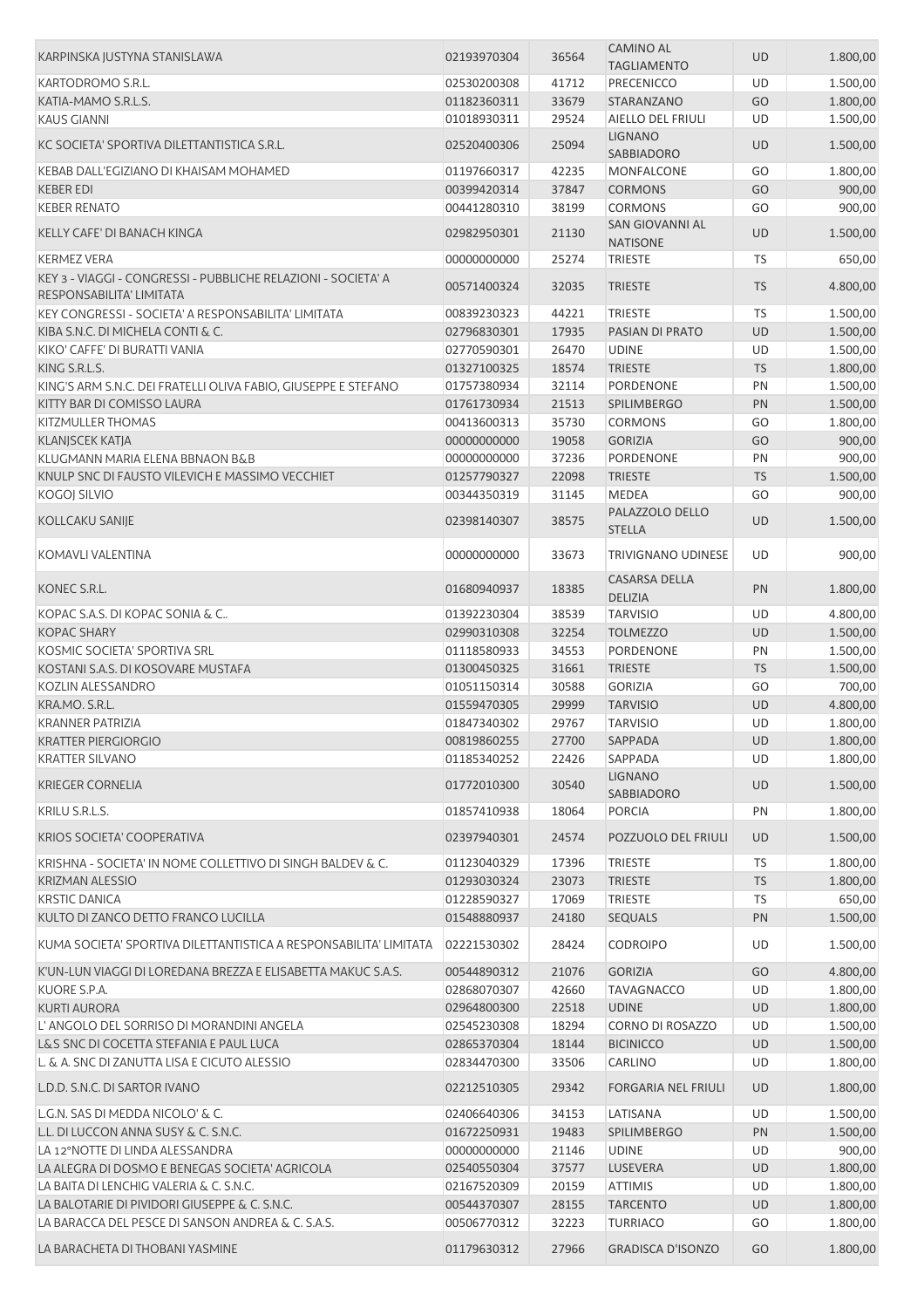| LA BARCHESSA DI CORVA DI ALBERTO CAMPAGNUTTA                                                         | 01866930934 | 30894 | AZZANO DECIMO                            | PN        | 900,00   |
|------------------------------------------------------------------------------------------------------|-------------|-------|------------------------------------------|-----------|----------|
| LA BETOLA DI TRAINO GIANFRANCO                                                                       | 01329260325 | 32631 | <b>TRIESTE</b>                           | <b>TS</b> | 1.800,00 |
| LA BETOLA DI ZOLU DI CIMENTI ALAN                                                                    | 02986490304 | 40021 | <b>ENEMONZO</b>                          | UD        | 1.500,00 |
| LA BETTOLA DI BUZZULINI KATIA E C. S.N.C.                                                            | 02738120308 | 24259 | ARTEGNA                                  | <b>UD</b> | 1.500,00 |
| LA BETTOLA SNC DI BARBA ALICE MIHAELA & C.                                                           | 02940050301 | 24654 | <b>UDINE</b>                             | UD        | 1.500,00 |
| LA BIRROTECA DI FABBRO T., MARSON S. E SANDRIN O. S.N.C.                                             | 01777860931 | 28951 | <b>PORDENONE</b>                         | PN        | 1.500,00 |
| LA BODEGUITA DI PIASENTIN LISA                                                                       | 04333120261 | 21761 | SAN VITO AL<br><b>TAGLIAMENTO</b>        | PN        | 1.500,00 |
| LA BOMBONERA S.R.L.                                                                                  | 02293750309 | 28346 | <b>TAVAGNACCO</b>                        | <b>UD</b> | 1.500,00 |
| LA BORA - SOCIETA' COOPERATIVA A R. L.                                                               | 00838420321 | 28888 | TRIESTE                                  | <b>TS</b> | 1.500,00 |
| LA BOTTEGA DI TRIMALCIONE DI ZACCHINI WALTER                                                         | 00938430329 | 35680 | <b>TRIESTE</b>                           | <b>TS</b> | 1.800,00 |
| LA BOTTEGACCIA DI FOSCHIATTI IVAN                                                                    | 02768400307 | 22216 | <b>GEMONA DEL FRIULI</b>                 | UD        | 1.500,00 |
| LA BOUTIQUE DI TRUDY DI PIZZIGNACCO FREDERIC SAS                                                     | 01196220311 | 33715 | STARANZANO                               | GO        | 1.500,00 |
| LA BRAIDA DI DRESSI MAURO & C. S.A.S.                                                                | 02471630307 | 32604 | CIVIDALE DEL FRIULI                      | UD        | 1.800,00 |
| LA BRENTE DI PLAI GABRIELE S.A.S.                                                                    | 01944980307 | 37726 | <b>FAGAGNA</b>                           | <b>UD</b> | 1.800,00 |
| LA BUFERA DI ZAMOSKOVINA LINA & C. S.A.S.                                                            | 01524760939 | 34301 | SESTO AL REGHENA                         | PN        | 1.500,00 |
| LA BUONA FORCHETTA DI ZACCHIGNA OSCAR                                                                | 01201730320 | 36104 | <b>SAN DORLIGO DELLA</b><br><b>VALLE</b> | <b>TS</b> | 1.800,00 |
| LA BUSSOLA 2012 DI PRATO SABINA                                                                      | 01206830323 | 28706 | <b>MUGGIA</b>                            | <b>TS</b> | 1.800,00 |
| LA BUSSOLA DI CRISTIANO ANTONIO                                                                      | 02314500303 | 21085 | SAN DANIELE DEL<br><b>FRIULI</b>         | <b>UD</b> | 1.800,00 |
| LA BUSSOLA GRUPPO AUTONOMO DI BASE DEL C.T.S.                                                        | 01114090317 | 47525 | <b>GORIZIA</b>                           | GO        | 1.500,00 |
| LA CAFFETOTECA DI RICCARDO MARCELLA                                                                  | 02752000303 | 21677 | <b>UDINE</b>                             | <b>UD</b> | 1.500,00 |
| LA CAFFETTERIA DI PAOLA CANCIANI & C. S.N.C.                                                         | 00516930310 | 19706 | <b>SAN CANZIAN</b><br>D'ISONZO           | GO        | 1.500,00 |
| LA CAFFETTERIA DI TARARAN MONICA                                                                     | 01822480933 | 24970 | <b>MANIAGO</b>                           | PN        | 1.500,00 |
| LA CAMBUSIERA DI BRATOS SIMONETTA                                                                    | 01231280320 | 22619 | <b>MUGGIA</b>                            | TS        | 1.500,00 |
| LA CAMPAGNOLA DI ERICA VASCON & C. - S.N.C.                                                          | 00442210316 | 32191 | SAN GIOVANNI AL<br><b>NATISONE</b>       | <b>UD</b> | 1.800,00 |
| LA CANTINACCIA DI CERA MASSIMO                                                                       | 01029370325 | 26202 | TRIESTE                                  | <b>TS</b> | 1.800,00 |
| LA CANTINETTA 2.0 DI DANIELE CORRADO                                                                 | 02926160306 | 19865 | <b>UDINE</b>                             | <b>UD</b> | 1.500,00 |
| LA CARAVELLA S.A.S. DI BORZI PINA E C.                                                               | 00447690314 | 19926 | STARANZANO                               | GO        | 4.800,00 |
| LA CASA BLU DI MONASTETTO DI FRANCESCA AGOSTO                                                        | 00000000000 | 17805 | <b>TRICESIMO</b>                         | <b>UD</b> | 900,00   |
| LA CASA DEI BASSOTTI DI MARINA RONDINI                                                               | 00000000000 | 39941 | TRIESTE                                  | <b>TS</b> | 900,00   |
| LA CASA DEL SOLE                                                                                     | 00000000000 | 39927 | <b>MANZANO</b>                           | <b>UD</b> | 900,00   |
| LA CASA DELLA MUSICA DI BERNARDI ALESSIA                                                             | 01204120313 | 18416 | <b>GORIZIA</b>                           | GO        | 900,00   |
| LA CASA DI ANNA/ONINE HISA                                                                           | 00000000000 | 38644 | <b>RESIA</b>                             | <b>UD</b> | 900,00   |
| LA CASA GIALLA S.N.C. DI FURLAN SARA & C.                                                            | 01836670933 | 25288 | <b>PRATA DI</b><br>PORDENONE             | PN        | 1.800,00 |
| LA CASA SUL FIUME DI CAPRARA GIUSEPPE                                                                | 00000000000 | 39907 | <b>SAN DANIELE DEL</b><br><b>FRIULI</b>  | <b>UD</b> | 900,00   |
| LA CASALINGA DI CARELLI EMANUELE E RIZZI PASQUALINA - SOCIETA'<br><b>INNOME COLLETTIVO</b>           | 01195260326 | 37455 | <b>TRIESTE</b>                           | TS        | 1.500,00 |
| LA CASETTA DELLE UNGHIE DI DELL'OSTE FRANCESCA                                                       | 02089530303 | 21404 | <b>TREPPO GRANDE</b>                     | <b>UD</b> | 1.500,00 |
| LA CERVE S.R.L.                                                                                      | 01851400935 | 36381 | SAN VITO AL<br><b>TAGLIAMENTO</b>        | PN        | 1.500,00 |
| LA CERVECERIA S.N.C. DI GREGORIS EDY & C.                                                            | 01356740934 | 28686 | CASARSA DELLA<br><b>DELIZIA</b>          | PN        | 1.800,00 |
| LA CHANCE SRLS                                                                                       | 01204620312 | 21710 | <b>GORIZIA</b>                           | GO        | 1.500,00 |
| LA CHIUSA SOCIETA' COOPERATIVA                                                                       | 01625480304 | 21382 | <b>CHIUSAFORTE</b>                       | <b>UD</b> | 1.500,00 |
| LA CINCIARELLA                                                                                       | 00000000000 | 40705 | DUINO-AURISINA                           | TS        | 900,00   |
| LA CJALDERIE SOCIETA' COOPERATIVA SOCIALE IMPRESA SOCIALE ONLUS                                      | 02541890303 | 27257 | SAN DANIELE DEL<br><b>FRIULI</b>         | <b>UD</b> | 1.800,00 |
| LA COCCINELLA S.A.S. DI DOVIER SONIA & C.                                                            | 02227890304 | 19555 | <b>UDINE</b>                             | UD        | 1.500,00 |
| LA COLOMBARA S.N.C. DI AIZZA MONYA E KATIA                                                           | 00579040304 | 20087 | <b>AQUILEIA</b>                          | <b>UD</b> | 1.800,00 |
| LA COMBRICCOLA DI VINCENZO INGEGNO & C. S.A.S.                                                       | 02965410307 | 16923 | <b>UDINE</b>                             | UD        | 1.800,00 |
| LA COMPAGNIA DEL FORTE S.R.L.                                                                        | 02784500304 | 21774 | <b>MALBORGHETTO</b><br>VALBRUNA          | <b>UD</b> | 4.800,00 |
| LA CONCA S.N.C. DI POLETTO GIUSEPPE E C.                                                             | 01067280931 | 37130 | FONTANAFREDDA                            | PN        | 1.500,00 |
| LA CONTRADA                                                                                          | 00000000000 | 40538 | <b>CIVIDALE DEL FRIULI</b>               | <b>UD</b> | 900,00   |
| LA CONTRADA - TEATRO STABILE DI TRIESTE - DI LIVIA AMABILINO BOBBIO<br>& C. S.A.S. - IMPRESA SOCIALE | 00199460320 | 18296 | <b>TRIESTE</b>                           | TS        | 1.500,00 |
| LA CORTE DEI SAPORI DI SPAGNOLO GIORGIO                                                              | 02585420306 | 28092 | <b>TOLMEZZO</b>                          | <b>UD</b> | 1.800,00 |
| LA CORTE DEL BECCO FINO DI TOMASIN FRANCESCA & C. S.A.S.                                             | 02099260305 | 17701 | MANZANO                                  | UD        | 1.500,00 |
| LA CORTE DI BACCO DI KATIA PEROSA                                                                    | 02698100308 | 26765 | SAN DANIELE DEL                          | <b>UD</b> | 1.500,00 |
|                                                                                                      |             |       | <b>FRIULI</b>                            |           |          |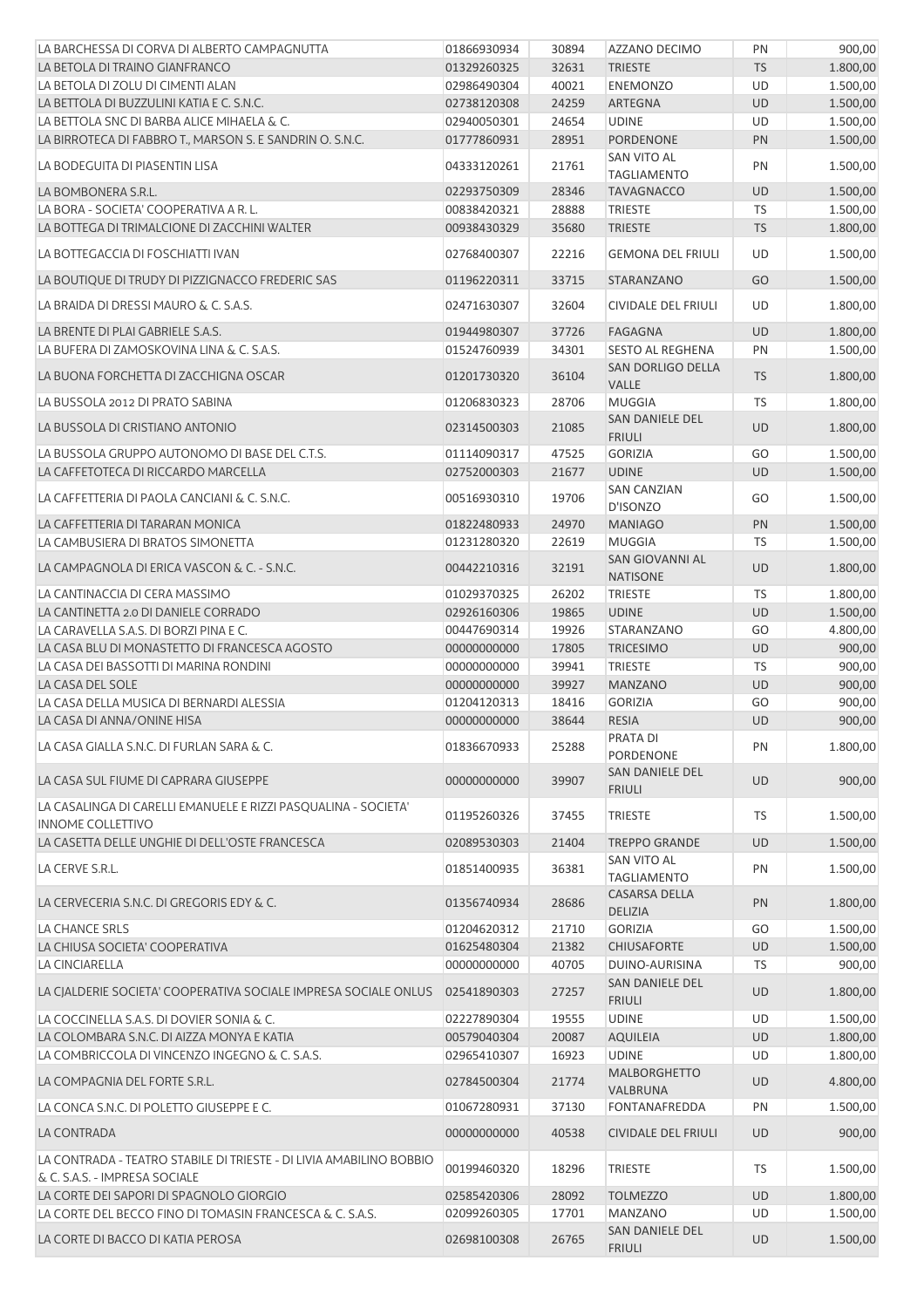| LA CORTE S.R.L.                                                              | 02488450301 | 39417 | <b>BAGNARIA ARSA</b>             | UD        | 1.800,00 |
|------------------------------------------------------------------------------|-------------|-------|----------------------------------|-----------|----------|
| LA DE JURE DI IGOR BABICI                                                    | 01314810324 | 33186 | <b>TRIESTE</b>                   | <b>TS</b> | 1.800,00 |
| LA DELIZIA DI CARRATU' LUCIA & C. S.N.C.                                     | 02604260303 | 27241 | <b>TARVISIO</b>                  | UD        | 1.500,00 |
| LA' DI BERTO SERVIZI DI RUZZON ROMANO & C. S.N.C.                            | 02195940305 | 22338 | <b>FAEDIS</b>                    | <b>UD</b> | 1.800,00 |
| LA' DI BOSCHET S.N.C. DI BRONZIN ALESSIO PONTELLO GABRIELE E C.              | 02855030306 | 31567 | <b>TRICESIMO</b>                 | UD        | 1.800,00 |
| LA DI BUSUT DI FABRO OMBRETTA                                                | 02550440305 | 36189 | <b>TALMASSONS</b>                | <b>UD</b> | 1.500,00 |
| LA' DI LOR.R. SNC DI TAVARIS RAFFAELLA E FONTANINI ROMINA                    | 02329500306 | 18502 | SAN VITO AL TORRE                | UD        | 1.500,00 |
| LA' DI MARIUTE S.A.S. DI BROCHETTA DANIELA E C.                              | 02340540307 | 40470 | SEDEGLIANO                       | UD        | 1.800,00 |
| LA DI SACHEVIN SOCIETA' AGRICOLA DI SACCAVINI S.S.                           | 02517230302 | 34490 | <b>POVOLETTO</b>                 | UD        | 1.800,00 |
| LA DI YARI DI PASSARO YARI                                                   | 02713540306 | 26020 | <b>UDINE</b>                     | UD        | 1.500,00 |
| LA DOLCE VITA DI LINDURA FRANCESCA                                           | 02706680309 | 39643 | <b>MANZANO</b>                   | UD        | 1.800,00 |
| LA DOLCE VITA DI MASET PIERGIUSEPPE E CALVERI VANIA S.N.C.                   | 02650890300 | 21461 | <b>TOLMEZZO</b>                  | <b>UD</b> | 1.500,00 |
| LA DOLCE VITA DI ZINGARO GIUSEPPE                                            | 07633080721 | 33787 | <b>CASARSA DELLA</b><br>DELIZIA  | PN        | 1.500,00 |
| LA DOSOLINA DI LUPIERI DOSOLINA                                              | 02274380308 | 28477 | <b>RONCHI DEI</b><br>LEGIONARI   | GO        | 4.800,00 |
| LA FABBRICA S.R.L.                                                           | 01540200936 | 29710 | MORSANO AL<br><b>TAGLIAMENTO</b> | PN        | 1.800,00 |
| LA FAULA DI COLAUTTI LUCA E MACKAY PAUL ROBERT SOCIETA' SEMPLICE 02106280304 |             | 42140 | <b>POVOLETTO</b>                 | <b>UD</b> | 1.800,00 |
| LA FAVORITA DI AFELTRA ELIA & C. S.A.S.                                      | 01167850310 | 36048 | <b>CORMONS</b>                   | GO        | 1.800,00 |
| LA FENICE A.S.D.                                                             |             | 25235 |                                  | GO        |          |
|                                                                              | 01201980313 |       | MONFALCONE<br><b>LIGNANO</b>     |           | 1.500,00 |
| LA FENICE S.R.L.                                                             | 02241530308 | 25504 | SABBIADORO                       | UD        | 4.800,00 |
| LA FERRATA DI DE RIGO PLAINA UGO & C. S.N.C.                                 | 01369420938 | 20800 | PORDENONE                        | PN        | 1.800,00 |
| LA FERRATA S.R.L.                                                            | 02885940300 | 33914 | VARMO                            | UD        | 1.800,00 |
| LA FERULA - SOCIETA' AGRICOLA SEMPLICE                                       | 01092360310 | 41269 | STARANZANO                       | GO        | 1.800,00 |
| LA FONTANA SNC DI DELVECCHIO ADA E C.                                        | 01105410326 | 18290 | SAN DORLIGO DELLA<br>VALLE       | <b>TS</b> | 4.800,00 |
| LA FRANCA - SOCIETA' AGRICOLA SEMPLICE DI CAMPION NICOLA                     | 00821010303 | 40394 | <b>BAGNARIA ARSA</b>             | <b>UD</b> | 900,00   |
| LA FRASCA DI HORMANN HELGA                                                   | 01601740937 | 26099 | <b>SAN QUIRINO</b>               | PN        | 1.500,00 |
| LA FUTURA S.A.S. DI GIANGREGORIO PIETRO & C.                                 | 02726680305 | 47484 | CAMPOFORMIDO                     | <b>UD</b> | 4.800,00 |
| LA GELATERIA DI ROSSI FABIO & FOSCHIANI ALESSANDRA SNC                       | 02672770308 | 39048 | <b>TAVAGNACCO</b>                | UD        | 1.500,00 |
| LA GELATERIA IN BORC DI BOSSER MASSIMO                                       | 01726870932 | 39030 | <b>POLCENIGO</b>                 | PN        | 1.500,00 |
| LA GENZIANELLA S.R.L.                                                        | 01653920932 | 27547 | <b>AVIANO</b>                    | PN        | 1.800,00 |
| LA GERLA BLU DI TAFARUCI ERGIDA                                              | 02900090305 | 31390 | <b>VERZEGNIS</b>                 | <b>UD</b> | 900,00   |
| LA GIRANDOLA S.N.C. DI SKOLARIS MARIANO & C.                                 | 01013200314 | 23049 | <b>GORIZIA</b>                   | GO        | 1.500,00 |
| LA GIRANDOLA S.R.L.                                                          | 01166740314 | 20917 | <b>GORIZIA</b>                   | GO        | 1.500,00 |
| LA GOLOSA DI CASONATO DOLORES                                                | 02416520308 | 22496 | <b>UDINE</b>                     | UD        | 1.500,00 |
| LA GONDOLA DI MIRAVAL REGINA                                                 | 04918400260 | 28141 | <b>TARVISIO</b>                  | <b>UD</b> | 1.500,00 |
| LA GRADESE PICCOLA S. C. AUTOTRASPORTI A R.L.                                | 00051300317 | 32877 | <b>GRADO</b>                     | GO        | 700,00   |
|                                                                              |             |       |                                  |           |          |
| LA GRISE DI CRISTOFOLI RENZO & C. S.N.C.                                     | 02866230309 | 21059 | <b>TALMASSONS</b>                | UD        | 1.800,00 |
| LA GROTTA DI SARTOR ILARIO & C.S.A.S.                                        | 00575100938 | 38224 | PORDENONE                        | PN        | 1.800,00 |
| LA GROTTA S.R.L.                                                             | 01863950307 | 45351 | <b>ARTEGNA</b>                   | UD        | 4.800,00 |
| LA GROTTA S.R.L.S.                                                           | 01320710328 | 23543 | <b>TRIESTE</b>                   | TS        | 1.800,00 |
| LA GUBANA DELLA NONNA DI DOMENIS VALERIA & C. S.N.C.                         | 02074080306 | 20088 | SAN PIETRO AL<br><b>NATISONE</b> | <b>UD</b> | 1.500,00 |
| LA LADY PIZZA PER ASPORTO DI BENETTI DIEGO                                   | 01673980932 | 40364 | <b>CHIONS</b>                    | PN        | 1.800,00 |
| LA LAMPARA DI MAJER MARIA & CO. SOCIETA' IN NOME COLLETTIVO                  | 00663980324 | 23014 | <b>TRIESTE</b>                   | <b>TS</b> | 1.800,00 |
| LA LANTERNA DI SARNATARO SALVATORE                                           | 02084460308 | 32731 | SAN GIORGIO DI<br><b>NOGARO</b>  | UD        | 1.800,00 |
| LA LIBELLULA DI ALOISE FERNANDO & C. S.N.C.                                  | 02727280303 | 19231 | <b>UDINE</b>                     | <b>UD</b> | 1.800,00 |
| LA LIBIDINE S.N.C. DI AMICO DARIO E DEGRASSI ALAN                            | 02994850309 | 41822 | <b>MARTIGNACCO</b>               | UD        | 1.800,00 |
| LA LOCANDA DEL MINATORE DI TOMBOLESI ROBERTO & C. SNC                        | 02857630301 | 36867 | <b>TARVISIO</b>                  | UD        | 1.800,00 |
| LA LOCANDERIA S.R.L.                                                         | 01185620323 | 17067 | <b>MUGGIA</b>                    | TS        | 4.800,00 |
| LA MACIA HOUSE DI LAURORA LUCIO                                              | 01385260938 | 39645 | <b>SPILIMBERGO</b>               | PN        | 900,00   |
| LA MAGNIFICA - SOCIETA' A RESPONSABILITA' LIMITATA                           | 00650070329 | 25849 | <b>TRIESTE</b>                   | <b>TS</b> | 1.500,00 |
| LA MALGA DEL PIUSSI DI PIUSSI ANNA E SACCAVINO GIUSEPPE S.N.C.               | 02571320304 | 27404 | <b>CHIUSAFORTE</b>               | <b>UD</b> | 1.800,00 |
| LA MANSARDA DI GABRI DI COSETTI GABRIELLA                                    | 00000000000 | 28395 | <b>TOLMEZZO</b>                  | UD        | 900,00   |
| LA MARMOTE ALBERGO DIFFUSO DI PALUZZA SOCIETA' COOPERATIVA                   | 02783210301 | 25554 | PALUZZA                          | <b>UD</b> | 900,00   |
| LA MELAGRANA - SOCIETA' COOPERATIVA SOCIALE                                  | 01056830324 | 39423 | <b>TRIESTE</b>                   | <b>TS</b> | 1.800,00 |
| LA MESTE DI COLMANO VITTORIO                                                 | 02855560302 | 39289 | <b>FORNI DI SOTTO</b>            | UD        | 1.800,00 |
|                                                                              |             |       |                                  |           |          |
| LA MOVIDA DEI PESCATORI DI CASTILLO RAMOS JEISON ESMERLIN                    | 01324110327 | 18967 | <b>TRIESTE</b>                   | TS        | 1.800,00 |
| LA NOVA GRADESE - SOCIETA' COOPERATIVA                                       | 01033430313 | 17987 | <b>GRADO</b>                     | GO        | 1.500,00 |
| LA NOVA HOSTARIA DI TREVISIOL CLAUDIO                                        | 01600180937 | 20415 | PRATA DI<br>PORDENONE            | PN        | 1.500,00 |
| LA NUOVA UDINE SRLS                                                          | 02944080304 | 30799 | <b>UDINE</b>                     | <b>UD</b> | 1.800,00 |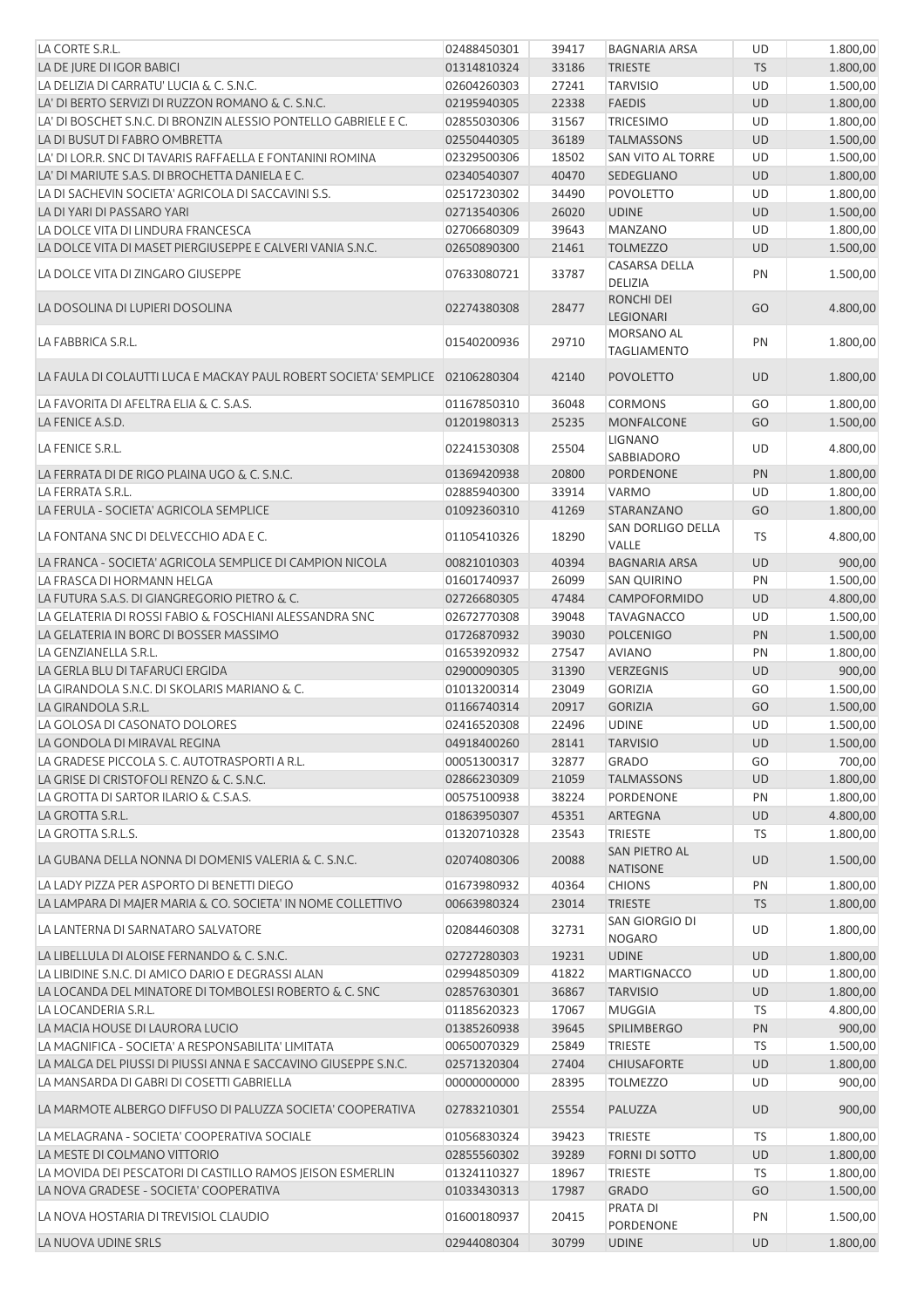| LA NUVOLA DI DAL SANTO ROMEO                                                            | 01629840933                | 18507          | <b>CHIONS</b>                          | PN              | 1.500,00           |
|-----------------------------------------------------------------------------------------|----------------------------|----------------|----------------------------------------|-----------------|--------------------|
| LA PALOTE DI TONELLO VITTORIO E COLMANO ROSANNA SOCIETA'                                | 02877070306                | 29058          | FORNI DI SOTTO                         | UD              | 1.800,00           |
| <b>SEMPLICE AGRICOLA</b><br>LA PASTICCERIA DI DIANA LUCA & C. S.A.S.                    | 01197010935                | 25284          | PORDENONE                              | PN              | 1.500,00           |
|                                                                                         |                            |                |                                        |                 |                    |
| LA PECHERONZA SOCIETA' A RESPONSABILITA' LIMITATA SEMPLIFICATA                          | 01863680938                | 29538          | AZZANO DECIMO                          | PN              | 1.800,00           |
| LA PERGOLA DI BEINAT SILVA                                                              | 02027640305                | 28657          | SAN DANIELE DEL<br><b>FRIULI</b>       | UD              | 1.800,00           |
| LA PERGOLA DI GUEYE FATOU                                                               | 01330070325                | 41853          | <b>TRIESTE</b>                         | <b>TS</b>       | 1.800,00           |
| LA PERGOLA SRL                                                                          | 02300020308                | 33437          | <b>LIGNANO</b>                         | UD              | 4.800,00           |
| LA PERLA DI ZACCHEO FABIO E FRANCESCO & C. S.A.S.                                       | 01211850936                | 25544          | SABBIADORO<br><b>SESTO AL REGHENA</b>  | PN              | 1.800,00           |
| LA PERLA S.A.S. DI SABATINO ASSUNTA E C.                                                | 00603440934                | 34648          | <b>SPILIMBERGO</b>                     | PN              | 1.800,00           |
| LA PERLA S.A.S. DI TAMUSSIN ANGELICA & C.                                               | 01623620307                | 17445          | <b>UDINE</b>                           | <b>UD</b>       | 1.500,00           |
| LA PERLA S.R.L.                                                                         | 02788200307                | 23638          | <b>GEMONA DEL FRIULI</b>               | UD              | 1.800,00           |
| LA PIAZZA S.R.L.                                                                        | 01764560932                | 31106          | <b>PORDENONE</b>                       | PN              | 1.500,00           |
| LA PIAZZETTA DI CONTE FABIO                                                             | 01172580936                | 31523          | <b>AVIANO</b>                          | PN              | 1.500,00           |
| LA PIEVE DI CHEN JIANPING                                                               | 05034190263                | 23052          | <b>PORCIA</b>                          | PN              | 1.800,00           |
| LA PIGNA S.A.S. DI BONATO F. & S.                                                       | 01842540302                | 18714          | <b>LIGNANO</b>                         | UD              | 4.800,00           |
|                                                                                         |                            |                | SABBIADORO                             |                 |                    |
| LA PIOLA DI STEFANO BIANCOROSSO & C. - S.N.C.                                           | 00705300325                | 25271          | <b>TRIESTE</b>                         | <b>TS</b>       | 1.800,00           |
| LA PIOPPA SOCIETA' AGRICOLA DI BONADIO FABIO & C. S.A.S.                                | 00238400931                | 18561          | <b>SACILE</b>                          | PN              | 1.800,00           |
| LA PORTIZZA S.R.L.                                                                      | 00984170324                | 24412          | <b>TRIESTE</b>                         | <b>TS</b>       | 1.500,00           |
| LA PREFERITA DI FRANCESCO BORTONE                                                       | 01257330322                | 41884          | <b>TRIESTE</b>                         | TS              | 1.500,00           |
| LA PRIMULA DI FABBRO GIOVANNI E PALUDETTO LORENZO S.N.C.                                | 01509700934                | 29892          | <b>PORCIA</b>                          | PN              | 1.500,00           |
| LA PRIMULA S.R.L.                                                                       | 01034460939                | 24563          | <b>SAN QUIRINO</b>                     | PN              | 1.800,00           |
| LA QUE SABE DI ESPOSITO CARLA                                                           | 02596850301                | 29963          | <b>TORVISCOSA</b>                      | <b>UD</b>       | 1.500,00           |
| LA QUERCIA S.R.L.                                                                       | 02811130307                | 26032          | <b>LIGNANO</b><br>SABBIADORO           | UD              | 4.800,00           |
| LA RAMBLA DI ERICA MILLO                                                                | 01111100325                | 21253          | <b>MUGGIA</b>                          | <b>TS</b>       | 4.800,00           |
| LA REGINA DI AVERSA DANTE & C. S.N.C.                                                   | 02880330309                | 22205          | POZZUOLO DEL FRIULI                    | UD              | 1.800,00           |
| LA RISTORAZIONE DA EDY DI GREGORIS EDI & C. S.N.C.                                      | 01850720309                | 33320          | REMANZACCO                             | UD              | 1.800,00           |
| LA ROCCA DI TARLAO GRAZIANO PIETRO                                                      | 01193120316                | 25772          | MONFALCONE                             | GO              | 1.800,00           |
| LA ROSA DEI VENTI - SOCIETA' IN NOME COLLETTIVO DI GIAGODI<br><b>GABRIELLA E ROMANO</b> | 01032140327                | 29625          | <b>TRIESTE</b>                         | <b>TS</b>       | 1.800,00           |
| LA ROSA SRL                                                                             | 01847670930                | 33116          | SAN VITO AL<br><b>TAGLIAMENTO</b>      | PN              | 900,00             |
| LA ROSTA SOCIETA' SEMPLICE AGRICOLA                                                     | 02817570308                | 28198          | <b>CERVIGNANO DEL</b><br><b>FRIULI</b> | <b>UD</b>       | 900,00             |
| LA RUSTICA SNC DI BENEDETTO RISS INES & C.                                              | 00976680256                | 25242          | SAPPADA                                | UD              | 1.800,00           |
| LA RUSTICANA DI FERRARA A. & C. - S.N.C.                                                | 00184460319                | 23953          | <b>GRADISCA D'ISONZO</b>               | GO              | 1.800,00           |
| LA SANTISSIMA S.N.C. DI DE ZAN CLAUDIO E REDIVO LUCA & C.                               | 01363770932                | 18417          | <b>POLCENIGO</b>                       | PN              | 1.500,00           |
| LA SERENISSIMA SAS DI SARDELLA SERENA                                                   | 02706310303                | 28045          | <b>LIGNANO</b>                         | <b>UD</b>       | 1.500,00           |
| LA SIRENA S.N.C. DI BLANCH SIMONA & VRECH ANNA                                          | 02083930301                | 30881          | SABBIADORO<br>AIELLO DEL FRIULI        | UD              | 1.500,00           |
| LA SIRENETTA S.N.C. DI BOEMO DONATELLA & C.                                             | 01188310310                | 24075          | <b>GRADO</b>                           | GO              | 4.800,00           |
| LA SORGENTE SAS DI ALBANO RAFFAELE & C.                                                 | 02533980302                | 30751          | <b>UDINE</b>                           | UD              | 1.800,00           |
| LA SOSTA DI KOROLEVA NATALIA                                                            | 01950460301                | 38161          | <b>GORIZIA</b>                         | GO              | 1.800,00           |
| LA SOSTA DI TRNINIC DRAGANA & C. S.A.S.                                                 | 02642610303                | 31303          | FIUMICELLO VILLA                       | UD              | 1.800,00           |
|                                                                                         |                            |                | <b>VICENTINA</b>                       |                 |                    |
| LA SPIANATA DA NIKO DI CRISTEA NICOLAE<br>LA STADERE DI VARVASINO MARCO                 | 01854790936                | 17909          | <b>CORDENONS</b>                       | PN              | 1.800,00           |
| LA STANZA MANSARDA DELLE MERAVIGLIE DI SUSANNA SALVADOR                                 | 02807490301<br>00000000000 | 17726<br>38857 | VENZONE<br><b>TRIESTE</b>              | UD<br><b>TS</b> | 1.500,00<br>900,00 |
| LA STAZIONE DEGLI ARTISTI DI ALAN BICHLER                                               | 01293690325                | 28354          | <b>TRIESTE</b>                         | TS              | 900,00             |
| LA STELLA ALPINA DI SIMONE ZIBRA & C. S.A.S.                                            | 01704990934                | 17246          | ANDREIS                                | PN              | 1.800,00           |
| LA STELLA DI CLEVA REGIS DI BERTOLISSI GIULIANA & C. SAS                                | 01471270932                | 29543          | <b>MEDUNO</b>                          | PN              | 1.800,00           |
| LA SUBIDA S.N.C. DI SIRK A. & C.                                                        | 00475580312                | 24615          | <b>CORMONS</b>                         | GO              | 1.800,00           |
| LA SUERTE S.N.C. DI FILOTI MARIA & C.                                                   | 01870020938                | 36862          | FONTANAFREDDA                          | PN              | 1.800,00           |
| LA TANA DEL FORMICHIERE DI GOSGNACH CINZIA                                              | 02795720305                | 30609          | PREMARIACCO                            | <b>UD</b>       | 1.500,00           |
| LA TANA DEL LUPPOLO SAS DI MULLONI GIORGIO E CORRUBOLO ALEX                             | 02170430306                | 16997          | <b>UDINE</b>                           | UD              | 1.800,00           |
| LA TAVERNETTA DI ROSMERY COPPARONI                                                      | 02947000309                | 41818          | PALMANOVA                              | <b>UD</b>       | 1.500,00           |
| LA TAVERNETTA DI ROSSET NORIS & C. - S.N.C.                                             | 01105940934                | 22011          | <b>SAN QUIRINO</b>                     | PN              | 1.500,00           |
| LA TAVERNETTA DI ZHOU LELE                                                              | 01757040934                | 39714          | <b>MONFALCONE</b>                      | GO              | 1.800,00           |
| LA TAZZA D'ORO DI MASTROIANNI TIZIANA                                                   | 02886820303                | 23846          | <b>UDINE</b>                           | UD              | 1.500,00           |
| LA TAZZINA DI GALATI MASSIMO                                                            | 01339700328                | 23986          | <b>TRIESTE</b>                         | <b>TS</b>       | 1.500,00           |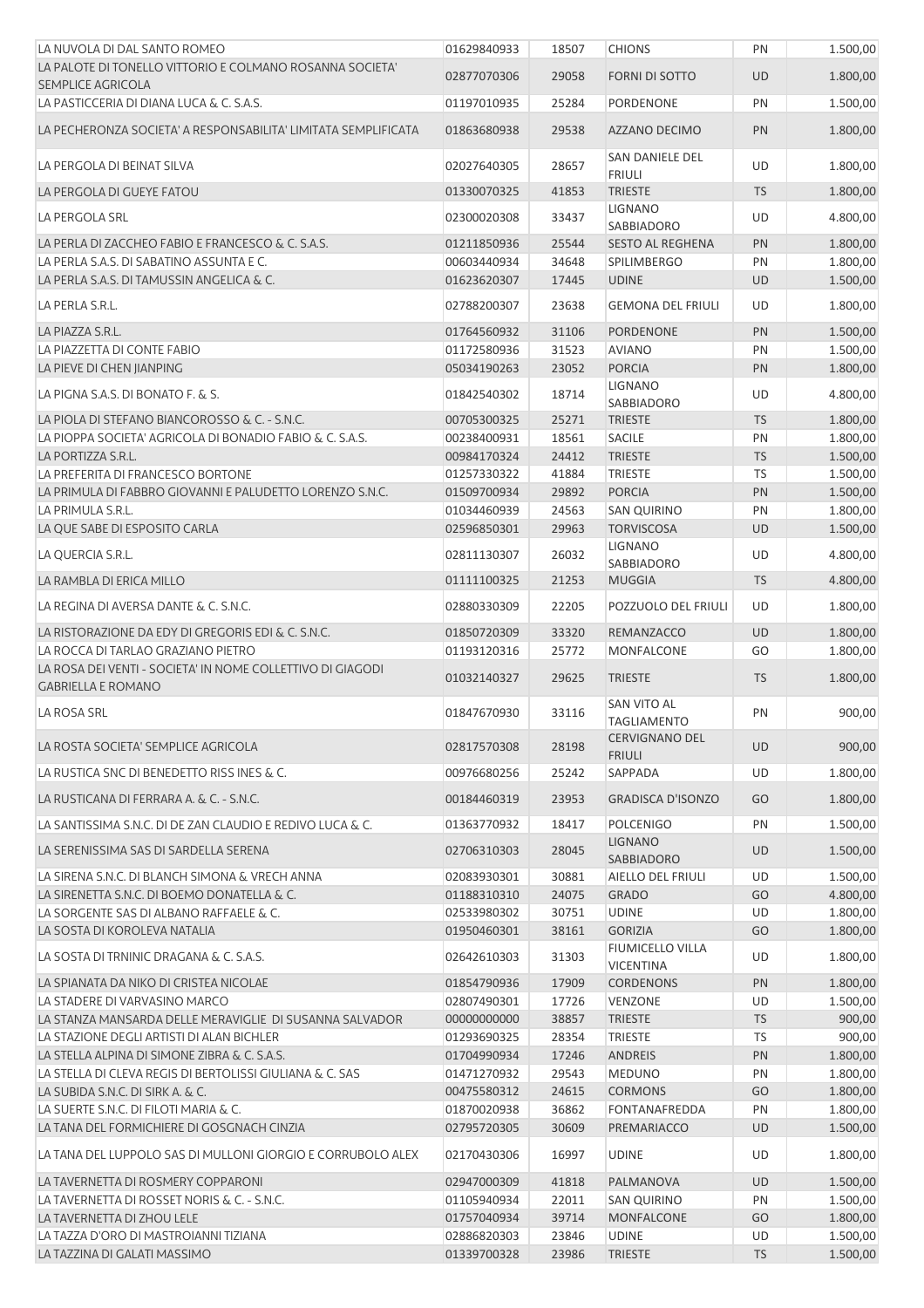| LA TEMPESTA S.N.C.DI DAVIDE TOFFOLO & C                                                 | 01414720936 | 26227          | PORDENONE                              | PN              | 1.500,00             |
|-----------------------------------------------------------------------------------------|-------------|----------------|----------------------------------------|-----------------|----------------------|
| LA TERRA DELLE FATE DI LATTARULO MARIANNA                                               | 05890960726 | 17351          | <b>MONFALCONE</b>                      | GO              | 900,00               |
| LA TERRAZZA S.R.L.                                                                      | 01243120324 | 38693          | <b>TRIESTE</b>                         | <b>TS</b>       | 1.500,00             |
| LA TOLA DI MAURO KAVRECIC                                                               | 01288120320 | 17735          | <b>TRIESTE</b>                         | <b>TS</b>       | 1.800,00             |
| LA TORETTA DI DILENA TONY                                                               | 02370860302 | 38180          | <b>CAMPOLONGO</b><br><b>TAPOGLIANO</b> | <b>UD</b>       | 1.500,00             |
| LA TORRE DI DOMENICO FOLLA & C. S.A.S.                                                  | 00781850326 | 29679          | <b>TRIESTE</b>                         | <b>TS</b>       | 1.800,00             |
| LA TRIESTEGIOCHI S.R.L.                                                                 | 01191130325 | 33700          | <b>TRIESTE</b>                         | TS              | 1.500,00             |
| LA TRIESTINA DI ARIELLA DOZ & C. - SOCIETA' IN NOME COLLETTIVO                          | 00772290326 | 39490          | <b>TRIESTE</b>                         | <b>TS</b>       | 1.500,00             |
| LA VELA BLU SRL                                                                         | 02668960301 | 21912          | <b>UDINE</b>                           | <b>UD</b>       | 4.800,00             |
| LA VELOCE S.R.L.S.                                                                      | 02896410301 | 26385          | PAULARO                                | <b>UD</b>       | 1.500,00             |
| LA VIA DEL GUSTO DI FORT GIAN PIETRO E GISLON STEFANO S.N.C.                            | 01581360938 | 35346          | <b>BUDOIA</b>                          | PN              | 1.800,00             |
| LA VIE DI PIETRO MARTINI                                                                | 02920980303 | 21048          | <b>TRICESIMO</b>                       | <b>UD</b>       | 1.500,00             |
| LA VIGNA DI VETRO DI FLORIT PAOLO                                                       | 01001160314 | 28836          | RONCHI DEI<br><b>LEGIONARI</b>         | GO              | 1.500,00             |
| LA VOCE DEL TEMPO DI NEROSI ANNAMARIA                                                   | 05224490283 | 19241          | <b>ERTO E CASSO</b>                    | PN              | 900,00               |
| LA ZAIRA DI MARTINA POSTIR                                                              | 01203450315 | 18477          | <b>GRADISCA D'ISONZO</b>               | GO              | 1.800,00             |
| LA104 WESTERN HOUSE DI GHELLERE ANNALISA                                                | 00000000000 | 37916          | SAN DANIELE DEL<br><b>FRIULI</b>       | UD              | 900,00               |
| LAB.ART. SRL                                                                            | 02802910303 | 23541          | <b>CIVIDALE DEL FRIULI</b>             | UD              | 1.800,00             |
| <b>LABBATE MICHELE</b>                                                                  | 00988120325 | 34421          | <b>TRIESTE</b>                         | <b>TS</b>       | 1.500,00             |
| LABORATORIO ARTISTICO DI SARA IRENE                                                     | 02339050300 | 35076          | <b>POVOLETTO</b>                       | <b>UD</b>       | 900,00               |
| LABORATORIO DI PASTICCERIA S.N.C. DI DE GIORGIO GILBERTO & C.                           | 01205010307 | 22076          | <b>DIGNANO</b>                         | UD              | 1.500,00             |
| LABORATORIO PASTICCERIA ADORINNI IVANO DI MARCO ADORINNI                                | 01707450308 | 36858          | <b>UDINE</b>                           | UD              | 1.500,00             |
| L'ACCADEMIA S.R.L.                                                                      | 01514350931 | 24721          | <b>SACILE</b>                          | PN              | 1.500,00             |
| LACCHE' VANIRA                                                                          | 01197330317 | 25335          | <b>TURRIACO</b>                        | GO              | 1.500,00             |
| LACOM S.R.L.                                                                            | 00986750321 | 20514          | SGONICO                                | <b>TS</b>       | 4.800,00             |
| LACOVIG SARA                                                                            | 01061260327 | 19763          | <b>TRIESTE</b>                         | TS              | 1.800,00             |
| LADY FUN DI ALAIA MARIA CRISTINA                                                        | 01849830938 | 25083          | <b>ZOPPOLA</b>                         | PN              | 1.500,00             |
| LADYBIRD SAS DI ANTONIACOMI ALICE E C.                                                  | 02457640304 | 37066          | <b>UDINE</b>                           | <b>UD</b>       | 1.500,00             |
| LAFRANCONI SONIA                                                                        | 01779310935 | 36166          | AZZANO DECIMO                          | PN              | 1.500,00             |
|                                                                                         | 01032120329 |                |                                        |                 |                      |
| <b>LAGANIS SAMUELE</b><br>LAGHETTO ALCIONE S.N.C. DI PASCOLI CRISTIAN E MODUGNO CLAUDIA | 03337830982 | 17281<br>26122 | <b>TRIESTE</b><br><b>UDINE</b>         | TS<br><b>UD</b> | 1.800,00<br>1.800,00 |
|                                                                                         |             |                |                                        |                 |                      |
| LAGUNA S.A.S. DI MARIA LUISA BONACINI & C.                                              | 01327620934 | 28692          | <b>PORDENONE</b>                       | PN              | 4.800,00             |
| <b>LAI FLAVIA</b>                                                                       | 00000000000 | 17718          | SAN PIER D'ISONZO                      | GO              | 900,00               |
| LAITE SNC DI BROVEDANI ROBERTO & MEROI FABRIZIA                                         | 00913010252 | 24851          | SAPPADA                                | UD              | 1.800,00             |
| <b>LAL HARBANS</b>                                                                      | 01204110322 | 19762          | <b>TRIESTE</b>                         | <b>TS</b>       | 1.800,00             |
| L'ALBERO NASCOSTO - SOCIETA' IN ACCOMANDITA SEMPLICE DI GIULIO E<br>NICOLO' STOCK & C.  | 00938910320 | 18453          | <b>TRIESTE</b>                         | <b>TS</b>       | 4.800,00             |
| LALO SOCIETA' A RESPONSABILITA' LIMITATA SEMPLIFICATA                                   | 01339910323 | 26563          | <b>TRIESTE</b>                         | <b>TS</b>       | 1.800,00             |
| L'ALTRO BAR DI TOSCAN PATRIZIA                                                          | 00999980329 | 25742          | <b>TRIESTE</b>                         | <b>TS</b>       | 1.500,00             |
| L'AMALFI S.N.C. DI AQUILA SALVATORE E CAPPUCCIO GIOVANNI                                | 01813610936 | 40058          | PORDENONE                              | PN              | 1.800,00             |
| LAMPU S.R.L.                                                                            | 02821930308 | 24461          | <b>OVARO</b>                           | UD              | 900,00               |
| <b>LANCI ENRICO</b>                                                                     | 00960370328 | 30091          | <b>TRIESTE</b>                         | <b>TS</b>       | 700,00               |
| L'ANCORA DI SCHIRALLI VITO                                                              | 00967530320 | 18976          | <b>TRIESTE</b>                         | TS              | 1.500,00             |
| L'ANCORA S.R.L.                                                                         | 01066640317 | 17226          | MONFALCONE                             | GO              | 4.800,00             |
| LANDELLO SILENO                                                                         | 00813410305 | 34488          | <b>LIGNANO</b><br>SABBIADORO           | UD              | 1.800,00             |
| LANDONE VALENTINA                                                                       | 01861890935 | 41368          | <b>CORDENONS</b>                       | PN              | 4.800,00             |
| L'ANGOLO DEI DESIDERI DI MICAELA CISORIO                                                | 02806480303 | 20188          | REMANZACCO                             | UD              | 4.800,00             |
| L'ANGOLO DEL CAFFE' DI DEL NEGRO SANDRA                                                 | 02548690300 | 35531          | <b>TOLMEZZO</b>                        | <b>UD</b>       | 1.500,00             |
| L'ANGOLO DEL GELATO DI ROSSITTO EMANUELA                                                | 01681970933 | 40105          | <b>BRUGNERA</b>                        | PN              | 1.500,00             |
| L'ANGOLO DEL PANE DI FERFOGLIA FABRIZIO                                                 | 01268270327 | 42647          | <b>TRIESTE</b>                         | <b>TS</b>       | 1.500,00             |
| L'ANGOLO DI MONICA DI MAZZERO MONICA                                                    | 02972010306 | 19914          | <b>CERVIGNANO DEL</b><br><b>FRIULI</b> | UD              | 1.500,00             |
| L'ANGOLO DIVINO DI SIRACH CONSUELO                                                      | 01196620312 | 28161          | <b>GORIZIA</b>                         | GO              | 1.500,00             |
| L'ANGOLO NORD EST SOCIETA' A RESPONSABILITA' LIMITATA                                   | 01291670329 | 17618          | <b>TRIESTE</b>                         | TS              | 650,00               |
| L'ANTICA TRATTORIA FERREGHINI SAS DI DANIELA VENICA & C.                                | 01180450312 | 21633          | DOLEGNA DEL COLLIO                     | GO              | 1.800,00             |
| <b>LAPAINE MARIO</b>                                                                    | 00796550325 | 34313          | <b>TRIESTE</b>                         | <b>TS</b>       | 1.800,00             |
| LAPO'S DI CALLIGARO TIZIANA                                                             | 02850500303 | 24233          | <b>MAGNANO IN RIVIERA</b>              | <b>UD</b>       | 1.500,00             |
| L'APPRODO DI SUPPAN FERDINANDO E C. S.A.S.                                              | 01094730312 | 17362          | <b>GRADO</b>                           | GO              | 1.800,00             |
| LARENZA LUIGI                                                                           | 01191480316 | 32717          | <b>GRADISCA D'ISONZO</b>               | GO              | 1.500,00             |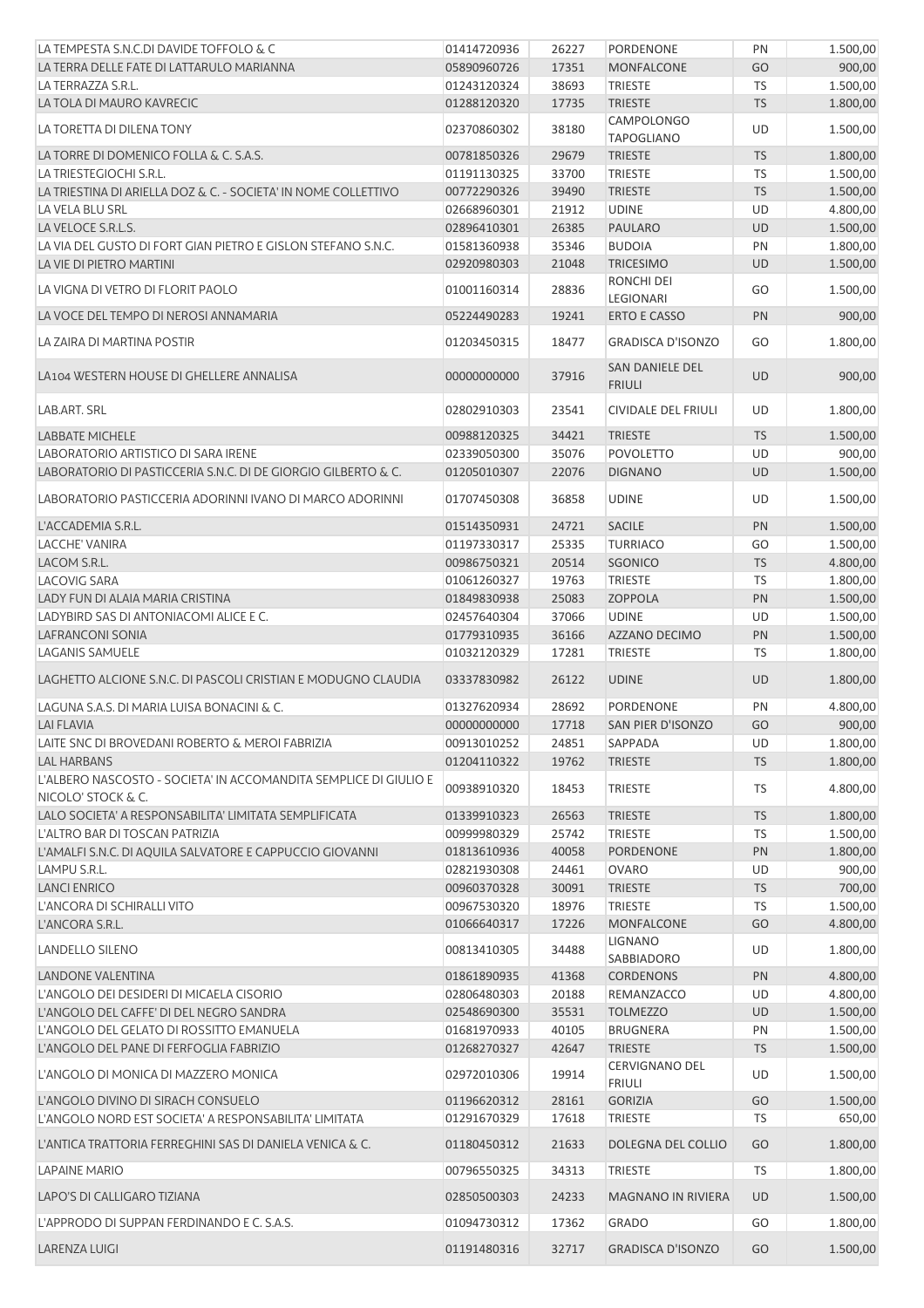| <b>LARIMAR SRLS</b>                                                            | 01871480933 | 18024 | <b>SPILIMBERGO</b>                          | PN        | 1.500,00 |
|--------------------------------------------------------------------------------|-------------|-------|---------------------------------------------|-----------|----------|
| L'ARROGANTE DI POSAR MASSIMILIANO                                              | 01281560324 | 22966 | <b>MUGGIA</b>                               | <b>TS</b> | 1.800,00 |
| L'ARTE DEL VIAGGIO S.A.S. DI TUNIZ FRANCA E C.                                 | 02902650304 | 21938 | <b>CODROIPO</b>                             | UD        | 4.800,00 |
| L'ARTIGIANO DEL GELATO DI JANET SCHENA                                         | 01097140311 | 17440 | <b>GORIZIA</b>                              | GO        | 1.500,00 |
| L'ARTIGIANO DEL GELATO DI ZUCCHERI ALDINO                                      | 02995940307 | 17271 | <b>SAN VITO AL TORRE</b>                    | UD        | 1.500,00 |
| L'ARTIGIANO GELATIERE DI TOPAN NICOLA & C. S.A.S.                              | 01446300301 | 33597 | <b>TOLMEZZO</b>                             | <b>UD</b> | 1.500,00 |
| LAS RADIS DI GARETTINI ORIETTA                                                 | 02931220301 | 25516 | LAUCO                                       | UD        | 1.500,00 |
| LASH BOUTIQUE DI SAVELYEVA OLENA                                               | 02770570303 | 20057 | SAN DANIELE DEL<br><b>FRIULI</b>            | <b>UD</b> | 1.500,00 |
| LATCHUMAN DAYANAND                                                             | 01090480318 | 24092 | MONFALCONE                                  | GO        | 1.800,00 |
| LATTERIA DI TAIEDO DI DE GIUSTI MASSIMO                                        | 02467740300 | 32861 | <b>CHIONS</b>                               | PN        | 1.500,00 |
| LATTERO LOREDANA                                                               | 01842290932 | 37488 | FONTANAFREDDA                               | PN        | 1.500,00 |
| LAUDISIO BRUNONE SALVATORE                                                     | 01206350314 | 40932 | STARANZANO                                  | GO        | 700,00   |
| LAUE SVEND LIIMAKKA                                                            | 01856370935 | 26668 | <b>CLAUZETTO</b>                            | PN        | 900,00   |
| LAURA S.A.S DI DEL BIANCO LAURA                                                | 00633880935 | 25607 | <b>MEDUNO</b>                               | PN        | 1.500,00 |
| LAURA ZUDEH E C. - SOCIETA' IN NOME COLLETTIVO                                 | 00673790325 | 35250 | <b>TRIESTE</b>                              | TS        | 1.500,00 |
| LAURENCIG MASSIMO                                                              | 02967020302 | 33617 | <b>PULFERO</b>                              | <b>UD</b> | 650,00   |
| <b>LAURO SALVATORE</b>                                                         | 01838000931 | 25144 | <b>MANIAGO</b>                              | PN        | 1.500,00 |
| LAUROJA ALBERTO                                                                | 00609000930 | 37711 | <b>SACILE</b>                               | PN        | 1.500,00 |
| LAZAROWSKA IZABELA MARIA                                                       | 01732310931 | 28882 | PORDENONE                                   | PN        | 1.500,00 |
| LAZZARINI MAURIZIO                                                             | 01962720304 | 30647 | <b>TARVISIO</b>                             | <b>UD</b> | 1.500,00 |
| <b>LAZZATI ANNA</b>                                                            | 01822060933 | 17833 | <b>SPILIMBERGO</b>                          | PN        | 650,00   |
| <b>LAZZERINI STEFANO</b>                                                       | 00926300328 | 26094 | DUINO-AURISINA                              | <b>TS</b> | 1.500,00 |
| LE 5 MUSE DI VALERIA ROSCIOLI                                                  | 00000000000 | 41865 | <b>TRIESTE</b>                              | TS        | 900,00   |
| LE AGAVI DI LEONARD FIEGHEL                                                    | 01288220328 | 31797 | <b>TRIESTE</b>                              | <b>TS</b> | 1.800,00 |
| LE BELLE DI Z.PUIDOKAITE                                                       | 01287180325 | 40094 | <b>TRIESTE</b>                              | TS        | 1.500,00 |
| LE BISTRO' S.A.S. DI MANFREDONIA ARIANNA & C.                                  | 01524870936 | 41484 | <b>SACILE</b>                               | PN        | 1.500,00 |
| LE CAMERE DI MINNIE DI RAFFAELLA IURILLI                                       | 02982930303 | 25997 | <b>FAGAGNA</b>                              | UD        | 900,00   |
| LE CASITE BED & BREAKFAST DI CANNAVÒ ALESSANDRO                                | 00000000000 | 25092 | <b>TRIESTE</b>                              | <b>TS</b> | 900,00   |
| LE CIACCOLE S.R.L.                                                             | 01834510933 | 28860 | PORDENONE                                   | PN        | 1.500,00 |
| LE CONTRADE S.R.L.                                                             | 01641460934 | 31745 | <b>SACILE</b>                               | PN        | 1.800,00 |
| LE DUE A S.N.C. DI PICCOLI ALESSIO E ZAGHET ALESSANDRO                         | 01537410936 | 35420 | CANEVA                                      | PN        | 1.500,00 |
| LE DUNE DI CARTA GIOVANNI & C. - S.N.C.                                        | 00432770311 | 32245 | <b>MARIANO DEL FRIULI</b>                   | GO        | 1.800,00 |
| LE DUNE S.R.L.                                                                 | 01845020302 | 34642 | <b>LIGNANO</b><br><b>SABBIADORO</b>         | UD        | 1.500,00 |
| LE F.U.S.A. S.A.S. DI DELLA RICCA ROSITA & C.                                  | 02958890309 | 47123 | <b>FIUMICELLO VILLA</b><br><b>VICENTINA</b> | <b>UD</b> | 1.500,00 |
| LE FALENE SNC DI PLAZZOTTA SONIA E C.                                          | 02677250306 | 20656 | <b>TREPPO LIGOSULLO</b>                     | UD        | 1.800,00 |
| LE FARCADIZZE - SOCIETA' SEMPLICE AGRICOLA                                     | 02846450308 | 42617 | <b>FAEDIS</b>                               | <b>UD</b> | 1.800,00 |
| LE FORNACI DEL ZARNIC AZIENDA AGRICOLA DEL DOTT. FEDERICO<br><b>FORGIARINI</b> | 01971970304 | 23265 | <b>RIVIGNANO TEOR</b>                       | UD        | 1.800,00 |
| LE FUNI S.R.L.                                                                 | 01877300309 | 31396 | <b>CHIUSAFORTE</b>                          | <b>UD</b> | 4.800,00 |
| LE GENZIANE                                                                    | 00000000000 | 42232 | <b>MALBORGHETTO</b><br>VALBRUNA             | UD        | 900,00   |
| LE GIARINE SOCIETA' AGRICOLA S.R.L.                                            | 01119920310 | 16799 | <b>FOGLIANO</b><br>REDIPUGLIA               | GO        | 1.800,00 |
| LE GRIS BAR DI VALOPPI SANDRO, STEFANO & C. S.N.C.                             | 01830360309 | 24930 | SEDEGLIANO                                  | UD        | 1.500,00 |
| LE LANTERNE BISTROT SRL                                                        | 01866580937 | 33096 | <b>SACILE</b>                               | PN        | 1.800,00 |
| LE MAGNOLIE DI DRIUSSI RICCARDO & C. SNC                                       | 02113660308 | 28674 | <b>TAVAGNACCO</b>                           | UD        | 1.800,00 |
| LE MASIERE SRL                                                                 | 01526950934 | 26833 | <b>AVIANO</b>                               | PN        | 1.800,00 |
| LE MERCERIE SRL                                                                | 01316640323 | 35797 | <b>TRIESTE</b>                              | <b>TS</b> | 1.500,00 |
| LE MERENDE S.N.C. DI BASKAR CATERINA E DELBEN GIULIANA                         | 01268840327 | 27921 | <b>TRIESTE</b>                              | <b>TS</b> | 1.500,00 |
| LE ORTENSIE DI VIA ROSSETTI                                                    | 00000000000 | 36804 | <b>TRIESTE</b>                              | <b>TS</b> | 900,00   |
| LE PALME DI SARA LONGO & C. S.N.C.                                             | 00178650313 | 19538 | <b>GRADO</b>                                | GO        | 4.800,00 |
| LE PANOCE DI CHEN WEI PING & C. SAS                                            | 01089490328 | 41292 | <b>TRIESTE</b>                              | <b>TS</b> | 1.500,00 |
| LE RESIDENZE S.R.L.                                                            | 02882780303 | 20525 | <b>UDINE</b>                                | <b>UD</b> | 900,00   |
| LE SARTORIE DI BELTRAME MICHELA                                                | 00000000000 | 24423 | POZZUOLO DEL FRIULI                         | UD        | 900,00   |
| LE STREGHE S.R.L.                                                              | 02229390303 | 29654 | <b>LIGNANO</b><br>SABBIADORO                | <b>UD</b> | 1.800,00 |
| LE TAVERNIERE SNC DI D'INCICCO ELENA & C.                                      | 01654570934 | 20863 | FONTANAFREDDA                               | PN        | 1.500,00 |
| LE TROI CHEF S.R.L.                                                            | 01454100932 | 23406 | PORDENONE                                   | PN        | 1.500,00 |
| LE VALLI DI LENISA DINO                                                        | 02713440309 | 30883 | SAN PIETRO AL<br><b>NATISONE</b>            | UD        | 1.800,00 |
| LE ZAGARE S.A.S. DI ZOF NADIA & C.                                             | 02379830306 | 31086 | PALMANOVA                                   | <b>UD</b> | 1.500,00 |
| LECKER DI ROTTARO MARIA TERESA                                                 | 01178260301 | 26814 | <b>BUIA</b>                                 | UD        | 1.500,00 |
| LEGA CALCIO FRIULI COLLINARE                                                   | 01917160309 | 39524 | PRADAMANO                                   | <b>UD</b> | 1.500,00 |
| LEGEND PUB DI LIZZUL ROBERTO & C. S.N.C.                                       | 00987350329 | 22548 | TRIESTE                                     | TS        | 1.800,00 |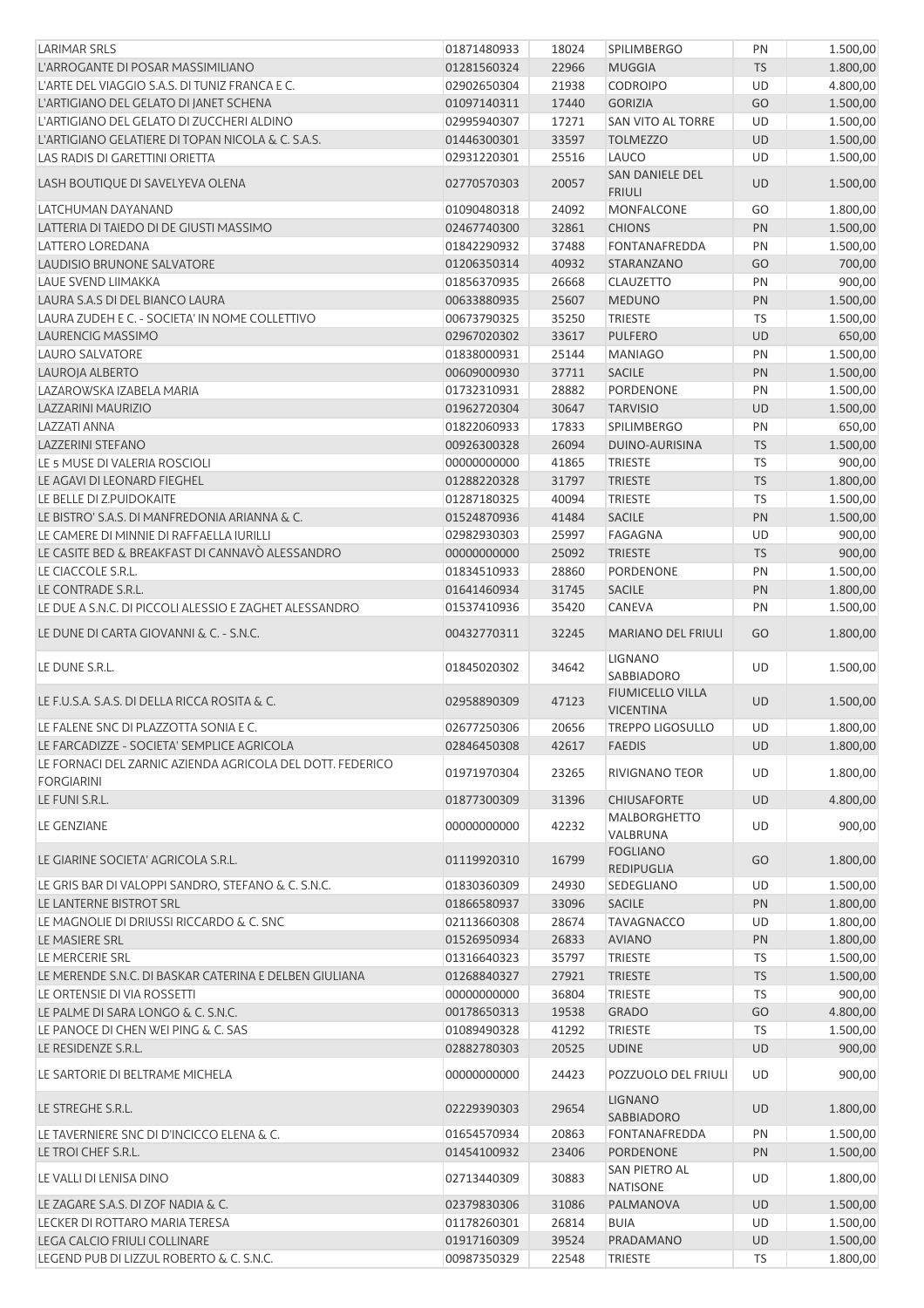| <b>LEGHISSA MARINA</b>                                           | 00000000000 | 34318 | <b>FOGLIANO</b>                        | GO        | 900,00   |
|------------------------------------------------------------------|-------------|-------|----------------------------------------|-----------|----------|
|                                                                  |             |       | <b>REDIPUGLIA</b>                      |           |          |
| <b>LEILA MEROI</b>                                               | 02927110300 | 20263 | <b>TARVISIO</b>                        | UD        | 650,00   |
| LEITEN NEWCO S.R.L.                                              | 01173400316 | 21025 | MONFALCONE                             | GO        | 1.500,00 |
| <b>LELA SRL</b>                                                  | 02940040302 | 19329 | <b>TORREANO</b>                        | UD        | 900,00   |
| LELECON S.N.C. DI FERUGLIO EMANUELE & APUZZO CONCETTA            | 02505590303 | 23692 | <b>TARCENTO</b>                        | <b>UD</b> | 1.800,00 |
| L'ELEFANTE DI BREMBATI MANUELA                                   | 02209850300 | 36277 | <b>REANA DEL ROIALE</b>                | UD        | 1.500,00 |
| L'ELITE CAFE' DI ANTONINA DI GREGORIO                            | 01814270938 | 36468 | PORDENONE                              | PN        | 1.800,00 |
| LEMMO ROSANNA                                                    | 01802420933 | 20787 | <b>SPILIMBERGO</b>                     | PN        | 1.800,00 |
| L'EMPORIO DI LAZZARETTI DANIELA & C. S.N.C.                      | 02875870301 | 34847 | <b>LIGNANO</b><br>SABBIADORO           | <b>UD</b> | 1.800,00 |
| LENA CLAUDIA                                                     | 01211570328 | 39566 | <b>TRIESTE</b>                         | <b>TS</b> | 700,00   |
|                                                                  |             |       |                                        |           |          |
| LENA DI PIELI GUERRINA E C. - SOCIETA' IN ACCOMANDITA SEMPLICE   | 01521690303 | 21839 | <b>FORNI DI SOPRA</b>                  | UD        | 4.800,00 |
| LENA LORETA & C. S.N.C.                                          | 00812800308 | 34784 | CORDOVADO                              | PN        | 1.800,00 |
| <b>LENDARO PIA</b>                                               | 02545970309 | 22641 | <b>TRICESIMO</b>                       | <b>UD</b> | 1.800,00 |
| LENHARDT LORENZO                                                 | 01191190311 | 19558 | <b>GRADISCA D'ISONZO</b>               | GO        | 1.500,00 |
| L'ENOTORRE S.A.S. DI ANTONIO POSTIGLIONE & C.                    | 00632760930 | 41166 | <b>SPILIMBERGO</b>                     | PN        | 1.800,00 |
| LEON D'ORO DI VENTURINI STEFANO SAS                              | 02632780306 | 17239 | <b>UDINE</b>                           | <b>UD</b> | 1.500,00 |
| <b>LEONARDI ELENA</b>                                            | 00000000000 | 32377 | <b>TRIESTE</b>                         | <b>TS</b> | 650,00   |
| <b>LEONARDI ROBERTO</b>                                          | 00542290317 | 30045 | FIUMICELLO VILLA<br><b>VICENTINA</b>   | UD        | 700,00   |
| <b>LEONARDO CERNO</b>                                            | 02992970307 |       |                                        | <b>UD</b> |          |
| LEPANTO YACHTING SERVICE S.R.L.                                  |             | 17015 | LUSEVERA                               |           | 650,00   |
|                                                                  | 00535920318 | 18288 | MONFALCONE                             | GO        | 1.500,00 |
| LEPORATI ALESSANDRO                                              | 03425850132 | 16976 | <b>SPILIMBERGO</b>                     | PN        | 1.800,00 |
| LEPRE EVA                                                        | 02582220303 | 38952 | <b>CAMPOLONGO</b><br><b>TAPOGLIANO</b> | UD        | 1.500,00 |
| <b>LEPRINI MARCO</b>                                             | 01156840322 | 34387 | <b>TRIESTE</b>                         | <b>TS</b> | 700,00   |
| LER S.R.L.S.                                                     | 02885030300 | 34589 | <b>CERVIGNANO DEL</b><br><b>FRIULI</b> | UD        | 1.800,00 |
| <b>LESA FABRIZIO</b>                                             | 02986430300 | 25232 | PASIAN DI PRATO                        | UD        | 1.500,00 |
| LESIZZA ANNA MARIA                                               | 01591540305 | 18889 | <b>PREPOTTO</b>                        | UD        | 1.800,00 |
| <b>LESKOVEC BRUNO</b>                                            | 00198630329 | 32724 | DUINO-AURISINA                         | <b>TS</b> | 1.800,00 |
|                                                                  |             |       |                                        |           |          |
| LET IT BE DI TOLDO ROBERTO                                       | 01846290938 | 18065 | PORDENONE                              | PN        | 1.500,00 |
| L'ETOILE DI PAOLA VERBITZ                                        | 01281660322 | 24019 | <b>TRIESTE</b>                         | <b>TS</b> | 1.500,00 |
| L'ETOILE S.N.C. DI FABRIS MARCO & C.                             | 01228060933 | 18609 | <b>AVIANO</b>                          | PN        | 1.500,00 |
| LETTERA VIVA S.R.L.                                              | 01342090329 | 29321 | <b>TRIESTE</b>                         | <b>TS</b> | 1.500,00 |
| LEZZI VALENTINA                                                  | 02811700133 | 32141 | <b>TRIESTE</b>                         | <b>TS</b> | 650,00   |
| LI & CLA S.A.S. SERVIZI TURISTICI DI PONTONI LUISA               | 02638780300 | 41116 | <b>FORGARIA NEL FRIULI</b>             | <b>UD</b> | 900,00   |
| LI BING                                                          | 01168320313 | 22429 | MONFALCONE                             | GO        | 1.500,00 |
| LI DI MEGGIE PAN & LIGRIE DI PLOS MARGHERITA                     | 02127450308 | 28130 | <b>MAJANO</b>                          | <b>UD</b> | 1.500,00 |
| LI.FR.A. DI LONGO FRANCA E LONGO LISA S.N.C.                     | 01023450313 | 20847 | <b>GRADO</b>                           | GO        | 1.800,00 |
| LI.TUR. DI PASSALACQUA ALDO & C. SAS                             | 02334050305 | 28984 | <b>LIGNANO</b>                         | <b>UD</b> | 4.800,00 |
|                                                                  |             |       | SABBIADORO                             |           |          |
| LIA S.R.L. SEMPLIFICATA                                          | 02851650305 | 24735 | PAGNACCO                               | UD        | 1.800,00 |
| LIANI CORRADO                                                    | 00000000000 | 21401 | <b>CAMINO AL</b><br><b>TAGLIAMENTO</b> | <b>UD</b> | 900,00   |
| LIANI MARIAGRAZIA                                                | 00000000000 | 32625 | <b>CAMINO AL</b>                       | UD        | 900,00   |
| LIBERA MENTE S.R.L. (SI PRECISA CHE NELLA DENOMINAZIONE DELLA    |             |       | <b>TAGLIAMENTO</b>                     |           |          |
| SOCIETA' IL TRATTINO DI SOTTOLINEA-TURA TRA LE PAROLE LIBERA E   |             |       |                                        |           |          |
| MENTE E' STATO SOSTITUITO DA UNO SPAZIO BIANCO PER MERI PROBLEMI | 02353080308 | 24545 | <b>FAGAGNA</b>                         | <b>UD</b> | 4.800,00 |
| RELATIVI ALL'UTILIZZO DI TALE CARATTERE SPECIALE)                |             |       |                                        |           |          |
| LIBERATORE ANGELA                                                | 02870450307 | 34375 | <b>CERVIGNANO DEL</b>                  | UD        | 1.500,00 |
|                                                                  |             |       | <b>FRIULI</b>                          |           |          |
| LIBERTAS SPORTING HOUSE S.R.L.                                   | 01547280931 | 28323 | <b>FIUME VENETO</b>                    | PN        | 1.500,00 |
| LIBERTY 1894 SRL                                                 | 02981660307 | 26082 | <b>UDINE</b>                           | UD        | 1.800,00 |
| <b>LIBERTY FOOD SRL</b>                                          | 02951540307 | 22482 | <b>TAVAGNACCO</b>                      | UD        | 1.800,00 |
| LIBERTY NAILS DI GIUSY SPERANZA                                  | 01742160938 | 39940 | <b>CHIONS</b>                          | PN        | 1.500,00 |
| LIBRERIA G. NARDINI S.N.C. DI NARDINI GIOVANNI E C.              | 01944730306 | 30877 | RIVIGNANO TEOR                         | UD        | 1.500,00 |
| LIFE DI BIDOLI ALESSANDRO                                        | 01810030930 | 27139 | <b>CORDENONS</b>                       | PN        | 1.500,00 |
| LIGHT BAR DI BEVILACQUA MAURIZIO                                 | 02854650302 | 23830 | <b>CHIOPRIS-VISCONE</b>                | <b>UD</b> | 1.500,00 |
| LIGNANO PINETA S.P.A.                                            | 00167050301 | 42651 | LIGNANO<br>SABBIADORO                  | UD        | 4.800,00 |
| LILLO'S CORNER DI BERTOSSI ANTONELLA                             | 02965440304 | 20599 | <b>UDINE</b>                           | <b>UD</b> | 1.500,00 |
| LILLY BAR DI LILIANA CODRUTA BACIU                               | 01843190933 | 19028 | FONTANAFREDDA                          | PN        | 1.500,00 |
| LIMEN DI GUARNIERI DAVIDE                                        | 02868880309 | 20209 | <b>MONTENARS</b>                       | <b>UD</b> | 1.500,00 |
| LIN DINGZHANG                                                    | 01070930316 | 20602 | <b>GORIZIA</b>                         | GO        | 1.500,00 |
|                                                                  |             |       |                                        |           |          |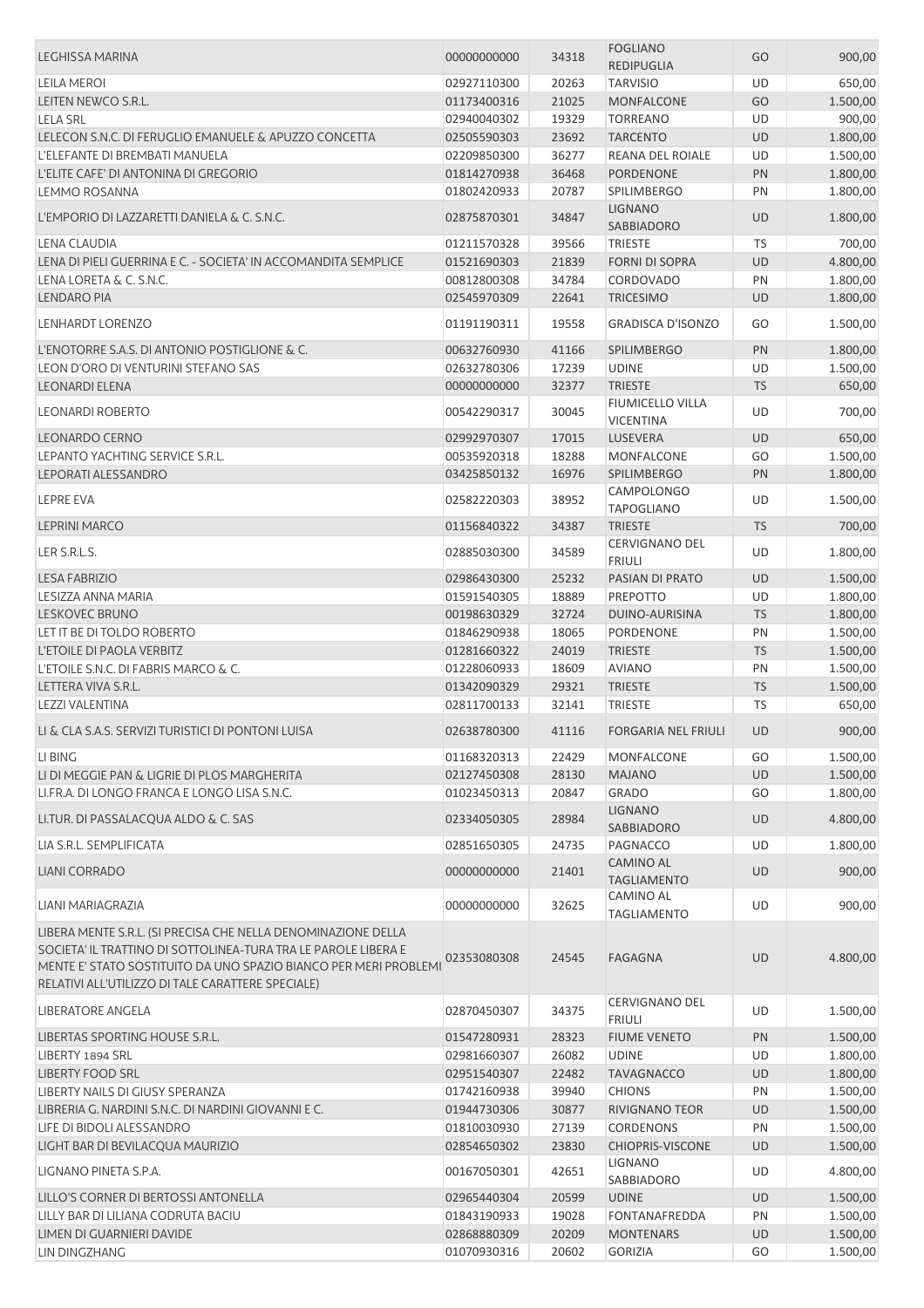| LIN GENHUAN                                                                                        | 01316710324                | 33832          | <b>TRIESTE</b>                               | <b>TS</b>       | 1.500,00             |
|----------------------------------------------------------------------------------------------------|----------------------------|----------------|----------------------------------------------|-----------------|----------------------|
| LIN HUIXIAN                                                                                        | 01298500321                | 19246          | <b>TRIESTE</b>                               | <b>TS</b>       | 1.500,00             |
| <b>LIN JIANHONG</b>                                                                                | 01331730323                | 39148          | <b>TRIESTE</b>                               | <b>TS</b>       | 1.500,00             |
| LIN SHUANGNAN                                                                                      | 01208070324                | 31744          | TRIESTE                                      | TS              | 1.500,00             |
| <b>LIN SULI</b>                                                                                    | 01220390320                | 36351          | <b>TRIESTE</b>                               | <b>TS</b>       | 1.800,00             |
| LIN WEIBIN                                                                                         | 01222680322                | 21552          | <b>TRIESTE</b>                               | TS              | 1.500,00             |
| LIN WEILI & C. S.N.C.                                                                              | 01247190323                | 24305          | <b>TRIESTE</b>                               | <b>TS</b>       | 1.500,00             |
| LIN XIAOXUE                                                                                        | 01179110315                | 38586          | <b>GORIZIA</b>                               | GO              | 1.500,00             |
| L'INCONTRO DI BADILUZZO L. & C. S.A.S.                                                             | 01458980933                | 30981          | SACILE                                       | PN              | 1.500,00             |
| LINEA BAR S.R.L.<br>LINEA GIALLA - S.R.L.                                                          | 01312920323                | 30893<br>34197 | <b>TRIESTE</b><br><b>TRIESTE</b>             | TS<br><b>TS</b> | 1.500,00             |
|                                                                                                    | 00614560324                |                | RONCHI DEI                                   |                 | 4.800,00             |
| LINEABELLA DI SPANGHERO ELISABETTA                                                                 | 01055130312                | 21903          | <b>LEGIONARI</b>                             | GO              | 1.500,00             |
| LINFA NERA DI RUSCINO DENISE                                                                       | 02766410308                | 41949          | PALAZZOLO DELLO<br><b>STELLA</b>             | <b>UD</b>       | 1.500,00             |
| LINO TAXI DI BASILE PASQUALE                                                                       | 02120390303                | 42565          | <b>TARVISIO</b>                              | UD              | 700,00               |
| <b>LINOSSI EUGENIA</b>                                                                             | 02585720309                | 34180          | <b>TARVISIO</b>                              | <b>UD</b>       | 1.800,00             |
| LIO' S.A.S. DI ANTONELLI GIUSEPPE & C.                                                             | 01867370304                | 33163          | <b>TERZO D'AQUILEIA</b>                      | UD              | 1.800,00             |
| LIONETTI MICHELE                                                                                   | 01119830329                | 21886          | <b>TRIESTE</b>                               | <b>TS</b>       | 1.500,00             |
| LIPA - SOCIETA' A RESPONSABILITA' LIMITATA                                                         | 00860750322                | 18445          | <b>TRIESTE</b>                               | TS              | 4.800,00             |
| <b>LIRUSSO MAURO</b>                                                                               | 00615440302                | 26538          | <b>TARCENTO</b>                              | UD              | 1.500,00             |
| LIS NERIS SOCIETA' SEMPLICE AGRICOLA                                                               | 01105930315                | 29889          | <b>SAN LORENZO</b><br><b>ISONTINO</b>        | GO              | 900,00               |
| LIS ROSIS SOCIETA' AGRICOLA SEMPLICE                                                               | 01207300318                | 41838          | <b>MEDEA</b>                                 | GO              | 1.800,00             |
| LISAL S.R.L.                                                                                       | 02814060303                | 26838          | LIGNANO<br>SABBIADORO                        | UD              | 1.500,00             |
| L'ISOLA DELLA PIZZA DI ISMAIL HAZEM                                                                | 02825500305                | 29098          | SAN DANIELE DEL<br><b>FRIULI</b>             | <b>UD</b>       | 1.800,00             |
| LITTLE CORNER DI MARESCHI MARIA                                                                    | 02920730302                | 35283          | <b>UDINE</b>                                 | UD              | 1.500,00             |
| LITTLE FLOWER DI ZARABARA IGLI & C. S.N.C.                                                         | 02007760305                | 21772          | <b>ARTA TERME</b>                            | UD              | 1.500,00             |
| LIU LIANGWEI                                                                                       | 01303760324                | 33297          | <b>TRIESTE</b>                               | TS              | 1.500,00             |
| LIU LIMEI                                                                                          | 02986890305                | 34575          | <b>TRICESIMO</b>                             | UD              | 1.500,00             |
| LIU WEIJUN                                                                                         | 01196350324                | 19288          | <b>TRIESTE</b>                               | <b>TS</b>       | 1.500,00             |
| LIU XUHUI<br><b>LIUSSI RENZO</b>                                                                   | 01121680316<br>01749470306 | 30072<br>41463 | MONFALCONE<br><b>TARCENTO</b>                | GO<br>UD        | 1.500,00<br>1.800,00 |
| LIVENZA VIAGGI SRL                                                                                 | 01617820939                | 35813          | <b>SACILE</b>                                | PN              | 4.800,00             |
| LIVIANI ALBERTO                                                                                    | 00000000000                | 24984          | <b>TRIESTE</b>                               | TS              | 900,00               |
| LIVING CENTRO SPORTIVO DI MININ MARTINA & C. S.N.C.                                                | 01852300308                | 20061          | POZZUOLO DEL FRIULI                          | <b>UD</b>       | 1.500,00             |
| LIVING DI PINCJUK IOULIA                                                                           | 02904770308                | 30515          | <b>CERVIGNANO DEL</b>                        | UD              | 1.500,00             |
| LIVIO SOCIETA' A RESPONSABILITA' LIMITATA SEMPLIFICATA                                             | 02904880305                | 30798          | <b>FRIULI</b><br><b>UDINE</b>                | <b>UD</b>       | 1.500,00             |
| LIVONI GIANNI                                                                                      | 00000000000                | 39459          | SAN GIOVANNI AL<br><b>NATISONE</b>           | <b>UD</b>       | 900,00               |
| LIZ BISTROT DI ENGRASSI LISA                                                                       | 02877890307                | 32957          | <b>TAVAGNACCO</b>                            | <b>UD</b>       | 1.500,00             |
| <b>LIZZI LUCIO</b>                                                                                 | 02017830304                | 20394          | <b>MORUZZO</b>                               | UD              | 900,00               |
| LLFH S.R.L.                                                                                        | 01329880320                | 34332          | <b>TRIESTE</b>                               | <b>TS</b>       | 1.800,00             |
| LMC S.A.S. DI MICHAELA GIEBISCH & C.                                                               | 02275810303                | 39923          | FAGAGNA                                      | UD              | 4.800,00             |
| LO STUDIO DI JOYCE DI ANDREA GARGANO                                                               | 00000000000                | 18577          | <b>TRIESTE</b>                               | <b>TS</b>       | 900,00               |
| LO.CO. SRL                                                                                         | 02631370307                | 25075          | PRADAMANO                                    | UD              | 4.800,00             |
| LO.FLAUR DI BIASIZZO FLAVIA SNC                                                                    | 02835070307                | 26961          | <b>TORVISCOSA</b>                            | UD              | 1.500,00             |
| L'OASI DELLE UNGHIE 3.0 DI SILVIA BORTOLUZZI                                                       | 04455060261                | 20911          | <b>TRIESTE</b>                               | TS              | 1.500,00             |
| LOBIANCO MICHELE                                                                                   | 00541980322                | 24828          | <b>TRIESTE</b>                               | <b>TS</b>       | 700,00               |
| L'OCA GOLOSA S.A.S. DI DE LUCA VALENTINA & C.<br>LOCANDA AL CASTELLO DI BALLOCH ALBINO & C. S.A.S. | 01168120317<br>01529070300 | 16772<br>16969 | <b>GORIZIA</b><br><b>CIVIDALE DEL FRIULI</b> | GO<br><b>UD</b> | 1.500,00<br>4.800,00 |
| LOCANDA AL MANTICO DI CELESTRI TATIANA                                                             | 02162140301                | 30371          | <b>TORVISCOSA</b>                            | UD              | 1.800,00             |
| LOCANDA DA DINO DI DE ANTONI FLAVIO & C. - S.A.S.                                                  | 01604020303                | 27543          | <b>OVARO</b>                                 | <b>UD</b>       | 1.500,00             |
| LOCANDA DA MENIA DI ZUCCOLO DIEGO                                                                  | 01295160301                | 21747          | <b>TORREANO</b>                              | UD              | 4.800,00             |
| LOCANDA PLAURIS DI CHINESE ANNA & C. SAS                                                           | 01928380300                | 40529          | <b>VENZONE</b>                               | <b>UD</b>       | 1.500,00             |
| LOCANDA TRIESTE S.R.L.                                                                             | 01267320321                | 31253          | <b>TRIESTE</b>                               | TS              | 900,00               |
| LOCANDA VIL DI VAR DI TAMBONE VALENTINA                                                            | 02956510305                | 35781          | <b>VARMO</b>                                 | <b>UD</b>       | 1.800,00             |
| LODI ALESSANDRA                                                                                    | 01165000322                | 36369          | <b>TRIESTE</b>                               | TS              | 650,00               |
| LODI EDMONDO                                                                                       | 00947270328                | 31011          | <b>TRIESTE</b>                               | <b>TS</b>       | 700,00               |
| LODIGIANI SILVIA                                                                                   | 01343760326                | 42128          | <b>TRIESTE</b>                               | TS              | 1.800,00             |
| LODOLO GIORGIO                                                                                     | 01296940321                | 38576          | <b>TRIESTE</b>                               | <b>TS</b>       | 1.800,00             |
| LODOLO SILVANO                                                                                     | 00191410307                | 31597          | <b>LIGNANO</b><br>SABBIADORO                 | UD              | 1.500,00             |
| LOFT RESIDENZA DEI TOLOMEI SACILE                                                                  | 00000000000                | 20367          | <b>SACILE</b>                                | PN              | 900,00               |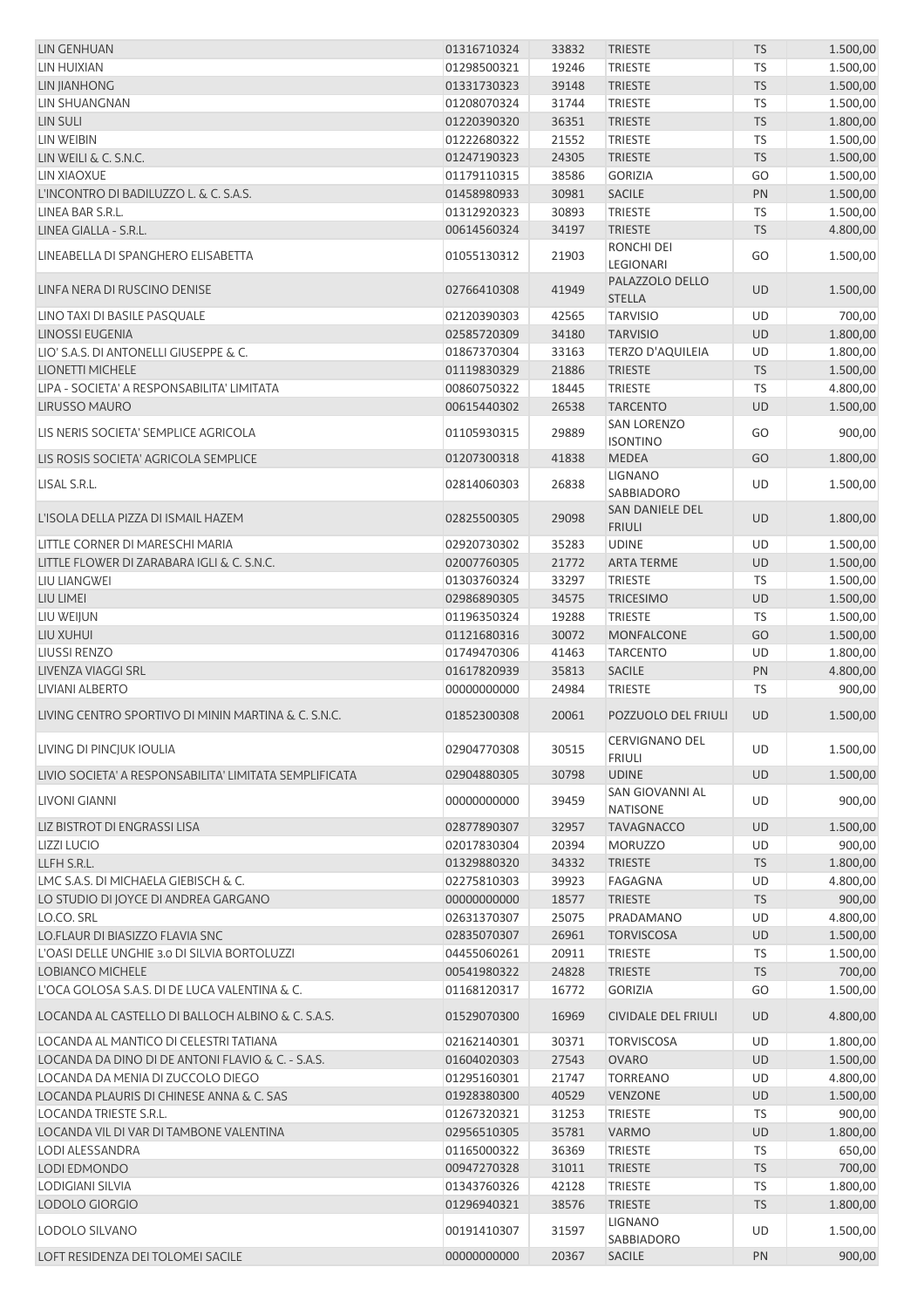| LOGIC SNC DI PITACCOLO LORENZO E LONDERO GIANNI                   | 02754220305 | 34402 | <b>TOLMEZZO</b>                         | UD        | 1.500,00 |
|-------------------------------------------------------------------|-------------|-------|-----------------------------------------|-----------|----------|
| LOGUERCIO GIUSEPPE                                                | 02932680305 | 20548 | <b>FAGAGNA</b>                          | UD        | 1.800,00 |
| LOKANDA DEVETAK 1870 DI AVGUSTIN DEVETAK S.A.S.                   | 00400520318 | 22085 | SAVOGNA D'ISONZO                        | GO        | 1.800,00 |
| <b>LOKATOS BARBARA</b>                                            | 01297880328 | 37333 | <b>TRIESTE</b>                          | <b>TS</b> | 1.500,00 |
| LOL DI OLIVO FABRIZIO & C. S.A.S.                                 | 01148150319 | 35923 | <b>GORIZIA</b>                          | GO        | 1.800,00 |
| L'OLANDESE VOLANTE DI HAMAD IMAD & C. - SOCIETA' IN ACCOMANDITA   | 01314960327 | 33364 | TRIESTE                                 | <b>TS</b> | 1.800,00 |
| <b>SEMPLICE</b>                                                   |             |       |                                         |           |          |
| <b>LOMBARDI GIUSEPPE</b>                                          | 01214890327 | 31058 | <b>TRIESTE</b>                          | TS        | 700,00   |
| LOMBARDI ROSSANA                                                  | 00853530327 | 32449 | <b>TRIESTE</b>                          | <b>TS</b> | 1.500,00 |
| LONDERO MARIA                                                     | 01974000307 | 22345 | <b>GEMONA DEL FRIULI</b>                | UD        | 1.800,00 |
| LONDERO SAMANTHA                                                  | 02988780306 | 20644 | <b>GEMONA DEL FRIULI</b>                | <b>UD</b> | 1.500,00 |
| LONDON PUB DI DRIGO ROBERTO & FIGLI S.N.C.                        | 01044720934 | 39270 | <b>PORDENONE</b>                        | PN        | 1.800,00 |
| LONDON SNC DI DAL CANTON GIORGIO & C.                             | 01837000304 | 29628 | <b>UDINE</b>                            | <b>UD</b> | 1.500,00 |
| LONGO LUCA                                                        | 01153260326 | 34519 | <b>TRIESTE</b>                          | TS        | 650,00   |
| LONJER KATINARA - SOCIETA' COOPERATIVA A RESPONSABILITA' LIMITATA | 00305770323 | 38032 | <b>TRIESTE</b>                          | <b>TS</b> | 1.500,00 |
| LOOXUP S.R.L.S.                                                   | 01206970319 | 45538 | <b>GORIZIA</b>                          | GO        | 1.500,00 |
| LOPEZ MARIA DE LOS ANGELES                                        | 02958490308 | 22091 | <b>LIGNANO</b><br>SABBIADORO            | UD        | 900,00   |
| <b>LOR.ENZO SRL</b>                                               | 02768700300 | 24134 | <b>UDINE</b>                            | UD        | 1.500,00 |
| LOREGIGI DI ACAMPORA LORENZO E C. S.A.S.                          | 01090980317 | 23155 | <b>GRADO</b>                            | GO        | 1.800,00 |
| L'ORTAL SNC DI PALUMBO DOMENICO & C.                              | 01523080933 | 30629 | VITO D'ASIO                             | PN        | 1.500,00 |
| L'ORTO SUL FIUME SOCIETA' AGRICOLA SEMPLICE IN FORMA              |             |       | <b>SAN DANIELE DEL</b>                  |           |          |
| ABBREVIATAL'ORTO SUL FIUME S.AGR.S.                               | 02903430300 | 25825 | <b>FRIULI</b>                           | <b>UD</b> | 1.800,00 |
| LOS ANGELES S.N.C. DI DI CHELLO LUCIA & C.                        | 01819700939 | 39556 | <b>MONTEREALE</b><br>VALCELLINA         | PN        | 1.500,00 |
| <b>LOSETTI ANDREA</b>                                             | 00475030318 | 42773 | <b>CORMONS</b>                          | GO        | 900,00   |
| L'OSTERIA ANTICA TOSCANA DI MASOTTI ALESSANDRA                    | 02781530304 | 19140 | <b>UDINE</b>                            | UD        | 1.800,00 |
| L'OSTERIA DEL PANE DI MARCHESI ALESSIA                            | 02958480309 | 35081 | <b>UDINE</b>                            | UD        | 1.800,00 |
| L'OSTERIA DI BEANO DI TANCON LUTTERI ELMARO                       | 02611420304 | 28441 | <b>CODROIPO</b>                         | UD        | 1.800,00 |
| L'OSTERIA DI SIMONETTA VENIER                                     | 02933680304 | 34627 | <b>UDINE</b>                            | <b>UD</b> | 1.500,00 |
| <b>LOSTUZZO ELISA</b>                                             | 02737630307 | 24085 | <b>BUIA</b>                             | UD        | 1.500,00 |
| <b>LOU XUFENG</b>                                                 | 04959010267 | 30709 | <b>MONFALCONE</b>                       | GO        | 1.500,00 |
| LOUIS DI GUARINO LUIGI                                            | 02865740308 | 27222 | <b>UDINE</b>                            | <b>UD</b> | 1.800,00 |
| LOVISATO ANTONIO                                                  | 01250160320 | 23807 | <b>TRIESTE</b>                          | <b>TS</b> | 1.500,00 |
| LOVISETTO GUIDO                                                   | 01332110327 | 31750 | DUINO-AURISINA                          | TS        | 700,00   |
| <b>LOVISONI IRINA</b>                                             | 00000000000 | 25645 | <b>CORMONS</b>                          | GO        | 900,00   |
| LPM SERVIZI DI LO PRESTI CARLO & C. S.A.S.                        | 02838080303 | 23730 | <b>TAIPANA</b>                          | UD        | 4.800,00 |
| LT DI SAIF LAILA E C. S.A.S.                                      | 01692290933 | 35222 | <b>FANNA</b>                            | PN        | 1.500,00 |
| LTC DI LINDITE TRUSHI                                             | 02945240303 | 24447 | <b>CODROIPO</b>                         | <b>UD</b> | 1.800,00 |
| <b>LUBIS ERIC</b>                                                 | 01046160329 | 21391 | <b>TRIESTE</b>                          | <b>TS</b> | 1.800,00 |
| LUC DI PITIE DI JAIZA GIANNA                                      | 02602830305 | 28820 | <b>UDINE</b>                            | UD        | 1.800,00 |
| LUCA BAR S.N.C. DI PERESSONI MANUELA & ELEONORA                   | 02611440302 | 27965 | <b>SAN DANIELE DEL</b><br><b>FRIULI</b> | UD        | 1.800,00 |
| <b>LUCA CHRISTIAN</b>                                             | 01268080320 | 22391 | <b>MUGGIA</b>                           | TS        | 1.500,00 |
| LUCA GUERRA                                                       | 01170280315 | 31844 | <b>TRIESTE</b>                          | <b>TS</b> | 700,00   |
| LUCA MARCO                                                        | 02985820303 | 33398 | <b>TARVISIO</b>                         | <b>UD</b> | 1.800,00 |
| LUCCA NICOLETTA                                                   | 01109110310 | 23432 | <b>MONFALCONE</b>                       | GO        | 900,00   |
| LUCCHETTA GIAMPAOLO                                               | 00973670326 | 37439 | <b>TRIESTE</b>                          | TS        | 700,00   |
| <b>LUCCHINI ROBERTO</b>                                           | 01549140307 | 34133 | <b>UDINE</b>                            | <b>UD</b> | 4.800,00 |
| <b>LUCCO ROBERTO</b>                                              | 01730900931 | 35073 | PINZANO AL<br><b>TAGLIAMENTO</b>        | PN        | 1.500,00 |
| LUCCON MAURO                                                      | 00631640935 | 41742 | AZZANO DECIMO                           | PN        | 1.500,00 |
| LUCE - SOCIETA' A RESPONSABILITA' LIMITATA SEMPLIFICATA           | 01338370321 | 34536 | <b>TRIESTE</b>                          | TS        | 1.500,00 |
| LUCE & SALE DI MORSON KATHIA                                      | 01702890938 | 23739 | <b>AVIANO</b>                           | PN        | 1.500,00 |
| <b>LUCIA MONTEFIORI</b>                                           | 01188380255 | 38243 | <b>ERTO E CASSO</b>                     | PN        | 650,00   |
| LUCIANA LEGHISSA IN LAURITANO                                     | 00213920325 | 31749 | DUINO-AURISINA                          | <b>TS</b> | 4.800,00 |
| <b>LUCIANI LORIS</b>                                              | 01731880934 | 35592 | PORDENONE                               | PN        | 1.500,00 |
| LUCIBELLO DAVIDE                                                  | 01731520936 | 38511 | <b>SACILE</b>                           | PN        | 1.800,00 |
| LUCKY MOON S.A.S. DI DOVIER ESTILLIA & C.                         | 01920320304 | 27574 | <b>BUTTRIO</b>                          | UD        | 1.800,00 |
| <b>LUCKY SRL</b>                                                  | 01785150937 | 21168 | <b>PORDENONE</b>                        | PN        | 1.500,00 |
| LUCYLU DI PIPOS CAMELIA LUCIA                                     | 02767150309 | 29061 | PASIAN DI PRATO                         | UD        | 1.500,00 |
| LUGNANI MANUELA                                                   | 01137550321 | 21632 | <b>TRIESTE</b>                          | <b>TS</b> | 1.500,00 |
| LUIGINA TUSINI (CASA UMA)                                         | 00000000000 | 40952 | <b>FAEDIS</b>                           | UD        | 900,00   |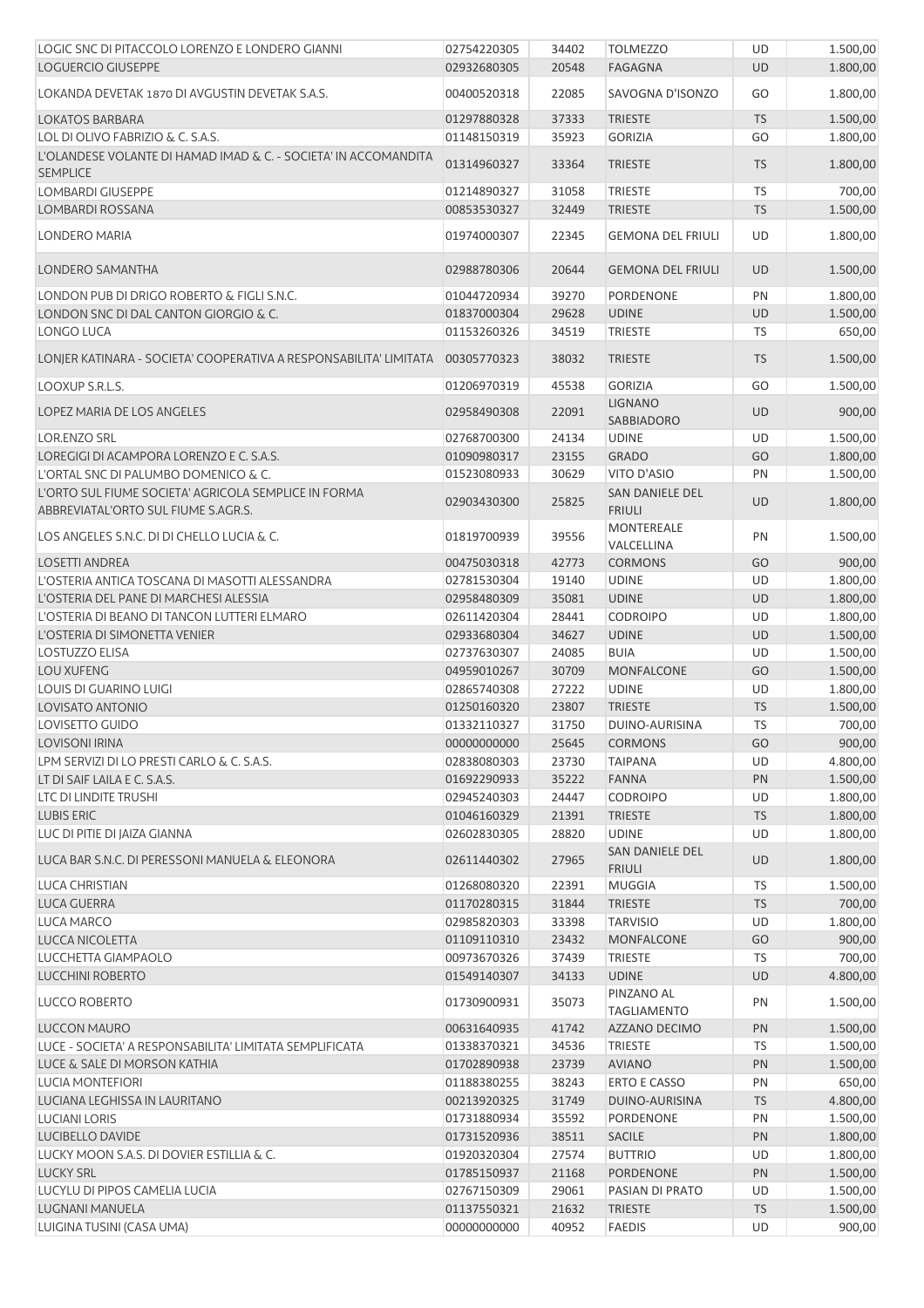| LUIS GIANNI<br>01464190303<br>26868<br>CIVIDALE DEL FRIULI<br>UD<br>1.800,00<br>LUKA'S DI MARMULLAKU UKE<br>16843<br><b>UD</b><br>1.800,00<br>02949540302<br><b>POVOLETTO</b><br><b>LUKSA PETRA</b><br>32958<br>1.500,00<br>00670100320<br><b>TRIESTE</b><br>TS<br>L'ULTIMO MOLINO DI CORINNA BALESTRIERI & C. S.A.S.<br>25400<br>PN<br>1.800,00<br>01248680934<br><b>FIUME VENETO</b><br>LULU' LASH DI GUZZO GIULIA<br>01273670321<br>17254<br><b>TRIESTE</b><br><b>TS</b><br>1.500,00<br>LUMA S.N.C. DI CONTINO LUANA & C.<br>16924<br>PN<br>1.500,00<br>01864960933<br><b>PORDENONE</b><br>LUMA15 DI D'ANGELO DOMENICO<br>4.800,00<br>01273530327<br>41791<br><b>TRIESTE</b><br>TS<br>LUME SAS DI CAMOL GIANPIETRO & C.<br>42310<br><b>PORCIA</b><br>PN<br>1.500,00<br>01394880932<br>LUMIA DI DEIURI ALESSANDRO & C. S.A.S.<br>01147910317<br>17869<br><b>MONFALCONE</b><br>GO<br>1.500,00<br>LUNA BLU DI CISOTTI DEBORA<br>24742<br>UD<br>1.500,00<br>02675960302<br>PALUZZA<br>LUNA DI PREGNOLATO PAOLA<br>19694<br><b>UDINE</b><br>1.500,00<br>02723680308<br>UD<br><b>LIGNANO</b><br>LUNA ROSSA DI CARMEN CATARGIU<br>02963800301<br>24279<br>1.500,00<br><b>UD</b><br>SABBIADORO<br>37677<br>UD<br>1.800,00<br>LUNA S.A.S. DI GRAOVAC DAMIR<br>01656000930<br><b>CODROIPO</b><br>LUNA S.R.L.<br>17078<br>FONTANAFREDDA<br>PN<br>4.800,00<br>01201300934<br>LUNA S.R.L.<br>26393<br>1.500,00<br>02324920301<br><b>MAJANO</b><br>UD<br><b>LUNARDELLI PAOLO</b><br>34272<br>700,00<br>01620870939<br>PORDENONE<br>PN<br>LUO MEILI<br>32197<br><b>UDINE</b><br>UD<br>1.500,00<br>02940820307<br>SAN DORLIGO DELLA<br>LUPIDI ADRIANA & C. S.A.S.<br>00678590324<br>31729<br><b>TS</b><br>1.800,00<br><b>VALLE</b><br>33958<br>DUINO-AURISINA<br><b>TS</b><br>1.800,00<br>LUPINC MATEJ<br>01078440326<br>LUPUS IN FABULA SNC DI LUCA BRESSANI E FABIO TOMASINO<br>01832370306<br>48177<br><b>NIMIS</b><br>UD<br>4.800,00<br>LUSHAJ S.A.S. DI LUSHAJ VALDETE & C.<br>33877<br><b>MANIAGO</b><br>PN<br>1.500,00<br>01475130934<br>LUXURY VIP DI DELL'AGNESE SIMONE<br>19653<br><b>TRIESTE</b><br><b>TS</b><br>700,00<br>01310190325<br>M & M DI CESARATO MATTEO & C. S.A.S.<br>16886<br>PN<br>1.500,00<br>01608150932<br>PORDENONE<br>M&M - SOCIETA' IN NOME COLLETTIVO DI BUCCHERI PIERMATTEO & C.<br>27848<br><b>TS</b><br>1.800,00<br>01310710320<br><b>TRIESTE</b><br>M&M AFFITTACAMERE DA MIDO E MARIUTE DI CONTESSI<br>UD<br>02966820306<br>18712<br><b>GEMONA DEL FRIULI</b><br>900,00<br>MARIALESSANDRA<br>24808<br><b>TS</b><br>1.500,00<br>M&M SPORTSERVICE S.R.L.<br>01225370327<br><b>TRIESTE</b><br>32225<br>PORDENONE<br>PN<br>1.800,00<br><b>M&amp;T SRL</b><br>01783670936<br><b>LIGNANO</b><br>M. & M. DI MORSANUTTO SIMONE E C. S.N.C.<br>1.500,00<br>02798540304<br>27689<br><b>UD</b><br><b>SABBIADORO</b><br>M.A.A. DI LATORA ANNA E C. S.A.S.<br>24866<br><b>GRADO</b><br>GO<br>1.500,00<br>01158660314<br>M.A.I. S.N.C. DI CEDI ALESSANDRO E GIGLIO MICHELA<br>01204570327<br>30285<br><b>TRIESTE</b><br><b>TS</b><br>1.500,00<br>M.A.M. S.N.C. DI MADRASSI ANDREA E MARIACARMEN<br>UD<br>1.800,00<br>02609800301<br>21259<br><b>VENZONE</b><br>M.A.R. DI PRESOTTO RAFFAELO & C. S.N.C.<br>00193240934<br>22459<br><b>PORDENONE</b><br><b>PN</b><br>900,00<br>1.800,00<br>M.B.M. SRL<br>01491910939<br>37545<br>PORDENONE<br>PN<br>M.C. DI CROCCO GIANFRANCO & C. S.A.S.<br>39447<br>1.500,00<br>00598130938<br><b>FONTANAFREDDA</b><br>PN<br>M.C. REFRESHMENT DI CESARATO MATTEO<br>17213<br>PN<br>1.500,00<br>01530100930<br>PORDENONE<br>M.C.E. DI DEL MEDICO ANDREA<br>02381470307<br>29346<br><b>TARCENTO</b><br><b>UD</b><br>1.500,00<br>M.C.M. S.R.L.<br>23810<br>1.500,00<br>02681650301<br>PRADAMANO<br>UD<br>30013<br><b>TS</b><br>4.800,00<br>M.C.T. SRL<br>01094630322<br><b>TRIESTE</b><br>20386<br><b>SACILE</b><br>1.800,00<br>M.D.A. DI FILIPPUTTI GABRIELA & C. SAS<br>01300240932<br>PN<br>1.500,00<br>M.G.M. S.N.C. DI MIGLIORE MAURIZIO & C.<br>01409630306<br>21426<br><b>TARVISIO</b><br>UD<br>23831<br>1.500,00<br>01874160938<br><b>ZOPPOLA</b><br>PN<br>M.P. SOCIETA' A RESPONSABILITA' LIMITATA SEMPLIFICATA<br>38671<br>1.800,00<br>M.R. S.R.L.S.<br>02984280301<br><b>MANZANO</b><br>UD<br>01698380936<br>22703<br>PORDENONE<br>PN<br>1.500,00<br>M.S. DI VAZZOLER MANUELA & C. S.A.S.<br><b>FIUMICELLO VILLA</b><br>MA - INVEST S.A.S. DI MATTIUSSI FRANCO E C.<br>17883<br>4.800,00<br>01472330305<br><b>UD</b><br><b>VICENTINA</b><br>LIGNANO<br>MA & MA S.A.S. DI GHERLANI MARTINA & C.<br>32964<br>UD<br>1.500,00<br>02067740304<br>SABBIADORO<br>MA. E MA. S.N.C. DI ZANUTEL MARIA E MARIO<br>01049200312<br>GO<br>17316<br><b>GRADO</b><br>1.500,00<br>LIGNANO<br>MA.FRA. DI SARDI ROSALIA E C. S.N.C.<br>23906<br>4.800,00<br>02081680304<br>UD<br>SABBIADORO<br>1.800,00<br>MA.LA. DI RINO MARIN & C. S.A.S.<br>01722570932<br>31144<br><b>FIUME VENETO</b><br>PN<br><b>GRADO</b><br>GO<br>MA.LU. SAS DI MARESSI PAOLO & C.<br>01050130317<br>35685<br>1.500,00<br><b>LIGNANO</b><br>MA.RO. SOCIETA' A RESPONSABILITA' LIMITATA SEMPLIFICATA<br>02849800301<br>27318<br>UD<br>1.500,00<br>SABBIADORO<br>MA.VI. DI MEDEOT MARIA & C. S.A.S.<br>38507<br>01075020311<br>GRADO<br>GO<br>1.500,00<br>17596<br><b>TS</b><br>1.800,00<br><b>MACAKI NATION S.R.L.</b><br>00900680323<br><b>TRIESTE</b><br>MACEDONIO DENNIS<br>34748<br><b>GORIZIA</b><br>1.500,00<br>00554790311<br>GO<br>1.800,00<br>MACELLERIA LIZZI MARIO & C. S.N.C.<br>01410380305<br>20205<br><b>FAGAGNA</b><br>UD<br>MACLEAROG DI GIANFRANCO LARESE<br>35084<br>1.800,00<br>02926100302<br>PRATO CARNICO<br>UD<br>PRATA DI<br>MACOR ROSSETTO SONIA<br>00000000000<br>37134<br>PN<br>650,00<br>PORDENONE | <b>LUIS FRANCESCO</b> | 02017650306 | 33610 | CIVIDALE DEL FRIULI | <b>UD</b> | 900,00 |
|--------------------------------------------------------------------------------------------------------------------------------------------------------------------------------------------------------------------------------------------------------------------------------------------------------------------------------------------------------------------------------------------------------------------------------------------------------------------------------------------------------------------------------------------------------------------------------------------------------------------------------------------------------------------------------------------------------------------------------------------------------------------------------------------------------------------------------------------------------------------------------------------------------------------------------------------------------------------------------------------------------------------------------------------------------------------------------------------------------------------------------------------------------------------------------------------------------------------------------------------------------------------------------------------------------------------------------------------------------------------------------------------------------------------------------------------------------------------------------------------------------------------------------------------------------------------------------------------------------------------------------------------------------------------------------------------------------------------------------------------------------------------------------------------------------------------------------------------------------------------------------------------------------------------------------------------------------------------------------------------------------------------------------------------------------------------------------------------------------------------------------------------------------------------------------------------------------------------------------------------------------------------------------------------------------------------------------------------------------------------------------------------------------------------------------------------------------------------------------------------------------------------------------------------------------------------------------------------------------------------------------------------------------------------------------------------------------------------------------------------------------------------------------------------------------------------------------------------------------------------------------------------------------------------------------------------------------------------------------------------------------------------------------------------------------------------------------------------------------------------------------------------------------------------------------------------------------------------------------------------------------------------------------------------------------------------------------------------------------------------------------------------------------------------------------------------------------------------------------------------------------------------------------------------------------------------------------------------------------------------------------------------------------------------------------------------------------------------------------------------------------------------------------------------------------------------------------------------------------------------------------------------------------------------------------------------------------------------------------------------------------------------------------------------------------------------------------------------------------------------------------------------------------------------------------------------------------------------------------------------------------------------------------------------------------------------------------------------------------------------------------------------------------------------------------------------------------------------------------------------------------------------------------------------------------------------------------------------------------------------------------------------------------------------------------------------------------------------------------------------------------------------------------------------------------------------------------------------------------------------------------------------------------------------------------------------------------------------------------------------------------------------------------------------------------------------------------------------------------------------------------------------------------------------------------------------------------------------------------------------------------------------------------------------------------------------------------------------------------------------------------------------------------------------------------------------------------------------------------------------------------------------------------------------------------------------------------------------------------------------------------------------------------------------------------------------------------------------------------------|-----------------------|-------------|-------|---------------------|-----------|--------|
|                                                                                                                                                                                                                                                                                                                                                                                                                                                                                                                                                                                                                                                                                                                                                                                                                                                                                                                                                                                                                                                                                                                                                                                                                                                                                                                                                                                                                                                                                                                                                                                                                                                                                                                                                                                                                                                                                                                                                                                                                                                                                                                                                                                                                                                                                                                                                                                                                                                                                                                                                                                                                                                                                                                                                                                                                                                                                                                                                                                                                                                                                                                                                                                                                                                                                                                                                                                                                                                                                                                                                                                                                                                                                                                                                                                                                                                                                                                                                                                                                                                                                                                                                                                                                                                                                                                                                                                                                                                                                                                                                                                                                                                                                                                                                                                                                                                                                                                                                                                                                                                                                                                                                                                                                                                                                                                                                                                                                                                                                                                                                                                                                                                                                                                                      |                       |             |       |                     |           |        |
|                                                                                                                                                                                                                                                                                                                                                                                                                                                                                                                                                                                                                                                                                                                                                                                                                                                                                                                                                                                                                                                                                                                                                                                                                                                                                                                                                                                                                                                                                                                                                                                                                                                                                                                                                                                                                                                                                                                                                                                                                                                                                                                                                                                                                                                                                                                                                                                                                                                                                                                                                                                                                                                                                                                                                                                                                                                                                                                                                                                                                                                                                                                                                                                                                                                                                                                                                                                                                                                                                                                                                                                                                                                                                                                                                                                                                                                                                                                                                                                                                                                                                                                                                                                                                                                                                                                                                                                                                                                                                                                                                                                                                                                                                                                                                                                                                                                                                                                                                                                                                                                                                                                                                                                                                                                                                                                                                                                                                                                                                                                                                                                                                                                                                                                                      |                       |             |       |                     |           |        |
|                                                                                                                                                                                                                                                                                                                                                                                                                                                                                                                                                                                                                                                                                                                                                                                                                                                                                                                                                                                                                                                                                                                                                                                                                                                                                                                                                                                                                                                                                                                                                                                                                                                                                                                                                                                                                                                                                                                                                                                                                                                                                                                                                                                                                                                                                                                                                                                                                                                                                                                                                                                                                                                                                                                                                                                                                                                                                                                                                                                                                                                                                                                                                                                                                                                                                                                                                                                                                                                                                                                                                                                                                                                                                                                                                                                                                                                                                                                                                                                                                                                                                                                                                                                                                                                                                                                                                                                                                                                                                                                                                                                                                                                                                                                                                                                                                                                                                                                                                                                                                                                                                                                                                                                                                                                                                                                                                                                                                                                                                                                                                                                                                                                                                                                                      |                       |             |       |                     |           |        |
|                                                                                                                                                                                                                                                                                                                                                                                                                                                                                                                                                                                                                                                                                                                                                                                                                                                                                                                                                                                                                                                                                                                                                                                                                                                                                                                                                                                                                                                                                                                                                                                                                                                                                                                                                                                                                                                                                                                                                                                                                                                                                                                                                                                                                                                                                                                                                                                                                                                                                                                                                                                                                                                                                                                                                                                                                                                                                                                                                                                                                                                                                                                                                                                                                                                                                                                                                                                                                                                                                                                                                                                                                                                                                                                                                                                                                                                                                                                                                                                                                                                                                                                                                                                                                                                                                                                                                                                                                                                                                                                                                                                                                                                                                                                                                                                                                                                                                                                                                                                                                                                                                                                                                                                                                                                                                                                                                                                                                                                                                                                                                                                                                                                                                                                                      |                       |             |       |                     |           |        |
|                                                                                                                                                                                                                                                                                                                                                                                                                                                                                                                                                                                                                                                                                                                                                                                                                                                                                                                                                                                                                                                                                                                                                                                                                                                                                                                                                                                                                                                                                                                                                                                                                                                                                                                                                                                                                                                                                                                                                                                                                                                                                                                                                                                                                                                                                                                                                                                                                                                                                                                                                                                                                                                                                                                                                                                                                                                                                                                                                                                                                                                                                                                                                                                                                                                                                                                                                                                                                                                                                                                                                                                                                                                                                                                                                                                                                                                                                                                                                                                                                                                                                                                                                                                                                                                                                                                                                                                                                                                                                                                                                                                                                                                                                                                                                                                                                                                                                                                                                                                                                                                                                                                                                                                                                                                                                                                                                                                                                                                                                                                                                                                                                                                                                                                                      |                       |             |       |                     |           |        |
|                                                                                                                                                                                                                                                                                                                                                                                                                                                                                                                                                                                                                                                                                                                                                                                                                                                                                                                                                                                                                                                                                                                                                                                                                                                                                                                                                                                                                                                                                                                                                                                                                                                                                                                                                                                                                                                                                                                                                                                                                                                                                                                                                                                                                                                                                                                                                                                                                                                                                                                                                                                                                                                                                                                                                                                                                                                                                                                                                                                                                                                                                                                                                                                                                                                                                                                                                                                                                                                                                                                                                                                                                                                                                                                                                                                                                                                                                                                                                                                                                                                                                                                                                                                                                                                                                                                                                                                                                                                                                                                                                                                                                                                                                                                                                                                                                                                                                                                                                                                                                                                                                                                                                                                                                                                                                                                                                                                                                                                                                                                                                                                                                                                                                                                                      |                       |             |       |                     |           |        |
|                                                                                                                                                                                                                                                                                                                                                                                                                                                                                                                                                                                                                                                                                                                                                                                                                                                                                                                                                                                                                                                                                                                                                                                                                                                                                                                                                                                                                                                                                                                                                                                                                                                                                                                                                                                                                                                                                                                                                                                                                                                                                                                                                                                                                                                                                                                                                                                                                                                                                                                                                                                                                                                                                                                                                                                                                                                                                                                                                                                                                                                                                                                                                                                                                                                                                                                                                                                                                                                                                                                                                                                                                                                                                                                                                                                                                                                                                                                                                                                                                                                                                                                                                                                                                                                                                                                                                                                                                                                                                                                                                                                                                                                                                                                                                                                                                                                                                                                                                                                                                                                                                                                                                                                                                                                                                                                                                                                                                                                                                                                                                                                                                                                                                                                                      |                       |             |       |                     |           |        |
|                                                                                                                                                                                                                                                                                                                                                                                                                                                                                                                                                                                                                                                                                                                                                                                                                                                                                                                                                                                                                                                                                                                                                                                                                                                                                                                                                                                                                                                                                                                                                                                                                                                                                                                                                                                                                                                                                                                                                                                                                                                                                                                                                                                                                                                                                                                                                                                                                                                                                                                                                                                                                                                                                                                                                                                                                                                                                                                                                                                                                                                                                                                                                                                                                                                                                                                                                                                                                                                                                                                                                                                                                                                                                                                                                                                                                                                                                                                                                                                                                                                                                                                                                                                                                                                                                                                                                                                                                                                                                                                                                                                                                                                                                                                                                                                                                                                                                                                                                                                                                                                                                                                                                                                                                                                                                                                                                                                                                                                                                                                                                                                                                                                                                                                                      |                       |             |       |                     |           |        |
|                                                                                                                                                                                                                                                                                                                                                                                                                                                                                                                                                                                                                                                                                                                                                                                                                                                                                                                                                                                                                                                                                                                                                                                                                                                                                                                                                                                                                                                                                                                                                                                                                                                                                                                                                                                                                                                                                                                                                                                                                                                                                                                                                                                                                                                                                                                                                                                                                                                                                                                                                                                                                                                                                                                                                                                                                                                                                                                                                                                                                                                                                                                                                                                                                                                                                                                                                                                                                                                                                                                                                                                                                                                                                                                                                                                                                                                                                                                                                                                                                                                                                                                                                                                                                                                                                                                                                                                                                                                                                                                                                                                                                                                                                                                                                                                                                                                                                                                                                                                                                                                                                                                                                                                                                                                                                                                                                                                                                                                                                                                                                                                                                                                                                                                                      |                       |             |       |                     |           |        |
|                                                                                                                                                                                                                                                                                                                                                                                                                                                                                                                                                                                                                                                                                                                                                                                                                                                                                                                                                                                                                                                                                                                                                                                                                                                                                                                                                                                                                                                                                                                                                                                                                                                                                                                                                                                                                                                                                                                                                                                                                                                                                                                                                                                                                                                                                                                                                                                                                                                                                                                                                                                                                                                                                                                                                                                                                                                                                                                                                                                                                                                                                                                                                                                                                                                                                                                                                                                                                                                                                                                                                                                                                                                                                                                                                                                                                                                                                                                                                                                                                                                                                                                                                                                                                                                                                                                                                                                                                                                                                                                                                                                                                                                                                                                                                                                                                                                                                                                                                                                                                                                                                                                                                                                                                                                                                                                                                                                                                                                                                                                                                                                                                                                                                                                                      |                       |             |       |                     |           |        |
|                                                                                                                                                                                                                                                                                                                                                                                                                                                                                                                                                                                                                                                                                                                                                                                                                                                                                                                                                                                                                                                                                                                                                                                                                                                                                                                                                                                                                                                                                                                                                                                                                                                                                                                                                                                                                                                                                                                                                                                                                                                                                                                                                                                                                                                                                                                                                                                                                                                                                                                                                                                                                                                                                                                                                                                                                                                                                                                                                                                                                                                                                                                                                                                                                                                                                                                                                                                                                                                                                                                                                                                                                                                                                                                                                                                                                                                                                                                                                                                                                                                                                                                                                                                                                                                                                                                                                                                                                                                                                                                                                                                                                                                                                                                                                                                                                                                                                                                                                                                                                                                                                                                                                                                                                                                                                                                                                                                                                                                                                                                                                                                                                                                                                                                                      |                       |             |       |                     |           |        |
|                                                                                                                                                                                                                                                                                                                                                                                                                                                                                                                                                                                                                                                                                                                                                                                                                                                                                                                                                                                                                                                                                                                                                                                                                                                                                                                                                                                                                                                                                                                                                                                                                                                                                                                                                                                                                                                                                                                                                                                                                                                                                                                                                                                                                                                                                                                                                                                                                                                                                                                                                                                                                                                                                                                                                                                                                                                                                                                                                                                                                                                                                                                                                                                                                                                                                                                                                                                                                                                                                                                                                                                                                                                                                                                                                                                                                                                                                                                                                                                                                                                                                                                                                                                                                                                                                                                                                                                                                                                                                                                                                                                                                                                                                                                                                                                                                                                                                                                                                                                                                                                                                                                                                                                                                                                                                                                                                                                                                                                                                                                                                                                                                                                                                                                                      |                       |             |       |                     |           |        |
|                                                                                                                                                                                                                                                                                                                                                                                                                                                                                                                                                                                                                                                                                                                                                                                                                                                                                                                                                                                                                                                                                                                                                                                                                                                                                                                                                                                                                                                                                                                                                                                                                                                                                                                                                                                                                                                                                                                                                                                                                                                                                                                                                                                                                                                                                                                                                                                                                                                                                                                                                                                                                                                                                                                                                                                                                                                                                                                                                                                                                                                                                                                                                                                                                                                                                                                                                                                                                                                                                                                                                                                                                                                                                                                                                                                                                                                                                                                                                                                                                                                                                                                                                                                                                                                                                                                                                                                                                                                                                                                                                                                                                                                                                                                                                                                                                                                                                                                                                                                                                                                                                                                                                                                                                                                                                                                                                                                                                                                                                                                                                                                                                                                                                                                                      |                       |             |       |                     |           |        |
|                                                                                                                                                                                                                                                                                                                                                                                                                                                                                                                                                                                                                                                                                                                                                                                                                                                                                                                                                                                                                                                                                                                                                                                                                                                                                                                                                                                                                                                                                                                                                                                                                                                                                                                                                                                                                                                                                                                                                                                                                                                                                                                                                                                                                                                                                                                                                                                                                                                                                                                                                                                                                                                                                                                                                                                                                                                                                                                                                                                                                                                                                                                                                                                                                                                                                                                                                                                                                                                                                                                                                                                                                                                                                                                                                                                                                                                                                                                                                                                                                                                                                                                                                                                                                                                                                                                                                                                                                                                                                                                                                                                                                                                                                                                                                                                                                                                                                                                                                                                                                                                                                                                                                                                                                                                                                                                                                                                                                                                                                                                                                                                                                                                                                                                                      |                       |             |       |                     |           |        |
|                                                                                                                                                                                                                                                                                                                                                                                                                                                                                                                                                                                                                                                                                                                                                                                                                                                                                                                                                                                                                                                                                                                                                                                                                                                                                                                                                                                                                                                                                                                                                                                                                                                                                                                                                                                                                                                                                                                                                                                                                                                                                                                                                                                                                                                                                                                                                                                                                                                                                                                                                                                                                                                                                                                                                                                                                                                                                                                                                                                                                                                                                                                                                                                                                                                                                                                                                                                                                                                                                                                                                                                                                                                                                                                                                                                                                                                                                                                                                                                                                                                                                                                                                                                                                                                                                                                                                                                                                                                                                                                                                                                                                                                                                                                                                                                                                                                                                                                                                                                                                                                                                                                                                                                                                                                                                                                                                                                                                                                                                                                                                                                                                                                                                                                                      |                       |             |       |                     |           |        |
|                                                                                                                                                                                                                                                                                                                                                                                                                                                                                                                                                                                                                                                                                                                                                                                                                                                                                                                                                                                                                                                                                                                                                                                                                                                                                                                                                                                                                                                                                                                                                                                                                                                                                                                                                                                                                                                                                                                                                                                                                                                                                                                                                                                                                                                                                                                                                                                                                                                                                                                                                                                                                                                                                                                                                                                                                                                                                                                                                                                                                                                                                                                                                                                                                                                                                                                                                                                                                                                                                                                                                                                                                                                                                                                                                                                                                                                                                                                                                                                                                                                                                                                                                                                                                                                                                                                                                                                                                                                                                                                                                                                                                                                                                                                                                                                                                                                                                                                                                                                                                                                                                                                                                                                                                                                                                                                                                                                                                                                                                                                                                                                                                                                                                                                                      |                       |             |       |                     |           |        |
|                                                                                                                                                                                                                                                                                                                                                                                                                                                                                                                                                                                                                                                                                                                                                                                                                                                                                                                                                                                                                                                                                                                                                                                                                                                                                                                                                                                                                                                                                                                                                                                                                                                                                                                                                                                                                                                                                                                                                                                                                                                                                                                                                                                                                                                                                                                                                                                                                                                                                                                                                                                                                                                                                                                                                                                                                                                                                                                                                                                                                                                                                                                                                                                                                                                                                                                                                                                                                                                                                                                                                                                                                                                                                                                                                                                                                                                                                                                                                                                                                                                                                                                                                                                                                                                                                                                                                                                                                                                                                                                                                                                                                                                                                                                                                                                                                                                                                                                                                                                                                                                                                                                                                                                                                                                                                                                                                                                                                                                                                                                                                                                                                                                                                                                                      |                       |             |       |                     |           |        |
|                                                                                                                                                                                                                                                                                                                                                                                                                                                                                                                                                                                                                                                                                                                                                                                                                                                                                                                                                                                                                                                                                                                                                                                                                                                                                                                                                                                                                                                                                                                                                                                                                                                                                                                                                                                                                                                                                                                                                                                                                                                                                                                                                                                                                                                                                                                                                                                                                                                                                                                                                                                                                                                                                                                                                                                                                                                                                                                                                                                                                                                                                                                                                                                                                                                                                                                                                                                                                                                                                                                                                                                                                                                                                                                                                                                                                                                                                                                                                                                                                                                                                                                                                                                                                                                                                                                                                                                                                                                                                                                                                                                                                                                                                                                                                                                                                                                                                                                                                                                                                                                                                                                                                                                                                                                                                                                                                                                                                                                                                                                                                                                                                                                                                                                                      |                       |             |       |                     |           |        |
|                                                                                                                                                                                                                                                                                                                                                                                                                                                                                                                                                                                                                                                                                                                                                                                                                                                                                                                                                                                                                                                                                                                                                                                                                                                                                                                                                                                                                                                                                                                                                                                                                                                                                                                                                                                                                                                                                                                                                                                                                                                                                                                                                                                                                                                                                                                                                                                                                                                                                                                                                                                                                                                                                                                                                                                                                                                                                                                                                                                                                                                                                                                                                                                                                                                                                                                                                                                                                                                                                                                                                                                                                                                                                                                                                                                                                                                                                                                                                                                                                                                                                                                                                                                                                                                                                                                                                                                                                                                                                                                                                                                                                                                                                                                                                                                                                                                                                                                                                                                                                                                                                                                                                                                                                                                                                                                                                                                                                                                                                                                                                                                                                                                                                                                                      |                       |             |       |                     |           |        |
|                                                                                                                                                                                                                                                                                                                                                                                                                                                                                                                                                                                                                                                                                                                                                                                                                                                                                                                                                                                                                                                                                                                                                                                                                                                                                                                                                                                                                                                                                                                                                                                                                                                                                                                                                                                                                                                                                                                                                                                                                                                                                                                                                                                                                                                                                                                                                                                                                                                                                                                                                                                                                                                                                                                                                                                                                                                                                                                                                                                                                                                                                                                                                                                                                                                                                                                                                                                                                                                                                                                                                                                                                                                                                                                                                                                                                                                                                                                                                                                                                                                                                                                                                                                                                                                                                                                                                                                                                                                                                                                                                                                                                                                                                                                                                                                                                                                                                                                                                                                                                                                                                                                                                                                                                                                                                                                                                                                                                                                                                                                                                                                                                                                                                                                                      |                       |             |       |                     |           |        |
|                                                                                                                                                                                                                                                                                                                                                                                                                                                                                                                                                                                                                                                                                                                                                                                                                                                                                                                                                                                                                                                                                                                                                                                                                                                                                                                                                                                                                                                                                                                                                                                                                                                                                                                                                                                                                                                                                                                                                                                                                                                                                                                                                                                                                                                                                                                                                                                                                                                                                                                                                                                                                                                                                                                                                                                                                                                                                                                                                                                                                                                                                                                                                                                                                                                                                                                                                                                                                                                                                                                                                                                                                                                                                                                                                                                                                                                                                                                                                                                                                                                                                                                                                                                                                                                                                                                                                                                                                                                                                                                                                                                                                                                                                                                                                                                                                                                                                                                                                                                                                                                                                                                                                                                                                                                                                                                                                                                                                                                                                                                                                                                                                                                                                                                                      |                       |             |       |                     |           |        |
|                                                                                                                                                                                                                                                                                                                                                                                                                                                                                                                                                                                                                                                                                                                                                                                                                                                                                                                                                                                                                                                                                                                                                                                                                                                                                                                                                                                                                                                                                                                                                                                                                                                                                                                                                                                                                                                                                                                                                                                                                                                                                                                                                                                                                                                                                                                                                                                                                                                                                                                                                                                                                                                                                                                                                                                                                                                                                                                                                                                                                                                                                                                                                                                                                                                                                                                                                                                                                                                                                                                                                                                                                                                                                                                                                                                                                                                                                                                                                                                                                                                                                                                                                                                                                                                                                                                                                                                                                                                                                                                                                                                                                                                                                                                                                                                                                                                                                                                                                                                                                                                                                                                                                                                                                                                                                                                                                                                                                                                                                                                                                                                                                                                                                                                                      |                       |             |       |                     |           |        |
|                                                                                                                                                                                                                                                                                                                                                                                                                                                                                                                                                                                                                                                                                                                                                                                                                                                                                                                                                                                                                                                                                                                                                                                                                                                                                                                                                                                                                                                                                                                                                                                                                                                                                                                                                                                                                                                                                                                                                                                                                                                                                                                                                                                                                                                                                                                                                                                                                                                                                                                                                                                                                                                                                                                                                                                                                                                                                                                                                                                                                                                                                                                                                                                                                                                                                                                                                                                                                                                                                                                                                                                                                                                                                                                                                                                                                                                                                                                                                                                                                                                                                                                                                                                                                                                                                                                                                                                                                                                                                                                                                                                                                                                                                                                                                                                                                                                                                                                                                                                                                                                                                                                                                                                                                                                                                                                                                                                                                                                                                                                                                                                                                                                                                                                                      |                       |             |       |                     |           |        |
|                                                                                                                                                                                                                                                                                                                                                                                                                                                                                                                                                                                                                                                                                                                                                                                                                                                                                                                                                                                                                                                                                                                                                                                                                                                                                                                                                                                                                                                                                                                                                                                                                                                                                                                                                                                                                                                                                                                                                                                                                                                                                                                                                                                                                                                                                                                                                                                                                                                                                                                                                                                                                                                                                                                                                                                                                                                                                                                                                                                                                                                                                                                                                                                                                                                                                                                                                                                                                                                                                                                                                                                                                                                                                                                                                                                                                                                                                                                                                                                                                                                                                                                                                                                                                                                                                                                                                                                                                                                                                                                                                                                                                                                                                                                                                                                                                                                                                                                                                                                                                                                                                                                                                                                                                                                                                                                                                                                                                                                                                                                                                                                                                                                                                                                                      |                       |             |       |                     |           |        |
|                                                                                                                                                                                                                                                                                                                                                                                                                                                                                                                                                                                                                                                                                                                                                                                                                                                                                                                                                                                                                                                                                                                                                                                                                                                                                                                                                                                                                                                                                                                                                                                                                                                                                                                                                                                                                                                                                                                                                                                                                                                                                                                                                                                                                                                                                                                                                                                                                                                                                                                                                                                                                                                                                                                                                                                                                                                                                                                                                                                                                                                                                                                                                                                                                                                                                                                                                                                                                                                                                                                                                                                                                                                                                                                                                                                                                                                                                                                                                                                                                                                                                                                                                                                                                                                                                                                                                                                                                                                                                                                                                                                                                                                                                                                                                                                                                                                                                                                                                                                                                                                                                                                                                                                                                                                                                                                                                                                                                                                                                                                                                                                                                                                                                                                                      |                       |             |       |                     |           |        |
|                                                                                                                                                                                                                                                                                                                                                                                                                                                                                                                                                                                                                                                                                                                                                                                                                                                                                                                                                                                                                                                                                                                                                                                                                                                                                                                                                                                                                                                                                                                                                                                                                                                                                                                                                                                                                                                                                                                                                                                                                                                                                                                                                                                                                                                                                                                                                                                                                                                                                                                                                                                                                                                                                                                                                                                                                                                                                                                                                                                                                                                                                                                                                                                                                                                                                                                                                                                                                                                                                                                                                                                                                                                                                                                                                                                                                                                                                                                                                                                                                                                                                                                                                                                                                                                                                                                                                                                                                                                                                                                                                                                                                                                                                                                                                                                                                                                                                                                                                                                                                                                                                                                                                                                                                                                                                                                                                                                                                                                                                                                                                                                                                                                                                                                                      |                       |             |       |                     |           |        |
|                                                                                                                                                                                                                                                                                                                                                                                                                                                                                                                                                                                                                                                                                                                                                                                                                                                                                                                                                                                                                                                                                                                                                                                                                                                                                                                                                                                                                                                                                                                                                                                                                                                                                                                                                                                                                                                                                                                                                                                                                                                                                                                                                                                                                                                                                                                                                                                                                                                                                                                                                                                                                                                                                                                                                                                                                                                                                                                                                                                                                                                                                                                                                                                                                                                                                                                                                                                                                                                                                                                                                                                                                                                                                                                                                                                                                                                                                                                                                                                                                                                                                                                                                                                                                                                                                                                                                                                                                                                                                                                                                                                                                                                                                                                                                                                                                                                                                                                                                                                                                                                                                                                                                                                                                                                                                                                                                                                                                                                                                                                                                                                                                                                                                                                                      |                       |             |       |                     |           |        |
|                                                                                                                                                                                                                                                                                                                                                                                                                                                                                                                                                                                                                                                                                                                                                                                                                                                                                                                                                                                                                                                                                                                                                                                                                                                                                                                                                                                                                                                                                                                                                                                                                                                                                                                                                                                                                                                                                                                                                                                                                                                                                                                                                                                                                                                                                                                                                                                                                                                                                                                                                                                                                                                                                                                                                                                                                                                                                                                                                                                                                                                                                                                                                                                                                                                                                                                                                                                                                                                                                                                                                                                                                                                                                                                                                                                                                                                                                                                                                                                                                                                                                                                                                                                                                                                                                                                                                                                                                                                                                                                                                                                                                                                                                                                                                                                                                                                                                                                                                                                                                                                                                                                                                                                                                                                                                                                                                                                                                                                                                                                                                                                                                                                                                                                                      |                       |             |       |                     |           |        |
|                                                                                                                                                                                                                                                                                                                                                                                                                                                                                                                                                                                                                                                                                                                                                                                                                                                                                                                                                                                                                                                                                                                                                                                                                                                                                                                                                                                                                                                                                                                                                                                                                                                                                                                                                                                                                                                                                                                                                                                                                                                                                                                                                                                                                                                                                                                                                                                                                                                                                                                                                                                                                                                                                                                                                                                                                                                                                                                                                                                                                                                                                                                                                                                                                                                                                                                                                                                                                                                                                                                                                                                                                                                                                                                                                                                                                                                                                                                                                                                                                                                                                                                                                                                                                                                                                                                                                                                                                                                                                                                                                                                                                                                                                                                                                                                                                                                                                                                                                                                                                                                                                                                                                                                                                                                                                                                                                                                                                                                                                                                                                                                                                                                                                                                                      |                       |             |       |                     |           |        |
|                                                                                                                                                                                                                                                                                                                                                                                                                                                                                                                                                                                                                                                                                                                                                                                                                                                                                                                                                                                                                                                                                                                                                                                                                                                                                                                                                                                                                                                                                                                                                                                                                                                                                                                                                                                                                                                                                                                                                                                                                                                                                                                                                                                                                                                                                                                                                                                                                                                                                                                                                                                                                                                                                                                                                                                                                                                                                                                                                                                                                                                                                                                                                                                                                                                                                                                                                                                                                                                                                                                                                                                                                                                                                                                                                                                                                                                                                                                                                                                                                                                                                                                                                                                                                                                                                                                                                                                                                                                                                                                                                                                                                                                                                                                                                                                                                                                                                                                                                                                                                                                                                                                                                                                                                                                                                                                                                                                                                                                                                                                                                                                                                                                                                                                                      |                       |             |       |                     |           |        |
|                                                                                                                                                                                                                                                                                                                                                                                                                                                                                                                                                                                                                                                                                                                                                                                                                                                                                                                                                                                                                                                                                                                                                                                                                                                                                                                                                                                                                                                                                                                                                                                                                                                                                                                                                                                                                                                                                                                                                                                                                                                                                                                                                                                                                                                                                                                                                                                                                                                                                                                                                                                                                                                                                                                                                                                                                                                                                                                                                                                                                                                                                                                                                                                                                                                                                                                                                                                                                                                                                                                                                                                                                                                                                                                                                                                                                                                                                                                                                                                                                                                                                                                                                                                                                                                                                                                                                                                                                                                                                                                                                                                                                                                                                                                                                                                                                                                                                                                                                                                                                                                                                                                                                                                                                                                                                                                                                                                                                                                                                                                                                                                                                                                                                                                                      |                       |             |       |                     |           |        |
|                                                                                                                                                                                                                                                                                                                                                                                                                                                                                                                                                                                                                                                                                                                                                                                                                                                                                                                                                                                                                                                                                                                                                                                                                                                                                                                                                                                                                                                                                                                                                                                                                                                                                                                                                                                                                                                                                                                                                                                                                                                                                                                                                                                                                                                                                                                                                                                                                                                                                                                                                                                                                                                                                                                                                                                                                                                                                                                                                                                                                                                                                                                                                                                                                                                                                                                                                                                                                                                                                                                                                                                                                                                                                                                                                                                                                                                                                                                                                                                                                                                                                                                                                                                                                                                                                                                                                                                                                                                                                                                                                                                                                                                                                                                                                                                                                                                                                                                                                                                                                                                                                                                                                                                                                                                                                                                                                                                                                                                                                                                                                                                                                                                                                                                                      |                       |             |       |                     |           |        |
|                                                                                                                                                                                                                                                                                                                                                                                                                                                                                                                                                                                                                                                                                                                                                                                                                                                                                                                                                                                                                                                                                                                                                                                                                                                                                                                                                                                                                                                                                                                                                                                                                                                                                                                                                                                                                                                                                                                                                                                                                                                                                                                                                                                                                                                                                                                                                                                                                                                                                                                                                                                                                                                                                                                                                                                                                                                                                                                                                                                                                                                                                                                                                                                                                                                                                                                                                                                                                                                                                                                                                                                                                                                                                                                                                                                                                                                                                                                                                                                                                                                                                                                                                                                                                                                                                                                                                                                                                                                                                                                                                                                                                                                                                                                                                                                                                                                                                                                                                                                                                                                                                                                                                                                                                                                                                                                                                                                                                                                                                                                                                                                                                                                                                                                                      |                       |             |       |                     |           |        |
|                                                                                                                                                                                                                                                                                                                                                                                                                                                                                                                                                                                                                                                                                                                                                                                                                                                                                                                                                                                                                                                                                                                                                                                                                                                                                                                                                                                                                                                                                                                                                                                                                                                                                                                                                                                                                                                                                                                                                                                                                                                                                                                                                                                                                                                                                                                                                                                                                                                                                                                                                                                                                                                                                                                                                                                                                                                                                                                                                                                                                                                                                                                                                                                                                                                                                                                                                                                                                                                                                                                                                                                                                                                                                                                                                                                                                                                                                                                                                                                                                                                                                                                                                                                                                                                                                                                                                                                                                                                                                                                                                                                                                                                                                                                                                                                                                                                                                                                                                                                                                                                                                                                                                                                                                                                                                                                                                                                                                                                                                                                                                                                                                                                                                                                                      |                       |             |       |                     |           |        |
|                                                                                                                                                                                                                                                                                                                                                                                                                                                                                                                                                                                                                                                                                                                                                                                                                                                                                                                                                                                                                                                                                                                                                                                                                                                                                                                                                                                                                                                                                                                                                                                                                                                                                                                                                                                                                                                                                                                                                                                                                                                                                                                                                                                                                                                                                                                                                                                                                                                                                                                                                                                                                                                                                                                                                                                                                                                                                                                                                                                                                                                                                                                                                                                                                                                                                                                                                                                                                                                                                                                                                                                                                                                                                                                                                                                                                                                                                                                                                                                                                                                                                                                                                                                                                                                                                                                                                                                                                                                                                                                                                                                                                                                                                                                                                                                                                                                                                                                                                                                                                                                                                                                                                                                                                                                                                                                                                                                                                                                                                                                                                                                                                                                                                                                                      |                       |             |       |                     |           |        |
|                                                                                                                                                                                                                                                                                                                                                                                                                                                                                                                                                                                                                                                                                                                                                                                                                                                                                                                                                                                                                                                                                                                                                                                                                                                                                                                                                                                                                                                                                                                                                                                                                                                                                                                                                                                                                                                                                                                                                                                                                                                                                                                                                                                                                                                                                                                                                                                                                                                                                                                                                                                                                                                                                                                                                                                                                                                                                                                                                                                                                                                                                                                                                                                                                                                                                                                                                                                                                                                                                                                                                                                                                                                                                                                                                                                                                                                                                                                                                                                                                                                                                                                                                                                                                                                                                                                                                                                                                                                                                                                                                                                                                                                                                                                                                                                                                                                                                                                                                                                                                                                                                                                                                                                                                                                                                                                                                                                                                                                                                                                                                                                                                                                                                                                                      |                       |             |       |                     |           |        |
|                                                                                                                                                                                                                                                                                                                                                                                                                                                                                                                                                                                                                                                                                                                                                                                                                                                                                                                                                                                                                                                                                                                                                                                                                                                                                                                                                                                                                                                                                                                                                                                                                                                                                                                                                                                                                                                                                                                                                                                                                                                                                                                                                                                                                                                                                                                                                                                                                                                                                                                                                                                                                                                                                                                                                                                                                                                                                                                                                                                                                                                                                                                                                                                                                                                                                                                                                                                                                                                                                                                                                                                                                                                                                                                                                                                                                                                                                                                                                                                                                                                                                                                                                                                                                                                                                                                                                                                                                                                                                                                                                                                                                                                                                                                                                                                                                                                                                                                                                                                                                                                                                                                                                                                                                                                                                                                                                                                                                                                                                                                                                                                                                                                                                                                                      |                       |             |       |                     |           |        |
|                                                                                                                                                                                                                                                                                                                                                                                                                                                                                                                                                                                                                                                                                                                                                                                                                                                                                                                                                                                                                                                                                                                                                                                                                                                                                                                                                                                                                                                                                                                                                                                                                                                                                                                                                                                                                                                                                                                                                                                                                                                                                                                                                                                                                                                                                                                                                                                                                                                                                                                                                                                                                                                                                                                                                                                                                                                                                                                                                                                                                                                                                                                                                                                                                                                                                                                                                                                                                                                                                                                                                                                                                                                                                                                                                                                                                                                                                                                                                                                                                                                                                                                                                                                                                                                                                                                                                                                                                                                                                                                                                                                                                                                                                                                                                                                                                                                                                                                                                                                                                                                                                                                                                                                                                                                                                                                                                                                                                                                                                                                                                                                                                                                                                                                                      |                       |             |       |                     |           |        |
|                                                                                                                                                                                                                                                                                                                                                                                                                                                                                                                                                                                                                                                                                                                                                                                                                                                                                                                                                                                                                                                                                                                                                                                                                                                                                                                                                                                                                                                                                                                                                                                                                                                                                                                                                                                                                                                                                                                                                                                                                                                                                                                                                                                                                                                                                                                                                                                                                                                                                                                                                                                                                                                                                                                                                                                                                                                                                                                                                                                                                                                                                                                                                                                                                                                                                                                                                                                                                                                                                                                                                                                                                                                                                                                                                                                                                                                                                                                                                                                                                                                                                                                                                                                                                                                                                                                                                                                                                                                                                                                                                                                                                                                                                                                                                                                                                                                                                                                                                                                                                                                                                                                                                                                                                                                                                                                                                                                                                                                                                                                                                                                                                                                                                                                                      |                       |             |       |                     |           |        |
|                                                                                                                                                                                                                                                                                                                                                                                                                                                                                                                                                                                                                                                                                                                                                                                                                                                                                                                                                                                                                                                                                                                                                                                                                                                                                                                                                                                                                                                                                                                                                                                                                                                                                                                                                                                                                                                                                                                                                                                                                                                                                                                                                                                                                                                                                                                                                                                                                                                                                                                                                                                                                                                                                                                                                                                                                                                                                                                                                                                                                                                                                                                                                                                                                                                                                                                                                                                                                                                                                                                                                                                                                                                                                                                                                                                                                                                                                                                                                                                                                                                                                                                                                                                                                                                                                                                                                                                                                                                                                                                                                                                                                                                                                                                                                                                                                                                                                                                                                                                                                                                                                                                                                                                                                                                                                                                                                                                                                                                                                                                                                                                                                                                                                                                                      |                       |             |       |                     |           |        |
|                                                                                                                                                                                                                                                                                                                                                                                                                                                                                                                                                                                                                                                                                                                                                                                                                                                                                                                                                                                                                                                                                                                                                                                                                                                                                                                                                                                                                                                                                                                                                                                                                                                                                                                                                                                                                                                                                                                                                                                                                                                                                                                                                                                                                                                                                                                                                                                                                                                                                                                                                                                                                                                                                                                                                                                                                                                                                                                                                                                                                                                                                                                                                                                                                                                                                                                                                                                                                                                                                                                                                                                                                                                                                                                                                                                                                                                                                                                                                                                                                                                                                                                                                                                                                                                                                                                                                                                                                                                                                                                                                                                                                                                                                                                                                                                                                                                                                                                                                                                                                                                                                                                                                                                                                                                                                                                                                                                                                                                                                                                                                                                                                                                                                                                                      |                       |             |       |                     |           |        |
|                                                                                                                                                                                                                                                                                                                                                                                                                                                                                                                                                                                                                                                                                                                                                                                                                                                                                                                                                                                                                                                                                                                                                                                                                                                                                                                                                                                                                                                                                                                                                                                                                                                                                                                                                                                                                                                                                                                                                                                                                                                                                                                                                                                                                                                                                                                                                                                                                                                                                                                                                                                                                                                                                                                                                                                                                                                                                                                                                                                                                                                                                                                                                                                                                                                                                                                                                                                                                                                                                                                                                                                                                                                                                                                                                                                                                                                                                                                                                                                                                                                                                                                                                                                                                                                                                                                                                                                                                                                                                                                                                                                                                                                                                                                                                                                                                                                                                                                                                                                                                                                                                                                                                                                                                                                                                                                                                                                                                                                                                                                                                                                                                                                                                                                                      |                       |             |       |                     |           |        |
|                                                                                                                                                                                                                                                                                                                                                                                                                                                                                                                                                                                                                                                                                                                                                                                                                                                                                                                                                                                                                                                                                                                                                                                                                                                                                                                                                                                                                                                                                                                                                                                                                                                                                                                                                                                                                                                                                                                                                                                                                                                                                                                                                                                                                                                                                                                                                                                                                                                                                                                                                                                                                                                                                                                                                                                                                                                                                                                                                                                                                                                                                                                                                                                                                                                                                                                                                                                                                                                                                                                                                                                                                                                                                                                                                                                                                                                                                                                                                                                                                                                                                                                                                                                                                                                                                                                                                                                                                                                                                                                                                                                                                                                                                                                                                                                                                                                                                                                                                                                                                                                                                                                                                                                                                                                                                                                                                                                                                                                                                                                                                                                                                                                                                                                                      |                       |             |       |                     |           |        |
|                                                                                                                                                                                                                                                                                                                                                                                                                                                                                                                                                                                                                                                                                                                                                                                                                                                                                                                                                                                                                                                                                                                                                                                                                                                                                                                                                                                                                                                                                                                                                                                                                                                                                                                                                                                                                                                                                                                                                                                                                                                                                                                                                                                                                                                                                                                                                                                                                                                                                                                                                                                                                                                                                                                                                                                                                                                                                                                                                                                                                                                                                                                                                                                                                                                                                                                                                                                                                                                                                                                                                                                                                                                                                                                                                                                                                                                                                                                                                                                                                                                                                                                                                                                                                                                                                                                                                                                                                                                                                                                                                                                                                                                                                                                                                                                                                                                                                                                                                                                                                                                                                                                                                                                                                                                                                                                                                                                                                                                                                                                                                                                                                                                                                                                                      |                       |             |       |                     |           |        |
|                                                                                                                                                                                                                                                                                                                                                                                                                                                                                                                                                                                                                                                                                                                                                                                                                                                                                                                                                                                                                                                                                                                                                                                                                                                                                                                                                                                                                                                                                                                                                                                                                                                                                                                                                                                                                                                                                                                                                                                                                                                                                                                                                                                                                                                                                                                                                                                                                                                                                                                                                                                                                                                                                                                                                                                                                                                                                                                                                                                                                                                                                                                                                                                                                                                                                                                                                                                                                                                                                                                                                                                                                                                                                                                                                                                                                                                                                                                                                                                                                                                                                                                                                                                                                                                                                                                                                                                                                                                                                                                                                                                                                                                                                                                                                                                                                                                                                                                                                                                                                                                                                                                                                                                                                                                                                                                                                                                                                                                                                                                                                                                                                                                                                                                                      |                       |             |       |                     |           |        |
|                                                                                                                                                                                                                                                                                                                                                                                                                                                                                                                                                                                                                                                                                                                                                                                                                                                                                                                                                                                                                                                                                                                                                                                                                                                                                                                                                                                                                                                                                                                                                                                                                                                                                                                                                                                                                                                                                                                                                                                                                                                                                                                                                                                                                                                                                                                                                                                                                                                                                                                                                                                                                                                                                                                                                                                                                                                                                                                                                                                                                                                                                                                                                                                                                                                                                                                                                                                                                                                                                                                                                                                                                                                                                                                                                                                                                                                                                                                                                                                                                                                                                                                                                                                                                                                                                                                                                                                                                                                                                                                                                                                                                                                                                                                                                                                                                                                                                                                                                                                                                                                                                                                                                                                                                                                                                                                                                                                                                                                                                                                                                                                                                                                                                                                                      |                       |             |       |                     |           |        |
|                                                                                                                                                                                                                                                                                                                                                                                                                                                                                                                                                                                                                                                                                                                                                                                                                                                                                                                                                                                                                                                                                                                                                                                                                                                                                                                                                                                                                                                                                                                                                                                                                                                                                                                                                                                                                                                                                                                                                                                                                                                                                                                                                                                                                                                                                                                                                                                                                                                                                                                                                                                                                                                                                                                                                                                                                                                                                                                                                                                                                                                                                                                                                                                                                                                                                                                                                                                                                                                                                                                                                                                                                                                                                                                                                                                                                                                                                                                                                                                                                                                                                                                                                                                                                                                                                                                                                                                                                                                                                                                                                                                                                                                                                                                                                                                                                                                                                                                                                                                                                                                                                                                                                                                                                                                                                                                                                                                                                                                                                                                                                                                                                                                                                                                                      |                       |             |       |                     |           |        |
|                                                                                                                                                                                                                                                                                                                                                                                                                                                                                                                                                                                                                                                                                                                                                                                                                                                                                                                                                                                                                                                                                                                                                                                                                                                                                                                                                                                                                                                                                                                                                                                                                                                                                                                                                                                                                                                                                                                                                                                                                                                                                                                                                                                                                                                                                                                                                                                                                                                                                                                                                                                                                                                                                                                                                                                                                                                                                                                                                                                                                                                                                                                                                                                                                                                                                                                                                                                                                                                                                                                                                                                                                                                                                                                                                                                                                                                                                                                                                                                                                                                                                                                                                                                                                                                                                                                                                                                                                                                                                                                                                                                                                                                                                                                                                                                                                                                                                                                                                                                                                                                                                                                                                                                                                                                                                                                                                                                                                                                                                                                                                                                                                                                                                                                                      |                       |             |       |                     |           |        |
|                                                                                                                                                                                                                                                                                                                                                                                                                                                                                                                                                                                                                                                                                                                                                                                                                                                                                                                                                                                                                                                                                                                                                                                                                                                                                                                                                                                                                                                                                                                                                                                                                                                                                                                                                                                                                                                                                                                                                                                                                                                                                                                                                                                                                                                                                                                                                                                                                                                                                                                                                                                                                                                                                                                                                                                                                                                                                                                                                                                                                                                                                                                                                                                                                                                                                                                                                                                                                                                                                                                                                                                                                                                                                                                                                                                                                                                                                                                                                                                                                                                                                                                                                                                                                                                                                                                                                                                                                                                                                                                                                                                                                                                                                                                                                                                                                                                                                                                                                                                                                                                                                                                                                                                                                                                                                                                                                                                                                                                                                                                                                                                                                                                                                                                                      |                       |             |       |                     |           |        |
|                                                                                                                                                                                                                                                                                                                                                                                                                                                                                                                                                                                                                                                                                                                                                                                                                                                                                                                                                                                                                                                                                                                                                                                                                                                                                                                                                                                                                                                                                                                                                                                                                                                                                                                                                                                                                                                                                                                                                                                                                                                                                                                                                                                                                                                                                                                                                                                                                                                                                                                                                                                                                                                                                                                                                                                                                                                                                                                                                                                                                                                                                                                                                                                                                                                                                                                                                                                                                                                                                                                                                                                                                                                                                                                                                                                                                                                                                                                                                                                                                                                                                                                                                                                                                                                                                                                                                                                                                                                                                                                                                                                                                                                                                                                                                                                                                                                                                                                                                                                                                                                                                                                                                                                                                                                                                                                                                                                                                                                                                                                                                                                                                                                                                                                                      |                       |             |       |                     |           |        |
|                                                                                                                                                                                                                                                                                                                                                                                                                                                                                                                                                                                                                                                                                                                                                                                                                                                                                                                                                                                                                                                                                                                                                                                                                                                                                                                                                                                                                                                                                                                                                                                                                                                                                                                                                                                                                                                                                                                                                                                                                                                                                                                                                                                                                                                                                                                                                                                                                                                                                                                                                                                                                                                                                                                                                                                                                                                                                                                                                                                                                                                                                                                                                                                                                                                                                                                                                                                                                                                                                                                                                                                                                                                                                                                                                                                                                                                                                                                                                                                                                                                                                                                                                                                                                                                                                                                                                                                                                                                                                                                                                                                                                                                                                                                                                                                                                                                                                                                                                                                                                                                                                                                                                                                                                                                                                                                                                                                                                                                                                                                                                                                                                                                                                                                                      |                       |             |       |                     |           |        |
|                                                                                                                                                                                                                                                                                                                                                                                                                                                                                                                                                                                                                                                                                                                                                                                                                                                                                                                                                                                                                                                                                                                                                                                                                                                                                                                                                                                                                                                                                                                                                                                                                                                                                                                                                                                                                                                                                                                                                                                                                                                                                                                                                                                                                                                                                                                                                                                                                                                                                                                                                                                                                                                                                                                                                                                                                                                                                                                                                                                                                                                                                                                                                                                                                                                                                                                                                                                                                                                                                                                                                                                                                                                                                                                                                                                                                                                                                                                                                                                                                                                                                                                                                                                                                                                                                                                                                                                                                                                                                                                                                                                                                                                                                                                                                                                                                                                                                                                                                                                                                                                                                                                                                                                                                                                                                                                                                                                                                                                                                                                                                                                                                                                                                                                                      |                       |             |       |                     |           |        |
|                                                                                                                                                                                                                                                                                                                                                                                                                                                                                                                                                                                                                                                                                                                                                                                                                                                                                                                                                                                                                                                                                                                                                                                                                                                                                                                                                                                                                                                                                                                                                                                                                                                                                                                                                                                                                                                                                                                                                                                                                                                                                                                                                                                                                                                                                                                                                                                                                                                                                                                                                                                                                                                                                                                                                                                                                                                                                                                                                                                                                                                                                                                                                                                                                                                                                                                                                                                                                                                                                                                                                                                                                                                                                                                                                                                                                                                                                                                                                                                                                                                                                                                                                                                                                                                                                                                                                                                                                                                                                                                                                                                                                                                                                                                                                                                                                                                                                                                                                                                                                                                                                                                                                                                                                                                                                                                                                                                                                                                                                                                                                                                                                                                                                                                                      |                       |             |       |                     |           |        |
|                                                                                                                                                                                                                                                                                                                                                                                                                                                                                                                                                                                                                                                                                                                                                                                                                                                                                                                                                                                                                                                                                                                                                                                                                                                                                                                                                                                                                                                                                                                                                                                                                                                                                                                                                                                                                                                                                                                                                                                                                                                                                                                                                                                                                                                                                                                                                                                                                                                                                                                                                                                                                                                                                                                                                                                                                                                                                                                                                                                                                                                                                                                                                                                                                                                                                                                                                                                                                                                                                                                                                                                                                                                                                                                                                                                                                                                                                                                                                                                                                                                                                                                                                                                                                                                                                                                                                                                                                                                                                                                                                                                                                                                                                                                                                                                                                                                                                                                                                                                                                                                                                                                                                                                                                                                                                                                                                                                                                                                                                                                                                                                                                                                                                                                                      |                       |             |       |                     |           |        |
|                                                                                                                                                                                                                                                                                                                                                                                                                                                                                                                                                                                                                                                                                                                                                                                                                                                                                                                                                                                                                                                                                                                                                                                                                                                                                                                                                                                                                                                                                                                                                                                                                                                                                                                                                                                                                                                                                                                                                                                                                                                                                                                                                                                                                                                                                                                                                                                                                                                                                                                                                                                                                                                                                                                                                                                                                                                                                                                                                                                                                                                                                                                                                                                                                                                                                                                                                                                                                                                                                                                                                                                                                                                                                                                                                                                                                                                                                                                                                                                                                                                                                                                                                                                                                                                                                                                                                                                                                                                                                                                                                                                                                                                                                                                                                                                                                                                                                                                                                                                                                                                                                                                                                                                                                                                                                                                                                                                                                                                                                                                                                                                                                                                                                                                                      |                       |             |       |                     |           |        |
|                                                                                                                                                                                                                                                                                                                                                                                                                                                                                                                                                                                                                                                                                                                                                                                                                                                                                                                                                                                                                                                                                                                                                                                                                                                                                                                                                                                                                                                                                                                                                                                                                                                                                                                                                                                                                                                                                                                                                                                                                                                                                                                                                                                                                                                                                                                                                                                                                                                                                                                                                                                                                                                                                                                                                                                                                                                                                                                                                                                                                                                                                                                                                                                                                                                                                                                                                                                                                                                                                                                                                                                                                                                                                                                                                                                                                                                                                                                                                                                                                                                                                                                                                                                                                                                                                                                                                                                                                                                                                                                                                                                                                                                                                                                                                                                                                                                                                                                                                                                                                                                                                                                                                                                                                                                                                                                                                                                                                                                                                                                                                                                                                                                                                                                                      |                       |             |       |                     |           |        |
|                                                                                                                                                                                                                                                                                                                                                                                                                                                                                                                                                                                                                                                                                                                                                                                                                                                                                                                                                                                                                                                                                                                                                                                                                                                                                                                                                                                                                                                                                                                                                                                                                                                                                                                                                                                                                                                                                                                                                                                                                                                                                                                                                                                                                                                                                                                                                                                                                                                                                                                                                                                                                                                                                                                                                                                                                                                                                                                                                                                                                                                                                                                                                                                                                                                                                                                                                                                                                                                                                                                                                                                                                                                                                                                                                                                                                                                                                                                                                                                                                                                                                                                                                                                                                                                                                                                                                                                                                                                                                                                                                                                                                                                                                                                                                                                                                                                                                                                                                                                                                                                                                                                                                                                                                                                                                                                                                                                                                                                                                                                                                                                                                                                                                                                                      |                       |             |       |                     |           |        |
|                                                                                                                                                                                                                                                                                                                                                                                                                                                                                                                                                                                                                                                                                                                                                                                                                                                                                                                                                                                                                                                                                                                                                                                                                                                                                                                                                                                                                                                                                                                                                                                                                                                                                                                                                                                                                                                                                                                                                                                                                                                                                                                                                                                                                                                                                                                                                                                                                                                                                                                                                                                                                                                                                                                                                                                                                                                                                                                                                                                                                                                                                                                                                                                                                                                                                                                                                                                                                                                                                                                                                                                                                                                                                                                                                                                                                                                                                                                                                                                                                                                                                                                                                                                                                                                                                                                                                                                                                                                                                                                                                                                                                                                                                                                                                                                                                                                                                                                                                                                                                                                                                                                                                                                                                                                                                                                                                                                                                                                                                                                                                                                                                                                                                                                                      |                       |             |       |                     |           |        |
|                                                                                                                                                                                                                                                                                                                                                                                                                                                                                                                                                                                                                                                                                                                                                                                                                                                                                                                                                                                                                                                                                                                                                                                                                                                                                                                                                                                                                                                                                                                                                                                                                                                                                                                                                                                                                                                                                                                                                                                                                                                                                                                                                                                                                                                                                                                                                                                                                                                                                                                                                                                                                                                                                                                                                                                                                                                                                                                                                                                                                                                                                                                                                                                                                                                                                                                                                                                                                                                                                                                                                                                                                                                                                                                                                                                                                                                                                                                                                                                                                                                                                                                                                                                                                                                                                                                                                                                                                                                                                                                                                                                                                                                                                                                                                                                                                                                                                                                                                                                                                                                                                                                                                                                                                                                                                                                                                                                                                                                                                                                                                                                                                                                                                                                                      |                       |             |       |                     |           |        |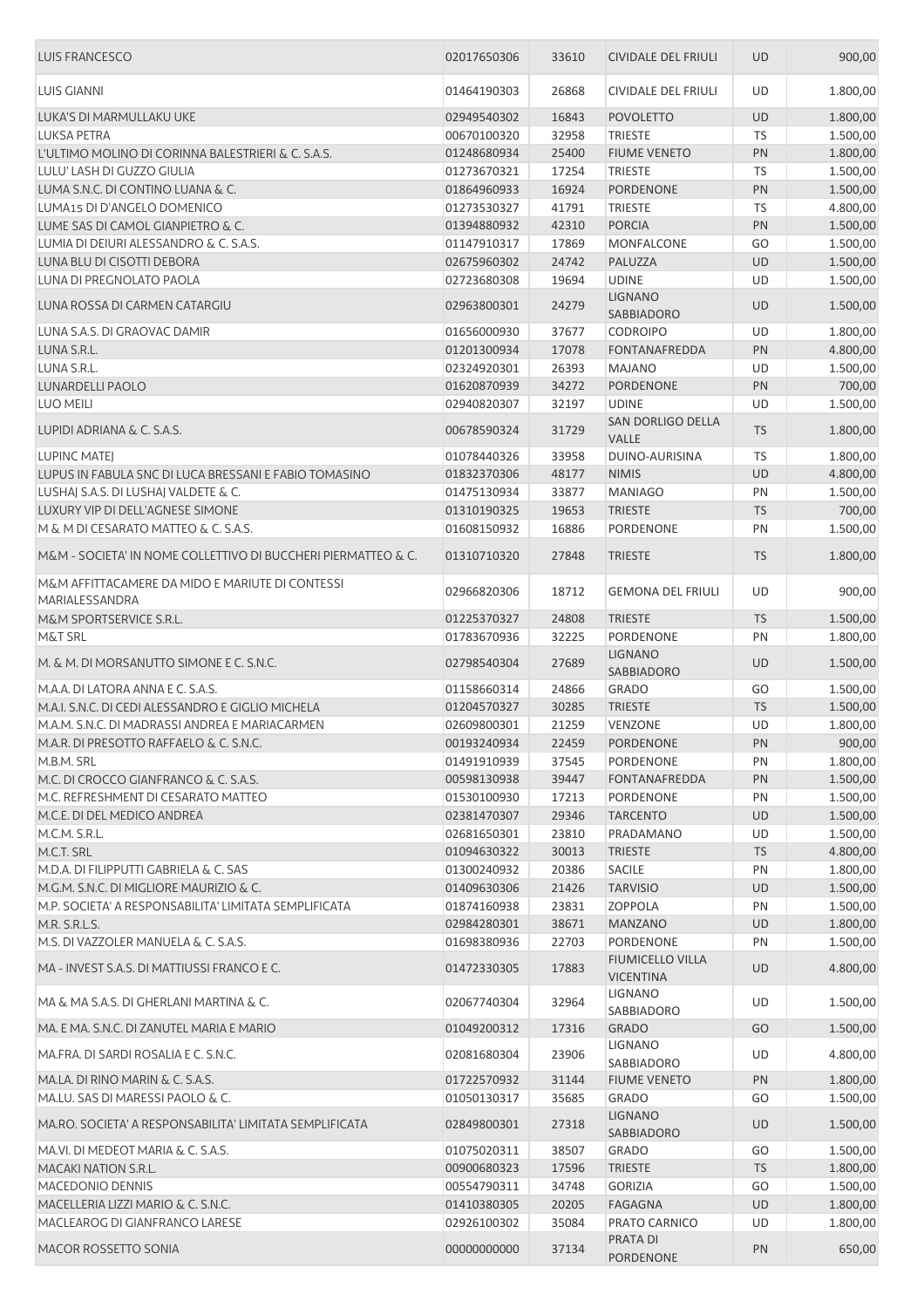| MACORATTI GIAMPAOLO & C. - S.N.C.                                             | 01831190309                | 41944 | <b>TARVISIO</b>                        | <b>UD</b> | 1.500,00             |
|-------------------------------------------------------------------------------|----------------------------|-------|----------------------------------------|-----------|----------------------|
| MAD SNC DI CAPORALE M. & RITURANTE A.                                         | 02807020306                | 22455 | <b>CIVIDALE DEL FRIULI</b>             | <b>UD</b> | 1.800,00             |
| <b>MAD SRLS</b>                                                               | 01318320320                | 31751 | <b>TRIESTE</b>                         | <b>TS</b> | 1.500,00             |
| MADE IN LU DI LU XIANGYU E LU JIUQIANG & C. SNC                               | 02947230302                | 22790 | <b>UDINE</b>                           | <b>UD</b> | 1.800,00             |
| MADE IN PLAST S.A.S. DI FILOMENA DESANTIS & C.                                | 04354760276                | 32418 | <b>TRIESTE</b>                         | TS        | 1.500,00             |
| MADE S.R.L. SEMPLIFICATA                                                      | 01854260930                | 23642 | <b>MANIAGO</b>                         | PN        | 1.800,00             |
| MADI S.R.L.                                                                   | 02464910302                | 26906 | <b>UDINE</b>                           | UD        | 1.500,00             |
| MADOSE S.R.L.                                                                 | 01160930317                | 17151 | <b>GRADO</b>                           | GO        | 4.800,00             |
| MADOTTO PAOLO                                                                 | 01496850304                | 34011 | <b>TARVISIO</b>                        | UD        | 1.800,00             |
| <b>MAEN SRL</b>                                                               | 01871810931                | 18389 | <b>PORDENONE</b>                       | PN        | 1.500,00             |
| MAFALDA SOCIETA' A RESPONSABILITA' LIMITATA SEMPLIFICATA                      | 01841270935                | 23983 | <b>SEQUALS</b>                         | PN        | 4.800,00             |
| MAGA MAGO' SAS DI FOI MANUELA E SGORLON ELENA                                 | 02693780302                | 34565 | <b>UDINE</b>                           | UD        | 1.500,00             |
| MAGALETTI NICOLA                                                              | 01037440326                | 22166 | <b>TRIESTE</b>                         | TS        | 700,00               |
| MAGAZZINO 73 S.R.L.                                                           | 02855090300                | 32193 | <b>TAVAGNACCO</b>                      | <b>UD</b> | 1.500,00             |
| MAGESTA S.P.A.                                                                | 00967700329                | 19699 | <b>TRIESTE</b>                         | TS        | 4.800,00             |
| MAGGIOLO MARIA CRISTINA                                                       | 01284960323                | 23187 | <b>TRIESTE</b>                         | <b>TS</b> | 1.500,00             |
| MAGI DI PETRIS GIULIANA & C. S.N.C.                                           | 02268330301                | 23469 | <b>UDINE</b>                           | <b>UD</b> | 1.800,00             |
| MAGI S.R.L.                                                                   | 01288420324                | 22348 | <b>TRIESTE</b>                         | <b>TS</b> | 1.500,00             |
| MAGIA DI UN VIAGGIO DI ZORNETTA ALESSANDRA                                    | 02536020304                | 21826 | <b>TAVAGNACCO</b>                      | UD        | 4.800,00             |
| MAGIA VACANZE S.A.S. DI BARBARA NORDIO & C.                                   | 01087870323                | 21105 | <b>TRIESTE</b>                         | <b>TS</b> | 4.800,00             |
| MAGICA SOCIETA' A RESPONSABILITA' LIMITATA SEMPLIFICATA                       | 01770320933                | 32749 | <b>AVIANO</b>                          | PN        | 1.800,00             |
| MAGICO S.R.L.                                                                 | 01374290938                | 19689 | AZZANO DECIMO                          | PN        | 4.800,00             |
| <b>MAGIKA SRL</b>                                                             | 01087370316                | 38823 | <b>GRADO</b>                           | GO        | 1.500,00             |
| MAGINBAR S.R.L.                                                               | 02476520305                | 24998 | <b>UDINE</b>                           | <b>UD</b> | 1.500,00             |
| <b>MAGLI FRANCESCO</b>                                                        | 00985360320                | 22612 | <b>TRIESTE</b>                         | TS        | 1.500,00             |
| <b>MAGNAN ALEX</b>                                                            |                            | 29516 | <b>CORNO DI ROSAZZO</b>                | <b>UD</b> |                      |
| MAGNOLIA S.A.S. DI NADIA PUSIOL & C.                                          | 02344430307                | 39897 | <b>AVIANO</b>                          | PN        | 1.800,00             |
|                                                                               | 01352420937                |       |                                        |           | 900,00               |
| MAGNUM DI CANTON FABRIZIO & C. S.N.C.                                         | 01277550933                | 16959 | <b>CHIONS</b>                          | PN        | 1.500,00             |
| MAGO S.N.C. DI IORI FEDERICA E C.                                             | 01279070328                | 23755 | <b>TRIESTE</b>                         | TS        | 4.800,00             |
| <b>MAGRIN MARINA</b>                                                          | 01184630323                | 34338 | <b>TRIESTE</b>                         | <b>TS</b> | 1.800,00             |
| <b>MAGRIS ROBERTO</b>                                                         | 01550030934                | 33895 | <b>SAN QUIRINO</b>                     | PN        | 1.800,00             |
| MAIER MARIUS CONSTANTIN                                                       | 01655790937                | 37601 | <b>AVIANO</b>                          | PN        | 1.800,00             |
| MAIERON ELISA E DRI GUENDALINA S.N.C.                                         | 02632170300                | 20374 | PALMANOVA                              | UD        | 4.800,00             |
| <b>MAIERONI STEFANO</b>                                                       | 00955590302                | 41031 | <b>RIVIGNANO TEOR</b>                  | <b>UD</b> | 1.500,00             |
| <b>MAINARDIS ALEX</b>                                                         | 02159030309                | 25461 | <b>VILLA SANTINA</b>                   | UD        | 4.800,00             |
| <b>MAINARDIS LUCIA</b>                                                        | 02646650305                | 19070 | LIGNANO<br><b>SABBIADORO</b>           | <b>UD</b> | 1.500,00             |
| <b>MAINARDIS ROBERTO &amp; C. SNC</b>                                         | 02447650306                | 34592 | <b>SOCCHIEVE</b>                       | UD        | 1.800,00             |
| <b>MAIORINO RAMON</b>                                                         | 02956880302                | 31142 | <b>TARCENTO</b>                        | <b>UD</b> | 1.800,00             |
| MAIORINO TOMMASO                                                              | 02915010306                | 26128 | <b>UDINE</b>                           | UD        | 1.500,00             |
| MAISON 3 MAGNONI DI DANIELE VALMARIN                                          | 00947280327                | 20389 | <b>TRIESTE</b>                         | <b>TS</b> | 900,00               |
| MAJCEN ANDREJ                                                                 | 01026850329                | 39075 | <b>TRIESTE</b>                         | <b>TS</b> | 700,00               |
| MAJDA S.N.C. DI STEKAR K. & CICIGOJ M.                                        | 01044930319                | 34695 | <b>GORIZIA</b>                         | GO        | 1.800,00             |
| MAKADAM DI HUSU TAMARA E C. - S.A.S.                                          | 00978460327                | 41897 | <b>TRIESTE</b>                         | TS        | 1.500,00             |
| MAKE GROUP S.A.S DI GIANCARLO MARRA                                           | 01714790936                | 19433 | PORDENONE                              | PN        | 4.800,00             |
| MAKING ART SOCIETA' A RESPONSABILITA' LIMITATA SEMPLIFICATA                   | 01221680323                | 24709 | <b>TRIESTE</b>                         | TS        | 1.800,00             |
| MAKOTO SOCIETA' SPORTIVA DILETTANTISTICA A RESPONSABILITA'<br><b>LIMITATA</b> | 01252420326                | 19641 | <b>TRIESTE</b>                         | <b>TS</b> | 1.500,00             |
| MALABAR S.N.C. DI FRITTOLI DANIELE, MARIN DAVIDE & C.                         | 01338100322                | 39419 | <b>TRIESTE</b>                         | TS        | 1.500,00             |
| MALAMEGI DI JEDRZEJEWSKA MALGORZATA JOANNA                                    | 02668280304                | 41372 | SAN DANIELE DEL<br><b>FRIULI</b>       | <b>UD</b> | 900,00               |
| MALANDILA SYLVERE DETHINE PRUDENCE                                            | 01231990324                | 40187 | <b>TRIESTE</b>                         | TS        | 1.800,00             |
| <b>MALATESTA ANGELO</b>                                                       | 02431630306                | 29274 | <b>LIGNANO</b><br>SABBIADORO           | <b>UD</b> | 700,00               |
| MALATTIA LUISA                                                                | 00908130321                | 40715 | <b>TRIESTE</b>                         | TS        | 900,00               |
| <b>MALISAN LUCA</b>                                                           | 02950690301                | 34024 | <b>BERTIOLO</b>                        | <b>UD</b> | 900,00               |
| MALKINA SVETLANA                                                              |                            | 31897 |                                        | UD        |                      |
| <b>MALNIS RITA</b>                                                            | 02957810308<br>01200820932 | 21165 | <b>TAIPANA</b><br><b>FONTANAFREDDA</b> | PN        | 1.500,00<br>1.800,00 |
| MALVASIA - SOCIETA' IN NOME COLLETTIVO DI STEFFE' ANDREA E SANNA              | 01001690328                | 19595 | <b>TRIESTE</b>                         | TS        | 1.800,00             |
| <b>LUCA</b>                                                                   |                            |       |                                        |           |                      |
| MAMI BAR DI FELIX RODRIGUES HELENA MARISA                                     | 01790460933                | 23267 | <b>CHIONS</b>                          | PN        | 1.500,00             |
| MAMI S.A.S. DI SAUCIUC MONICA VASILICA & C.                                   | 01803450939                | 21665 | <b>MARANO LAGUNARE</b>                 | UD        | 1.800,00             |
| MAMMA CHE PIZZA DI ACAMPORA LORENZO                                           | 02821080302                | 24533 | <b>POVOLETTO</b>                       | <b>UD</b> | 1.800,00             |
| <b>MAMOCI GENTIAN</b>                                                         | 02810610309                | 41512 | <b>UDINE</b>                           | UD        | 1.800,00             |
| MAMOTOTO PN S.N.C. DI IRIEN BOSCAN CASTILLO & C.                              | 01862280938                | 16737 | PORDENONE                              | PN        | 4.800,00             |
| MANCINI FRANCESCO                                                             | 01271390328                | 40944 | <b>TRIESTE</b>                         | TS        | 1.800,00             |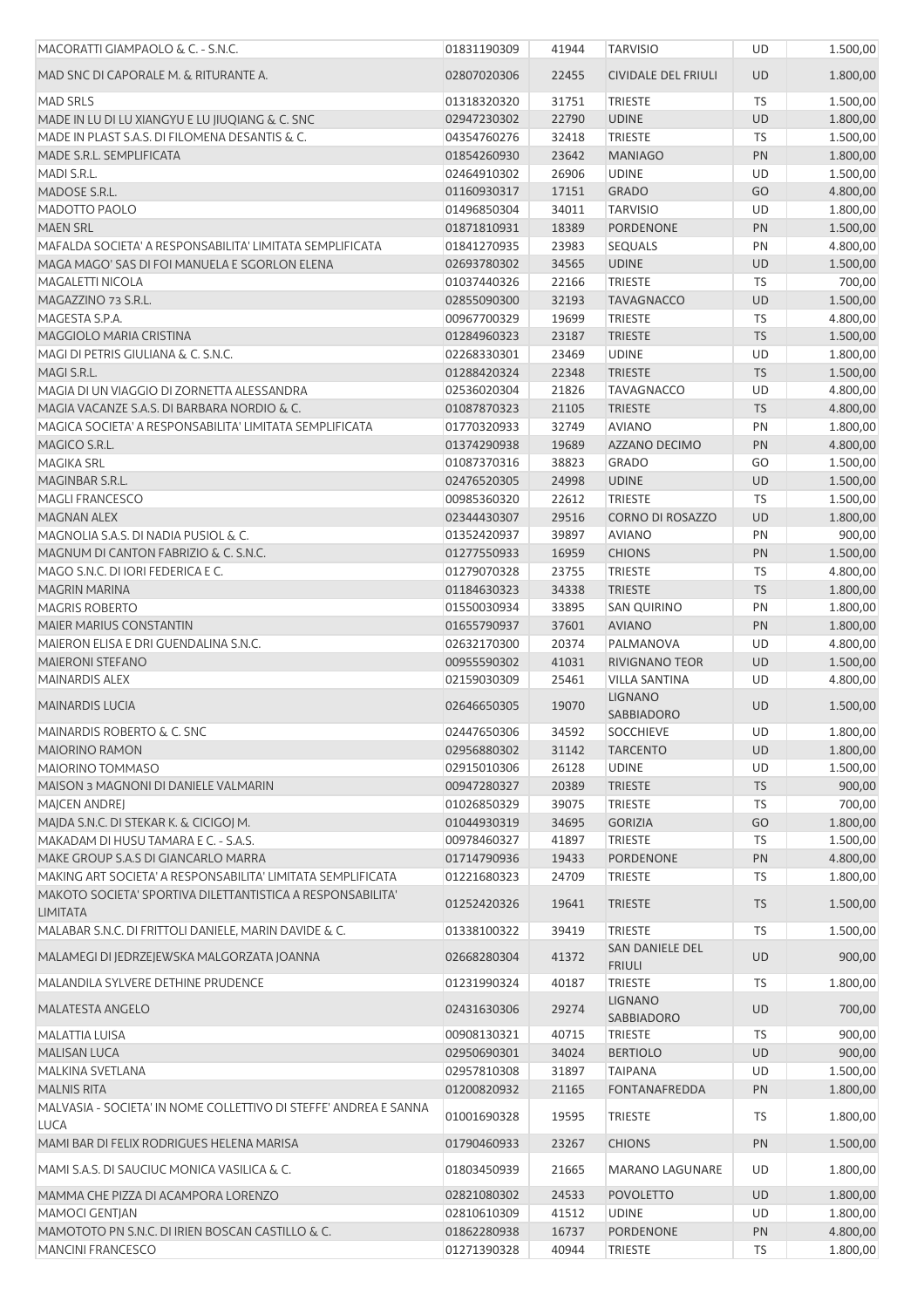| <b>MANCINI GIORGIO</b>                                                                                                     | 00871410320                | 18950          | <b>TRIESTE</b>                         | <b>TS</b> | 1.500,00             |
|----------------------------------------------------------------------------------------------------------------------------|----------------------------|----------------|----------------------------------------|-----------|----------------------|
| <b>MANCINI PAOLO</b>                                                                                                       | 01323860328                | 33525          | <b>TRIESTE</b>                         | TS        | 1.500,00             |
| MANCUSO SRL                                                                                                                | 01426390306                | 23920          | <b>LIGNANO</b><br>SABBIADORO           | <b>UD</b> | 1.800,00             |
| MANDIC - S.R.L.                                                                                                            | 00956580302                | 24986          | <b>UDINE</b>                           | UD        | 4.800,00             |
| <b>MANDINI ROBERTO</b>                                                                                                     | 00437690316                | 27425          | <b>SAN CANZIAN</b><br>D'ISONZO         | GO        | 700,00               |
| MANDRACCHIO S.R.L.                                                                                                         | 01202560320                | 31754          | <b>TRIESTE</b>                         | TS        | 1.500,00             |
| <b>MANFRE' FRANCESCO</b>                                                                                                   | 04679060261                | 29629          | SACILE                                 | PN        | 1.500,00             |
| MANFREDA CRISTIANO                                                                                                         | 01033210327                | 20047          | <b>TRIESTE</b>                         | TS        | 700,00               |
| MANGO SNC DI FIORALBA CAPOLUONGO E LUCA TITE TOMADA                                                                        | 02990840304                | 25676          | <b>UDINE</b>                           | <b>UD</b> | 1.800,00             |
| MANI CHE CURANO DI STEINMAN CORINNE MARY                                                                                   | 02993240304                | 35518          | ARTEGNA                                | UD        | 1.500,00             |
| MANIAGO NUOTO SOCIETA' SPORTIVA DILETTANTISTICA S.R.L. IN BREVE<br>MANIAGO NUOTO S.S.D. S.R.L.                             | 01529200931                | 19382          | <b>MANIAGO</b>                         | PN        | 1.500,00             |
| MANIAS RENZO THE BRIDGE HOUSE                                                                                              | 01813850300                | 19937          | <b>POVOLETTO</b>                       | UD        | 1.800,00             |
| <b>MANIERO ERMANNO</b>                                                                                                     | 04481870279                | 39730          | CORNO DI ROSAZZO                       | <b>UD</b> | 1.800,00             |
|                                                                                                                            | 02654880307                | 20799          | <b>TARVISIO</b>                        | UD        | 1.800,00             |
| MANNA S.A.S. DI MANNA GIUSEPPE E F.                                                                                        |                            |                |                                        |           |                      |
| MANSI A&G SRL                                                                                                              | 02849680307                | 24079          | <b>MOIMACCO</b>                        | UD        | 1.800,00             |
| MANSI S.N.C. DI SABATINO MANSI & C.                                                                                        | 01371240308                | 22015          | <b>CERVIGNANO DEL</b><br><b>FRIULI</b> | UD        | 1.800,00             |
| <b>MANSI TULLIO</b>                                                                                                        | 01678020932                | 31433          | <b>PRATA DI</b><br><b>PORDENONE</b>    | PN        | 1.800,00             |
| <b>MANSUTTI MICHAEL</b>                                                                                                    | 02502280304                | 20842          | <b>MAJANO</b>                          | UD        | 1.500,00             |
| <b>MANTICA DI ENRICO DRIUSSI</b>                                                                                           | 02849640301                | 40605          | <b>UDINE</b>                           | <b>UD</b> | 1.500,00             |
| <b>MANTOVANI STELLA &amp; C. SAS</b>                                                                                       | 00516260304                | 35902          | <b>GEMONA DEL FRIULI</b>               | UD        | 1.500,00             |
| MANZANESE CALCIO SOCIETA' SPORTIVA DILETTANTISTICA A<br>RESPONSABILITA' LIMITATA - IN BREVE MANZANESE CALCIO S.S.D. A R.L. | 00679160309                | 39784          | <b>MANZANO</b>                         | <b>UD</b> | 1.500,00             |
| MANZOCCO DI DARIO MANZOCCO                                                                                                 | 01039610314                | 35145          | <b>CORMONS</b>                         | GO        | 900,00               |
| MANZOCCO NEVIO & COMELLI SARA S.S.                                                                                         | 02239210301                | 36091          | <b>NIMIS</b>                           | <b>UD</b> | 1.800,00             |
| <b>MANZON SERGIO</b>                                                                                                       | 01321390930                | 35520          | PORDENONE                              | PN        | 700,00               |
| MAPE DI CAODURO PATRIZIA E C. S.N.C.                                                                                       | 01936060308                | 35579          | <b>LIGNANO</b><br>SABBIADORO           | <b>UD</b> | 1.500,00             |
| MAPO S.R.L.                                                                                                                | 00908200322                | 29672          | TRIESTE                                | TS        | 1.800,00             |
| <b>MARAFON MODESTO</b>                                                                                                     | 02985790308                | 32869          | <b>LIGNANO</b><br><b>SABBIADORO</b>    | UD        | 1.800,00             |
| <b>MARAN GIOVANNI</b>                                                                                                      | 01062110315                | 31936          | <b>GRADO</b>                           | GO        | 900,00               |
| MARAN IGOR E C. S.A.S.                                                                                                     | 00526400312                | 28126          | <b>GRADO</b>                           | GO        | 4.800,00             |
|                                                                                                                            |                            |                | PASIAN DI PRATO                        |           |                      |
| MARANZANA LUISA                                                                                                            | 00817320302                | 16893          |                                        | UD        | 1.500,00             |
| MARANZANA MONICA                                                                                                           | 02162030304                | 32753          | <b>ARTEGNA</b>                         | <b>UD</b> | 1.500,00             |
| <b>MARASSI MAURO</b>                                                                                                       | 01000710325                | 21207          | <b>MUGGIA</b>                          | TS        | 1.500,00             |
| MARC RENZO                                                                                                                 | 00534500319                | 23769          | <b>GORIZIA</b>                         | GO        | 1.500,00             |
| MARC SNC DI PIERO TOGNETTI & C.                                                                                            | 00959130329                | 19497          | <b>TRIESTE</b>                         | TS        | 1.500,00             |
| <b>MARCATO LUCIO</b>                                                                                                       | 02660650272                | 41299          | <b>LIGNANO</b><br>SABBIADORO           | <b>UD</b> | 4.800,00             |
| <b>MARCELLA TINELLI</b>                                                                                                    | 02664730302                | 24631          | <b>UDINE</b>                           | UD        | 650,00               |
| <b>MARCHESAN CARMEN</b>                                                                                                    | 00518410311                | 26690          | <b>GRADO</b>                           | GO        | 900,00               |
| MARCHESAN GIULIANA                                                                                                         | 00144030319                | 27620          | GRADO                                  | GO        | 1.500,00             |
| MARCHESANI LUDOVICO                                                                                                        | 00457960300                | 17578          | <b>BERTIOLO</b>                        | UD        | 1.500,00             |
| <b>MARCHIO' MAURA</b>                                                                                                      | 01174260313                | 19372          | MONFALCONE                             | GO        | 1.500,00             |
| <b>MARCHIOL RAFFAELLA</b>                                                                                                  | 02944190301                | 35087          | <b>UDINE</b>                           | UD        | 1.500,00             |
| <b>MARCHIORO MATTEO</b>                                                                                                    | 00939720322                | 31037          | <b>TRIESTE</b>                         | TS        | 700,00               |
| <b>MARCO GREGORETTI</b>                                                                                                    | 00701340325                | 25261          | <b>MONRUPINO</b>                       | <b>TS</b> | 1.500,00             |
| <b>MARCO KULOT</b>                                                                                                         | 01148600313                | 33175          | <b>GORIZIA</b>                         | GO        | 650,00               |
| MARCO POLO S.N.C. DI CARRER IVONNE & FIGLIA                                                                                | 02209380308                | 27089          | <b>LIGNANO</b><br>SABBIADORO           | UD        | 4.800,00             |
| <b>MARCO RUSSO</b>                                                                                                         | 01268100326                | 36471          | <b>TRIESTE</b>                         | TS        | 700,00               |
| <b>MARCOLINI DANIELA</b>                                                                                                   | 02907750307                | 37036          | <b>BAGNARIA ARSA</b>                   | <b>UD</b> | 1.800,00             |
| <b>MARCON CLAUDIA</b>                                                                                                      | 03423330277                | 35515          | <b>LIGNANO</b><br>SABBIADORO           | UD        | 1.500,00             |
| MARCON JENNI                                                                                                               | 02839210305                | 28719          | <b>RESIUTTA</b>                        | <b>UD</b> | 1.500,00             |
| MARCUZZI DONATELLA                                                                                                         | 02469310300                | 26192          | PAGNACCO                               | UD        | 1.500,00             |
| MARCUZZI GIADA                                                                                                             | 02722230303                | 45713          | MORTEGLIANO                            | <b>UD</b> | 1.500,00             |
| MARCUZZI GIULIANA                                                                                                          |                            | 33734          |                                        | UD        |                      |
| MARE NORDEST SOCIETA' SPORTIVA DILETTANTISTICA A R.L.                                                                      | 02925290302                |                | RAGOGNA                                |           | 1.800,00             |
|                                                                                                                            | 01324810322                | 39890          | <b>TRIESTE</b>                         | <b>TS</b> | 1.500,00             |
| MAREBLU S.A.S. DI EMANUELE MARAN & C.<br>MAREGA LUCIA                                                                      | 01187870314                | 22077          | GRADO                                  | GO        | 4.800,00             |
| MAREMOTO - VIAGGI AL CENTO PER CENTO DI KRAVINA DANIELE                                                                    | 01086010319<br>02623190309 | 34721<br>37503 | <b>GORIZIA</b>                         | GO<br>UD  | 1.800,00<br>4.800,00 |
|                                                                                                                            |                            |                | <b>BASILIANO</b>                       |           |                      |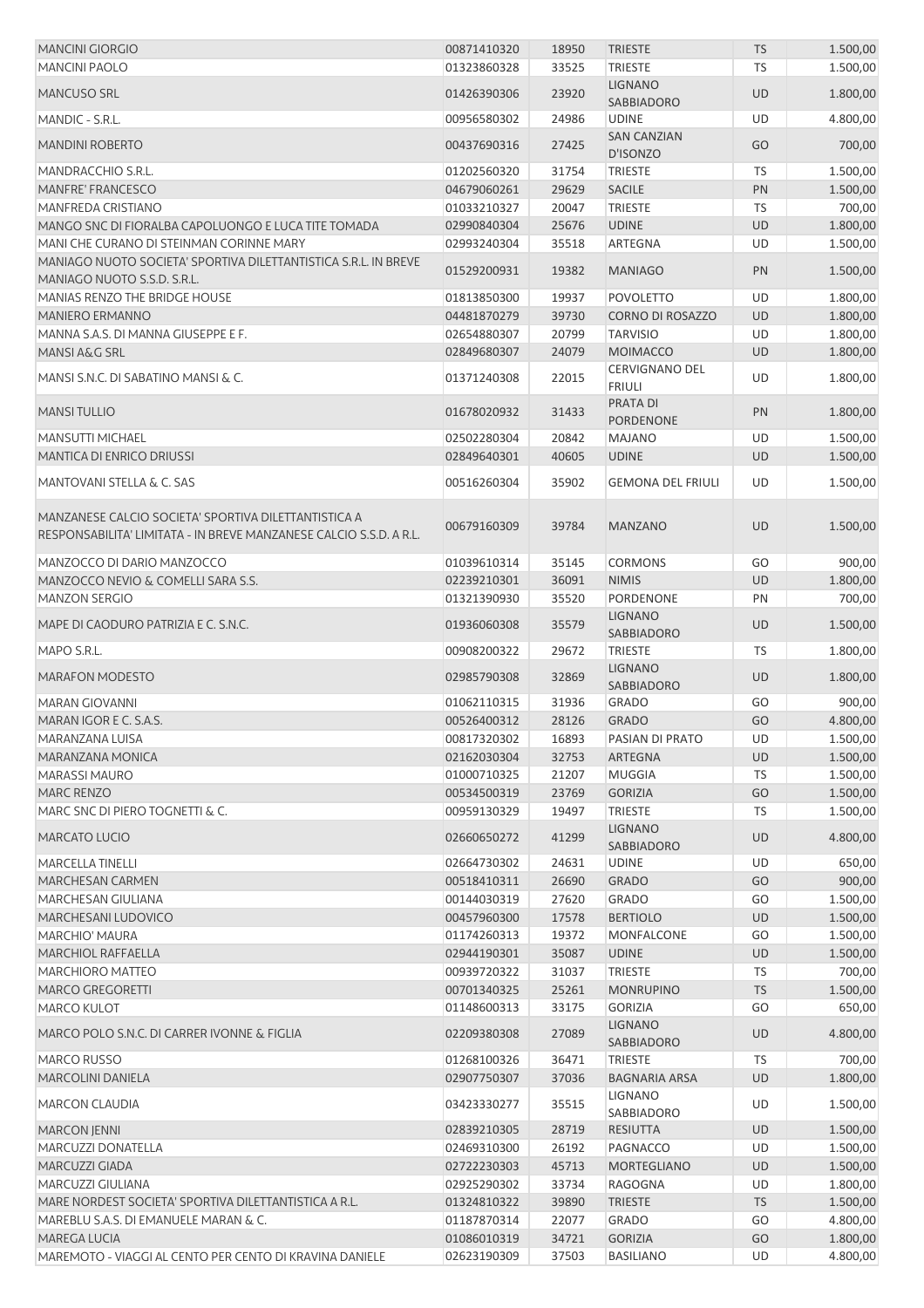| <b>MARENGO RAFFAELE</b>                                    | 02681260309 | 39117 | <b>TRIESTE</b>                         | <b>TS</b> | 1.800,00 |
|------------------------------------------------------------|-------------|-------|----------------------------------------|-----------|----------|
| MAREX S.A.S. DI FERNANDO DIGRAZIA                          | 01574340301 | 26842 | <b>LIGNANO</b><br><b>SABBIADORO</b>    | UD        | 4.800,00 |
| MARGARIT NADIA E MANUELA S.N.C.                            | 02308640305 | 36116 | <b>UDINE</b>                           | <b>UD</b> | 1.800,00 |
| MARGHERITA DI PETRIS ANTONELLA & C. S.A.S                  | 01976050300 | 32044 | <b>SAURIS</b>                          | UD        | 4.800,00 |
| MARGHERITA S.A.S. DI GREGORUTTI RAFFAELLA & C.             | 02753140306 | 33784 | PRADAMANO                              | <b>UD</b> | 1.500,00 |
| MARGO' DI GOLOVCHENKO MARINA                               | 02661960308 | 39581 | <b>CERVIGNANO DEL</b><br><b>FRIULI</b> | UD        | 1.500,00 |
| <b>MARI MAURIZIO</b>                                       | 02918650306 | 32299 | <b>CERVIGNANO DEL</b>                  | <b>UD</b> | 4.800,00 |
| <b>MARIA CRISTINA MILONE</b>                               | 01165320316 | 18356 | <b>FRIULI</b><br><b>GORIZIA</b>        | GO        | 1.500,00 |
| MARIA GIOVANNA PORCU                                       | 02939460305 | 31725 | <b>BUIA</b>                            | <b>UD</b> | 1.500,00 |
| MARIA GRAZIA RIZZI                                         | 01012520324 | 19851 | <b>TRIESTE</b>                         | <b>TS</b> | 650,00   |
| <b>MARIA GUSTIN</b>                                        | 00000350322 | 39802 | <b>MONRUPINO</b>                       | <b>TS</b> | 1.800,00 |
|                                                            |             |       |                                        |           |          |
| <b>MARIA TREVISI</b>                                       | 02278120304 | 28496 | <b>TRIVIGNANO UDINESE</b>              | UD        | 650,00   |
| MARILYN DI VENIR ROBERTA                                   | 02589680301 | 27692 | <b>TARCENTO</b>                        | UD        | 1.500,00 |
| MARINA AZZURRA S.P.A.                                      | 00896350329 | 32816 | <b>TRIESTE</b>                         | TS        | 4.800,00 |
| MARINA PUNTA GABBIANI APRILIA MARITTIMA S.R.L.             | 01236720304 | 18607 | <b>LIGNANO</b><br>SABBIADORO           | UD        | 1.500,00 |
| MARINA RESORT PUNTA GABBIANI S.P.A.                        | 01819680305 | 20185 | <b>MARANO LAGUNARE</b>                 | UD        | 1.500,00 |
| MARINA STURMA & MANGO SNC                                  | 02814900300 | 23656 | <b>UDINE</b>                           | UD        | 1.500,00 |
| MARINA TURKISCH KEBAB-PIZZA DI TUTAR HUSEYIN               | 01143730321 | 38372 | <b>TRIESTE</b>                         | TS        | 1.800,00 |
| <b>MARINELLI MARZIO</b>                                    | 01320780933 | 34779 | PORDENONE                              | PN        | 700,00   |
| <b>MARINELLI PASQUALINO</b>                                | 02562630307 | 27702 | CIVIDALE DEL FRIULI                    | UD        | 1.800,00 |
| <b>MARINI MARINA</b>                                       | 00000000000 | 16842 | <b>RAGOGNA</b>                         | UD        | 900,00   |
| MARINI SABRINA                                             | 02410760306 | 21182 | <b>TOLMEZZO</b>                        | UD        | 1.500,00 |
| <b>MARINKOVIC VESNA</b>                                    | 01162620312 | 27266 | <b>GORIZIA</b>                         | GO        | 1.500,00 |
| MARINO BAUCI - ROSTICCERIA SPIEDO D'ORO                    | 00655190320 | 24118 | <b>TRIESTE</b>                         | TS        | 1.800,00 |
| MARINO PASQUALE                                            | 00970600326 | 39895 | <b>TRIESTE</b>                         | <b>TS</b> | 700,00   |
| MARIO ANDRETTA DI ANDRETTA MARIO ENRICO & C. SNC           | 02330440302 | 28915 | <b>LIGNANO</b><br>SABBIADORO           | UD        | 1.800,00 |
| MARIPOSA1 S.A.S. DI SABIA PAOLA-SABRINA & C.               | 01281710325 | 27775 | <b>TRIESTE</b>                         | <b>TS</b> | 1.500,00 |
|                                                            |             |       | RONCHI DEI                             |           |          |
| MARIUTA DI TIZIANO BORIANI & C. S.A.S.                     | 00517780318 | 25385 | LEGIONARI                              | GO        | 1.800,00 |
| MARIZZA MARCO                                              | 01133270312 | 36215 | <b>GRADISCA D'ISONZO</b>               | GO        | 1.800,00 |
| MARIZZA MARINA                                             | 00422630319 | 30559 | <b>VILLESSE</b>                        | GO        | 1.500,00 |
| MARIZZA MONICA E VILLI SOCIETA' SEMPLICE-SOCIETA' AGRICOLA | 01009450311 | 38462 | <b>GRADISCA D'ISONZO</b>               | GO        | 1.800,00 |
| MARKEZIC ADRIANO                                           | 01190580322 | 36372 | <b>TRIESTE</b>                         | <b>TS</b> | 1.800,00 |
| MARLON'S DI MEROI AMOS SAS                                 | 01666700305 | 17407 | <b>BUTTRIO</b>                         | UD        | 1.500,00 |
| MAROCCO ARIBERTO E C. S.A.S.                               | 00505540310 | 17097 | <b>GRADO</b>                           | GO        | 1.800,00 |
| MARRA ANNA                                                 | 01017690320 | 34495 | <b>TRIESTE</b>                         | <b>TS</b> | 1.500,00 |
| MARRAZZO FILIPPO                                           | 02555860309 | 18031 | PASIAN DI PRATO                        | <b>UD</b> | 1.800,00 |
| <b>MARSEU MARINA</b>                                       | 02496030301 | 37515 | <b>PULFERO</b>                         | UD        | 1.800,00 |
| <b>MARSEU RINO</b>                                         | 02043910302 | 24598 | <b>PULFERO</b>                         | UD        | 1.500,00 |
| MARSON THOMAS THOMAS ART DI MARSON THOMAS                  | 01848440937 | 22575 | PORDENONE                              | PN        | 1.500,00 |
| <b>MARTA ESTER</b>                                         | 02727880300 | 20886 | <b>OVARO</b>                           | <b>UD</b> | 1.500,00 |
| <b>MARTA PIERI</b>                                         | 01209140316 | 41856 | <b>RONCHI DEI</b><br>LEGIONARI         | GO        | 650,00   |
| <b>MARTARELLO PIERINO</b>                                  | 02276260300 | 25824 | CIVIDALE DEL FRIULI                    | UD        | 1.800,00 |
| MARTEL PAOLO                                               | 01246470932 | 25562 | PORDENONE                              | PN        | 700,00   |
| <b>MARTIN STEFANO</b>                                      | 01713050936 | 26409 | <b>CHIONS</b>                          | PN        | 1.500,00 |
| MARTINA ANNA & C. S.A.S.                                   | 02179770306 | 27125 | <b>UDINE</b>                           | <b>UD</b> | 1.500,00 |
| <b>MARTINA DARIO</b>                                       | 01098350935 | 29423 | <b>SPILIMBERGO</b>                     | PN        | 1.800,00 |
| MARTINA NADIA IN UGRIN                                     | 00897990321 | 18153 | <b>MUGGIA</b>                          | <b>TS</b> | 1.500,00 |
| MARTINELLI DEBORAH                                         | 01810410934 | 39857 | <b>AVIANO</b>                          | PN        | 1.500,00 |
| MARTINELLI FRANCO & C. SOCIETA' IN NOME COLLETTIVO         | 00632940326 | 33596 | <b>TRIESTE</b>                         | <b>TS</b> | 1.500,00 |
| <b>MARTINELLO MONICA</b>                                   | 02793820305 | 20969 | LATISANA                               | UD        | 1.500,00 |
| MARTINENGO MARIA-BENEDETTA                                 | 02203290305 | 42373 | <b>MANZANO</b>                         | UD        | 900,00   |
| MARTINI MARZIA - BED AND BREAKFAST IL CERVO                | 00000000000 | 37456 | <b>CLAUT</b>                           | PN        | 900,00   |
| MARTINO GUERRA & RAFFAELLA SELENATI S.N.C.                 | 01781820939 | 19468 | VITO D'ASIO                            | PN        | 1.800,00 |
| MARTINUZZI ADRIANA                                         | 00272100306 | 22707 | <b>ATTIMIS</b>                         | UD        | 1.800,00 |
| MARTINUZZI BRUNO                                           | 00391300316 | 32726 | CAPRIVA DEL FRIULI                     | GO        | 1.500,00 |
| MARTINUZZI CRISTINA                                        | 00000000000 | 24338 | <b>ATTIMIS</b>                         | UD        | 900,00   |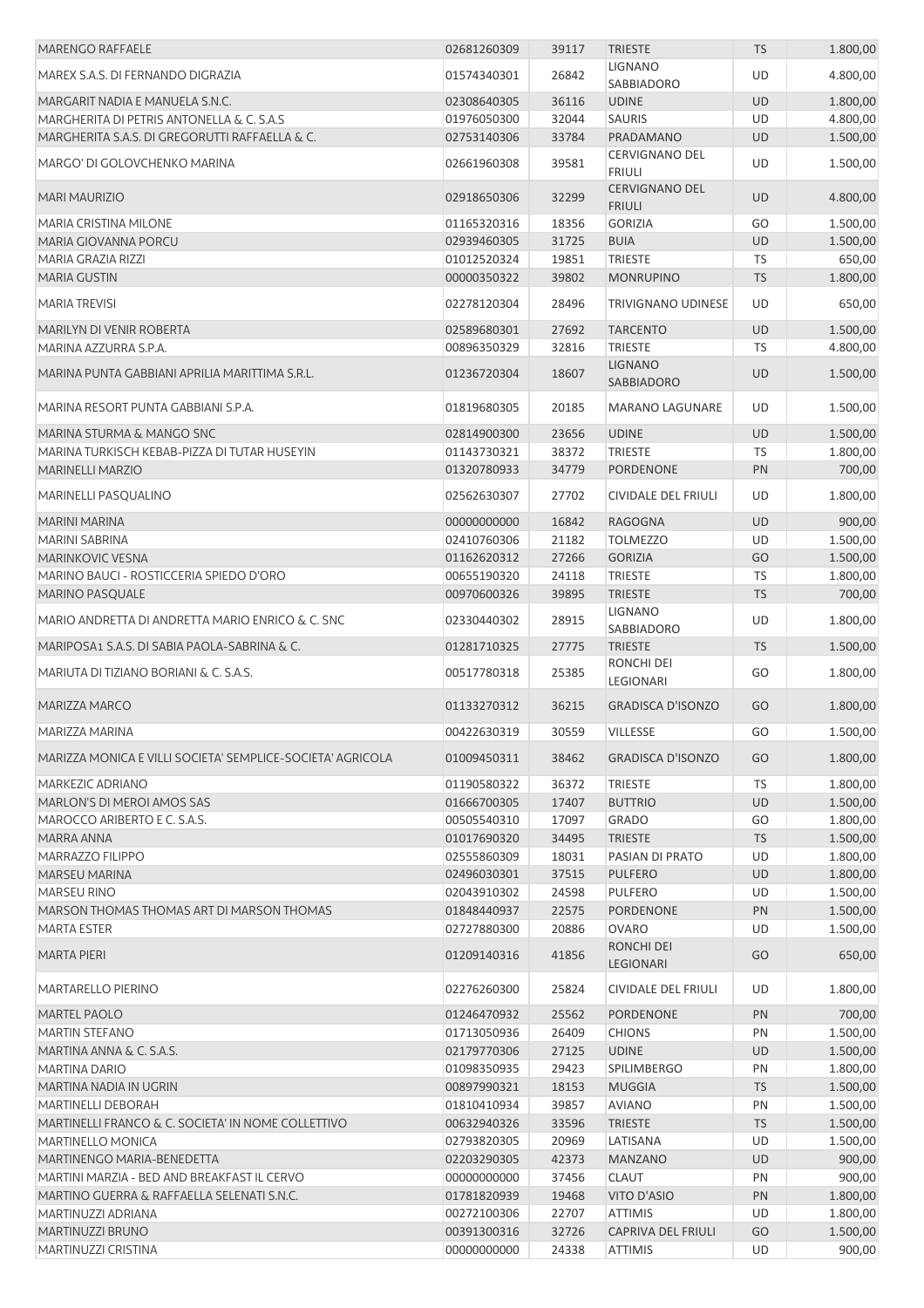| MARTINZ BARBARA                                 | 02120960303 | 34431 | <b>MALBORGHETTO</b><br>VALBRUNA          | <b>UD</b> | 1.800,00 |
|-------------------------------------------------|-------------|-------|------------------------------------------|-----------|----------|
| MARTORANA FABIO                                 | 01853540936 | 17227 | <b>PORCIA</b>                            | PN        | 700,00   |
| <b>MARTUCCI DIANA</b>                           | 01912410303 | 19205 | <b>CHIUSAFORTE</b>                       | UD        | 4.800,00 |
|                                                 |             |       |                                          |           |          |
| MARTYSPICY DI MARTINA PASSERA                   | 02973150309 | 32863 | <b>BUIA</b>                              | UD        | 1.800,00 |
| MARUCELLI OMAR                                  | 00934920323 | 24977 | <b>MONRUPINO</b>                         | <b>TS</b> | 900,00   |
| <b>MARZI ERVINO</b>                             | 00612220327 | 35551 | <b>TRIESTE</b>                           | <b>TS</b> | 1.800,00 |
| <b>MARZO ANGELA</b>                             | 02558820300 | 20790 | <b>BASILIANO</b>                         | <b>UD</b> | 1.500,00 |
| MAS.MAS SRL                                     | 02972510305 | 18588 | <b>UDINE</b>                             | UD        | 1.800,00 |
| MASARIN ALESSIO E ANDREA S.N.C.                 | 01449200938 | 20720 | <b>SAN VITO AL</b><br><b>TAGLIAMENTO</b> | PN        | 1.800,00 |
| <b>MASAROTTI GIULIANO</b>                       | 02018280301 | 34074 | PRADAMANO                                | UD        | 1.800,00 |
| MASCALZONE LATINO S.R.L.                        | 01015470329 | 32642 | <b>TRIESTE</b>                           | <b>TS</b> | 1.800,00 |
| MASCOLO CARMELA AFFITTACAMERE                   | 02652120300 | 34163 | PALMANOVA                                | UD        | 900,00   |
| MASCOLO CARMELA E C. - S.A.S.                   | 00671130300 | 34211 | PALMANOVA                                | <b>UD</b> | 1.800,00 |
| MASERIN S.N.C. DI MASERIN M.C. E VANIA          | 00551570930 | 19675 | PORDENONE                                | PN        | 1.500,00 |
|                                                 |             |       | SAN DANIELE DEL                          |           |          |
| <b>MASOTTO CLAUDIO</b>                          | 02305200301 | 40537 | <b>FRIULI</b>                            | UD        | 1.800,00 |
| MASSAGGI ANGELA DI SUBASIC ASIMA                | 02790850305 | 28146 | SAN PIETRO AL                            | UD        | 1.500,00 |
|                                                 |             |       | <b>NATISONE</b>                          |           |          |
| MASSAGGI DI PINATTI FIORENZO                    | 01096290315 | 34084 | <b>GRADO</b>                             | GO        | 1.500,00 |
| MASSIL DI MASSIMO DI PRISCO & C. S.A.S.         | 02469570309 | 39873 | <b>UDINE</b>                             | UD        | 1.500,00 |
| MASSIMI SISTEMI DI DAVIDE MERK                  | 01193180310 | 19419 | <b>SAN CANZIAN</b><br>D'ISONZO           | GO        | 1.800,00 |
| <b>MASSIMILIANO MULLONI</b>                     | 02945830301 | 23017 | CIVIDALE DEL FRIULI                      | UD        | 1.500,00 |
| <b>MASSINI FRANCO</b>                           | 00602610933 | 17762 | <b>CORDENONS</b>                         | PN        | 1.800,00 |
| MASTROMARINO VANESSA                            | 01876660935 | 42431 | PORDENONE                                | PN        | 1.500,00 |
| <b>MASULLO CRISTIAN</b>                         | 02946130305 | 21562 | <b>UDINE</b>                             | <b>UD</b> | 1.500,00 |
| <b>MASUTTI MARCO</b>                            | 02618800300 | 27155 | <b>TARCENTO</b>                          | UD        | 1.500,00 |
| MAT S.R.L.                                      | 01317920328 | 31625 | <b>TRIESTE</b>                           | <b>TS</b> | 4.800,00 |
| MATCH BALL DI BASSO DENIS                       | 02053900300 | 17133 | <b>TORREANO</b>                          | UD        |          |
|                                                 |             |       |                                          |           | 1.500,00 |
| <b>MATIZ ALBERTO</b>                            | 01383170303 | 28135 | <b>PAULARO</b>                           | <b>UD</b> | 700,00   |
| <b>MATIZ CRISTIANO</b>                          | 02838730303 | 26012 | <b>SUTRIO</b>                            | UD        | 1.500,00 |
| <b>MATIZ ELISABETTA</b>                         | 02834540300 | 24947 | <b>TARVISIO</b>                          | <b>UD</b> | 1.800,00 |
| MATOGA CAFE' DI TOPAN STEFANO                   | 02503950301 | 26824 | <b>OVARO</b>                             | UD        | 1.800,00 |
| <b>MATTEO BENATO</b>                            | 04641640281 | 35350 | <b>ARTA TERME</b>                        | UD        | 1.800,00 |
| <b>MATTEO GUERRA JUNIOR</b>                     | 01332160322 | 23215 | <b>TRIESTE</b>                           | TS        | 700,00   |
| <b>MATTEO LA CIVITA</b>                         | 00000000000 | 37313 | <b>GRADISCA D'ISONZO</b>                 | GO        | 900,00   |
| MATTIAZZI BARBARA                               | 01164110312 | 28664 | <b>SAN CANZIAN</b><br>D'ISONZO           | GO        | 1.500,00 |
| <b>MATTIAZZI RITA</b>                           | 00276920303 | 30128 | ARTEGNA                                  | <b>UD</b> | 1.800,00 |
| <b>MATTIONI DANIELE</b>                         | 02071550301 | 37111 | <b>UDINE</b>                             | UD        | 700,00   |
| <b>MATTIUSSI EZIO</b>                           | 00089210314 | 35230 | MONFALCONE                               | GO        | 700,00   |
| MATTIUSSI MANUEL                                | 02482680309 | 37931 | <b>CORMONS</b>                           | GO        | 1.800,00 |
|                                                 |             |       | <b>FIUMICELLO VILLA</b>                  |           |          |
| MATTIUSSI MARIO E C. S.N.C. DI MATTIUSSI FRANCO | 01788640306 | 18446 | <b>VICENTINA</b>                         | UD        | 4.800,00 |
| MATTIUSSI MIRIAM E C. S.A.S.                    | 02165940301 | 26026 | <b>TORVISCOSA</b>                        | UD        | 1.800,00 |
| <b>MATTIUSSI PAOLO</b>                          | 02690250309 | 35699 | SAN DANIELE DEL<br><b>FRIULI</b>         | UD        | 900,00   |
| MATTIUZZI MAILA                                 | 02870640303 | 34428 | <b>RONCHIS</b>                           | UD        | 1.500,00 |
| <b>MATTUCCI MARCO</b>                           | 02976600300 | 17190 | PASIAN DI PRATO                          | UD        | 700,00   |
| MATY VINTAGE BAR DI MACORIG MAYA                | 02959850302 | 32185 | PREMARIACCO                              | UD        | 1.500,00 |
| MATYUKHINA NATALIYA                             | 01204530321 | 21871 | <b>TRIESTE</b>                           | <b>TS</b> | 1.500,00 |
| <b>MAURIZIO BENATO EREDI</b>                    | 00712400324 | 35879 | <b>TRIESTE</b>                           | TS        | 1.500,00 |
| <b>MAURIZIO CORAZZA</b>                         | 01325370326 | 32785 | <b>TRIESTE</b>                           | <b>TS</b> | 700,00   |
| <b>MAURO ALDO</b>                               | 02468460304 | 41303 | PALAZZOLO DELLO                          | UD        | 1.800,00 |
|                                                 |             |       | <b>STELLA</b>                            |           |          |
| MAURO ANNA MARIA IN CENGARLE                    | 00169140308 | 36075 | <b>POCENIA</b>                           | <b>UD</b> | 1.800,00 |
| <b>MAURO CARNEVALI</b>                          | 00000000000 | 18364 | <b>UDINE</b>                             | UD        | 900,00   |
| <b>MAURO ELDA</b>                               | 00296410301 | 20793 | SANTA MARIA LA<br>LONGA                  | UD        | 1.500,00 |
| <b>MAURO ROBERTO</b>                            | 01005480304 | 37747 | <b>MANZANO</b>                           | UD        | 1.800,00 |
| MAURO ROMANA                                    | 02396470300 | 29384 | REANA DEL ROIALE                         | UD        | 1.800,00 |
| <b>MAURO TOMASIN</b>                            | 00614780328 | 21879 | <b>TRIESTE</b>                           | TS        | 700,00   |
| MAVI S.A.S. DI ZAMBON LIDIA & C.                | 01176720314 | 32672 | RONCHI DEI<br>LEGIONARI                  | GO        | 1.500,00 |
| MAX & MIKI S.A.S. DI JARC MASSIMO E C.          | 02163220300 | 30915 | <b>AQUILEIA</b>                          | UD        | 1.500,00 |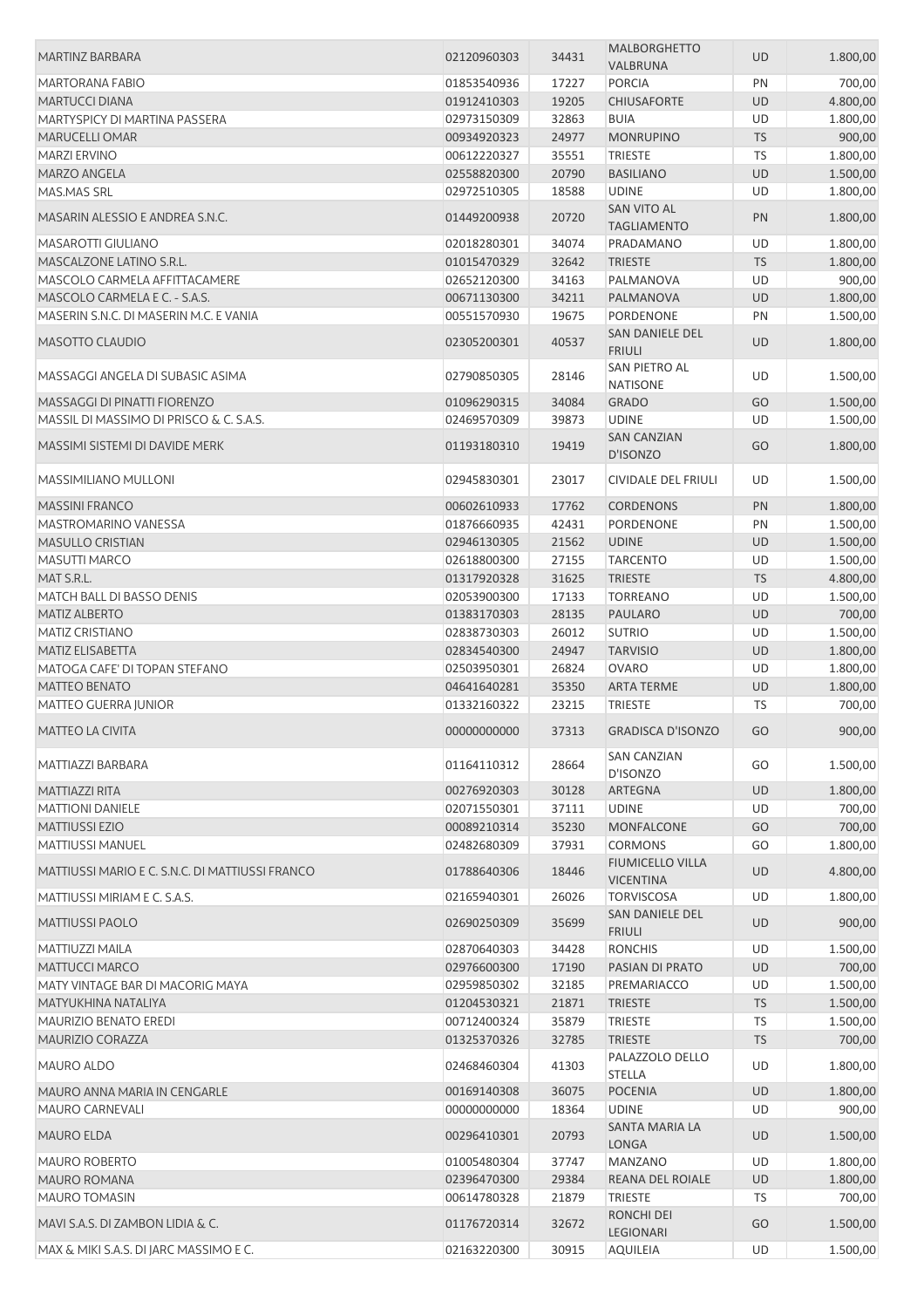| <b>MAX DI TELLOLI MASSIMO</b>                                   | 04203840279 | 19336 | <b>CHIONS</b>                            | PN        | 1.500,00 |
|-----------------------------------------------------------------|-------------|-------|------------------------------------------|-----------|----------|
| MAX S.A.S. DI LAUTO MASSIMO E C.                                | 00514440312 | 24272 | <b>GRADO</b>                             | GO        | 1.500,00 |
| MAXIM LOUNGE BAR DI ZANIN MICHELE                               | 02645410305 | 39343 | <b>TALMASSONS</b>                        | UD        | 1.500,00 |
| MAXIMILIAN SEVEN DI APOSTU ANA MARIA                            | 02982810307 | 18532 | AIELLO DEL FRIULI                        | UD        | 900,00   |
| MAX-NERA DI CAVINATO MASSIMO & FIORITO NERINA S.N.C.            | 02096990300 | 34791 | <b>BERTIOLO</b>                          | <b>UD</b> | 1.500,00 |
| MAY.ONE. SOCIETA' IN NOME COLLETTIVO DI ALMONTE JIMENEZ ONERIS  |             |       |                                          |           |          |
| ANYELIS E MEJIA SANCHEZ NELIXA MAYROBI                          | 02990830305 | 32718 | <b>UDINE</b>                             | UD        | 1.500,00 |
| MAZANEK ZAPPELINI GILLY                                         | 02070930769 | 42386 | <b>TRIESTE</b>                           | <b>TS</b> | 1.800,00 |
| MAZZA LAURA                                                     | 02340020300 | 19732 | PASIAN DI PRATO                          | UD        | 1.500,00 |
| MAZZARELLA PIERPAOLO                                            | 01164730325 | 17344 | <b>TRIESTE</b>                           | <b>TS</b> | 650,00   |
| MAZZAROLI FABRIZIO                                              | 01172550327 | 26088 | <b>TRIESTE</b>                           | TS        | 700,00   |
| MAZZINI 1 DI GODEAS SARA                                        | 01187140312 | 24509 | <b>GORIZIA</b>                           | GO        | 1.500,00 |
| <b>MAZZOCOLI EZIO</b>                                           | 00585340300 | 27065 | <b>FORNI AVOLTRI</b>                     | UD        | 4.800,00 |
| <b>MAZZOLO RENATO</b>                                           | 01726330937 |       | SAN VITO AL                              | PN        |          |
|                                                                 |             | 33579 | <b>TAGLIAMENTO</b>                       |           | 4.800,00 |
| MAZZUCCO LUIGINA                                                | 01417630934 | 23167 | <b>ERTO E CASSO</b>                      | PN        | 1.500,00 |
| MAZZUCCO TAMARA                                                 | 01795110939 | 21120 | <b>SACILE</b>                            | PN        | 1.500,00 |
| MB PRODUCTION DI MATTEO BIONDO                                  | 02379140300 | 23496 | <b>UDINE</b>                             | UD        | 1.500,00 |
| <b>MBM SRL</b>                                                  | 02930300302 | 21455 | <b>UDINE</b>                             | <b>UD</b> | 1.500,00 |
| MC COY MARY ANN                                                 | 00000000000 | 42613 | <b>UDINE</b>                             | UD        | 900,00   |
| MD S.A.S. DI MASOTTI ANNA & C.                                  | 02483820300 | 17363 | <b>CODROIPO</b>                          | <b>UD</b> | 1.500,00 |
|                                                                 |             |       |                                          |           |          |
| MD STUDIO CONGRESSI S.N.C. DI SONIA ALESSIO E CRISTIANA BUSATTO | 02197530302 | 45147 | <b>TRIESTE</b>                           | <b>TS</b> | 1.500,00 |
| ME.GNI DI NEBULONI MATTEO & C. SAS                              | 02876020302 | 28561 | <b>FAGAGNA</b>                           | UD        | 1.800,00 |
| MECCARIELLO CARMELINA                                           | 01109750933 | 38052 | PORDENONE                                | PN        | 1.500,00 |
| MEDAGLIA FRANCA                                                 | 01886950300 | 25713 | <b>CODROIPO</b>                          | UD        | 1.500,00 |
| MEDEOT FULVIO CLELIO                                            | 00423410315 | 28755 | <b>MARIANO DEL FRIULI</b>                | GO        | 1.500,00 |
| MEDEOT ROBERTO & C. S.A.S.                                      | 00412750317 | 19459 | <b>GRADO</b>                             | GO        | 1.500,00 |
| MEDIA ART DI GIOVANNI PERNIOLA                                  |             |       |                                          | UD        | 1.800,00 |
|                                                                 | 02721040307 | 42687 | PASIAN DI PRATO                          |           |          |
| MEDICAL THAI MASSAGE WELLNESS DI PICCO RUANGTHONG               | 02815770306 | 31903 | <b>CIVIDALE DEL FRIULI</b>               | <b>UD</b> | 1.500,00 |
| MEDINA VIAGGI DI PAOLO CANCIANI & C. S.N.C.                     | 01381010931 | 18070 | SAN VITO AL<br><b>TAGLIAMENTO</b>        | PN        | 4.800,00 |
| MEDITERRANEA S.R.L.                                             | 02438160307 | 18204 | <b>LIGNANO</b><br>SABBIADORO             | <b>UD</b> | 4.800,00 |
| MEDURI ELISABETTA                                               | 02715310302 | 16944 | <b>UDINE</b>                             | UD        | 1.500,00 |
| MEDVESCEK ADRIJANA                                              | 01132340314 | 37518 | <b>SAN FLORIANO DEL</b><br><b>COLLIO</b> | GO        | 1.800,00 |
| MEETING POINT SAN MARCO DI BON FABIANA                          | 02161870304 | 20246 | PALMANOVA                                | UD.       | 4.800,00 |
| MEETING S.R.L.                                                  | 02824390302 | 44223 | <b>UDINE</b>                             | <b>UD</b> | 1.500,00 |
| MEHMETAJ CUFILE                                                 | 01818120931 | 17740 | <b>SPILIMBERGO</b>                       | PN        | 1.500,00 |
|                                                                 | 02927890307 |       |                                          |           |          |
| MEIJIN DI CHEN QIANG                                            |             | 25782 | <b>TRIESTE</b>                           | <b>TS</b> | 1.800,00 |
| MELBA S.R.L. SOCIETA' AGRICOLA                                  | 02714520307 | 31387 | <b>SAN DANIELE DEL</b><br><b>FRIULI</b>  | UD        | 1.800,00 |
| <b>MELCHIOR MAURA</b>                                           | 02398530309 | 19776 | <b>FAGAGNA</b>                           | UD        | 1.500,00 |
| MELLA TUTTOFARE DI GIOVANNI MELLA                               | 01840510935 | 19440 | <b>POLCENIGO</b>                         | PN        | 1.500,00 |
| MELLINA MARCUZ GIUSEPPE                                         | 01396830935 | 22487 | <b>AVIANO</b>                            | PN        | 650,00   |
| MELODY FIT SOCIETA' SPORTIVA DILETTANTISTICA A RESPONSABILITA'  |             |       |                                          |           |          |
| LIMITATA                                                        | 01811790938 | 29591 | <b>CORDENONS</b>                         | PN        | 1.500,00 |
| MELON GABRIELLA - TRATTORIA ALLA DELIZIA                        | 00446430316 | 31393 | <b>GORIZIA</b>                           | GO        | 1.800,00 |
| <b>MELONI BARBARA</b>                                           | 02173700309 | 22120 | MOGGIO UDINESE                           | UD        | 700,00   |
| MEM S.R.L.                                                      | 02667490300 | 23795 | PAVIA DI UDINE                           | <b>UD</b> | 1.800,00 |
| MENDES ANA LUZIA                                                | 02810650305 | 26501 | <b>FLAIBANO</b>                          | UD        | 1.500,00 |
| MENDES DE OLIVEIRA ELINEIA                                      | 02947330300 | 34274 | <b>UDINE</b>                             | <b>UD</b> | 1.500,00 |
|                                                                 |             |       | <b>CASARSA DELLA</b>                     |           |          |
| MENEGALDO ANDREA                                                | 01771720933 | 22816 | DELIZIA                                  | PN        | 1.500,00 |
| MENEGHIN GALIANO GIACOMO                                        | 01811560307 | 18868 | <b>LIGNANO</b><br>SABBIADORO             | UD        | 4.800,00 |
| <b>MENEGON STEFANO</b>                                          | 01499950937 | 36833 | <b>AVIANO</b>                            | PN        | 1.800,00 |
| <b>MENIS IVAN</b>                                               | 02033900305 | 46103 | <b>TREPPO GRANDE</b>                     | <b>UD</b> | 4.800,00 |
| <b>MENON SARA</b>                                               | 01323650323 | 39246 | <b>TRIESTE</b>                           | <b>TS</b> | 650,00   |
| MENOTTI AGOSTINO                                                | 01444440307 | 17423 | <b>TREPPO GRANDE</b>                     | UD        | 1.500,00 |
|                                                                 |             |       |                                          |           |          |
| <b>MENTA GIOVANNI</b>                                           | 02985160304 | 21683 | CIVIDALE DEL FRIULI                      | UD        | 1.500,00 |
| MENTIL MICHELE                                                  | 01925880302 | 18026 | <b>TRASAGHIS</b>                         | <b>UD</b> | 1.800,00 |
| MENUZZO FEDERICA & C. S.N.C.                                    | 01460440934 | 18180 | <b>CORDENONS</b>                         | PN        | 1.500,00 |
| MERAKI DI SALTAREL JESSICA                                      | 02973730308 | 18103 | LESTIZZA                                 | <b>UD</b> | 1.500,00 |
| MERICHE S.A.S. DI GRISSA' SHABI & C.                            | 02298780301 | 23074 | <b>UDINE</b>                             | UD        | 1.800,00 |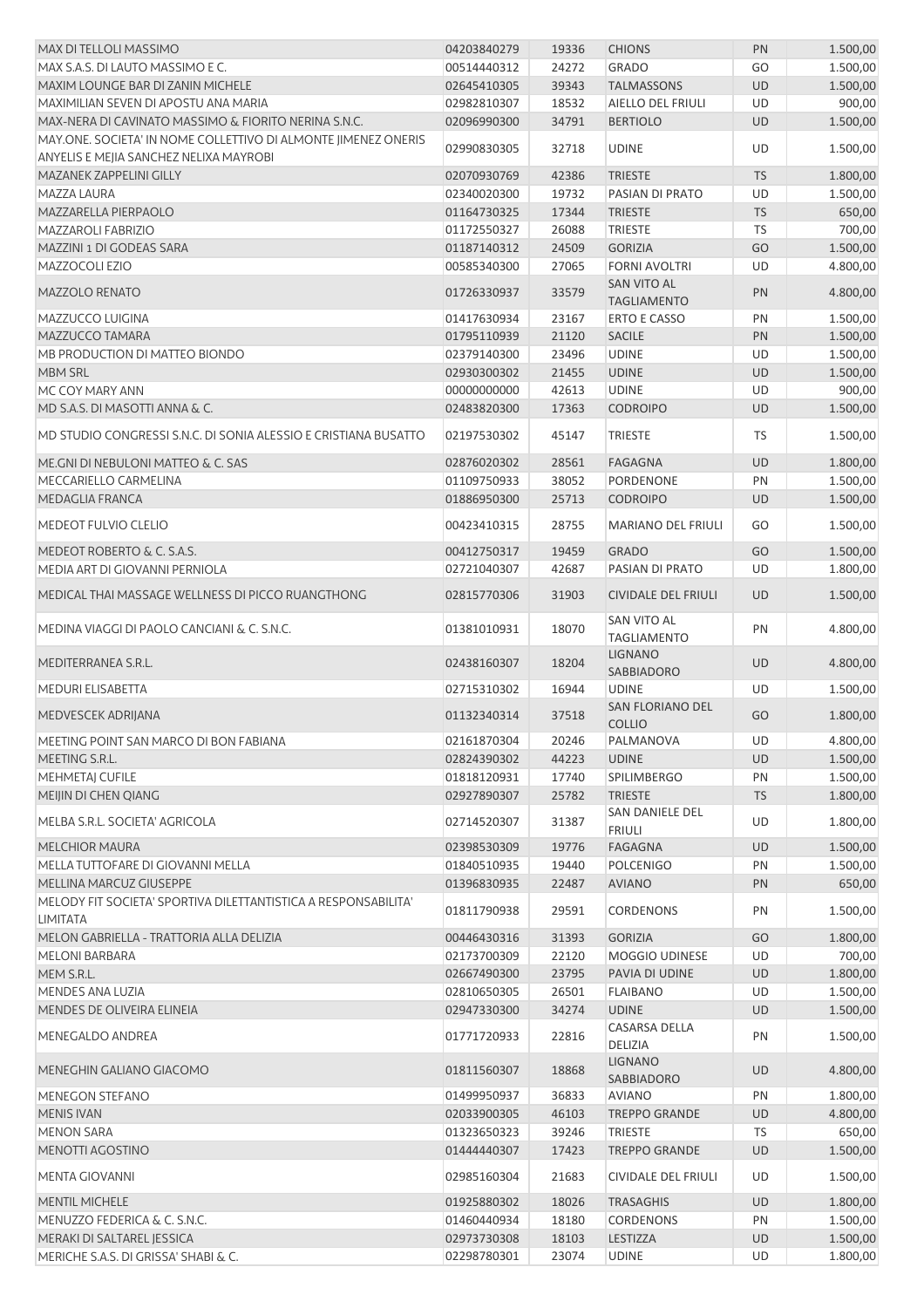| <b>MERIDIANUS SRL</b>                                            | 02311800300 | 16814 | <b>LIGNANO</b><br>SABBIADORO           | UD        | 4.800,00 |
|------------------------------------------------------------------|-------------|-------|----------------------------------------|-----------|----------|
| MERIGGIOLI VALENTINA                                             | 01327000327 | 39600 | <b>TRIESTE</b>                         | TS        | 900,00   |
| <b>MERLINO MARCO</b>                                             | 02974900306 | 24271 | <b>TAVAGNACCO</b>                      | <b>UD</b> | 700,00   |
| <b>MERLO ANGELA</b>                                              | 00000000000 | 36010 | <b>UDINE</b>                           | UD        | 900,00   |
|                                                                  |             |       | <b>LIGNANO</b>                         |           |          |
| <b>MESAGLIO VITTORINO</b>                                        | 01689160305 | 18071 | SABBIADORO                             | <b>UD</b> | 900,00   |
| MESAM S.N.C. DI SAMBIN SANDRO & C.                               | 01585190935 | 23974 | PORDENONE                              | PN        | 1.500,00 |
| <b>MESCHIK AGNES</b>                                             | 00379080302 | 39004 | <b>TARVISIO</b>                        | UD        | 900,00   |
| MESCHIK KARL & C. - S.A.S.                                       | 01408770301 | 39008 | <b>TARVISIO</b>                        | UD        | 1.800,00 |
| <b>MESCHNIG CRISTINA</b>                                         | 01737770303 | 18641 | <b>MALBORGHETTO</b><br>VALBRUNA        | <b>UD</b> | 4.800,00 |
| <b>MESCHNIK MICHELE</b>                                          | 02170870303 | 20445 | <b>TARVISIO</b>                        | UD        | 1.500,00 |
|                                                                  |             |       |                                        |           |          |
| MESINA MAURO E CARTA MARIA S.S.                                  | 01465900932 | 32857 | <b>TRAMONTI DI SOTTO</b>               | PN        | 1.800,00 |
| <b>MESTRONI FRANCESCO</b>                                        | 02632560302 | 32047 | CAMPOFORMIDO                           | UD        | 900,00   |
| META DI MERLINI TIZIANA E TALOTTI RENATO S.N.C.                  | 01793450303 | 20256 | PALMANOVA                              | <b>UD</b> | 1.500,00 |
| METROPOLE UNO S.R.L.                                             | 00512050311 | 21163 | <b>GRADO</b>                           | GO        | 4.800,00 |
| MEUBLE' ZENITH S.R.L.                                            | 00313160301 | 31404 | <b>LIGNANO</b><br>SABBIADORO           | <b>UD</b> | 4.800,00 |
| MEV S.A.S. DI MARCO PALLAVICINI E C.                             | 02637880309 | 18853 | <b>UDINE</b>                           | UD        | 1.500,00 |
| <b>MEZGEC CARLO</b>                                              | 00000000000 | 29376 | <b>TRIESTE</b>                         | <b>TS</b> | 650,00   |
| MEZZALUNA RESTAURANT - SOCIETA' A RESPONSABILITA' LIMITATA       | 01245130321 | 28363 | <b>TRIESTE</b>                         | TS        | 1.800,00 |
| MEZZARI ALESSANDRO                                               |             |       |                                        |           | 700,00   |
|                                                                  | 01168660320 | 26267 | <b>TRIESTE</b>                         | <b>TS</b> |          |
| <b>MEZZETTI FEDERICA</b>                                         | 01216150324 | 26520 | <b>TRIESTE</b>                         | TS        | 1.800,00 |
| MG DI DESIDERATO MASSIMILIANO                                    | 01698100938 | 25361 | PORDENONE                              | PN        | 1.500,00 |
| MG DI LAURIOLA GIOVANNI & C. S.N.C.                              | 02585360304 | 17804 | FIUMICELLO VILLA<br><b>VICENTINA</b>   | UD        | 1.500,00 |
| MG HALITE DI DORIGO SILVIA                                       | 01849510936 | 29953 | <b>SACILE</b>                          | PN        | 1.500,00 |
| MG- SOCIETA' IN ACCOMANDITA SEMPLICE DI PORTUESE GIOVANNA & C.   | 01166580322 | 17708 | <b>TRIESTE</b>                         | TS        | 1.500,00 |
| MI & TI SNC DI SABINA GERMANI E TJASA TRAMPUS                    | 01316890324 | 18769 | <b>TRIESTE</b>                         | <b>TS</b> | 1.500,00 |
| MI LIBERTAD S.R.L. SEMPLIFICATA                                  | 02917660306 | 23475 | <b>UDINE</b>                           | UD        | 1.800,00 |
| MIA GROUP S.R.L.                                                 | 02980580308 | 37630 | <b>TAVAGNACCO</b>                      | UD        | 1.500,00 |
| MIA WORD DI MARCO FERUGLIO                                       | 02750410306 | 19094 | <b>MARTIGNACCO</b>                     | UD        | 4.800,00 |
| MIAMI DI MERSINAJ SILVANA                                        | 01726010935 | 21590 | MONTEREALE                             | PN        | 1.800,00 |
|                                                                  |             |       | VALCELLINA                             |           |          |
| <b>MIAN MARTINA</b>                                              | 02433380306 | 39363 | PORPETTO                               | UD        | 1.800,00 |
| <b>MIANI DANIELE</b>                                             | 02036290308 | 28557 | <b>BUIA</b>                            | <b>UD</b> | 1.500,00 |
| MIASANTOLA SNC DI MARASSI MICHELA & C.                           | 01207950328 | 19177 | <b>MUGGIA</b>                          | TS        | 1.800,00 |
| MICCO LUCIA                                                      | 01866600933 | 17395 | PORDENONE                              | PN        | 1.500,00 |
| MICCO'S SNC DI MICCO GUGLIELMO E MICCO LUCIA                     | 01834620930 | 17624 | PORDENONE                              | PN        | 1.500,00 |
| MIC-ELI BAR & C. SNC DI SACILOTTO ELISABETTA                     | 01842940932 | 21623 | CANEVA                                 | PN        | 1.500,00 |
| MICHELA ESTETICA DI ZANCANARO MICHELA                            | 02533310302 | 23417 | <b>POVOLETTO</b>                       | UD        | 1.500,00 |
| MICHELATSCH IMMOBILIARE SRL                                      | 02827860301 | 32094 | <b>LIGNANO</b><br>SABBIADORO           | <b>UD</b> | 4.800,00 |
| MICHELAZZI ETTORE                                                | 01337850323 | 45600 | <b>TRIESTE</b>                         | TS        | 1.500,00 |
|                                                                  |             |       | SAN VITO DI                            |           |          |
| MICHELUTTI ORTENSIA                                              | 01330690304 | 41009 | <b>FAGAGNA</b>                         | <b>UD</b> | 1.800,00 |
| <b>MICHIELON MATTEO</b>                                          | 02612550307 | 25657 | <b>TRASAGHIS</b>                       | <b>UD</b> | 1.500,00 |
| MICKEY BAR DI ZAGAROLI MICHELA                                   | 01149190314 | 27507 | <b>GORIZIA</b>                         | GO        | 1.500,00 |
| MICKEY MOUSE DI GRUDEN ILIJAN                                    | 01279130320 | 36935 | DUINO-AURISINA                         | <b>TS</b> | 1.800,00 |
| MICLAUSIG GUALTIERO                                              | 00480530310 | 33081 | <b>VILLESSE</b>                        | GO        | 700,00   |
| MICROBUSINESS S.R.L.                                             | 02756940306 | 32740 | <b>UDINE</b>                           | UD        | 4.800,00 |
| MIDA S.R.L.                                                      | 01205100314 | 35594 | <b>MARIANO DEL FRIULI</b>              | GO        | 900,00   |
| MIDNIGHT S.N.C. DI FANTINEL GIANLUCA, BUSCAGLIA CARLA ALESSANDRA |             |       |                                        |           |          |
| E CALLIGARIS MASSIMILIANO                                        | 01166890325 | 17050 | <b>TRIESTE</b>                         | TS        | 1.500,00 |
| MIDOLINI MASSIMO                                                 | 02216270302 | 37575 | <b>UDINE</b>                           | <b>UD</b> | 700,00   |
| MIELE S.N.C. DI CANTIN ELENA E MILENA                            | 02820120307 | 39478 | <b>TAVAGNACCO</b>                      | <b>UD</b> | 1.500,00 |
| MIGA HOTELS S.R.L.                                               | 02978920300 | 34512 | <b>CERVIGNANO DEL</b><br><b>FRIULI</b> | UD        | 4.800,00 |
| MIGLIETTA VITO                                                   | 02215460300 | 23598 | <b>TARVISIO</b>                        | UD        | 4.800,00 |
| MIGLIO o S.R.L.                                                  | 01145670319 | 27349 |                                        | GO        |          |
|                                                                  |             |       | <b>GRADO</b>                           |           | 1.800,00 |
| MIGLIORE CINZIA                                                  | 02532990302 | 19983 | <b>UDINE</b>                           | UD        | 1.500,00 |
| <b>MIGLIORE ROSALBA</b>                                          | 01155440314 | 32823 | <b>GRADO</b>                           | GO        | 1.800,00 |
| MIGOTTO CARLO BRUNO                                              | 00004110938 | 38314 | PORDENONE                              | PN        | 1.800,00 |
| MIHICH PAOLO                                                     | 00892840323 | 32119 | <b>TRIESTE</b>                         | <b>TS</b> | 700,00   |
| MILAN E SCHIFF S.N.C. DI MILAN SABRINA E SCHIFF LUIGI            | 02768950301 | 25035 | PORPETTO                               | UD        | 1.800,00 |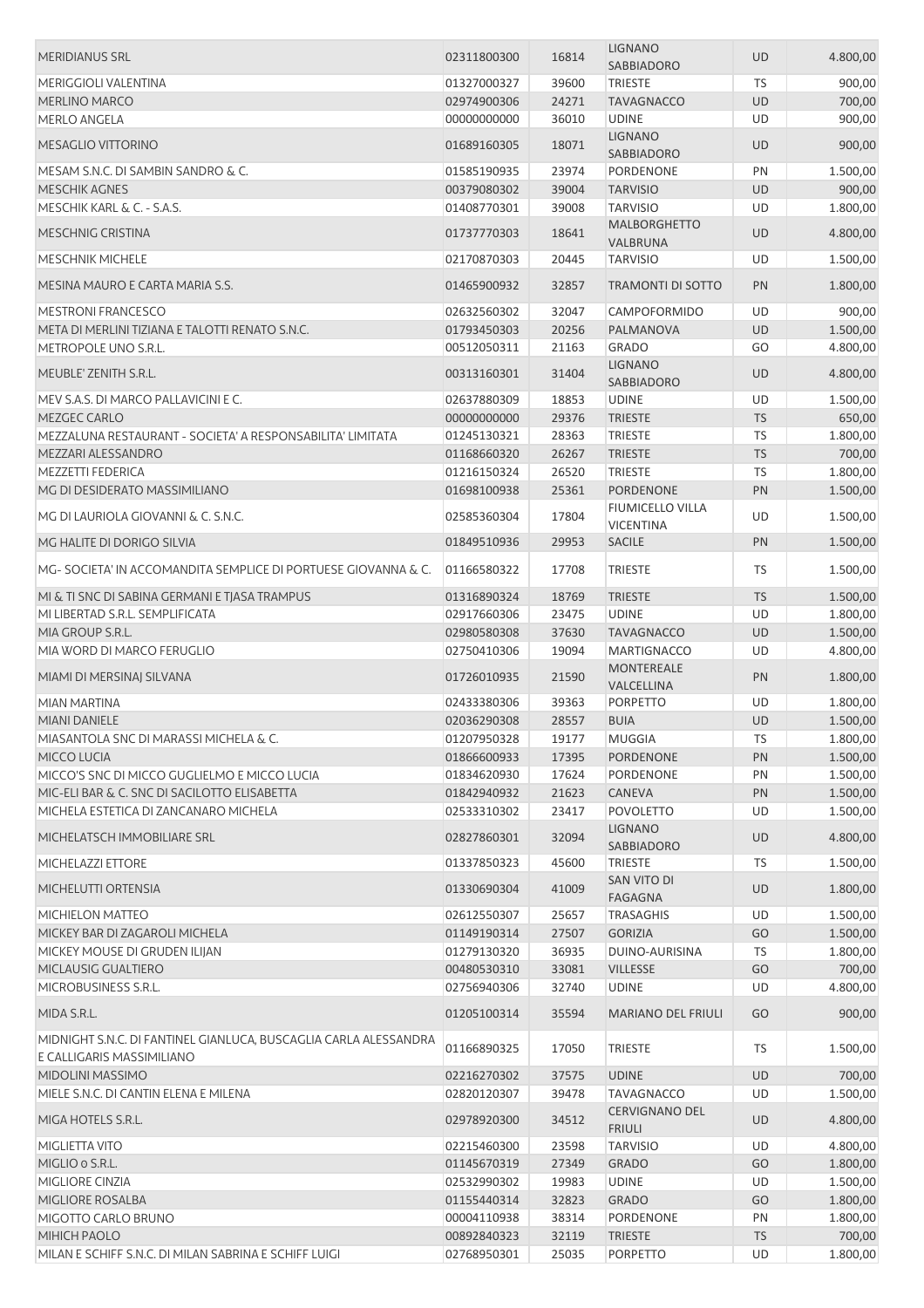| <b>MILANESE MARCO</b>                                           | 02725340307 | 30804 | REMANZACCO                       | <b>UD</b> | 650,00   |
|-----------------------------------------------------------------|-------------|-------|----------------------------------|-----------|----------|
| MILIAVAZ ROBERTO                                                | 01154960312 | 35670 | MONFALCONE                       | GO        | 1.800,00 |
| MILIC SOCIETA' AGRICOLA SEMPLICE                                | 01315940328 | 23738 | <b>SGONICO</b>                   | <b>TS</b> | 1.800,00 |
| MILLO ANDREA                                                    | 01297090324 | 23441 | <b>MUGGIA</b>                    | <b>TS</b> | 700,00   |
| MILOCCO GIULIA                                                  | 01176100319 | 38198 | <b>GORIZIA</b>                   | GO        | 900,00   |
| MILOCCO SIMONE                                                  | 02841190305 | 32557 | PRADAMANO                        | UD        | 1.800,00 |
| MILOS MARCO                                                     | 01191620259 | 17321 | <b>TRIESTE</b>                   | <b>TS</b> | 1.800,00 |
| MIMI' ROOMS & STUDIOS                                           | 00000000000 | 17157 | <b>TRIESTE</b>                   | TS        | 900,00   |
| MIMI' SOCIETA' A RESPONSABILITA' LIMITATA SEMPLIFICATA          | 02939500308 | 20508 | <b>UDINE</b>                     | <b>UD</b> | 1.500,00 |
| MINATEL ELISA                                                   | 01880090939 | 32313 | AZZANO DECIMO                    | PN        | 1.500,00 |
| <b>MINEN GIORGIA</b>                                            | 01255240325 | 20407 | <b>TRIESTE</b>                   | <b>TS</b> | 650,00   |
| MINGOT EST - S.R.L.                                             | 00836740324 | 33374 | SAN DORLIGO DELLA<br>VALLE       | <b>TS</b> | 900,00   |
| MINI - SOCIETA' A RESPONSABILITA' LIMITATA                      | 01239890328 | 20204 | <b>TRIESTE</b>                   | <b>TS</b> | 1.800,00 |
| MINI ALIDA                                                      | 02958200301 | 31929 | <b>UDINE</b>                     | UD        | 1.500,00 |
|                                                                 |             |       |                                  |           |          |
| MINI BUS D TRAVEL DI BALLABEN DIEGO                             | 01148570318 | 24499 | <b>MARIANO DEL FRIULI</b>        | GO        | 700,00   |
| MINI GENNARO                                                    | 00793660325 | 32118 | <b>MUGGIA</b>                    | <b>TS</b> | 700,00   |
| MINI PUB 2 DI FEDERICI MASSIMO                                  | 00979220324 | 38503 | <b>TRIESTE</b>                   | <b>TS</b> | 1.800,00 |
| MINI S.A.S. DI ILARIA MINI & C.                                 | 02122630300 | 34542 | <b>UDINE</b>                     | UD        | 1.500,00 |
| MINIATI CHIARA                                                  | 01054280316 | 23112 | <b>MONFALCONE</b>                | GO        | 1.500,00 |
| MINIMARKET BAR BALU' S.N.C. DI BARBARA ABBONDANZA E ALESSIO     | 01300420328 | 18116 | <b>TRIESTE</b>                   | TS        | 1.500,00 |
| <b>STIPANCICH</b>                                               |             |       |                                  |           |          |
| MINIMAX SRL - UNIPERSONALE                                      | 01048740326 | 27847 | <b>MONFALCONE</b>                | GO        | 1.800,00 |
| MINISINI GRAZIANO                                               | 00458600319 | 35979 | DOLEGNA DEL COLLIO               | GO        | 1.800,00 |
| MINISINI S.A.S. DI MINISINI MARIO & C.                          | 01819230309 | 19306 | <b>MAJANO</b>                    | UD        | 4.800,00 |
| <b>MINOTTO NICOLA</b>                                           | 02850390309 | 27828 | <b>TRICESIMO</b>                 | UD        | 1.800,00 |
| MIO ANGELO                                                      | 01645910934 | 29534 | PRAVISDOMINI                     | PN        | 900,00   |
| <b>MION LORIS FRANK</b>                                         | 01368940936 | 22889 | <b>MANIAGO</b>                   | PN        | 1.500,00 |
| MION STEFANO - BARMAN                                           | 01839920939 | 31240 | PORDENONE                        | PN        | 1.500,00 |
| <b>MIOTTI STEFANO</b>                                           | 02881350306 | 26077 | <b>CASSACCO</b>                  | UD        | 700,00   |
| MIR DI SVIONTKOVSKA INNA                                        | 02889110306 | 35973 | <b>CIVIDALE DEL FRIULI</b>       | UD        | 1.500,00 |
| MIR EXPLORER S.A.S. DI MICHELE PONTRANDOLFO & C.                | 01776370932 | 39277 | PORDENONE                        | PN        | 1.500,00 |
| MIRANDA JENNIFER                                                | 02841930304 | 37326 | <b>GEMONA DEL FRIULI</b>         | <b>UD</b> | 1.500,00 |
| MIRARCHI FEDERICO                                               | 01225140324 | 31450 | <b>TRIESTE</b>                   | <b>TS</b> | 700,00   |
| MIRAVAL SRL                                                     | 02069840300 | 20232 | <b>UDINE</b>                     | <b>UD</b> | 4.800,00 |
| MIRCOV KRISTINA                                                 | 02914440306 | 26965 | PASIAN DI PRATO                  | UD        | 1.500,00 |
| MIRI SOCIETA' A RESPONSABILITA' LIMITATA SEMPLIFICATA           | 02743350304 | 29991 | <b>LIGNANO</b><br>SABBIADORO     | <b>UD</b> | 4.800,00 |
| MISKY DI MENDOZA LEON GLORIA ENMA & C. S.N.C.                   | 01144060314 | 39467 | <b>VILLESSE</b>                  | GO        | 1.500,00 |
| MISOGANO ANNALISA                                               | 01726310939 | 34831 | <b>SACILE</b>                    | PN        | 1.500,00 |
| MISSIONE GELATO DI ZANITTI MARIO                                | 02521000303 | 20928 | <b>UDINE</b>                     | UD        | 1.500,00 |
| MISSONI MARIA CRISTINA E CIMENTI GIOVANNI S.N.C.                | 01431250305 | 34505 | <b>TOLMEZZO</b>                  | <b>UD</b> | 1.500,00 |
| MISTER BLU S.A.S. DI SFILIGOI STEFANO & C.                      | 01165760313 | 39975 | <b>GORIZIA</b>                   | GO        | 1.500,00 |
| MISTER NICE DI STEFAN LILIANA                                   | 02653960308 | 39261 | RIVE D'ARCANO                    | UD        | 1.500,00 |
| MITI CAFFE' DI LORENZO FRAGIACOMO                               | 01160900328 | 37340 | TRIESTE                          | TS        | 1.500,00 |
| MITRI CLAUDIO                                                   | 02528310309 | 31436 | <b>FORNI DI SOPRA</b>            | <b>UD</b> | 1.500,00 |
| MITTELNET - SOCIETA' IN ACCOMANDITA SEMPLICE DI SERENA GIORGINI | 01076920329 | 32200 | <b>TRIESTE</b>                   | TS        | 4.800,00 |
| &C.                                                             |             |       |                                  |           |          |
| MIU LUCIA                                                       | 02837950308 | 33969 | <b>RIGOLATO</b>                  | UD        | 1.500,00 |
| MIVA' S.R.L.                                                    | 02785860301 | 25240 | <b>VISCO</b>                     | UD        | 1.800,00 |
| MIXING DI SIVIERI TOMMASO                                       | 01783320938 | 35881 | <b>SPILIMBERGO</b>               | PN        | 1.500,00 |
| MJ DI SARCINELLI SIRIA                                          | 01201730312 | 25114 | DUINO-AURISINA                   | TS        | 1.500,00 |
| M-JOY S.R.L.                                                    | 02763480304 | 17241 | <b>UDINE</b>                     | UD        | 1.500,00 |
| MK STUDIO MOVIMENTO DI MARINA KOVALENKO                         | 01095130322 | 23288 | TRIESTE                          | TS        | 1.500,00 |
| ML DI LUPIERI MARIALUISA                                        | 02981790302 | 29838 | PASIAN DI PRATO                  | UD        | 900,00   |
| MLIN DI EHRLICH SARA                                            | 02882920305 | 26850 | <b>TARVISIO</b>                  | UD        | 900,00   |
| MM14 AL CAMPANILE DI ARROYO RIZZO MARIA MARCELA                 | 10554870963 | 17681 | <b>BUDOIA</b>                    | PN        | 1.500,00 |
| MMD SRL                                                         | 02765980301 | 22621 | SAN DANIELE DEL<br><b>FRIULI</b> | UD        | 1.500,00 |
| MO&MA VIAGGI DI MONICA BONELLI                                  | 01183490315 | 17888 | <b>CORMONS</b>                   | GO        | 4.800,00 |
| MO.VI.L. S.N.C. DI VIOTTO TULLIO & C.                           | 02744690302 | 21311 | LATISANA                         | UD        | 1.500,00 |
| MOCA S.N.C. DI BERTOLO SABRINA E MONICA                         | 01544920935 | 21056 | <b>FIUME VENETO</b>              | PN        | 1.500,00 |
| MOCOLO MAURO                                                    | 00929530327 | 36963 | <b>TRIESTE</b>                   | TS        | 1.500,00 |
| MODERNO - S.R.L.                                                | 01180600932 | 18090 | PORDENONE                        | PN        | 4.800,00 |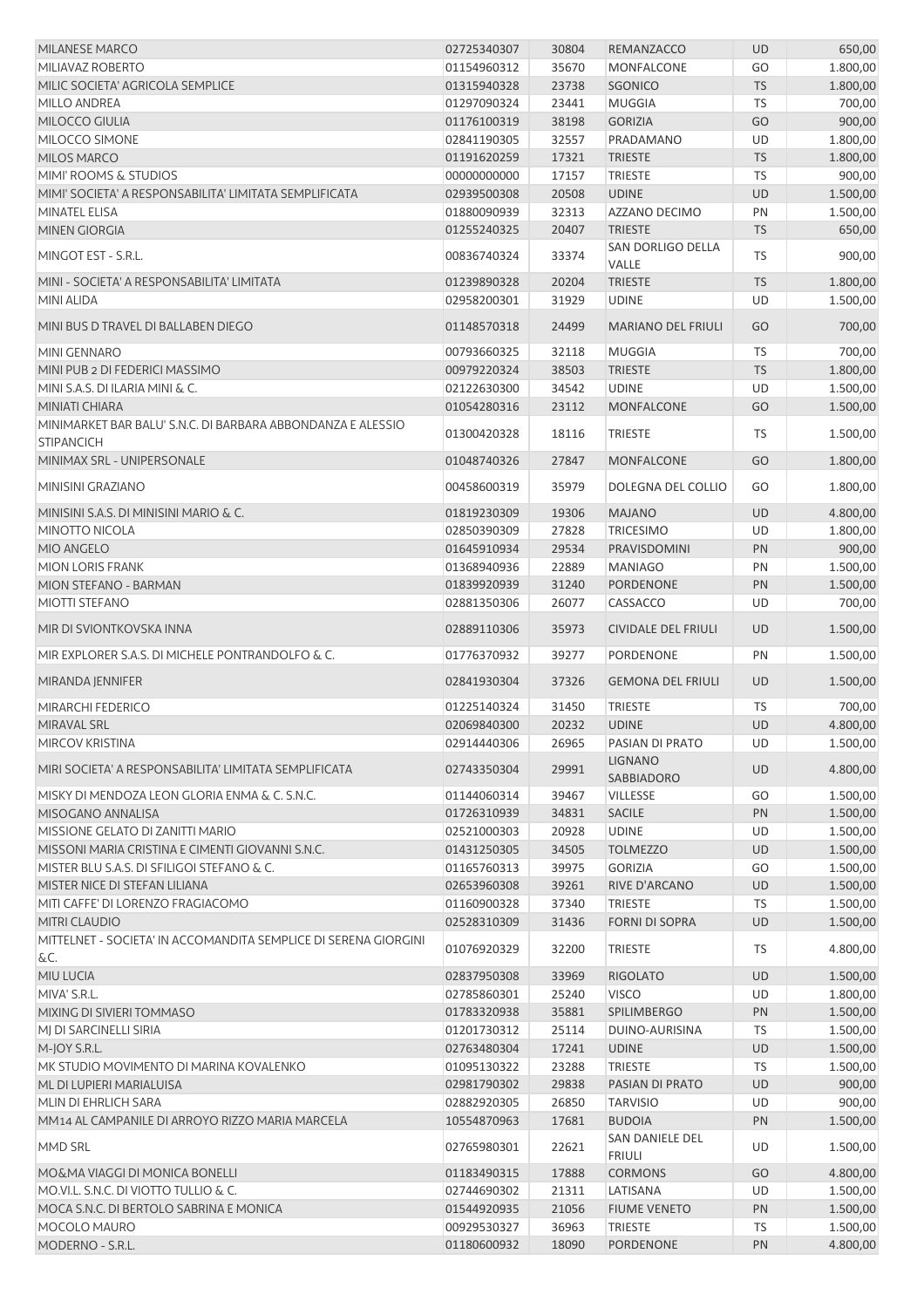| MODONUTTI SANDRO                                                                 | 01797380308 | 27208 | <b>MOIMACCO</b>              | UD        | 700,00   |
|----------------------------------------------------------------------------------|-------------|-------|------------------------------|-----------|----------|
| MODONUTTO LEONARDO                                                               | 02770020309 | 36626 | PASIAN DI PRATO              | <b>UD</b> | 1.500,00 |
| MODULOR S.N.C. DI CODUTTI FABRIZIO E ADAM THIERRY                                | 01256430305 | 28297 | <b>UDINE</b>                 | UD        | 1.500,00 |
| MOKAMBO S.R.L.                                                                   | 01633380934 | 25880 | <b>PORCIA</b>                | PN        | 1.500,00 |
| <b>MOLARONI AURELIO</b>                                                          | 00283060937 | 33718 | PORDENONE                    | PN        | 1.500,00 |
| MOLFETTA FRANCESCO                                                               | 01277200323 | 18058 | <b>TRIESTE</b>               | <b>TS</b> | 700,00   |
| <b>MOLINA ROBERTO</b>                                                            | 00915790323 | 22646 | <b>TRIESTE</b>               | <b>TS</b> | 700,00   |
| <b>MOLINARI ALDO</b>                                                             | 00392670303 | 26369 | <b>TOLMEZZO</b>              | <b>UD</b> | 700,00   |
| <b>MOLINARO MARIO</b>                                                            | 01356240307 | 26807 | <b>BUIA</b>                  | UD        | 1.800,00 |
| MOLO S.R.L.                                                                      | 00845280320 | 26048 | <b>TRIESTE</b>               | <b>TS</b> | 1.800,00 |
| MOMIZ S.R.L.                                                                     | 02721250302 | 29099 | <b>LIGNANO</b><br>SABBIADORO | UD        | 1.800,00 |
| MON PETIT CAFE' DI CONSTANTIN MARIA                                              | 01832280935 | 26739 | <b>AZZANO DECIMO</b>         | PN        | 1.500,00 |
| MONAI DEBORA                                                                     | 02295600304 | 18611 | <b>AMARO</b>                 | UD        | 1.500,00 |
| <b>MONAI MARIA ELENA</b>                                                         | 00000000000 | 34449 | <b>RIVIGNANO TEOR</b>        | <b>UD</b> | 900,00   |
| MONARO LAURA                                                                     | 00000000000 | 40421 | <b>TRIESTE</b>               | TS        | 650,00   |
| MONCOLANO DI ZENO DI PRETORO E C. - SOCIETA' IN ACCOMANDITA<br><b>SEMPLICE</b>   | 00711410324 | 39382 | <b>TRIESTE</b>               | <b>TS</b> | 900,00   |
| MONDO DELLA PIZZA DI ABBOUD MOHAMAD                                              | 01340990322 | 27449 | <b>TRIESTE</b>               | TS        | 1.800,00 |
| MONDO PIZZA DI DOGANI BLEDAR                                                     | 02205560309 | 31443 | <b>UDINE</b>                 | <b>UD</b> | 1.800,00 |
| MONDOLO GIORGIO                                                                  | 02783960301 | 24779 | <b>TARCENTO</b>              | UD        | 1.800,00 |
| MONEGO ELIANA                                                                    | 02792590305 | 42195 | <b>PAULARO</b>               | <b>UD</b> | 1.800,00 |
| <b>MONI ANNA</b>                                                                 | 01697330932 | 32396 | AZZANO DECIMO                | PN        | 1.500,00 |
| MONSELLATO TOSCA                                                                 | 00971870324 | 35441 | <b>MUGGIA</b>                | <b>TS</b> | 1.800,00 |
| <b>MONT</b>                                                                      | 02819900305 | 41765 | <b>UDINE</b>                 | UD        | 1.500,00 |
| MONTALBANO SOCIETÀ AGRICOLA SEMPLICE IN FORMA ABBREVIATA<br>MONT'ALBANO S.AGR.S. | 02459210304 | 19217 | <b>POVOLETTO</b>             | <b>UD</b> | 900,00   |
| MONTAGNA S.N.C. DI MARISA MONTAGNA & C.                                          | 00945980324 | 36729 | <b>TRIESTE</b>               | <b>TS</b> | 4.800,00 |
| MONTAGNESE SERGIO & C. S.N.C.                                                    | 01950270304 | 31270 | CASSACCO                     | <b>UD</b> | 1.800,00 |
| MONTANAR VINICIO                                                                 | 00333860310 | 33930 | VILLESSE                     | GO        | 1.800,00 |
| MONTEDORO S.R.L.                                                                 | 01171790320 | 41963 | <b>MUGGIA</b>                | <b>TS</b> | 4.800,00 |
| MONTEREALE - S.A.S. - DI MARZINOTTO LUCIANO & C.                                 | 00210620936 | 22493 | PORDENONE                    | PN        | 4.800,00 |
| <b>MONTI WALTER</b>                                                              | 00484580931 | 31468 | PORDENONE                    | PN        | 1.500,00 |
| MONTIBELER DAJANA                                                                | 02984350302 | 36006 | <b>LIGNANO</b><br>SABBIADORO | UD        | 4.800,00 |
| MOOG DI ENZO DI GIUSTO                                                           | 02894330303 | 18794 | <b>UDINE</b>                 | UD        | 1.500,00 |
| MORANDINI ERMINIO E MORANDINI CARMELO                                            | 00653890301 | 32432 | <b>BERTIOLO</b>              | UD        | 1.800,00 |
| <b>MORANDINI IDA</b>                                                             | 01625860307 | 32450 | <b>ATTIMIS</b>               | <b>UD</b> | 900,00   |
| MORANDINI PAOLA E C. S.A.S.                                                      | 01086620315 | 18178 | <b>GRADO</b>                 | GO        | 1.500,00 |
| MORANDINI SERENA                                                                 | 02925740306 | 32943 | <b>POVOLETTO</b>             | <b>UD</b> | 650,00   |
| <b>MORASSI STEFANO</b>                                                           | 02759000306 | 31099 | <b>UDINE</b>                 | UD        | 700,00   |
| MORASSUTTO ENZO                                                                  | 01714570304 | 23875 | <b>BERTIOLO</b>              | <b>UD</b> | 1.500,00 |
| MORATTO DAVIDE                                                                   | 01112590326 | 34331 | <b>TRIESTE</b>               | <b>TS</b> | 700,00   |
| <b>MORATTO EDI</b>                                                               | 01334300322 | 33056 | SAN DORLIGO DELLA<br>VALLE   | <b>TS</b> | 1.800,00 |
| <b>MORATTO JESSICA</b>                                                           | 02926790300 | 21021 | TRIVIGNANO UDINESE           | UD        | 1.500,00 |
| MORBIN SAS DI MARTINI SILVIA                                                     | 01301260327 | 21758 | <b>TRIESTE</b>               | <b>TS</b> | 900,00   |
| MORCIANO ALESSANDRO                                                              | 01765450935 | 19921 | <b>CORDENONS</b>             | PN        | 1.500,00 |
| MOREALE SRLS UNIPERSONALE                                                        | 02947890303 | 42498 | <b>UDINE</b>                 | <b>UD</b> | 1.800,00 |
| MORELLO ARNALDO GIUSEPPE                                                         | 00053140935 | 40247 | <b>CASARSA DELLA</b>         | PN        | 4.800,00 |
| MORENO SANAME'NOEL                                                               | 01184860318 | 41824 | DELIZIA<br>MONFALCONE        | GO        | 1.500,00 |
| MORET CARMEN                                                                     | 01044370938 | 38248 | PORDENONE                    | PN        | 1.500,00 |
| MORETTI DANIELA                                                                  | 02007570308 | 33692 | SEDEGLIANO                   | <b>UD</b> | 1.500,00 |
| <b>MORETTI ELISA</b>                                                             | 02270940568 | 37226 | <b>TRIESTE</b>               | <b>TS</b> | 650,00   |
| MORETTI MASSIMO                                                                  | 02860040308 | 39151 | PALMANOVA                    | <b>UD</b> | 700,00   |
| <b>MORETTI SERGIO</b>                                                            | 02857670307 | 27132 | REANA DEL ROIALE             | UD        | 1.500,00 |
| <b>MORETTIN BRUNO</b>                                                            | 02176770309 | 27502 | <b>LIGNANO</b>               | UD        | 1.800,00 |
| MORGAN S.A.S. DI LUCA MORGAN & C.                                                | 01042770329 | 19673 | SABBIADORO<br>TRIESTE        | TS        | 1.800,00 |
| <b>MORICO MARIO</b>                                                              | 02813100308 | 38035 | <b>UDINE</b>                 | <b>UD</b> | 1.500,00 |
| <b>MORO CHRISTIAN</b>                                                            | 01455650935 | 37568 | <b>FIUME VENETO</b>          | PN        | 1.500,00 |
| MORO ELEONORA                                                                    | 02886730304 | 34050 | <b>UDINE</b>                 | UD        | 1.500,00 |
| <b>MORO IRMA</b>                                                                 | 01660450303 | 35384 | <b>SUTRIO</b>                | UD        | 1.500,00 |
| MORO ISABELLA                                                                    | 02410690305 | 19785 | <b>UDINE</b>                 | UD        | 1.500,00 |
| <b>MORO PATRIZIA</b>                                                             | 01753010303 | 30056 | <b>NIMIS</b>                 | UD        | 1.500,00 |
| MOROCUTTI PIERINO                                                                | 00369290309 | 25983 | <b>TREPPO LIGOSULLO</b>      | <b>UD</b> | 1.800,00 |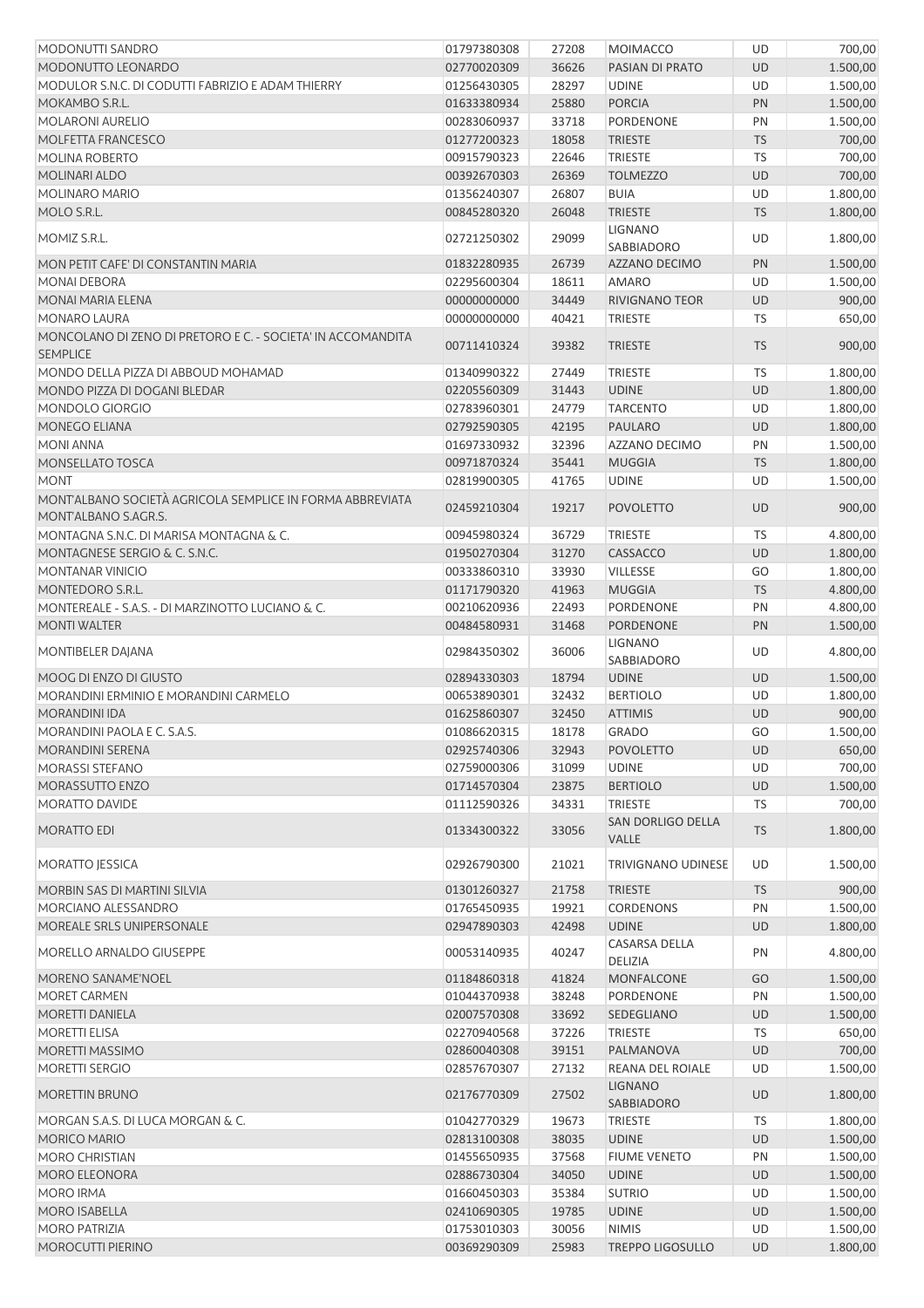| MOROLDO ANTONIO                                              | 02385470303 | 31518 | <b>UDINE</b>                           | UD        | 1.500,00 |
|--------------------------------------------------------------|-------------|-------|----------------------------------------|-----------|----------|
| <b>MOROLDO SABINA</b>                                        | 02940080308 | 29618 | <b>MALBORGHETTO</b><br>VALBRUNA        | <b>UD</b> | 900,00   |
| MORSANUTTO GIULIANA                                          | 02924230309 | 35107 | <b>CODROIPO</b>                        | UD        | 650,00   |
| <b>MORSUT LUCA</b>                                           | 01757770308 | 24052 | <b>RUDA</b>                            | <b>UD</b> | 1.800,00 |
| <b>MORUZZI PAOLO</b>                                         | 01617040934 | 27170 | PINZANO AL<br><b>TAGLIAMENTO</b>       | PN        | 1.500,00 |
| <b>MOSETTI ENRICO</b>                                        | 01162730319 | 27041 | <b>GORIZIA</b>                         | GO        | 650,00   |
| <b>MOSOLO RENATA</b>                                         | 01973330309 | 32376 | <b>FAEDIS</b>                          | UD        | 1.800,00 |
| <b>MOSOLO RINA</b>                                           | 00619550304 | 39718 | <b>PREPOTTO</b>                        | <b>UD</b> | 900,00   |
| MOSTRI113 DI ROBERTA CIBEU                                   | 01258530326 | 19196 | <b>TRIESTE</b>                         | TS        | 900,00   |
| MOTOCLUB CANEVA ASSOCIAZIONE SPORTIVA DILETTANTISTICA        | 01586670935 | 23182 | <b>CANEVA</b>                          | PN        | 1.500,00 |
| <b>MOTTOLA ROBERTA</b>                                       | 01164720326 | 16925 | <b>TRIESTE</b>                         | TS        | 650,00   |
| MOVE DI EVA VIDONIS                                          | 01272200328 | 17590 | <b>TRIESTE</b>                         | <b>TS</b> | 1.500,00 |
| MOVEVO DI SACCHETTO ADOLFO                                   | 01870920939 | 39212 | <b>SEQUALS</b>                         | PN        | 700,00   |
| MOVIDA S.R.L.                                                | 02750150308 | 29775 | PAULARO                                | <b>UD</b> | 4.800,00 |
| <b>MOZE DARIO</b>                                            | 01241260320 | 35064 | <b>TRIESTE</b>                         | TS        | 700,00   |
|                                                              |             |       | <b>RONCHI DEI</b>                      |           |          |
| MP AUTONOLEGGIO DI MIRELLA PRIBETIC                          | 01070920317 | 18407 | <b>LEGIONARI</b>                       | GO        | 700,00   |
| MP GESTIONI SOCIETA' A RESPONSABILITA' LIMITATA SEMPLIFICATA | 02834180305 | 25415 | <b>GEMONA DEL FRIULI</b>               | <b>UD</b> | 4.800,00 |
| MPOWER S.R.L.                                                | 02816060301 | 25178 | <b>UDINE</b>                           | UD        | 1.800,00 |
| MPRISTORAZIONE DI PENTASSUGLIA MATTEO                        | 01239650326 | 22179 | <b>TRIESTE</b>                         | TS        | 1.800,00 |
| <b>MRAU SARA</b>                                             | 01047760317 | 22320 | <b>MONFALCONE</b>                      | GO        | 1.500,00 |
| MSA S.R.L. SEMPLIFICATA                                      | 01187360316 | 24317 | <b>GRADO</b>                           | GO        | 1.800,00 |
| <b>MSPG SRLS</b>                                             | 02975330305 | 30679 | <b>CASTIONS DI STRADA</b>              | <b>UD</b> | 1.500,00 |
| MT IMPORTS S.R.L.                                            | 02582960304 | 28368 | <b>MALBORGHETTO</b><br>VALBRUNA        | UD        | 4.800,00 |
| MT RISTORAZIONE                                              | 02889530305 | 20883 | <b>TAVAGNACCO</b>                      | UD        | 1.800,00 |
| MT-VIAGGI DI MUSER TANIA                                     | 02536490309 | 16697 | <b>TOLMEZZO</b>                        | UD        | 700,00   |
| MUIN MARIA GRAZIA                                            | 01307090934 | 23388 | <b>AVIANO</b>                          | PN        | 1.500,00 |
| MULINAR S.N.C. DI CELOTTO MARIA EUGENIA E C.                 | 02246960302 | 20966 | <b>FAGAGNA</b>                         | UD        | 1.800,00 |
| MULINO FERRANT DI FANT PAOLO                                 | 01721230306 | 20898 | CASSACCO                               | <b>UD</b> | 1.800,00 |
| MULINO STEL DI DENTESANO PAOLO                               | 00000000000 | 38371 | <b>MANZANO</b>                         | UD        | 900,00   |
| MUNAFO' ANDREA                                               | 01195430325 | 24641 | SAN DORLIGO DELLA<br><b>VALLE</b>      | <b>TS</b> | 700,00   |
| <b>MURARO ORIETTA</b>                                        | 02772060303 | 25177 | <b>LIGNANO</b><br>SABBIADORO           | UD        | 4.800,00 |
| MUSCLE FACTORY DI PAOLO TEDESCHI & C. S.N.C.                 | 00409490315 | 25409 | MONFALCONE                             | GO        | 1.500,00 |
| MUSICA & SERVIZI S.R.L.S.                                    | 01180370312 | 20293 | MONFALCONE                             | GO        | 1.500,00 |
| MUSIZZA NEVIO                                                | 00519120307 | 27761 | <b>UDINE</b>                           | UD        | 1.500,00 |
| MUSTO ALESSANDRO & C. S.A.S.                                 | 01854080932 | 30775 | PORDENONE                              | PN        | 4.800,00 |
|                                                              |             |       | MORSANO AL                             |           |          |
| <b>MUZZIN ANTONELLA</b>                                      | 01727940932 | 20640 | <b>TAGLIAMENTO</b>                     | PN        | 1.500,00 |
| MV SNC DI MICCICHE' FRANCESCO & C.                           | 01805990932 | 36649 | <b>MANIAGO</b>                         | PN        | 1.500,00 |
| MY VUEIT DI DE PASCALIS ANGELICA                             | 02956630301 | 26767 | <b>GEMONA DEL FRIULI</b>               | <b>UD</b> | 1.500,00 |
| MY WAY DI GHADIRNIA NAVIR SAMANEH                            | 01324330321 | 35981 | <b>TRIESTE</b>                         | TS        | 1.800,00 |
| MYLOS CAFE' S.A.S. DI PAPAVASSILIOU DEMETRE & C.             | 02335730301 | 21620 | <b>LIGNANO</b><br>SABBIADORO           | UD        | 1.500,00 |
| MYSTER S.N.C. DI BERNARDI STEFANO E PLATON VIOREL            | 01847390935 | 24390 | <b>SESTO AL REGHENA</b>                | PN        | 1.800,00 |
| MYSTIC BAR DI MINISINI ANTONIETTA                            | 02691630301 | 33281 | <b>UDINE</b>                           | UD        | 1.800,00 |
| N&B SOCIETA' A RESPONSABILITA' LIMITATA SEMPLIFICATA         | 02876860301 | 25603 | <b>GONARS</b>                          | UD        | 1.500,00 |
| N&C S.N.C. DI PACOR NICOLE E FRANCO CHRISTIAN                | 01190400315 | 29848 | MONFALCONE                             | GO        | 1.800,00 |
| N. & E. SAS DI MASIERI MARIA ENRICA                          | 02773620303 | 26569 | <b>BUIA</b>                            | UD        | 1.800,00 |
| N. E T. S.R.L.                                               | 02479200301 | 40992 | <b>PRECENICCO</b>                      | <b>UD</b> | 1.800,00 |
| N.C.C. AZZY DI AZZANO PAOLO                                  | 01146280316 | 23224 | <b>MORARO</b>                          | GO        | 700,00   |
| N.C.C. OMAR DI SHERIF HALAWETHOM                             | 02665490302 | 34632 | <b>CERVIGNANO DEL</b><br><b>FRIULI</b> | <b>UD</b> | 700,00   |
| N.E.S.O. DRIVER DI CAPPELLINA SIMONE                         | 01582130934 | 19551 | SAN VITO AL<br><b>TAGLIAMENTO</b>      | PN        | 700,00   |
| N.E.W. DI SAULLE DIANA & ZAINA CINZIA S.N.C.                 | 01510520933 | 26066 | ROVEREDO IN PIANO                      | PN        | 1.500,00 |
| N.G.M.G. SOCIETA' A RESPONSABILITA' LIMITATA SEMPLIFICATA    | 01200880316 | 22400 | <b>GORIZIA</b>                         | GO        | 1.500,00 |
| N.V. S.A.S. DI NICOLA ZARAMELLA & C.                         | 01677320937 | 20305 | PORDENONE                              | PN        | 1.500,00 |
| N2C DI CLAUDIO FAROSICH                                      | 00984380329 | 25874 | <b>TRIESTE</b>                         | TS        | 700,00   |
| NACCI GIANPAOLO                                              | 02074470309 | 36601 | <b>TAVAGNACCO</b>                      | <b>UD</b> | 700,00   |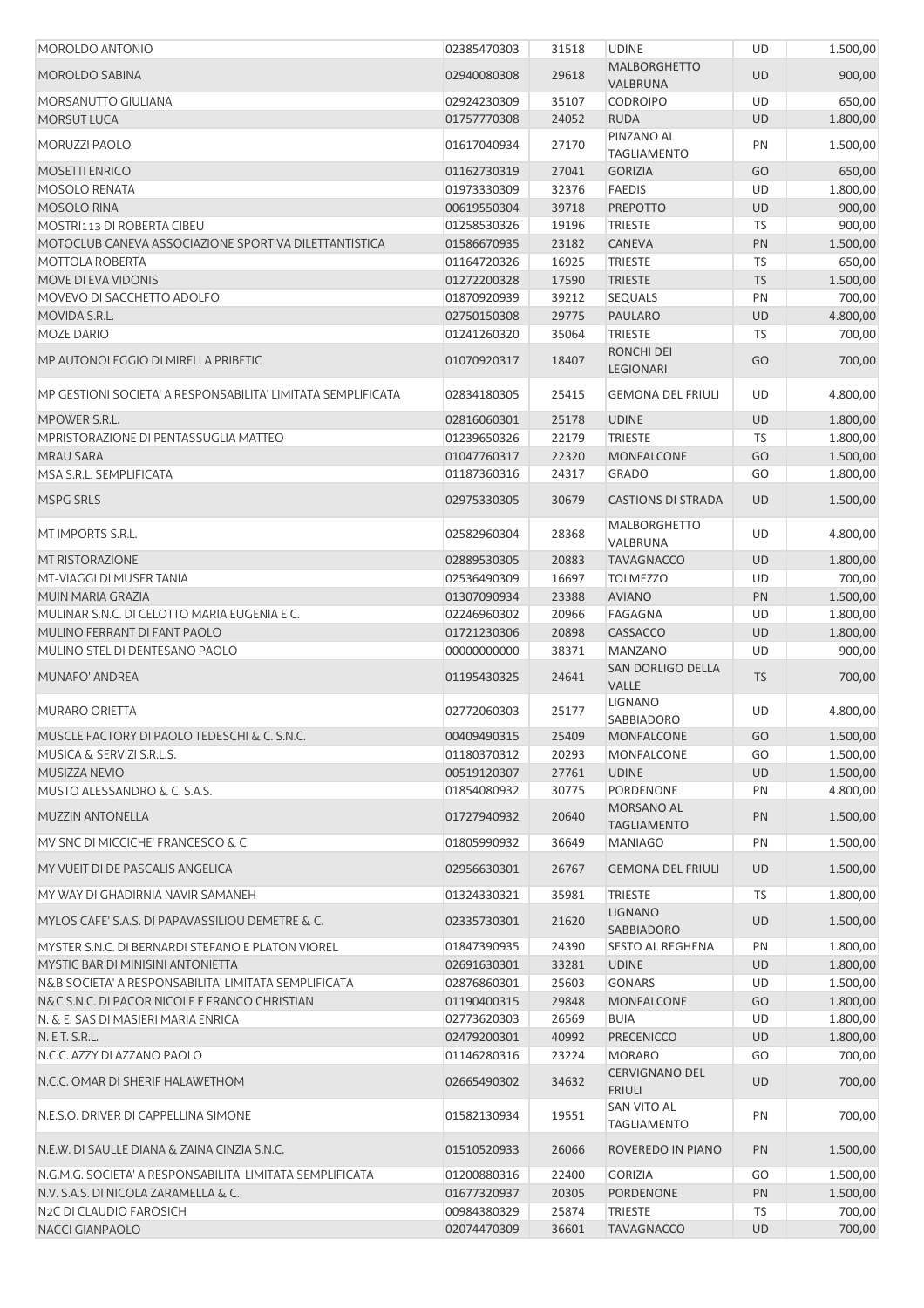| <b>NACLERIO ALBERTO</b>                                                                 | 01018120301 | 38654 | <b>FIUMICELLO VILLA</b><br><b>VICENTINA</b> | UD        | 900,00   |
|-----------------------------------------------------------------------------------------|-------------|-------|---------------------------------------------|-----------|----------|
| <b>NACLERIO ENRICO</b>                                                                  | 02394130302 | 24798 | <b>LIGNANO</b><br>SABBIADORO                | <b>UD</b> | 1.800,00 |
| NADALIG CLAUDIO                                                                         | 01786000305 | 36028 | <b>UDINE</b>                                | UD        | 700,00   |
| NADALUTTI MATTIA                                                                        | 02759560309 | 23975 | <b>UDINE</b>                                | <b>UD</b> | 1.500,00 |
| NADIA S.A.S. DI ERMANNO BENVENUTO & C.                                                  | 01660210301 | 26277 | <b>LIGNANO</b><br>SABBIADORO                | UD        | 1.500,00 |
| NADWER HOTELS S.R.L.                                                                    | 02761270301 | 32275 | <b>UDINE</b>                                | <b>UD</b> | 4.800,00 |
| NAIL ATELIER DI LUISE ALESSIA                                                           | 02970180309 | 26102 | <b>TARCENTO</b>                             | UD        | 1.500,00 |
| NAILS BY LISA DI LISA BARONE                                                            | 01318450325 | 17683 | <b>TRIESTE</b>                              | <b>TS</b> | 1.500,00 |
| NAILS DESIGNER DI ZENTILIN CRISTINA                                                     | 02701520302 | 38500 | REANA DEL ROIALE                            | UD        | 1.500,00 |
| NAILS GALLERY DI FOMENKO YULIYA                                                         | 02754800304 | 25060 | <b>CODROIPO</b>                             | UD        | 1.500,00 |
| NAILS SYSTEMS LARYSSA DI IVASHCHENKO LARYSA                                             | 01122670324 | 32465 | <b>TRIESTE</b>                              | <b>TS</b> | 1.500,00 |
| NAIMA S.A.S. DI FRANCO BULLI E DANIELE FEDERICI & C.                                    | 01000230324 | 31548 | <b>TRIESTE</b>                              | <b>TS</b> | 1.500,00 |
| <b>NAIT SIMONE</b>                                                                      | 01425220306 | 23796 | <b>TOLMEZZO</b>                             | UD        | 4.800,00 |
| NAKA DI TUNIZ NICOLA                                                                    | 02417270309 | 37443 | <b>MANZANO</b>                              | <b>UD</b> | 900,00   |
|                                                                                         |             |       |                                             |           |          |
| NANUT ADRIANO                                                                           | 01140550318 | 30965 | <b>GORIZIA</b>                              | GO        | 700,00   |
| <b>NANUT LUCA</b>                                                                       | 01001910320 | 33593 | <b>TRIESTE</b>                              | <b>TS</b> | 1.800,00 |
| NAONIS GYM DI PASINETTI MARCO                                                           | 01791230939 | 23199 | <b>PORDENONE</b>                            | PN        | 1.500,00 |
| NAONIS TRI ASSOCIAZIONE SPORTIVA DILETTANTISTICA                                        | 01856050933 | 38813 | ROVEREDO IN PIANO                           | PN        | 1.500,00 |
| NAONIS VIAGGI S.R.L.                                                                    | 01321640938 | 38589 | <b>MANIAGO</b>                              | PN        | 4.800,00 |
| NAPPING IN TRIESTE SOCIETA' A RESPONSABILITA' LIMITATA SEMPLIFICATA 01285190326         |             | 18958 | <b>TRIESTE</b>                              | <b>TS</b> | 1.800,00 |
| NARCISO PENSO - SOCIETA' IN ACCOMANDITA SEMPLICE DI LORENZO E<br>ANTONELLO STOPPAR & C. | 00087260329 | 31788 | TRIESTE                                     | TS        | 1.500,00 |
| <b>NARDINI CARLO</b>                                                                    | 02626630301 | 17993 | <b>CODROIPO</b>                             | <b>UD</b> | 1.500,00 |
| <b>NARDINI FEDERICA</b>                                                                 | 00000000000 | 30776 | <b>TRIESTE</b>                              | TS        | 650,00   |
| NARDO LORENZA                                                                           | 01851230936 | 34167 | AZZANO DECIMO                               | PN        | 1.500,00 |
| NARDUZZI ROBERTO                                                                        | 01368380307 | 40414 | COLLOREDO DI<br>MONTE ALBANO                | UD        | 1.800,00 |
| NASCIMBEN ELISA                                                                         | 01706680939 | 36794 | SAN VITO AL<br><b>TAGLIAMENTO</b>           | PN        | 1.500,00 |
| NASCINGUERRA CLAUDIO                                                                    | 01042770311 | 37674 | <b>MONFALCONE</b>                           | GO        | 700,00   |
| NATISONE VIAGGI S.R.L.                                                                  | 02984140307 | 31358 | <b>CIVIDALE DEL FRIULI</b>                  | <b>UD</b> | 4.800,00 |
| NATURA GELATO SNC DI G. SMAILA E M. MORPURGO                                            | 01260920325 | 18512 | <b>TRIESTE</b>                              | TS        | 1.500,00 |
| NATURALI STRATEGIE DI BURELLO ANGELICA                                                  | 02603620309 | 19474 | <b>UDINE</b>                                | <b>UD</b> | 1.500,00 |
| NATURALIAS DI MICHIELI DANIELA                                                          | 02566460305 | 34600 | <b>UDINE</b>                                | UD        | 1.800,00 |
| NATURALMENTE BELLA DI MAGRO MICHELA                                                     | 02746030309 | 20511 | <b>MARTIGNACCO</b>                          | <b>UD</b> | 1.500,00 |
| NATURAMENTE DI BORCIC LIDIJA                                                            | 01758190936 | 23988 | <b>FIUME VENETO</b>                         | PN        | 1.500,00 |
| NATURASPORT DI SERGIO TOMADINI S.A.S.                                                   | 02183500301 | 18363 | <b>UDINE</b>                                | UD        | 1.500,00 |
| NAUMENKO BRONISLAVA                                                                     | 02859350304 | 31664 | <b>UDINE</b>                                | UD        | 1.800,00 |
| NAUTEC BAR DI MILOVICH MARINO                                                           | 01088740327 | 19714 | MONFALCONE                                  | GO        | 1.500,00 |
|                                                                                         |             |       |                                             |           |          |
| NAUTHOTEL S.A.S. DI LEBAN NADIA<br>NAUTILUS FIT S.R.L.                                  | 00515540318 | 19539 | <b>GRADO</b>                                | GO        | 4.800,00 |
|                                                                                         | 02891730307 | 41989 | <b>UDINE</b><br><b>LIGNANO</b>              | UD        | 1.500,00 |
| NAVAS S.A.S. DI NATALINI PATRIZIA E C.                                                  | 02166100301 | 22476 | SABBIADORO                                  | UD        | 4.800,00 |
| NAXOS DI BIGOT MAURO E VENICA ERICA S.N.C.                                              | 01145600316 | 19966 | <b>CORMONS</b>                              | GO        | 1.800,00 |
| NBA S.N.C. DI NEVIO REGENTE C.                                                          | 01227540323 | 32951 | SGONICO                                     | TS        | 1.500,00 |
| NCC FRIULI DI BRESSAN DAVIDE                                                            | 01805690938 | 20830 | <b>FIUME VENETO</b>                         | PN        | 700,00   |
| NCC L'ALTERNATIVA AL TAXI DI DE ZORZI GIANFRANCO                                        | 01744380930 | 26792 | <b>SAN QUIRINO</b>                          | PN        | 700,00   |
| NEDDA BAR DI RUFFATO NEDDA                                                              | 02470360302 | 18898 | <b>VARMO</b>                                | <b>UD</b> | 1.500,00 |
| <b>NEFAT LUISA</b>                                                                      | 01101980314 | 36945 | <b>FOGLIANO</b><br>REDIPUGLIA               | GO        | 700,00   |
| NEGRETTO ALESSANDRA                                                                     | 02250900301 | 34714 | <b>RAGOGNA</b>                              | <b>UD</b> | 1.800,00 |
| NEL CUORE DEL SALE DI ROMANO ANNA                                                       | 01699890933 | 40259 | <b>FIUME VENETO</b>                         | PN        | 1.500,00 |
| <b>NELLA MELISSA</b>                                                                    | 02916940303 | 16829 | REMANZACCO                                  | <b>UD</b> | 1.500,00 |
| NELLY S.N.C. DI ZANETTI FIDENZIO & C.                                                   | 00270990930 | 27397 | MONTEREALE                                  | PN        | 1.800,00 |
| NEPRI ITALIA S.R.L.                                                                     | 02763890304 | 40514 | VALCELLINA<br><b>RESIUTTA</b>               | <b>UD</b> | 1.500,00 |
| NERI GIANFRANCO                                                                         | 00555650308 | 27900 | LIGNANO                                     | UD        | 700,00   |
|                                                                                         |             |       | SABBIADORO<br><b>LIGNANO</b>                |           |          |
| NERONE DI BUONOCORE ROSSELLA E C. SNC                                                   | 02962520306 | 23483 | SABBIADORO                                  | UD        | 1.800,00 |
| NERUDA S.A.S. DI COMENTALE MICHELE & C.                                                 | 02370850303 | 32835 | <b>UDINE</b>                                | UD        | 1.500,00 |
| NETTARE DIVINO DI MATTEO BENET & C. SAS                                                 | 01031830324 | 16983 | <b>TRIESTE</b>                              | <b>TS</b> | 1.500,00 |
| NEVIA D'ODORICO                                                                         | 02337910307 | 24511 | <b>OVARO</b>                                | UD        | 1.800,00 |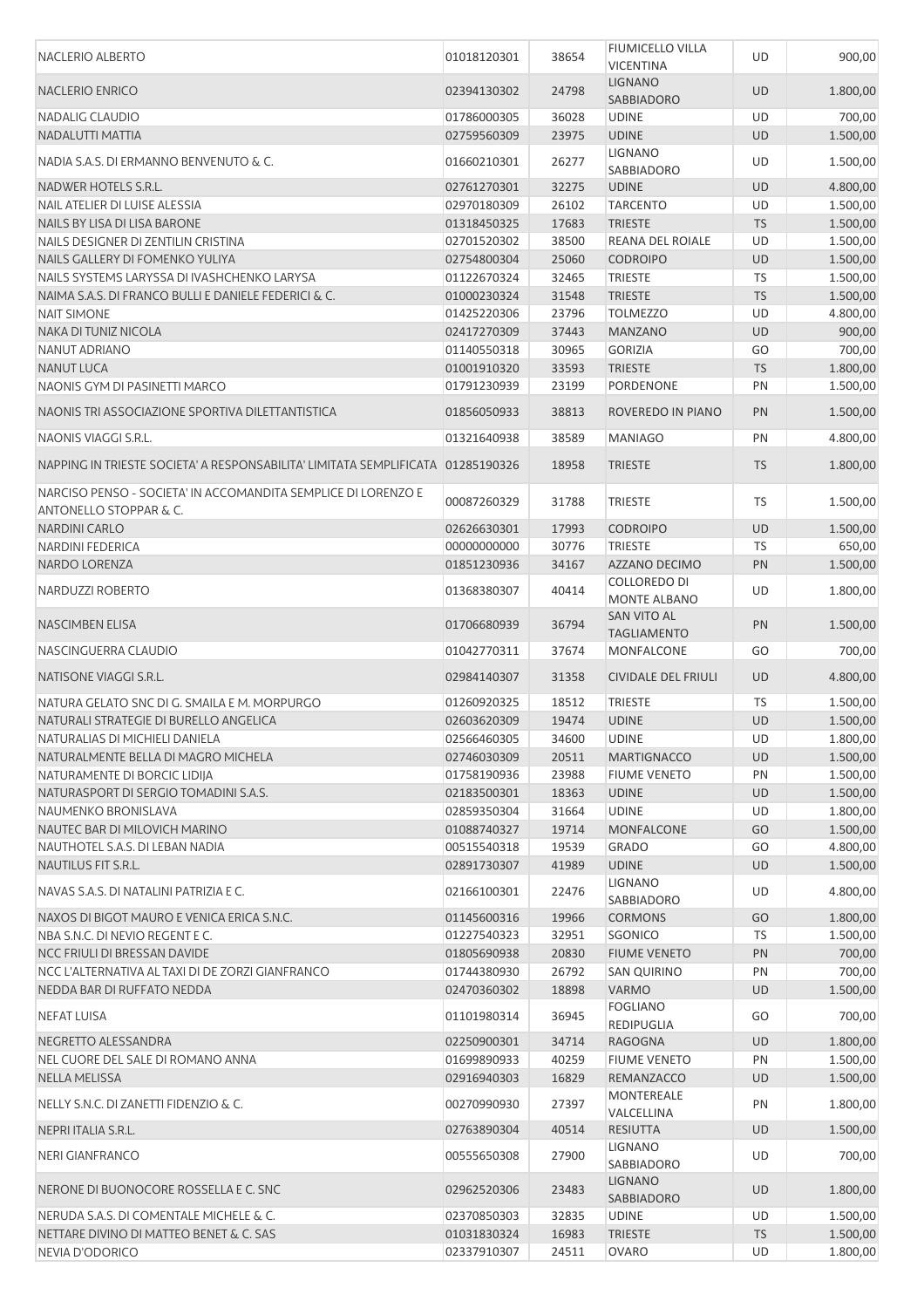| NEW AGE S.N.C. DI MENTIL CATIA E CIANCIOTTA CRISTIAN                                                                                                     | 02345680306 | 18015 | <b>TOLMEZZO</b>                             | <b>UD</b> | 1.500,00 |
|----------------------------------------------------------------------------------------------------------------------------------------------------------|-------------|-------|---------------------------------------------|-----------|----------|
| NEW ATHLETIC GYM S.R.L. SOCIETA' SPORTIVA DILETTANTISTICA                                                                                                | 01808340937 | 25041 | CASARSA DELLA<br>DELIZIA                    | PN        | 1.500,00 |
| NEW AURA AFFITTACAMERE DI MATEJA MEZGEC                                                                                                                  | 01271700328 | 22127 | <b>TRIESTE</b>                              | <b>TS</b> | 900,00   |
| NEW BAR DI MENEGATTI LIVIO                                                                                                                               | 00604640938 | 38944 | <b>PORCIA</b>                               | PN        | 1.500,00 |
| NEW BILLES ASSOCIAZIONE SPORTIVA DILETTANTISTICA                                                                                                         | 01701780932 | 33935 | <b>MANIAGO</b>                              | PN        | 1.500,00 |
| NEW BOMBER DI CANTARUTTI FRANCESCO E CERVESATO SAMUEL S.N.C.                                                                                             | 02778470308 | 40425 | <b>TALMASSONS</b>                           | UD        | 1.800,00 |
| NEW CHEOPE S.A.S. DI FORLIN SERGIO & C.                                                                                                                  | 01340260932 | 20765 | <b>FIUME VENETO</b>                         | PN        | 1.500,00 |
| NEW FACTORY S.R.L.                                                                                                                                       | 02838040307 | 18895 | <b>UDINE</b>                                | UD        | 1.800,00 |
| NEW FANTASY DI ROBERTO DEOTTO                                                                                                                            | 02583470303 | 42247 | <b>TOLMEZZO</b>                             | <b>UD</b> | 1.500,00 |
| NEW FIT PORDENONE SOCIETA' SPORTIVA DILETTANTISTICA A<br>RESPONSABILITA' LIMITATA                                                                        | 01791020934 | 34205 | PORDENONE                                   | PN        | 1.500,00 |
| NEW GASOLINE DI BACARELLA FILIPPA                                                                                                                        | 01190020311 | 36677 | <b>GRADO</b>                                | GO        | 1.800,00 |
| NEW IMAGINE SOCIETA' SPORTIVA DILETTANTISTICA A RESPONSABILITA'<br><b>LIMITATA</b>                                                                       | 02909400307 | 30155 | <b>GONARS</b>                               | UD        | 1.500,00 |
| NEW LIFE CAFFE' DI CARVAJAL FALLA TANIA                                                                                                                  | 02678100302 | 31663 | LESTIZZA                                    | <b>UD</b> | 1.500,00 |
| NEW LIFE HEALTH & FITNESS CLUB SOCIETA' SPORTIVA DILETTANTISTICA A<br>RESPONSABILITA' LIMITATA SIGLABILE NEW LIFE HEALTH & FITNESS CLUB<br>S.S.D. A R.L. | 02969860309 | 40687 | PAGNACCO                                    | UD        | 1.500,00 |
| NEW PLAY PARK DI NOTARANGELO PASQUALE ANTONIO PIO                                                                                                        | 04083420713 | 18865 | <b>TRIESTE</b>                              | <b>TS</b> | 4.800,00 |
| NEW PONTE ROITERO SNC DI BASELLI MICHELE & C.                                                                                                            | 01647930930 | 36650 | SPILIMBERGO                                 | PN        | 1.500,00 |
| NEW SKY BAR DI CHEN YANGWEI                                                                                                                              | 01738610938 | 40886 | <b>PORCIA</b>                               | PN        | 1.500,00 |
| NEW TRE PINI S.N.C. DI PARUTTO STEFANO & C.                                                                                                              | 01812200937 | 26436 | <b>CLAUT</b>                                | PN        | 1.800,00 |
| NEWGROUP S.R.L.S.                                                                                                                                        | 01261270324 | 42278 | <b>TRIESTE</b>                              | <b>TS</b> | 900,00   |
| NEWGYM SSD - SOCIETA' SPORTIVA DILETTANTISTICA A RESPONSABILITA'<br><b>LIMITATA</b>                                                                      | 01223890326 | 22215 | <b>TRIESTE</b>                              | TS        | 1.500,00 |
| NEWS'HOME DI BRUMAT VALENTINA                                                                                                                            | 00000000000 | 19061 | <b>FARRA D'ISONZO</b>                       | GO        | 900,00   |
| NEW-SPORTFORMA S.R.L. SOCIETA' SPORTIVA DILETTANTISTICA A<br>RESPONSABILITA' LIMITA                                                                      | 02708350307 | 33252 | SAN GIORGIO DI<br><b>NOGARO</b>             | <b>UD</b> | 1.500,00 |
| NICE DAY S.N.C. DI PUSIOL SARA                                                                                                                           | 02688890306 | 32915 | <b>GEMONA DEL FRIULI</b>                    | <b>UD</b> | 1.500,00 |
| NICK & ALEX DI GOBBO LAURA                                                                                                                               | 02659250308 | 37328 | <b>UDINE</b>                                | UD        | 1.500,00 |
| NICKMORS S.R.L.S.                                                                                                                                        | 01304330325 | 28352 | <b>TRIESTE</b>                              | <b>TS</b> | 1.500,00 |
| NICKOLSON'S PUB DI VERONESE CINZIA                                                                                                                       | 01352060931 | 37239 | PRATA DI<br>PORDENONE                       | PN        | 1.500,00 |
| NICOLA CELOTTI NOLEGGI                                                                                                                                   | 02609050303 | 20573 | <b>MAJANO</b>                               | <b>UD</b> | 700,00   |
| <b>NICOLA TATULLI</b>                                                                                                                                    | 00591970322 | 30427 | <b>TRIESTE</b>                              | <b>TS</b> | 700,00   |
| NICOLETTA PERCO                                                                                                                                          | 01174930329 | 28373 | <b>FIUMICELLO VILLA</b><br><b>VICENTINA</b> | UD        | 650,00   |
| NIDIA S.N.C. DI FULVIA GRANZOTTO & C.                                                                                                                    | 00981930324 | 37676 | <b>TRIESTE</b>                              | TS        | 1.800,00 |
| NIDO DI RONDINE DI XIA XIAOPING                                                                                                                          | 01316790326 | 31205 | <b>TRIESTE</b>                              | <b>TS</b> | 1.500,00 |
| <b>NIFTY BED &amp; BREAKFAST</b>                                                                                                                         | 00000000000 | 34042 | <b>VARMO</b>                                | UD        | 900,00   |
| NIGHT FLIGHT DI ALEKSOV BLAGOJCHO                                                                                                                        | 01335620322 | 29773 | <b>TRIESTE</b>                              | <b>TS</b> | 1.500,00 |
| NIMIS GILBERTO                                                                                                                                           | 01434890933 | 38394 | SAN VITO AL<br><b>TAGLIAMENTO</b>           | PN        | 1.800,00 |
| <b>NINI SRL</b>                                                                                                                                          | 02865760306 | 31088 | REMANZACCO                                  | <b>UD</b> | 1.800,00 |
| NININO LIDIA                                                                                                                                             | 01709460305 | 31095 | <b>CIVIDALE DEL FRIULI</b>                  | UD        | 1.800,00 |
| NISTRA MARIA CRISTINA                                                                                                                                    | 02820950307 | 18631 | <b>UDINE</b>                                | <b>UD</b> | 1.800,00 |
| NITROGYM DI BIFFI SANDRO                                                                                                                                 | 01304050329 | 26399 | <b>TRIESTE</b>                              | TS        | 1.500,00 |
| NIXY S.A.S. DI ZAMMATTIO NICOLETTA E C.                                                                                                                  | 01627180936 | 26215 | <b>MANIAGO</b>                              | PN        | 1.500,00 |
| NIEMCEVIC SLAVEN                                                                                                                                         | 01248060327 | 30397 | <b>TRIESTE</b>                              | <b>TS</b> | 700,00   |
| NO STOP VIAGGI DI FAM S.R.L.                                                                                                                             | 01078020318 | 29436 | <b>MONFALCONE</b>                           | GO        | 4.800,00 |
| <b>NODALE LAURA</b>                                                                                                                                      | 01615390307 | 32364 | <b>SUTRIO</b>                               | UD        | 1.500,00 |
| <b>NODALE LAURA</b>                                                                                                                                      | 02292170301 | 37526 | <b>SUTRIO</b>                               | <b>UD</b> | 1.500,00 |
| NOGARO ISABELLA & C. S.R.L.                                                                                                                              | 02201620305 | 26535 | <b>TRICESIMO</b><br>PASIANO DI              | UD        | 1.800,00 |
| NOI DUE S.A.S. DI DAYANA PINO LIMA & C.                                                                                                                  | 01871510937 | 31688 | PORDENONE                                   | PN        | 1.500,00 |
| NOIOS S.R.L.S.                                                                                                                                           | 01312650326 | 22570 | <b>MUGGIA</b>                               | TS        | 1.800,00 |
| NOLEGGIO CON CONDUCENTE TRIESTE DI SANCIN ALICE                                                                                                          | 01290920329 | 18124 | <b>TRIESTE</b>                              | <b>TS</b> | 700,00   |
| NON SOLO BAR DI BATTISTIN VARUSKA S.A.S.                                                                                                                 | 02828710307 | 38871 | <b>MARANO LAGUNARE</b>                      | UD        | 1.500,00 |
| NON SOLO BAR DI PAULIN EMANUELA                                                                                                                          | 02789450307 | 18547 | <b>CERVIGNANO DEL</b><br><b>FRIULI</b>      | <b>UD</b> | 1.500,00 |
| NON SOLO CAFFE' DI PUNTEL TAMARA                                                                                                                         | 02431840301 | 25189 | <b>TOLMEZZO</b>                             | UD        | 1.500,00 |
| NON SOLO CAFFE' DI USALA VALENTINA                                                                                                                       | 02776200301 | 19184 | <b>GEMONA DEL FRIULI</b>                    | <b>UD</b> | 1.500,00 |
| NON SOLO KEBAB DI ABDELAZIZ SELMA                                                                                                                        | 02595870300 | 32781 | VILLESSE                                    | GO        | 1.800,00 |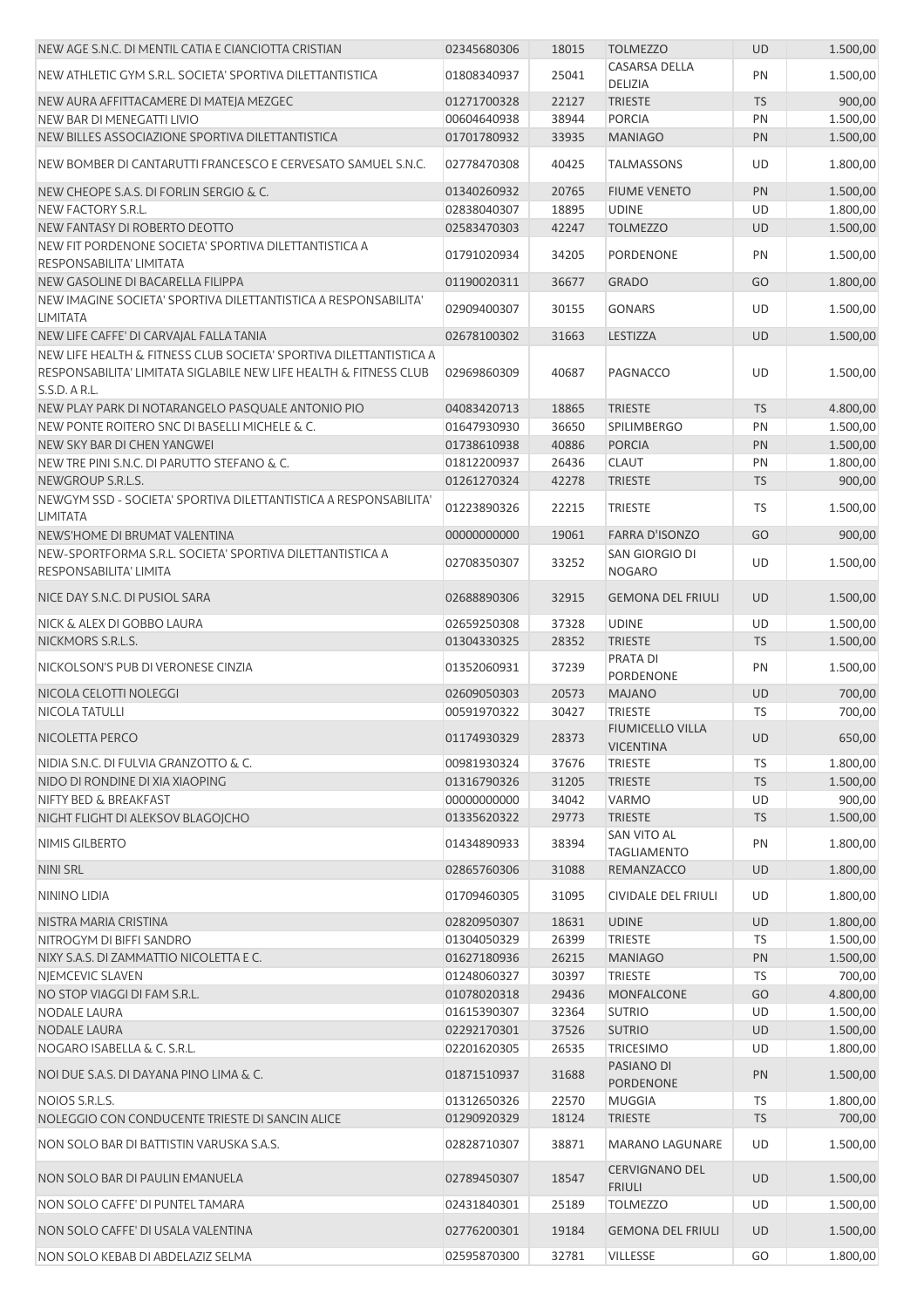| NON SOLO SOLE S.A.S. DI RAMAZZINA ENRICO & C.                                   | 01041280320 | 33405 | <b>TRIESTE</b>                   | <b>TS</b> | 1.500,00 |
|---------------------------------------------------------------------------------|-------------|-------|----------------------------------|-----------|----------|
| NONCELLO VIAGGI S.R.L.                                                          | 01160200935 | 38755 | <b>CORDENONS</b>                 | PN        | 4.800,00 |
| <b>NONINI LOREDANA</b>                                                          | 01176440319 | 17780 | <b>GORIZIA</b>                   | GO        | 1.800,00 |
| <b>NONINI LUCIANA</b>                                                           | 01757190309 | 17627 | REMANZACCO                       | UD        | 1.800,00 |
| NONSOLOFRUTTA S.R.L.                                                            | 01015100314 | 42357 | <b>GRADO</b>                     | GO        | 1.500,00 |
| NORDEST TAXI N.C.C. DI DAVIDE DEMICHELI                                         | 01270050329 | 33210 | <b>MUGGIA</b>                    | TS        | 700,00   |
| NORRITO VITO - TRATTORIA AL VECCHIO FORNO                                       | 01791770934 | 24673 | <b>VALVASONE ARZENE</b>          | PN        | 1.800,00 |
| <b>NOSELLI OSCAR</b>                                                            | 01995280300 | 47127 | FAGAGNA                          | UD        | 1.500,00 |
| NOTE DI GELO DI MATTEO NOCENT                                                   | 01150360319 | 25133 | RONCHI DEI<br>LEGIONARI          | GO        | 1.500,00 |
| NOTE DI GUSTO DI MAESTRA FRANCO & LUCA S.N.C.                                   | 02635470301 | 23219 | <b>MARTIGNACCO</b>               | UD        | 1.800,00 |
| NOTTI AL TORRE DI MANUELA TERPIN                                                | 02951960307 | 21144 | SAN VITO AL TORRE                | <b>UD</b> | 900,00   |
| <b>NOVAK LORENZO</b>                                                            | 01245170327 | 22123 | <b>TRIESTE</b>                   | <b>TS</b> | 1.500,00 |
| NOVAKOVIC MARICA                                                                | 01506670304 | 31137 | <b>FAEDIS</b>                    | UD        | 1.800,00 |
| NOVECENTO S.A.S. DI BREGU ELIRA & C.                                            | 01168880316 | 38659 | <b>GRADISCA D'ISONZO</b>         | GO        | 1.800,00 |
| NOVECENTOTRE SRL                                                                | 01296740325 | 21546 | <b>TRIESTE</b>                   | <b>TS</b> | 900,00   |
| <b>NOVEL FEDERICO</b>                                                           | 01243710322 | 22421 | <b>TRIESTE</b>                   | <b>TS</b> | 700,00   |
| <b>NOVEL GABRIELLA</b>                                                          | 01126140324 | 41412 | <b>TRIESTE</b>                   | <b>TS</b> | 1.500,00 |
|                                                                                 |             |       | CERVIGNANO DEL                   |           |          |
| NOVO BAR DI BUDAI FEDERICO                                                      | 02721480305 | 27963 | <b>FRIULI</b>                    | UD        | 1.500,00 |
| NTS DI NONIS STEFANO                                                            | 02285900300 | 26074 | <b>UDINE</b>                     | <b>UD</b> | 700,00   |
| NUBIUS S.N.C. DI LARA STARZ & ADRIANO MANIACCO                                  | 01133530319 | 22693 | <b>GORIZIA</b>                   | GO        | 1.800,00 |
| NUMERO 90 DI FILA CLAUDIO                                                       | 01042090322 | 37371 | <b>TRIESTE</b>                   | <b>TS</b> | 700,00   |
| NUNNARI DAVIDE                                                                  | 01761520939 | 25729 | <b>PORDENONE</b>                 | PN        | 1.500,00 |
| NUOVA ANTICA GHIACCERETTA S.R.L.                                                | 01318610324 | 24795 | <b>TRIESTE</b>                   | <b>TS</b> | 1.800,00 |
| NUOVA DA GIOVANNI S.R.L.                                                        | 01318620323 | 24572 | <b>TRIESTE</b>                   | TS        | 1.800,00 |
| NUOVA LINEA IMMOBILI S.A.S. DI PLOS DIEGO                                       | 02551810308 | 31947 | SAN DANIELE DEL<br><b>FRIULI</b> | <b>UD</b> | 4.800,00 |
| NUOVA OASI CLUB SOCIETA' SPORTIVA DILETTANTISTICA A<br>RESPONSABILITA' LIMITATA | 01236120323 | 38740 | <b>TRIESTE</b>                   | <b>TS</b> | 1.500,00 |
| NUOVA OASI DEL GELATO SRL                                                       | 01319790323 | 19409 | <b>TRIESTE</b>                   | <b>TS</b> | 1.500,00 |
| NUOVA TRIESTE DI RIZZOTTI ADRIANA & C. S.N.C.                                   | 00374540318 | 19143 | <b>GRADISCA D'ISONZO</b>         | GO        | 1.800,00 |
| NUOVAVIA SAS DI DI COMUN GENNY & C.                                             | 02692160308 | 21179 | <b>RAVASCLETTO</b>               | <b>UD</b> | 4.800,00 |
|                                                                                 |             |       |                                  |           |          |
| NUOVI INIZI SRL SEMPLIFICATA                                                    | 01858780933 | 36194 | <b>ZOPPOLA</b>                   | PN        | 1.800,00 |
| NUOVO BAR ACLI DI TUNI MATTIA                                                   | 01167030319 | 22586 | <b>RONCHI DEI</b><br>LEGIONARI   | GO        | 1.500,00 |
| NUOVO BAR TORINESE S.N.C. DI TIZIANO GALASSO E SANDRO NOVELLI                   | 00927370320 | 23095 | <b>TRIESTE</b>                   | <b>TS</b> | 1.500,00 |
| NUOVO BAR ZAULE DI POLITO LILLIAN                                               | 01322330323 | 19597 | <b>MUGGIA</b>                    | <b>TS</b> | 1.500,00 |
| NUOVO BERTONI DI DEAN-SERRI ROBERTO                                             | 02946070303 | 39405 | RONCHI DEI<br>LEGIONARI          | GO        | 1.500,00 |
| NUOVO CAFFE' COMMERCIO DI HUA XIAOJUN                                           | 03400300368 | 18795 | <b>UDINE</b>                     | <b>UD</b> | 1.500,00 |
| NUOVO CAFFE' STELUTIS DI MARCON EMILIO E VUERICH OROFINO CHIARA<br><b>SNC</b>   | 02822290306 | 23528 | <b>PONTEBBA</b>                  | UD        | 1.500,00 |
| NUOVO DIKA DI BISCONTIN KATIUSCIA                                               | 01882230939 | 26916 | PORDENONE                        | PN        | 1.800,00 |
| NUOVO ELDORADO S.R.L.                                                           | 00968940320 | 37017 | <b>TRIESTE</b>                   | TS        | 4.800,00 |
| NUOVO FIORE A TRIESTE S.A.S. DI BARBARA MARTON & C.                             | 00886770320 | 20323 | <b>TRIESTE</b>                   | <b>TS</b> | 1.800,00 |
| NUOVO TIGLIO SNC DI DE COLLE ELENA & C.                                         | 02769200300 | 38497 | <b>MORUZZO</b>                   | UD        | 1.500,00 |
| NUVOLA DI VOGRIG SILVIA E SARTOR CRISTIAN S.N.C.                                | 02720010301 | 41923 | <b>CIVIDALE DEL FRIULI</b>       | <b>UD</b> | 1.500,00 |
| NUZZO ENZO                                                                      | 02019050307 | 41114 | <b>TALMASSONS</b>                | UD        | 1.800,00 |
| NYC SAS DI GIANLUCA FACHECHI & C.                                               | 02950090304 | 25933 | <b>UDINE</b>                     | UD        | 1.500,00 |
| O.M.E.G.A. SAS DI TOSCANO GLAIDYS KETTY E C.                                    | 02670640305 | 21628 | PAULARO                          | UD        | 1.500,00 |
| OAB S.R.L.                                                                      | 01807910938 | 19047 | CASARSA DELLA                    | PN        | 4.800,00 |
| OASI DEL GELATO DI GIULIANA PONTEL                                              | 02138180308 | 32125 | DELIZIA<br><b>AQUILEIA</b>       | UD        | 1.500,00 |
| OASI DI ANDRIOLLO ROSANNA                                                       | 02078310303 | 29495 | <b>FIUMICELLO VILLA</b>          | <b>UD</b> | 1.800,00 |
|                                                                                 |             |       | <b>VICENTINA</b>                 |           |          |
| OASI DI DANIELA PRISECARI                                                       | 01294330327 | 38414 | <b>TRIESTE</b>                   | <b>TS</b> | 1.500,00 |
| OASI DI PETAZZO FRANCESCO E C. - S.N.C.                                         | 00976040303 | 37000 | <b>POCENIA</b>                   | UD        | 1.800,00 |
| OBALLA ANDREA                                                                   | 00000000000 | 39037 | SAVOGNA                          | UD        | 900,00   |
| OBERRICHTER S.R.L.                                                              | 02191360300 | 26268 | <b>MALBORGHETTO</b><br>VALBRUNA  | UD        | 1.800,00 |
| <b>OBLAK ALESSIA</b>                                                            | 00533250312 | 24833 | <b>GORIZIA</b>                   | GO        | 1.500,00 |
| OBLO' DI VENIER CHIARA E BALDASSINO MAURO & C. S.N.C.                           | 02943290300 | 19469 | <b>TAVAGNACCO</b>                | UD        | 1.500,00 |
| <b>OCELLI ERLIS</b>                                                             | 02775350305 | 39021 | LATISANA                         | UD        | 700,00   |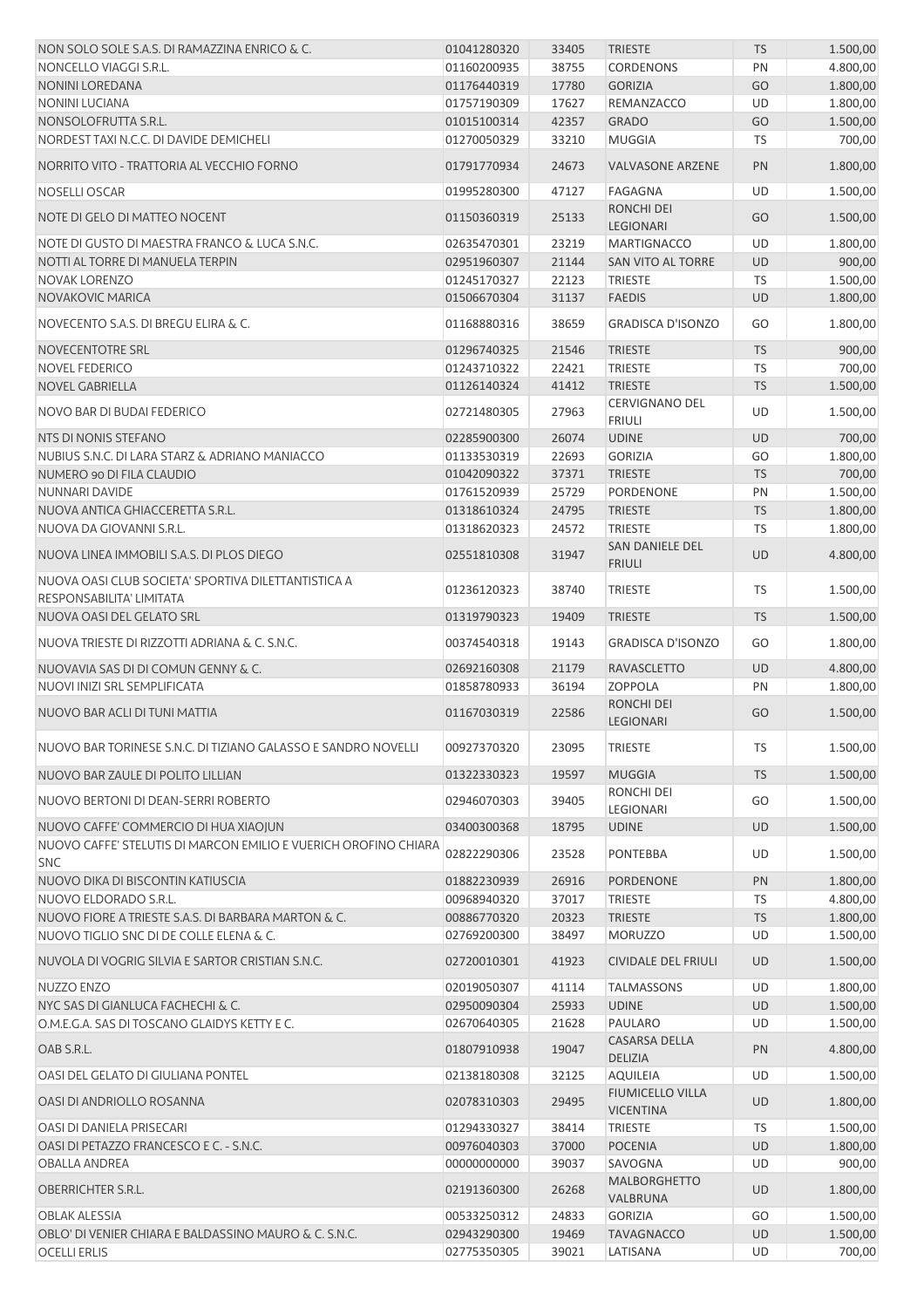| <b>ODORICO GIANNI</b>                                                     | 01709930307 | 24120 | <b>RONCHIS</b>                           | UD        | 4.800,00 |
|---------------------------------------------------------------------------|-------------|-------|------------------------------------------|-----------|----------|
| <b>ODORICO MARINO</b>                                                     | 01178370316 | 20465 | <b>RUDA</b>                              | UD        | 1.500,00 |
| <b>ODORICO ORNELLA</b>                                                    | 01864600935 | 17904 | SESTO AL REGHENA                         | PN        | 1.500,00 |
| OFFICINA DEL GUSTO DI CARUSO SARA & C. S.N.C.                             | 02781430307 | 17274 | <b>UDINE</b>                             | UD        | 1.800,00 |
| OFFICINA DEL GUSTO DI VENTURATO LUCIANO & C. S.A.S.                       | 01670500931 | 22269 | <b>POLCENIGO</b>                         | PN        | 1.800,00 |
| OFFICINA DEL VIZIO SNC DI BASSET ANDREA E GIUST ALAN                      | 01852290939 | 37971 | ROVEREDO IN PIANO                        | PN        | 1.800,00 |
| OFFICINA DI IDEE SRL                                                      | 02532940307 | 19759 | CASARSA DELLA                            | PN        | 4.800,00 |
|                                                                           |             |       | <b>DELIZIA</b>                           |           |          |
| OGNIBENE FERRUCCIO SAS DI GREGORONI MARIA E C.                            | 02793350303 | 36719 | <b>POVOLETTO</b>                         | UD        | 1.500,00 |
| OIKOS DI ALESSANDRO MATERA                                                | 00875170326 | 42320 | <b>TRIESTE</b>                           | <b>TS</b> | 900,00   |
| OISGUIT SAS DI KRATTER MARCO & C.                                         | 02926640307 | 22134 | SAPPADA                                  | UD        | 1.800,00 |
| OL3VERSO DI FALESCHINI CARMEN                                             | 02971290305 | 27800 | <b>MOGGIO UDINESE</b>                    | <b>UD</b> | 1.500,00 |
| OLD STATION DI BUCCIOL LAURA & NICOLETTA SNC                              | 01024830315 | 28138 | <b>CORMONS</b>                           | GO        | 1.800,00 |
| <b>OLD WEST SRL</b>                                                       | 02871610305 | 29527 | <b>POVOLETTO</b>                         | <b>UD</b> | 1.800,00 |
| OLGA MERKULOVA                                                            | 01190430312 | 29043 | <b>SAGRADO</b>                           | GO        | 1.500,00 |
| OLIMPIA BEAUTY & DAY SPA DI MARTA SARTORI                                 | 02690590308 | 23237 | <b>UDINE</b>                             | <b>UD</b> | 1.500,00 |
| <b>OLIO FRANCESCO</b>                                                     | 00951470327 | 39726 | <b>MUGGIA</b>                            | <b>TS</b> | 700,00   |
| OLISTICLINE DI JACOPO ODORIZZI                                            | 02293320228 | 36834 | <b>TRIESTE</b>                           | <b>TS</b> | 1.500,00 |
| OLIVO ALESSIO                                                             | 02869860300 | 34606 | <b>UDINE</b>                             | UD        | 1.500,00 |
| <b>OLIVO NICOLETTA</b>                                                    | 02834370302 | 26825 | REANA DEL ROIALE                         | <b>UD</b> | 1.500,00 |
| OLOS YIN DI ELIDE BERTOLINI                                               | 01144180328 | 31482 | <b>TRIESTE</b>                           | TS        | 1.500,00 |
| OMAEL DI MIOTTO NADIA                                                     | 02843610300 | 46104 | PALAZZOLO DELLO<br><b>STELLA</b>         | UD        | 1.500,00 |
| ONDA S.N.C. DI CEDOLIN DANILO E GIMONA ONDINA                             | 00140960311 | 28910 | <b>GRADO</b>                             | GO        | 4.800,00 |
| ONICOTECNICA PATRIZIA DI FLORA PATRIZIA                                   | 02672810302 | 21352 | COSEANO                                  | <b>UD</b> | 1.500,00 |
| OPEN DART SOCIETA' SPORTIVA DILETTANTISTICA A RESPONSABILITA'<br>LIMITATA | 02901990305 | 41291 | <b>UDINE</b>                             | <b>UD</b> | 1.500,00 |
| OPERA 32 DI KHARBOUA MADIHA                                               | 01872640931 | 33118 | <b>PRATA DI</b><br>PORDENONE             | PN        | 1.500,00 |
| OPERA FIGLI DEL POPOLO                                                    | 00219150323 | 45031 | <b>TRIESTE</b>                           | TS        | 1.500,00 |
| ORA S.N.C. DI ANNA COSETTI E ALESSIA FRUCH                                | 02973400308 | 25462 | PRATO CARNICO                            | <b>UD</b> | 1.800,00 |
| ORACZ KRYSTIAN WOJCIECH                                                   | 01166650315 | 37464 | <b>GORIZIA</b>                           | GO        | 1.500,00 |
| ORCOLAT SBILFAT DI PAVAN MAZZOLINI RICCARDO                               | 02720530308 | 40284 | <b>ARTA TERME</b>                        | UD        | 1.800,00 |
| ORIENT EXPRESS DI ARMENAK MKRTCHYAN                                       | 02374520308 | 41609 | CAMPOFORMIDO                             | UD        | 1.500,00 |
| ORIENTAL ENERGIE DI ROSSETTI MARINA                                       | 02533740300 | 33963 | <b>MOIMACCO</b>                          | UD        | 1.500,00 |
| ORIENTE S.N.C. DI LIAO XIAONU & C.                                        | 01738620937 | 25689 | <b>PORDENONE</b>                         | PN        | 1.800,00 |
| ORIZZONTE S.R.L.                                                          | 01853470936 | 28415 | PORDENONE                                | PN        | 1.800,00 |
| ORIZZONTI SOCIETA' COOPERATIVA SPORTIVA DILETTANTISTICA                   | 01539730307 | 17553 | <b>UDINE</b>                             | UD        | 1.500,00 |
| ORLANDO CARLO                                                             | 01735360305 | 27073 | <b>NIMIS</b>                             | <b>UD</b> | 1.800,00 |
| ORLANDO GIOVANNI                                                          | 04273430274 | 36730 | <b>TRIESTE</b>                           | TS        | 650,00   |
| ORLANDO PIETRO & C. - S.A.S. DI ORLANDO PAOLO                             | 00071320311 | 35998 | <b>MONFALCONE</b>                        | GO        | 4.800,00 |
| ORMELLHOUSE DI ORMELLESE VALENTINA                                        | 00000000000 | 41649 | <b>UDINE</b>                             | UD        | 900,00   |
| ORNELLA'S DI SANDRI ANDREA & SANDRI ALESSANDRO S.N.C.                     | 02956730309 | 31335 | <b>LIGNANO</b><br>SABBIADORO             | <b>UD</b> | 4.800,00 |
| OROGEST S.R.L.                                                            | 02983190303 | 22294 | <b>UDINE</b>                             | UD        | 1.500,00 |
| ORSARIA MARCO - TRATTORIA MORET                                           | 02475010308 | 32015 | <b>CORNO DI ROSAZZO</b>                  | UD        | 1.800,00 |
| ORSETTIG CLAUDIO & C. S.A.S.                                              | 01669080309 | 35326 | <b>BUIA</b>                              | UD        | 1.500,00 |
| ORSINI GESSICA                                                            | 02752540308 | 24091 | <b>GEMONA DEL FRIULI</b>                 | <b>UD</b> | 1.500,00 |
| ORTIGA GIORGIO                                                            | 02817410307 | 24475 | <b>UDINE</b>                             | UD        | 1.800,00 |
| ORTONE ELIO E C. S.N.C.                                                   | 01714230933 | 38759 | <b>PORCIA</b>                            | PN        | 1.500,00 |
| OSANA GRATTONI MARCO                                                      | 02962330300 | 36980 | POZZUOLO DEL FRIULI                      | UD        | 700,00   |
| <b>OSIMANI ORNELLA</b>                                                    | 00474790318 | 29082 | <b>CORMONS</b>                           | GO        | 1.500,00 |
| OSSICH MASSIMO & C. S.N.C.                                                | 01308290327 | 25535 | SAN DORLIGO DELLA<br>VALLE               | TS        | 1.800,00 |
| OSTANEL GIADA                                                             | 01778530939 | 28655 | <b>SAN VITO AL</b><br><b>TAGLIAMENTO</b> | PN        | 1.500,00 |
| OSTARIA AGLI STEMMI DI BOSCAIA MASSIMO                                    | 01586010934 | 20963 | <b>BRUGNERA</b>                          | PN        | 1.500,00 |
| OSTARIA AI 3 MAGNONI S.A.S. DI DANIELE VALMARIN & C.                      | 01279870321 | 20940 | <b>TRIESTE</b>                           | <b>TS</b> | 1.800,00 |
| OSTARIA AL PARCO DI QUAIA ILEANA                                          | 01807310931 | 28319 | <b>POLCENIGO</b>                         | PN        | 1.500,00 |
| OSTARIE DA GROP DI GROP ATTILIO                                           | 02459460305 | 39144 | <b>PORPETTO</b>                          | <b>UD</b> | 1.500,00 |
| OSTARIE DAI GIMUI DI PATAT LUCIO                                          | 01799560303 | 17961 | <b>GEMONA DEL FRIULI</b>                 | UD        | 1.500,00 |
| OSTARIE DAL BORC DI RAMPADO MARIO                                         | 02147070300 | 18513 | <b>TRICESIMO</b>                         | UD        | 1.800,00 |
| OSTARIE DAL GOBO DI VIDONI CINZIA                                         | 02908430305 | 29797 | <b>BUIA</b>                              | UD        | 1.800,00 |
| OSTARIE LA SCIALUTE S.A.S. DI LONGO MARISA & C.                           | 01695010304 | 23596 | <b>TARCENTO</b>                          | UD        | 1.500,00 |
| OSTARIE PAN E VIN DI CICUTA DEBORAH                                       | 02900930302 | 35373 | <b>FAEDIS</b>                            | UD        | 1.800,00 |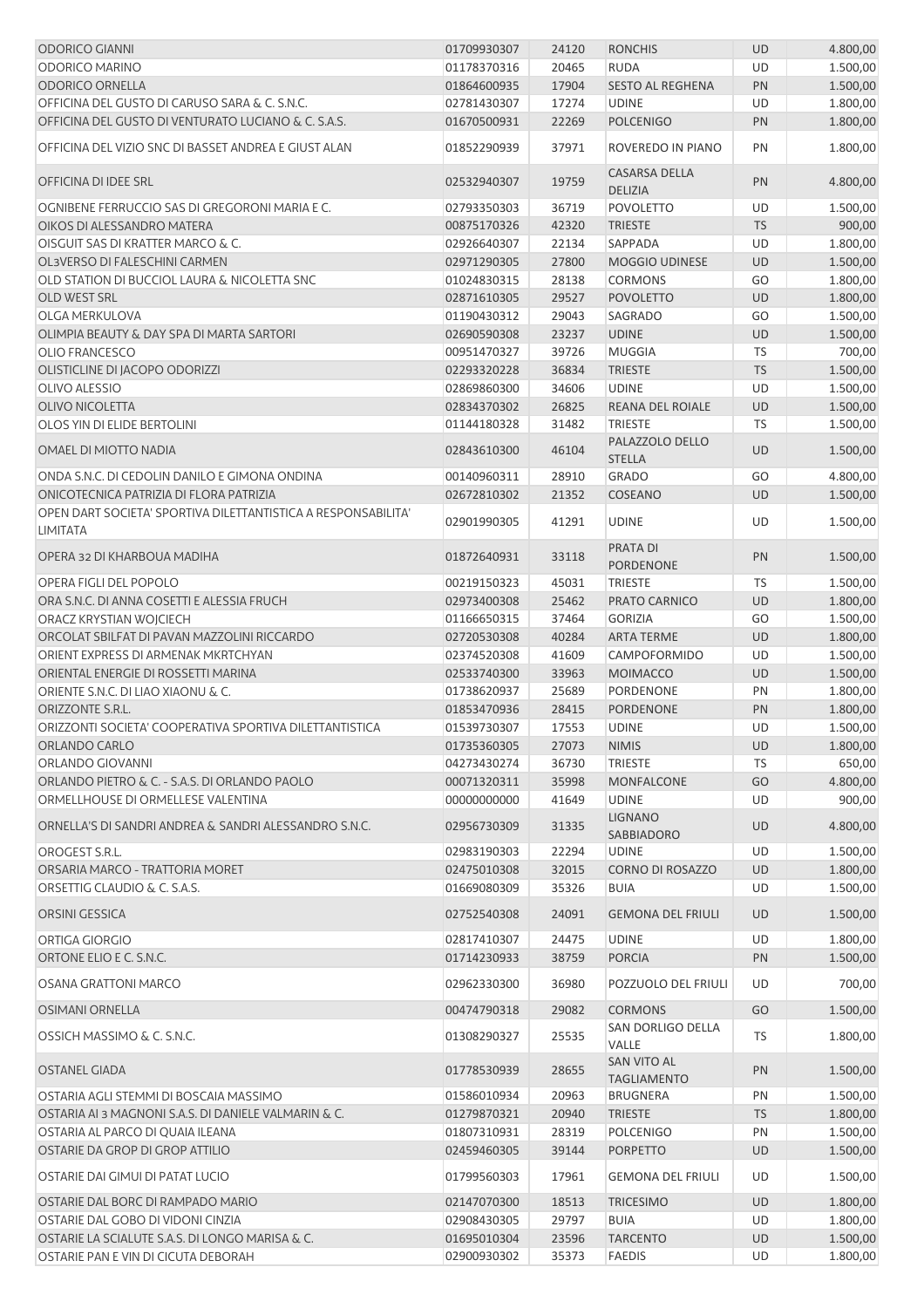| OSTEOPATICAMENTE DI VINCO ANTONIO                                                                                               | 02905280307                | 23558          | <b>TOLMEZZO</b>                           | <b>UD</b>       | 1.500,00             |
|---------------------------------------------------------------------------------------------------------------------------------|----------------------------|----------------|-------------------------------------------|-----------------|----------------------|
| OSTERIA 117 DI MASON ELISA                                                                                                      | 02966720308                | 19322          | <b>MARTIGNACCO</b>                        | UD              | 1.500,00             |
| OSTERIA 38 PARALLELO DI PITTINI ELEONORA & C. S.N.C.                                                                            | 01412730309                | 34869          | <b>GEMONA DEL FRIULI</b>                  | <b>UD</b>       | 1.500,00             |
| OSTERIA AGLI SPORTIVI DI MEOT ANGELA                                                                                            | 02878860309                | 17437          | <b>PRECENICCO</b>                         | UD              | 1.500,00             |
| OSTERIA AI FUMI DI STEFANI SUSANNA                                                                                              | 00762540326                | 39553          | <b>MUGGIA</b>                             | <b>TS</b>       | 1.500,00             |
| OSTERIA AI GIARDINIERI DI BUSSANI DAVIDE                                                                                        | 01217460326                | 24126          | <b>TRIESTE</b>                            | <b>TS</b>       | 1.800,00             |
| OSTERIA AL BACHERO S.N.C. DI ZAVAGNO ENRICO & C.                                                                                | 01238410938                | 28904          | <b>SPILIMBERGO</b>                        | PN              | 1.500,00             |
| OSTERIA AL BUSO S.R.L.                                                                                                          | 01819870930                | 28375          | <b>SPILIMBERGO</b>                        | PN              | 1.500,00             |
| OSTERIA AL CACCIATORE SAS DI BON LOREDANA & C.                                                                                  | 02125720306                | 40423          | PAGNACCO                                  | <b>UD</b>       | 1.800,00             |
| OSTERIA AL CANTINON DI PERES ELENA                                                                                              | 02556450308                | 36287          | <b>MARTIGNACCO</b>                        | UD              | 1.500,00             |
| OSTERIA AL CELLINA DI BORSATTI DANIELE                                                                                          | 01391010939                | 21892          | <b>CLAUT</b>                              | PN              | 1.800,00             |
| OSTERIA AL CJANTON DI DEGANIS MARIO                                                                                             | 02522870308                | 35305          | SAN GIOVANNI AL<br><b>NATISONE</b>        | UD              | 1.500,00             |
| OSTERIA AL COLOVRAT DI TOMASETIG DOLORES                                                                                        | 02144360308                | 36051          | <b>DRENCHIA</b>                           | <b>UD</b>       | 1.800,00             |
| OSTERIA AL CURTIF DI FANTUZ LUCA & C. S.N.C.                                                                                    | 01145760938                | 20176          | <b>CORDENONS</b>                          | PN              | 1.500,00             |
| OSTERIA AL GRAPPOLO DI FUMIS SIMONE                                                                                             | 02693450302                | 22387          | <b>TAVAGNACCO</b>                         | <b>UD</b>       | 1.500,00             |
| OSTERIA AL MUS C'AL SVUALE DI MARITAN FABIO                                                                                     | 01289370932                | 24635          | <b>SPILIMBERGO</b>                        | PN              | 1.800,00             |
| OSTERIA AL PAVONE DI SCHIFFO PAOLO                                                                                              | 02910540307                | 27941          | <b>UDINE</b>                              | <b>UD</b>       | 1.500,00             |
|                                                                                                                                 |                            |                | MONTEREALE                                |                 |                      |
| OSTERIA AL PHARAON DI SFREDDO MAURO                                                                                             | 01718250937                | 20294          | VALCELLINA                                | PN              | 1.500,00             |
| OSTERIA AL POC S.N.C. DI CANDONI FABIO E ALESSANDRO LA LETTERA C<br>DELLA PAROLA POC RIPORTA UN ACCENTO CIRCONFLESSO ROVESCIATO | 02466180300                | 34239          | <b>TOLMEZZO</b>                           | <b>UD</b>       | 1.800,00             |
| OSTERIA AL PONTE DI CHIAROT ROBERTO & C. S.A.S.                                                                                 | 01663550935                | 39740          | AZZANO DECIMO                             | PN              | 1.800,00             |
| OSTERIA AL PONTE DI CREVATIN ROBERTO                                                                                            | 00918950320                | 29383          | <b>MUGGIA</b>                             | <b>TS</b>       | 1.800,00             |
| OSTERIA AL PONTE DI VENUTI DARIO                                                                                                | 01841040304                | 19761          | PREMARIACCO                               | UD              | 1.800,00             |
| OSTERIA AL PONTE S.R.L.                                                                                                         | 02795770300                | 22290          | <b>UDINE</b>                              | <b>UD</b>       | 1.800,00             |
| OSTERIA AL PORTICO S.R.L.                                                                                                       | 01736530302                | 21101          | POZZUOLO DEL FRIULI                       | UD              | 1.800,00             |
| OSTERIA AL RITROVO DI AWWAD HUSSEIN                                                                                             | 04756660264                | 35299          | <b>BRUGNERA</b>                           | PN              | 1.800,00             |
| OSTERIA AL SOLE DI TION GIANNA                                                                                                  | 02903160303                | 25192          | <b>UDINE</b>                              | UD              | 1.800,00             |
| OSTERIA AL TAJUT DI PEREZ VASQUEZ A. SNC                                                                                        | 02891930303                | 31109          | POZZUOLO DEL FRIULI                       | <b>UD</b>       | 1.800,00             |
| OSTERIA AL TEMPO PERSO DI BARBARA GODINA                                                                                        | 01042970317                | 23839          | RONCHI DEI<br>LEGIONARI                   | GO              | 1.800,00             |
| OSTERIA ALLA BELLA TRIESTE DI RADIN ANDREA & C. S.A.S.                                                                          | 00549540326                | 35692          | <b>TRIESTE</b>                            | <b>TS</b>       | 1.800,00             |
| OSTERIA ALLA CAMPANA S.A.S. DI FURLAN GIANLUCA & C.                                                                             | 01528810300                | 26332          | <b>MERETO DI TOMBA</b>                    | UD              | 1.500,00             |
| OSTERIA ALLA CASCINA DI STURAM FEDERICO                                                                                         | 02954220303                | 38721          | SAN PIETRO AL                             | <b>UD</b>       | 1.800,00             |
| OSTERIA ALLA CHIACCHIERA S.A.S. DI SARTOR PAOLO & C.                                                                            | 01470230937                |                | <b>NATISONE</b><br><b>SPILIMBERGO</b>     | PN              | 1.500,00             |
|                                                                                                                                 |                            | 33204          |                                           |                 |                      |
| OSTERIA ALLA FRASCA S.A.S. DI PICCININ PIERALDO & C.<br>OSTERIA ALL'ANTICA DI MARIOTTI DANIELLE                                 | 00624210936<br>02918510302 | 30065<br>34391 | <b>PORDENONE</b><br><b>CAMINO AL</b>      | PN<br><b>UD</b> | 1.500,00<br>1.800,00 |
|                                                                                                                                 |                            |                | <b>TAGLIAMENTO</b>                        |                 |                      |
| OSTERIA ALLE GRAZIE DI FANTIN PAOLA                                                                                             | 01688080934                | 30969          | <b>UDINE</b>                              | <b>UD</b>       | 1.800,00             |
| OSTERIA ALLE RISORGIVE DI DE TINA ODILLA & C. S.N.C.                                                                            | 01723520308                | 32538          | <b>CODROIPO</b>                           | UD              | 1.800,00             |
| OSTERIA ANTICA RONCHE S.N.C. DI POLETTO SONIA E C.                                                                              | 01055570939                | 24881          | <b>SACILE</b>                             | PN              | 1.800,00             |
| OSTERIA BORGO RONCHE DI NAIBO MIRKO                                                                                             | 01446880930                | 32457          | FONTANAFREDDA                             | PN              | 1.800,00             |
| OSTERIA CADIBON DI PLAINO AMERIS                                                                                                | 01684370305                | 28313          | <b>SAN GIOVANNI AL</b><br><b>NATISONE</b> | UD              | 1.500,00             |
| OSTERIA CAFFE' DOLCE SALE DI COSTALONGA ANDREA                                                                                  | 01796680930                | 37990          | <b>PORCIA</b>                             | PN              | 1.800,00             |
| OSTERIA CAFFE' GRAZZANO DI GREGORIS LINDA                                                                                       | 02926970308                | 23015          | <b>UDINE</b>                              | <b>UD</b>       | 1.500,00             |
| OSTERIA CAMPANA D'ORO S.N.C. DI BOARO MARCO & BOARO MICHELA                                                                     | 02750300309                | 41706          | PALMANOVA                                 | UD              | 1.800,00             |
| OSTERIA CASA MIA DI DRI WALTER                                                                                                  | 02871920308                | 37751          | <b>MARTIGNACCO</b>                        | UD              | 1.800,00             |
| OSTERIA CON CUCINA DI TOMAT CORRADO                                                                                             | 01395640301                | 29873          | <b>VILLA SANTINA</b>                      | UD              | 1.500,00             |
| OSTERIA CONCORDIA DA BEATO DI NUSSLI BEAT HEINRICH                                                                              | 02761130307                | 24182          | <b>CHIOPRIS-VISCONE</b>                   | <b>UD</b>       | 1.800,00             |
| OSTERIA CONTEMPORANEA DI ANNA BARBINA                                                                                           | 02921070302                | 32924          | <b>MORTEGLIANO</b>                        | UD              | 1.800,00             |
|                                                                                                                                 |                            |                |                                           |                 |                      |
| OSTERIA CORONA DI CORONA SAMANTHA                                                                                               | 01735570937                | 34330          | <b>CLAUT</b>                              | PN              | 1.800,00             |
| OSTERIA DA ALVISE DI DI RONCO ELENA E C. SAS                                                                                    | 02883560308                | 24604          | <b>SUTRIO</b>                             | UD              | 4.800,00             |
| OSTERIA DA BUIA DI DE ZORZI PASCALE                                                                                             | 01866710930                | 27485          | <b>MANIAGO</b>                            | PN              | 1.800,00             |
| OSTERIA DA EMANUELE S.R.L.                                                                                                      | 02429420306                | 30743          | <b>UDINE</b>                              | UD              | 1.800,00             |
| OSTERIA DA GENNI DI GENNI BRATTI                                                                                                | 02991090305                | 29940          | SAN DANIELE DEL<br><b>FRIULI</b>          | UD              | 1.500,00             |
| OSTERIA DA GIN DI DRI CLAUDIO                                                                                                   | 02058180304                | 21244          | MAGNANO IN RIVIERA                        | UD              | 1.800,00             |
| OSTERIA DA MARIANNA DI RUGO AUGUSTO                                                                                             | 01795890936                | 25455          | <b>TRAMONTI DI SOTTO</b>                  | PN              | 1.800,00             |
| OSTERIA DA NANDO S.N.C. DI SACCAVINI ADRIANO & C.                                                                               | 02609970302                | 28827          | <b>POVOLETTO</b>                          | UD              | 1.800,00             |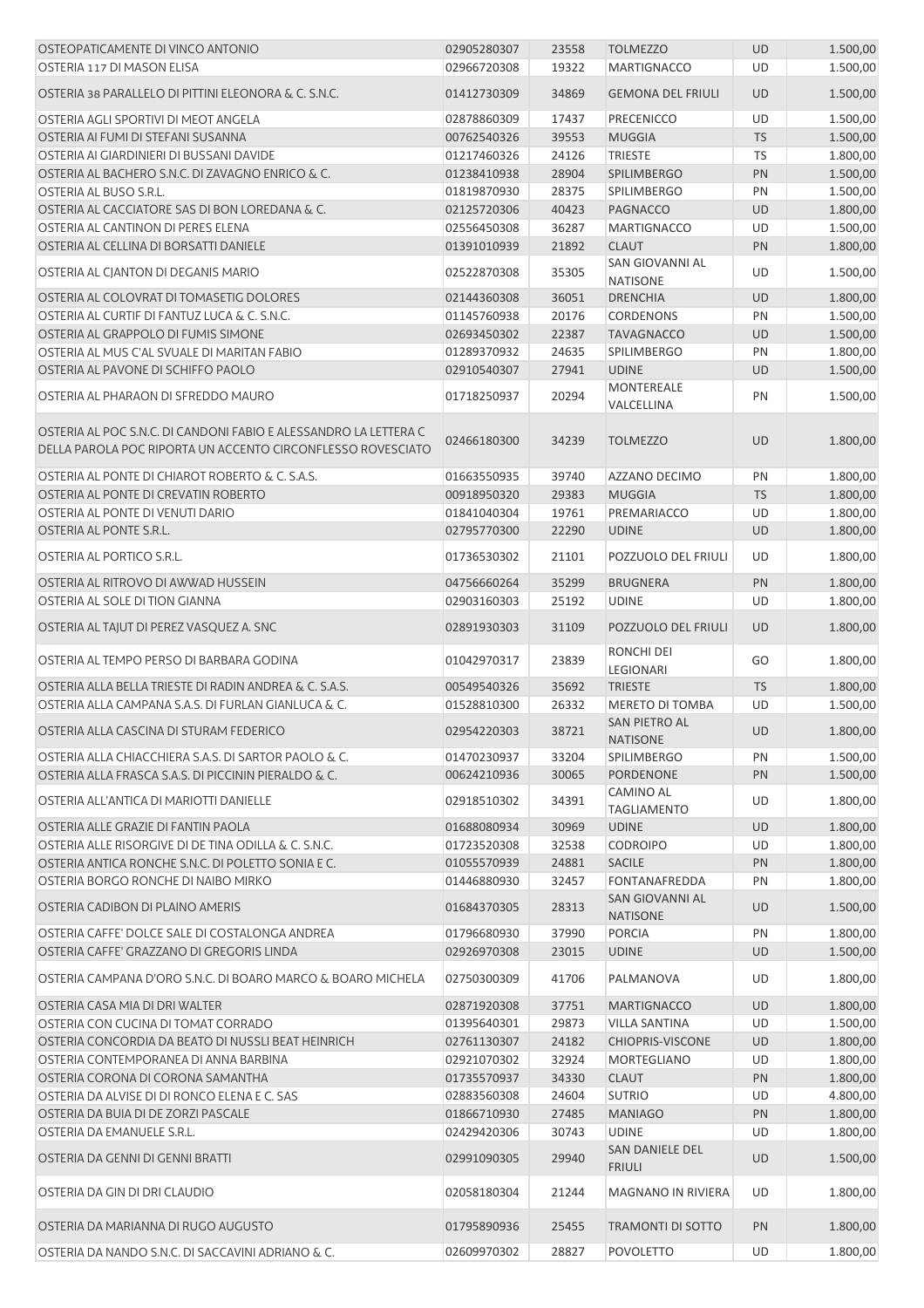| OSTERIA DA NANE DI MARCO CORBO BRESSANI                                         | 02818870301                | 22084          | <b>TARCENTO</b>                         | <b>UD</b>       | 1.800,00             |
|---------------------------------------------------------------------------------|----------------------------|----------------|-----------------------------------------|-----------------|----------------------|
| OSTERIA DA NICE DI CORDELLA GIGLIOLA                                            | 02813770308                | 28950          | <b>FORNI DI SOPRA</b>                   | UD              | 1.800,00             |
| OSTERIA DAL PICCHIO DI PASCUTTO DEVID                                           | 01576240939                | 21740          | <b>SAN GIORGIO DELLA</b><br>RICHINVELDA | PN              | 1.800,00             |
|                                                                                 |                            |                |                                         |                 |                      |
| OSTERIA DEL CAFFE' S.R.L.<br>OSTERIA DI FRAELACCO DI COSTANTINI ADRIANA         | 01296480328                | 17014<br>21206 | <b>TRIESTE</b>                          | <b>TS</b>       | 1.500,00<br>1.500,00 |
| OSTERIA DI MEZZO DI CLERICI IVAN                                                | 02533970303                | 38288          | <b>TRICESIMO</b>                        | <b>UD</b><br>PN |                      |
|                                                                                 | 01800840934                |                | <b>CIMOLAIS</b>                         |                 | 1.800,00             |
| OSTERIA DI NONTA DI ADAMI ELVIRA                                                | 01026210300                | 35379          | <b>SOCCHIEVE</b>                        | UD              | 1.800,00             |
| OSTERIA DI RAMANDOLO DI GRECO PIETRO                                            | 02709850214                | 20027          | <b>NIMIS</b>                            | UD              | 1.800,00             |
| OSTERIA DI VILLAFREDDA DI LUCA BRAIDOT                                          | 02158500302                | 28892          | <b>TARCENTO</b>                         | <b>UD</b>       | 1.800,00             |
| OSTERIA E LOCANDA AL CAPPELLO S.R.L.                                            | 02721120307                | 17675          | <b>UDINE</b>                            | UD              | 1.500,00             |
| OSTERIA FRIUL SNC DI BUONGIORNO ANDREA & C.                                     | 01709020935                | 29291          | <b>CASARSA DELLA</b><br><b>DELIZIA</b>  | PN              | 1.800,00             |
| OSTERIA FRIULI DI FIORENTINI FLAVIO                                             | 02202880304                | 20810          | <b>MANZANO</b>                          | UD              | 1.800,00             |
| OSTERIA FUSAR S.A.S. DI ROMANELLO GIORGIO E C.                                  | 01357830304                | 34433          | <b>UDINE</b>                            | UD              | 1.500,00             |
| OSTERIA GALLO CEDRONE DI BERNARDA MASSIMO                                       | 01464030939                | 16788          | <b>ERTO E CASSO</b>                     | PN              | 1.500,00             |
| OSTERIA I COMPARI DI PIVA VEROI MAURIZIO                                        | 01756310932                | 20807          | PORDENONE                               | PN              | 1.500,00             |
| OSTERIA LA DI GALAS DI TUROLLA MARZIA                                           | 02984000303                | 17359          | <b>CODROIPO</b>                         | UD              | 1.800,00             |
| OSTERIA LA VITE SELVATICA DI COLELLA ANNALISA                                   | 01171350315                | 17023          | <b>MEDEA</b>                            | GO              | 1.800,00             |
| OSTERIA L'ANGOLO DI BACCO DI PEZ CLARA E FABIO S.N.C.                           | 02273500302                | 23576          | <b>GONARS</b>                           | UD              | 1.500,00             |
| OSTERIA MARCURELE DI MARIA GRAZIA FALESCHINI                                    | 02836650305                | 25280          | <b>VENZONE</b>                          | UD              | 1.800,00             |
| OSTERIA MEZZOMONTE DI GIAVITTO ANDREA E C. S.A.S.                               | 02461500304                | 20759          | <b>UDINE</b>                            | UD              | 1.500,00             |
| OSTERIA MINGOT DI ROSSETTO CLAUDIO                                              | 01767360934                | 20885          | <b>PORDENONE</b>                        | PN              | 1.800,00             |
| OSTERIA MODERNA DI BERTOSSI DANIELE                                             | 00817370307                | 32645          | <b>FAEDIS</b>                           | UD              | 1.500,00             |
| OSTERIA MULIN VECIO SPESSOT BRUNO DI SPESSOT LUCA E CESARE S.N.C. 01126170313   |                            | 35635          | <b>GRADISCA D'ISONZO</b>                | GO              | 1.800,00             |
| OSTERIA NERO VENERE S.R.L.                                                      | 01815290935                | 22544          | <b>PORCIA</b>                           | PN              | 1.800,00             |
| OSTERIA PONTELLO SNC DI PONTELLO ANTONELLA & C.                                 | 01830630933                | 38263          | PASIANO DI<br><b>PORDENONE</b>          | PN              | 1.500,00             |
| OSTERIA PORCODIAVOLO DI ZIMARRA DAVID                                           | 01159710316                | 34390          | STARANZANO                              | GO              | 1.800,00             |
| OSTERIA RIVAPIAZZUTTA DI MANIACCO ROBERTA                                       | 00526080312                | 33499          | <b>GORIZIA</b>                          | GO              | 1.800,00             |
| OSTERIA SAN FRANCESCO DI LODI FRANCA & C. S.A.S.                                | 01604280931                | 38063          | <b>FIUME VENETO</b>                     | PN              | 1.500,00             |
| OSTERIA TARTAGLIO DI BOFFITO MICHELE                                            | 02909500304                | 23687          | <b>TARCENTO</b>                         | UD              | 1.800,00             |
| OSTERIA TOFFOLON DI FIORINI PATRIZIA                                            | 01854380936                | 33938          | PORDENONE                               | PN              | 1.500,00             |
| OSTERIA TRATTORIA ALLA SPERANZA SNC DI BIRRI SANDRA E IACUZZI<br><b>LUIGINO</b> | 02745770301                | 20697          | <b>CIVIDALE DEL FRIULI</b>              | <b>UD</b>       | 1.800,00             |
| OSTERIA TURLONIA DI MARIUTTI FEDERICO                                           | 01641450935                | 32533          | <b>FIUME VENETO</b>                     | PN              | 1.800,00             |
| OSTERIE AI ORS S.A.S. DI AZZOLA SILVANA & C.                                    | 01921760300                | 21180          | <b>DOGNA</b>                            | <b>UD</b>       | 1.500,00             |
|                                                                                 |                            |                | SAN GIOVANNI AL                         |                 |                      |
| OSTERIE DA SIMONA DI MUNARETTO SIMONA                                           | 02891390300<br>02760960308 | 36679          | <b>NATISONE</b>                         | UD<br><b>UD</b> | 1.500,00<br>1.800,00 |
| OSTERIE MADRIS LA DI MALU' DI SALTAREL LUIGINA                                  |                            | 36814          | <b>VARMO</b>                            |                 |                      |
| OSTERIJA FERLUGA DI FERLUGA DIMITRI                                             | 01252130321                | 20674          | <b>TRIESTE</b>                          | <b>TS</b>       | 1.800,00             |
| OTIUM DEI DI COCCO WALTER                                                       | 01149710319                | 17466          | <b>GORIZIA</b>                          | GO              | 1.500,00             |
| OTTO S.R.L.                                                                     | 01293440325                | 23905          | <b>TRIESTE</b>                          | TS              | 1.800,00             |
| OTTOCENTOVINI S.A.S DI PUSIOL DANILO E FERRONATO RINO                           | 01759090937                | 17754          | <b>PORDENONE</b>                        | PN              | 1.500,00             |
| <b>OTTOEMEZZO</b>                                                               |                            | 26201          | <b>TRIESTE</b>                          | <b>TS</b>       | 900,00               |
| OZLAB FUNFACTORY DI BRESSAN MARCO                                               | 02116090305                | 39735          | <b>CODROIPO</b>                         | UD              | 900,00               |
| P & I DI MAZZER PAOLO & C. S.N.C.                                               | 01724780935                | 40163          | <b>AVIANO</b>                           | PN              | 1.500,00             |
| P&P S.N.C. DI PARPINEL SUSANNA E PERISSINOTTO DINO                              | 01513990935                | 27595          | AZZANO DECIMO                           | PN              | 1.500,00             |
| P.A.L. SRL                                                                      | 02828050308                | 34302          | PRADAMANO                               | UD              | 1.800,00             |
| P.C. STAR DI SADIKU MIMOZA S.A.S.                                               | 02019300306                | 22825          | PALMANOVA                               | UD              | 1.500,00             |
| P.L.N. S.A.S. DI LACALAMITA NICOLA & C.                                         | 00658950324                | 17655          | <b>TRIESTE</b>                          | TS              | 1.500,00             |
| P.M. DI VASTA PATRIZIO & C. SOCIETA' IN ACCOMANDITA SEMPLICE                    | 01108970326                | 41015          | <b>TRIESTE</b>                          | <b>TS</b>       | 1.800,00             |
| P.M.C. DI MENEGHEL DANIELE E C. - S.N.C.                                        | 00383400934                | 23239          | PORDENONE                               | PN              | 1.800,00             |
| PA' MAIRLAN DI PETRIS MATTEO                                                    | 02859110302                | 36159          | <b>SAURIS</b>                           | <b>UD</b>       | 900,00               |
| PA' MAIRLAN DI PLOZZER ARMIDA                                                   | 00000000000                | 25344          | <b>SAURIS</b>                           | UD              | 900,00               |
| PA.PA.LU SAS DI PEZZETTA PAOLA E C.                                             | 02451390302                | 21142          | <b>TOLMEZZO</b>                         | <b>UD</b>       | 1.800,00             |
| PACE ALPINA DI ALINE DE INFANTI & C. S.N.C.                                     | 02969050307                | 16779          | RAVASCLETTO                             | UD              | 1.800,00             |
| PACE MARINA                                                                     | 00819770322                | 18281          | <b>TRIESTE</b>                          | <b>TS</b>       | 1.500,00             |
| PACHEL SAS DI SEFA BESNIK                                                       | 01854070933                | 33602          | <b>ZOPPOLA</b>                          | PN              | 1.800,00             |
| PADOVAN MARIA RITA                                                              | 01700680935                | 35236          | PRATA DI                                | PN              | 1.500,00             |
|                                                                                 | 01678700301                | 37310          | PORDENONE<br><b>MANZANO</b>             | UD              | 1.500,00             |
| PADOVAN P.G. & C. SNC<br>PAGANONI MARA                                          | 02823920307                | 25149          | <b>GEMONA DEL FRIULI</b>                | <b>UD</b>       | 1.500,00             |
| PAGAVINO ILENIA                                                                 |                            |                |                                         |                 | 1.800,00             |
|                                                                                 | 02331450300                | 39772          | <b>BICINICCO</b>                        | UD              |                      |
| PAGNUTTI IVAN                                                                   | 02103090300                | 32441          | <b>MARTIGNACCO</b>                      | <b>UD</b>       | 1.800,00             |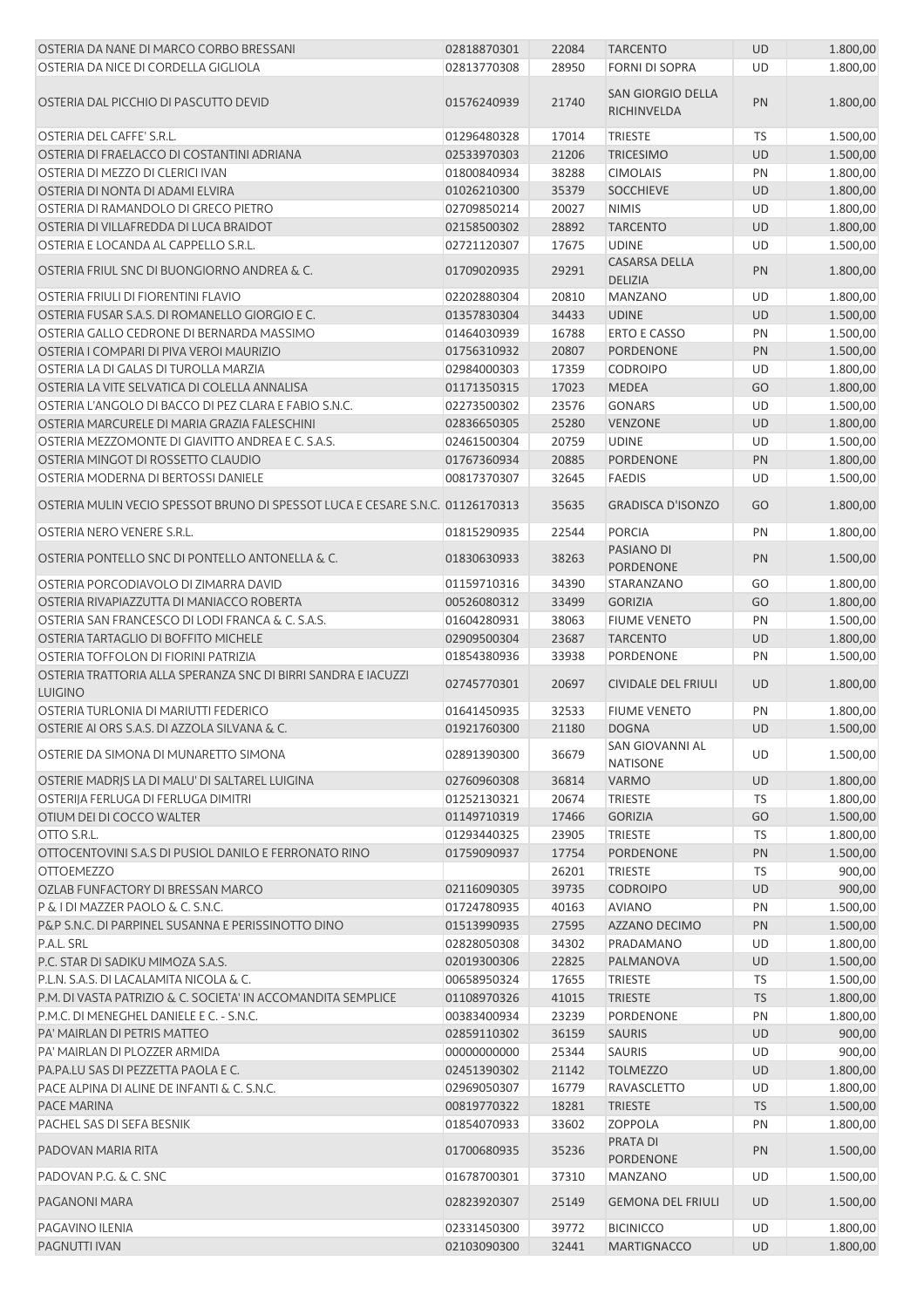| PAGNUTTI LUCIA                                                                          | 01500080302 | 41394 | <b>LIGNANO</b>                    | UD        | 1.500,00 |
|-----------------------------------------------------------------------------------------|-------------|-------|-----------------------------------|-----------|----------|
|                                                                                         |             |       | SABBIADORO                        |           |          |
| PAHOR D.O.O. S.R.L.                                                                     | 00524020310 | 40933 | <b>MONFALCONE</b>                 | GO        | 4.800,00 |
| PAHOR MIRIAM                                                                            | 00891890329 | 24293 | DUINO-AURISINA                    | TS        | 900,00   |
| <b>PAHOR NIKOLAJ</b>                                                                    | 00480360312 | 38476 | SAN FLORIANO DEL<br><b>COLLIO</b> | GO        | 1.800,00 |
| PAIANO ALEN GIORGIO                                                                     | 01016590323 | 31808 | <b>TRIESTE</b>                    | TS        | 700,00   |
|                                                                                         |             |       |                                   |           |          |
| PAIANO MAURO                                                                            | 01088570328 | 41770 | <b>TRIESTE</b>                    | <b>TS</b> | 700,00   |
| PAIERO VALDINA                                                                          | 02050180302 | 20738 | <b>UDINE</b>                      | UD        | 1.800,00 |
| PALAGYM SOCIETA' SPORTIVA DILETTANTISTICA S.R.L.                                        | 01678490309 | 19988 | <b>UDINE</b>                      | UD        | 1.500,00 |
| PALAR DI LATINO ADELE                                                                   | 00000000000 | 40454 | <b>TRASAGHIS</b>                  | UD        | 900,00   |
| PALAZZO BRIGIDO DI RICCI RAFFAELLA                                                      | 11248151000 | 32911 | <b>TRIESTE</b>                    | <b>TS</b> | 900,00   |
| PALERMO LUCA                                                                            | 00898320320 | 35739 | <b>TRIESTE</b>                    | TS        | 1.800,00 |
| PALESE MAURIZIO                                                                         | 01147730327 | 39848 | <b>TRIESTE</b>                    | <b>TS</b> | 1.500,00 |
| PALESTRA ACTIVE DI VIT ILENIA                                                           | 02626690305 | 22336 | <b>UDINE</b>                      | UD        | 1.500,00 |
|                                                                                         |             |       |                                   |           |          |
| PALESTRA GYMNICA DI MARTINA BALDAS                                                      | 01072460320 | 39106 | <b>TRIESTE</b>                    | <b>TS</b> | 1.500,00 |
| PALESTRA WORLD - SOCIETA' SPORTIVA DILETTANTISTICA A<br><b>RESPONSABILITA' LIMITATA</b> | 01179760325 | 17629 | <b>TRIESTE</b>                    | TS        | 1.500,00 |
| PALETTI GIANLUCA                                                                        | 02979220304 | 35014 | <b>RESIA</b>                      | UD        | 1.500,00 |
|                                                                                         |             |       |                                   |           |          |
| PALIN FEDERICO                                                                          | 01328660327 | 28059 | <b>TRIESTE</b>                    | TS        | 700,00   |
| PALLAVISINI ROBERTO                                                                     | 02477340307 | 21377 | <b>BUTTRIO</b>                    | UD        | 1.500,00 |
| PALO ALTO 2 SOCIETA' A RESPONSABILITA' LIMITATA SEMPLIFICATA                            | 01866060930 | 18421 | <b>PORCIA</b>                     | PN        | 1.800,00 |
| PALOMA S.R.L.                                                                           | 02809650308 | 27767 | <b>LIGNANO</b>                    | UD        | 1.500,00 |
|                                                                                         |             |       | SABBIADORO                        |           |          |
| PALUMBO ANTONIO                                                                         | 01770450938 | 17793 | <b>SPILIMBERGO</b>                | PN        | 1.800,00 |
|                                                                                         |             |       | <b>LIGNANO</b>                    |           |          |
| PALUMBO DOMENICO & C. S.N.C.                                                            | 00597970300 | 20345 | SABBIADORO                        | <b>UD</b> | 4.800,00 |
|                                                                                         |             |       | <b>LIGNANO</b>                    |           |          |
| PALUMBO RICCARDO & PALUMBO CARMINE S.N.C.                                               | 01720170305 | 26566 | SABBIADORO                        | UD        | 1.500,00 |
|                                                                                         |             |       | <b>MONTEREALE</b>                 |           |          |
| PAMALUDES DI TEDESCO PAMELA & DE BIASIO MASSIMO S.N.C.                                  | 01799510936 | 29481 | VALCELLINA                        | PN        | 1.800,00 |
|                                                                                         |             |       |                                   |           |          |
| PAN & YODA DI BINDONI FRANCESCA & C. S.N.C.                                             | 02919110300 | 39946 | TRAMONTI DI SOTTO                 | PN        | 1.800,00 |
| <b>PAN AILIAN</b>                                                                       | 01329860322 | 19909 | <b>TRIESTE</b>                    | <b>TS</b> | 1.500,00 |
| PAN CAFFE' AL RISCIO' DI BENEDET FRANCESCA                                              | 01247840323 | 41794 | <b>TRIESTE</b>                    | TS        | 1.500,00 |
|                                                                                         |             |       |                                   |           |          |
| <b>PAN CHUNYAN</b>                                                                      | 02457360309 | 32961 | <b>UDINE</b>                      | <b>UD</b> | 1.800,00 |
| PANCAFFE' DI SPADARO CORRADO                                                            | 02850270303 | 19958 | <b>CHIONS</b>                     | PN        | 1.500,00 |
| PANCOTTO DANIELA                                                                        | 01945610309 | 42496 | <b>CAMINO AL</b>                  | <b>UD</b> | 900,00   |
|                                                                                         |             |       | <b>TAGLIAMENTO</b>                |           |          |
| PANE E CAFFE' CENTRO STUDI S.N.C. DI SOLDERA STEFANO E C.                               | 01715050934 | 29692 | SACILE                            | PN        | 1.500,00 |
| PANE E SALAME DI MICOLI ELENA                                                           | 02725740308 | 36130 | SAN VITO DI                       | <b>UD</b> | 1.500,00 |
|                                                                                         |             |       | <b>FAGAGNA</b>                    |           |          |
| PANE E VINO DI FRANCIOSI PIER GIACOMO                                                   | 01167110319 | 21172 | MONFALCONE                        | GO        | 1.800,00 |
| PANE VINO E SAN DANIELE DI FASIOLO IVANA                                                | 02436590307 | 38034 | <b>TOLMEZZO</b>                   | <b>UD</b> | 1.500,00 |
| PANGEA S.A.S. DI CHERMAZ MARIELLA & C.                                                  | 01105130320 | 33191 | <b>TRIESTE</b>                    | <b>TS</b> | 4.800,00 |
| PANGOS MATTIA                                                                           | 01241030327 | 35074 | <b>TRIESTE</b>                    | <b>TS</b> | 1.500,00 |
|                                                                                         |             |       | PRATA DI                          |           |          |
| PANIFICIO FOLLADOR DI FOLLADOR ANTONIO                                                  | 01376480933 | 21103 |                                   | PN        | 1.800,00 |
|                                                                                         |             |       | PORDENONE                         |           |          |
| PANIFICIO PAOLUZZI S.N.C. DI STEFANO PAOLUZZI & C.                                      | 02404230308 | 17028 | <b>BUTTRIO</b>                    | <b>UD</b> | 1.500,00 |
| PANIFICIO PASTICCERIA ALSIDO DI ALSIDO GIORDANO & C. S.A.S.                             | 01509370308 | 32384 | <b>TARVISIO</b>                   | UD        | 1.500,00 |
| PANIFICIO STEFANUTTI DI STEFANUTTI ANDREA & C. S.N.C.                                   | 00014770309 | 25382 | <b>ENEMONZO</b>                   | UD        | 1.500,00 |
| PANIFICIO-PASTICCERIA TRAVAN S.R.L.                                                     | 01131530329 | 33208 | <b>TRIESTE</b>                    | TS        | 1.500,00 |
| PANIGUTTI JOLNER                                                                        | 01217750320 | 23682 | <b>TRIESTE</b>                    | <b>TS</b> | 1.800,00 |
| PANINASSI DI ANTONELLA CALLIGARIS                                                       | 01163070319 | 38715 | MONFALCONE                        | GO        | 1.800,00 |
|                                                                                         |             |       |                                   |           |          |
| PANINOMANIA NIGHT&DAY DA LELLA E VALENTINA DI ZANONI VALENTINA                          | 02302450305 | 37709 | PAGNACCO                          | UD        | 1.500,00 |
| PANORAMA GEST S.R.L.                                                                    | 01152940316 | 22222 | <b>TRIESTE</b>                    | TS        | 900,00   |
|                                                                                         |             |       |                                   |           |          |
| PANSEPOL S.R.L.                                                                         | 01026930329 | 34435 | <b>TRIESTE</b>                    | <b>TS</b> | 4.800,00 |
| PANTALEO SORAIA                                                                         | 02963690306 | 31484 | AIELLO DEL FRIULI                 | UD        | 1.500,00 |
| PANTANALI LUCA                                                                          | 02493130302 | 23792 | <b>FAEDIS</b>                     | UD        | 1.800,00 |
| PAOLA CAT NAIL DESIGN DI MENIS PAOLA                                                    | 01223600329 | 21773 | <b>TRIESTE</b>                    | TS        | 1.500,00 |
| <b>PAOLETTI CRISTIAN</b>                                                                | 01287500324 | 38356 | <b>TRIESTE</b>                    | <b>TS</b> | 700,00   |
| <b>PAOLI BORIS</b>                                                                      | 00950550327 | 19534 | <b>TRIESTE</b>                    | TS        | 1.500,00 |
| PAOLO & VALE S.R.L.S.                                                                   | 01299760320 | 41680 | <b>TRIESTE</b>                    | <b>TS</b> | 1.800,00 |
| PAOLO COCIANCICH & C. S.N.C.                                                            | 00855600326 | 28641 | <b>TRIESTE</b>                    | TS        | 1.500,00 |
|                                                                                         |             |       |                                   |           |          |
| PAOLO PALASKOV BEGOV                                                                    | 00000000000 | 42455 | <b>GRADO</b>                      | GO        | 650,00   |
| PAOLO SBISÀ                                                                             | 01087480321 | 34366 | <b>TRIESTE</b>                    | TS        | 650,00   |
| PAOLO'S BAR S.A.S. DI FAGOTTI PAOLO & C.                                                | 01768900936 | 37398 | PORDENONE                         | PN        | 1.500,00 |
| PAPAGNA FABRIZIO                                                                        | 00972660328 | 36940 | TRIESTE                           | TS        | 700,00   |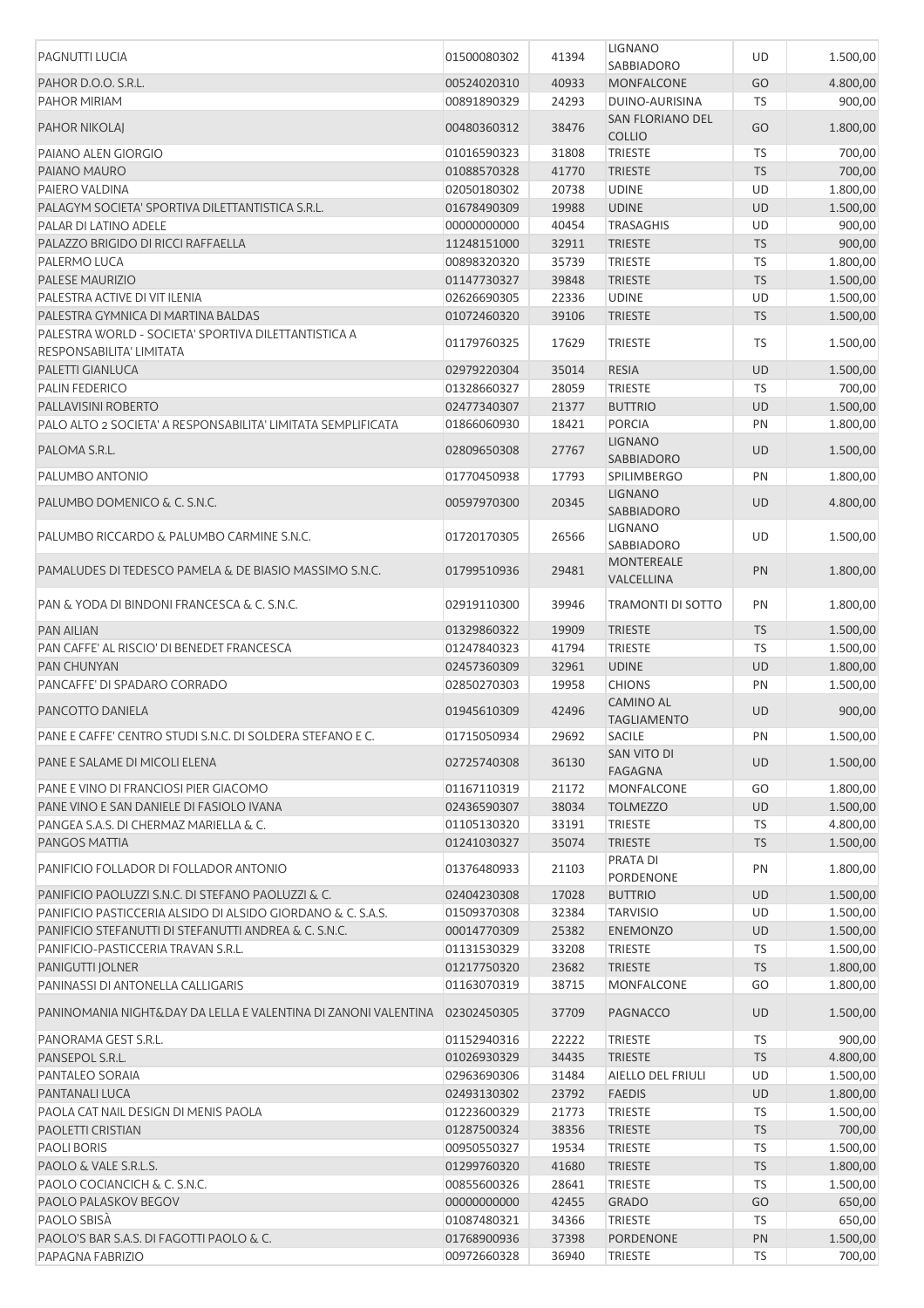| <b>PAPAIS STEFANIA</b>                                                                         | 01830430938                | 39704          | <b>SAN VITO AL</b>                   | PN              | 1.500,00             |
|------------------------------------------------------------------------------------------------|----------------------------|----------------|--------------------------------------|-----------------|----------------------|
|                                                                                                |                            |                | <b>TAGLIAMENTO</b>                   |                 |                      |
| PAPAIT TIZIANA E MARSON CLAUDIO S.N.C.                                                         | 02279080309                | 17021<br>17046 | <b>RIVIGNANO TEOR</b>                | UD              | 4.800,00<br>700,00   |
| PAPARELLA PAOLO<br>PAPEZOVA ANNA                                                               | 01080280314                | 31638          | <b>STARANZANO</b><br><b>BRUGNERA</b> | GO<br>PN        | 1.500,00             |
| PAPILIA APPARTAMENTI DI EDOARDO PAOLETTI                                                       | 01577600933<br>02757250309 | 32147          | PAVIA DI UDINE                       | <b>UD</b>       | 900,00               |
| PAPINUTTI DONATA                                                                               | 00000000000                | 34473          | <b>TARCENTO</b>                      | UD              | 900,00               |
| PAR PLASE' SOCIETA' COOPERATIVA AGRICOLA                                                       | 02811090303                | 34665          | <b>RAGOGNA</b>                       | UD              | 1.800,00             |
| PARADIIS SOCIETA' AGRICOLA DI EMILANO SUBACCHI & C.                                            | 02654690300                | 36150          | <b>POCENIA</b>                       | UD              | 1.800,00             |
| PARADISE BISSO' SRL                                                                            | 01864860935                | 43842          | <b>MONTEREALE</b>                    | PN              | 4.800,00             |
| PARADISO DEI GOLOSI DI MARSEU DANIELE & ZANONE GABRIELLA S.N.C.                                | 01963470305                |                | VALCELLINA<br>SAN PIETRO AL          |                 |                      |
| PARADISO S.R.L.                                                                                | 02174930301                | 20530<br>17774 | <b>NATISONE</b><br><b>NIMIS</b>      | UD<br>UD        | 1.500,00<br>4.800,00 |
| PARADYSE S.R.L.                                                                                | 00378570931                | 35097          | <b>AVIANO</b>                        | PN              | 1.800,00             |
| PARAVANO CARMEN                                                                                | 02810690301                | 25037          | <b>TAVAGNACCO</b>                    | <b>UD</b>       | 1.500,00             |
| PARAVANO MASSIMO                                                                               | 01723620306                | 29493          | <b>BASILIANO</b>                     | UD              | 1.500,00             |
| PARCO KEBAB SNC DI CELIK MEHMET E BARULAY MEHMET                                               | 01279190324                | 36321          | <b>TRIESTE</b>                       | <b>TS</b>       | 1.800,00             |
| PARCO S.N.C. DI MATEJCIC GRAZIELLA E PETTAROSSO REMIGIO                                        | 01001510328                | 26290          | <b>TRIESTE</b>                       | <b>TS</b>       | 1.500,00             |
|                                                                                                |                            |                | <b>LIGNANO</b>                       |                 |                      |
| PARCO UNICEF DI COMANDI FRANCESCO & C. S.A.S.                                                  | 02705370308                | 39924          | SABBIADORO                           | UD              | 1.500,00             |
| PARCO VITTORIA S.N.C. DI PORTELLO MIRKO E MICHAEL                                              | 01840680936                | 35810          | AZZANO DECIMO                        | PN              | 1.800,00             |
| PARCO ZOO PUNTA VERDE S.R.L.                                                                   | 01270940305                | 42284          | <b>LIGNANO</b><br>SABBIADORO         | <b>UD</b>       | 4.800,00             |
| PARISI GAETANO                                                                                 | 01575360936                | 34858          | <b>PORCIA</b>                        | PN              | 700,00               |
| <b>PARISI MAURA</b>                                                                            | 00000000000                | 41060          | <b>GORIZIA</b>                       | GO              | 650,00               |
| PARNASSO MARTINA                                                                               | 02837760301                | 25166          | <b>RESIUTTA</b>                      | UD              | 1.500,00             |
| <b>PARON MICHELE</b>                                                                           | 03980010270                | 33916          | <b>CORMONS</b>                       | GO              | 700,00               |
| PARONI LAURA                                                                                   | 02527620302                | 36978          | <b>BERTIOLO</b>                      | UD              | 1.500,00             |
| PARTECIPAZIONE SOCIETA' COOPERATIVA SOCIALE                                                    | 00586170300                | 20967          | <b>UDINE</b>                         | UD              | 1.800,00             |
| PARUTTO RINO                                                                                   | 01603060938                | 40920          | <b>CLAUT</b>                         | PN              | 1.800,00             |
| PASCARELLA F.LLI SOCIETA' IN NOME COLLETTIVO                                                   | 00422520932                | 29174          | <b>FANNA</b>                         | PN              | 1.500,00             |
| PASCHINI FRANCESCA                                                                             | 02711810305                | 34181          | <b>RAVEO</b>                         | UD              | 1.500,00             |
| PASCOLI 16 S.A.S. DI LIU SHUHUI & C.                                                           | 01194200323                | 36078          | <b>TRIESTE</b>                       | <b>TS</b>       | 1.500,00             |
| PASCOLINO MARCO                                                                                | 02845230305                | 41792          | <b>TAVAGNACCO</b>                    | UD              | 650,00               |
| PASCOLO FRANCESCA                                                                              | 01887350302                | 37918          | <b>VENZONE</b>                       | <b>UD</b>       | 1.500,00             |
| PASCOLO MARIA PIA                                                                              | 02980300301                | 37341          | <b>TARCENTO</b>                      | UD              | 1.800,00             |
| PASCOLO MONICA                                                                                 | 02906300302                | 30782          | SAN GIOVANNI AL<br><b>NATISONE</b>   | <b>UD</b>       | 1.500,00             |
| PASHA' DI CERON STEFANIA                                                                       | 01728410935                | 26281          | AZZANO DECIMO                        | PN              | 1.500,00             |
| PASHA GROUP S.R.L.                                                                             | 01379220930                | 25580          | SAN VITO AL<br><b>TAGLIAMENTO</b>    | PN              | 1.500,00             |
| PASIAN MARIA DANIELA                                                                           | 01207590306                | 33183          | <b>LIGNANO</b>                       | UD              | 900,00               |
|                                                                                                | 02863750309                | 28243          | SABBIADORO<br><b>PREPOTTO</b>        | <b>UD</b>       | 1.800,00             |
| PASQUALINI PAOLO<br>PASSARINO GIORGIO                                                          | 01780880306                | 36922          | <b>UDINE</b>                         | UD              | 700,00               |
| PASSION NAILS ELISA DI ELISA MONTICO                                                           | 01175230315                | 34517          | <b>GORIZIA</b>                       | GO              | 1.500,00             |
| PASSIONE DI MOLITERNO CARMINE                                                                  | 01089590317                | 41427          | STARANZANO                           | GO              | 1.500,00             |
| PASSIONE& GELATO DI VACCHER PAOLO                                                              | 01753330933                | 31695          | CASARSA DELLA                        | PN              | 1.500,00             |
|                                                                                                |                            |                | DELIZIA                              |                 |                      |
| PASSIU SERENA                                                                                  | 02705780308                | 20937          | <b>TARVISIO</b>                      | UD              | 1.500,00             |
| PAST S.R.L.<br>PASTICCERIA - CAFFE' REALE DI GHENO FRANCO, GHENO RENZO & C. S.N.C. 00428280937 | 02743740306                | 35144<br>40998 | CAMPOFORMIDO<br>PORDENONE            | <b>UD</b><br>PN | 1.500,00<br>1.500,00 |
|                                                                                                |                            |                |                                      |                 |                      |
| PASTICCERIA - LABORATORIO DEL DOLCE E DEL SALATO DI SORARU'<br>ALESSANDRO                      | 01951200300                | 38661          | LATISANA                             | <b>UD</b>       | 1.500,00             |
| PASTICCERIA AMELI DI MONDINI LISA                                                              | 02825580307                | 28238          | <b>CASTIONS DI STRADA</b>            | UD              | 1.500,00             |
| PASTICCERIA ARTIGIANA DI TOSOLARI MICHELE & C. - S.N.C.                                        | 01129180939                | 21872          | <b>FIUME VENETO</b>                  | PN              | 1.500,00             |
| PASTICCERIA ARTIGIANALE DI GALLETTO E CASASOLA S.N.C.                                          | 01017700301                | 29567          | LIGNANO                              | UD              | 1.500,00             |
|                                                                                                |                            |                | SABBIADORO                           |                 |                      |
| PASTICCERIA CAFFE' BUSATO DI GIANFRANCO E MARIA TERESA BUSATO<br>S.N.C                         | 01277770937                | 27560          | <b>CORDENONS</b>                     | PN              | 1.500,00             |
| PASTICCERIA CARLUCCI DI CARLUCCI MASSIMO                                                       | 02521140307                | 31621          | <b>GEMONA DEL FRIULI</b>             | UD              | 1.500,00             |
| PASTICCERIA COSSETTI S.N.C. DI ANNALISA E LUCIA DI ROSA                                        | 01849480932                | 26558          | <b>PORDENONE</b>                     | PN              | 1.500,00             |
| PASTICCERIA DA ILY DI ILARIA GENTILE                                                           | 01324530326                | 32435          | <b>TRIESTE</b>                       | TS              | 1.500,00             |
| PASTICCERIA DA LUCIANO DI ROSSET LUCIANO & C. S.N.C.                                           | 01176300935                | 24365          | CASARSA DELLA<br>DELIZIA             | PN              | 1.500,00             |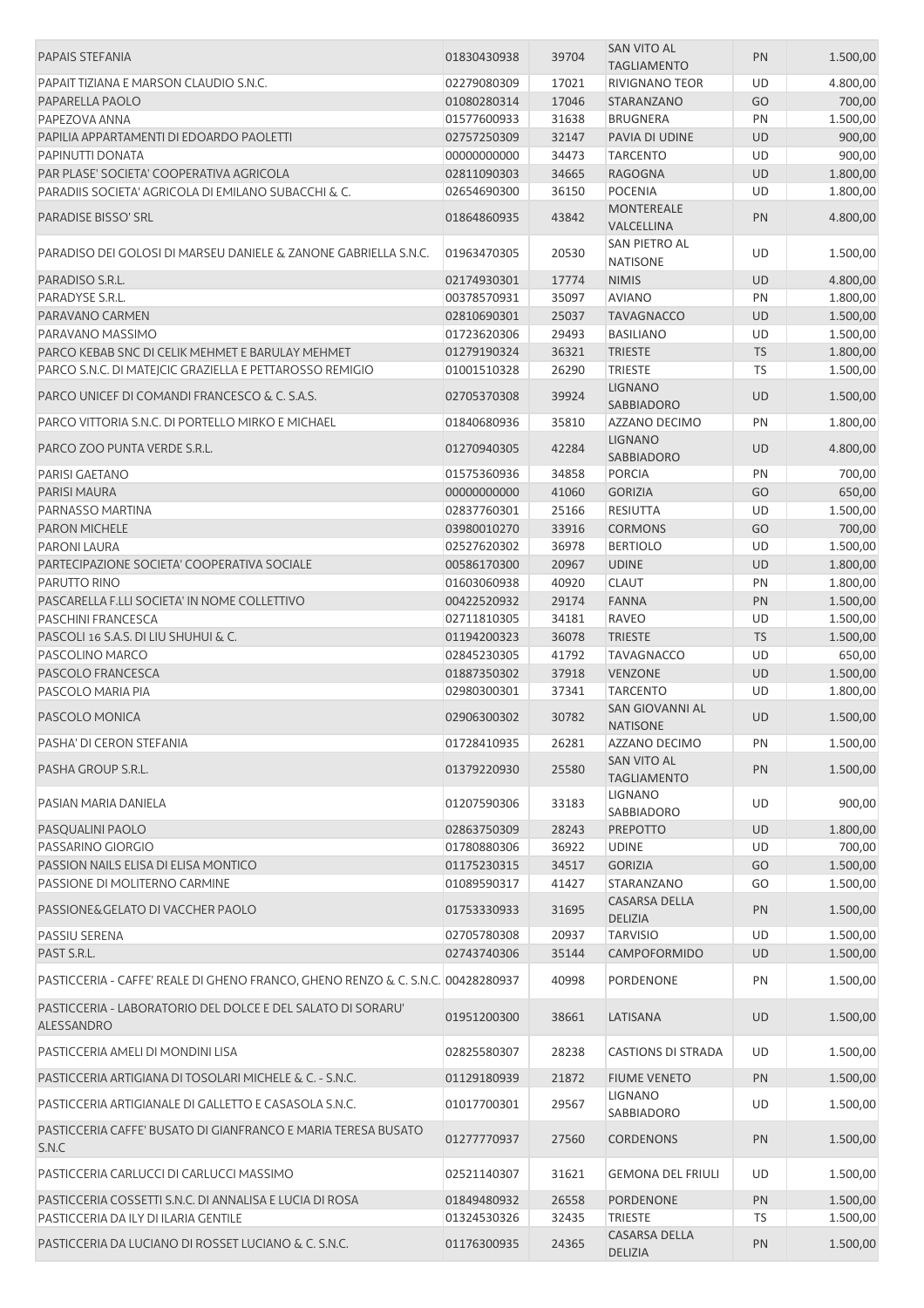| PASTICCERIA DAL MAS DI DAL MAS MICHELE                                               | 03033040266                | 22829          | PORDENONE                                 | PN              | 1.500,00             |
|--------------------------------------------------------------------------------------|----------------------------|----------------|-------------------------------------------|-----------------|----------------------|
| PASTICCERIA D'ALTRI TEMPI DI AIELLO VINCENZO                                         | 02753390307                | 19019          | <b>VENZONE</b>                            | <b>UD</b>       | 1.500,00             |
| PASTICCERIA EREDI PATTI DI ROBERTO E FRANCA PATTI - S.A.S.                           | 01027340320                | 19938          | <b>TRIESTE</b>                            | TS              | 1.500,00             |
| PASTICCERIA ESPRI' DI SARA DIASPARRA                                                 | 02819800307                | 26706          | <b>UDINE</b>                              | <b>UD</b>       | 1.500,00             |
|                                                                                      |                            | 25224          | LATISANA                                  | UD              | 1.500,00             |
| PASTICCERIA FANTASIA DI BORRI MARIA ASSUNTA & C. S.A.S.                              | 01726740309                |                |                                           |                 |                      |
| PASTICCERIA GALIMBERTI S.R.L.                                                        | 02863150302                | 33944          | <b>UDINE</b>                              | <b>UD</b>       | 1.500,00             |
| PASTICCERIA GIACOMELLO DI MAZZERO CRISTIAN<br>PASTICCERIA GLACE' DI PASCOLAT MICHELE | 01554210938<br>02548330303 | 33635<br>20023 | <b>MANIAGO</b><br><b>FIUMICELLO VILLA</b> | PN<br><b>UD</b> | 1.500,00<br>1.500,00 |
|                                                                                      |                            |                | <b>VICENTINA</b>                          |                 |                      |
| PASTICCERIA LA DOLCE MANIA DI SORRENTINO GIUSEPPE                                    | 01397560937                | 23521          | PORDENONE                                 | PN              | 1.500,00             |
| PASTICCERIA LA PREFERITA DI MARCHETTO MAURO                                          | 01323670933                | 30323          | <b>CORDENONS</b>                          | PN              | 1.500,00             |
| PASTICCERIA LAVARONI DI LAVARONI ADRIANO E ALESSANDRO S.N.C.                         | 02828500302                | 33716          | <b>MANZANO</b>                            | UD              | 1.500,00             |
| PASTICCERIA LE STRANE DELIZIE SRL                                                    | 01740320930                | 28760          | <b>SPILIMBERGO</b>                        | PN              | 1.500,00             |
| PASTICCERIA MARCUZZI DI MARCUZZI SILVY E C. SNC                                      | 02587030301                | 20329          | POZZUOLO DEL FRIULI                       | UD              | 1.500,00             |
| PASTICCERIA MYRIAM DI PIELI MYRIAM                                                   | 01432730305                | 22184          | <b>FORNI DI SOPRA</b>                     | <b>UD</b>       | 1.500,00             |
| PASTICCERIA PAGNUCCO DI PAGNUCCO LEONARDO & C. S.N.C.                                | 02156470300                | 30386          | SEDEGLIANO                                | UD              | 1.500,00             |
| PASTICCERIA PEZZE' DI PEZZE' ANTONIETTA & C. S.N.C.                                  | 01498580305                | 27063          | <b>CODROIPO</b>                           | <b>UD</b>       | 1.500,00             |
|                                                                                      |                            |                | <b>PORCIA</b>                             |                 |                      |
| PASTICCERIA PRINCIPE DI CAL STEFANO                                                  | 01493270936                | 20347          |                                           | PN              | 1.500,00             |
| PASTICCERIA ROSSITTI S.N.C. DI ROSSITTI PATRIZIA & TIZIANA                           | 01027750312                | 27712          | <b>RONCHI DEI</b><br>LEGIONARI            | GO              | 1.500,00             |
| PASTICCERIA S. GIORGIO DI LOT LUIGI & C. S.N.C.                                      | 00214760936                | 42714          | PORDENONE                                 | PN              | 1.500,00             |
| PASTICCERIA SAINT HONORE' DI MOSENICH ROBERTO                                        | 00306360322                | 42036          | <b>TRIESTE</b>                            | <b>TS</b>       | 1.500,00             |
| PASTICCERIA STRADELLA S.N.C. DI STRADELLA LUIGI E C.                                 | 01031320938                | 39375          | <b>AVIANO</b>                             | PN              | 1.500,00             |
| PASTICCERIA TIEZZA S.N.C. DI TIEZZA GIOVANNI & C.                                    | 01374790309                | 20432          | <b>TRICESIMO</b>                          | <b>UD</b>       | 1.500,00             |
| PASTICCERIA TORINESE DI DE NARDA ALESSANDRO, NICOLA E ANSELMI<br>YONA MELANIA S.N.C. | 02047020306                | 35432          | <b>LIGNANO</b><br>SABBIADORO              | UD              | 1.500,00             |
| PASTICCERIA VUCH DI VUCH LORENZO                                                     | 01184760328                | 33039          | <b>TRIESTE</b>                            | <b>TS</b>       | 1.500,00             |
| PASTICCERIA ZAMPARO STEFANO                                                          | 02555780309                | 32921          | COSEANO                                   | UD              | 1.500,00             |
| PASTRY&FOOD S.R.L.                                                                   | 02706260300                | 29713          | <b>SESTO AL REGHENA</b>                   | PN              | 1.800,00             |
|                                                                                      |                            |                |                                           |                 |                      |
| PATAT ROBERTA                                                                        | 02252460304                | 22540          | <b>CAMPOLONGO</b><br><b>TAPOGLIANO</b>    | UD              | 650,00               |
| PATAVINA SRL                                                                         | 02586110302                | 19080          | <b>UDINE</b>                              | <b>UD</b>       | 4.800,00             |
| PATINO FRANCISCO EDGAR                                                               | 01116510312                | 27890          | MONFALCONE                                | GO              | 1.800,00             |
| PATRIARCA GIULIANO E C. S.N.C.                                                       | 02469460303                | 35198          | <b>POVOLETTO</b>                          | <b>UD</b>       | 1.800,00             |
| PAU S.A.S. DI PAULINA ROBERTO                                                        | 01072940321                | 36219          | DUINO-AURISINA                            | TS              | 1.500,00             |
| PAULETTA GUGLIELMO                                                                   | 01047600315                | 20155          | <b>GRADO</b>                              | GO              | 4.800,00             |
| PAULIN S.A.S. DI GIORGIO CATTARUZZA E C.                                             | 01492660301                | 20571          | <b>LIGNANO</b><br>SABBIADORO              | UD              | 4.800,00             |
| PAULON ERMANEGILDO                                                                   | 00000000000                | 38711          | <b>BARCIS</b>                             | PN              | 900,00               |
| PAULUZZI CRISTINA                                                                    | 02895520308                | 31252          | MAGNANO IN RIVIERA                        | UD              | 1.500,00             |
| PAUSSA VALTER                                                                        | 01528580309                | 18160          | <b>PREPOTTO</b>                           | <b>UD</b>       | 1.800,00             |
| PAVAN GILBERTO                                                                       | 02912000300                | 17556          | SAN PIETRO AL<br><b>NATISONE</b>          | UD              | 1.800,00             |
| <b>PAVAN GIUSEPPE</b>                                                                | 00276140308                | 16834          | <b>CIVIDALE DEL FRIULI</b>                | <b>UD</b>       | 1.800,00             |
| PAVANELLO HILARY                                                                     | 02970080301                | 25696          | <b>MARANO LAGUNARE</b>                    | UD              | 1.500,00             |
|                                                                                      |                            |                |                                           |                 |                      |
| PAVLICA STEFANO                                                                      | 01240830321                | 21523          | <b>TRIESTE</b>                            | <b>TS</b>       | 700,00               |
| PAVO DI HORAKOVA PAVLA                                                               | 01696830932                | 46925          | <b>SACILE</b>                             | PN              | 1.500,00             |
| PAVONA LORETTA                                                                       | 02689410302                | 35047          | <b>AMARO</b>                              | UD              | 1.500,00             |
| PECCATI DI GOLA DI MARICCHIO TIZIANO                                                 | 02638880308                | 17728          | <b>CERVIGNANO DEL</b><br><b>FRIULI</b>    | UD              | 1.500,00             |
| PECCHIAR DARIO                                                                       | 01129310320                | 39681          | <b>TRIESTE</b>                            | <b>TS</b>       | 700,00               |
| PECILE CLAUDIA & C. S.N.C.                                                           | 00273750307                | 38081          | FAGAGNA                                   | UD              | 1.800,00             |
| PECORARO LUCA                                                                        | 02349660304                | 36346          | <b>UDINE</b>                              | UD              | 700,00               |
|                                                                                      |                            |                | RONCHI DEI                                |                 |                      |
| PEDIRODA ANNALISA                                                                    | 01175100310                | 27976          | LEGIONARI                                 | GO              | 1.800,00             |
| PEDRINI PIERPAOLO                                                                    | 02812650303                | 20909          | <b>GEMONA DEL FRIULI</b>                  | <b>UD</b>       | 650,00               |
| PEGASO S.R.L.                                                                        | 01513710937                | 30096          | <b>AVIANO</b>                             | PN              | 1.800,00             |
| PEGOLO MONICA                                                                        | 01819050939                | 35200          | <b>BRUGNERA</b>                           | PN              | 1.500,00             |
| PEGORER MAURIZIO                                                                     | 01081080317                | 20597          | <b>GORIZIA</b>                            | GO              | 1.800,00             |
| PELIZZO SANDRA                                                                       | 02866220300                | 19486          | <b>ATTIMIS</b>                            | UD              | 1.500,00             |
| PELLARINI ANGELA                                                                     | 01955880305                | 29339          | <b>TARCENTO</b>                           | UD              | 1.500,00             |
| PELLEGRINI ANNA                                                                      | 01626270936                | 21657          | PRAVISDOMINI                              | PN              | 1.500,00             |
| PELLEGRINO PLACIDO                                                                   | 01271980326                | 17684          | GORIZIA                                   | GO              | 1.500,00             |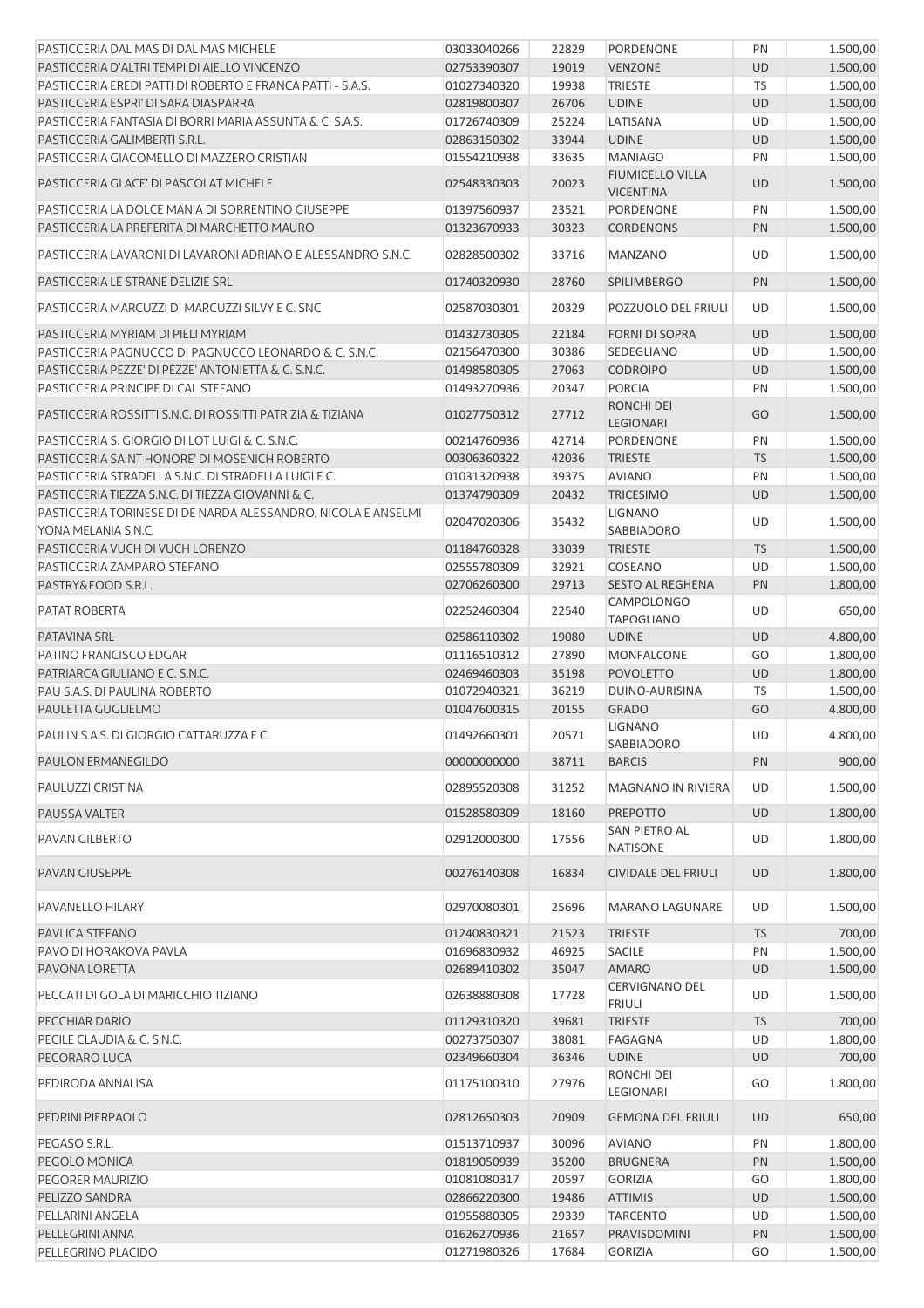| PELLICCIONE FEDERICO                                     | 00000000000 | 28837 | <b>TARCENTO</b>                          | <b>UD</b> | 650,00   |
|----------------------------------------------------------|-------------|-------|------------------------------------------|-----------|----------|
| PELLIZOTTI ANNA LISA                                     | 00331660308 | 20655 | <b>MOGGIO UDINESE</b>                    | UD        | 1.800,00 |
| PELLIZZARI LUCIA                                         | 01788220307 | 29731 | PAVIA DI UDINE                           | <b>UD</b> | 1.500,00 |
| PELLIZZON SILVIA                                         | 01083780310 | 35863 | <b>BUIA</b>                              | UD        | 1.800,00 |
| PELOS SOCIETA' SEMPLICE AGRICOLA DI PELOS ROBERTO E C.   | 02487670305 | 30462 | <b>RUDA</b>                              | UD        | 1.800,00 |
| PELOTE SRL                                               | 02880220302 | 20803 | <b>TOLMEZZO</b>                          | UD        | 900,00   |
| PELUFFO BARBARA                                          | 01181530310 | 35750 | STARANZANO                               | GO        | 1.500,00 |
|                                                          |             |       |                                          |           |          |
| PENSAL S.R.L.                                            | 00187760319 | 18874 | <b>GRADO</b>                             | GO        | 4.800,00 |
| PENSIONE IMPERIA DI VIEIDER VIKTORIA & C. S.N.C.         | 01822080303 | 25937 | <b>LIGNANO</b><br><b>SABBIADORO</b>      | UD        | 4.800,00 |
| PEPATADICORTE S.R.L.                                     | 02538720307 | 18452 | <b>UDINE</b>                             | UD        | 1.800,00 |
| PEPE ROSA DI SFILIGOI ADRIANA & C. S.N.C.                | 01128820311 | 21718 | <b>GORIZIA</b>                           | GO        | 1.800,00 |
| PEPPATENCIA VIAGGI DI BOMBEN FRANCESCA                   | 01600430936 | 22478 | PRATA DI<br>PORDENONE                    | PN        | 4.800,00 |
| PER BACCO DI PADRONE ANGELO                              | 02498240304 | 30708 | <b>CERVIGNANO DEL</b><br><b>FRIULI</b>   | <b>UD</b> | 1.500,00 |
| PERABO' MARINO                                           | 02002810303 | 32990 | <b>FAEDIS</b>                            | <b>UD</b> | 1.800,00 |
|                                                          |             |       | SAN VITO DI                              |           |          |
| PERACCHIO ELENA                                          | 02796800304 | 17963 | <b>FAGAGNA</b>                           | <b>UD</b> | 1.500,00 |
| PERALDO GIANNA MARIA                                     | 01863560932 | 26145 | CANEVA                                   | PN        | 650,00   |
| PERATONER DI FAGGIOTTO GIUSEPPE & C. S.N.C.              | 01387070939 | 41032 | <b>PORDENONE</b>                         | PN        | 1.500,00 |
| PERCHE'NO S.R.L.                                         | 02713920300 | 21446 | <b>TAVAGNACCO</b>                        | UD        | 1.500,00 |
| PERES GABRIELE                                           | 02745700308 | 21785 | <b>MANIAGO</b>                           | PN        | 1.500,00 |
| PERES IPPOLITA                                           | 01784250308 | 35658 | COLLOREDO DI<br><b>MONTE ALBANO</b>      | <b>UD</b> | 1.500,00 |
| PERESSI LUCA                                             | 02793220308 | 23037 | <b>UDINE</b>                             | <b>UD</b> | 700,00   |
| PERESSIN NICOLAS                                         | 01201500319 | 25865 | <b>VILLESSE</b>                          | GO        | 1.500,00 |
| PERESSOTTI DANILA                                        | 02928750302 | 31975 | <b>SAURIS</b>                            | UD        | 4.800,00 |
| PERFORM ASD                                              | 01282840329 | 38292 | <b>TRIESTE</b>                           | <b>TS</b> | 1.500,00 |
| PERHAVEC ANDREJKA                                        | 01124090315 | 23860 | <b>GORIZIA</b>                           | GO        | 1.500,00 |
|                                                          |             |       |                                          |           |          |
| PERIC E PAVAT SNC DI MATIJA PERIC & C.                   | 01310860323 | 17282 | <b>TRIESTE</b>                           | <b>TS</b> | 1.800,00 |
| PERIC KATJUSA                                            | 01166950319 | 36590 | DOBERDO' DEL LAGO                        | GO        | 1.800,00 |
| PERIN EUGENIO E C. S.A.S.                                | 01245860935 | 38090 | PORDENONE                                | PN        | 1.500,00 |
| PERIN MARIA TERESA                                       | 01074180934 | 22622 | <b>SACILE</b>                            | PN        | 1.500,00 |
| PERINI GIOVANNI BATTISTA                                 | 01697530309 | 39185 | <b>TARCENTO</b>                          | UD        | 900,00   |
| PERIS FRANCESCO                                          | 01652130301 | 37085 | <b>FAEDIS</b>                            | UD        | 700,00   |
| PERISSINI MONICA                                         | 01073990325 | 42736 | <b>TRIESTE</b>                           | <b>TS</b> | 1.800,00 |
| PERISSINOTTO DALILA                                      | 00000000000 | 42117 | <b>TARVISIO</b>                          | UD        | 900,00   |
| PERISSINOTTO GUIDO                                       | 01239660325 | 17089 | <b>TRIESTE</b>                           | TS        | 1.800,00 |
| PERISSUTTI GINO                                          | 02506010301 | 25486 | <b>FORNI DI SOPRA</b>                    | UD        | 4.800,00 |
| PERLA ROSSA S.N.C. DI JENOVAN ELEKES ROXANA ADRIANA & C. |             | 30474 |                                          | <b>UD</b> |          |
|                                                          | 02893590303 |       | <b>UDINE</b>                             |           | 1.500,00 |
| PERNARCICH PAOLO                                         | 00844360321 | 31076 | DUINO-AURISINA                           | <b>TS</b> | 1.800,00 |
| PERPER GIORGIO                                           | 00582390324 | 25084 | <b>TRIESTE</b>                           | <b>TS</b> | 1.800,00 |
| PERTOLDI NICOLA                                          | 02223210309 | 22457 | <b>LESTIZZA</b>                          | UD        | 1.800,00 |
| PERTOT ALEXANDER                                         | 00000000000 | 32798 | DUINO-AURISINA                           | TS        | 900,00   |
| PERUCH E LUCCHESE DI PERUCH LUCIANO & C. S.A.S.          | 01172100933 | 29012 | <b>BRUGNERA</b>                          | PN        | 900,00   |
| PERZAN LUCA                                              | 01313020321 | 30809 | <b>MUGGIA</b>                            | TS        | 700,00   |
| PESAMOSCA MARIA CRISTINA                                 | 00000000000 | 19432 | <b>ARTA TERME</b>                        | UD        | 900,00   |
| PESCATORI ANDREA                                         | 00951990324 | 38694 | <b>TRIESTE</b>                           | TS        | 700,00   |
| PESCE ROSSO S.R.L.                                       | 01129870315 | 16798 | <b>MONFALCONE</b>                        | GO        | 1.800,00 |
| PESCHIUTTA ANDREA                                        | 01593270935 | 33169 | PRATA DI                                 | PN        | 1.500,00 |
| PESSA KATYA                                              | 01680050935 | 34787 | <b>PORDENONE</b><br>PASIANO DI           | PN        | 1.500,00 |
| PESSOT ANTONIO                                           | 02394670307 | 20069 | <b>PORDENONE</b><br><b>COLLOREDO DI</b>  | UD        | 700,00   |
| PESSOT LUCA                                              | 01567450935 | 23823 | <b>MONTE ALBANO</b><br>ROVEREDO IN PIANO | PN        | 700,00   |
|                                                          |             | 31939 |                                          |           | 700,00   |
| PESTEL SERGIO                                            | 01033220326 |       | <b>TRIESTE</b>                           | TS        |          |
| PESTRIN BRUNO                                            | 00191110303 | 33234 | <b>VARMO</b>                             | <b>UD</b> | 1.500,00 |
| PESTRIN CLAUDIA                                          | 02581360308 | 33249 | <b>GONARS</b>                            | UD        | 700,00   |
| PESTRIN LUCIA                                            | 02595230307 | 41322 | <b>TALMASSONS</b>                        | UD        | 1.500,00 |
| PETALI DI GEL DI ROSSETTI MARGHERITA                     | 01811220936 | 34826 | FONTANAFREDDA                            | PN        | 1.500,00 |
| PETEANI ANTONELLA                                        | 00462060310 | 27088 | <b>GORIZIA</b>                           | GO        | 1.500,00 |
| PETEANI WALTER                                           | 01004940316 | 30575 | SAVOGNA D'ISONZO                         | GO        | 1.800,00 |
| PETES SRL                                                | 01265830321 | 17446 | <b>TRIESTE</b>                           | <b>TS</b> | 1.800,00 |
| PETIT PUB DI BIANCHI DAVIDE & C. S.N.C.                  | 01323010932 | 20590 | <b>AVIANO</b>                            | PN        | 1.500,00 |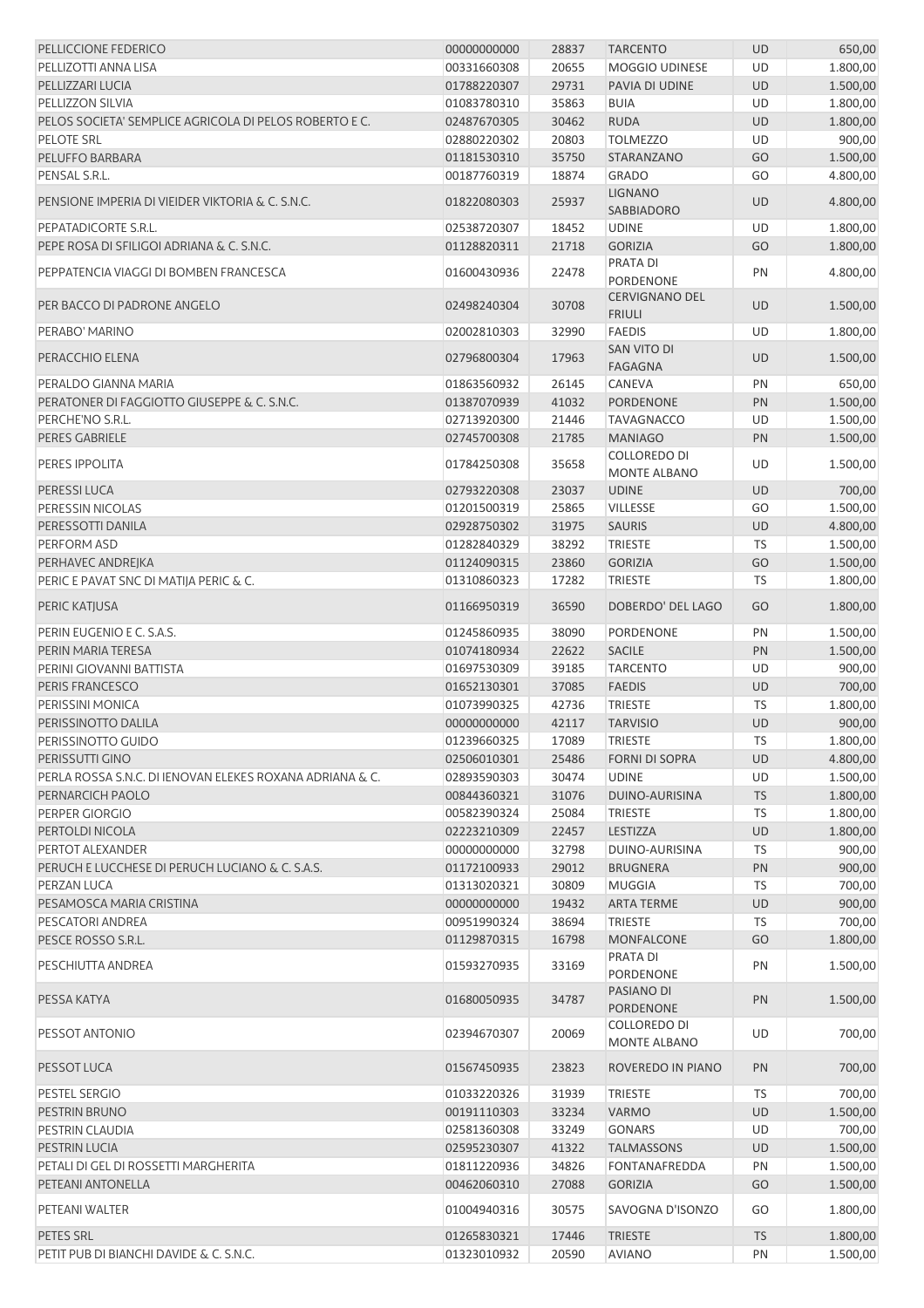| PETITE PATISSERIE DI BRAGAGNOLO OMAR ANGELO              | 01628280933                | 23639          | SAN VITO AL<br><b>TAGLIAMENTO</b>               | PN              | 1.500,00             |
|----------------------------------------------------------|----------------------------|----------------|-------------------------------------------------|-----------------|----------------------|
| PETITTO CONCETTO                                         | 01878720935                | 26992          | <b>SAN VITO AL</b>                              | PN              | 1.500,00             |
|                                                          |                            |                | <b>TAGLIAMENTO</b>                              |                 |                      |
| PETRETIC LJILJANA                                        | 01184970323                | 36323          | <b>TRIESTE</b>                                  | <b>TS</b>       | 1.800,00             |
| PETRICHIUTTO GILBERTO                                    | 02022720300                | 39475          | POVOLETTO                                       | UD              | 1.800,00             |
| PETRIS DERNA                                             | 01806930309                | 38403          | <b>SAURIS</b>                                   | UD              | 1.800,00             |
| PETRIS VALENTINA                                         | 02993680301                | 17696          | PRADAMANO                                       | UD              | 1.500,00             |
| PETRIZZO RAFFAELLA                                       | 02970660300                | 26517          | PASIAN DI PRATO                                 | <b>UD</b>       | 1.500,00             |
| PETRONIO ROBERTO                                         | 00811910322                | 20195          | <b>TRIESTE</b>                                  | TS              | 1.800,00             |
| PETROZZI MARCO                                           | 02520670304                | 27053          | <b>LIGNANO</b><br>SABBIADORO                    | <b>UD</b>       | 4.800,00             |
| PETROZZI S.N.C. DI PETROZZI MAURO & C.                   | 00641840301                | 28407          | <b>LIGNANO</b><br>SABBIADORO                    | UD              | 1.800,00             |
| PETRUSSA GIANNI AFFITTACAMERE                            | 00000000000                | 36776          | <b>PREPOTTO</b>                                 | <b>UD</b>       | 900,00               |
| PETRUZ VIAGGI BUS S.R.L.                                 | 01204700312                | 19903          | ROMANS D'ISONZO                                 | GO              | 700,00               |
| PETRYCHENKO TETYANA                                      | 02914510306                | 22112          | <b>SAPPADA</b>                                  | <b>UD</b>       | 1.800,00             |
| PETTAROSSO DAVIDE                                        | 01294940323                | 39912          | <b>MUGGIA</b>                                   | TS              | 700,00               |
| PEWEN - SOCIETA' A RESPONSABILITA' LIMITATA SEMPLIFICATA |                            | 22694          |                                                 | <b>TS</b>       |                      |
|                                                          | 01333600326                |                | <b>TRIESTE</b>                                  |                 | 1.800,00             |
| PEZIC ADIN                                               | 01300980321                | 27777          | <b>TRIESTE</b>                                  | TS              | 1.500,00             |
| PEZZIN PIER PAOLO                                        | 01520920933                | 42033          | <b>ERTO E CASSO</b>                             | PN              | 1.800,00             |
| <b>PEZZUTTO MICHELE</b>                                  | 01353910936                | 39868          | <b>VALVASONE ARZENE</b>                         | PN              | 900,00               |
| PI GRECO SRL                                             | 01750780932                | 40204          | PORDENONE                                       | PN              | 1.500,00             |
| PIACENTINO GIUSEPPE                                      | 01835130939                | 31044          | <b>SAN DANIELE DEL</b><br><b>FRIULI</b>         | UD              | 1.500,00             |
| PIAGNO MICHELE                                           | 01832700932                | 34588          | <b>SESTO AL REGHENA</b>                         | PN              | 1.800,00             |
| PIAN DEI TASS DI TINOR MARIO & C. S.N.C.                 | 01728360932                | 35587          | <b>BARCIS</b>                                   | PN              | 1.800,00             |
| PIAN DEI TASS SOCIETA' SEMPLICE AGRICOLA                 | 01810790939                | 35418          | <b>BARCIS</b>                                   | PN              | 900,00               |
| PIANCAVALLO SOCIETA' AGRICOLA COOPERATIVA                | 01081080937                | 17569          | <b>BUDOIA</b>                                   | PN              | 1.800,00             |
| PIANETA PIZZA S.R.L. SEMPLIFICATA UNIPERSONALE           | 01174200319                | 24778          | <b>GRADO</b>                                    | GO              | 1.800,00             |
| PIANI ELENA                                              | 02734400308                | 38924          | <b>UDINE</b>                                    | UD              | 650,00               |
| PIANO.BB DI COSTANTINI SCALA CARLO                       |                            | 30132          | <b>UDINE</b>                                    | <b>UD</b>       |                      |
|                                                          | 00000000000                |                |                                                 |                 | 900,00               |
| PIAZZA FABIO E MEROI ROBERTA                             | 01942980309                | 35862          | PRADAMANO                                       | UD              | 1.800,00             |
| PIAZZA FRANCESCO                                         | 01697210308                | 32884          | <b>BUTTRIO</b>                                  | <b>UD</b>       | 1.800,00             |
| PIAZZA SOCIETA' A RESPONSABILITA' LIMITATA SEMPLIFICATA  | 01292560321                | 17777          | <b>TRIESTE</b>                                  | TS              | 1.500,00             |
| PIAZZAVENEZIA - SOCIETA' A RESPONSABILITA' LIMITATA      | 01245180326                | 34482          | <b>TRIESTE</b>                                  | <b>TS</b>       | 1.800,00             |
| PICA DI PICENI GIACOMO                                   | 01144100318                | 22087          | <b>CORMONS</b>                                  | GO              | 1.500,00             |
| PICA PICA DI ZONCAPE' ALFONSINA                          | 01182080323                | 41011          | <b>TRIESTE</b>                                  | <b>TS</b>       | 1.500,00             |
| PICCINATO ANDREA                                         | 01863840938                | 42124          | CANEVA                                          | PN              | 1.500,00             |
| PICCINI GRAZIANO                                         | 00183490309                | 25106          | <b>POVOLETTO</b>                                | <b>UD</b>       | 1.500,00             |
| PICCINI S.N.C. DI PICCINI GERMANO E C.                   | 01947090302                | 23061          | POZZUOLO DEL FRIULI                             | UD              | 1.500,00             |
| PICCININI MASSIMO                                        | 01329570327                | 41784          | <b>TRIESTE</b>                                  | <b>TS</b>       | 700,00               |
| PICCO SILVIA                                             | 01359700307                | 31349          | <b>BORDANO</b>                                  | UD              | 1.500,00             |
| PICCOLO ANDREA                                           | 01876550938                | 24490          | AZZANO DECIMO                                   | PN              | 1.500,00             |
| PICCOLO CLAUDIO                                          | 01154000937                | 18395          | <b>CHIONS</b>                                   | PN              | 900,00               |
| PICCOLO GIORGIO                                          | 00000000000                | 42729          | <b>TARVISIO</b>                                 | <b>UD</b>       |                      |
|                                                          |                            |                |                                                 |                 | 900,00               |
| PICECH MORENA                                            | 00000000000                | 22352          | <b>CORMONS</b>                                  | GO              | 900,00               |
| PICILLI LORETTA                                          | 02835510302                | 20768          | REANA DEL ROIALE                                | UD              | 1.800,00             |
| PICO FLAVIA & C. S.N.C.<br>PICOTTI EUGENIO               | 01504210301<br>01554580306 | 31136<br>18403 | <b>TAVAGNACCO</b><br><b>CIVIDALE DEL FRIULI</b> | UD<br><b>UD</b> | 4.800,00<br>4.800,00 |
|                                                          |                            |                |                                                 |                 |                      |
| PIDUTTI ANDREA                                           | 02547990305                | 25913          | <b>RAGOGNA</b>                                  | <b>UD</b>       | 1.500,00             |
| PIEFFE S.R.L.                                            | 07925451218                | 36737          | <b>TRIESTE</b>                                  | <b>TS</b>       | 1.500,00             |
| PIERETTO SONIA                                           | 01723480933                | 34395          | <b>PORCIA</b>                                   | PN              | 1.500,00             |
| PIERI MAURA                                              | 01193440318                | 39413          | <b>MONFALCONE</b>                               | GO              | 1.500,00             |
| PIETROBELLI ELISABETTA                                   | 00000000000                | 38334          | <b>TRIESTE</b>                                  | TS              | 900,00               |
| PIGAT FABIOLA                                            | 00000000000                | 41890          | SAN DANIELE DEL<br><b>FRIULI</b>                | UD              | 900,00               |
| PIGHIN DIANA                                             | 04175120270                | 21493          | <b>LIGNANO</b><br>SABBIADORO                    | UD              | 1.500,00             |
| PIGNI MACCIA CHIARA ANNA MARIA                           | 02578820306                | 31413          | <b>MOIMACCO</b>                                 | UD              | 650,00               |
| PIGRECO S.A.S. DI KONSTADINOS PAPALEXIS & C.             | 01300510326                | 33652          | <b>TRIESTE</b>                                  | <b>TS</b>       | 1.800,00             |
| PILATES WELLNESS STUDIO DI SABINA MOHOVICH               | 01168880324                | 18993          | <b>TRIESTE</b>                                  | <b>TS</b>       | 1.500,00             |
| PILLER HOFFER ELDA E LICIA SNC                           | 00858750250                | 25438          | SAPPADA                                         | UD              | 1.500,00             |
| PILLER HOFFER MARTINA & MICHELA S.N.C.                   |                            | 25702          |                                                 | UD              |                      |
| PILLER RONER MARTA                                       | 01108740257<br>01072790254 | 37959          | SAPPADA<br>SAPPADA                              | UD              | 900,00<br>1.800,00   |
|                                                          |                            |                |                                                 |                 |                      |
| PILLON CHIARA                                            | 01706040936                | 27970          | AZZANO DECIMO                                   | PN              | 1.500,00             |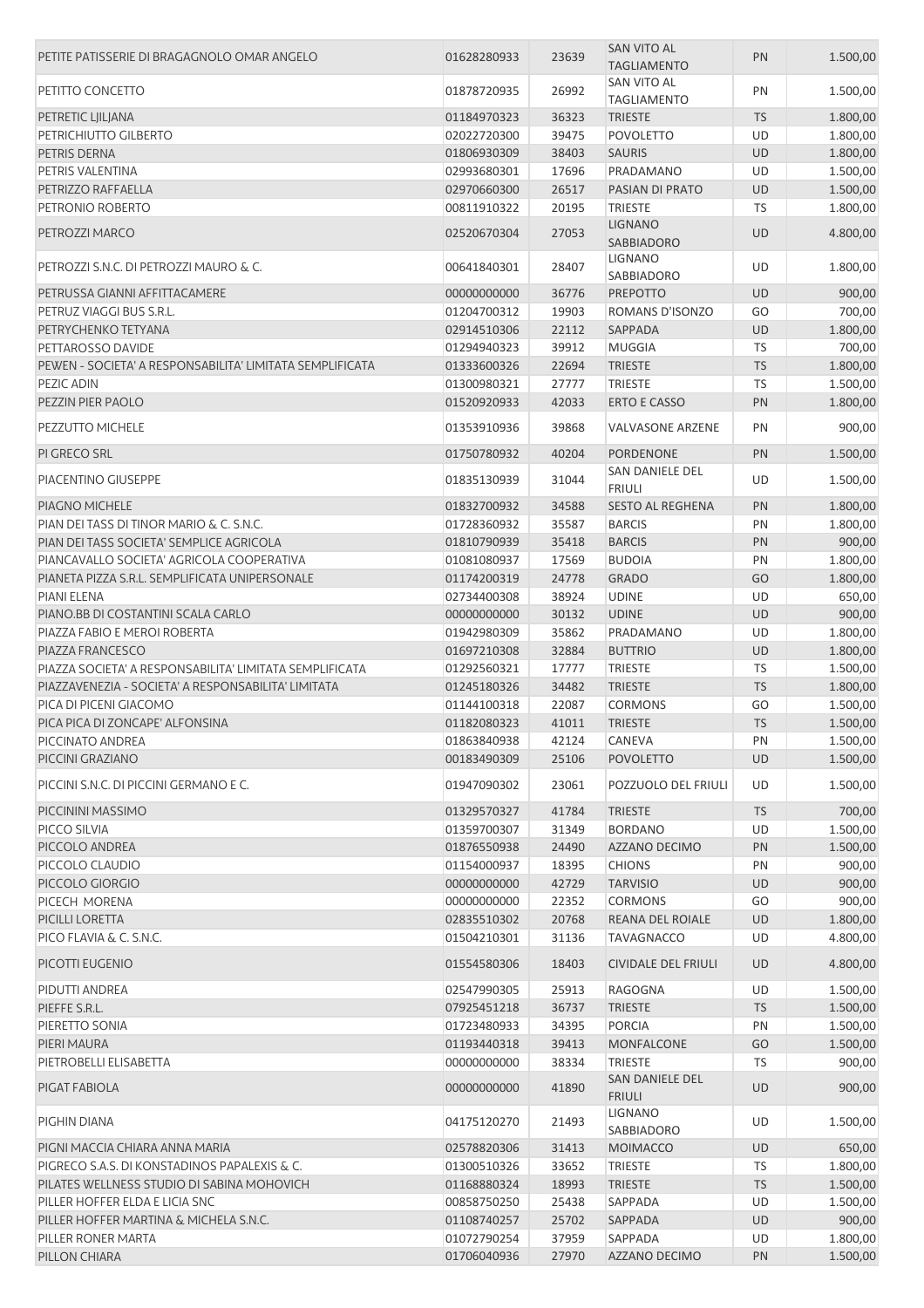| PILUTTI'S S.R.L.                                                                 | 02968150306                | 19255          | <b>UDINE</b>                           | UD        | 1.800,00 |
|----------------------------------------------------------------------------------|----------------------------|----------------|----------------------------------------|-----------|----------|
| PINETABEACH SAS DI FABIO FAGGIANI & C.                                           | 02501800300                | 32981          | <b>LIGNANO</b><br>SABBIADORO           | <b>UD</b> | 1.500,00 |
| PINK EVENTS & ORGANIZATION DI PRISTAVEC CRISTINA                                 | 01066310325                | 21666          | <b>TRIESTE</b>                         | TS        | 1.500,00 |
| PINK PANTHER DI CECON RENZA & C. S.A.S                                           | 01233630936                | 27443          | <b>TRAVESIO</b>                        | PN        | 1.800,00 |
| PINK PANTHER S.R.L.                                                              | 01839460936                | 25826          | <b>AZZANO DECIMO</b>                   | PN        | 1.800,00 |
| PINNA DARIO & LOVO BETTY S.N.C.                                                  | 02557080302                | 34475          | <b>UDINE</b>                           | <b>UD</b> | 1.500,00 |
| PINO BAR DI BIANCANIELLO GIUSEPPE & C. S.A.S.                                    | 00824850309                | 31881          | <b>CERVIGNANO DEL</b><br><b>FRIULI</b> | UD        | 1.500,00 |
| PINTO LUCA                                                                       | 01167160314                | 28727          | <b>GORIZIA</b>                         | GO        | 1.500,00 |
| PIN-UP S.A.S. DI DOBRIGNA ROSSANA & C.                                           | 00949290324                | 25416          | <b>TRIESTE</b>                         | TS        | 1.500,00 |
| PINZIN ELISABETTA                                                                | 02882610302                | 23574          | <b>TOLMEZZO</b>                        | <b>UD</b> | 1.500,00 |
| PINZIN MARIANGELA                                                                | 01865230302                | 21507          | CAMINO AL<br><b>TAGLIAMENTO</b>        | UD        | 1.800,00 |
| PIOLI GABRIELE                                                                   | 02626050302                | 26513          | <b>MOGGIO UDINESE</b>                  | UD        | 1.500,00 |
| PIOVESAN FRANCESCA                                                               | 01817500935                | 20104          | <b>AVIANO</b>                          | PN        | 900,00   |
| PIPAN GIANFRANCO                                                                 | 00982080327                | 35212          | <b>TRIESTE</b>                         | <b>TS</b> | 700,00   |
| <b>PIRAS GISELLA</b>                                                             | 00000000000                | 41761          | <b>CIVIDALE DEL FRIULI</b>             | UD        | 650,00   |
| PIREDDA FRANCESCO                                                                | 01339120329                | 35683          | <b>TRIESTE</b>                         | <b>TS</b> | 1.800,00 |
| PIRRERA NUNZIO                                                                   |                            | 17575          | <b>TARVISIO</b>                        | UD        |          |
| PISACANE ANDREA & C. SRL                                                         | 02881450304<br>02764420309 | 21902          |                                        | <b>UD</b> | 1.500,00 |
|                                                                                  |                            |                | <b>TAVAGNACCO</b>                      |           | 1.800,00 |
| PISACANE BIANCA AFFITTACAMERE                                                    | 02652130309                | 34105          | PALMANOVA                              | UD        | 900,00   |
| PISACANE CARMELA & C. SOCIETA' A RESPONSABILITA' LIMITATA<br><b>SEMPLIFICATA</b> | 02982660306                | 28564          | REANA DEL ROIALE                       | <b>UD</b> | 1.800,00 |
| PISACANE S.R.L.                                                                  | 02184450308                | 34191          | PALMANOVA                              | UD        | 1.800,00 |
| PISANI FULVIO                                                                    | 00596870303                | 26492          | <b>TARVISIO</b>                        | UD        | 650,00   |
| PISANI PAOLO                                                                     | 01017520329                | 19918          | <b>TRIESTE</b>                         | TS        | 700,00   |
| PISCANC ALESSANDRA                                                               | 01317300323                | 22022          | <b>TRIESTE</b>                         | <b>TS</b> | 1.500,00 |
| PISCHIUTTA ALBA                                                                  | 00000000000                | 33079          | SAN DANIELE DEL<br><b>FRIULI</b>       | UD        | 900,00   |
| PIT STOP CAFE' DI ZARABARA LIZ                                                   | 02866440304                | 24274          | <b>TOLMEZZO</b>                        | <b>UD</b> | 1.500,00 |
| PIT STOP SNC DI PITTARELLO MICHELE & C                                           | 02853000301                | 29289          | <b>TARVISIO</b>                        | UD        | 1.500,00 |
| PITACCO FRANCESCA                                                                | 01120420326                | 35450          | <b>TRIESTE</b>                         | <b>TS</b> | 650,00   |
| PITTERIO S.R.L.                                                                  | 02750780302                | 22753          | PALMANOVA                              | UD        | 1.800,00 |
| PITTINO IRENE                                                                    | 02534440306                | 28960          | <b>CHIUSAFORTE</b>                     | UD        | 1.500,00 |
| PITTINO NADJA                                                                    | 00000000000                | 41741          | <b>OSOPPO</b>                          | UD        | 900,00   |
| PITTIONI EZIO                                                                    | 00629420308                | 33315          | POZZUOLO DEL FRIULI                    | <b>UD</b> | 1.800,00 |
| PITTIS FABRIZIO                                                                  | 01844920304                | 34329          | SAN GIORGIO DI<br><b>NOGARO</b>        | UD        | 1.500,00 |
| PITTON MARINO S.A.S. DI CIOT LUIGI & C.                                          | 01217700937                | 38608          | <b>CORDENONS</b>                       | PN        | 4.800,00 |
| PIUSSI DI PIUSSI FRANCESCO & C. - S.A.S.                                         | 01411350307                | 28221          | <b>TARVISIO</b>                        | UD        | 1.800,00 |
| PIUSSI EUGENIO                                                                   | 02481950307                | 22111          | <b>BUIA</b>                            | <b>UD</b> | 1.500,00 |
| PIUSSI VITTORINO                                                                 | 02833270305                | 39103          | <b>CHIUSAFORTE</b>                     | UD        | 1.800,00 |
| PIUZZI PAOLO                                                                     | 01778680932                | 33029          | <b>CORDENONS</b>                       | PN        | 1.500,00 |
| PIVETTA ELISA                                                                    | 01250840939                | 24956          | PORDENONE                              | PN        | 1.500,00 |
| PIVETTA FRANCESCO                                                                | 01274580933                | 32445          | <b>SACILE</b>                          | PN        | 700,00   |
| PIVIDORI FABIO                                                                   | 01814310304                | 22727          | PAGNACCO                               | UD        | 1.800,00 |
| PIVIDORI FRANCO                                                                  | 01681630305                | 21331          | <b>COLLOREDO DI</b>                    | <b>UD</b> | 700,00   |
| PIVIDORI MASSIMO                                                                 | 02102630304                | 36017          | <b>MONTE ALBANO</b><br><b>NIMIS</b>    | UD        | 1.800,00 |
| PIVIDORI SANDRO                                                                  | 01868850304                | 24345          | <b>TARVISIO</b>                        | UD        | 1.800,00 |
| PIZZA & CO. DI MACCAN ALESSANDRA                                                 | 01541730931                | 34064          | SACILE                                 | PN        | 1.800,00 |
| PIZZA CHIC DI SADAT SAYED ABUTALEB                                               | 01313240325                | 36081          | <b>TRIESTE</b>                         | <b>TS</b> | 1.800,00 |
| PIZZA CONNECTION DI SPANO' CRISTIANO                                             | 00517830311                | 20604          | <b>GORIZIA</b>                         | GO        | 1.800,00 |
| PIZZA D'ORO DI DANI HAXHI                                                        | 02589210307                | 17652          | CAMPOFORMIDO                           | <b>UD</b> | 1.800,00 |
| PIZZA IN CORSO DI DELLA MEA CLAUDIA                                              | 02858730308                | 33439          | <b>TAVAGNACCO</b>                      | UD        | 1.800,00 |
| PIZZA INN DI SEFA BESNIK                                                         | 01662160934                | 33644          | <b>ZOPPOLA</b>                         | PN        | 1.800,00 |
| PIZZA LA STELLA DI FILIP ALEKSIC                                                 | 02970190308                | 28753          | <b>UDINE</b>                           | UD        | 1.800,00 |
| PIZZALI ERMINIO                                                                  | 00608940300                | 37377          | <b>RIVIGNANO TEOR</b>                  | <b>UD</b> | 1.500,00 |
| PIZZAMANIA DI DI PAOLA FRANCO                                                    | 01676860305                | 26247          | <b>UDINE</b>                           | UD        | 1.800,00 |
| PIZZAMIGLIO MARA                                                                 | 01106120320                | 20998          | <b>TRIESTE</b>                         | <b>TS</b> | 1.800,00 |
| PIZZERIA - RISTORANTE DA MARIO DI MAROTTA DANIELA                                | 02781630302                | 38553          | <b>UDINE</b>                           | UD        | 1.800,00 |
| PIZZERIA 4S DI GIACOMELLI LIVIO                                                  | 02298130309                | 32976          | <b>CIVIDALE DEL FRIULI</b>             | <b>UD</b> | 1.800,00 |
| PIZZERIA AGLI ELFI DI LUCIGNANO ELISABETH                                        |                            |                |                                        |           | 1.500,00 |
| PIZZERIA AI GELSI S.N.C. DI CALLIGARO MARCO & C.                                 | 01150860326                | 24188<br>38329 | DUINO-AURISINA                         | TS        | 1.800,00 |
|                                                                                  | 01820200937                | 33442          | <b>MANIAGO</b>                         | PN        |          |
| PIZZERIA AL CARETEL DI VESCOVI CESARE                                            | 00193500931                |                | <b>ZOPPOLA</b>                         | PN        | 1.800,00 |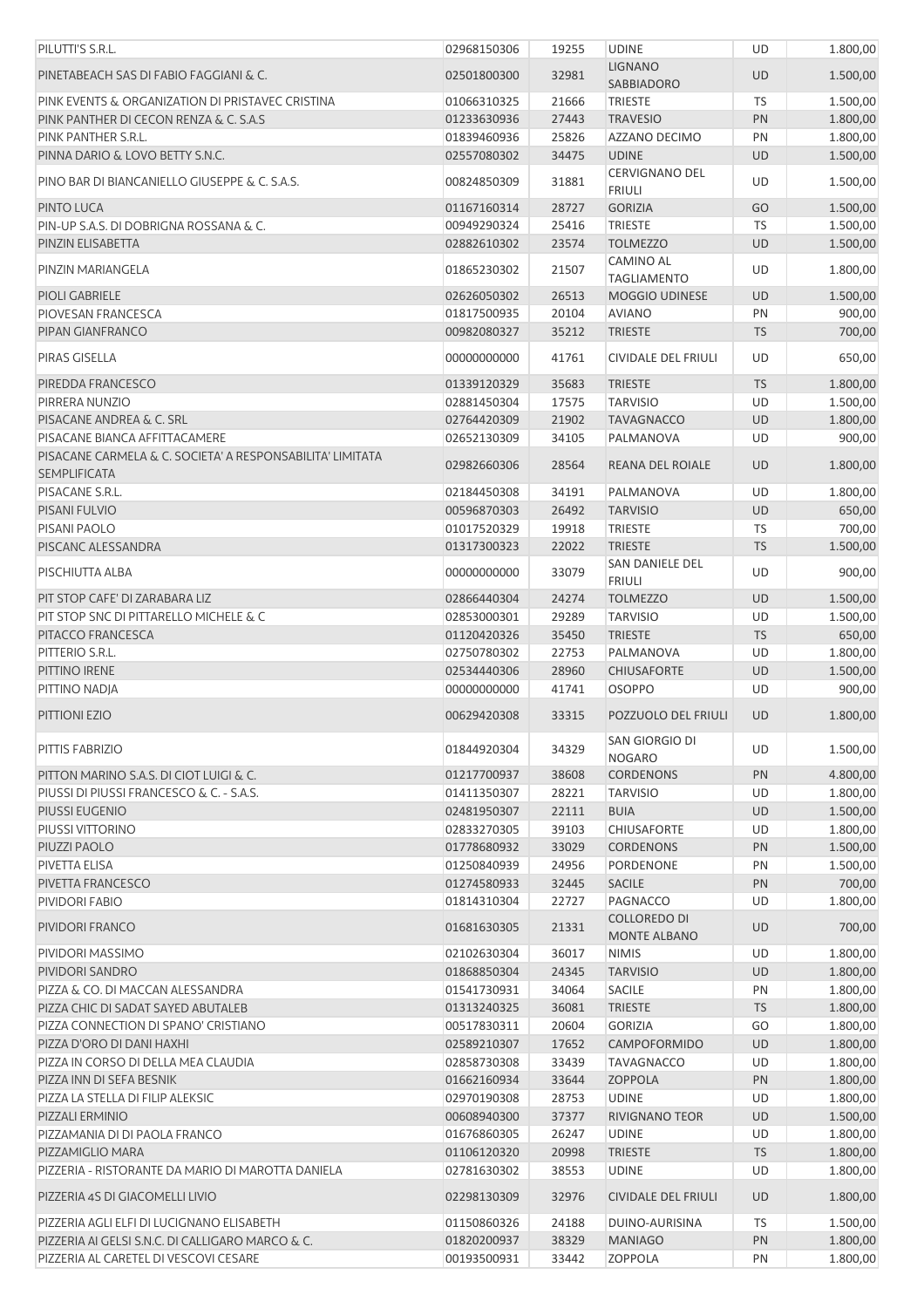| PIZZERIA AL GRECO DI TOPRAN CUTIN MARIA GABRIELLA                                                                         | 02220240309                | 25479          | <b>AMPEZZO</b>                           | <b>UD</b>       | 1.800,00           |
|---------------------------------------------------------------------------------------------------------------------------|----------------------------|----------------|------------------------------------------|-----------------|--------------------|
| PIZZERIA AL QUADRIFOGLIO DI ACUNTO GAETANO                                                                                | 01581140306                | 24395          | <b>UDINE</b>                             | UD              | 1.500,00           |
| PIZZERIA ALLA MINIERA DI DE ROSA MARIA                                                                                    | 01870420930                | 30116          | <b>MANIAGO</b>                           | PN              | 1.800,00           |
| PIZZERIA ALLA RUOTA DI SALIN STEFANO                                                                                      | 02550020305                | 26504          | <b>TARCENTO</b>                          | UD              | 1.800,00           |
| PIZZERIA ALLA SCIMMIA DI BORRELLI AGNESE                                                                                  | 01624480933                | 19927          | <b>PORCIA</b>                            | PN              | 1.800,00           |
| PIZZERIA ALL'ANFORA S.N.C. DI APUZZO MARIO & C.                                                                           | 01595550300                | 22105          | <b>TERZO D'AQUILEIA</b>                  | UD              | 1.500,00           |
| PIZZERIA ALL'UNIONE DI DE LUCIA ANTONIETTA & C. S.A.S.                                                                    | 01100120318                | 17672          | <b>GRADISCA D'ISONZO</b>                 | GO              | 1.800,00           |
| PIZZERIA ANEMA 'E CORE S.A.S. DI OLIMPIA GUARINO                                                                          | 01288890328                | 29597          | <b>TRIESTE</b>                           | TS              | 1.800,00           |
| PIZZERIA ANTICA COLTELLERIA S.N.C. DI ALMIRA SMAJIC & C.                                                                  | 01724220932                | 40003          | <b>MANIAGO</b>                           | PN              | 1.500,00           |
| PIZZERIA ANTICO GRANO DI CICUTO ROBERTO                                                                                   | 04203900271                | 24902          | <b>SAN VITO AL</b><br><b>TAGLIAMENTO</b> | PN              | 1.800,00           |
| PIZZERIA BACCARO DI FERRAIOLI NICOLA                                                                                      | 01391740931                | 35782          | <b>FANNA</b>                             | PN              | 1.800,00           |
| PIZZERIA CASANOVA DI CASANOVA GIUSEPPE                                                                                    | 02923860304                | 40630          | <b>UDINE</b>                             | UD              | 1.800,00           |
| PIZZERIA CAVOUR DI ESPOSITO DOMENICO                                                                                      | 07192551211                | 39367          | MONFALCONE                               | GO              | 1.800,00           |
| PIZZERIA CIPCIOP DI RUSSO SALVATORE                                                                                       | 04341370262                | 19006          | PASIANO DI<br><b>PORDENONE</b>           | PN              | 1.500,00           |
| PIZZERIA DA ESPOSITO DI GESSICA ESPOSITO & C. S.A.S.                                                                      | 01070130313                | 33415          | <b>GORIZIA</b>                           | GO              | 1.800,00           |
| PIZZERIA DA GIANNI DI FALCONIERI GIOVANNI                                                                                 | 01624390934                | 35211          | PORDENONE                                | PN              | 1.800,00           |
| PIZZERIA DA GIGI DI PETRAZZUOLO LUIGI                                                                                     | 00779230325                | 32371          | <b>TRIESTE</b>                           | <b>TS</b>       | 1.800,00           |
| PIZZERIA DA LAURA DI GIANI MATTEO                                                                                         | 01866180936                | 36765          | PORDENONE                                | PN              | 1.800,00           |
| PIZZERIA DA MARIO DI BARRA MARIO                                                                                          | 01745830933                | 25322          | <b>CODROIPO</b>                          | <b>UD</b>       | 1.800,00           |
| PIZZERIA DA NICOLA DI BOTTONE NICOLA                                                                                      | 00382510931                | 17981          | PORDENONE                                | PN              | 1.800,00           |
| PIZZERIA DA PAOLINO DI CANDIDO LUISA                                                                                      | 01758460933                | 21647          | <b>VIVARO</b>                            | PN              | 1.800,00           |
| PIZZERIA DA RENATO S.N.C. DI PILLER RONER FABIO E DAVIDE                                                                  | 01135470258                | 24297          | SAPPADA                                  | UD              | 1.800,00           |
| PIZZERIA DA SABRINA DI BITTHOMAS & C. SNC                                                                                 | 01483890933                | 26567          | <b>SEQUALS</b>                           | PN              | 1.800,00           |
| PIZZERIA DA S'CIAUS DI PIOLI STEFANO                                                                                      | 01682790934                | 27612          | <b>SACILE</b>                            | PN              | 1.800,00           |
| PIZZERIA DA TONINO DI SABATINO ERNESTO                                                                                    | 01842480939                | 33622          | <b>SPILIMBERGO</b>                       | PN              | 1.800,00           |
| PIZZERIA E TRATTORIA DA NELLA DI ESPOSITO ANTONIO & C. S.N.C.                                                             | 00390720316                | 37235          | <b>SAN CANZIAN</b><br>D'ISONZO           | GO              | 1.800,00           |
| PIZZERIA EL MERENDERO DI SICILIANO ANNA S.A.S.                                                                            | 01103150312                | 32060          | MONFALCONE                               | GO              | 1.800,00           |
| PIZZERIA ITALIA DI MASCOLO MARIA GRAZIA & C. - S.N.C.                                                                     | 00456430313                | 23402          | <b>CORMONS</b>                           | GO              | 1.800,00           |
| PIZZERIA LA BRACE DI ATTIANESE GAETANO                                                                                    | 00557160314                | 35037          | <b>FOGLIANO</b><br>REDIPUGLIA            | GO              | 1.800,00           |
| PIZZERIA LA GENZIANELLA SNC DI IOB GIULIO E CIANI TERESA                                                                  | 02434300303                | 26131          | <b>TOLMEZZO</b>                          | UD              | 1.800,00           |
| PIZZERIA LA TARANTELLA DI CRISCUOLO VINCENZO                                                                              | 00383240314                | 19035          | <b>GORIZIA</b>                           | GO              | 1.500,00           |
| PIZZERIA MEDAGLIA S.N.C. DI MEDAGLIA GIOVANNI E LUISA                                                                     | 01550560930                | 26506          | <b>CORDOVADO</b>                         | PN              | 1.800,00           |
| PIZZERIA O SARACENO DI PIZZOFERRO VALENTINO & C. S.N.C.                                                                   | 01407810306                | 28166          | <b>LIGNANO</b><br>SABBIADORO             | <b>UD</b>       | 1.500,00           |
| PIZZERIA QUICK DI AQUILA VINCENZO & C. S.N.C.                                                                             | 02183400304                | 26176          | <b>BUIA</b>                              | UD.             | 1.800,00           |
| PIZZERIA RISTORANTE GRIMANI DI GENTILE VITTORIO                                                                           | 01646550309                | 36458          | PALMANOVA                                | UD              | 1.800,00           |
| PIZZERIA THE CLUB DI FICARRA DANIELE                                                                                      | 01198820316                | 26199          | <b>GORIZIA</b>                           | GO              | 1.800,00           |
| PIZZERIA TRATTORIA BAR ALADINO DI ABU SHARAR YOUSEF                                                                       | 01260550932                | 40167          | AZZANO DECIMO                            | PN              | 1.800,00           |
| PIZZERIA TRATTORIA CAPELLO DI MANSI GABRIELE & C. S.N.C.                                                                  | 01881160301                | 27111          | <b>CERVIGNANO DEL</b><br><b>FRIULI</b>   | UD              | 1.800,00           |
| PIZZERIA VENEZIA DI MODOTTI RITA                                                                                          | 02720390307                | 37148          | <b>UDINE</b>                             | <b>UD</b>       | 1.500,00           |
| PIZZERIA VESUVIO DI CHIAUTTA YLENIA                                                                                       | 02873030304                | 21488          | <b>TOLMEZZO</b>                          | UD              | 1.800,00           |
| PIZZERIA VIALE 59 S.R.L.S.                                                                                                | 01316800323                | 41756          | <b>TRIESTE</b>                           | <b>TS</b>       | 1.800,00           |
| PIZZERIA-ROSTICCERIA GUSTO ANTICO DI MASI CIRO                                                                            | 01675820938                | 21471          | <b>SAN VITO AL</b><br><b>TAGLIAMENTO</b> | PN              | 1.800,00           |
| PIZZI CRISTINA                                                                                                            | 02256130309                | 35300          | <b>UDINE</b>                             | <b>UD</b>       | 1.500,00           |
| PIZZIGNACH LORENA                                                                                                         | 01055000317                | 33336          | MONFALCONE                               | GO              | 1.500,00           |
| PIZZOFERRO RAFFAELE                                                                                                       | 02382980304                | 41958          | <b>UDINE</b>                             | <b>UD</b>       | 1.800,00           |
| PIZZOFERRO RAFFAELE & C. S.A.S.                                                                                           | 02479490308                | 35382          | <b>UDINE</b>                             | UD              | 1.800,00           |
| PIZZULIN MAURIZIO                                                                                                         | 00918820325                | 21717          | <b>MUGGIA</b>                            | <b>TS</b>       | 1.500,00           |
| PLANADAS S.R.L.                                                                                                           | 01114760315                | 32357          | ROMANS D'ISONZO                          | GO              | 1.800,00           |
| PLANET SUN S.A.S. DI DORATIOTTO EZIO & C.                                                                                 | 03838420275                | 24683          | <b>CODROIPO</b>                          | <b>UD</b>       | 1.500,00           |
| PLASE' DI CARBONI MANUEL                                                                                                  | 02670470307                | 18115          | <b>MARTIGNACCO</b>                       | UD              | 1.500,00           |
| PLAYA S.R.L.                                                                                                              | 00950370304                | 16710          | <b>LIGNANO</b><br><b>SABBIADORO</b>      | UD              | 4.800,00           |
| PM SPETTACOLI DI PELLARINI MASSIMO                                                                                        | 02674710302                | 18471          | <b>BUIA</b>                              | UD              | 1.500,00           |
| PN BAR DI TREVISANUTO ALBERTO                                                                                             | 01551910936                | 19901          | PORDENONE                                | PN              | 1.500,00           |
|                                                                                                                           |                            |                | SAN DORLIGO DELLA                        |                 |                    |
| POCECCO MASSIMILIANO<br>POCKAI B. & GODNIC M. S.N.C.                                                                      | 01318600325<br>00678880329 | 38253<br>18738 | VALLE<br><b>TRIESTE</b>                  | TS<br><b>TS</b> | 700,00<br>1.500,00 |
|                                                                                                                           |                            |                | PASIANO DI                               |                 |                    |
| PODERE DELL'ANGELO MATERIA ANIMA CUORE DI NAPPO CARLO & C. SAS 01847660931<br>PODERE DELL'ANGELO SOCIETA' AGRICOLA S.R.L. |                            | 31251          | PORDENONE                                | PN<br>PN        | 1.800,00           |
|                                                                                                                           | 00112750930                | 37525          | <b>BRUGNERA</b>                          |                 | 1.800,00           |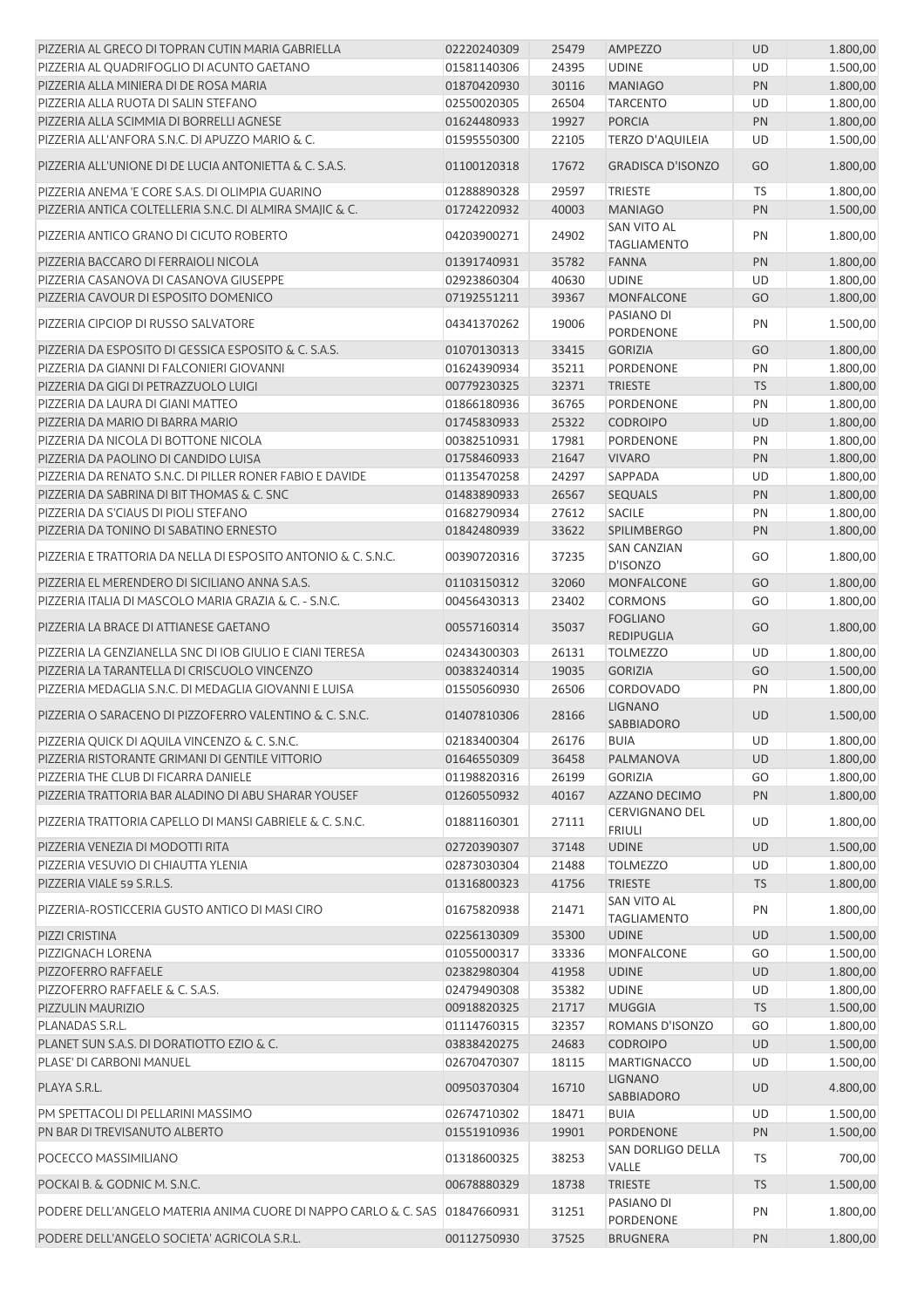| PODERE DELL'ANGELO UNO SOCIETA' AGRICOLA S.R.L.               | 01802750933 | 31299 | PASIANO DI<br>PORDENONE                | PN        | 1.800,00 |
|---------------------------------------------------------------|-------------|-------|----------------------------------------|-----------|----------|
| PODRECCA FIORENZA                                             | 00000000000 | 24811 | <b>TRIESTE</b>                         | <b>TS</b> | 900,00   |
| PODVERSIC ADRIANO                                             | 00522370311 | 38136 | <b>GORIZIA</b>                         | GO        | 1.800,00 |
| PODVERSIC BOGDAN                                              | 00545130312 | 41422 | <b>GORIZIA</b>                         | GO        | 1.500,00 |
| POIAN LUCIANA                                                 | 01616860308 | 37260 | <b>BAGNARIA ARSA</b>                   | UD        | 1.800,00 |
| POIANA NADIA                                                  | 02552740306 | 32252 | <b>ATTIMIS</b>                         | UD        | 1.800,00 |
| POL BODETTO ROSILDA                                           | 02718290303 | 23670 | <b>UDINE</b>                           | UD        | 1.500,00 |
| POLA S.A.S. DI CVEK MARINA & C.                               | 02518990300 | 19237 | <b>GONARS</b>                          | <b>UD</b> | 1.800,00 |
| POLACCO SABRINA                                               | 01320260324 | 27456 | <b>TRIESTE</b>                         | TS        | 1.500,00 |
| POLARE - SOCIETA' IN ACCOMANDITA SEMPLICE DI BRUNO CLAI       | 01245670326 | 24989 | <b>TRIESTE</b>                         | <b>TS</b> | 1.500,00 |
| POLE POSITION DI PARAVANO PATRIZIA                            | 00404600314 | 19256 | <b>MONFALCONE</b>                      | GO        | 900,00   |
| POLENCIC FRANCESCO                                            | 00221800253 | 20632 | SAPPADA                                | <b>UD</b> | 1.500,00 |
| POLENTARUTTI EZIO                                             | 01326780937 | 27809 | PORDENONE                              | PN        | 1.500,00 |
| POLISPORTIVA LIBERTAS MARTIGNACCO SOCIETA' SPORTIVA           |             |       |                                        |           |          |
| DILETTANTISTICA A RESPONSABILITA' LIMITATA                    | 01257050300 | 19248 | <b>MARTIGNACCO</b>                     | <b>UD</b> | 1.500,00 |
|                                                               |             |       | SAN VITO AL                            |           |          |
| POLISPORTIVA S. VITO SOCIETA' COOPERATIVA                     | 01354600932 | 24749 | <b>TAGLIAMENTO</b>                     | PN        | 1.500,00 |
| POLO DEL VECCHIO SERGIO & C. - S.N.C.                         | 00385830930 | 30378 | ROVEREDO IN PIANO                      | PN        | 1.800,00 |
|                                                               |             |       |                                        |           |          |
| POLO EMILIANA                                                 | 02801990306 | 17165 | FORNI DI SOTTO                         | UD        | 4.800,00 |
| POLO FRANCESCO                                                | 02955150301 | 32650 | <b>FORNI DI SOTTO</b>                  | <b>UD</b> | 1.800,00 |
| POLO FRANCO                                                   | 01658740939 | 28845 | <b>CLAUT</b>                           | PN        | 650,00   |
| POLO LORELLA                                                  | 00492460316 | 21045 | <b>GRADO</b>                           | GO        | 1.800,00 |
| POLO MARCO                                                    | 01138470313 | 32547 | <b>UDINE</b>                           | UD        | 1.500,00 |
| POLO SARA                                                     | 02868290301 | 17196 | <b>FORNI DI SOTTO</b>                  | <b>UD</b> | 1.500,00 |
| POLO TACCHIA VERONICA                                         | 01805650932 | 34650 | <b>MONTEREALE</b>                      | PN        | 1.800,00 |
|                                                               |             |       | VALCELLINA                             |           |          |
| POMIS S.S. SOCIETA' AGRICOLA                                  | 02604920302 | 25508 | MORTEGLIANO                            | <b>UD</b> | 1.800,00 |
| PONTEROSSO SUITE DI ZETTIN CRISTINA                           | 01264410323 | 17146 | <b>TRIESTE</b>                         | <b>TS</b> | 900,00   |
| PONTONI CATIA                                                 | 01816880304 | 24385 | <b>LIGNANO</b>                         | UD        | 1.500,00 |
|                                                               |             |       | SABBIADORO                             |           |          |
| PONTONI FLAVIO                                                | 01644080309 | 29818 | <b>BUTTRIO</b>                         | UD        | 1.800,00 |
| <b>PONTONUTTI ELSA</b>                                        | 02479630309 | 18232 | <b>CIVIDALE DEL FRIULI</b>             | <b>UD</b> | 1.500,00 |
|                                                               |             |       |                                        |           |          |
| PONZIO ANTONIO & PELLIZZARI MONICA S.N.C.                     | 02833540301 | 27992 | <b>UDINE</b>                           | UD        | 1.800,00 |
| POPOVITCH ALLA                                                | 01211770324 | 39761 | <b>TRIESTE</b>                         | <b>TS</b> | 1.500,00 |
| PORCU ROBERTO                                                 | 01243900329 | 37408 | <b>TRIESTE</b>                         | <b>TS</b> | 700,00   |
| PORDENONE FIERE S.P.A.                                        | 00076940931 | 44340 | PORDENONE                              | PN        | 1.500,00 |
| PORDENONE TURISMO - PROVINCIA OSPITALE                        | 01585580937 | 47660 | PORDENONE                              | PN        | 1.500,00 |
| PORTA ANTICA SRLS                                             | 01851320935 | 37580 | SAN VITO AL                            | PN        | 1.500,00 |
|                                                               |             |       | <b>TAGLIAMENTO</b>                     |           |          |
| PORTA NOVA DI LUCIO MERLO E C. SAS                            | 02658550302 | 26142 | <b>CERVIGNANO DEL</b><br><b>FRIULI</b> | UD        | 1.500,00 |
| PORTORICO CAFFE' DI BORTOLUZZI SILVIA & C. S.N.C.             | 01505700938 | 32476 | PORDENONE                              | PN        | 1.500,00 |
| PORTORICO SRL                                                 | 01803210937 | 34089 | PORDENONE                              | PN        | 1.500,00 |
|                                                               |             |       | <b>LIGNANO</b>                         |           |          |
| POSEIDON DI BUONOCORE DOMENICO E C. S.A.S.                    | 02729440301 | 23681 | SABBIADORO                             | <b>UD</b> | 1.800,00 |
| POSTACCIO S.R.L.                                              | 02832280305 | 18869 | <b>MARTIGNACCO</b>                     | UD        | 1.800,00 |
|                                                               |             |       | <b>LIGNANO</b>                         |           |          |
| POTERZIO DENIS                                                | 02999050301 | 37229 | SABBIADORO                             | <b>UD</b> | 1.800,00 |
| POVOLEDO GIANCARLO                                            | 01253580938 | 21421 | <b>MANIAGO</b>                         | PN        | 1.500,00 |
|                                                               |             |       | <b>COLLOREDO DI</b>                    |           |          |
| PQ DI QUARINO PAOLO                                           | 02744610300 | 27293 | MONTE ALBANO                           | <b>UD</b> | 1.500,00 |
| PR1ME CLUB S.A.S. DI ZANON ALESSANDRO & C.                    | 01185690326 | 31758 | TRIESTE                                | TS        | 1.500,00 |
| PRADA DANIELE                                                 | 01143290326 | 32317 | <b>TRIESTE</b>                         | <b>TS</b> | 1.800,00 |
| PRADISSITTO UGO                                               | 01316470309 | 23420 | LIGNANO                                |           | 1.500,00 |
|                                                               |             |       | SABBIADORO                             | UD        |          |
| PRADONS - SOCIETA' SEMPLICE AGRICOLA                          | 01781660939 | 33004 | <b>MEDUNO</b>                          | PN        | 1.800,00 |
| PRAMPARO LUCIO                                                | 00939950325 | 35232 | <b>TRIESTE</b>                         | TS        | 700,00   |
| PRANDI COMUNICAZIONE & MARKETING - SOCIETA' A RESPONSABILITA' | 01209480324 | 44574 | <b>TRIESTE</b>                         | <b>TS</b> | 1.500,00 |
| <b>LIMITATA</b>                                               |             |       |                                        |           |          |
| PRANDO LUCIANO                                                | 00454070319 | 39437 | RONCHI DEI                             | GO        | 700,00   |
|                                                               |             |       | LEGIONARI                              |           |          |
| PRAPOTNICH GIORDANO                                           | 01295370306 | 25298 | <b>CIVIDALE DEL FRIULI</b>             | <b>UD</b> | 1.500,00 |
|                                                               |             |       |                                        |           |          |
| PREBANDA MARIJA                                               | 01052480322 | 33710 | <b>TRIESTE</b>                         | TS        | 1.500,00 |
| PRECE S.A.S. DI LORENZO CERNA & C.                            | 00771400322 | 34036 | <b>TRIESTE</b>                         | <b>TS</b> | 1.500,00 |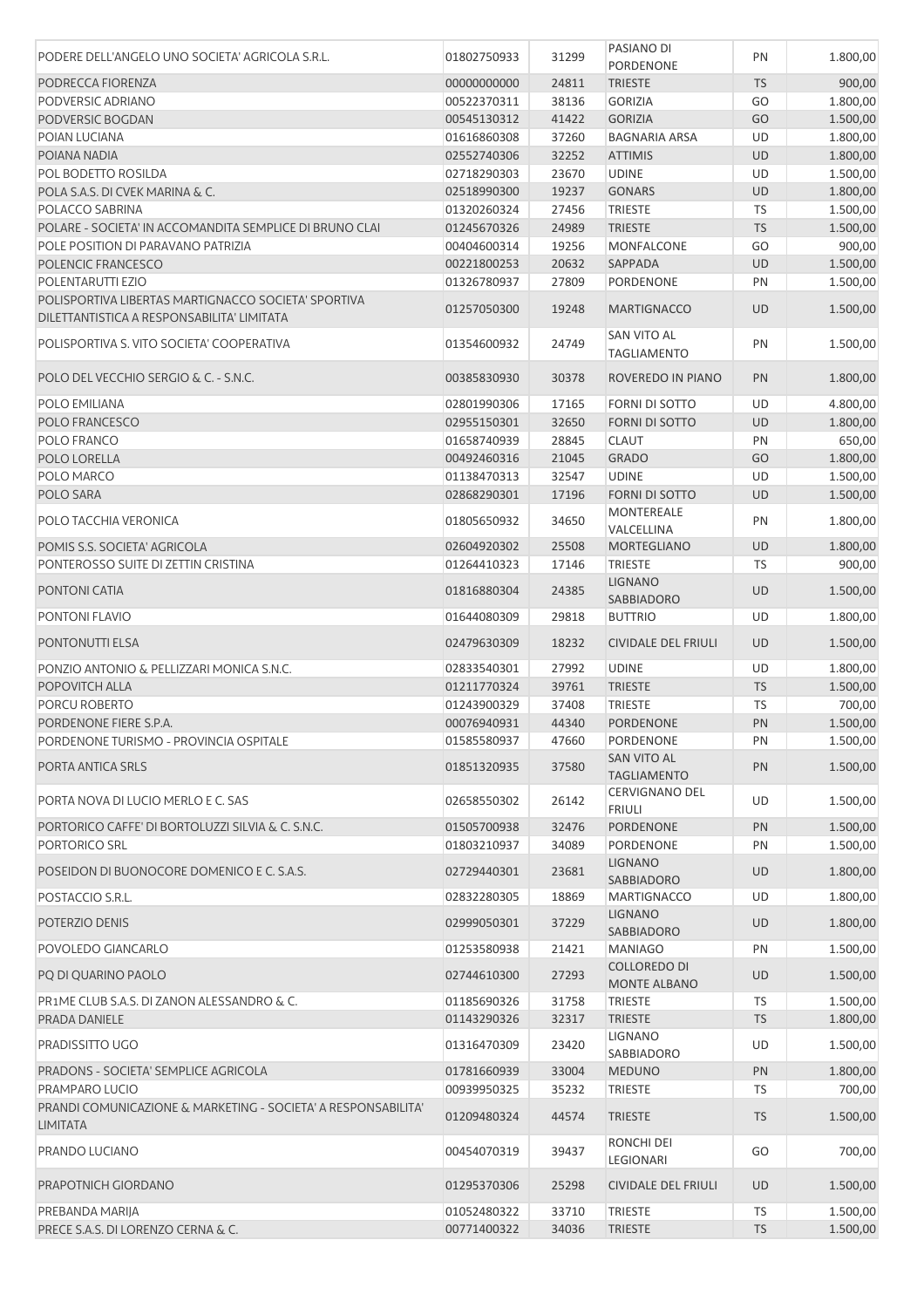| PREDAN STEFANIA                                                                                                       | 02848390304                | 34083          | SAN PIETRO AL                   | UD        | 1.800,00             |
|-----------------------------------------------------------------------------------------------------------------------|----------------------------|----------------|---------------------------------|-----------|----------------------|
|                                                                                                                       |                            |                | <b>NATISONE</b>                 | <b>TS</b> | 1.800,00             |
| PREDONZANI DANIELE                                                                                                    | 01278700321                | 39991          | <b>MUGGIA</b><br>RONCHI DEI     |           |                      |
| PREGARC ALGA                                                                                                          | 01114200312                | 36563          | LEGIONARI                       | GO        | 700,00               |
| PREGI S.R.L.                                                                                                          | 02305280303                | 20060          | <b>UDINE</b>                    | <b>UD</b> | 1.500,00             |
| <b>PRELESSI DAVIDE</b>                                                                                                | 01038780324                | 31747          | <b>TRIESTE</b>                  | TS        | 700,00               |
| PRESCHERN ANTONIETTA                                                                                                  | 02756650301                | 24842          | <b>MALBORGHETTO</b><br>VALBRUNA | <b>UD</b> | 1.500,00             |
| PRESCHERN GIORGIO                                                                                                     | 02014120303                | 34186          | <b>TARVISIO</b>                 | UD        | 1.500,00             |
| PRESOTTO RAFFAELO                                                                                                     | 01821620935                | 22049          | PORDENONE                       | PN        | 900,00               |
| PRESSACCO ALBERTO                                                                                                     | 02864280306                | 20811          | <b>UDINE</b>                    | UD        | 900,00               |
| PRESSACCO SONIA                                                                                                       | 01922520307                | 28410          | SAN GIORGIO DI<br><b>NOGARO</b> | <b>UD</b> | 1.500,00             |
| PRIMA PILA S.R.L.                                                                                                     | 02757960303                | 20316          | <b>UDINE</b>                    | UD        | 1.500,00             |
| PRIMA S.R.L.                                                                                                          | 01103380323                | 28626          | DUINO-AURISINA                  | <b>TS</b> | 4.800,00             |
| PRIMAVERA S.R.L.                                                                                                      | 02243010309                | 32995          | <b>UDINE</b>                    | UD        | 1.800,00             |
| PRIMO AMORE DI HILALI MOUNIM                                                                                          | 02477720300                | 17632          | <b>CIVIDALE DEL FRIULI</b>      | <b>UD</b> | 1.800,00             |
| PRIMO BAR DI BOTNARI NATASA                                                                                           | 02660890308                | 18234          | <b>BUIA</b>                     | UD        | 1.500,00             |
| PRIMO VOLO DI ZHENG HONGLIANG                                                                                         | 02736700309                | 35019          | <b>GORIZIA</b>                  | GO        | 1.500,00             |
| PRIMO. S.R.L.S.                                                                                                       | 01323630325                | 31084          | <b>TRIESTE</b>                  | TS        | 1.800,00             |
| PRIMOSIG MARIA GILDA                                                                                                  | 00389420308                | 25980          | <b>GRIMACCO</b>                 | UD        | 1.800,00             |
| PRIMOSSI ELENA                                                                                                        | 01080710328                | 18463          | <b>TRIESTE</b>                  | <b>TS</b> | 700,00               |
| PRIMOZIC MILENA                                                                                                       | 00776040321                | 29454          | <b>TRIESTE</b>                  | <b>TS</b> | 1.800,00             |
| <b>PRIMUS LUISA</b>                                                                                                   | 00086200300                | 30556          | PALUZZA                         | UD        | 1.500,00             |
| PRINCEPS BAR S.N.C. DI GARUZZO LUCA & SAMANTA                                                                         | 01046030316                | 25876          | <b>MONFALCONE</b>               | GO        | 1.500,00             |
| PRINCIPE DI METTERNICH DI MILKA VUKELIC & C. S.A.S.                                                                   | 00616580320                | 18092          | <b>TRIESTE</b>                  | <b>TS</b> | 1.800,00             |
| PRINCIPE ROBERTO                                                                                                      | 00944330323                | 21313          | <b>TRIESTE</b>                  | <b>TS</b> | 700,00               |
| PRIZZON MASSIMO                                                                                                       | 04530600271                | 27085          | PORDENONE                       | PN        | 700,00               |
| PRO LOCO VILLA MANIN - CODROIPO                                                                                       | 00455870303                | 40755          | <b>CODROIPO</b>                 | UD        | 1.500,00             |
| PRO SERVICE S.R.L.                                                                                                    | 02930270307                | 25137          | <b>UDINE</b>                    | UD        | 1.800,00             |
| <b>PROCENTESE GIULIA</b>                                                                                              | 00705210326                | 20118          | <b>MUGGIA</b>                   | <b>TS</b> | 1.800,00             |
| PROCENTESE MAURIZIO                                                                                                   | 01325700324                | 20427          | <b>TRIESTE</b>                  | TS        | 700,00               |
| PRO-FITNESS S.A.S. DI ENRICO RAMAZZINA & C.                                                                           | 00975350323                | 33369          | <b>TRIESTE</b>                  | <b>TS</b> | 1.500,00             |
| PROFORMA S.A.S. DI MONDOLO GILBERTO & C.                                                                              | 01846830303                | 19002          | LIGNANO<br>SABBIADORO           | UD        | 1.500,00             |
| PROFUMO DIVINO DI SCUTERI SIMONE                                                                                      | 01840860934                | 24743          | <b>MANIAGO</b>                  | PN        | 1.500,00             |
| PROGETTO LIVE DI TOLOMIO CLAUDIO                                                                                      | 01689410932                | 27190          | <b>SPILIMBERGO</b>              | PN        | 1.500,00             |
| PROGETTO RISTORAZIONE SOCIETA' A RESPONSABILITA' LIMITATA                                                             | 02978090302                | 30435          | <b>UDINE</b>                    | <b>UD</b> | 1.800,00             |
| <b>SEMPLIFICATA</b>                                                                                                   |                            |                |                                 |           |                      |
| PROGETTO S.P.A.                                                                                                       | 01075860310<br>01829190931 | 23259<br>32909 | <b>MONFALCONE</b>               | GO<br>PN  | 4.800,00<br>1.800,00 |
| PROGETTO SOCIETA' A RESPONSABILITA' LIMITATA SEMPLIFICATA<br>PROGETTO TURISMO DUINO S.A.S. DI VERONESE GABRIELLA & C. | 01051370326                | 26029          | <b>BUDOIA</b><br>DUINO-AURISINA | <b>TS</b> | 1.800,00             |
| PROGETTO VIAGGI DI FABIANA SEMEZ                                                                                      | 00408670313                | 21653          | MONFALCONE                      | GO        | 4.800,00             |
| PROJETTO PETRULLO FRANCESCO                                                                                           | 01241960325                | 41439          | TRIESTE                         | TS        | 1.500,00             |
| PROJECT S.A.S. DI DE PALMA ROBERTO & C.                                                                               | 01183770310                | 29233          | RONCHI DEI                      | GO        | 1.800,00             |
| PROPEDEUTICA S.R.L.                                                                                                   | 02923730309                | 36875          | <b>LEGIONARI</b><br>LIGNANO     | UD        | 1.500,00             |
|                                                                                                                       |                            |                | SABBIADORO                      |           |                      |
| PROSCIUTTERIA MARTIN S.R.L.                                                                                           | 01496270933                | 19504          | PORDENONE<br>SAN DANIELE DEL    | PN        | 1.800,00             |
| <b>PROSCIUTTERIE SRL</b>                                                                                              | 01574650303                | 22344          | <b>FRIULI</b><br><b>LIGNANO</b> | UD        | 1.800,00             |
| PROSPERO CRISTINA                                                                                                     | 02340910302                | 28293          | SABBIADORO                      | <b>UD</b> | 900,00               |
| PROTO GIOVANNI                                                                                                        | 01258290301                | 31406          | <b>UDINE</b>                    | UD        | 1.500,00             |
| PROTO SEBASTIAN ALFREDO                                                                                               | 02119700306                | 25836          | <b>UDINE</b>                    | <b>UD</b> | 4.800,00             |
| PUB STELLA D'ORO DI MARTINA MILVA                                                                                     | 02842410306                | 23260          | <b>GEMONA DEL FRIULI</b>        | UD        | 1.500,00             |
| PUBLIC HOUSE SNC DI FEDERICO SPADACCINI & C.                                                                          | 02919430302                | 39449          | <b>UDINE</b>                    | <b>UD</b> | 1.500,00             |
| <b>PUCER ROBERTA</b>                                                                                                  | 00781780325                | 39531          | <b>TRIESTE</b>                  | TS        | 700,00               |
| PUCIOTTA SOCIETA' A RESPONSABILITA' LIMITATA SEMPLIFICATA                                                             | 01850150937                | 40271          | <b>FIUME VENETO</b>             | PN        | 1.500,00             |
| <b>PUGLIESE ANDREA</b>                                                                                                | 01037460324                | 20485          | <b>MUGGIA</b>                   | <b>TS</b> | 700,00               |
| <b>PUGLIESE GIULIANO</b>                                                                                              | 01039010325                | 22959          | <b>TRIESTE</b>                  | <b>TS</b> | 700,00               |
| PUGNETTI ALESSANDRO                                                                                                   | 00238500300                | 32592          | PALUZZA                         | UD        | 1.500,00             |
| PUIATTI BRUNELLA                                                                                                      | 01351770936                | 31884          | <b>MANIAGO</b>                  | PN        | 1.500,00             |
| PULIGNANO GIORGIO                                                                                                     | 00917800328                | 39807          | <b>TRIESTE</b>                  | TS        | 1.500,00             |
| PULLMAN BAR DI CHEN GUIRONG                                                                                           | 02965270305                | 32239          | <b>UDINE</b>                    | <b>UD</b> | 1.500,00             |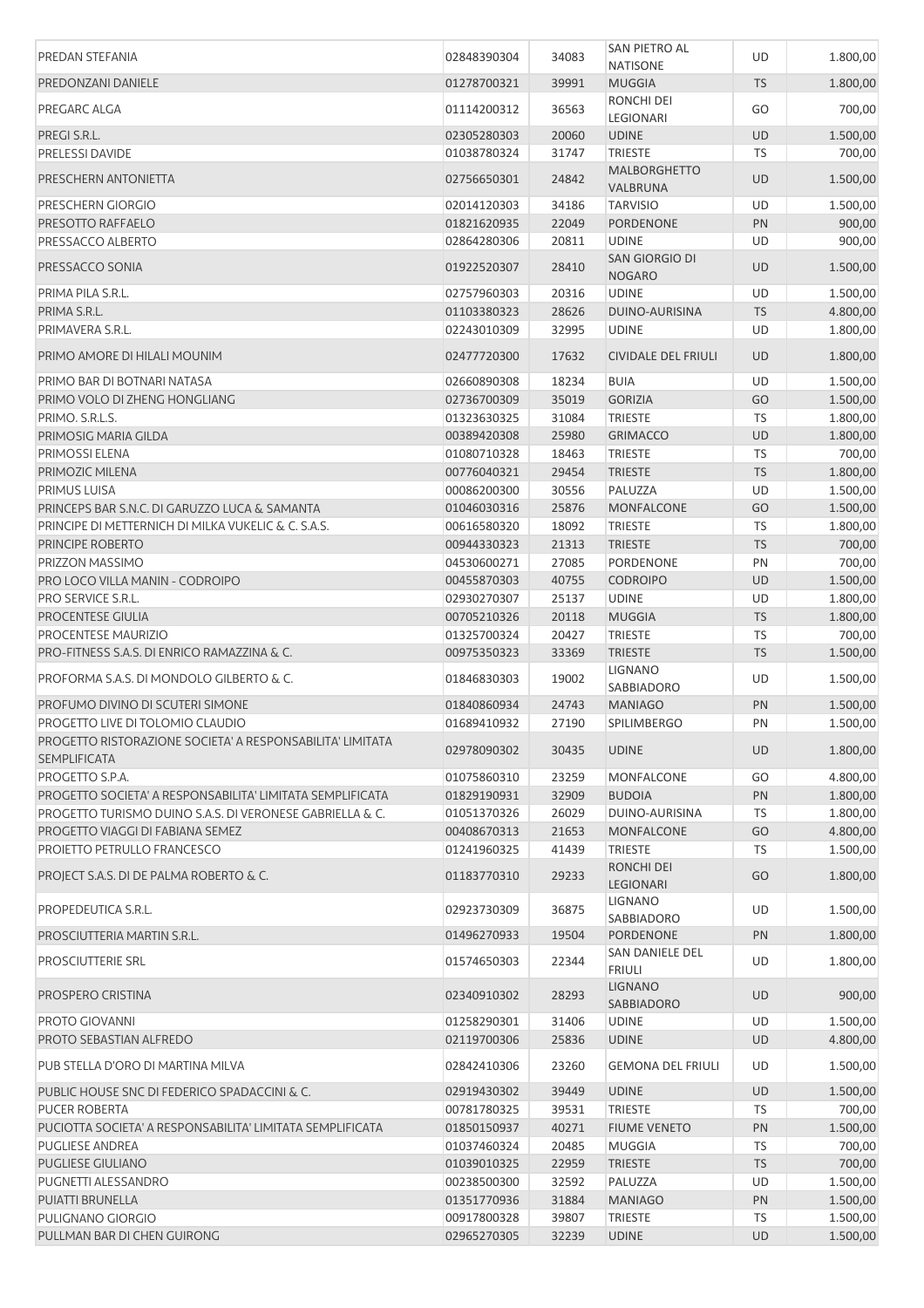| PUNTA DELL'EST DI PARPINEL AMERIGO & C. SOCIETA' IN ACCOMANDITA<br><b>SEMPLICE</b> | 00961690302 | 23104          | <b>LIGNANO</b><br>SABBIADORO | UD        | 4.800,00 |
|------------------------------------------------------------------------------------|-------------|----------------|------------------------------|-----------|----------|
| <b>PUNTEL ALDO</b>                                                                 | 02742030303 | 17958          | PALUZZA                      | <b>UD</b> | 1.500,00 |
| PUNTEL MONICA                                                                      | 01938490305 | 36339          | PALUZZA                      | UD        | 1.500,00 |
| PUNTIC DI MONICA PACCAGNELLA                                                       | 01844040939 | 36744          | <b>TRAVESIO</b>              | PN        | 1.500,00 |
| PUNTO DI FUGA SAS DI CIANI ALBERTO & C.                                            | 02297670305 | 31517          | <b>UDINE</b>                 | UD        | 4.800,00 |
| PUNTO <sub>8</sub>                                                                 | 00000000000 | 26497          | <b>TRIESTE</b>               | <b>TS</b> | 900,00   |
| PUNTOFIT DI CESCHIUTTI MICHELA                                                     | 02749510307 | 26840          | <b>GEMONA DEL FRIULI</b>     | UD        | 1.500,00 |
| PUPI S.N.C. DI FACCHINETTI MICHELE & FACCHINETTI FABIO                             |             |                |                              | GO        |          |
| PURA FOLLIA DI GALLINA MARIA                                                       | 01107380311 | 19097<br>42248 | <b>GRADO</b><br><b>UDINE</b> | UD        | 1.800,00 |
|                                                                                    | 02975530300 |                |                              |           | 1.500,00 |
| PURLILIUM S.R.L.                                                                   | 01575220932 | 16740          | <b>PORCIA</b>                | PN        | 4.800,00 |
| <b>PUSIOL NADIA</b>                                                                | 01571810934 | 29502          | <b>AVIANO</b>                | PN        | 900,00   |
| PUTIGNANO DAVIDE                                                                   | 01677190934 | 20353          | PORDENONE                    | PN        | 1.500,00 |
| Q.B. BAR DI MAURO ONORINA                                                          | 02281530309 | 17403          | <b>TARCENTO</b>              | UD        | 1.800,00 |
| QARRI MIMOZA                                                                       | 01290700325 | 37860          | <b>TRIESTE</b>               | <b>TS</b> | 1.500,00 |
| QIU XIUWEI                                                                         | 06491280480 | 29898          | TRIESTE                      | TS        | 1.500,00 |
| QU GONGSHENG                                                                       | 01020550321 | 36288          | <b>TRIESTE</b>               | <b>TS</b> | 1.800,00 |
| QUADRIFOGLIO DI MENICHINO MATTEO                                                   | 00310110317 | 21106          | <b>GRADISCA D'ISONZO</b>     | GO        | 1.500,00 |
| QUADRIFOGLIO S.A.S. DI DELLI SANTI ANDREA & C.                                     | 02732230301 | 28076          | <b>TAVAGNACCO</b>            | <b>UD</b> | 1.800,00 |
| QUADRIFOGLIO S.N.C. DI LUCIO GREGORAT & C.                                         | 02663670301 | 31650          | <b>BICINICCO</b>             | UD        | 1.500,00 |
| <b>QUAGLIA FLAVIA</b>                                                              | 02233830302 | 34615          | <b>SUTRIO</b>                | UD        | 1.800,00 |
| QUALITA' ITALIA S.R.L.                                                             | 02859700300 | 34874          | <b>UDINE</b>                 | UD        | 1.500,00 |
| <b>QUALIZZA ALMA</b>                                                               | 02026050308 | 20856          | <b>STREGNA</b>               | <b>UD</b> | 1.500,00 |
| QUALIZZA ELEONORA                                                                  | 00000000000 | 33717          | SAN VITO AL TORRE            | UD        | 900,00   |
| <b>QUALIZZA PAOLO</b>                                                              | 01664260302 | 24711          | <b>CIVIDALE DEL FRIULI</b>   | <b>UD</b> | 1.500,00 |
| <b>QUALIZZA PATRIZIO</b>                                                           | 02915310300 | 29490          | <b>LIGNANO</b><br>SABBIADORO | UD        | 1.500,00 |
| <b>QUALIZZA WALTER</b>                                                             | 02847940307 | 35660          | <b>STREGNA</b>               | UD        | 700,00   |
| <b>QUARTA PILA SRL</b>                                                             | 02872700303 | 35892          | <b>UDINE</b>                 | UD        | 1.500,00 |
| <b>QUARTO RAFFAELE &amp; C. SNC</b>                                                | 02644830305 | 19982          | <b>LIGNANO</b>               | UD        | 4.800,00 |
|                                                                                    |             |                | <b>SABBIADORO</b>            |           |          |
| QUATTRO CON  DI AGOSTI LIONELLA & C. S.A.S.                                        | 02407530308 | 29611          | <b>MARTIGNACCO</b>           | UD        | 1.500,00 |
| QUATTRO DI PEROSA CHRISTIAN & C. S.N.C.                                            | 01141100311 | 25195          | <b>GRADO</b>                 | GO        | 1.500,00 |
| QUENDOLO S.A.S. DI GANZINI GIULIANA                                                | 01515310306 | 30670          | <b>UDINE</b>                 | UD        | 4.800,00 |
| QUICKLINE DI MARIO PANIZON & C. - S.A.S.                                           | 00760600320 | 48197          | <b>TRIESTE</b>               | <b>TS</b> | 1.500,00 |
| QUINTAIDEA S.A.S. DI RAMAZZINA ENRICO & C.                                         | 01191630324 | 33471          | <b>TRIESTE</b>               | TS        | 1.500,00 |
| QUINTESSENZA FRIULI S.R.L.                                                         | 01860550936 | 27359          | <b>BRUGNERA</b>              | PN        | 1.500,00 |
| <b>QUINZ DARIO</b>                                                                 | 00682680251 | 38676          | SAPPADA                      | UD        | 900,00   |
| <b>QUINZ GIORDANO</b>                                                              | 00000000000 | 42780          | SAPPADA                      | UD        | 900,00   |
| R&C S.A.S. DI LIGRESTI TENERELLI LEONARDO                                          | 01302090327 | 33230          | TRIESTE                      | <b>TS</b> | 1.800,00 |
| R. S.A.S. DI RUSSI DI TODARO ALESSIA & C.                                          | 01074490317 | 32796          | <b>MONFALCONE</b>            | GO        | 1.500,00 |
| R.A.S. SRLS                                                                        | 01304240326 | 42022          | TRIESTE                      | <b>TS</b> | 1.800,00 |
| R.A.W. S.R.L.                                                                      | 01175200318 | 20007          | <b>MONFALCONE</b>            | GO        | 1.500,00 |
| R.I. DI DE ZORZI ARMIDA                                                            | 01334230321 | 46823          | <b>TRIESTE</b>               | TS        | 1.500,00 |
| R1921 SRL                                                                          | 02861150304 | 35214          | <b>UDINE</b>                 | UD        | 1.800,00 |
| RABAR LORIANA                                                                      | 00767960321 | 27827          | TRIESTE                      | TS        | 1.800,00 |
| RABASSI KATIA                                                                      | 02287010306 | 39063          | <b>SOCCHIEVE</b>             | UD        | 1.800,00 |
| RABOSO S.N.C. DI BIDINAT STEFANO E GONELLA BARBARA                                 | 01569480930 | 40258          | <b>FIUME VENETO</b>          | PN        | 1.800,00 |
| RACANELLI ANTONIO                                                                  | 01233180320 | 23105          | <b>TRIESTE</b>               | <b>TS</b> | 1.800,00 |
| RADESIC CLAUDIO                                                                    | 01322010321 | 26213          | <b>TRIESTE</b>               | TS        | 1.500,00 |
| RADETIC SIDONJA                                                                    | 01030740326 | 35712          | DUINO-AURISINA               | <b>TS</b> | 1.800,00 |
| RADINA MERCEDES                                                                    | 00000000000 | 40022          | <b>ARTA TERME</b>            | UD        | 900,00   |
| RADOVIC NEVO                                                                       | 00792820326 | 22480          | DUINO-AURISINA               | <b>TS</b> | 1.800,00 |
| RAFFAELE MIGLIORE & C. S.A.S.                                                      | 02759630300 | 23348          | <b>TARVISIO</b>              | UD        | 1.500,00 |
| RAFFAELLI ANDREA & C. S.N.C.                                                       | 01918670306 | 24401          | <b>GEMONA DEL FRIULI</b>     | <b>UD</b> | 4.800,00 |
| RAFFY DI PETOZZI RAFFAELA                                                          | 01766190936 | 20835          | <b>AVIANO</b>                | PN        | 1.500,00 |
| RAGGIO DI SOLE DI CIGLIANO REDENTA                                                 | 00507400315 | 22898          | <b>GRADO</b>                 | GO        | 1.500,00 |
|                                                                                    |             | 37786          | AZZANO DECIMO                |           |          |
| RAGOGNA LINDA                                                                      | 01455540938 | 29214          |                              | PN        | 1.800,00 |
| RAIANNABEL SRL                                                                     | 02891140309 |                | <b>UDINE</b>                 | UD        | 1.500,00 |
| RAIMONDO ANNA                                                                      | 02838840300 | 31935          | <b>MANZANO</b>               | UD        | 1.500,00 |
| RAINIS GIANPAOLO                                                                   | 01471930303 | 18792          | <b>AMARO</b>                 | <b>UD</b> | 1.500,00 |
| RAIZ LUCIANO                                                                       | 01531800306 | 35706          | <b>PULFERO</b>               | UD        | 1.500,00 |
| RAKIC DARIO                                                                        | 01198980326 | 42341          | <b>TRIESTE</b>               | <b>TS</b> | 1.800,00 |
| RAMA ERVIN                                                                         | 01207640325 | 16711          | <b>ARTA TERME</b>            | UD        | 1.800,00 |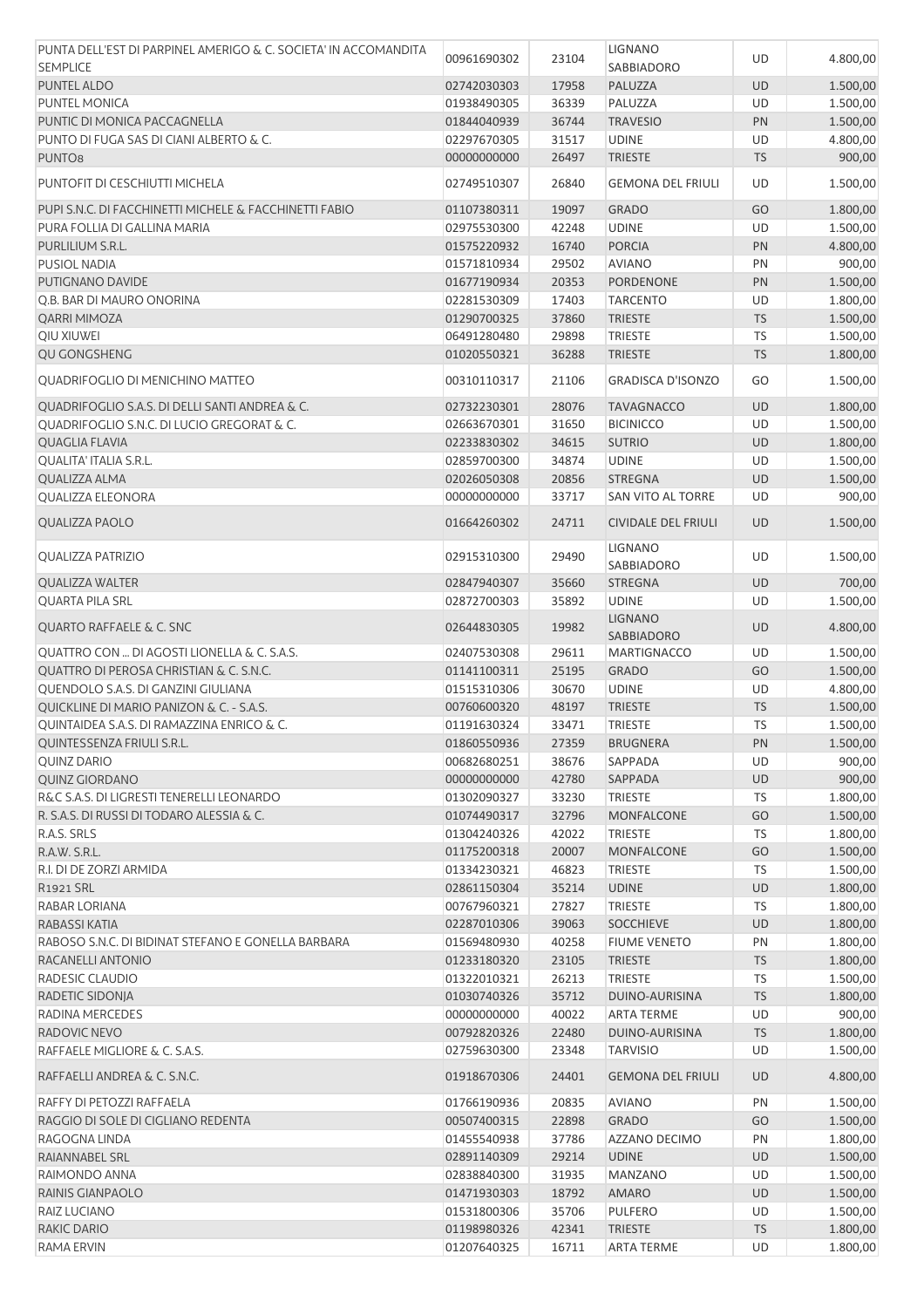| RAMANDOLO DI DRI LUCIANO S.R.L.                                                                             | 00157930306 | 26441 | <b>UDINE</b>                     | <b>UD</b> | 4.800,00 |
|-------------------------------------------------------------------------------------------------------------|-------------|-------|----------------------------------|-----------|----------|
| RAMAZZINA ENRICO                                                                                            | 00884740325 | 33440 | <b>TRIESTE</b>                   | <b>TS</b> | 1.500,00 |
|                                                                                                             |             |       | <b>CASARSA DELLA</b>             |           |          |
| RAN DI ELKHOLY AMRO AHMED                                                                                   | 01874040932 | 31772 | <b>DELIZIA</b>                   | PN        | 1.800,00 |
| RANIERI FRANCESCANTONIO                                                                                     | 02934910304 | 29808 | <b>BASILIANO</b>                 | UD        | 1.500,00 |
| RAPAGNA ROBERTO                                                                                             | 00942860321 | 17322 | <b>TRIESTE</b>                   | <b>TS</b> | 700,00   |
| RAPOTEZ NEDELKO                                                                                             | 00794940320 | 35077 | <b>TRIESTE</b>                   | <b>TS</b> | 4.800,00 |
| RAPSODIA CAFE' DI CAUSERO ALESSANDRO                                                                        | 02891180305 | 17842 | PRADAMANO                        | <b>UD</b> | 1.500,00 |
|                                                                                                             |             |       |                                  |           |          |
| RARI NANTES SWIM PROJECT SOCIETA' SPORTIVA DILETTANTISTICA A<br>RESPONSABILITA' LIMITATA A CAPITALE RIDOTTO | 01220970329 | 34804 | <b>TRIESTE</b>                   | <b>TS</b> | 1.500,00 |
| RASO S.R.L.S.                                                                                               | 02851350302 | 24257 | PREMARIACCO                      | <b>UD</b> | 1.500,00 |
| RAVANELLO ROSELLA                                                                                           | 01452260308 | 33539 | LIGNANO<br><b>SABBIADORO</b>     | UD        | 1.500,00 |
|                                                                                                             |             |       |                                  |           |          |
| RAVASI VALTER AL CAMPO DI SOTTO B&B                                                                         | 00000000000 | 23619 | <b>BUIA</b>                      | <b>UD</b> | 900,00   |
| <b>RB TRIESTE SRLS</b>                                                                                      | 01335380323 | 18073 | <b>TRIESTE</b>                   | TS        | 1.800,00 |
| RC INTERNATIONAL CONSULTING DI DI BERT GIANCARLO                                                            | 02751770302 | 42750 | <b>UDINE</b>                     | <b>UD</b> | 1.500,00 |
| RE.E.NA. SAS DI ELEONORA E NAUSICAA MOCCHIUTTI & C.                                                         | 02735030302 | 23672 | PALMANOVA                        | UD        | 1.800,00 |
| REATTIVO SOCIETA' SPORTIVA DILETTANTISTICA A RESPONSABILITA'<br><b>LIMITATA</b>                             | 02768080307 | 36807 | MUZZANA DEL<br><b>TURGNANO</b>   | <b>UD</b> | 1.500,00 |
| REBECHIN S.N.C. DI DE CECCO PETER & DIEGO                                                                   | 01162680316 | 18562 | <b>GRADO</b>                     | GO        | 1.500,00 |
| REBEL SOCIETA' A RESPONSABILITA' LIMITATA SEMPLIFICATA                                                      | 01319820328 | 32956 | <b>TRIESTE</b>                   | <b>TS</b> | 900,00   |
| <b>REBEZ DIEGO</b>                                                                                          | 01298030329 | 38898 | <b>TRIESTE</b>                   | <b>TS</b> |          |
|                                                                                                             |             |       |                                  |           | 1.800,00 |
| REBOLLA DI MAIERON ESTER                                                                                    | 02657100307 | 25115 | <b>PREPOTTO</b>                  | <b>UD</b> | 1.500,00 |
| <b>REBORATI GIUSEPPE</b>                                                                                    | 02954040305 | 24850 | <b>LIGNANO</b>                   | UD        | 1.800,00 |
|                                                                                                             |             |       | SABBIADORO                       |           |          |
| REBULA DAVO                                                                                                 | 00765750328 | 18544 | DUINO-AURISINA                   | <b>TS</b> | 1.800,00 |
| REBULA SEBASTIANO                                                                                           | 01177840327 | 21745 | <b>TRIESTE</b>                   | <b>TS</b> | 700,00   |
| RECCHIA MARA                                                                                                | 02521400305 | 30863 | <b>CHIUSAFORTE</b>               | <b>UD</b> | 1.500,00 |
| RED BRIDGE CAFE' DI URSIC ALESSANDRO                                                                        | 01138080328 | 39443 | <b>TRIESTE</b>                   | <b>TS</b> | 1.500,00 |
| RED S.R.L. SOCIETA' AGRICOLA                                                                                | 02926570306 | 20148 | <b>UDINE</b>                     | <b>UD</b> | 1.800,00 |
| <b>REDIU RODICA</b>                                                                                         | 02955820309 | 30957 | PALMANOVA                        | UD        | 1.500,00 |
| REF SNC DI FORNASIER ROMINA & DE PAULI FEDERICA                                                             | 01635500935 | 29523 | SAN GIORGIO DELLA<br>RICHINVELDA | PN        | 1.500,00 |
| REFLESSOVITAL DI MIRCU ANGELA                                                                               | 01871240931 | 24678 | <b>CORDENONS</b>                 | PN        | 1.500,00 |
| REGIA SOCIETA' A RESPONSABILITA' LIMITATA SEMPLIFICATA                                                      | 01297400325 | 35574 | <b>TRIESTE</b>                   | <b>TS</b> | 900,00   |
| REGINA DI CUORI DI SARTOR CRISTINA                                                                          | 01861430930 | 23329 | AZZANO DECIMO                    | PN        | 1.500,00 |
| <b>REGINATO FRANCESCA</b>                                                                                   | 02672950306 | 37694 | <b>UDINE</b>                     | <b>UD</b> | 650,00   |
| <b>REGOLIN MARINA</b>                                                                                       | 00541490314 | 18912 | <b>GRADO</b>                     | GO        | 900,00   |
|                                                                                                             |             |       | <b>MONFALCONE</b>                |           | 1.500,00 |
| <b>REGOLIN MARINO</b>                                                                                       | 00432220317 | 33703 |                                  | GO        |          |
| REGUTA DI ANSELMI GIUSEPPE E LUIGI SOCIETA' AGRICOLA S.S. IN FORMA<br>ABBREVIATA REGUTA S. AGR. S.          | 01290530300 | 24612 | <b>POCENIA</b>                   | UD        | 900,00   |
| RELAIS LA TORRE DI DE MARCHI PATRIZIA                                                                       | 00000000000 | 21835 | <b>SPILIMBERGO</b>               | PN        | 900,00   |
| RELATIVO MARIA                                                                                              | 01671180303 | 36902 | <b>PREPOTTO</b>                  | UD        | 1.800,00 |
| RELAX CENTER KBA DI BELTRAMINI IVANO E C. S.A.S.                                                            | 02512870300 | 28500 | <b>UDINE</b>                     | <b>UD</b> | 1.500,00 |
| <b>RELAX SRL</b>                                                                                            | 02803320304 | 32207 | LATISANA                         | UD        | 1.500,00 |
| REMM S.A.S. DI RIGO EUGENIO & C.                                                                            | 01280440932 | 40435 | <b>AVIANO</b>                    | <b>PN</b> | 4.800,00 |
|                                                                                                             |             |       | PASIANO DI                       |           |          |
| REMONDI ESTERINA                                                                                            | 01102970934 | 25848 | PORDENONE                        | PN        | 1.500,00 |
| RENA FRENA DI RENATO TANZI                                                                                  | 02405250305 | 21789 | <b>TARVISIO</b>                  | <b>UD</b> | 1.500,00 |
| RENATO GARIBALDI                                                                                            | 01321760306 | 36750 | <b>CERCIVENTO</b>                | UD        | 900,00   |
| RENDEZ-VOUS DI COMELLI MAURO & C. S.N.C.                                                                    | 02075740304 | 21240 | <b>MANZANO</b>                   | <b>UD</b> | 1.500,00 |
| RENGIO & DAV S.A.S. DI MASO DAVIDE & C.                                                                     | 01830200307 | 25792 | <b>LIGNANO</b><br>SABBIADORO     | UD        | 4.800,00 |
| <b>REPUTIN PIERA</b>                                                                                        | 02028240303 | 25618 | <b>MAJANO</b>                    | <b>UD</b> | 1.500,00 |
|                                                                                                             |             |       |                                  |           |          |
| RESIDENCE BED & BIKE DI GIOVANNI D'AVINO                                                                    | 02893580304 | 31342 | MOGGIO UDINESE                   | UD        | 900,00   |
| RESIDENCE BONOMO S.R.L.                                                                                     | 01231440320 | 17181 | <b>TRIESTE</b>                   | <b>TS</b> | 900,00   |
| RESIDENCE LE TERRAZZE S.R.L.                                                                                | 01167920329 | 24442 | <b>TRIESTE</b>                   | TS        | 900,00   |
| RESIDENCE VILLA SUSY S.N.C. DI PEZZICARI SUSANNA E PEZZICARI<br>CORRADO                                     | 01147140329 | 27475 | DUINO-AURISINA                   | <b>TS</b> | 900,00   |
| RESIDENZA DEI TOLOMEI POLCENIGO                                                                             | 00000000000 | 19715 | <b>POLCENIGO</b>                 | PN        | 900,00   |
| RESTAURANT TIME - SOCIETA' A RESPONSABILITA' LIMITATA SEMPLIFICATA 01336500325                              |             | 35751 | <b>TRIESTE</b>                   | <b>TS</b> | 1.800,00 |
| <b>RET LISA</b>                                                                                             | 01723990931 | 38099 | <b>SEQUALS</b>                   | PN        | 1.500,00 |
| RETE - SOCIETA' A RESPONSABILITA' LIMITATA UNIPERSONALE                                                     | 00932720329 | 21553 | <b>SGONICO</b>                   | <b>TS</b> | 4.800,00 |
| RETE BIKE FVG - SOCIETA' COOPERATIVA                                                                        | 02945140305 | 17397 | <b>TOLMEZZO</b>                  | UD        | 1.500,00 |
| RETE MARINE FRIULI VENEZIA GIULIA                                                                           | 01202190318 | 44494 | <b>GRADO</b>                     | GO        | 1.500,00 |
| RETRO' DI VIRDIS ALESSANDRO                                                                                 | 01294110323 | 21022 | <b>TRIESTE</b>                   | <b>TS</b> | 1.500,00 |
|                                                                                                             |             |       |                                  |           |          |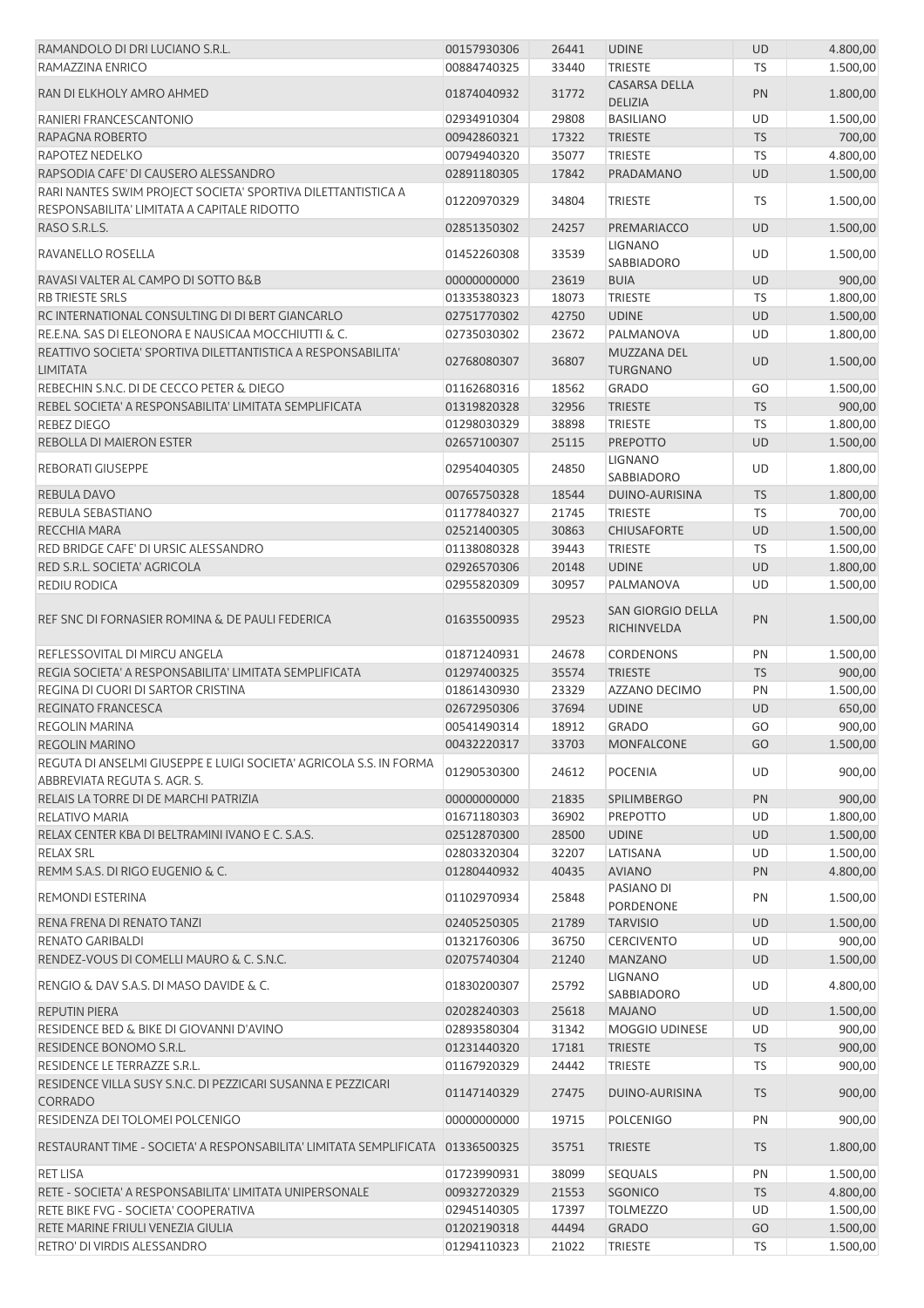| REVOLUTION SAS DI HOXHA AURELA & C.                                                | 02376630303 | 20516 | <b>LIGNANO</b><br>SABBIADORO            | <b>UD</b> | 1.500,00 |
|------------------------------------------------------------------------------------|-------------|-------|-----------------------------------------|-----------|----------|
| R-EVOLUTION TRAINING SOCIETA' SPORTIVA DILETTANTISTICA A                           | 02899540302 | 20556 | <b>CERVIGNANO DEL</b>                   | UD        | 1.500,00 |
| RESPONSABILITA' LIMITATA                                                           |             |       | <b>FRIULI</b>                           |           |          |
| RG RENT DI GODIGNA ROBERTO                                                         | 01039000326 | 20795 | <b>TRIESTE</b><br><b>PORDENONE</b>      | <b>TS</b> | 700,00   |
| RI-EQUILIBRIO S.R.L.                                                               | 01562160935 | 28598 | <b>LIGNANO</b>                          | PN        | 1.500,00 |
| RI.BI. SNC DI BISOGNO MARIANO & C.                                                 | 02603470309 | 27836 | SABBIADORO                              | UD        | 1.800,00 |
| RIBI & CO. SRL - VIAGGI E TURISMO                                                  | 00075600312 | 19636 | <b>GRADO</b>                            | GO        | 1.500,00 |
| <b>RIBIS VANIA</b>                                                                 | 02682300302 | 18050 | <b>UDINE</b>                            | UD        | 1.500,00 |
| RICCOBON SERGIO                                                                    | 00786370320 | 17036 | <b>TRIESTE</b>                          | TS        | 1.500,00 |
| RIEPPI GIANNINA                                                                    | 02940560309 | 19436 | <b>UDINE</b>                            | UD        | 1.500,00 |
| RIFUGIO AL COCUL DI NODALE ZITA & C. SNC                                           | 01795210309 | 22219 | <b>SUTRIO</b>                           | UD        | 1.800,00 |
| RIFUGIO ALPINO EIMBLATRIBN DI HAZOTA MARIA                                         | 02736800307 | 23139 | <b>SAURIS</b>                           | UD        | 1.500,00 |
| RIFUGIO ALPINO F.LLI NORDIO E RICCARDO DEFFAR DI SPITALI LIANA                     | 02929350300 | 24445 | <b>MALBORGHETTO</b><br>VALBRUNA         | UD        | 1.500,00 |
| RIFUGIO CALVI DI GALLER CHRISTIAN & C. SNC                                         | 01041350255 | 32052 | SAPPADA                                 | UD        | 1.500,00 |
| RIFUGIO CUOR DI GESU'                                                              | 00814780326 | 48153 | <b>TRIESTE</b>                          | <b>TS</b> | 1.500,00 |
| RIFUGIO ESCURSIONISTICO CASA MONTANA COL GENTILE DI GASSER<br>ANNA                 | 01282950326 | 24544 | <b>SOCCHIEVE</b>                        | <b>UD</b> | 1.500,00 |
| RIFUGIO MANIAGO DI PICOZZI CELESTINA                                               | 01292060934 | 30908 | <b>ERTO E CASSO</b>                     | PN        | 1.500,00 |
| RIFUGIO MARINELLI TAMUSSIN CATERINA                                                | 02702460300 | 33905 | PALUZZA                                 | <b>UD</b> | 1.500,00 |
| RIFUGIO VALLATA DI GASPARINI FRANCO & C. SNC                                       | 01594770933 | 17447 | <b>BARCIS</b>                           | PN        | 1.500,00 |
|                                                                                    |             |       | <b>SAN LORENZO</b>                      |           |          |
| RIGGI DENIS & C. - S.N.C.                                                          | 00359000312 | 28470 | <b>ISONTINO</b>                         | GO        | 1.800,00 |
| RIGO LAURA                                                                         | 02898560301 | 23094 | <b>UDINE</b>                            | UD        | 1.800,00 |
| RILKETTO S.A.S. DI BORTOLUTTI WALTER & C.                                          | 01329630329 | 37863 | DUINO-AURISINA                          | <b>TS</b> | 1.800,00 |
| RIMA SAS DI MANOLA BASEOTTO & C.                                                   | 01749290936 | 23497 | PORDENONE                               | PN        | 1.800,00 |
| RINASCIMENTALI S.N.C. DI ARIENTI CRISTINA & LENARDUZZI MILENA                      | 01699980932 | 34305 | <b>SAN GIORGIO DELLA</b><br>RICHINVELDA | PN        | 1.500,00 |
| RINASCITA DI CICIGOI MARIANNE                                                      | 02852770300 | 36367 | SAN PIETRO AL<br><b>NATISONE</b>        | UD        | 1.500,00 |
| RINO SNC DI KOROSEC MODRA & KUZMIC DAMJAN                                          | 00929400323 | 21889 | <b>TRIESTE</b>                          | <b>TS</b> | 1.800,00 |
| RIOLO MAURO                                                                        | 02640600306 | 36832 | <b>MARTIGNACCO</b>                      | UD        | 700,00   |
| RIRA INIZIATIVE TURISTICHE S.R.L.                                                  | 02146190273 | 27027 | <b>LIGNANO</b><br><b>SABBIADORO</b>     | UD        | 900,00   |
| RISERVA ALBERONI DI MALIGNANI CELESTE                                              | 01197070319 | 22019 | STARANZANO                              | GO        | 1.800,00 |
| RISIGARI ANDREA                                                                    | 01322890326 | 42705 | <b>TRIESTE</b>                          | <b>TS</b> | 1.500,00 |
| <b>RISPOLI GIUSEPPE</b>                                                            | 02238860304 | 28002 | LIGNANO<br>SABBIADORO                   | UD        | 1.500,00 |
| RISPOLI LUIGI S.N.C.                                                               | 01046340301 | 31121 | CAMPOFORMIDO                            | UD        | 1.800,00 |
| RISTOBAR LE DELIZIE DI SHENGDAN ZHANG & C. S.A.S.                                  | 01244990329 | 19464 | <b>TRIESTE</b>                          | <b>TS</b> | 1.800,00 |
| RISTOBAR LE NOGHERE DI CRAMERSTETER BARBARA                                        | 01262550328 | 30219 | <b>MUGGIA</b>                           | <b>TS</b> | 1.800,00 |
| RISTORANTE AL BOSCHETTO DI SANDRI MASSIMO E SANDRO & C. S.N.C.                     | 02457990303 | 40506 | <b>SAN DANIELE DEL</b><br><b>FRIULI</b> | UD        | 1.800,00 |
| RISTORANTE AL FOGOLAR DI BARBETTI ALBERTO S.A.S.                                   | 00554310318 |       | <b>GORIZIA</b>                          | GO        |          |
|                                                                                    |             | 32652 |                                         |           | 1.800,00 |
| RISTORANTE AL FUNGO S.A.S. DI CASTELLARIN PAOLO ENRICO & C.                        | 02116320306 | 31216 | <b>GEMONA DEL FRIULI</b>                | UD        | 1.800,00 |
| RISTORANTE AL GALLO DI SPINA ANDREA                                                | 01104000318 | 26063 | <b>PORDENONE</b>                        | PN        | 1.800,00 |
| RISTORANTE AL MULIN VIERI DI ANDREANI MICHELA                                      | 02533140303 | 32832 | <b>TARCENTO</b>                         | UD        | 1.800,00 |
| RISTORANTE AL SCUS DI SCHIFF LUISA & C. S.A.S.                                     | 02076150305 | 36830 | <b>REANA DEL ROIALE</b>                 | <b>UD</b> | 1.800,00 |
| RISTORANTE AL TAC DI PRESSACCO MARIA & C. S.N.C.                                   | 01193360300 | 17912 | RAGOGNA                                 | UD        | 1.800,00 |
| RISTORANTE AL ZUC DI MARTINIS SABRINA S.A.S.                                       | 02638970307 | 33688 | PAGNACCO                                | UD        | 1.800,00 |
| RISTORANTE ALBERGO FELCARO S.R.L.                                                  | 00475070314 | 20453 | <b>CORMONS</b>                          | GO        | 4.800,00 |
| RISTORANTE ALLA CAMPANA DI ZANETTE RENATO & C. SNC                                 | 01611160936 | 39874 | <b>CORDENONS</b>                        | PN        | 1.800,00 |
| RISTORANTE ALLA CATINA DI PALUMBO ANTONIO, CIOFFI VINCENZO E<br>NAPPO CARLO S.N.C. | 01731310932 | 31330 | PORDENONE                               | PN        | 1.800,00 |
| RISTORANTE ALLA STAZIONE DI BIAGIO CAMPISI                                         | 05688020873 | 31615 | <b>TARVISIO</b>                         | <b>UD</b> | 1.800,00 |
| RISTORANTE ASIA DI ZHAN ZHENPING & C. SAS                                          | 02064600303 | 34875 | SAN GIOVANNI AL<br><b>NATISONE</b>      | UD        | 1.500,00 |
| RISTORANTE BAR EL MEXICANO DI MAXIMINO G. R.                                       | 01342900329 | 31316 | <b>TRIESTE</b>                          | <b>TS</b> | 1.800,00 |
| RISTORANTE BAR ITALIA DI PAOLO PIUSSI & C. S.N.C.                                  | 01411430307 | 29359 | <b>TARVISIO</b>                         | UD        | 900,00   |
| RISTORANTE BIDIN DI LUIGINO E MARINO BIDIN & C. SNC                                | 01409460308 | 34803 | <b>LIGNANO</b>                          | <b>UD</b> | 1.800,00 |
|                                                                                    |             |       | SABBIADORO                              |           |          |
| RISTORANTE CINESE LA GIADA DI XU JIANWU & C.S.A.S.                                 | 01000720324 | 25040 | TRIESTE                                 | TS        | 1.500,00 |
| RISTORANTE DA GIGI DI MARCHETTO ENRICO & C. S.N.C.                                 | 01418640304 | 37880 | <b>LIGNANO</b>                          | UD        | 1.800,00 |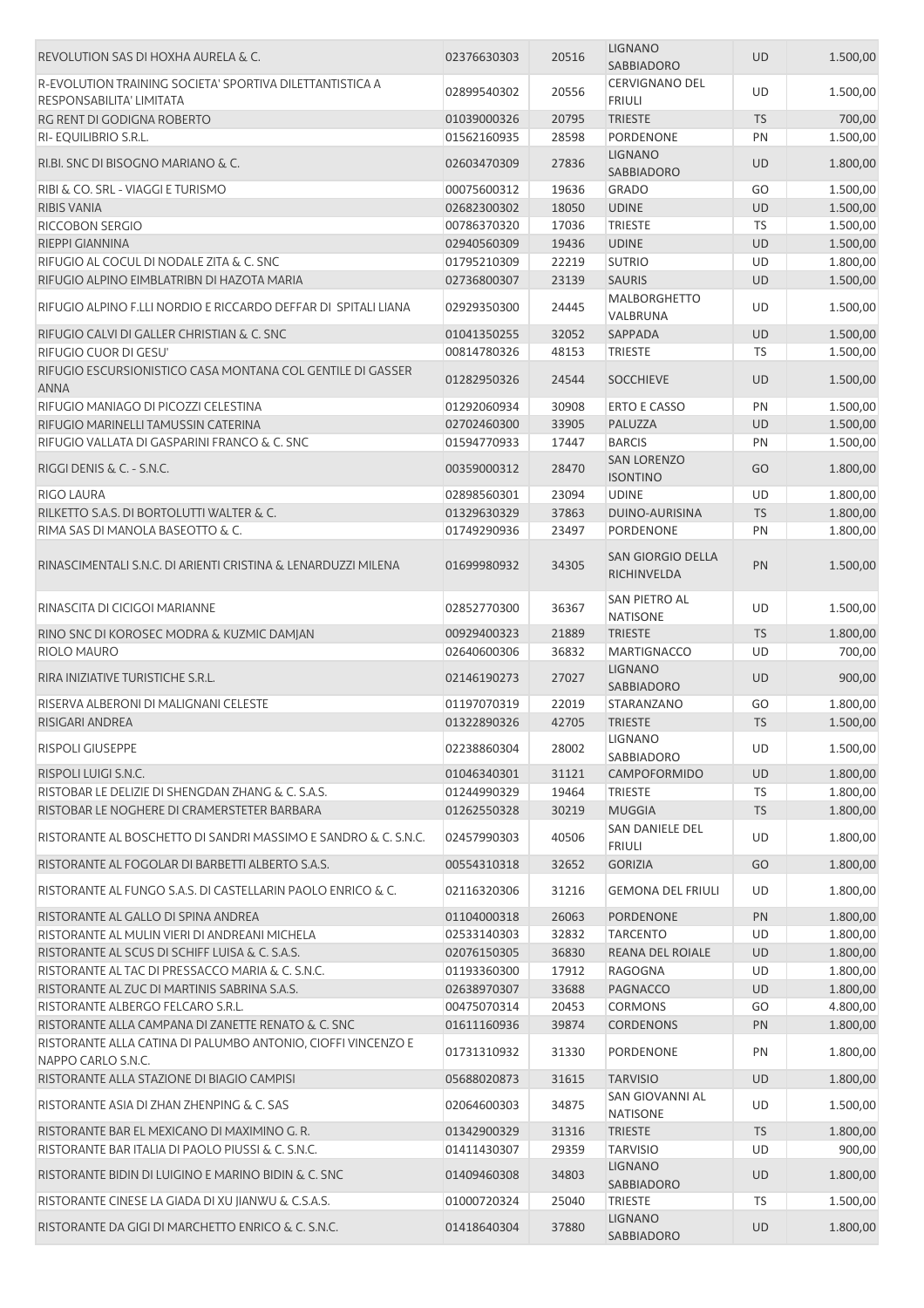| RISTORANTE DA GIORGIO S.A.S. DI BIDOIA VITTORINO & C.              | 01249160936 | 36032 | PASIANO DI<br>PORDENONE                        | PN        | 1.800,00 |
|--------------------------------------------------------------------|-------------|-------|------------------------------------------------|-----------|----------|
| RISTORANTE DA LUISA S.A.S. DI BRANDOLIN ALBERTO                    | 01429200304 | 23230 | SAN GIOVANNI AL<br><b>NATISONE</b>             | <b>UD</b> | 1.500,00 |
| RISTORANTE DA NETTUNO S.R.L.                                       | 02915740308 | 32366 | <b>UDINE</b>                                   | UD        | 1.500,00 |
| RISTORANTE DA RENZO DI TERRANOVA MARCO & C. S.N.C.                 | 02685650307 | 21271 | <b>GONARS</b>                                  | <b>UD</b> | 1.800,00 |
| RISTORANTE FATTORIA AMBROSI DI ORIETTA AMBROSI                     | 00528850316 | 17620 | DOLEGNA DEL COLLIO                             | GO        | 1.800,00 |
| RISTORANTE GABI DI GRBAVAC GABRIJELA                               | 01203580319 | 22858 | MONFALCONE                                     | GO        | 1.800,00 |
| RISTORANTE GRANDE SHANGHAI DI YI JIN ZHANG                         | 00873160329 | 21670 | <b>TRIESTE</b>                                 | <b>TS</b> | 1.800,00 |
| RISTORANTE LA CAPANNINA DI MININ VALERIO E GALLIZIA SILVANA S.N.C. | 02105100305 | 29319 | LATISANA                                       | UD        | 1.800,00 |
| RISTORANTE LA PIAZZETTA DI CIRO DE PAOLO                           | 01159200326 | 31871 | <b>TRIESTE</b>                                 | <b>TS</b> | 1.800,00 |
| RISTORANTE LA PIGNATE DI GALASSO ADRIANA E C. S.A.S.               | 01413340306 | 29810 | LATISANA                                       | <b>UD</b> | 1.800,00 |
| RISTORANTE LA TAVERNA DI BITTO ANTONIO E PAGOT ROBERTO S.N.C.      | 03066910260 | 18587 | CANEVA                                         | PN        | 1.800,00 |
| RISTORANTE LA TORRE SAS DI TALAMINI MARCO E BOTTER MASSIMO         | 01221680935 | 34872 | <b>SPILIMBERGO</b>                             | PN        | 1.800,00 |
| RISTORANTE LOCANDA 101 DI ZANOLETTI FRANCESCO                      | 00480780311 | 28288 | <b>GORIZIA</b>                                 | GO        | 1.800,00 |
| RISTORANTE ORIENTALE DI WANG SANKANG & C. S.N.C.                   | 02424570303 | 28447 | <b>MARTIGNACCO</b>                             | <b>UD</b> | 1.800,00 |
| RISTORANTE PIASSALBER DI ALESSANDRO DI FELICE                      | 01145490312 | 41012 | <b>GRADO</b>                                   | GO        | 1.800,00 |
| RISTORANTE PIZZERIA AL FIUME DI MAURO EMANUELE E C. S.A.S.         | 02082440302 | 30731 | RIVIGNANO TEOR                                 | <b>UD</b> | 1.800,00 |
| RISTORANTE PIZZERIA AL PARADISO DI ACAMPORA GIUSEPPE               | 02303640300 | 23519 | <b>CODROIPO</b>                                | UD        | 1.800,00 |
| RISTORANTE PIZZERIA ALLA DARSENA DI STEFANUTTI SANDRA & C. S.N.C   | 02438340305 | 29109 | <b>TRASAGHIS</b>                               | <b>UD</b> | 1.800,00 |
|                                                                    |             |       |                                                |           |          |
| RISTORANTE PIZZERIA ALLA FONTANA DI BIANCOTTO SABINA & C. S.N.C.   | 02041090305 | 27742 | <b>TORVISCOSA</b>                              | UD        | 1.800,00 |
| RISTORANTE PIZZERIA DA VITTORIO DI ACAMPORA PASQUALE               | 02903520308 | 30851 | <b>RUDA</b>                                    | UD        | 1.800,00 |
| RISTORANTE PIZZERIA STADIO DI ANITA NESSI                          | 01250520325 | 41659 | <b>TRIESTE</b>                                 | <b>TS</b> | 1.800,00 |
| RISTORANTE PIZZERIA VESUVIO DI CASTELLANO ELISA                    | 02786940300 | 18860 | PALMANOVA                                      | <b>UD</b> | 1.800,00 |
| RISTORANTE RIO ARGENTO DI ZANAZZI SANDRO & C. S.A.S.               | 01411600305 | 28804 | <b>MALBORGHETTO</b><br>VALBRUNA                | UD        | 1.800,00 |
| RISTORANTE SCOZZIR DI SCOZZIR CLAUDIO & C. S.N.C.                  | 01830090302 | 33798 | <b>FAEDIS</b>                                  | <b>UD</b> | 1.800,00 |
| RISTORANTE SHANGAI S.R.L.                                          | 01641720303 | 32622 | <b>MARTIGNACCO</b>                             | UD        | 1.800,00 |
| RISTORANTE VAGABONDO DI PERUZZI ANDREA                             | 02731260309 | 39409 | <b>BUTTRIO</b>                                 | <b>UD</b> | 1.800,00 |
| RISTORANTE VELO DI JASHAR JASHARI                                  | 02937490304 | 20762 | PRADAMANO                                      | UD        | 1.800,00 |
| RISTORANTE VOGRIC DI PODGORNIK JOZICA & C. S.A.S.                  | 00486580319 | 30050 | SAN FLORIANO DEL<br><b>COLLIO</b>              | GO        | 1.800,00 |
| RISTORANTE YUXI DI LIN LEILEI                                      | 03672870130 | 24745 | <b>UDINE</b>                                   | UD        | 1.800,00 |
| RISTORANTE YUXI DI LIU XUFANG                                      | 01201380316 | 24516 | <b>MONFALCONE</b>                              | GO        | 1.800,00 |
| RISTORANTE YUXI DI WANG LIANG                                      | 01281520328 | 24158 | <b>GORIZIA</b>                                 | GO        | 1.800,00 |
|                                                                    |             |       |                                                |           |          |
| RISTORANTE-ALBERGO AL DONATORE DI CORRADIN ASSUNTA & C. S.N.C.     | 01812160305 | 34406 | <b>RIVIGNANO TEOR</b><br><b>CERVIGNANO DEL</b> | <b>UD</b> | 1.800,00 |
| RISTORANTE-CINA DI CHEN XIAO & C. S.A.S.                           | 02242570303 | 19265 | <b>FRIULI</b>                                  | UD        | 1.800,00 |
| RISTORANTINO DA ISSA DI GWEINAT ISSA                               | 01652010933 | 24880 | CAVASSO NUOVO                                  | PN        | 1.800,00 |
| RISTORASI SOCIETA' A RESPONSABILITA' LIMITATA SEMPLIFICATA         | 02755890304 | 24602 | <b>UDINE</b>                                   | UD        | 1.800,00 |
| RISTORAZIONE ITALIA S.R.L.                                         | 02889390304 | 25695 | <b>UDINE</b>                                   | <b>UD</b> | 1.800,00 |
| RISTOSTERIA ANIME DI CARNELOS DANIELE                              | 02956770305 | 37495 | <b>BASILIANO</b>                               | UD        | 1.500,00 |
| RIVA BRIONI S.R.L.                                                 | 02900970308 | 21941 | <b>UDINE</b>                                   | UD        | 4.800,00 |
| RIVENDITA 17 S.N.C. DI DRESSI ALESSANDRO E QUALIZZA DENISE         | 02549140305 | 27598 | CIVIDALE DEL FRIULI                            | UD        | 1.500,00 |
| RIVENDITA TABACCHI N. 17 DI MASTROMATTEO MASSIMO                   | 00522780311 | 44286 | <b>CORMONS</b>                                 | GO        | 1.500,00 |
| <b>RIVER SRLS</b>                                                  | 01195060312 | 19318 | MONFALCONE                                     | GO        | 1.800,00 |
| RIVETTI MARIO                                                      | 00397620931 | 22537 | <b>SPILIMBERGO</b>                             | PN        | 1.800,00 |
| RIVIERA DI RABIA LUMTURJAN                                         | 02751830304 | 40729 | <b>MAGNANO IN RIVIERA</b>                      | UD        | 1.800,00 |
| <b>RIVIERA SRL</b>                                                 | 02513230306 | 23273 | <b>UDINE</b>                                   | UD        | 1.800,00 |
| RIZZARDI MARIO                                                     | 01954850309 | 18741 | CAMPOFORMIDO                                   | UD        | 1.800,00 |
| RIZZARDO CLAUDIO                                                   | 01459040935 | 36685 | PORDENONE                                      | PN        | 1.500,00 |
| RIZZATTI TIZIANA                                                   | 00000000000 | 31097 | <b>TRIESTE</b>                                 | <b>TS</b> | 650,00   |
| RIZZOTTI ENNIO                                                     | 00000000000 | 42696 | <b>TARVISIO</b>                                | UD        | 650,00   |
| RM GESTIONI TURISTICHE S.N.C. DI MONICA TONINI & C.                | 02597140306 | 27024 | AQUILEIA                                       | UD        | 1.500,00 |
| RO.CI. S.N.C. DI CIEOL PIETRO & C.                                 | 01443080930 | 27889 | <b>FIUME VENETO</b>                            | PN        | 1.800,00 |
| RO.MA.NA DI RIZZIN NATALIA & C. S.N.C.                             | 02632830309 | 29580 | LIGNANO                                        | UD        | 1.800,00 |
|                                                                    |             |       | SABBIADORO                                     |           |          |
| RO.PA. DI CENTASSI ROBERTO                                         | 01274300324 | 20068 | MONFALCONE                                     | GO        | 1.800,00 |
| RO.SA. FOOD SRL                                                    | 02818420305 | 18511 | <b>GRADO</b>                                   | GO        | 1.800,00 |
| RO.SE. RISTORAZIONI S.N.C. DI BABBO SERGIO E C.                    | 01201400932 | 42184 | <b>AVIANO</b>                                  | PN        | 1.500,00 |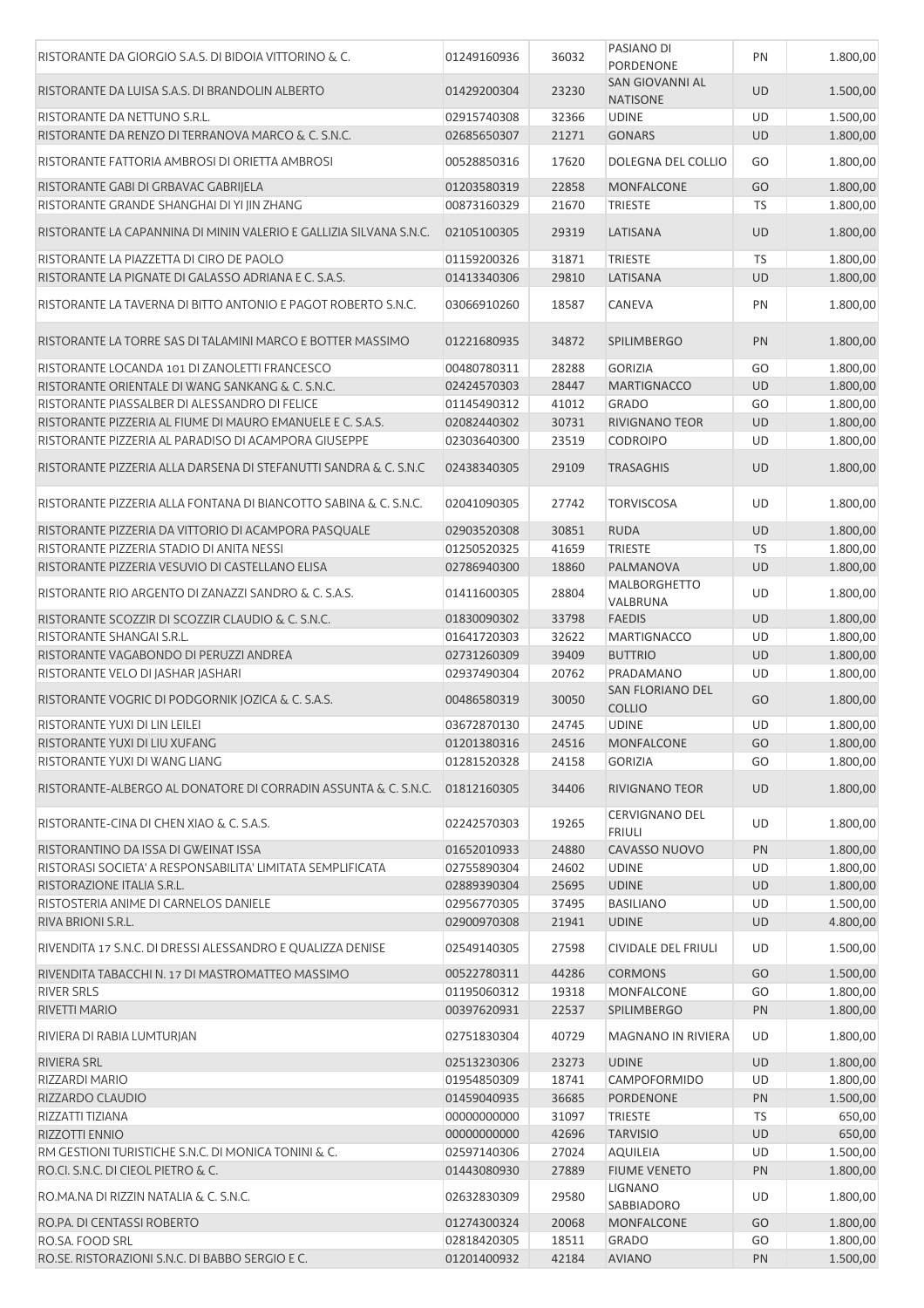| ROBERTI FRANCESCA                                                                                                                   | 01652980937 | 31003 | <b>SPILIMBERGO</b>                | PN        | 1.500,00 |
|-------------------------------------------------------------------------------------------------------------------------------------|-------------|-------|-----------------------------------|-----------|----------|
| ROBERTO LEVINI                                                                                                                      | 00729220327 | 32267 | <b>TRIESTE</b>                    | <b>TS</b> | 700,00   |
| ROBERTO MARZULLI                                                                                                                    | 01014280323 | 19789 | <b>TRIESTE</b>                    | <b>TS</b> | 700,00   |
| ROCCO'S BAR DI MODUGNO GIOVANNI                                                                                                     | 02546220308 | 21815 | <b>UDINE</b>                      | <b>UD</b> | 1.500,00 |
| ROCK TOWN SOCIETA' A RESPONSABILITA' LIMITATA SEMPLIFICATA                                                                          | 01739010930 | 39095 | <b>CORDENONS</b>                  | PN        | 1.800,00 |
| RODARO CATERINA DI VANONE RICCARDO                                                                                                  | 02167290309 | 36774 | PREMARIACCO                       | <b>UD</b> | 1.800,00 |
| RODELLA ROBERTO E C. S.A.S.                                                                                                         | 00875250326 | 28925 | <b>TRIESTE</b>                    | TS        | 1.800,00 |
| RODEO LIVE DI BERGAMASCO DARIO                                                                                                      | 01081090316 | 20688 | <b>SAN CANZIAN</b><br>D'ISONZO    | GO        | 1.800,00 |
| RODODENDRO S.A.S. DI PUICHER SORAVIA GIACOMO & C.                                                                                   | 01035610250 | 23775 | <b>SAPPADA</b>                    | UD        | 1.800,00 |
| RODRIGUES DE LIMA MARISA                                                                                                            | 02843740305 | 34693 | <b>ZOPPOLA</b>                    | PN        | 1.500,00 |
| ROIATTI WALTER                                                                                                                      | 00000000000 | 28829 | <b>TORREANO</b>                   | UD        | 900,00   |
|                                                                                                                                     |             |       | <b>RONCHI DEI</b>                 |           |          |
| <b>ROITZ DANIELE</b>                                                                                                                | 00907490320 | 21497 | LEGIONARI                         | GO        | 700,00   |
| ROJATTI ENZO                                                                                                                        | 01680950308 | 25802 | <b>UDINE</b>                      | UD        | 700,00   |
| ROJATTI SERGIO                                                                                                                      | 02113760306 | 27495 | PASIAN DI PRATO                   | <b>UD</b> | 700,00   |
| ROI'Z RESTAURANT DI ILIR KABASHI                                                                                                    | 02953120306 | 35493 | LIGNANO<br>SABBIADORO             | UD        | 1.800,00 |
| ROMA 20 DI XU YINYIN                                                                                                                | 01239810326 | 28357 | <b>TRIESTE</b>                    | <b>TS</b> | 1.500,00 |
| ROMANELLI MATTEO E TUROLDO CHRISTIAN SNC                                                                                            | 02902410303 | 29146 | <b>CODROIPO</b>                   | UD        | 1.800,00 |
| ROMANELLO ANGELO                                                                                                                    | 01422690931 | 39641 | CAMPOFORMIDO                      | UD        | 900,00   |
| ROMANIN TIZIANA                                                                                                                     | 02034550307 | 18038 | <b>FORNI AVOLTRI</b>              | UD        | 1.800,00 |
|                                                                                                                                     |             |       | <b>LIGNANO</b>                    |           |          |
| ROMANO ANTONIO E ZOPPOLATO SONIA S.N.C.                                                                                             | 01886430303 | 29723 | SABBIADORO<br>LIGNANO             | <b>UD</b> | 1.800,00 |
| ROMANO FABIO                                                                                                                        | 01940540303 | 35549 | SABBIADORO                        | UD        | 1.500,00 |
| ROMANO GIORGIO                                                                                                                      | 00393170931 | 38439 | SAN VITO AL<br><b>TAGLIAMENTO</b> | PN        | 1.800,00 |
| ROMAX - SOCIETA' A RESPONSABILITA' LIMITATA                                                                                         | 01067390326 | 19979 | <b>TRIESTE</b>                    | <b>TS</b> | 1.500,00 |
| RONCAGLIA ELIGIO                                                                                                                    | 01205150301 | 16856 | LATISANA                          | <b>UD</b> | 1.800,00 |
| RONCATO ROBERTO                                                                                                                     | 00000000000 | 33741 | SAN VITO AL TORRE                 | UD        | 900,00   |
| RONCHESE DIEGO & C. S.N.C.                                                                                                          | 01146320930 | 32301 | <b>SACILE</b>                     | PN        | 1.500,00 |
| RONCHESE ENNIO                                                                                                                      | 01581860937 | 34179 | <b>SACILE</b>                     | PN        | 1.500,00 |
| RONCHI ISABELLA                                                                                                                     | 02455060307 | 23268 | <b>TOLMEZZO</b>                   | UD        | 1.500,00 |
| RONCIADE S.R.L.                                                                                                                     | 01425830930 | 36076 | <b>AVIANO</b>                     | PN        | 1.800,00 |
| RONCO ALBINA DI CARMINATI MARCO                                                                                                     | 02514700307 | 22401 | <b>CIVIDALE DEL FRIULI</b>        | UD        | 1.800,00 |
| RONCO DELLO SCHIOPPETTINO DEI F.LLI IACOLETTIG SOCIETA' AGRICOLA<br>SEMPLICE IN FORMA ABBREVIATA RONCO DELLO SCHIOPPETTINO S.AGR.S. | 02894010301 | 39728 | <b>PREPOTTO</b>                   | UD        | 1.800,00 |
| RONCONI S.A.S. DI RONCONI LUCA & C.                                                                                                 | 02615790306 | 19698 | <b>FORNI DI SOPRA</b>             | <b>UD</b> | 1.500,00 |
| RONZANI GIORGIO                                                                                                                     | 01003190327 | 38872 | <b>TRIESTE</b>                    | TS        | 1.500,00 |
| ROOTS BAR DI TORTOLO CAMILLA                                                                                                        | 02949010306 | 39064 | <b>BAGNARIA ARSA</b>              | <b>UD</b> | 1.500,00 |
|                                                                                                                                     |             |       |                                   |           |          |
| ROSA S.N.C. DI SAGLIO PONCI PIER ALBERTO E SALETU' MARIA GIOVANNA                                                                   | 01224240323 | 33264 | <b>TRIESTE</b>                    | <b>TS</b> | 1.800,00 |
| ROSE ANNUNZIATO                                                                                                                     | 02009520301 | 36930 | <b>UDINE</b>                      | <b>UD</b> | 700,00   |
| ROSENBAR DI FABBRO MICHELA E LOVISCEK PIERO S.N.C.                                                                                  | 00369540315 | 33595 | <b>GORIZIA</b>                    | GO        | 1.800,00 |
| ROSENGARTEN DI AMOROSO TIZIANA                                                                                                      | 02876630308 | 32867 | <b>TARVISIO</b>                   | UD        | 4.800,00 |
| ROSI' DI LUPO ROSALIA                                                                                                               | 01829020930 | 17540 | <b>PORCIA</b>                     | PN        | 1.500,00 |
| ROSIC ERRATH PIETRO                                                                                                                 | 02216920302 | 19978 | <b>MALBORGHETTO</b><br>VALBRUNA   | <b>UD</b> | 1.800,00 |
| ROSSET TIZIANA                                                                                                                      | 00000000000 | 41905 | PORDENONE                         | PN        | 900,00   |
| ROSSETTI FIORENZO                                                                                                                   | 01073130930 | 32518 | <b>CORDENONS</b>                  | PN        | 700,00   |
| ROSSETTI MASSIMO                                                                                                                    | 01069490934 | 19873 | PORDENONE                         | PN        | 700,00   |
| ROSSETTO ANTONELLA                                                                                                                  | 01243030937 | 17479 | PRATA DI<br><b>PORDENONE</b>      | PN        | 1.500,00 |
| ROSSETTO MARCO                                                                                                                      | 01716100936 | 21266 | PORDENONE                         | PN        | 1.500,00 |
| ROSSETTO RENZO                                                                                                                      | 01703720936 | 31245 | <b>FIUME VENETO</b>               | PN        | 1.800,00 |
| ROSSETTO VALENTINO                                                                                                                  | 02219660301 | 26242 | CHIUSAFORTE                       | UD        | 1.800,00 |
|                                                                                                                                     |             |       |                                   |           |          |
| ROSSI ALESSANDRO                                                                                                                    | 01010250320 | 27546 | <b>TRIESTE</b>                    | <b>TS</b> | 1.500,00 |
| ROSSI ALESSANDRO                                                                                                                    | 02649670300 | 38913 | PRADAMANO                         | UD        | 900,00   |
| ROSSI ALESSIA                                                                                                                       | 02981860303 | 27824 | <b>TRASAGHIS</b>                  | UD        | 1.500,00 |
| ROSSI GIAN PIETRO                                                                                                                   | 00000000000 | 29418 | <b>BORDANO</b>                    | UD        | 900,00   |
| <b>ROSSI GIOVANNI</b>                                                                                                               | 02957850304 | 39679 | <b>UDINE</b>                      | UD        | 1.500,00 |
| ROSSI JULIA & MASALA ELEONORA S.N.C.                                                                                                | 02957910306 | 36976 | VENZONE                           | UD        | 1.500,00 |
| ROSSI PAOLA                                                                                                                         | 00000000000 | 32739 | SAN VITO AL TORRE                 | UD        | 900,00   |
| <b>ROSSI ROBERTA</b>                                                                                                                | 02124760303 | 28305 | <b>UDINE</b>                      | UD        | 1.800,00 |
| <b>ROSSI VILMA</b>                                                                                                                  | 01671960308 | 30428 | <b>LIGNANO</b><br>SABBIADORO      | UD        | 1.500,00 |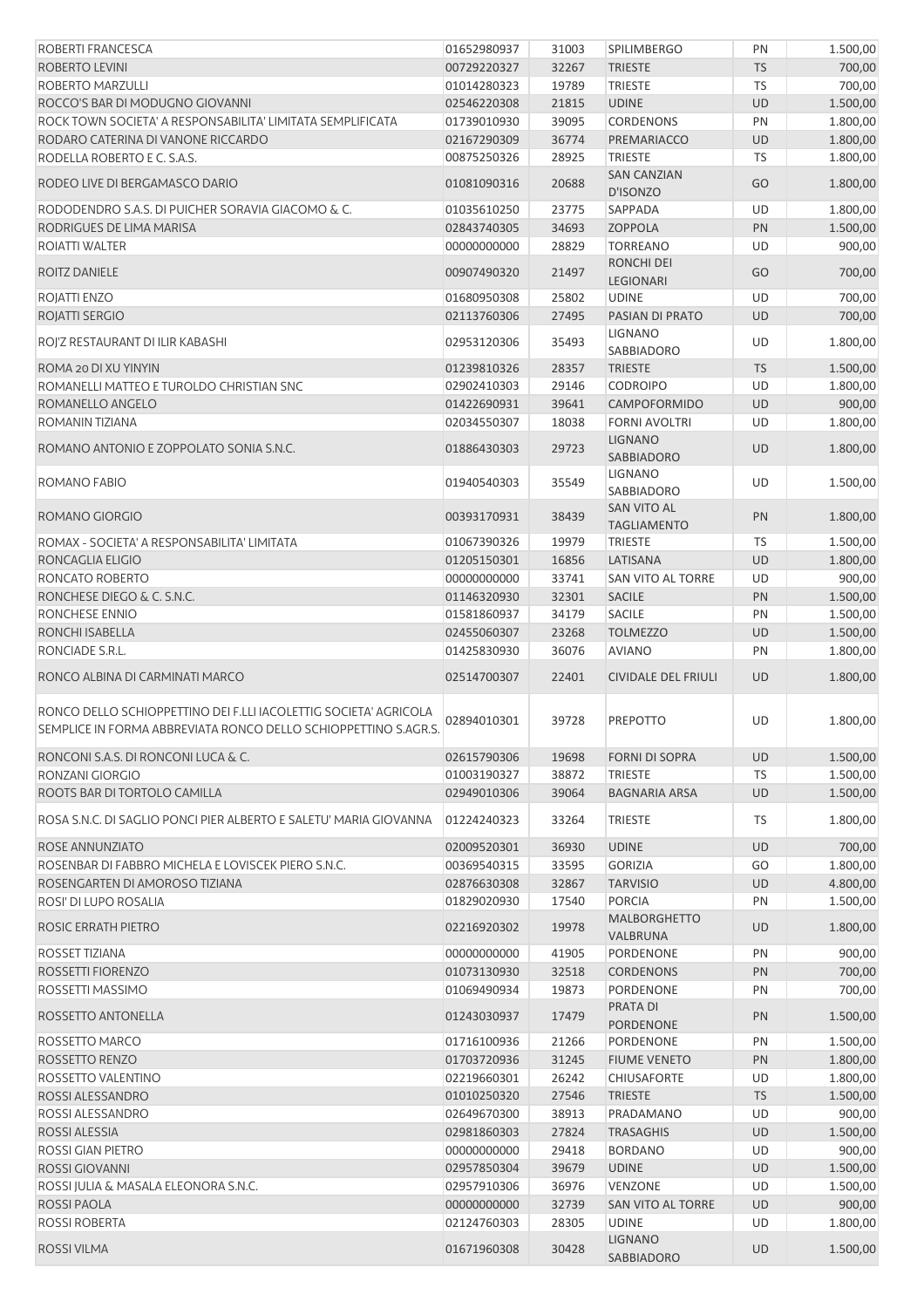| ROSSINI 8 S.R.L.                                                                                                                    | 01181880327 | 26001 | <b>TRIESTE</b>                       | <b>TS</b> | 1.800,00 |
|-------------------------------------------------------------------------------------------------------------------------------------|-------------|-------|--------------------------------------|-----------|----------|
| <b>ROSSINI CRISTIANO</b>                                                                                                            | 00909600322 | 23989 | <b>TRIESTE</b>                       | <b>TS</b> | 1.800,00 |
| ROSTICCERIA AL MERCATO DI STRUCHEL MASSIMO                                                                                          | 00515940310 | 34842 | <b>GORIZIA</b>                       | GO        | 1.800,00 |
| ROSTICCERIA VOLANTE DI BELLITTO SILVIO                                                                                              | 01841500935 | 25375 | <b>CLAUT</b>                         | PN        | 1.500,00 |
| ROSTIROLLA RITA IN FRANZ                                                                                                            | 00212130322 | 20360 | FIUMICELLO VILLA<br><b>VICENTINA</b> | UD        | 1.500,00 |
| ROTA MATTEO                                                                                                                         | 01272450329 | 39639 | <b>TRIESTE</b>                       | <b>TS</b> | 700,00   |
| ROTARUEYES DI YURDUSEVEN MIHAELA                                                                                                    | 02901620308 | 22614 | <b>UDINE</b>                         | UD        | 1.500,00 |
|                                                                                                                                     |             |       |                                      |           |          |
| ROTHENAISLER RICCARDO                                                                                                               | 01033190321 | 35176 | <b>TRIESTE</b>                       | <b>TS</b> | 700,00   |
| ROTTARO LUCA                                                                                                                        | 02935520300 | 38877 | <b>NIMIS</b>                         | UD        | 1.800,00 |
| ROUTE 66 - SOCIETA' A RESPONSABILITA' LIMITATA SEMPLIFICATA                                                                         | 01294210321 | 20399 | <b>TRIESTE</b>                       | <b>TS</b> | 1.800,00 |
| ROVAL S.R.L.                                                                                                                        | 02979940307 | 29120 | <b>UDINE</b>                         | UD        | 4.800,00 |
| ROVATO MARY                                                                                                                         | 02989640301 | 28206 | <b>MARANO LAGUNARE</b>               | <b>UD</b> | 1.500,00 |
| ROVER LEONARDO                                                                                                                      | 01534560931 | 32120 | CANEVA                               | PN        | 1.800,00 |
| ROVER VANESSA - RISTORANTE PIZZERIA AL FARO                                                                                         | 01658370935 | 37258 | <b>FONTANAFREDDA</b>                 | PN        | 1.800,00 |
| ROVINA ROBERTO                                                                                                                      | 01032890327 | 33121 | <b>TRIESTE</b>                       | TS        | 1.800,00 |
| ROYAL - BAR DI GIORDA PAOLO & C. S.N.C.                                                                                             | 00475710315 | 22656 | <b>GRADO</b>                         | GO        | 1.500,00 |
| ROYAL BUS DI FELICE STEFANO E C. S.A.S.                                                                                             | 02541470304 | 29489 | <b>BUIA</b>                          | UD        | 700,00   |
| ROYAL DI LONDERO SANDY                                                                                                              | 02034680302 | 34510 | <b>GEMONA DEL FRIULI</b>             | <b>UD</b> | 1.500,00 |
| RUDELLA MARIA MARGHERITA                                                                                                            | 00000000000 | 28347 | <b>TRIESTE</b>                       | <b>TS</b> | 900,00   |
| <b>RUDENKO IHOR</b>                                                                                                                 | 01782400939 | 28150 | PORDENONE                            | PN        | 700,00   |
|                                                                                                                                     |             |       | SAN DORLIGO DELLA                    |           |          |
| RUDEZ PAOLO                                                                                                                         | 01280490325 | 18666 | VALLE                                | TS        | 1.800,00 |
| RUDI S.A.S. DI MARKU MIRANDA & C.                                                                                                   | 01098150327 | 25797 | <b>TRIESTE</b>                       | <b>TS</b> | 1.500,00 |
| RUDY'S PUB SAS DI PAGNI ORIETTA & C.                                                                                                | 01783680935 | 35286 | <b>FIUME VENETO</b>                  | PN        | 1.800,00 |
| RUIZ FLORES JUAN CARLOS                                                                                                             | 01270770322 | 33628 | <b>TRIESTE</b>                       | <b>TS</b> | 1.500,00 |
| RUN-SQUAT FUNCTIONAL SRL SPORTIVA DILETTANTISTICA                                                                                   | 01796000931 | 29548 | <b>CORDENONS</b>                     | PN        | 1.500,00 |
| RUOCCO ANGELO                                                                                                                       | 01600780306 | 32126 | <b>UDINE</b>                         | UD        | 1.500,00 |
| RUPOLO TOUR S.R.L.                                                                                                                  | 01617150931 | 17374 | <b>SACILE</b>                        | PN        | 4.800,00 |
| RUS SORIN E DELLA SCHIAVA URSULA S.A.S.                                                                                             | 02927550307 | 19016 | <b>VILLA SANTINA</b>                 | <b>UD</b> | 1.800,00 |
| <b>RUSALEM DENIS</b>                                                                                                                | 01291520938 | 31669 | <b>SPILIMBERGO</b>                   | PN        | 1.500,00 |
| RUSCONI RINA ANNA                                                                                                                   | 00000000000 | 40490 | <b>TRIESTE</b>                       | <b>TS</b> | 650,00   |
|                                                                                                                                     |             |       |                                      |           |          |
| RUSIGNUL S.R.L.                                                                                                                     | 00178870317 | 18035 | DOLEGNA DEL COLLIO                   | GO        | 1.800,00 |
| RUSSI ALESSANDRO                                                                                                                    | 00442160313 | 38803 | <b>SAN CANZIAN</b><br>D'ISONZO       | GO        | 700,00   |
| RUSSIAN LASHES DI KRAEVA SVETLANA                                                                                                   | 02975440302 | 36910 | <b>UDINE</b>                         | UD        | 1.500,00 |
| RUSSIZ SUPERIORE SOCIETA' AGRICOLA A R.L.                                                                                           | 00309370310 | 27480 | <b>CAPRIVA DEL FRIULI</b>            | GO        | 900,00   |
| RUSSO LORENZO                                                                                                                       | 02661030300 | 17018 | <b>NIMIS</b>                         | UD        | 1.800,00 |
| RUSSO STEFANO                                                                                                                       | 00959420324 | 18748 | <b>TRIESTE</b>                       | <b>TS</b> | 700,00   |
| RUTAR MARIA                                                                                                                         | 00000000000 | 33662 | <b>GORIZIA</b>                       | GO        | 900,00   |
| RUYI DI HU YUEYANG                                                                                                                  | 10466920963 | 38819 | <b>MONFALCONE</b>                    | GO        | 1.500,00 |
| RUYI DI ZHENG YIMIAO                                                                                                                | 02053530446 | 17977 | SAGRADO                              | GO        | 1.500,00 |
| <b>RUZZIER FEDERICO</b>                                                                                                             | 01323810323 | 38324 | <b>TRIESTE</b>                       | <b>TS</b> | 1.500,00 |
|                                                                                                                                     |             |       |                                      |           |          |
| <b>RUZZIER MARTINA</b>                                                                                                              | 01289960328 | 41753 | <b>TRIESTE</b>                       | TS        | 700,00   |
| RUZZON STEFANO                                                                                                                      | 02948720301 | 22963 | <b>FAEDIS</b>                        | <b>UD</b> | 1.800,00 |
| S. & G. S.N.C. DI SPESSOT EMILIANO E C.                                                                                             | 00541860318 | 18424 | <b>FARRA D'ISONZO</b>                | GO        | 1.800,00 |
| S. MICHELE DI AFELTRA FRANCESCO                                                                                                     | 01188380313 | 36144 | <b>CORMONS</b>                       | GO        | 4.800,00 |
| S.A.M. (SOCIETA' APPARTAMENTI MEUBLES) DI GARFAGNINI RAFFAELLA & C.<br>- SOCIETA' IN ACCOMANDITA SEMPLICE                           | 00367490307 | 23119 | LIGNANO<br>SABBIADORO                | UD        | 4.800,00 |
| S.A.M. S.R.L.S.                                                                                                                     | 01183070315 | 19584 | <b>GRADO</b>                         | GO        | 4.800,00 |
| S.C.M. - SPORTING CLUB MORUZZO SOCIETA' SPORTIVA DILETTANTISTICA A<br>RESPONSABILITA' LIMITATA IN BREVE ANCHE S.C.M. S.S.D. A R. L. | 02982880300 | 42608 | <b>MORUZZO</b>                       | UD        | 1.500,00 |
| S.I.G.I.R. SRL                                                                                                                      | 02296790302 | 34525 | <b>RIVIGNANO TEOR</b>                | UD        | 1.800,00 |
| S.L.J.N. S.A.S. DI DI GIACOMO NUNZIO & C.                                                                                           | 01971450307 | 26379 | PREMARIACCO                          | UD        | 1.800,00 |
| S.R.S. MAMA FELA - BAR RISTORANTE TIPICO - S.A.S. DI BERROA RAISA                                                                   | 01699880934 | 25295 | <b>FONTANAFREDDA</b>                 | PN        | 1.800,00 |
|                                                                                                                                     |             |       |                                      |           |          |
| S.T.R. S.R.L.                                                                                                                       | 00709520324 | 18777 | <b>TRIESTE</b>                       | TS        | 4.800,00 |
| S.T.S. DI LAZZARIN EMANUELE & C. S.A.S.                                                                                             | 01370720938 | 26879 | PORDENONE                            | PN        | 700,00   |
| S.T.V. DI BELLE' E MARCUZZO S.N.C.                                                                                                  | 01645000306 | 29301 | <b>BUIA</b>                          | UD        | 700,00   |
| SA.CI. SOCIETA' A RESPONSABILITA' LIMITATA                                                                                          | 01602820936 | 28534 | <b>SACILE</b>                        | PN        | 4.800,00 |
| SA.LU. S.R.L.                                                                                                                       | 01081210310 | 17939 | <b>MONFALCONE</b>                    | GO        | 4.800,00 |
| SABATINO ROBERTO                                                                                                                    | 02941430304 | 18132 | <b>UDINE</b>                         | UD        | 1.500,00 |
| SABATLAO ALDO                                                                                                                       | 00251958880 | 36881 | LATISANA                             | UD        | 700,00   |
| SABBADINI LAURA                                                                                                                     | 02943440301 | 38078 | <b>SAN LEONARDO</b>                  | UD        | 1.500,00 |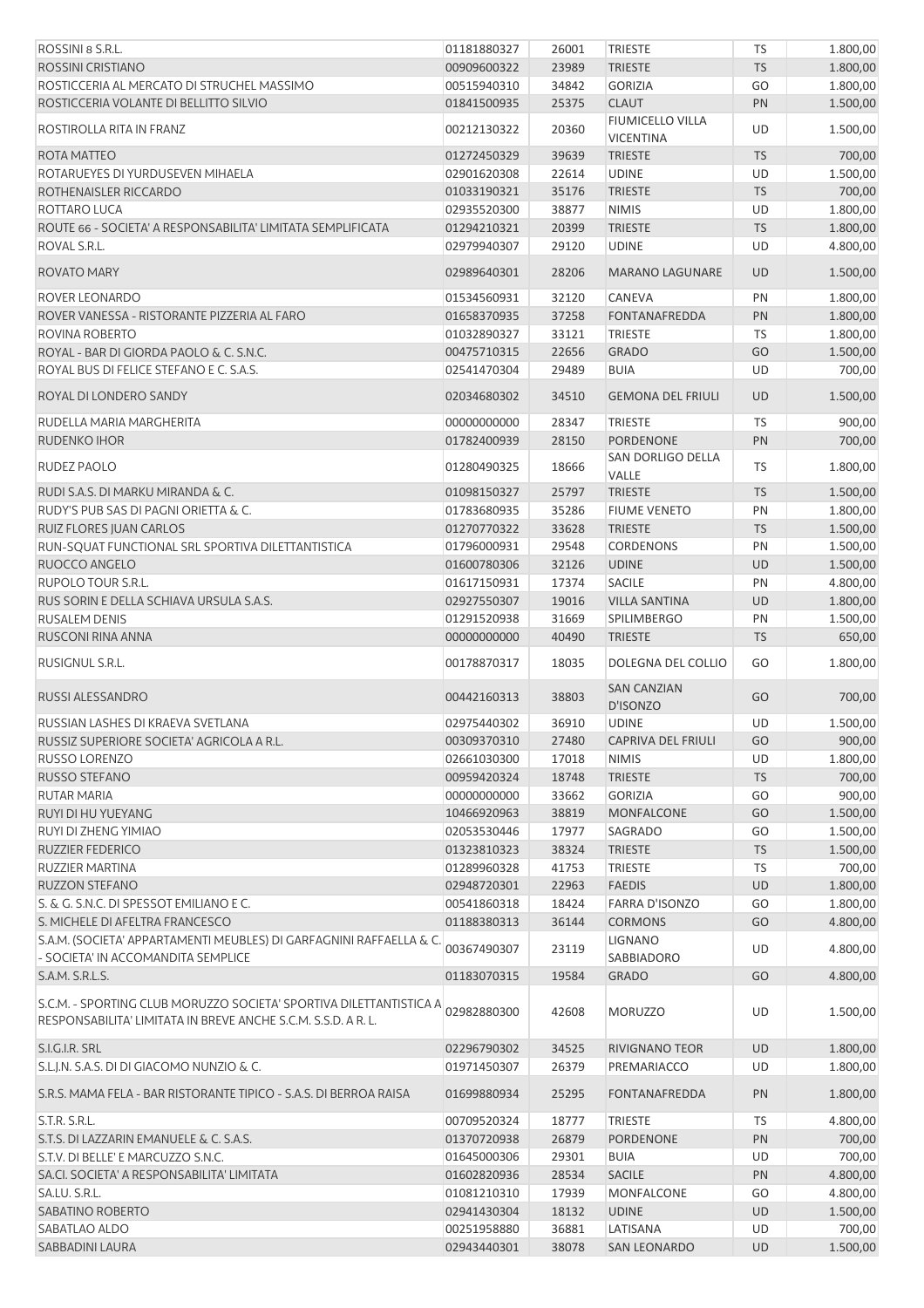| SABE S.N.C. DI ALESSANDRO GIOVANNINI & C.                     | 00956740328 | 19666 | MONFALCONE                             | GO        | 1.500,00 |
|---------------------------------------------------------------|-------------|-------|----------------------------------------|-----------|----------|
| SABINOT ANTONIO & C. S.N.C.                                   | 00169390309 | 25974 | <b>UDINE</b>                           | <b>UD</b> | 1.800,00 |
| <b>SABRINA SRLS</b>                                           | 01804760930 | 17748 | <b>PORDENONE</b>                       | PN        | 1.500,00 |
| <b>SABUCCO PATRIZIA</b>                                       | 02486100304 | 24005 | <b>UDINE</b>                           | <b>UD</b> | 900,00   |
| <b>SACCHET GIULIANA</b>                                       | 01149120931 | 18824 | <b>BARCIS</b>                          | PN        | 1.500,00 |
| <b>SACCHETTO FABIO</b>                                        | 00757600325 | 29994 | <b>TRIESTE</b>                         | <b>TS</b> | 1.500,00 |
| SACCHETTO TIZIANO                                             | 01716680309 | 30449 | VENZONE                                | <b>UD</b> | 1.800,00 |
|                                                               |             |       |                                        |           |          |
| <b>SACCO FEDERICA</b>                                         | 02731680308 | 36996 | <b>UDINE</b>                           | <b>UD</b> | 1.500,00 |
| SACELLUM S.A.S. DI CERNAT EMILIA & C.                         | 01551780933 | 39918 | <b>FONTANAFREDDA</b>                   | PN        | 1.500,00 |
| SAEAT SOCIETA' A RESPONSABILITA' LIMITATA SEMPLIFICATA        | 02984370300 | 34185 | <b>CERVIGNANO DEL</b><br><b>FRIULI</b> | <b>UD</b> | 1.800,00 |
| SAFARIKAS ANDREA                                              | 00000000000 | 23815 | <b>AVIANO</b>                          | PN        | 900,00   |
| SAGA - SOCIETA' A RESPONSABILITA' LIMITATA SEMPLIFICATA       | 02970940306 | 27493 | <b>UDINE</b>                           | <b>UD</b> | 1.800,00 |
| SAIREN WELLNESS DI BOSCHIN BARBARA                            | 01184770319 | 24638 | <b>GORIZIA</b>                         | GO        | 1.500,00 |
| <b>SAIRU ANNA</b>                                             | 02238380303 | 28072 | <b>AQUILEIA</b>                        | <b>UD</b> | 650,00   |
| SAKURA DI ZHENG XIAOCHUN & C. S.N.C.                          | 02738490305 | 35899 | <b>TAVAGNACCO</b>                      | UD        | 1.800,00 |
| SAKURA MONFALCONE S.A.S. DI WU ZHENG                          | 01165890318 | 25134 | <b>MONFALCONE</b>                      | GO        | 1.800,00 |
| SAKURA S.A.S. DI ZHOU ZHENYI & C.                             | 01271750323 | 28945 | <b>TRIESTE</b>                         | <b>TS</b> | 1.800,00 |
| <b>SALAMON NERIO</b>                                          | 01724260938 | 36782 | <b>PORDENONE</b>                       | PN        | 700,00   |
| <b>SALAMONE CINZIA</b>                                        | 01758760936 |       | SAN VITO AL                            |           | 1.500,00 |
|                                                               |             | 27439 | <b>TAGLIAMENTO</b>                     | PN        |          |
| SALANSCHI ANDREIAS RIKARDO                                    | 01272030329 | 33872 | <b>TRIESTE</b>                         | <b>TS</b> | 1.500,00 |
| SALBA DI BARTOLUCCIO SALVATORE AGATINO                        | 01189420316 | 23998 | VILLESSE                               | GO        | 1.500,00 |
| <b>SALICH MORENO</b>                                          | 01108550326 | 38250 | <b>TRIESTE</b>                         | <b>TS</b> | 700,00   |
| <b>SALLAK EDINA</b>                                           | 02762780308 | 39963 | LATISANA                               | UD        | 1.500,00 |
| SALMASO DI SALMASO ALESSANDRO & C. S.N.C.                     | 02589040308 | 20332 | LATISANA                               | <b>UD</b> | 1.500,00 |
| SALONE VERA DI LUNGU VERA                                     | 02831860305 | 37168 | PAVIA DI UDINE                         | <b>UD</b> | 1.500,00 |
| SALONICCO S.R.L.                                              | 01301900328 | 42708 | <b>TRIESTE</b>                         | <b>TS</b> | 4.800,00 |
| SALSAPARIGLIA DI MARIAEUGENIA PAPPALARDO                      | 01193790316 | 22695 | <b>TRIESTE</b>                         | TS        | 1.800,00 |
| SALVADORI GIORGIO                                             | 02842240307 | 23743 | LATISANA                               | <b>UD</b> | 1.500,00 |
| <b>SALVEMINI PATRIZIO</b>                                     | 01163450313 | 22841 | <b>GRADO</b>                           | GO        | 1.500,00 |
| <b>SALVINI CRISTINA</b>                                       | 00000000000 | 39552 | <b>FIUMICELLO VILLA</b>                | <b>UD</b> | 900,00   |
| <b>SAM SRL</b>                                                | 01337180325 | 17296 | <b>VICENTINA</b><br><b>TRIESTE</b>     | TS        | 4.800,00 |
| SAMA DI DE MICHIELIS SONIA                                    | 02818100303 | 16901 | <b>UDINE</b>                           | <b>UD</b> | 900,00   |
| SAMA SOCIETA' A RESPONSABILITA' LIMITATA SEMPLIFICATA A SOCIO | 02795830302 | 35640 | PRADAMANO                              | UD        | 1.500,00 |
| <b>UNICO</b>                                                  |             |       |                                        |           |          |
| SAMADHI S.R.L.                                                | 02887630305 | 23099 | <b>TAVAGNACCO</b>                      | <b>UD</b> | 1.500,00 |
| SAMANTHA DONADIO                                              | 02965960301 | 17026 | <b>BUTTRIO</b>                         | UD        | 1.500,00 |
| SAMANTHA S.R.L.S.                                             | 02939810301 | 38241 | <b>LIGNANO</b><br>SABBIADORO           | <b>UD</b> | 1.500,00 |
| <b>SAMBO LORENA</b>                                           | 01739390936 | 38197 | <b>ZOPPOLA</b>                         | PN        | 1.500,00 |
| SAMBUCCO GLAUCO                                               | 00075710939 | 39365 | <b>CASARSA DELLA</b><br><b>DELIZIA</b> | PN        | 1.500,00 |
| SAMIRA S.R.L.                                                 | 02063490300 | 21695 | <b>MOIMACCO</b>                        | UD        | 4.800,00 |
|                                                               |             |       |                                        |           |          |
| SAN CARLO TURISTICA S.R.L.                                    | 00994870301 | 29484 | <b>LIGNANO</b><br>SABBIADORO           | <b>UD</b> | 4.800,00 |
| SAN GIORGIO HOTEL S.R.L.                                      | 02489440301 | 34711 | SAN GIORGIO DI<br><b>NOGARO</b>        | UD        | 4.800,00 |
| SAN ITALO DI BUONOCORE ANNA & C. S.N.C.                       | 01548430931 | 32565 | <b>CORDENONS</b>                       | PN        | 4.800,00 |
| SAN PEPPE DI NACLERIO MATTEO & C. S.N.C.                      | 01202200935 | 31839 | <b>CORDENONS</b>                       | PN        | 1.800,00 |
| <b>SANCHIS DAVID</b>                                          | 01871310932 | 26357 | <b>CORDENONS</b>                       | PN        | 1.500,00 |
| SANDRA COMINOTTO                                              | 01068750320 | 21832 | <b>TRIESTE</b>                         | <b>TS</b> | 650,00   |
| SANDRA EURO TOURS DI CHIAPOLINO SANDRA                        | 02056450303 | 21257 | <b>SUTRIO</b>                          | <b>UD</b> | 700,00   |
| SANDRI ITALO ROBERTO                                          | 02129060303 | 22057 | <b>MAJANO</b>                          | UD        | 700,00   |
| SANDRI MASSIMO & C. S.A.S.                                    | 01324980323 | 36577 | <b>TRIESTE</b>                         | <b>TS</b> | 900,00   |
| SANDRI PATRIZIA                                               |             |       | <b>MAJANO</b>                          |           |          |
|                                                               | 02699560302 | 32278 | <b>LIGNANO</b>                         | UD        | 1.500,00 |
| <b>SANDRI ROBERTO</b>                                         | 01385670300 | 21754 | SABBIADORO                             | UD        | 1.500,00 |
| SANDRIN ANTONIETTA IN MAURO                                   | 00040280307 | 23256 | <b>RONCHIS</b>                         | UD        | 1.500,00 |
| SANDRIN SABRINA                                               | 02732600305 | 29732 | <b>TAVAGNACCO</b>                      | <b>UD</b> | 1.500,00 |
| SANDRIN STEFANO                                               | 00934710328 | 20879 | <b>TRIESTE</b>                         | <b>TS</b> | 700,00   |
| SANDRO & FRANCO DI ALESSANDRO SBRIZZAI                        | 01011840327 | 25443 | <b>TRIESTE</b>                         | <b>TS</b> | 1.800,00 |
| <b>SANDRON FRANCO</b>                                         | 01444190308 | 40009 | LATISANA                               | UD        | 4.800,00 |
| SANDWICH CLUB DI KLAUER CLAUDIO                               | 01062560329 | 33774 | <b>TRIESTE</b>                         | <b>TS</b> | 1.800,00 |
| SANGIOBAR DI DE BASEGGIO ARIANNA E C. S.N.C.                  | 00934370321 | 37692 | <b>TRIESTE</b>                         | TS        | 1.500,00 |
| SANNA GRAZIELLA                                               | 01377180938 | 37556 | <b>POLCENIGO</b>                       | PN        | 1.500,00 |
| <b>SANNA STEFANO</b>                                          | 01245260326 | 41018 | <b>TRIESTE</b>                         | TS        | 1.500,00 |
|                                                               |             |       |                                        |           |          |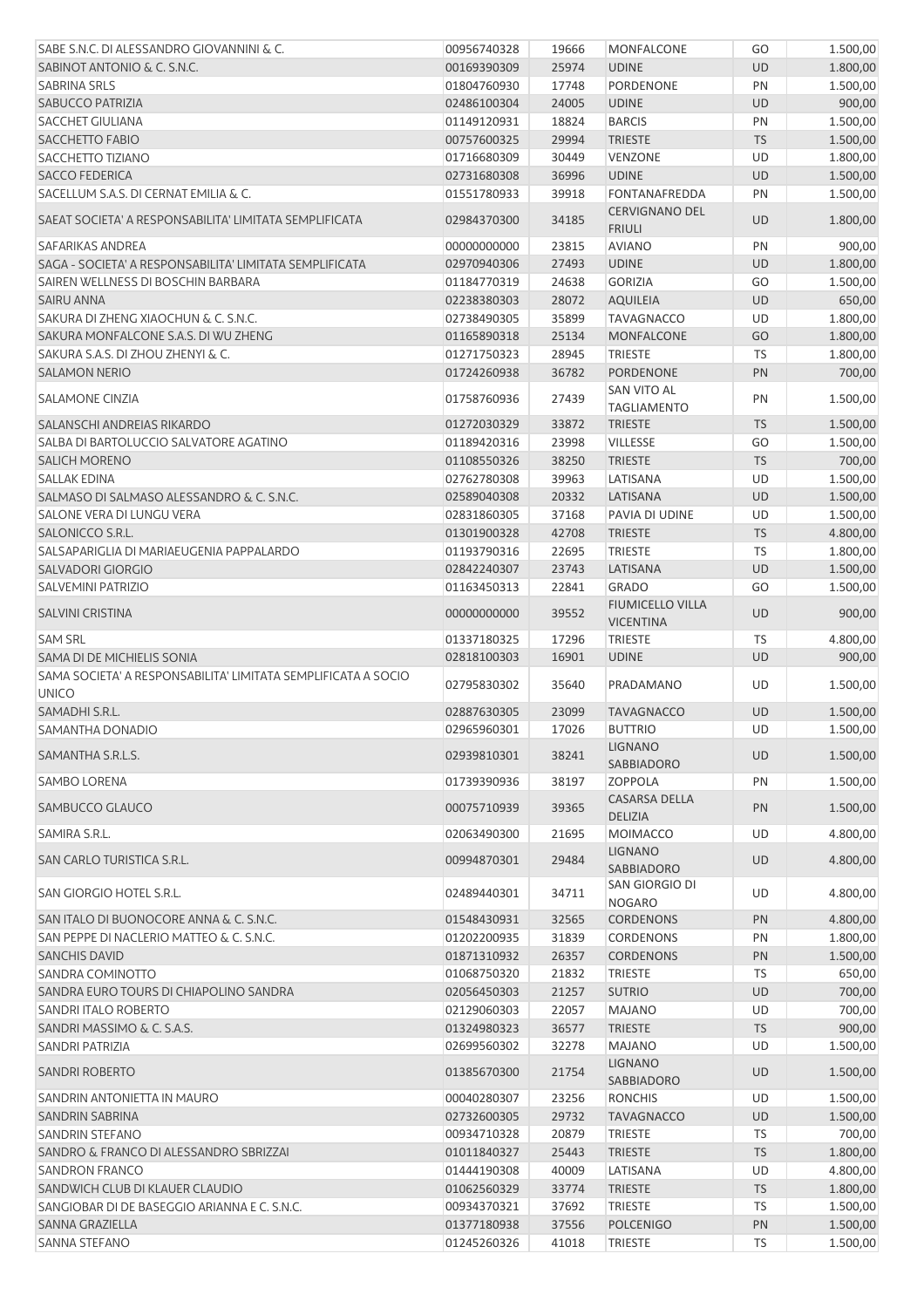| <b>SANNIA ALICE</b>                                              | 00000000000 | 24981 | <b>FONTANAFREDDA</b>                   | PN        | 650,00   |
|------------------------------------------------------------------|-------------|-------|----------------------------------------|-----------|----------|
| SANREMO S.R.L.                                                   | 01023330317 | 34528 | <b>GRADO</b>                           | GO        | 4.800,00 |
| SANSAL M.C S.R.L. UNIPERSONALE                                   | 13771171009 | 36899 | <b>TAVAGNACCO</b>                      | <b>UD</b> | 1.800,00 |
| SANSPIRIDIONE12 S.R.L.S.                                         | 01279220329 | 42504 | <b>TRIESTE</b>                         | <b>TS</b> | 1.500,00 |
| SANTA FE CATERING S.R.L.S.                                       | 02849940305 | 42132 | <b>RIVIGNANO TEOR</b>                  | UD        | 1.500,00 |
| SANTA LUCIA DI LUCREZIO GIOVANNA                                 | 01132580315 | 33494 | <b>GRADO</b>                           | GO        | 1.800,00 |
| SANTAROSA DI PAOLO APUZZO                                        | 02819460300 | 20131 | <b>UDINE</b>                           | UD        | 1.500,00 |
| SANTELIA MICHELE E GIORDANO ANNA MARIA S.N.C.                    | 01545880302 | 35969 | <b>CODROIPO</b>                        | UD        | 1.500,00 |
|                                                                  |             |       |                                        |           |          |
| SANTELLANI ANNA                                                  | 01265200327 | 20249 | <b>TRIESTE</b>                         | <b>TS</b> | 650,00   |
| <b>SANTIN EDDI</b>                                               | 01687650935 | 34253 | <b>CANEVA</b>                          | PN        | 1.500,00 |
| <b>SANTIN ROBERTO</b>                                            | 01737510931 | 24746 | <b>POLCENIGO</b>                       | PN        | 1.500,00 |
| <b>SANTORELLI VIRGILIO</b>                                       | 01035860327 | 37787 | <b>TRIESTE</b>                         | TS        | 700,00   |
| SANTORIELLO ALFONSO E SANTORIELLO GIUSEPPE E C. SAS              | 00722090321 | 28084 | <b>TRIESTE</b>                         | <b>TS</b> | 1.800,00 |
| <b>SANTOS SRL</b>                                                | 02821220304 | 40989 | <b>TAVAGNACCO</b>                      | UD        | 1.500,00 |
| SANUK HUAD DI SIERRA DORIS ESTHER                                | 02591100306 | 39677 | <b>UDINE</b>                           | UD        | 1.500,00 |
| SAPONARO MARCO                                                   | 01246650327 | 33362 | <b>TRIESTE</b>                         | TS        | 700,00   |
| SAPORE DI VINO DI DIOTALLEVI GUERRINO                            | 01251920326 | 32492 | <b>TRIESTE</b>                         | <b>TS</b> | 1.500,00 |
| SAPORI DI UNA VOLTA DI RIDOLFO MARILENA                          | 01754520938 | 17354 | <b>ZOPPOLA</b>                         | PN        | 1.500,00 |
| SAPPADA SVELATA SNC DI PILLER HOFFER MANUEL & C.                 | 01066950252 | 35477 | SAPPADA                                | UD        | 900,00   |
| SARA & SARA SOCIETA' AGRICOLA SEMPLICE                           | 02270280304 | 17471 | <b>POVOLETTO</b>                       | UD        | 900,00   |
| SARA DI SANDULESCU SILVIA & C. S.A.S.                            | 02457200307 | 36477 | <b>CAMPOLONGO</b>                      | <b>UD</b> | 1.800,00 |
|                                                                  |             |       | <b>TAPOGLIANO</b>                      |           |          |
| SARA E CARLO DI GRATTONI SARA                                    | 01202150312 | 17970 | ROMANS D'ISONZO                        | GO        | 1.800,00 |
| <b>SARACINO GIUSEPPE</b>                                         | 01221130329 | 30490 | <b>TRIESTE</b>                         | <b>TS</b> | 1.800,00 |
| SARDELLI PIERLUIGI                                               | 00000000000 | 30080 | <b>GORIZIA</b>                         | GO        | 900,00   |
| <b>SARDO DAVID</b>                                               | 00932500325 | 28202 | <b>SGONICO</b>                         | <b>TS</b> | 1.800,00 |
| SARDOC DI SARDOC S. & CO. - SOCIETA' IN NOME COLLETTIVO          | 00663830321 | 42479 | DUINO-AURISINA                         | <b>TS</b> | 1.500,00 |
| SARDO'S DI GONANO ROBERTO & C. S.A.S.                            | 01921470306 | 20063 | PRATO CARNICO                          | <b>UD</b> | 1.800,00 |
| SARE S.R.L.                                                      | 00309230316 | 24717 | <b>GORIZIA</b>                         | GO        | 1.800,00 |
| SARLI'S BAGUETTERIE DI SARLI CATALDO                             | 04372440273 | 40511 | PORDENONE                              | PN        | 1.800,00 |
| SARTOR ARMANDO                                                   | 00699570255 | 24056 | SAPPADA                                | UD        | 1.500,00 |
| <b>SARTOR PIERLUIGI</b>                                          | 02093520308 | 26649 | <b>VILLA SANTINA</b>                   | UD        | 900,00   |
|                                                                  |             |       |                                        |           |          |
| <b>SARTORI SANDRA</b>                                            | 02967270303 | 22413 | PAULARO                                | UD        | 1.500,00 |
| SASSO D'ORO DI MARESCUTTI E ZARA SOCIETA' SEMPLICE AGRICOLA      | 01237180938 | 35496 | <b>SEQUALS</b>                         | PN        | 900,00   |
| SATI DI DELBELLO ROMANO & C. - SOCIETA' IN NOME COLLETTIVO       | 01056190323 | 32993 | <b>TRIESTE</b>                         | TS        | 700,00   |
| SATI' S.N.C. DI NICOLA DE SIMONE & C.                            | 01582750939 | 22198 | PORDENONE                              | PN        | 1.500,00 |
| SATURNALI DI JOAN MIGUEL GAZZIERO                                | 02984660304 | 34715 | <b>UDINE</b>                           | UD        | 1.800,00 |
| SAURO MASSIMO                                                    | 00947490322 | 16812 | <b>TRIESTE</b>                         | <b>TS</b> | 700,00   |
| SAVA MIRIAM MARTINA                                              | 02455460309 | 21659 | <b>BUIA</b>                            | UD        | 1.800,00 |
| SAVAS S.R.L.                                                     | 00255950305 | 22131 | <b>TOLMEZZO</b>                        | <b>UD</b> | 1.500,00 |
| <b>SAVERI GIANMARCO</b>                                          | 02983550308 | 38093 | SAPPADA                                | UD        | 900,00   |
|                                                                  |             |       |                                        |           |          |
| <b>SAVONITTI MIRCO</b>                                           | 02960230304 | 18604 | <b>BUIA</b>                            | UD        | 1.500,00 |
| SBRUGNERA CLAUDIO                                                | 02853220305 | 17709 | LATISANA                               | UD        | 1.500,00 |
| SCACCIAPENSIERI SOCIETA' A RESPONSABILITA' LIMITATA SEMPLIFICATA | 01194870315 | 23567 | <b>GORIZIA</b>                         | GO        | 1.500,00 |
| SCAGNETTI AMBRA                                                  | 02948000308 | 31921 | CASSACCO                               | UD        | 1.500,00 |
| <b>SCAGNOL PIETRO</b>                                            | 01006670325 | 20132 | <b>TRIESTE</b>                         | <b>TS</b> | 650,00   |
| <b>SCAINI SAMUEL</b>                                             | 02862880305 | 34479 | <b>VARMO</b>                           | UD        | 1.500,00 |
| <b>SCALCIONE CELESTE</b>                                         | 02183970306 | 37731 | <b>TERZO D'AQUILEIA</b>                | <b>UD</b> | 1.800,00 |
| <b>SCALERA ANDREA</b>                                            | 02894850300 | 26262 | <b>TARVISIO</b>                        | UD        | 900,00   |
| SCANTI S.A.S. DI SBAIZ MARILENA & C.                             | 02474260300 | 29950 | <b>LIGNANO</b>                         | <b>UD</b> | 1.500,00 |
|                                                                  |             |       | SABBIADORO                             |           |          |
| <b>SCAPINELLO FEDERICA</b>                                       | 02647840301 | 36571 | SANTA MARIA LA<br>LONGA                | UD        | 1.500,00 |
| <b>SCAPINELLO FRANCO</b>                                         | 01402800302 | 20253 | <b>CERVIGNANO DEL</b><br><b>FRIULI</b> | <b>UD</b> | 1.500,00 |
| SCARA2GEM S.A.S. DI SCARAMUZZA LUCA E LORENZO & C.               | 01189960311 | 33891 | <b>GRADO</b>                           | GO        | 1.500,00 |
| <b>SCARBOLO PIA</b>                                              | 02457630305 | 22886 | <b>TOLMEZZO</b>                        | <b>UD</b> | 1.500,00 |
| <b>SCAREL ANDREA</b>                                             | 02018600300 | 40270 | <b>AQUILEIA</b>                        | UD        | 1.800,00 |
| <b>SCARPA ANDREA</b>                                             | 00535800312 | 35638 | <b>MONFALCONE</b>                      | GO        | 1.500,00 |
| SCARPETTE ROSSE DI NAIKE SINI COSMARO                            | 01054830318 | 21464 | <b>GORIZIA</b>                         | GO        | 4.800,00 |
| <b>SCARPIN CRISTINA</b>                                          | 02876990306 | 30931 | <b>BAGNARIA ARSA</b>                   | UD        | 1.500,00 |
| SCARPON - SOCIETA' A RESPONSABILITA' LIMITATA                    | 01218920328 | 19575 | TRIESTE                                | TS        | 1.800,00 |
|                                                                  |             |       |                                        |           |          |
| <b>SCATIGNA ENRICO</b>                                           | 00765050323 | 16940 | <b>TRIESTE</b>                         | <b>TS</b> | 1.500,00 |
| SCENARIUM DI DA POZZO MATTIA                                     | 00000000000 | 32600 | <b>UDINE</b>                           | <b>UD</b> | 900,00   |
| <b>SCHENDER ROBERTO</b>                                          | 01076390325 | 37514 | <b>TRIESTE</b>                         | <b>TS</b> | 700,00   |
| <b>SCHERIAN GIANPAOLO</b>                                        | 01173680321 | 32849 | TRIESTE                                | TS        | 1.500,00 |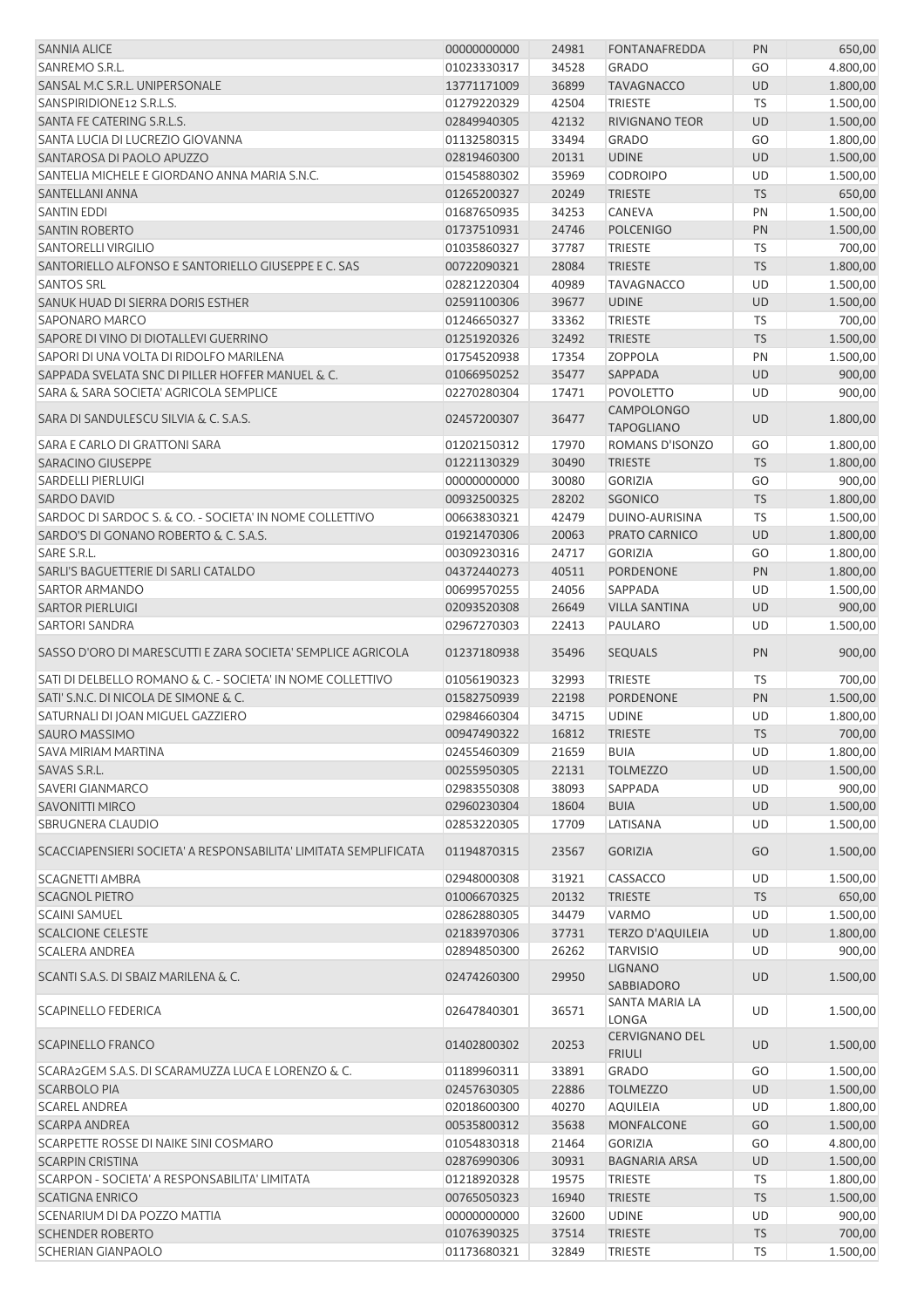| SCHERIANI AZIENDA AGRICOLA DI TOMINI FULVIO E C. SAS                                                                          | 01085600326 | 19993 | <b>MUGGIA</b>                            | <b>TS</b> | 1.800,00 |
|-------------------------------------------------------------------------------------------------------------------------------|-------------|-------|------------------------------------------|-----------|----------|
| <b>SCHIAVO MANUELA</b>                                                                                                        | 01482410931 | 18186 | PORDENONE                                | PN        | 1.500,00 |
|                                                                                                                               |             |       | <b>SAN CANZIAN</b>                       |           |          |
| <b>SCHIAVON MONICA</b>                                                                                                        | 01173780311 | 33221 | D'ISONZO                                 | GO        | 1.500,00 |
| SCHIOZZI MASSIMILIANO                                                                                                         | 00966810327 | 35292 | <b>TRIESTE</b>                           | <b>TS</b> | 700,00   |
| <b>SCHNEIDER LUCA</b>                                                                                                         | 01984750305 | 22377 | <b>SAURIS</b>                            | <b>UD</b> | 4.800,00 |
| SCHNEIDER PAOLA & C. S.A.S.                                                                                                   | 01536310301 | 17982 | <b>SAURIS</b>                            | <b>UD</b> | 4.800,00 |
|                                                                                                                               |             |       |                                          |           |          |
| <b>SCIALPI CHRISTIAN</b>                                                                                                      | 01072440322 | 31101 | <b>TRIESTE</b>                           | <b>TS</b> | 700,00   |
| <b>SCLAUNICH LORIS</b>                                                                                                        | 00149410318 | 36319 | <b>MONFALCONE</b>                        | GO        | 1.500,00 |
| <b>SCLAUSERO MICHELE</b>                                                                                                      | 01919280303 | 23571 | <b>TERZO D'AQUILEIA</b>                  | <b>UD</b> | 1.800,00 |
| <b>SCOCCHI FABIO</b>                                                                                                          | 00988300323 | 18543 | <b>TRIESTE</b>                           | TS        | 700,00   |
| <b>SCOGNAMIGLIO MICHELE</b>                                                                                                   | 01059130326 | 23505 | <b>TRIESTE</b>                           | <b>TS</b> | 1.500,00 |
| SCOOTER MAN S.R.L.                                                                                                            | 02968460309 | 17064 | <b>TRICESIMO</b>                         | UD        | 1.800,00 |
| SCREM MARINO E PIETRO SOCIETA' SEMPLICE AGRICOLA                                                                              | 02528270305 | 34023 | <b>PAULARO</b>                           | <b>UD</b> | 1.800,00 |
| <b>SCRIBANO ALBERTO</b>                                                                                                       | 02536070309 | 38326 | PREPOTTO                                 | UD        | 1.800,00 |
| <b>SCRIGNANI STEFANO</b>                                                                                                      | 01147190324 | 21998 | <b>TRIESTE</b>                           | <b>TS</b> | 1.500,00 |
| <b>SCUDERI LUCIANA</b>                                                                                                        | 01009690320 | 32687 | <b>TRIESTE</b>                           | TS        | 1.500,00 |
|                                                                                                                               |             |       |                                          |           |          |
| SCUDERIA LA FENICE SOCIETA' SPORTIVA DILETTANTISTICA A<br>RESPONSABILITA' LIMITATA, IN BREVE SCUDERIA LA FENICE S.S.D. A R.L. | 02909470300 | 39380 | <b>CIVIDALE DEL FRIULI</b>               | <b>UD</b> | 1.500,00 |
| SCUOLA D'ARTE DI RICAMO CREATIVO IL TELAIO DI D'ANNA MANUELA                                                                  | 01976490308 | 25422 | <b>BUIA</b>                              | UD        | 900,00   |
| SCUOLA ITALIANA MASSAGGIO E DISCIPLINE OLISTICHE DI BERTOLI LOGAN<br><b>UMBERTO</b>                                           | 02075240180 | 33045 | <b>CERVIGNANO DEL</b><br><b>FRIULI</b>   | <b>UD</b> | 1.500,00 |
| SCUSATE IL RITARDO DI GRASSI LAURA                                                                                            | 02949320309 | 28876 | <b>TOLMEZZO</b>                          | UD        | 1.500,00 |
| SDR-SAS DI STEFANO E ROBERTO ROSENWIRTH & C                                                                                   | 02909140309 | 31105 | <b>TARVISIO</b>                          | <b>UD</b> | 1.800,00 |
|                                                                                                                               |             |       |                                          |           |          |
| SE SON ROSE - CAFFETTERIA DI GHOULAM HAMID                                                                                    | 01807920937 | 39860 | <b>CORDOVADO</b>                         | PN        | 1.500,00 |
| SEA SAILING DI CLAUDIO DEMARTIS                                                                                               | 01069360327 | 24403 | <b>TRIESTE</b>                           | <b>TS</b> | 1.500,00 |
| SEBASTIANUTTI LUCIANO E ROBERTO S.N.C.                                                                                        | 01289270306 | 34385 | MORTEGLIANO                              | UD        | 1.500,00 |
| SEBASTIANUTTO LORENA                                                                                                          | 02835550308 | 20975 | <b>POVOLETTO</b>                         | <b>UD</b> | 1.500,00 |
| <b>SECCHI MARIA</b>                                                                                                           | 00000000000 | 36098 | <b>UDINE</b>                             | UD        | 900,00   |
| <b>SECCHINI AMANDA</b>                                                                                                        | 01323590321 | 31283 | <b>TRIESTE</b>                           | <b>TS</b> | 1.500,00 |
| SECONDO ROUND DI SANDRO RIZZOTTO                                                                                              | 01879680930 | 38065 | PORDENONE                                | PN        | 900,00   |
| SECU S.A.S. DI LUCA SECULIN & C.                                                                                              | 01028960316 | 29190 | <b>MONFALCONE</b>                        | GO        | 1.500,00 |
| <b>SEDERINO SILVIA</b>                                                                                                        | 01729270932 | 34448 | <b>PORDENONE</b>                         | PN        | 1.500,00 |
| <b>SEDMAK NIKO</b>                                                                                                            | 00967230327 | 28924 | <b>SAN DORLIGO DELLA</b><br><b>VALLE</b> | <b>TS</b> | 1.800,00 |
| <b>SEDOLA ETTORE</b>                                                                                                          | 02503360303 | 25128 | <b>TAIPANA</b>                           | UD        | 1.800,00 |
|                                                                                                                               |             |       |                                          |           |          |
| SEDRAN ANTONELLA ROMANA                                                                                                       | 00367470937 | 27471 | SAN GIORGIO DELLA<br>RICHINVELDA         | PN        | 1.500,00 |
| SEDUCTIVE LASHES DI DVORAKOVA PAVLA                                                                                           | 02933180305 | 35223 | <b>UDINE</b>                             | UD        | 1.500,00 |
| <b>SEGALA KAREN</b>                                                                                                           | 02897320301 | 22393 | PRATO CARNICO                            | <b>UD</b> | 900,00   |
| SEGAT LAURO E MESCHNIG MAGDA S.N.C.                                                                                           | 01982950303 | 39139 | <b>TARVISIO</b>                          | UD        | 1.800,00 |
| SEGRETI DI GIADA DI CIOFI GIADA                                                                                               | 01184990321 | 21363 | <b>TRIESTE</b>                           | <b>TS</b> | 1.500,00 |
|                                                                                                                               |             |       |                                          |           |          |
| SELE S.R.L.                                                                                                                   | 01196540312 | 24003 | <b>CORMONS</b>                           | GO        | 1.800,00 |
| <b>SELENATI SUAN</b>                                                                                                          | 02869890307 | 23175 | <b>SUTRIO</b>                            | <b>UD</b> | 1.800,00 |
| SELLA SANT'AGNESE - SOCIETA' SEMPLICE AGRICOLA                                                                                | 02850590304 | 30786 | <b>GEMONA DEL FRIULI</b>                 | UD        | 1.800,00 |
| SEMENZATO RENATA                                                                                                              | 00863090270 | 29754 | <b>LIGNANO</b><br>SABBIADORO             | UD        | 1.500,00 |
| SEMERARO ELENA                                                                                                                | 01164940320 | 20866 | TRIESTE                                  | TS        | 1.500,00 |
| <b>SEMEZ INGRID</b>                                                                                                           | 01185430327 | 23185 | <b>TRIESTE</b>                           | <b>TS</b> | 1.800,00 |
| <b>SEMIH SRLS</b>                                                                                                             | 01317010328 | 36331 | <b>TRIESTE</b>                           | <b>TS</b> | 1.500,00 |
| SEMISTE DI ELENA CIANCI & C. S.A.S.                                                                                           | 01105650319 | 45015 | <b>MONFALCONE</b>                        | GO        | 1.500,00 |
| SEMOLIC GIOVANNA                                                                                                              | 01032310318 | 25766 | DOBERDO' DEL LAGO                        | GO        | 1.800,00 |
| SEMPLICEMENTE DIVINO DI TRUANT LUCIA RITA                                                                                     | 01608870935 | 30699 | PASIAN DI PRATO                          | <b>UD</b> | 1.800,00 |
| SEN PORDENONE S.R.L.                                                                                                          | 01612170934 | 40426 | <b>FIUME VENETO</b>                      | PN        | 1.800,00 |
|                                                                                                                               |             |       |                                          |           |          |
| <b>SENABOR MATTEO</b>                                                                                                         | 00000000000 | 40567 | <b>TRIESTE</b>                           | <b>TS</b> | 650,00   |
| <b>SENISE WINIFER</b>                                                                                                         | 01306240324 | 37307 | TRIESTE                                  | TS        | 1.800,00 |
| SER. MAR. DI MARSON SERGIO & C. S.N.C.                                                                                        | 04428790267 | 20191 | PORDENONE                                | PN        | 1.800,00 |
| SERENA S.A.S. DI MARAN FRANCESCO E C.                                                                                         | 00094130317 | 22603 | <b>GRADO</b>                             | GO        | 4.800,00 |
| SERENA S.A.S. DI TALLONE LUCIANO & C.                                                                                         | 02714640303 | 20647 | <b>FAGAGNA</b>                           | <b>UD</b> | 900,00   |
| <b>SERENA VERZIN</b>                                                                                                          | 00000000000 | 41058 | <b>VILLA SANTINA</b>                     | UD        | 900,00   |
| <b>SERENDIPITY BED &amp; RELAX B&amp;B</b>                                                                                    | 00000000000 | 21134 | <b>MUGGIA</b>                            | <b>TS</b> | 900,00   |
| <b>SERGI CHIARA</b>                                                                                                           | 01169940317 | 21284 | <b>GORIZIA</b>                           | GO        | 1.800,00 |
| <b>SERGIO TERZI</b>                                                                                                           | 00309460327 | 34451 | <b>TRIESTE</b>                           | <b>TS</b> | 700,00   |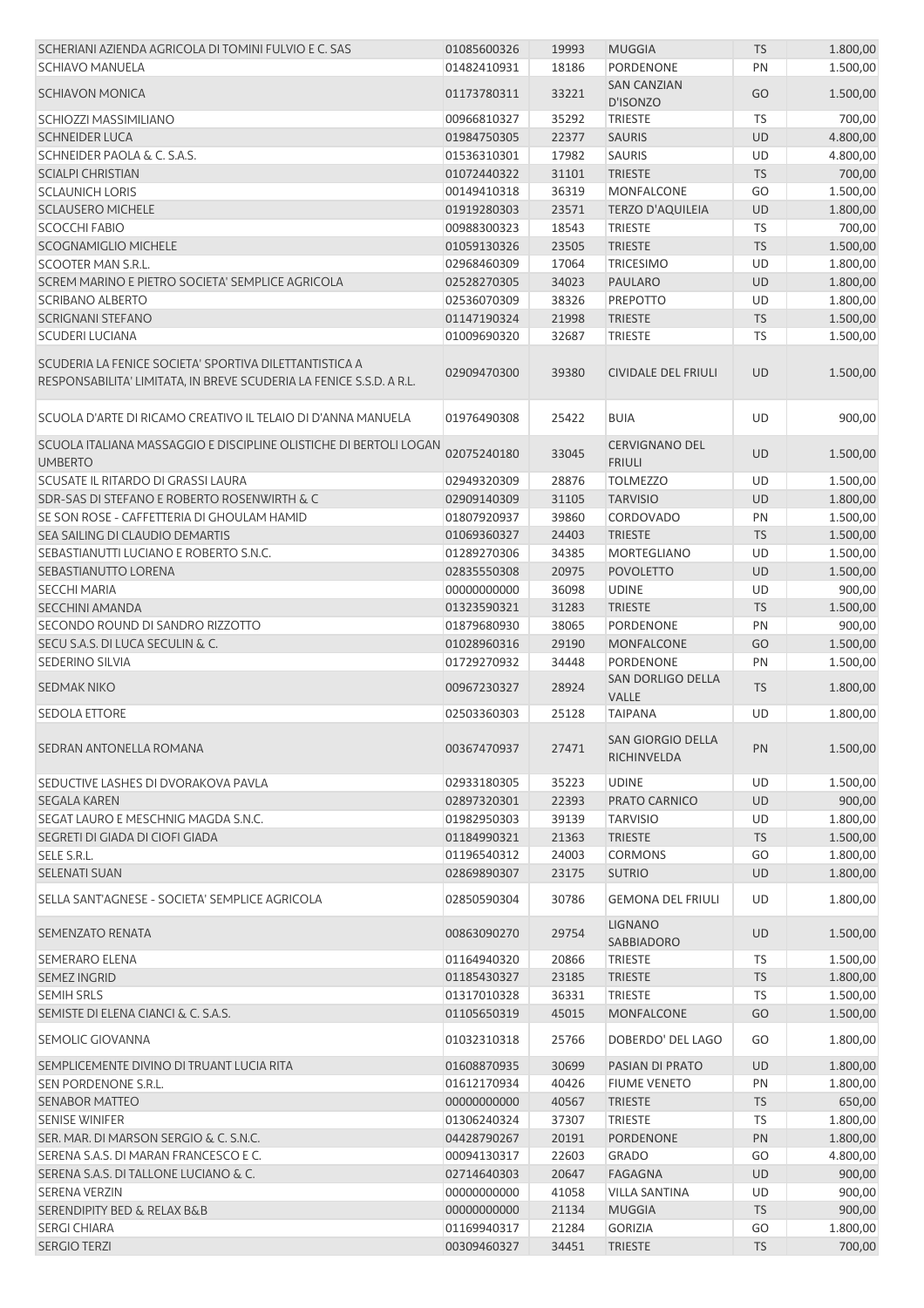| <b>SERIO ANDREA</b>                                    | 01793680933 | 29299 | <b>CORDENONS</b>                     | PN        | 1.500,00 |
|--------------------------------------------------------|-------------|-------|--------------------------------------|-----------|----------|
| <b>SERPO MAURA</b>                                     | 01178230320 | 34453 | <b>TRIESTE</b>                       | <b>TS</b> | 700,00   |
| <b>SERRONI LORENZO</b>                                 | 01113080319 | 30706 | <b>FOGLIANO</b><br>REDIPUGLIA        | GO        | 1.800,00 |
| <b>SERVIDIO MATTEO</b>                                 | 02886000302 | 20231 | <b>CIVIDALE DEL FRIULI</b>           | <b>UD</b> | 1.500,00 |
| SERVIZI DI RISTORAZIONE DI TAVIAN MATTEO & C. S.A.S.   | 01895120309 | 29968 | LATISANA                             | UD        | 1.800,00 |
| SERVIZI EDITORIALI S.R.L.                              | 01084190329 | 25648 | <b>TRIESTE</b>                       | <b>TS</b> | 1.800,00 |
| SERVIZIO PUBBLICO TAXI DI PUPOLIN MASSIMO              | 01719610303 | 19262 | LATISANA                             | UD        | 700,00   |
| SERVIZIO RICREATIVO SISTIANA S.R.L.                    | 01127110326 | 30453 | MONFALCONE                           | GO        | 1.500,00 |
| SESTA PILA S.R.L.                                      | 01862770938 | 29998 | PORDENONE                            | PN        | 1.500,00 |
| SESTO SENSO DI GIUSEPPE CAMPO                          | 04815830262 | 29188 | <b>BRUGNERA</b>                      | PN        | 1.500,00 |
| SETAV S.R.L.                                           | 02057890309 | 19260 | <b>CERVIGNANO DEL</b>                | UD        | 4.800,00 |
|                                                        |             |       | <b>FRIULI</b>                        |           |          |
| SETI DI MORO GIORGIO & C. S.A.S.                       | 01087100317 | 26371 | <b>GRADO</b>                         | GO        | 1.500,00 |
| SETTEPUNTOUNDICI - SOCIETA' A RESPONSABILITA' LIMITATA | 01232960326 | 28709 | <b>TRIESTE</b>                       | <b>TS</b> | 1.800,00 |
| SETTIMO GELO DI PASCUT CRISTIAN                        | 02683000307 | 32605 | SAN GIORGIO DI<br><b>NOGARO</b>      | UD        | 1.500,00 |
| SEVEN - HISTORICAL RESIDENCE S.R.L.                    | 01233650322 | 22617 | <b>TRIESTE</b>                       | <b>TS</b> | 900,00   |
| SEVEN DRIVER SERVICE DI FULVIO SETTOMINI               | 00514970318 | 24726 | <b>TURRIACO</b>                      | GO        | 700,00   |
| <b>SEVERINO MARINO</b>                                 | 02839930308 | 27865 | <b>TARCENTO</b>                      | UD        | 1.500,00 |
| SFINGE S.A.S. DI PIAN MORENO & C.                      | 02306450301 | 28482 | <b>UDINE</b>                         | <b>UD</b> | 1.500,00 |
|                                                        |             |       |                                      |           |          |
| SFORZA GIOVANNI VITO & C. S.N.C.                       | 01549400933 | 17654 | <b>TRAMONTI DI SOTTO</b>             | PN        | 4.800,00 |
| SG DI SKORJANC ELIZABETA & C. S.N.C.                   | 01028110318 | 37910 | <b>GRADISCA D'ISONZO</b>             | GO        | 1.500,00 |
| SGA DI SHIGRI TURAB ALI & C. S.A.S.                    | 02389250305 | 28209 | CAVAZZO CARNICO                      | UD        | 1.800,00 |
| SGARDELLO MASSIMO                                      | 01784710301 | 40322 | PAULARO                              | UD        | 1.800,00 |
| <b>SGROI SALVATORE</b>                                 | 01313800326 | 32954 | <b>MONFALCONE</b>                    | GO        | 700,00   |
| <b>SGUBIN RENZO</b>                                    | 00516450319 | 39929 | RONCHI DEI<br>LEGIONARI              | GO        | 1.500,00 |
| SHAKY D.S.O.K.                                         | 01323990323 | 38282 | <b>TRIESTE</b>                       | <b>TS</b> | 1.500,00 |
| SHAMBHU NAILS DI SILVIA GALLO                          | 02664610306 | 24101 | <b>TOLMEZZO</b>                      | UD        | 1.500,00 |
| SHAN S.A.S. DI SHAN SUJUAN & C.                        | 01205770322 | 21020 | <b>TRIESTE</b>                       | <b>TS</b> | 1.500,00 |
| <b>SHARA DILAVER</b>                                   | 01068060316 | 38970 | STARANZANO                           | GO        | 700,00   |
| <b>SHEN XIAOYAN</b>                                    | 02593820307 | 28746 | <b>UDINE</b>                         | UD        | 1.800,00 |
| SHIATSU. LA NUOVA IDEA DI ROMAN PAOLA                  | 02978030308 | 35095 | PREMARIACCO                          | <b>UD</b> | 1.500,00 |
| SHINKA INVESTMENTS HOLDING SRL                         |             | 34175 | PORDENONE                            | PN        |          |
|                                                        | 01767610932 |       |                                      |           | 1.500,00 |
| SHPATARAKU DHIMITER                                    | 09880731006 | 27724 | <b>TRIESTE</b>                       | <b>TS</b> | 1.800,00 |
| SHUN DA DI HONG SUIJU                                  | 03209940364 | 18405 | <b>UDINE</b>                         | UD        | 1.500,00 |
| SI' VIAGGIARE DI D'ORLANDO SARA & C. S.N.C.            | 02966810307 | 33587 | <b>GEMONA DEL FRIULI</b>             | <b>UD</b> | 4.800,00 |
| SICAF S.A.S. DI VIO CARMEN & C.                        | 00527730311 | 41941 | <b>FOGLIANO</b><br><b>REDIPUGLIA</b> | GO        | 1.500,00 |
| SIEGA RAFFAELLA                                        | 02794020301 | 21861 | <b>UDINE</b>                         | <b>UD</b> | 1.500,00 |
| SIGALOTTI SALVINO - AFFITTA CAMERE VILLA STELIS        | 00000000000 | 39009 | <b>SEQUALS</b>                       | PN        | 900,00   |
| SIKANIA SRLS                                           | 01333990321 | 22757 | <b>TRIESTE</b>                       | <b>TS</b> | 1.800,00 |
| SIL THAI DI JUWA SAWING                                | 01309760328 | 24556 | <b>TRIESTE</b>                       | TS        | 1.500,00 |
| SILLANI MARCO                                          | 02831200213 | 32528 | <b>MUGGIA</b>                        | <b>TS</b> | 1.800,00 |
| SILLY S.A.S. DI BUTTIGNOL WILMER & C.                  | 01427270937 | 23460 | <b>BRUGNERA</b>                      | PN        | 1.800,00 |
| SILMAX DI TAMI SILVIA & C. SAS                         | 02401270307 | 17092 | PRADAMANO                            | <b>UD</b> | 1.800,00 |
| SILVER FOX S.R.L.                                      | 01188080319 | 32000 | MONFALCONE                           | GO        | 1.800,00 |
|                                                        |             |       |                                      |           |          |
| SILVESTRI CINZIA                                       | 01182360329 | 19701 | <b>TRIESTE</b>                       | <b>TS</b> | 1.500,00 |
| SILVESTRI DENISE                                       | 02459810301 | 24814 | <b>GEMONA DEL FRIULI</b>             | UD        | 1.500,00 |
| SILVESTRIN FRANCESCO                                   | 04010200246 | 18755 | <b>LIGNANO</b><br><b>SABBIADORO</b>  | UD        | 1.800,00 |
| SILVIA S.A.S. DI MORETTO DIEGO & C.                    | 03086820275 | 17979 | <b>TRIESTE</b>                       | TS        | 4.800,00 |
| SIM.AN.GIA. DI LANDELLO ANDREA & C. S.A.S.             | 02834030302 | 35280 | <b>LIGNANO</b><br><b>SABBIADORO</b>  | UD        | 1.800,00 |
| SIMEON DANIELE CANCIANO GIUSEPPE                       | 02993880307 | 41231 | SAN VITO AL TORRE                    | UD        | 900,00   |
| SIMEONI DI SIMEONI SERGIO E C. S.N.C.                  | 01532060306 | 34568 | <b>UDINE</b>                         | <b>UD</b> | 1.500,00 |
| SIMILAN DI CHIANDOTTO ANDREA & C. S.A.S.               | 01722080304 | 18069 | <b>LIGNANO</b><br>SABBIADORO         | UD        | 4.800,00 |
| SIMONCIG F. & COVACEUSZACH T. S.N.C.                   | 01521240307 | 27368 | <b>STREGNA</b>                       | UD        | 1.800,00 |
| SIMONE CATALDI                                         | 01161360316 | 34504 | STARANZANO                           | GO        | 700,00   |
| SIMONE S.N.C. DI WALTER GRATTAGLIANO & LORENA AMORELLO | 01089740326 | 28187 | <b>TRIESTE</b>                       | <b>TS</b> | 1.500,00 |
| SIMONE SPONZA                                          | 01130740325 | 35317 | <b>TRIESTE</b>                       | <b>TS</b> | 700,00   |
|                                                        |             |       |                                      |           |          |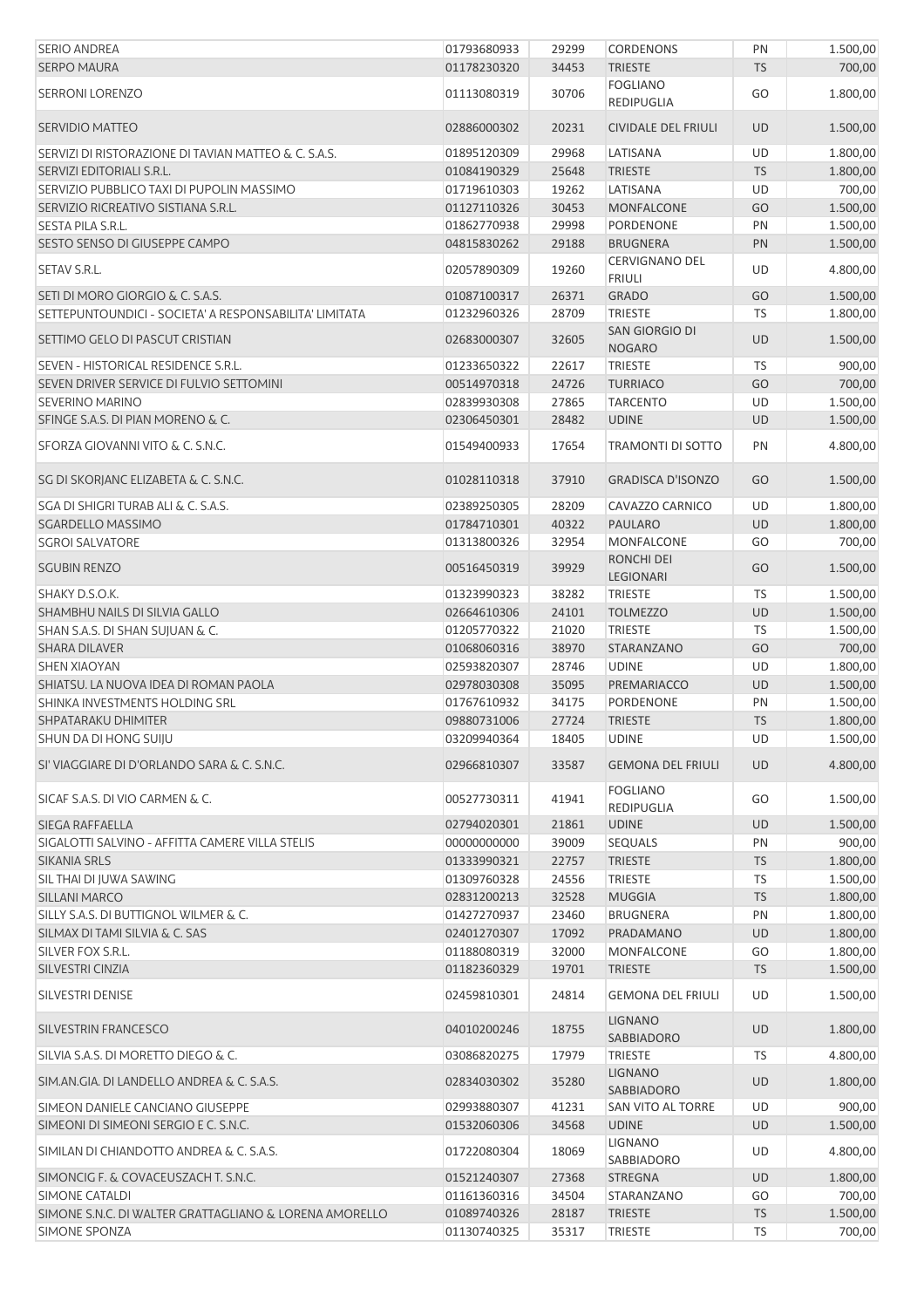| SIMONELIG GRAZIELLA                                             | 02433500309 | 25678 | <b>SAN PIETRO AL</b><br><b>NATISONE</b>    | UD        | 1.500,00 |
|-----------------------------------------------------------------|-------------|-------|--------------------------------------------|-----------|----------|
| SIMONETTI CHRISTIAN                                             | 00000000000 | 29119 | <b>TAVAGNACCO</b>                          | UD        | 650,00   |
| SIMONETTI MAURIZIO                                              | 02540080302 | 41906 | <b>CAMPOLONGO</b><br><b>TAPOGLIANO</b>     | UD        | 1.500,00 |
| <b>SIMONITTO FLAVIA</b>                                         | 01532390307 | 33613 | <b>FAEDIS</b>                              | UD        | 1.800,00 |
| SIMULARTE SOCIETA' COOPERATIVA                                  | 02943180303 | 29465 | <b>UDINE</b>                               | UD        | 1.500,00 |
| SINCOVICH RAFFAELE                                              |             | 17966 |                                            | <b>TS</b> |          |
|                                                                 | 01293300321 |       | <b>TRIESTE</b>                             |           | 700,00   |
| SINECO DOLCIARIA S.R.L.                                         | 02807590308 | 30834 | <b>GEMONA DEL FRIULI</b>                   | UD        | 1.500,00 |
| SINERI STEFANO                                                  | 01258280328 | 22812 | <b>TRIESTE</b>                             | <b>TS</b> | 1.800,00 |
| SINFONIA VIAGGI S.R.L.                                          | 00837820323 | 20471 | <b>TRIESTE</b>                             | <b>TS</b> | 4.800,00 |
| SINICCO LUCA                                                    | 02020860306 | 38622 | PREMARIACCO                                | UD        | 900,00   |
| <b>SIONE FABIO</b>                                              | 02720200308 | 17766 | REMANZACCO                                 | UD        | 1.800,00 |
| <b>SIONI PAOLO</b>                                              | 01992280303 | 32773 | <b>BUTTRIO</b>                             | UD        | 1.800,00 |
| SIORA ROSA - SOCIETA' IN NOME COLLETTIVO DI FACCO MAURIZIO & C. | 01127030326 | 28677 | <b>TRIESTE</b>                             | <b>TS</b> | 1.800,00 |
| SIRIO DI DE CRIGNIS ISABELLA E SINUELLO STEFANO S.N.C.          | 01464640307 | 20477 | SAVOGNA                                    | UD        | 1.500,00 |
| SIROMA S.R.L.                                                   | 02993950308 | 18692 | <b>CODROIPO</b>                            | <b>UD</b> | 1.500,00 |
| SISKANAILS DI FRANCESCA CAPANNOLI                               | 01795740933 | 22257 | <b>CORDENONS</b>                           | PN        | 1.500,00 |
| <b>SISKOVIC INGRID</b>                                          | 00000000000 | 22334 | <b>TRIESTE</b>                             | <b>TS</b> | 900,00   |
|                                                                 |             |       | <b>SAN VITO AL</b>                         |           |          |
| SISMA EVENTS S.N.C. DI EDMONDO SIMEONI & C.                     | 01855470934 | 43658 | <b>TAGLIAMENTO</b>                         | PN        | 4.800,00 |
| SISSI NAILS DI NOVELLO BERARDI SILVIA                           | 02809550300 | 35314 | <b>BUTTRIO</b>                             | UD        | 1.500,00 |
| SISTERS DI DE CIANTIS PAOLO                                     | 01143590311 | 22378 | <b>GRADO</b>                               | GO        | 1.500,00 |
| SISTERS DI GRILLO A. & M. S.N.C.                                | 01152600316 | 17438 | <b>GRADO</b>                               | GO        | 1.500,00 |
| SISTER'S HOUSE CAFE' DI SABRINA DE BARTOLOMEO                   | 01281000321 | 33383 | <b>TRIESTE</b>                             | TS        | 1.500,00 |
| SISTIANA SAILING S.R.L.                                         | 01261290322 | 29290 | <b>TRIESTE</b>                             | <b>TS</b> | 1.500,00 |
|                                                                 |             |       | SAN DANIELE DEL                            |           |          |
| SIVILOTTI GIULIANA                                              | 01812540308 | 36119 | <b>FRIULI</b>                              | UD        | 1.800,00 |
| SKERLAVAJ NEVA                                                  | 01181250315 | 30408 | DOBERDO' DEL LAGO                          | GO        | 1.500,00 |
| SKI BAR IPPOPOTAMUS SNC DI GIACOBBI VINCENZO & C.               | 01132190255 | 26007 | SAPPADA                                    | UD        | 1.800,00 |
| SKIBAR DI ALDINA ANZIUTTI S.A.S.                                | 02835480308 | 21661 | <b>FORNI DI SOPRA</b>                      | <b>UD</b> | 1.500,00 |
| SKOMINA MASSIMO                                                 | 04682290269 | 24054 | <b>SACILE</b>                              | PN        | 1.800,00 |
| SKYE S.N.C. DI STOFFIE M. E ZAMBON S.                           | 01079250252 | 28282 | <b>SAPPADA</b>                             | UD        | 1.500,00 |
| SLIVNO S.N.C. DI SARDOC A.R.R.E.                                | 00745950329 | 26752 | DUINO-AURISINA                             | <b>TS</b> | 1.800,00 |
| SMALL S.R.L.                                                    | 02524610306 | 17996 | <b>UDINE</b>                               | UD        | 1.800,00 |
| SMANIA GIUSEPPINA & C. S.N.C.                                   | 00634790307 | 25694 | <b>CERVIGNANO DEL</b>                      | UD        | 4.800,00 |
| SMASH DI FROEMMEL MYRIAM                                        | 01339280321 | 39020 | FRIULI<br><b>TRIESTE</b>                   | <b>TS</b> | 1.500,00 |
| SMC DI COLLODEL CRISTINA & C. S.N.C.                            | 03773700269 | 27048 | <b>CIVIDALE DEL FRIULI</b>                 | UD        | 1.500,00 |
|                                                                 |             |       |                                            |           |          |
| SMERALDA S.R.L.                                                 | 02609270307 | 31227 | <b>GEMONA DEL FRIULI</b><br><b>LIGNANO</b> | <b>UD</b> | 1.500,00 |
| SMERALDO S.R.L.                                                 | 01542700305 | 19206 | SABBIADORO                                 | UD        | 4.800,00 |
| SMILZOTTI FRANCO                                                | 02344060302 | 29897 | <b>PORPETTO</b>                            | UD        | 1.500,00 |
| <b>SMITH ANDREA</b>                                             | 01258440328 | 38323 | <b>TRIESTE</b>                             | TS        | 1.800,00 |
| SNACK BAR AL CANTUCCIO DI BAN DENISE                            | 01201220322 | 26265 | <b>MUGGIA</b>                              | <b>TS</b> | 1.500,00 |
| SNACK BAR AL PONTE S.A.S. DI SANTAROSSA ATTILIO & C.            | 01375910930 | 21178 | <b>AZZANO DECIMO</b>                       | PN        | 1.500,00 |
| SNACK BAR ALLA STAFFA DI BORTOLUSSI MAURO S.A.S.                | 01584400939 | 20696 | <b>ZOPPOLA</b>                             | PN        | 1.800,00 |
| SNACK BAR ALL'INCONTRO DI ZIN GIOVANNA                          | 01721250932 | 22834 | AZZANO DECIMO                              | PN        | 1.500,00 |
| SNACK BAR ANSE' DI MOLINARI ADRIANO                             | 01421950930 | 37271 | PRAVISDOMINI                               | PN        | 1.500,00 |
| SNACK BAR ARTISTI DI ALESSIO ANTONELLA                          | 01320020322 | 17154 | <b>TRIESTE</b>                             | TS        | 1.800,00 |
| SNACK BAR GELATERIA SUSANNA DI PAN YUCHAN                       | 04357440264 | 27050 | PRATA DI<br><b>PORDENONE</b>               | PN        | 1.500,00 |
| SNACK BAR GRISÙ DI COMIN PATRIZIA                               | 02314430303 | 42370 | SAN GIOVANNI AL                            | UD        | 1.500,00 |
|                                                                 |             |       | <b>NATISONE</b>                            |           |          |
| SNACK POINT DI SOLAKOVA DIMITRICKA                              | 01207460310 | 24380 | <b>MONFALCONE</b>                          | GO        | 1.500,00 |
| SNATCH SRL SEMPLIFICATA                                         | 01317380325 | 34320 | <b>TRIESTE</b>                             | TS        | 1.800,00 |
| SNOOPY PUB S.A.S. DI PICCININ RICCARDO & C.                     | 01364810935 | 38245 | <b>CORDENONS</b>                           | PN        | 1.800,00 |
| SO! DINKY NAILS DI BRESSAN MORENA                               | 01186140313 | 30984 | <b>GRADISCA D'ISONZO</b>                   | GO        | 1.500,00 |
| SO.GE.A.R. SRLS                                                 | 01864800931 | 23859 | SAN VITO AL<br><b>TAGLIAMENTO</b>          | PN        | 4.800,00 |
| SO.GE.COM. FRIULI S.R.L.                                        | 02412840304 | 35010 | <b>UDINE</b>                               | UD        | 1.500,00 |
| SO.GE.EN. S.A.S. DI MIOTTO RENATA & C.                          | 01410920936 | 36609 | PORDENONE                                  | PN        | 1.500,00 |
| SO.GE.MA. DI DELZOTTO ANTONELLA & C. S.N.C.                     | 01209560935 | 34817 | PORDENONE                                  | PN        | 1.800,00 |
|                                                                 |             |       |                                            |           |          |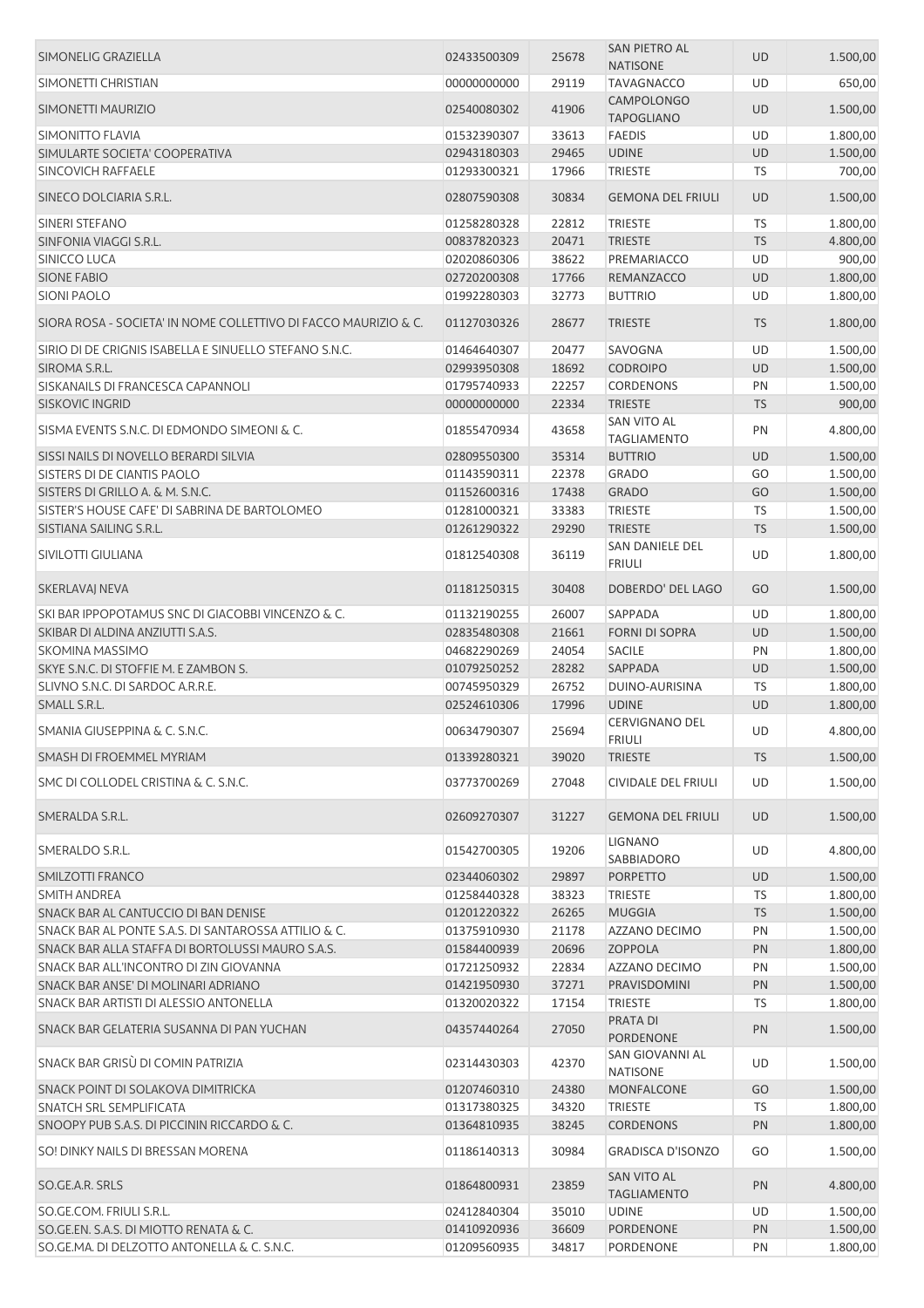| SOCA BAY S.R.L.S.                                                                                                              | 01176750311                | 27779          | <b>GORIZIA</b>                           | GO        | 1.800,00             |
|--------------------------------------------------------------------------------------------------------------------------------|----------------------------|----------------|------------------------------------------|-----------|----------------------|
| SOCIETA' AGRICOLA 3B DI BARADEL DANIELE, MASSIMO E MICHELE S.S.                                                                | 01170120313                | 36295          | <b>SAN CANZIAN</b><br>D'ISONZO           | GO        | 900,00               |
| SOCIETA' AGRICOLA AI CASALI DI IURI GIUSEPPE, ELISA E LUIGI S.S. IN<br>FORMA ABBREVIATA ANCHE SOCIETA' AGRICOLA AI CASALI S.S. | 02285870305                | 18896          | <b>CIVIDALE DEL FRIULI</b>               | <b>UD</b> | 900,00               |
| SOCIETA' AGRICOLA AI FARIS DI MICONI VALTER & C. S.S.                                                                          | 02246600304                | 27655          | <b>ATTIMIS</b>                           | UD        | 900,00               |
| SOCIETA' AGRICOLA AL LUOGO DEL GIULIO DI CAVAGNIN PATRIZIA S.A.S.                                                              | 01657020937                | 41378          | <b>MANIAGO</b>                           | PN        | 1.800,00             |
| SOCIETA' AGRICOLA ALBAFIORITA DI SARTI LAURA E DE MARCHI DINO S.S.                                                             | 02520430303                | 31964          | LATISANA                                 | <b>UD</b> | 900,00               |
| SOCIETA' AGRICOLA ALBERONE S.A.S. DI GABRIELE PERRONE                                                                          | 01878770302                | 42019          | <b>SAN PIETRO AL</b><br><b>NATISONE</b>  | UD        | 1.800,00             |
| SOCIETA' AGRICOLA ANDREANA DI STEFANUTO RENZO & C. S.S.                                                                        | 01627970930                | 30432          | <b>CHIONS</b>                            | PN        | 1.800,00             |
| SOCIETA' AGRICOLA BIANCHI GIOVANNI ENRICO EREDI S.S.                                                                           | 01335480933                | 28721          | <b>SAN VITO AL</b><br><b>TAGLIAMENTO</b> | PN        | 1.800,00             |
| SOCIETA' AGRICOLA BIZZOTTO CARLO E DELLA BIANCA FEDERICA S.S.                                                                  | 02437220300                | 36727          | <b>TREPPO GRANDE</b>                     | UD        | 1.800,00             |
| SOCIETA' AGRICOLA BONUTTI DI BONUTTI ROBERTA & C. S.S.                                                                         | 01125790319                | 34669          | SAN PIER D'ISONZO                        | GO        | 1.800,00             |
| SOCIETA' AGRICOLA BUFFON MARIO E MARINA S.S.                                                                                   | 01303830309                | 34551          | LATISANA                                 | UD        | 1.800,00             |
| SOCIETA' AGRICOLA BUIATTI SARA S.S.                                                                                            | 02542750308                | 36566          | <b>MOIMACCO</b>                          | UD        | 1.800,00             |
| SOCIETA' AGRICOLA BURI IN MONT DI PARAVANO EDI E FROSUTTO LAURO<br>S.S.                                                        | 02373620307                | 34170          | <b>BUTTRIO</b>                           | UD        | 1.800,00             |
| SOCIETA' AGRICOLA CANTON MARCO E MIOR PAOLINA SOCIETA' SEMPLICE 01331420933                                                    |                            | 42414          | MORSANO AL<br><b>TAGLIAMENTO</b>         | PN        | 1.800,00             |
| SOCIETA' AGRICOLA CASA PELLIS DI D'ANTONI NADIA E PASQUALINI<br>MANUELA S.S.                                                   | 02565540305                | 39538          | FAGAGNA                                  | UD        | 1.800,00             |
| SOCIETA' AGRICOLA CASON DI PARAVANO FRANCO E PAOLO S.S.                                                                        | 02482290307                | 42628          | <b>MORTEGLIANO</b>                       | UD        | 1.800,00             |
| SOCIETA' AGRICOLA CECUTTI RINO & C. S.S.                                                                                       | 02430770301                | 28281          | <b>POVOLETTO</b>                         | UD        | 1.800,00             |
| SOCIETA' AGRICOLA CHIASALP DI NICOLINI GIORGIO & C. S.N.C.                                                                     | 00990330300                | 33185          | <b>MOIMACCO</b>                          | UD        | 900,00               |
| SOCIETA' AGRICOLA CISORIO S.S.                                                                                                 | 02540650302                | 36883          | <b>POCENIA</b>                           | <b>UD</b> | 1.800,00             |
| SOCIETA' AGRICOLA DE LUCA GIORGIA E ZOMERO RENATO S.S.                                                                         | 02536590306                | 29209          | <b>FAEDIS</b>                            | UD        | 1.800,00             |
| SOCIETA' AGRICOLA DI CAMPO DI BONIS SOC. COOP. A R.L.                                                                          | 00505620302                | 32989          | <b>TAIPANA</b>                           | UD        | 900,00               |
| SOCIETA' AGRICOLA DI GASPERO E C. S.S.                                                                                         | 00642140305                | 35915          | SAN GIOVANNI AL<br><b>NATISONE</b>       | <b>UD</b> | 1.800,00             |
| SOCIETA' AGRICOLA DI PLATISCHIS                                                                                                | 02696150305                | 22256          | <b>TAIPANA</b>                           | <b>UD</b> | 900,00               |
| SOCIETA' AGRICOLA DURI' PAOLO & C. S.S.                                                                                        | 02194130304                | 27607          | <b>MORTEGLIANO</b>                       | <b>UD</b> | 1.800,00             |
| SOCIETA' AGRICOLA ECORETTI E CISILINO S.S.                                                                                     | 02540040306                | 35646          | MERETO DI TOMBA                          | <b>UD</b> | 1.800,00             |
| SOCIETA' AGRICOLA EMILIO ROTOLO E FIGLI S.S.                                                                                   | 02551990308                | 30960          | <b>TORREANO</b>                          | <b>UD</b> | 900,00               |
| SOCIETA' AGRICOLA F.LLI BUZZI S.S.                                                                                             | 02729330304                | 40310          | <b>PONTEBBA</b>                          | UD        | 1.800,00             |
| SOCIETA' AGRICOLA FAMIGLIA PANCOTTO S.S.                                                                                       | 01883850933                | 25670          | <b>CANEVA</b>                            | PN        | 1.800,00             |
| SOCIETA' AGRICOLA FATTOR DI FATTOR ROBERTO E FAUSTO S.S.                                                                       | 02416220305                | 41977          | <b>POVOLETTO</b>                         | UD        | 1.800,00             |
| SOCIETA' AGRICOLA FERESIN DI FERESIN GUALTIERO E C. S.S.                                                                       | 01109160315                | 35624          | <b>CORMONS</b>                           | GO        | 1.800,00             |
| SOCIETA' AGRICOLA FERRUCCIO SGUBIN S.S.                                                                                        | 01120480312                | 29243          | DOLEGNA DEL COLLIO                       | GO        | 900,00               |
| SOCIETA' AGRICOLA FOSSA MALA S.R.L.                                                                                            | 01397040930                | 21304          | <b>FIUME VENETO</b>                      | PN        | 900,00               |
| SOCIETA' AGRICOLA FRUSKE DI PERNARCIC BORIS E C. S.S.                                                                          | 01142460326                | 36089          | DUINO-AURISINA                           | TS        | 900,00               |
| SOCIETA' AGRICOLA G. GARTROZ - SOCIETA' SEMPLICE<br>SOCIETA' AGRICOLA GANDIN MARCELLINO DI GANDIN CLAUDIO E DANIELE            | 01164300319<br>01051610317 | 24062<br>36509 | <b>GORIZIA</b><br>SAN PIER D'ISONZO      | GO<br>GO  | 1.800,00<br>1.800,00 |
| S.S.                                                                                                                           |                            |                |                                          |           |                      |
| SOCIETA' AGRICOLA GIRARDI DI GIRARDI ERMES & C. S.S.                                                                           | 00301060315                | 25740          | <b>GRADO</b>                             | GO        | 900,00               |
| SOCIETA' AGRICOLA GRILLO IOLE S.S.                                                                                             | 02995920309                | 41233          | PREPOTTO                                 | UD        | 900,00               |
| SOCIETA' AGRICOLA GRUDEN ZBOGAR DI ZBOGAR DIMITRI E C. - S.S.                                                                  | 00946830320                | 40440          | SGONICO                                  | <b>TS</b> | 1.800,00             |
| SOCIETA' AGRICOLA KERIN DI CHERIN ERIKA & C. S.S.                                                                              | 01142710324                | 21428          | DUINO-AURISINA                           | TS        | 1.800,00             |
| SOCIETA' AGRICOLA KLANJSCEK DI KLANJSCEK DEJAN E KLANJSCEK ARAM<br>SOCIETA' SEMPLICE                                           | 01174870319                | 22629          | <b>GORIZIA</b>                           | GO        | 1.800,00             |
| SOCIETA' AGRICOLA LA CASCINA S.S.                                                                                              | 02794880308                | 40917          | <b>POVOLETTO</b>                         | UD        | 1.800,00             |
| SOCIETA' AGRICOLA LA DI MUK S.S.                                                                                               | 02738500301                | 36067          | REANA DEL ROIALE                         | UD        | 1.800,00             |
| SOCIETA' AGRICOLA LA MADOT DI DRIUTTI MAURO E ENNIO S.S.                                                                       | 01935680304                | 28883          | <b>CODROIPO</b>                          | UD        | 1.800,00             |
| SOCIETA' AGRICOLA LA STACCIONATA S.S.                                                                                          | 01155670316                | 25126          | STARANZANO                               | GO        | 1.800,00             |
| SOCIETA' AGRICOLA LAVARONI MARCELLO S.S.<br>SOCIETA' AGRICOLA LE FAVOLE DI EVIO E ANGELO CADORIN - SOCIETA'                    | 02524380306<br>01551130931 | 16971<br>17184 | <b>BUTTRIO</b><br><b>SACILE</b>          | UD<br>PN  | 1.800,00<br>1.800,00 |
| <b>SEMPLICE</b>                                                                                                                |                            |                |                                          |           |                      |
| SOCIETA' AGRICOLA LE VOLTE DI TASSAN MAZZOCCO SERGIO E C. -<br><b>SOCIETA' SEMPLICE</b>                                        | 01628560938                | 30151          | <b>AVIANO</b>                            | PN        | 1.800,00             |
| SOCIETA' AGRICOLA LIVON - SOCIETA' SEMPLICE IN SIGLA ANCHE SOLO<br>AZIENDA AGRICOLA LIVON                                      | 01974400309                | 30704          | SAN GIOVANNI AL<br><b>NATISONE</b>       | UD        | 1.800,00             |
| SOCIETA' AGRICOLA LUCCHESE S.S.                                                                                                | 01703490936                | 38591          | SACILE                                   | PN        | 900,00               |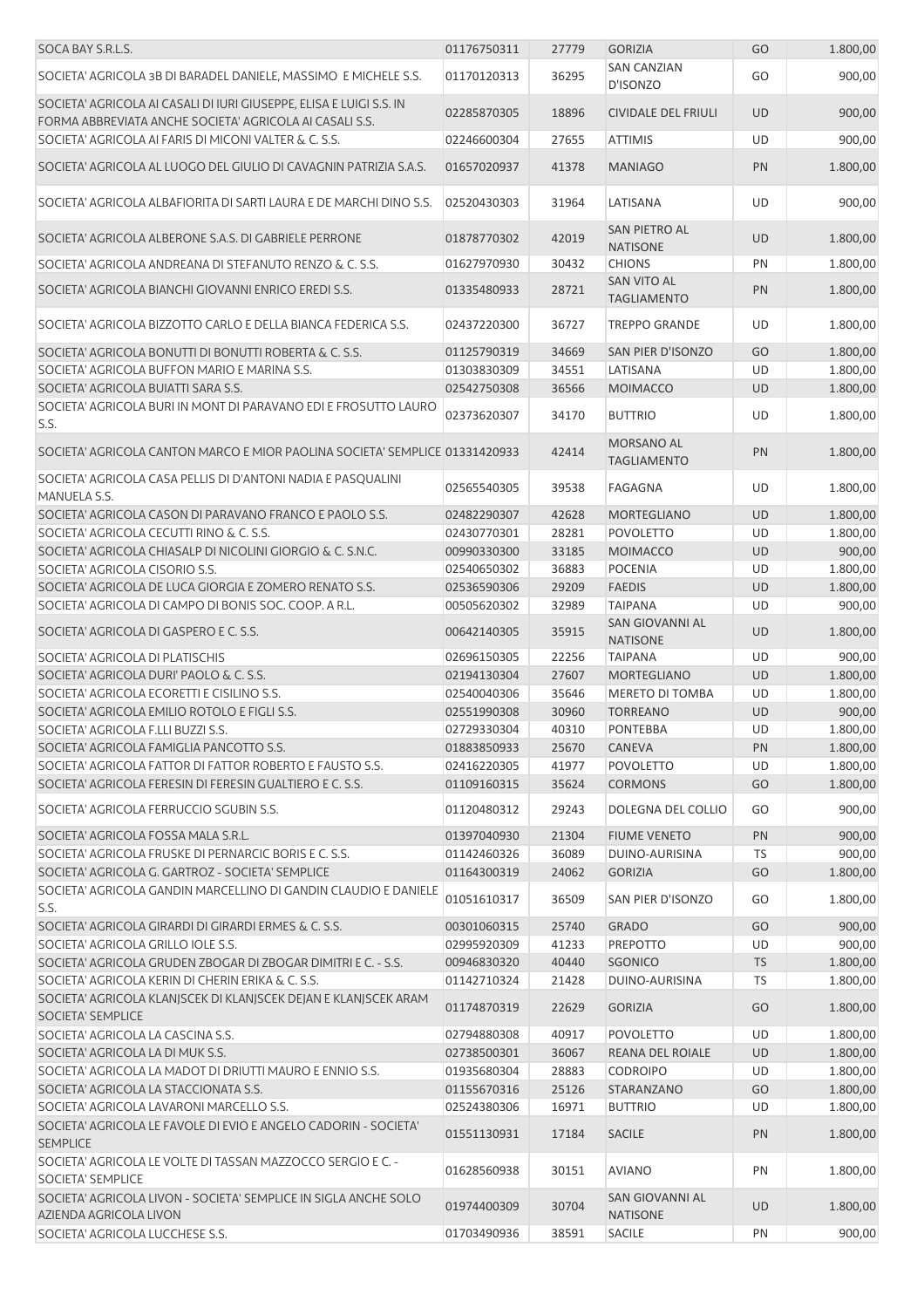| SOCIETA' AGRICOLA MAZZUCHIN DI MINERVINI ALESSANDRO & GIULIANO -<br>SOCIETA' SEMPLICE                   | 01101840310                | 34348          | RONCHI DEI<br>LEGIONARI                  | GO        | 1.800,00           |
|---------------------------------------------------------------------------------------------------------|----------------------------|----------------|------------------------------------------|-----------|--------------------|
| SOCIETA' AGRICOLA MONDINI DI FLAVIO E IVANO S.S.                                                        | 02468480302                | 33111          | <b>CASTIONS DI STRADA</b>                | <b>UD</b> | 1.800,00           |
| SOCIETA' AGRICOLA MULINO DELLE TOLLE DI BERTOSSI GIORGIO & C. IN<br>FORMA ABBREVIATA MULINO DELLE TOLLE | 00651160301                | 36066          | <b>BAGNARIA ARSA</b>                     | <b>UD</b> | 1.800,00           |
| SOCIETA' AGRICOLA NADALUTTI FRANCO E C. S.S.                                                            | 00634560304                | 39487          | PREMARIACCO                              | UD        | 1.800,00           |
| SOCIETA' AGRICOLA NATURA AMICA S.S.                                                                     | 02633230301                | 42136          | LATISANA                                 | <b>UD</b> | 1.800,00           |
| SOCIETA' AGRICOLA NONIS S.S. DI NONIS ANDREA & DAMIANO E C.                                             | 01648960936                | 42207          | SAN VITO AL<br><b>TAGLIAMENTO</b>        | PN        | 1.800,00           |
| SOCIETA' AGRICOLA ORZAN DI ORZAN IVALDO E C. S.S.                                                       | 01092270311                | 38564          | <b>CAPRIVA DEL FRIULI</b>                | GO        | 1.800,00           |
| SOCIETA' AGRICOLA PACOR DI REBULA BOZKA & C. S.S.                                                       | 01142700325                | 38054          | DUINO-AURISINA                           | TS        | 1.800,00           |
| SOCIETA' AGRICOLA PARASCHOS DI PARASCHOS EVANGELOS & C. S.S.                                            | 01072820317                | 29002          | SAN FLORIANO DEL<br><b>COLLIO</b>        | GO        | 900,00             |
| SOCIETA' AGRICOLA PICCINATO S.S.                                                                        | 01379870932                | 35436          | CANEVA                                   | PN        | 1.800,00           |
| SOCIETA' AGRICOLA PONTONI S.S.                                                                          | 02527410308                | 39560          | <b>UDINE</b>                             | <b>UD</b> | 1.800,00           |
| SOCIETA' AGRICOLA PRIMAVERA DI GONANO RENATO E GONANO DENEB<br>S.S.                                     | 02536340306                | 41541          | AMPEZZO                                  | UD        | 900,00             |
| SOCIETA' AGRICOLA PUNTIN DI PUNTIN DARIO E C. S.S.                                                      | 02523270300                | 34250          | <b>AQUILEIA</b>                          | <b>UD</b> | 900,00             |
| SOCIETA' AGRICOLA RIZ ALESSANDRO DI RIZ ALESSANDRO & C. S.S.                                            | 00483270310                | 18575          | <b>CORMONS</b>                           | GO        | 1.800,00           |
| SOCIETA' AGRICOLA RONC DAI LUCHIS DI DE LUCA & C.                                                       | 02521900304                | 21669          | <b>FAEDIS</b>                            | UD        | 900,00             |
| SOCIETA' AGRICOLA RONCHI DI SANT'EGIDIO DI MICHELLONI DANIELE E<br><b>TIZIANA</b>                       | 01705100301                | 33561          | <b>MANZANO</b>                           | UD        | 1.800,00           |
| SOCIETA' AGRICOLA ROSSATO ADRIANO E GIULIO S.S.                                                         | 02507450308                | 42000          | <b>CERVIGNANO DEL</b><br><b>FRIULI</b>   | <b>UD</b> | 900,00             |
| SOCIETA' AGRICOLA ROSSI ANGELO, CLAUDIO E C. S.S.                                                       | 02370130300                | 38812          | SAN VITO AL TORRE                        | UD        | 1.800,00           |
| SOCIETA' AGRICOLA RUSSIAN DI RUSSIAN SABINA & C. S.S.                                                   | 01179910318                | 27596          | <b>CORMONS</b>                           | GO        | 1.800,00           |
| SOCIETA' AGRICOLA S. EGIDIO DI CARLETTI ADRIANA & C. S.A.S.                                             | 02059370300                | 41201          | <b>AQUILEIA</b>                          | UD        | 900,00             |
| SOCIETA' AGRICOLA SAMSA PAOLO E C. S.S.                                                                 | 01039430317                | 33173          | <b>FOGLIANO</b><br>REDIPUGLIA            | GO        | 900,00             |
| SOCIETA' AGRICOLA SEMPLICE AL PISOLER S.S.                                                              | 01673120935                | 36459          | CANEVA                                   | PN        | 1.800,00           |
|                                                                                                         |                            |                |                                          |           |                    |
| SOCIETA' AGRICOLA SEMPLICE CARUZZI LUCIANO E CARUZZI ROBERTO                                            | 02542700303                | 38435          | <b>POVOLETTO</b>                         | <b>UD</b> | 1.800,00           |
| SOCIETA' AGRICOLA SEMPLICE DURIGHELLO LUCA E SCAINI MANUELA                                             | 02538150307                | 41129          | <b>DIGNANO</b>                           | UD        | 1.800,00           |
| SOCIETA' AGRICOLA SEMPLICE GONANO INGRID ED ENORE                                                       | 02517000309                | 24067          | <b>OVARO</b>                             | <b>UD</b> | 1.800,00           |
| SOCIETA' AGRICOLA SQUIZZATO E C. S.S.                                                                   | 02482280308                | 34700          | <b>POCENIA</b>                           | UD        | 1.800,00           |
| SOCIETA' AGRICOLA STEFANUTTI DI FRANCO STEFANUTTI ED EMANUELA<br><b>FANTINI S.S.</b>                    | 02278310301                | 28974          | PAVIA DI UDINE                           | <b>UD</b> | 1.800,00           |
| SOCIETA' AGRICOLA STEKAR SONIA & C. S.S.                                                                | 01175120318                | 34545          | SAN FLORIANO DEL<br><b>COLLIO</b>        | GO        | 1.800,00           |
| SOCIETA' AGRICOLA STOCCO DI STOCCO ANDREA E C. S.S.                                                     | 02287060301                | 38389          | <b>BICINICCO</b>                         | <b>UD</b> | 1.800,00           |
| SOCIETA' AGRICOLA TIZIANO DI BORTOLUZ LAURA, MICOLI LUCA E<br>MICOLISIMONE S.S.                         | 02223410305                | 18061          | <b>ENEMONZO</b>                          | UD        | 1.800,00           |
| SOCIETA' AGRICOLA VALENTINO S.S.                                                                        | 02991580305                | 34652          | LATISANA                                 | <b>UD</b> | 1.800,00           |
| SOCIETA' AGRICOLA VERDE STELLA S.S.                                                                     | 02695540308                | 22071          | <b>RIVIGNANO TEOR</b>                    | UD        | 1.800,00           |
| SOCIETA' AGRICOLA VISINTIN PATRIZIA E COSSAR ROMINA SOCIETA'<br><b>SEMPLICE</b>                         | 01001690302                | 41221          | <b>AQUILEIA</b>                          | UD        | 1.800,00           |
| SOCIETA' AGRICOLA ZORZ DI ZORZ MARCO & C. S.S.                                                          | 01085540316                | 37999          | <b>GRADO</b>                             | GO        | 900,00             |
| SOCIETA' AGRICOLA ZUCCHIATTI FABIO E LARA S.S.                                                          | 02061620304                | 42120          | <b>PORPETTO</b>                          | <b>UD</b> | 1.800,00           |
| SOCIETA' COOPERATIVA FORNEZE                                                                            | 02776060309                | 39665          | FORNI DI SOTTO                           | UD        | 4.800,00           |
| SOCIETA' COOPERATIVA ROGOS                                                                              | 01080070319                | 30581          | DOBERDO' DEL LAGO                        | GO        | 4.800,00           |
| SOCIETA' COOPERATIVA SOCIALE A RESPONSABILITA' LIMITATA CASSIOPEA 01015330325                           |                            | 42558          | <b>TRIESTE</b>                           | TS        | 1.500,00           |
| SOCIETA' GASTRONOMICA FRIULANA SOCIETA' A<br>RESPONSABILITA'LIMITATA SEMPLIFICATA                       | 02757490301                | 24428          | <b>UDINE</b>                             | UD        | 1.800,00           |
| SOCIETA' IMMOBILIARE LIGNANO BAGNI-SILBA S.R.L.                                                         | 00485970305                | 33393          | LIGNANO<br>SABBIADORO                    | UD        | 4.800,00           |
| SOCIETA' ITALIA IMMOBILIARE - S.IT.IM. S.R.L.                                                           | 00107060931                | 24177          | PORDENONE                                | <b>PN</b> | 4.800,00           |
| SOCIETA' NUOTO GEMONESE SOCIETA' SPORTIVA DILETTANTISTICA A R.L.                                        | 02860590302                | 20906          | <b>GEMONA DEL FRIULI</b>                 | <b>UD</b> | 1.500,00           |
| SOCIETA' SABBIADORO DI GASTALDO & ZEGGIO S.N.C.                                                         | 00670280304                | 22319          | CASSACCO                                 | <b>UD</b> | 4.800,00           |
| SOCIETA' SEMPLICE AGRICOLA BELA                                                                         | 02864540303                | 38346          | MOGGIO UDINESE                           | UD        | 1.800,00           |
|                                                                                                         |                            |                | SAN GIORGIO DI                           |           |                    |
| SOCIETA' SEMPLICE AGRICOLA LA SELVA PLANIZIA<br>SOCIETA' SEMPLICE LA CENTURIA SOCIETA' AGRICOLA         | 02543180307<br>02267720304 | 33500<br>21151 | <b>NOGARO</b><br><b>TERZO D'AQUILEIA</b> | UD<br>UD  | 1.800,00<br>900,00 |
|                                                                                                         |                            |                |                                          |           |                    |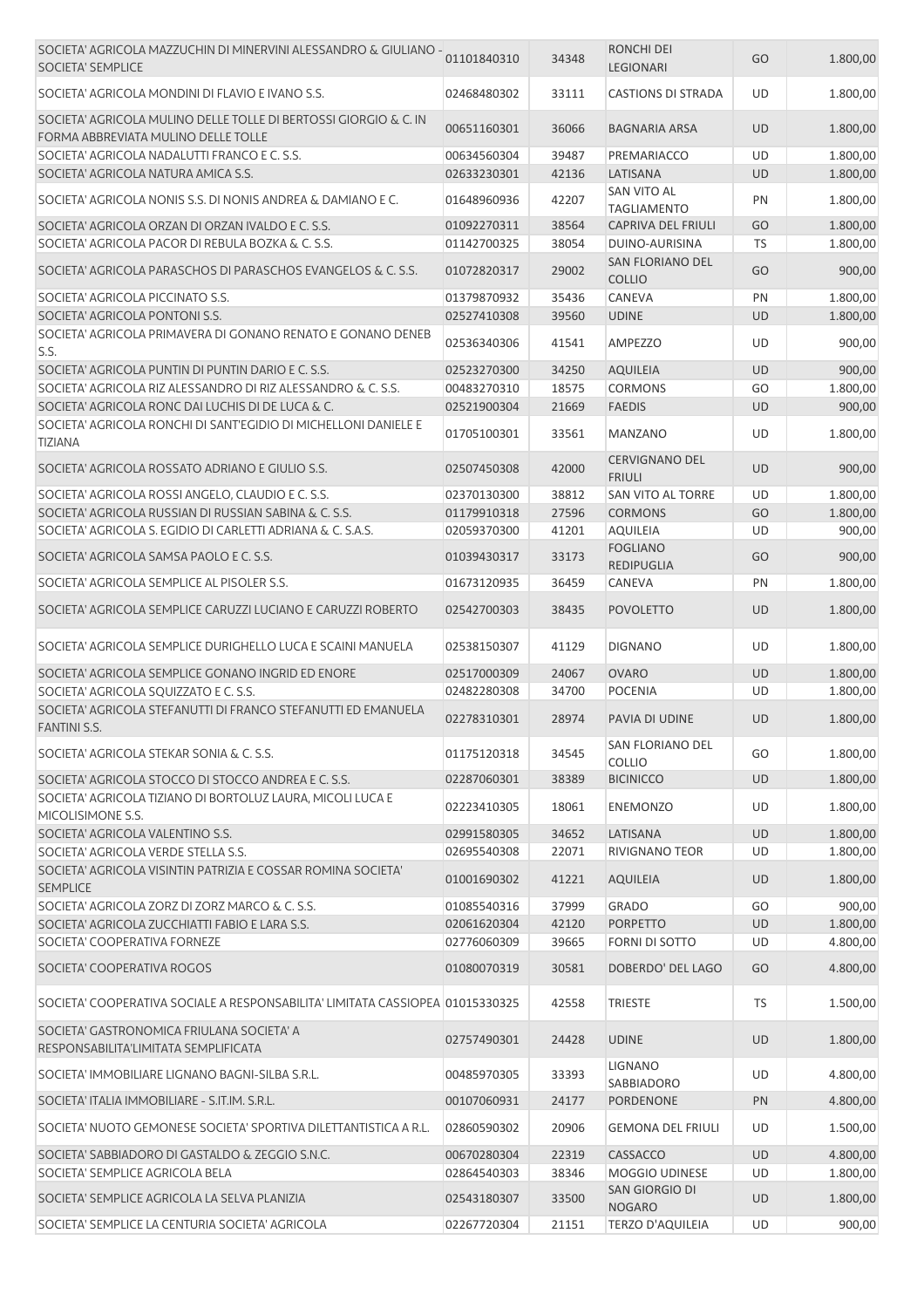| SOCIETA' SPORTIVA DILETTANTISTICA AUDACE FIGHT & FITNESS CLUB                       | 01172910323 | 34164 | <b>TRIESTE</b>          | <b>TS</b> | 1.500,00 |
|-------------------------------------------------------------------------------------|-------------|-------|-------------------------|-----------|----------|
| TRIESTE A RESPONSABILITA' LIMITATA                                                  |             |       |                         |           |          |
| SOCIETA' SPORTIVA DILETTANTISTICA DANCE MOB A RESPONSABILITA'<br><b>LIMITATA</b>    | 01743180935 | 31733 | PORDENONE               | PN        | 1.500,00 |
| SOCIETA' SPORTIVA DILETTANTISTICA ESSERE S.R.L.                                     | 02939770307 | 31720 | <b>TARCENTO</b>         | <b>UD</b> | 1.500,00 |
| SOCIETA' SPORTIVA GYMNASIUM 2 ESTATE S.R.L., IN SIGLA GYMNASIUM<br>2ESTATE S.R.L.   | 00631230935 | 19984 | PORDENONE               | PN        | 1.500,00 |
| SOCIETA' TRIESTINA SPORT DEL MARE ASD                                               | 00963770326 | 27039 | <b>TRIESTE</b>          | <b>TS</b> | 1.500,00 |
| SOCIETA' VALORIZZAZIONI EDILIZIE S.R.L.                                             | 01203170301 | 22501 | <b>UDINE</b>            | UD        | 4.800,00 |
| SOCIETA' SPORTIVA DILETTANTISTICA PESISTICA PORDENONE ARL                           | 01833270935 | 42643 | <b>PORDENONE</b>        | PN        | 1.500,00 |
| SODOMACO CLAUDIO                                                                    | 00116590316 | 19475 | <b>GRADO</b>            | GO        | 4.800,00 |
| SOFIA'S BAKERY DI CHICCO SOFIA ANTONELA                                             | 02921220303 | 16761 | <b>TARCENTO</b>         | <b>UD</b> | 1.500,00 |
| SOHO DI GIANFRANCO RUSSOLO                                                          | 00820020329 | 28255 | <b>TRIESTE</b>          | TS        | 4.800,00 |
| SOLARI ELIANA E SILVIA SOCIETA' SEMPLICE AGRICOLA                                   | 02578650307 | 33763 | PRATO CARNICO           | <b>UD</b> | 1.800,00 |
| SOLCARIBE VIAGGI DI BARBARA MASINI                                                  | 02768490308 | 24156 | <b>UDINE</b>            | UD        | 4.800,00 |
| SOLE E LUNA DI STABILE LUISA                                                        | 02538920303 | 39340 | <b>RUDA</b>             | <b>UD</b> | 1.500,00 |
| <b>SOLEMARE SRL</b>                                                                 | 02778430302 | 29687 | <b>LIGNANO</b>          | UD        | 4.800,00 |
|                                                                                     |             |       | SABBIADORO              |           |          |
| <b>SOLERO RENZO</b>                                                                 | 00269860250 | 24706 | <b>SAPPADA</b>          | <b>UD</b> | 1.500,00 |
| SOLID BOND DI MICELI GIUSEPPE                                                       | 01450050933 | 39408 | <b>FIUME VENETO</b>     | PN        | 1.500,00 |
| <b>SOLIS SONIA MARIA</b>                                                            | 01557310933 | 32076 | <b>CORDENONS</b>        | PN        | 1.500,00 |
| SOLITO POSTO DI PASQUALE BONAPARTE                                                  | 01199530310 | 21238 | RONCHI DEI<br>LEGIONARI | GO        | 1.800,00 |
| <b>SOLTANI BELHASSEN</b>                                                            | 02615770308 | 37597 | PRADAMANO               | <b>UD</b> | 1.500,00 |
| <b>SOLUZIONE CHEF SRL</b>                                                           | 01342510326 | 34983 | <b>TRIESTE</b>          | TS        | 1.800,00 |
| SOLUZIONI SOCIETA' A RESPONSABILITA' LIMITATA SEMPLIFICATA                          | 02836860300 | 46933 | CAMPOFORMIDO            | <b>UD</b> | 1.500,00 |
| <b>SOMMA RITA</b>                                                                   | 01773900939 | 32793 | PORDENONE               | PN        | 1.500,00 |
| <b>SONDA NELLA</b>                                                                  | 00000000000 | 32582 | <b>FIUME VENETO</b>     | <b>PN</b> | 900,00   |
| SONIA RIZZI - DISCIPLINE ORIENTALI                                                  | 00957290323 | 33214 | <b>TRIESTE</b>          | TS        | 1.500,00 |
| SONZIO CLAUDIO                                                                      | 00813880325 | 22096 | <b>TRIESTE</b>          | <b>TS</b> | 700,00   |
| SOPRATTUTTO VIAGGI S.A.S. DI MARTINUZZI DIANA & C.                                  | 01549280301 | 17371 | <b>TARCENTO</b>         | UD        | 4.800,00 |
| <b>SORCI CHIARA</b>                                                                 | 01275780326 | 17387 | <b>TRIESTE</b>          | <b>TS</b> | 650,00   |
| <b>SORCI FRANCESCA</b>                                                              | 01336930324 | 35642 | <b>TRIESTE</b>          | TS        | 1.500,00 |
| <b>SORDONI ANTONELLA</b>                                                            | 02849750308 | 33927 | MONFALCONE              | GO        | 1.500,00 |
| SORELLE MAKUC S.N.C. DI MAKUC MARIA SIBILLA E ROSSELLA                              | 01030060311 | 37049 | <b>GORIZIA</b>          | GO        | 1.500,00 |
| SORELLE PARON S.N.C. DI PARON MONICA GISELDA E PARON LORENA                         | 01610860932 | 30620 | <b>VALVASONE ARZENE</b> | <b>PN</b> | 1.500,00 |
| SORRISO DI SILVA RITA DE CASSIA                                                     | 02809890300 | 32025 | <b>CODROIPO</b>         | UD        | 1.500,00 |
| SORSI E MORSI DI COLMANO ANNALISA                                                   | 02933320307 | 25523 | <b>UDINE</b>            | UD        | 1.800,00 |
| SORSI E PERCORSI DI GASPARET MARIA TERESA                                           | 01872960933 | 20522 | AZZANO DECIMO           | PN        | 1.500,00 |
| SOS DI SERPI SONIA                                                                  | 02889720302 | 34793 | <b>RUDA</b>             | UD        | 1.500,00 |
| <b>SOSSI CRISTIANO</b>                                                              | 01271550327 | 37327 | TRIESTE                 | <b>TS</b> | 700,00   |
| <b>SOSSI ELISABETTA</b>                                                             | 01331340321 | 21480 | <b>TRIESTE</b>          | <b>TS</b> | 1.500,00 |
| <b>SOSSI LIVIO</b>                                                                  | 00813090321 | 31917 | <b>TRIESTE</b>          | <b>TS</b> | 700,00   |
| SOT DA MONT S.R.L.                                                                  | 01204720310 | 22497 | <b>FARRA D'ISONZO</b>   | GO        | 1.800,00 |
| SOT LA MONT DI BERRA SERGIO                                                         | 02454090305 | 36024 | <b>NIMIS</b>            | UD        | 1.800,00 |
| SOT LA MONT DI FERATAJ ADELINA                                                      | 02979830300 | 31573 | <b>VENZONE</b>          | UD        | 1.500,00 |
| <b>SOTTILI ARMONIE SRLS</b>                                                         | 01815100936 | 36484 | <b>CORDENONS</b>        | PN        | 1.500,00 |
| SOTTOCASTELLO S.N.C. DI USTAMETA GAZMENT & C.                                       | 02271780302 | 31783 | CASSACCO                | UD        | 1.800,00 |
| SOTTOZERO DI MINATO ROBERTA                                                         | 01588870939 | 32292 | <b>ZOPPOLA</b>          | PN        | 1.500,00 |
| SOUND&LIGHT DI DANIELE DEL MESTRE                                                   | 02821450307 | 26424 | <b>MERETO DI TOMBA</b>  | UD        | 1.500,00 |
| SOVRANO & SINA SNC DI SOVRANO ENRICO & C.                                           | 02869190302 | 27714 | <b>TOLMEZZO</b>         | UD        | 1.800,00 |
| SPA.DA S.R.L.                                                                       | 01149700310 | 28101 | <b>GRADO</b>            | GO        | 1.800,00 |
| <b>SPADARO WALTER</b>                                                               | 00973140320 | 34577 | TRIESTE                 | <b>TS</b> | 700,00   |
| <b>SPADONI IVAN</b>                                                                 | 02962560302 | 35374 | <b>ARTA TERME</b>       | UD        | 1.500,00 |
| SPAGNOLO ALICE                                                                      | 01314460328 | 20541 | TRIESTE                 | <b>TS</b> | 1.500,00 |
|                                                                                     |             |       | SAN PIETRO AL           |           |          |
| SPAGNUT AVE                                                                         | 00000000000 | 27950 | <b>NATISONE</b>         | UD        | 900,00   |
| <b>SPATARO ANDREA</b>                                                               | 02453340305 | 23557 | CIVIDALE DEL FRIULI     | UD        | 1.500,00 |
| SPAZIO LIBERO SRL                                                                   | 01336220320 | 45710 | <b>TRIESTE</b>          | <b>TS</b> | 1.500,00 |
| SPAZIO SPORT S.R.L. SOCIETA' SPORTIVA DILETTANTISTICA A<br>RESPONSABILITA' LIMITATA | 02198160307 | 33430 | <b>BUIA</b>             | UD        | 1.500,00 |
| SPAZIO VERTICALE SNC DI CRESCINI LUIGI E VERITTI - D'ANDREA THOMAS                  | 02771390305 | 18804 | <b>FORNI DI SOPRA</b>   | <b>UD</b> | 4.800,00 |
| SPECK & WINE DI SOCOL VITTORIO                                                      | 02761100300 | 28133 | <b>CODROIPO</b>         | UD        | 1.500,00 |
| SPECOGNA S.A.S. DI SPECOGNA MASSIMILIANO & C.                                       | 02564800304 | 35213 | RIVIGNANO TEOR          | UD        | 1.500,00 |
| SPEEDY BAR DI MEDVES GIUSEPPINA                                                     | 01152750319 | 39515 | <b>GORIZIA</b>          | GO        | 1.500,00 |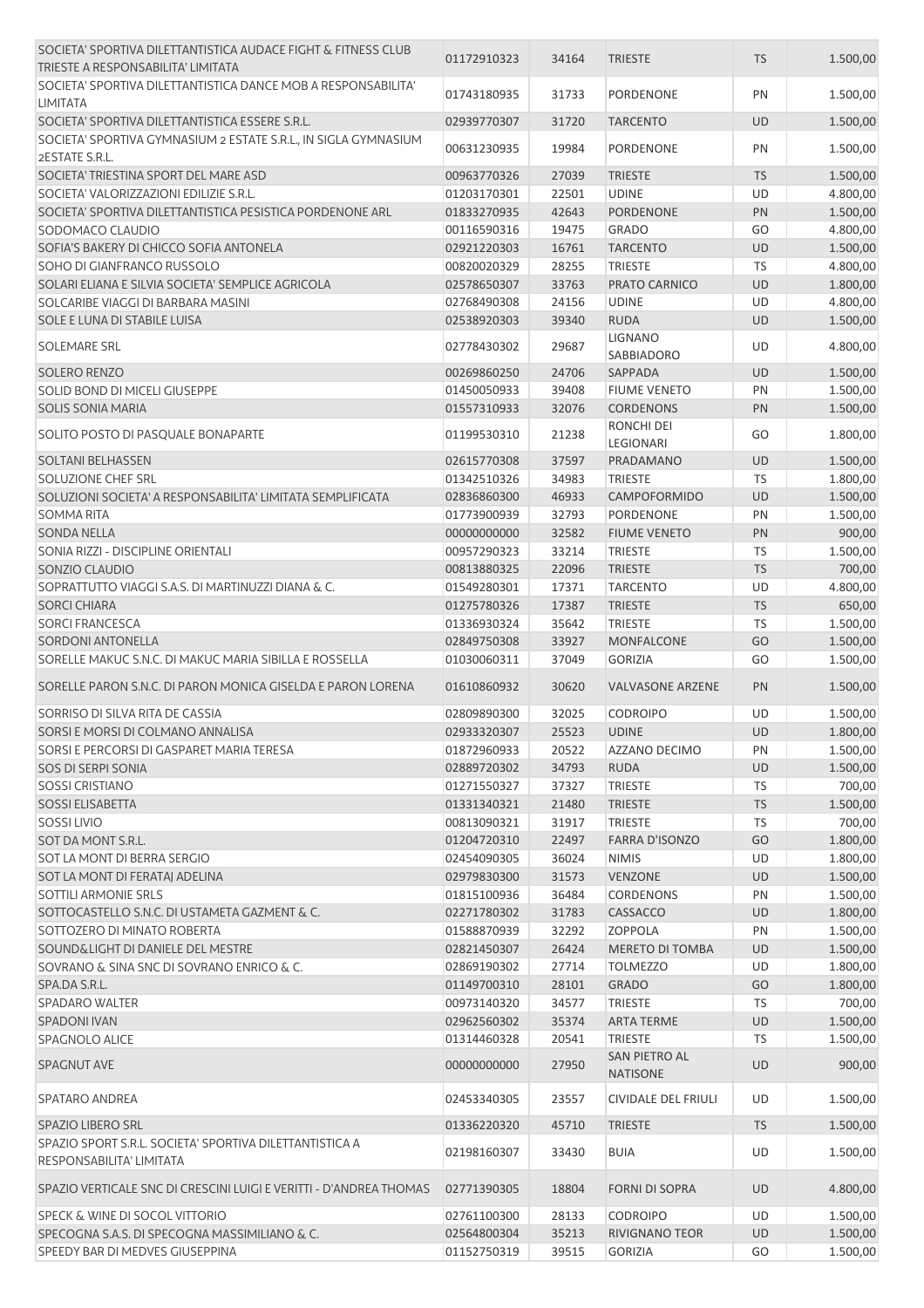| SPEEDY DI PISACANE NICOLA                                                        | 02585050301 | 23083 | <b>FAGAGNA</b>                              | <b>UD</b> | 1.800,00 |
|----------------------------------------------------------------------------------|-------------|-------|---------------------------------------------|-----------|----------|
| <b>SPELAT EDDA</b>                                                               | 01656040308 | 38145 | <b>NIMIS</b>                                | <b>UD</b> | 1.800,00 |
| SPERINBEN S.R.L.                                                                 | 02313090306 | 20781 | <b>UDINE</b>                                | <b>UD</b> | 1.500,00 |
| SPERINMIOR DI FORNACA GIUSEPPE                                                   | 02801460300 | 20506 | FAGAGNA                                     | UD        | 1.800,00 |
| SPEZIARIA DEGLI ALCHIMISTI DI GALATI MASSIMO E PIZZOLINI MATTEO<br>S.N.C.        | 01250790324 | 25096 | <b>TRIESTE</b>                              | <b>TS</b> | 1.500,00 |
| SPICCHIO S.A.S. DI CUSMA GIULIO & C.                                             | 01047570328 | 20862 | DUINO-AURISINA                              | <b>TS</b> | 1.800,00 |
| SPIN CAFFE' DI CELOTTO MICHELE & C. S.N.C.                                       | 01531020939 | 27427 | AZZANO DECIMO                               | PN        | 1.800,00 |
| <b>SPIN TRAVEL SRL</b>                                                           | 02872850306 | 19943 | <b>UDINE</b>                                | UD        | 4.800,00 |
| SPIRITOLIBERO DI LIDIA DREOLINI                                                  | 02657620304 | 26667 | <b>POVOLETTO</b>                            | UD        | 1.500,00 |
| SPORT PLANET DI D'URSO COSTANTINO                                                | 03930040260 | 41837 | <b>PORCIA</b>                               | PN        | 1.500,00 |
| SPORT PLANET SRL SOCIETA' SPORTIVA DILETTANTISTICA                               | 01722980933 | 41834 | <b>PORCIA</b>                               | PN        | 1.500,00 |
| SPORTING 110 DI ARDESSI ALBERTO                                                  | 00382510311 | 26948 | <b>GORIZIA</b>                              | GO        | 1.500,00 |
| SPORTING CENTER LIGNANO S.R.L.                                                   | 00466930302 | 39206 | <b>LIGNANO</b><br>SABBIADORO                | UD        | 4.800,00 |
| SPORTING CLUB S.A.S. DI CODERMAZ ALESSANDRO & C.                                 | 00507860310 | 42710 | <b>GORIZIA</b>                              | GO        | 1.500,00 |
| SPORTING HOUSE S.A.S. DI SELLAN GLAUCO & C.                                      | 01119740932 | 28113 | <b>FIUME VENETO</b>                         | PN        | 1.500,00 |
| SPORTWINN S.R.L.                                                                 | 01768230938 | 21896 | <b>AVIANO</b>                               | PN        | 4.800,00 |
| SPRING ASSIST DI BATICH CINZIA                                                   | 01249230325 | 16708 | <b>TRIESTE</b>                              | <b>TS</b> | 1.500,00 |
|                                                                                  |             |       | PALAZZOLO DELLO                             |           |          |
| SPRITZ TIME DI MARIOTTI ITALA                                                    | 02741930305 | 27731 | <b>STELLA</b>                               | UD        | 1.500,00 |
| SPRIZZ BAR S.N.C. DI STEPHANIE MASCARIN & C.                                     | 01670480936 | 23174 | AZZANO DECIMO                               | PN        | 1.500,00 |
| SPRIZZETTO BAR DI ZHANG MEIJIN                                                   | 01776650937 | 21465 | <b>POLCENIGO</b>                            | PN        | 1.500,00 |
| SPULIMO DI FRANCO JOSE' E TREVISANI PATRIZIA S.N.C.                              | 02832930305 | 18339 | <b>BUTTRIO</b>                              | <b>UD</b> | 1.800,00 |
| SQUECCO GIORDANO                                                                 | 02917740306 | 33854 | CAVAZZO CARNICO                             | UD        | 1.500,00 |
| SQUEGLIA GIUSEPPE & CONCETTA S.N.C.                                              | 00648650323 | 31210 | <b>TRIESTE</b>                              | <b>TS</b> | 1.800,00 |
| <b>SREBOTUYAK MARIO</b>                                                          | 02743330306 | 29649 | <b>NIMIS</b>                                | UD        | 700,00   |
| <b>STABILE ENEA</b>                                                              | 02184080303 | 31962 | <b>MAGNANO IN RIVIERA</b>                   | <b>UD</b> | 1.500,00 |
| <b>STABILE PAOLO</b>                                                             | 01947900302 | 38616 | <b>FIUMICELLO VILLA</b><br><b>VICENTINA</b> | UD        | 1.800,00 |
| STAGE LAB SOCIETA' SPORTIVA DILETTANTISTICA A RESPONSABILITA'<br><b>LIMITATA</b> | 01316390325 | 18397 | <b>TRIESTE</b>                              | <b>TS</b> | 1.500,00 |
| <b>STANIMIR FLORIN</b>                                                           | 01330150325 | 37244 | TRIESTE                                     | <b>TS</b> | 1.500,00 |
| STANZA PRIVATA NEL CUORE FRIULI DI DE VIT DUILIO                                 | 00000000000 | 37331 | <b>UDINE</b>                                | <b>UD</b> | 900,00   |
| STAR GYM SOCIETA' SPORTIVA DILETTANTISTICA A RESPONSABILITA'<br><b>LIMITATA</b>  | 02840940304 | 29300 | <b>CODROIPO</b>                             | UD        | 1.500,00 |
| STARBENE GROUP S.R.L.                                                            | 01142090313 | 29894 | <b>RONCHI DEI</b><br><b>LEGIONARI</b>       | GO        | 1.500,00 |
| <b>STARC ALESSANDRO</b>                                                          | 01043030327 | 20819 | <b>TRIESTE</b>                              | <b>TS</b> | 700,00   |
| <b>STAREC ERIK</b>                                                               | 01049710328 | 40153 | SAN DORLIGO DELLA                           | <b>TS</b> | 1.800,00 |
| STARLIGHT S.A.S. DI MATTIA BIANCHIN & C.                                         | 02821540305 | 28180 | VALLE<br><b>LIGNANO</b>                     | UD        | 1.500,00 |
|                                                                                  |             |       | SABBIADORO                                  |           |          |
| STARLIGHT SERVICE DI CASELLA LEONARDO                                            | 01751040930 | 27593 | <b>BRUGNERA</b>                             | PN        | 1.500,00 |
| STATION FITNESS A.S.D.                                                           | 02590530305 | 26397 | CAMPOFORMIDO                                | UD        | 1.500,00 |
| STAZIONE LUSSARI - PIZZERIA ARTIGIANALE E RISTORO DI CHIRICO<br><b>FRANCESCO</b> | 02897150302 | 20397 | <b>TARVISIO</b>                             | <b>UD</b> | 1.800,00 |
| STAZIONE SUONO DI PACE FEDERICO                                                  | 02866330307 | 28761 | MAGNANO IN RIVIERA                          | UD        | 1.500,00 |
| STE.MA. - SOCIETA' IN NOME COLLETTIVO DI SAMEC MARTINA E STEFANO                 | 01060150321 | 33770 | <b>MUGGIA</b>                               | <b>TS</b> | 900,00   |
| STEAM SOCIETA' A RESPONSABILITA' LIMITATA SEMPLIFICATA                           | 01845820933 | 31265 | PORDENONE                                   | PN        | 1.800,00 |
| STEF S.N.C. DI MAGRINI FEDERICA                                                  | 02736860301 | 40937 | <b>CODROIPO</b>                             | <b>UD</b> | 1.500,00 |
| STEFAN GHEORGHITA CATALIN                                                        | 02945530307 | 41692 | <b>TARVISIO</b>                             | UD        | 1.800,00 |
| STEFANIA GENTILI                                                                 | 01831990435 | 23034 | <b>TARCENTO</b>                             | <b>UD</b> | 650,00   |
| STEFANIN ARIELLA                                                                 | 01807760309 | 17950 | SAN GIORGIO DI<br><b>NOGARO</b>             | UD        | 1.500,00 |
| <b>STEFANO BORASO</b>                                                            | 00000000000 | 41181 | <b>CODROIPO</b>                             | UD        | 900,00   |
| <b>STEFANO CARIS</b>                                                             | 01279040321 | 37267 | <b>TRIESTE</b>                              | TS        | 700,00   |
| STEFANO E MANUELA S.A.S. DI ROSSI MANUELA                                        | 01090770312 | 18554 | MONFALCONE                                  | GO        | 1.800,00 |
| <b>STEFANO FUCHS</b>                                                             | 01156140327 | 33381 | <b>TRIESTE</b>                              | TS        | 700,00   |
| <b>STEFANO SAVANELLI</b>                                                         | 00000000000 | 16701 | <b>TRIESTE</b>                              | <b>TS</b> | 900,00   |
| STEFANUTO MORENO                                                                 | 01818580936 | 30398 | <b>PORCIA</b>                               | PN        | 1.500,00 |
| STEFANUTTI ELEONORA                                                              | 02934730306 | 41330 | <b>GONARS</b>                               | <b>UD</b> | 1.500,00 |
|                                                                                  |             |       | SAN GIOVANNI AL                             |           |          |
| STEFANUTTI STEFANIA & CUSMAI MARISTELLA S.N.C.                                   | 00482250313 | 26602 | <b>NATISONE</b>                             | UD        | 1.800,00 |
| <b>STEFFE' FABIO</b>                                                             | 00861050326 | 36641 | <b>TRIESTE</b>                              | <b>TS</b> | 1.800,00 |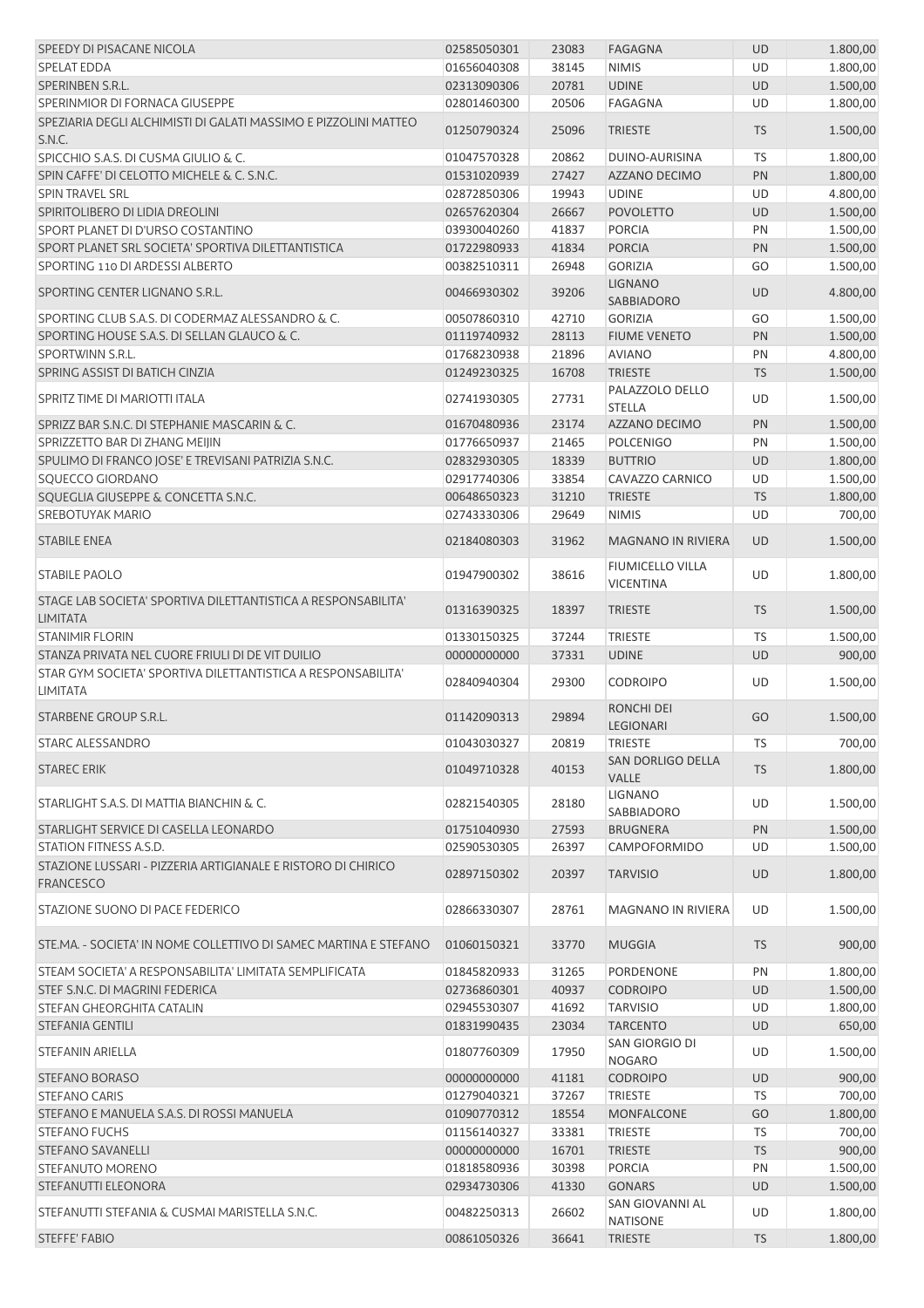| STEFY & MARIE S.N.C. DI MONTRASI STEFANIA E CALDIERARO MARIE<br><b>MADELEINE</b> | 01158110310 | 18827 | <b>CORMONS</b>                         | GO        | 1.800,00 |
|----------------------------------------------------------------------------------|-------------|-------|----------------------------------------|-----------|----------|
|                                                                                  |             |       |                                        |           |          |
| STEINHORST JOORINDE                                                              | 01294280324 | 20175 | DUINO-AURISINA                         | <b>TS</b> | 650,00   |
| STELLA D'ORO S.N.C. DEI F.LLI MARZONA E PASCHINI SARA                            | 02274190301 | 17279 | VERZEGNIS                              | UD        | 1.800,00 |
| STELLA D'ORO S.R.L.                                                              | 01836040301 | 20008 | <b>MARANO LAGUNARE</b>                 | <b>UD</b> | 1.800,00 |
| STELLA POLARE SOCIETA' COOPERATIVA                                               | 00464280312 | 45111 | <b>GORIZIA</b>                         | GO        | 1.500,00 |
| STELLITA JODI                                                                    | 02912690308 | 28219 | <b>CERVIGNANO DEL</b><br><b>FRIULI</b> | UD        | 1.800,00 |
| STELUTIS SNC DI ROSEANO ENRICO E C.                                              | 02993350301 | 41138 | <b>AMPEZZO</b>                         | UD        | 1.500,00 |
| STEP S.A.S. DI LIN ZHI HANG & C.                                                 | 01715020937 | 34278 | <b>CORDENONS</b>                       | PN        | 1.500,00 |
| <b>STERNI MARCO</b>                                                              | 00000000000 | 39559 | TRIESTE                                | TS        | 650,00   |
| STEVA DEL MARCHI AZ. AGR. DI MARCHI STEFANO E C. S.S. AGRICOLA                   | 01525210934 | 35543 | <b>SPILIMBERGO</b>                     | PN        | 1.800,00 |
| STIPANCIC DANILO & C. - SOCIETA' IN NOME COLLETTIVO                              | 01023250325 | 40953 | <b>TRIESTE</b>                         | TS        | 1.500,00 |
|                                                                                  |             |       | <b>LIGNANO</b>                         |           |          |
| STISO GIANCLAUDIO                                                                | 02573890304 | 27093 | <b>SABBIADORO</b>                      | <b>UD</b> | 700,00   |
| STOCCO EDY E DI TOMASO MARCO SNC                                                 | 02327160301 | 40517 | <b>CODROIPO</b>                        | UD        | 1.800,00 |
| <b>STOCCO NICOLETTA</b>                                                          | 02772540304 | 16948 | <b>UDINE</b>                           | <b>UD</b> | 1.500,00 |
| STOCOVAZ FRANCO                                                                  | 00989750328 | 37732 | <b>TRIESTE</b>                         | <b>TS</b> | 700,00   |
| STOJKOVIC RADOSLAVKA                                                             | 02159370309 | 25965 | <b>OVARO</b>                           | <b>UD</b> | 1.800,00 |
| STOK ADLAI TAXI N. 25                                                            | 01080000324 | 35358 | <b>TRIESTE</b>                         | TS        | 700,00   |
| <b>STOLFA MARIA</b>                                                              | 00323300319 | 42085 | DOBERDO' DEL LAGO                      | GO        | 1.800,00 |
| STOP & SLEEP DI LORIS DOTT. ZANOR & C. S.A.S.                                    | 02910780309 | 25172 | <b>FAGAGNA</b>                         | UD        | 900,00   |
| STOP & SLEEP UDINE DI SABUCCO RAIMONDA                                           | 02716090309 | 24911 | <b>UDINE</b>                           | <b>UD</b> | 900,00   |
| STOP AND GO VIAGGI DI LOSS GIUSEPPINA                                            | 04712900267 | 20140 | <b>SACILE</b>                          | PN        | 4.800,00 |
| STOP CAFE' DI ANDREA VASCO PERTEGHELLA                                           |             |       |                                        |           |          |
|                                                                                  | 05019980266 | 26769 | SACILE                                 | PN        | 1.500,00 |
| STORK LEVANTE DI IORDANO ALESSANDRO                                              | 01307190320 | 26124 | <b>TRIESTE</b>                         | <b>TS</b> | 1.500,00 |
| <b>STRAIN GIANFRANCO</b>                                                         | 01281930329 | 25664 | <b>TRIESTE</b>                         | <b>TS</b> | 1.800,00 |
| STRAULINO JODY                                                                   | 02385810300 | 37827 | <b>SUTRIO</b>                          | UD        | 900,00   |
| STRAZZOLINI BIANCA                                                               | 00676170301 | 26349 | SAN PIETRO AL<br><b>NATISONE</b>       | <b>UD</b> | 4.800,00 |
| STRAZZOLINI TIZIANA                                                              | 01949580300 | 27842 | <b>SAN LEONARDO</b>                    | UD        | 1.500,00 |
| STREET FOOD DI KRUPIC MIRAN                                                      | 05268910287 | 17016 | <b>UDINE</b>                           | <b>UD</b> | 1.800,00 |
| <b>STROILI ALESSANDRA</b>                                                        | 02764670309 | 27669 | <b>MANZANO</b>                         | UD        | 1.500,00 |
| STROLIC S.N.C. DI MELOSSO GABRIELE & C.                                          | 01668020934 | 20384 | PINZANO AL                             | PN        | 1.800,00 |
| STRUMBO VINCENZO                                                                 | 01013080310 | 29768 | <b>TAGLIAMENTO</b><br>MEDEA            | GO        | 1.500,00 |
| STUDIO ANALISI BIOMECCANICA DI ROMANO FREDDY S.A.S.                              | 02421080306 | 23331 | <b>CIVIDALE DEL FRIULI</b>             | <b>UD</b> | 1.500,00 |
| STUDIO EQUILIBRIO DI COCCOLO KRISTINA                                            | 02258690300 | 20410 | <b>REMANZACCO</b>                      | UD        | 1.500,00 |
| STUDIO MASSAGGIO CINESE TUINA DI HUANG FUQIANG                                   | 01171830316 | 29518 | <b>GORIZIA</b>                         | GO        | 1.500,00 |
| STUDIO OLISTICO & NAILS DI FOSSA ANNA                                            | 01186360317 | 26624 | <b>MONFALCONE</b>                      | GO        | 1.500,00 |
| STUDIO OLISTICO ALOHA DI RAFFAELLA METLICA                                       | 01160040323 | 21498 | <b>TRIESTE</b>                         | <b>TS</b> | 1.500,00 |
| STUDIO OLISTICO QUI E ORA DI PUPPATTO FRANCESCA                                  | 02963600305 | 36820 | <b>PAGNACCO</b>                        | UD        | 1.500,00 |
|                                                                                  |             |       |                                        |           |          |
| STUDIO PILATES DI RUIZ CASTELLANOS BELKYS                                        | 02819640307 | 16704 | <b>UDINE</b>                           | UD        | 1.500,00 |
| STUDIO POSTURALE DI ALESSIA MAURUTTO                                             | 01159430311 | 17101 | <b>FOGLIANO</b><br><b>REDIPUGLIA</b>   | GO        | 1.500,00 |
| STUDIO RELAX DI TOSORATTI ROMINA                                                 | 02317040307 | 20039 | <b>BAGNARIA ARSA</b>                   | <b>UD</b> | 1.500,00 |
| STUDIO YAB DI ANNA KATARZYNA ZABA                                                | 02988500308 | 29001 | <b>TRIESTE</b>                         | <b>TS</b> | 1.500,00 |
| <b>STURMA SEVERINO</b>                                                           | 01607610308 | 17616 | <b>TARCENTO</b>                        | UD        | 1.500,00 |
| STURNIOLO STEFANO                                                                | 01186050314 | 39450 | STARANZANO                             | GO        | 700,00   |
| STUZZI-CAFE' DI ROSSITTO CATIA                                                   | 01834530931 | 39670 | <b>FIUME VENETO</b>                    | PN        | 1.500,00 |
| <b>SUAZES SRL</b>                                                                | 01820600938 | 20273 | <b>CHIONS</b>                          | PN        | 900,00   |
| <b>SUGRAC SRL</b>                                                                | 02877690301 | 26591 | <b>RIGOLATO</b>                        | <b>UD</b> | 900,00   |
| <b>SULLIGOI CARLO</b>                                                            | 00964800320 | 36838 | <b>TRIESTE</b>                         | TS        | 700,00   |
| <b>SUMMER NOVA SRL</b>                                                           | 02644990307 | 37044 | <b>LIGNANO</b>                         | <b>UD</b> | 1.500,00 |
|                                                                                  |             |       | <b>SABBIADORO</b>                      |           |          |
| SUMMER TAXI DI PERU ENZO                                                         | 02646940300 | 35590 | LATISANA                               | UD        | 700,00   |
| SUMMERDAY TRAVEL DI STINAT CRISTINA                                              | 01553570936 | 47051 | <b>AVIANO</b>                          | PN        | 4.800,00 |
| SUN CITY S.A.S. DI CHIARANDINI TIZIANA & C.                                      | 02681900300 | 30714 | PRADAMANO                              | UD        | 1.500,00 |
| <b>SUN DENGWEI</b>                                                               | 01190220317 | 21595 | <b>SAGRADO</b>                         | GO        | 1.500,00 |
| SUN EVOLUTION S.R.L.                                                             | 02240630307 | 28279 | <b>UDINE</b>                           | UD        | 1.500,00 |
| SUN HOUSE SOCIETA' A RESPONSABILITA' LIMITATA SEMPLIFICATA                       | 02892640307 | 24206 | PRECENICCO                             | UD        | 900,00   |
| <b>SUN JIANHONG</b>                                                              | 01150170312 | 21173 | <b>CORMONS</b>                         | GO        | 1.500,00 |
| SUN SAS DI BASSETTI ANTONELLA & C.                                               | 02899030304 | 23732 | <b>UDINE</b>                           | UD        | 1.500,00 |
| SUN SHINE ELITE DI CASCIARO MARIA FRANCESCA                                      | 01304070327 | 41700 | <b>TRIESTE</b>                         | <b>TS</b> | 1.500,00 |
| <b>SUN SRLS</b>                                                                  | 02848170300 | 31048 | <b>UDINE</b>                           | <b>UD</b> | 1.800,00 |
| <b>SUN WANGFEN</b>                                                               | 01311450322 | 30637 | TRIESTE                                | TS        | 1.500,00 |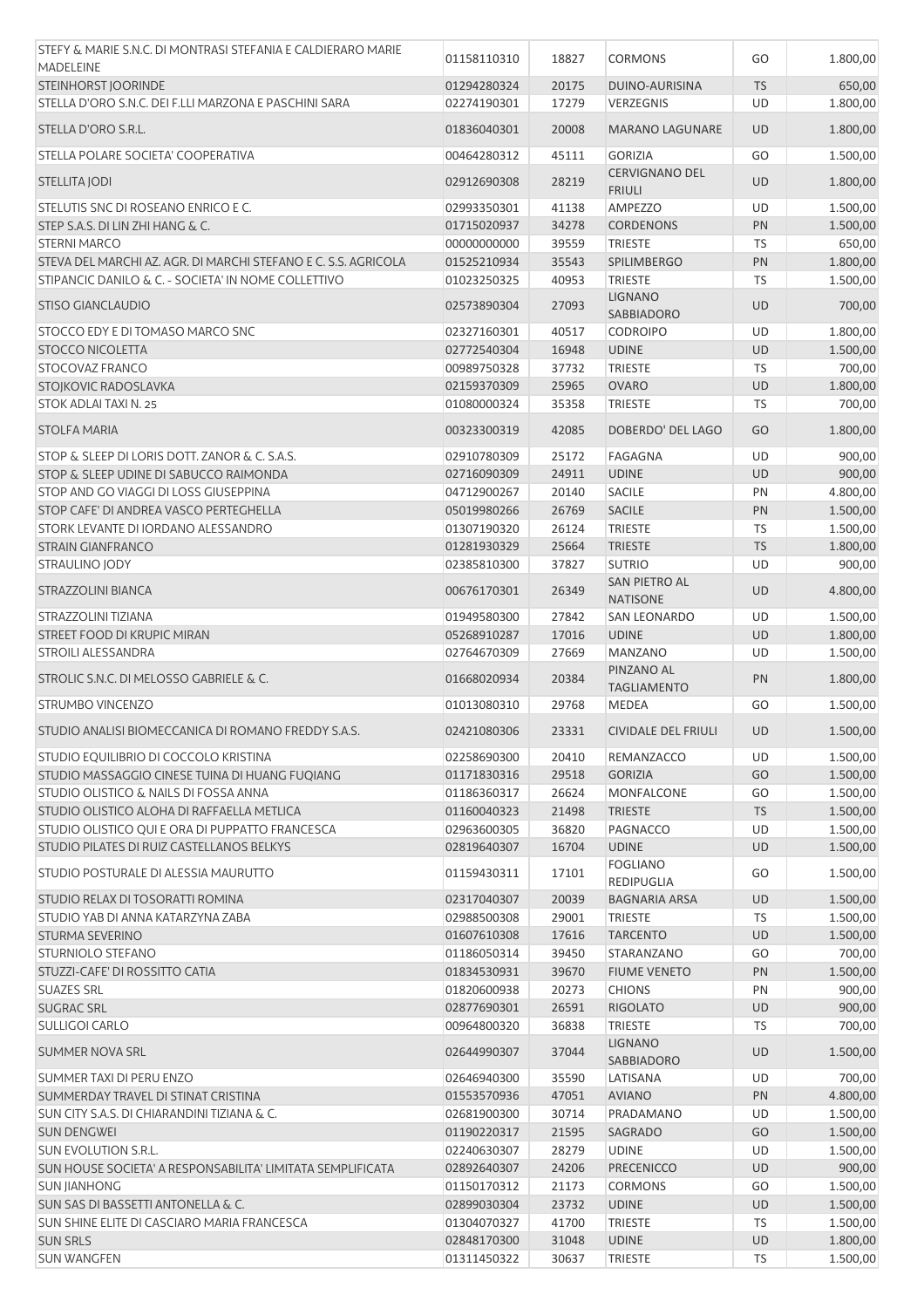| <b>SUN XINJIE</b>                                                            | 04368440279                | 19615          | <b>MONFALCONE</b>                      | GO              | 1.500,00             |
|------------------------------------------------------------------------------|----------------------------|----------------|----------------------------------------|-----------------|----------------------|
| SUNBEACH C. & C. S.R.L.S.                                                    | 02882970300                | 37793          | <b>LIGNANO</b>                         | <b>UD</b>       | 1.500,00             |
| SUNE DI PETRIS LORIS & C. S.N.C.                                             | 02480570304                | 23923          | <b>SABBIADORO</b><br><b>SAURIS</b>     | <b>UD</b>       | 4.800,00             |
| SUNFLOWER S.A.S. DI DISHNICA FLAVIA & C.                                     | 01657480933                | 30909          | PASIANO DI                             | PN              | 1.500,00             |
|                                                                              |                            |                | <b>PORDENONE</b>                       |                 |                      |
| SUNFLOWER S.R.L.S.<br>SUNNY'S HOUSE DI CIRO GAETA                            | 01322600329<br>00000000000 | 21139<br>19121 | <b>TRIESTE</b><br><b>CORMONS</b>       | <b>TS</b><br>GO | 1.500,00<br>900,00   |
|                                                                              |                            |                | SAN GIORGIO DI                         |                 |                      |
| SUNRISE DI SALERNO FILOMENO E C. S.A.S.                                      | 02761400304                | 30249          | <b>NOGARO</b>                          | <b>UD</b>       | 1.800,00             |
| <b>SUNSET EVENTS SRL</b>                                                     | 02807450305                | 46093          | LATISANA                               | UD              | 1.500,00             |
| SUPERSTAR S.A.S. DI LIN YANFANG                                              | 02904780307                | 24337          | <b>UDINE</b>                           | <b>UD</b>       | 1.500,00             |
| SURIAN ROBERTO & DOBRILOVIC GIANNI - SOCIETA' IN NOME COLLETTIVO 01038490320 |                            | 26991          | <b>TRIESTE</b>                         | TS              | 1.800,00             |
| SURS NON SOLO CAFFE' DI MANUELA E MARZIA MAION                               | 02978890305                | 35298          | SAN DANIELE DEL<br><b>FRIULI</b>       | <b>UD</b>       | 1.500,00             |
| SUSHI BAR DI WANG LONGHAI                                                    | 01169200316                | 17592          | <b>GORIZIA</b>                         | GO              | 1.800,00             |
| SUSHI SUM S.A.S. DI ZHAO SIJUN                                               | 02937440309                | 26144          | <b>CIVIDALE DEL FRIULI</b>             | <b>UD</b>       | 1.800,00             |
| SUSSARELLU ANTONIO & C. - S.N.C. - EREDI                                     | 00392150314                | 28127          | <b>MONFALCONE</b>                      | GO              | 1.500,00             |
| <b>SUT MARIO</b>                                                             | 02266320304                | 24311          | <b>LIGNANO</b><br><b>SABBIADORO</b>    | UD              | 1.500,00             |
| SV TAXI DI SERGIO VICENTINI                                                  | 02868200300                | 25346          | <b>CARLINO</b>                         | UD              | 700,00               |
| <b>SVAB LUKA</b>                                                             | 00000000000                | 29048          | <b>TRIESTE</b>                         | <b>TS</b>       | 900,00               |
| <b>SVETINA CARLA</b>                                                         | 02243730302                | 33498          | <b>TARVISIO</b>                        | UD              | 900,00               |
| SWAMI VIAGGI BY ANTARA DI SATTI BARBARA                                      | 01084390317                | 31966          | <b>MONFALCONE</b>                      | GO              | 4.800,00             |
| SWEET & SALTY DI BURDUCEA ANDREEA<br>SWEET COFFEE - S.R.L.                   | 02982650307<br>02873760306 | 24781<br>36370 | <b>UDINE</b><br><b>TORVISCOSA</b>      | UD<br><b>UD</b> | 1.500,00<br>1.500,00 |
| SWEET NAILS DI CINZIA FRENI                                                  | 02844590303                | 38170          | <b>UDINE</b>                           | UD              | 1.500,00             |
| SWINGCHEF SRL                                                                | 01869860930                | 21748          | <b>AVIANO</b>                          | PN              | 1.800,00             |
| T & C DI CIMA TAMARA E DESTRADI CORRADO S.N.C.                               | 01233580321                | 17200          | <b>TRIESTE</b>                         | TS              | 1.800,00             |
| <b>T&amp;T DI GIACOMO CECONI</b>                                             | 02804180301                | 24121          | <b>UDINE</b>                           | UD              | 1.500,00             |
| T. & T. S.N.C. DI MARINA E LUCA TONEATTO                                     | 02611730306                | 40902          | <b>CODROIPO</b>                        | UD              | 1.800,00             |
| T. AND C. - TRADING AND CONSULTING DI BARBARA BUCCI                          | 01037230313                | 26512          | DOBERDO' DEL LAGO                      | GO              | 1.800,00             |
| T.E.D. S.R.L.                                                                | 01111310320                | 17353          | <b>TRIESTE</b>                         | <b>TS</b>       | 1.800,00             |
| T.N.T. PUB - SOCIETA' IN ACCOMANDITA SEMPLICE DI ALMA SEMA & C.              | 00755310323                | 40029          | <b>TRIESTE</b>                         | <b>TS</b>       | 1.800,00             |
| T.Z. S.A.S. DI TALON GABRIELLA                                               | 02679340303                | 24487          | LIGNANO<br>SABBIADORO                  | <b>UD</b>       | 1.500,00             |
| TA BRAIDE DI PACORIGH FRANCO                                                 | 02226660302                | 26233          | <b>PORPETTO</b>                        | <b>UD</b>       | 1.500,00             |
| TA STARA BUTEA DI BUTTOLO MONICA E DI LENARDO MAURIZIO S.N.C.                | 02982280303                | 22896          | <b>RESIA</b>                           | UD              | 1.500,00             |
| TA.BU. SOCIETA' SPORTIVA DILETTANTISTICA A R.L.                              | 02886410303                | 28698          | <b>LIGNANO</b><br>SABBIADORO           | <b>UD</b>       | 1.500,00             |
| TABATA S.R.L.                                                                | 01176240313                | 17451          | <b>GRADO</b>                           | GO              | 1.800,00             |
| TABOGA LUCA                                                                  | 02139490300                | 36466          | <b>COLLOREDO DI</b><br>MONTE ALBANO    | UD              | 1.500,00             |
| TAC S.A.S. DI TACU ANA E C.                                                  | 01833610932                | 38934          | <b>PORCIA</b>                          | PN              | 1.800,00             |
| <b>TAGLIALEGNE ORIETTA</b>                                                   | 02138480302                | 21475          | <b>MARANO LAGUNARE</b>                 | <b>UD</b>       | 1.800,00             |
| <b>TAGLIALEGNE PAOLO</b>                                                     | 02218790307                | 32705          | PASIAN DI PRATO                        | UD              | 1.500,00             |
| TAGLIAMENTO VIAGGI DI CLAUDIO BELTRAME                                       | 02432800304                | 18614          | <b>CODROIPO</b>                        | <b>UD</b>       | 4.800,00             |
| TAJ JI FOOD S.N.C. DI ZHENG JUNLING & C.                                     | 01826800938                | 18733          | <b>AVIANO</b>                          | PN              | 1.800,00             |
| TAKES OVER S.N.C. DI IRENE REPIC, LUCA LAMACCHIA & C.                        | 01310820327                | 21605          | <b>TRIESTE</b>                         | <b>TS</b>       | 1.800,00             |
| TAL BORC SOCIETA' SEMPLICE AGRICOLA                                          | 02657500308                | 41996          | PAVIA DI UDINE                         | UD              | 1.800,00             |
| TAL CAFE' SNC DI ULIAN LOREDANA                                              | 02433490303                | 32248          | <b>CAMPOLONGO</b><br><b>TAPOGLIANO</b> | UD              | 1.500,00             |
| TAMARO & DI STANO DI ALESSANDRO TAMARO E CRISTINA DI STANO -<br>S.N.C.       | 00859190324                | 23735          | <b>TRIESTE</b>                         | <b>TS</b>       | 1.500,00             |
| <b>TAMBURLINI MAURO</b>                                                      | 02806710303                | 32602          | <b>VILLA SANTINA</b>                   | <b>UD</b>       | 1.500,00             |
| TANDEM S.A.S. DI ZUPPELLI ALICE & C.                                         | 01159780319                | 25652          | <b>GRADO</b>                           | GO              | 1.500,00             |
| <b>TANGARI SILVIA</b>                                                        | 02669200301                | 31034          | CARLINO                                | <b>UD</b>       | 1.500,00             |
| <b>TANIA &amp; PAOLA SRL</b>                                                 | 01192830311                | 29581          | <b>CORMONS</b>                         | GO              | 1.500,00             |
| <b>TANZARIELLO PAOLO</b>                                                     | 01160510317                | 26571          | <b>MONFALCONE</b>                      | GO              | 1.500,00             |
| TAPAS BARCELONA S.R.L.                                                       | 01272540327                | 36146          | <b>TRIESTE</b>                         | TS              | 1.800,00             |
| TAPAS DI DELCHIN CORINNA                                                     | 01191860319                | 28418          | <b>GRADISCA D'ISONZO</b>               | GO              | 1.500,00             |
| TAPIOKAR DI JOSIANE FIGUEIRA DE OLIVERIA                                     | 01193310313                | 37173          | <b>GORIZIA</b>                         | GO              | 1.500,00             |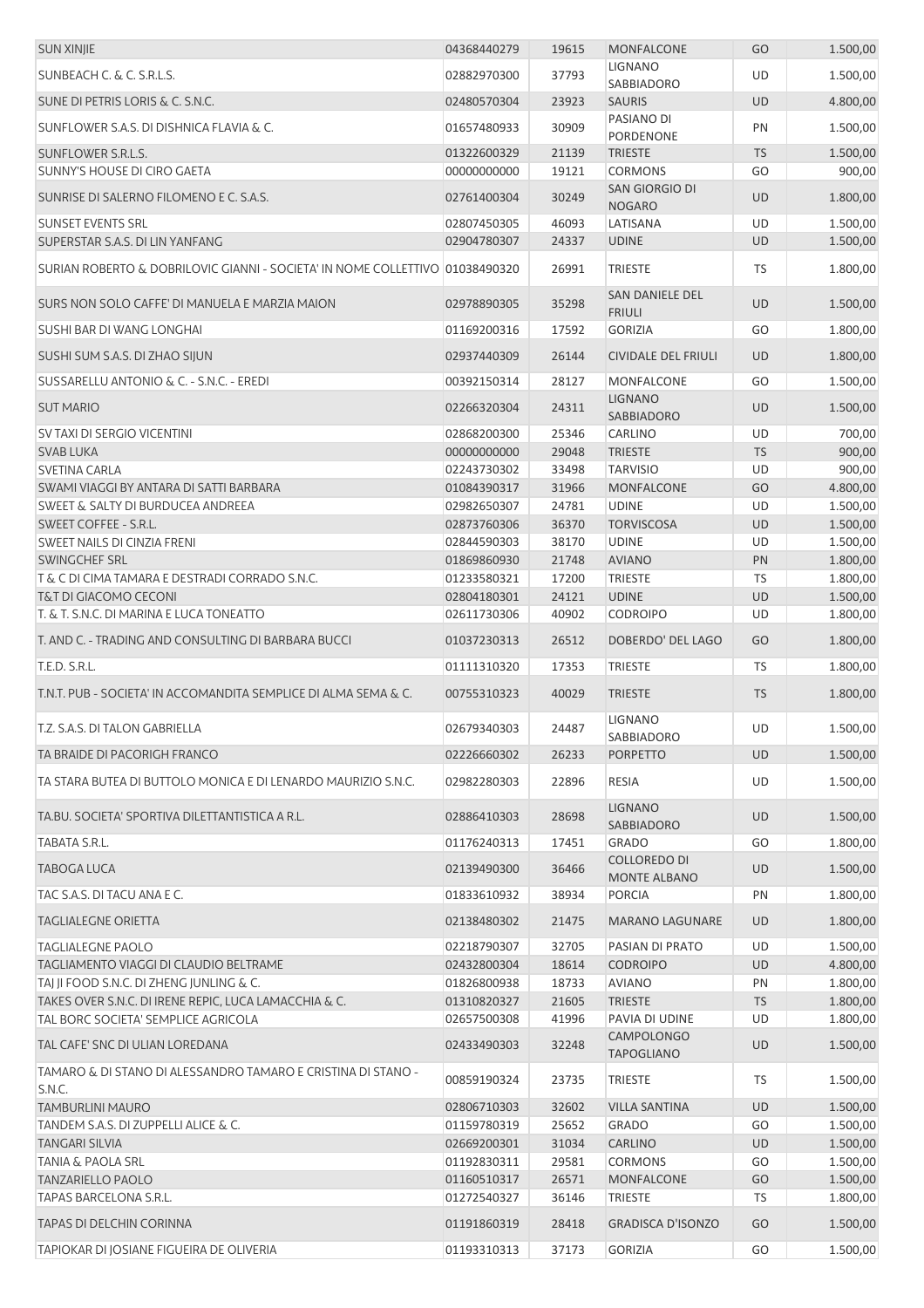| <b>TARANTINO FRANCO</b>                                                                                            | 01200990321 | 33731 | <b>TRIESTE</b>                               | <b>TS</b> | 1.800,00 |
|--------------------------------------------------------------------------------------------------------------------|-------------|-------|----------------------------------------------|-----------|----------|
| <b>TARANTINO MICHELLE</b>                                                                                          | 01323060325 | 37097 | <b>TRIESTE</b>                               | <b>TS</b> | 1.500,00 |
| <b>TARANTINO ROBERTO</b>                                                                                           | 01165050327 | 17622 | <b>TRIESTE</b>                               | <b>TS</b> | 1.500,00 |
| <b>TARNOLD SIMONETTA</b>                                                                                           | 00000000000 | 36852 | <b>TAIPANA</b>                               | <b>UD</b> | 900,00   |
| <b>TARTAMONT SOCIETA' AGRICOLA SEMPLICE</b>                                                                        | 01826810937 | 39034 | <b>ANDREIS</b>                               | PN        | 1.800,00 |
| TASSAN-ZANIN GIOVANNI & C. S.A.S.                                                                                  | 02331270302 | 30770 | <b>TRICESIMO</b>                             | UD        | 1.500,00 |
| <b>TASSOTTI WALTER</b>                                                                                             | 02893960308 | 23731 | <b>TOLMEZZO</b>                              | <b>UD</b> | 1.500,00 |
| TASTE OF INDIA SNC DI SINGH DILBIR E SINGH SUKHWINDER                                                              | 01840520934 | 29075 | PORDENONE                                    | PN        | 1.800,00 |
| <b>TATO ARJAN</b>                                                                                                  | 02854790306 | 39884 | <b>LIGNANO</b><br>SABBIADORO                 | UD        | 1.800,00 |
| TATO E TATA SAS DI SABBADINI ANDREA & C.                                                                           | 02500000308 | 31027 | <b>UDINE</b>                                 | UD        | 1.500,00 |
| <b>TAUCER SONIA</b>                                                                                                | 01332480324 | 27091 | <b>TRIESTE</b>                               | <b>TS</b> | 1.500,00 |
| <b>TAURIAN ROBERTO</b>                                                                                             | 01344870934 | 34020 | <b>ZOPPOLA</b>                               | PN        | 1.500,00 |
| TAVAGNACCO NUOTO SOCIETA' SPORTIVA DILETTANTISTICA R.L. - IN BREVE<br>TAVAGNACCO NUOTO S.S.D. A R.L.               | 02501740308 | 36826 | <b>TAVAGNACCO</b>                            | <b>UD</b> | 1.500,00 |
| TAVERNA AI MASTRI D'ARME S.N.C. DI ELIO AMATO & C.                                                                 | 01158650323 | 25377 | <b>TRIESTE</b>                               | <b>TS</b> | 1.800,00 |
| TAVERNA AI PATRIARCHI DI PIPANI ANDREA E C. S.A.S.                                                                 | 00424670313 | 17847 | <b>GRADO</b>                                 | GO        | 1.500,00 |
| TAVERNA AL GHETTO S.R.L.                                                                                           | 01267760328 | 18243 | TRIESTE                                      | TS        | 1.800,00 |
|                                                                                                                    |             |       |                                              |           |          |
| TAVERNA AL PESCATORE DI DAL FORNO OLGA & C. S.A.S.                                                                 | 01554690303 | 26480 | <b>MARANO LAGUNARE</b>                       | <b>UD</b> | 1.800,00 |
| TAVERNA AL PESCATORE S.N.C. DI CIUTTO STEFANO E MANOLA                                                             | 01548460300 | 31398 | <b>PRECENICCO</b>                            | UD        | 1.800,00 |
| TAVERNA LONGOBARDA DI CEDARMAS ROBERTO                                                                             | 02288820307 | 19071 | <b>CIVIDALE DEL FRIULI</b>                   | <b>UD</b> | 1.500,00 |
| TAVERNA SANTA BARBARA DI CIGUI PAOLO & C. S.A.S.                                                                   | 01153440324 | 25244 | <b>MUGGIA</b>                                | TS        | 1.800,00 |
| TAVERNETTA DI BARON ANGELA & C.S.A.S                                                                               | 01375020300 | 32220 | <b>PONTEBBA</b>                              | <b>UD</b> | 1.800,00 |
| TAXI 24 N.C.C. DI CASADEI RENATA                                                                                   | 01074700319 | 19892 | STARANZANO                                   | GO        | 700,00   |
| TAXI ALDO DI TAFA ALDO                                                                                             | 02834350304 | 36204 | <b>LIGNANO</b><br>SABBIADORO                 | <b>UD</b> | 700,00   |
| TAXI AMICO DI DRITAN UKALIAJ                                                                                       | 02841790302 | 39931 | <b>LIGNANO</b><br>SABBIADORO                 | UD        | 700,00   |
| TAXI ANTEO DI ANDREA PERHAUZ                                                                                       | 00993950328 | 32623 | <b>TRIESTE</b>                               | <b>TS</b> | 700,00   |
| TAXI AUTONOLEGGIO PUPOLIN ANDREA                                                                                   | 01728660307 | 31166 | LATISANA                                     | UD        | 700,00   |
| TAXI BIKE FVG DI ZORZIN ROBERTO                                                                                    | 02920170301 | 30152 | <b>RUDA</b>                                  | <b>UD</b> | 700,00   |
| TAXI DI MORATO PAOLO & BLASON SUSANNA S.N.C.                                                                       | 00417570314 | 29920 | <b>GRADO</b>                                 | GO        | 1.500,00 |
| TAXI FRANCESCA DI MACAGNINO FRANCESCA                                                                              | 02218420301 | 31575 | <b>CERVIGNANO DEL</b><br><b>FRIULI</b>       | <b>UD</b> | 700,00   |
| TAXI GO ! DI CARDILLO MARCO                                                                                        | 02749170300 | 32671 | LATISANA                                     | UD        | 700,00   |
| TAXI LIGNANO DI LESTANI PIERANGELO                                                                                 | 02569460302 | 20053 | <b>CAMPOFORMIDO</b>                          | <b>UD</b> | 700,00   |
| TAXI MAX DI FURLAN MASSIMO                                                                                         | 01141430312 | 19885 | <b>GORIZIA</b>                               | GO        | 700,00   |
| TAXI S. GIORGIO DI GARBIN LUCIO                                                                                    | 01767250309 | 34460 | SAN GIORGIO DI<br><b>NOGARO</b>              | <b>UD</b> | 700,00   |
| TAXI VAN DI SARTORI ANDREA                                                                                         | 01111420319 | 31135 | <b>GORIZIA</b>                               | GO        | 700,00   |
| TAXSI PIU'H24 NCC DI LUCA MAURO                                                                                    | 01649080932 | 31310 | ROVEREDO IN PIANO                            | PN        | 700,00   |
| TAZEBAO S.N.C. DI MIELE FERNANDO E GLAVINA LUCIANA                                                                 | 00317730323 | 17170 | TRIESTE                                      | <b>TS</b> | 1.800,00 |
| TE.SI. DI MANZIN SILVIA & C. S.A.S.                                                                                | 01279140329 | 29199 | <b>TRIESTE</b>                               | <b>TS</b> | 1.500,00 |
| TEAM AGLIATA S.R.L.                                                                                                | 01200660312 | 25936 | MONFALCONE                                   | GO        | 1.500,00 |
| <b>TEATRO STABILE DEL FRIULI VENEZIA GIULIA</b>                                                                    | 00054990320 | 26860 | <b>TRIESTE</b>                               | <b>TS</b> | 1.500,00 |
| <b>TEDESCO RENATO</b>                                                                                              | 01201770318 | 38635 | <b>GORIZIA</b>                               | GO        | 1.800,00 |
| <b>TEIXEIRA SANTOS LUCIENE</b>                                                                                     | 01196090326 | 18960 | <b>TRIESTE</b>                               | <b>TS</b> | 1.500,00 |
| TELL ROMA & C. S.N.C.                                                                                              | 01365390309 | 30669 | <b>UDINE</b>                                 | UD        | 1.500,00 |
| TENDA BAR DI BORNACIN ALBERTO E C. S.N.C.                                                                          | 01400820302 | 24109 | <b>LIGNANO</b><br>SABBIADORO                 | <b>UD</b> | 1.500,00 |
| TENERIFE SOCIETA' A RESPONSABILITA' LIMITATA SEMPLIFICATA                                                          | 02979520307 | 22104 | <b>CODROIPO</b>                              | UD        | 1.800,00 |
| TENNIS CAMPI ROSSI S.N.C. DI GERMANO SAIN & DANIELA SAIN                                                           | 00888370327 | 40110 | SGONICO                                      | <b>TS</b> | 1.500,00 |
| TENNIS CITTA' DI UDINE ASSOCIAZIONE SPORTIVA DILETTANTISTICA                                                       | 01647640307 | 38028 | <b>UDINE</b>                                 | UD        | 1.500,00 |
| TENNISMO DI MASSIMO VENTURI E C. S.N.C.                                                                            | 02766950303 | 20636 | <b>LIGNANO</b>                               | <b>UD</b> | 1.500,00 |
| TENTAZIONI - SOCIETA' IN NOME COLLETTIVO DI ROS MICHELE E ZANET                                                    | 01398680932 | 25124 | SABBIADORO<br>SACILE                         | PN        | 1.500,00 |
| <b>FRANCESCO</b><br>TENUTA DI BLASIG DI ELISABETTA BORTOLOTTO SARCINELLI                                           | 00337830319 | 41302 | RONCHI DEI                                   | GO        | 1.800,00 |
| TENUTA LUISA DI LUISA EDDI E FIGLI SOCIETA' SEMPLICE AGRICOLA IN                                                   |             |       | LEGIONARI                                    |           |          |
| FORMA ABBREVIATA TENUTA LUISA DI LUISA EDDI E FIGLI<br>TENUTA REGINA DI FABIO PASTI E C. - SOCIETA' IN ACCOMANDITA | 01135010310 | 23727 | <b>MARIANO DEL FRIULI</b><br>PALAZZOLO DELLO | GO        | 900,00   |
| SEMPLICE SOCIETA' AGRICOLA                                                                                         | 00162290308 | 41669 | <b>STELLA</b>                                | <b>UD</b> | 900,00   |
| TENUTA VALDOMINI S.AGRICOLA R.L.                                                                                   | 02313220309 | 26781 | <b>ATTIMIS</b>                               | UD        | 1.800,00 |
| TEO S.A.S. DI CALDARULO TEODORO & C.                                                                               | 02207450301 | 32099 | <b>UDINE</b>                                 | <b>UD</b> | 1.500,00 |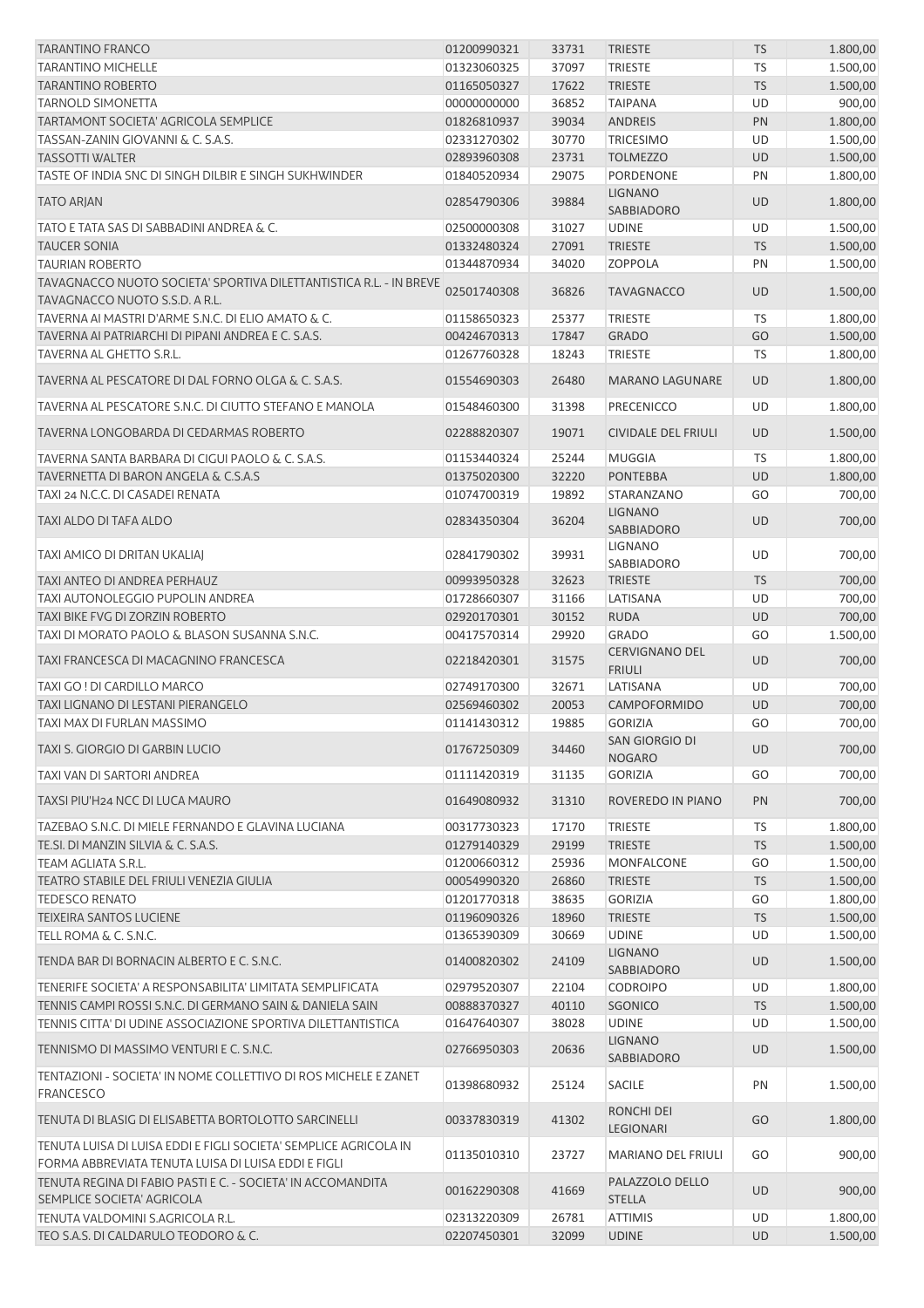| TEOREMA S.A.S. DI GIUSTINO BARBARA & C.                                                 | 01994450300 | 24097 | <b>CIVIDALE DEL FRIULI</b>        | UD        | 1.500,00 |
|-----------------------------------------------------------------------------------------|-------------|-------|-----------------------------------|-----------|----------|
| <b>TEPEPA DI MORAS LORENA</b>                                                           | 01844190932 | 18076 | <b>SACILE</b>                     | PN        | 1.800,00 |
| TERAPIA DI PELLIZZARI MAURIZIO & C. SAS                                                 | 02399590302 | 41089 | POZZUOLO DEL FRIULI               | UD        | 1.800,00 |
| TERGESTEO TRIESTE CENTRO S.R.L.                                                         | 01309770327 | 18166 | <b>TRIESTE</b>                    | <b>TS</b> | 900,00   |
| TERGESTEORA S.R.L.                                                                      | 01235260328 | 26387 | TRIESTE                           | TS        | 1.500,00 |
| <b>TERMINI ANDREA</b>                                                                   | 01813800933 | 39466 | <b>PORCIA</b>                     | PN        | 1.500,00 |
| <b>TERMINI MONICA</b>                                                                   | 01161680325 | 31514 | <b>TRIESTE</b>                    | TS        | 700,00   |
| <b>TERPIN FLAVIO</b>                                                                    | 02329910307 | 17978 | <b>GORIZIA</b>                    | GO        | 1.500,00 |
| TERRA DEL CARSO SOCIETA' AGRICOLA SEMPLICE DI RADOVIC IVO E<br><b>LOVRECICH SUSANNA</b> | 01278650328 | 33426 | DUINO-AURISINA                    | TS        | 1.800,00 |
|                                                                                         |             |       |                                   |           |          |
| TERRA D'ORIENTE TRIESTE - SOCIETA' A RESPONSABILITA' LIMITATA                           | 01293110324 | 17968 | <b>TRIESTE</b>                    | <b>TS</b> | 1.800,00 |
| TERRA MADRE 1891 SOCIETA' COOPERATIVA                                                   | 02963880303 | 25556 | PALMANOVA                         | UD        | 1.800,00 |
| TERRA&MARE S.R.L. SEMPLIFICATA                                                          | 01202900310 | 31524 | <b>GRADO</b>                      | GO        | 1.500,00 |
| TERRE DI MOTO S.R.L.                                                                    | 02444410308 | 44112 | <b>MAJANO</b>                     | UD        | 1.500,00 |
| TERRE PETRUSSA SOCIETA' AGRICOLA SEMPLICE                                               | 02856730300 | 35568 | <b>CORNO DI ROSAZZO</b>           | <b>UD</b> | 1.800,00 |
| TERREFINI SRL SOCIETA' AGRICOLA                                                         | 01659660938 | 23020 | PASIANO DI<br>PORDENONE           | PN        | 1.800,00 |
| TERZO TEMPO DI FEDERICO BIGOTTO                                                         | 02945780308 | 36936 | <b>UDINE</b>                      | <b>UD</b> | 1.500,00 |
| <b>TESINI PRISCILLA</b>                                                                 | 02962500308 | 22752 | COSEANO                           | UD        | 1.500,00 |
| <b>TESOLIN ANTONELLO</b>                                                                | 02787030309 | 41074 | SAN GIORGIO DI                    | <b>UD</b> | 1.500,00 |
|                                                                                         |             |       | <b>NOGARO</b>                     |           |          |
| <b>TFM SRL SEMPLIFICATA</b>                                                             | 02954020307 | 22451 | <b>CAMPOFORMIDO</b>               | UD        | 1.500,00 |
| THE BEST FAMILY S.A.S. DI RAVALICO VALENTINA & C.                                       | 01191930328 | 34876 | <b>TRIESTE</b>                    | <b>TS</b> | 1.800,00 |
| THE COTTAGE DI ROCCHI ILEANA                                                            | 00000000000 | 26373 | CASARSA DELLA<br>DELIZIA          | PN        | 900,00   |
| THE FENIX AND DRAGON S.R.L.                                                             | 01691130932 | 33375 | <b>FONTANAFREDDA</b>              | PN        | 1.800,00 |
| THE OFFICE - S.R.L.                                                                     | 00636740326 | 45604 | TRIESTE                           | TS        | 1.500,00 |
| THE WHITE HARP PUB DI GORI FRANCESCA                                                    | 04826600266 | 35897 | <b>PORDENONE</b>                  | PN        | 1.500,00 |
| THELMA E LOUISE SNC DI RAFFAELLA FEDELE & C.                                            | 01241200326 | 27626 | TRIESTE                           | TS        | 1.500,00 |
| THEODORE FELIX BED AND BREAKFAST DI MACOR ALESSANDRA                                    | 00000000000 | 35316 | <b>AQUILEIA</b>                   | <b>UD</b> | 900,00   |
| <b>TIBALDI ELSA</b>                                                                     | 01613860301 | 19276 | <b>PORPETTO</b>                   | UD        | 1.800,00 |
| TICKETPOINT S.R.L.                                                                      |             | 44551 | <b>TRIESTE</b>                    | <b>TS</b> | 1.500,00 |
|                                                                                         | 01068290327 |       |                                   |           |          |
| <b>TICOZZI ALBERTO</b>                                                                  | 01070680317 | 30496 | <b>CORNO DI ROSAZZO</b>           | UD        | 1.800,00 |
| TIEPOLO S.R.L.                                                                          | 02806370306 | 30282 | <b>BORDANO</b>                    | <b>UD</b> | 700,00   |
| TIESSE IMMOBILIARE S.R.L.                                                               | 01250250329 | 20439 | <b>TRIESTE</b>                    | <b>TS</b> | 900,00   |
| TIKI TAKA DI A.BERI E L. MALI S.N.C.                                                    | 02873880302 | 19647 | <b>UDINE</b>                      | <b>UD</b> | 1.800,00 |
| TIKI TAKA S.R.L.                                                                        | 01162450314 | 33538 | <b>MONFALCONE</b>                 | GO        | 1.800,00 |
| TILATTI GIUSEPPE S.N.C. DI TILATTI ALESSANDRA & C.                                      | 01830890305 | 22877 | <b>CIVIDALE DEL FRIULI</b>        | <b>UD</b> | 1.500,00 |
| TILIMENT COMPANY S.R.L.                                                                 | 00435750302 | 42578 | <b>LIGNANO</b><br>SABBIADORO      | UD        | 1.800,00 |
| TILLY'S DI QUAGLIA ATTILIO & C. SNC                                                     | 02941700300 | 37304 | <b>TOLMEZZO</b>                   | <b>UD</b> | 1.800,00 |
| TILT DI VISCONTI ALESSANDRA E VERONICA & C. S.A.S.                                      | 00668530306 | 24677 | <b>TARVISIO</b>                   | UD        | 1.500,00 |
| TIME OUT DI BASSET DANIELA E C. S.A.S.                                                  | 01435600935 | 37506 | FONTANAFREDDA                     | PN        | 1.800,00 |
| TIME OUT SAS DI CLAUDIA CASULA & C.                                                     | 01776750935 | 36257 | PORDENONE                         | PN        | 1.500,00 |
| <b>TIMEUS ARISTIDE</b>                                                                  | 00085540300 | 33834 | <b>OVARO</b>                      | <b>UD</b> | 1.500,00 |
| TINA KLANJŠČEK                                                                          | 01178360317 | 30400 | DOBERDO' DEL LAGO                 | GO        | 650,00   |
| TINTINAGLIA JESSICA                                                                     | 01773210933 | 28725 | <b>FIUME VENETO</b>               | PN        | 1.500,00 |
| TIO 2000 S.N.C. DI ANESE CINZIA E BRAVO MANUELA                                         | 01395520933 | 40746 | SAN VITO AL<br><b>TAGLIAMENTO</b> | PN        | 1.800,00 |
| <b>TION FEDERICO</b>                                                                    | 02129830309 | 33669 | PRADAMANO                         | <b>UD</b> | 1.800,00 |
| <b>TIREL ALESSANDRO</b>                                                                 | 00496700311 | 24759 | <b>GRADO</b>                      | GO        | 700,00   |
| TIREL BRUNO & C. S.A.S.                                                                 | 00539250316 | 32144 | <b>SAN CANZIAN</b>                | GO        | 1.800,00 |
|                                                                                         |             |       | D'ISONZO                          |           |          |
| <b>TIREL LIVIO</b>                                                                      | 00533740320 | 17493 | TRIESTE                           | TS        | 1.800,00 |
| <b>TIRELLO EMILIANO</b>                                                                 | 01186400329 | 23440 | <b>MUGGIA</b>                     | <b>TS</b> | 700,00   |
| <b>TISIOT S.R.L.</b>                                                                    | 02768030302 | 26659 | SAN DANIELE DEL<br><b>FRIULI</b>  | UD        | 1.800,00 |
| <b>TISON LORENZO</b>                                                                    | 01195240310 | 38896 | <b>MONFALCONE</b>                 | GO        | 700,00   |
| TIVOLI S.A.S. DI ZHOU GUOSHEN & C.                                                      | 01198580324 | 19228 | TRIESTE                           | TS        | 1.500,00 |
| <b>TIZIANA TURALE</b>                                                                   | 01293600324 | 23798 | <b>TRIESTE</b>                    | <b>TS</b> | 1.500,00 |
| TIZIANI ROBERTO E DINO - SOCIETA' IN NOME COLLETTIVO                                    | 00863860326 | 37810 | <b>TRIESTE</b>                    | TS        | 1.800,00 |
| TIZY BAR DI BUZZULINI TIZIANA                                                           | 02340960307 | 18152 | <b>UDINE</b>                      | <b>UD</b> | 1.500,00 |
|                                                                                         |             |       |                                   |           |          |
| TKKC S.R.L.                                                                             | 04493450268 | 32820 | <b>UDINE</b>                      | UD        | 1.500,00 |
| TM DI MARITAN CHIARA & C. S.A.S.                                                        | 02754090302 | 35866 | <b>LIGNANO</b><br>SABBIADORO      | UD        | 1.500,00 |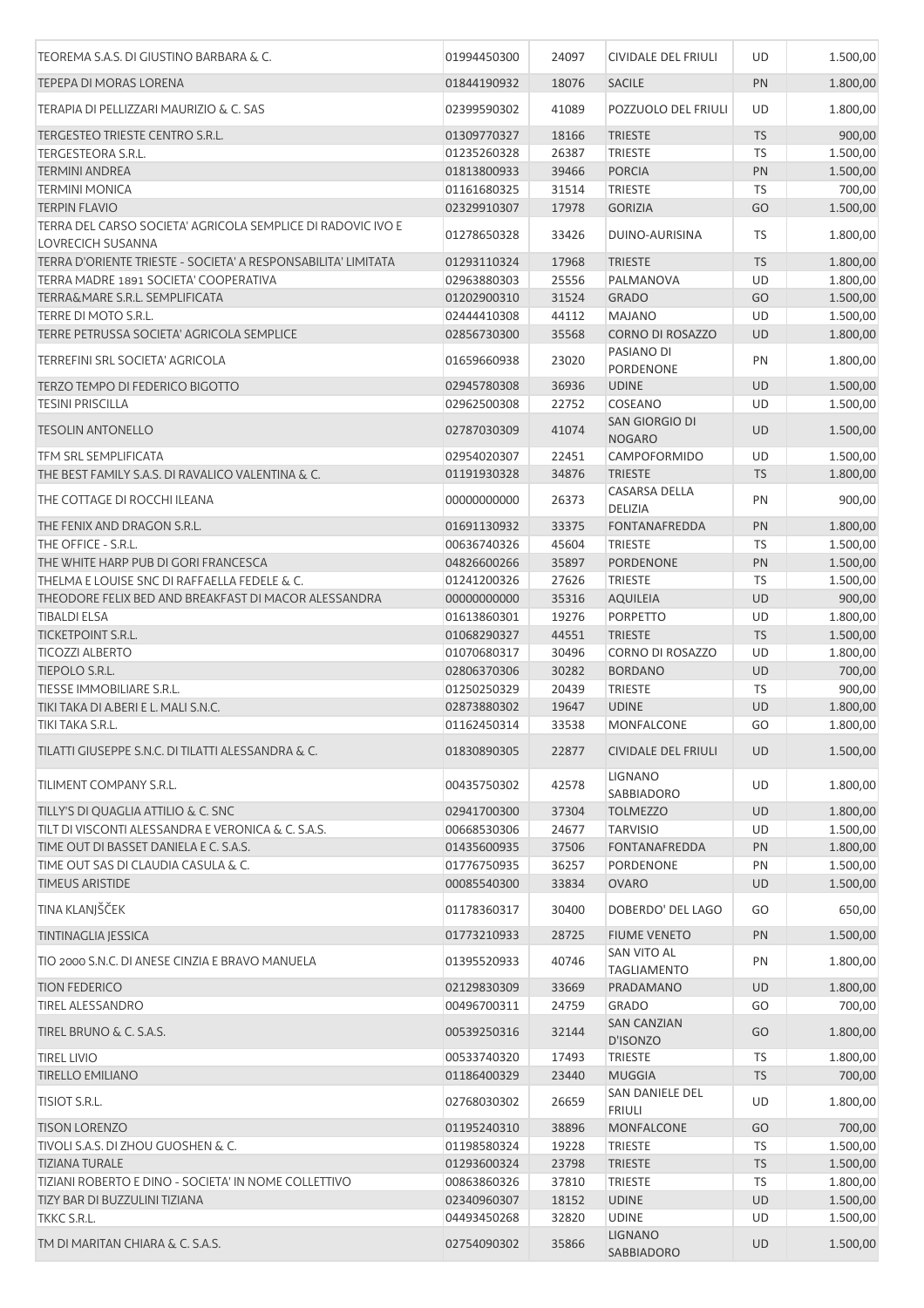| TO SUSHI S.N.C. DI HUANG ZHENG & C.                                               | 02917800308 | 21709 | <b>TAVAGNACCO</b>                      | UD        | 1.800,00 |
|-----------------------------------------------------------------------------------|-------------|-------|----------------------------------------|-----------|----------|
| TOARED S.N.C. DI ARIELA ED EDUARD YMERAJ                                          | 02572680300 | 25640 | <b>UDINE</b>                           | <b>UD</b> | 1.500,00 |
| <b>TOCCATA E FUGA DI FIOR SELENA</b>                                              | 02851530309 | 18336 | <b>ENEMONZO</b>                        | <b>UD</b> | 1.500,00 |
| TOCO S.R.L.                                                                       | 01171760323 | 34157 | <b>TRIESTE</b>                         | <b>TS</b> | 1.800,00 |
| <b>TODONE FRANCESCA</b>                                                           | 00000000000 | 30265 | <b>BUTTRIO</b>                         | UD        | 900,00   |
| TOELETTOMANIA DI LOREDANA BARICHELLO                                              | 02192390306 | 19413 | <b>MARTIGNACCO</b>                     | <b>UD</b> | 1.500,00 |
| <b>TOFFOLETTO CLAUDIO</b>                                                         | 00573910304 | 33979 | <b>TRASAGHIS</b>                       | UD        | 1.500,00 |
| <b>TOFFOLO GIACOMO</b>                                                            | 00076910934 | 27662 | <b>FANNA</b>                           | PN        | 1.500,00 |
| <b>TOGNETTI ROBERTO</b>                                                           | 01207930320 | 33353 | <b>MUGGIA</b>                          | TS        | 1.500,00 |
| <b>TOGNON ELISABETTA</b>                                                          | 00000000000 | 30186 | SAN PIER D'ISONZO                      | GO        | 900,00   |
| TOJA S.R.L.                                                                       | 01223940329 | 32335 | <b>TRIESTE</b>                         | TS        | 4.800,00 |
| <b>TOKIO FENG DI LI YINGMEI</b>                                                   | 09565540011 | 24819 | <b>UDINE</b>                           | <b>UD</b> | 1.800,00 |
| <b>TOKMO NASIHA</b>                                                               | 02542970302 | 25456 | <b>SAN LEONARDO</b>                    | UD        | 1.500,00 |
| TOKYO S.A.S. DI LI BEINING & C.                                                   | 01840960932 | 27556 | <b>PORCIA</b>                          | PN        | 1.800,00 |
| <b>TOMADA ROBERTA</b>                                                             | 02984730305 | 32014 | <b>POVOLETTO</b>                       | UD        | 1.500,00 |
| TOMARI SOCIETA' A RESPONSABILITA' LIMITATA                                        | 01303920324 | 36813 | <b>TRIESTE</b>                         | <b>TS</b> | 1.800,00 |
| <b>TOMASELLA IVAN</b>                                                             | 01684940933 | 17776 | <b>SACILE</b>                          | PN        | 1.500,00 |
| <b>TOMASI LINO</b>                                                                | 01313260323 | 33285 | <b>TRIESTE</b>                         | <b>TS</b> | 1.500,00 |
| <b>TOMASI MONICA</b>                                                              | 04061660272 | 41310 | <b>SESTO AL REGHENA</b>                | PN        | 1.500,00 |
|                                                                                   |             |       | <b>FIUMICELLO VILLA</b>                |           |          |
| <b>TOMASIN GIUSEPPE</b>                                                           | 00593170301 | 23984 | <b>VICENTINA</b>                       | <b>UD</b> | 1.800,00 |
| <b>TOMASIN MARTINA</b>                                                            | 00000000000 | 30533 | MONFALCONE                             | GO        | 900,00   |
| <b>TOMASINO LORETTA</b>                                                           | 01612860302 | 32051 | <b>TAIPANA</b>                         | <b>UD</b> | 1.500,00 |
| <b>TOMASINO MATTIA</b>                                                            | 02954520306 | 17548 | <b>TARCENTO</b>                        | UD        | 650,00   |
| TOMAT ANDREA, ARIANNA, STEFANIA E ALESSANDRA SOCIETA' SEMPLICE<br><b>AGRICOLA</b> | 02224500302 | 41699 | <b>ARTA TERME</b>                      | <b>UD</b> | 900,00   |
| <b>TOMINEZ ROBERTO</b>                                                            | 01027720323 | 32438 | <b>TRIESTE</b>                         | TS        | 700,00   |
| <b>TOMINI MARCO</b>                                                               | 02239580307 | 38931 | SEDEGLIANO                             | <b>UD</b> | 1.800,00 |
| TOMINI MARIA CRISTINA                                                             | 00316760321 | 26898 | <b>TRIESTE</b>                         | TS        | 1.500,00 |
|                                                                                   |             |       | MORSANO AL                             |           |          |
| <b>TOMMASINI ERMANNO</b>                                                          | 01302860935 | 30385 | <b>TAGLIAMENTO</b>                     | PN        | 1.800,00 |
| <b>TOMMASINI LORENA</b>                                                           | 00497860312 | 34271 | <b>GRADO</b>                           | GO        | 1.800,00 |
| <b>TONDATO ALESSIO</b>                                                            | 01564990933 | 18106 | AZZANO DECIMO                          | PN        | 700,00   |
| <b>TONDON MAURIZIO NADIR</b>                                                      | 01538490309 | 18258 | <b>GONARS</b>                          | <b>UD</b> | 1.500,00 |
| <b>TONEATTO VALENTINA</b>                                                         | 01805480934 | 34043 | CORDOVADO                              | PN        | 1.500,00 |
| <b>TONEL ANNALISA</b>                                                             | 01648800934 | 31728 | PORDENONE                              | PN        | 1.500,00 |
| <b>TONELLO NICOLA</b>                                                             | 02387560309 | 28426 | AMPEZZO                                | <b>UD</b> | 900,00   |
| TONELLO SARA                                                                      | 02199950300 | 28160 | CIVIDALE DEL FRIULI                    | UD        | 1.800,00 |
| <b>TONIK SRLS</b>                                                                 | 01323780328 | 18285 | <b>TRIESTE</b>                         | <b>TS</b> | 1.500,00 |
| <b>TONINI BRUNO</b>                                                               | 00810270322 | 36994 | <b>TRIESTE</b>                         | TS        | 1.800,00 |
| <b>TONIUTTI DEHBORA</b>                                                           | 02717240309 | 34586 | PASIAN DI PRATO                        | <b>UD</b> | 1.500,00 |
| <b>TONIUTTI GLAUCO</b>                                                            | 02900130309 | 18803 | RAGOGNA                                | UD        | 650,00   |
| <b>TONIZZO GUERRINO SRL</b>                                                       | 02639500301 | 25398 | RIVIGNANO TEOR                         | UD        | 1.800,00 |
| TONON AGUSTIN DANIEL                                                              |             | 19027 | PORDENONE                              |           | 1.500,00 |
|                                                                                   | 01821880935 |       |                                        | PN        |          |
| TONON MARIA GABRIELLA                                                             | 02407850268 | 35031 | SACILE                                 | PN        | 4.800,00 |
| <b>TONUTTI MAURIZIO</b>                                                           | 00990530305 | 31169 | PAGNACCO                               | UD        | 1.500,00 |
| <b>TONUTTI SERGIO</b>                                                             | 01860900305 | 27665 | PAGNACCO                               | <b>UD</b> | 1.500,00 |
| TOP S.R.L.                                                                        | 01454130939 | 19928 | <b>PORDENONE</b>                       | PN        | 1.500,00 |
| TOP SERVICE S.R.L.                                                                | 02673780306 | 17375 | <b>ARTA TERME</b>                      | <b>UD</b> | 4.800,00 |
| TORMENTA E C. S.A.S. DI SORESINA PAOLO                                            | 02342360308 | 25343 | <b>UDINE</b>                           | UD        | 1.500,00 |
| <b>TORNESE ESTER</b>                                                              | 01282860327 | 20051 | <b>TRIESTE</b>                         | <b>TS</b> | 650,00   |
| TORRANO GUIMARAES CARMEN ELISA                                                    | 01293020325 | 20685 | <b>TRIESTE</b>                         | TS        | 1.500,00 |
| TORRE DEI BALINI DI SIMONETTA FONTANA                                             | 01258870326 | 29988 | <b>TRIESTE</b>                         | <b>TS</b> | 1.800,00 |
| TORREFAZIONE CAFFE' TORRACA S.N.C. DI TOSORAT NICLA E C.                          | 00186860300 | 36983 | <b>CERVIGNANO DEL</b><br><b>FRIULI</b> | UD        | 1.500,00 |
| <b>TORRICELLI FABIO</b>                                                           | 01701180935 | 40238 | <b>FIUME VENETO</b>                    | PN        | 1.500,00 |
| <b>TORRICELLI GIOVANNI</b>                                                        | 01540020284 | 40202 | <b>FIUME VENETO</b>                    | PN        | 1.500,00 |
| <b>TORTORA ROMEO</b>                                                              | 02891240307 | 21527 | LESTIZZA                               | <b>UD</b> | 1.800,00 |
| <b>TORTUL PATRIZIA</b>                                                            | 00000000000 | 34085 | CERVIGNANO DEL                         | UD        | 900,00   |
|                                                                                   |             |       | <b>FRIULI</b>                          |           |          |
| <b>TOSETTO GIOVANNA</b>                                                           | 00686530304 | 18752 | PASIAN DI PRATO                        | UD        | 650,00   |
| <b>TOSO ALESSANDRO</b>                                                            | 01085800314 | 17115 | <b>GRADO</b>                           | GO        | 1.500,00 |
| <b>TOSONI DANTE</b>                                                               | 00000000000 | 29575 | <b>TARVISIO</b>                        | <b>UD</b> | 900,00   |
| <b>TOSONI DAVIDE</b>                                                              | 01730910930 | 37668 | VITO D'ASIO                            | PN        | 1.800,00 |
| <b>TOSORATTO LINDA</b>                                                            | 02960420301 | 41335 | PALAZZOLO DELLO<br><b>STELLA</b>       | <b>UD</b> | 1.800,00 |
| <b>TOTOLO ANITA</b>                                                               | 01792830307 | 25064 | <b>BORDANO</b>                         | UD        | 1.500,00 |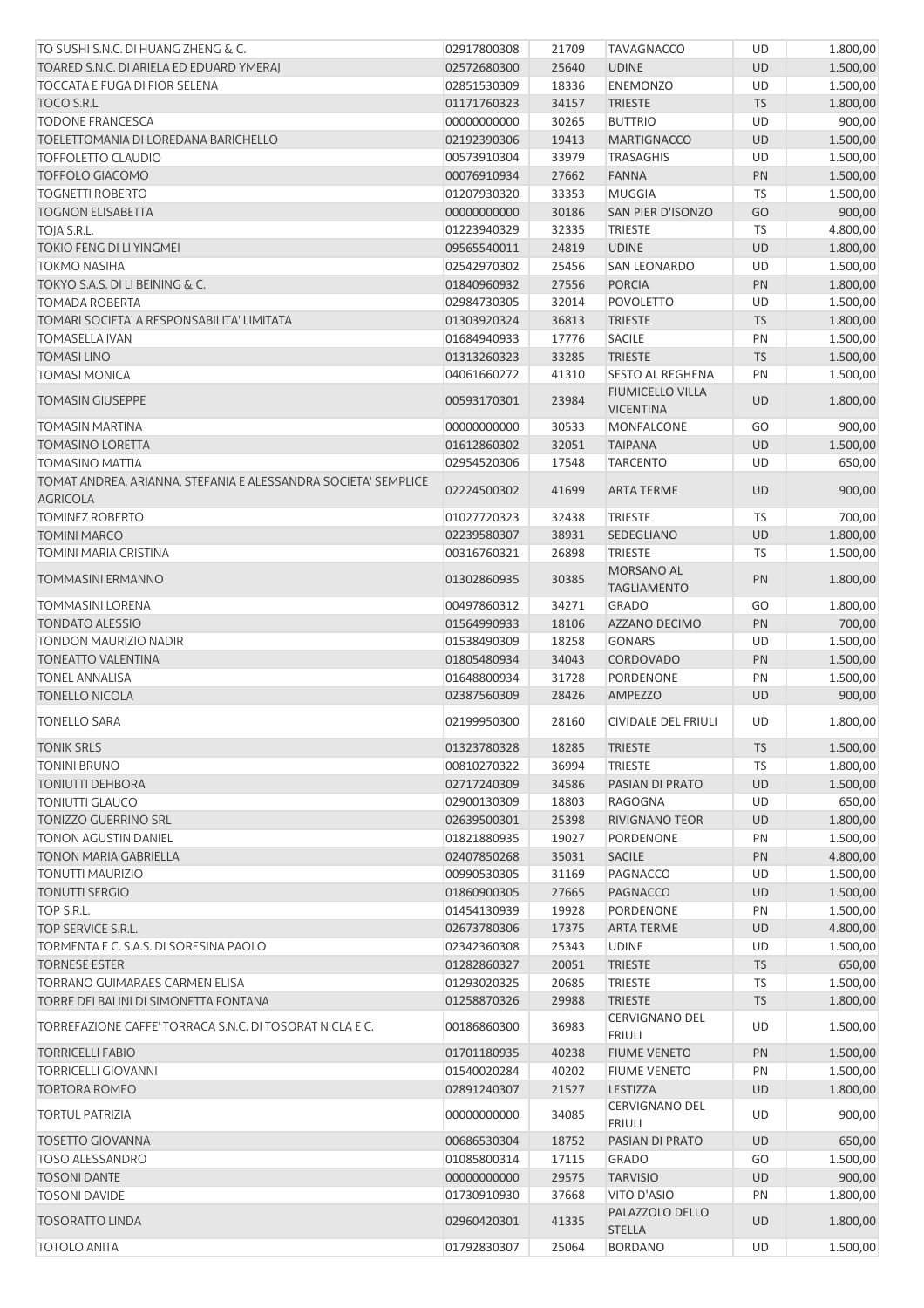| TOZMANIA S.R.L.                                                                                | 02776330306                | 24179          | <b>CIVIDALE DEL FRIULI</b>               | <b>UD</b> | 1.800,00             |
|------------------------------------------------------------------------------------------------|----------------------------|----------------|------------------------------------------|-----------|----------------------|
| TPLF S.R.L.                                                                                    | 01246410326                | 28659          | TRIESTE                                  | TS        | 1.800,00             |
| TPT S.R.L.S.                                                                                   | 01310130321                | 20390          | <b>MUGGIA</b>                            | <b>TS</b> | 1.800,00             |
| <b>TRADIZIONE SRLS</b>                                                                         | 01323470326                | 36188          | TRIESTE                                  | <b>TS</b> | 1.800,00             |
| <b>TRAGNO LUIGI</b>                                                                            | 01298580323                | 34527          | <b>TRIESTE</b>                           | <b>TS</b> | 700,00               |
| TRATTORIA - GOSTILNA ALLA LUNA DI PINTAR ELENA                                                 | 01090460310                | 17872          | <b>GORIZIA</b>                           | GO        | 1.800,00             |
| TRATTORIA - GOSTILNA GUSTIN S.N.C. DI BASTIANCICH LIDIA, ZIVIC PAOLA<br>& TAMARA               | 00855980322                | 24268          | <b>SGONICO</b>                           | <b>TS</b> | 1.800,00             |
| TRATTORIA AI BRAGOSSI DI MONFERA' MARCO E C. SNC                                               | 01136630314                | 24491          | <b>GRADO</b>                             | GO        | 1.800,00             |
| TRATTORIA AI CACCIATORI S.A.S. DI ZANON MARCELLO & C.                                          | 01407340304                | 22322          | REMANZACCO                               | <b>UD</b> | 1.800,00             |
| TRATTORIA AI FRATI DI ROSA PAOLINI                                                             | 02719280303                | 35281          | <b>UDINE</b>                             | UD        | 1.800,00             |
| TRATTORIA AL CACCIATORE DI ELLERO PATRIZIA                                                     | 02801370301                | 38015          | <b>MANZANO</b>                           | UD        | 1.800,00             |
| TRATTORIA AL CAMINETTO DI SURIAN GIANLUCA                                                      | 00629860933                | 36531          | <b>SPILIMBERGO</b>                       | PN        | 1.800,00             |
| TRATTORIA AL CASTELLO - SOCIETA' A RESPONSABILITA' LIMITATA                                    | 01335970321                | 23542          | <b>MUGGIA</b>                            | <b>TS</b> | 1.800,00             |
| TRATTORIA AL COLOMBO DI MARZINOTTO GABRIELLA & C. S.N.C.                                       | 00558430930                | 34389          | SAN VITO AL<br><b>TAGLIAMENTO</b>        | PN        | 1.800,00             |
| TRATTORIA AL CONTADINO DI NARDUZZI PAOLA & C. S.A.S.                                           | 01480140308                | 22468          | <b>UDINE</b>                             | <b>UD</b> | 1.800,00             |
| TRATTORIA AL GIARDINETTO 1898 DI ZOPPOLATTI GIORGIO, GIOVANNI,<br><b>PAOLO &amp; C. S.A.S.</b> | 01206420315                | 21433          | <b>CORMONS</b>                           | GO        | 1.800,00             |
| TRATTORIA AL LIRON DI NUCERA MARTINA                                                           | 02120810300                | 31334          | <b>CIVIDALE DEL FRIULI</b>               | <b>UD</b> | 1.800,00             |
| TRATTORIA AL MORO DI PISANI FABIO                                                              | 01278110323                | 22025          | <b>TRIESTE</b>                           | <b>TS</b> | 1.800,00             |
| TRATTORIA AL NORGE DI SCOZZIERO LAURA                                                          | 01373000304                | 23311          | <b>FAGAGNA</b>                           | UD        | 1.500,00             |
| TRATTORIA AL PARCO S.R.L.                                                                      | 01497860302                | 18906          | <b>BUTTRIO</b>                           | UD        | 1.800,00             |
| TRATTORIA AL PESCATORE DI EMIL TABAKOVIC                                                       | 01308310323                | 33232          | <b>TRIESTE</b>                           | <b>TS</b> | 1.800,00             |
| TRATTORIA AL PICCHIO DI BALDISSERA CATERINA                                                    | 02484810300                | 30321          | MARTIGNACCO                              | <b>UD</b> | 1.800,00             |
| TRATTORIA AL PIRON DI MARCOLINI ANTONELLA                                                      | 01036210316                | 25013          | <b>GORIZIA</b>                           | GO        | 1.800,00             |
| TRATTORIA AL PONTE DEL CALVARIO S.A.S. DI GRAUNAR MIRIJA & C.                                  | 01005500317                | 29402          | <b>GORIZIA</b>                           | GO        | 1.800,00             |
| TRATTORIA AL POSTIGLIONE SNC DI STEFANO AGOSTO E C.                                            | 02922230301                | 34516          | <b>FAEDIS</b>                            | UD        | 1.800,00             |
| TRATTORIA AL POZZO DI GUSTINI PIERPAOLO                                                        | 01134760329                | 25780          | SAN DORLIGO DELLA<br>VALLE               | TS        | 1.800,00             |
| TRATTORIA AL SOLE DI PANTAROTTO ANGELA                                                         | 01695520930                | 34871          | AZZANO DECIMO                            | PN        | 1.800,00             |
| TRATTORIA AL TEATRO DI BERTOLI GIANPAOLO                                                       | 02430840302                | 20006          | SAN DANIELE DEL<br><b>FRIULI</b>         | UD        | 1.800,00             |
| TRATTORIA ALLA BORSA DI FELLUGA MARIAGRAZIA & C. S.N.C.                                        | 00095580312                | 23624          | <b>GRADO</b>                             | GO        | 1.800,00             |
| TRATTORIA ALLA BUONA VITE DI GIRARDI PAOLA, SABRINO E MARCO S.N.C.                             | 00122580319                | 22551          | <b>GRADO</b>                             | GO        | 1.800,00             |
| TRATTORIA ALLA FERMATA DI PAULONE MARIA TERESA                                                 | 02838510309                | 19485          | <b>TRICESIMO</b>                         | <b>UD</b> | 1.500,00             |
| TRATTORIA ALLA SPERANZA DI BELLUZ LUIGI E C. S.A.S.                                            | 01497140309                | 26546          | CODROIPO                                 | UD.       | 1.800,00             |
| TRATTORIA ALLA TORRE DI PAVAN PAOLO                                                            | 00738380328                | 39098          | <b>TRIESTE</b>                           | <b>TS</b> | 1.800,00             |
| TRATTORIA ALLA TROTA DEL CORNAPPO DI SALERNO VALENTINA                                         | 02147420307                | 16764          | <b>NIMIS</b>                             | UD        | 1.800,00             |
| TRATTORIA ALLA TROTA S.A.S. DI C. MORAS & C.                                                   | 01291220935                | 27795          | <b>FONTANAFREDDA</b>                     | PN        | 1.800,00             |
| TRATTORIA ALLA VALLE DI BIDISNICH PAOLO                                                        | 01103550321                | 26628          | TRIESTE                                  | TS        | 1.800,00             |
| TRATTORIA ALLA VECCHIA PADELLA DI ASIRELLI MARIKA                                              | 03442481200                | 21422          | <b>FIUME VENETO</b>                      | PN        | 1.800,00             |
| TRATTORIA ALLA VEDOVA DI ZAMARIAN SANDRA E CRISTINA & C. SNC                                   | 00157950304                | 39693          | <b>UDINE</b>                             | UD        | 1.800,00             |
| TRATTORIA ALLA VENEZIA GIULIA DI CEPPI MARISA E C. - SOCIETA' IN NOME<br><b>COLLETTIVO</b>     | 00300440328                | 32452          | <b>TRIESTE</b>                           | <b>TS</b> | 1.800,00             |
| TRATTORIA ALL'ALLEGRIA DI INNOCENTE A. & C. S.N.C.                                             | 01271140301                | 23024          | <b>UDINE</b>                             | UD        | 4.800,00             |
| TRATTORIA ALL'ANGUILLARO SAS DI ESPOSITO LUCIANO & C.                                          | 01593830308                | 17480          | <b>CERVIGNANO DEL</b>                    | <b>UD</b> | 1.800,00             |
| TRATTORIA ALLE BOCCE DI COSSARO DENIS RAFFAELE                                                 | 01146690316                | 39186          | <b>FRIULI</b><br>ROMANS D'ISONZO         | GO        | 1.800,00             |
| TRATTORIA ALLE RONDINELLE DI UBALDO VASCOTTO & C. S.N.C.                                       | 01105930323                | 27532          | <b>TRIESTE</b>                           | <b>TS</b> | 1.800,00             |
| TRATTORIA ALLE VALANGHE DI MANZOCCO MARCO                                                      | 02784790301                | 16819          | <b>NIMIS</b>                             | UD        | 1.800,00             |
| TRATTORIA BAR DA GIAN SNC DI CORAZZA LAURA & C.                                                | 01780030936                | 23603          | AZZANO DECIMO                            | PN        | 1.800,00             |
| TRATTORIA BAR SPORT DI MORANDINI SONIA                                                         | 02737120309                | 39167          | PRADAMANO                                | UD        | 1.800,00             |
|                                                                                                |                            |                |                                          |           |                      |
| TRATTORIA BARCANETA SNC DI MORETTI CLAUDIO & C.<br>TRATTORIA BELLA RIVA DI PAULINA ALIOSA      | 02505460309<br>01066840321 | 20102<br>24474 | <b>MARANO LAGUNARE</b><br><b>TRIESTE</b> | UD<br>TS  | 1.800,00<br>1.800,00 |
|                                                                                                |                            |                |                                          |           |                      |
| TRATTORIA BELVEDERE DI ZOTTI PATRIZIA                                                          | 01871920938                | 32397          | SAN GIORGIO DELLA<br>RICHINVELDA         | PN        | 1.800,00             |
| TRATTORIA BIRRERIA AL PORTO DI PAOLO LAVINCE                                                   | 01155660325                | 21473          | <b>MUGGIA</b>                            | <b>TS</b> | 1.800,00             |
| TRATTORIA BLANCH - DI BLANCH GIOVANNI                                                          | 00169730314                | 17488          | <b>MOSSA</b>                             | GO        | 1.800,00             |
| TRATTORIA BOCCON DIVINO DI CAPPELLO ELENA                                                      | 02574950305                | 27885          | SAN VITO AL TORRE                        | UD        | 1.800,00             |
| TRATTORIA BORGO PERESSINE S.N.C. DI TUBIANA ANTONIO & C.                                       | 01689390936                | 36409          | PRATA DI                                 | PN        | 1.800,00             |
| TRATTORIA BOZZI DI BOZZI CESARINO & STEFANO S.N.C.                                             | 02413550308                | 34335          | PORDENONE<br>MOIMACCO                    | UD        | 1.800,00             |
|                                                                                                |                            |                |                                          |           |                      |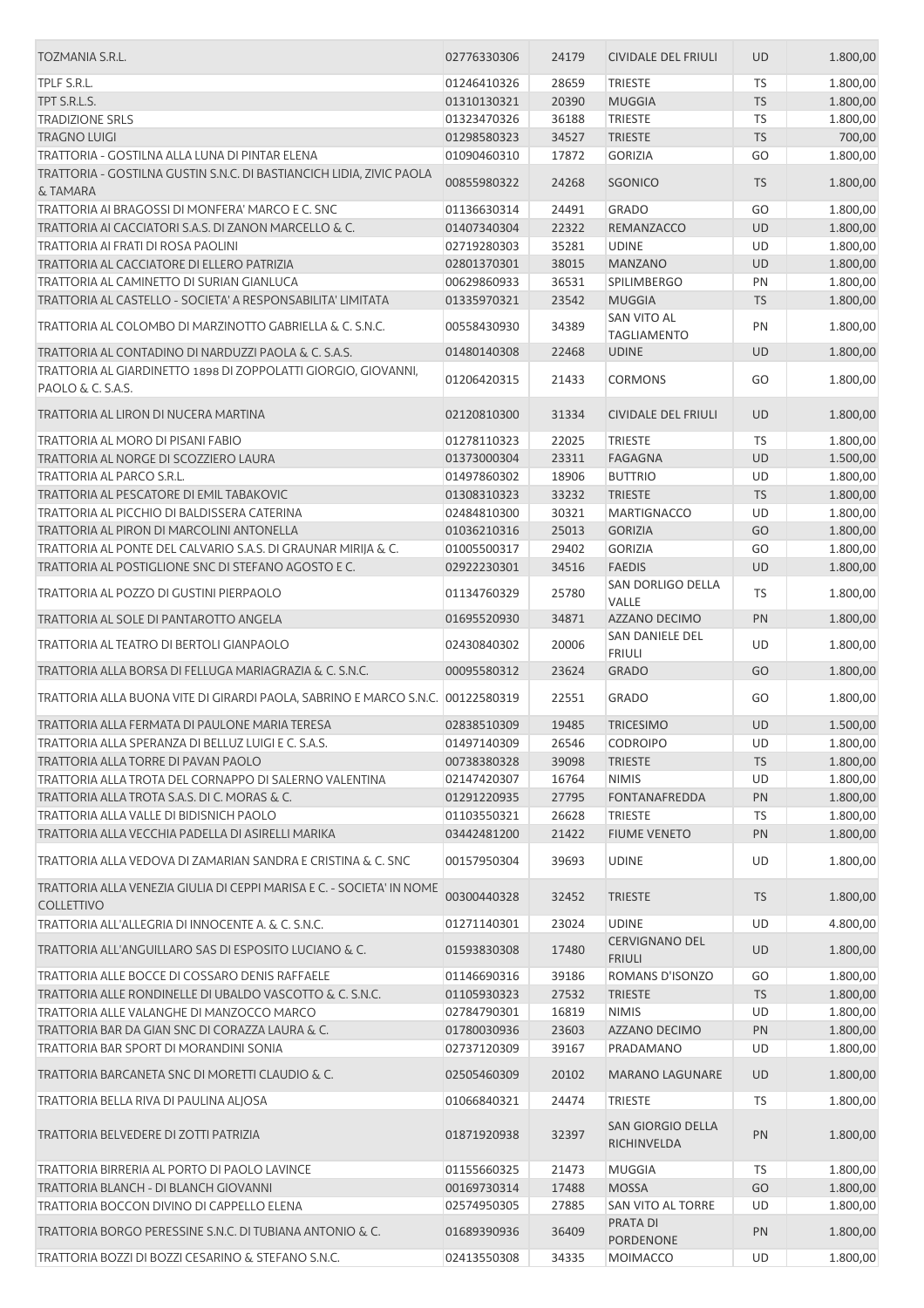| TRATTORIA BRUNO DI FLAVIO MUZZO E C. S.N.C.                                          | 01794910933 | 27881 | <b>ZOPPOLA</b>                           | PN        | 1.800,00 |
|--------------------------------------------------------------------------------------|-------------|-------|------------------------------------------|-----------|----------|
| TRATTORIA CORMONTIUM DI TERPIN LILIANA                                               | 01031020314 | 25514 | <b>CORMONS</b>                           | GO        | 1.800,00 |
| TRATTORIA DA BEPO DI BERT VALENTINO                                                  | 01601020306 | 19181 | <b>CAMINO AL</b><br><b>TAGLIAMENTO</b>   | <b>UD</b> | 1.800,00 |
| TRATTORIA DA CARMELO DI FELTRIN GABRIELE                                             | 01715610935 | 17561 | PASIANO DI<br>PORDENONE                  | PN        | 1.800,00 |
| TRATTORIA DA CATINE DI ZURRO L.                                                      | 02551250307 | 16811 | SAN DANIELE DEL<br><b>FRIULI</b>         | <b>UD</b> | 1.800,00 |
| TRATTORIA DA COPET DI SALONE LUCA                                                    | 01957520305 | 23336 | ARTEGNA                                  | UD        | 1.500,00 |
| TRATTORIA DA GASPAR S.N.C. DI BOEZIO GABRIELLA, VALENTINA & C.                       | 01406920304 | 22280 | <b>TARCENTO</b>                          | UD        | 1.800,00 |
| TRATTORIA DA GIANNI DI PINTAR FRANCA & FIGLI S.A.S.                                  | 01033740315 | 29329 | <b>GORIZIA</b>                           | GO        | 1.800,00 |
|                                                                                      |             |       |                                          |           |          |
| TRATTORIA DA GINO - SOCIETA' IN ACCOMANDITA SEMPLICE DI CHIATTI<br>RENATO & C.       | 01104980329 | 23722 | DUINO-AURISINA                           | <b>TS</b> | 1.800,00 |
| TRATTORIA DA GINO DI TALOTTI DANIELE                                                 | 02269890303 | 27725 | LESTIZZA                                 | UD        | 1.800,00 |
| TRATTORIA DA GISA DI BRAIDA MANOLA E C. S.A.S.                                       | 01813150305 | 18330 | <b>CHIOPRIS-VISCONE</b>                  | <b>UD</b> | 1.800,00 |
| TRATTORIA DA IRMA DI GENERO ALBERTO                                                  | 02516920309 | 29880 | SAN VITO DI<br>FAGAGNA                   | UD        | 1.800,00 |
| TRATTORIA DA LICINIO DI PARIANO' ORONZO SALVATORE & POSHNJARI<br>RENIS S.N.C.        | 01623950936 | 18530 | <b>SAN VITO AL</b><br><b>TAGLIAMENTO</b> | PN        | 1.800,00 |
| TRATTORIA DA MARIA DI LENA ANNA MARIA                                                |             |       | <b>TOLMEZZO</b>                          | UD        | 1.500,00 |
|                                                                                      | 02760860300 | 27389 |                                          |           |          |
| TRATTORIA DA MILIO S.A.S. DI PERIC ALESSANDRO & C.                                   | 00475650313 | 36280 | <b>DOBERDO' DEL LAGO</b>                 | GO        | 1.500,00 |
| TRATTORIA DA MIN DI DIAZ FRIAS ROSA AMERICA                                          | 02992450300 | 27298 | <b>OSOPPO</b>                            | UD        | 1.800,00 |
| TRATTORIA DA NANDO DI BURAN ISOLINA & C. S.N.C.                                      | 01830540306 | 22396 | <b>MORTEGLIANO</b>                       | <b>UD</b> | 1.800,00 |
| TRATTORIA DA NINO DI PATERNOSTER GIUSEPPE                                            | 02013900309 | 40478 | <b>BERTIOLO</b>                          | UD        | 1.500,00 |
| TRATTORIA DA PAOLA DI MARUSIC NICOL                                                  | 01119950317 | 34470 | <b>GORIZIA</b>                           | GO        | 1.800,00 |
| TRATTORIA DA PIERETO DI DORIGO LIDIO                                                 | 01700160300 | 37633 | <b>MANZANO</b>                           | UD        | 1.800,00 |
| TRATTORIA DA RICO DI GEATTI LUIGI                                                    | 02287650309 | 19868 | CAMPOFORMIDO                             | <b>UD</b> | 1.800,00 |
| TRATTORIA DA SFERCO DI SFERCO CORRADO                                                | 01159770930 | 26347 | <b>SAN QUIRINO</b>                       | PN        | 1.800,00 |
| TRATTORIA DA VANDA SNC DI COMISSO ELENA & C.                                         | 02720950308 | 19095 | <b>CODROIPO</b>                          | <b>UD</b> | 1.800,00 |
| TRATTORIA DA VICO DI PRESELLO GILBERTO S.A.S.                                        | 02145050304 | 26499 | COLLOREDO DI<br><b>MONTE ALBANO</b>      | UD        | 1.800,00 |
| TRATTORIA DAI CIODI S.A.S. DI TOGNON CRISTIANO & C.                                  |             |       |                                          | GO        |          |
|                                                                                      | 01189760315 | 23552 | <b>GRADO</b>                             |           | 1.800,00 |
| TRATTORIA DAL BOLOGNES DI DEGANO MONICA                                              | 02877550307 | 34464 | LESTIZZA                                 | UD        | 1.800,00 |
| TRATTORIA DAL CHECO DI AMBROSI RICCARDO & C. S.A.S.                                  | 00381520311 | 38119 | <b>SAGRADO</b>                           | GO        | 1.800,00 |
| TRATTORIA DAL DIAUL DI PARON ELENA                                                   | 01699920300 | 29587 | RIVIGNANO TEOR                           | UD        | 1.800,00 |
| TRATTORIA DAL PEON DI SPANGHERO ILARIA                                               | 01132660315 | 23851 | <b>TURRIACO</b>                          | GO        | 1.800,00 |
| TRATTORIA GIANNI DI UVA ANDREA                                                       | 01339380329 | 28618 | <b>TRIESTE</b>                           | <b>TS</b> | 1.800,00 |
| TRATTORIA GOSTILNA PRIMOZIC S.A.S. DI PRIMOZIC JASNA & C.                            | 01188480311 | 37493 | <b>GORIZIA</b>                           | GO        | 1.800,00 |
| TRATTORIA IL CARANTAN - BRACE E CULTURA SNC DI FAGOTTI CARLO,<br>RAFFIN MICHAEL & C. | 01791000936 | 35320 | SAN GIORGIO DELLA<br>RICHINVELDA         | PN        | 1.800,00 |
| TRATTORIA IVANA & SECONDO DI BROSOLO LUCA SNC                                        | 01413760933 | 25332 | PINZANO AL<br><b>TAGLIAMENTO</b>         | PN        | 1.800,00 |
| TRATTORIA LOCANDA AI TRE AMICI DI TIRELLI MANLIO & C. S.A.S.                         | 00823740303 | 24312 | MORTEGLIANO                              | UD        | 4.800,00 |
| TRATTORIA MARCANDELLA DI DE TOFFOL LEARA & C. S.N.C.                                 | 01694950930 | 39935 | <b>POLCENIGO</b>                         | PN        | 1.800,00 |
| TRATTORIA MAX PUB DI PETRICA LOZEJ                                                   | 00698790326 | 34635 | <b>MUGGIA</b>                            | TS        | 1.800,00 |
| TRATTORIA MENOTTI DI MENOTTI ALESSANDRO & C. S.N.C.                                  | 01784740308 | 27343 | <b>MANZANO</b>                           | UD        | 1.800,00 |
| TRATTORIA MIRAMONTI DI VISCONTI LAURA                                                | 02702970308 | 18305 | <b>TARVISIO</b>                          | UD        | 1.800,00 |
| TRATTORIA PRIMAVERA S.N.C. DI ANTONELLA CARBONE & C.                                 | 01095280325 | 25727 | SAN DORLIGO DELLA<br><b>VALLE</b>        | <b>TS</b> | 1.800,00 |
| TRATTORIA QUADRIFOGLIO DI MARIN LUCA E C. - SOCIETA' IN NOME<br>COLLETTIVO           | 01374800934 | 35004 | PASIANO DI<br>PORDENONE                  | PN        | 1.800,00 |
| TRATTORIA SOCIALE DI GABROVIZZA - SOCIETA' COOPERATIVA                               | 00096240320 | 24303 | SGONICO                                  | <b>TS</b> | 1.800,00 |
| TRATTORIA SOCIALE DI PROSECCO DI ALESANDRA BRANKOVIC                                 | 01338880329 | 25545 | <b>TRIESTE</b>                           | <b>TS</b> | 1.800,00 |
| TRATTORIA SUBAN DI VODOPIVEC VASILJ                                                  | 01252980329 | 33161 | DUINO-AURISINA                           | <b>TS</b> | 1.800,00 |
|                                                                                      |             |       |                                          |           |          |
| TRATTORIA TERZONI DI BORIS MARKOVIC                                                  | 00927090324 | 39833 | DUINO-AURISINA                           | <b>TS</b> | 1.800,00 |
| TRATTORIA TURRI S.N.C. DI TURRI R. & C.                                              | 00309770311 | 19731 | <b>GORIZIA</b>                           | GO        | 1.800,00 |
| TRATTORIA VETO S.N.C. DI DEBENJAK NADA & C.                                          | 00650690324 | 36506 | <b>TRIESTE</b>                           | <b>TS</b> | 1.800,00 |
| TRATTORIA-BAR ALLA POSTA DI CHIABAI STEFANO                                          | 01496010305 | 18362 | <b>SAN LEONARDO</b>                      | UD        | 1.500,00 |
| TRATTORIA-BAR LIDO DI TOGNON PAOLO & RENZO S.N.C.                                    | 00444830319 | 24008 | STARANZANO                               | GO        | 1.800,00 |
| TRATTORIA-BAR-PIZZERIA AL LIDO S.R.L.                                                | 01348980937 | 36501 | PORDENONE                                | PN        | 1.800,00 |
| TRAVEL BY CAR DI MEDICA DAVIDE                                                       | 01147480329 | 19939 | <b>TRIESTE</b>                           | TS        | 700,00   |
| <b>TRAVEL ONE SRL</b>                                                                | 02885660304 | 33180 | <b>LIGNANO</b><br><b>SABBIADORO</b>      | <b>UD</b> | 4.800,00 |
| <b>TRAVELICIUS DI COLUSSI CINDY</b>                                                  | 02575830308 | 17057 | SAN GIORGIO DI<br><b>NOGARO</b>          | UD        | 4.800,00 |
| TRAVELLER JACK DI CLAUDIA DIANO                                                      | 00000000000 | 17325 | <b>TRIESTE</b>                           | <b>TS</b> | 900,00   |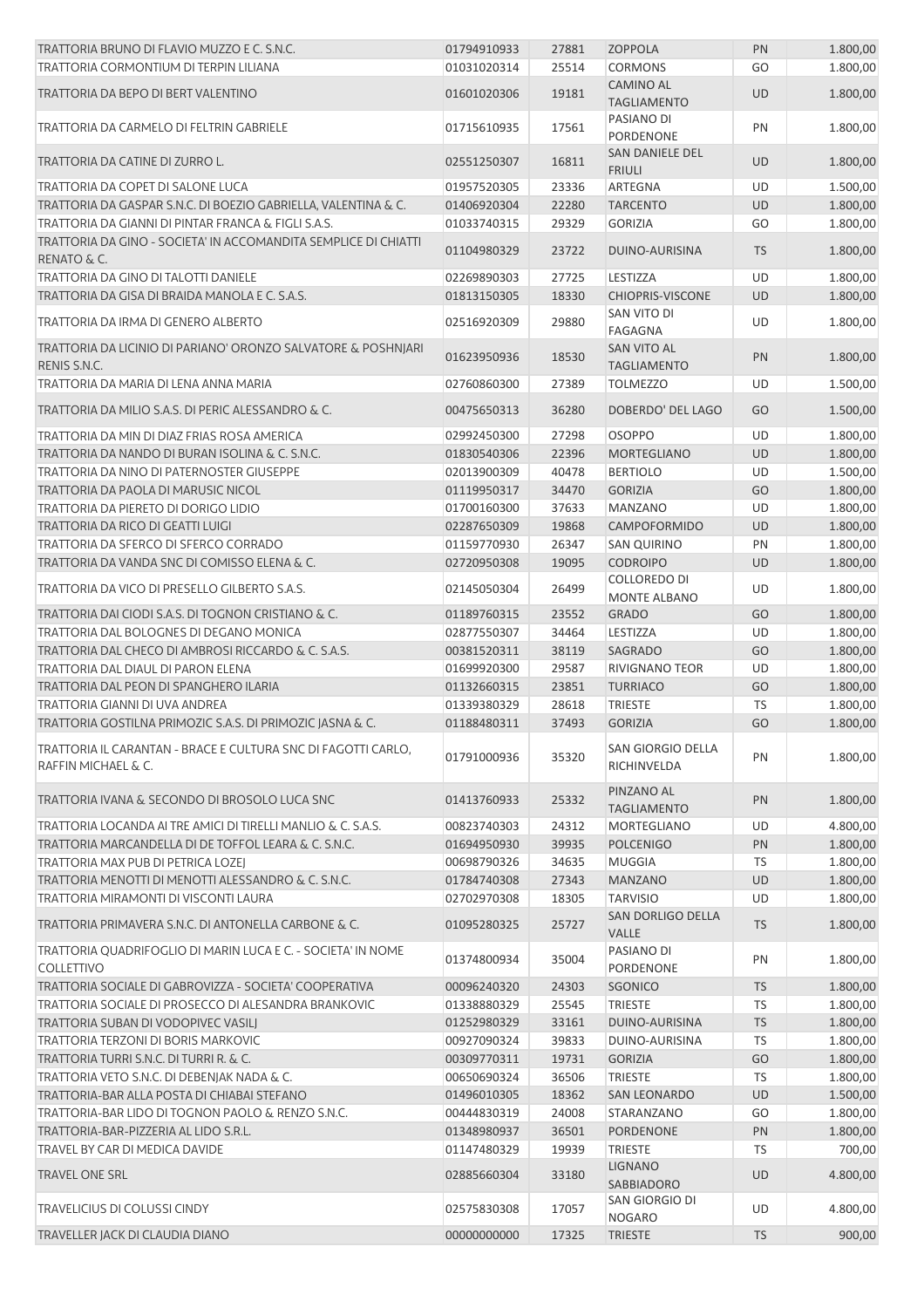| TRE COLONNE S.A.S. DI DEGANO MARISA & C.                                           | 02344340308 | 26605 | CIVIDALE DEL FRIULI                      | UD        | 1.800,00 |
|------------------------------------------------------------------------------------|-------------|-------|------------------------------------------|-----------|----------|
| TRE EMME DA NERINA S.N.C. DI SAVONITTO FRANCESCA & C.                              | 01160050934 | 28597 | <b>SAN VITO AL</b><br><b>TAGLIAMENTO</b> | PN        | 1.500,00 |
| TRE EMME S.A.S. DI FORNASARO MICHELA & C.                                          | 01053380315 | 36183 | <b>MONFALCONE</b>                        | GO        | 1.500,00 |
| TRE S.N.C. DI PEROSA CHRISTIAN & FORTUNA LAURA                                     | 01090760313 | 25007 | <b>GRADO</b>                             | GO        | 1.800,00 |
| TRE STELLE DI MOSETTIG SAMANTHA E CHIERCHIA MICHELE S.N.C.                         | 00542000310 | 21727 | <b>GORIZIA</b>                           | GO        | 1.800,00 |
| TRE TORRI DI NOGHEROTTO MARIO E C. S.N.C.                                          | 01550600934 | 17810 | <b>MANIAGO</b>                           | PN        | 1.800,00 |
| TREE S.N.C. DI SABRINA ZOZ E MASSIMO NOACCO.                                       | 02774480301 | 23918 | <b>MORUZZO</b>                           | UD        | 1.800,00 |
| TREMILAUNO - SOCIETA' IN ACCOMANDITA SEMPLICE DI URBANO KRISTINA<br>& C.           | 01011820329 | 20288 | <b>TRIESTE</b>                           | <b>TS</b> | 1.800,00 |
| TREMMECI S.A.S. DI COMISSO CLARA & C.                                              | 02510300300 | 31610 | <b>CASTIONS DI STRADA</b>                | <b>UD</b> | 1.800,00 |
| TRENDY LINE SAS DI MICHELLI SANDRO & C.                                            | 02265640306 | 28606 | <b>TOLMEZZO</b>                          | UD        | 1.500,00 |
| TREPPO LIVIO & C. S.N.C.                                                           | 00468730304 | 18660 | <b>VENZONE</b>                           | <b>UD</b> | 4.800,00 |
| <b>TREPPO PATRIZIO</b>                                                             | 02121940304 | 30447 | <b>TARCENTO</b>                          | UD        | 1.500,00 |
| TRESSS S.R.L.                                                                      | 01744460930 | 25914 | <b>SAN VITO AL</b><br><b>TAGLIAMENTO</b> | PN        | 1.500,00 |
| TREXIN S.A.S. DI HUANG LEI & C.                                                    | 01294490329 | 16822 | <b>TRIESTE</b>                           | <b>TS</b> | 1.500,00 |
| TRIBECA SNC DI SABRINA SORRENTINO E LUANA PERES                                    | 02768380301 | 17486 | <b>UDINE</b>                             | UD        | 4.800,00 |
|                                                                                    |             |       | <b>MALBORGHETTO</b>                      |           |          |
| <b>TRIBUTSCH RENATA</b>                                                            | 00768760308 | 39570 | VALBRUNA                                 | UD        | 1.800,00 |
| TRIESTE ART LOFT DI PELLEGRINO MARIA ELENA                                         | 00000000000 | 33947 | <b>TRIESTE</b>                           | <b>TS</b> | 900,00   |
| TRIESTE CHAUFFEURED SERVICE - AUTONOLEGGIO CON CONDUCENTE -<br>SOCIETA' CONSORTILE | 01207250323 | 41029 | <b>TRIESTE</b>                           | <b>TS</b> | 700,00   |
| <b>TRIESTE EVENTS SRL</b>                                                          | 01343550321 | 29703 | <b>TRIESTE</b>                           | TS        | 900,00   |
| TRIESTE SAPORI S.A.S. DI PAOLO POLLA & C.                                          | 01155280322 | 17860 | <b>TRIESTE</b>                           | <b>TS</b> | 1.500,00 |
| TRIESTE SNC DI PERCUOCO MARIA LUISA E MARTIGNONI URSULA                            | 02833830306 | 31438 | <b>TARVISIO</b>                          | UD        | 1.800,00 |
| TRIESTETRAVEL DI ORESTE FAFAK                                                      | 01331330322 | 30436 | <b>TRIESTE</b>                           | <b>TS</b> | 900,00   |
| <b>TRILOGY SRL</b>                                                                 | 01824040933 | 17566 | <b>POLCENIGO</b>                         | PN        | 1.500,00 |
| <b>TRINCO CLAUDIO</b>                                                              | 01131380303 | 28704 | <b>UDINE</b>                             | UD        | 1.800,00 |
|                                                                                    |             |       |                                          |           |          |
| <b>TRINO ALESSANDRO</b>                                                            | 01808030934 | 28790 | <b>SAN QUIRINO</b>                       | PN        | 1.800,00 |
| TRINUM CAFE' S.R.L.                                                                | 02748810302 | 34364 | SAN GIORGIO DI<br><b>NOGARO</b>          | UD        | 1.500,00 |
| TRIPLA BONTA' DI GREGORIG STEFANO                                                  | 02735640308 | 31635 | <b>CERVIGNANO DEL</b><br><b>FRIULI</b>   | UD        | 1.500,00 |
| TRIPLE DIAMOND S.R.L. SEMPLIFICATA                                                 | 01175430311 | 19041 | STARANZANO                               | GO        | 1.500,00 |
| <b>TROSCIA VITTORIA</b>                                                            | 00226660322 | 17920 | <b>TRIESTE</b>                           | TS        | 1.500,00 |
| <b>TROST MAURO</b>                                                                 | 01295540320 | 36385 | <b>TRIESTE</b>                           | <b>TS</b> | 1.800,00 |
| <b>TROVISO NICOLA</b>                                                              | 01317630323 | 25069 | <b>TRIESTE</b>                           | TS        | 1.500,00 |
| <b>TRRR DI ALEX NAZZI</b>                                                          | 02486620301 | 41847 | SAN GIOVANNI AL<br><b>NATISONE</b>       | <b>UD</b> | 1.500,00 |
| TSUKI DI JIANG CHENYI S.A.S.                                                       | 01217400322 | 24053 | <b>TRIESTE</b>                           | TS        | 1.800,00 |
| TU.SWAG S.R.L.                                                                     | 00907680326 | 25327 | <b>TRIESTE</b>                           | TS        | 900,00   |
| TUBELLO E FRANCO DI TUBELLO MARIA ANGELA & C. S.N.C.                               | 01033740935 | 20255 | <b>SPILIMBERGO</b>                       | PN        | 4.800,00 |
| <b>TUGLIACH ANNALISA</b>                                                           | 01251720320 | 32885 | <b>TRIESTE</b>                           | <b>TS</b> | 1.800,00 |
| <b>TUGLIACH MATTEO</b>                                                             | 01207720325 | 40720 | <b>TRIESTE</b>                           | TS        | 1.800,00 |
| TUK TUK LIGNANO TOUR DI CARMINE DESIDERIO                                          | 02908020304 | 20315 | <b>LIGNANO</b><br>SABBIADORO             | <b>UD</b> | 700,00   |
| TULIS SOCIETA' A RESPONSABILITA' LIMITATA SEMPLIFICATA                             | 02716690306 | 23166 | <b>UDINE</b>                             | UD        | 1.500,00 |
| TUM S.R.L.S.                                                                       | 02958380301 | 21258 | SAN DANIELE DEL<br><b>FRIULI</b>         | UD        | 1.800,00 |
| <b>TUNTAR ALESSIO</b>                                                              | 01232330322 | 24748 | <b>TRIESTE</b>                           | <b>TS</b> | 1.500,00 |
| <b>TURALE DAVIDE</b>                                                               | 02910910302 | 30991 | <b>UDINE</b>                             | <b>UD</b> | 700,00   |
| <b>TURBOTECH DI TODARO LUCA</b>                                                    | 02498990304 | 17091 | POZZUOLO DEL FRIULI                      | UD        | 1.500,00 |
| <b>TURCHETTI DANIELE</b>                                                           | 02678350303 | 29570 | <b>GEMONA DEL FRIULI</b>                 | UD        | 1.800,00 |
| <b>TURCHETTO SERENA</b>                                                            | 01858610932 | 34859 | <b>SACILE</b>                            | PN        | 1.500,00 |
| TURCHISH ISTANBUL DI JAN MOHAMAD ALIDAD E MOHAMADI                                 | 02991600301 | 23210 | <b>UDINE</b>                             | <b>UD</b> | 1.800,00 |
| <b>HOSSAINDAD SNC</b>                                                              |             |       |                                          |           |          |
| <b>TURCINOVICH MAURIZIO</b>                                                        | 01038160329 | 31499 | <b>TRIESTE</b>                           | <b>TS</b> | 700,00   |
| <b>TURCO ANNA</b>                                                                  | 00000000000 | 40550 | <b>UDINE</b>                             | <b>UD</b> | 900,00   |
| <b>TURCO ISABELLA</b>                                                              | 00000000000 | 41854 | <b>LESTIZZA</b>                          | UD        | 900,00   |
| <b>TURCO REGINA</b>                                                                | 02384630303 | 33359 | <b>UDINE</b>                             | <b>UD</b> | 900,00   |
| <b>TURCO ROBERTO</b>                                                               | 01027400322 | 23113 | <b>TRIESTE</b>                           | <b>TS</b> | 700,00   |
| <b>TURCO VERONICA</b>                                                              | 02938290307 | 17284 | <b>TALMASSONS</b>                        | <b>UD</b> | 1.800,00 |
| <b>TURINO PASQUALE</b>                                                             | 01124860329 | 36792 | <b>MUGGIA</b>                            | TS        | 700,00   |
| TURISMO 85 S.N.C. DI MANSI AMEDEO & C.                                             | 01401200306 | 21005 | PALMANOVA                                | <b>UD</b> | 4.800,00 |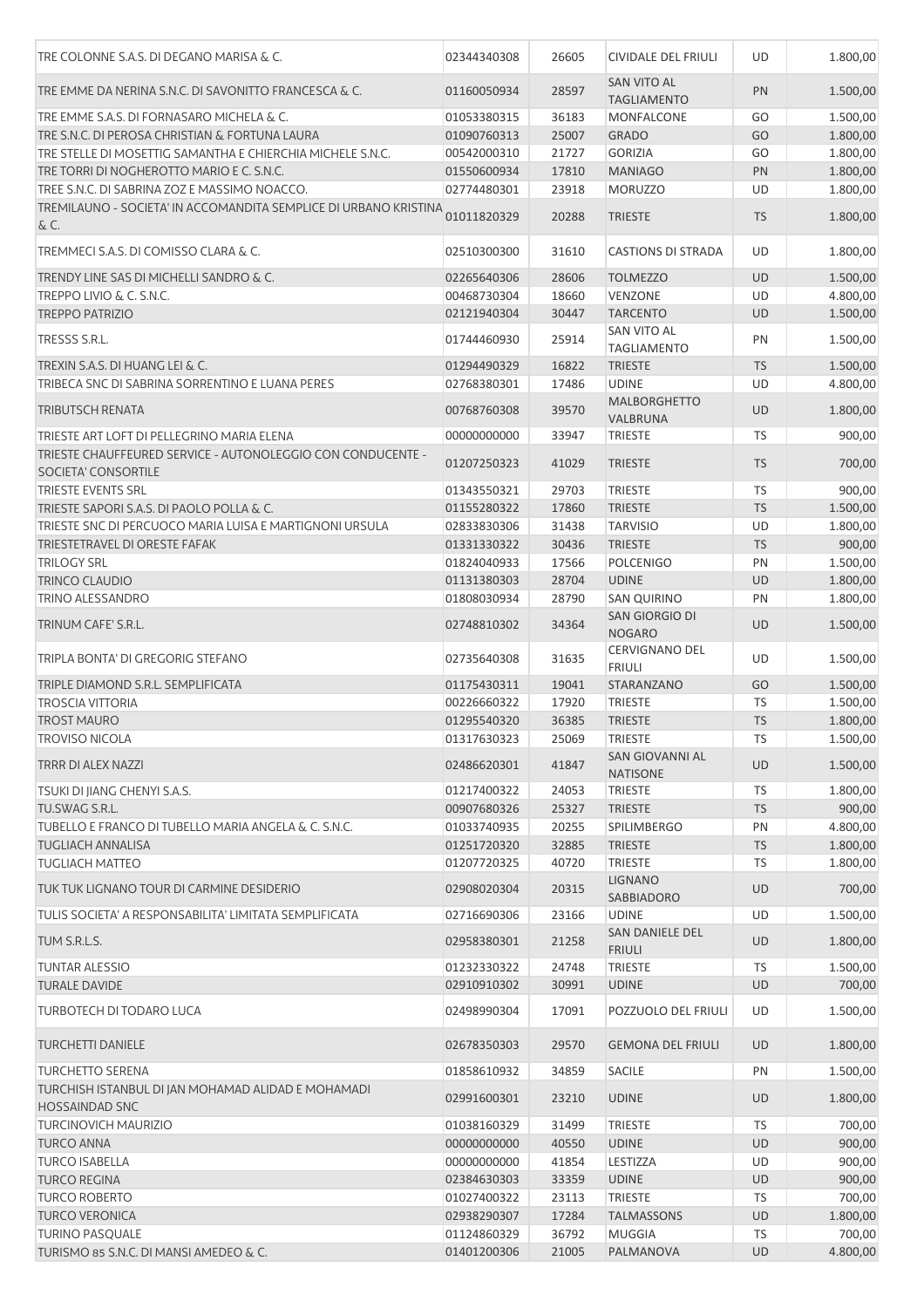| TURISMO 85 S.R.L.                                                                     | 01358730305 | 22485 | <b>BUTTRIO</b>                           | <b>UD</b> | 4.800,00 |
|---------------------------------------------------------------------------------------|-------------|-------|------------------------------------------|-----------|----------|
| TURKEY KEBAB DI ORUM HASAN & C. S.N.C.                                                | 02474990302 | 39892 | <b>LIGNANO</b><br>SABBIADORO             | UD        | 1.800,00 |
| <b>TURRI BARBARA</b>                                                                  | 02209900303 | 42490 | VERZEGNIS                                | UD        | 1.800,00 |
| <b>TURRONI ERIKA</b>                                                                  | 01287110322 | 17546 | <b>TRIESTE</b>                           | <b>TS</b> | 1.500,00 |
| <b>TURTUREANU IULIANA</b>                                                             | 01847970934 | 19465 | <b>CHIONS</b>                            | PN        | 1.800,00 |
| <b>TURUS SIMONE</b>                                                                   | 00503560310 | 30925 | <b>MOSSA</b>                             | GO        | 900,00   |
| TUTI CARLO MARIA                                                                      | 00000000000 | 22208 | <b>GEMONA DEL FRIULI</b>                 | UD        | 900,00   |
| TUTTI FRUTTI S.R.L.                                                                   | 01065020313 | 23997 | <b>GORIZIA</b>                           | GO        | 1.500,00 |
| TUTTINSPORT - SOCIETA' SPORTIVA DILETTANTISTICA A RESPONSABILITA'<br><b>LIMITATA</b>  | 01251850325 | 27313 | <b>TRIESTE</b>                           | TS        | 1.500,00 |
| TWIN TRAVEL 2002 DI BORSI LUGNAN CINZIA                                               | 02251980302 | 27945 | <b>LIGNANO</b><br>SABBIADORO             | <b>UD</b> | 4.800,00 |
| <b>TWINS DI MANUEL GLISIC</b>                                                         | 01319550321 | 19501 | <b>TRIESTE</b>                           | TS        | 1.500,00 |
| TWINS FARM DI SIEGA ROBERTA                                                           | 00000000000 | 41859 | <b>CORMONS</b>                           | GO        | 900,00   |
| TWINS S.R.L.                                                                          | 01188290314 | 18560 | <b>GRADO</b>                             | GO        | 900,00   |
| TWIST BAR DI SINATRA FABIO & C. SNC                                                   | 02679760302 | 32532 | <b>UDINE</b>                             | <b>UD</b> | 1.500,00 |
| UAN S.R.L.                                                                            | 02942470309 | 24282 | CAMPOFORMIDO                             | UD        | 1.500,00 |
| <b>UBALDINI ROBERTO</b>                                                               | 01206810325 | 18423 | <b>TRIESTE</b>                           | <b>TS</b> | 1.800,00 |
| <b>UDINTUR SRL</b>                                                                    | 02907180307 | 18606 | <b>TAVAGNACCO</b>                        | UD        | 4.800,00 |
| UGOMARI DI BLAS MATTEO                                                                | 01188730319 | 27038 | <b>GORIZIA</b>                           | GO        | 1.500,00 |
| <b>UHELJ GIULIANA</b>                                                                 | 00000000000 | 41053 | <b>TRIESTE</b>                           | <b>TS</b> | 650,00   |
| UISP COMITATO REGIONALE FRIULI VENEZIA GIULIA A.P.S.                                  | 01861340303 | 33639 | PRADAMANO                                | <b>UD</b> | 1.500,00 |
| UISP COMITATO TERRITORIALE TRIESTE A.P.S.                                             | 00885750323 | 25889 | <b>TRIESTE</b>                           | <b>TS</b> | 1.500,00 |
| UISP COMITATO TERRITORIALE UDINE A.P.S.                                               | 01954140305 | 32886 | PRADAMANO                                | <b>UD</b> | 1.500,00 |
| UN CJANTON DAL FRIUL MULIN DI MARCHET DI MOLARO IGINIO                                | 02601870302 | 30262 | <b>MERETO DI TOMBA</b>                   | UD        | 1.800,00 |
| UN GRAIN DE CAFE' DI CACCHIONI FRANCESCA                                              | 02723160301 | 21408 | POZZUOLO DEL FRIULI                      | <b>UD</b> | 1.500,00 |
| UN SOGNO CHE SI AVVERA                                                                | 00000000000 | 39115 | <b>GORIZIA</b>                           | GO        | 900,00   |
| <b>UNFER SABRINA</b>                                                                  | 02636920304 | 26587 | <b>TAVAGNACCO</b>                        | <b>UD</b> | 1.500,00 |
| UNGHIE & BELLEZZA DI IARU RALUCA MANUELA                                              | 01729370930 | 16817 | AZZANO DECIMO                            | PN        | 1.500,00 |
| UNGHIE CHIC DI ORTIZ MEJIA YELMY ANDREA                                               | 02611460300 | 40001 | <b>CASARSA DELLA</b><br><b>DELIZIA</b>   | PN        | 1.500,00 |
| UNIHOTELS - SOCIETA' A RESPONSABILITA' LIMITATA                                       | 00797260320 | 30504 | <b>TRIESTE</b>                           | TS        | 4.800,00 |
| UNIKA - CENTRO WELNESS DI GALLET MASSIMILIANO                                         | 01066450311 | 24576 | <b>MONFALCONE</b>                        | GO        | 1.500,00 |
| UNION 91 ASSOCIAZIONE SPORTIVA DILETTANTISTICA                                        | 01738970308 | 19310 | PAVIA DI UDINE                           | UD        | 1.500,00 |
| UNION S.A.S. DI ANGELO GUIDONE & C.                                                   | 01383140934 | 37293 | <b>SACILE</b>                            | PN        | 1.800,00 |
| UNIONE GINNASTICA GORIZIANA                                                           | 00128330313 | 38140 | <b>GORIZIA</b>                           | GO        | 1.500,00 |
| UNIONE SPORTIVA TRIESTINA CALCIO 1918 S.R.L.                                          | 01280100320 | 17716 | <b>TRIESTE</b>                           | <b>TS</b> | 1.500,00 |
| UNTERHOLZNER GUALTIERO                                                                | 00170220305 | 27033 | MORTEGLIANO                              | UD        | 1.800,00 |
| UNZI DI PADOVAN GIOVANNI & C. SNC                                                     | 01636630939 | 27329 | <b>FRISANCO</b>                          | PN        | 1.800,00 |
| UP DI BOSCOLO CINZIA                                                                  | 01245750326 | 21885 | <b>TRIESTE</b>                           | TS        | 1.500,00 |
| UPHILL DI MILIC OLIVERA<br>UPTOWN SOCIETA' SPORTIVA DILETTANTISTICA A RESPONSABILITA' | 00000000000 | 22329 | <b>MUGGIA</b>                            | <b>TS</b> | 900,00   |
| <b>LIMITATA</b>                                                                       | 02887410302 | 21407 | <b>UDINE</b>                             | UD        | 1.500,00 |
| URBAN EMILIA                                                                          | 00000000000 | 32840 | <b>TRAMONTI DI SOPRA</b>                 | PN        | 900,00   |
| URBAN FARMHOUSE SNC DI COLLETTI S. & GUSSO C.                                         | 01804510939 | 32895 | AZZANO DECIMO                            | PN        | 1.800,00 |
| URBAN FREDERIC                                                                        | 01457590931 | 37468 | <b>SPILIMBERGO</b>                       | PN        | 1.500,00 |
| <b>URBAN HOMY SRL</b>                                                                 | 01175610318 | 34754 | <b>GORIZIA</b>                           | GO        | 900,00   |
| URBAN STAGE DI RAFFAELLA MELIS                                                        | 02837620307 | 38971 | SAN DANIELE DEL<br><b>FRIULI</b>         | UD        | 1.500,00 |
| URENA CARVALLO CECILIA MABEL                                                          | 01846350930 | 17309 | <b>SAN VITO AL</b><br><b>TAGLIAMENTO</b> | PN        | 1.500,00 |
| URSELLA CARLA                                                                         | 02779350301 | 30158 | <b>BUIA</b>                              | <b>UD</b> | 1.500,00 |
| URSELLA IVAN                                                                          | 00000000000 | 41974 | SAN DANIELE DEL<br><b>FRIULI</b>         | UD        | 900,00   |
| <b>URSIC VALTER</b>                                                                   | 00959700329 | 37851 | <b>TRIESTE</b>                           | <b>TS</b> | 700,00   |
| URZITELLI ANNA                                                                        | 01129040315 | 42571 | <b>SAN CANZIAN</b><br>D'ISONZO           | GO        | 1.800,00 |
| USTIMOVA VERA                                                                         | 02674520305 | 30299 | <b>LIGNANO</b><br><b>SABBIADORO</b>      | <b>UD</b> | 1.500,00 |
| V.O. ELETTRONICA DI STEFANO VIO                                                       | 00953950326 | 45575 | <b>TRIESTE</b>                           | TS        | 4.800,00 |
| V.T.E. - VILLAGGIO TURISTICO EUROPA S.P.A.                                            | 01012900310 | 29653 | <b>GORIZIA</b>                           | GO        | 4.800,00 |
| VACCA RICCARDO                                                                        | 02691680306 | 26592 | LIGNANO<br>SABBIADORO                    | UD        | 1.800,00 |
| <b>VADORI MARIA</b>                                                                   | 00000000000 | 40960 | <b>LIGNANO</b><br>SABBIADORO             | UD        | 900,00   |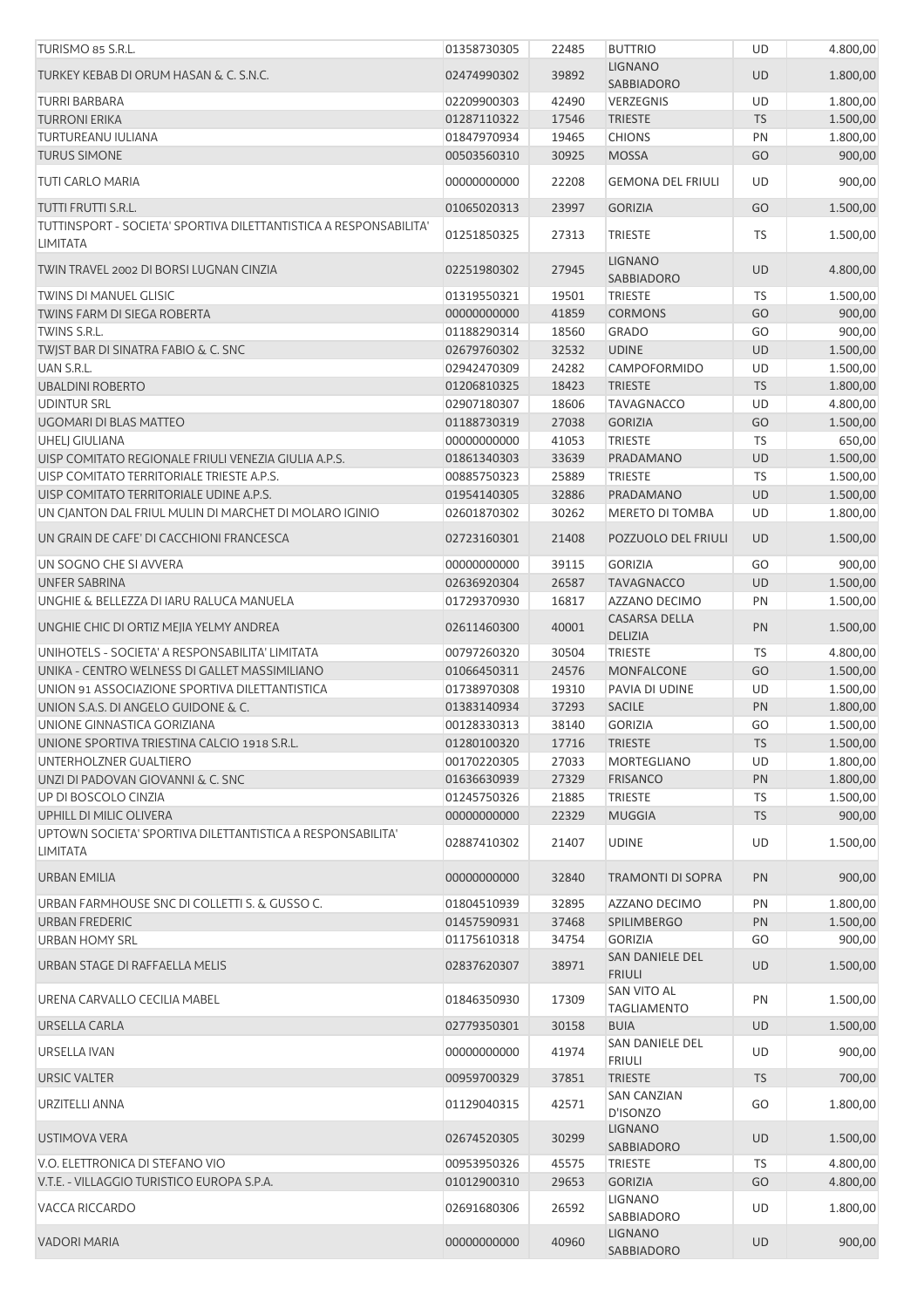| <b>VAITELAVICIUTE ENRIKA</b>                             | 01339760322                | 18780          | <b>TRIESTE</b>                      | <b>TS</b>       | 900,00             |
|----------------------------------------------------------|----------------------------|----------------|-------------------------------------|-----------------|--------------------|
| <b>VAIONT HOTEL SRLS</b>                                 | 01821050935                | 30986          | <b>VAJONT</b>                       | PN              | 4.800,00           |
| VAL ROJALE DI PICCOLO EVA & C. S.N.C.                    | 01355780303                | 25681          | <b>REANA DEL ROIALE</b>             | UD              | 1.500,00           |
| VALBRUNESE S.A.S. DI STEFANI RENZO & C.                  | 01031700303                | 26316          | <b>MALBORGHETTO</b><br>VALBRUNA     | <b>UD</b>       | 4.800,00           |
| <b>VALDEMARIN SARA</b>                                   | 00000000000                | 42505          | <b>GRADISCA D'ISONZO</b>            | GO              | 900,00             |
| VALDES SNC DI VALDES MICHELE & C.                        | 01748330931                | 20129          | <b>MANIAGO</b>                      | PN              | 1.500,00           |
| <b>VALENTE GIULIO</b>                                    | 01001970324                | 22432          | DUINO-AURISINA                      | TS              | 1.800,00           |
| VALENTINA BARANI                                         | 01107330324                | 19757          | <b>TRIESTE</b>                      | <b>TS</b>       | 650,00             |
| VALENTINI ROSSANA                                        | 01608570931                | 41724          | <b>FRISANCO</b>                     | PN              | 1.500,00           |
| VALENTINO BUTUSSI SOCIETA' SEMPLICE AGRICOLA             | 02537130300                | 35654          | CORNO DI ROSAZZO                    | UD              | 900,00             |
| VALERIA NAILS DI TITO VALERIA                            | 01772480933                | 20425          | CASARSA DELLA<br>DELIZIA            | PN              | 1.500,00           |
| VALESTOUR DI SILVIA ZAMBON & C. S.A.S.                   | 01657400931                | 19452          | PORDENONE                           | PN              | 4.800,00           |
| VALHALLA S.N.C. DI SCARBOLO ROBERTO E GRUIA ANCA ELENA   | 02977120308                | 21002          | PRADAMANO                           | UD              | 1.500,00           |
| VALLADA S.R.L.                                           | 01559900939                | 32447          | <b>PORCIA</b>                       | PN              | 1.800,00           |
| VALLE S.R.L.S.                                           | 01287340325                | 17533          | <b>TRIESTE</b>                      | TS              | 1.500,00           |
| VALLE TIRELLI DI TIRELLI ENZO                            | 00414530311                | 17875          | <b>GRADO</b>                        | GO              | 1.800,00           |
|                                                          |                            |                |                                     |                 |                    |
| VALLE VERDE DI DE CILLIA GIOVANNI BATTISTA & C. - S.A.S. | 01408660304                | 32349          | <b>TARVISIO</b>                     | UD              | 4.800,00           |
| VALTEMPO OROLOGI S.R.L.                                  | 02398130308                | 25492          | PRATO CARNICO                       | <b>UD</b>       | 900,00             |
| VALU SOCIETA' A RESPONSABILITA' LIMITATA SEMPLIFICATA    | 01290200326                | 25006          | <b>TRIESTE</b>                      | TS              | 1.800,00           |
| <b>VALVASON ROBERTO</b>                                  | 02487810307                | 23387          | <b>UDINE</b>                        | UD              | 1.500,00           |
| <b>VALVASORI DAVID</b>                                   | 02721330302                | 21430          | <b>CODROIPO</b>                     | UD              | 1.800,00           |
| <b>VALZANO KATIA</b>                                     | 01240580322                | 38998          | <b>TRIESTE</b>                      | <b>TS</b>       | 1.500,00           |
| VANACORE ANTONIO                                         | 00376670311                | 32090          | <b>GORIZIA</b>                      | GO              | 1.500,00           |
| <b>VANESSA GIUFFRIDA</b>                                 | 01276950324                | 31986          | <b>TRIESTE</b>                      | <b>TS</b>       | 1.500,00           |
| VANI' SNC DI TREVISAN MICHELE & C.                       | 01080850314                | 34001          | MONFALCONE                          | GO              | 1.500,00           |
| VANICH BAR DI PETOZZI MANUELA                            | 01359640933                | 26568          | CAVASSO NUOVO                       | PN              | 1.500,00           |
| VANILLA' DI BASTIANUTTI VANIA                            | 02427320300                | 36070          | POZZUOLO DEL FRIULI                 | UD              | 1.500,00           |
| VANILLA DI LESTANI CRISTIANO                             | 01861330932                | 30475          | <b>SEQUALS</b>                      | PN              | 1.500,00           |
| VANILLA SKY S.N.C. DI MION VALENTINA & C.                | 01716860935                | 39973          | FONTANAFREDDA                       | PN              | 1.500,00           |
| <b>VANIN GABRIELE</b>                                    | 02583310301                | 23085          | CAMPOFORMIDO                        | <b>UD</b>       | 1.500,00           |
|                                                          |                            |                |                                     | UD              |                    |
| <b>VANINO ROBERT</b>                                     | 02896190309                | 31705          | PALUZZA                             |                 | 1.500,00           |
| VANITY NAILS DI BULFONE ELISA                            | 02901030300                | 26554          | <b>FAGAGNA</b>                      | <b>UD</b>       | 1.500,00           |
| VANZIN VANIA                                             | 01719490938                | 26225          | CORDOVADO                           | PN              | 1.500,00           |
| <b>VAPORE SRL</b>                                        | 02822350308                | 32100          | <b>UDINE</b>                        | UD              | 1.800,00           |
| VARDABASSO DIEGO                                         | 01297760322                | 25953          | <b>TRIESTE</b>                      | TS              | 700,00             |
| <b>VARIN CLAUDIO</b>                                     | 00940010325                | 32341          | <b>TRIESTE</b>                      | <b>TS</b>       | 700,00             |
| <b>VARINI GIANNI</b>                                     | 00901530329                | 25311          | TRIESTE                             | TS              | 1.800,00           |
| <b>VARNERIN DANIELE</b>                                  | 01380530939                | 37524          | <b>TRAMONTI DI SOTTO</b>            | PN              | 900,00             |
| VARTACIA SAS DI CHIACIG GIULIA                           | 02832860304                | 31285          | SAVOGNA                             | UD              | 1.800,00           |
| VASCOTTO ALFREDO                                         | 01043630324                | 30825          | <b>TRIESTE</b>                      | <b>TS</b>       | 1.500,00           |
| <b>VASILICA ILIUTA</b>                                   | 01852950938                | 37323          | PORDENONE                           | PN              | 1.500,00           |
| VAZZI ALENKA                                             | 01176980322                | 19349          | SAN DORLIGO DELLA<br>VALLE          | <b>TS</b>       | 650,00             |
| VE.FE. S.N.C. DI DIEGO VENTURA & C.                      | 01172770321                | 33260          | TRIESTE                             | TS              | 1.800,00           |
| VE.LO. SRL                                               | 01694620939                | 36762          | PORDENONE                           | PN              | 1.500,00           |
| VECCHIA LATTERIA S.N.C. DI VUERICH ANTONELLA & C.        | 02600620302                | 28661          | PONTEBBA                            | UD              | 1.800,00           |
| VECCHIA OSTERIA ALLA PIEVE DI FUMEI ALESSANDRO           | 02770400303                | 26890          | <b>TOLMEZZO</b>                     | <b>UD</b>       | 1.800,00           |
| VECCHIA OSTERIA CIMENTI DI CHIEMENTIN FEDERICA           |                            |                |                                     | UD              |                    |
|                                                          | 02741340307                | 23568          | <b>VILLA SANTINA</b>                |                 | 1.500,00           |
| VECCHIE PROVINCE DI DILENA FRANCESCO                     | 01061540314                | 37483          | <b>MOSSA</b>                        | GO              | 1.800,00           |
| VECIA GORIZIA S.A.S. DI RUSSIAN EMANUELA & C.            | 01000090314                | 20543          | <b>GORIZIA</b>                      | GO              | 1.500,00           |
| VECIA OSTERIA ALL'OCA UBRIACA DI CHIARANDA PIERPAOLO     | 01561850932                | 27273          | <b>BUDOIA</b>                       | PN              | 1.800,00           |
| VECIO BUFFET MARASCUTTI 1914 S.R.L.S.                    | 01305850321                | 29379          | TRIESTE                             | TS              | 1.800,00           |
| VEGA DI TABOGA VALERIA E TONIUTTI LORENZO S.N.C.         | 01511340307                | 28639          | <b>BUIA</b>                         | UD              | 1.500,00           |
| VEGA EVENTS DI BORTOLOTTI SIMONE                         | 02774520304                | 18353          | <b>BUIA</b><br>SAN VITO AL          | UD              | 1.500,00           |
| VEGNADUZZO CLAUDIO                                       | 01731220933                | 27817          | <b>TAGLIAMENTO</b><br><b>MUGGIA</b> | PN              | 1.500,00           |
| <b>VELENIK MAURIZIO</b><br><b>VELLA FRANCESCO FABIO</b>  | 01304230327<br>06585000828 | 41951<br>33047 | SAN GIORGIO DI                      | TS<br><b>UD</b> | 700,00<br>1.800,00 |
|                                                          |                            |                | <b>NOGARO</b>                       |                 |                    |
| <b>VELLA LINDA</b>                                       | 02695800306                | 17404          | <b>UDINE</b>                        | UD              | 1.500,00           |
| <b>VELLA RITA</b>                                        | 01468030935                | 29707          | <b>SPILIMBERGO</b>                  | PN              | 1.500,00           |
| <b>VELLISCIG STEFANIA</b>                                | 02734290303                | 22696          | PAVIA DI UDINE                      | UD              | 1.500,00           |
| <b>VELOCIPEDE DI PUNTIN ELENA</b>                        | 00000000000                | 24331          | CERVIGNANO DEL<br><b>FRIULI</b>     | <b>UD</b>       | 900,00             |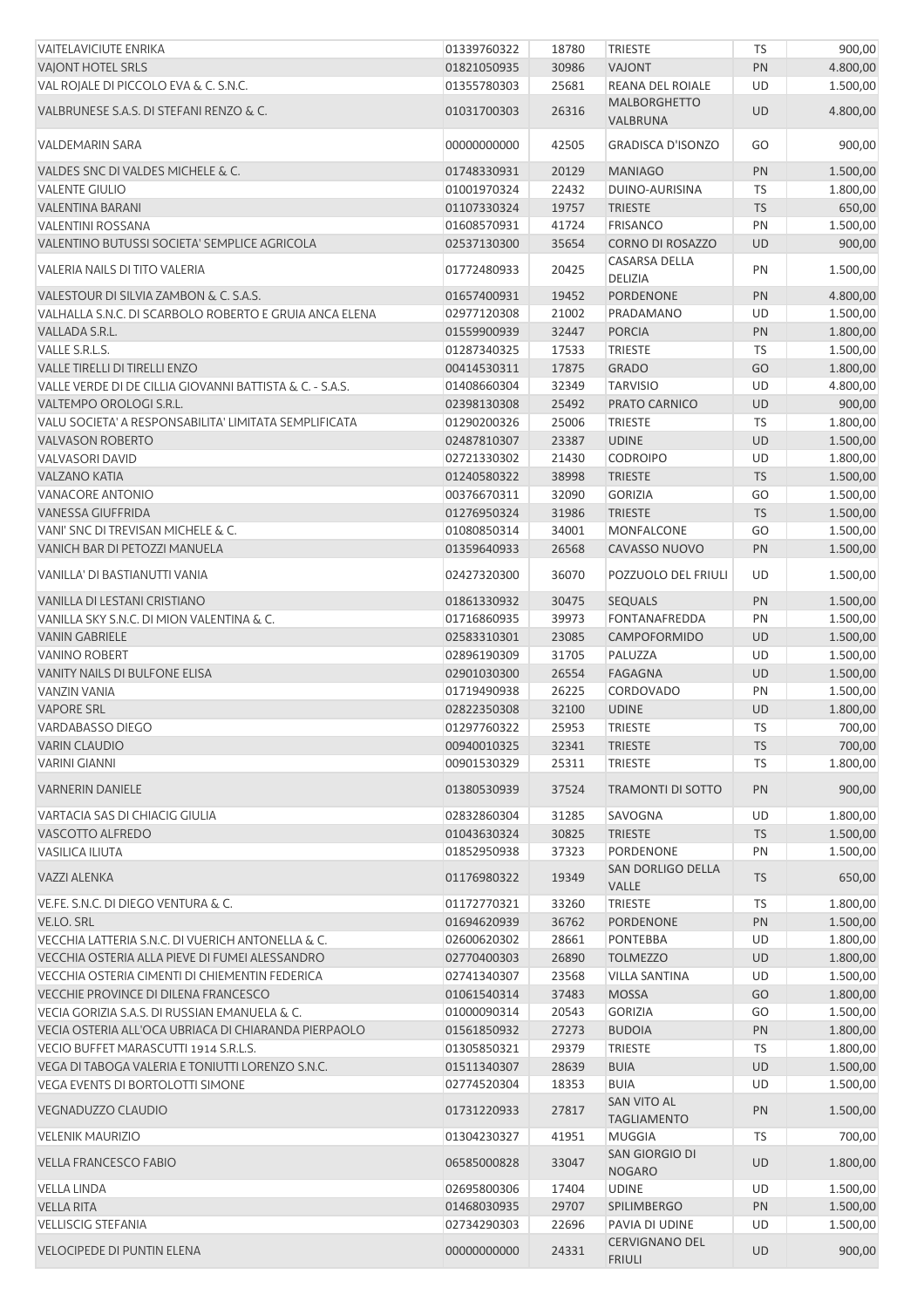| <b>VELOCIPIDE DI CESANELLI MARIO</b>                                                       | 01278630320                | 38641          | <b>TRIESTE</b>                           | <b>TS</b> | 1.800,00             |
|--------------------------------------------------------------------------------------------|----------------------------|----------------|------------------------------------------|-----------|----------------------|
| <b>VELUSCEK PAOLA</b>                                                                      | 02891230308                | 30415          | <b>MALBORGHETTO</b><br>VALBRUNA          | UD        | 1.500,00             |
| <b>VELVET NAILS DI RIZZI EUGENIA</b>                                                       | 02887730303                | 22220          | <b>TRASAGHIS</b>                         | UD        | 1.500,00             |
| VEMAR S.A.S. DI MAURIZIO DAL CERO E C.                                                     | 01725340309                | 25557          | <b>LIGNANO</b><br><b>SABBIADORO</b>      | <b>UD</b> | 4.800,00             |
| VEMME VINI DI VASTURZO MAURO                                                               | 01580110938                | 29250          | PORDENONE                                | PN        | 1.500,00             |
| <b>VENCHI ANDREA</b>                                                                       | 01429290933                | 38909          | <b>CANEVA</b>                            | PN        | 1.800,00             |
| <b>VENCHIARUTTI PAOLA</b>                                                                  | 00000000000                | 18595          | <b>TRIESTE</b>                           | TS        | 650,00               |
| <b>VENDRAME FILIPPO</b>                                                                    | 01441980933                | 37906          | <b>FIUME VENETO</b>                      | PN        | 1.500,00             |
| <b>VENDRAMIN ANDREA</b>                                                                    | 01828300937                | 22036          | <b>FONTANAFREDDA</b>                     | PN        | 650,00               |
| <b>VENDRAMINI LORELLA ELISABETTA</b>                                                       | 02710530300                | 19430          | <b>UDINE</b>                             | <b>UD</b> | 1.500,00             |
| VENEZIA DELLE NEVI BED AND BREAKFAST - SARTORI MARCO                                       | 00000000000                | 23416          | <b>BUDOIA</b>                            | PN        | 900,00               |
| VENICA & VENICA DI GIANNI E GIORGIO VENICA S.S. SOCIETA' AGRICOLA                          | 00492040316                | 21777          | DOLEGNA DEL COLLIO                       | GO        | 1.800,00             |
| <b>VENICA GHENA</b>                                                                        | 02893820304                | 18131          | PAVIA DI UDINE                           | UD        | 1.500,00             |
| <b>VENICA GIOVANNI ROBERTO</b>                                                             | 02024460301                | 23870          | <b>PREPOTTO</b>                          | <b>UD</b> | 1.800,00             |
| <b>VENIER RAFFAELLA</b>                                                                    | 02148430305                | 28078          | <b>TOLMEZZO</b>                          | UD        | 1.500,00             |
| <b>VENTO PAOLA</b>                                                                         | 01205370321                | 33350          | <b>TRIESTE</b>                           | <b>TS</b> | 650,00               |
| <b>VENTORUZZO NICOLE</b>                                                                   | 01837150935                | 17141          | <b>CORDOVADO</b>                         | PN        | 1.500,00             |
| VENTUS TRAVEL DI ZVAB VLASTA                                                               | 01261550329                | 28220          | <b>TRIESTE</b>                           | <b>TS</b> | 4.800,00             |
| <b>VENUDO GIORGIO</b>                                                                      | 01611920305                | 32927          | <b>LIGNANO</b><br><b>SABBIADORO</b>      | <b>UD</b> | 1.500,00             |
| <b>VENUDO LUIGI</b>                                                                        | 02067780300                | 30502          | SAN DANIELE DEL<br><b>FRIULI</b>         | <b>UD</b> | 1.500,00             |
| <b>VENUTO PAOLA</b>                                                                        | 02253820308                | 18883          | <b>RIVIGNANO TEOR</b>                    | UD        | 1.800,00             |
| VERA S.A.S. DI RAMBALDINI ERIKA E C.                                                       | 01697720934                | 33339          | <b>SAN VITO AL</b><br><b>TAGLIAMENTO</b> | PN        | 1.500,00             |
| VERA S.R.L.                                                                                | 01856700305                | 29248          | <b>LIGNANO</b><br>SABBIADORO             | UD        | 1.500,00             |
| <b>VERARDO MANUELA</b>                                                                     | 01714480934                | 23535          | <b>BRUGNERA</b>                          | PN        | 1.500,00             |
| <b>VERARDO MANUELE</b>                                                                     | 01857470932                | 20223          | FONTANAFREDDA                            | PN        | 1.500,00             |
| <b>VERBANAZ ANDREA</b>                                                                     | 01175960317                | 26015          | <b>GRADO</b>                             | GO        | 1.800,00             |
| <b>VERDELLI CINZIA</b>                                                                     | 01322480326                | 23261          | TRIESTE                                  | <b>TS</b> | 1.800,00             |
| <b>VERDNIK ROBERTA</b>                                                                     | 01212430324                | 22316          | <b>TRIESTE</b>                           | <b>TS</b> | 1.800,00             |
| VERDOLIVA SANDRO E ANUT BARBARA S.N.C.                                                     | 01035140316                | 34469          | MONFALCONE                               | GO        | 1.500,00             |
| <b>VERGENDO SERENA</b>                                                                     | 02499610307                | 19764          | <b>VILLA SANTINA</b>                     | UD        | 1.800,00             |
| <b>VERILLI ANDREA</b>                                                                      | 02929630305                | 39870          | <b>UDINE</b>                             | UD        | 1.500,00             |
| <b>VERNAZZA ELAINE</b>                                                                     | 02873160309                | 37859          | <b>CERVIGNANO DEL</b><br><b>FRIULI</b>   | <b>UD</b> | 1.800,00             |
| <b>VERONA ROBERTA</b>                                                                      | 01258860327                | 23956          | <b>TRIESTE</b>                           | TS        | 650,00               |
| <b>VERZEGNASSI MARCO</b>                                                                   | 01110150313                | 28544          | <b>SAN CANZIAN</b><br>D'ISONZO           | GO        | 900,00               |
| <b>VERZOLA GRAZIELLA</b>                                                                   | 00509220935                | 40349          | SACILE                                   | PN        | 1.500,00             |
| <b>VESCOVO ELENA</b>                                                                       | 00000000000                | 20050          | SAN GIORGIO DI<br><b>NOGARO</b>          | UD        | 900,00               |
| <b>VESNAVER FRANCO</b>                                                                     | 01621820305                | 36479          | <b>GRADO</b>                             | GO        | 700,00               |
| <b>VESNAVER SERGIO</b>                                                                     | 00303120323                | 25286          | <b>TRIESTE</b>                           | <b>TS</b> | 1.800,00             |
| <b>VEVE' BAR DI GRION VERONICA</b>                                                         | 02923570309                | 35514          | <b>UDINE</b>                             | UD        | 1.500,00             |
| <b>VEZIL REGINA</b>                                                                        | 00116310319                | 24790          | <b>GRADO</b>                             | GO        | 4.800,00             |
| VIA VAI DI GARDONIO ELENA                                                                  | 01845640935                | 39511          | <b>PORDENONE</b>                         | PN        | 1.500,00             |
| VIAGGI 3000 DI CERATO SILVIA E SACCON MONICA S.N.C.                                        | 01750560938                | 20501          | <b>SACILE</b>                            | PN        | 4.800,00             |
| VIAGGI DA SOGNO S.N.C. DI KORENIKA GIULIA E VITALE FABIO                                   | 01278340326                | 25585          | <b>TRIESTE</b>                           | TS        | 4.800,00             |
| VIAGGI SAITA TURISMO S.R.L.                                                                | 01764280309                | 16883          | <b>UDINE</b>                             | UD        | 4.800,00             |
| VIAGGI UNLIMITED S.R.L.<br>VIAGGIAMONDO S.R.L.S. UNIPERSONALE - SOCIETA' A RESPONSABILITA' | 01172690933<br>01755370937 | 38556<br>18615 | <b>AVIANO</b><br>PORDENONE               | PN<br>PN  | 4.800,00<br>4.800,00 |
| LIMITATA SEMPLIFICATA<br><b>VIALE KEBAB DI ENON MAHMUT</b>                                 | 01326140322                | 38992          | <b>TRIESTE</b>                           | TS        | 1.800,00             |
| <b>VICARIO GLAUCO</b>                                                                      | 01448410306                | 30465          | <b>MARANO LAGUNARE</b>                   | UD        | 650,00               |
| VICENZOT CARLA                                                                             | 00000000000                | 29416          | <b>SACILE</b>                            | PN        | 900,00               |
| VICTOR DI ACAMPORA VITTORIO & C. S.A.S.                                                    | 02601180306                | 25011          | <b>LIGNANO</b><br><b>SABBIADORO</b>      | <b>UD</b> | 1.800,00             |
| VICTORIA CAFE' DI OSVALDO PIPERISSA E C. S.A.S                                             | 01521940930                | 18040          | PORDENONE                                | PN        | 1.500,00             |
| VICTORIA S.R.L.                                                                            | 02608840308                | 33441          | <b>MARTIGNACCO</b>                       | <b>UD</b> | 1.500,00             |
| VICTORIA S.R.L.                                                                            | 03406690234                | 22773          | <b>TRIESTE</b>                           | TS        | 4.800,00             |
| <b>VICTORIA TRAVELS AVIATION SRL</b>                                                       | 01852640935                | 22233          | PASIANO DI<br>PORDENONE                  | PN        | 4.800,00             |
| <b>VICTORY DI ANGELA NACLERIO</b>                                                          | 01846020939                | 33508          | <b>PORDENONE</b>                         | PN        | 1.500,00             |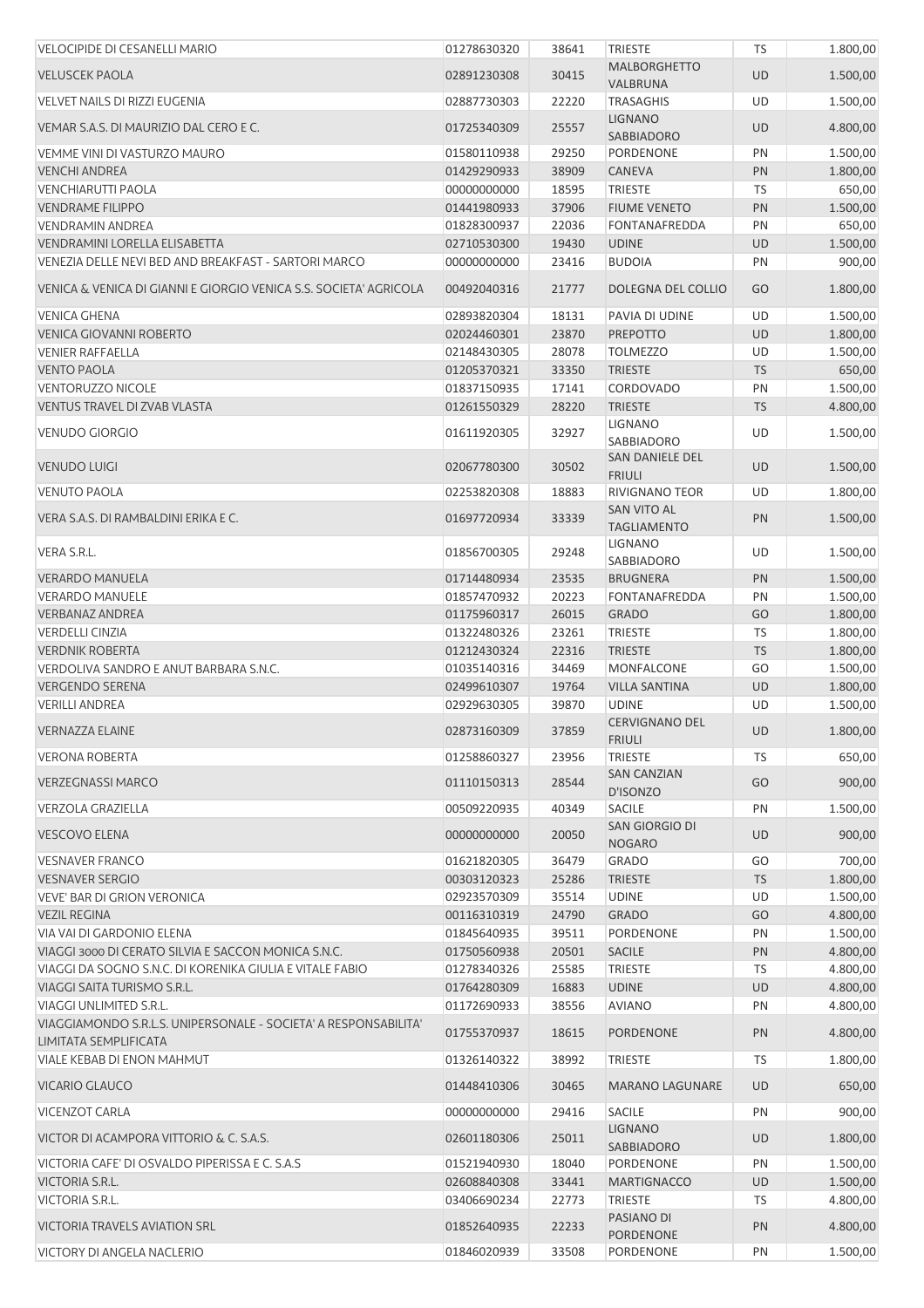| <b>VIDA DANIA</b>                                                                                         | 02838800304 | 33351 | <b>TALMASSONS</b>                           | <b>UD</b> | 1.500,00 |
|-----------------------------------------------------------------------------------------------------------|-------------|-------|---------------------------------------------|-----------|----------|
| <b>VIDA DANIEL</b>                                                                                        | 02927240305 | 25396 | CIVIDALE DEL FRIULI                         | UD        | 1.800,00 |
| <b>VIDA MARINO</b>                                                                                        | 01178080311 | 28283 | <b>GORIZIA</b>                              | GO        | 1.500,00 |
| <b>VIDA SIMONE</b>                                                                                        | 02739280309 | 20663 | <b>MARTIGNACCO</b>                          | UD        | 700,00   |
| <b>VIDACH MARINO</b>                                                                                      | 01027510328 | 39922 | <b>TRIESTE</b>                              | <b>TS</b> | 700,00   |
| VIDI S.N.C. DI VIDONI IACOPO & DISTINTO STEFANIA                                                          | 02982550309 | 32190 | SEDEGLIANO                                  | UD        | 1.800,00 |
| <b>VIDONI ALFREDO</b>                                                                                     | 00994570307 | 29636 | SAN DANIELE DEL<br><b>FRIULI</b>            | UD        | 1.500,00 |
| <b>VIDONI DENIS</b>                                                                                       | 01956130304 | 18254 | <b>FORGARIA NEL FRIULI</b>                  | UD        | 1.500,00 |
| <b>VIDONI VALENTINO</b>                                                                                   | 01949620304 | 34177 | <b>POVOLETTO</b>                            | <b>UD</b> | 1.800,00 |
| VIEZZOLI S.R.L.                                                                                           | 01134540325 | 17290 | <b>TRIESTE</b>                              | <b>TS</b> | 1.500,00 |
| <b>VIEZZOLI SABINA</b>                                                                                    | 01305540328 | 27631 | <b>TRIESTE</b>                              | <b>TS</b> | 650,00   |
| <b>VIGANT LEONARDO</b>                                                                                    | 01992010304 | 27867 | <b>TARCENTO</b>                             | UD        | 1.500,00 |
| <b>VIGINI MARCO</b>                                                                                       | 01714870936 | 34162 | SAN VITO AL<br><b>TAGLIAMENTO</b>           | PN        | 1.500,00 |
| <b>VIGINI MAURO</b>                                                                                       | 01216820322 | 40254 | <b>TRIESTE</b>                              | <b>TS</b> | 700,00   |
| <b>VIGINI ROSELLA</b>                                                                                     | 01260600323 | 18487 | <b>TRIESTE</b>                              | <b>TS</b> | 1.500,00 |
|                                                                                                           |             |       | SAN GIORGIO DI                              |           |          |
| VIGNAPR S.R.L.                                                                                            | 02747940308 | 27684 | <b>NOGARO</b><br>SAN GIOVANNI AL            | UD        | 1.500,00 |
| VIGNE DEGLI OLMI DI CANDELOTTO EUGENIO<br>VIGNE DEL MALINA SOCIETA' AGRICOLA BACCHETTI ROBERTO E TREVISAN | 02980990309 | 33907 | <b>NATISONE</b>                             | <b>UD</b> | 1.800,00 |
| MARIA LUISA S.S.                                                                                          | 01934700301 | 20838 | REMANZACCO                                  | UD        | 900,00   |
| <b>VIGORITO SRL</b>                                                                                       | 01805120308 | 23868 | <b>UDINE</b>                                | <b>UD</b> | 1.800,00 |
| VILLA ALBORI BED AND BREAKFAST DI MARTINA PIAZZI                                                          | 00000000000 | 16917 | <b>TRIESTE</b>                              | <b>TS</b> | 900,00   |
| VILLA ATTEMS CERNOZZA DE POSTCASTRO S.A.S. DI VIRGINIA ATTEMS<br>PETZENSTEIN FORNASIR & C.                | 01134930310 | 47020 | <b>GORIZIA</b>                              | GO        | 1.500,00 |
| VILLA CAMILLA DI DOBRIJEVIC MILOS                                                                         | 01330510320 | 22398 | DUINO-AURISINA                              | <b>TS</b> | 900,00   |
| VILLA CURTIS VADI S.R.L.                                                                                  | 01253060931 | 24548 | CORDOVADO                                   | PN        | 1.800,00 |
| <b>VILLA FAUSTA B&amp;B</b>                                                                               | 00000000000 | 23509 | <b>TRIESTE</b>                              | <b>TS</b> | 900,00   |
| VILLA FAUSTA DI DILETTA TRACANELLI                                                                        | 01314180322 | 35783 | <b>TRIESTE</b>                              | <b>TS</b> | 900,00   |
| VILLA FIORITA DI POBEGA LIA                                                                               | 01001450319 | 37631 | MONFALCONE                                  | GO        | 900,00   |
| VILLA GRAZIA S.N.C. DI BALDIN RICCARDO E C.                                                               | 00379370315 | 33084 | <b>GRADO</b>                                | GO        | 1.500,00 |
| <b>VILLA LORENA DI CASONATO TERESA</b>                                                                    | 02244080301 | 37765 | FIUMICELLO VILLA<br><b>VICENTINA</b>        | UD        | 900,00   |
| VILLA MADI DI TIMPANO MANUELA                                                                             | 00000000000 | 25458 | <b>FIUMICELLO VILLA</b><br><b>VICENTINA</b> | UD        | 900,00   |
| <b>VILLA MARIN S.R.L</b>                                                                                  | 00381700319 | 17169 | <b>GRADO</b>                                | GO        | 4.800,00 |
| VILLA MARINA S.R.L.                                                                                       | 02126020300 | 39549 | <b>GORIZIA</b>                              | GO        | 900,00   |
| <b>VILLA MONICA S.R.L.</b>                                                                                | 01504350933 | 23186 | PRATA DI<br>PORDENONE                       | PN        | 1.800,00 |
| <b>VILLA PATRIZIA</b>                                                                                     | 00000000000 | 39179 | <b>SAN CANZIAN</b><br>D'ISONZO              | GO        | 900,00   |
| VILLA QUIETE DI GAVRANIC NADAL NELA                                                                       | 00000000000 | 26866 | <b>TRIESTE</b>                              | TS        | 900,00   |
| VILLA REALE DI VIANELLO MARIO                                                                             | 01117010312 | 22969 | <b>GRADO</b>                                | GO        | 4.800,00 |
| VILLA SERAFINI DI AMLETO SERAFINI                                                                         | 00274080308 | 18460 | REMANZACCO                                  | UD        | 900,00   |
| <b>VILLA TEUFFENBACH</b>                                                                                  | 00000000000 | 28517 | <b>GORIZIA</b>                              | GO        | 900,00   |
| VILLA VERONIKA DI BECEJAC VERONIKA                                                                        | 00000000000 | 24591 | <b>TRIESTE</b>                              | TS        | 900,00   |
| <b>VILLANI NIKITA</b>                                                                                     | 01196390312 | 31376 | <b>GORIZIA</b>                              | GO        | 1.800,00 |
| VILLAVERDE S.R.L.                                                                                         | 00537500308 | 20196 | <b>FAGAGNA</b>                              | UD        | 4.800,00 |
| VINARIUM DI GENNARO GABRIELE                                                                              | 01164060319 | 17270 | <b>GRADO</b>                                | GO        | 1.500,00 |
| VINCELOVE S.N.C. DI LORENZO D'AMORE E VINCENZO SORRENTINO                                                 | 01294140320 | 16795 | <b>TRIESTE</b>                              | TS        | 1.500,00 |
| VINERIA LA CONTRADA DI DEGREGORI MARIA PIA                                                                | 01281640324 | 24187 | <b>TRIESTE</b>                              | <b>TS</b> | 1.500,00 |
| VINERIA LAVATOIO DI MERCANDEL PUGIOTTO VITTORIO                                                           | 01316670320 | 31990 | <b>MUGGIA</b>                               | <b>TS</b> | 1.500,00 |
| <b>VIOL MANUELA</b>                                                                                       | 01401610934 | 42226 | PORDENONE                                   | PN        | 1.500,00 |
| <b>VIOL MARISA</b>                                                                                        | 00187680939 | 22640 | FONTANAFREDDA                               | PN        | 1.800,00 |
| VIOLA DI FORZA ISABELLA E STOCCO SABINA S.N.C.                                                            | 01127510319 | 17383 | ROMANS D'ISONZO                             | GO        | 1.500,00 |
| VIOLA S.R.L.                                                                                              | 02638120309 | 32896 | PALAZZOLO DELLO<br><b>STELLA</b>            | UD        | 1.800,00 |
| <b>VIOTTO WALTER</b>                                                                                      | 01980340309 | 36049 | <b>PRECENICCO</b>                           | UD        | 1.800,00 |
| VIP SNC DI VIEL CLAUDIO E PAGURA CRISTIANA                                                                | 01671390936 | 30368 | PORDENONE                                   | PN        | 1.500,00 |
|                                                                                                           |             |       | <b>MALBORGHETTO</b>                         |           |          |
| <b>VIRGALLITO ANGELA</b>                                                                                  | 02744480308 | 34796 | VALBRUNA                                    | <b>UD</b> | 1.800,00 |
| VIRGILIO GIANNI E C. S.N.C.                                                                               | 02523020309 | 32777 | <b>UDINE</b>                                | UD        | 1.800,00 |
| <b>VIRLAN GABRIELA</b>                                                                                    | 01320810326 | 33670 | <b>TRIESTE</b>                              | <b>TS</b> | 1.500,00 |
| VIROCA S.R.L.                                                                                             | 01808490302 | 33650 | <b>TRICESIMO</b>                            | UD        | 1.500,00 |
| VISINTIN ALESSANDRO                                                                                       | 02957000306 | 17821 | <b>AMARO</b>                                | <b>UD</b> | 650,00   |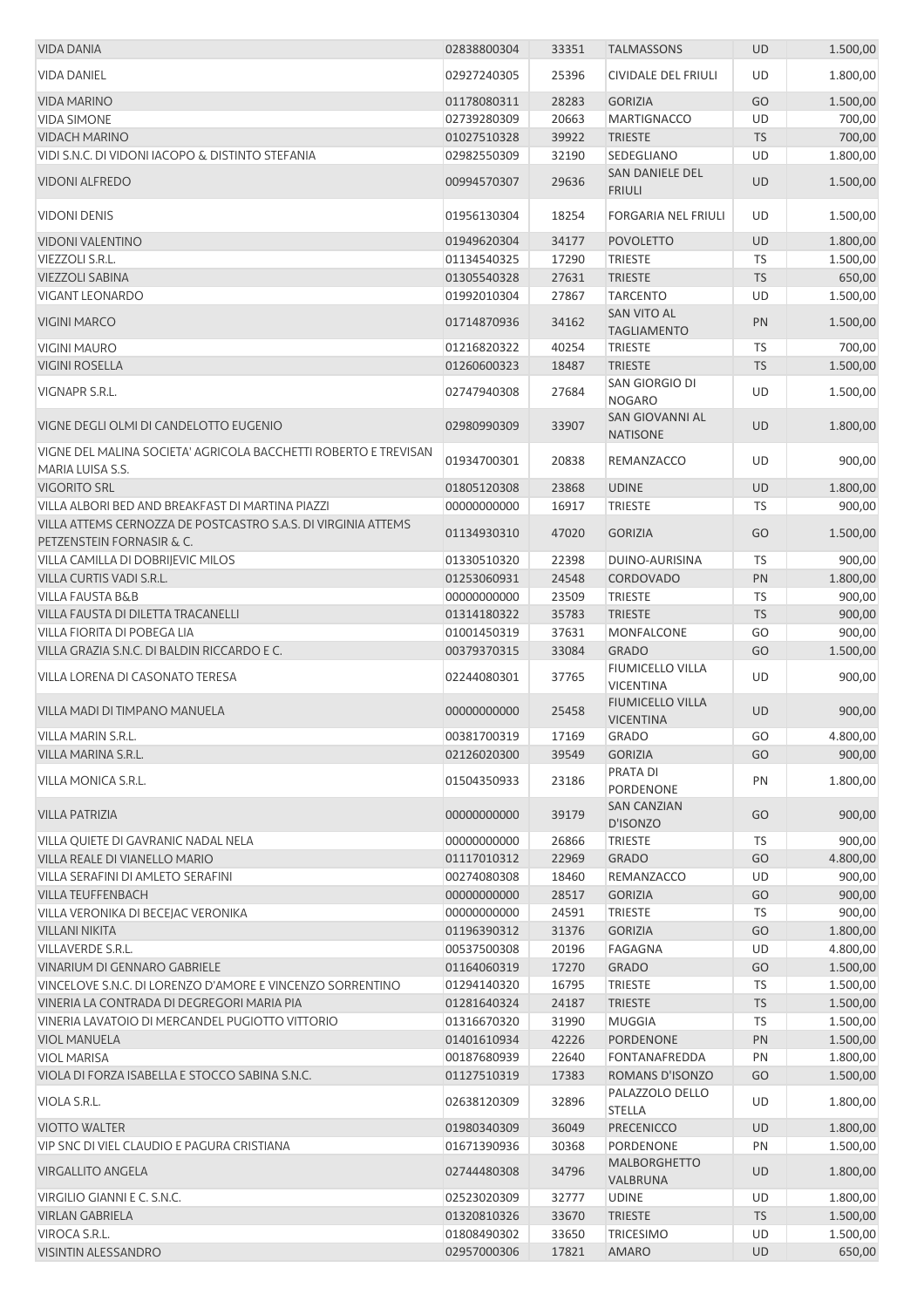| <b>VISINTIN FEDERICO</b>                                                                  | 01183400314 | 22569 | <b>RONCHI DEI</b>                           | GO        | 1.500,00 |
|-------------------------------------------------------------------------------------------|-------------|-------|---------------------------------------------|-----------|----------|
|                                                                                           |             |       | LEGIONARI                                   |           |          |
| VISINTIN LORENZO DI VISINTIN ELIA & C. SAS                                                | 01576930307 | 18086 | <b>TORREANO</b>                             | <b>UD</b> | 1.500,00 |
| <b>VISINTIN STEFANO</b>                                                                   | 01207230325 | 37727 | <b>MUGGIA</b>                               | TS        | 1.800,00 |
| <b>VISINTINI GLORIA</b>                                                                   | 02774090308 | 33090 | <b>AQUILEIA</b>                             | <b>UD</b> | 1.500,00 |
| VISTA SUL MARE SRL                                                                        | 02965590306 | 22636 | <b>MARANO LAGUNARE</b>                      | UD        | 1.800,00 |
| VIT MAURO BAR DA ROMOLO                                                                   | 01037430319 | 26580 | <b>FIUMICELLO VILLA</b><br><b>VICENTINA</b> | <b>UD</b> | 1.500,00 |
| <b>VIT RENZO</b>                                                                          | 01289590935 | 27797 | <b>SESTO AL REGHENA</b>                     | PN        | 4.800,00 |
| <b>VIT SONIA</b>                                                                          | 02677450302 | 30555 | SEDEGLIANO                                  | <b>UD</b> | 1.500,00 |
| <b>VITALE SIMONA</b>                                                                      | 02899150300 | 34374 | <b>UDINE</b>                                | UD        | 1.800,00 |
| <b>VITALI MARIA PERLA</b>                                                                 | 02968170304 | 20608 | <b>MANZANO</b>                              | <b>UD</b> | 1.500,00 |
| <b>VITESSE DI FRANCO GREGORI</b>                                                          | 01284480322 | 38039 | <b>TRIESTE</b>                              | TS        | 700,00   |
| VITI - S.N.C. DI VITI MAURIZIO E C.                                                       | 00854460326 | 20550 | <b>TRIESTE</b>                              | <b>TS</b> | 1.500,00 |
| <b>VIVA SRL</b>                                                                           | 02583870304 | 43587 | <b>UDINE</b>                                | UD        | 4.800,00 |
| VIVAI ROMAN DI COSSALTER VANDA                                                            | 01948830300 | 33215 | <b>LESTIZZA</b>                             | <b>UD</b> | 1.800,00 |
| VIVALA' CASA VACANZA DI NICOLE C. VERHELST                                                | 01332020328 | 20133 | <b>TRIESTE</b>                              | TS        | 900,00   |
| VIVIANI ALESSIO & C. - SOCIETA' IN NOME COLLETTIVO                                        | 01055390320 | 23985 | <b>TRIESTE</b>                              | <b>TS</b> | 900,00   |
|                                                                                           |             |       | <b>LIGNANO</b>                              |           |          |
| <b>VIVIANI ANGELA</b>                                                                     | 02922110305 | 26004 | SABBIADORO                                  | UD        | 1.500,00 |
| VIVIEN NAIL ART DI CARLOTTA ZAMBIASI                                                      | 01312160326 | 32939 | <b>TRIESTE</b>                              | <b>TS</b> | 1.500,00 |
| VIO - SA S.R.L. SEMPLIFICATA UNIPERSONALE                                                 | 02921270308 | 20728 | SAN GIORGIO DI                              | UD        | 1.800,00 |
|                                                                                           |             |       | <b>NOGARO</b>                               |           |          |
| VM PERFORMANCE HORSE SOCIETA' SPORTIVA DILETTANTISTICA S.R.L.                             | 01186780316 | 23861 | <b>CORMONS</b>                              | GO        | 1.500,00 |
| VOIVODA MICHELE                                                                           | 01135420329 | 26862 | <b>TRIESTE</b>                              | TS        | 700,00   |
| <b>VOLKOV SRL</b>                                                                         | 02907610303 | 20111 | <b>UDINE</b>                                | UD        | 1.500,00 |
| <b>VOLPE VANESSA</b>                                                                      | 02761380308 | 36701 | <b>BASILIANO</b>                            | UD        | 1.500,00 |
| <b>VYNNERIJAQUISCA SRL</b>                                                                | 01141900314 | 29839 | <b>GORIZIA</b>                              | GO        | 1.500,00 |
| W. MEISTER CAFE' DI LORIO ANNA                                                            | 02898070301 | 22555 | SAN DANIELE DEL<br><b>FRIULI</b>            | UD        | 1.500,00 |
| WAIKIKI DI LAZZARINI VALENTINA                                                            | 01282130325 | 17943 | <b>TRIESTE</b>                              | <b>TS</b> | 1.800,00 |
| WALTERBUS DI MARINI WALTER                                                                | 01082780311 | 31682 | <b>GORIZIA</b>                              | GO        | 700,00   |
|                                                                                           |             |       | SAN DORLIGO DELLA                           |           |          |
| WALTER'S SHUTTLE DI WALTER FORTAREL                                                       | 01195610322 | 33338 | VALLE                                       | <b>TS</b> | 700,00   |
| WANG JINGXIAN                                                                             | 01300940325 | 35702 | <b>TRIESTE</b>                              | TS        | 1.500,00 |
| <b>WANG SUWEI</b>                                                                         | 02257010302 | 18082 | <b>CERVIGNANO DEL</b><br><b>FRIULI</b>      | <b>UD</b> | 900,00   |
| <b>WANG YONGWU</b>                                                                        | 05883370487 | 33782 | <b>TRIESTE</b>                              | TS        | 1.800,00 |
| WASABI SAS DI CHEN HAIJUAN                                                                | 02953460306 | 30898 | <b>CODROIPO</b>                             | UD        | 1.800,00 |
| <b>WASABI SUSHI DI YE MIAOFEN</b>                                                         | 01152790323 | 20495 | <b>TRIESTE</b>                              | <b>TS</b> | 1.800,00 |
| WEDAM MICHAEL JOHANN                                                                      | 02739600308 | 32828 | <b>MALBORGHETTO</b><br>VALBRUNA             | <b>UD</b> | 1.800,00 |
| WEISS S.R.L.                                                                              | 01723900930 | 28654 | <b>SACILE</b>                               | PN        | 1.500,00 |
| <b>WELLNESS HOLIDAYS SRL</b>                                                              | 01176590253 | 23002 | SAPPADA                                     | <b>UD</b> | 900,00   |
|                                                                                           |             |       |                                             |           |          |
| WELLNESS RESORT AL CASTELLO DI BALLOCH BARBARA & C. SAS                                   | 02377700303 | 19174 | CIVIDALE DEL FRIULI                         | UD        | 1.500,00 |
| WESTERN HOUSE DI GIRANI ANNAMARIA                                                         | 01095490932 | 33149 | <b>AVIANO</b>                               | PN        | 1.500,00 |
| <b>WICKE CHRISTIANA</b>                                                                   | 00285170932 | 19941 | <b>CLAUT</b>                                | PN        | 1.500,00 |
| WILLY S.R.L.                                                                              | 02793130309 | 30896 | <b>GEMONA DEL FRIULI</b>                    | <b>UD</b> | 1.800,00 |
| WIN WIN S.R.L.                                                                            | 01656510938 | 21805 | CASARSA DELLA<br>DELIZIA                    | PN        | 1.800,00 |
| WINDROSE TACTICAL ACADEMY SOCIETA' A RESPONSABILITA' LIMITATA<br>SPORTIVA DILETTANTISTICA | 01852510930 | 35605 | <b>PORDENONE</b>                            | PN        | 1.500,00 |
| WINE&ARTDISCOVERY DI PICCOLI MARIANGELA                                                   | 02800650307 | 18975 | <b>UDINE</b>                                | UD        | 650,00   |
| WINTER THOMAS & MEUSBURGER ENTERPRISES S.N.C.                                             | 02770410302 | 31189 | <b>LIGNANO</b>                              | <b>UD</b> | 1.500,00 |
|                                                                                           |             |       | SABBIADORO                                  |           |          |
| WITTY DI CONTE NICOLETTA & CONTE TIZIANA S.N.C.                                           | 02637610300 | 33833 | <b>CORNO DI ROSAZZO</b>                     | UD        | 1.500,00 |
| WLA DI SACCAVINI MORENO E PONTONUTTI ANDREA S.N.C.                                        | 02246200303 | 37429 | PREMARIACCO                                 | UD        | 1.500,00 |
| WLP SAS DI DURIGUTTO MARIO E C.                                                           | 02508880305 | 39959 | LIGNANO<br>SABBIADORO                       | UD        | 1.500,00 |
| <b>WOLF ERIKA</b>                                                                         | 01834540930 | 37961 | <b>FIUME VENETO</b>                         | PN        | 1.500,00 |
| WORKS GYM DI GULOTTA GIUSEPPE & C. S.A.S.                                                 | 02356150306 | 32112 | <b>UDINE</b>                                | UD        | 1.500,00 |
| WU JINLIANG                                                                               | 04844550261 | 37263 | <b>TRIESTE</b>                              | <b>TS</b> | 1.500,00 |
| <b>WU LILING</b>                                                                          | 01190290310 | 17306 | <b>LIGNANO</b>                              | UD        | 1.500,00 |
|                                                                                           |             |       | SABBIADORO                                  |           |          |
| <b>WU WEIYING</b>                                                                         | 01209890324 | 33951 | <b>TRIESTE</b>                              | <b>TS</b> | 1.500,00 |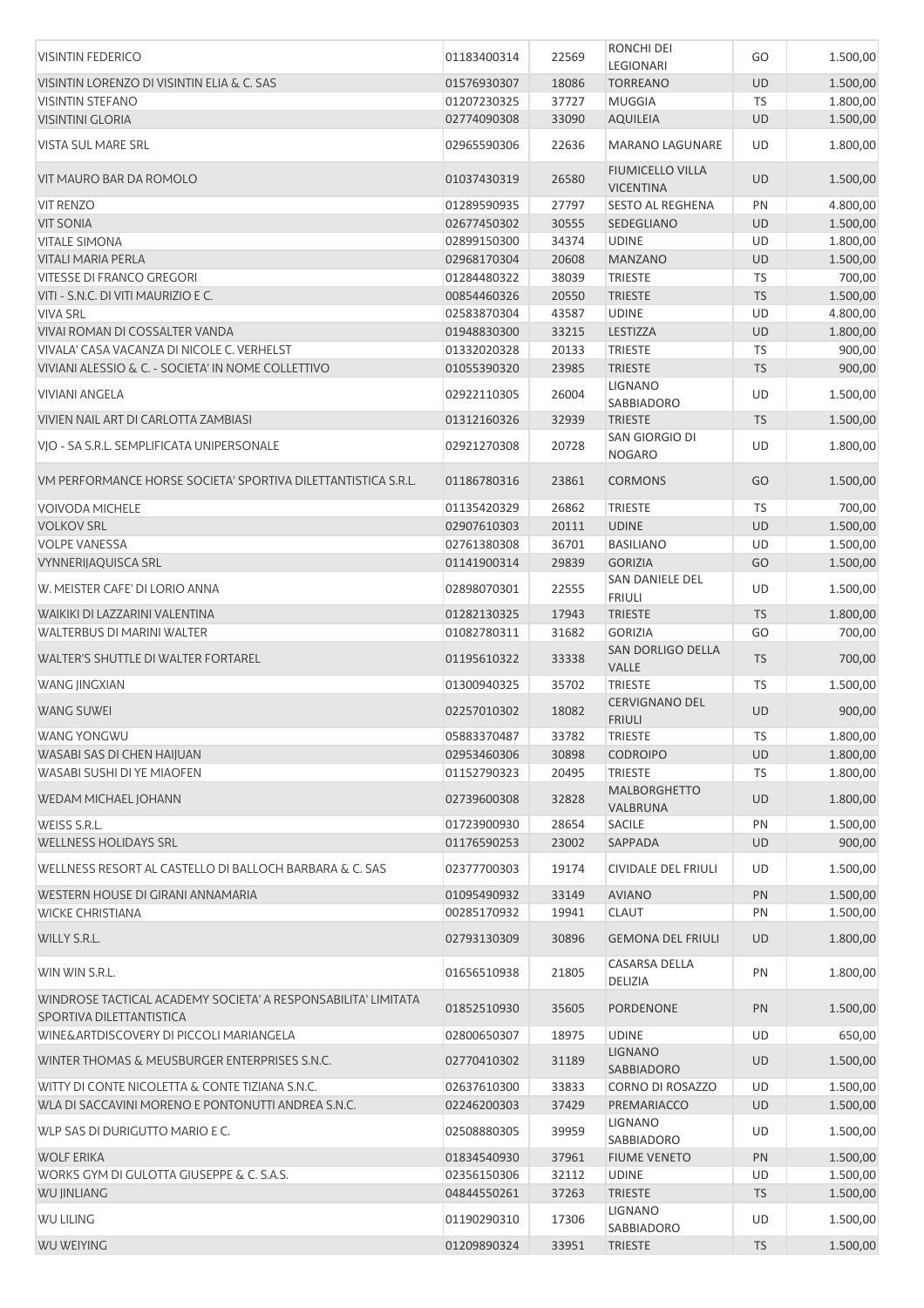| <b>WU XIAOPU</b>                                                                   | 01238220329                | 22308          | <b>TRIESTE</b>                            | <b>TS</b>       | 1.800,00             |
|------------------------------------------------------------------------------------|----------------------------|----------------|-------------------------------------------|-----------------|----------------------|
| <b>XIA LIJIE</b>                                                                   | 02431480306                | 32079          | <b>UDINE</b>                              | <b>UD</b>       | 1.500,00             |
| ΧΙΑ ΧΙΑΟΥUΝ                                                                        | 02627200302                | 36356          | <b>UDINE</b>                              | UD              | 1.500,00             |
| <b>XIAOZHONG LIU</b>                                                               | 01002400321                | 35608          | <b>TRIESTE</b>                            | <b>TS</b>       | 1.800,00             |
| XIN FU CHENG DI WU HUIYUN                                                          | 01098170325                | 35954          | <b>TRIESTE</b>                            | TS              | 1.800,00             |
| <b>XU GUOHONG</b>                                                                  | 04454990278                | 24344          | <b>PORCIA</b>                             | PN              | 1.500,00             |
|                                                                                    |                            | 34077          |                                           |                 |                      |
| <b>XU HAO</b>                                                                      | 01187980329                |                | <b>TRIESTE</b>                            | TS              | 1.500,00             |
| <b>XU MENGJIE</b>                                                                  | 01267230322                | 34182          | <b>TRIESTE</b>                            | <b>TS</b>       | 1.500,00             |
| <b>XU MINZHU</b>                                                                   | 01240020329                | 29470          | <b>TRIESTE</b>                            | TS              | 1.500,00             |
| <b>XU PEIBO</b>                                                                    | 01307620326                | 38181          | <b>TRIESTE</b>                            | <b>TS</b>       | 1.800,00             |
| <b>XU YAHUA</b>                                                                    | 02873060301                | 23973          | <b>TRIESTE</b>                            | <b>TS</b>       | 1.500,00             |
| <b>XU ZAIHUA</b>                                                                   | 01875530931                | 23035          | <b>CORDENONS</b>                          | PN              | 1.500,00             |
| <b>XUE XIAOLEI AFFITTACAMERE</b>                                                   | 00000000000                | 39136          | TRAMONTI DI SOPRA                         | PN              | 900,00               |
| XWEEK DI ZONCA MARCO                                                               | 00000000000                | 17940          | <b>FOGLIANO</b><br><b>REDIPUGLIA</b>      | GO              | 900,00               |
| XYZ S.A.S. DI GIORGESI DANIEL & C.                                                 | 01293390322                | 39292          | <b>TRIESTE</b>                            | <b>TS</b>       | 1.500,00             |
| YANG LI                                                                            | 04277870715                | 27060          | <b>MANIAGO</b>                            | PN              | 1.500,00             |
| YANG XIAOYAN                                                                       | 01146330319                | 18669          | <b>UDINE</b>                              | UD              | 1.500,00             |
| YE GUOZHONG                                                                        | 01290620325                | 40427          | <b>TRIESTE</b>                            | <b>TS</b>       | 1.500,00             |
| <b>YE YAN</b>                                                                      | 01258640323                | 42640          | TRIESTE                                   | <b>TS</b>       | 1.500,00             |
| YESTOUR S.R.L.                                                                     | 01302490329                | 34199          | <b>TRIESTE</b>                            | <b>TS</b>       |                      |
|                                                                                    |                            |                |                                           |                 | 4.800,00             |
| YKO SUSHI DI PAN YIMIN                                                             | 01276470323                | 17348          | TRIESTE                                   | <b>TS</b>       | 1.800,00             |
| YLARIANAILS DI ILARIA ROLLETTA                                                     | 01163170317                | 20494          | <b>MONFALCONE</b>                         | GO              | 1.500,00             |
| YOKOSO DI NERETTI MARILENA                                                         | 01863170930                | 25077          | PORDENONE                                 | PN              | 1.800,00             |
| YOKOSO DI ZHAO CAIPING                                                             | 01863180939                | 24171          | <b>MANIAGO</b>                            | PN              | 1.800,00             |
| YOU GYM DI D'ANGELO FILIPPO                                                        | 03418950790                | 32132          | PORDENONE                                 | PN              | 1.500,00             |
| YOUSSEF MARADONA                                                                   | 01279080327                | 21554          | <b>TRIESTE</b>                            | <b>TS</b>       | 1.500,00             |
| YU SHIJIAO                                                                         | 02362800308                | 26312          | <b>UDINE</b>                              | UD              | 1.500,00             |
| <b>ZADNIK VINICIO</b>                                                              | 00947450326                | 22376          | <b>TRIESTE</b>                            | <b>TS</b>       | 700,00               |
| <b>ZAGARINI SALVATORE</b>                                                          | 01947530893                | 23789          | <b>MARANO LAGUNARE</b>                    | UD              | 1.800,00             |
| <b>ZAGHET ANGELA</b>                                                               | 01175870938                | 30603          | <b>CANEVA</b>                             | PN              | 1.500,00             |
| <b>ZAGHIS RENATO</b>                                                               | 01710160936                | 45301          | PORDENONE                                 | PN              | 1.500,00             |
| <b>ZAGLIA GIORGIO</b>                                                              | 01464050309                | 41505          | <b>PRECENICCO</b>                         | <b>UD</b>       | 1.800,00             |
|                                                                                    |                            |                |                                           |                 |                      |
| ZAKJA DORJAN                                                                       | 02904560303                | 28668          | <b>UDINE</b>                              | UD              | 1.500,00             |
| ZALPA DI BRAIDA EDOARDO                                                            | 01870530936                | 35651          | <b>TRAVESIO</b>                           | PN              | 1.800,00             |
| ZAMAI TIZIANA                                                                      | 01225330321                | 17499          | <b>MUGGIA</b>                             | TS              | 650,00               |
| <b>ZAMAR RENZO</b>                                                                 | 00165490319                | 27361          | <b>MOSSA</b>                              | GO              | 1.500,00             |
| ZAMAR SERGIO & REALE GAETANO S.N.C.                                                | 00107540312                | 35577          | STARANZANO                                | GO              | 1.800,00             |
| <b>ZAMAR VERONICA</b>                                                              | 00000000000                | 36676          | RONCHI DEI<br>LEGIONARI                   | GO              | 900,00               |
| <b>ZAMBERLAN NICOLETTA</b>                                                         | 01119590311                | 20872          | MONFALCONE                                | GO              | 4.800,00             |
| ZAMO' DI D'OSUALDO DAULO                                                           | 02206790301                | 36638          | PREMARIACCO                               | <b>UD</b>       | 1.800,00             |
| <b>ZAMOLO ANDREA</b>                                                               | 01975200302                | 36016          | VENZONE                                   | UD              | 1.500,00             |
| <b>ZAMOLO ANGELA</b>                                                               | 00396210304                | 25830          | <b>VENZONE</b>                            | <b>UD</b>       | 1.500,00             |
| ZAMOLO VALENTINO                                                                   | 02949510305                | 35058          | VENZONE                                   | UD              | 1.500,00             |
| <b>ZAMPIERI FELICIANA</b>                                                          | 00603990938                | 17412          | <b>AZZANO DECIMO</b>                      |                 |                      |
| <b>ZAMPIERI LUCA</b>                                                               | 02204060301                | 26366          | <b>GEMONA DEL FRIULI</b>                  | PN<br>UD        | 1.500,00<br>1.800,00 |
| <b>ZAMPOLLI GABRIELE</b>                                                           | 01230230326                | 21502          | <b>TRIESTE</b>                            | <b>TS</b>       | 700,00               |
| ZANATTA ANDREA                                                                     | 02686190303                | 20540          | <b>UDINE</b>                              | UD              | 1.500,00             |
| ZANATTA ERNESTA & VITI CINZIA & VITI ALESSANDRA & VITI ANDREA - S.N.C. 00314070327 |                            | 33106          | <b>TRIESTE</b>                            | <b>TS</b>       | 1.500,00             |
| <b>ZANCAI MIRKO</b>                                                                | 01504620939                | 20458          | <b>CORDENONS</b>                          | PN              | 1.500,00             |
| ZANDONELLA ANTONIETTA                                                              | 01107520254                | 26360          | SAPPADA                                   | <b>UD</b>       | 1.500,00             |
| ZANELLA ROBERTO & C. S.N.C.                                                        | 01123000935                | 34987          | PORDENONE                                 | PN              |                      |
|                                                                                    |                            |                |                                           |                 | 1.500,00             |
| <b>ZANELLO CHIARA</b><br><b>ZANETTI FEDERICA</b>                                   | 02893870309<br>02844930301 | 39061<br>33675 | <b>UDINE</b><br><b>MAGNANO IN RIVIERA</b> | <b>UD</b><br>UD | 1.500,00<br>1.500,00 |
| ZANGRANDO MANUELA                                                                  | 01804000931                | 41415          | PASIANO DI                                | PN              | 900,00               |
|                                                                                    |                            |                | PORDENONE                                 |                 |                      |
| ZANIER ANNA MARIA                                                                  | 02751870300                | 36368          | <b>OVARO</b>                              | UD              | 1.500,00             |
| <b>ZANIER GIACOMO</b>                                                              | 02326460306                | 39169          | <b>TARCENTO</b>                           | <b>UD</b>       | 700,00               |
| ZANIER GIACOMO & C. S.A.S.                                                         | 02148970300                | 29451          | <b>TARCENTO</b>                           | UD              | 1.500,00             |
| <b>ZANIER LORIS</b>                                                                | 02812190300                | 32104          | <b>MUGGIA</b>                             | <b>TS</b>       | 700,00               |
| <b>ZANIER MASSIMO</b>                                                              | 01146680325                | 32028          | <b>TRIESTE</b>                            | <b>TS</b>       | 700,00               |
| <b>ZANIER ROBERTA</b>                                                              | 01319840326                | 32545          | TRIESTE                                   | ${\sf TS}$      | 1.500,00             |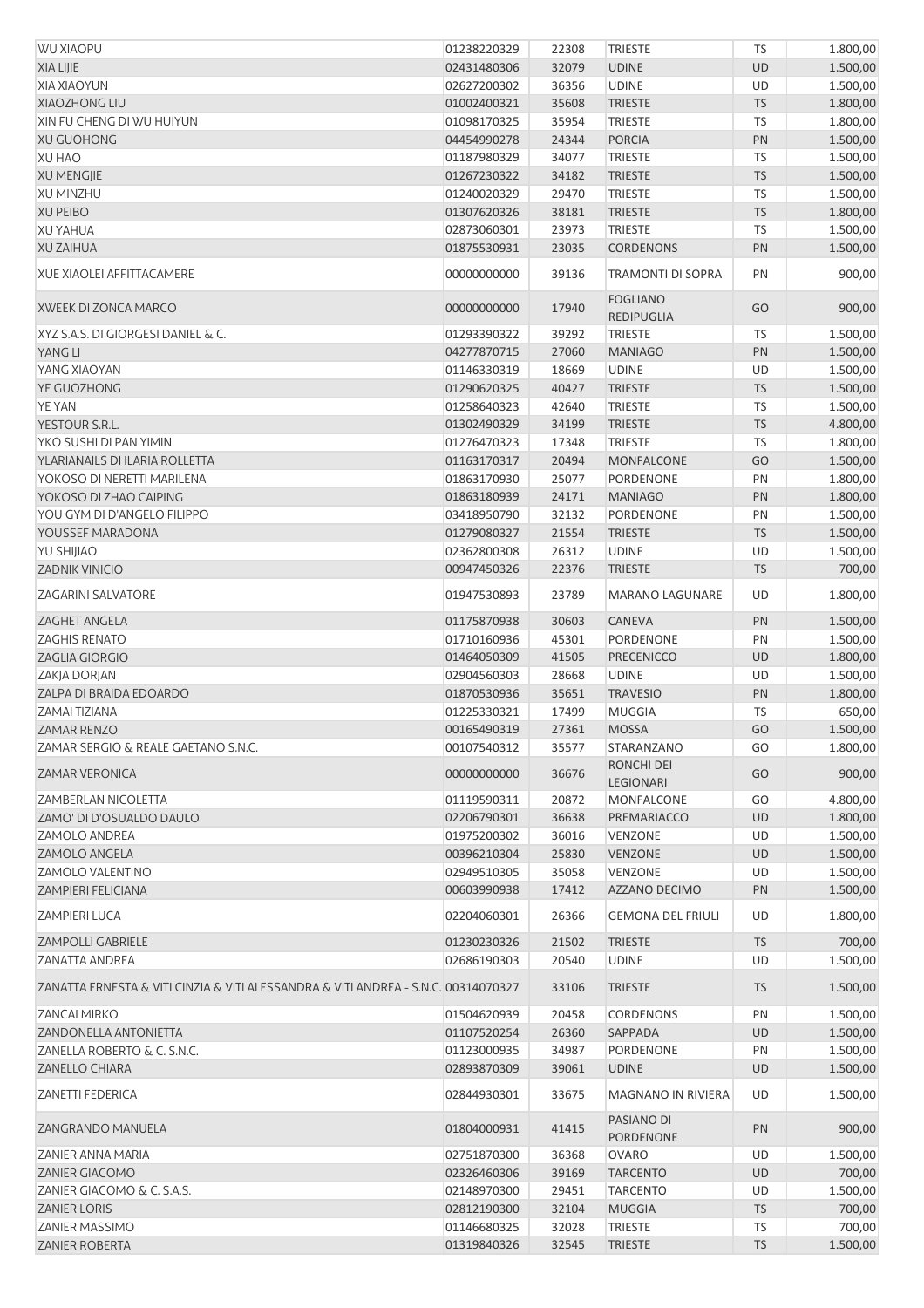| <b>ZANIN ANITA</b>                                       | 02689820302                | 26271          | <b>CAMINO AL</b>             | UD              | 1.500,00             |
|----------------------------------------------------------|----------------------------|----------------|------------------------------|-----------------|----------------------|
|                                                          |                            |                | <b>TAGLIAMENTO</b>           |                 |                      |
| <b>ZANIN CINZIA</b>                                      | 02147970301                | 27244          | <b>CODROIPO</b>              | <b>UD</b>       | 1.500,00             |
| ZANIN ISABELLA                                           | 02389910304                | 36874          | <b>RONCHIS</b>               | UD              | 1.500,00             |
| <b>ZANIN VERGINIA</b>                                    | 02986050306                | 32803          | <b>LIGNANO</b><br>SABBIADORO | <b>UD</b>       | 1.500,00             |
| <b>ZANINI DENIS</b>                                      | 01622680302                | 24513          | REMANZACCO                   | UD              | 1.800,00             |
| <b>ZANINI PRIMO</b>                                      | 02382680300                | 18357          | <b>NIMIS</b>                 | <b>UD</b>       | 1.800,00             |
| <b>ZANNIER STEFANO</b>                                   | 01345180937                | 28797          | SPILIMBERGO                  | PN              | 1.800,00             |
| <b>ZANOLLA TRISTRAM</b>                                  | 02270820307                | 26059          | <b>BUTTRIO</b>               | <b>UD</b>       | 700,00               |
| <b>ZANUTTA EDNA</b>                                      | 02867550309                | 38064          | CARLINO                      | UD              | 1.500,00             |
| ZAP S.R.L.                                               | 01184810313                | 21096          | <b>MONFALCONE</b>            | GO              | 1.500,00             |
| <b>ZAPPETTI GIORGIO</b>                                  | 02597860309                | 22389          | SEDEGLIANO                   | UD              | 1.800,00             |
| ZARAMELLA DONATELLA                                      | 04176890277                | 27458          | <b>LIGNANO</b>               | <b>UD</b>       | 1.500,00             |
| <b>ZARO ANTONIO</b>                                      | 00821270303                | 29499          | SABBIADORO<br><b>FAEDIS</b>  | UD              | 1.800,00             |
| ZATTI & COMPANY SAS DI ZATTI FEDERICA E C.               | 01163760315                | 40541          | RONCHI DEI<br>LEGIONARI      | GO              | 1.500,00             |
| <b>ZAVAGNO MAURO</b>                                     | 01755560933                | 24830          | <b>VIVARO</b>                | PN              | 1.500,00             |
| ZC GESTI S.R.L.                                          | 02560610301                | 31194          | <b>LIGNANO</b><br>SABBIADORO | <b>UD</b>       | 4.800,00             |
| <b>ZECCHIERO FRANCO</b>                                  | 01866260936                | 36810          | PORDENONE                    | PN              | 1.500,00             |
| <b>ZECCONE GIOVANNI</b>                                  | 01309080321                | 17378          | <b>TRIESTE</b>               | <b>TS</b>       | 1.500,00             |
| <b>ZEDDA CHRISTIAN</b>                                   | 01774330938                | 30532          | <b>CORDENONS</b>             | PN              | 1.500,00             |
| ZEFIRO S.R.L.                                            | 02186440307                | 18963          | PALMANOVA                    | UD              | 1.500,00             |
| ZELENSKI VLADIMIR                                        | 01103200323                | 33778          | <b>TRIESTE</b>               | <b>TS</b>       | 900,00               |
| <b>ZEN GIAN LUCA</b>                                     | 02462370301                | 27228          | <b>LIGNANO</b>               | UD              | 4.800,00             |
| <b>ZEN LORIS</b>                                         | 00336800305                | 17079          | SABBIADORO<br>LIGNANO        | UD              | 4.800,00             |
|                                                          |                            |                | SABBIADORO                   |                 |                      |
| ZENTILIN CRISTIANA S.A.S.                                | 02102010309                | 21469          | <b>UDINE</b>                 | <b>UD</b>       | 1.500,00             |
| <b>ZENTILOMO ERICA</b>                                   | 01328920325                | 20038          | <b>TRIESTE</b>               | <b>TS</b>       | 1.500,00             |
| ZENZERO E CANNELLA - SOCIETA' A RESPONSABILITA' LIMITATA | 01158220325                | 29735          | <b>TRIESTE</b>               | <b>TS</b>       | 1.800,00             |
| ZERIAL BARBARA                                           | 01184730321                | 20924          | <b>TRIESTE</b>               | TS              | 1.500,00             |
|                                                          |                            |                |                              |                 |                      |
| ZERO PUNTO CINQUE DI ROSOLEN MARCO                       | 01722220934                | 18650          | PRATA DI<br>PORDENONE        | PN              | 1.500,00             |
| ZETA13 S.R.L.                                            | 01226600326                | 42290          | <b>TRIESTE</b>               | <b>TS</b>       | 1.800,00             |
| <b>ZETTO MARIO</b>                                       | 01115710327                | 19524          | <b>TRIESTE</b>               | <b>TS</b>       |                      |
| <b>ZHAN AIGUO</b>                                        | 02571960307                | 25324          | <b>UDINE</b>                 | UD              | 1.500,00<br>1.500,00 |
|                                                          |                            |                | <b>TRIESTE</b>               | TS              |                      |
| ZHAN CHUNXIAO<br>ZHANG HANYONG                           | 01240190320<br>01168860318 | 27499<br>28176 | <b>SAN CANZIAN</b>           | GO              | 1.500,00<br>1.500,00 |
|                                                          |                            |                | D'ISONZO                     |                 |                      |
| ZHANG JIANGUANG<br>ZHANG LINGJIN                         | 01160090310<br>01200090312 | 26539<br>19883 | <b>GRADO</b><br>PRATA DI     | GO<br>PN        | 1.500,00<br>1.500,00 |
|                                                          |                            |                | PORDENONE                    |                 |                      |
| ZHANG LINGJUAN                                           | 01496340298                | 19068          | SAN PIER D'ISONZO            | GO              | 1.500,00             |
| ZHANG MINGGUANG                                          | 01135010328                | 33638          | TRIESTE                      | TS              | 1.500,00             |
| ZHANG WEIJIONG                                           | 01776140939                | 25467          | <b>FONTANAFREDDA</b>         | PN              | 1.500,00             |
| ZHANG ZELONG                                             | 01181480318                | 28125          | <b>GORIZIA</b>               | GO              | 1.500,00             |
| ZHANG ZIXIAN                                             | 03570050132                | 29531          | <b>MONFALCONE</b>            | GO              | 1.500,00             |
| <b>ZHAO LIANZHEN</b>                                     | 01215040328                | 17666          | <b>TRIESTE</b>               | TS              | 1.500,00             |
| <b>ZHENG LIFENG</b>                                      | 01246240327                | 35837          | <b>TRIESTE</b>               | <b>TS</b>       | 1.500,00             |
| ZHENG SHUANGLONG                                         | 01252480320                | 36026          | <b>TRIESTE</b>               | <b>TS</b>       | 1.500,00             |
| <b>ZHENG WEN</b>                                         | 06177970966                | 39508          | <b>TRIESTE</b>               | <b>TS</b>       | 1.500,00             |
| ZHOU CHEN SRL                                            | 01786600930                | 37989          | PORDENONE                    | PN              | 1.500,00             |
| <b>ZHOU ENLIN</b>                                        | 00955740329                | 39244          | <b>TRIESTE</b>               | <b>TS</b>       | 900,00               |
| <b>ZHOU LEI</b>                                          | 04450010238                | 26884          | <b>UDINE</b>                 | UD              | 1.500,00             |
| ZHOU MINLUN                                              | 01336820327                | 39257          | <b>TRIESTE</b>               | <b>TS</b>       | 1.500,00             |
| ZHOU SONGYE                                              | 01188320327                | 36117          | <b>TRIESTE</b>               | <b>TS</b>       | 1.500,00             |
| ZHOU SUNYUE                                              | 02832110304                | 34507          | <b>UDINE</b>                 | UD              | 1.500,00             |
| <b>ZHOU WENJIN</b>                                       | 01094930326                | 20200          | <b>TRIESTE</b>               | <b>TS</b>       | 1.500,00             |
| <b>ZHU LIANGYI</b>                                       | 01199150325                | 19285          | <b>TRIESTE</b>               | <b>TS</b>       | 1.800,00             |
| ZHU WEIJIE                                               | 01247350323                | 34005          | <b>TRIESTE</b>               | <b>TS</b>       |                      |
|                                                          |                            |                |                              |                 | 1.500,00             |
| ZILLE MARZIA                                             | 01738380938                | 26344          | <b>CORDENONS</b>             | PN              | 1.500,00             |
| <b>ZILLI CARLO</b>                                       | 01385810302                | 21884          | <b>UDINE</b>                 | UD              | 1.500,00             |
| ZIMBARDO ARMANDO                                         | 01653590305                | 20335          | <b>UDINE</b>                 | UD              | 1.500,00             |
| ZIVKOVIC JASMINA<br>ZIVKOVIC VLADAN                      | 00000000000<br>01181090323 | 28448<br>41155 | VENZONE<br><b>TRIESTE</b>    | UD<br><b>TS</b> | 900,00<br>1.500,00   |